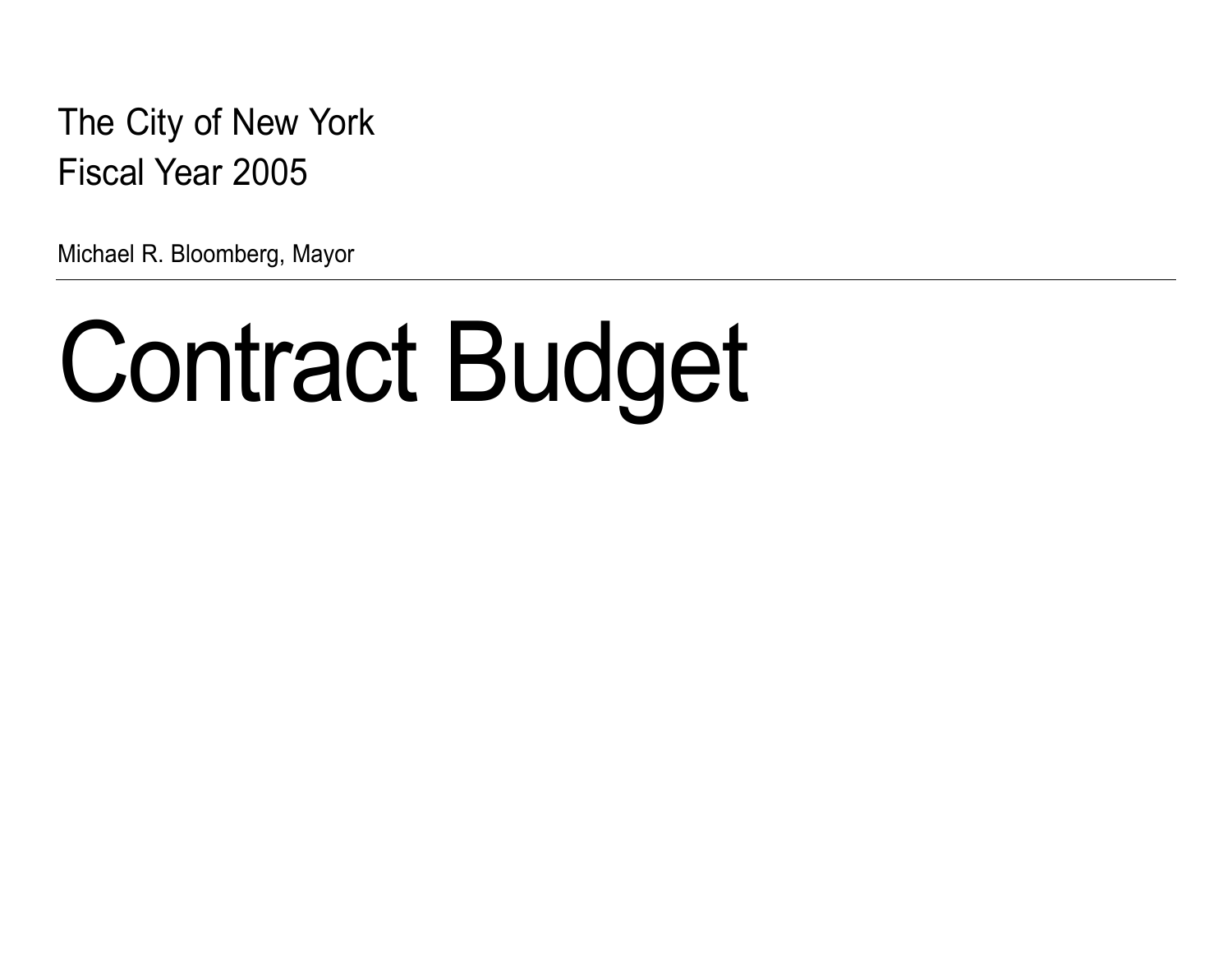# **THE CITY OF NEW YORK CONTRACT BUDGET FOR THE FISCAL YEAR <sup>2005</sup>**

# **SUMMARY**

<span id="page-1-0"></span>

| SUMMARY CONTRACT INDEX |             |
|------------------------|-------------|
|                        |             |
| PAGE                   | <b>PAGE</b> |
| -----                  | ----        |
|                        |             |

| Administration for Children's Services 97C                                                                    |                                                                                        |  |
|---------------------------------------------------------------------------------------------------------------|----------------------------------------------------------------------------------------|--|
|                                                                                                               | Civilian Complaint Review Board 82C<br>Collective Bargaining, Office of 149C           |  |
|                                                                                                               |                                                                                        |  |
|                                                                                                               |                                                                                        |  |
|                                                                                                               | Conflicts of Interest Board 148C                                                       |  |
|                                                                                                               | Consumer Affairs, Department of 291C                                                   |  |
| Bronx Community Board # $6 \ldots \ldots \ldots \ldots \ldots \ldots \ldots \ldots \ldots \ldots \ldots 167C$ |                                                                                        |  |
|                                                                                                               |                                                                                        |  |
| Bronx Community Board # $8 \ldots \ldots \ldots \ldots \ldots \ldots \ldots \ldots \ldots \ldots \ldots 169C$ | Cultural Affairs, Department of 128C                                                   |  |
|                                                                                                               | 119C                                                                                   |  |
|                                                                                                               | Department of Emergency Management 47C                                                 |  |
|                                                                                                               | Design and Construction, Department of 276C                                            |  |
| Brooklyn Community Board # 1 188C                                                                             |                                                                                        |  |
|                                                                                                               | District Attorney, Kings County 294C                                                   |  |
| Brooklyn Community Board # 3 190C                                                                             | District Attorney, New York County 292C                                                |  |
|                                                                                                               | District Attorney, Queens County 295C                                                  |  |
|                                                                                                               | District Attorney, Richmond County 296C                                                |  |
|                                                                                                               |                                                                                        |  |
| Brooklyn Community Board # 7 194C                                                                             | 58C                                                                                    |  |
| Brooklyn Community Board # 8 195C                                                                             | 29C                                                                                    |  |
|                                                                                                               | Environmental Protection, Department of 238C                                           |  |
| Brooklyn Community Board #10 197C                                                                             | Equal Employment Practices Commission 136C                                             |  |
|                                                                                                               |                                                                                        |  |
|                                                                                                               |                                                                                        |  |
| Brooklyn Community Board #13 200C                                                                             | Financial Information Services Agency 131C                                             |  |
|                                                                                                               |                                                                                        |  |
|                                                                                                               |                                                                                        |  |
| Brooklyn Community Board #17 203C<br>Brooklyn Community Board #18 204C                                        | Health and Mental Hygiene, Department of 222C<br>Homeless Services, Department of 110C |  |
|                                                                                                               | Housing Preservation and Development, Department of 216C                               |  |
|                                                                                                               |                                                                                        |  |
|                                                                                                               | Independent Budget Office<br>135C                                                      |  |
|                                                                                                               | Information Technology & Telecommunications, Department of 288C                        |  |
|                                                                                                               | Investigation, Department of 54C                                                       |  |
|                                                                                                               |                                                                                        |  |
| City Planning, Department of 51C                                                                              | Juvenile Justice, Department of 132C                                                   |  |
| 78C                                                                                                           |                                                                                        |  |
| Citywide Administrative Services, Department of 277C                                                          | Landmarks Preservation Commission 138C                                                 |  |
|                                                                                                               |                                                                                        |  |
|                                                                                                               |                                                                                        |  |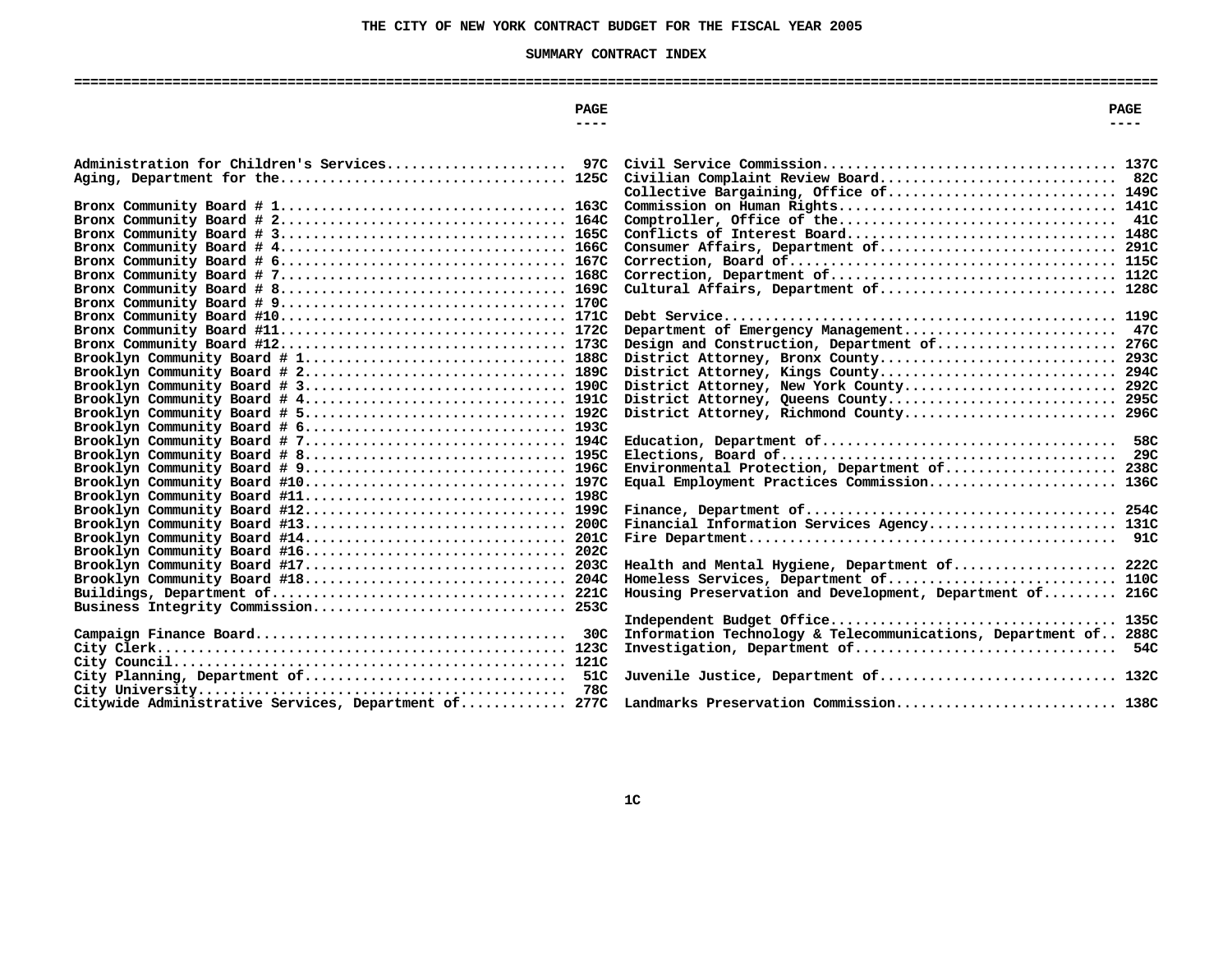# **THE CITY OF NEW YORK CONTRACT BUDGET FOR THE FISCAL YEAR <sup>2005</sup>**

# **SUMMARY**

|                                                                                             | SUMMARY CONTRACT INDEX                                                        |
|---------------------------------------------------------------------------------------------|-------------------------------------------------------------------------------|
|                                                                                             |                                                                               |
| <b>PAGE</b><br>$---$                                                                        | <b>PAGE</b><br>$- - - -$                                                      |
|                                                                                             |                                                                               |
| 49C                                                                                         |                                                                               |
| Manhattan Community Board # 1 151C                                                          |                                                                               |
| Manhattan Community Board # 2 152C<br>Manhattan Community Board # 3 153C                    |                                                                               |
|                                                                                             |                                                                               |
| Manhattan Community Board # 6 156C                                                          |                                                                               |
| Manhattan Community Board # 7 157C<br>Manhattan Community Board # 8 158C                    | Records and Information Services, Department of 290C                          |
| Manhattan Community Board # 9 159C<br>Manhattan Community Board #10 160C                    | Small Business Services, Department of 210C                                   |
| Manhattan Community Board #11 161C<br>Manhattan Community Board #12 162C                    | Social Services, Department of 103C<br>Staten Island Community Board # 2 205C |
|                                                                                             | Staten Island Community Board # 3 206C                                        |
|                                                                                             | Summary of the Contract Budget by Agency<br>13C                               |
| New York City Taxi & Limousine Commission 139C                                              | Summary of the Contract Budget by Category                                    |
|                                                                                             | 3C                                                                            |
| Parks and Recreation, Department of 271C<br>Payroll Administration, Office of 134C<br>83C   | Transportation, Department of 262C                                            |
| President, Borough of Brooklyn<br>36C<br>President, Borough of Manhattan<br>33 <sub>C</sub> | Youth and Community Development, Department of 144C                           |
|                                                                                             |                                                                               |
| Prosecution and Special Narcotics Court, Office of 297C                                     |                                                                               |
|                                                                                             |                                                                               |
|                                                                                             |                                                                               |
|                                                                                             |                                                                               |
|                                                                                             |                                                                               |
|                                                                                             |                                                                               |

**Queens Community Board # 5.................................. 178C Queens Community Board # 6.................................. 179C**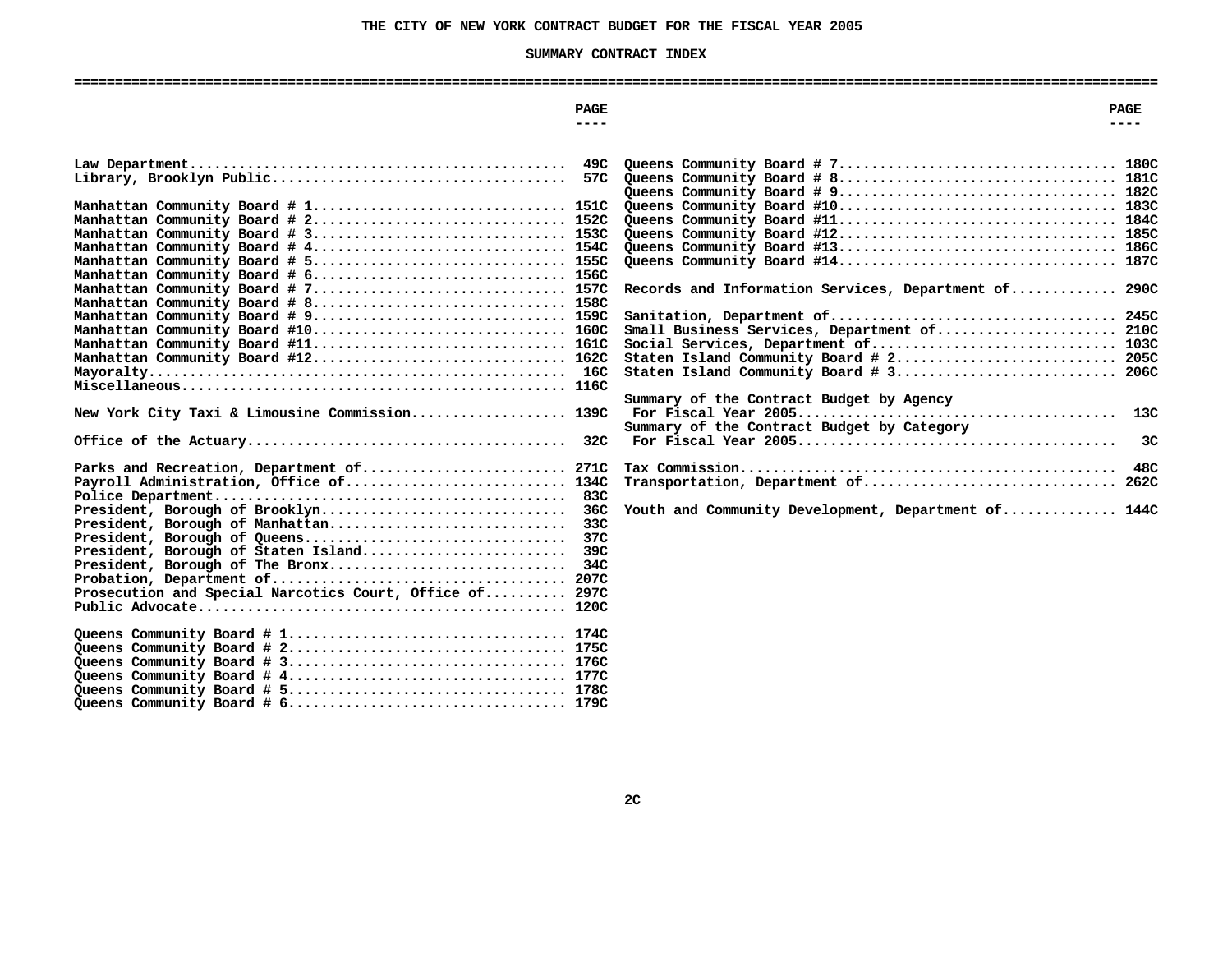**CONTRACT**

|    | CONTRACT BUDGET                                                                                                                                                                                                                                                                                                                                            | NUMBER OF CONTRACTS<br>------------------- |        | FY 2005<br><b>AMOUNT</b><br>------- |
|----|------------------------------------------------------------------------------------------------------------------------------------------------------------------------------------------------------------------------------------------------------------------------------------------------------------------------------------------------------------|--------------------------------------------|--------|-------------------------------------|
|    | OBJECT 600 - CONTRACTUAL SERVICES GENERAL                                                                                                                                                                                                                                                                                                                  |                                            | 861 \$ | 648,997,295                         |
|    | CHARGE TO THIS ACCOUNT ALL EXPENDITURES THAT ARE PERSONAL SERVICES OR TECHNICAL<br>IN NATURE NOT OTHERWISE CLASSIFIED UNDER A SPECIFIC CONTRACTUAL SERVICES ACCOUNT                                                                                                                                                                                        |                                            |        |                                     |
|    | OBJECT 602 - TELECOMMUNICATIONS MAINT                                                                                                                                                                                                                                                                                                                      |                                            | 410    | 24, 234, 173                        |
|    | CHARGE TO THIS ACCOUNT:                                                                                                                                                                                                                                                                                                                                    |                                            |        |                                     |
| 1) | EXPENDITURES FOR TELEPHONE INSTALLATION CHARGES; SERVICE AND MAINTENANCE<br>OF TELECOMMUNICATION EQUIPMENT AND SYSTEMS (VOICE AND DATA), I.E.,<br>TELEPHONE SYSTEMS, CELLULAR PHONE SYSTEMS, MOBILE PHONE SYSTEMS, FAX<br>MACHINES, DICTAGRAPHS, VOICE MAIL, ANSWERING MACHINE SERVICES, PAGING<br>DEVICES, COMPUTER MODEMS AND OTHER TELEPHONE EQUIPMENT. |                                            |        |                                     |
| 2) | THE COST OF RENTALS OF TIME FROM BROADCASTING COMPANIES FOR<br>COMMUNICATION ACTIVITIES.                                                                                                                                                                                                                                                                   |                                            |        |                                     |
|    | OBJECT 607 - MAINT & REP MOTOR VEH EQUIP                                                                                                                                                                                                                                                                                                                   |                                            | 371    | 10,891,169                          |
|    | CHARGE TO THIS ACCOUNT ALL EXPENDITURES FOR REPAIR OF MOTOR VEHICLE EQUIPMENT<br>PERFORMED BY OTHER THAN CITY EMPLOYEES.                                                                                                                                                                                                                                   |                                            |        |                                     |
|    | OBJECT 608 - MAINT & REP GENERAL                                                                                                                                                                                                                                                                                                                           |                                            | 1,497  | 87,488,438                          |
|    | CHARGE TO THIS ACCOUNT ALL MAINTENANCE AND REPAIR EXPENDITURES NOT OTHERWISE<br>CLASSIFIED UNDER A SPECIFIC MAINTENANCE AND REPAIR CODE.                                                                                                                                                                                                                   |                                            |        |                                     |
|    | OBJECT 612 - OFFICE EQUIPMENT MAINTENANCE                                                                                                                                                                                                                                                                                                                  |                                            | 1,139  | 20,788,393                          |
|    | CHARGE TO THIS ACCOUNT ALL EXPENDITURES FOR THE MAINTENANCE AND REPAIR OF ALL<br>OFFICE EQUIPMENT, I.E.; OFFICE FURNITURE, PHOTOCOPYING MACHINES, TYPEWRITING<br>MACHINES, ETC.                                                                                                                                                                            |                                            |        |                                     |

**3C**

**MACHINES, ETC.**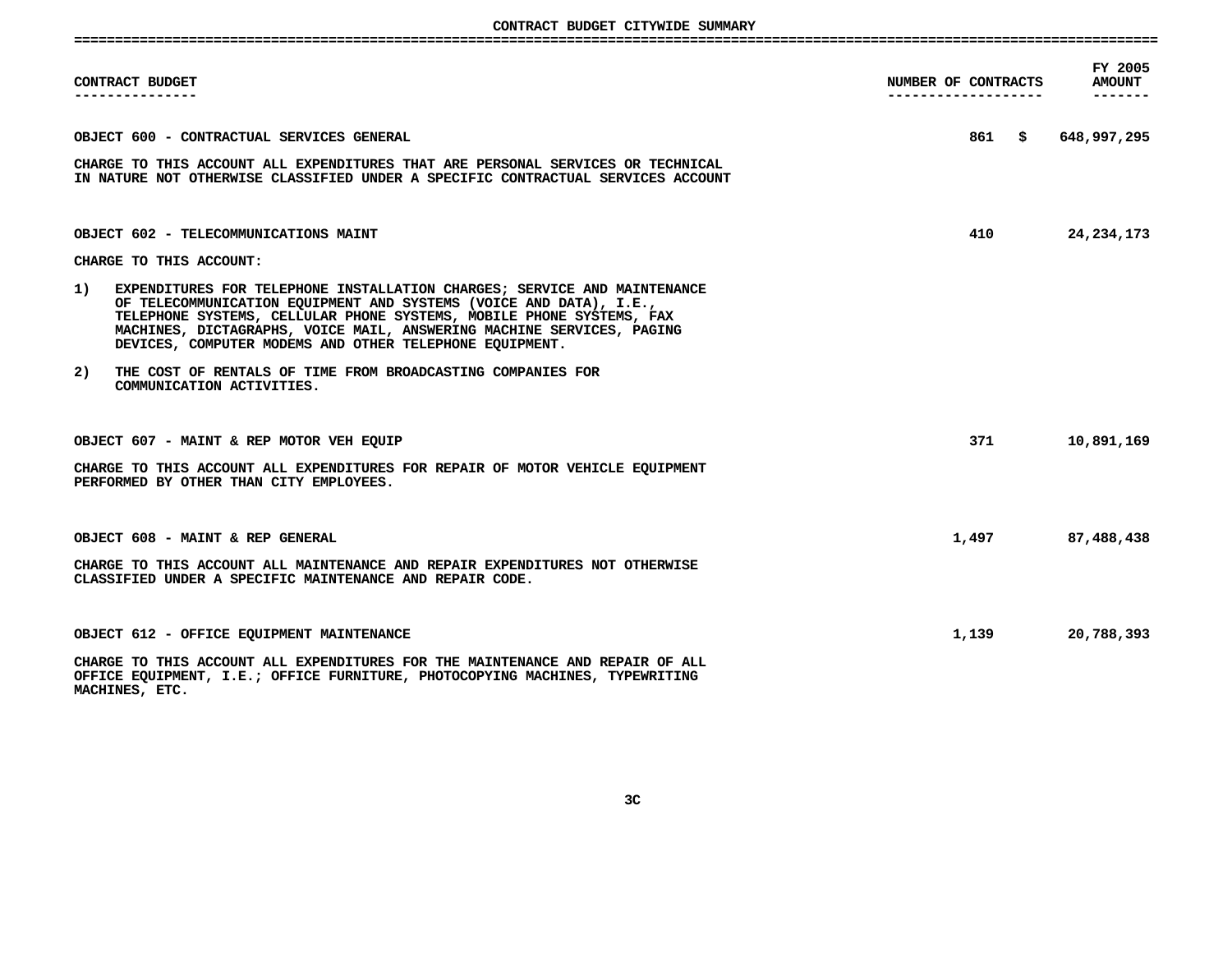(CONT'D) CONTRACT BUDGET CITYWIDE SUMMARY

| CONTRACT BUDGET CITYWIDE SUMMARY<br>(CONT 'D)                                                                                                                                                                                                                                                                                                                        |                                             |                                      |
|----------------------------------------------------------------------------------------------------------------------------------------------------------------------------------------------------------------------------------------------------------------------------------------------------------------------------------------------------------------------|---------------------------------------------|--------------------------------------|
| CONTRACT BUDGET                                                                                                                                                                                                                                                                                                                                                      | NUMBER OF CONTRACTS<br>-------------------- | FY 2005<br><b>AMOUNT</b><br>-------- |
| OBJECT 613 - DATA PROCESSING EQUIPMENT                                                                                                                                                                                                                                                                                                                               | 518 — 1                                     | 67,613,931                           |
| CHARGE TO THIS ACCOUNT ALL EXPENDITURES FOR THE MAINTENANCE AND REPAIR OF ALL<br>DATA PROCESSING EQUIPMENT.                                                                                                                                                                                                                                                          |                                             |                                      |
| OBJECT 615 - PRINTING CONTRACTS                                                                                                                                                                                                                                                                                                                                      | 481                                         | 13,924,713                           |
| CHARGE TO THIS ACCOUNT ALL CONTRACTUAL PRINTING AND PRINTING RELATED COSTS OTHER<br>THAN PRINTING SUPPLIES INCLUDING STATIONARY, FORMS, BULLETINS, MANUALS,<br>PAMPHLETS, ETC.                                                                                                                                                                                       |                                             |                                      |
| OBJECT 616 - COMMUNITY CONSULTANT CONTRACTS                                                                                                                                                                                                                                                                                                                          | 87                                          | 25,457,138                           |
| CHARGE TO THIS ACCOUNT CONTRACTS WITH COMMUNITY BASED NOT-FOR-PROFIT<br>ORGANIZATIONS PROVIDING TECHNICAL ASSISTANCE TO LOW AND MIDDLE INCOME CLIENTELE.                                                                                                                                                                                                             |                                             |                                      |
| OBJECT 618 - COSTS ASSOC WITH FINANCING                                                                                                                                                                                                                                                                                                                              | 12 <sup>12</sup>                            | 74,556,200                           |
| CHARGE TO THIS ACCOUNT EXPENDITURES ASSOCIATED WITH THE SUPPORT OF THE CITY'S<br>FINANCING PROGRAM. THIS INCLUDES ALL PAYMENTS TO FINANCIAL ADVISORS, BOARD AND<br>DISCLOSURE COUNSEL, FEES PAID TO CREDIT-RATING AGENCIES, AND ALL OTHER COSTS.                                                                                                                     |                                             |                                      |
| OBJECT 619 - SECURITY SERVICES                                                                                                                                                                                                                                                                                                                                       | 214                                         | 65,243,522                           |
| CHARGE TO THIS ACCOUNT ALL PAYMENTS ASSOCIATED WITH THE EMPLOYMENT OF NON-CITY<br>EMPLOYED SECURITY GUARDS AND CORRECTION OFFICERS.                                                                                                                                                                                                                                  |                                             |                                      |
| OBJECT 622 - TEMPORARY SERVICES                                                                                                                                                                                                                                                                                                                                      | 586                                         | 57,462,065                           |
| CHARGE TO THIS ACCOUNT ALL PAYMENTS, FEES, AND COMMISSIONS ASSOCIATED WITH<br>OUTSIDE SERVICES FOR RECEPTIONIST, SECRETARIAL, STENOGRAPHIC, TYPING, CLERICAL,<br>KEYPUNCH, MESSENGERS (INCLUDING WILDCAT SERVICE CORP.), COURT REPORTING AND<br>TRANSCRIBING, HANDY PERSONS, ETC., AND ANY OTHER SERVICES OF A TEMPORARY NATURE<br>(EXCLUDING PROFESSIONAL SERVICE). |                                             |                                      |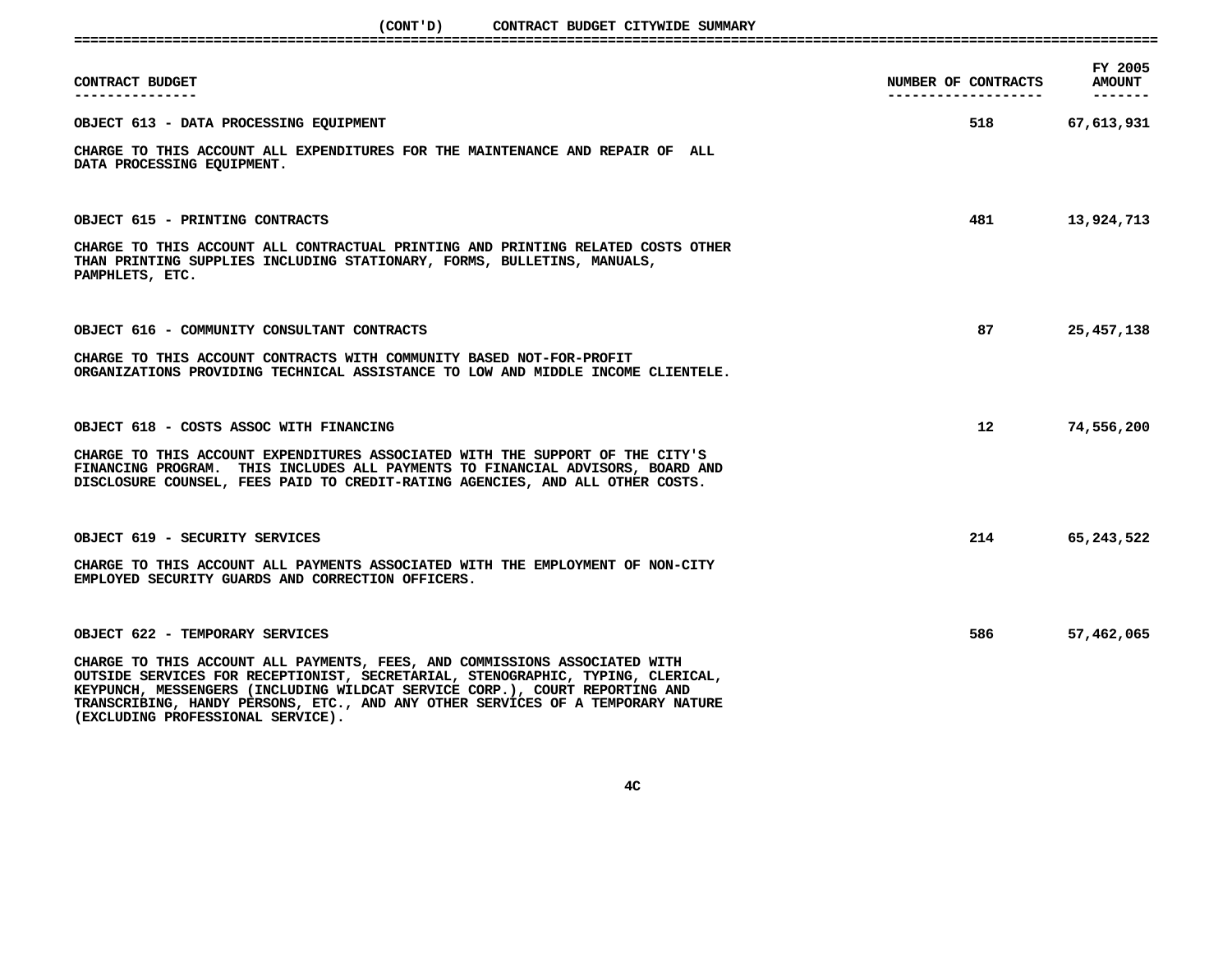(CONT'D) CONTRACT BUDGET CITYWIDE SUMMARY

|           | SUMMARY<br>CITYWIDE | BUDGET | <b>CONTRACT</b> | <b>LUNI</b> |  |
|-----------|---------------------|--------|-----------------|-------------|--|
|           |                     |        |                 |             |  |
| _________ |                     |        |                 |             |  |

| CONTRACT BUDGET                                                                                                                                                                                                                                                                                                     | NUMBER OF CONTRACTS<br>-------------------- | FY 2005<br><b>AMOUNT</b> |
|---------------------------------------------------------------------------------------------------------------------------------------------------------------------------------------------------------------------------------------------------------------------------------------------------------------------|---------------------------------------------|--------------------------|
| OBJECT 624 - CLEANING SERVICES<br>CHARGE TO THIS ACCOUNT THE COST OF CLEANING SERVICES WITH OUTSIDE CONTRACTORS<br>FOR RUBBISH REMOVAL, JANITORIAL SERVICES, WAXING AND WASHING FLOORS, WINDOW<br>CLEANING, CLEANING OF CURTAINS, RUGS, DRAPES, DISINFECTING AND EXTERMINATING.                                     |                                             | 392 11,430,358           |
| OBJECT 626 - INVESTMENT COSTS<br>CHARGE TO THIS ACCOUNT ALL EXPENDITURES ASSOCIATED WITH THE SUPPORT OF THE<br>CITY'S INVESTMENT PROGRAM. THIS INCLUDES ALL PAYMENTS, FEES AND<br>COMMISSIONS TO INVESTMENT ADVISORS, MANAGERS AND CUSTODIANS, AND<br>CONSULTANTS FOR THE VARIOUS RETIREMENT SYSTEM PENSION FUNDS.  | 41 and $\sim$                               | 5,249,992                |
| OBJECT 629 - IN REM MAINTENANCE COSTS<br>CHARGE TO THIS ACCOUNT THE COST OF CONTRACTS ENTERED INTO WITH HANDYPERSONS,<br>BUILDING SUPERINTENDENTS, AND OTHER WORKERS TO PERFORM MAINTENANCE WORK FOR<br>IN-REM PROPERTY MANAGEMENT PROGRAMS.                                                                        | 22 and $\sim$                               | 9,364,707                |
| OBJECT 633 - TRANSPORTATION EXPENDITURES<br>CHARGE TO THIS ACCOUNT ALL AUTHORIZED EXPENDITURES FOR THE TRANSPORTATION OF<br>PUPILS, THE ELDERLY, THE DISABLED, INMATES, AND ANY CAR SERVICE CONTRACTS.<br>INCLUDES MOVING EXPENSES, AND THE UNPACKING, TRUCKING, ASSEMBLING, AND<br>DISMANTLING OF VOTING MACHINES. | 107 - 107                                   | 9,433,337                |
| OBJECT 640 - SOCIAL SERVICES GENERAL<br>CHARGE TO THIS ACCOUNT ALL SOCIAL SERVICE PAYMENTS TO PROVIDERS NOT OTHERWISE<br>CLASSIFIED UNDER A SPECIFIC SOCIAL SERVICES OBJECT CODE.                                                                                                                                   | $\mathbf{1}$                                | 2,139                    |
| OBJECT 641 - PROTECTIVE SERVICES FOR ADULTS                                                                                                                                                                                                                                                                         | 10                                          | 7,346,349                |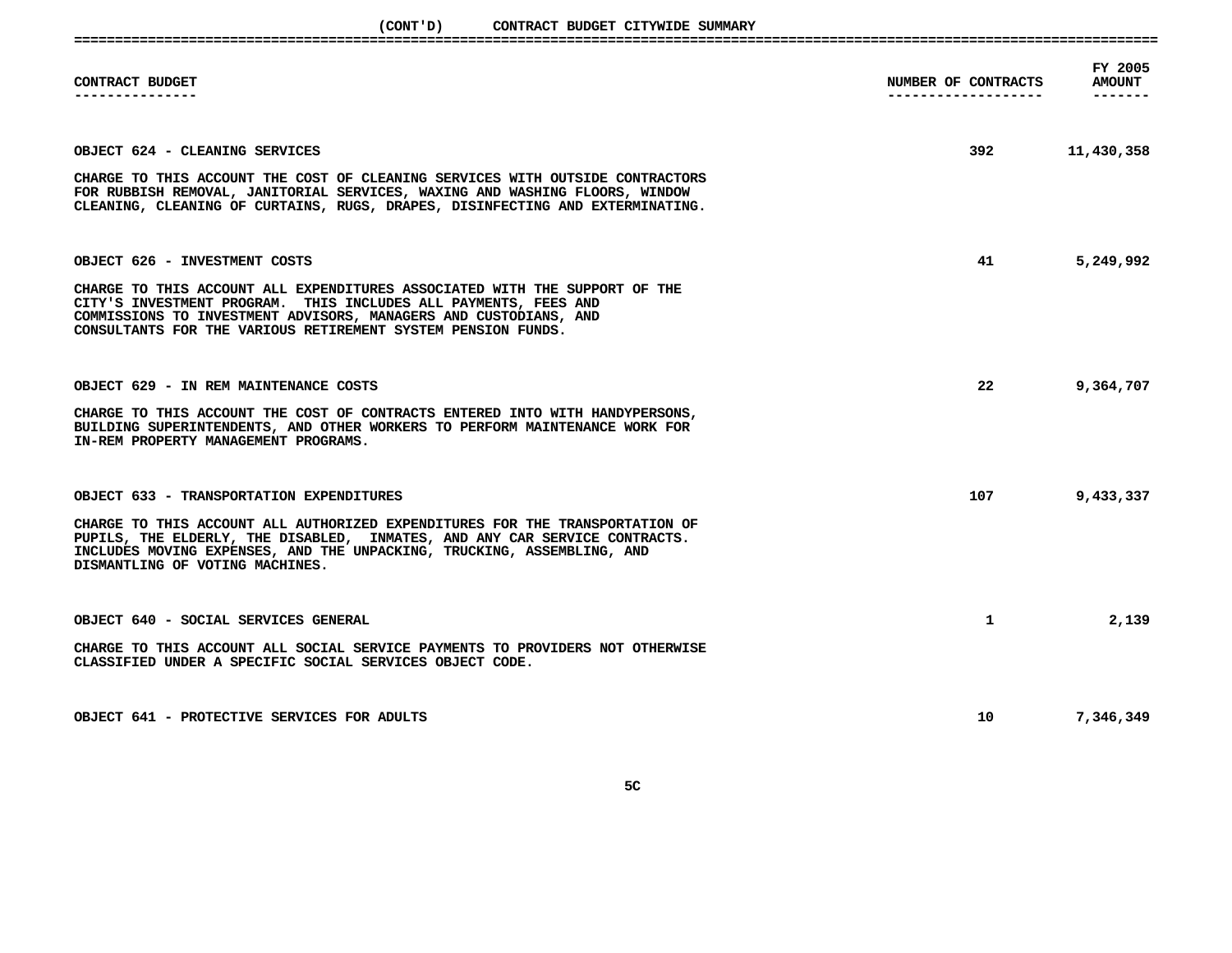| CONTRACT BUDGET                                                                                                                                                                                                                                                                                                                                                                                                                                                                                     | NUMBER OF CONTRACTS | FY 2005<br><b>AMOUNT</b> |
|-----------------------------------------------------------------------------------------------------------------------------------------------------------------------------------------------------------------------------------------------------------------------------------------------------------------------------------------------------------------------------------------------------------------------------------------------------------------------------------------------------|---------------------|--------------------------|
| CHARGE TO THIS ACCOUNT PAYMENTS TO PROVIDERS FOR SERVICES RELATED TO THE CARE<br>AND MAINTENANCE OF ADULTS WHO ARE AT RISK OF NEGLECT, ABUSE OR EXPLOITATION<br>AND ARE UNABLE TO PROTECT THEMSELVES DUE TO EITHER MENTAL OR PHYSICAL<br>DISABILITY.                                                                                                                                                                                                                                                |                     |                          |
| OBJECT 642 - CHILDRENS CHARITABLE INSTITUTN                                                                                                                                                                                                                                                                                                                                                                                                                                                         | 70                  | 552,724,318              |
| CHARGE TO THIS ACCOUNT PAYMENTS TO PROVIDERS FOR PER DIEM MAINTENANCE AND<br>MISCELLANEOUS PAYMENTS FOR CHILDREN IN A VARIETY OF FOSTER CARE PLACEMENTS.<br>THESE PLACEMENTS ARE PURCHASED ON A CONTRACTUAL BASIS BY THE CHILD WELFARE<br>ADMINISTRATION FROM VOLUNTARY CHILD CARE AGENCIES. ALSO INCLUDED IN THIS<br>CODE ARE ALLOCATIONS FOR ADOPTION FEES AND COSTS INCIDENTAL TO ADOPTION<br>PROCEDURES, SUCH AS LEGAL FEES.                                                                    |                     |                          |
| OBJECT 643 - CHILD WELFARE SERVICES                                                                                                                                                                                                                                                                                                                                                                                                                                                                 | 301                 | 120,658,445              |
| CHARGES TO THIS ACCOUNT INCLUDE CONTRACTS WITH VOLUNTARY CHILD CARE AGENCIES<br>PROVIDING SERVICES TO FAMILIES WITH CHILDREN DEEMED AT RISK OF FOSTER CARE<br>PLACEMENT. SERVICES INCLUDE FAMILY COUNSELING, INTENSIVE CASE MANAGEMENT,<br>DRUG TREATMENT AND HOUSING SUBSIDIES. OTHER SERVICES CHARGEABLE TO THIS<br>CODE INCLUDE TRAINING OF CHILD SOCIAL WORKERS, ADOPTION COUNSELING AND<br>ENHANCED SERVICES FOR HOSPITALIZED CHILDREN WHO ARE OR MAY BECOME WARDS OF<br>CWA.                  |                     |                          |
| THIS CODE ALSO INCLUDES PAYMENTS TO PROVIDERS FOR THE CARE AND MAINTENANCE OF 1)<br>NON-FOSTER CARE HANDICAPPED CHILDREN IN NEED OF SPECIAL EDUCATION AND TREATMENT<br>FACILITIES, AND 2) DISABLED OR HANDICAPPED FOSTER CHILDREN WHOSE PROBLEMS                                                                                                                                                                                                                                                    |                     |                          |
| OBJECT 644 - DIRECT FOSTER CARE OF CHILDREN                                                                                                                                                                                                                                                                                                                                                                                                                                                         | $\mathbf{1}$        | 3,217                    |
| CHARGE TO THIS ACCOUNT PAYMENTS TO PROVIDERS RELATING TO CHILDREN IN THE DIRECT<br>CARE OF THE CHILD WELFARE ADMINISTRATION, WHETHER IN FOSTER BOARDING HOME<br>OR CONGREGATE CARE SETTINGS. THIS INCLUDES BOARD PAYMENTS TO FOSTER<br>PARENTS, AS WELL AS PAYMENTS FOR MEDICAL EXPENSES, CLIENT-RELATED EXPENSES,<br>EXPENSES ASSOCIATED WITH OPERATING CONGREGATE CARE FACILITIES, AND<br>MISCELLANEOUS EXPENSES TO MEET THE CHILDREN'S NEEDS WHILE THEY ARE BEING<br>PROCESSED IN FIELD OFFICES. |                     |                          |

**MISCELLANEOUS EXPENSES TO MEET THE CHILDREN'S NEEDS WHILE THEY ARE BEING**

**PROCESSED IN FIELD OFFICES.**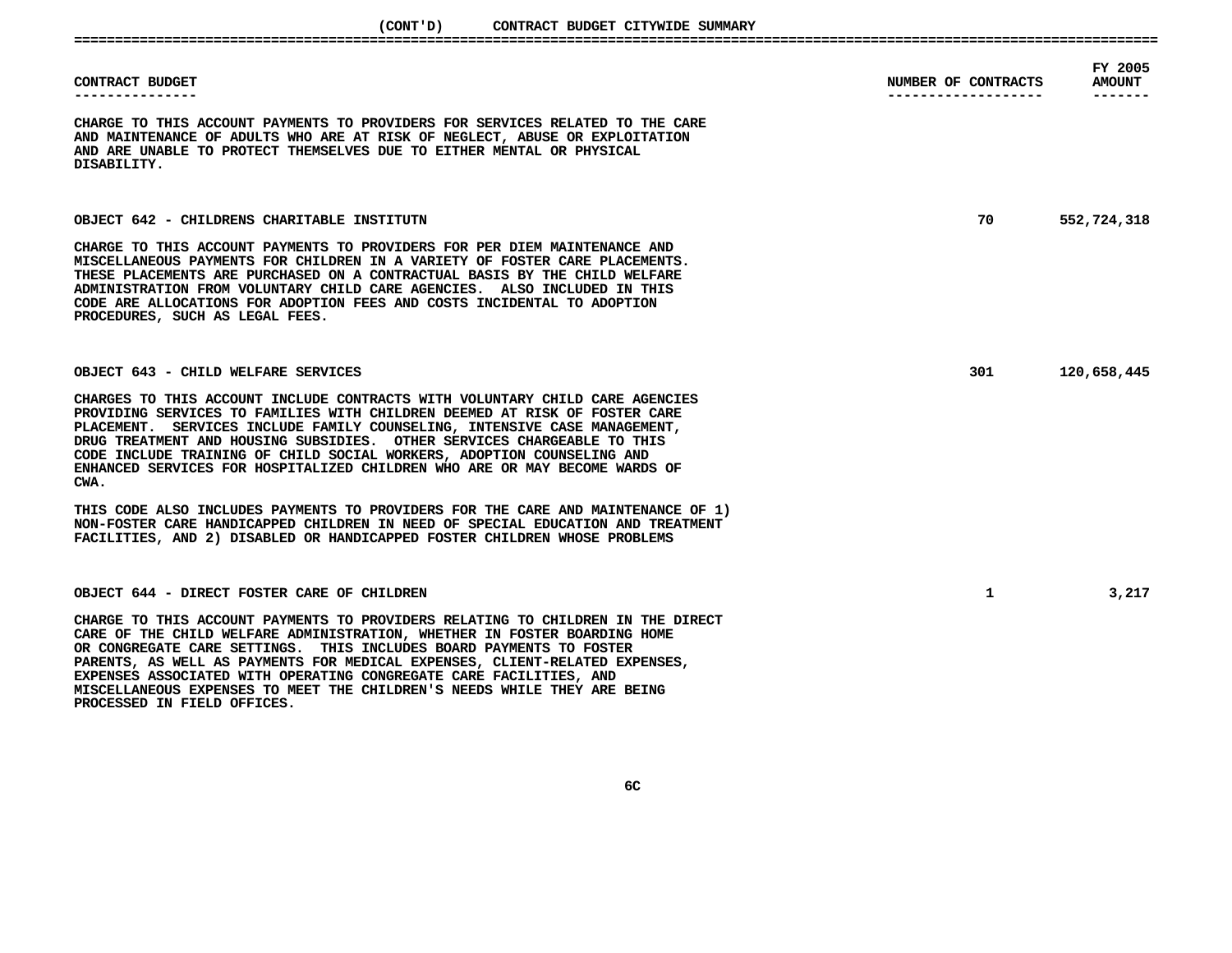| CONTRACT BUDGET                                                                                                                                                                                                                                                                                                                                                                                                                                                                                      | NUMBER OF CONTRACTS<br>------------------- | FY 2005<br><b>AMOUNT</b> |
|------------------------------------------------------------------------------------------------------------------------------------------------------------------------------------------------------------------------------------------------------------------------------------------------------------------------------------------------------------------------------------------------------------------------------------------------------------------------------------------------------|--------------------------------------------|--------------------------|
| OBJECT 647 - HOME CARE SERVICES                                                                                                                                                                                                                                                                                                                                                                                                                                                                      | 125 — 125                                  | 242,910,798              |
| CHARGE TO THIS ACCOUNT PAYMENTS TO PROVIDERS FOR PERSONAL HOMECARE SERVICES TO<br>ELDERLY AND DISABLED INDIVIDUALS. ALSO CHARGE THE COSTS OF INSURANCE, AUDITING<br>COSTS AND OTHER COSTS ASSOCIATED WITH COMPANIES THAT DELIVER THESE SERVICES.                                                                                                                                                                                                                                                     |                                            |                          |
| OBJECT 648 - HOMEMAKING SERVICES                                                                                                                                                                                                                                                                                                                                                                                                                                                                     | 10                                         | 25,438,807               |
| CHARGE TO THIS ACCOUNT PAYMENTS TO PROVIDERS FOR PERSONAL HOMEMAKING SERVICES<br>PRIMARILY TO FAMILIES, THAT MAY INCLUDE AGED, BLIND AND DISABLED ADULTS IN ORDER<br>TO STRENGTHEN AND SAFEGUARD THEIR FUNCTIONING IN THEIR OWN HOMES. SERVICES<br>ALSO INCLUDE THE TEACHING OF INDEPENDENT LIVING SKILLS SO CLIENTS MAY<br>EVENTUALLY FUNCTION WITHOUT THE BENEFIT OF THIS SERVICE AND THE CARE OF<br>CHILDREN IN THEIR OWN HOMES DUE TO ILLNESS, INCAPACITY OR ABSENCE OF<br>PARENTS OR GUARDIANS. |                                            |                          |
| OBJECT 649 - NON GRANT CHARGES                                                                                                                                                                                                                                                                                                                                                                                                                                                                       | 68                                         | 22,880,378               |
| CHARGE TO THIS ACCOUNT PAYMENTS TO PROVIDERS MADE FOR SERVICES THAT ARE<br>SUBSIDIARY TO THE PUBLIC ASSISTANCE PROGRAM, BUT SEPARATE FROM THE BASE<br>GRANT. THESE SERVICES INCLUDE EVICTION PREVENTION PROGRAMS, RESIDENTIAL<br>DRUG AND ALCOHOL TREATMENT PROGRAMS, FUNDS FOR BURIAL ASSISTANCE AND<br>MEDICAL EXAMINATIONS FOR PUBLIC ASSISTANCE APPLICANTS AND RECIPIENTS TO<br>DETERMINE ELIGIBILITY OR DISABILITY.                                                                             |                                            |                          |
| OBJECT 650 - HOMELESS FAMILY SERVICES                                                                                                                                                                                                                                                                                                                                                                                                                                                                | 291                                        | 297,405,393              |
| CHARGE TO THIS ACCOUNT PAYMENTS TO PROVIDERS FOR ALL EXPENDITURES INCURRED WHILE<br>PROVIDING RESOURCES SUCH AS FOOD, SECURITY, MEDICAL SERVICES AND OTHER<br>MISCELLANEOUS SUPPORT ITEMS TO HOMELESS FAMILIES RESIDING IN EMERGENCY OR<br>TRANSITIONAL SETTINGS.                                                                                                                                                                                                                                    |                                            |                          |
| OBJECT 651 - AIDS SERVICES                                                                                                                                                                                                                                                                                                                                                                                                                                                                           | 110                                        | 107,470,963              |
| CHARGE TO THIS ACCOUNT PAYMENTS TO PROVIDERS INCURRED WHILE PROVIDING HOUSING,<br>COUNSELING, TESTING, EDUCATION, SOCIAL SERVICES AND OTHER MISCELLANEOUS ITEMS                                                                                                                                                                                                                                                                                                                                      |                                            |                          |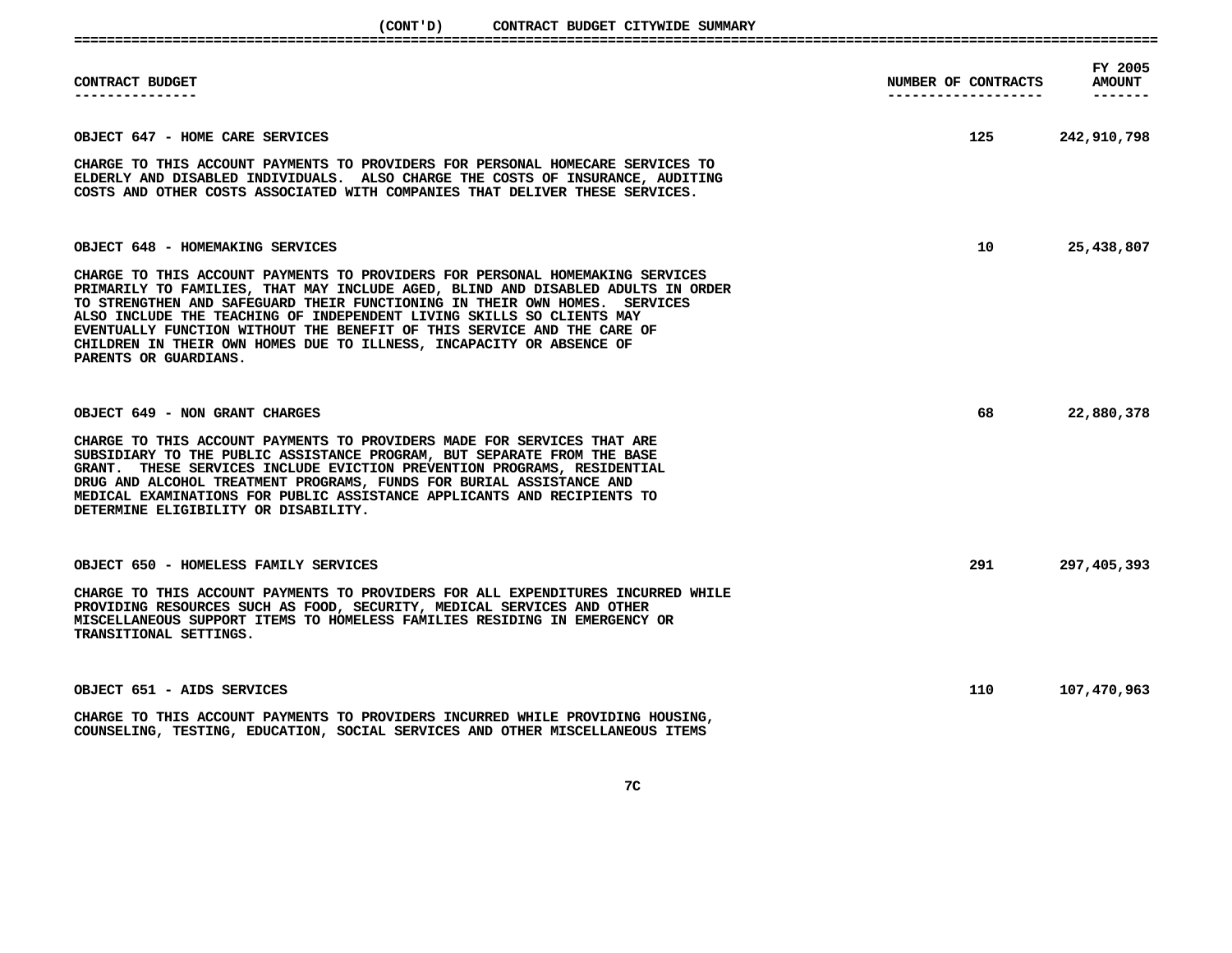**(CONT'D)**

| CONTRACT BUDGET CITYWIDE SUMMARY<br>(CONT 'D)                                                                                                                                                                                                                                                                                                                                                                                          |                     |                          |
|----------------------------------------------------------------------------------------------------------------------------------------------------------------------------------------------------------------------------------------------------------------------------------------------------------------------------------------------------------------------------------------------------------------------------------------|---------------------|--------------------------|
| CONTRACT BUDGET                                                                                                                                                                                                                                                                                                                                                                                                                        | NUMBER OF CONTRACTS | FY 2005<br><b>AMOUNT</b> |
| . <u>.</u> .                                                                                                                                                                                                                                                                                                                                                                                                                           | ------------------- | -------                  |
| RELEVANT TO SERVING PERSONS WITH AIDS AND HIV ILLNESS.                                                                                                                                                                                                                                                                                                                                                                                 |                     |                          |
| OBJECT 652 - DAY CARE OF CHILDREN                                                                                                                                                                                                                                                                                                                                                                                                      | 583                 | 284,822,705              |
| CHARGE TO THIS ACCOUNT PAYMENTS TO PROVIDERS MADE FOR THE DAY CARE SERVICES FOR<br>CHILDREN WHERE THE PARENTS OR GUARDIANS ARE UNAVAILABLE OR UNABLE TO CARE FOR<br>THE CHILD DURING THE DAY OR A PORTION OF THE DAY, AS WELL AS PAYMENTS MADE<br>FOR RENT AND UTILITY COSTS AT DIRECTLY BASED SITES, CENTRALLY PURCHASED<br>INSURANCE COSTS, PROGRAM RELATED AUDITS AND INFRASTRUCTURE UPKEEP OF DAY<br>CARE CENTERS.                 |                     |                          |
| OBJECT 653 - HEAD START                                                                                                                                                                                                                                                                                                                                                                                                                | 167 —               | 121,076,603              |
| CHARGE TO THIS ACCOUNT PAYMENTS TO PROVIDERS RELATING TO THE HEAD START PROGRAM,<br>WHICH PROVIDES COMPREHENSIVE HEALTH, NUTRITIONAL, EDUCATIONAL, SOCIAL AND OTHER<br>SERVICES TO ELIGIBLE PRESCHOOL CHILDREN. IN ADDITION TO THE DIRECT PROVISION OF<br>DAY CARE SERVICES, THIS CODE MAY ACCOMMODATE CENTRALLY PURCHASED INSURANCE<br>COSTS, PENSION COSTS, PROGRAM RELATED AUDITS AND INFRASTRUCTURE UPKEEP OF<br>DAY CARE CENTERS. |                     |                          |
| OBJECT 655 - MENTAL HYGIENE SERVICES                                                                                                                                                                                                                                                                                                                                                                                                   | 472                 | 746,450,309              |
| CHARGE TO THIS ACCOUNT ALL PAYMENTS TO PROVIDERS MADE TO FULFILL VOLUNTARY<br>CONTRACTUAL SERVICES FOR OUTPATIENT AND INPATIENT CLINICS, AS WELL AS<br>PSYCHIATRIC EVALUATION DIAGNOSIS AND TREATMENT SERVICES.                                                                                                                                                                                                                        |                     |                          |
| OBJECT 657 - HOSPITALS CONTRACTS                                                                                                                                                                                                                                                                                                                                                                                                       | 12 <sup>12</sup>    | 91,279,977               |
| CHARGE TO THIS ACCOUNT ALL EXPENDITURES INCURRED WHILE FULFILLING CONTRACTUAL<br>OBLIGATIONS WITH MONTEFIORE AND ST. VINCENT'S HOSPITALS TO PROVIDE HEALTH CARE<br>FOR PRISONERS.                                                                                                                                                                                                                                                      |                     |                          |
| OBJECT 658 - SPECIAL CLINICAL SERVICES                                                                                                                                                                                                                                                                                                                                                                                                 | $\mathbf{1}$        | 7,190,397                |
| CHARGE TO THIS ACCOUNT ALL EXPENDITURES INCURRED WHILE FULFILLING CONTRACTUAL                                                                                                                                                                                                                                                                                                                                                          |                     |                          |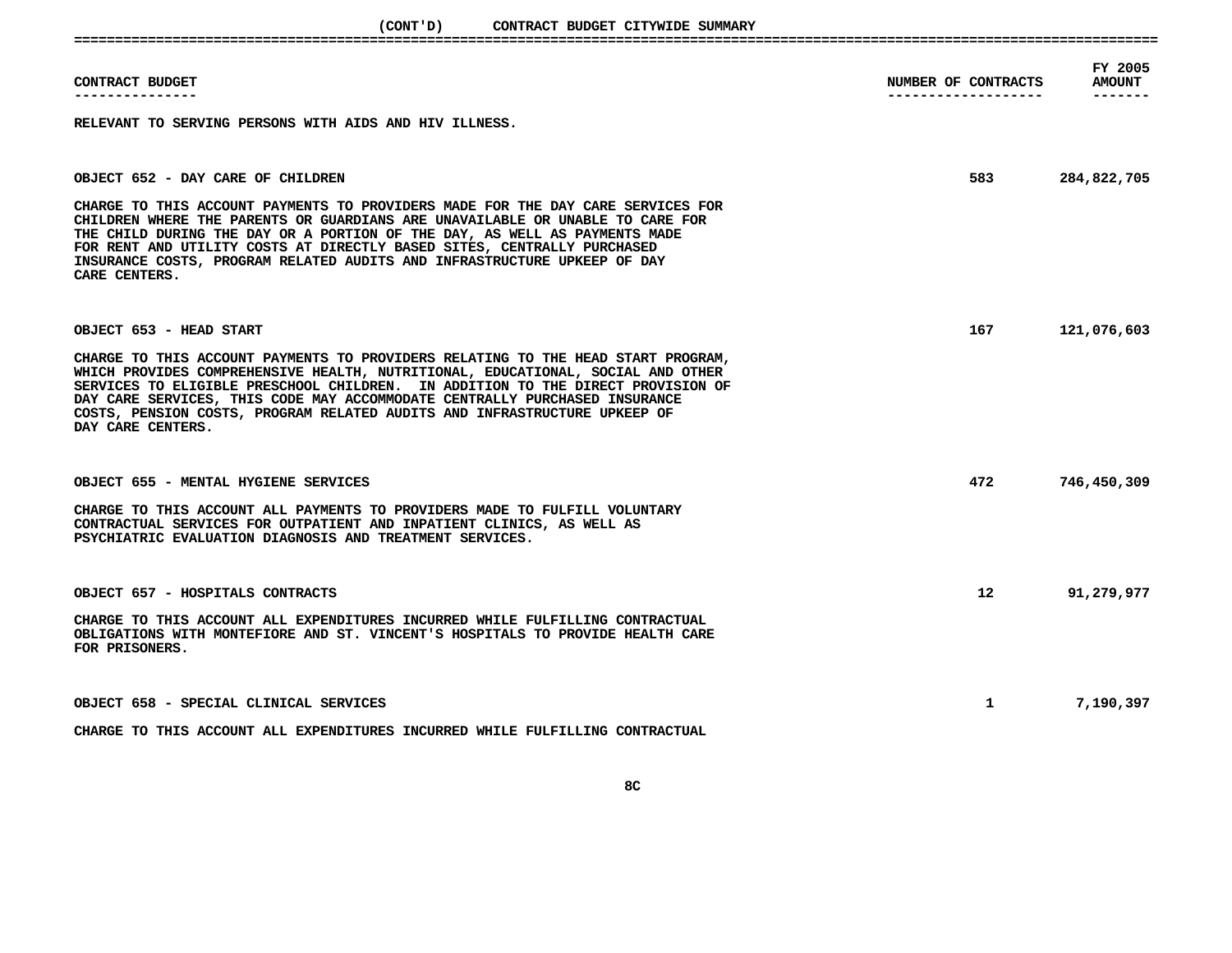(CONT'D) CONTRACT BUDGET CITYWIDE SUMMARY

| (CONT ' D )<br>CONTRACT BUDGET CITYWIDE SUMMARY                                                                                                                                                          |                                            |                          |
|----------------------------------------------------------------------------------------------------------------------------------------------------------------------------------------------------------|--------------------------------------------|--------------------------|
| CONTRACT BUDGET<br>--------------                                                                                                                                                                        | NUMBER OF CONTRACTS<br>------------------- | FY 2005<br><b>AMOUNT</b> |
| OBLIGATIONS FOR THE CARE, SUPPORT AND TREATMENT PROVIDED BY VISITING NURSE<br>SERVICES.                                                                                                                  |                                            |                          |
| OBJECT 659 - HOMELESS INDIVIDUAL SERVICES<br>CHARGE TO THIS ACCOUNT ALL PAYMENTS TO PROVIDERS MADE FOR SERVICES TO HOMELESS                                                                              | 144                                        | 185,463,525              |
| INDIVIDUALS INCLUDING EMERGENCY HOUSING, OUTREACH, FOOD, COUNSELING, MEDICAL<br>SERVICES AND OTHER SUPPORT SERVICES.                                                                                     |                                            |                          |
| OBJECT 660 - ECONOMIC DEVELOPMENT<br>CHARGE TO THIS ACCOUNT ALL PAYMENTS MADE FOR ECONOMIC DEVELOPMENT RELATED<br>SERVICES.                                                                              | 46                                         | 7,185,395                |
| OBJECT 662 - EMPLOYMENT SERVICES<br>CHARGE TO THIS ACCOUNT PAYMENTS TO PROVIDERS FOR ASSISTING PUBLIC ASSISTANCE                                                                                         | 87                                         | 229,484,897              |
| RECIPIENTS IN FINDING EMPLOYMENT AND REDUCING THEIR WELFARE DEPENDENCY THROUGH<br>JOB PLACEMENT, JOB TRAINING, WORK EXPERIENCE PROGRAMS, PROVISION OF CHILDREN'S<br>DAY CARE AND OTHER RELATED SERVICES. |                                            |                          |
| OBJECT 665 - LEGAL AID SOCIETY<br>CHARGE TO THIS ACCOUNT ALL PAYMENTS INCURRED BY OR IN ASSOCIATION WITH THE LEGAL<br>AID SOCIETY. SUCH PAYMENTS SHALL INCLUDE BUT NOT BE LIMITED TO THE MAINTENANCE     | $\mathbf{1}$                               | 66,800,000               |
| OF THE LEGAL AID SOCIETY, EMERGENCY FELONY CASE PROCESSING PROGRAMMING, AND<br>THE SPECIAL NARCOTICS CASE PROGRAM.                                                                                       |                                            |                          |
| OBJECT 667 - PAY TO CULTURAL INSTITUTIONS<br>CHARGE TO THIS ACCOUNT PAYMENTS MADE BY THE CITY TO SUBSIDIZE VARIOUS CULTURAL<br>INSTITUTIONS.                                                             | 337                                        | 14,279,109               |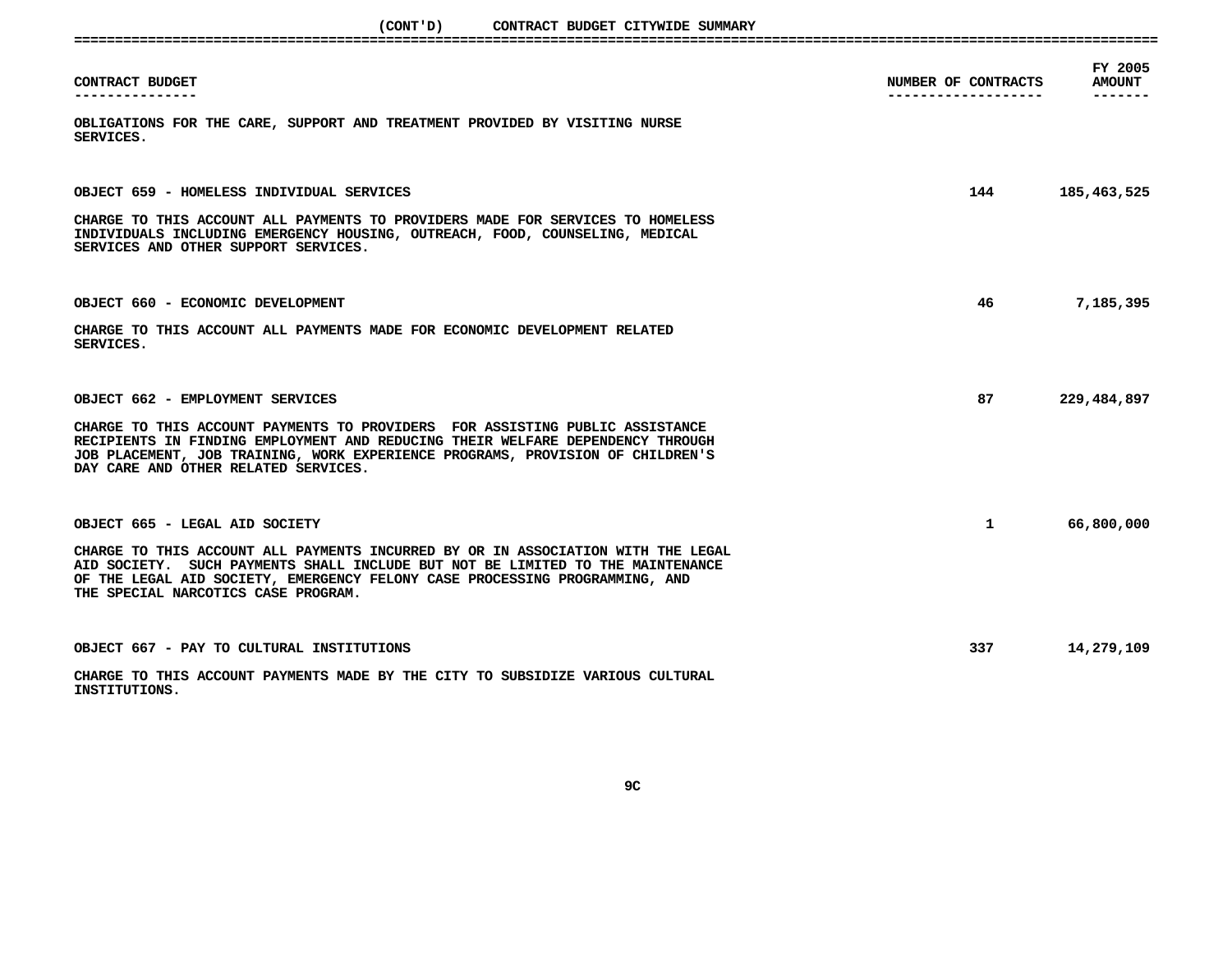| CONTRACT BUDGET                                                                                                                                                                                                                | NUMBER OF CONTRACTS<br>------------------- | FY 2005<br><b>AMOUNT</b><br>------- |
|--------------------------------------------------------------------------------------------------------------------------------------------------------------------------------------------------------------------------------|--------------------------------------------|-------------------------------------|
| OBJECT 668 - BUS TRANSP REIMBURSABLE PRGMS                                                                                                                                                                                     | 165 — 165                                  | 3,798,500                           |
| CHARGE TO THIS ACCOUNT ALL PAYMENTS FOR BUS TRANSPORTATION PROVIDED FOR FEDERAL,<br>STATE OR OTHER FUNDED PROGRAMS.                                                                                                            |                                            |                                     |
| OBJECT 669 - TRANSPORTATION OF PUPILS                                                                                                                                                                                          | 430 — 130                                  | 679,803,795                         |
| CHARGE TO THIS ACCOUNT PAYMENTS MADE BY THE BOARD OF EDUCATION TO THE NEW<br>YORK CITY TRANSIT AUTHORITY OR TO PRIVATE BUS LINES UNDER CONTRACT FOR THE<br>TRANSPORTATION OF PUPILS TO AND FROM PUBLIC AND NON-PUBLIC SCHOOLS. |                                            |                                     |
| OBJECT 670 - PMTS CONTRACT/CORPORAT SCHOOL                                                                                                                                                                                     | 289 — 1                                    | 482,222,817                         |
| CHARGE TO THIS ACCOUNT ALL PAYMENTS TO CONTRACT SCHOOLS FOR SERVICES TO<br>HANDICAPPED CHILDREN WHERE THE BOARD OF EDUCATION DOES NOT HAVE ADEQUATE<br><b>FACILITIES.</b>                                                      |                                            |                                     |
| OBJECT 671 - TRAINING PRGM CITY EMPLOYEES                                                                                                                                                                                      | 363                                        | 16,079,749                          |
| CHARGE TO THIS ACCOUNT ALL EXPENSES IN CONNECTION WITH THE TRAINING OF CITY<br>EMPLOYEES IN THE PERFORMANCE OF THEIR DUTIES.                                                                                                   |                                            |                                     |
| OBJECT 676 - MAINT & OPER OF INFRASTRUCTURE                                                                                                                                                                                    | 434 — 134                                  | 147,500,008                         |
| INCLUDE ALL EXPENDITURES FOR MAINTENANCE, OPERATION, REPAIRS, REPLACEMENTS AND<br>ALTERATIONS TO ALL PROPERTY, INCLUDING BUT NOT LIMITED TO PARK FACILITIES,<br>BUILDINGS, OUTDOOR LIGHTING AND TRAFFIC SIGNAL EQUIPMENT.      |                                            |                                     |
| OBJECT 678 - PAYMENTS TO DELEGATE AGENCIES                                                                                                                                                                                     | 1,994                                      | 243,204,361                         |
| CHARGE TO THIS ACCOUNT PAYMENTS UNDER THE FEDERAL GOVERNMENT'S ECONOMIC<br>OPPORTUNITY PROGRAM FOR PROGRAMS SUCH AS HEAD START, MEDICARE, ETC.                                                                                 |                                            |                                     |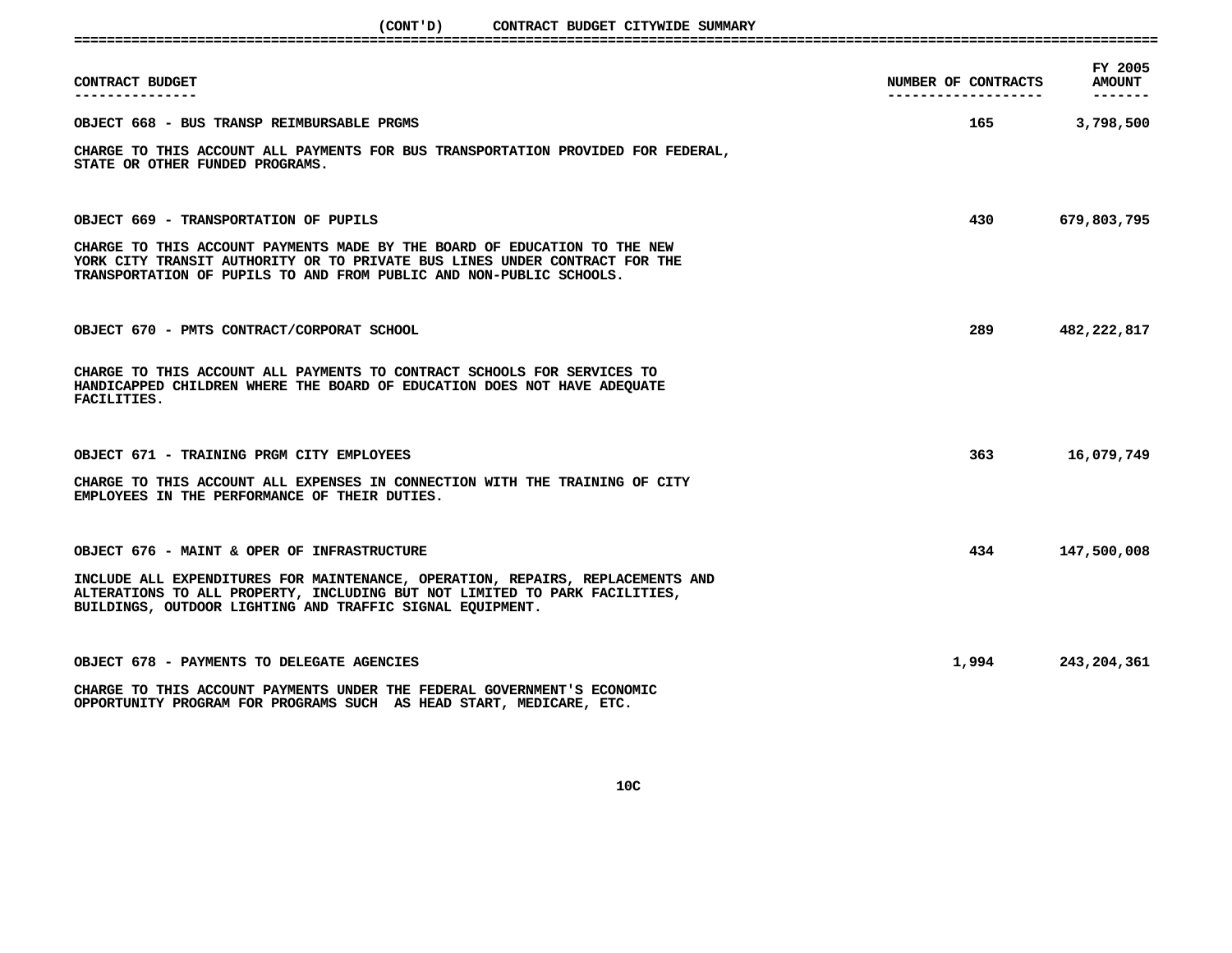| CONTRACT BUDGET                                                                                                                                                                                                                    | NUMBER OF CONTRACTS | FY 2005<br><b>AMOUNT</b> |
|------------------------------------------------------------------------------------------------------------------------------------------------------------------------------------------------------------------------------------|---------------------|--------------------------|
| OBJECT 681 - PROF SERV ACCTING & AUDITING                                                                                                                                                                                          | 137 — 137           | 20,535,024               |
| CHARGE TO THIS ACCOUNT ALL PAYMENTS FOR PROFESSIONAL ACCOUNTING, AUDITING OR<br>ACTUARIAL SERVICES PERFORMED BY OTHER THAN CITY EMPLOYEES.                                                                                         |                     |                          |
| OBJECT 682 - PROF SERV LEGAL SERVICES<br>CHARGE TO THIS ACCOUNT ALL PAYMENTS FOR PROFESSIONAL LEGAL SERVICES PERFORMED BY<br>OTHER THAN CITY EMPLOYEES. (EXCEPT LEGAL AID).                                                        | 78                  | 43,610,260               |
| OBJECT 683 - PROF SERV ENGINEER & ARCHITECT<br>CHARGE TO THIS ACCOUNT ALL PAYMENTS FOR PROFESSIONAL ENGINEERING OR<br>ARCHITECTURAL SERVICES PERFORMED BY OTHER THAN CITY EMPLOYEES.                                               | 23                  | 405,918                  |
| OBJECT 684 - PROF SERV COMPUTER SERVICES<br>CHARGE TO THIS ACCOUNT ALL PAYMENTS FOR PROFESSIONAL COMPUTER RELATED SERVICES<br>PERFORMED BY OTHER THAN CITY EMPLOYEES.                                                              | 219                 | 58,664,211               |
| OBJECT 685 - PROF SERV DIRECT EDUC SERV<br>CHARGE TO THIS ACCOUNT ALL PAYMENTS FOR PROFESSIONAL EDUCATIONAL RELATED<br>SERVICES PERFORMED BY OTHER THAN CITY EMPLOYEES.                                                            | 3,194               | 144,349,780              |
| OBJECT 686 - PROF SERV OTHER<br>CHARGE TO THIS ACCOUNT ALL PAYMENTS FOR ALL OTHER PROFESSIONAL SERVICES<br>PERFORMED BY OTHER THAN CITY EMPLOYEES THAT ARE NOT OTHERWISE CLASSIFIED<br>UNDER A SPECIFIC PROFESSIONAL SERVICE CODE. | 618                 | 68,381,596               |

**11C**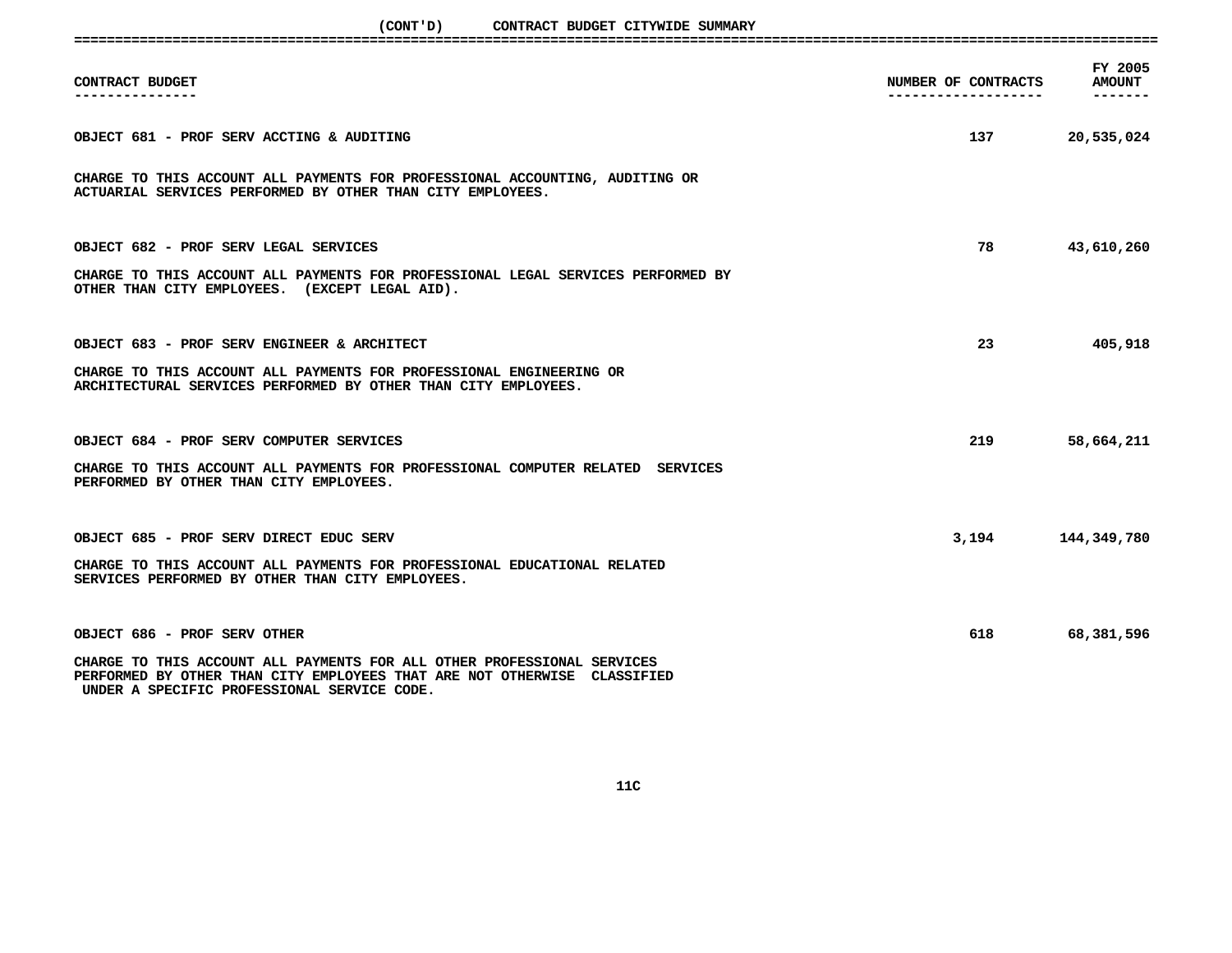| CONTRACT BUDGET                                                                                                                                                                                                          | NUMBER OF CONTRACTS | FY 2005<br><b>AMOUNT</b> |
|--------------------------------------------------------------------------------------------------------------------------------------------------------------------------------------------------------------------------|---------------------|--------------------------|
| OBJECT 688 - BANK CHARGES PUBLIC ASST ACCT                                                                                                                                                                               | 19                  | 1,799,864                |
| CHARGE TO THIS ACCOUNT THE COST OF CONTRACTS ENTERED INTO WITH BANKS FOR CHECK<br>WRITING FEES, STOP PAYMENT FEES, REIMBURSEMENT TO VENDOR FEES, AND ANY OTHER<br>FEES ASSOCIATED WITH THE COST OF MAINTAINING ACCOUNTS. |                     |                          |
| OBJECT 689 - PROF SERV CURRIC & PROF DEVEL                                                                                                                                                                               | 134                 | 6,417,849                |
| CHARGE TO THIS ACCOUNT PAYMENTS TO PROVIDERS FOR INDIRECT SERVICES AND<br>SERVICES TO STAFF SUCH AS PROFESSIONAL AND CURRICULUM DEVELOPMENT.                                                                             |                     |                          |
| OBJECT 695 - EDUCATION & REC FOR YOUTH PRGM                                                                                                                                                                              | 402                 | 101,203,884              |
| CHARGE TO THIS ACCOUNT PAYMENTS TO PROVIDER FOR EDUCATIONAL AND RECREATIONAL<br>ACTIVITIES FOR YOUTH PROGRAMS.                                                                                                           |                     |                          |
|                                                                                                                                                                                                                          |                     |                          |
|                                                                                                                                                                                                                          | CITYWIDE TOTAL      | 18,074 \$ 6,280,986,771  |
|                                                                                                                                                                                                                          |                     |                          |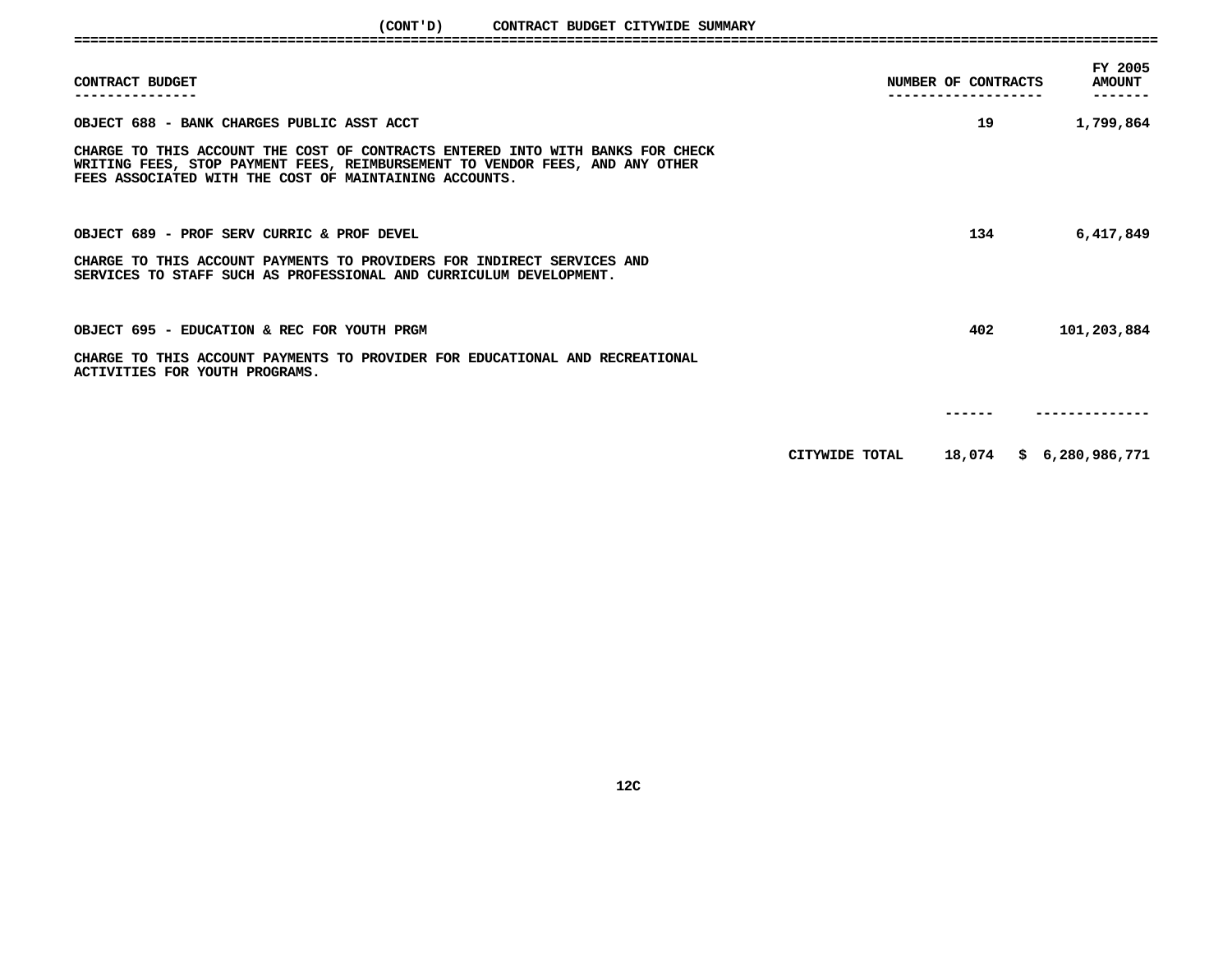# SUMMARY OF THE CONTRACT BUDGET BY AGENCY **OF THE CONTRACT BUDGET BY AGENCY ====================================================================================================================================**

| DEPT.<br>NO. | <b>AGENCY</b>                         | NUMBER OF CONTRACTS | FY 2005<br><b>AMOUNT</b> |
|--------------|---------------------------------------|---------------------|--------------------------|
|              |                                       |                     |                          |
|              |                                       |                     |                          |
| 002          | MAYORALTY                             | 78                  | \$<br>5,180,728          |
| 003          | BOARD OF ELECTIONS                    | 35                  | 17,968,244               |
| 004          | CAMPAIGN FINANCE BOARD                | 29                  | 319,490                  |
| 008          | OFFICE OF THE ACTUARY                 | 10                  | 537,709                  |
| 010          | BOROUGH PRESIDENT - MANHATTAN         | 4                   | 81,200                   |
|              | BOROUGH PRESIDENT BRONX               | 40                  |                          |
| 011<br>012   | BOROUGH PRESIDENT - BROOKLYN          | 8                   | 983,989<br>578,000       |
| 013          |                                       | 37                  |                          |
| 014          | BOROUGH PRESIDENT - QUEENS            | 63                  | 395,167                  |
|              | BOROUGH PRESIDENT STATEN ISLAND       | 74                  | 493,800                  |
| 015          | OFFICE OF THE COMPTROLLER             |                     | 6,593,120                |
| 017          | DEPARTMENT OF EMERGENCY MANAGEMENT    | 7<br>$\mathbf{2}$   | 418,769                  |
| 021          | TAX COMMISSION                        |                     | 3,100                    |
| 025          | LAW DEPARTMENT                        | 217                 | 13,917,765               |
| 030          | DEPARTMENT OF CITY PLANNING           | 47                  | 408,018                  |
| 032          | DEPARTMENT OF INVESTIGATION           | 31                  | 196,477                  |
| 038          | BROOKLYN PUBLIC LIBRARY               | $\mathbf{1}$        | 2,000                    |
| 040          | DEPARTMENT OF EDUCATION               | 5,273               | 1,550,678,759            |
| 042          | CITY UNIVERSITY OF NEW YORK           | 97                  | 10,060,499               |
| 054          | CIVILIAN COMPLAINT REVIEW BOARD       | 21                  | 105,500                  |
| 056          | POLICE DEPARTMENT                     | 472                 | 31,288,339               |
| 057          | FIRE DEPARTMENT                       | 294                 | 14,644,439               |
| 068          | ADMIN FOR CHILDREN'S SERVICES         | 1,204               | 1,134,612,355            |
| 069          | DEPARTMENT OF SOCIAL SERVICES         | 1,286               | 687,576,055              |
| 071          | DEPARTMENT OF HOMELESS SERVICES       | 570                 | 500,065,781              |
| 072          | DEPARTMENT OF CORRECTION              | 111                 | 18,526,489               |
| 073          | BOARD OF CORRECTION                   | 5                   | 2,550                    |
| 098          | MISCELLANEOUS                         | 72                  | 152,379,788              |
| 099          | DEBT SERVICE                          | 1                   | 69,594,300               |
| 101          | PUBLIC ADVOCATE                       | 3                   | 29,400                   |
| 102          | CITY COUNCIL                          | 81                  | 1,933,503                |
| 103          | CITY CLERK                            | 8                   | 130,314                  |
| 125          | DEPARTMENT FOR THE AGING              | 1,554               | 152,972,854              |
| 126          | DEPARTMENT OF CULTURAL AFFAIRS        | 347                 | 11,338,646               |
| 127          | FINANCIAL INFORMATION SERVICES AGENCY | 64                  | 13,642,257               |
| 130          | DEPARTMENT OF JUVENILE JUSTICE        | 55                  | 15,181,663               |
| 131          | OFFICE OF PAYROLL ADMINISTRATION      | 11                  | 4,383,513                |
| 132          | INDEPENDENT BUDGET OFFICE             | 14                  | 86,851                   |
| 133          | EQUAL EMPLOYMENT PRACTICES COMMISSION | 6                   | 15,400                   |
| 134          | CIVIL SERVICE COMMISSION              | 4                   | 13,616                   |
| 136          | LANDMARKS PRESERVATION COMM           | 48                  | 231,774                  |
| 156          | NYC TAXI AND LIMOUSINE COMM           | 32                  | 1,129,621                |
| 226          | COMMISSION ON HUMAN RIGHTS            | 13                  | 76,827                   |
| 260          | DEPARTMENT OF YOUTH & COMMUNITY DEV   | 931                 | 161,385,617              |
| 312          | CONFLICTS OF INTEREST BOARD           | 6                   | 40,038                   |
| 313          | OFFICE OF COLLECTIVE BARGAINING       | 11                  | 72,353                   |
|              | 13C                                   |                     |                          |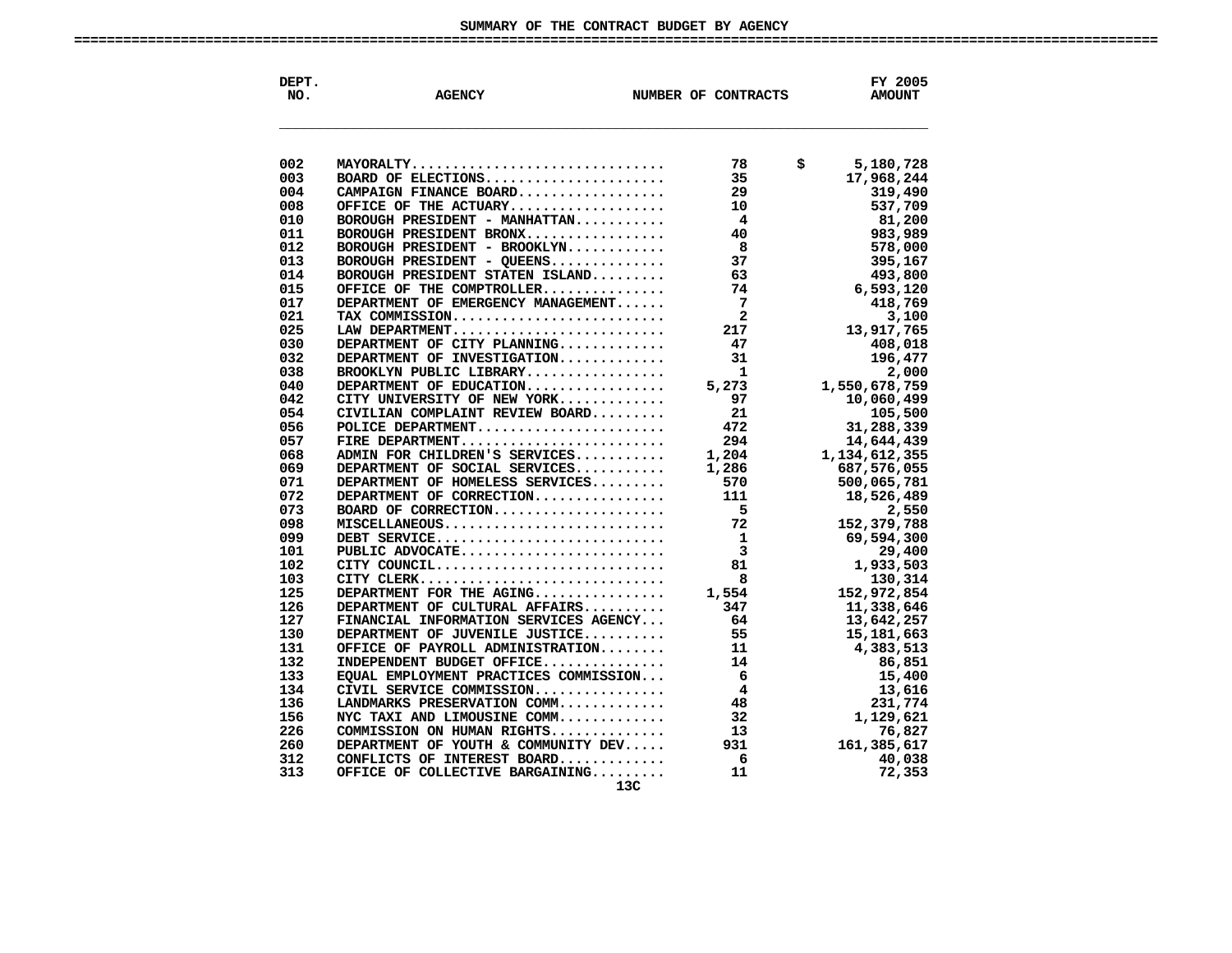| 341<br>342<br>343<br>344<br>345<br>346<br>347<br>348<br>349<br>350 | MANHATTAN COMMUNITY BOARD #1 | 8                                                                                                                                                                                                                                                                                                                                                                                                                                                                          | 2,350<br>1,600<br>14,870<br>6,700<br>1,100<br>3,858 |
|--------------------------------------------------------------------|------------------------------|----------------------------------------------------------------------------------------------------------------------------------------------------------------------------------------------------------------------------------------------------------------------------------------------------------------------------------------------------------------------------------------------------------------------------------------------------------------------------|-----------------------------------------------------|
|                                                                    |                              |                                                                                                                                                                                                                                                                                                                                                                                                                                                                            |                                                     |
|                                                                    |                              |                                                                                                                                                                                                                                                                                                                                                                                                                                                                            |                                                     |
|                                                                    |                              |                                                                                                                                                                                                                                                                                                                                                                                                                                                                            |                                                     |
|                                                                    |                              |                                                                                                                                                                                                                                                                                                                                                                                                                                                                            |                                                     |
|                                                                    |                              |                                                                                                                                                                                                                                                                                                                                                                                                                                                                            |                                                     |
|                                                                    |                              |                                                                                                                                                                                                                                                                                                                                                                                                                                                                            |                                                     |
|                                                                    |                              |                                                                                                                                                                                                                                                                                                                                                                                                                                                                            |                                                     |
|                                                                    |                              |                                                                                                                                                                                                                                                                                                                                                                                                                                                                            | 2,556                                               |
|                                                                    |                              |                                                                                                                                                                                                                                                                                                                                                                                                                                                                            | 562                                                 |
|                                                                    |                              |                                                                                                                                                                                                                                                                                                                                                                                                                                                                            | 9,200                                               |
|                                                                    |                              |                                                                                                                                                                                                                                                                                                                                                                                                                                                                            | 8,418                                               |
| 351                                                                |                              |                                                                                                                                                                                                                                                                                                                                                                                                                                                                            | 12,460                                              |
| 352                                                                |                              |                                                                                                                                                                                                                                                                                                                                                                                                                                                                            | 3,700                                               |
| 381                                                                |                              |                                                                                                                                                                                                                                                                                                                                                                                                                                                                            | 1,300                                               |
| 382                                                                |                              |                                                                                                                                                                                                                                                                                                                                                                                                                                                                            | 1,566                                               |
| 383                                                                |                              |                                                                                                                                                                                                                                                                                                                                                                                                                                                                            | 2,900                                               |
| 384                                                                |                              |                                                                                                                                                                                                                                                                                                                                                                                                                                                                            | 2,600                                               |
| 386                                                                |                              |                                                                                                                                                                                                                                                                                                                                                                                                                                                                            | 3,500                                               |
| 387                                                                |                              |                                                                                                                                                                                                                                                                                                                                                                                                                                                                            | 4,500                                               |
| 388                                                                |                              |                                                                                                                                                                                                                                                                                                                                                                                                                                                                            | 4,400                                               |
| 389                                                                |                              |                                                                                                                                                                                                                                                                                                                                                                                                                                                                            | 500                                                 |
| 390                                                                |                              |                                                                                                                                                                                                                                                                                                                                                                                                                                                                            | 6,965                                               |
| 391                                                                |                              |                                                                                                                                                                                                                                                                                                                                                                                                                                                                            | 2,800                                               |
| 392                                                                |                              |                                                                                                                                                                                                                                                                                                                                                                                                                                                                            | 8,600                                               |
| 431                                                                |                              |                                                                                                                                                                                                                                                                                                                                                                                                                                                                            | 4,086                                               |
| 432                                                                |                              |                                                                                                                                                                                                                                                                                                                                                                                                                                                                            | 4,989                                               |
| 433                                                                |                              |                                                                                                                                                                                                                                                                                                                                                                                                                                                                            | 2,607                                               |
| 434                                                                |                              |                                                                                                                                                                                                                                                                                                                                                                                                                                                                            | 6,400                                               |
| 435                                                                | QUEENS COMMUNITY BOARD #5    |                                                                                                                                                                                                                                                                                                                                                                                                                                                                            | 2,947                                               |
| 436                                                                | QUEENS COMMUNITY BOARD $#6$  |                                                                                                                                                                                                                                                                                                                                                                                                                                                                            | 2,188                                               |
| 437                                                                | QUEENS COMMUNITY BOARD #7    |                                                                                                                                                                                                                                                                                                                                                                                                                                                                            | 4,010                                               |
| 438                                                                | QUEENS COMMUNITY BOARD #8    |                                                                                                                                                                                                                                                                                                                                                                                                                                                                            | 700                                                 |
| 439                                                                | QUEENS COMMUNITY BOARD #9    |                                                                                                                                                                                                                                                                                                                                                                                                                                                                            | 2,196                                               |
| 440                                                                | QUEENS COMMUNITY BOARD #10   |                                                                                                                                                                                                                                                                                                                                                                                                                                                                            | 3,388                                               |
| 441                                                                | QUEENS COMMUNITY BOARD #11   | $\begin{array}{r} 32 \\ 2 \overline{\smash)34} \\ 4 \overline{\smash)4} \\ 4 \overline{\smash)4} \\ 3 \overline{\smash)3} \\ 3 \overline{\smash)3} \\ 2 \overline{\smash)5} \\ 6 \overline{\smash)2} \\ 5 \overline{\smash)4} \\ 2 \overline{\smash)1} \\ 2 \overline{\smash)3} \\ 4 \overline{\smash)2} \\ 5 \overline{\smash)4} \\ 2 \overline{\smash)1} \\ 2 \overline{\smash)3} \\ 4 \overline{\smash)3} \\ 2 \overline{\smash)5} \\ 4 \overline{\smash)2} \\ 2 \over$ | 7,100                                               |
| 442                                                                | QUEENS COMMUNITY BOARD #12   |                                                                                                                                                                                                                                                                                                                                                                                                                                                                            | 2,960                                               |
| 443                                                                | QUEENS COMMUNITY BOARD #13   |                                                                                                                                                                                                                                                                                                                                                                                                                                                                            | 1,300                                               |
| 444                                                                | QUEENS COMMUNITY BOARD #14   |                                                                                                                                                                                                                                                                                                                                                                                                                                                                            | 3,919                                               |
| 471                                                                | BROOKLYN COMMUNITY BOARD #1  |                                                                                                                                                                                                                                                                                                                                                                                                                                                                            | 1,810                                               |
| 472                                                                | BROOKLYN COMMUNITY BOARD #2  |                                                                                                                                                                                                                                                                                                                                                                                                                                                                            | 1,000                                               |
| 473                                                                | BROOKLYN COMMUNITY BOARD #3  |                                                                                                                                                                                                                                                                                                                                                                                                                                                                            | 2,799                                               |
| 474                                                                | BROOKLYN COMMUNITY BOARD #4  |                                                                                                                                                                                                                                                                                                                                                                                                                                                                            | 2,353                                               |
| 475                                                                | BROOKLYN COMMUNITY BOARD #5  |                                                                                                                                                                                                                                                                                                                                                                                                                                                                            | -829                                                |
| 476                                                                | BROOKLYN COMMUNITY BOARD #6  |                                                                                                                                                                                                                                                                                                                                                                                                                                                                            | 540                                                 |
| 477                                                                | BROOKLYN COMMUNITY BOARD #7  |                                                                                                                                                                                                                                                                                                                                                                                                                                                                            | 1,143                                               |
| 478                                                                | BROOKLYN COMMUNITY BOARD #8  | 4                                                                                                                                                                                                                                                                                                                                                                                                                                                                          | 3,570                                               |
|                                                                    | 14C                          |                                                                                                                                                                                                                                                                                                                                                                                                                                                                            |                                                     |

**SUMMARY OF THE CONTRACT BUDGET BY AGENCY ====================================================================================================================================**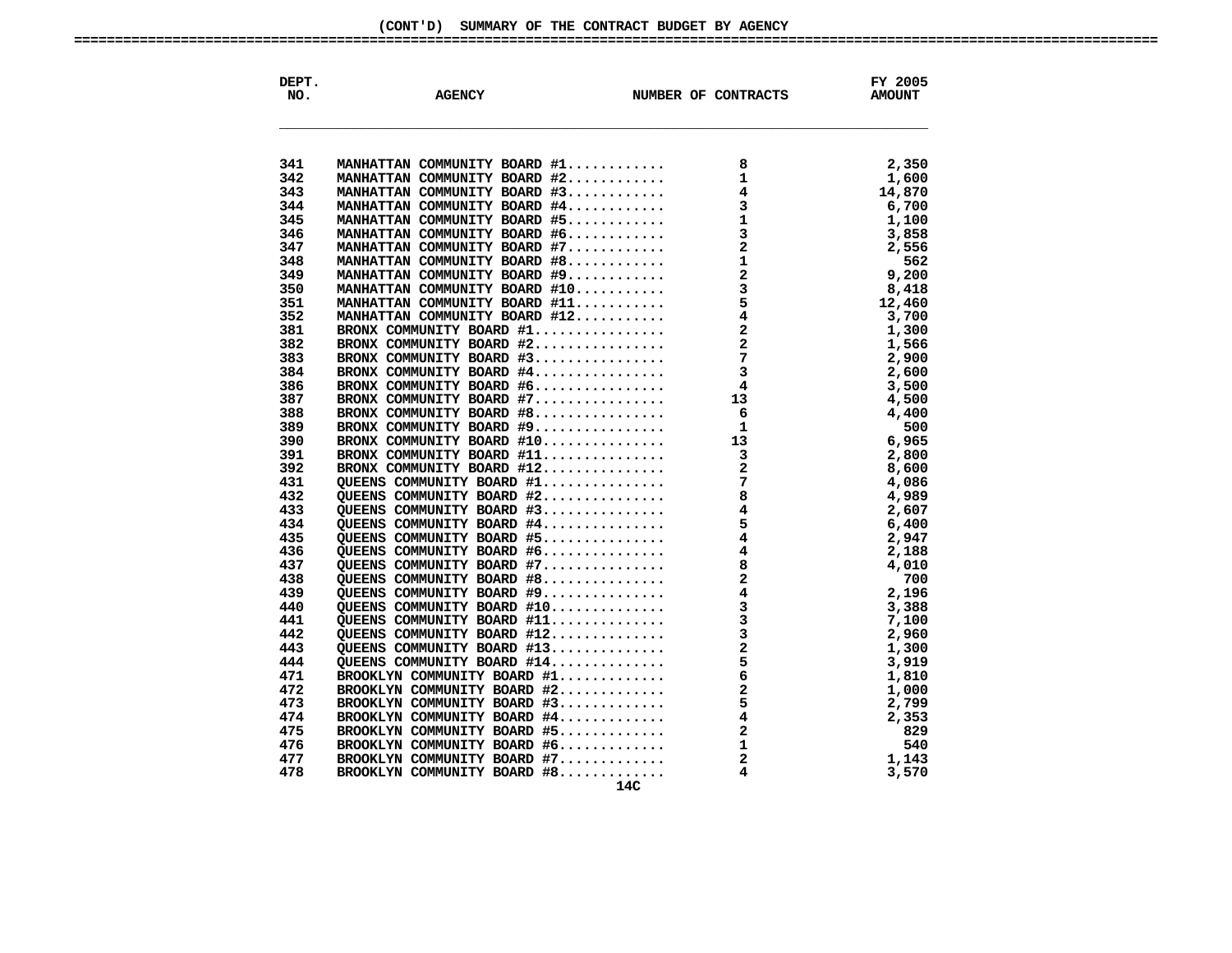| DEPT.<br>NO. | <b>AGENCY</b>                                                                                                                                                                                              | NUMBER OF CONTRACTS | FY 2005<br><b>AMOUNT</b>             |
|--------------|------------------------------------------------------------------------------------------------------------------------------------------------------------------------------------------------------------|---------------------|--------------------------------------|
|              |                                                                                                                                                                                                            |                     |                                      |
| 479          |                                                                                                                                                                                                            |                     |                                      |
| 480          |                                                                                                                                                                                                            |                     |                                      |
| 481          |                                                                                                                                                                                                            |                     |                                      |
| 482          |                                                                                                                                                                                                            |                     |                                      |
| 483          |                                                                                                                                                                                                            |                     |                                      |
| 484          |                                                                                                                                                                                                            |                     |                                      |
| 486          |                                                                                                                                                                                                            |                     |                                      |
| 487          |                                                                                                                                                                                                            |                     |                                      |
| 488          |                                                                                                                                                                                                            |                     |                                      |
| 492          |                                                                                                                                                                                                            |                     |                                      |
| 493          |                                                                                                                                                                                                            |                     |                                      |
| 781          |                                                                                                                                                                                                            |                     |                                      |
| 801          |                                                                                                                                                                                                            |                     | 68,908,058                           |
| 806          | HOUSING PRESERVATION AND DEVELOPMENT 217                                                                                                                                                                   |                     | 82,672,310                           |
| 810          |                                                                                                                                                                                                            |                     |                                      |
| 816          |                                                                                                                                                                                                            |                     | 2,850,665<br>900,686,891             |
| 826          |                                                                                                                                                                                                            |                     | 75,799,651                           |
| 827          |                                                                                                                                                                                                            |                     | 328,859,715                          |
| 829          |                                                                                                                                                                                                            |                     |                                      |
| 836          |                                                                                                                                                                                                            |                     | 365,380<br>34,711,950<br>123,018,028 |
| 841          |                                                                                                                                                                                                            |                     | 123,018,028                          |
| 846          |                                                                                                                                                                                                            |                     | 11,171,102                           |
| 850          |                                                                                                                                                                                                            |                     |                                      |
| 856          |                                                                                                                                                                                                            |                     |                                      |
| 858          |                                                                                                                                                                                                            |                     |                                      |
| 860          |                                                                                                                                                                                                            |                     |                                      |
| 866          |                                                                                                                                                                                                            |                     |                                      |
| 901          |                                                                                                                                                                                                            |                     |                                      |
| 902          |                                                                                                                                                                                                            |                     |                                      |
| 903          |                                                                                                                                                                                                            |                     |                                      |
| 904          |                                                                                                                                                                                                            |                     |                                      |
| 905          |                                                                                                                                                                                                            |                     |                                      |
| 906          | DEPARTMENT OF PARKS AND RECREATION<br>DEPARTMENT OF DESIGN & CONSTRUCTION 62<br>DEPARTMENT OF DESIGN & CONSTRUCTION 66<br>DEPARTMENT OF CITYWIDE ADMIN SERVICE 362<br>DEPARTMENT OF INFO TECH & TELECOMM 6 |                     |                                      |
|              |                                                                                                                                                                                                            |                     |                                      |
|              |                                                                                                                                                                                                            |                     |                                      |
|              |                                                                                                                                                                                                            |                     |                                      |
|              | CITYWIDE TOTAL                                                                                                                                                                                             | 18,074              | \$6,280,986,771                      |

**TOTAL 18,074 \$ 6,280,986,771**

# (CONT'D) SUMMARY OF THE CONTRACT BUDGET BY AGENCY **SUMMARY OF THE CONTRACT BUDGET BY AGENCY ====================================================================================================================================**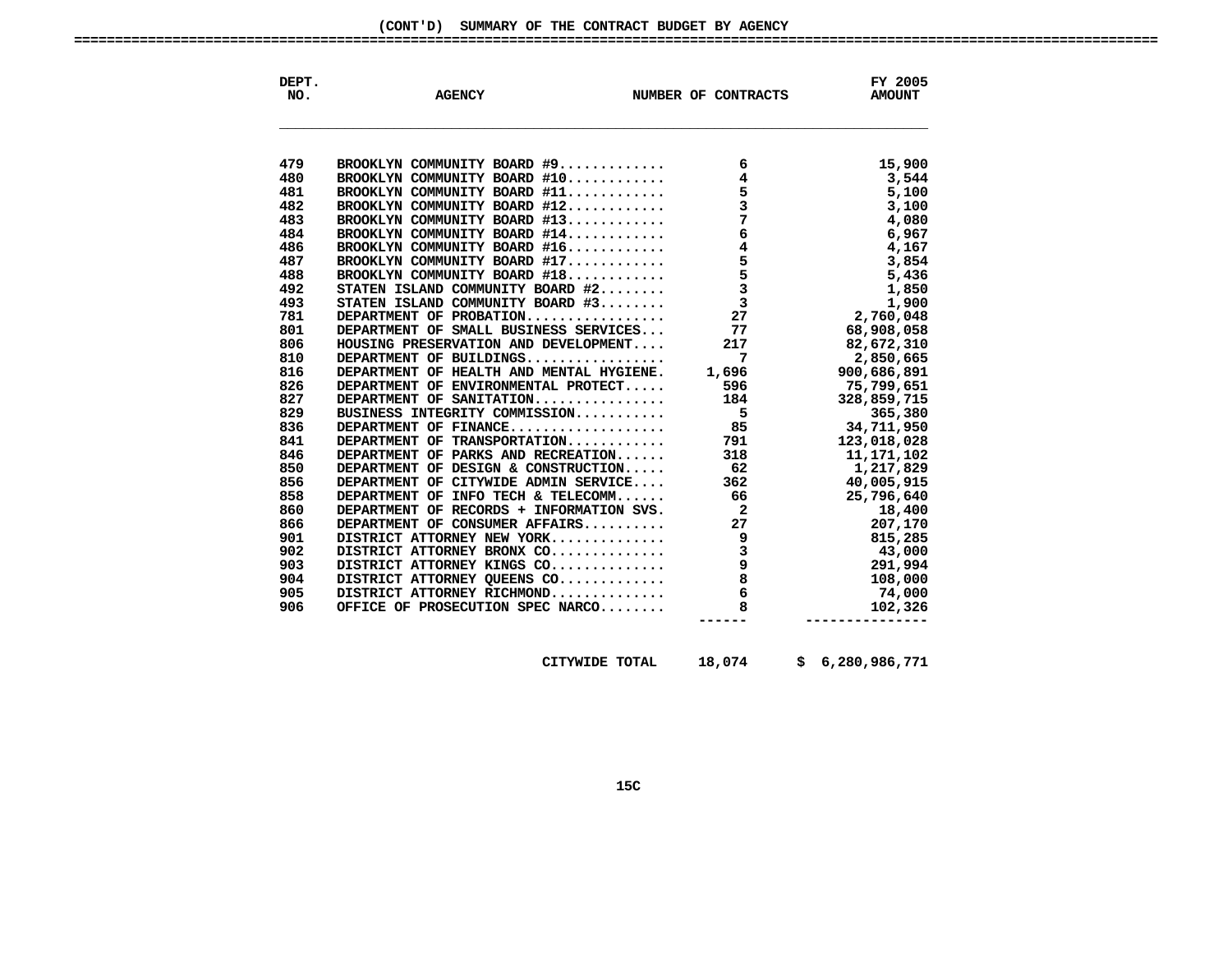| -------------------                                                  | ____<br>____<br>_________________    |
|----------------------------------------------------------------------|--------------------------------------|
| 002                                                                  | <b>MAYORALTY</b>                     |
| <b>AGENCY</b>                                                        | CONTRACT<br><b>BUDGET</b><br>SUMMARY |
| --------------------------------<br>----<br>------------------------ | -------------------------            |
|                                                                      |                                      |

**Y FUNCTION:<br>THE MAYOR,<br>ESS OF THE THE**E MAYOR, AS CHIEF EXECUTIVE OFFICER OF THE CITY, DIRECTS THE ADMINISTRATION OF THE AFFAIRS AND THE EFFICIENT CONDUCT OF THE<br>S OF THE CITY; SUBMITS THE EXECUTIVE EXPENSE AND CAPITAL BUDGETS TO THE CITY COUNCIL; SUBMITS AN A **BUSINESS**S OF THE CITY; SUBMITS THE EXECUTIVE EXPENSE AND CAPITAL BUDGETS TO THE CITY COUNCIL; SUBMITS AN ANNUAL STATEMENT ON THE<br>OF THE CITY TO THE COUNCIL AND RECOMMENDS EXPEDIENT MEASURES; APPOINTS HEADS OF DEPARTMENTS AND AGENC AFFAIRS OF THE CITY TO THE COUNCIL AND RECOMMENDS EXPEDIENT MEASURES; APPOINTS HEADS OF DEPARTMENTS AND AGENCIES, OTHER CITY S OF THE CITY TO THE COUNCIL AND RECOMMENDS EXPEDIENT MEASURES; APPOINTS HEADS OF DEPARTMENTS AND AGENCIES, OTHER CITY<br>ALS AND JUDICIAL OFFICERS; HOLDS PUBLIC HEARINGS AND APPROVES LOCAL LAWS; STUDIES AND MAKES RECOMMENDAT **OFFICIALS**S AND JUDICIAL OFFICERS; HOLDS PUBLIC HEARINGS AND APPROVES LOCAL LAWS; STUDIES AND MAKES RECOMMENDATIONS ON ALL STATE AND<br>LEGISLATION AFFECTING THE CITY. THE MAYORALTY ALSO INCLUDES THE FOLLOWING OFFICES AND BUREAUS: OFFI FEDERAL LEGISLATION AFFECTING THE CITY. THE MAYORALTY ALSO INCLUDES THE FOLLOWING OFFICES AND BUREAUS: OFFICE OF MANAGEMENT AND L LEGISLATION AFFECTING THE CITY. THE MAYORALTY ALSO INCLUDES THE FOLLOWING OFFICES AND BUREAUS: OFFICE OF MANAGEMENT AND<br>; CRIMINAL JUSTICE COORDINATOR; OFFICE OF LABOR RELATIONS; NEW YORK CITY COMMISSION FOR THE UNITED N **BUDGET;**; CRIMINAL JUSTICE COORDINATOR; OFFICE OF LABOR RELATIONS; NEW YORK CITY COMMISSION FOR THE UNITED NATIONS AND THE CONSULAR<br>OFFICE FOR PEOPLE WITH DISABILITIES; MAYOR'S VOLUNTARY ACTION CENTER; OFFICE OF CONSTRUCTION; COMM **CORPS;**; OFFICE FOR PEOPLE WITH DISABILITIES; MAYOR'S VOLUNTARY ACTION CENTER; OFFICE OF CONSTRUCTION; COMMUNITY ASSISTANCE UNIT;<br>SSION ON THE STATUS OF WOMEN; OFFICE OF OPERATIONS; AND THE OFFICE OF SPECIAL ENFORCEMENT.<br>-**COMMISSION ON THE STATUS OF WOMEN; OFFICE OF OPERATIONS; AND THE OFFICE OF SPECIAL ENFORCEMENT. ====================================================================================================================================**

| CONTRACT BUDGET                                       |                                    | NUMBER OF CONTRACTS | FY 2005<br><b>AMOUNT</b> |
|-------------------------------------------------------|------------------------------------|---------------------|--------------------------|
|                                                       | 600 - CONTRACTUAL SERVICES GENERAL | 2                   | 44,230                   |
| 608<br>$\overline{\phantom{a}}$                       | MAINT & REP GENERAL                | 14                  | 185,595                  |
| 612<br>$\overline{\phantom{a}}$                       | OFFICE EQUIPMENT MAINTENANCE       | 14                  | 204,993                  |
| 613<br>$\overline{\phantom{a}}$                       | DATA PROCESSING EQUIPMENT          | 1                   | 2,000                    |
| 615<br>PRINTING CONTRACTS<br>$\overline{\phantom{a}}$ |                                    | 5                   | 51,571                   |
| 622<br>TEMPORARY SERVICES<br>$\overline{\phantom{a}}$ |                                    | 11                  | 180,448                  |
| CLEANING SERVICES<br>624<br>$\sim$                    |                                    | 5                   | 118,039                  |
| 633<br>$\sim$                                         | TRANSPORTATION EXPENDITURES        | 1                   | 35,000                   |
| 660<br>$\overline{\phantom{a}}$                       | ECONOMIC DEVELOPMENT               | $\mathbf{2}$        | 513                      |
| 671<br>$\sim$                                         | TRAINING PRGM CITY EMPLOYEES       | 4                   | 33,566                   |
| 678<br>$\overline{\phantom{0}}$                       | PAYMENTS TO DELEGATE AGENCIES      | 5                   | 4,058,738                |
| 681<br>$\overline{\phantom{0}}$                       | PROF SERV ACCTING & AUDITING       | 1                   | 82,000                   |
| 682<br>$\sim$                                         | PROF SERV LEGAL SERVICES           | 3                   | 16,000                   |
| 683<br>$\overline{\phantom{a}}$                       | PROF SERV ENGINEER & ARCHITECT     | 1                   | 5,192                    |
| 684<br>$\overline{\phantom{a}}$                       | PROF SERV COMPUTER SERVICES        | 1                   | 2,000                    |
|                                                       |                                    |                     |                          |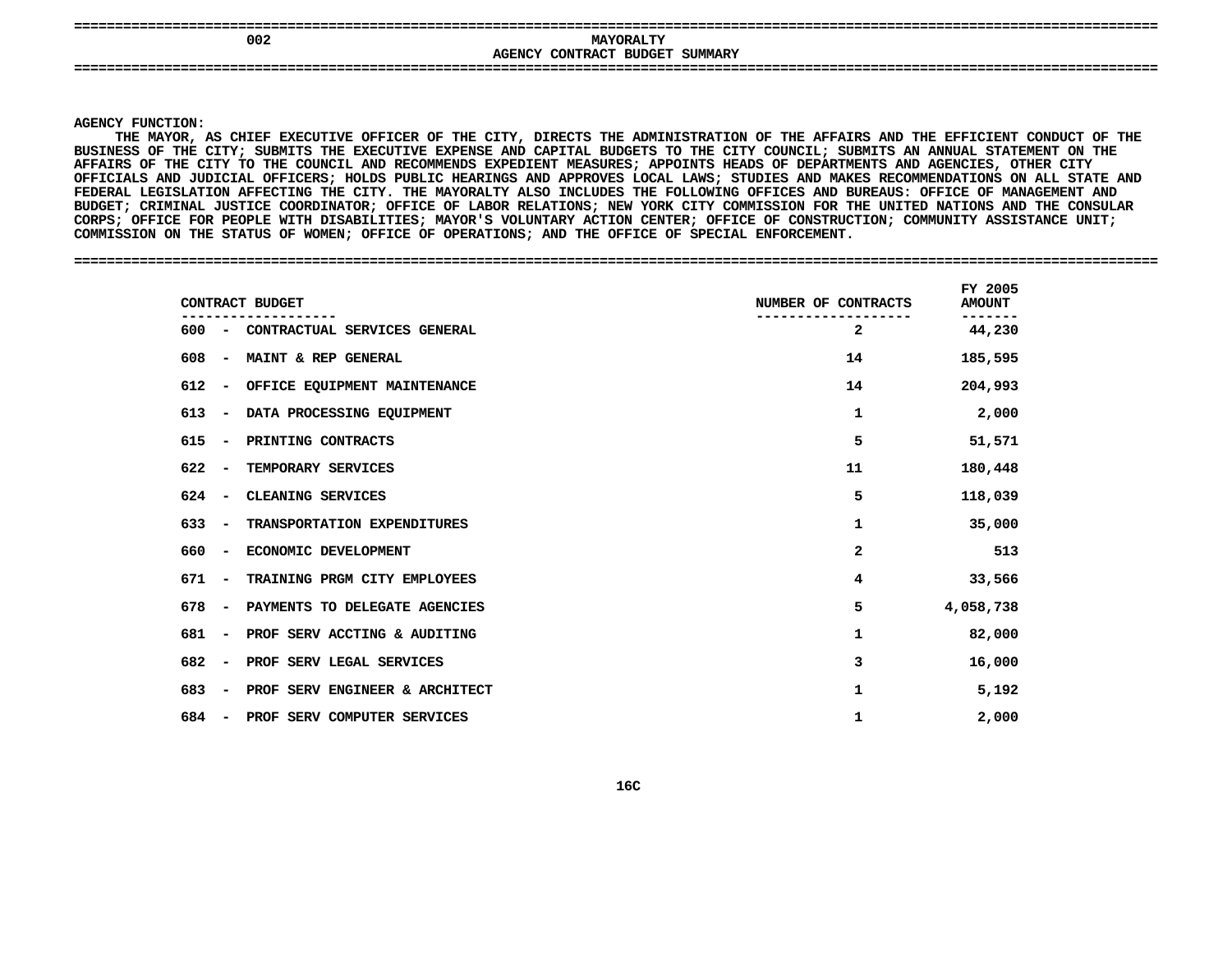| 002                   | <b>MAYORALTY</b><br>AGENCY CONTRACT BUDGET SUMMARY |                                                    |
|-----------------------|----------------------------------------------------|----------------------------------------------------|
|                       |                                                    |                                                    |
| 686 - PROF SERV OTHER | 78<br>TOTAL                                        | 160,843<br>8<br>$- - -$<br>-----<br>5,180,728<br>s |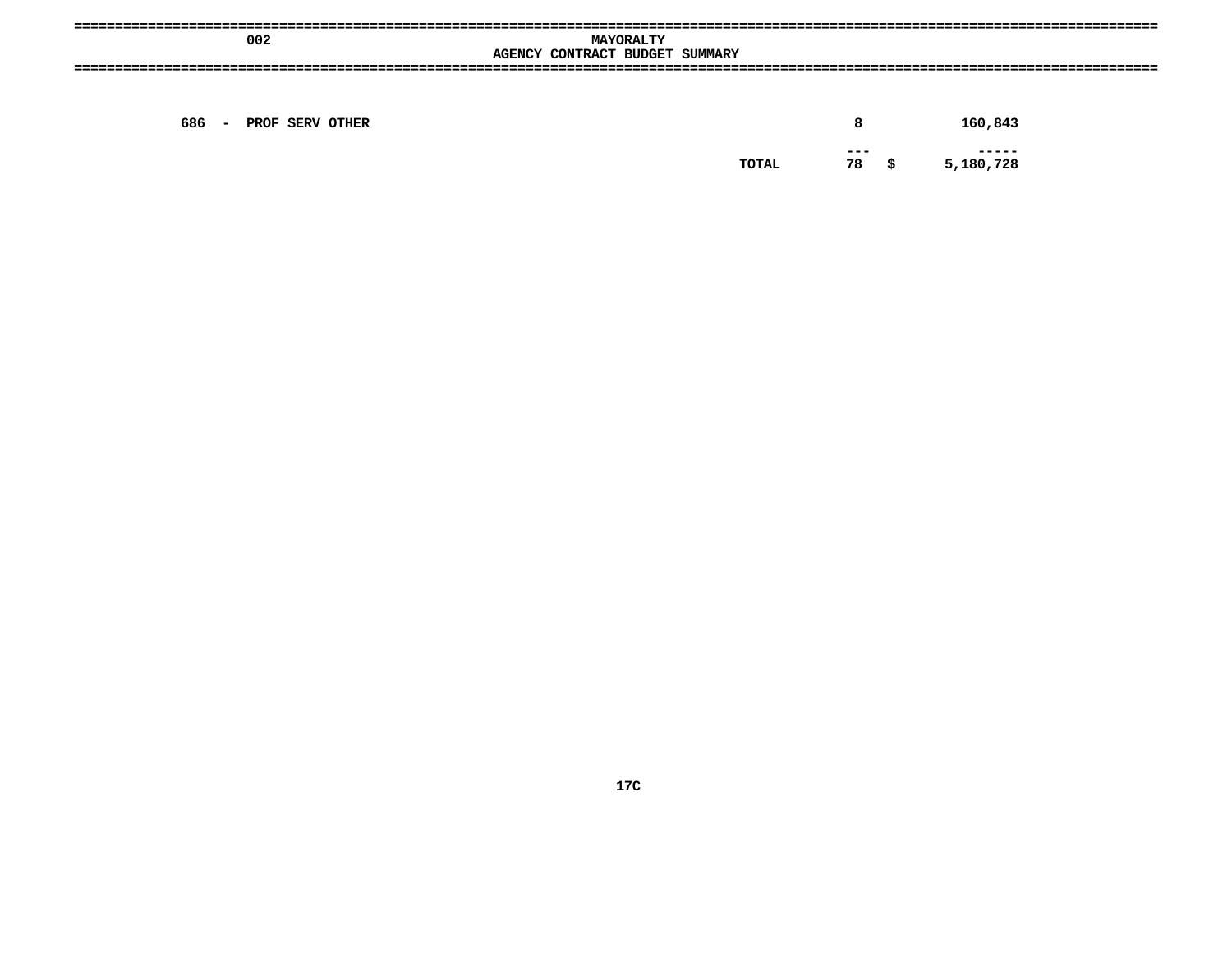# **- <sup>002</sup> - MAYORALTY UNIT**

 **OF APPROPRIATION - <sup>021</sup> - OFFICE OF THE MAYOR-OTPS --------------------------------------------------------------------------------------------------------------**RESPONSIBLE FOR DIRECTING THE ADMINISTRATION OF THE AFFAIRS AND CONDUCT OF THE BUSINESS OF THE CITY.<br>INCLUDES THE MAYOR'S EXECUTIVE STAFF, DEPUTY MAYORS AND RELATED STAFF, GRACIE MANSION STAFF, COUNSEL TO THE<br>MAYOR, SCHEDU INCLUDES THE MAYOR'S EXECUTIVE STAFF, DEPUTY MAYORS AND RELATED STAFF, GRACIE MANSION STAFF, COUNSEL TO THE<br>MAYOR, SCHEDULING OFFICE, CORRESPONDENCE SERVICES, ACTION CENTER, OFFICE OF SPECIAL PROJECTS AND EVENTS,<br>FISCAL AN **MAYOR, SCHEDULING OFFICE, CORRESPONDENCE SERVICES, ACTION CENTER, OFFICE OF SPECIAL PROJECTS AND EVENTS, <sup>|</sup> <sup>|</sup> FISCAL AND ADMINISTRATIVE MANAGEMENT, ALBANY OFFICE, WASHINGTON OFFICE, COMMITTEE ON THE JUDICIARY, OFFICE <sup>|</sup> <sup>|</sup> OF COMMUNICATIONS, SPEECH OFFICE, OFFICE OF DOMESTIC VIOLENCE, OFFICE OF IMMIGRANT AFFAIRS AND THE OFFICE <sup>|</sup> <sup>|</sup>OF CONTRACTS. <sup>|</sup> --------------------------------------------------------------------------------------------------------------**

| CONTRACT BUDGET                 |                               | NUMBER OF CONTRACTS |              |      | FY 2005<br><b>AMOUNT</b><br>------- |
|---------------------------------|-------------------------------|---------------------|--------------|------|-------------------------------------|
| 600<br>$\overline{\phantom{a}}$ | CONTRACTUAL SERVICES GENERAL  |                     | $\mathbf{1}$ | \$   | 2,495                               |
| 608<br>$\overline{\phantom{a}}$ | MAINT & REP GENERAL           |                     | 1            |      | 6,000                               |
| 612<br>$\overline{\phantom{a}}$ | OFFICE EQUIPMENT MAINTENANCE  |                     | 7            |      | 35,000                              |
| 613<br>$\overline{\phantom{a}}$ | DATA PROCESSING EQUIPMENT     |                     | 1            |      | 2,000                               |
| 615<br>$\overline{\phantom{a}}$ | PRINTING CONTRACTS            |                     | 2            |      | 23,940                              |
| 622<br>$\overline{\phantom{a}}$ | TEMPORARY SERVICES            |                     | 2            |      | 133,550                             |
| 671<br>$\overline{\phantom{a}}$ | TRAINING PRGM CITY EMPLOYEES  |                     | 1            |      | 32,000                              |
| 678<br>$\overline{\phantom{a}}$ | PAYMENTS TO DELEGATE AGENCIES |                     | 1            |      | 340                                 |
| 684<br>$\overline{\phantom{a}}$ | PROF SERV COMPUTER SERVICES   |                     | 1            |      | 2,000                               |
| 686<br>$\blacksquare$           | <b>PROF SERV OTHER</b>        |                     | 1            |      | 4,100                               |
|                                 |                               |                     |              |      |                                     |
|                                 |                               | TOTAL               | 18           | - \$ | 241,425                             |
|                                 |                               |                     |              |      |                                     |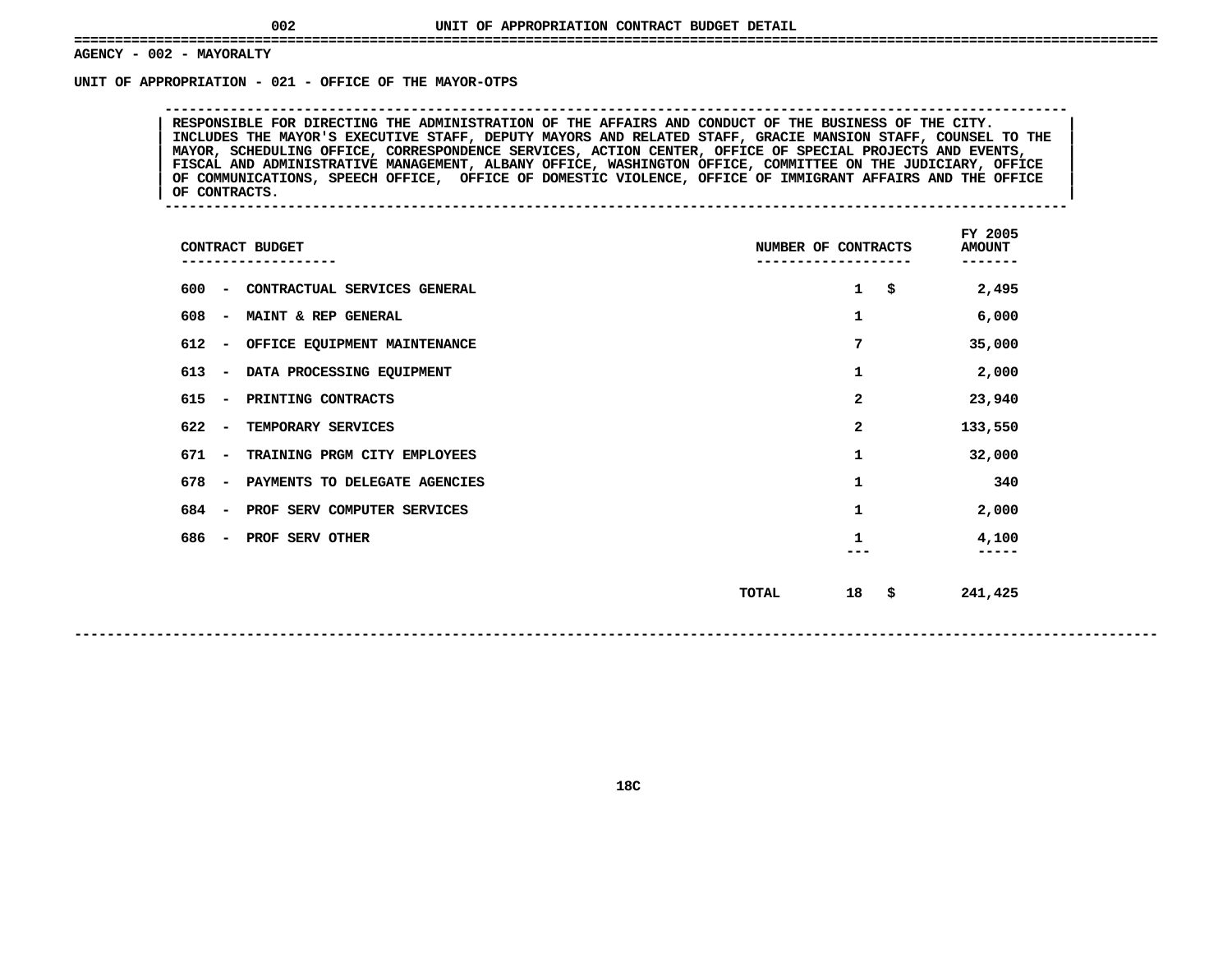# UNIT OF APPROPRIATION - 041 - OFFICE OF MGMT AND BUDGET-OTPS

 **OF APPROPRIATION - <sup>041</sup> - OFFICE OF MGMT AND BUDGET-OTPS --------------------------------------------------------------------------------------------------------------**RESPONSIBLE FOR THE PREPARATION OF THE EXPENSE, REVENUE AND CAPITAL BUDGETS AND FINANCIAL PLANS FOR THE CITY<br>OF NEW YORK, OVERSEEING AGENCIES' PRODUCTIVITY AND MANAGEMENT IMPROVEMENT INITIATIVES; MONITORING RESPONSIBLE FOR THE PREPARATION OF THE EXPENSE, REVENUE AND CAPITAL BUDGETS AND FINANCIAL PLANS FOR THE CITY OF NEW YORK, OVERSEEING AGENCIES' PRODUCTIVITY AND MANAGEMENT IMPROVEMENT INITIATIVES; MONITORING<br>EXPENDITURES; I **OF NEW YORK, OVERSEEING AGENCIES' PRODUCTIVITY AND MANAGEMENT IMPROVEMENT INITIATIVES; MONITORING <sup>|</sup> <sup>|</sup>**EXPENDITURES; ISSUING, IN COOPERATION WITH THE CITY COMPTROLLER'S OFFICE, NOTES AND BONDS IN THE PUBLIC<br>CREDIT MARKETS; PERFORMING ECONOMIC ANALYSIS AND FORECASTING OF NATIONAL AND LOCAL ECONOMIES; PERFORMING<br>VALUE ENGINEE **CREDIT MARKETS; PERFORMING ECONOMIC ANALYSIS AND FORECASTING OF NATIONAL AND LOCAL ECONOMIES; PERFORMING <sup>|</sup> <sup>|</sup> VALUE ENGINEERING REVIEWS OF CAPITAL PROJECTS; REVIEWING INFORMATION TECHNOLOGY PURCHASES CITYWIDE AND <sup>|</sup> <sup>|</sup>**ADVISING THE MAYOR ON TAXES, FINANCES AND ALL ISSUES IMPACTING ON THE PUBLIC FISC.

| CONTRACT BUDGET              |       |              | FY 2005<br><b>AMOUNT</b><br>----- |
|------------------------------|-------|--------------|-----------------------------------|
| CONTRACTUAL SERVICES GENERAL |       | $\mathbf{1}$ | \$<br>41,735                      |
| MAINT & REP GENERAL          |       | 4            | 165,624                           |
| OFFICE EQUIPMENT MAINTENANCE |       | 2            | 150,139                           |
| PRINTING CONTRACTS           |       | 1            | 10,000                            |
| CLEANING SERVICES            |       | 4            | 89,811                            |
| TRANSPORTATION EXPENDITURES  |       | 1            | 35,000                            |
| TRAINING PRGM CITY EMPLOYEES |       | 1            | 1,400                             |
| PROF SERV ACCTING & AUDITING |       | 1            | 82,000                            |
| PROF SERV OTHER              |       | 2            | 45,500<br>-----                   |
|                              | TOTAL | 17           | \$<br>621,209                     |
|                              |       |              | NUMBER OF CONTRACTS               |

**19C**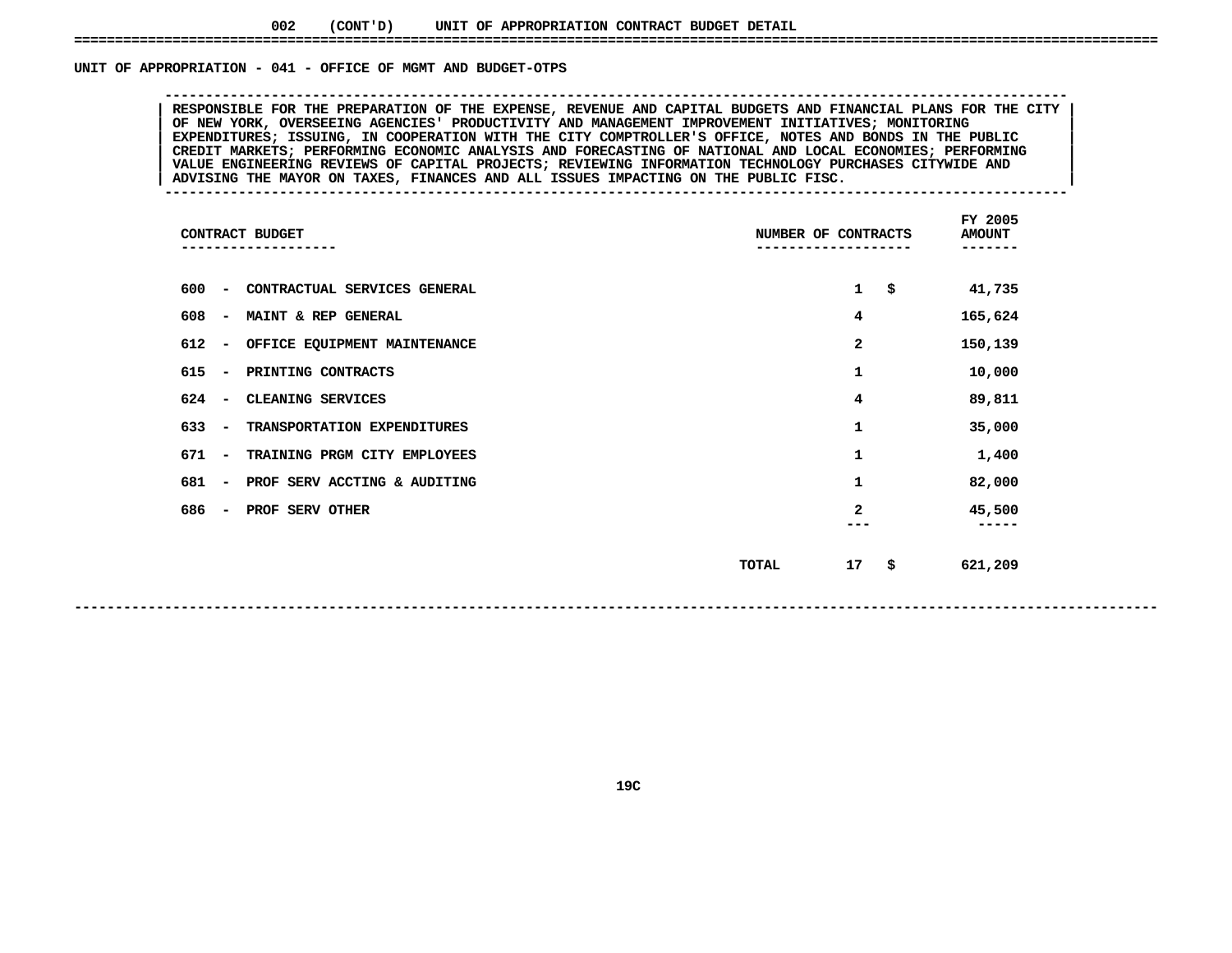# UNIT OF APPROPRIATION - 051 - CRIMINAL JUSTICE PROGRAMS OTPS

 **OF APPROPRIATION - <sup>051</sup> - CRIMINAL JUSTICE PROGRAMS OTPS --------------------------------------------------------------------------------------------------------------**| INCLUDES THE CRIMINAL JUSTICE COORDINATOR WHICH ADVISES AND ASSISTS THE MAYOR IN COORDINATING THE ACTIVITIES<br>| OF AGENCIES UNDER THE MAYOR'S JURISDICTION WHICH ARE INVOLVED IN CRIMINAL JUSTICE PROGRAMS AND OVERSEE THE<br>| OF AGENCIES UNDER THE MAYOR'S JURISDICTION WHICH ARE INVOLVED IN CRIMINAL JUSTICE PROGRAMS AND OVERSEE THE<br>IMPLEMENTATION OF MAJOR CRIMINAL JUSTICE MANAGEMENT INFORMATION SYSTEMS. **IMPLEMENTATION OF MAJOR CRIMINAL JUSTICE MANAGEMENT INFORMATION SYSTEMS. <sup>|</sup> --------------------------------------------------------------------------------------------------------------**

| CONTRACT BUDGET<br>----------------                              | NUMBER OF CONTRACTS<br>------------------- | FY 2005<br><b>AMOUNT</b><br>----- |
|------------------------------------------------------------------|--------------------------------------------|-----------------------------------|
| $612 -$<br>OFFICE EQUIPMENT MAINTENANCE                          | $\mathbf{1}$<br>-\$                        | 3,000                             |
| $622 -$<br>TEMPORARY SERVICES                                    | 1                                          | 365                               |
| 678<br>PAYMENTS TO DELEGATE AGENCIES<br>$\overline{\phantom{0}}$ | 2<br>---                                   | 3,879,127<br>-----                |
|                                                                  | $4^{\circ}$<br>\$<br>TOTAL                 | 3,882,492                         |

**------------------------------------------------------------------------------------------------------------------------------------**

**20C**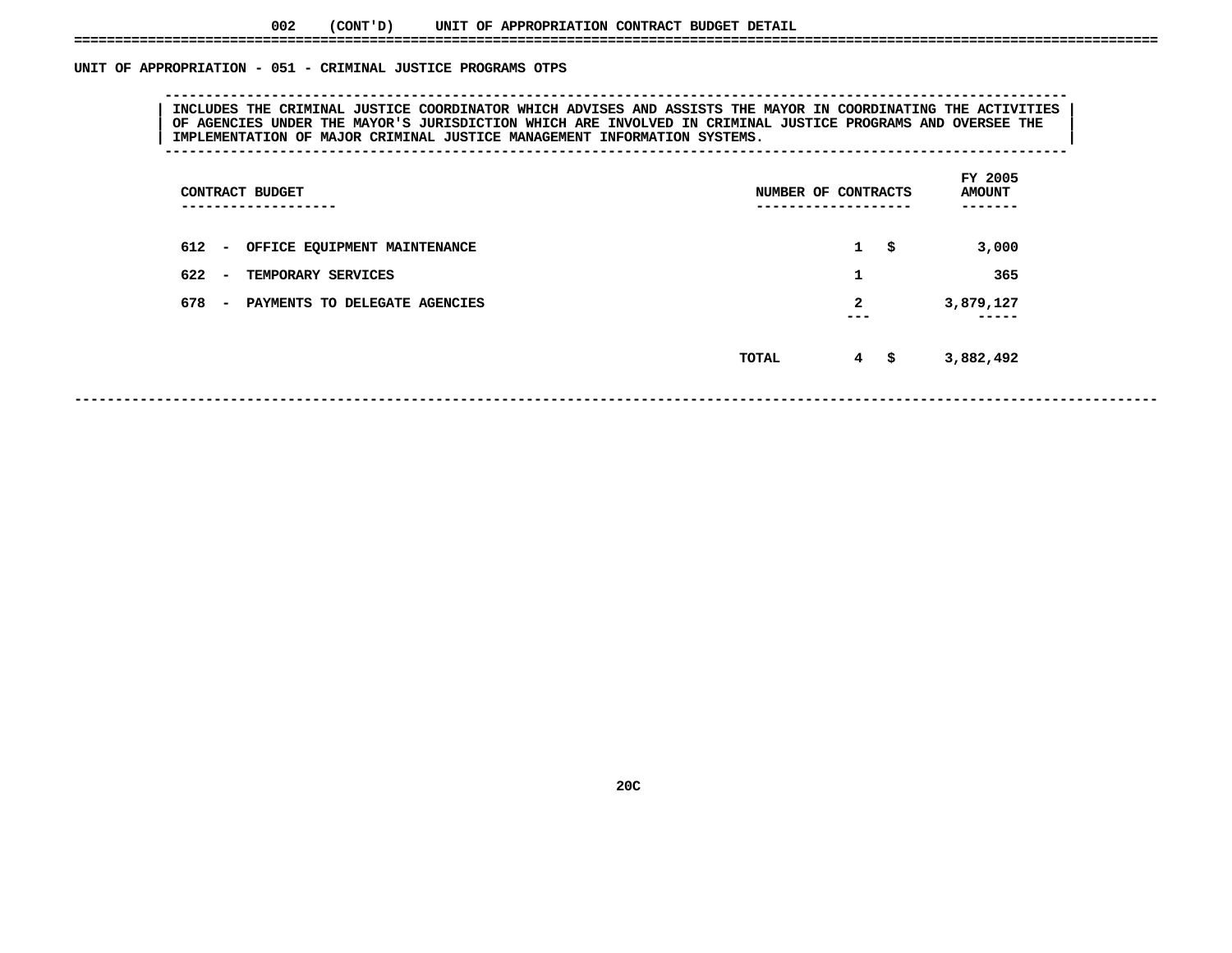# UNIT OF APPROPRIATION - 062 - OFF OF LABOR RELATIONS-OTPS

# **OF APPROPRIATION - <sup>062</sup> - OFF OF LABOR RELATIONS-OTPS -------------------------------------------------------------------------------------------------------------- <sup>|</sup> RESPONSIBLE FOR NEGOTIATING LABOR AGREEMENTS WITH LABOR UNIONS, ASSOCIATIONS AND OTHER ORGANIZATIONS; <sup>|</sup> <sup>|</sup> REPRESENTS THE CITY AT IMPASSE PROCEEDINGS; HEARS EMPLOYEE GRIEVANCES; PROCESSES ALL EMPLOYEE WELFARE FUNDS; <sup>|</sup> <sup>|</sup>ADMINISTERS MANAGEMENT BENEFIT FUNDS AND THE DEFERRED COMPENSATION PLAN. <sup>|</sup> --------------------------------------------------------------------------------------------------------------**

| CONTRACT BUDGET<br>-----------                              |              | NUMBER OF CONTRACTS | FY 2005<br><b>AMOUNT</b><br>----- |
|-------------------------------------------------------------|--------------|---------------------|-----------------------------------|
| 608<br><b>MAINT &amp; REP GENERAL</b><br>$\sim$             |              | 3<br>\$             | 3,520                             |
| 622<br>TEMPORARY SERVICES<br>$\overline{\phantom{a}}$       |              | 1                   | 20,000                            |
| 624<br><b>CLEANING SERVICES</b><br>$\sim$                   |              | 1                   | 28,228                            |
| 682<br>PROF SERV LEGAL SERVICES<br>$\overline{\phantom{a}}$ |              | $\mathbf{2}$        | 15,000                            |
| 686<br>PROF SERV OTHER<br>$\overline{\phantom{a}}$          |              | 3<br>---            | 97,042<br>-----                   |
|                                                             | <b>TOTAL</b> | 10<br>- \$          | 163,790                           |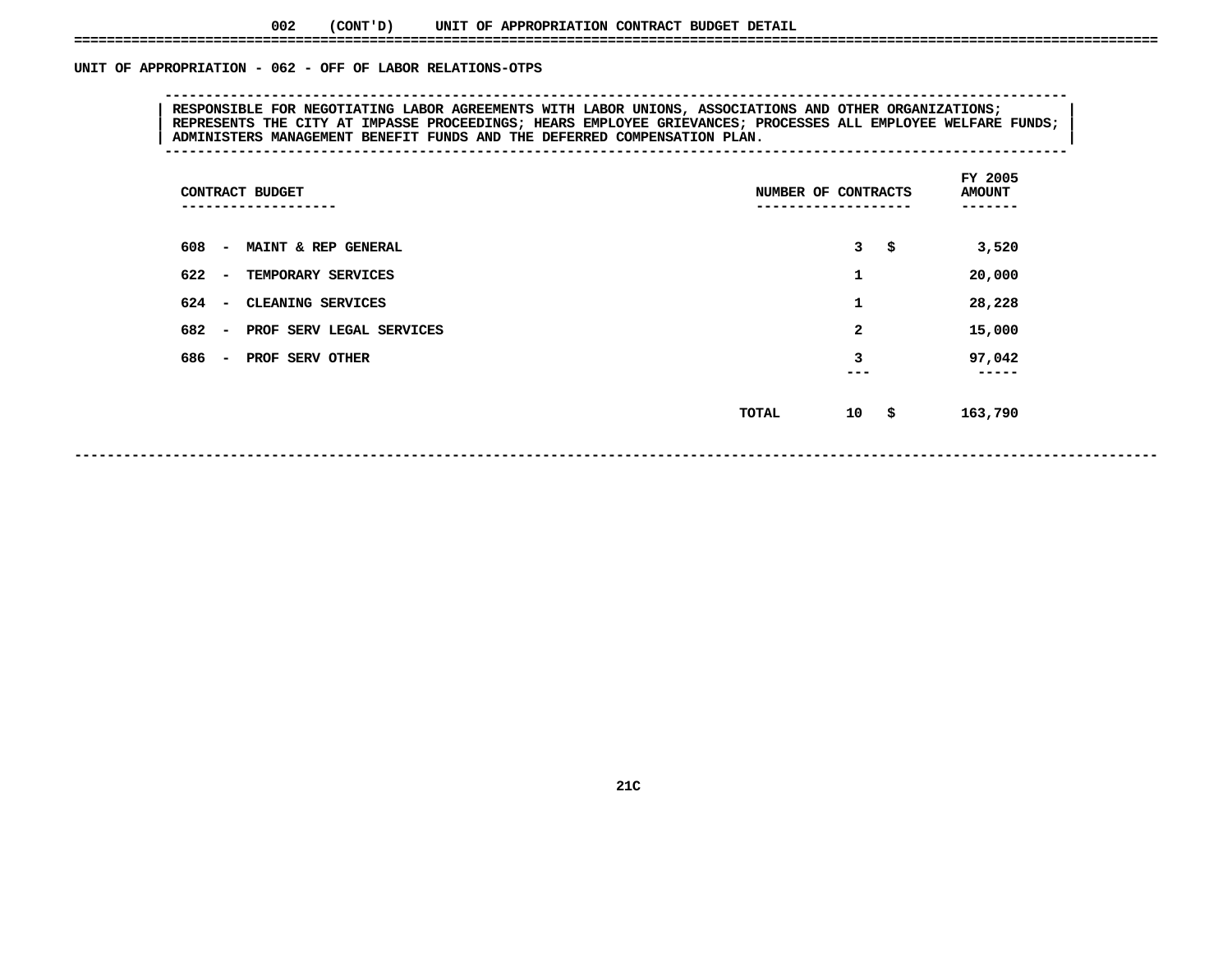# UNIT OF APPROPRIATION - 071 - NYC COMM TO THE UN-OTPS

# **OF APPROPRIATION - <sup>071</sup> - NYC COMM TO THE UN-OTPS --------------------------------------------------------------------------------------------------------------**ACTS AS THE MAYOR'S OFFICIAL LIAISON BETWEEN NEW YORK CITY AND THE DIPLOMATIC COMMUNITY; RESPONDS TO THE<br>CITY'S OBLIGATIONS AS A RESULT OF THE CITY BECOMING HOST TO THE LARGEST DIPLOMATIC CORPS IN THE WORLD; ACTS AS THE MAYOR'S OFFICIAL LIAISON BETWEEN NEW YORK CITY AND THE DIPLOMATIC COMMUNITY; RESPONDS TO THE |<br>| CITY'S OBLIGATIONS AS A RESULT OF THE CITY BECOMING HOST TO THE LARGEST DIPLOMATIC CORPS IN THE WORLD;<br>| HANDLES CITY'S OBLIGATIONS AS A RESULT OF THE CITY BECOMING HOST TO THE LARGEST DIPLOMATIC CORPS IN THE WORLD;<br>| HANDLES THE SPECIAL PROBLEMS OF THE FOREIGN DIPLOMATS; COORDINATES NEW YORK CITY'S SISTER CITY PROGRAM.<br>|------------**HANDLES THE SPECIAL PROBLEMS OF THE FOREIGN DIPLOMATS; COORDINATES NEW YORK CITY'S SISTER CITY PROGRAM. <sup>|</sup> --------------------------------------------------------------------------------------------------------------**

| CONTRACT BUDGET<br>------------                                   | NUMBER OF CONTRACTS<br>------------ | FY 2005<br><b>AMOUNT</b><br>----- |      |            |  |
|-------------------------------------------------------------------|-------------------------------------|-----------------------------------|------|------------|--|
| 608<br><b>MAINT &amp; REP GENERAL</b><br>$\overline{\phantom{a}}$ |                                     | $\mathbf{1}$                      | - \$ | 280        |  |
| 622<br>TEMPORARY SERVICES<br>$\overline{\phantom{a}}$             |                                     | 1                                 |      | 200        |  |
| 660<br><b>ECONOMIC DEVELOPMENT</b><br>$\overline{\phantom{a}}$    |                                     | 1                                 |      | 63         |  |
| 671<br>TRAINING PRGM CITY EMPLOYEES<br>$\sim$                     |                                     | 1                                 |      | 52<br>---- |  |
|                                                                   | TOTAL                               | $4 \quad$ \$                      |      | 595        |  |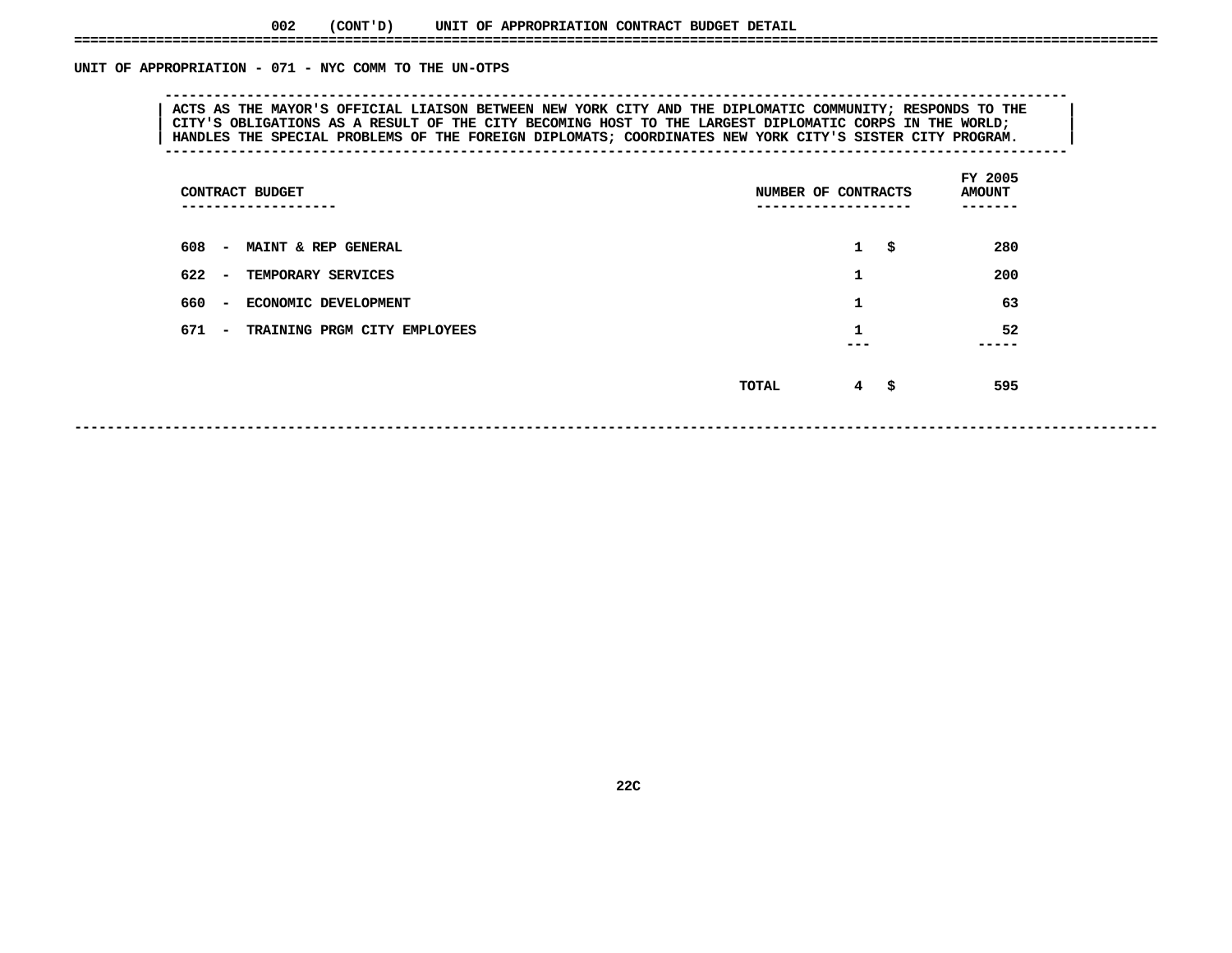# UNIT OF APPROPRIATION - 261 - OFF FOR PEOPLE WITH DISAB-OTPS

# **OF APPROPRIATION - <sup>261</sup> - OFF FOR PEOPLE WITH DISAB-OTPS --------------------------------------------------------------------------------------------------------------**RESPONSIBLE FOR DEVELOPING AND FORMULATING CITY POLICIES RELATING TO DISABLED PERSONS; SERVES AS THE SPOKESPERSON AND ADVOCATE FOR THE DISABLED POPULATION IN NEW YORK CITY; COORDINATES AND ANALYZES EXISTING<br>| CITY PROGRAMS **SPOKESPERSON AND ADVOCATE FOR THE DISABLED POPULATION IN NEW YORK CITY; COORDINATES AND ANALYZES EXISTING <sup>|</sup> <sup>|</sup>CITY PROGRAMS AND DEVELOPS AND PROMOTES ADDITIONAL PROGRAMS. <sup>|</sup> --------------------------------------------------------------------------------------------------------------**

| CONTRACT BUDGET<br>-----------                                    | NUMBER OF CONTRACTS<br>-------------- | FY 2005<br><b>AMOUNT</b><br>----- |      |                |  |
|-------------------------------------------------------------------|---------------------------------------|-----------------------------------|------|----------------|--|
| 608<br>MAINT & REP GENERAL<br>$\sim$                              |                                       | 1                                 | -\$  | 21             |  |
| 622<br>TEMPORARY SERVICES<br>$\overline{\phantom{0}}$             |                                       | 1                                 |      | 8,450          |  |
| 678<br>PAYMENTS TO DELEGATE AGENCIES<br>$\sim$                    |                                       | 2                                 |      | 179,271        |  |
| 682<br>PROF SERV LEGAL SERVICES<br>$\overline{\phantom{a}}$       |                                       | 1                                 |      | 1,000          |  |
| 683<br>PROF SERV ENGINEER & ARCHITECT<br>$\overline{\phantom{a}}$ |                                       | 1                                 |      | 5,192<br>----- |  |
|                                                                   | TOTAL                                 |                                   | 6 \$ | 193,934        |  |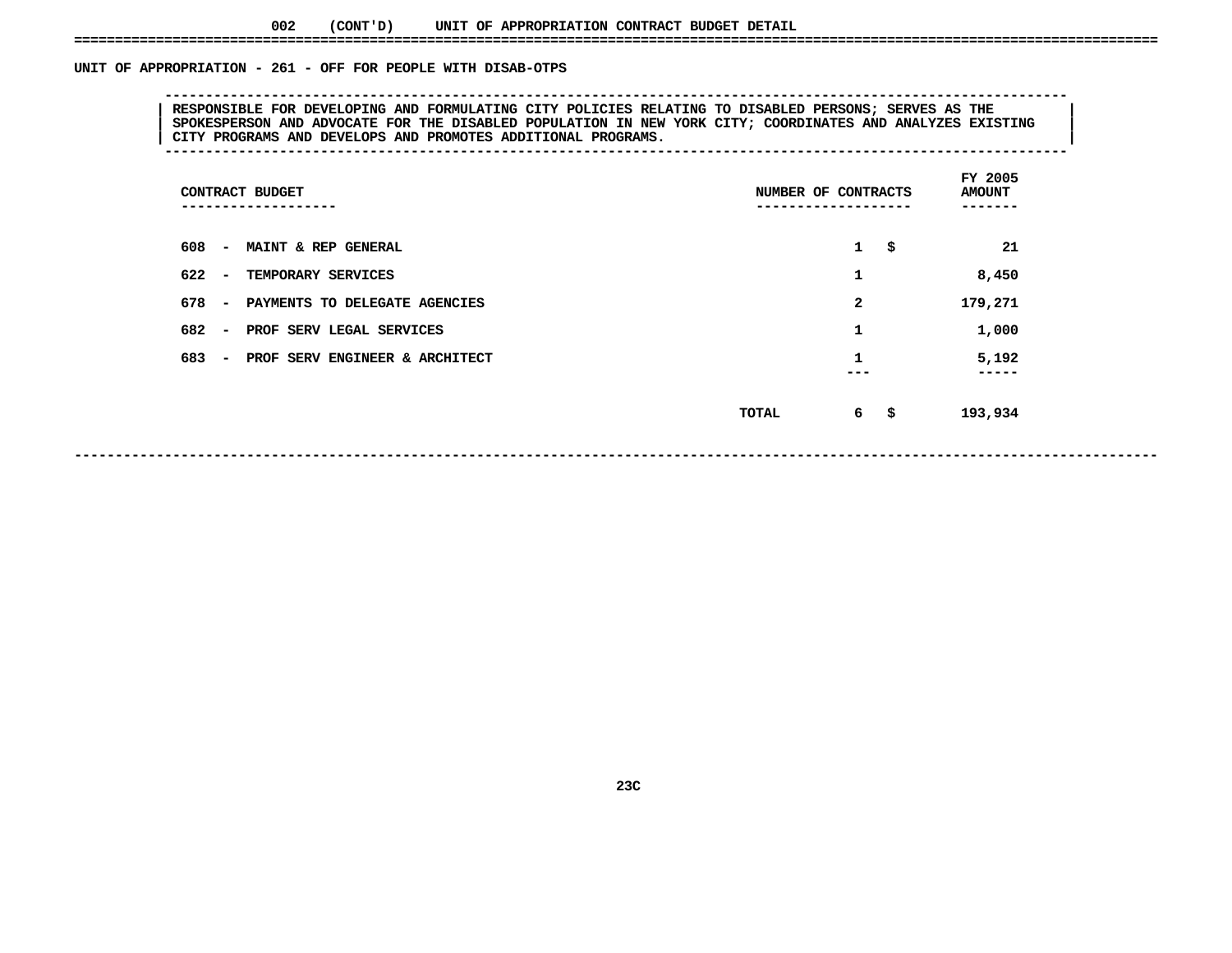# UNIT OF APPROPRIATION - 271 - MAYOR'S VOLUNTARY ACT CTR-OTPS

TO SERVE AS A CLEARING HOUSE FOR THE RECRUITMENT AND REFERRAL OF VOLUNTEERS, INCLUDING INDIVIDUALS AND<br>GROUPS, FOR PUBLIC AND PRIVATE VOLUNTARY AGENCIES; PROVIDES PROFESSIONAL CONSULTATION FOR THE DEVELOPMENT TO SERVE AS A CLEARING HOUSE FOR THE RECRUITMENT AND REFERRAL OF VOLUNTEERS, INCLUDING INDIVIDUALS AND<br>GROUPS, FOR PUBLIC AND PRIVATE VOLUNTARY AGENCIES; PROVIDES PROFESSIONAL CONSULTATION FOR THE DEVELOPMENT<br>AND ADMINISTR **GROUPS, FOR PUBLIC AND PRIVATE VOLUNTARY AGENCIES; PROVIDES PROFESSIONAL CONSULTATION FOR THE DEVELOPMENT <sup>|</sup> <sup>|</sup> AND ADMINISTRATION OF VOLUNTEER PROGRAMS; COORDINATES VOLUNTARY EFFORTS THROUGHOUT THE CITY THROUGH THE <sup>|</sup> <sup>|</sup>MAYOR'S VOLUNTARY ACTION CENTER. <sup>|</sup> --------------------------------------------------------------------------------------------------------------**

**OF APPROPRIATION - <sup>271</sup> - MAYOR'S VOLUNTARY ACT CTR-OTPS --------------------------------------------------------------------------------------------------------------**

| CONTRACT BUDGET<br>----------------                     | NUMBER OF CONTRACTS<br>-------------- | FY 2005<br><b>AMOUNT</b><br>------ |
|---------------------------------------------------------|---------------------------------------|------------------------------------|
| 608<br><b>MAINT &amp; REP GENERAL</b><br>$\sim$         | $1 \quad$<br>\$                       | 250                                |
| 612<br>OFFICE EQUIPMENT MAINTENANCE<br>$\sim$           | 1                                     | 1,300                              |
| 660<br>ECONOMIC DEVELOPMENT<br>$\overline{\phantom{0}}$ | 1                                     | 450                                |
| 686<br>PROF SERV OTHER<br>$\overline{\phantom{0}}$      | 1                                     | 1,200<br>-----                     |
|                                                         | $4 \quad$ \$<br>TOTAL                 | 3,200                              |
|                                                         |                                       |                                    |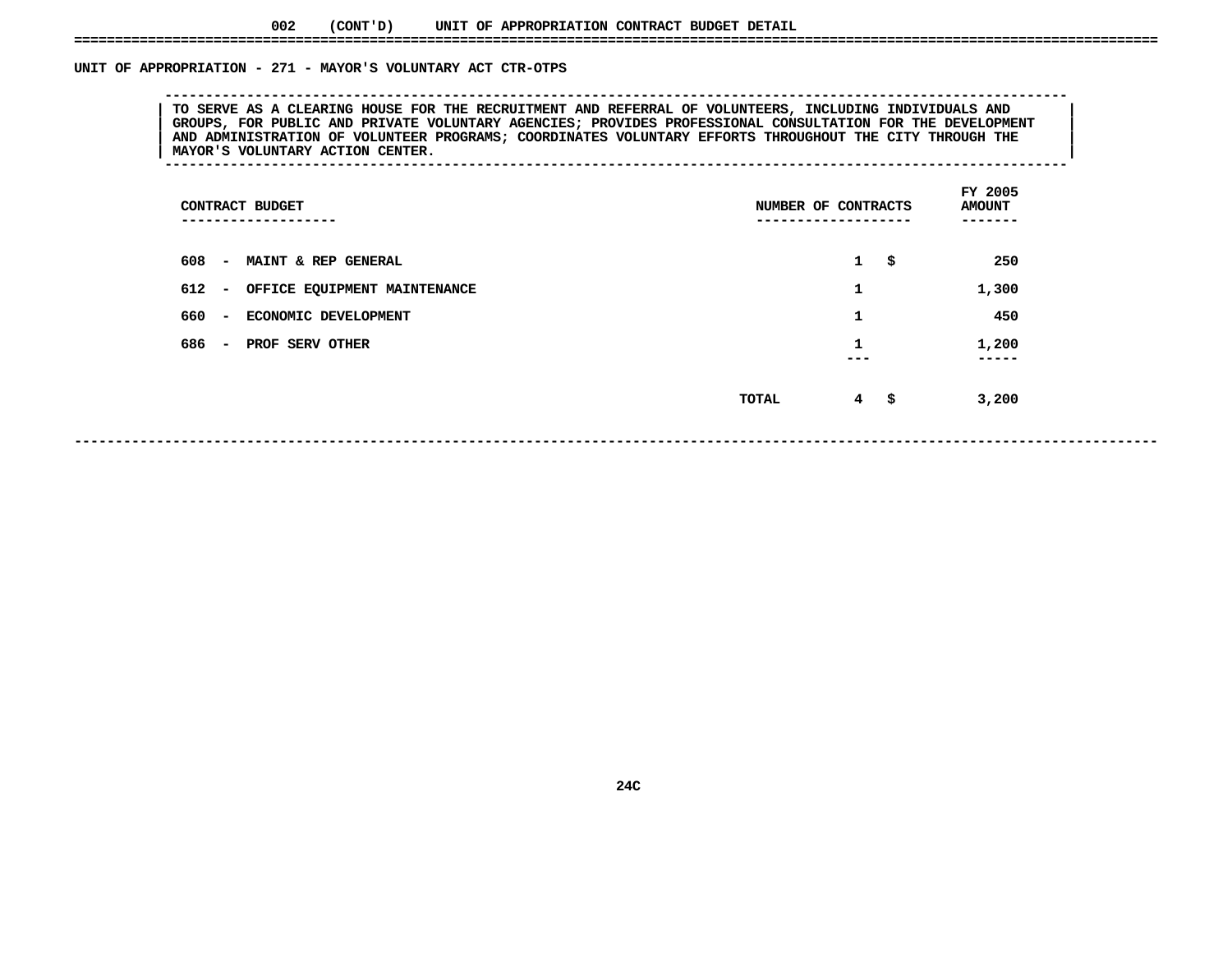# UNIT OF APPROPRIATION - 341 - COMMUNITY ASST UNIT-OTPS

# **OF APPROPRIATION - <sup>341</sup> - COMMUNITY ASST UNIT-OTPS --------------------------------------------------------------------------------------------------------------**TO COORDINATE POLICIES, ACTIVITIES AND COMMUNITY-BASED PROGRAMS WITHIN THE 59 COMMUNITY BOARDS, HANDLE THE |<br>| ISSUANCE OF STREET ACTIVITY PERMITS, AND MAKE ARRANGEMENTS FOR TOWN HALL MEETINGS AND WALKING TOURS.<br>|---------**ISSUANCE OF STREET ACTIVITY PERMITS, AND MAKE ARRANGEMENTS FOR TOWN HALL MEETINGS AND WALKING TOURS. <sup>|</sup> --------------------------------------------------------------------------------------------------------------**

| CONTRACT BUDGET<br>.                                  | NUMBER OF CONTRACTS<br>---------------- | FY 2005<br><b>AMOUNT</b><br>----- |
|-------------------------------------------------------|-----------------------------------------|-----------------------------------|
| 608<br>MAINT & REP GENERAL<br>$\sim$                  | $\mathbf{1}$<br>\$                      | 1,200                             |
| 612<br>OFFICE EQUIPMENT MAINTENANCE<br>$\sim$         | 1                                       | 3,854                             |
| 615<br>PRINTING CONTRACTS<br>$\overline{\phantom{a}}$ | 1                                       | 2,412                             |
| 622<br>TEMPORARY SERVICES<br>$\sim$                   | 1<br>---                                | 3,750<br>-----                    |
|                                                       | $4 \quad$ \$<br>TOTAL                   | 11,216                            |

**------------------------------------------------------------------------------------------------------------------------------------**

**25C**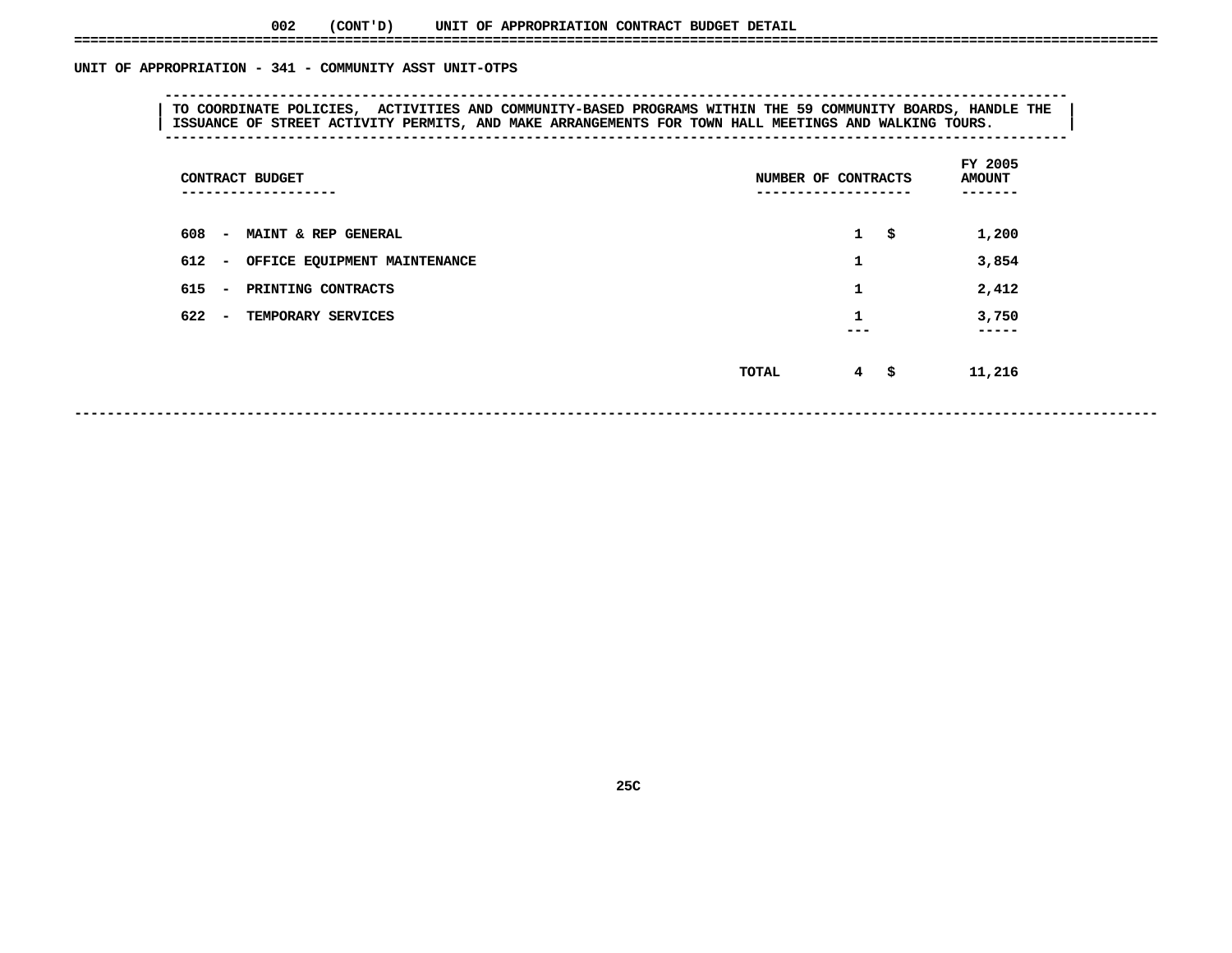# UNIT OF APPROPRIATION - 351 - COMM STATUS OF WOMEN-OTPS

 **OF APPROPRIATION - <sup>351</sup> - COMM STATUS OF WOMEN-OTPS --------------------------------------------------------------------------------------------------------------**SERVES AS AN ADVISORY BODY TO THE MAYOR ON WOMEN'S ISSUES; SUPPORTS AND PROMOTES WOMEN'S RIGHTS IN NEW YORK<br>| CITY; ANALYZES FEDERAL, STATE AND CITY LEGISLATION OF INTEREST TO WOMEN AND DEVELOPS PUBLIC POSITIONS FOR,<br>| OR **CITY; ANALYZES FEDERAL, STATE AND CITY LEGISLATION OF INTEREST TO WOMEN AND DEVELOPS PUBLIC POSITIONS FOR, <sup>|</sup> <sup>|</sup>OR AGAINST SPECIFIC LEGISLATION. <sup>|</sup> --------------------------------------------------------------------------------------------------------------**

| CONTRACT BUDGET<br>----------------        | NUMBER OF CONTRACTS |                     |      |                |  |  |
|--------------------------------------------|---------------------|---------------------|------|----------------|--|--|
| 622<br><b>TEMPORARY SERVICES</b><br>$\sim$ |                     | $\mathbf{1}$<br>--- | - \$ | 4,100<br>----- |  |  |
|                                            | TOTAL               | $\mathbf{1}$        | -\$  | 4,100          |  |  |
|                                            |                     |                     |      |                |  |  |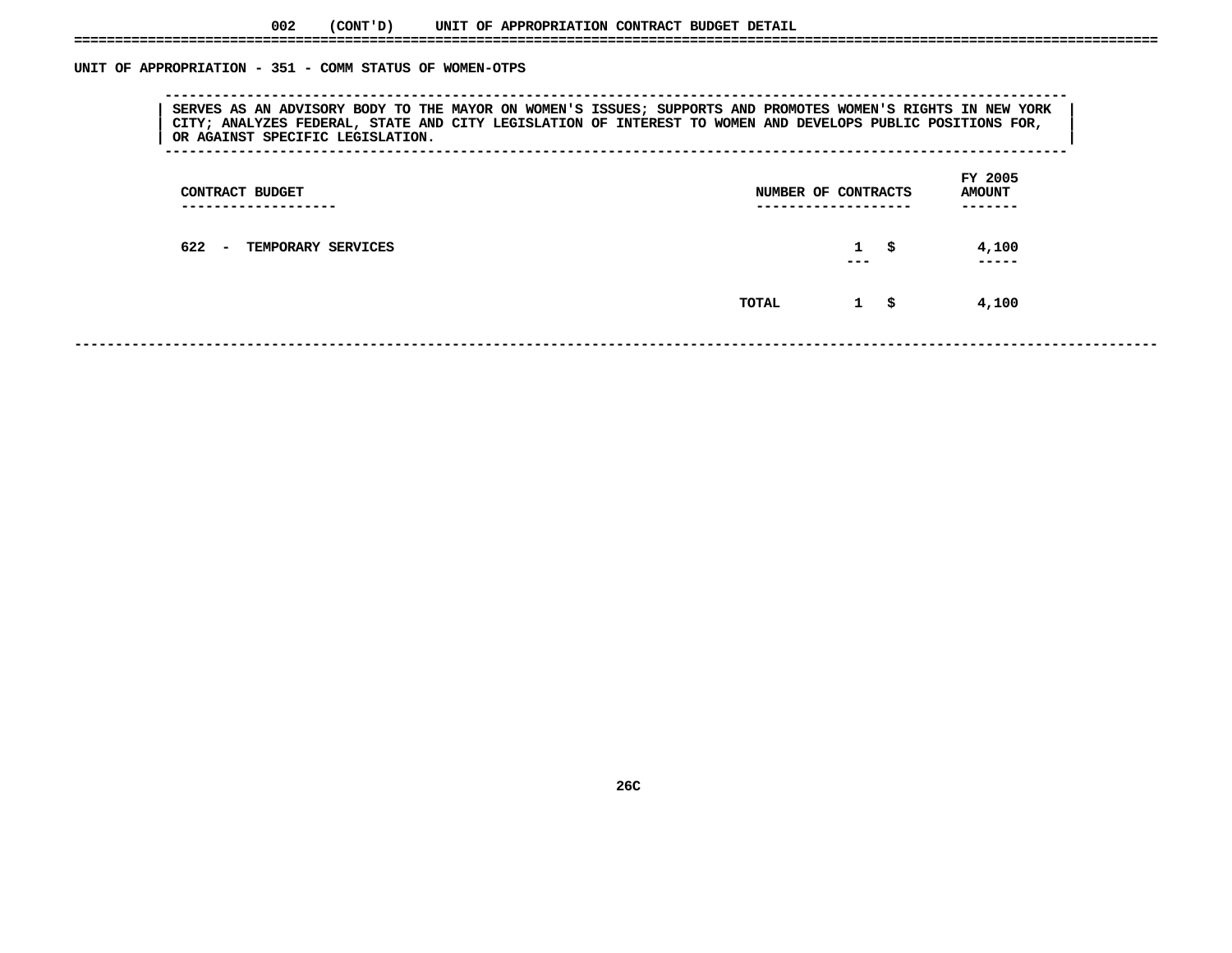#### **002(CONT'D) UNIT OF APPROPRIATION CONTRACT BUDGET DETAIL ====================================================================================================================================**

# UNIT OF APPROPRIATION - 381 - OFFICE OF OPERATIONS-OTPS

 **OF APPROPRIATION - <sup>381</sup> - OFFICE OF OPERATIONS-OTPS --------------------------------------------------------------------------------------------------------------**TO INITIATE, COORDINATE AND MONITOR MANAGEMENT IMPROVEMENTS IN CITY AGENCIES, OPERATE MANAGEMENT INFORMATION<br>| AND REPORTING SYSTEMS. ASSIST THE DEPUTY MAYOR FOR OPERATIONS IN THE SUPERVISION AND COORDINATION OF AGENCY<br>| O **AND REPORTING SYSTEMS. ASSIST THE DEPUTY MAYOR FOR OPERATIONS IN THE SUPERVISION AND COORDINATION OF AGENCY <sup>|</sup> <sup>|</sup>OPERATIONAL PERFORMANCE, AND PRODUCE THE MAYOR'S MANAGEMENT REPORT. <sup>|</sup> --------------------------------------------------------------------------------------------------------------**

| CONTRACT BUDGET<br>--------                    | NUMBER OF CONTRACTS | FY 2005<br><b>AMOUNT</b><br>----- |
|------------------------------------------------|---------------------|-----------------------------------|
| - MAINT & REP GENERAL<br>608                   | $1 \quad$           | 8,400                             |
| 612 - OFFICE EQUIPMENT MAINTENANCE             | 2                   | 11,700                            |
| 615 -<br>PRINTING CONTRACTS                    | 1                   | 15,219                            |
| 622 –<br>TEMPORARY SERVICES                    | $\mathbf{2}$        | 7,997                             |
| 686<br>PROF SERV OTHER<br>$\sim 100$ m $^{-1}$ | 1<br>---            | 13,001<br>-----                   |
|                                                | 7\$<br>TOTAL        | 56,317                            |

**27C**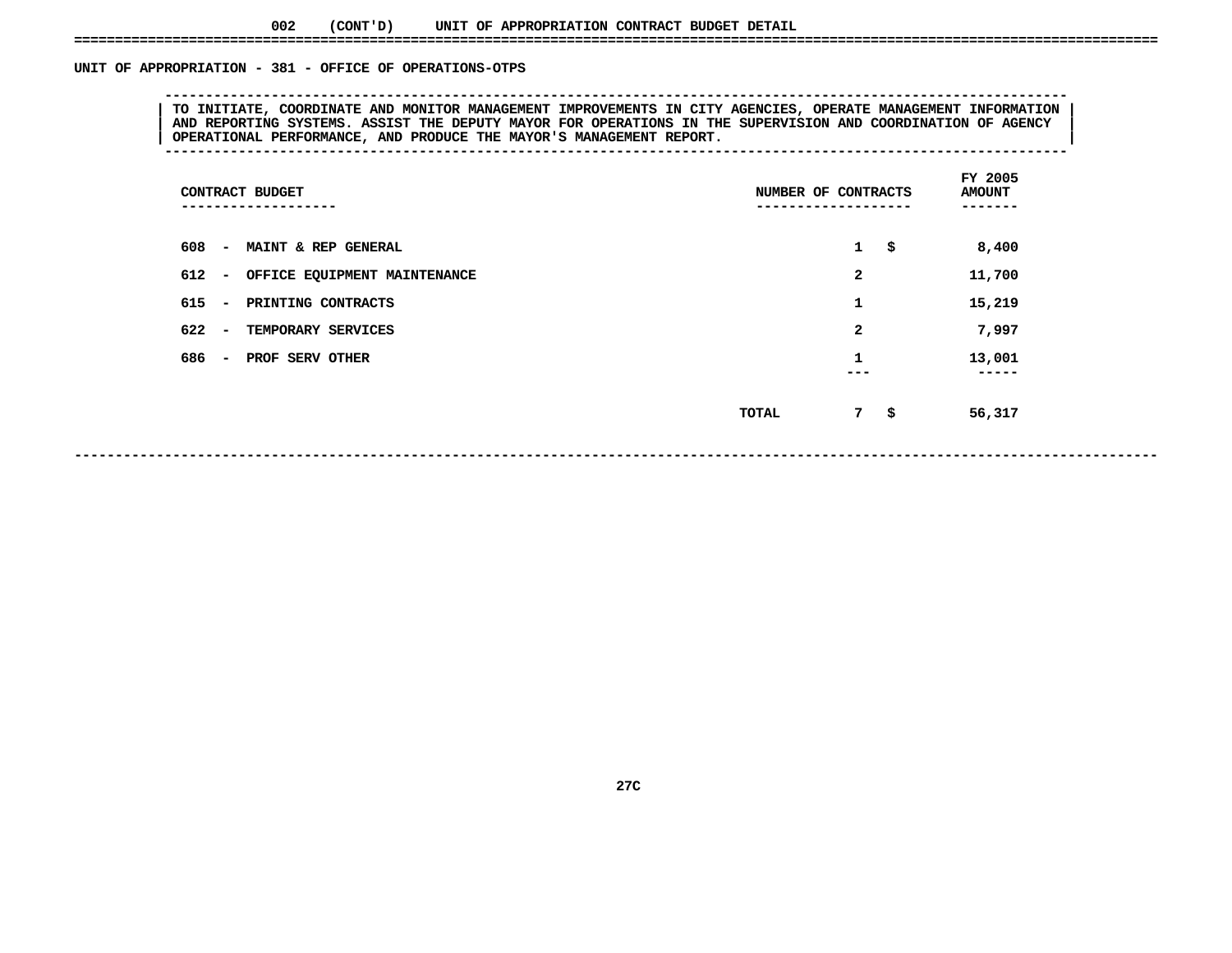#### UNIT OF APPROPRIATION - 561 - SPECIAL ENFORCEMENT-OTPS

 **OF APPROPRIATION - <sup>561</sup> - SPECIAL ENFORCEMENT-OTPS --------------------------------------------------------------------------------------------------------------**STREET RIVER TO RIVER); COORDINATES ENFORCEMENT AND PLANNING ACTIVITIES IN CLINTON IN COOPERATION WITH THE TIMES SQUARE DEVELOPMENT PROJECT; COORDINATES EFFORTS AMONG CITY AGENCIES AND PRIVATE GROUPS TO UPGRADE THE STREET RIVER TO RIVER); COORDINATES ENFORCEMENT AND PLANNING ACTIVITIES IN CLINTON IN COOPERATION WITH THE<br>TIMES SQUARE DEVELOPMENT PROJECT; COORDINATES EFFORTS AMONG CITY AGENCIES AND PRIVATE GROUPS TO UPGRADE THE<br>AREA TH TIMES SQUARE DEVELOPMENT PROJECT; COORDINATES EFFORTS AMONG CITY AGENCIES AND PRIVATE GROUPS TO UPGRADE THE AREA THROUGH ECONOMIC DEVELOPMENT, LAW ENFORCEMENT, LAND USE REGULATION AND IMPROVED DELIVERY OF CITY<br>SERVICES. TH **AREA THROUGH ECONOMIC DEVELOPMENT, LAW ENFORCEMENT, LAND USE REGULATION AND IMPROVED DELIVERY OF CITY <sup>|</sup> <sup>|</sup>**SERVICES. THE UNIT OF APPROPRIATION ALSO INCLUDES THE ACTIVITIES OF THE NEW YORK CITY LOFT BOARD. THE LOFT<br>BOARD OVERSEES THE LEGALIZATION OF CERTAIN LOFT BUILDINGS FOR RESIDENTIAL USE, ACTS UPON HARDSHIP<br>APPLICATIONS BY O **BOARD OVERSEES THE LEGALIZATION OF CERTAIN LOFT BUILDINGS FOR RESIDENTIAL USE, ACTS UPON HARDSHIP <sup>|</sup> <sup>|</sup>**APPLICATIONS BY OWNERS AND SETTLES DISPUTES BETWEEN LANDLORDS AND TENANTS. THE ENFORCEMENT UNIT CONTINUES TO |<br>| IDENTIFY, INVESTIGATE AND PROSECUTE THE ILLEGAL CONVERSION OF BUILDINGS TO RESIDENTIAL USE IN MANHATTAN,<br>| BR **IDENTIFY, INVESTIGATE AND PROSECUTE THE ILLEGAL CONVERSION OF BUILDINGS TO RESIDENTIAL USE IN MANHATTAN, <sup>|</sup> <sup>|</sup>**

**BROOKLYN AND QUEENS. <sup>|</sup> --------------------------------------------------------------------------------------------------------------**

 **FY**AMOUNT<br>-------**CONTRACT BUDGET NUMBER OF CONTRACTS AMOUNT ------------------- ------------------- ------- <sup>608</sup> - MAINT & REP GENERAL <sup>1</sup> \$ <sup>300</sup> 622 - TEMPORARY SERVICES <sup>1</sup> 2,036** 671 - TRAINING PRGM CITY EMPLOYEES **- TRAINING PRGM CITY EMPLOYEES <sup>1</sup> <sup>114</sup> --- ----- TOTAL<sup>3</sup> \$ 2,450**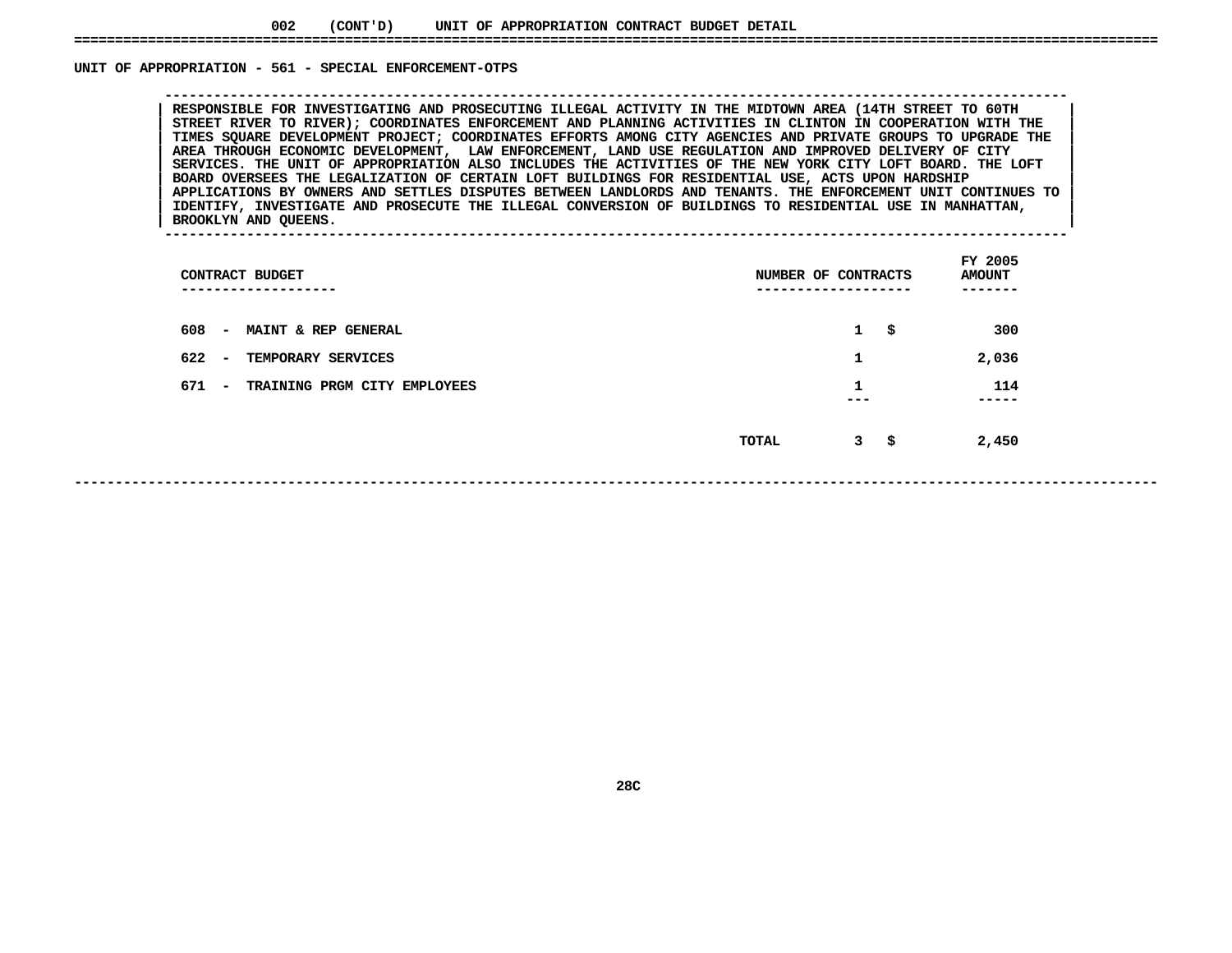# **DOARD OF ELECTIONS**<br> **DOARD OF ELECTIONS**<br> **AGENCY CONTRACT BUDGET SUMMARY BOARD OF ELECTIONS**

**CONTRACT BUDGET SUMMARY ====================================================================================================================================**

**AGENCY**

Y FUNCTION:<br>CONDUCTS, *P*<br>TERS VOTERS **CONDUCTS,**, AS SPECIFIED BY STATE LAW, ALL ELECTIONS WITHIN THE CITY OF NEW YORK; RECEIVES AND EXAMINES CANDIDATE PETITIONS,<br>ERS EITHER BY MAIL OR ON SPECIFIED REGISTRATION DAYS AND KEEPS CURRENT THE CITY'S VOTER REGISTRATION LISTS; REGISTERS VOTERS EITHER BY MAIL OR ON SPECIFIED REGISTRATION DAYS AND KEEPS CURRENT THE CITY'S VOTER REGISTRATION LISTS; HOLDS AND<br>KEEPS MINUTES OF THE COMMISSIONERS MEETINGS ON THE BOARD OF ELECTIONS. KEEPS MINUTES OF THE COMMISSIONERS MEETINGS ON THE BOARD OF ELECTIONS.

**MINUTES OF THE COMMISSIONERS MEETINGS ON THE BOARD OF ELECTIONS. ====================================================================================================================================**

**UNIT OF APPROPRIATION - 002 - OTHER THAN PERSONAL SERVICES** 

**OF APPROPRIATION - <sup>002</sup> - OTHER THAN PERSONAL SERVICES --------------------------------------------------------------------------------------------------------------**

TO ENSURE THAT ALL ELECTIONS WITHIN THE CITY OF NEW YORK ARE CONDUCTED AS SPECIFIED BY STATE LAW. THIS IS<br>ACCOMPLISHED THROUGH A CENTRAL OFFICE AND FIVE BOROUGH OFFICES. RECEIVES AND EXAMINES CANDIDATE PETITIONS,<br>REGISTERS **ACCOMPLISHED THROUGH CENTRAL OFFICE AND FIVE BOROUGH OFFICES. RECEIVES AND EXAMINES CANDIDATE PETITIONS, <sup>|</sup>** ACCOMPLISHED THROUGH A CENTRAL OFFICE AND FIVE BOROUGH OFFICES. RECEIVES AND EXAMINES CANDIDATE PETITIONS, **REGISTERS VOTERS EITHER BY MAIL OR ON SPECIFIED REGISTRATION DAYS AND KEEPS CURRENT THE CITY'S VOTER <sup>|</sup> REGISTRATION LISTS; HOLDS AND KEEPS MINUTES OF THE COMMISSIONER'S MEETINGS ON THE BOARD OF ELECTIONS. <sup>|</sup>**

|<br>| OTPS\_APPROPRIATION TO PURCHASE SUPPLIES, MATERIALS AND OTHER SERVICES REQUIRED TO SUPPORT THE OPERATIONS OF OTPS APPROPRIATION TO PURCHASE SUPPLIES, MATERIALS AND OTHER SERVICES REQUIRED TO SUPPORT THE OPERATIONS OF THE OPERATIONS OF **OTPS APPROPRIATION TO PURCHASE SUPPLIES, MATERIALS AND OTHER SERVICES REQUIRED TO SUPPORT THE OPERATIONS OF <sup>|</sup> THE AGENCY. <sup>|</sup> --------------------------------------------------------------------------------------------------------------**

|     |                          | CONTRACT BUDGET              | NUMBER OF CONTRACTS | FY 2005<br><b>AMOUNT</b> |    |            |
|-----|--------------------------|------------------------------|---------------------|--------------------------|----|------------|
| 600 | $\overline{\phantom{m}}$ | CONTRACTUAL SERVICES GENERAL |                     | $\overline{a}$           |    | 276,917    |
| 602 | $\overline{\phantom{a}}$ | TELECOMMUNICATIONS MAINT     |                     | 8                        |    | 106,000    |
| 608 | $\overline{\phantom{m}}$ | MAINT & REP GENERAL          |                     | 1                        |    | 1,132      |
| 612 | $\overline{\phantom{m}}$ | OFFICE EQUIPMENT MAINTENANCE |                     | 2                        |    | 20,000     |
| 613 | $\overline{\phantom{a}}$ | DATA PROCESSING EQUIPMENT    |                     | 1                        |    | 14,265     |
| 615 | $\qquad \qquad$          | PRINTING CONTRACTS           |                     | 9                        |    | 3,457,500  |
| 624 | $\overline{\phantom{a}}$ | CLEANING SERVICES            |                     | 1                        |    | 26,000     |
| 633 | $\overline{\phantom{a}}$ | TRANSPORTATION EXPENDITURES  |                     | 9                        |    | 2,000,000  |
| 671 | $\overline{\phantom{a}}$ | TRAINING PRGM CITY EMPLOYEES |                     | 1                        |    | 50,000     |
| 686 | $\overline{\phantom{a}}$ | PROF SERV OTHER              |                     | 1                        |    | 12,016,430 |
|     |                          |                              | <b>TOTAL</b>        | 35                       | \$ | 17,968,244 |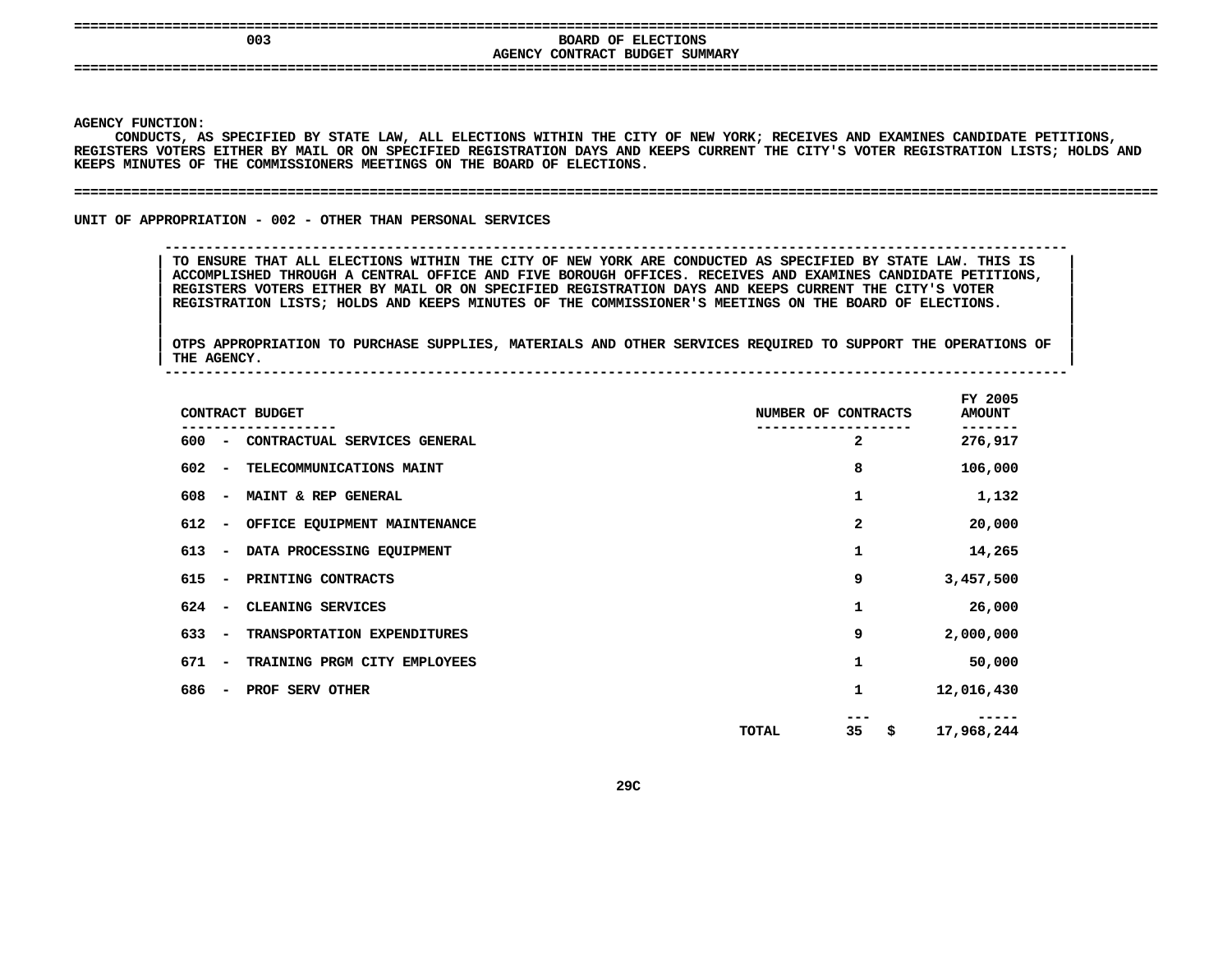| 004 | CAMPAIGN FINANCE BOARD<br>AGENCY CONTRACT BUDGET SUMMARY |  |
|-----|----------------------------------------------------------|--|
|     |                                                          |  |

**Y FUNCTION:<br>ESTABLISHES<br>ION TO THE** ESTABLISHES REGULATIONS PROVIDING FOR CONTRIBUTION AND EXPENDITURE LIMITATIONS FOR THOSE CANDIDATES SEEKING NOMINATION OR **REGULATIONS PROVIDING FOR CONTRIBUTION AND EXPENDITURE LIMITATIONS FOR THOSE CANDIDATES SEEKING NOMINATION OR ELECTION**N TO THE OFFICE OF: MAYOR; PUBLIC ADVOCATE; COMPTROLLER; BOROUGH PRESIDENT; OR MEMBER OF THE CITY COUNCIL, AND APPLYING FOR<br>LITY FOR FUNDING FROM THE NEW YORK CITY CAMPAIGN FINANCE FUND. DIRECTS THE CONTINUED EXISTENCE, MA ELIGIBILITY FOR FUNDING FROM THE NEW YORK CITY CAMPAIGN FINANCE FUND. DIRECTS THE CONTINUED EXISTENCE, MAINTENANCE AND PROPER Y FOR FUNDING FROM THE NEW YORK CITY CAMPAIGN FINANCE FUND. DIRECTS THE CONTINUED EXISTENCE, MAINTENANCE AND PROPER<br>TION OF THE FUND. RENDERS ADVISORY OPINIONS, AND INITIATES REVIEWS AND INVESTIGATIONS TO INSURE COMPLIANCE **ADMINISTRATION OF THE FUND. RENDERS ADVISORY OPINIONS, AND INITIATES REVIEWS AND INVESTIGATIONS TO INSURE COMPLIANCE WITH AND ADMINISTRATION OF RULES AND REGULATIONS OF THE NEW YORK CITY CAMPAIGN FINANCE ACT. KEEPS AND MAINTAINS NECESSARY FILES AND A DATA BASE. ====================================================================================================================================COMPUTER**

UNIT OF APPROPRIATION - 002 - OTHER THAN PERSONAL SERVICES

 **OF APPROPRIATION - <sup>002</sup> - OTHER THAN PERSONAL SERVICES -------------------------------------------------------------------------------------------------------------- TO ADMINISTER THE VOLUNTARY SYSTEM ESTABLISHED BY LOCAL LAW THAT LIMITS CAMPAIGN CONTRIBUTIONS AND MONITORS <sup>|</sup>** SPENDING, INSURING THAT CANDIDATES ABIDING BY SUCH LIMITS RECEIVE THE MATCHING GRANTS EARNED UNDER SUCH LAW;<br>AND TO PUBLISH AND DISTRIBUTE A NON-PARTISAN VOTER'S GUIDE.<br>| **AND TO** PUBLISH AND DISTRIBUTE A **NON-PARTISAN VOTER'S GUIDE. <sup>|</sup>**

|<br>| OTPS\_APPROPRIATION TO PURCHASE SUPPLIES, MATERIALS AND OTHER SERVICES REQUIRED TO SUPPORT THE OPERATIONS OF OTPS APPROPRIATION TO PURCHASE SUPPLIES, MATERIALS AND OTHER SERVICES REQUIRED TO SUPPORT THE OPERATIONS OF THE AGENCY. **OTPS APPROPRIATION TO PURCHASE SUPPLIES, MATERIALS AND OTHER SERVICES REQUIRED TO SUPPORT THE OPERATIONS OF <sup>|</sup> THE AGENCY. <sup>|</sup> --------------------------------------------------------------------------------------------------------------**

| CONTRACT BUDGET                                                 | NUMBER OF CONTRACTS | FY 2005<br><b>AMOUNT</b> |
|-----------------------------------------------------------------|---------------------|--------------------------|
| 600<br>CONTRACTUAL SERVICES GENERAL<br>$\overline{\phantom{a}}$ |                     | 30,000                   |
| 602<br>TELECOMMUNICATIONS MAINT<br>$\overline{\phantom{a}}$     | 1                   | 17,740                   |
| 612<br>OFFICE EQUIPMENT MAINTENANCE<br>$\overline{\phantom{a}}$ | 8                   | 29,000                   |
| 613<br>DATA PROCESSING EQUIPMENT<br>$\overline{\phantom{a}}$    | 9                   | 23,000                   |
| 615<br>PRINTING CONTRACTS<br>$\overline{\phantom{a}}$           | 1                   | 60,000                   |
| 622<br>TEMPORARY SERVICES<br>$\overline{\phantom{a}}$           | 1                   | 26,000                   |
| 624<br>CLEANING SERVICES<br>$\overline{\phantom{a}}$            | 1                   | 10,500                   |
| 633<br>TRANSPORTATION EXPENDITURES<br>$\overline{\phantom{a}}$  | 1                   | 7,000                    |
| 671<br>TRAINING PRGM CITY EMPLOYEES<br>$\overline{\phantom{a}}$ | 1                   | 12,000                   |
| 681<br>PROF SERV ACCTING & AUDITING<br>$\overline{\phantom{m}}$ | 1                   | 3,000                    |
|                                                                 |                     |                          |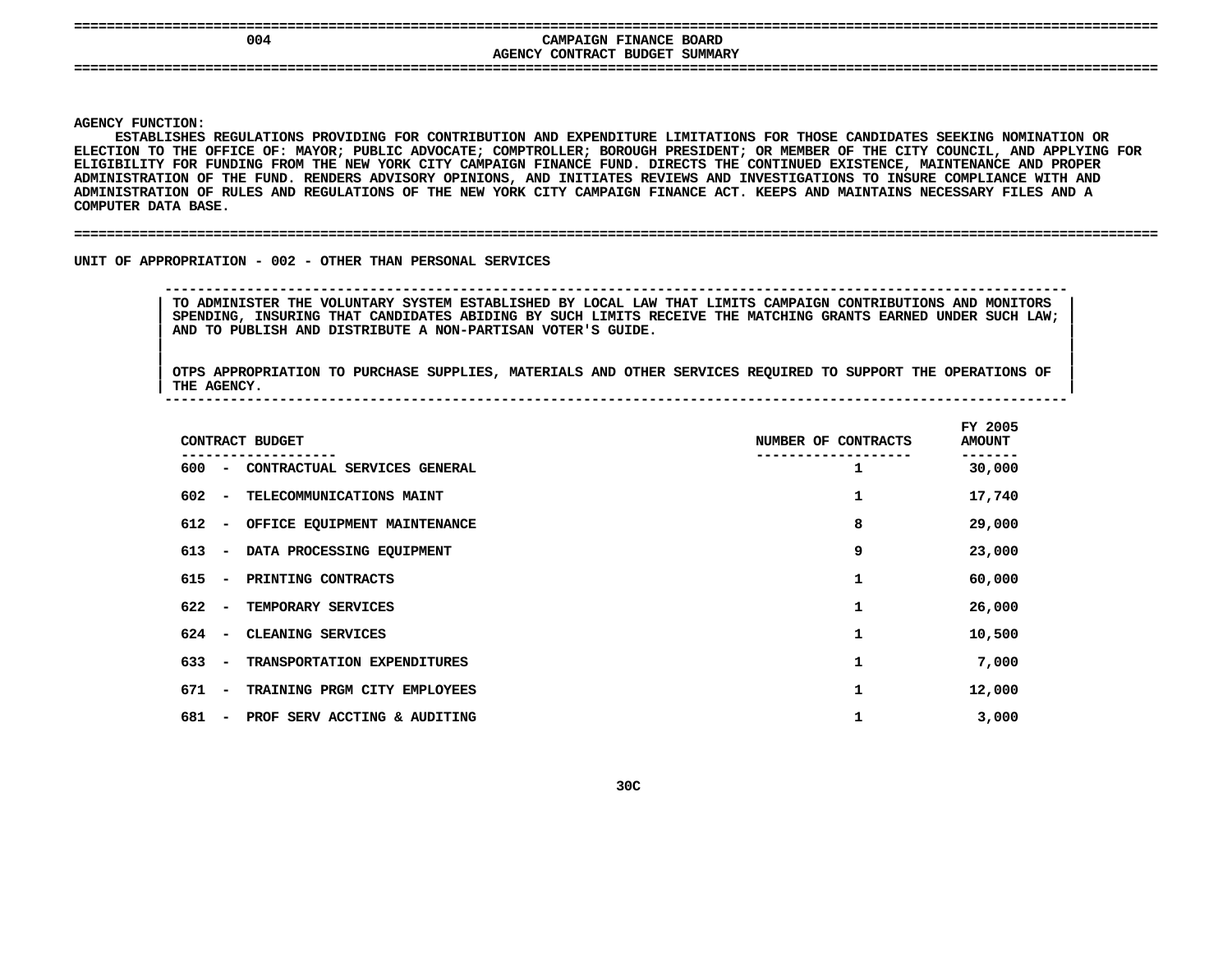|  | 004 |                                   | CAMPAIGN FINANCE BOARD<br>AGENCY CONTRACT BUDGET SUMMARY |  |              |              |                  |  |
|--|-----|-----------------------------------|----------------------------------------------------------|--|--------------|--------------|------------------|--|
|  |     |                                   |                                                          |  |              |              |                  |  |
|  |     | 682 - PROF SERV LEGAL SERVICES    |                                                          |  |              | $\mathbf 1$  | 28,000           |  |
|  |     | 684 - PROF SERV COMPUTER SERVICES |                                                          |  |              | $\mathbf{2}$ | 53,000           |  |
|  |     | 686 - PROF SERV OTHER             |                                                          |  |              | 1            | 20,250           |  |
|  |     |                                   |                                                          |  | <b>TOTAL</b> | ---<br>29 \$ | -----<br>319,490 |  |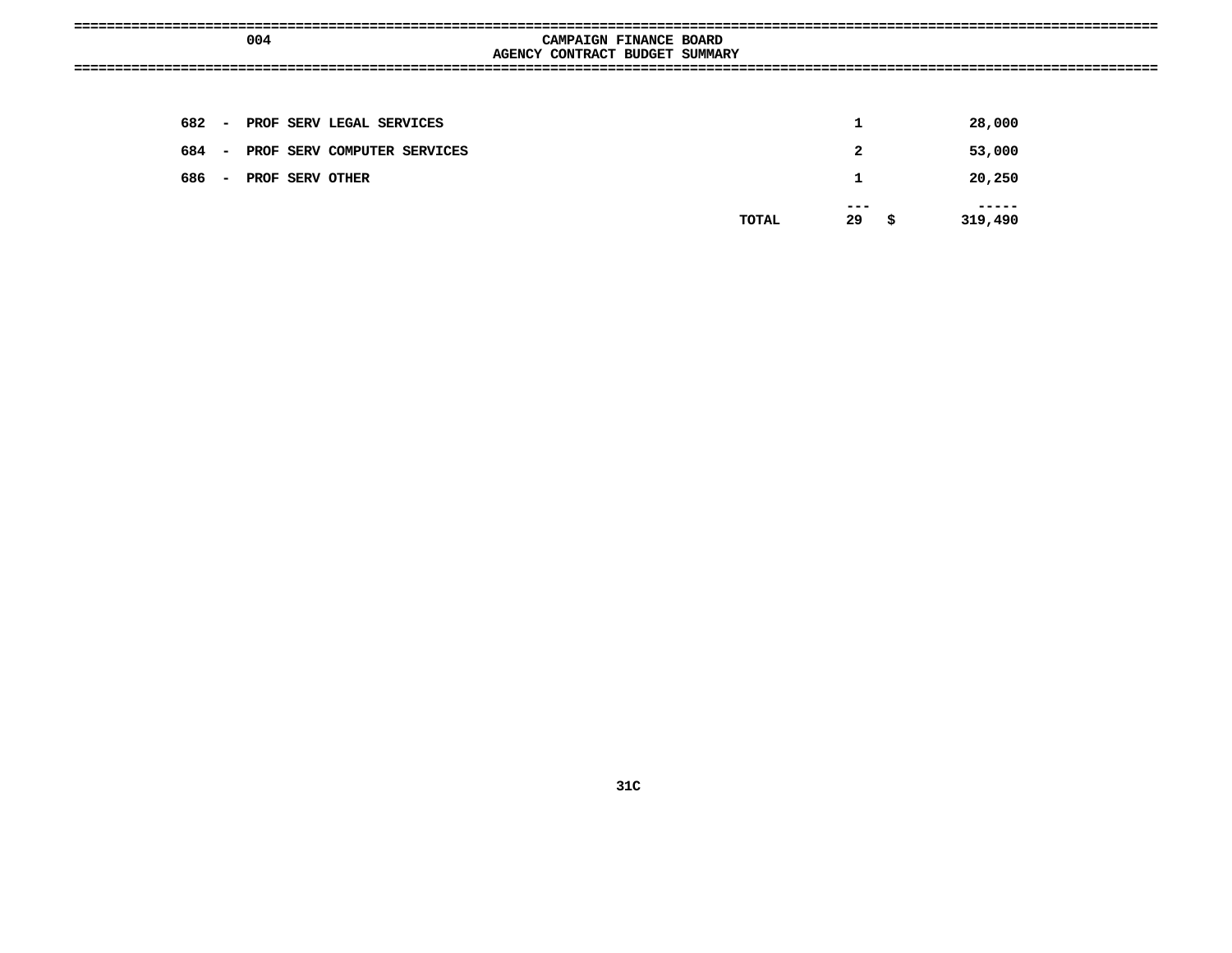|                         | 008                               |                                                                                                                                                                                                                                                                                                                                                                                                                                                                                            | AGENCY CONTRACT BUDGET SUMMARY | OFFICE OF THE ACTUARY |                     |                 |                          |  |
|-------------------------|-----------------------------------|--------------------------------------------------------------------------------------------------------------------------------------------------------------------------------------------------------------------------------------------------------------------------------------------------------------------------------------------------------------------------------------------------------------------------------------------------------------------------------------------|--------------------------------|-----------------------|---------------------|-----------------|--------------------------|--|
|                         |                                   |                                                                                                                                                                                                                                                                                                                                                                                                                                                                                            |                                |                       |                     |                 |                          |  |
|                         |                                   |                                                                                                                                                                                                                                                                                                                                                                                                                                                                                            |                                |                       |                     |                 |                          |  |
| <b>AGENCY FUNCTION:</b> | AND ACTIVE AND RETIRED EMPLOYEES. | THE AGENCY PERFORMS ANNUAL VALUATIONS OF THE ASSETS AND LIABILITIES OF THE CITY'S FIVE ACTUARIAL RETIREMENT SYSTEMS AND OTHER<br>NON- ACTUARIAL PENSION FUNDS; COMPUTES MULTI-EMPLOYER CONTRIBUTIONS AND MEMBERS' BENEFITS; DETERMINES SUITABILITY OF ACTUARIAL<br>ASSUMPTIONS AND RECOMMENDS CHANGES WHEN NECESSARY; AND PROVIDES SERVICES AND INFORMATION TO MANY CITY AGENCIES, LEGISLATIVE BODIES                                                                                      |                                |                       |                     |                 |                          |  |
|                         |                                   |                                                                                                                                                                                                                                                                                                                                                                                                                                                                                            |                                |                       |                     |                 |                          |  |
|                         |                                   | UNIT OF APPROPRIATION - 200 - OTHER THAN PERSONAL SERVICE                                                                                                                                                                                                                                                                                                                                                                                                                                  |                                |                       |                     |                 |                          |  |
|                         | ACTUARY'S OPERATIONS.             | RESPONSIBLE FOR ANNUAL VALUATIONS OF THE ASSETS AND LIABILITIES OF THE CITY'S ACTUARIAL RETIREMENT SYSTEMS<br>AND OTHER NON-ACTUARIAL PENSION FUNDS: PERFORMS COMPUTATIONS OF MULTI-EMPLOYER CONTRIBUTIONS AND MEMBERS'<br>BENEFITS; AND DETERMINES SUITABILITY OF ACTUARIAL ASSUMPTIONS, AS NEEDED, TO CITY AGENCIES, LEGISLATIVE<br>BODIES, ACTIVE AND RETIRED EMPLOYEES.<br>OTPS APPROPRIATION TO PURCHASE SUPPLIES, MATERIALS AND OTHER SERVICES REQUIRED TO SUPPORT THE OFFICE OF THE |                                |                       |                     |                 |                          |  |
|                         | CONTRACT BUDGET                   |                                                                                                                                                                                                                                                                                                                                                                                                                                                                                            |                                |                       | NUMBER OF CONTRACTS |                 | FY 2005<br><b>AMOUNT</b> |  |
|                         |                                   | 602 - TELECOMMUNICATIONS MAINT                                                                                                                                                                                                                                                                                                                                                                                                                                                             |                                |                       |                     | $\mathbf{1}$    | -------<br>1,000         |  |
|                         |                                   | 608 - MAINT & REP GENERAL                                                                                                                                                                                                                                                                                                                                                                                                                                                                  |                                |                       |                     | $\mathbf{1}$    | 4,500                    |  |
|                         |                                   | 612 - OFFICE EQUIPMENT MAINTENANCE                                                                                                                                                                                                                                                                                                                                                                                                                                                         |                                |                       |                     | $\mathbf{1}$    | 2,309                    |  |
|                         |                                   | 613 - DATA PROCESSING EQUIPMENT                                                                                                                                                                                                                                                                                                                                                                                                                                                            |                                |                       |                     | $\mathbf{1}$    | 17,500                   |  |
|                         |                                   | 622 - TEMPORARY SERVICES                                                                                                                                                                                                                                                                                                                                                                                                                                                                   |                                |                       |                     | 3               | 21,400                   |  |
|                         |                                   | 624 - CLEANING SERVICES                                                                                                                                                                                                                                                                                                                                                                                                                                                                    |                                |                       |                     | $\mathbf{1}$    | 1,000                    |  |
|                         |                                   | 681 - PROF SERV ACCTING & AUDITING                                                                                                                                                                                                                                                                                                                                                                                                                                                         |                                |                       |                     | $\mathbf{2}$    | 490,000                  |  |
|                         |                                   |                                                                                                                                                                                                                                                                                                                                                                                                                                                                                            |                                |                       | <b>TOTAL</b>        | 10 <sub>5</sub> | 537,709                  |  |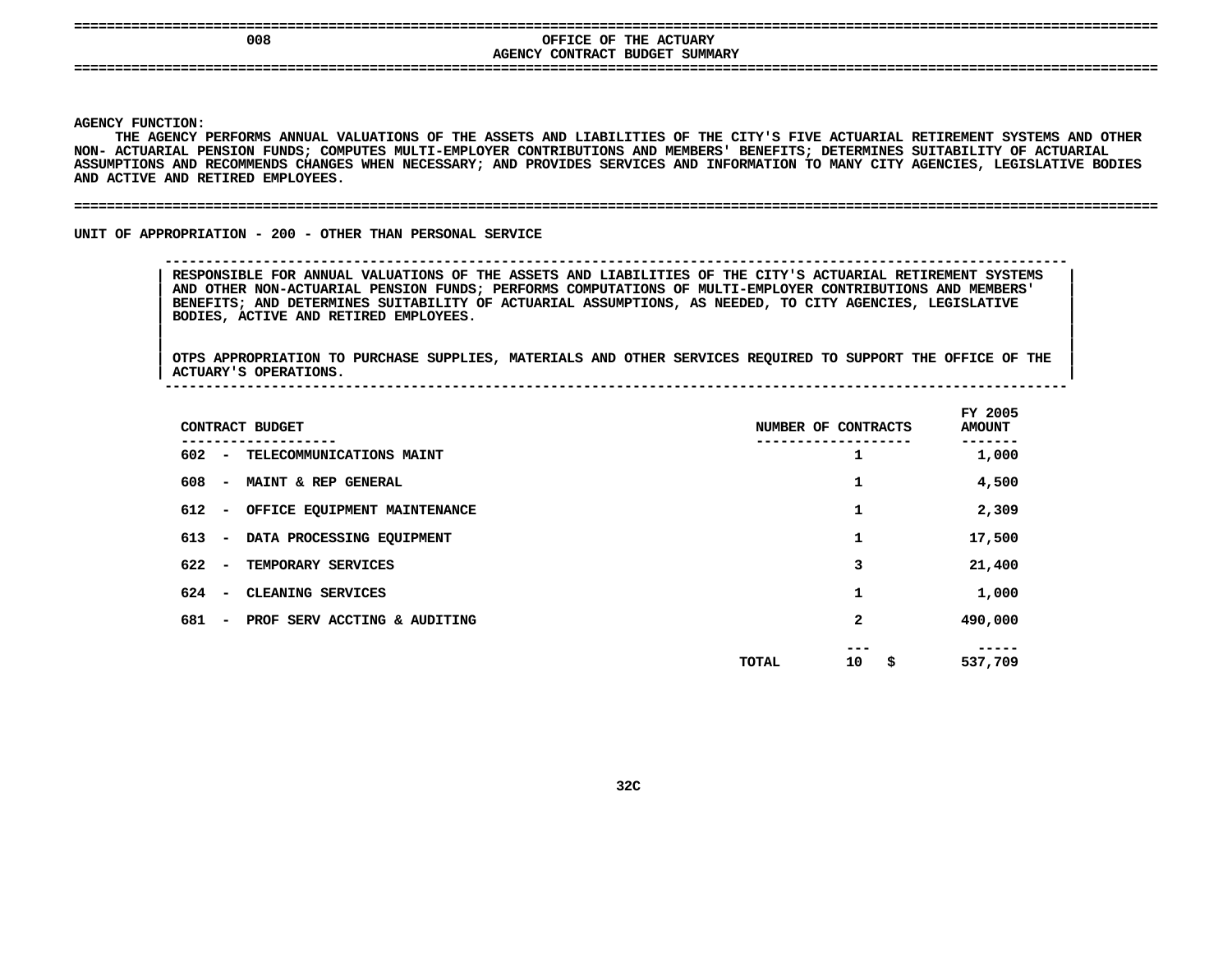| ---<br>010                  | BOROUGH PRESIDENT -<br><b>MANHATTAN</b><br><b>AGENCY CONTRACT</b><br>SUMMARY<br><b>BUDGET</b> |
|-----------------------------|-----------------------------------------------------------------------------------------------|
| _========================== |                                                                                               |

Y FUNCTION:<br>THE BOROUGE<br>GH<mark>;</mark> COMMENT **THE**E BOROUGH PRESIDENT MAKES RECOMMENDATIONS ON THE ALLOCATION OF THE EXPENSE AND CAPITAL BUDGETS ON BEHALF OF THE PEOPLE OF THE<br>; COMMENTS ON LAND USE ISSUES AFFECTING THE BOROUGH; PARTICIPATES IN THE SITE SELECTION OF CITY **BOROUGH;**; COMMENTS ON LAND USE ISSUES AFFECTING THE BOROUGH; PARTICIPATES IN THE SITE SELECTION OF CITY FACILITIES AND RE-ALLOCATIONS<br>ICE DELIVERY IN THE BOROUGH; APPOINTS ONE MEMBER TO THE CITY PLANNING COMMISSION; APPOINTS MEMBE OF SERVICE DELIVERY IN THE BOROUGH; APPOINTS ONE MEMBER TO THE CITY PLANNING COMMISSION; APPOINTS MEMBERS OF THE COMMUNITY BOARDS;<br>AND MAINTAINS TOPOGRAPHICAL BUREAUS FOR THE LAYOUT OF STREETS, PARKS, AND DAMAGE MAPS.<br>———— AND MAINTAINS TOPOGRAPHICAL BUREAUS FOR THE LAYOUT OF STREETS, PARKS, AND DAMAGE MAPS.

**MAINTAINS TOPOGRAPHICAL BUREAUS FOR THE LAYOUT OF STREETS, PARKS, AND DAMAGE MAPS. ====================================================================================================================================**

UNIT OF APPROPRIATION - 002 - OTHER THAN PERSONAL SERVICES

**OF APPROPRIATION - <sup>002</sup> - OTHER THAN PERSONAL SERVICES --------------------------------------------------------------------------------------------------------------**

TO ENSURE EFFECTIVE AND EQUITABLE REPRESENTATION FOR THE PEOPLE OF THE BOROUGH OF MANHATTAN, THE BOROUGH<br>PRESIDENT IS ELECTED BY THE PEOPLE OF THE BOROUGH. THE BOROUGH PRESIDENT MAKES RECOMMENDATIONS ON THE<br>ALLOCATIONS OF **PRESIDENT IS ELECTED BY THE PEOPLE OF THE BOROUGH. THE BOROUGH PRESIDENT MAKES RECOMMENDATIONS ON THE <sup>|</sup>** ALLOCATIONS OF THE EXPENSE BUDGET AND THE CAPITAL BUDGET ON BEHALF OF THE PEOPLE OF THE BOROUGH; COMMENTS ON LAND USE ISSUES AFFECTING THE BOROUGH; APPOINTS MEMBERS<br>OF THE COMMUNITY BOARDS; AND MAINTAINS TOPOGRAPHICAL BURE LAND USE ISSUES AFFECTING THE BOROUGH; APPOINTS ONE MEMBER TO THE CITY PLANNING COMMISSION; APPOINTS MEMBERS<br>OF THE COMMUNITY BOARDS; AND MAINTAINS TOPOGRAPHICAL BUREAUS FOR THE LAYOUT OF STREETS, PARKS AND DAMAGE<br>MAPS. OF THE COMMUNITY BOARDS; AND MAINTAINS TOPOGRAPHICAL BUREAUS FOR THE LAYOUT OF STREETS, PARKS AND DAMAGE<br>MAPS. **MAPS. <sup>|</sup>**

|<br>| OTPS APPROPRIATION TO PURCHASE SUPPLIES, MATERIALS AND OTHER SERVICES REQUIRED TO SUPPORT THE OPERATIONS OF |<br>| OTPS APPROPRIATION TO PURCHASE SUPPLIES, MATERIALS AND OTHER SERVICES REQUIRED TO SUPPORT THE OPERATIONS OF<br>| THE MANHATTAN BOROUGH PRESIDENT'S OFFICE. **OTPS APPROPRIATION TO PURCHASE SUPPLIES, MATERIALS AND OTHER SERVICES REQUIRED TO SUPPORT THE OPERATIONS OF <sup>|</sup>**

| <b>MANHATTAN</b><br>THE | <b>BOROUGH</b> | <b>PRESIDENT'S</b> | OFFICE |  |  |  |
|-------------------------|----------------|--------------------|--------|--|--|--|
|                         |                |                    |        |  |  |  |
|                         |                |                    |        |  |  |  |

|     |                          | CONTRACT BUDGET<br>--------    | NUMBER OF CONTRACTS<br>----- |          |     | FY 2005<br><b>AMOUNT</b><br>------ |
|-----|--------------------------|--------------------------------|------------------------------|----------|-----|------------------------------------|
| 602 | $\overline{\phantom{a}}$ | TELECOMMUNICATIONS MAINT       |                              | ∸        |     | 10,200                             |
| 624 | $\overline{\phantom{a}}$ | CLEANING SERVICES              |                              | ┻        |     | 6,000                              |
| 683 | $\overline{\phantom{m}}$ | PROF SERV ENGINEER & ARCHITECT |                              |          |     | 40,000                             |
| 686 | $\overline{\phantom{a}}$ | PROF SERV OTHER                |                              | ┻        |     | 25,000                             |
|     |                          |                                | <b>TOTAL</b>                 | ---<br>4 | \$. | -----<br>81,200                    |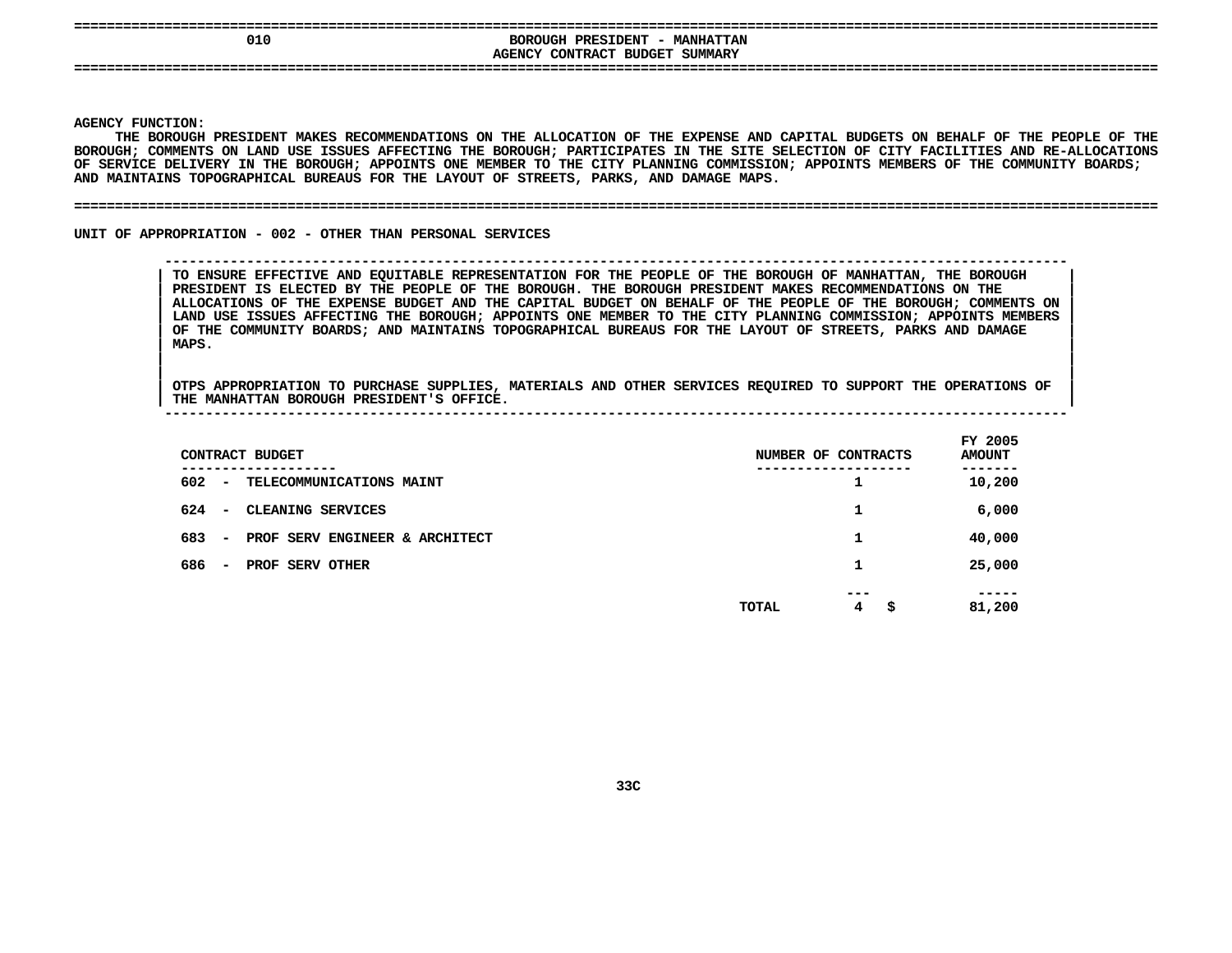| 011 | BOROUGH<br><b>BRONX</b><br><b>PRESIDENT</b> |
|-----|---------------------------------------------|
|     | AGENCY CONTRACT BUDGET SUMMARY              |
| --- |                                             |
|     |                                             |
|     |                                             |

Y FUNCTION:<br>THE BOROUGE<br>GH<mark>;</mark> COMMENT **THE**E BOROUGH PRESIDENT MAKES RECOMMENDATIONS ON THE ALLOCATION OF THE EXPENSE AND CAPITAL BUDGETS ON BEHALF OF THE PEOPLE OF THE<br>; COMMENTS ON LAND USE ISSUES AFFECTING THE BOROUGH; PARTICIPATES IN THE SITE SELECTION OF CITY **BOROUGH;**; COMMENTS ON LAND USE ISSUES AFFECTING THE BOROUGH; PARTICIPATES IN THE SITE SELECTION OF CITY FACILITIES AND RE-ALLOCATIONS<br>ICE DELIVERY IN THE BOROUGH; APPOINTS ONE MEMBER TO THE CITY PLANNING COMMISSION; APPOINTS MEMBE OF SERVICE DELIVERY IN THE BOROUGH; APPOINTS ONE MEMBER TO THE CITY PLANNING COMMISSION; APPOINTS MEMBERS OF THE COMMUNITY BOARDS;<br>AND MAINTAINS TOPOGRAPHICAL BUREAUS FOR THE LAYOUT OF STREETS, PARKS, AND DAMAGE MAPS.<br>———— AND MAINTAINS TOPOGRAPHICAL BUREAUS FOR THE LAYOUT OF STREETS, PARKS, AND DAMAGE MAPS.

#### **MAINTAINS TOPOGRAPHICAL BUREAUS FOR THE LAYOUT OF STREETS, PARKS, AND DAMAGE MAPS. ====================================================================================================================================**

UNIT OF APPROPRIATION - 002 - OTHER THAN PERSONAL SERVICES

**OF APPROPRIATION - <sup>002</sup> - OTHER THAN PERSONAL SERVICES --------------------------------------------------------------------------------------------------------------**

TO ENSURE EFFECTIVE AND EQUITABLE REPRESENTATION FOR THE PEOPLE OF THE BOROUGH OF THE BRONX, THE BOROUGH<br>PRESIDENT IS ELECTED BY THE PEOPLE OF THE BOROUGH. THE BOROUGH PRESIDENT MAKES RECOMMENDATIONS ON THE<br>ALLOCATIONS OF **PRESIDENT IS ELECTED BY THE PEOPLE OF THE BOROUGH. THE BOROUGH PRESIDENT MAKES RECOMMENDATIONS ON THE <sup>|</sup>** ALLOCATIONS OF THE EXPENSE BUDGET AND THE CAPITAL BUDGET ON BEHALF OF THE PEOPLE OF THE BOROUGH; COMMENTS ON LAND USE ISSUES AFFECTING THE BOROUGH; APPOINTS MEMBERS<br>OF THE COMMUNITY BOARDS; AND MAINTAINS TOPOGRAPHICAL BURE LAND USE ISSUES AFFECTING THE BOROUGH; APPOINTS ONE MEMBER TO THE CITY PLANNING COMMISSION; APPOINTS MEMBERS<br>OF THE COMMUNITY BOARDS; AND MAINTAINS TOPOGRAPHICAL BUREAUS FOR THE LAYOUT OF STREETS, PARKS AND DAMAGE<br>MAPS. OF THE COMMUNITY BOARDS; AND MAINTAINS TOPOGRAPHICAL BUREAUS FOR THE LAYOUT OF STREETS, PARKS AND DAMAGE<br>MAPS. **MAPS. <sup>|</sup>**

|<br>| OTPS\_APPROPRIATION\_TO\_PURCHASE\_SUPPLIES, MATERIALS\_AND\_OTHER\_SERVICES\_REQUIRED\_TO\_SUPPORT\_THE\_OPERATIONS\_OF\_\_<br>| |<br>| OTPS APPROPRIATION TO PURCHASE SUPPLIES, MATERIALS AND OTHER SERVICES REQUIRED TO SUPPORT THE OPERATIONS OF<br>| THE BRONX BOROUGH PRESIDENT'S OFFICE. **OTPS APPROPRIATION TO PURCHASE SUPPLIES, MATERIALS AND OTHER SERVICES REQUIRED TO SUPPORT THE OPERATIONS OF <sup>|</sup> THE BRONX BOROUGH PRESIDENT'S OFFICE. <sup>|</sup> --------------------------------------------------------------------------------------------------------------**

|     |                          | CONTRACT BUDGET                | NUMBER OF CONTRACTS | FY 2005<br><b>AMOUNT</b> |
|-----|--------------------------|--------------------------------|---------------------|--------------------------|
| 600 | $\overline{\phantom{a}}$ | CONTRACTUAL SERVICES GENERAL   |                     | 3,200                    |
| 602 | $\overline{\phantom{0}}$ | TELECOMMUNICATIONS MAINT       | 1                   | 5,500                    |
| 608 | $\overline{\phantom{a}}$ | MAINT & REP GENERAL            |                     | 9,000                    |
| 612 |                          | - OFFICE EQUIPMENT MAINTENANCE | 3                   | 100                      |
| 613 | $\blacksquare$           | DATA PROCESSING EQUIPMENT      | 4                   | 36,000                   |
| 615 | $\overline{\phantom{a}}$ | PRINTING CONTRACTS             | 4                   | 7,044                    |
| 616 | $\overline{\phantom{a}}$ | COMMUNITY CONSULTANT CONTRACTS | 1                   | 9,700                    |
| 619 | $\overline{\phantom{a}}$ | SECURITY SERVICES              | 3                   | 1,500                    |
| 622 | $\overline{\phantom{a}}$ | TEMPORARY SERVICES             | 1                   | 100                      |
|     |                          |                                |                     |                          |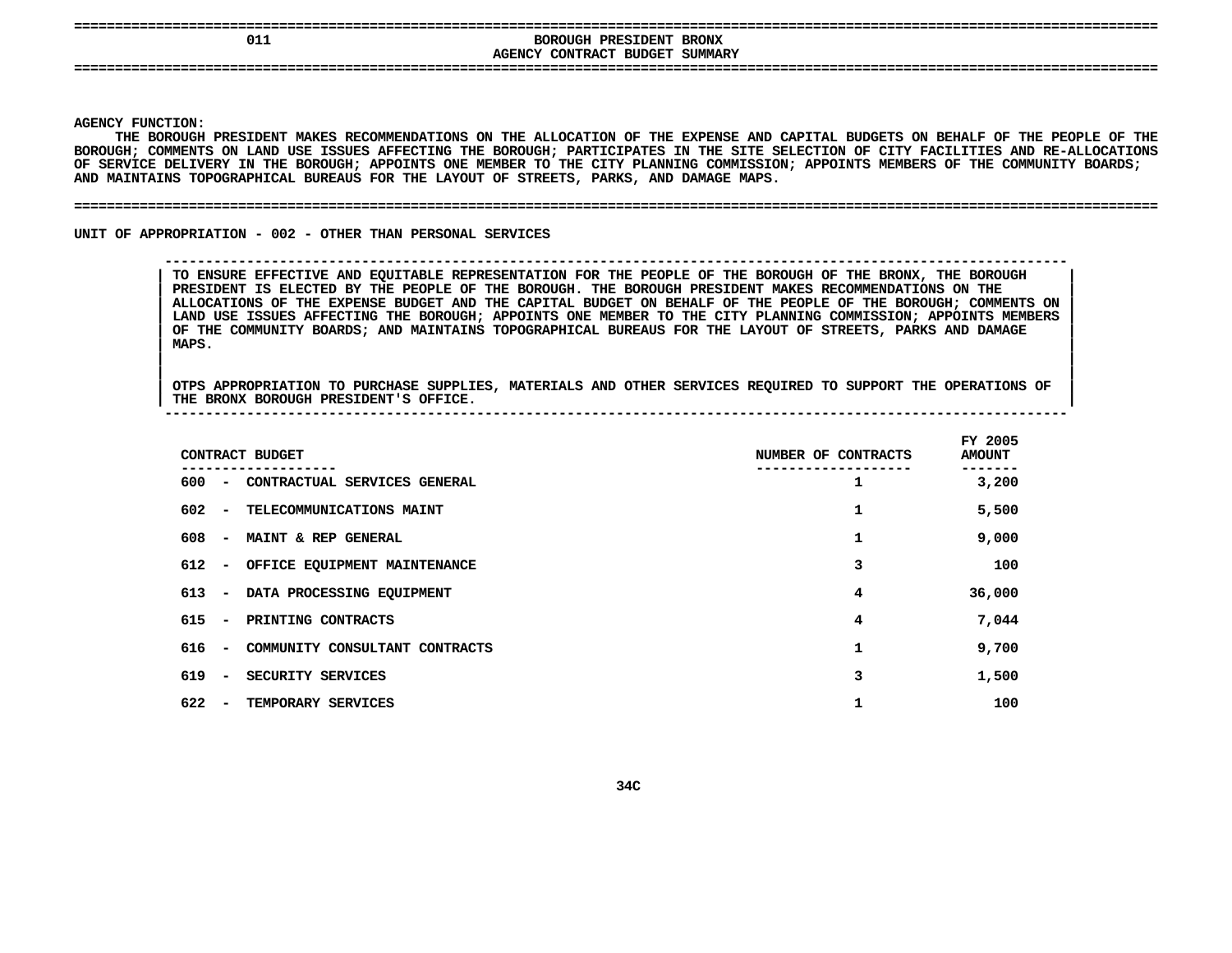| -------------------------------- | _____________________<br>----------------------------- |  |
|----------------------------------|--------------------------------------------------------|--|
| 011                              | <b>BRONX</b><br>BOROUGH<br><b>PRESIDENT</b>            |  |
|                                  | CONTRACT C<br>BUDGET<br>SUMMARY<br><b>AGENCY</b>       |  |
|                                  |                                                        |  |
|                                  |                                                        |  |
|                                  |                                                        |  |

| 624<br>$\overline{\phantom{a}}$ | CLEANING SERVICES              |       | 1        | 5,000   |
|---------------------------------|--------------------------------|-------|----------|---------|
| 633 –                           | TRANSPORTATION EXPENDITURES    |       | 1        | 1,000   |
| 660 –                           | ECONOMIC DEVELOPMENT           |       | 1        | 775,892 |
| 676 –                           | MAINT & OPER OF INFRASTRUCTURE |       | 3        | 4,075   |
| 683 –                           | PROF SERV ENGINEER & ARCHITECT |       | 1        | 15,000  |
| 684 –                           | PROF SERV COMPUTER SERVICES    |       | 2        | 15,690  |
| 686<br>$\overline{\phantom{a}}$ | PROF SERV OTHER                |       | 3        | 48,860  |
| 695 –                           | EDUCATION & REC FOR YOUTH PRGM |       | 9        | 46,328  |
|                                 |                                |       |          |         |
|                                 |                                | TOTAL | 40<br>\$ | 983,989 |
|                                 |                                |       |          |         |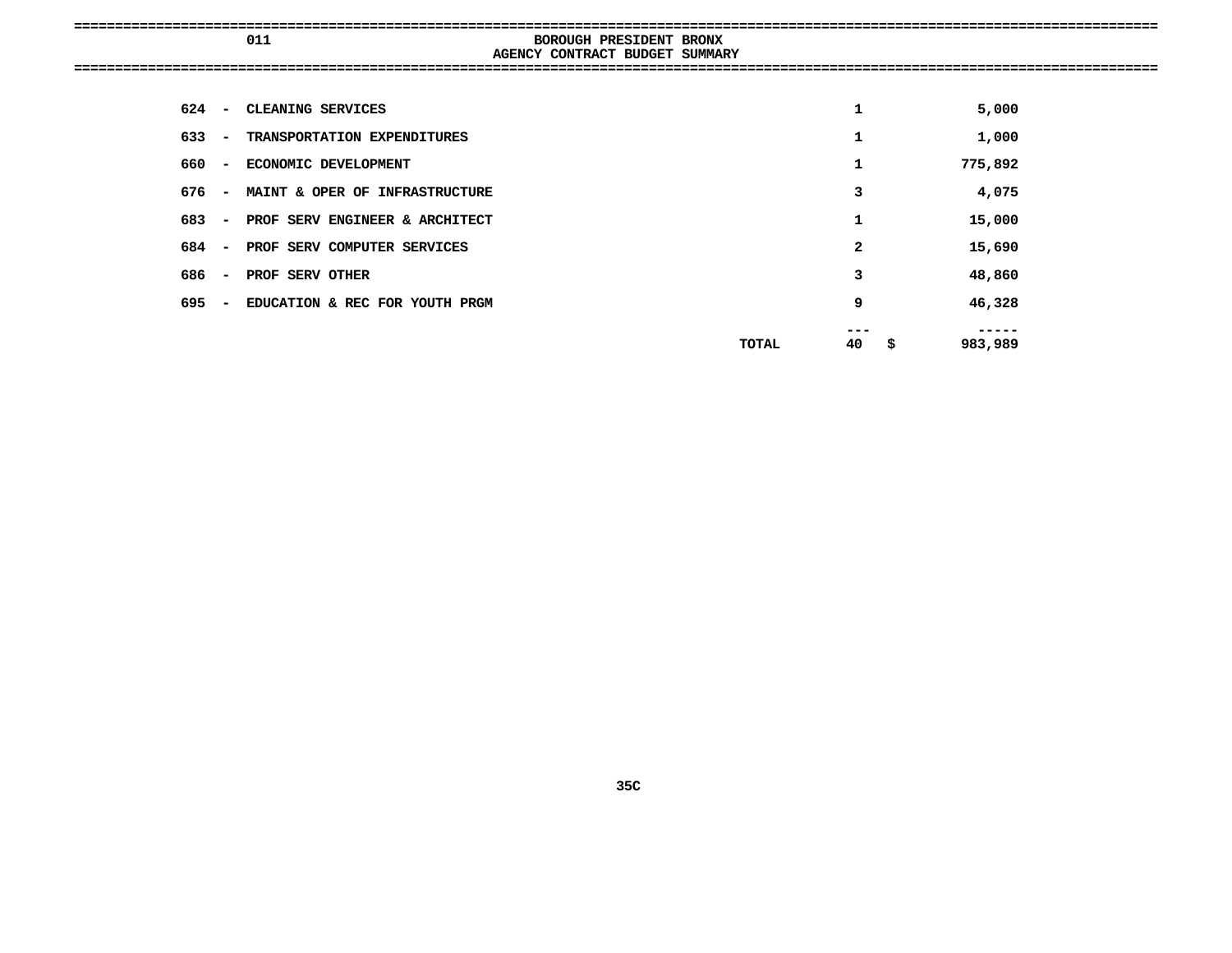| 012 | BOROUGH PRESIDENT - BROOKLYN<br>AGENCY CONTRACT BUDGET SUMMARY |  |
|-----|----------------------------------------------------------------|--|
|     |                                                                |  |

Y FUNCTION:<br>THE BOROUGE<br>GH<mark>;</mark> COMMENT **THE**E BOROUGH PRESIDENT MAKES RECOMMENDATIONS ON THE ALLOCATION OF THE EXPENSE AND CAPITAL BUDGETS ON BEHALF OF THE PEOPLE OF THE<br>; COMMENTS ON LAND USE ISSUES AFFECTING THE BOROUGH; PARTICIPATES IN THE SITE SELECTION OF CITY **BOROUGH;**; COMMENTS ON LAND USE ISSUES AFFECTING THE BOROUGH; PARTICIPATES IN THE SITE SELECTION OF CITY FACILITIES AND RE-ALLOCATIONS<br>ICE DELIVERY IN THE BOROUGH; APPOINTS ONE MEMBER TO THE CITY PLANNING COMMISSION; APPOINTS MEMBE OF SERVICE DELIVERY IN THE BOROUGH; APPOINTS ONE MEMBER TO THE CITY PLANNING COMMISSION; APPOINTS MEMBERS OF THE COMMUNITY BOARDS;<br>AND MAINTAINS TOPOGRAPHICAL BUREAUS FOR THE LAYOUT OF STREETS, PARKS, AND DAMAGE MAPS.<br>———— AND MAINTAINS TOPOGRAPHICAL BUREAUS FOR THE LAYOUT OF STREETS, PARKS, AND DAMAGE MAPS.

### **MAINTAINS TOPOGRAPHICAL BUREAUS FOR THE LAYOUT OF STREETS, PARKS, AND DAMAGE MAPS. ====================================================================================================================================**

UNIT OF APPROPRIATION - 002 - OTHER THAN PERSONAL SERVICES

**OF APPROPRIATION - <sup>002</sup> - OTHER THAN PERSONAL SERVICES --------------------------------------------------------------------------------------------------------------**

 **TO ENSURE EFFECTIVE AND EQUITABLE REPRESENTATION FOR THE PEOPLE OF THE BOROUGH OF BROOKLYN, THE BOROUGH <sup>|</sup> PRESIDENT IS ELECTED BY THE PEOPLE OF THE BOROUGH. THE BOROUGH PRESIDENT MAKES RECOMMENDATIONS ON THE <sup>|</sup>** ALLOCATIONS OF THE EXPENSE BUDGET AND THE CAPITAL BUDGET ON BEHALF OF THE PEOPLE OF THE BOROUGH; COMMENTS ON LAND USE ISSUES AFFECTING THE BOROUGH; APPOINTS MEMBERS<br>OF THE COMMUNITY BOARDS; AND MAINTAINS TOPOGRAPHICAL BURE LAND USE ISSUES AFFECTING THE BOROUGH; APPOINTS ONE MEMBER TO THE CITY PLANNING COMMISSION; APPOINTS MEMBERS<br>OF THE COMMUNITY BOARDS; AND MAINTAINS TOPOGRAPHICAL BUREAUS FOR THE LAYOUT OF STREETS, PARKS AND DAMAGE<br>MAPS. OF THE COMMUNITY BOARDS; AND MAINTAINS TOPOGRAPHICAL BUREAUS FOR THE LAYOUT OF STREETS, PARKS AND DAMAGE<br>MAPS. **MAPS. <sup>|</sup>**

|<br>| OTPS\_APPROPRIATION\_TO\_PURCHASE\_SUPPLIES, MATERIALS\_AND\_OTHER\_SERVICES\_REQUIRED\_TO\_SUPPORT\_THE\_OPERATIONS\_OF\_\_<br>| |<br>| OTPS APPROPRIATION TO PURCHASE SUPPLIES, MATERIALS AND OTHER SERVICES REQUIRED TO SUPPORT THE OPERATIONS OF<br>| THE BROOKLYN BOROUGH PRESIDENT'S OFFICE. **OTPS APPROPRIATION TO PURCHASE SUPPLIES, MATERIALS AND OTHER SERVICES REQUIRED TO SUPPORT THE OPERATIONS OF <sup>|</sup> THE BROOKLYN BOROUGH PRESIDENT'S OFFICE. <sup>|</sup> --------------------------------------------------------------------------------------------------------------**

|                                     | CONTRACT BUDGET              | NUMBER OF CONTRACTS |                | FY 2005<br><b>AMOUNT</b> |
|-------------------------------------|------------------------------|---------------------|----------------|--------------------------|
| 602<br>$\overline{\phantom{a}}$     | TELECOMMUNICATIONS MAINT     |                     | 1              | 6,000                    |
| 608<br>$\overline{\phantom{a}}$     | MAINT & REP GENERAL          |                     | 1              | 1,000                    |
| 612<br>$\qquad \qquad \blacksquare$ | OFFICE EQUIPMENT MAINTENANCE |                     | 1              | 15,000                   |
| 613<br>$\overline{\phantom{a}}$     | DATA PROCESSING EQUIPMENT    |                     | 1              | 60,000                   |
| 615<br>$\overline{\phantom{a}}$     | PRINTING CONTRACTS           |                     | 1              | 50,000                   |
| 622<br>$\overline{\phantom{a}}$     | TEMPORARY SERVICES           |                     | 1              | 500                      |
| 660<br>$\overline{\phantom{a}}$     | ECONOMIC DEVELOPMENT         |                     | 1              | 120,000                  |
| 686<br>$\overline{\phantom{a}}$     | PROF SERV OTHER              |                     | 1              | 325,500                  |
|                                     |                              | TOTAL               | ---<br>\$<br>8 | 578,000                  |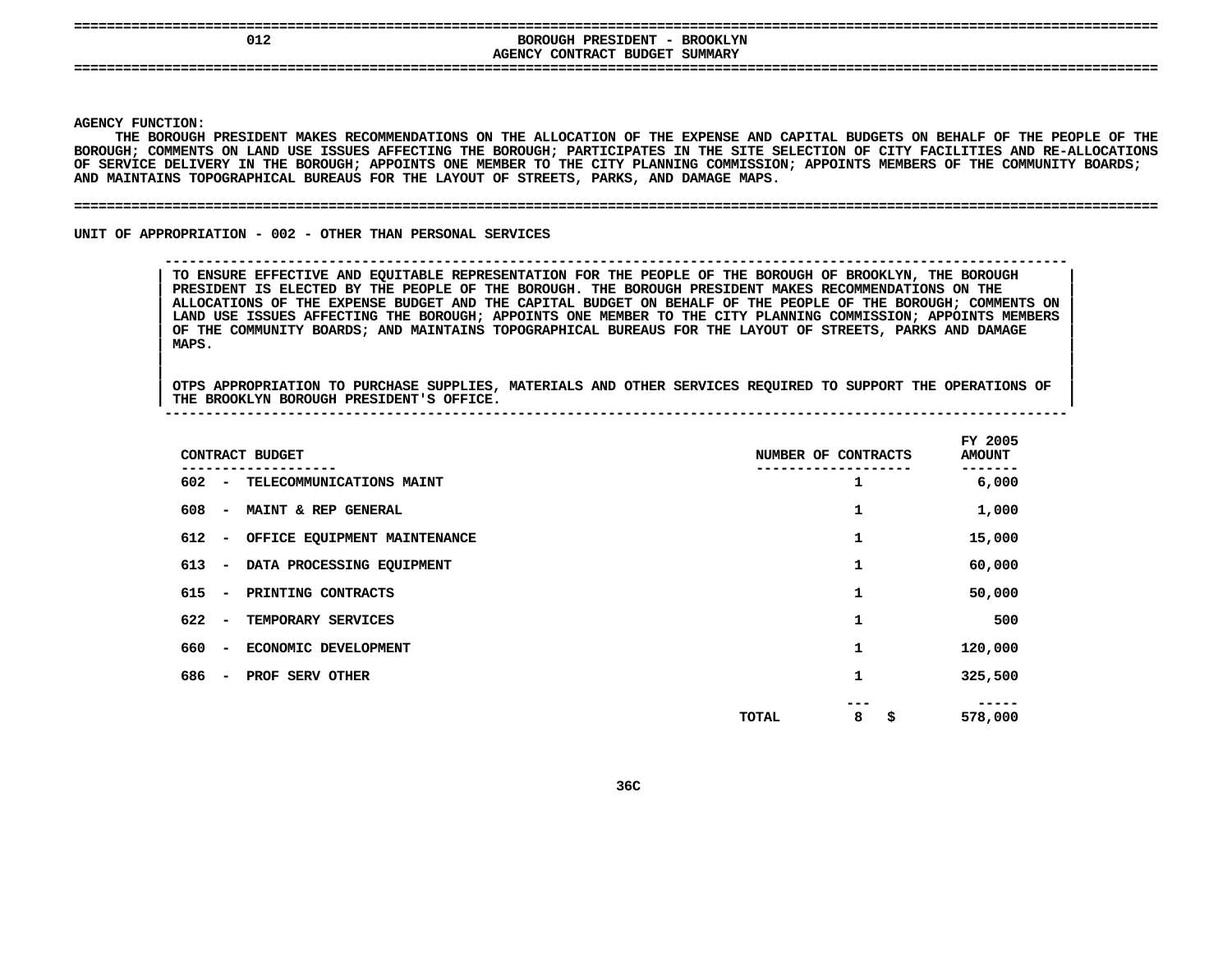| 013 | <b>OUEENS</b><br>BOROUGH<br>PRESIDENT<br>- |
|-----|--------------------------------------------|
|     | AGENCY CONTRACT BUDGET SUMMARY             |
| --- |                                            |
|     |                                            |

Y FUNCTION:<br>THE BOROUGE<br>GH<mark>;</mark> COMMENT **THE**E BOROUGH PRESIDENT MAKES RECOMMENDATIONS ON THE ALLOCATION OF THE EXPENSE AND CAPITAL BUDGETS ON BEHALF OF THE PEOPLE OF THE<br>; COMMENTS ON LAND USE ISSUES AFFECTING THE BOROUGH; PARTICIPATES IN THE SITE SELECTION OF CITY **BOROUGH;**; COMMENTS ON LAND USE ISSUES AFFECTING THE BOROUGH; PARTICIPATES IN THE SITE SELECTION OF CITY FACILITIES AND RE-ALLOCATIONS<br>ICE DELIVERY IN THE BOROUGH; APPOINTS ONE MEMBER TO THE CITY PLANNING COMMISSION; APPOINTS MEMBE OF SERVICE DELIVERY IN THE BOROUGH; APPOINTS ONE MEMBER TO THE CITY PLANNING COMMISSION; APPOINTS MEMBERS OF THE COMMUNITY BOARDS;<br>AND MAINTAINS TOPOGRAPHICAL BUREAUS FOR THE LAYOUT OF STREETS, PARKS, AND DAMAGE MAPS.<br>———— AND MAINTAINS TOPOGRAPHICAL BUREAUS FOR THE LAYOUT OF STREETS, PARKS, AND DAMAGE MAPS.

### **MAINTAINS TOPOGRAPHICAL BUREAUS FOR THE LAYOUT OF STREETS, PARKS, AND DAMAGE MAPS. ====================================================================================================================================**

UNIT OF APPROPRIATION - 002 - OTHER THAN PERSONAL SERVICES

**OF APPROPRIATION - <sup>002</sup> - OTHER THAN PERSONAL SERVICES --------------------------------------------------------------------------------------------------------------**

 **TO ENSURE EFFECTIVE AND EQUITABLE REPRESENTATION FOR THE PEOPLE OF THE BOROUGH OF QUEENS, THE BOROUGH <sup>|</sup> PRESIDENT IS ELECTED BY THE PEOPLE OF THE BOROUGH. THE BOROUGH PRESIDENT MAKES RECOMMENDATIONS ON THE <sup>|</sup>** ALLOCATIONS OF THE EXPENSE BUDGET AND THE CAPITAL BUDGET ON BEHALF OF THE PEOPLE OF THE BOROUGH; COMMENTS ON LAND USE ISSUES AFFECTING THE BOROUGH; APPOINTS MEMBERS<br>OF THE COMMUNITY BOARDS; AND MAINTAINS TOPOGRAPHICAL BURE LAND USE ISSUES AFFECTING THE BOROUGH; APPOINTS ONE MEMBER TO THE CITY PLANNING COMMISSION; APPOINTS MEMBERS<br>OF THE COMMUNITY BOARDS; AND MAINTAINS TOPOGRAPHICAL BUREAUS FOR THE LAYOUT OF STREETS, PARKS AND DAMAGE<br>MAPS. OF THE COMMUNITY BOARDS; AND MAINTAINS TOPOGRAPHICAL BUREAUS FOR THE LAYOUT OF STREETS, PARKS AND DAMAGE<br>MAPS. **MAPS. <sup>|</sup>**

|<br>| OTPS APPROPRIATION TO PURCHASE SUPPLIES, MATERIALS AND OTHER SERVICES REQUIRED TO SUPPORT THE OPERATIONS OF |<br>| OTPS APPROPRIATION TO PURCHASE SUPPLIES, MATERIALS AND OTHER SERVICES REQUIRED TO SUPPORT THE OPERATIONS OF<br>| THE QUEENS BOROUGH PRESIDENT'S OFFICE. **OTPS APPROPRIATION TO PURCHASE SUPPLIES, MATERIALS AND OTHER SERVICES REQUIRED TO SUPPORT THE OPERATIONS OF <sup>|</sup> THE QUEENS BOROUGH PRESIDENT'S OFFICE. <sup>|</sup> --------------------------------------------------------------------------------------------------------------**

|     |                          | CONTRACT BUDGET              | NUMBER OF CONTRACTS | FY 2005<br><b>AMOUNT</b> |
|-----|--------------------------|------------------------------|---------------------|--------------------------|
| 600 | $\overline{\phantom{a}}$ | CONTRACTUAL SERVICES GENERAL | 20                  | 211,967                  |
| 602 | $\overline{\phantom{a}}$ | TELECOMMUNICATIONS MAINT     | 2                   | 1,500                    |
| 608 | $\overline{\phantom{a}}$ | MAINT & REP GENERAL          | 1                   | 1,000                    |
| 612 | $\blacksquare$           | OFFICE EQUIPMENT MAINTENANCE | 3                   | 1,500                    |
| 613 | $\overline{\phantom{m}}$ | DATA PROCESSING EQUIPMENT    | 1                   | 5,000                    |
| 615 | $\overline{\phantom{a}}$ | PRINTING CONTRACTS           | 2                   | 15,000                   |
| 622 | $\overline{\phantom{a}}$ | TEMPORARY SERVICES           | 1                   | 1,000                    |
| 624 | $\overline{\phantom{a}}$ | CLEANING SERVICES            | 1                   | 1,200                    |
| 684 | $\overline{\phantom{a}}$ | PROF SERV COMPUTER SERVICES  | 4                   | 107,000                  |
|     |                          |                              |                     |                          |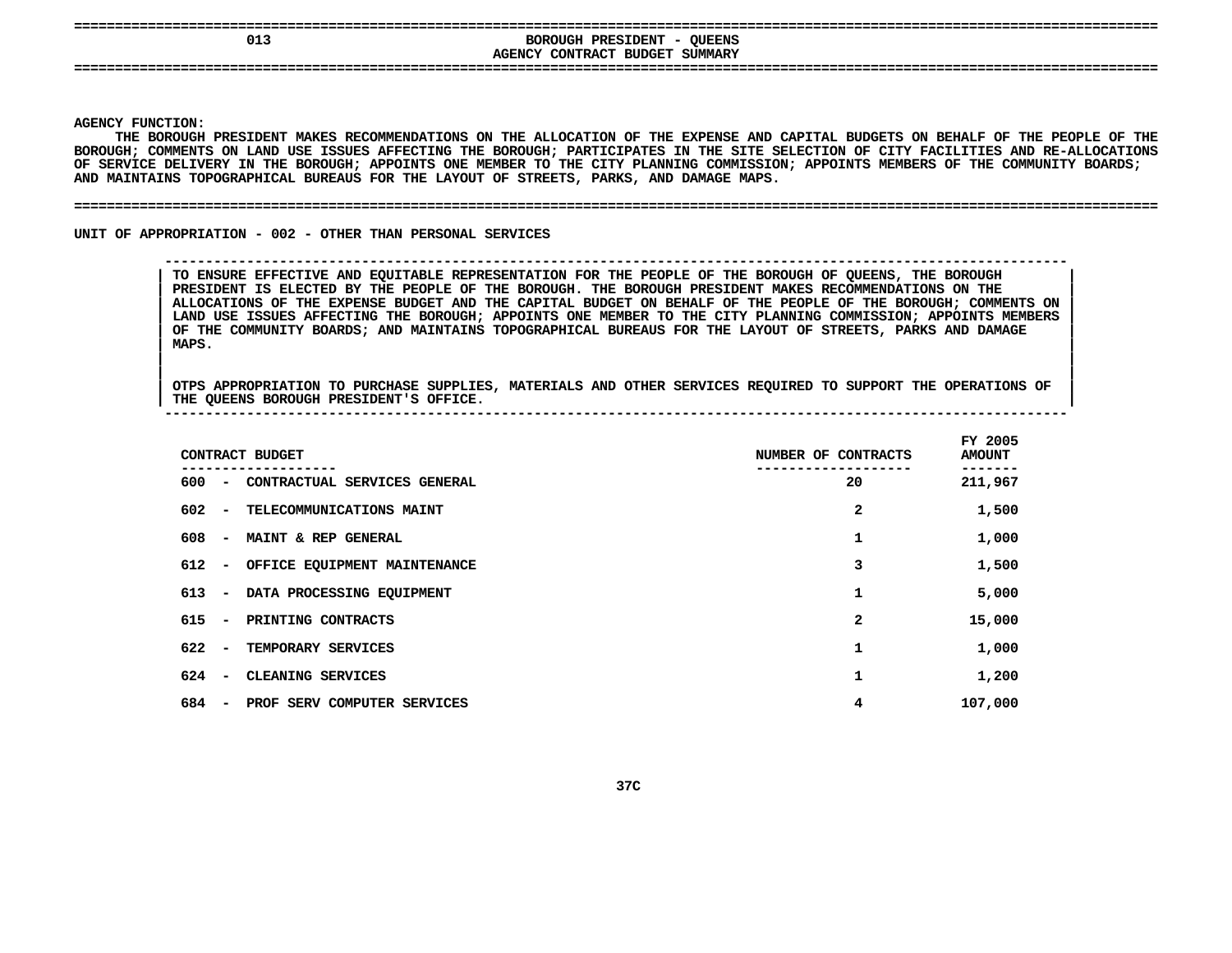| 013                              | BOROUGH PRESIDENT - QUEENS<br>AGENCY CONTRACT BUDGET SUMMARY |               |   |                   |
|----------------------------------|--------------------------------------------------------------|---------------|---|-------------------|
| 686<br>PROF SERV OTHER<br>$\sim$ |                                                              | 2             |   | 50,000            |
|                                  | TOTAL                                                        | $- - -$<br>37 | s | ------<br>395,167 |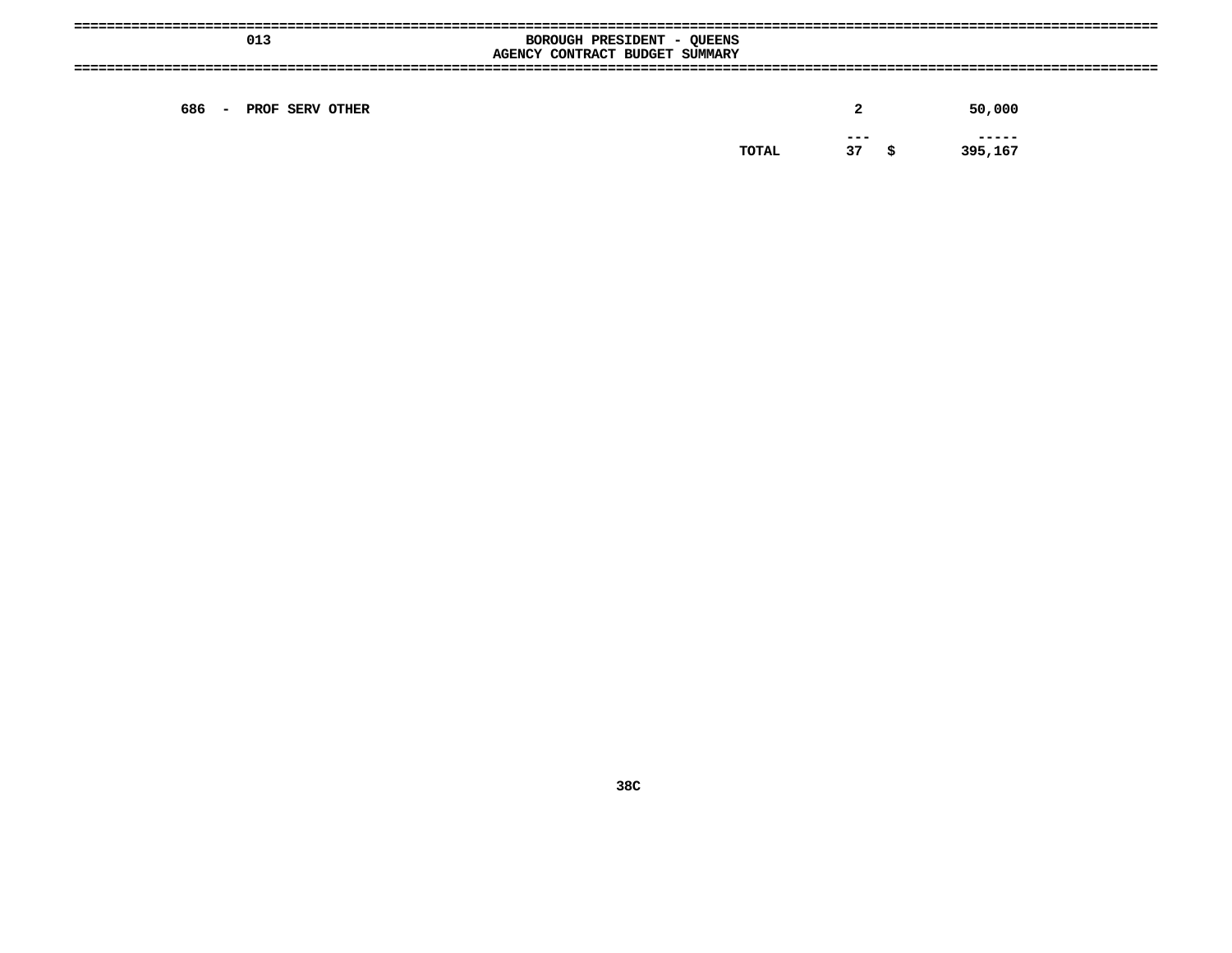| 014 | --------------------------------------<br>PRESIDENT STATEN ISLAND<br>BOROUGH<br>SUMMARY<br>' BUDGET<br>CONTRACT C<br><b>AGENCY</b> |
|-----|------------------------------------------------------------------------------------------------------------------------------------|
| === |                                                                                                                                    |

Y FUNCTION:<br>THE BOROUGE<br>GH<mark>;</mark> COMMENT **THE**E BOROUGH PRESIDENT MAKES RECOMMENDATIONS ON THE ALLOCATION OF THE EXPENSE AND CAPITAL BUDGETS ON BEHALF OF THE PEOPLE OF THE<br>; COMMENTS ON LAND USE ISSUES AFFECTING THE BOROUGH; PARTICIPATES IN THE SITE SELECTION OF CITY **BOROUGH;**; COMMENTS ON LAND USE ISSUES AFFECTING THE BOROUGH; PARTICIPATES IN THE SITE SELECTION OF CITY FACILITIES AND RE-ALLOCATIONS<br>ICE DELIVERY IN THE BOROUGH; APPOINTS ONE MEMBER TO THE CITY PLANNING COMMISSION; APPOINTS MEMBE OF SERVICE DELIVERY IN THE BOROUGH; APPOINTS ONE MEMBER TO THE CITY PLANNING COMMISSION; APPOINTS MEMBERS OF THE COMMUNITY BOARDS;<br>AND MAINTAINS TOPOGRAPHICAL BUREAUS FOR THE LAYOUT OF STREETS, PARKS, AND DAMAGE MAPS.<br>———— AND MAINTAINS TOPOGRAPHICAL BUREAUS FOR THE LAYOUT OF STREETS, PARKS, AND DAMAGE MAPS.

### **MAINTAINS TOPOGRAPHICAL BUREAUS FOR THE LAYOUT OF STREETS, PARKS, AND DAMAGE MAPS. ====================================================================================================================================**

UNIT OF APPROPRIATION - 002 - OTHER THAN PERSONAL SERVICES

**OF APPROPRIATION - <sup>002</sup> - OTHER THAN PERSONAL SERVICES --------------------------------------------------------------------------------------------------------------**

TO ENSURE EFFECTIVE AND EQUITABLE REPRESENTATION FOR THE PEOPLE OF THE BOROUGH OF STATEN ISLAND, THE BOROUGH<br>PRESIDENT IS ELECTED BY THE PEOPLE OF THE BOROUGH. THE BOROUGH PRESIDENT MAKES RECOMMENDATIONS ON THE<br>ALLOCATIONS **PRESIDENT IS ELECTED BY THE PEOPLE OF THE BOROUGH. THE BOROUGH PRESIDENT MAKES RECOMMENDATIONS ON THE <sup>|</sup>** ALLOCATIONS OF THE EXPENSE BUDGET AND THE CAPITAL BUDGET ON BEHALF OF THE PEOPLE OF THE BOROUGH; COMMENTS ON LAND USE ISSUES AFFECTING THE BOROUGH; APPOINTS MEMBERS<br>OF THE COMMUNITY BOARDS; AND MAINTAINS TOPOGRAPHICAL BURE LAND USE ISSUES AFFECTING THE BOROUGH; APPOINTS ONE MEMBER TO THE CITY PLANNING COMMISSION; APPOINTS MEMBERS<br>OF THE COMMUNITY BOARDS; AND MAINTAINS TOPOGRAPHICAL BUREAUS FOR THE LAYOUT OF STREETS, PARKS AND DAMAGE<br>MAPS. OF THE COMMUNITY BOARDS; AND MAINTAINS TOPOGRAPHICAL BUREAUS FOR THE LAYOUT OF STREETS, PARKS AND DAMAGE<br>MAPS. **MAPS. <sup>|</sup>**

|<br>| OTPS APPROPRIATION TO PURCHASE SUPPLIES, MATERIALS AND OTHER SERVICES REQUIRED TO SUPPORT THE OPERATIONS OF |<br>| OTPS APPROPRIATION TO PURCHASE SUPPLIES, MATERIALS AND OTHER SERVICES REQUIRED TO SUPPORT THE OPERATIONS OF<br>| THE STATEN ISLAND BOROUGH PRESIDENT'S OFFICE. **OTPS APPROPRIATION TO PURCHASE SUPPLIES, MATERIALS AND OTHER SERVICES REQUIRED TO SUPPORT THE OPERATIONS OF <sup>|</sup> THE STATEN ISLAND BOROUGH PRESIDENT'S OFFICE. <sup>|</sup> --------------------------------------------------------------------------------------------------------------**

|     | CONTRACT BUDGET                                          | NUMBER OF CONTRACTS | FY 2005<br><b>AMOUNT</b> |
|-----|----------------------------------------------------------|---------------------|--------------------------|
| 600 | CONTRACTUAL SERVICES GENERAL<br>$\overline{\phantom{a}}$ | 25                  | 270,000                  |
| 607 | MAINT & REP MOTOR VEH EQUIP<br>$\overline{\phantom{a}}$  | 10                  | 5,000                    |
| 608 | MAINT & REP GENERAL<br>$\overline{\phantom{a}}$          | 1                   | 13,000                   |
| 612 | - OFFICE EQUIPMENT MAINTENANCE                           | 1                   | 5,000                    |
| 613 | DATA PROCESSING EQUIPMENT<br>$\blacksquare$              | 15                  | 7,000                    |
| 615 | PRINTING CONTRACTS<br>$\overline{\phantom{a}}$           | 1                   | 70,000                   |
| 624 | CLEANING SERVICES<br>$\overline{\phantom{a}}$            | 1                   | 1,500                    |
| 671 | TRAINING PRGM CITY EMPLOYEES<br>$\overline{\phantom{a}}$ | 2                   | 3,500                    |
| 686 | PROF SERV OTHER<br>$\overline{\phantom{a}}$              | 1                   | 2,800                    |
|     |                                                          |                     |                          |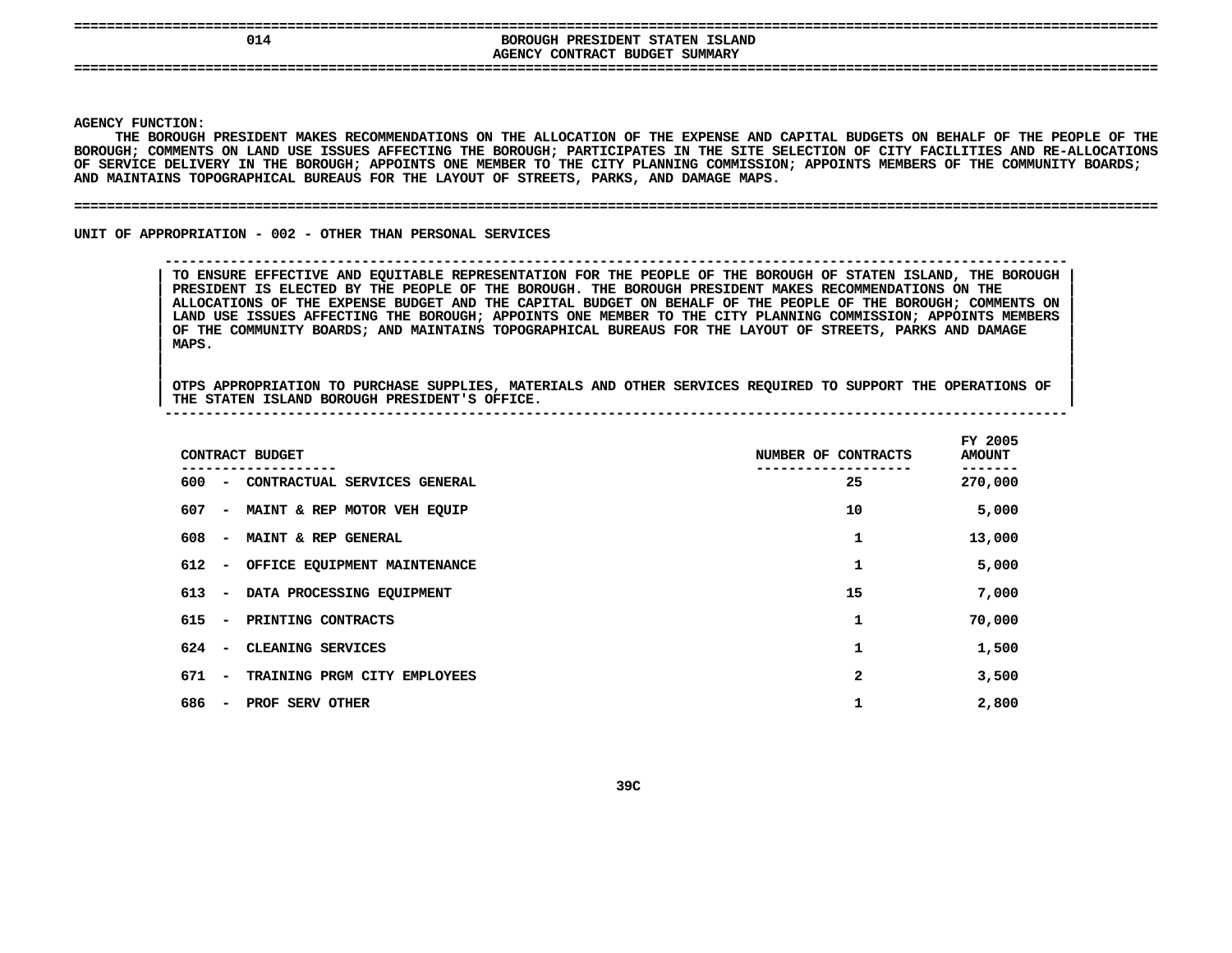|       | 014                            | BOROUGH PRESIDENT STATEN ISLAND<br>AGENCY CONTRACT BUDGET SUMMARY |                        |                  |
|-------|--------------------------------|-------------------------------------------------------------------|------------------------|------------------|
| 695 – | EDUCATION & REC FOR YOUTH PRGM |                                                                   | 6                      | 116,000          |
|       |                                |                                                                   | $- - -$<br>63<br>TOTAL | -----<br>493,800 |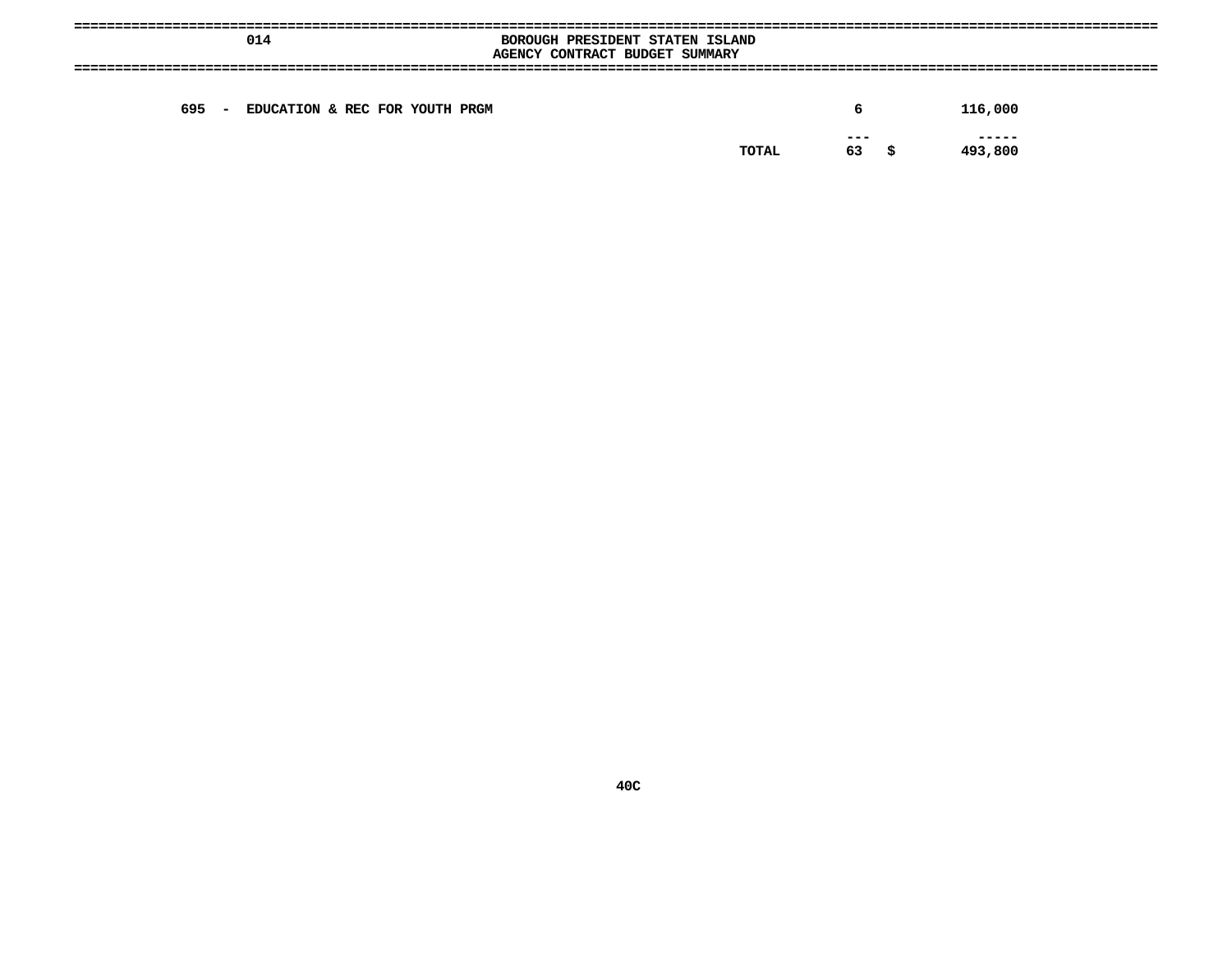| 015 | OFFICE OF<br>THE COMPTROLLER                                        |  |
|-----|---------------------------------------------------------------------|--|
|     | <b>CONTRACT</b><br><b>SUMMARY</b><br><b>BUDGET</b><br><b>AGENCY</b> |  |
|     |                                                                     |  |

**CONTRACT BUDGET SUMMARY ====================================================================================================================================**

### **AGENCY**

**Y FUNCTION:<br>ADVISES THE<br>IES AND FIN<br>IES AND FIN** ADVISES THE MAYOR AND THE COUNCIL ON THE CITY'S FINANCIAL CONDITION AND MAKES RECOMMENDATIONS ON THE OPERATIONS, FISCAL S THE MAYOR AND THE COUNCIL ON THE CITY'S FINANCIAL CONDITION AND MAKES RECOMMENDATIONS ON THE OPERATIONS, FISCAL<br>D FINANCIAL TRANSACTIONS OF THE CITY; INVESTIGATES ALL MATTERS RELATING TO THE FINANCES OF THE CITY; REVIEWS **POLICIES**S AND FINANCIAL TRANSACTIONS OF THE CITY; INVESTIGATES ALL MATTERS RELATING TO THE FINANCES OF THE CITY; REVIEWS ALL PROPOSED<br>TS FOR INTENT, CONTENT, SCOPE AND FEE STRUCTURE; VERIFIES BUDGET AUTHORIZATION AND CODES FOR CON CONTRACTS FOR INTENT, CONTENT, SCOPE AND FEE STRUCTURE: VERIFIES BUDGET AUTHORIZATION AND CODES FOR CONTRACTS: UNDERTAKES **FOR INTENT, CONTENT, SCOPE AND FEE STRUCTURE; VERIFIES BUDGET AUTHORIZATION AND CODES FOR CONTRACTS; UNDERTAKES PERFORMANCE**E ANALYSES OF CITY AGENCIES AND PROGRAMS; PRESCRIBES SYSTEMS OF INTERNAL CONTROL TO ASSURE THE SAFEGUARDING OF ASSETS AND<br>F ACCOUNTING DATA; AUDITS ALL CITY FINANCIAL TRANSACTIONS, OPERATIONS, PROGRAMS, OFFICIAL ACCOUNTS, **ACCURACY**Y OF ACCOUNTING DATA; AUDITS ALL CITY FINANCIAL TRANSACTIONS, OPERATIONS, PROGRAMS, OFFICIAL ACCOUNTS, AND THE ACCRUAL AND<br>ION OF ALL REVENUE AND RECEIPTS; DETERMINES CREDIT NEEDS, TERMS AND CONDITIONS; PREPARES WARRANTS F COLLECTION OF ALL REVENUE AND RECEIPTS: DETERMINES CREDIT NEEDS. TERMS AND CONDITIONS: PREPARES WARRANTS FOR PAYMENT. ISSUES AND N OF ALL REVENUE AND RECEIPTS; DETERMINES CREDIT NEEDS, TERMS AND CONDITIONS; PREPARES WARRANTS FOR PAYMENT, ISSUES AND<br>Y OBLIGATIONS; SETS AND ADJUSTS ALL CLAIMS IN FAVOR OF OR AGAINST THE CITY; MANAGES THE SINKING FUNDS **SELLS**S CITY OBLIGATIONS; SETS AND ADJUSTS ALL CLAIMS IN FAVOR OF OR AGAINST THE CITY; MANAGES THE SINKING FUNDS AND ALL OTHER TRUST<br>S HELD BY THE CITY; MAINTAINS THE CITY'S ACCOUNTS AND RENDERS MONTHLY SUMMARY STATEMENTS TO EAC **FUNDS**S HELD BY THE CITY; MAINTAINS THE CITY'S ACCOUNTS AND RENDERS MONTHLY SUMMARY STATEMENTS TO EACH CITY AGENCY; PUBLISHES THE<br>'S ANNUAL FINANCIAL STATEMENT, THE COMPTROLLER'S ANNUAL REPORT, AND ALL OTHER REPORTS REQUIRED BY CITY'S ANNUAL FINANCIAL STATEMENT, THE COMPTROLLER'S ANNUAL REPORT, AND ALL OTHER REPORTS REOUIRED BY LAW: ESTABLISHES A S ANNUAL FINANCIAL STATEMENT, THE COMPTROLLER'S ANNUAL REPORT, AND ALL OTHER REPORTS REQUIRED BY LAW; ESTABLISHES A SYSTEM OF<br>RM ACCOUNTING AND REPORTING FOR THE OFFICE OF THE COMPTROLLER AND IN CITY AGENCIES; AND PROVIDES **UNIFORM ACCOUNTING AND REPORTING FOR THE OFFICE OF THE COMPTROLLER AND IN CITY AGENCIES; AND PROVIDES REPORTS TO THE COUNCIL UPON** ITS REQUEST.

#### **REQUEST. ====================================================================================================================================**

| CONTRACT BUDGET                                                 | NUMBER OF CONTRACTS | FY 2005<br><b>AMOUNT</b> |
|-----------------------------------------------------------------|---------------------|--------------------------|
| CONTRACTUAL SERVICES GENERAL<br>$600 -$                         | 3                   | 476,288                  |
| 602<br>TELECOMMUNICATIONS MAINT<br>$\sim$                       | $\mathbf{2}$        | 17,000                   |
| 607<br>MAINT & REP MOTOR VEH EQUIP<br>$\blacksquare$            | 1                   | 3,203                    |
| 608<br>MAINT & REP GENERAL<br>$\overline{\phantom{a}}$          | 3                   | 6,500                    |
| 612<br>OFFICE EQUIPMENT MAINTENANCE<br>$\overline{\phantom{a}}$ | $\mathbf{2}$        | 103,000                  |
| 613<br>DATA PROCESSING EQUIPMENT<br>$\overline{\phantom{a}}$    | 4                   | 173,687                  |
| 615<br>PRINTING CONTRACTS<br>$\overline{\phantom{a}}$           | 4                   | 134,376                  |
| 619<br>SECURITY SERVICES<br>$\sim$                              | 3                   | 14,322                   |
| 622<br>TEMPORARY SERVICES<br>$\sim$                             | 4                   | 225,817                  |
| CLEANING SERVICES<br>$624 -$                                    | 2                   | 31,635                   |
| 626<br>INVESTMENT COSTS<br>$\overline{\phantom{a}}$             | 41                  | 5,249,992                |
| 633<br>TRANSPORTATION EXPENDITURES<br>$\sim$                    | 1                   | 39,500                   |
| 671<br>TRAINING PRGM CITY EMPLOYEES<br>$\overline{\phantom{a}}$ | 2                   | 97,550                   |
|                                                                 |                     |                          |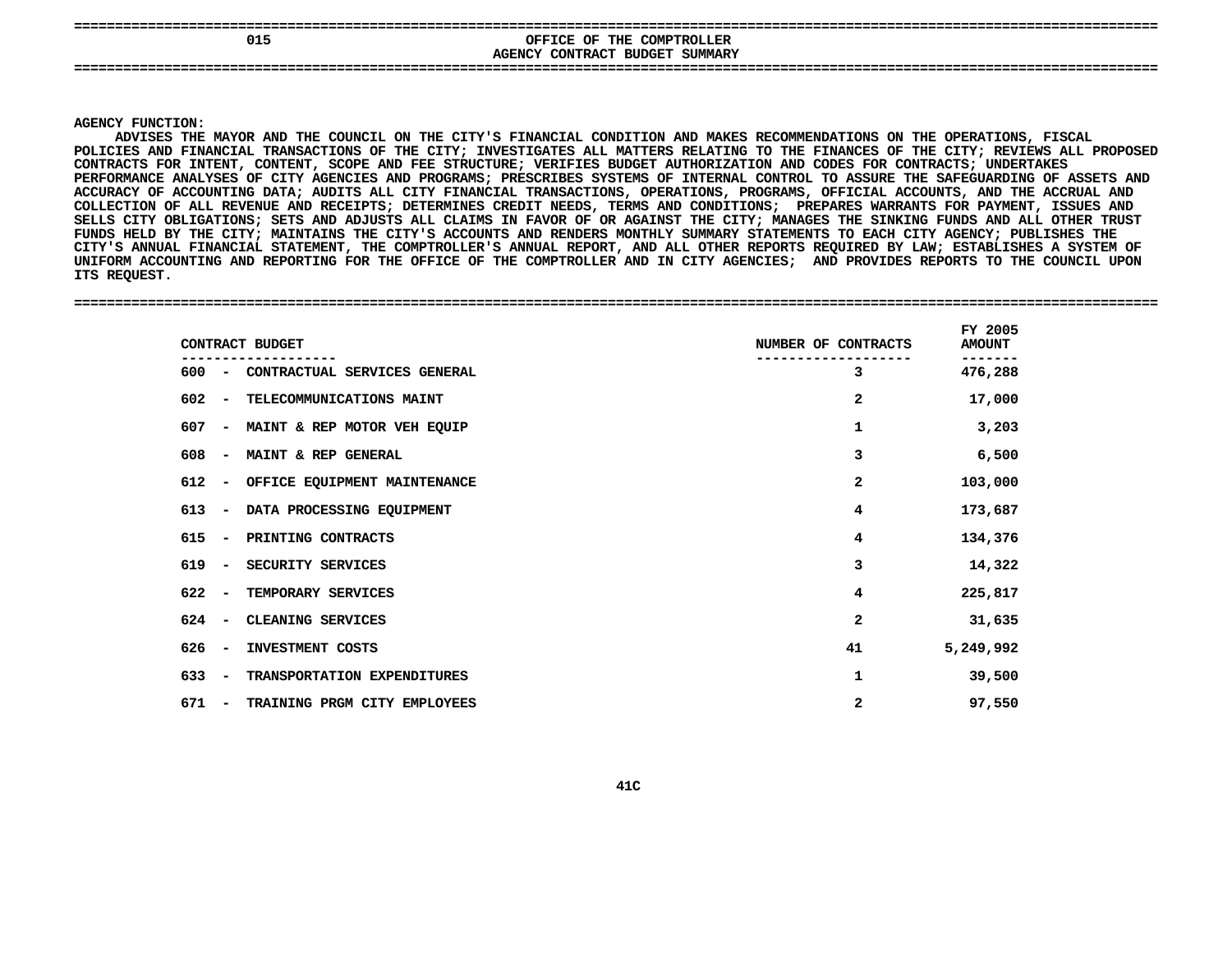|                                               | 015                            | OFFICE OF THE COMPTROLLER<br>AGENCY CONTRACT BUDGET SUMMARY |              |        |  |
|-----------------------------------------------|--------------------------------|-------------------------------------------------------------|--------------|--------|--|
|                                               | 682 - PROF SERV LEGAL SERVICES |                                                             | $\mathbf{1}$ | 14,250 |  |
| $\mathbf 1$<br>6,000<br>686 - PROF SERV OTHER |                                |                                                             |              |        |  |
| ---<br>6,593,120<br>74 \$<br>TOTAL            |                                |                                                             |              |        |  |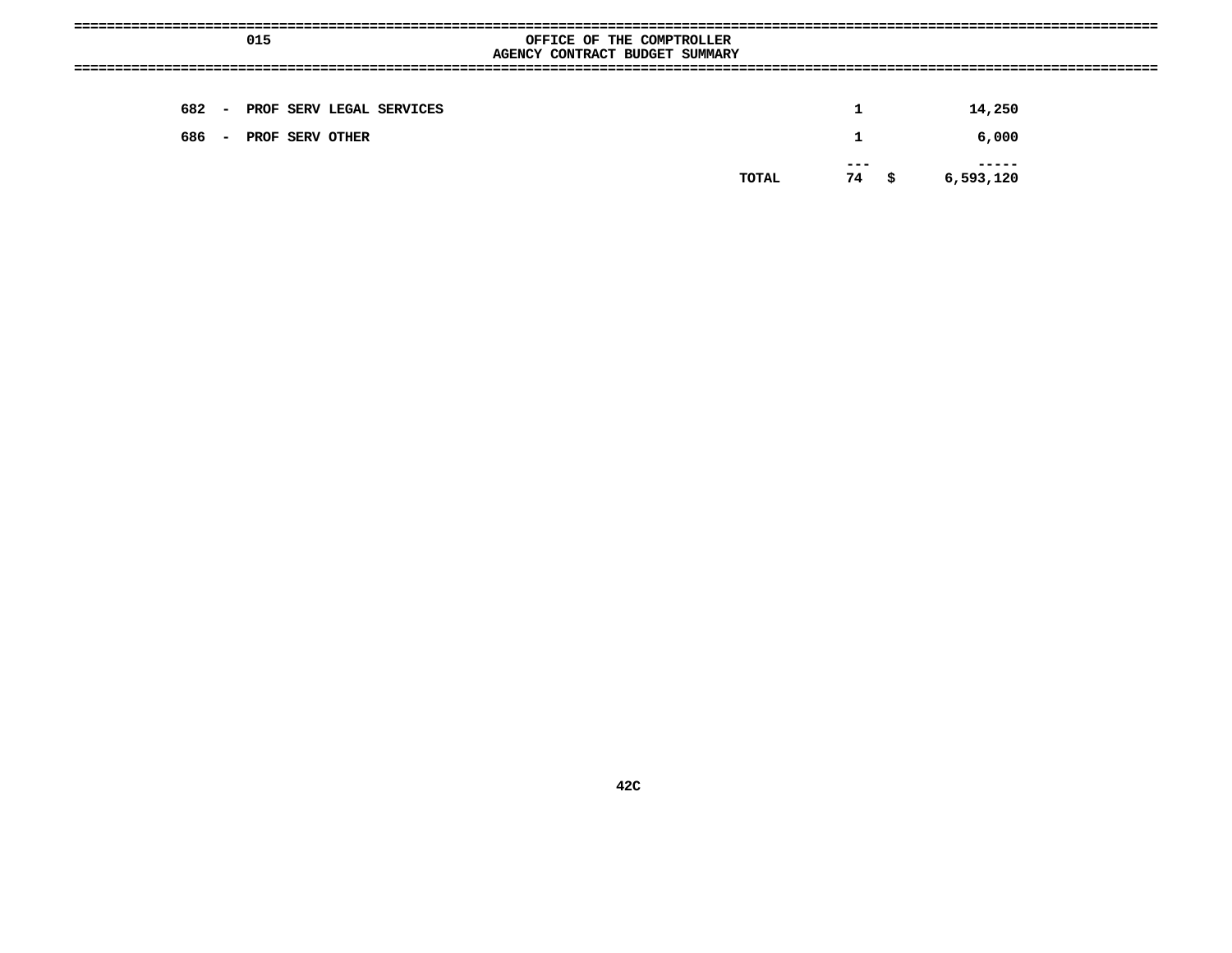## **UNIT OF APPROPRIATION CONTRACT BUDGET DETAIL ====================================================================================================================================**

### **------------------------------------------------------------------------------------------------------------------------------------**AGENCY - 015 - OFFICE OF THE COMPTROLLER

**- <sup>015</sup> - OFFICE OF THE COMPTROLLER UNIT**

THE GENERAL ADMINISTRATIVE ARM OF THE COMPTROLLER'S OFFICE WHICH IS RESPONSIBLE FOR INVESTIGATING ALL<br>MATTERS RELATED TO THE FINANCES OF THE CITY; PREPARING AND ISSUING WARRANTS FOR PAYMENT; UNDERTAKING **THE GENERAL ADMINISTRATIVE ARM OF THE COMPTROLLER'S OFFICE WHICH IS RESPONSIBLE FOR INVESTIGATING ALL <sup>|</sup> <sup>|</sup> MATTERS RELATED TO THE FINANCES OF THE CITY; PREPARING AND ISSUING WARRANTS FOR PAYMENT; UNDERTAKING <sup>|</sup> <sup>|</sup>**PERFORMANCE ANALYSES OF CITY AGENCIES AND PROGRAMS AND PRESCRIBING SYSTEMS OF INTERNAL CONTROL TO ASSURE THE SAFEGUARDING OF ASSETS AND ACCURACY OF ACCOUNTING DATA.<br>SAFEGUARDING OF ASSETS AND ACCURACY OF ACCOUNTING DATA. **SAFEGUARDING OF ASSETS AND ACCURACY OF ACCOUNTING DATA. <sup>|</sup> <sup>|</sup>**

**OF APPROPRIATION - <sup>005</sup> - FIRST DEPUTY COMPT-OTPS --------------------------------------------------------------------------------------------------------------**

|<br>| OTPS\_APPROPRIATION TO PURCHASE SUPPLIES, MATERIALS AND OTHER SERVICES TO SUPPORT FIRST DEPUTY COMPTROLLER'S |<br>| OTPS APPROPRIATION TO PURCHASE SUPPLIES, MATERIALS AND OTHER SERVICES TO SUPPORT FIRST DEPUTY COMPTROLLER'S<br>| OPERATIONS. **OTPS APPROPRIATION TO PURCHASE SUPPLIES, MATERIALS AND OTHER SERVICES TO SUPPORT FIRST DEPUTY COMPTROLLER'S <sup>|</sup> <sup>|</sup>OPERATIONS. <sup>|</sup> --------------------------------------------------------------------------------------------------------------**

|                                 | CONTRACT BUDGET              | NUMBER OF CONTRACTS |              |      | FY 2005<br><b>AMOUNT</b><br>------ |
|---------------------------------|------------------------------|---------------------|--------------|------|------------------------------------|
| 600<br>$\overline{\phantom{m}}$ | CONTRACTUAL SERVICES GENERAL |                     | $\mathbf{2}$ | \$   | 452,450                            |
| 602<br>$\overline{\phantom{a}}$ | TELECOMMUNICATIONS MAINT     |                     | $\mathbf 1$  |      | 16,000                             |
| 607<br>$\overline{\phantom{a}}$ | MAINT & REP MOTOR VEH EQUIP  |                     | 1            |      | 3,203                              |
| 608<br>$\overline{\phantom{m}}$ | MAINT & REP GENERAL          |                     | 1            |      | 4,000                              |
| 612<br>$\overline{\phantom{a}}$ | OFFICE EQUIPMENT MAINTENANCE |                     | 2            |      | 103,000                            |
| 613<br>$\overline{\phantom{a}}$ | DATA PROCESSING EQUIPMENT    |                     | 4            |      | 173,687                            |
| 615<br>$\overline{\phantom{a}}$ | PRINTING CONTRACTS           |                     | 1            |      | 105,646                            |
| 619<br>$\overline{\phantom{a}}$ | SECURITY SERVICES            |                     | $\mathbf{2}$ |      | 13,227                             |
| 622<br>$\overline{\phantom{a}}$ | TEMPORARY SERVICES           |                     | 1            |      | 56,000                             |
| 624<br>$\overline{\phantom{a}}$ | CLEANING SERVICES            |                     | $\mathbf 1$  |      | 21,235                             |
| 633<br>$\overline{\phantom{a}}$ | TRANSPORTATION EXPENDITURES  |                     | 1            |      | 39,500                             |
| 671<br>$\overline{\phantom{m}}$ | TRAINING PRGM CITY EMPLOYEES |                     | 1            |      | 94,550                             |
| 686<br>$\overline{\phantom{a}}$ | PROF SERV OTHER              |                     | 1            |      | 6,000                              |
|                                 |                              | <b>TOTAL</b>        | 19           | - \$ | 1,088,498                          |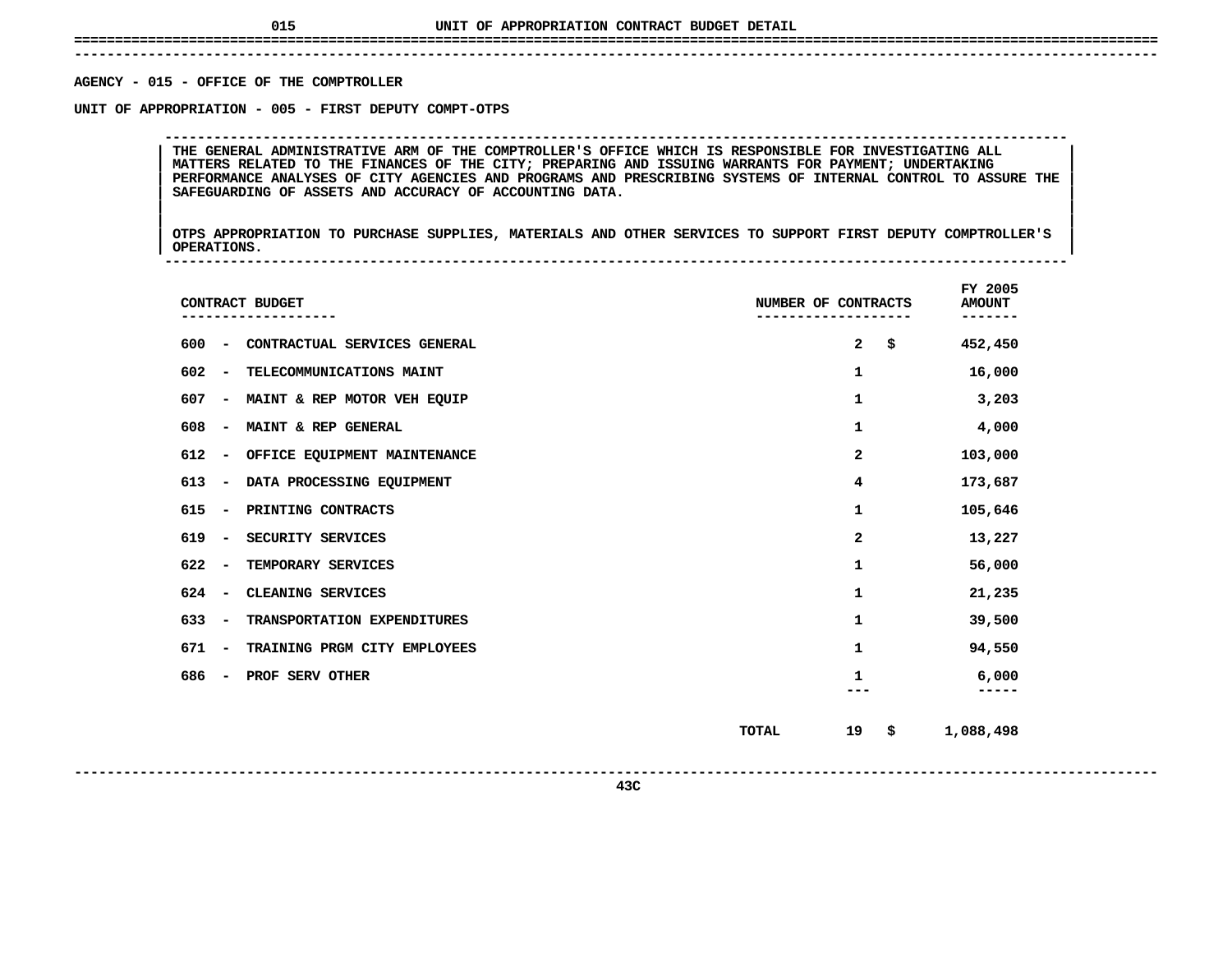### UNIT OF APPROPRIATION - 006 - EXECUTIVE MANAGEMENT-OTPS

 **OF APPROPRIATION - <sup>006</sup> - EXECUTIVE MANAGEMENT-OTPS --------------------------------------------------------------------------------------------------------------**THE COMPTROLLER, AN INDEPENDENTLY ELECTED CITY OFFICIAL, IS RESPONSIBLE FOR ADVISING THE MAYOR, THE CITY<br>COUNCIL AND THE PUBLIC SECTOR ON THE CITY'S FINANCIAL CONDITION AND MAKES RECOMMENDATIONS ON THE<br>OPERATIONS,FISCAL PO **COUNCIL AND THE PUBLIC SECTOR ON THE CITY'S FINANCIAL CONDITION AND MAKES RECOMMENDATIONS ON THE <sup>|</sup> <sup>|</sup>OPERATIONS,FISCAL POLICIES AND FINANCIAL TRANSACTIONS OF THE CITY. <sup>|</sup> <sup>|</sup>**

|<br>| OTPS\_APPROPRIATION TO PURCHASE SUPPLIES, MATERIALS AND OTHER SERVICES TO SUPPORT EXECUTIVE MANAGEMENT |<br>| OTPS APPROPRIATION TO PURCHASE SUPPLIES, MATERIALS AND OTHER SERVICES TO SUPPORT EXECUTIVE MANAGEMENT<br>| OPERATIONS. **OTPS APPROPRIATION TO PURCHASE SUPPLIES, MATERIALS AND OTHER SERVICES TO SUPPORT EXECUTIVE MANAGEMENT <sup>|</sup> <sup>|</sup>OPERATIONS. <sup>|</sup> --------------------------------------------------------------------------------------------------------------**

| ---------                |                 |              | FY 2005<br><b>AMOUNT</b><br>---- |
|--------------------------|-----------------|--------------|----------------------------------|
| TELECOMMUNICATIONS MAINT |                 | $\mathbf{1}$ | \$<br>1,000                      |
| MAINT & REP GENERAL      |                 | 1            | 2,000                            |
| PRINTING CONTRACTS       |                 | 2            | 26,500                           |
| SECURITY SERVICES        |                 | 1            | 1,095                            |
| PROF SERV LEGAL SERVICES |                 | 1            | 14,250<br>----                   |
|                          | TOTAL           | 6            | \$<br>44,845                     |
|                          | CONTRACT BUDGET |              | NUMBER OF CONTRACTS              |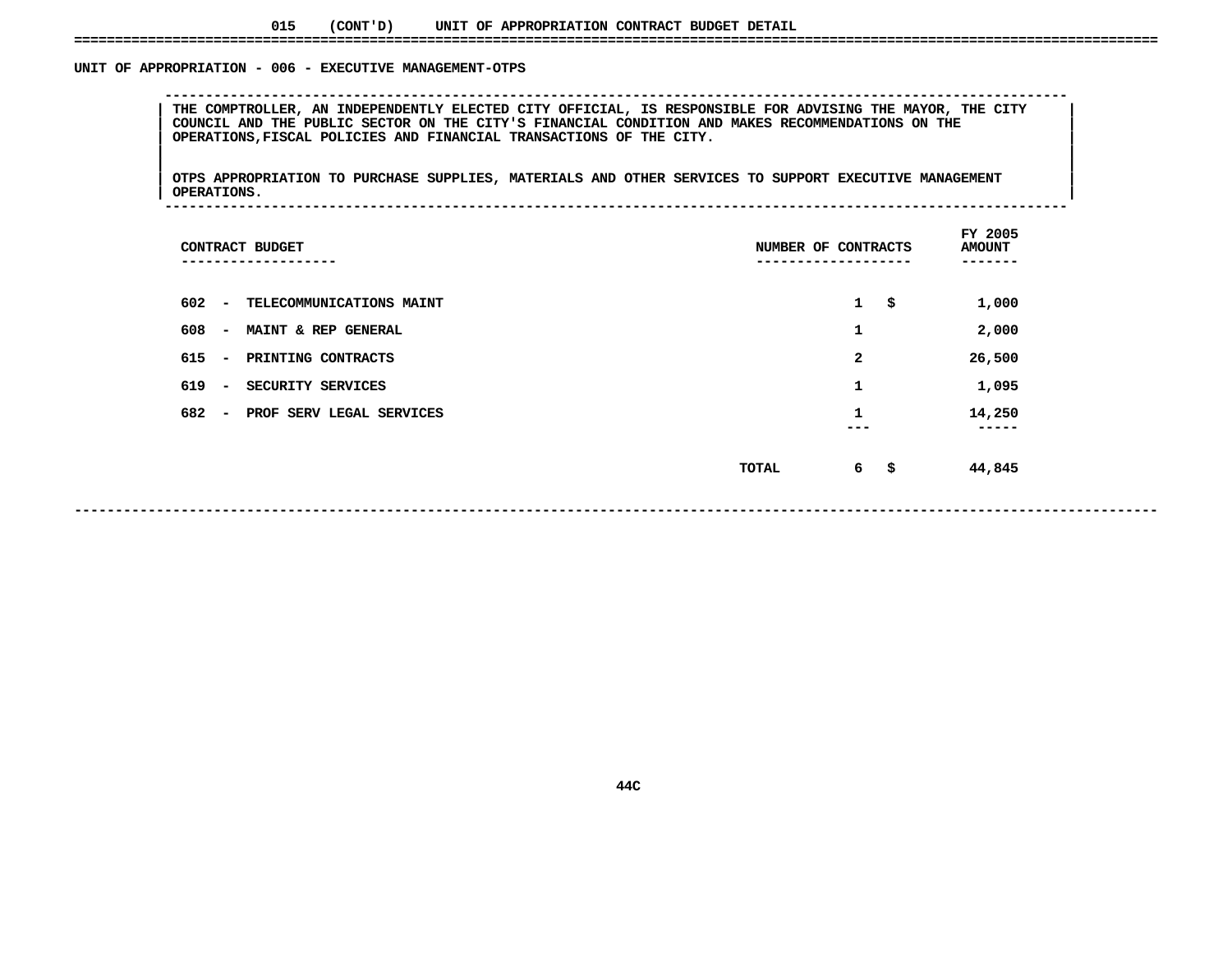### **015(CONT'D) UNIT OF APPROPRIATION CONTRACT BUDGET DETAIL ====================================================================================================================================**

### UNIT OF APPROPRIATION - 007 - SECOND DEPUTY COMPT-OTPS

PRIMARILY COMPOSED OF THE BUREAU OF LAW AND ADJUSTMENT; AND ACTING PRIOR TO (IN SOME TORTS ACTIONS) OR IN<br>COOPERATION WITH THE CITY'S LAW DEPARTMENT SETS AND ADJUSTS ALL CLAIMS IN FAVOR OF OR AGAINST THE CITY; AND PRIMARILY COMPOSED OF THE BUREAU OF LAW AND ADJUSTMENT; AND ACTING PRIOR TO (IN SOME TORTS ACTIONS) OR IN COOPERATION WITH THE CITY'S LAW DEPARTMENT SETS AND ADJUSTS ALL CLAIMS IN FAVOR OF OR AGAINST THE CITY; AND THE BURE COOPERATION WITH THE CITY'S LAW DEPARTMENT SETS AND ADJUSTS ALL CLAIMS IN FAVOR OF OR AGAINST THE CITY; AND<br>THE BUREAU OF CONTRACT ADMINISTRATION - RESPONSIBLE FOR REVIEWING ALL PROPOSED CITY CONTRACTS FOR INTENT,<br>CONTENT, THE BUREAU OF CONTRACT ADMINISTRATION - RESPONSIBLE FOR REVIEWING ALL PROPOSED CITY CONTRACTS FOR INTENT,<br>CONTENT, SCOPE AND FEE STRUCTURE; VERIFYING BUDGET AUTHORIZATION AND CODES FOR CONTRACTS.<br>| **CONTENT, SCOPE AND FEE STRUCTURE; VERIFYING BUDGET AUTHORIZATION AND CODES FOR CONTRACTS. <sup>|</sup> <sup>|</sup>**

**OF APPROPRIATION - <sup>007</sup> - SECOND DEPUTY COMPT-OTPS --------------------------------------------------------------------------------------------------------------**

|<br>| OTPS\_APPROPRIATION TO PURCHASE SUPPLIES, MATERIALS AND OTHER SERVICES TO SUPPORT SECOND DEPUTY COMPTROLLER'S |<br>| OTPS APPROPRIATION TO PURCHASE SUPPLIES, MATERIALS AND OTHER SERVICES TO SUPPORT SECOND DEPUTY COMPTROLLER'S<br>| OPERATIONS. **OTPS APPROPRIATION TO PURCHASE SUPPLIES, MATERIALS AND OTHER SERVICES TO SUPPORT SECOND DEPUTY COMPTROLLER'S <sup>|</sup> <sup>|</sup>OPERATIONS. <sup>|</sup> --------------------------------------------------------------------------------------------------------------**

| CONTRACT BUDGET<br>-----------                                  | NUMBER OF CONTRACTS |              |    |                |  |
|-----------------------------------------------------------------|---------------------|--------------|----|----------------|--|
| 600<br>CONTRACTUAL SERVICES GENERAL<br>$\overline{\phantom{a}}$ |                     | $\mathbf{1}$ | \$ | 23,838         |  |
| 608<br>MAINT & REP GENERAL<br>$\overline{\phantom{a}}$          |                     | 1            |    | 500            |  |
| 622<br>TEMPORARY SERVICES<br>$\overline{\phantom{a}}$           |                     | 3            |    | 169,817        |  |
| 624<br>CLEANING SERVICES<br>$\overline{\phantom{0}}$            |                     | 1            |    | 10,400         |  |
| 671<br>TRAINING PRGM CITY EMPLOYEES<br>$\overline{\phantom{a}}$ |                     | 1            |    | 3,000<br>----- |  |
|                                                                 | TOTAL               | $7 -$        | \$ | 207,555        |  |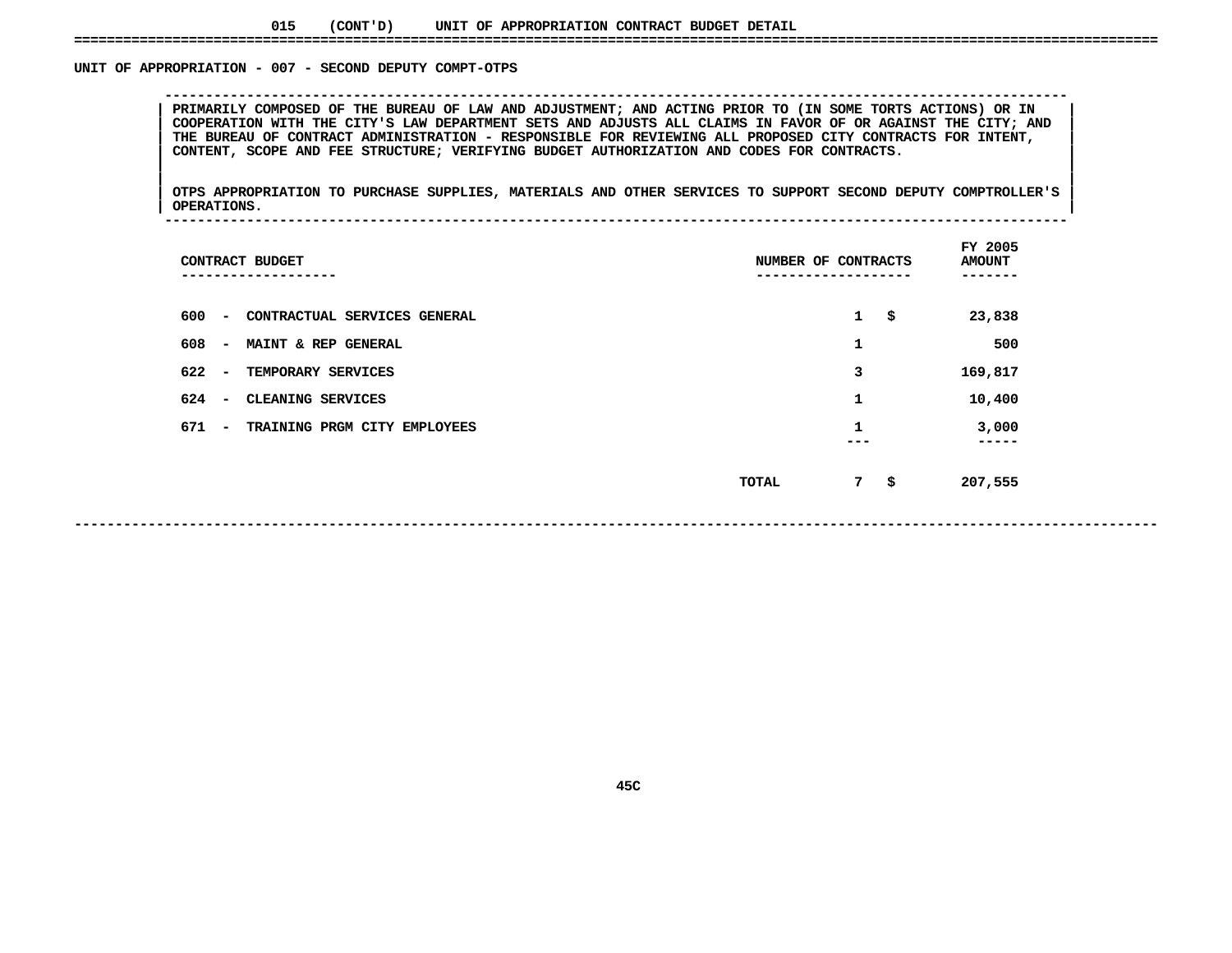UNIT OF APPROPRIATION - 008 - THIRD DEPUTY COMPT-OTPS

 **OF APPROPRIATION - <sup>008</sup> - THIRD DEPUTY COMPT-OTPS --------------------------------------------------------------------------------------------------------------**RESPONSIBLE FOR MANAGING THE SINKING FUNDS AND ALL OTHER TRUST FUNDS (INCLUDING PENSION FUNDS) HELD BY THE FUNDS<br>| CITY, AND ISSUING AND SELLING CITY OBLIGATIONS.<br>| **CITY, AND ISSUING AND SELLING CITY OBLIGATIONS. <sup>|</sup> <sup>|</sup>**

OTPS APPROPRIATION TO PURCHASE SUPPLIES, MATERIALS AND OTHER SERVICES TO SUPPORT THIRD DEPUTY COMPTROLLER'S |<br>| OTPS APPROPRIATION TO PURCHASE SUPPLIES, MATERIALS AND OTHER SERVICES TO SUPPORT THIRD DEPUTY COMPTROLLER'S<br>| OPERATIONS, INCLUDING FUNDING FOR CONSULTING SERVICES FOR MONEY MANAGERS WHO ADMINISTER THE VARIOUS **OTPS APPROPRIATION TO PURCHASE SUPPLIES, MATERIALS AND OTHER SERVICES TO SUPPORT THIRD DEPUTY COMPTROLLER'S <sup>|</sup> <sup>|</sup> OPERATIONS, INCLUDING FUNDING FOR CONSULTING SERVICES FOR MONEY MANAGERS WHO ADMINISTER THE VARIOUS <sup>|</sup> <sup>|</sup>RETIREMENT SYSTEMS' PENSION FUNDS. <sup>|</sup> --------------------------------------------------------------------------------------------------------------**

| CONTRACT BUDGET<br>-------------                                                                             | NUMBER OF CONTRACTS<br>------------ |                           |          | FY 2005<br><b>AMOUNT</b><br>---- |
|--------------------------------------------------------------------------------------------------------------|-------------------------------------|---------------------------|----------|----------------------------------|
| 615<br>PRINTING CONTRACTS<br>$\overline{\phantom{a}}$<br>626<br>INVESTMENT COSTS<br>$\overline{\phantom{a}}$ |                                     | $\mathbf{1}$<br>41<br>--- | \$       | 2,230<br>5,249,992<br>-----      |
|                                                                                                              | TOTAL                               | 42                        | <b>字</b> | 5,252,222                        |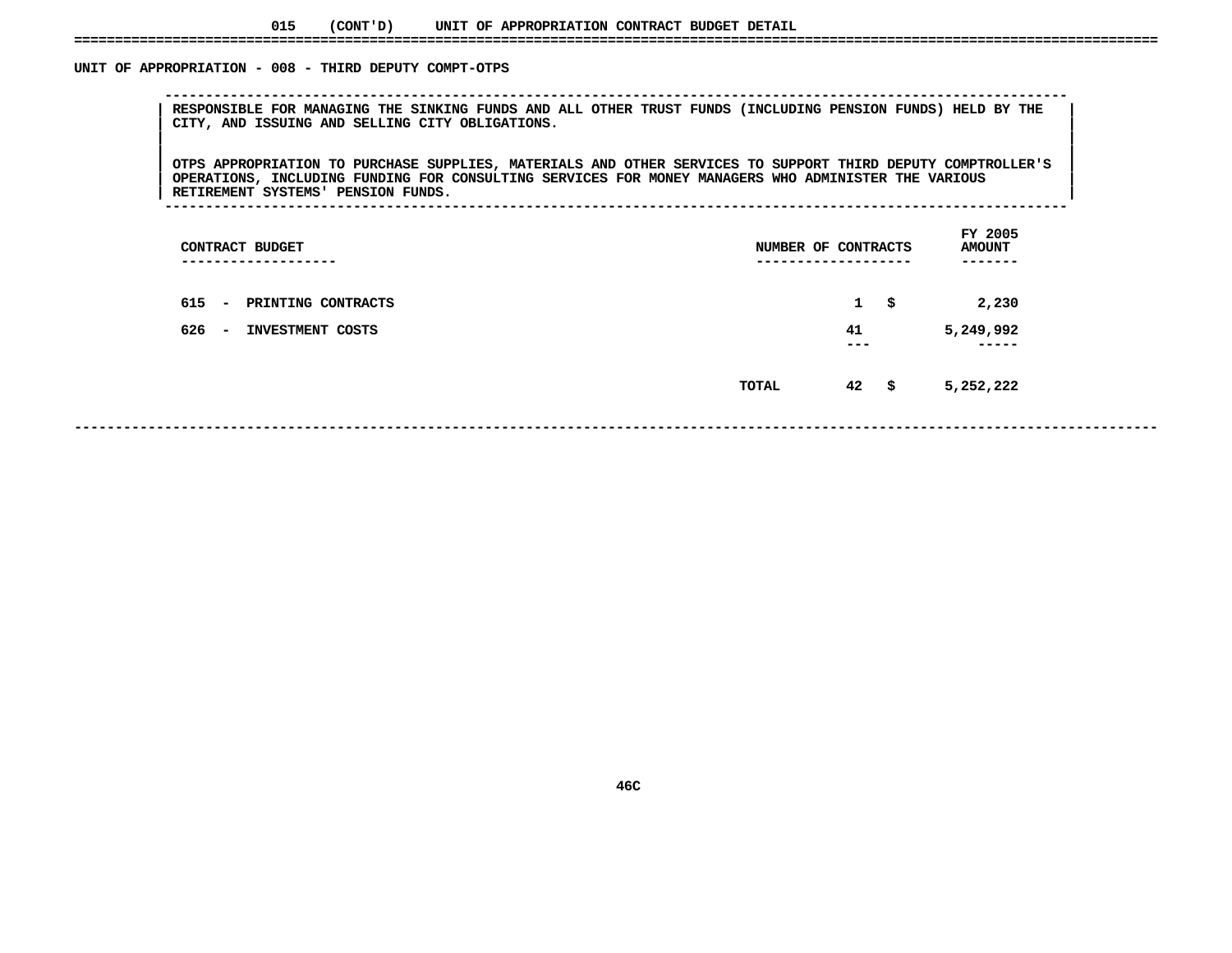| 01' | DEPARTMENT OF EMERGENCY MANAGEMENT<br>AGENCY CONTRACT BUDGET SUMMARY |
|-----|----------------------------------------------------------------------|
|     |                                                                      |

 **FUNCTION: COORDINATE,**, MONITOR, AND PREPARE PLANS FOR THE CITY'S RESPONSE TO ALL EMERGENCY CONDITIONS AND POTENTIAL INCIDENTS; IMPLEMENT<br>ROGRAMS FOR PUBLIC SAFETY AND HEALTH; MAKE RECOMMENDATIONS TO THE MAYOR; INCREASE PUBLIC AWARENESS AS TO T **TRAINING**G PROGRAMS FOR PUBLIC SAFETY AND HEALTH; MAKE RECOMMENDATIONS TO THE MAYOR; INCREASE PUBLIC AWARENESS AS TO THE APPROPRIATE<br>ES TO EMERGENCY CONDITIONS AND POTENTIAL INCIDENTS; OPERATE AN EMERGENCY OPERATIONS CENTER; COORDI RESPONSES TO EMERGENCY CONDITIONS AND POTENTIAL INCIDENTS; OPERATE AN EMERGENCY OPERATIONS CENTER; COORDINATE WITH STATE, FEDERAL,<br>AND OTHER GOVERNMENTAL BODIES TO EFFECTUATE THE PURPOSES OF THE DEPARTMENT.<br>-**AND OTHER GOVERNMENTAL BODIES TO EFFECTUATE THE PURPOSES OF THE DEPARTMENT.**

**====================================================================================================================================**

UNIT OF APPROPRIATION - 002 - OTHER THAN PERSONAL SERVICES

 **OF APPROPRIATION - <sup>002</sup> - OTHER THAN PERSONAL SERVICES -------------------------------------------------------------------------------------------------------------- RESPONSIBLE FOR COORDINATING, MONITORING, AND PREPARING PLANS FOR THE CITY'S RESPONSE TO ALL EMERGENCY <sup>|</sup> CONDITIONS AND POTENTIAL INCIDENTS. <sup>|</sup>**

|<br>| OTPS\_APPROPRIATION TO PURCHASE SUPPLIES, MATERIALS, AND OTHER SERVICES REQUIRED TO SUPPORT AGENCY |<br>| OTPS APPROPRIATION TO PURCHASE SUPPLIES, MATERIALS, AND OTHER SERVICES REQUIRED TO SUPPORT AGENCY<br>| OPERATIONS. **OTPS APPROPRIATION TO PURCHASE SUPPLIES, MATERIALS, AND OTHER SERVICES REQUIRED TO SUPPORT AGENCY <sup>|</sup> OPERATIONS. <sup>|</sup> --------------------------------------------------------------------------------------------------------------**

| CONTRACT BUDGET                                                 | NUMBER OF CONTRACTS | FY 2005<br><b>AMOUNT</b> |
|-----------------------------------------------------------------|---------------------|--------------------------|
| 600<br>CONTRACTUAL SERVICES GENERAL<br>$\overline{\phantom{a}}$ | 1                   | 5,000                    |
| 607<br>MAINT & REP MOTOR VEH EQUIP<br>$\overline{\phantom{m}}$  | 1                   | 90,000                   |
| 612<br>OFFICE EQUIPMENT MAINTENANCE<br>$\overline{\phantom{a}}$ | 1                   | 44,800                   |
| 613<br>DATA PROCESSING EQUIPMENT<br>$\overline{\phantom{m}}$    | 1                   | 238,000                  |
| 615<br>PRINTING CONTRACTS<br>$\overline{\phantom{m}}$           | 1                   | 20,000                   |
| 633<br>TRANSPORTATION EXPENDITURES<br>$\overline{\phantom{m}}$  | 1                   | 969                      |
| 684<br>PROF SERV COMPUTER SERVICES<br>$\overline{\phantom{a}}$  | 1                   | 20,000                   |
|                                                                 | 7<br>\$<br>TOTAL    | 418,769                  |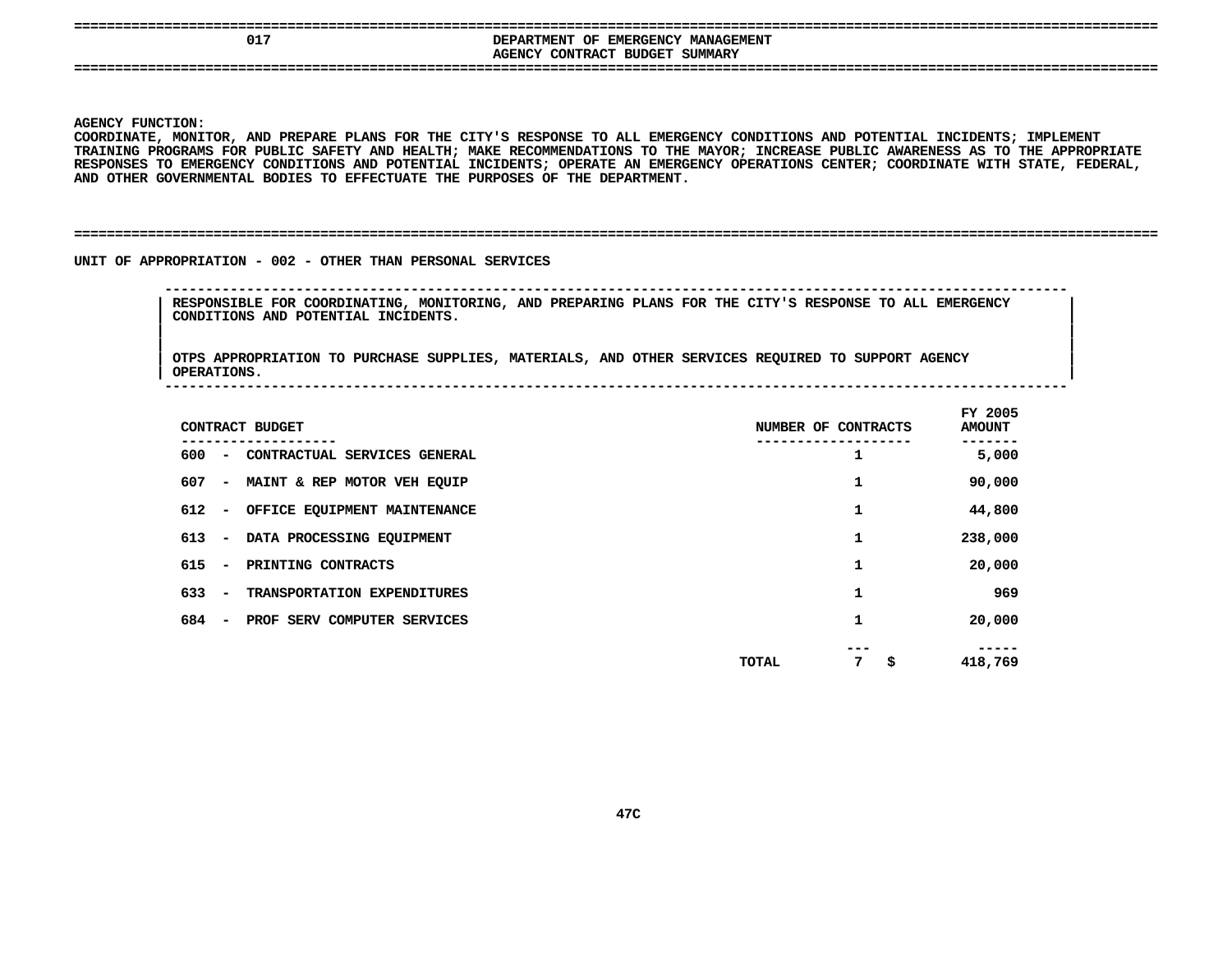|  | ------------- |  |  |  |  |  |
|--|---------------|--|--|--|--|--|
|  | ------------- |  |  |  |  |  |
|  |               |  |  |  |  |  |
|  |               |  |  |  |  |  |
|  |               |  |  |  |  |  |

**====================================================================================================================================**

## TAX COMMISSION<br>AGENCY CONTRACT BUDGET SUMMARY

 **TAX COMMISSION CONTRACT BUDGET SUMMARY ====================================================================================================================================**

**AGENCY**

Y FUNCTION:<br>THE AGENCY<br>DES HEARING THE AGENCY ADMINISTERS STATE AND LOCAL LAWS IN CONNECTION WITH THE REVIEW OF REAL ESTATE TAX ASSESSMENTS, UPON APPLICATION, AND<br>DES HEARINGS ON TENTATIVE VALUATIONS OF ALL REAL ESTATE IN THE CITY OF NEW YORK.<br>-PROVIDES HEARINGS ON TENTATIVE VALUATIONS OF ALL REAL ESTATE IN THE CITY OF NEW YORK.

#### **HEARINGS ON TENTATIVE VALUATIONS OF ALL REAL ESTATE IN THE CITY OF NEW YORK. ====================================================================================================================================**

UNIT OF APPROPRIATION - 002 - OTHER THAN PERSONAL SERVICE

**OF APPROPRIATION - <sup>002</sup> - OTHER THAN PERSONAL SERVICE --------------------------------------------------------------------------------------------------------------**

 **RESPONSIBLE FOR CONDUCTING HEARINGS ON APPEALS OF REAL PROPERTY TAX ASSESSMENTS DETERMINED AND RELEASED BY <sup>|</sup>** THE DEPARTMENT OF FINANCE EACH YEAR. TAXPAYERS ARE GIVEN THE OPPORTUNITY TO SUBMIT APPLICATIONS TO APPEAL<br>ASSESSMENTS. THE TAX COMMISSION IS ALSO RESPONSIBLE FOR REVIEWING APPLICATIONS FOR WHICH EXEMPTIONS ARE<br>SOUGHT, BUT **ASSESSMENTS. THE TAX COMMISSION IS ALSO RESPONSIBLE FOR REVIEWING APPLICATIONS FOR WHICH EXEMPTIONS ARE <sup>|</sup> SOUGHT, BUT DENIED, BY THE DEPARTMENT OF FINANCE. <sup>|</sup>**

|<br>| OTPS\_APPROPRIATION TO PURCHASE SUPPLIES, MATERIALS AND OTHER SERVICES REQUIRED TO SUPPORT THE OPERATIONS OF OTPS APPROPRIATION TO PURCHASE SUPPLIES, MATERIALS AND OTHER SERVICES REQUIRED TO SUPPORT THE OPERATIONS OF THE OPERATIONS OF **OTPS APPROPRIATION TO PURCHASE SUPPLIES, MATERIALS AND OTHER SERVICES REQUIRED TO SUPPORT THE OPERATIONS OF <sup>|</sup> THE AGENCY. <sup>|</sup> --------------------------------------------------------------------------------------------------------------**

| CONTRACT BUDGET                                                             |       | NUMBER OF CONTRACTS        | FY 2005<br><b>AMOUNT</b> |
|-----------------------------------------------------------------------------|-------|----------------------------|--------------------------|
| ------------<br>602<br>TELECOMMUNICATIONS MAINT<br>$\overline{\phantom{a}}$ |       | -----------------          | -------<br>800           |
| 612<br>OFFICE EQUIPMENT MAINTENANCE<br>$\overline{\phantom{a}}$             |       | 1                          | 2,300                    |
|                                                                             | TOTAL | ---<br>$\mathbf{2}$<br>\$. | -----<br>3,100           |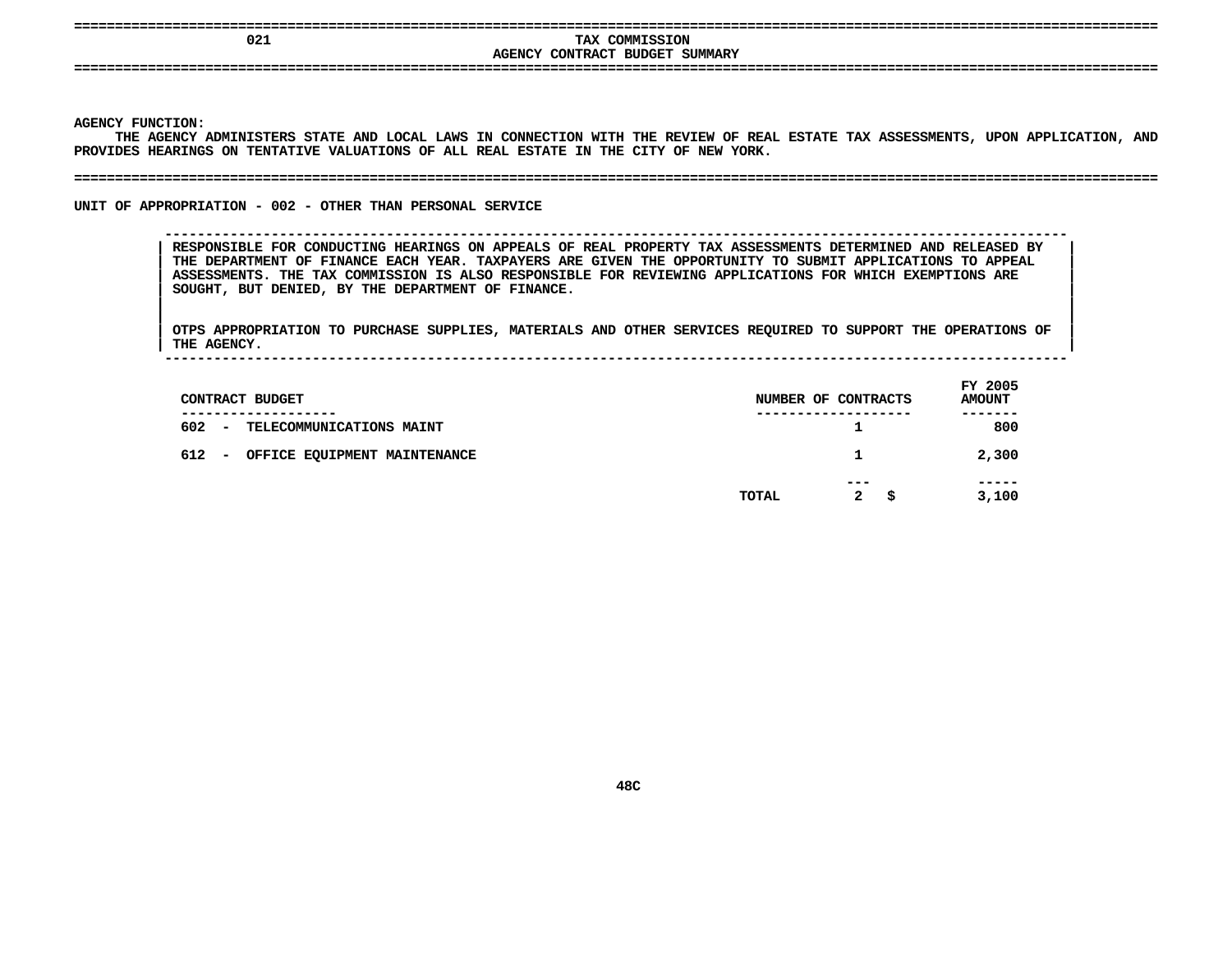## **LAW DEPARTMENT<br>AGENCY CONTRACT BUDGET SUMMARY LAW DEPARTMENT**

**CONTRACT BUDGET SUMMARY ====================================================================================================================================**

### **AGENCY**

Y FUNCTION:<br>ACTS AS AT<mark>I</mark><br>TUTES ACTIC **ACTS**S AS ATTORNEY AND COUNSEL FOR THE CITY AND EVERY AGENCY THEREOF; CONDUCTS ALL NECESSARY LEGAL BUSINESS AND PROCEEDINGS;<br>ES ACTIONS IN LAW OR EQUITY AND ANY PROCEEDINGS PROVIDED BY LAW IN ANY COURT; MAINTAINS, DEFENDS AND E INSTITUTES ACTIONS IN LAW OR EQUITY AND ANY PROCEEDINGS PROVIDED BY LAW IN ANY COURT; MAINTAINS, DEFENDS AND ESTABLISHES THE RIGHTS,<br>INTERESTS, REVENUES, PROPERTY, PRIVILEGE, FRANCHISE OR DEMANDS OF THE CITY.<br>-------------**INTERESTS, REVENUES, PROPERTY, PRIVILEGE, FRANCHISE OR DEMANDS OF THE CITY.** 

**REVENUES, PROPERTY, PRIVILEGE, FRANCHISE OR DEMANDS OF THE CITY. ====================================================================================================================================**

**UNIT OF APPROPRIATION - 002 - OTHER THAN PERSONAL SERVICES** 

#### **OF APPROPRIATION - <sup>002</sup> - OTHER THAN PERSONAL SERVICES --------------------------------------------------------------------------------------------------------------**

UNDER THE DIRECTION OF THE CORPORATION COUNSEL, THE AGENCY IS RESPONSIBLE FOR ACTING AS ATTORNEY AND COUNSEL<br>FOR THE CITY, AND EACH AGENCY AND/OR INDIVIDUAL ACTING ON BEHALF OF THE CITY; CONDUCTS ALL NECESSARY LEGAL<br>BUSINE FOR THE CITY, AND EACH AGENCY AND/OR INDIVIDUAL ACTING ON BEHALF OF THE CITY; CONDUCTS ALL NECESSARY LEGAL<br>BUSINESS AND PROCEEDINGS; INSTITUTES ACTIONS IN LAW OR EQUITY AND ANY PROCEEDINGS PROVIDED BY LAW IN ALL<br>COURTS; MA BUSINESS AND PROCEEDINGS; INSTITUTES ACTIONS IN LAW OR EQUITY AND ANY PROCEEDINGS PROVIDED BY LAW IN ALL<br>COURTS; MAINTAINS, DEFENDS AND ESTABLISHES THE RIGHTS, INTERESTS, REVENUES, PROPERTY, PRIVILEGE, FRANCHISE<br>OR DEMANDS **COURTS; MAINTAINS, DEFENDS AND ESTABLISHES THE RIGHTS, INTERESTS, REVENUES, PROPERTY, PRIVILEGE, FRANCHISE <sup>|</sup> OR DEMANDS OF THE CITY THROUGH THE FOLLOWING DIVISIONS: APPEALS, CONDEMNATION, CONTRACTS AND REAL ESTATE <sup>|</sup> (LEASES), TAX AND BANKRUPTCY, FAMILY COURT,REAL ESTATE LITIGATION, ADMINISTRATIVE LAW, PENSIONS, AFFIRMATIVE <sup>|</sup> LITIGATION, WORKERS' COMPENSATION, CERTIORARI, TORTS, ECONOMIC DEVELOPMENT, ENVIRONMENTAL LAW, MUNICIPAL <sup>|</sup> FINANCE AND COMMERCIAL AND GENERAL LITIGATION. <sup>|</sup>**

|<br>| OTPS\_APPROPRIATION TO PURCHASE SUPPLIES, MATERIALS AND OTHER SERVICES REQUIRED TO SUPPORT THE OPERATIONS OF OTPS APPROPRIATION TO PURCHASE SUPPLIES, MATERIALS AND OTHER SERVICES REQUIRED TO SUPPORT THE OPERATIONS OF THE AGENCY. **OTPS APPROPRIATION TO PURCHASE SUPPLIES, MATERIALS AND OTHER SERVICES REQUIRED TO SUPPORT THE OPERATIONS OF <sup>|</sup> THE AGENCY. <sup>|</sup> --------------------------------------------------------------------------------------------------------------**

| CONTRACT BUDGET                                                 | NUMBER OF CONTRACTS | FY 2005<br><b>AMOUNT</b> |
|-----------------------------------------------------------------|---------------------|--------------------------|
| 600<br>CONTRACTUAL SERVICES GENERAL<br>-                        | 12                  | 400,000                  |
| 608<br>MAINT & REP GENERAL<br>$\overline{\phantom{a}}$          | 40                  | 2,027,234                |
| 612<br>OFFICE EQUIPMENT MAINTENANCE<br>$\overline{\phantom{a}}$ | 53                  | 285,000                  |
| 613<br>DATA PROCESSING EQUIPMENT<br>$\overline{\phantom{a}}$    | 9                   | 683,189                  |
| 622<br>TEMPORARY SERVICES<br>$\overline{\phantom{a}}$           | 20                  | 3,378,973                |
| 624<br>CLEANING SERVICES<br>$\overline{\phantom{a}}$            | 7                   | 15,000                   |
| 633<br>TRANSPORTATION EXPENDITURES<br>$\overline{\phantom{a}}$  | 2                   | 165,000                  |
| 671<br>TRAINING PRGM CITY EMPLOYEES<br>$\overline{\phantom{a}}$ | 2                   | 85,450                   |
| 681<br>PROF SERV ACCTING & AUDITING<br>$\overline{\phantom{a}}$ | 5                   | 100,000                  |
|                                                                 |                     |                          |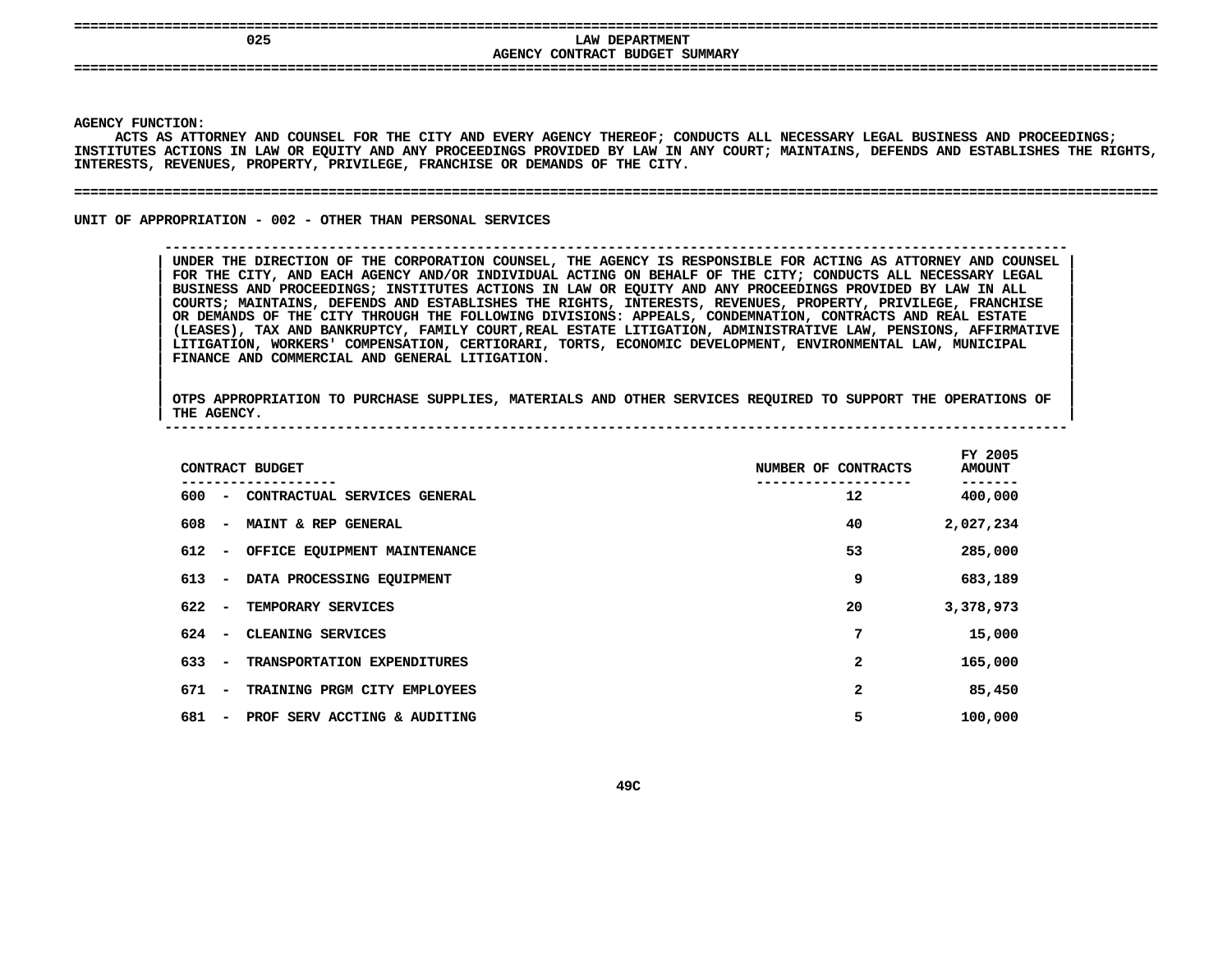|     |        | 025 |                                | LAW DEPARTMENT<br>AGENCY CONTRACT BUDGET SUMMARY |            |      |            |  |
|-----|--------|-----|--------------------------------|--------------------------------------------------|------------|------|------------|--|
|     |        |     |                                |                                                  |            |      |            |  |
| 682 |        |     | - PROF SERV LEGAL SERVICES     |                                                  | 17         |      | 1,363,225  |  |
| 683 | $\sim$ |     | PROF SERV ENGINEER & ARCHITECT |                                                  | 11         |      | 130,000    |  |
| 686 | $\sim$ |     | PROF SERV OTHER                |                                                  | 39         |      | 5,284,694  |  |
|     |        |     |                                | TOTAL                                            | ---<br>217 | - \$ | 13,917,765 |  |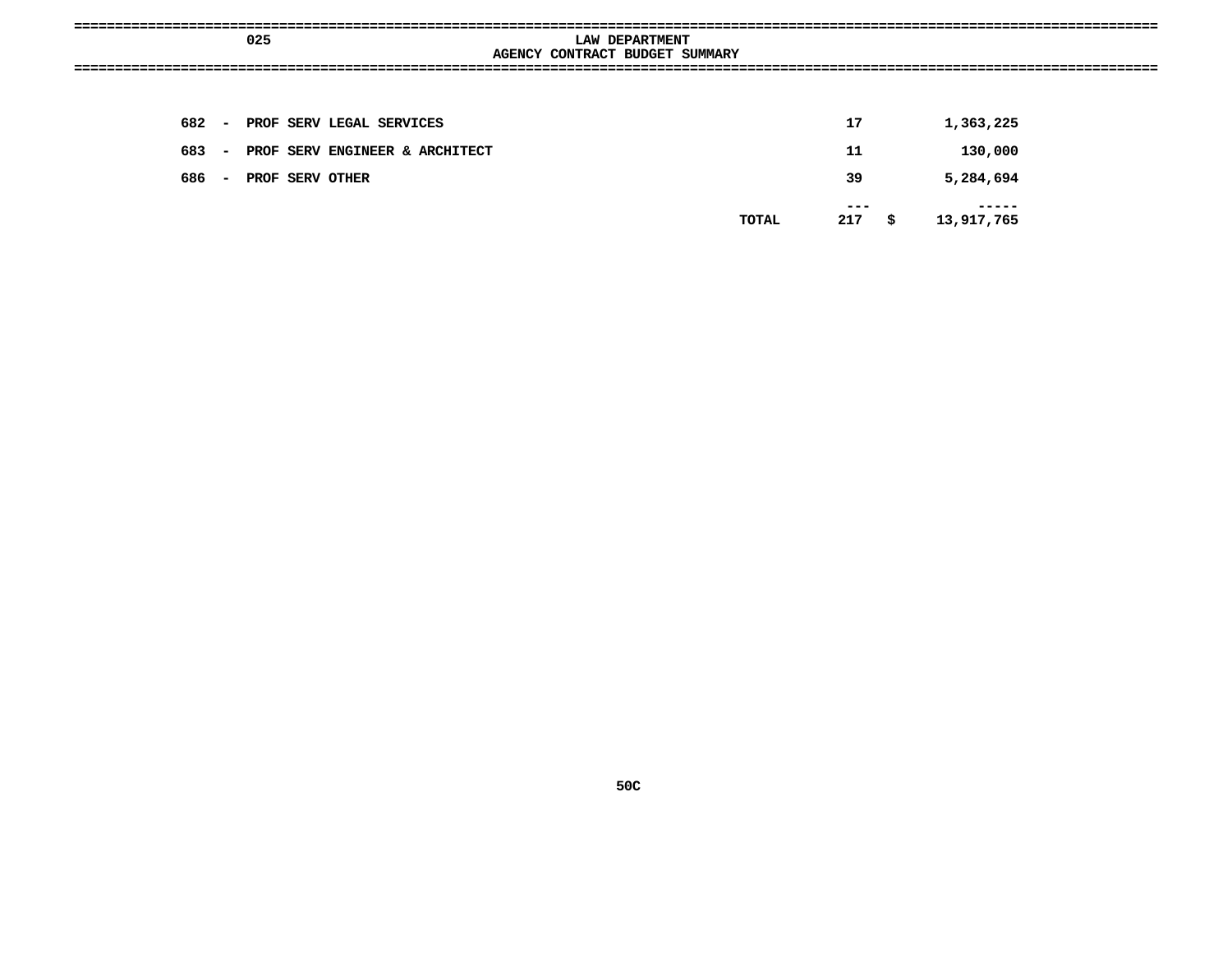### **==================================================================================================================================== <sup>030</sup> DEPARTMENT OF CITY PLANNING AGENCYCONTRACT BUDGET SUMMARY ====================================================================================================================================**

**AN ANNUAL CAPITAL NEEDS AND PRIORITIES REPORT, AMONG OTHER CHARTER-MANDATED FUNCTIONS. ====================================================================================================================================**

**AGENCY**

Y FUNCTION:<br>CONDUCTS PI<br>DES COMMUNI<br>-**CONDUCTS**S PLANNING RELATED TO THE ORDERLY GROWTH, IMPROVEMENT AND FUTURE DEVELOPMENT OF THE CITY; MAINTAINS THE CITY MAP;<br>MUNITY BOARDS WITH PROFESSIONAL AND TECHNICAL ASSISTANCE; INITIATES CHANGES IN THE ZONING MAP AND RESOLUTION **PROVIDES**S COMMUNITY BOARDS WITH PROFESSIONAL AND TECHNICAL ASSISTANCE; INITIATES CHANGES IN THE ZONING MAP AND RESOLUTION; AND<br>S AN ANNUAL CAPITAL NEEDS AND PRIORITIES REPORT, AMONG OTHER CHARTER-MANDATED FUNCTIONS.<br>-**PREPARES**

| CONTRACT BUDGET                         |                              | NUMBER OF CONTRACTS |          | <b>AMOUNT</b> |  |
|-----------------------------------------|------------------------------|---------------------|----------|---------------|--|
| 600 - CONTRACTUAL SERVICES GENERAL      |                              |                     | 3        | 70,500        |  |
| $602 -$                                 | TELECOMMUNICATIONS MAINT     |                     | 3        | 5,438         |  |
| 608 –<br><b>MAINT &amp; REP GENERAL</b> |                              |                     | 11       | 92,540        |  |
| 612 - OFFICE EQUIPMENT MAINTENANCE      |                              |                     | 3        | 17,800        |  |
| $613 -$                                 | DATA PROCESSING EQUIPMENT    |                     | 15       | 92,400        |  |
| 615 - PRINTING CONTRACTS                |                              |                     | 3        | 35,000        |  |
| 619 -<br>SECURITY SERVICES              |                              |                     | 1        | 37,800        |  |
| $622 -$<br>TEMPORARY SERVICES           |                              |                     | 2        | 8,200         |  |
| CLEANING SERVICES<br>$624 -$            |                              |                     | 1        | 5,540         |  |
| 671 -                                   | TRAINING PRGM CITY EMPLOYEES |                     | 3        | 5,800         |  |
| 684 -                                   | PROF SERV COMPUTER SERVICES  |                     | 1        | 36,000        |  |
| PROF SERV OTHER<br>686 –                |                              |                     | 1        | 1,000         |  |
|                                         |                              | <b>TOTAL</b>        | 47<br>\$ | 408,018       |  |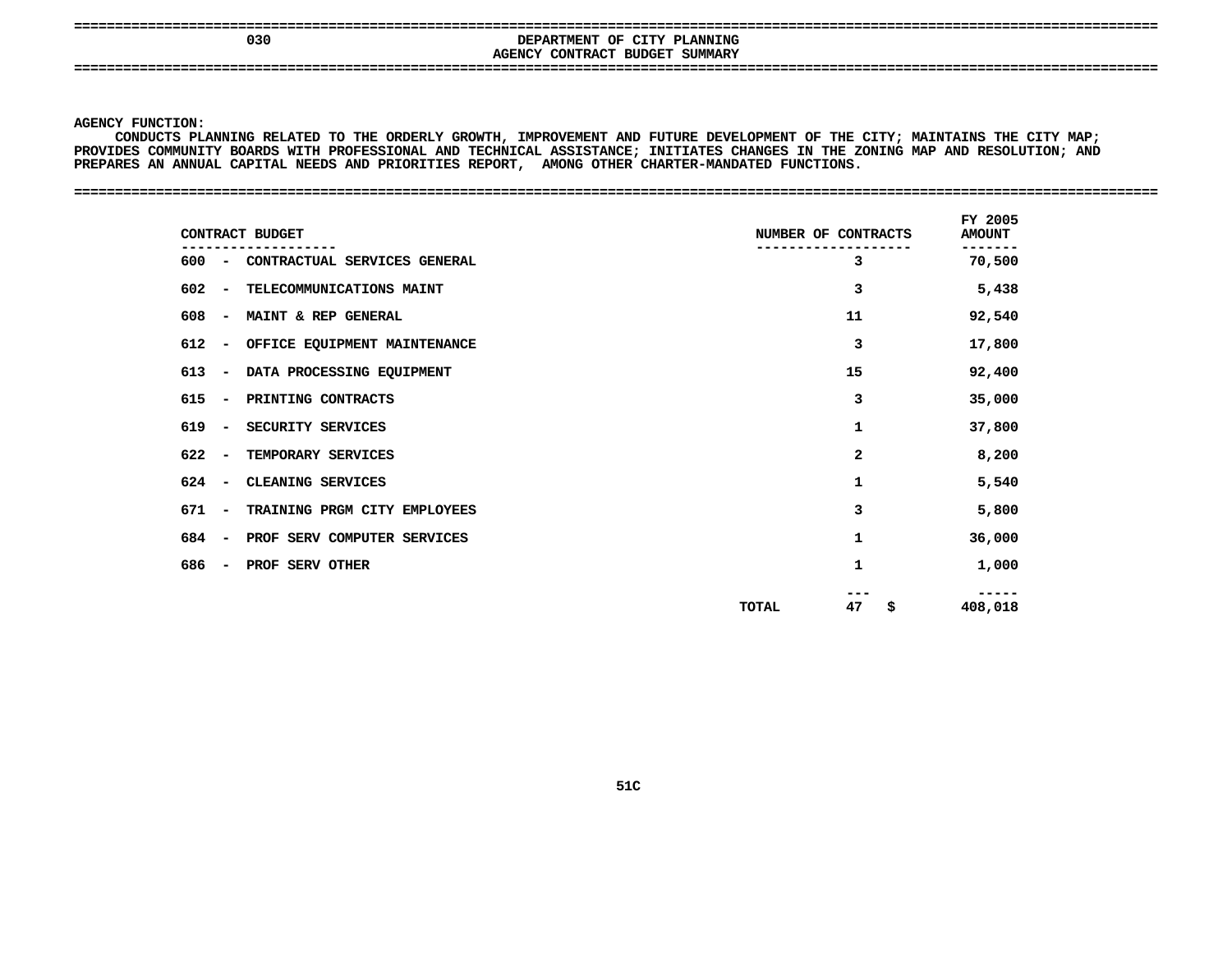## **UNIT OF APPROPRIATION CONTRACT BUDGET DETAIL ====================================================================================================================================**

### **------------------------------------------------------------------------------------------------------------------------------------**AGENCY - 030 - DEPARTMENT OF CITY PLANNING

**- <sup>030</sup> - DEPARTMENT OF CITY PLANNING UNIT**

 **OF APPROPRIATION - <sup>002</sup> - OTHER THAN PERSONAL SERVICES --------------------------------------------------------------------------------------------------------------**RESPONSIBLE FOR THE CITY'S PHYSICAL AND SOCIOECONOMIC PLANNING, INCLUDING LAND USE AND ENVIRONMENTAL REVIEW,<br>PREPARATION OF PLANS AND POLICIES, AND PROVISION OF TECHNICAL ASSISTANCE AND PLANNING INFORMATION TO<br>GOVERNMENT A **PREPARATION OF PLANS AND POLICIES, AND PROVISION OF TECHNICAL ASSISTANCE AND PLANNING INFORMATION TO <sup>|</sup> <sup>|</sup>GOVERNMENT AGENCIES, PUBLIC OFFICIALS, COMMUNITY BOARDS, AND THE PUBLIC. <sup>|</sup> <sup>|</sup>**

|<br>| OTPS\_APPROPRIATION\_TO\_PURCHASE\_SUPPLIES, MATERIALS\_AND\_OTHER\_SERVICES\_REQUIRED\_TO\_SUPPORT\_THE\_CHARTER-<br>| |<br>| OTPS APPROPRIATION TO PURCHASE SUPPLIES, MATERIALS AND OTHER SERVICES REQUIRED TO SUPPORT THE CHARTER-<br>| MANDATED OPERATIONS OF THE DEPARTMENT. **OTPS APPROPRIATION TO PURCHASE SUPPLIES, MATERIALS AND OTHER SERVICES REQUIRED TO SUPPORT THE CHARTER- <sup>|</sup> <sup>|</sup>MANDATED OPERATIONS OF THE DEPARTMENT. <sup>|</sup> --------------------------------------------------------------------------------------------------------------**

| CONTRACT BUDGET                                                 | NUMBER OF CONTRACTS | FY 2005<br><b>AMOUNT</b><br>. |
|-----------------------------------------------------------------|---------------------|-------------------------------|
| 600<br>CONTRACTUAL SERVICES GENERAL<br>$\overline{\phantom{a}}$ | \$<br>3             | 70,500                        |
| 602<br>TELECOMMUNICATIONS MAINT<br>$\overline{\phantom{a}}$     | з                   | 5,438                         |
| 608<br>MAINT & REP GENERAL<br>$\overline{\phantom{a}}$          | 8                   | 24,540                        |
| 612<br>OFFICE EQUIPMENT MAINTENANCE<br>$\overline{\phantom{a}}$ | 3                   | 17,800                        |
| 613<br>DATA PROCESSING EQUIPMENT<br>$\overline{\phantom{a}}$    | 5                   | 23,400                        |
| 615<br>PRINTING CONTRACTS<br>$\overline{\phantom{a}}$           | з                   | 35,000                        |
| 619<br>SECURITY SERVICES<br>$\overline{\phantom{a}}$            | 1                   |                               |
| 622<br>TEMPORARY SERVICES<br>$\overline{\phantom{a}}$           | 2                   | 8,200                         |
| 624<br>CLEANING SERVICES<br>$\overline{\phantom{a}}$            | 1                   | 5,540                         |
| 671<br>TRAINING PRGM CITY EMPLOYEES<br>$\overline{\phantom{m}}$ | 1                   | 800                           |
| 686<br>PROF SERV OTHER<br>$\qquad \qquad$                       | 1                   | 1,000<br>.                    |
|                                                                 | 31<br>\$<br>TOTAL   | 230,018                       |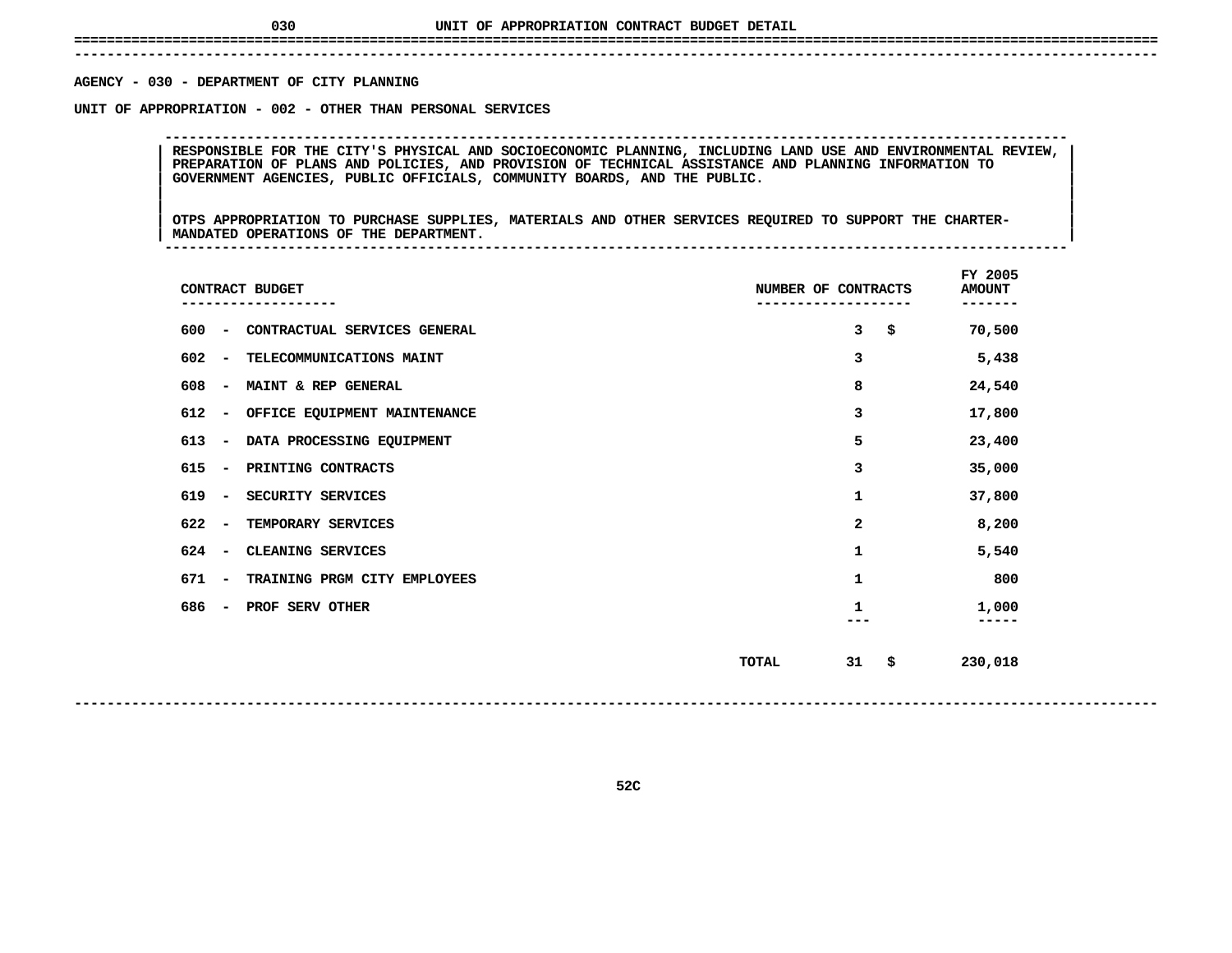### **030(CONT'D) UNIT OF APPROPRIATION CONTRACT BUDGET DETAIL ====================================================================================================================================**

### UNIT OF APPROPRIATION - 004 - GEOGRAPHIC SYSTEMS

 **OF APPROPRIATION - <sup>004</sup> - GEOGRAPHIC SYSTEMS -------------------------------------------------------------------------------------------------------------- <sup>|</sup> DEVELOPS AND MAINTAINS AUTOMATED GEOGRAPHIC INFORMATION PRODUCTS FOR CITYWIDE AND AGENCY-SPECIFIC USE, <sup>|</sup> <sup>|</sup> INCLUDING <sup>A</sup> VARIETY OF GEOGRAPHIC AND CARTOGRAPHIC FILES FOR COMPUTER MAPPING OR GEOGRAPHIC INFORMATION <sup>|</sup> <sup>|</sup>SYSTEMS. <sup>|</sup> <sup>|</sup>**

|<br>| OTPS\_APPROPRIATION\_TO\_PURCHASE\_SUPPLIES,\_MATERIALS\_AND\_OTHER\_SERVICES\_REQUIRED\_TO\_SUPPORT\_THE\_ACTIVITIES\_OF\_\_ |<br>| OTPS APPROPRIATION TO PURCHASE SUPPLIES, MATERIALS AND OTHER SERVICES REQUIRED TO SUPPORT THE ACTIVITIES OF<br>| GEOGRAPHIC SYSTEMS SERVICES. **OTPS APPROPRIATION TO PURCHASE SUPPLIES, MATERIALS AND OTHER SERVICES REQUIRED TO SUPPORT THE ACTIVITIES OF <sup>|</sup> <sup>|</sup>GEOGRAPHIC SYSTEMS SERVICES. <sup>|</sup> --------------------------------------------------------------------------------------------------------------**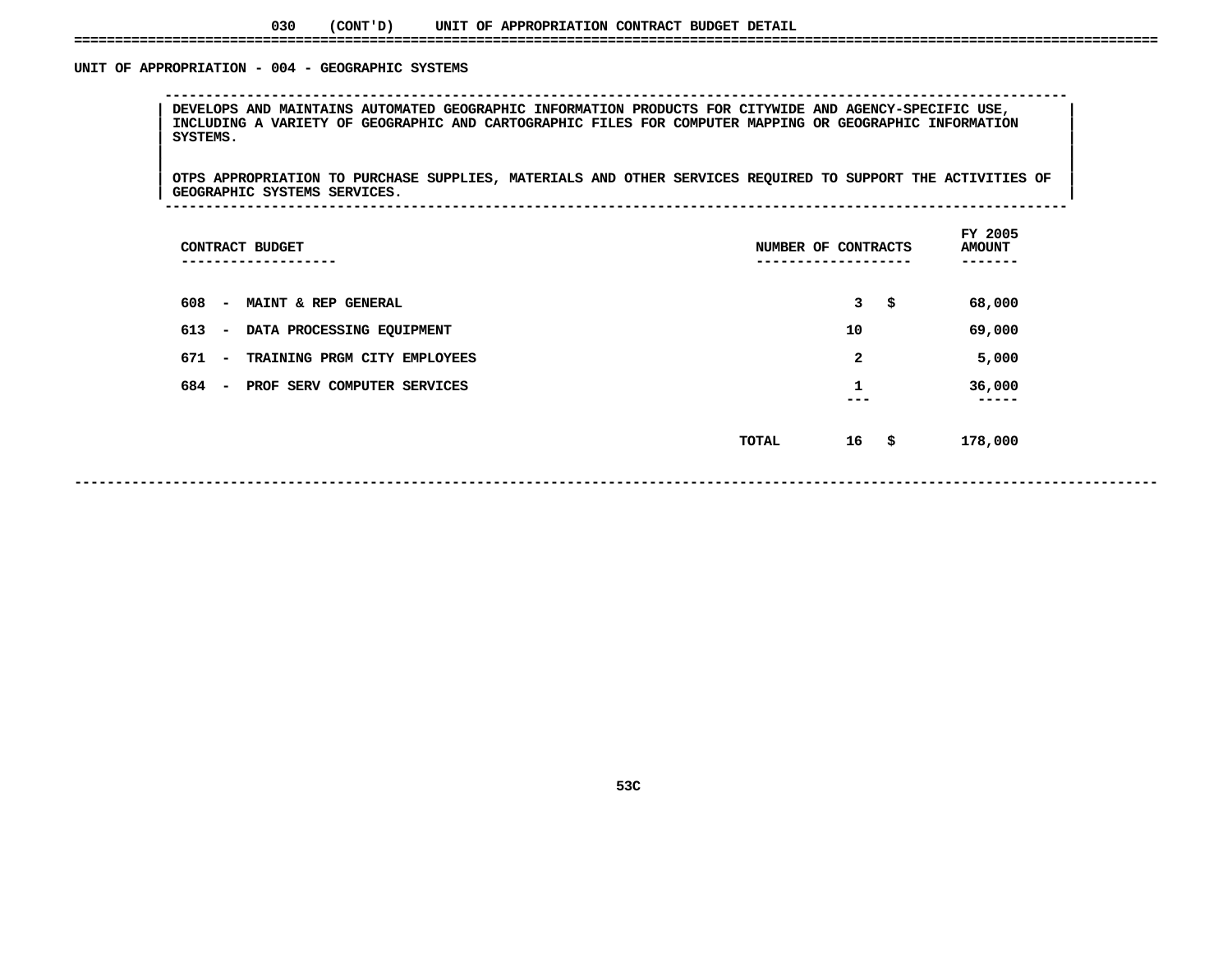**====================================================================================================================================**

### **<sup>032</sup> DEPARTMENT OF INVESTIGATION AGENCYCONTRACT BUDGET SUMMARY ====================================================================================================================================**

**AGENCY**

**Y FUNCTION:<br>MAKES ANY I<br>SSIONER'S C MAKES**S ANY INVESTIGATION THE MAYOR OR THE CITY COUNCIL MAY DIRECT AND MAKES ANY STUDY OR INVESTIGATION, WHICH IN THE<br>NER'S OPINION MAY BE IN THE BEST INTERESTS OF THE CITY, INCLUDING, BUT NOT LIMITED TO INVESTIGATION OF THE AFF **COMMISSIONER'S**S OPINION MAY BE IN THE BEST INTERESTS OF THE CITY, INCLUDING, BUT NOT LIMITED TO INVESTIGATION OF THE AFFAIRS,<br>COUNTS, PERSONNEL OR EFFICIENCY OF ANY AGENCY. APPROVES THE APPOINTMENTS OF, AND SUPERVISES THE OPERATIONS OF **FUNCTIONS, ACCOUNTS, PERSONNEL OR EFFICIENCY OF ANY AGENCY. APPROVES THE APPOINTMENTS OF, AND SUPERVISES THE OPERATIONS OF ALL INSPECTORS**

| <b>GENERAL</b><br><b>INSPECTORS</b> |  |
|-------------------------------------|--|
|                                     |  |
|                                     |  |

| CONTRACT BUDGET                                                   | NUMBER OF CONTRACTS | FY 2005<br><b>AMOUNT</b> |
|-------------------------------------------------------------------|---------------------|--------------------------|
| 602 - TELECOMMUNICATIONS MAINT                                    | 3                   | 18,608                   |
| <b>MAINT &amp; REP GENERAL</b><br>608<br>$\overline{\phantom{a}}$ | $\mathbf{2}$        | 6,000                    |
| 612<br>OFFICE EQUIPMENT MAINTENANCE<br>$\overline{\phantom{a}}$   | 3                   | 4,980                    |
| 613 –<br>DATA PROCESSING EQUIPMENT                                | 3                   | 7,229                    |
| PRINTING CONTRACTS<br>615<br>$\overline{\phantom{a}}$             | 4                   | 11,190                   |
| 619<br>SECURITY SERVICES<br>$\overline{\phantom{a}}$              | 1                   | 1,500                    |
| TEMPORARY SERVICES<br>$622 -$                                     | 7                   | 15,210                   |
| TRAINING PRGM CITY EMPLOYEES<br>671 -                             | 1                   | 725                      |
| PROF SERV COMPUTER SERVICES<br>684<br>$\overline{\phantom{a}}$    | $\mathbf{2}$        | 6,000                    |
| 686<br>PROF SERV OTHER<br>$\overline{\phantom{a}}$                | 5                   | 125,035                  |
|                                                                   | 31<br>\$<br>TOTAL   | -----<br>196,477         |
|                                                                   |                     |                          |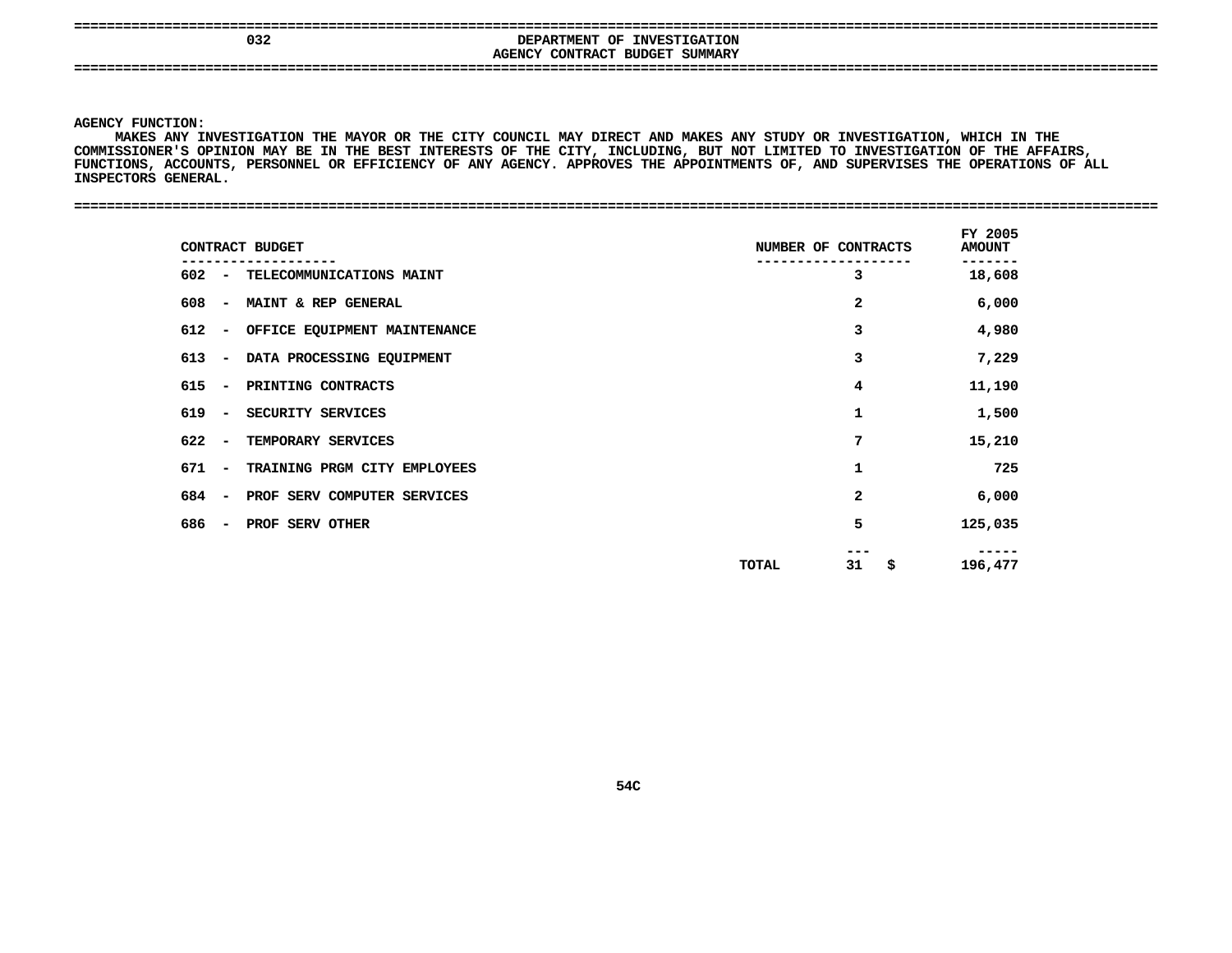## **UNIT OF APPROPRIATION CONTRACT BUDGET DETAIL ====================================================================================================================================**

 **------------------------------------------------------------------------------------------------------------------------------------**AGENCY - 032 - DEPARTMENT OF INVESTIGATION

**- <sup>032</sup> - DEPARTMENT OF INVESTIGATION UNIT**

 **OF APPROPRIATION - <sup>002</sup> - OTHER THAN PERSONAL SERVICES --------------------------------------------------------------------------------------------------------------**GENERAL AND OTHER INVESTIGATIVE STAFF, THE DEPARTMENT INVESTIGATES AND REFERS FOR PROSECUTION CITY EMPLOYEES **THE DEPARTMENT OF INVESTIGATION PROMOTES INTEGRITY AND EFFICIENCY IN GOVERNMENT. THROUGH ITS INSPECTORS <sup>|</sup> <sup>|</sup> GENERAL AND OTHER INVESTIGATIVE STAFF, THE DEPARTMENT INVESTIGATES AND REFERS FOR PROSECUTION CITY EMPLOYEES <sup>|</sup> <sup>|</sup> AND CONTRACTORS ENGAGED IN CORRUPT OR FRAUDULENT ACTIVITIES OR UNETHICAL CONDUCT. INVESTIGATIONS MAY INVOLVE <sup>|</sup> <sup>|</sup>**ANY AGENCY, OFFICER, OR EMPLOYEE OF THE CITY, AS WELL AS THOSE WHO DO BUSINESS WITH, OR RECEIVE BENEFITS **FROM, THE CITY.PERSONNEL SERVICES APPROPRIATIION FOR POSITIONS SUPPORTED BY CITY FUNDS. <sup>|</sup> <sup>|</sup>**

|<br>| OTPS\_APPROPRIATION OF CITY FUNDS TO PURCHASE SUPPLIES, MATERIALS AND OTHER SERVICES REQUIRED TO SUPPORT |<br>| OTPS APPROPRIATION OF CITY FUNDS TO PURCHASE SUPPLIES, MATERIALS AND OTHER SERVICES REQUIRED TO SUPPORT<br>| DEPARTMENT OPERATIONS. **OTPS APPROPRIATION OF CITY FUNDS TO PURCHASE SUPPLIES, MATERIALS AND OTHER SERVICES REQUIRED TO SUPPORT <sup>|</sup> <sup>|</sup>DEPARTMENT OPERATIONS. <sup>|</sup> --------------------------------------------------------------------------------------------------------------**

|                                 | CONTRACT BUDGET              | NUMBER OF CONTRACTS |              | FY 2005<br><b>AMOUNT</b> |
|---------------------------------|------------------------------|---------------------|--------------|--------------------------|
| 602<br>$\overline{\phantom{a}}$ | TELECOMMUNICATIONS MAINT     |                     | $\mathbf{2}$ | \$<br>18,408             |
| 608<br>-                        | MAINT & REP GENERAL          |                     | 2            | 6,000                    |
| 612<br>$\overline{\phantom{a}}$ | OFFICE EQUIPMENT MAINTENANCE |                     | 2            | 3,480                    |
| 613<br>$\overline{\phantom{a}}$ | DATA PROCESSING EQUIPMENT    |                     | 2            | 7,059                    |
| 615<br>$\overline{\phantom{a}}$ | PRINTING CONTRACTS           |                     | 3            | 10,190                   |
| 619<br>$\overline{\phantom{a}}$ | SECURITY SERVICES            |                     | 1            | 1,500                    |
| 622<br>$\overline{\phantom{a}}$ | TEMPORARY SERVICES           |                     | 6            | 12,710                   |
| 684<br>$\overline{\phantom{a}}$ | PROF SERV COMPUTER SERVICES  |                     | 1            | 5,000                    |
| 686<br>$\overline{\phantom{m}}$ | PROF SERV OTHER              |                     | 4            | 120,535                  |
|                                 |                              | TOTAL               | 23           | \$<br>184,882            |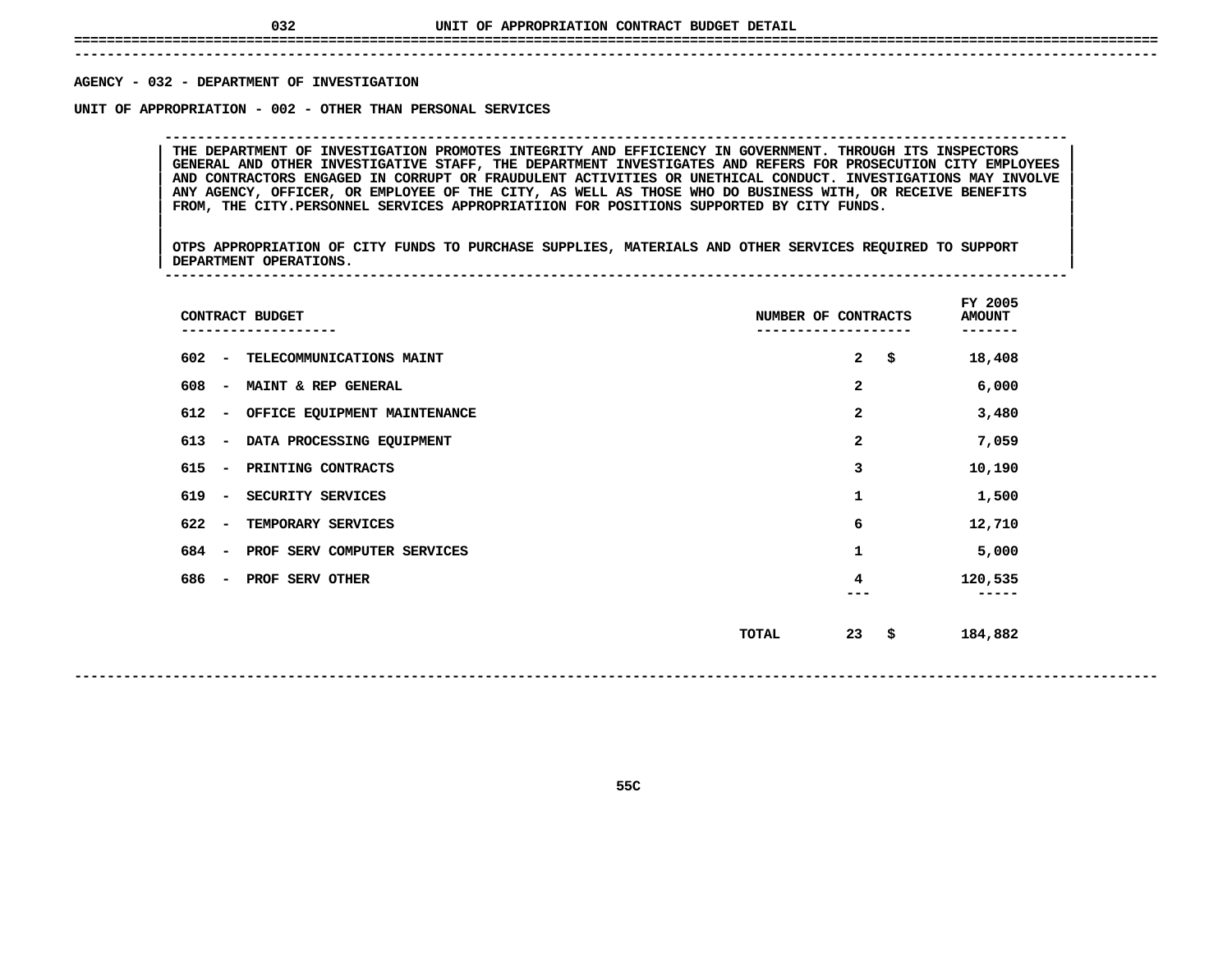### **032(CONT'D) UNIT OF APPROPRIATION CONTRACT BUDGET DETAIL ====================================================================================================================================**

### UNIT OF APPROPRIATION - 004 - INSPECTOR GENERAL-OTPS

 **<sup>|</sup> PERSONNEL SERVICES APPROPRIATION FOR POSITIONS PURCHASED THROUGH INTRA-CITY FUNDS FOR PERSONNEL IN THE <sup>|</sup> <sup>|</sup> FINGERPRINT UNIT AND THE INSPECTOR GENERAL OFFICES HAVING JURISDICTION FOR THE DEPARTMENT OF JUVENILE <sup>|</sup> <sup>|</sup> JUSTICE AND THE FOOD STAMP PROGRAM AND THE DEPARTMENT OF SOCIAL SERVICES OF THE HUMAN RESOURES <sup>|</sup> <sup>|</sup>ADMINISTRATION. <sup>|</sup> <sup>|</sup>**

|<br>| OTPS APPROPRIATION TO PURCHASE SUPPLIES AND EQUIPMENT THROUGH INTRA-CITY FUNDS FOR PERSONNEL ASSIGNED TO THE |<br>| OTPS APPROPRIATION TO PURCHASE SUPPLIES AND EQUIPMENT THROUGH INTRA-CITY FUNDS FOR PERSONNEL ASSIGNED TO THE<br>| INSPECTORS GENERAL OFFICE HAVING JURISDICTION FOR THE DEPARTMENT OF SOCIAL SERVICES OF THE HUMAN RESOURCES OTPS APPROPRIATION TO PURCHASE SUPPLIES AND EQUIPMENT THROUGH INTRA-CITY FUNDS FOR PERSONNEL ASSIGNED TO THE I<br>INSPECTORS GENERAL OFFICE HAVING JURISDICTION FOR THE DEPARTMENT OF SOCIAL SERVICES OF THE HUMAN RESOURCES INSPECTORS GENERAL OFFICE HAVING JURISDICTION FOR THE DEPARTMENT OF SOCIAL SERVICES OF THE HUMAN RESOURCES<br>ADMINISTRATION.

**OF APPROPRIATION - <sup>004</sup> - INSPECTOR GENERAL-OTPS --------------------------------------------------------------------------------------------------------------**

**ADMINISTRATION. <sup>|</sup> --------------------------------------------------------------------------------------------------------------**

| CONTRACT BUDGET<br>---------------                              | NUMBER OF CONTRACTS<br>----------- | FY 2005<br><b>AMOUNT</b> |
|-----------------------------------------------------------------|------------------------------------|--------------------------|
| 602<br>TELECOMMUNICATIONS MAINT<br>$\overline{\phantom{a}}$     | $\mathbf{1}$<br>\$                 | 200                      |
| 612<br>OFFICE EQUIPMENT MAINTENANCE<br>$\overline{\phantom{a}}$ | 1                                  | 1,500                    |
| 613<br>DATA PROCESSING EQUIPMENT<br>$\overline{\phantom{a}}$    | 1                                  | 170                      |
| 615<br>PRINTING CONTRACTS<br>$\overline{\phantom{a}}$           | 1                                  | 1,000                    |
| 622<br>TEMPORARY SERVICES<br>$\overline{\phantom{a}}$           | 1                                  | 2,500                    |
| 671<br>TRAINING PRGM CITY EMPLOYEES<br>$\overline{\phantom{a}}$ | 1                                  | 725                      |
| 684<br>PROF SERV COMPUTER SERVICES<br>$\overline{\phantom{a}}$  | 1                                  | 1,000                    |
| 686<br>PROF SERV OTHER<br>$\overline{\phantom{a}}$              |                                    | 4,500<br>.               |
|                                                                 | 8<br>TOTAL<br>-\$                  | 11,595                   |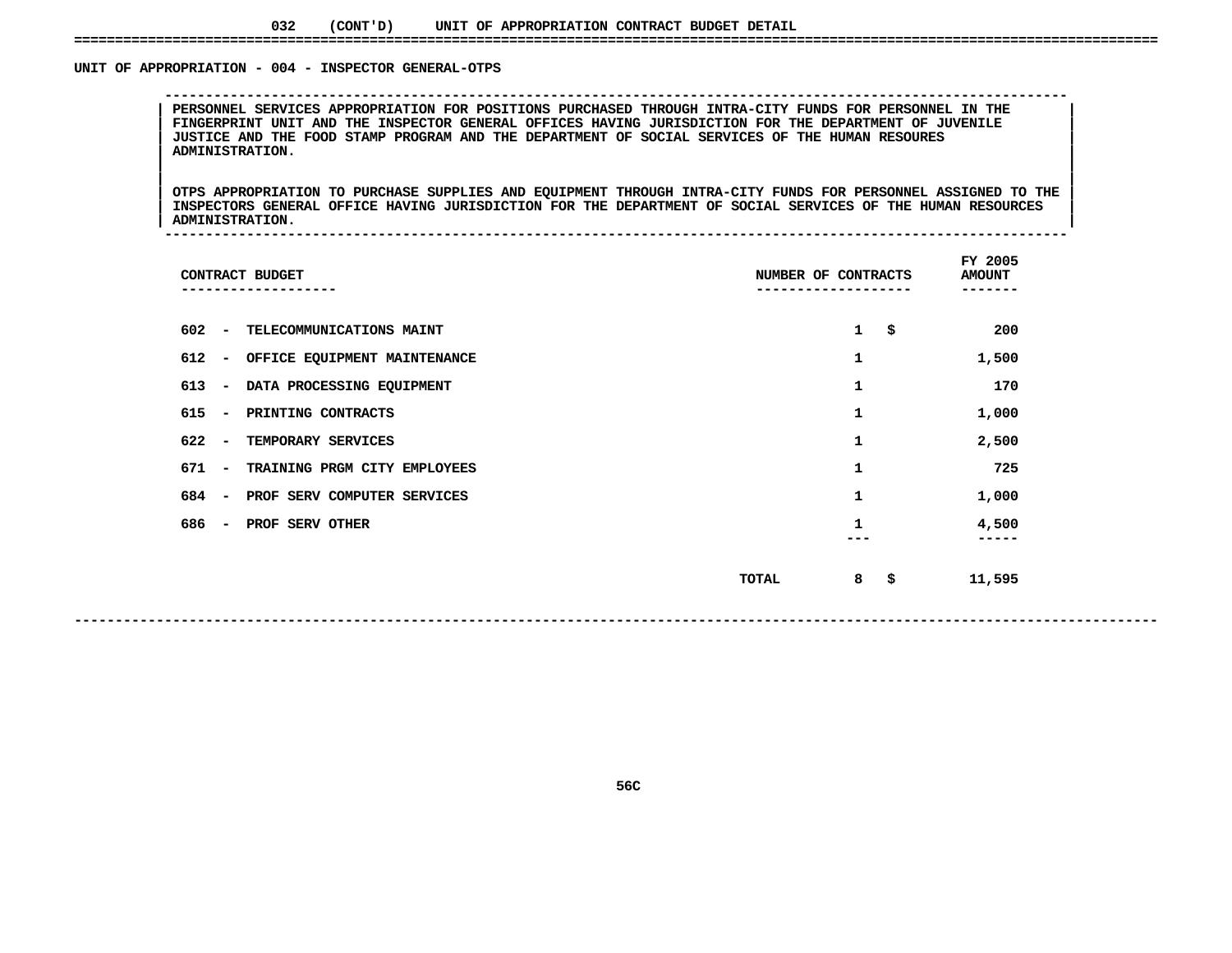| 038 | BROOKLYN PUBLIC LIBRARY                  |  |
|-----|------------------------------------------|--|
|     | <b>AGENCY CONTRACT BUDGET</b><br>SUMMARY |  |
|     |                                          |  |
|     |                                          |  |
|     |                                          |  |

**|**

**Y FUNCTION:<br>PROVIDES FF<br>TS, PURCHAS** PROVIDES FREE LIBRARY SERVICE IN THE MAIN LIBRARY, A S FREE LIBRARY SERVICE IN THE MAIN LIBRARY, A BUSINESS LIBRARY AND 58 BRANCHES THROUGHOUT THE BOROUGH OF BROOKLYN;<br>CHASES AND PREPARES BOOKS, PERIODICALS, PAMPHLETS, PICTURES, RECORDS, FILMS, ETC., FOR PUBLIC REFERENCE AND **SELECTS,**, PURCHASES AND PREPARES BOOKS, PERIODICALS, PAMPHLETS, PICTURES, RECORDS, FILMS, ETC., FOR PUBLIC REFERENCE AND CIRCULATION;<br>NS SPECIAL BOROUGH-WIDE SERVICES AND FACILITIES; ENCOURAGES COMMUNITY INTEREST AND PARTICIPATION MAINTAINS SPECIAL BOROUGH-WIDE SERVICES AND FACILITIES: ENCOURAGES COMMUNITY INTEREST AND PARTICIPATION IN LIBRARY PROGRAMS DESIGNED **SPECIAL BOROUGH-WIDE SERVICES AND FACILITIES; ENCOURAGES COMMUNITY INTEREST AND PARTICIPATION IN LIBRARY PROGRAMS DESIGNED** FOR ADULTS, YOUNG PEOPLE AND CHILDREN; PROVIDES FOR THE MAINTENANCE AND OPERATION OF THE EXISTING PLANT AND THE CONSTRUCTION OF NEW<br>UNITS.<br>-**UNITS.**

#### **====================================================================================================================================**

### UNIT OF APPROPRIATION - 001 - LUMP SUM

 **OF APPROPRIATION - <sup>001</sup> - LUMP SUM -------------------------------------------------------------------------------------------------------------- TO PROVIDE FREE LIBRARY SERVICE AT THE MAIN LIBRARY, BUSINESS LIBRARY AND <sup>58</sup> NEIGHBORHOOD BRANCHES <sup>|</sup> THROUGHOUT THE BOROUGH OF BROOKLYN, FUNDING IS PROVIDED TO SUPPORT THE SELECTION, PURCHASE AND PREPARATION <sup>|</sup> OF BOOKS, PERIODICALS, PAMPHLETS, PICTURES, RECORDS AND FILMS. PROVIDES FOR THE OPERATION AND MAINTENANCE OF <sup>|</sup> THE EXISTING FACILITIES AND ASSOCIATED ENERGY COSTS. BROOKLYN PUBLIC LIBRARY ALSO PROVIDES ADULT LITERACY <sup>|</sup>**

**PROGRAM SERVICES. <sup>|</sup> --------------------------------------------------------------------------------------------------------------**

|       |                     |     | FY 2005<br><b>AMOUNT</b>                |
|-------|---------------------|-----|-----------------------------------------|
|       | $\mathbf{1}$        |     | -------<br>2,000                        |
| TOTAL | ---<br>$\mathbf{1}$ | - S | -----<br>2,000                          |
|       |                     |     | NUMBER OF CONTRACTS<br>---------------- |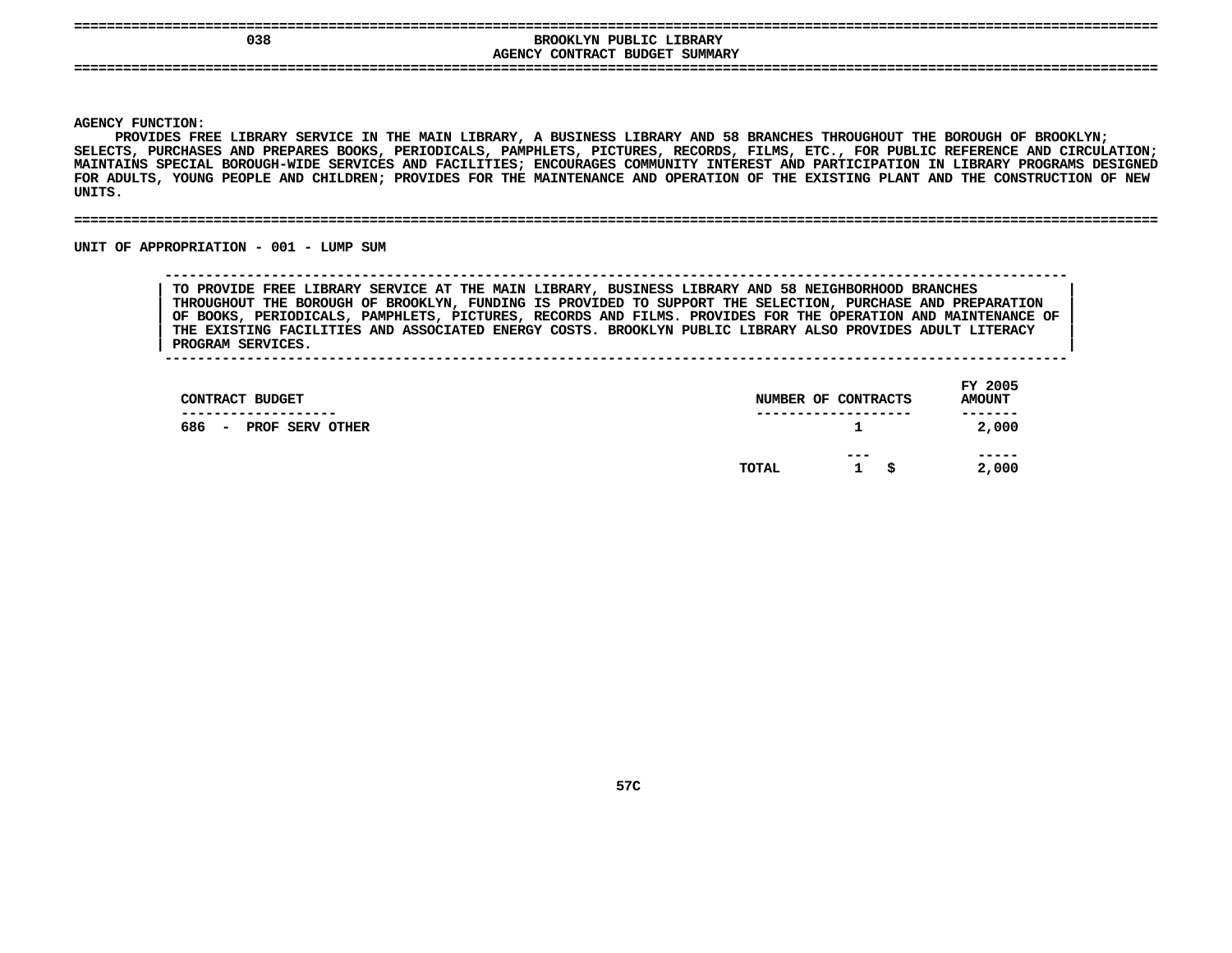| ----------------------------- |                                                |
|-------------------------------|------------------------------------------------|
| 040                           | <b>EDUCATION</b><br><b>DEPARTMENT</b><br>OF    |
|                               | SUMMARY<br>CONTRACT<br><b>AGENCY</b><br>BUDGET |
|                               |                                                |
|                               |                                                |
|                               |                                                |

Y FUNCTION:<br>ESTABLISHES<br>ESTABLISHE<br>PREMELISHE **ESTABLISHES**S ELEMENTARY, HIGH, VOCATIONAL AND OTHER SCHOOLS AND CLASSES NECESSARY TO MEET THE EDUCATION NEEDS AND DEMANDS OF THE<br>ES AND MAINTAINS SCHOOL LIBRARIES, PLAYGROUNDS AND RECREATION CENTERS; AUTHORIZES AND APPROVES COURSES O **CITY;**; ESTABLISHES AND MAINTAINS SCHOOL LIBRARIES, PLAYGROUNDS AND RECREATION CENTERS; AUTHORIZES AND APPROVES COURSES OF STUDY AND<br>BOOKS; ENFORCES STATE COMPULSORY EDUCATION AND SCHOOL CENSUS LAWS; SELECTS AND ACQUIRES SCHOOL **TEXTBOOKS;**; ENFORCES STATE COMPULSORY EDUCATION AND SCHOOL CENSUS LAWS; SELECTS AND ACQUIRES SCHOOL SITES; DESIGNS AND CONSTRUCTS NEW<br>ILDINGS AND MODERNIZES EXISTING SCHOOL BUILDINGS; CARES FOR AND HAS CUSTODY OF ALL SCHOOL PROPERTI **SCHOOL**L BUILDINGS AND MODERNIZES EXISTING SCHOOL BUILDINGS; CARES FOR AND HAS CUSTODY OF ALL SCHOOL PROPERTIES AND ADOPTS RULES AND<br>ATIONS FOR THEIR PRESERVATION; APPOINTS NECESSARY PERSONNEL; PURCHASES AND FURNISHES NECESSARY S **REGULATIONS FOR THEIR PRESERVATION; APPOINTS NECESSARY PERSONNEL; PURCHASES AND FURNISHES NECESSARY SUPPLIES, TEXTBOOKS, ETC.; CARRIES OUT THE PROVISIONS OF THE STATE EDUCATION LAW AND THE CHARTER OF THE CITY OF NEW YORK. ====================================================================================================================================**

| CONTRACT BUDGET                                                     | NUMBER OF CONTRACTS | FY 2005<br><b>AMOUNT</b> |
|---------------------------------------------------------------------|---------------------|--------------------------|
| 600<br>CONTRACTUAL SERVICES GENERAL<br>$\overline{\phantom{a}}$     | 114                 | 109,084,179              |
| 602<br>TELECOMMUNICATIONS MAINT<br>$\overline{\phantom{0}}$         | 127                 | 3,984,491                |
| 607<br>MAINT & REP MOTOR VEH EQUIP<br>$\overline{\phantom{a}}$      | 9                   | 171,913                  |
| 608<br>MAINT & REP GENERAL<br>$\overline{\phantom{a}}$              | 139                 | 11,151,498               |
| 612<br>OFFICE EQUIPMENT MAINTENANCE<br>$\qquad \qquad \blacksquare$ | 263                 | 10,218,022               |
| 613<br>DATA PROCESSING EQUIPMENT<br>$\overline{\phantom{a}}$        | 54                  | 4,523,197                |
| 615<br>PRINTING CONTRACTS<br>$\qquad \qquad$                        | 51                  | 2,709,882                |
| 619<br>SECURITY SERVICES<br>$\overline{\phantom{a}}$                | 1                   | 250,000                  |
| 622<br>TEMPORARY SERVICES                                           | 107                 | 12,365,220               |
| 624<br>CLEANING SERVICES                                            | 5                   | 53,751                   |
| 633<br>TRANSPORTATION EXPENDITURES<br>$\overline{\phantom{a}}$      | 54                  | 4,632,538                |
| BUS TRANSP REIMBURSABLE PRGMS<br>668<br>$\overline{\phantom{a}}$    | 165                 | 3,798,500                |
| 669<br>TRANSPORTATION OF PUPILS<br>$\overline{\phantom{a}}$         | 260                 | 626,220,624              |
| 670<br>PMTS CONTRACT/CORPORAT SCHOOL<br>$\overline{\phantom{a}}$    | 289                 | 482, 222, 817            |
| 671<br>TRAINING PRGM CITY EMPLOYEES<br>$\overline{\phantom{a}}$     | 7                   | 5,927,705                |
| 676<br>MAINT & OPER OF INFRASTRUCTURE                               | 152                 | 85,484,630               |
|                                                                     |                     |                          |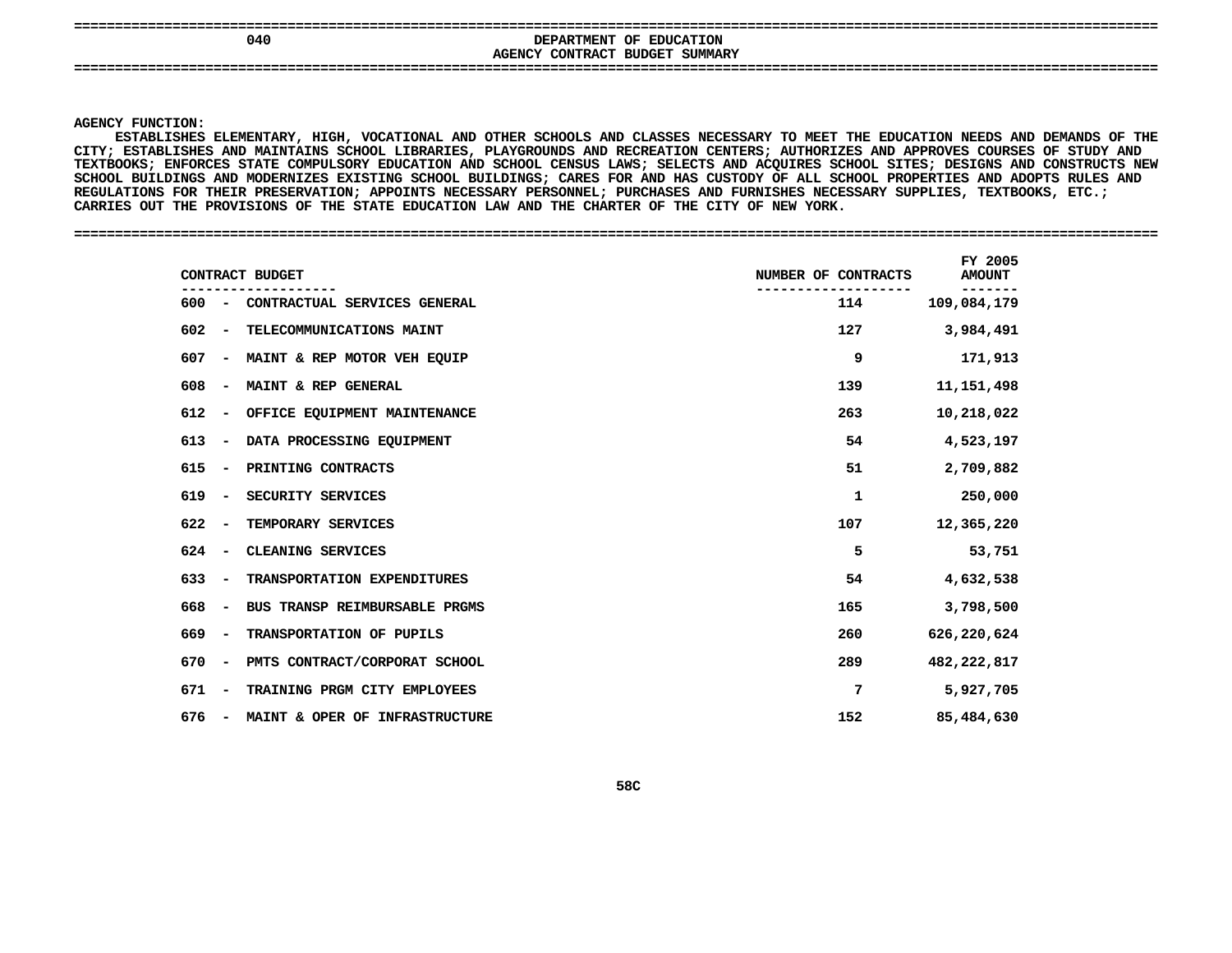| 040 | DEPARTMENT OF EDUCATION        |  |
|-----|--------------------------------|--|
|     | AGENCY CONTRACT BUDGET SUMMARY |  |
|     |                                |  |
|     |                                |  |

| 678 | $\overline{\phantom{a}}$ | PAYMENTS TO DELEGATE AGENCIES  |       | 1     |     | 59,225        |
|-----|--------------------------|--------------------------------|-------|-------|-----|---------------|
| 681 | $\overline{\phantom{a}}$ | PROF SERV ACCTING & AUDITING   |       | 5     |     | 2,093,360     |
| 682 | $\overline{\phantom{a}}$ | PROF SERV LEGAL SERVICES       |       | 23    |     | 1,076,858     |
| 683 | $\overline{\phantom{a}}$ | PROF SERV ENGINEER & ARCHITECT |       | 1     |     | 83,947        |
| 684 | $\overline{\phantom{a}}$ | PROF SERV COMPUTER SERVICES    |       | 47    |     | 13,419,284    |
| 685 | $\overline{\phantom{a}}$ | PROF SERV DIRECT EDUC SERV     |       | 3,187 |     | 144,095,797   |
| 686 | $\overline{\phantom{a}}$ | PROF SERV OTHER                |       | 66    |     | 20,100,178    |
| 688 | $\overline{\phantom{a}}$ | BANK CHARGES PUBLIC ASST ACCT  |       | 7     |     | 153,864       |
| 689 | $\overline{\phantom{0}}$ | PROF SERV CURRIC & PROF DEVEL  |       | 134   |     | 6,417,849     |
| 695 | $\overline{\phantom{a}}$ | EDUCATION & REC FOR YOUTH PRGM |       | 5     |     | 379,430       |
|     |                          |                                | TOTAL | 5,273 | \$. | 1,550,678,759 |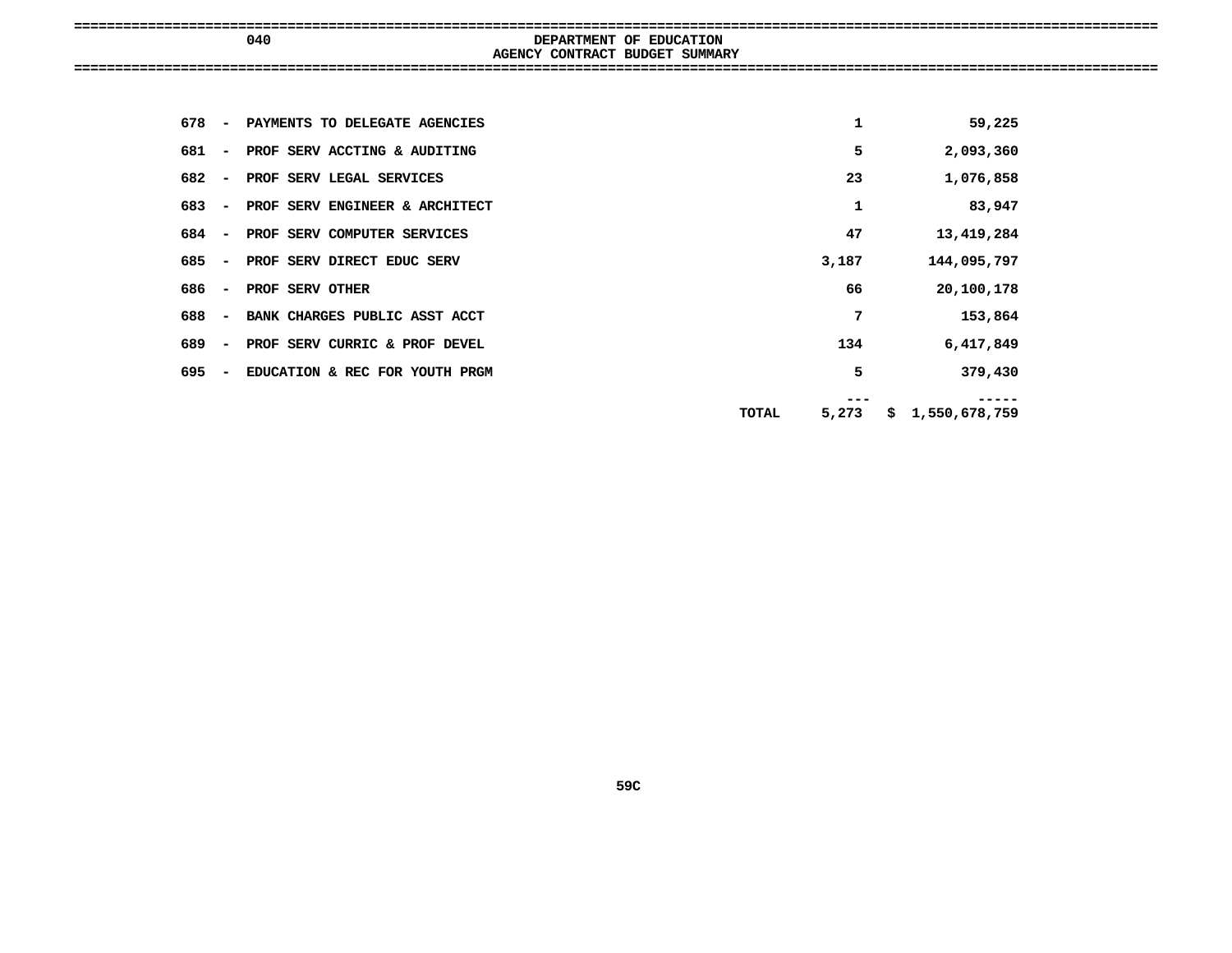## **UNIT OF APPROPRIATION CONTRACT BUDGET DETAIL ====================================================================================================================================**

### **------------------------------------------------------------------------------------------------------------------------------------**AGENCY - 040 - DEPARTMENT OF EDUCATION

# **- <sup>040</sup> - DEPARTMENT OF EDUCATION UNIT**

PROVIDES FOR DIRECT INSTRUCTIONAL SERVICES AT THE ELEMENTARY AND INTERMEDIATE/JUNIOR HIGH SCHOOL LEVEL ALONG<br>WITH APPROPRIATE SCHOOL-BASED LEADERSHIP AND SUPPORT POSITIONS FOR ALL SCHOOLS IN THE COMMUNITY SCHOOL **PROVIDES FOR DIRECT INSTRUCTIONAL SERVICES AT THE ELEMENTARY AND INTERMEDIATE/JUNIOR HIGH SCHOOL LEVEL ALONG <sup>|</sup> <sup>|</sup> WITH APPROPRIATE SCHOOL-BASED LEADERSHIP AND SUPPORT POSITIONS FOR ALL SCHOOLS IN THE COMMUNITY SCHOOL <sup>|</sup> <sup>|</sup>**DISTRICTS. ALSO INCLUDED ARE FUNDS ALLOCATED FOR VARIOUS SPECIAL PURPOSES SUCH AS BILINGUAL EDUCATION, AND<br>INNOVATIVE PROGRAMS SUCH AS TALENTED AND GIFTED AND TRANSITIONAL CLASSES.<br>| **INNOVATIVE PROGRAMS SUCH AS TALENTED AND GIFTED AND TRANSITIONAL CLASSES. <sup>|</sup> <sup>|</sup>**

**OF APPROPRIATION - <sup>302</sup> - DIST INSTR/INSTR SPT SVCS-OTPS --------------------------------------------------------------------------------------------------------------**

|<br>| OTPS APPROPRIATION TO PURCHASE SUPPLIES, MATERIALS AND OTHER SERVICES REQUIRED TO SUPPORT DISTRICT |<br>| OTPS APPROPRIATION TO PURCHASE SUPPLIES, MATERIALS AND OTHER SERVICES REQUIRED TO SUPPORT DISTRICT<br>| INSTRUCTIONAL AND INSTRUCTIONAL SUPPORT SERVICES. **OTPS APPROPRIATION TO PURCHASE SUPPLIES, MATERIALS AND OTHER SERVICES REQUIRED TO SUPPORT DISTRICT <sup>|</sup> <sup>|</sup>INSTRUCTIONAL AND INSTRUCTIONAL SUPPORT SERVICES. <sup>|</sup> --------------------------------------------------------------------------------------------------------------**

 **FY**AMOUNT<br>-------**CONTRACT BUDGET NUMBER OF CONTRACTS AMOUNT ------------------- ------------------- ------- <sup>600</sup> - CONTRACTUAL SERVICES GENERAL <sup>15</sup> \$ 13,733** 602 - TELECOMMUNICATIONS MAINT **- TELECOMMUNICATIONS MAINT <sup>16</sup> 155,341 608 - MAINT & REP GENERAL <sup>16</sup> 134,095 612 - OFFICE EQUIPMENT MAINTENANCE <sup>63</sup> 2,219,056** 613 - DATA PROCESSING EQUIPMENT **- DATA PROCESSING EQUIPMENT <sup>4</sup> 85,209 615 - PRINTING CONTRACTS <sup>3</sup> 21,811 622 - TEMPORARY SERVICES <sup>9</sup> 814,060 633 - TRANSPORTATION EXPENDITURES <sup>13</sup> 334,989** 668 - BUS TRANSP REIMBURSABLE PRGMS **- BUS TRANSP REIMBURSABLE PRGMS <sup>30</sup> 454,227 669 - TRANSPORTATION OF PUPILS <sup>6</sup> 57,320** 676 - MAINT & OPER OF INFRASTRUCTURE **- MAINT & OPER OF INFRASTRUCTURE <sup>1</sup> 3,000** 684 - PROF SERV COMPUTER SERVICES **- PROF SERV COMPUTER SERVICES <sup>2</sup> 40,000** 685 - PROF SERV DIRECT EDUC SERV **- PROF SERV DIRECT EDUC SERV <sup>108</sup> 9,493,723 686 - PROF SERV OTHER <sup>2</sup> 98,848** 689 - PROF SERV CURRIC & PROF DEVEL **- PROF SERV CURRIC & PROF DEVEL <sup>29</sup> 1,023** 695 - EDUCATION & REC FOR YOUTH PRGM **- EDUCATION & REC FOR YOUTH PRGM <sup>1</sup> 190,000 -------- 60C**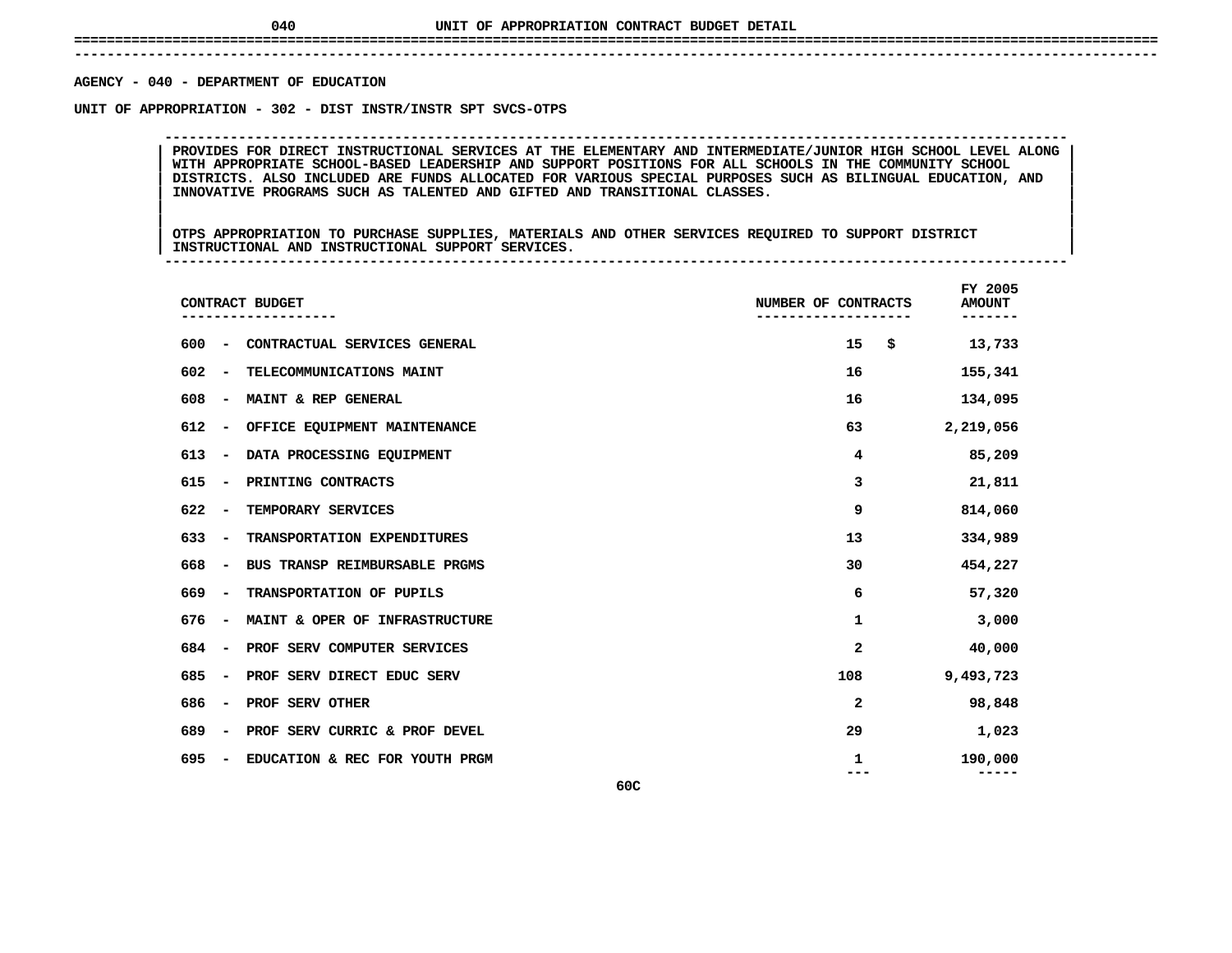| 040 | (CONT ' D ) |  | UNIT OF APPROPRIATION CONTRACT BUDGET DETAIL |  |       |          |            |
|-----|-------------|--|----------------------------------------------|--|-------|----------|------------|
|     |             |  |                                              |  |       |          |            |
|     |             |  |                                              |  | TOTAL | $318$ \$ | 14,116,435 |
|     |             |  |                                              |  |       |          |            |
|     |             |  |                                              |  |       |          |            |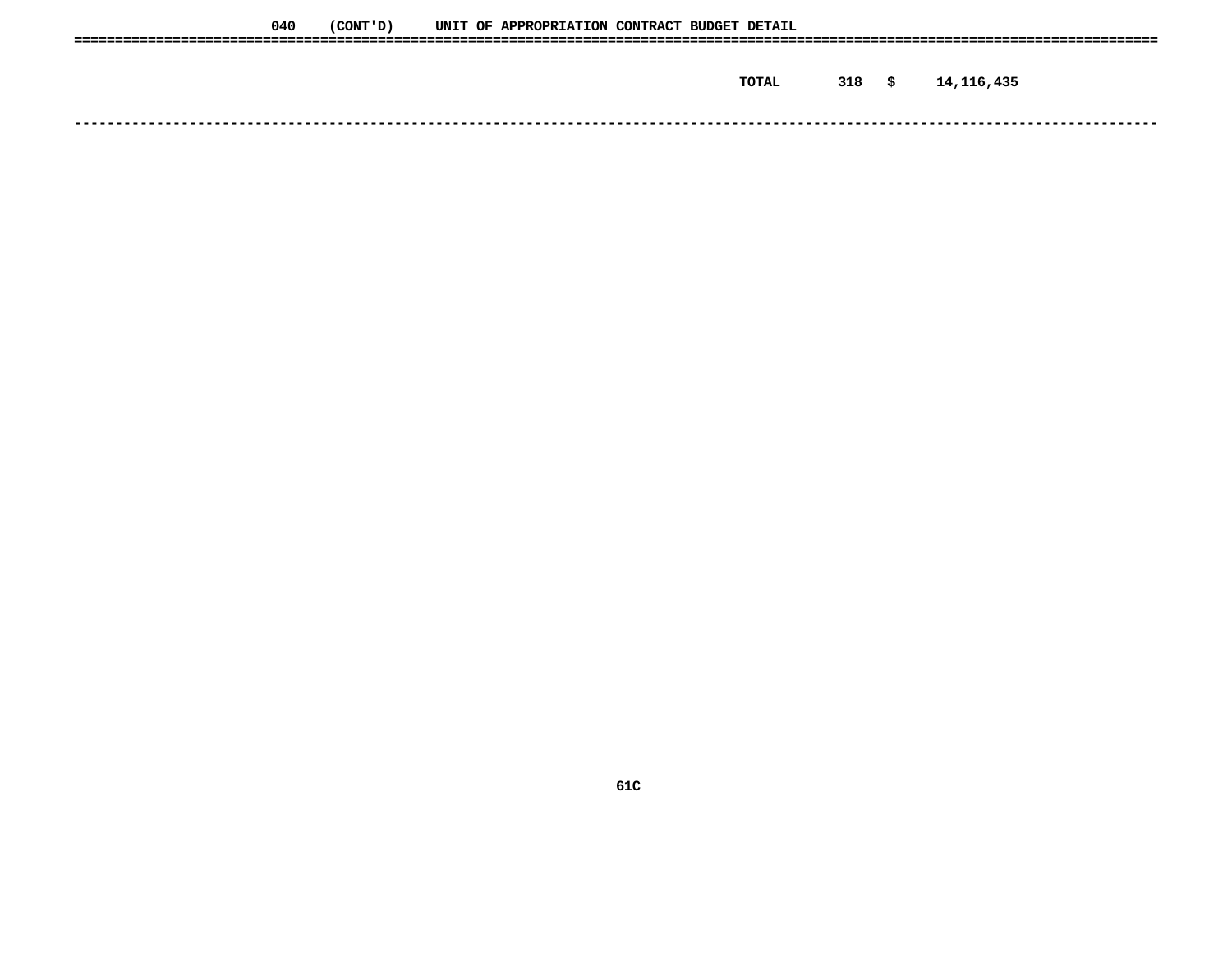### **040(CONT'D) UNIT OF APPROPRIATION CONTRACT BUDGET DETAIL ====================================================================================================================================**

### UNIT OF APPROPRIATION - 304 - DIST SPEC ED INSTR SVCS-OTPS

 **OF APPROPRIATION - <sup>304</sup> - DIST SPEC ED INSTR SVCS-OTPS --------------------------------------------------------------------------------------------------------------**PROVIDES FOR DIRECT SPECIAL EDUCATION INSTRUCTIONAL SERVICES IN RESOURCE ROOM AND SELF-CONTAINED CLASS<br>SETTINGS AT THE ELEMENTARY AND INTERMEDIATE/JUNIOR HIGH SCHOOL LEVEL ALONG WITH APPROPRIATE SCHOOL-BASED **PROVIDES FOR DIRECT SPECIAL EDUCATION INSTRUCTIONAL SERVICES IN RESOURCE ROOM AND SELF-CONTAINED CLASS <sup>|</sup> <sup>|</sup> SETTINGS AT THE ELEMENTARY AND INTERMEDIATE/JUNIOR HIGH SCHOOL LEVEL ALONG WITH APPROPRIATE SCHOOL-BASED <sup>|</sup> <sup>|</sup>**LEADERSHIP AND SUPPORT POSITIONS. ALSO INCLUDED ARE FUNDS FOR REQUIRED RELATED SERVICES SUCH AS SPEECH AND<br>| COUNSELING.<br>| **COUNSELING. <sup>|</sup> <sup>|</sup>**

|<br>| OTPS\_APPROPRIATION\_TO\_PURCHASE\_SUPPLIES,\_MATERIALS\_AND\_OTHER\_SERVICES\_REQUIRED\_TO\_SUPPORT\_DISTRICT\_SPECIAL\_\_\_ |<br>| OTPS APPROPRIATION TO PURCHASE SUPPLIES, MATERIALS AND OTHER SERVICES REQUIRED TO SUPPORT DISTRICT SPECIAL<br>| EDUCATION INSTRUCTIONAL SERVICES. **OTPS APPROPRIATION TO PURCHASE SUPPLIES, MATERIALS AND OTHER SERVICES REQUIRED TO SUPPORT DISTRICT SPECIAL <sup>|</sup> <sup>|</sup>EDUCATION INSTRUCTIONAL SERVICES. <sup>|</sup> --------------------------------------------------------------------------------------------------------------**

| CONTRACT BUDGET                                                  | NUMBER OF CONTRACTS    | FY 2005<br><b>AMOUNT</b><br>----- |
|------------------------------------------------------------------|------------------------|-----------------------------------|
| 600<br>CONTRACTUAL SERVICES GENERAL<br>$\overline{\phantom{a}}$  | $\overline{a}$<br>- \$ | 30,995                            |
| 602<br>TELECOMMUNICATIONS MAINT<br>$\overline{\phantom{a}}$      | 1                      | 845                               |
| 608<br>MAINT & REP GENERAL<br>$\overline{\phantom{a}}$           | 1                      | 1,000                             |
| 612<br>OFFICE EQUIPMENT MAINTENANCE<br>$\overline{\phantom{a}}$  | 9                      | 61,371                            |
| 613<br>DATA PROCESSING EQUIPMENT<br>$\overline{\phantom{a}}$     | 1                      | 2,971                             |
| 633<br>TRANSPORTATION EXPENDITURES<br>$\overline{\phantom{a}}$   | $\mathbf{2}$           | 1,450                             |
| 668<br>BUS TRANSP REIMBURSABLE PRGMS<br>$\overline{\phantom{a}}$ | 1                      | 5,933<br>----                     |
|                                                                  |                        |                                   |
|                                                                  | - \$<br>17<br>TOTAL    | 104,565                           |
|                                                                  |                        |                                   |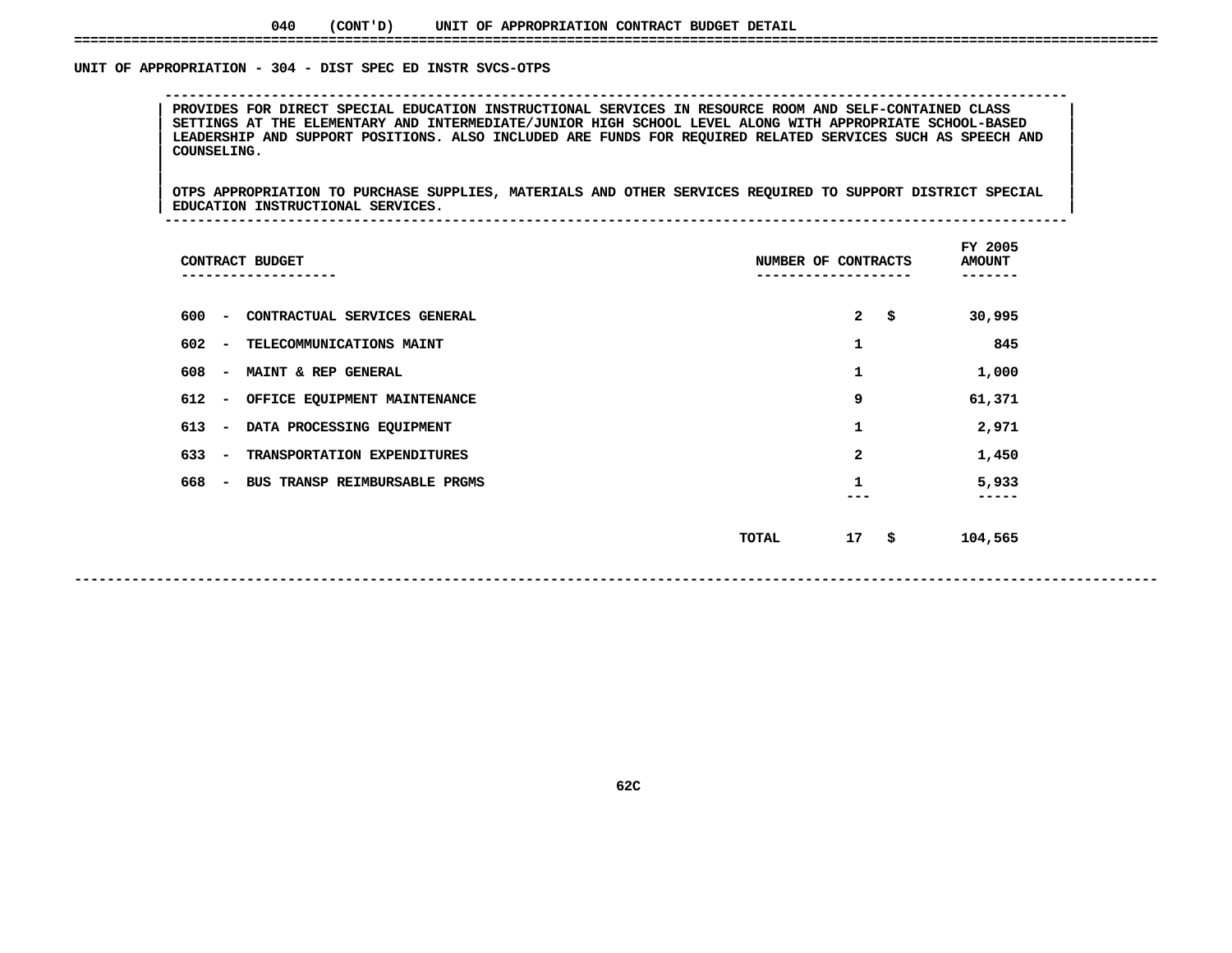### UNIT OF APPROPRIATION - 312 - HS INSTR/INSTR SPT SVCS-OTPS

 **OF APPROPRIATION - <sup>312</sup> - HS INSTR/INSTR SPT SVCS-OTPS --------------------------------------------------------------------------------------------------------------**PROVIDES FOR DIRECT INSTRUCTIONAL SERVICES AT THE HIGH SCHOOL LEVEL ALONG WITH APPROPRIATE SCHOOL-BASED<br>LEADERSHIP AND SUPPORT POSITIONS FOR ALL ACADEMIC/COMPREHENSIVE, VOCATIONAL AND INDEPENDENT/ALTERNATIVE HIGH **PROVIDES FOR DIRECT INSTRUCTIONAL SERVICES AT THE HIGH SCHOOL LEVEL ALONG WITH APPROPRIATE SCHOOL-BASED <sup>|</sup> <sup>|</sup> LEADERSHIP AND SUPPORT POSITIONS FOR ALL ACADEMIC/COMPREHENSIVE, VOCATIONAL AND INDEPENDENT/ALTERNATIVE HIGH <sup>|</sup> <sup>|</sup>**SCHOOLS. ALSO INCLUDED ARE INSTRUCTIONAL FUNDS ALLOCATED FOR SPECIAL PURPOSES SUCH AS EVENING AND SUMMER<br>HIGH SCHOOLS, OCCUPATIONAL AND CAREER EDUCATION, HIGH SCHOOL CORRECTIONAL FACILITIES AND OFF-SITE EDUCATION<br>SERVICES. **HIGH SCHOOLS, OCCUPATIONAL AND CAREER EDUCATION, HIGH SCHOOL CORRECTIONAL FACILITIES AND OFF-SITE EDUCATION <sup>|</sup> <sup>|</sup>SERVICES. <sup>|</sup> <sup>|</sup>**

|<br>| OTPS APPROPRIATION TO PURCHASE SUPPLIES, MATERIALS AND OTHER SERVICES REQUIRED TO SUPPORT HIGH SCHOOL |<br>| OTPS APPROPRIATION TO PURCHASE SUPPLIES, MATERIALS AND OTHER SERVICES REQUIRED TO SUPPORT HIGH SCHOOL<br>| INSTRUCTIONAL AND INSTRUCTIONAL SUPPORT SERVICES. **OTPS APPROPRIATION TO PURCHASE SUPPLIES, MATERIALS AND OTHER SERVICES REQUIRED TO SUPPORT HIGH SCHOOL <sup>|</sup> <sup>|</sup>INSTRUCTIONAL AND INSTRUCTIONAL SUPPORT SERVICES. <sup>|</sup> --------------------------------------------------------------------------------------------------------------**

| CONTRACT BUDGET                                                   | NUMBER OF CONTRACTS          | FY 2005<br><b>AMOUNT</b> |
|-------------------------------------------------------------------|------------------------------|--------------------------|
| 602<br>TELECOMMUNICATIONS MAINT<br>$\overline{\phantom{a}}$       | $\mathbf{1}$<br>\$           | 2,360                    |
| 608<br>MAINT & REP GENERAL<br>$\overline{\phantom{m}}$            | 1                            | 41,630                   |
| 612<br>OFFICE EQUIPMENT MAINTENANCE<br>$\overline{\phantom{a}}$   | 14                           | 2,922,748                |
| 615<br>PRINTING CONTRACTS<br>$\overline{\phantom{a}}$             | 1                            | 60,686                   |
| 622<br>TEMPORARY SERVICES<br>$\overline{\phantom{a}}$             | 4                            | 839,084                  |
| 633<br>TRANSPORTATION EXPENDITURES<br>$\overline{\phantom{a}}$    | 2                            | 50,000                   |
| 668<br>BUS TRANSP REIMBURSABLE PRGMS<br>$\overline{\phantom{m}}$  | 49                           | 1,092,654                |
| 670<br>PMTS CONTRACT/CORPORAT SCHOOL<br>$\overline{\phantom{a}}$  | 1                            | 4,229,000                |
| 685<br>PROF SERV DIRECT EDUC SERV<br>$\overline{\phantom{a}}$     | 1,095                        | 6,693,709                |
| 686<br>PROF SERV OTHER<br>$\overline{\phantom{a}}$                | 6                            | 14,720,655               |
| 689<br>PROF SERV CURRIC & PROF DEVEL<br>$\overline{\phantom{m}}$  | 2                            | 847,931                  |
| 695<br>EDUCATION & REC FOR YOUTH PRGM<br>$\overline{\phantom{a}}$ | 1                            | 137,880                  |
|                                                                   |                              |                          |
|                                                                   | 1,177<br><b>TOTAL</b><br>-\$ | 31,638,337               |
|                                                                   |                              |                          |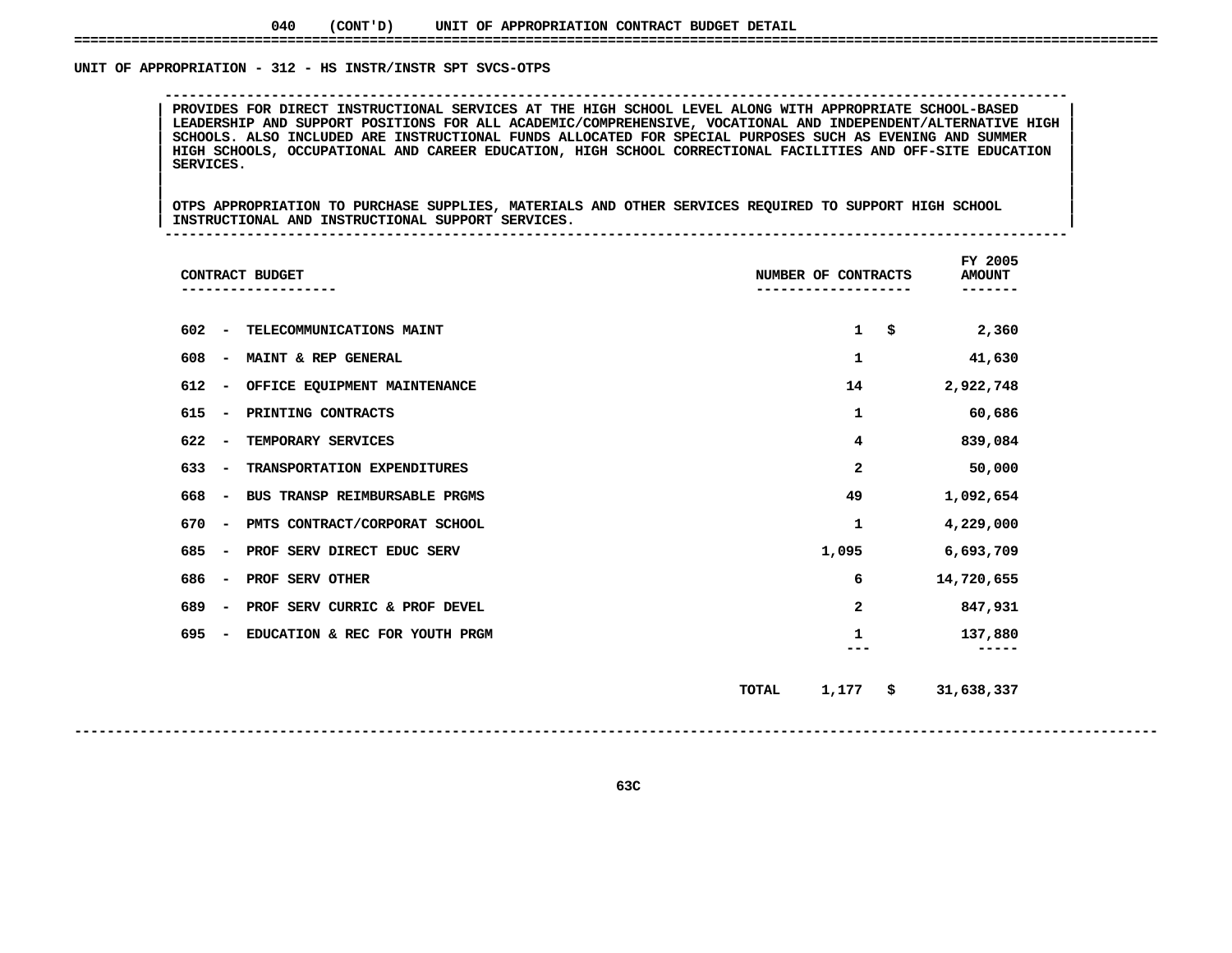### UNIT OF APPROPRIATION - 314 - HS SPEC ED INSTR SVCS-OTPS

 **OF APPROPRIATION - <sup>314</sup> - HS SPEC ED INSTR SVCS-OTPS --------------------------------------------------------------------------------------------------------------**PROVIDES FOR DIRECT SPECIAL EDUCATION INSTRUCTIONAL SERVICES IN RESOURCE ROOM AND SELF- CONTAINED CLASS<br>SETTINGS AT THE HIGH SCHOOL LEVEL ALONG WITH APPROPRIATE SCHOOL-BASED LEADERSHIP AND SUPPORT POSITIONS. ALSO<br>INCLUDED SETTINGS AT THE HIGH SCHOOL LEVEL ALONG WITH APPROPRIATE SCHOOL-BASED LEADERSHIP AND SUPPORT POSITIONS. ALSO **INCLUDED ARE FUNDS FOR REQUIRED RELATED SERVICES SUCH AS SPEECH AND COUNSELING. <sup>|</sup> <sup>|</sup>**

|<br>| OTPS APPROPRIATION TO PURCHASE SUPPLIES, MATERIALS AND OTHER SERVICES REQUIRED TO SUPPORT HIGH SCHOOL |<br>| OTPS APPROPRIATION TO PURCHASE SUPPLIES, MATERIALS AND OTHER SERVICES REQUIRED TO SUPPORT HIGH SCHOOL<br>| SPECIAL EDUCATION INSTRUCTIONAL SERVICES. **OTPS APPROPRIATION TO PURCHASE SUPPLIES, MATERIALS AND OTHER SERVICES REQUIRED TO SUPPORT HIGH SCHOOL <sup>|</sup> <sup>|</sup>SPECIAL EDUCATION INSTRUCTIONAL SERVICES. <sup>|</sup> --------------------------------------------------------------------------------------------------------------**

| CONTRACT BUDGET<br>------------                               | NUMBER OF CONTRACTS | FY 2005<br><b>AMOUNT</b><br>----- |
|---------------------------------------------------------------|---------------------|-----------------------------------|
| 612<br>OFFICE EQUIPMENT MAINTENANCE<br>$\sim$                 | $5 -$<br>-\$        | 107,862                           |
| 668<br>BUS TRANSP REIMBURSABLE PRGMS<br>$\sim$                | 3                   | 30,000                            |
| 685<br>PROF SERV DIRECT EDUC SERV<br>$\overline{\phantom{a}}$ | 5<br>---            | 132,065<br>-----                  |
|                                                               | 13<br>- \$<br>TOTAL | 269,927                           |
|                                                               |                     |                                   |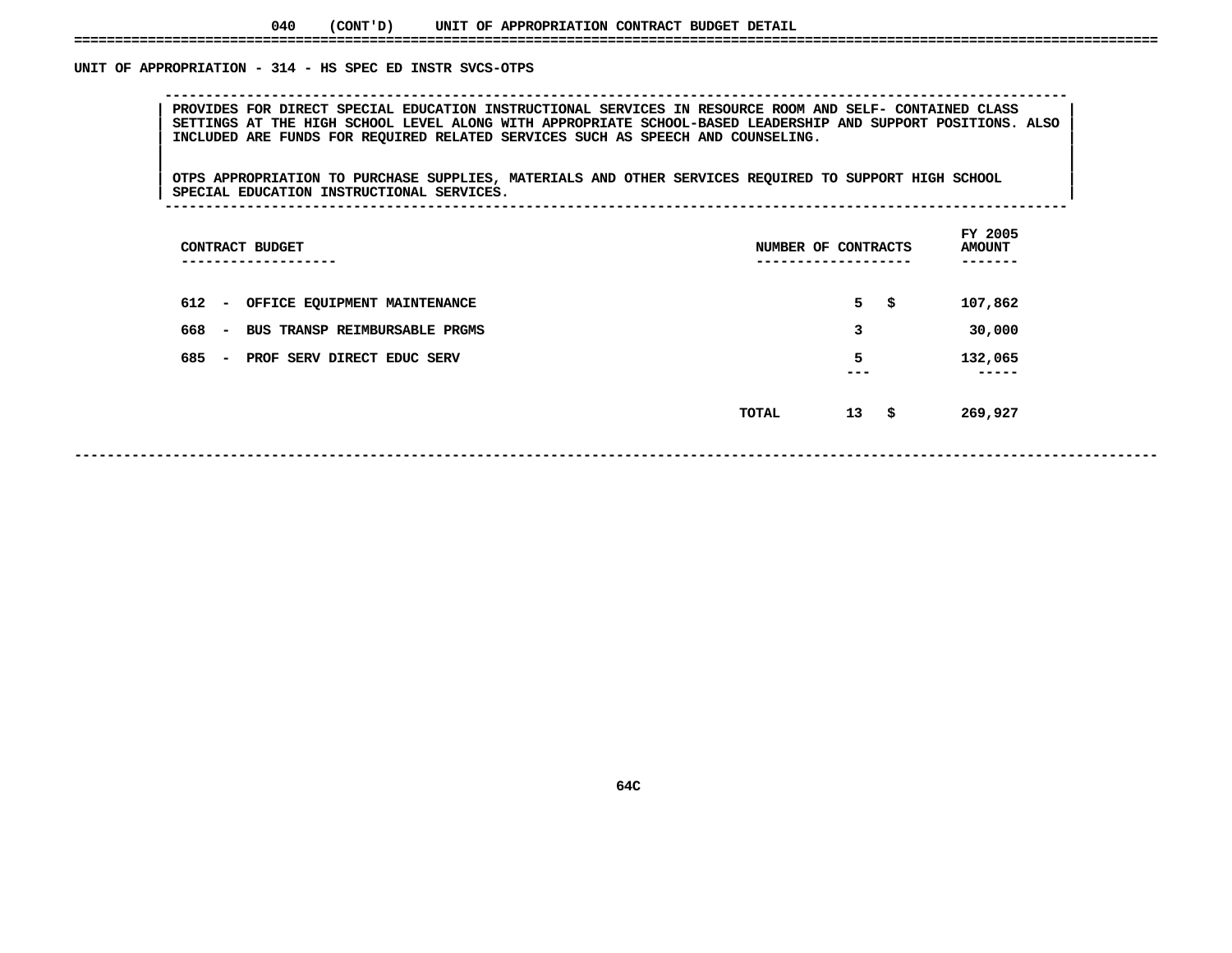### UNIT OF APPROPRIATION - 316 - INSTR / OPER SUPPORT- OTPS

 **OF APPROPRIATION - <sup>316</sup> - INSTR / OPER SUPPORT- OTPS --------------------------------------------------------------------------------------------------------------**| PROVIDES FOR ADMINISTRATIVE AND OPERATIONAL POSITIONS IN THE SYSTEM'S TEN LEARNING SUPPORT CENTERS AND SIX<br>| REGIONAL OPERATIONS OFFICES.<br>| **REGIONAL OPERATIONS OFFICES. <sup>|</sup> <sup>|</sup>**

|<br>| OTPS APPROPRIATION TO PURCHASE SUPPLIES, MATERIALS AND OTHER SERVICES REQUIRED TO SUPPORT THE OPERATION OF |<br>| OTPS APPROPRIATION TO PURCHASE SUPPLIES, MATERIALS AND OTHER SERVICES REQUIRED TO SUPPORT THE OPERATION OF<br>| THE SYSTEM'S TEN LEARNING SUPPORT CENTERS AND SIX REGIONAL OPERATIONS OFFICES. OTPS APPROPRIATION TO PURCHASE SUPPLIES, MATERIALS AND OTHER SERVICES REQUIRED TO SUPPORT THE OPERATION OF THE<br>THE SYSTEM'S TEN LEARNING SUPPORT CENTERS AND SIX REGIONAL OPERATIONS OFFICES.<br>--------------------------------**THE SYSTEM'S TEN LEARNING SUPPORT CENTERS AND SIX REGIONAL OPERATIONS OFFICES. <sup>|</sup> --------------------------------------------------------------------------------------------------------------**

| CONTRACT BUDGET                                                      | NUMBER OF CONTRACTS         | FY 2005<br><b>AMOUNT</b><br>------ |
|----------------------------------------------------------------------|-----------------------------|------------------------------------|
| 600<br>CONTRACTUAL SERVICES GENERAL<br>$\overline{\phantom{a}}$      | $4^{\circ}$<br>\$           | 13,665                             |
| 602<br>TELECOMMUNICATIONS MAINT<br>$\overline{\phantom{a}}$          | 3                           | 28,031                             |
| 607<br>MAINT & REP MOTOR VEH EQUIP<br>$\overline{a}$                 | 1                           | 100                                |
| 608<br>MAINT & REP GENERAL<br>$\overline{a}$                         | 8                           | 34,631                             |
| 612<br>OFFICE EQUIPMENT MAINTENANCE<br>$\overline{a}$                | 23                          | 440,920                            |
| 615<br>PRINTING CONTRACTS<br>$\qquad \qquad \blacksquare$            | 1                           | 1,970                              |
| 622<br>TEMPORARY SERVICES<br>$\overline{\phantom{a}}$                | 10                          | 526,501                            |
| 624<br>CLEANING SERVICES<br>$\overline{\phantom{0}}$                 | 1                           | 8,000                              |
| 633<br>TRANSPORTATION EXPENDITURES<br>$\overline{\phantom{a}}$       | 5                           | 66,773                             |
| 668<br>BUS TRANSP REIMBURSABLE PRGMS<br>$\qquad \qquad \blacksquare$ | 1                           | 2,900                              |
| 682<br>PROF SERV LEGAL SERVICES                                      | 3                           | 64,479                             |
| 684<br>PROF SERV COMPUTER SERVICES<br>$\overline{\phantom{0}}$       | 2                           | 23,200                             |
| 685<br>PROF SERV DIRECT EDUC SERV<br>$\overline{a}$                  | 15                          | 216,532                            |
| 686<br>PROF SERV OTHER<br>$\overline{a}$                             | 3                           | 95,536                             |
| 689<br>PROF SERV CURRIC & PROF DEVEL<br>۰                            | 1                           | 1                                  |
|                                                                      | <b>TOTAL</b><br>81<br>- \$- | 1,523,239                          |

**<sup>81</sup> \$ 1,523,239**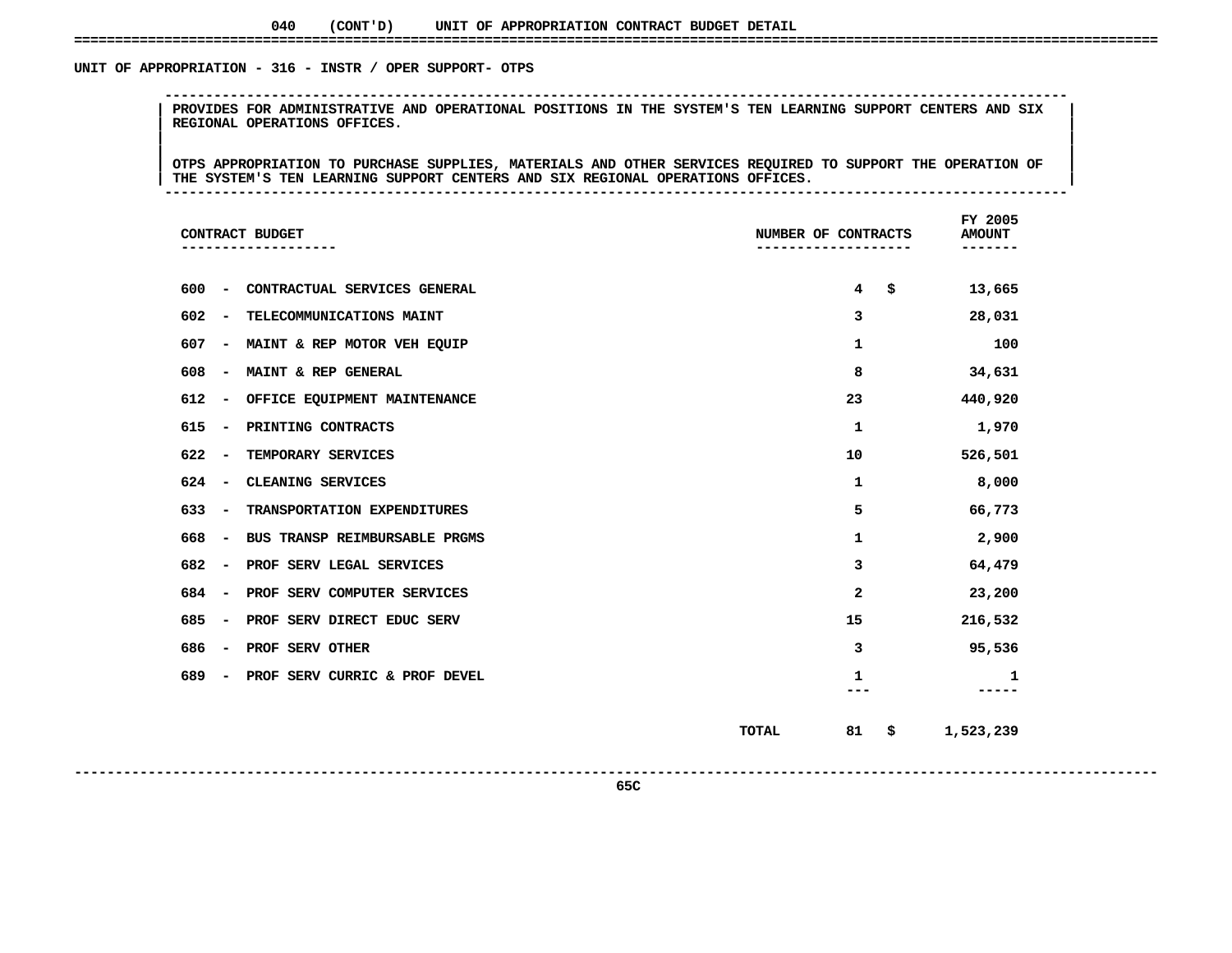### UNIT OF APPROPRIATION - 322 - SP ED C/W INST/INST SPT SV-OTP

 **OF APPROPRIATION - <sup>322</sup> - SP ED C/W INST/INST SPT SV-OTP -------------------------------------------------------------------------------------------------------------- <sup>|</sup> PROVIDES FOR DIRECT SPECIAL EDUCATION INSTRUCTIONAL SERVICES IN SELF-CONTAINED CITYWIDE CLASS SETTINGS FOR <sup>|</sup> <sup>|</sup>SEVERELY HANDICAPPED CHILDREN ALONG WITH APPROPRIATE SCHOOL-BASED LEADERSHIP AND SUPPORT POSITIONS. <sup>|</sup> <sup>|</sup>**

|<br>| OTPS APPROPRIATION TO PURCHASE SUPPLIES, MATERIALS AND OTHER SERVICES REQUIRED TO SUPPORT SPECIAL EDUCATION |<br>| OTPS APPROPRIATION TO PURCHASE SUPPLIES, MATERIALS AND OTHER SERVICES REQUIRED TO SUPPORT SPECIAL EDUCATION<br>| CITYWIDE INSTRUCTIONAL AND INSTRUCTIONAL SUPPORT SERVICES. **OTPS APPROPRIATION TO PURCHASE SUPPLIES, MATERIALS AND OTHER SERVICES REQUIRED TO SUPPORT SPECIAL EDUCATION <sup>|</sup> <sup>|</sup>CITYWIDE INSTRUCTIONAL AND INSTRUCTIONAL SUPPORT SERVICES. <sup>|</sup> --------------------------------------------------------------------------------------------------------------**

| CONTRACT BUDGET                                                  | NUMBER OF CONTRACTS      | FY 2005<br><b>AMOUNT</b> |
|------------------------------------------------------------------|--------------------------|--------------------------|
| 600<br>CONTRACTUAL SERVICES GENERAL<br>$\overline{\phantom{a}}$  | 35<br>\$                 | 281,520                  |
| 602<br>TELECOMMUNICATIONS MAINT<br>$\overline{\phantom{a}}$      | 1                        | 8,300                    |
| 607<br>MAINT & REP MOTOR VEH EQUIP<br>$\overline{\phantom{a}}$   | 1                        | 5,313                    |
| 608<br>MAINT & REP GENERAL<br>$\overline{\phantom{a}}$           | 17                       | 276,800                  |
| 612<br>OFFICE EQUIPMENT MAINTENANCE<br>$\overline{\phantom{a}}$  | 13                       | 451,589                  |
| 613<br>DATA PROCESSING EQUIPMENT<br>$\overline{\phantom{a}}$     | 8                        | 100,000                  |
| 615<br>PRINTING CONTRACTS<br>$\overline{\phantom{a}}$            | 3                        | 8,000                    |
| 668<br>BUS TRANSP REIMBURSABLE PRGMS<br>$\overline{\phantom{a}}$ | 1                        | 2,052                    |
| 669<br>TRANSPORTATION OF PUPILS<br>$\overline{\phantom{a}}$      | 1                        | 47,500                   |
| 685<br>PROF SERV DIRECT EDUC SERV<br>$\overline{\phantom{a}}$    | 11                       | 385,623                  |
| 689<br>PROF SERV CURRIC & PROF DEVEL<br>۰                        | з                        | 92,525<br>-----          |
|                                                                  | 94<br><b>TOTAL</b><br>\$ | 1,659,222                |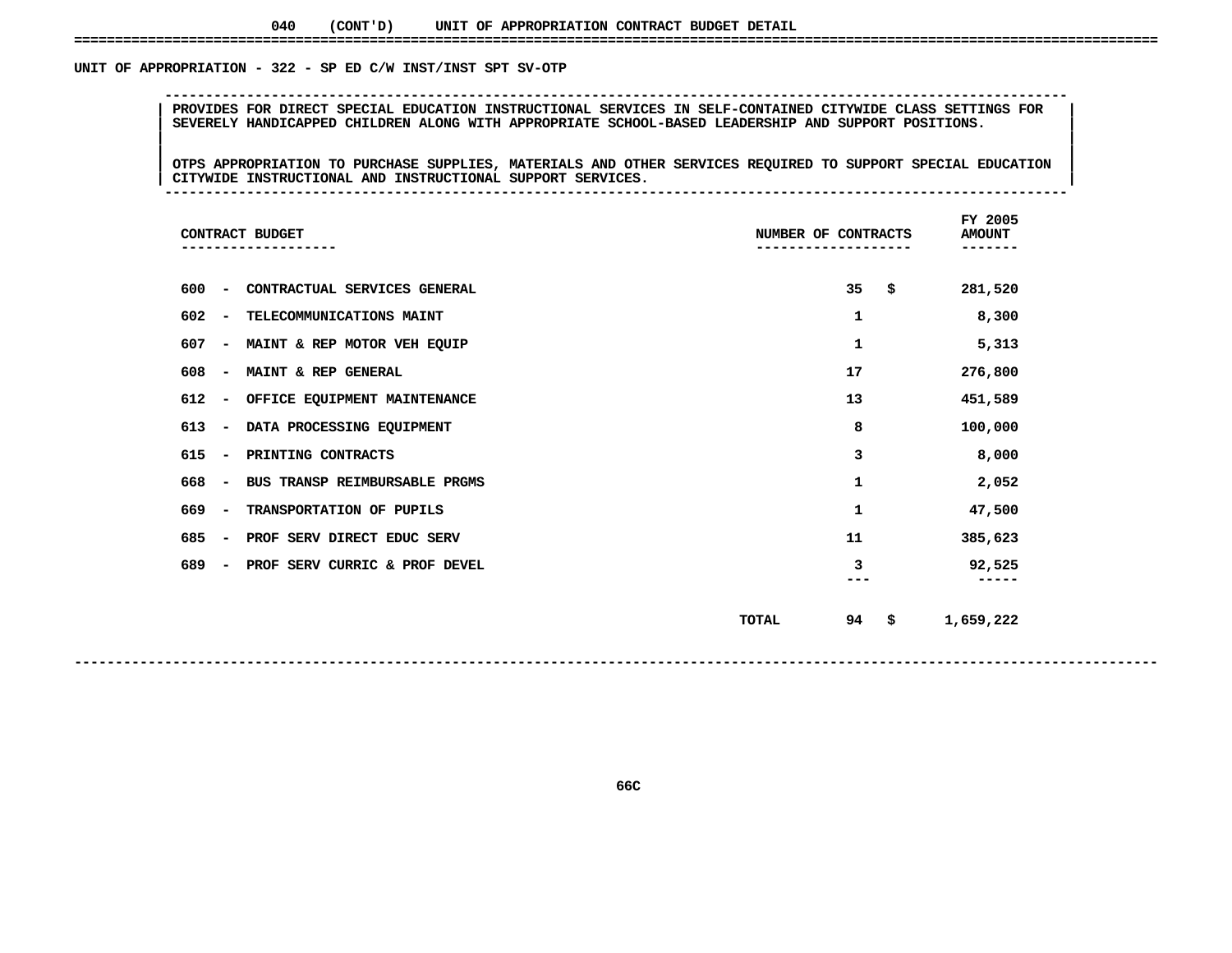### **040(CONT'D) UNIT OF APPROPRIATION CONTRACT BUDGET DETAIL ====================================================================================================================================**

### UNIT OF APPROPRIATION - 324 - DIV OF SPEC ED-INST SPT SVC-OT

 **OF APPROPRIATION - <sup>324</sup> - DIV OF SPEC ED-INST SPT SVC-OT --------------------------------------------------------------------------------------------------------------**PROVIDES FOR ALL CENTRALLY-CONTROLLED SPECIAL EDUCATION RELATED SERVICES SUCH AS PHYSICAL AND OCCUPATIONAL<br>THERAPY AND EVALUATION ACTIVITIES OF SCHOOL-BASED SUPPORT TEAMS, COMMITTEES ON SPECIAL EDUCATION, COMMITTEES **PROVIDES FOR ALL CENTRALLY-CONTROLLED SPECIAL EDUCATION RELATED SERVICES SUCH AS PHYSICAL AND OCCUPATIONAL <sup>|</sup> <sup>|</sup> THERAPY AND EVALUATION ACTIVITIES OF SCHOOL-BASED SUPPORT TEAMS, COMMITTEES ON SPECIAL EDUCATION, COMMITTEES <sup>|</sup> <sup>|</sup>**ON PRE-SCHOOL SPECIAL EDUCATION, CENTRAL-BASED SUPPORT TEAMS AND TEAMS FOR THE HARD OF HEARING AND VISUALLY<br>| IMPAIRED.<br>| **IMPAIRED. <sup>|</sup> <sup>|</sup>**

|<br>| OTPS\_APPROPRIATION\_TO\_PURCHASE\_SUPPLIES,\_MATERIALS\_AND\_OTHER\_SERVICES\_REQUIRED\_TO\_SUPPORT\_INSTRUCTIONAL |<br>| OTPS APPROPRIATION TO PURCHASE SUPPLIES, MATERIALS AND OTHER SERVICES REQUIRED TO SUPPORT INSTRUCTIONAL<br>| SUPPORT SERVICES OF SPECIAL EDUCATION PROGRAMS. **OTPS APPROPRIATION TO PURCHASE SUPPLIES, MATERIALS AND OTHER SERVICES REQUIRED TO SUPPORT INSTRUCTIONAL <sup>|</sup> <sup>|</sup>SUPPORT SERVICES OF SPECIAL EDUCATION PROGRAMS. <sup>|</sup> --------------------------------------------------------------------------------------------------------------**

|                                 | CONTRACT BUDGET              | NUMBER OF CONTRACTS |     | FY 2005<br><b>AMOUNT</b> |
|---------------------------------|------------------------------|---------------------|-----|--------------------------|
| 602<br>$\overline{\phantom{a}}$ | TELECOMMUNICATIONS MAINT     |                     | 3   | \$<br>20,000             |
| 608<br>$\overline{\phantom{a}}$ | MAINT & REP GENERAL          |                     | 1   | 2,000                    |
| 612<br>$\overline{\phantom{a}}$ | OFFICE EQUIPMENT MAINTENANCE |                     | 10  | 452,488                  |
| 615<br>$\overline{\phantom{a}}$ | PRINTING CONTRACTS           |                     | 1   | 22,000                   |
| 622<br>$\overline{\phantom{a}}$ | TEMPORARY SERVICES           |                     | 6   | 463,885                  |
| 633<br>$\overline{\phantom{a}}$ | TRANSPORTATION EXPENDITURES  |                     | 7   | 3,507,004                |
| 684<br>$\overline{\phantom{a}}$ | PROF SERV COMPUTER SERVICES  |                     | 1   | 4,000                    |
| 685<br>$\overline{\phantom{a}}$ | PROF SERV DIRECT EDUC SERV   |                     | 713 | 53,745,192               |
|                                 |                              | <b>TOTAL</b>        | 742 | \$<br>58,216,569         |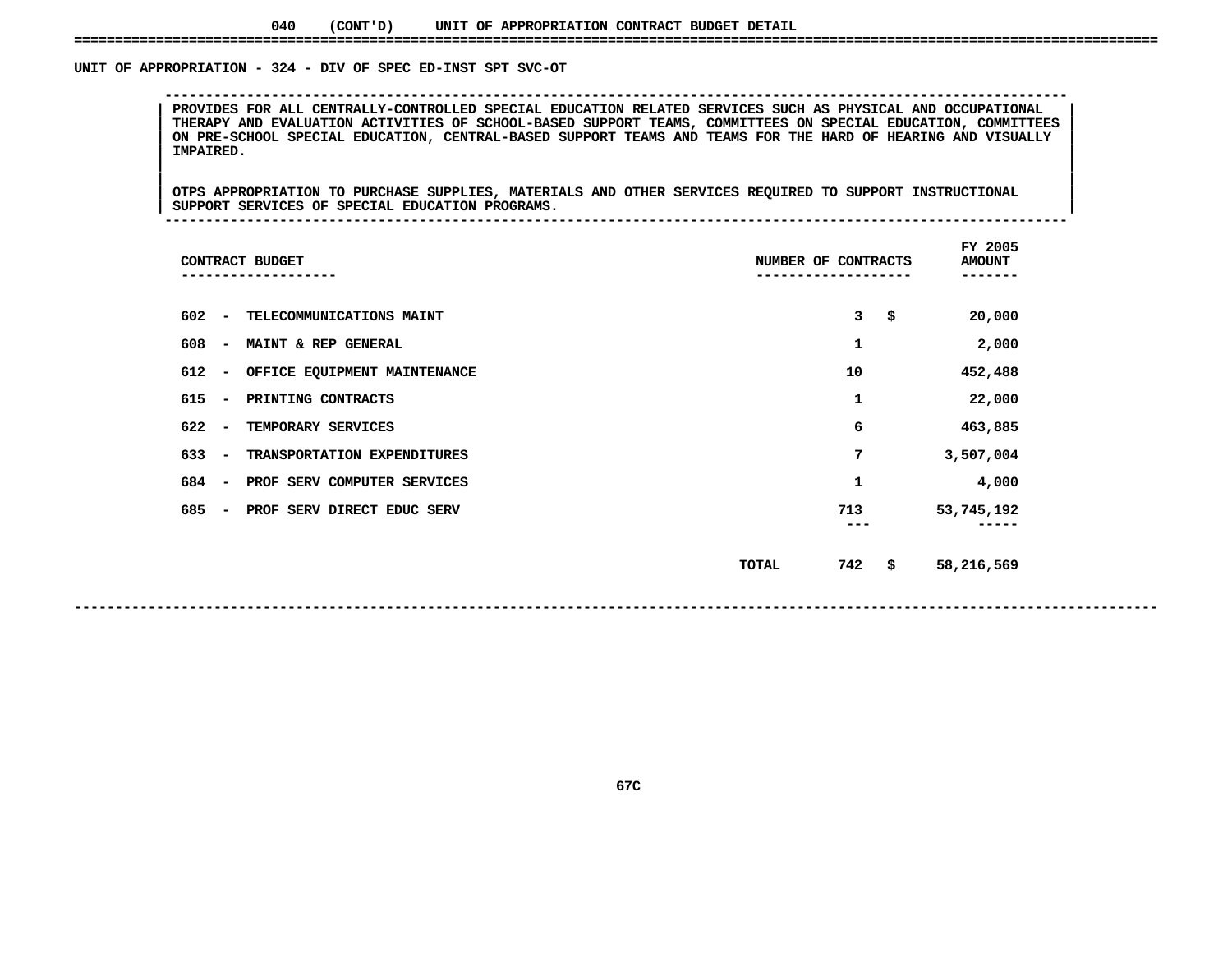### UNIT OF APPROPRIATION - 326 - SPECIAL ED-OPER/ADMIN-OTPS

 **<sup>|</sup> PROVIDES FOR ADMINISTRATIVE AND OPERATIONAL POSITIONS SUPPORTING SPECIAL EDUCATION PROGRAMS INCLUDING <sup>|</sup> <sup>|</sup>SPECIAL EDUCATION MONITORING AND THE HEARING OFFICE ON APPEALS. <sup>|</sup> <sup>|</sup>**

**OF APPROPRIATION - <sup>326</sup> - SPECIAL ED-OPER/ADMIN-OTPS --------------------------------------------------------------------------------------------------------------**

|<br>| OTPS APPROPRIATION TO PURCHASE SUPPLIES, MATERIALS AND OTHER SERVICES REQUIRED TO SUPPORT OPERATIONS AND |<br>| OTPS APPROPRIATION TO PURCHASE SUPPLIES, MATERIALS AND OTHER SERVICES REQUIRED TO SUPPORT OPERATIONS AND<br>| ADMINISTRATION OF SPECIAL EDUCATION PROGRAMS. **OTPS APPROPRIATION TO PURCHASE SUPPLIES, MATERIALS AND OTHER SERVICES REQUIRED TO SUPPORT OPERATIONS AND <sup>|</sup> <sup>|</sup>ADMINISTRATION OF SPECIAL EDUCATION PROGRAMS. <sup>|</sup> --------------------------------------------------------------------------------------------------------------**

| CONTRACT BUDGET                                                  | NUMBER OF CONTRACTS | FY 2005<br><b>AMOUNT</b><br>----- |
|------------------------------------------------------------------|---------------------|-----------------------------------|
| 600<br>CONTRACTUAL SERVICES GENERAL<br>$\overline{\phantom{0}}$  | $\mathbf{1}$        | \$<br>100                         |
| 612<br>OFFICE EQUIPMENT MAINTENANCE<br>$\overline{\phantom{a}}$  | 3                   | 241,000                           |
| 622<br>TEMPORARY SERVICES<br>$\overline{\phantom{a}}$            | 2                   | 320,231                           |
| 633<br>TRANSPORTATION EXPENDITURES<br>$\overline{\phantom{a}}$   | 4                   | 131,000                           |
| 670<br>PMTS CONTRACT/CORPORAT SCHOOL<br>$\overline{\phantom{a}}$ | 1                   | 3,980,011                         |
| PROF SERV COMPUTER SERVICES<br>684<br>$\overline{\phantom{a}}$   | 1                   | 10,000                            |
| 685<br>PROF SERV DIRECT EDUC SERV<br>$\overline{\phantom{a}}$    | 34                  | 1,138,335                         |
|                                                                  | 46<br>TOTAL         | \$<br>5,820,677                   |

**------------------------------------------------------------------------------------------------------------------------------------**

**68C**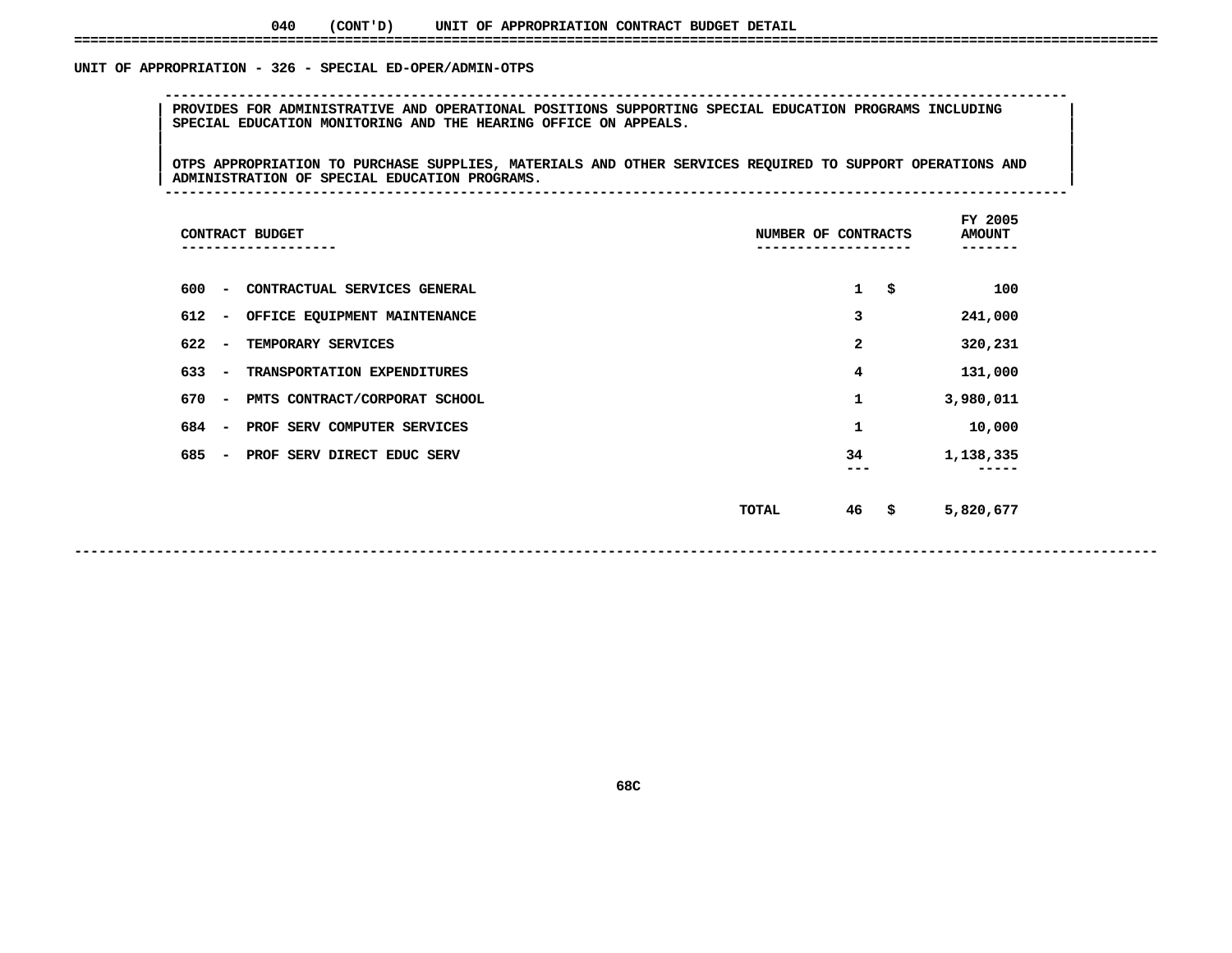### UNIT OF APPROPRIATION - 328 - SP ED OP/ADMIN(DIS HS&C/W)-OT

 **<sup>|</sup> PROVIDES FOR ALL SCHOOL-BASED ADMINISTRATIVE AND OPERATIONAL POSITIONS IN SUPPORT OF SPECIAL EDUCATION <sup>|</sup> <sup>|</sup>CHILDREN IN THE COMMUNITY SCHOOL DISTRICTS, HIGH SCHOOLS AND CITYWIDE SPECIAL EDUCATION PROGRAMS. <sup>|</sup> <sup>|</sup>**

 **<sup>|</sup> <sup>|</sup>**|<br>| OTPS APPROPRIATION TO PURCHASE SUPPLIES, MATERIALS AND OTHER SERVICES REQUIRED TO SUPPORT SPECIAL EDUCATION<br>| OPERATIONS AND ADMINISTRATION IN DISTRICT, HIGH SCHOOL AND CITYWIDE PROGRAMS. **OTPS APPROPRIATION TO PURCHASE SUPPLIES, MATERIALS AND OTHER SERVICES REQUIRED TO SUPPORT SPECIAL EDUCATION <sup>|</sup> <sup>|</sup>OPERATIONS AND ADMINISTRATION IN DISTRICT, HIGH SCHOOL AND CITYWIDE PROGRAMS. <sup>|</sup> --------------------------------------------------------------------------------------------------------------**

**OF APPROPRIATION - <sup>328</sup> - SP ED OP/ADMIN(DIS HS&C/W)-OT --------------------------------------------------------------------------------------------------------------**

|                                 | CONTRACT BUDGET               |       | NUMBER OF CONTRACTS |     | FY 2005<br><b>AMOUNT</b><br>---- |
|---------------------------------|-------------------------------|-------|---------------------|-----|----------------------------------|
| 600<br>$\overline{\phantom{a}}$ | CONTRACTUAL SERVICES GENERAL  |       | $\mathbf{1}$        | \$  | 34,464                           |
| 612<br>$\overline{\phantom{a}}$ | OFFICE EQUIPMENT MAINTENANCE  |       | 1                   |     | 30,291                           |
| 622<br>$\overline{\phantom{a}}$ | TEMPORARY SERVICES            |       | 1                   |     | 96,454                           |
| 668<br>$\overline{\phantom{a}}$ | BUS TRANSP REIMBURSABLE PRGMS |       | 1                   |     | 101                              |
| 685<br>$\overline{\phantom{m}}$ | PROF SERV DIRECT EDUC SERV    |       | 1                   |     | 11,583<br>-----                  |
|                                 |                               | TOTAL | 5                   | -\$ | 172,893                          |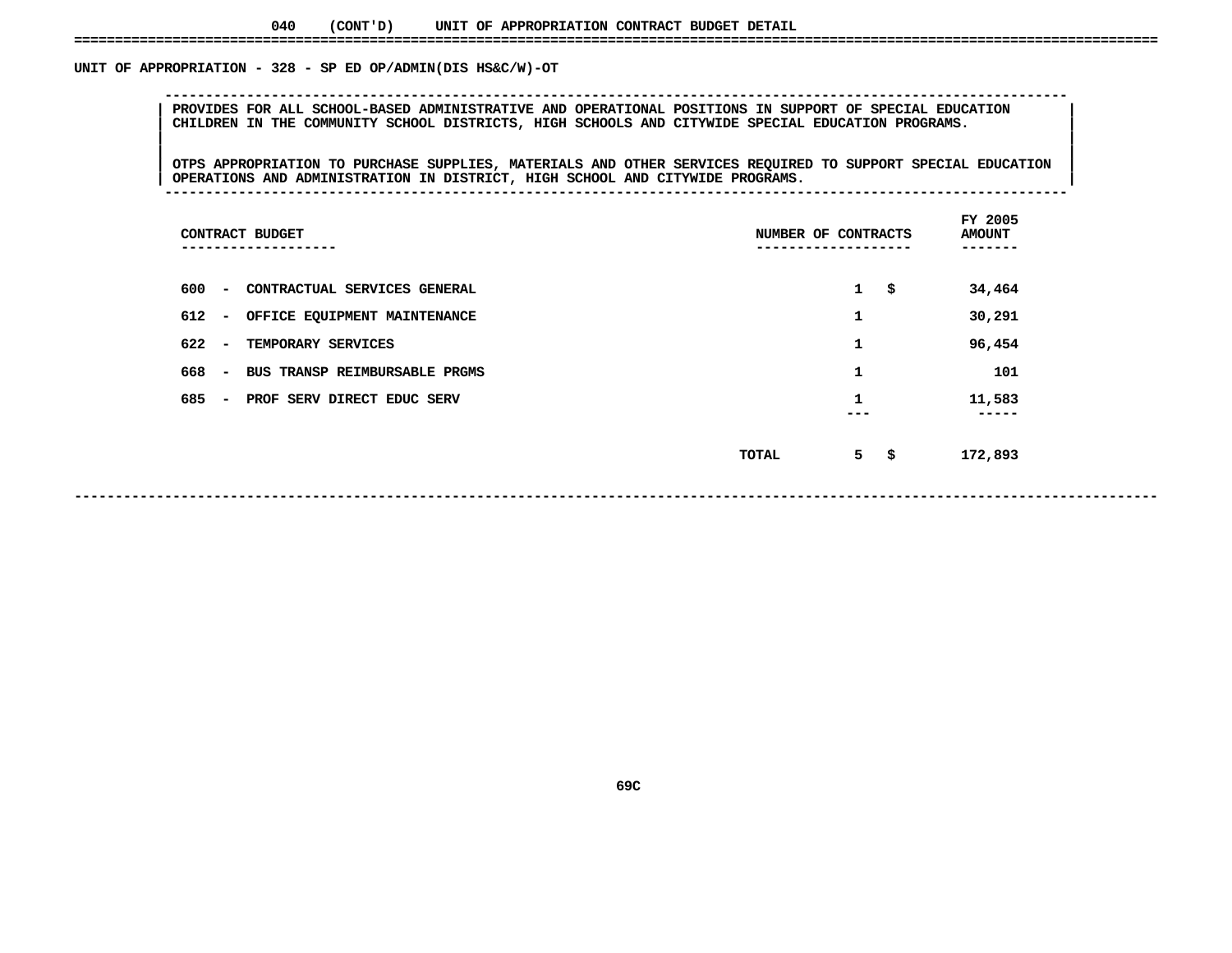### UNIT OF APPROPRIATION - 336 - SCHOOL FAC-CUST MAINT-OTPS

 **OF APPROPRIATION - <sup>336</sup> - SCHOOL FAC-CUST MAINT-OTPS --------------------------------------------------------------------------------------------------------------**PROVIDES FOR THE CUSTODIAL AND MAINTENANCE OPERATIONS OF OVER 1,200 BUILDINGS IN THE CITY'S PUBLIC SCHOOL ||<br>| SYSTEM AFFECTING THE DAY-TO-DAY SCHOOL ENVIRONMENT OF OVER ONE MILLION PUBLIC SCHOOL CHILDREN.<br>| **SYSTEM AFFECTING THE DAY-TO-DAY SCHOOL ENVIRONMENT OF OVER ONE MILLION PUBLIC SCHOOL CHILDREN. <sup>|</sup> <sup>|</sup>**

|<br>| OTPS APPROPRIATION TO PURCHASE SUPPLIES, MATERIALS AND OTHER SERVICES REQUIRED TO SUPPORT CUSTODIAL AND |<br>| OTPS APPROPRIATION TO PURCHASE SUPPLIES, MATERIALS AND OTHER SERVICES REQUIRED TO SUPPORT CUSTODIAL AND<br>| MAINTENANCE OPERATIONS OF THE DIVISION OF SCHOOL FACILITIES. **OTPS APPROPRIATION TO PURCHASE SUPPLIES, MATERIALS AND OTHER SERVICES REQUIRED TO SUPPORT CUSTODIAL AND <sup>|</sup> <sup>|</sup>MAINTENANCE OPERATIONS OF THE DIVISION OF SCHOOL FACILITIES. <sup>|</sup> --------------------------------------------------------------------------------------------------------------**

| CONTRACT BUDGET<br>-------                                        | NUMBER OF | CONTRACTS  | FY 2005<br><b>AMOUNT</b> |
|-------------------------------------------------------------------|-----------|------------|--------------------------|
| 600<br>CONTRACTUAL SERVICES GENERAL<br>$\overline{\phantom{0}}$   |           | 5          | \$<br>76,358,967         |
| 607<br>MAINT & REP MOTOR VEH EQUIP<br>$\overline{\phantom{0}}$    |           | 3          | 90,000                   |
| 608<br>MAINT & REP GENERAL<br>$\overline{\phantom{0}}$            |           | 1          | 3,373,000                |
| 676<br>MAINT & OPER OF INFRASTRUCTURE<br>$\overline{\phantom{0}}$ |           | 150<br>--- | 80,393,410               |
|                                                                   | TOTAL     | 159        | \$<br>160,215,377        |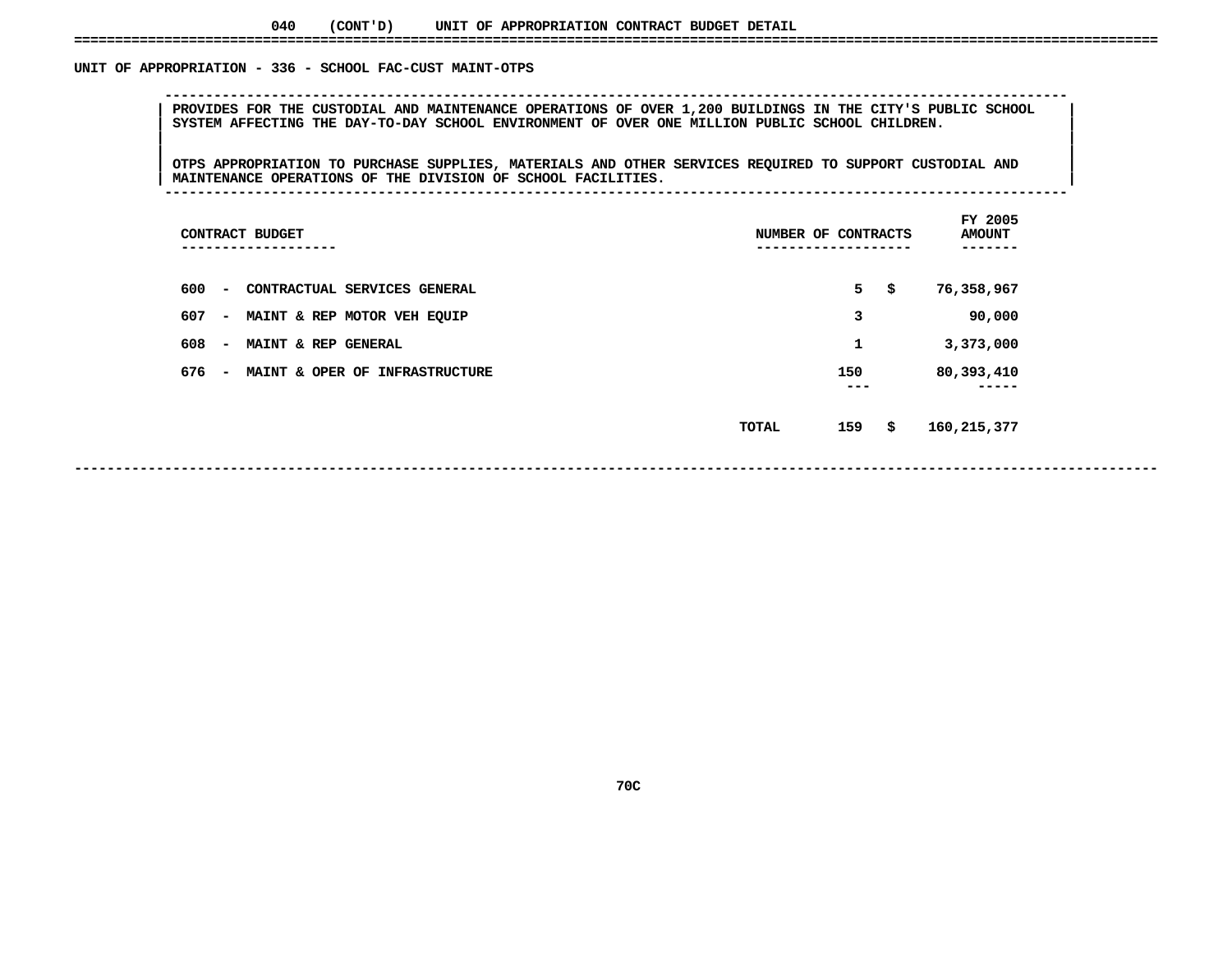### UNIT OF APPROPRIATION - 338 - PUPIL TRANSPORTATION

 **OF APPROPRIATION - <sup>338</sup> - PUPIL TRANSPORTATION --------------------------------------------------------------------------------------------------------------**PROVIDES FOR THE SAFE, RELIABLE AND EFFICIENT TRANSPORTATION SERVICE FOR THE STUDENTS OF NEW YORK CITY.<br>APPROXIMATELY HALF A MILLION STUDENTS ARE TRANSPORTED EACH SCHOOL DAY BETWEEN HOME AND SCHOOL. WHEN REQUIRED PROVIDES FOR THE SAFE, RELIABLE AND EFFICIENT TRANSPORTATION SERVICE FOR THE STUDENTS OF NEW YORK CITY.<br>APPROXIMATELY HALF A MILLION STUDENTS ARE TRANSPORTED EACH SCHOOL DAY BETWEEN HOME AND SCHOOL. WHEN REQUIRED<br>(BECAUSE APPROXIMATELY HALF A MILLION STUDENTS ARE TRANSPORTED EACH SCHOOL DAY BETWEEN HOME AND SCHOOL. WHEN REQUIRED<br>(BECAUSE OF THEIR CONDITION) SPECIAL EDUCATION PUPILS RECEIVE DOOR-TO-DOOR SERVICE ON CONTRACT YELLOW BUSES.<br>YOUN **(BECAUSE OF THEIR CONDITION) SPECIAL EDUCATION PUPILS RECEIVE DOOR-TO-DOOR SERVICE ON CONTRACT YELLOW BUSES. <sup>|</sup> <sup>|</sup>**YOUNGER STUDENTS ARE SERVED BY STOP-TO-SCHOOL YELLOW BUS SERVICE, WHILE OLDER PUPILS RECEIVE FREE FARE<br>PASSES TO RIDE COMMON CARRIER BUS AND TRAIN LINES.

**PASSES TO RIDE COMMON CARRIER BUS AND TRAIN LINES. <sup>|</sup> --------------------------------------------------------------------------------------------------------------**

|       |            | FY 2005<br><b>AMOUNT</b><br>-----                  |  |
|-------|------------|----------------------------------------------------|--|
|       | 107<br>--- | \$<br>622,832,331<br>-----                         |  |
| TOTAL | 107        | 622,832,331                                        |  |
|       |            | NUMBER OF CONTRACTS<br>-------------------<br>- \$ |  |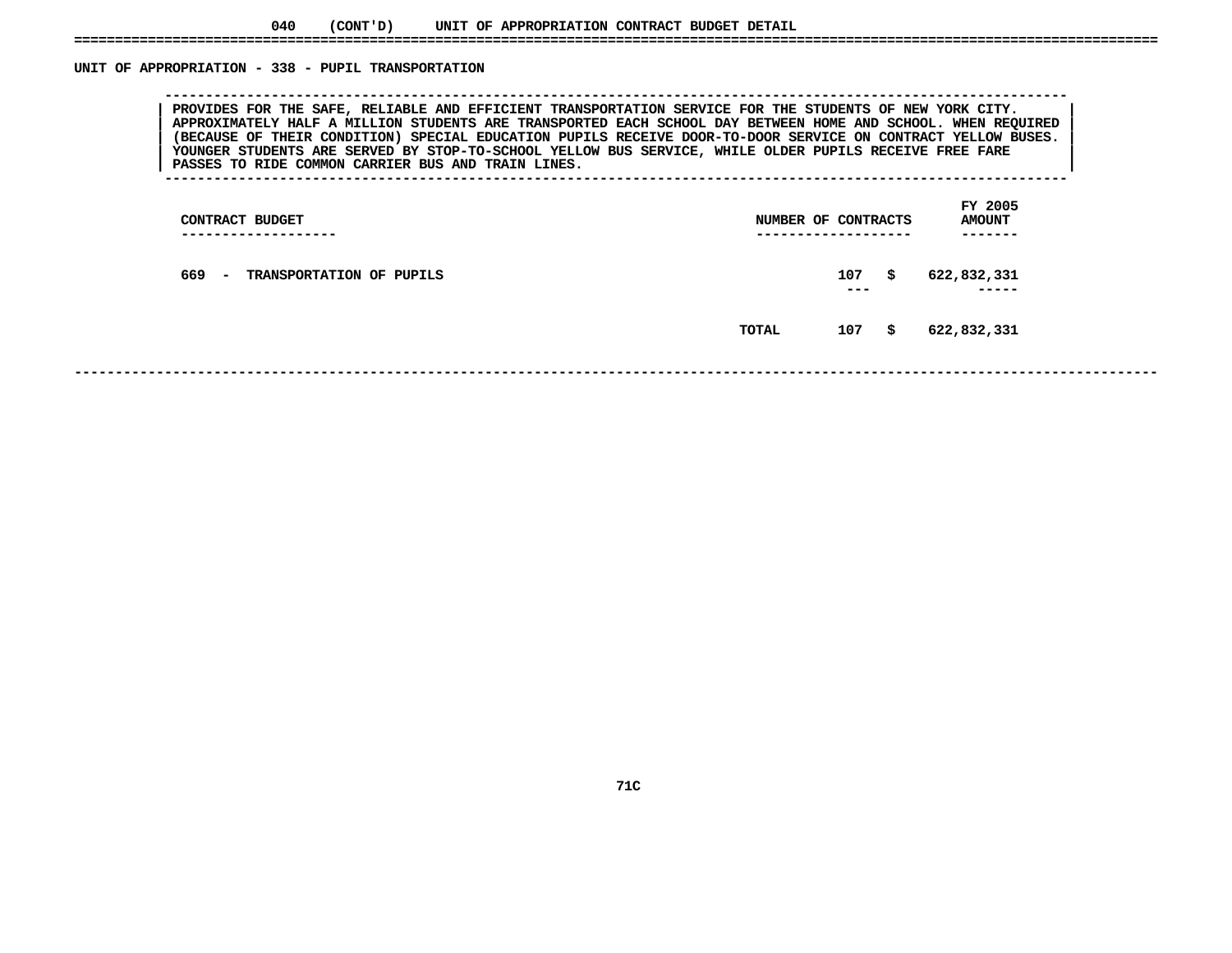#### **040(CONT'D) UNIT OF APPROPRIATION CONTRACT BUDGET DETAIL ====================================================================================================================================**

#### UNIT OF APPROPRIATION - 340 - SCHOOL FOOD SERVICES-OTPS

 **OF APPROPRIATION - <sup>340</sup> - SCHOOL FOOD SERVICES-OTPS --------------------------------------------------------------------------------------------------------------**THE OFFICE OF SCHOOL FOOD AND NUTRITION SERVICES SERVES CHILDREN IN THE BREAKFAST, LUNCH AND OUTSIDE SCHOOL |<br>| HOURS PROGRAMS. THE MAJORITY OF CHILDREN PARTICIPATING IN THE LUNCH PROGRAM AND BREAKFAST PROGRAM RECEIVE<br>| FR HOURS PROGRAMS. THE MAJORITY OF CHILDREN PARTICIPATING IN THE LUNCH PROGRAM AND BREAKFAST PROGRAM RECEIVE<br>|-<br>| **FREE MEALS. <sup>|</sup> <sup>|</sup>**

|<br>| OTPS APPROPRIATION TO PURCHASE SUPPLIES, MATERIALS AND OTHER SERVICES REQUIRED TO SUPPORT SCHOOL FOOD |<br>| OTPS APPROPRIATION TO PURCHASE SUPPLIES, MATERIALS AND OTHER SERVICES REQUIRED TO SUPPORT SCHOOL FOOD<br>| SERVICES OPERATIONS. **OTPS APPROPRIATION TO PURCHASE SUPPLIES, MATERIALS AND OTHER SERVICES REQUIRED TO SUPPORT SCHOOL FOOD <sup>|</sup> <sup>|</sup>SERVICES OPERATIONS. <sup>|</sup> --------------------------------------------------------------------------------------------------------------**

| CONTRACT BUDGET                                                 | NUMBER OF CONTRACTS | FY 2005<br><b>AMOUNT</b> |
|-----------------------------------------------------------------|---------------------|--------------------------|
| 600<br>CONTRACTUAL SERVICES GENERAL<br>$\overline{\phantom{a}}$ | 17<br>\$            | 1,410,000                |
| 607<br>MAINT & REP MOTOR VEH EQUIP<br>$\overline{\phantom{a}}$  | 2                   | 70,000                   |
| 608<br>MAINT & REP GENERAL<br>$\overline{\phantom{a}}$          | 13                  | 3,503,000                |
| 612<br>OFFICE EQUIPMENT MAINTENANCE<br>$\overline{\phantom{a}}$ | 7                   | 100,000                  |
| 613<br>DATA PROCESSING EQUIPMENT<br>$\overline{\phantom{a}}$    | 5                   | 80,000                   |
| 615<br>PRINTING CONTRACTS<br>$\overline{\phantom{a}}$           | 8                   | 290,000                  |
| 619<br>SECURITY SERVICES                                        | 1                   | 250,000                  |
|                                                                 | 53<br>\$<br>TOTAL   | 5,703,000                |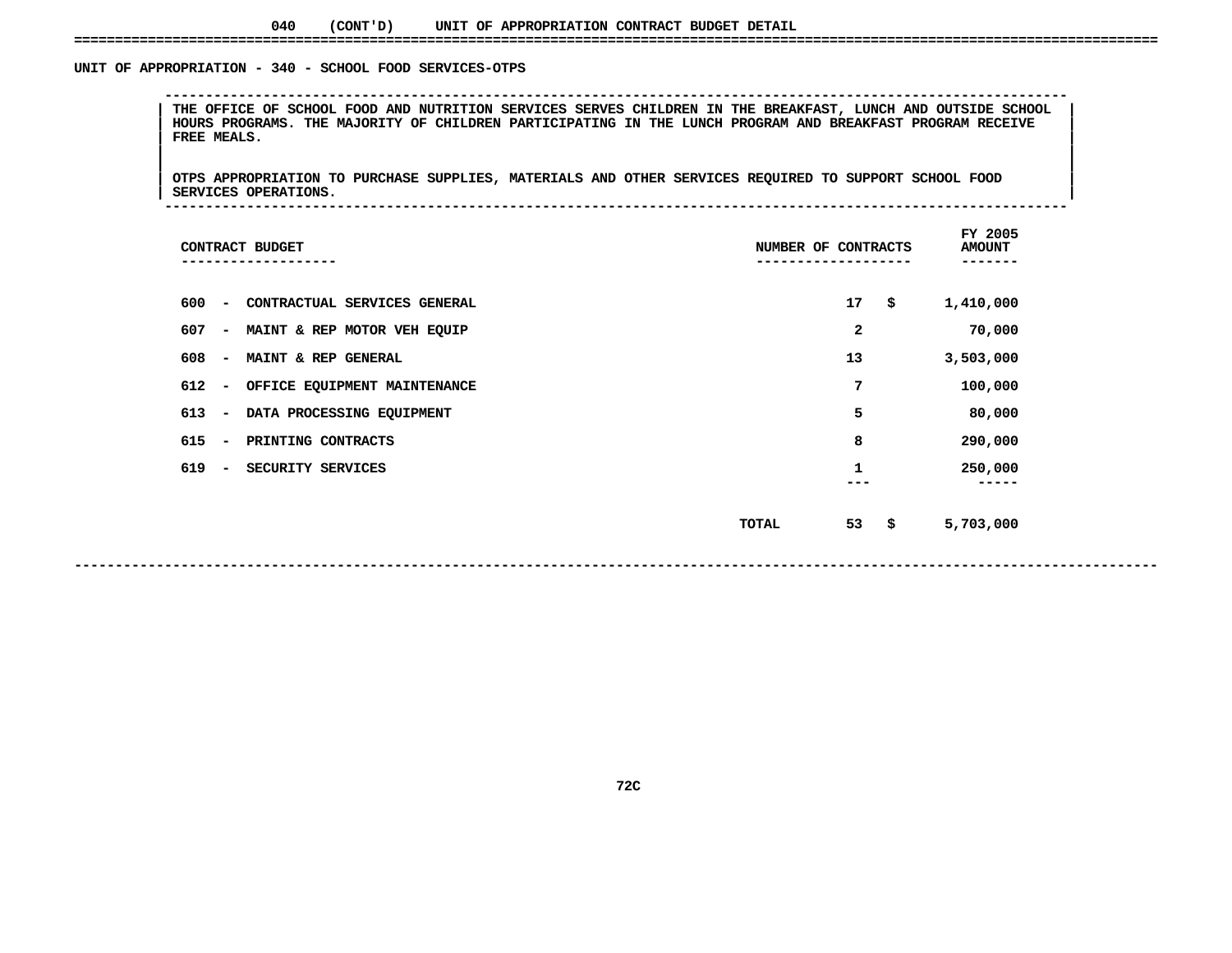#### UNIT OF APPROPRIATION - 354 - CENTRAL ADMINISTRATION-OTPS

 **OF APPROPRIATION - <sup>354</sup> - CENTRAL ADMINISTRATION-OTPS --------------------------------------------------------------------------------------------------------------**ALL ASPECTS OF THE ADMINISTRATION OF THE BOARD OF EDUCATION ACTIVITIES ARE INCLUDED WITHIN MAJOR DIVISIONS<br>AND OFFICES. THE DEPUTY CHANCELLOR FOR INSTRUCTION OVERSEES THE CHANCELLOR'S DISTRICT FOR INSTRUCTION,<br>SUPERVISING **AND OFFICES. THE DEPUTY CHANCELLOR FOR INSTRUCTION OVERSEES THE CHANCELLOR'S DISTRICT FOR INSTRUCTION, <sup>|</sup> <sup>|</sup> SUPERVISING SUPERINTENDENT FOR PRE-K THROUGH GRADE 12, THE DIVISIONS OF STUDENT SUPPORT SERVICES, <sup>|</sup> <sup>|</sup> INSTRUCTIONAL SUPPORT AND ASSESSMENT AND ACCOUNTABILITY. SUPPORTING OFFICES INCLUDE MULTICULTURAL EDUCATION, <sup>|</sup> <sup>|</sup> BILINGUAL EDUCATION, FUNDED PROGRAMS, CORRECTIVE ACTION SCHOOLS, INNOVATIVE SCHOOLS, ALTERNATIVE ADULT AND <sup>|</sup> <sup>|</sup> CONTINUING EDUCATION SCHOOLS AND PROGRAMS. THE DEPUTY CHANCELLOR FOR OPERATIONS OVERSEES ALL BUSINESS, <sup>|</sup> <sup>|</sup> OPERATIONAL AND SUPPORT FUNCTIONS, INCLUDING THE DIVISIONS OF SCHOOL FACILITIES, HUMAN RESOURCES, AND <sup>|</sup> <sup>|</sup> MANAGEMENT INFORMATION SERVICES, AND SUPPORT SERVICES WHICH INCLUDES PUPIL TRANSPORTATION AND FOOD SERVICES. <sup>|</sup> <sup>|</sup>**ALSO REPORTING TO THE DEPUTY CHANCELLOR FOR OPERATIONS IS THE CHIEF FINANCIAL OFFICER, WHO IS RESPONSIBLE FOR THE DIVISIONS OF BUDGET OPERATIONS REVIEW, AND FINANCIAL OPERATIONS. ADDITIONAL CENTRAL OFFICES INCLUDE<br>SCHOOL S **FOR THE DIVISIONS OF BUDGET OPERATIONS REVIEW, AND FINANCIAL OPERATIONS. ADDITIONAL CENTRAL OFFICES INCLUDE <sup>|</sup> <sup>|</sup> SCHOOL SAFETY, COMMUNITY SCHOOL DISTRICT MONITORING AND MUNICIPAL RELATIONS, PARENT ADVOCACY AND ENGAGEMENT, <sup>|</sup> <sup>|</sup> BUSINESS AND COMMUNITY RELATIONS, SPECIAL INVESTIGATIONS, INTERGOVERNMENTAL AFFAIRS, EQUAL OPPORTUNITY, <sup>|</sup> <sup>|</sup>PUBLIC INFORMATION, LEGAL SERVICES AND LABOR RELATIONS, AND THE AUDITOR GENERAL. <sup>|</sup> <sup>|</sup>**

|<br>| OTPS APPROPRIATION TO PURCHASE SUPPLIES, MATERIALS AND OTHER SERVICES REQUIRED TO SUPPORT CENTRAL |<br>| OTPS APPROPRIATION TO PURCHASE SUPPLIES, MATERIALS AND OTHER SERVICES REQUIRED TO SUPPORT CENTRAL<br>| ADMINISTRATIVE OPERATIONS. **OTPS APPROPRIATION TO PURCHASE SUPPLIES, MATERIALS AND OTHER SERVICES REQUIRED TO SUPPORT CENTRAL <sup>|</sup> <sup>|</sup>ADMINISTRATIVE OPERATIONS. <sup>|</sup> --------------------------------------------------------------------------------------------------------------**

| CONTRACT BUDGET                                                  | NUMBER OF CONTRACTS | FY 2005<br><b>AMOUNT</b> |
|------------------------------------------------------------------|---------------------|--------------------------|
| 600<br>CONTRACTUAL SERVICES GENERAL<br>$\overline{\phantom{a}}$  | \$<br>3             | 5,187                    |
| 602<br>TELECOMMUNICATIONS MAINT<br>$\overline{\phantom{a}}$      | 17                  | 3,135,671                |
| 608<br>MAINT & REP GENERAL<br>$\overline{\phantom{a}}$           | 2                   | 66,653                   |
| 612<br>OFFICE EQUIPMENT MAINTENANCE<br>$\overline{\phantom{a}}$  | 40                  | 627,252                  |
| 613<br>DATA PROCESSING EQUIPMENT<br>$\overline{\phantom{m}}$     | 16                  | 1,664,163                |
| 615<br>PRINTING CONTRACTS<br>$\overline{\phantom{a}}$            | 21                  | 1,200,304                |
| 622<br>TEMPORARY SERVICES<br>$\overline{\phantom{a}}$            | 41                  | 4,638,768                |
| 624<br>CLEANING SERVICES<br>$\overline{\phantom{a}}$             | 3                   | 45,150                   |
| 633<br>TRANSPORTATION EXPENDITURES<br>$\overline{\phantom{a}}$   | 3                   | 16,700                   |
| 668<br>BUS TRANSP REIMBURSABLE PRGMS<br>$\overline{\phantom{a}}$ | 1                   | 725                      |
| 671<br>TRAINING PRGM CITY EMPLOYEES<br>$\overline{\phantom{a}}$  | 1                   | 5,418,722                |
| 681<br>PROF SERV ACCTING & AUDITING<br>$\overline{\phantom{m}}$  | 2                   | 1,990,000                |
| 682<br>PROF SERV LEGAL SERVICES<br>73C                           | 18                  | 879,000                  |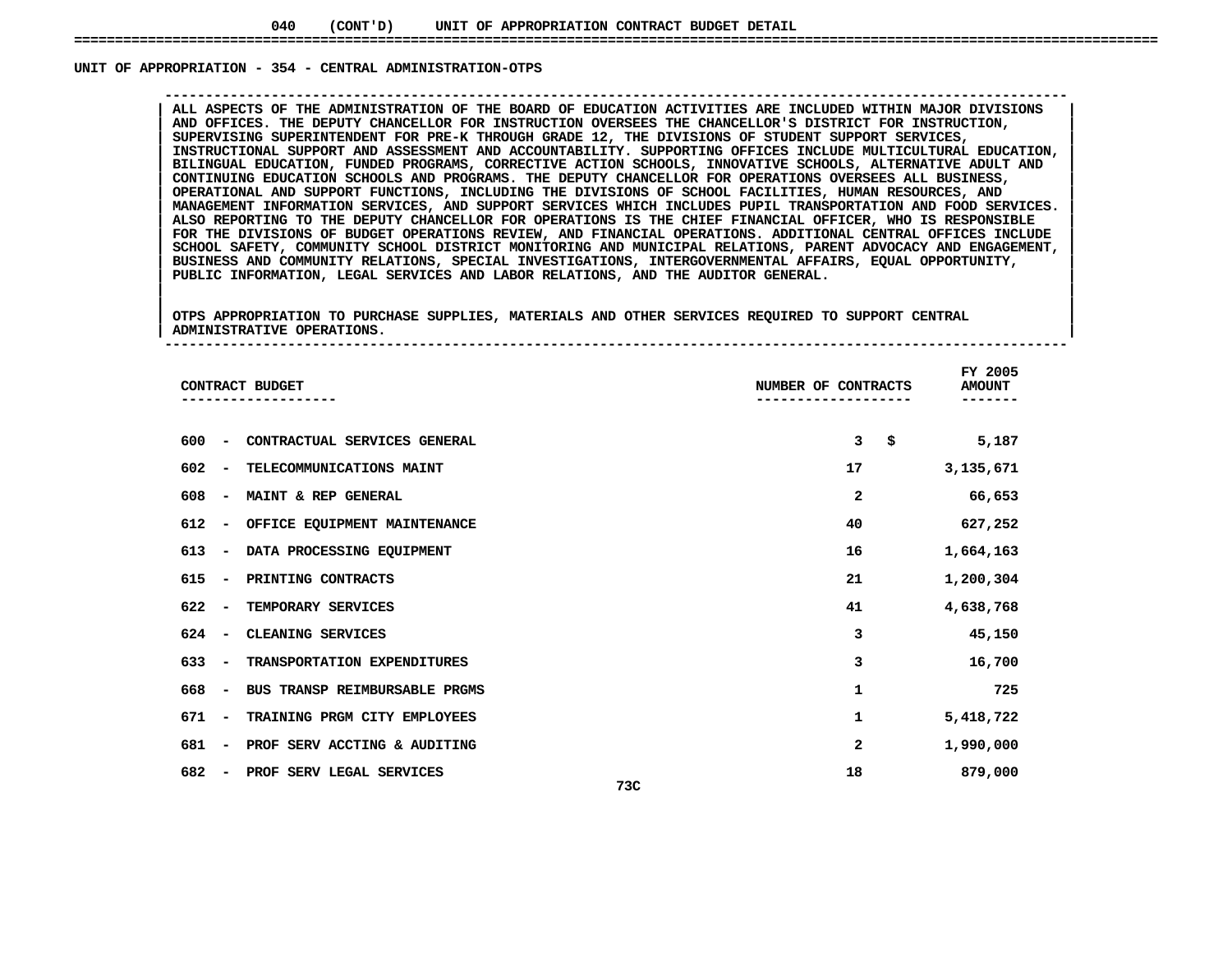|     |                          | 040             | (CONT 'D)                     | UNIT OF APPROPRIATION CONTRACT BUDGET DETAIL |  |  |  |       |              |    |            |  |
|-----|--------------------------|-----------------|-------------------------------|----------------------------------------------|--|--|--|-------|--------------|----|------------|--|
| 684 | $\sim$                   |                 | PROF SERV COMPUTER SERVICES   |                                              |  |  |  |       | 23           |    | 9,441,715  |  |
| 685 | $\overline{\phantom{a}}$ |                 | PROF SERV DIRECT EDUC SERV    |                                              |  |  |  |       | 156          |    | 5,816,417  |  |
| 686 | $\overline{\phantom{a}}$ | PROF SERV OTHER |                               |                                              |  |  |  |       | 16           |    | 1,990,327  |  |
| 689 | $\overline{\phantom{0}}$ |                 | PROF SERV CURRIC & PROF DEVEL |                                              |  |  |  |       | $\mathbf{2}$ |    | 188,424    |  |
|     |                          |                 |                               |                                              |  |  |  |       | ---          |    | -----      |  |
|     |                          |                 |                               |                                              |  |  |  | TOTAL | 365          | \$ | 37,125,178 |  |
|     |                          |                 |                               |                                              |  |  |  |       |              |    |            |  |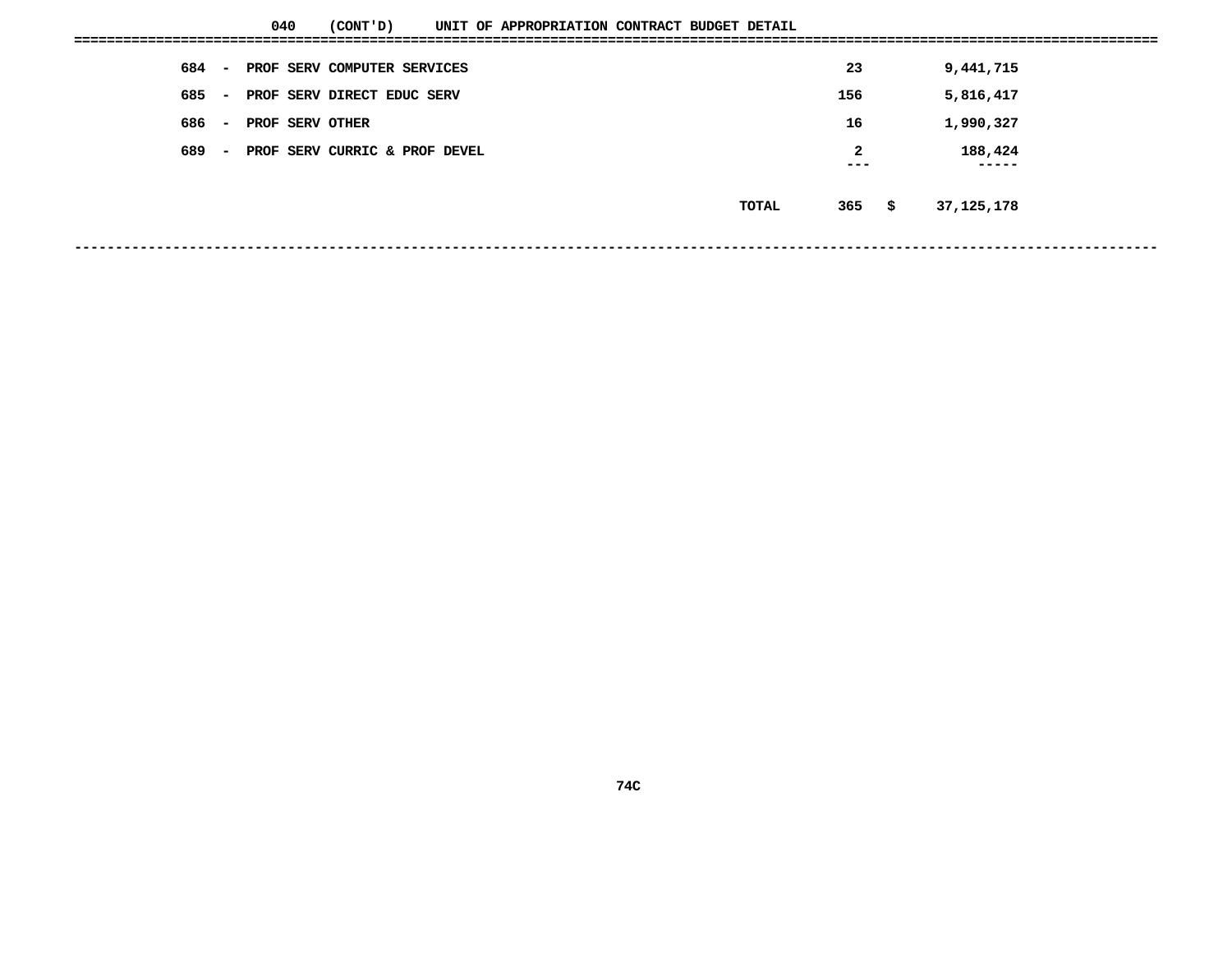#### UNIT OF APPROPRIATION - 370 - NON-PUBLIC SCHOOL PAYMENTS

### **OF APPROPRIATION - <sup>370</sup> - NON-PUBLIC SCHOOL PAYMENTS --------------------------------------------------------------------------------------------------------------**PROVIDES FOR THE PAYMENTS TO NON-PUBLIC SCHOOLS AND SCHOOL DISTRICTS TO PROVIDE SPECIAL EDUCATIONAL<br>SERVICES, INCLUDING TRANSPORTATION, TO BOTH PRE-SCHOOL AND SCHOOL-AGE CHILDREN, AND PAYMENTS FOR **PROVIDES FOR THE PAYMENTS TO NON-PUBLIC SCHOOLS AND SCHOOL DISTRICTS TO PROVIDE SPECIAL EDUCATIONAL <sup>|</sup> <sup>|</sup> SERVICES, INCLUDING TRANSPORTATION, TO BOTH PRE-SCHOOL AND SCHOOL-AGE CHILDREN, AND PAYMENTS FOR <sup>|</sup> <sup>|</sup>NON-RESIDENT TUITION FOR FOSTER CARE PLACEMENTS. PROVIDES FOR THE PAYMENT OF PUBLIC CHARTER SCHOOLS. <sup>|</sup> --------------------------------------------------------------------------------------------------------------**

| CONTRACT BUDGET<br>---------------                               | NUMBER OF CONTRACTS<br>-------------------- |              | FY 2005<br><b>AMOUNT</b><br>----- |
|------------------------------------------------------------------|---------------------------------------------|--------------|-----------------------------------|
| 600<br>CONTRACTUAL SERVICES GENERAL<br>$\overline{\phantom{0}}$  |                                             | $\mathbf{1}$ | \$<br>26,326,000                  |
| 669<br>TRANSPORTATION OF PUPILS<br>$\overline{\phantom{0}}$      |                                             | 106          | 819,503                           |
| 670<br>PMTS CONTRACT/CORPORAT SCHOOL<br>$\overline{\phantom{0}}$ |                                             | 212          | 467,553,889                       |
| 685<br>PROF SERV DIRECT EDUC SERV<br>-                           |                                             | 426<br>---   | 26,974,009                        |
|                                                                  | TOTAL                                       | 745          | \$<br>521,673,401                 |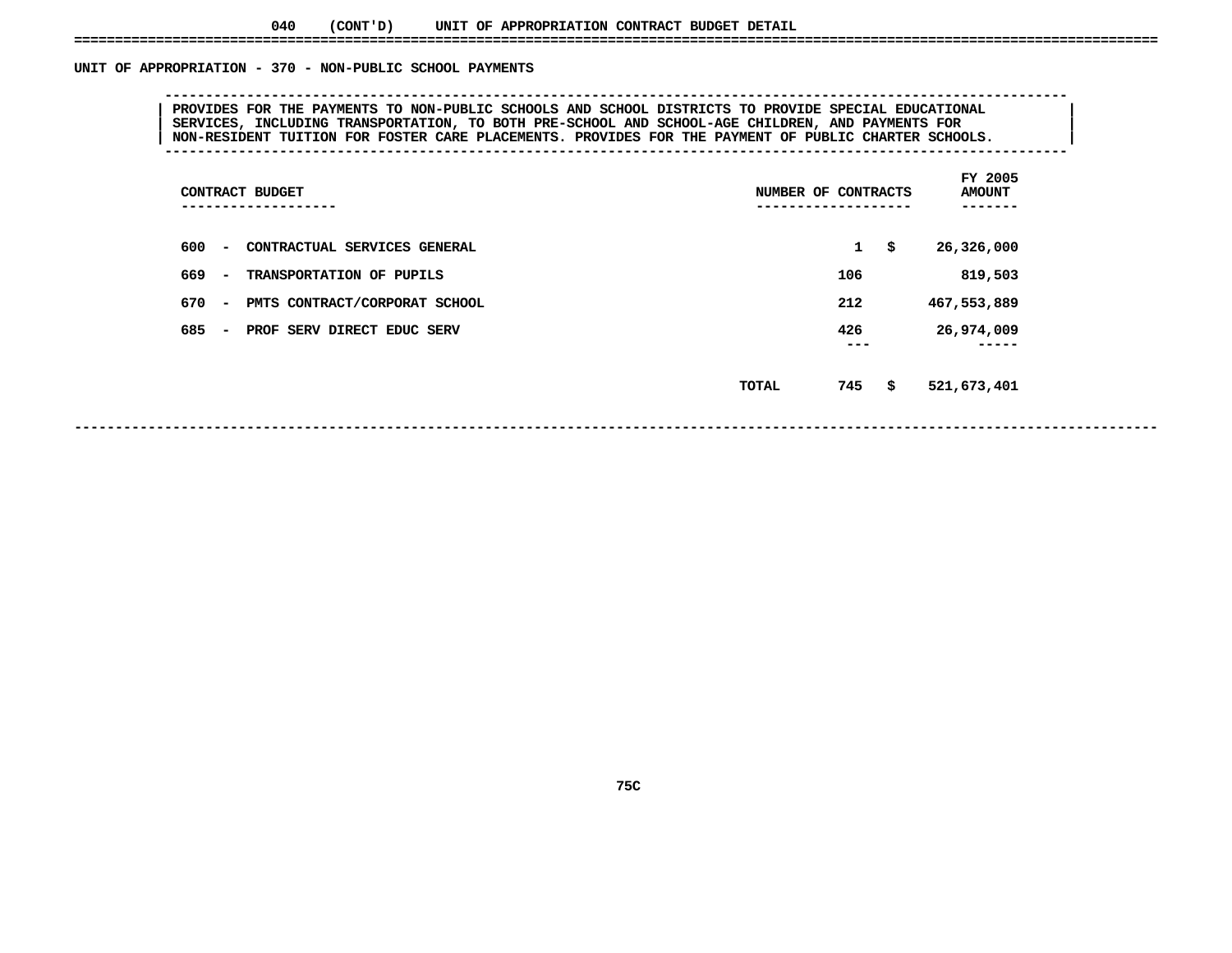#### UNIT OF APPROPRIATION - 382 - CATEGORICAL PROGRAMS-OTPS

 **OF APPROPRIATION - <sup>382</sup> - CATEGORICAL PROGRAMS-OTPS --------------------------------------------------------------------------------------------------------------**CATEGORICAL PROGRAMS ARE GRANTS AND AWARDS FROM NON-PUBLIC AGENCIES AND INSTITUTIONS. TITLE 1 OF THE **PROVIDES FEDERAL AND STATE FUNDS THAT HAVE BEEN ALLOCATED FOR SPECIFIC PURPOSES. ALSO INCLUDED IN <sup>|</sup> <sup>|</sup> CATEGORICAL PROGRAMS ARE GRANTS AND AWARDS FROM NON-PUBLIC AGENCIES AND INSTITUTIONS. TITLE <sup>1</sup> OF THE <sup>|</sup> <sup>|</sup>**EDUCATION CONSOLIDATION AND IMPROVEMENT ACT (ECIA) IS THE LARGEST OF THE FEDERAL PROGRAMS AND EMPHASIZES<br>SUPPLEMENTAL INSTRUCTION IN BASIC SKILLS SUCH AS REMEDIAL READING AND MATHEMATICS. TITLE VII OF THE<br>ELEMENTARY AND SE **SUPPLEMENTAL INSTRUCTION IN BASIC SKILLS SUCH AS REMEDIAL READING AND MATHEMATICS. TITLE VII OF THE <sup>|</sup> <sup>|</sup> ELEMENTARY AND SECONDARY EDUCATION ACT (ESEA) PROVIDES BILINGUAL INSTRUCTION TO CHILDREN OF LIMITED ENGLISH <sup>|</sup> <sup>|</sup> AND ELEVEN DIFFERENT LANGUAGES. FUNDS PROVIDED THROUGH THE VOCATIONAL EDUCATION ACT SUPPORT SPECIALIZED <sup>|</sup> <sup>|</sup>**TRAINING IN A WIDE VARIETY OF TECHNICAL SKILLS. CATEGORICAL FUNDS ARE ALSO UTILIZED FOR SUCH PURPOSES AS<br>PROMOTING INTEGRATION, MAGNET SCHOOLS, MATH/SCIENCE EDUCATION AND ADULT BASIC EDUCATION. CATEGORICAL STATE<br>PROGRAMS S **PROMOTING INTEGRATION, MAGNET SCHOOLS, MATH/SCIENCE EDUCATION AND ADULT BASIC EDUCATION. CATEGORICAL STATE <sup>|</sup> <sup>|</sup>**PROGRAMS SUCH AS PUPILS WITH SPECIAL EDUCATIONAL NEEDS (PSEN) REINFORCE MANY OF THE ABOVE PRIORITIES. OTHER<br>STATE CATEGORICAL AID INCLUDES FUNDS FOR ATTENDANCE IMPROVEMENT AND DROPOUT PREVENTION PROGRAMS. IN<br>ADDITION, THE **STATE CATEGORICAL AID INCLUDES FUNDS FOR ATTENDANCE IMPROVEMENT AND DROPOUT PREVENTION PROGRAMS. IN <sup>|</sup> <sup>|</sup> ADDITION, THE STATE, THROUGH THE DIVISION OF SUBSTANCE ABUSE SERVICES, FUNDS DRUG AND ALCOHOL ABUSE <sup>|</sup> <sup>|</sup>PREVENTION PROGRAMS WHICH PROVIDE PEER GROUP COUNSELING AND PARENTAL INVOLVEMENT. <sup>|</sup> <sup>|</sup>**

|<br>| OTPS\_APPROPRIATION\_TO\_PURCHASE\_SUPPLIES,\_MATERIALS\_AND\_OTHER\_SERVICES\_REQUIRED\_TO\_SUPPORT\_CATEGORICAL |<br>| OTPS APPROPRIATION TO PURCHASE SUPPLIES, MATERIALS AND OTHER SERVICES REQUIRED TO SUPPORT CATEGORICAL<br>| PROGRAM OPERATIONS. **OTPS APPROPRIATION TO PURCHASE SUPPLIES, MATERIALS AND OTHER SERVICES REQUIRED TO SUPPORT CATEGORICAL <sup>|</sup> <sup>|</sup>PROGRAM OPERATIONS. <sup>|</sup> --------------------------------------------------------------------------------------------------------------**

|                                     | CONTRACT BUDGET               | NUMBER OF CONTRACTS | FY 2005<br><b>AMOUNT</b> |
|-------------------------------------|-------------------------------|---------------------|--------------------------|
| 600<br>$\overline{\phantom{a}}$     | CONTRACTUAL SERVICES GENERAL  | 30                  | \$<br>4,609,548          |
| 602<br>$\overline{\phantom{a}}$     | TELECOMMUNICATIONS MAINT      | 85                  | 633,943                  |
| 607<br>$\overline{\phantom{a}}$     | MAINT & REP MOTOR VEH EQUIP   | 2                   | 6,500                    |
| 608<br>$\overline{\phantom{a}}$     | MAINT & REP GENERAL           | 79                  | 3,718,689                |
| 612<br>$\qquad \qquad \blacksquare$ | OFFICE EQUIPMENT MAINTENANCE  | 75                  | 2,563,445                |
| 613<br>$\overline{\phantom{a}}$     | DATA PROCESSING EQUIPMENT     | 20                  | 2,590,854                |
| 615<br>$\overline{\phantom{a}}$     | PRINTING CONTRACTS            | 13                  | 1,105,111                |
| 622<br>$\overline{\phantom{a}}$     | TEMPORARY SERVICES            | 34                  | 4,666,237                |
| 624<br>$\overline{\phantom{a}}$     | CLEANING SERVICES             | 1                   | 601                      |
| 633<br>$\overline{\phantom{a}}$     | TRANSPORTATION EXPENDITURES   | 18                  | 524,622                  |
| 668<br>$\overline{\phantom{a}}$     | BUS TRANSP REIMBURSABLE PRGMS | 78                  | 2,209,908                |
| 669<br>$\overline{\phantom{a}}$     | TRANSPORTATION OF PUPILS      | 40                  | 2,463,970                |
| 670<br>-                            | PMTS CONTRACT/CORPORAT SCHOOL | 75                  | 6,459,917                |
|                                     | 76C                           |                     |                          |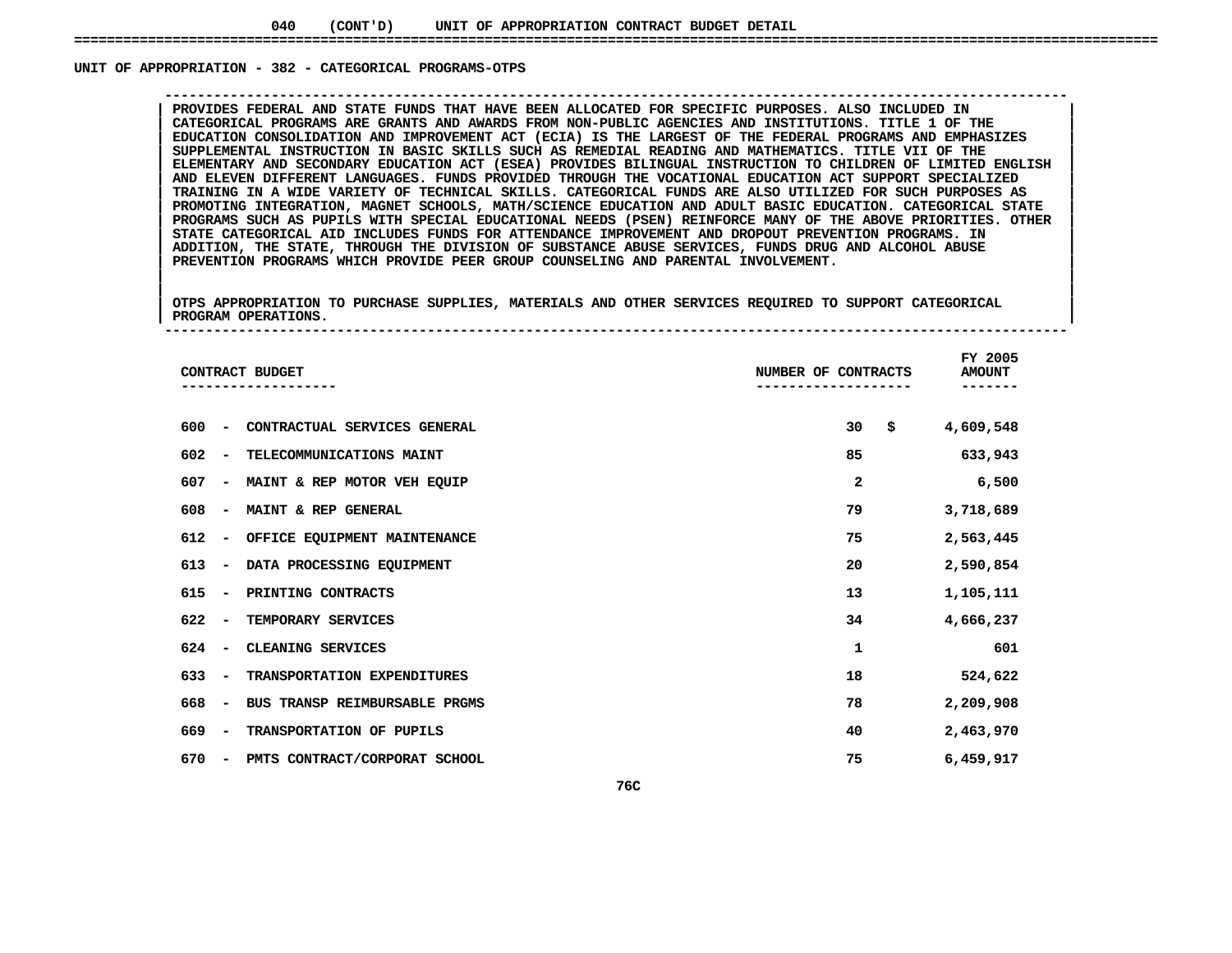**040**

|                                 | 040<br>(CONT 'D)<br>UNIT OF APPROPRIATION CONTRACT BUDGET DETAIL |                       |                  |  |
|---------------------------------|------------------------------------------------------------------|-----------------------|------------------|--|
| 671                             | TRAINING PRGM CITY EMPLOYEES                                     | 6                     | 508,983          |  |
| 676<br>$\overline{\phantom{a}}$ | MAINT & OPER OF INFRASTRUCTURE                                   | 1                     | 5,088,220        |  |
| 678<br>$\overline{\phantom{a}}$ | PAYMENTS TO DELEGATE AGENCIES                                    | 1                     | 59,225           |  |
| 681<br>$\overline{\phantom{a}}$ | PROF SERV ACCTING & AUDITING                                     | 3                     | 103,360          |  |
| 682<br>$\overline{\phantom{a}}$ | PROF SERV LEGAL SERVICES                                         | $\overline{a}$        | 133,379          |  |
| 683<br>$\overline{\phantom{a}}$ | PROF SERV ENGINEER & ARCHITECT                                   | 1                     | 83,947           |  |
| 684<br>$\overline{\phantom{a}}$ | PROF SERV COMPUTER SERVICES                                      | 18                    | 3,900,369        |  |
| 685<br>$\overline{\phantom{a}}$ | PROF SERV DIRECT EDUC SERV                                       | 623                   | 39,488,609       |  |
| 686<br>$\overline{\phantom{a}}$ | PROF SERV OTHER                                                  | 39                    | 3,194,812        |  |
| 688<br>$\overline{\phantom{a}}$ | BANK CHARGES PUBLIC ASST ACCT                                    | 7                     | 153,864          |  |
| 689<br>$\overline{\phantom{a}}$ | PROF SERV CURRIC & PROF DEVEL                                    | 97                    | 5,287,945        |  |
| 695                             | EDUCATION & REC FOR YOUTH PRGM                                   | 3                     | 51,550           |  |
|                                 |                                                                  | ---                   |                  |  |
|                                 |                                                                  | 1,351<br><b>TOTAL</b> | \$<br>89,607,608 |  |
|                                 |                                                                  |                       |                  |  |
|                                 |                                                                  |                       |                  |  |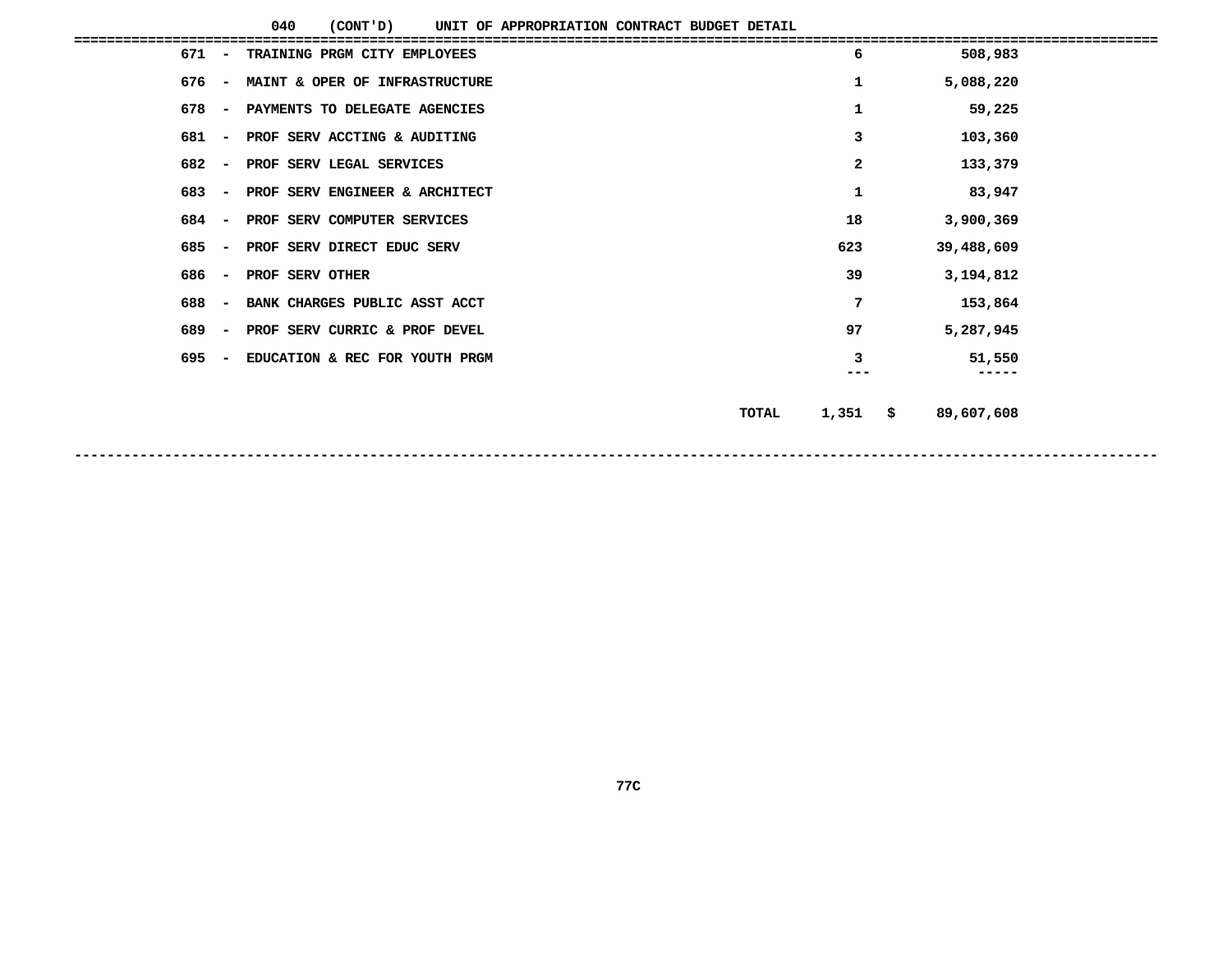**====================================================================================================================================**

### **<sup>042</sup> CITY UNIVERSITY OF NEW YORK AGENCYCONTRACT BUDGET SUMMARY ====================================================================================================================================**

**AGENCY**

Y FUNCTION:<br>GOVERNED BY<br>DE 10 SENIC<br>PE 10 SENIC GOVERNED BY A SEVENTEEN MEMBER BOARD AND ADMINISTERED BY A D BY A SEVENTEEN MEMBER BOARD AND ADMINISTERED BY A CHANCELLOR, THE CONSTITUENT UNITS OF THE CITY UNIVERSITY OF NEW YORK<br>ENIOR COLLEGES, ONE TECHNICAL SCHOOL, A GRADUATE CENTER, A LAW SCHOOL, AN AFFILIATED MEDICAL SCHOOL, **INCLUDEAA LAW SCHOOL, AN AFFILIATED MEDICAL SCHOOL, <sup>6</sup> COMMUNITY <sup>10</sup> SENIOR COLLEGES, ONE TECHNICAL SCHOOL, GRADUATE CENTER, COLLEGES,A**

| CONTRACT BUDGET                                                   | NUMBER OF CONTRACTS      | FY 2005<br><b>AMOUNT</b> |
|-------------------------------------------------------------------|--------------------------|--------------------------|
| 600<br>CONTRACTUAL SERVICES GENERAL<br>$\overline{\phantom{a}}$   | 19                       | .<br>110,065             |
| 602<br>TELECOMMUNICATIONS MAINT<br>$\overline{\phantom{a}}$       | 4                        | 220,708                  |
| 607<br>MAINT & REP MOTOR VEH EQUIP<br>$\overline{\phantom{a}}$    | $\overline{a}$           | 20,883                   |
| 608<br>MAINT & REP GENERAL<br>$\overline{\phantom{a}}$            | 10                       | 1,766,000                |
| 612<br>OFFICE EQUIPMENT MAINTENANCE                               | $12 \overline{ }$        | 733,256                  |
| DATA PROCESSING EQUIPMENT<br>613<br>$\overline{\phantom{a}}$      | 14                       | 623,107                  |
| 615<br>PRINTING CONTRACTS<br>$\overline{\phantom{a}}$             | 7                        | 625,904                  |
| 619<br>SECURITY SERVICES                                          | 8                        | 2,725,984                |
| 622<br>TEMPORARY SERVICES                                         | 1                        | 22,000                   |
| 624<br>CLEANING SERVICES                                          | 5                        | 1,494,770                |
| 652<br>DAY CARE OF CHILDREN                                       | 6                        | 672,543                  |
| 671<br>TRAINING PRGM CITY EMPLOYEES                               | $\mathbf{2}$             | 601,850                  |
| 676<br>MAINT & OPER OF INFRASTRUCTURE<br>$\overline{\phantom{a}}$ | 5                        | 292,929                  |
| 686<br>PROF SERV OTHER                                            | $\mathbf{2}$             | 150,500                  |
|                                                                   | 97<br><b>TOTAL</b><br>\$ | 10,060,499               |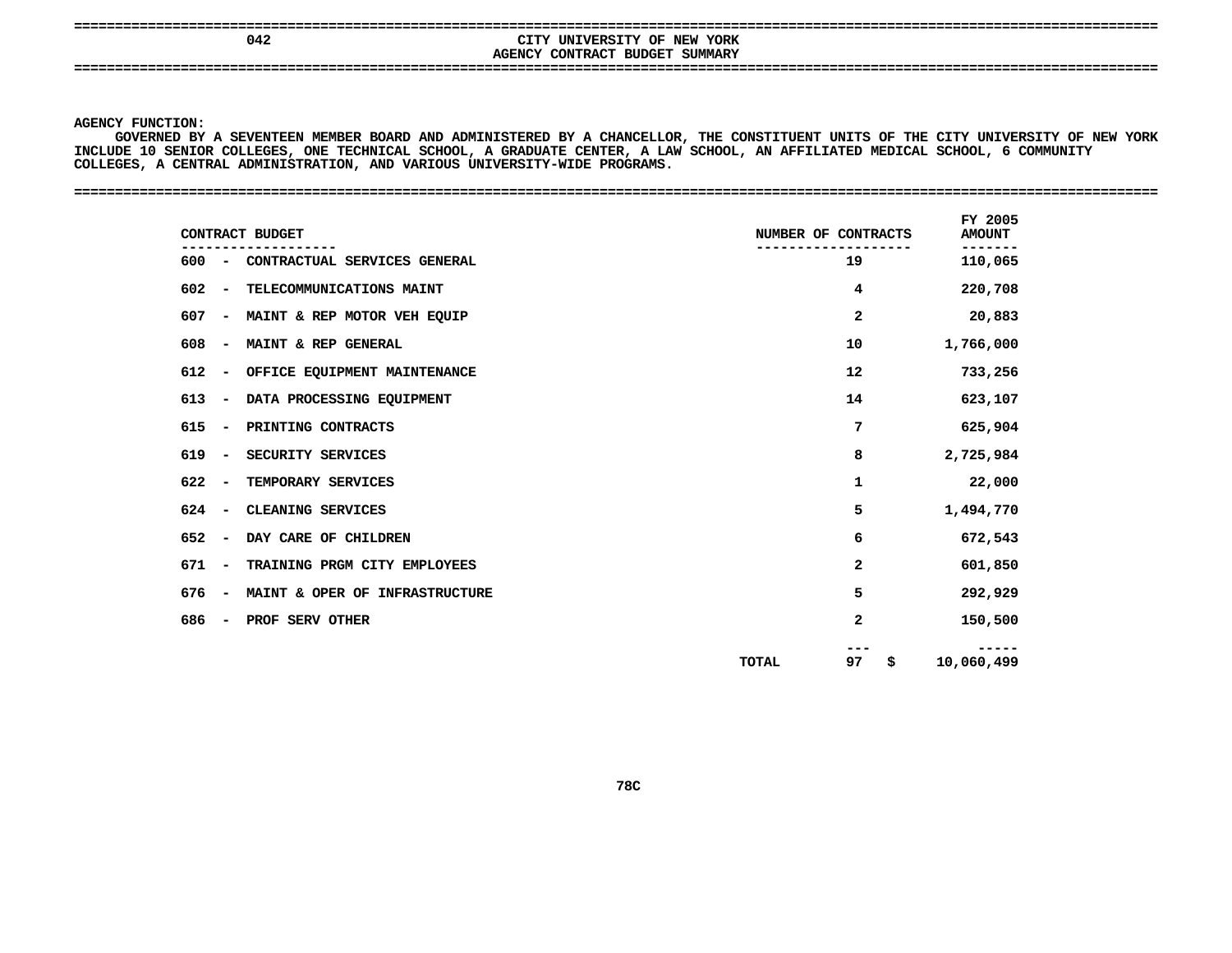## **UNIT OF APPROPRIATION CONTRACT BUDGET DETAIL ====================================================================================================================================**

 **------------------------------------------------------------------------------------------------------------------------------------**AGENCY - 042 - CITY UNIVERSITY OF NEW YORK

**- <sup>042</sup> - CITY UNIVERSITY OF NEW YORK UNIT**

 **OF APPROPRIATION - <sup>001</sup> - COMMUNITY COLLEGE-OTPS --------------------------------------------------------------------------------------------------------------**COLLEGES. THESE SCHOOLS INCLUDE BRONX, QUEENSBOROUGH, KINGSBOROUGH, BOROUGH OF MANHATTAN, HOSTOS AND **FUNDS ARE APPROPRIATED TO PROVIDE EDUCATION AND SUPPORT SERVICES AT CITY UNIVERSITY'S SIX COMMUNITY <sup>|</sup> <sup>|</sup> COLLEGES. THESE SCHOOLS INCLUDE BRONX, QUEENSBOROUGH, KINGSBOROUGH, BOROUGH OF MANHATTAN, HOSTOS AND <sup>|</sup> <sup>|</sup>**LAGUARDIA COMMUNITY COLLEGES. IN ADDITION TO THOSE PROGRAMS OFFERED LEADING TO AN ASSOCIATE DEGREE, THESE<br>SCHOOLS ALSO PROVIDE OTHER SPECIAL PROGRAMS INCLUDING ADULT LITERACY, COLLEGE DISCOVERY, ADULT CONTINUING<br>EDUCATION, **SCHOOLS ALSO PROVIDE OTHER SPECIAL PROGRAMS INCLUDING ADULT LITERACY, COLLEGE DISCOVERY, ADULT CONTINUING <sup>|</sup> <sup>|</sup>EDUCATION, PRE-FRESHMAN SUMMER BASIC SKILLS AND STATE-FUNDED CATEGORICAL PROGRAMS. <sup>|</sup> <sup>|</sup>**

|<br>| OTPS\_APPROPRIATION TO PURCHASE SUPPLIES, MATERIALS AND OTHER SERVICES REQUIRED TO SUPPORT COMMUNITY COLLEGE |<br>| OTPS APPROPRIATION TO PURCHASE SUPPLIES, MATERIALS AND OTHER SERVICES REQUIRED TO SUPPORT COMMUNITY COLLEGE<br>| OPERATIONS. **OTPS APPROPRIATION TO PURCHASE SUPPLIES, MATERIALS AND OTHER SERVICES REQUIRED TO SUPPORT COMMUNITY COLLEGE <sup>|</sup> <sup>|</sup>OPERATIONS. <sup>|</sup> --------------------------------------------------------------------------------------------------------------**

|     |                              | CONTRACT BUDGET                | NUMBER OF CONTRACTS | FY 2005<br><b>AMOUNT</b> |
|-----|------------------------------|--------------------------------|---------------------|--------------------------|
| 600 | $\qquad \qquad \blacksquare$ | CONTRACTUAL SERVICES GENERAL   | 19<br>\$            | 110,065                  |
| 602 | $\overline{\phantom{a}}$     | TELECOMMUNICATIONS MAINT       | 4                   | 220,708                  |
| 607 | $\qquad \qquad \blacksquare$ | MAINT & REP MOTOR VEH EQUIP    | 2                   | 20,883                   |
| 608 | $\qquad \qquad$              | MAINT & REP GENERAL            | 8                   | 1,757,995                |
| 612 | $\qquad \qquad$              | OFFICE EQUIPMENT MAINTENANCE   | 11                  | 731,696                  |
| 613 | $\qquad \qquad$              | DATA PROCESSING EQUIPMENT      | 14                  | 623,107                  |
| 615 | $\qquad \qquad \blacksquare$ | PRINTING CONTRACTS             | 7                   | 625,904                  |
| 619 | $\qquad \qquad \blacksquare$ | SECURITY SERVICES              | 7                   | 2,725,534                |
| 622 | $\qquad \qquad$              | TEMPORARY SERVICES             | 1                   | 22,000                   |
| 624 | $\overline{\phantom{a}}$     | CLEANING SERVICES              | 4                   | 1,492,595                |
| 652 | $\overline{\phantom{a}}$     | DAY CARE OF CHILDREN           | 6                   | 672,543                  |
| 671 | $\overline{\phantom{a}}$     | TRAINING PRGM CITY EMPLOYEES   | $\mathbf{z}$        | 601,850                  |
| 676 | $\overline{\phantom{a}}$     | MAINT & OPER OF INFRASTRUCTURE | 4                   | 284,823                  |
| 686 | $\overline{\phantom{a}}$     | PROF SERV OTHER                | 2                   | 150,500<br>-----         |
|     |                              |                                |                     |                          |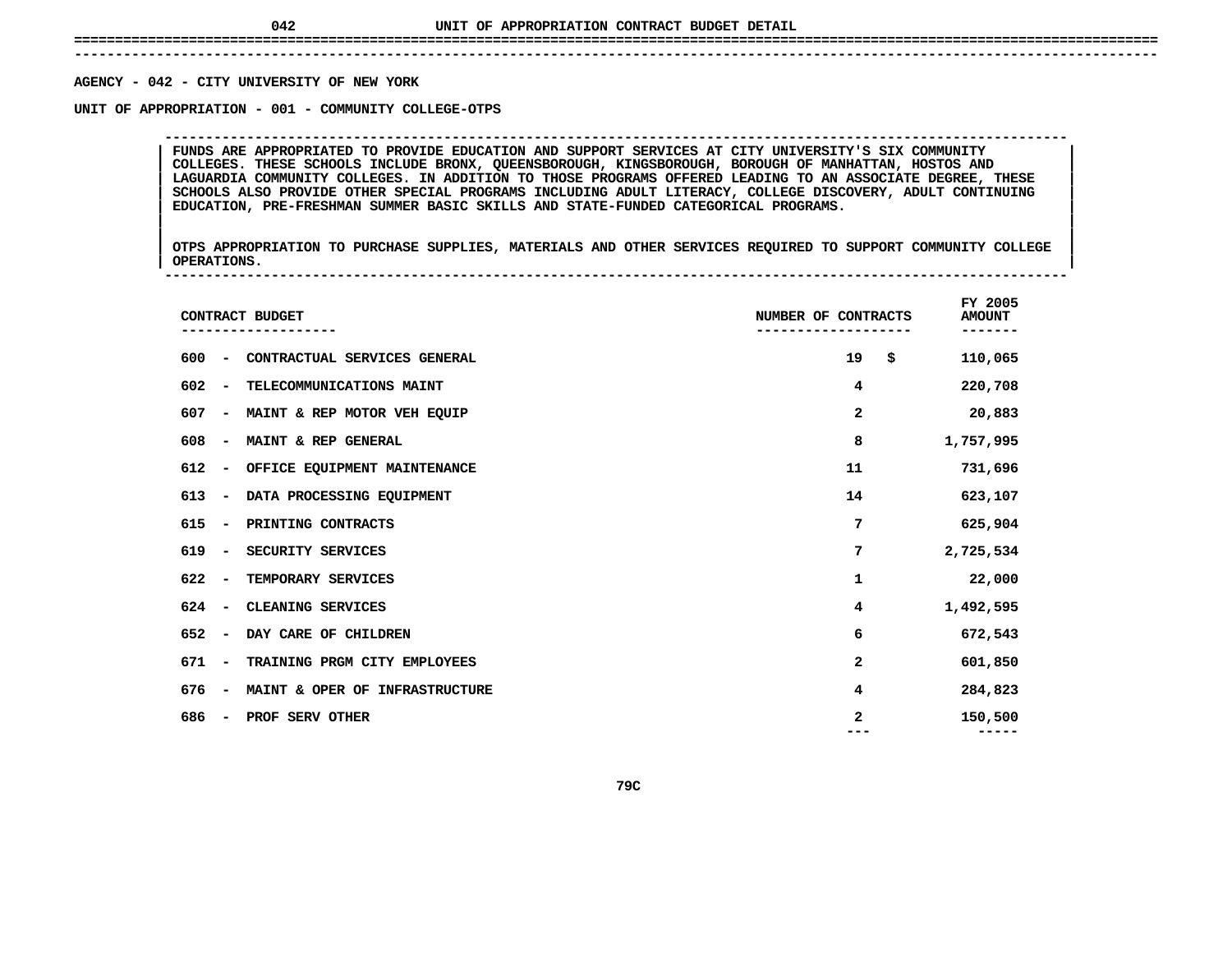| 042 | (CONT 'D) |  | UNIT OF APPROPRIATION CONTRACT BUDGET DETAIL |  |       |    |      |            |
|-----|-----------|--|----------------------------------------------|--|-------|----|------|------------|
|     |           |  |                                              |  | TOTAL | 91 | - \$ | 10,040,203 |
|     |           |  |                                              |  |       |    |      |            |
|     |           |  |                                              |  |       |    |      |            |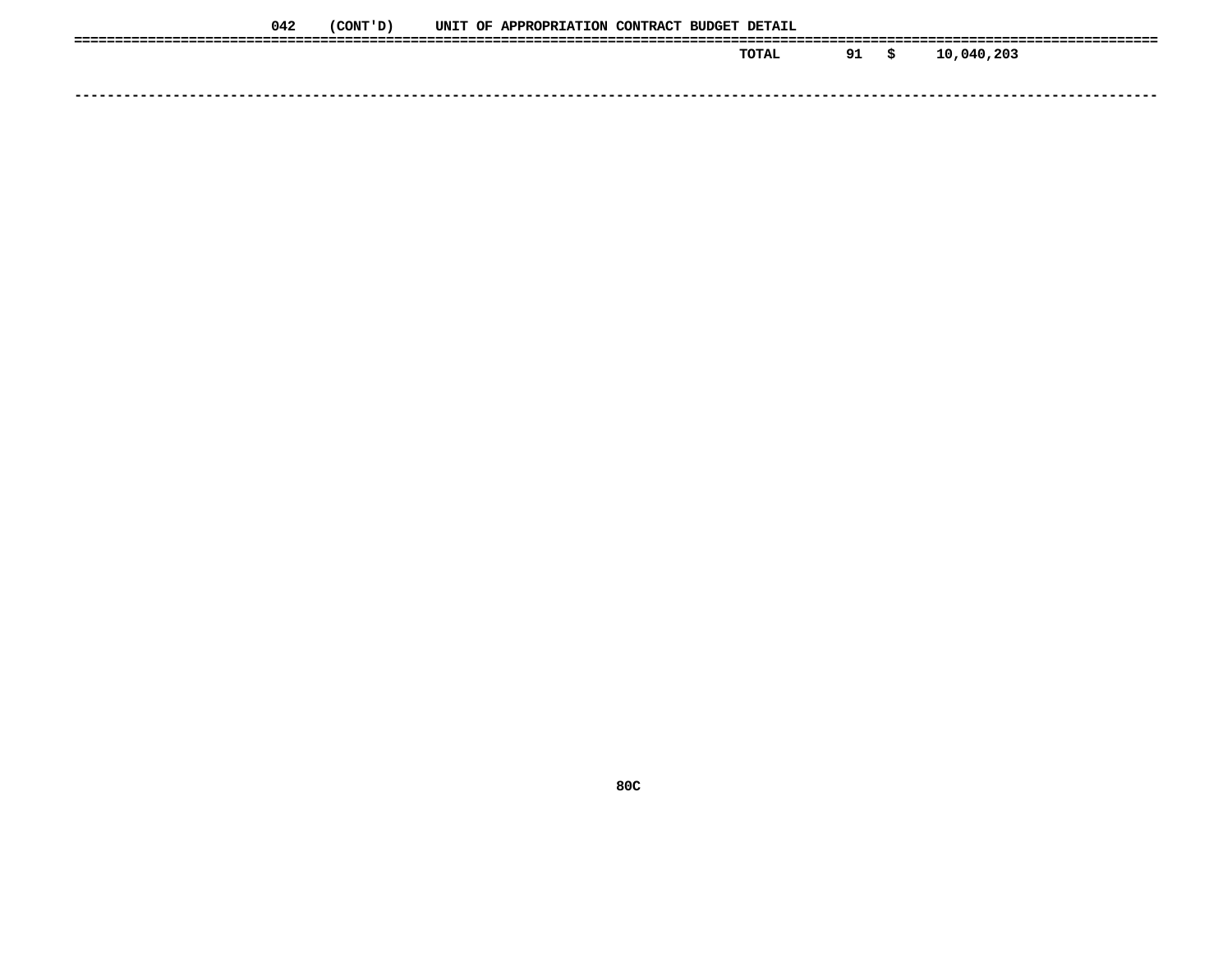#### UNIT OF APPROPRIATION - 003 - HUNTER SCHOOLS-OTPS

 **OF APPROPRIATION - <sup>003</sup> - HUNTER SCHOOLS-OTPS --------------------------------------------------------------------------------------------------------------**FUNDS ARE APPROPRIATED TO PROVIDE FOR THE EDUCATION OF ALL PRESCHOOL, ELEMENTARY AND SECONDARY STUDENTS<br>| ATTENDING THE HUNTER CAMPUS SCHOOLS. THIS FACILITY IS A COMPREHENSIVE EDUCATIONAL SCHOOL FOR GIFTED CHILDREN<br>| SPONS ATTENDING THE HUNTER CAMPUS SCHOOLS. THIS FACILITY IS A COMPREHENSIVE EDUCATIONAL SCHOOL FOR GIFTED CHILDREN<br>| SPONSORED BY CITY UNIVERSITY'S HUNTER COLLEGE.<br>| **SPONSORED BY CITY UNIVERSITY'S HUNTER COLLEGE. <sup>|</sup> <sup>|</sup>**

|<br>| OTPS\_APPROPRIATION TO PURCHASE SUPPLIES, MATERIALS AND OTHER SERVICES REQUIRED TO SUPPORT HUNTER SCHOOLS |<br>| OTPS APPROPRIATION TO PURCHASE SUPPLIES, MATERIALS AND OTHER SERVICES REQUIRED TO SUPPORT HUNTER SCHOOLS<br>| OPERATIONS. **OTPS APPROPRIATION TO PURCHASE SUPPLIES, MATERIALS AND OTHER SERVICES REQUIRED TO SUPPORT HUNTER SCHOOLS <sup>|</sup> <sup>|</sup>OPERATIONS. <sup>|</sup> --------------------------------------------------------------------------------------------------------------**

| CONTRACT BUDGET<br>-------------                                  | NUMBER OF CONTRACTS         | FY 2005<br><b>AMOUNT</b> |
|-------------------------------------------------------------------|-----------------------------|--------------------------|
| 608<br>MAINT & REP GENERAL<br>$\overline{\phantom{a}}$            | $\mathbf{2}$<br>-\$         | 8,005                    |
| 612<br>OFFICE EQUIPMENT MAINTENANCE<br>$\overline{\phantom{a}}$   | 1                           | 1,560                    |
| 619<br>SECURITY SERVICES<br>$\overline{\phantom{a}}$              | 1                           | 450                      |
| 624<br>CLEANING SERVICES<br>$\overline{\phantom{a}}$              | 1                           | 2,175                    |
| 676<br>MAINT & OPER OF INFRASTRUCTURE<br>$\overline{\phantom{a}}$ | 1                           | 8,106<br>-----           |
|                                                                   | $6^{\circ}$<br>TOTAL<br>-\$ | 20,296                   |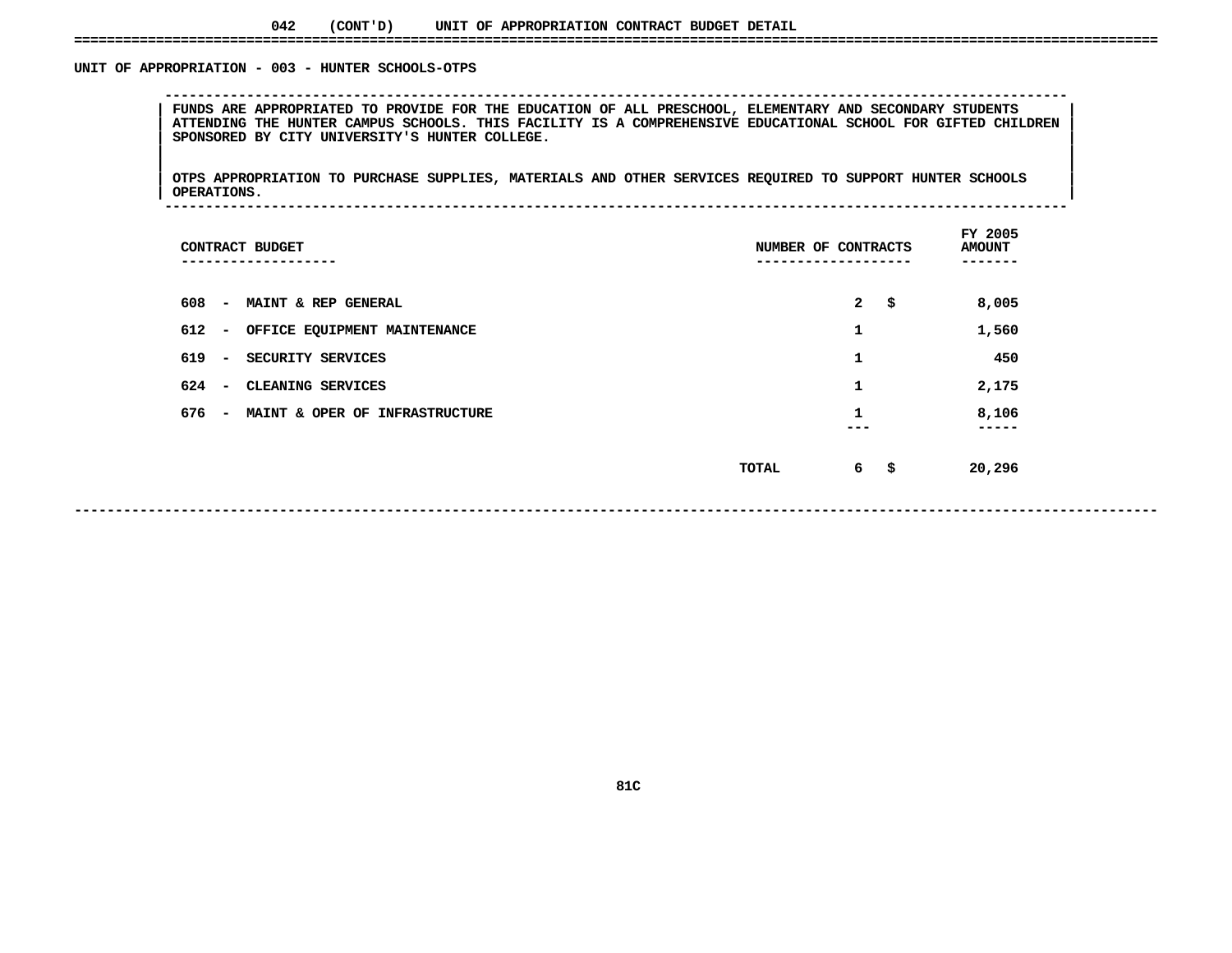## **OS4**<br> **AGENCY CONTRACT BUDGET SUMMARY**<br> **AGENCY CONTRACT BUDGET SUMMARY CIVILIAN COMPLAINT REVIEW BOARD**

**CONTRACT BUDGET SUMMARY ====================================================================================================================================**

**AGENCY**

Y FUNCTION:<br>RECEIVES, 1<br>ST MEMBERS RECEIVES, INVESTIGATES, HEARS, MAKES FINDINGS, AND RECOMMENDS ACTION UPON COMPLAINTS OF MISCONDUCT BY MEMBERS OF THE PUBLIC<br>ST MEMBERS OF THE NYC POLICE DEPARTMENT.<br>. AGAINST MEMBERS OF THE NYC POLICE DEPARTMENT.

UNIT OF APPROPRIATION - 002 - CCRB-OTPS

**OF APPROPRIATION - <sup>002</sup> - CCRB-OTPS --------------------------------------------------------------------------------------------------------------**

**MEMBERS OF THE NYC POLICE DEPARTMENT. ====================================================================================================================================**

TO RECEIVE, INVESTIGATE, HEAR, MAKE FINDINGS, AND RECOMMEND ACTION UPON COMPLAINTS BY MEMBERS OF THE PUBLIC<br>AGAINST MEMBERS OF THE POLICE DEPARTMENT THAT ALLEGE MISCONDUCT INVOLVING EXCESSIVE USE OF FORCE, ABUSE OF<br>AUTHORI AGAINST MEMBERS OF THE POLICE DEPARTMENT THAT ALLEGE MISCONDUCT INVOLVING EXCESSIVE USE OF FORCE, ABUSE OF SACE<br>AUTHORITY, DISCOURTESY, OR USE OF OFFENSIVE LANGUAGE, INCLUDING BUT NOT LIMITED TO SLURS RELATING TO RACE,<br>ETH AUTHORITY, DISCOURTESY, OR USE OF OFFENSIVE LANGUAGE, INCLUDING BUT NOT LIMITED TO SLURS RELATING TO RACE, **ETHNICITY, RELIGION, GENDER, SEXUAL ORIENTATION AND DISABILITY. <sup>|</sup>**

|<br>| OTPS\_APPROPRIATION TO PURCHASE SUPPLIES, MATERIALS AND OTHER SERVICES REQUIRED TO SUPPORT THE OPERATIONS OF OTPS APPROPRIATION TO PURCHASE SUPPLIES, MATERIALS AND OTHER SERVICES REQUIRED TO SUPPORT THE OPERATIONS OF THE OPERATIONS OF **OTPS APPROPRIATION TO PURCHASE SUPPLIES, MATERIALS AND OTHER SERVICES REQUIRED TO SUPPORT THE OPERATIONS OF <sup>|</sup> THE AGENCY. <sup>|</sup> --------------------------------------------------------------------------------------------------------------**

| CONTRACT BUDGET                                                 | NUMBER OF CONTRACTS             | FY 2005<br><b>AMOUNT</b> |
|-----------------------------------------------------------------|---------------------------------|--------------------------|
| 608<br>MAINT & REP GENERAL<br>$\overline{\phantom{a}}$          | 6                               | 7,000                    |
| 613<br>DATA PROCESSING EQUIPMENT<br>$\overline{\phantom{a}}$    | 3                               | 24,000                   |
| 615<br>PRINTING CONTRACTS<br>$\overline{\phantom{a}}$           | $\mathbf{2}$                    | 4,000                    |
| 622<br>TEMPORARY SERVICES<br>$\overline{\phantom{a}}$           | 5                               | 20,000                   |
| 624<br>CLEANING SERVICES<br>$\overline{\phantom{a}}$            | 2                               | 22,550                   |
| 671<br>TRAINING PRGM CITY EMPLOYEES<br>$\overline{\phantom{a}}$ | 2                               | 5,000                    |
| 686<br>PROF SERV OTHER<br>$\overline{\phantom{a}}$              | 1                               | 22,950                   |
|                                                                 | ---<br>21<br>\$<br><b>TOTAL</b> | 105,500                  |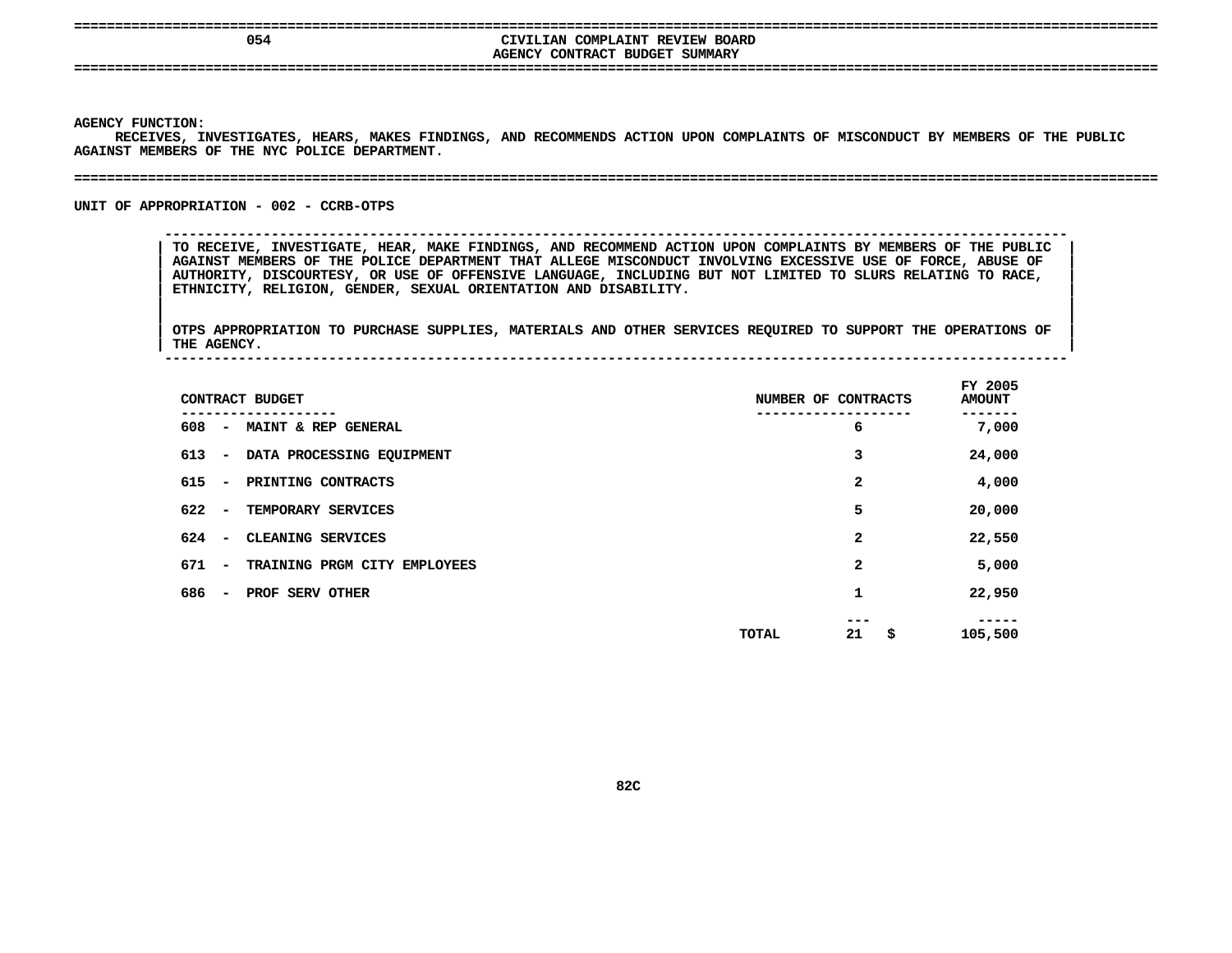**====================================================================================================================================**

## **AGENCY**

 **<sup>056</sup> POLICE DEPARTMENT CONTRACT BUDGET SUMMARY ====================================================================================================================================**

### **AGENCY**

Y FUNCTION:<br>PROTECTS T<del>H</del><br>TIGATES RE<mark>F</mark> PROTECTS THE LIVES AND PROPERTY OF ALL CITIZENS; RESPONDS PROMPTLY TO REPORTS OF CRIMES IN PROGRESS AND OTHER EMERGENCIES;<br>TIGATES REPORTED PAST CRIME; APPREHENDS OFFENDERS; AND ENSURES ORDER AT PUBLIC EVENTS.<br>-**INVESTIGATES REPORTED PAST CRIME; APPREHENDS OFFENDERS; AND ENSURES ORDER AT PUBLIC EVENTS. ====================================================================================================================================**

| 34<br>19<br>179<br>27<br>37<br>20<br>14<br>$\mathbf{2}$<br>5<br>4 | 2,167,909<br>5,022,421<br>1,352,782<br>1,524,943<br>979,308<br>14,313,686<br>454,919<br>851,000<br>485,262 |
|-------------------------------------------------------------------|------------------------------------------------------------------------------------------------------------|
|                                                                   |                                                                                                            |
|                                                                   |                                                                                                            |
|                                                                   |                                                                                                            |
|                                                                   |                                                                                                            |
|                                                                   |                                                                                                            |
|                                                                   |                                                                                                            |
|                                                                   |                                                                                                            |
|                                                                   |                                                                                                            |
|                                                                   |                                                                                                            |
|                                                                   | 1,631,743                                                                                                  |
| 1                                                                 | 73,000                                                                                                     |
| 12                                                                | 518,794                                                                                                    |
| 58                                                                | 234,841                                                                                                    |
| 1                                                                 | 70,000                                                                                                     |
| $\mathbf{2}$                                                      | 709,450                                                                                                    |
| 56                                                                | 888,281                                                                                                    |
| 1                                                                 | 10,000                                                                                                     |
|                                                                   | -----<br>31,288,339                                                                                        |
|                                                                   | <b>TOTAL</b><br>472<br>\$                                                                                  |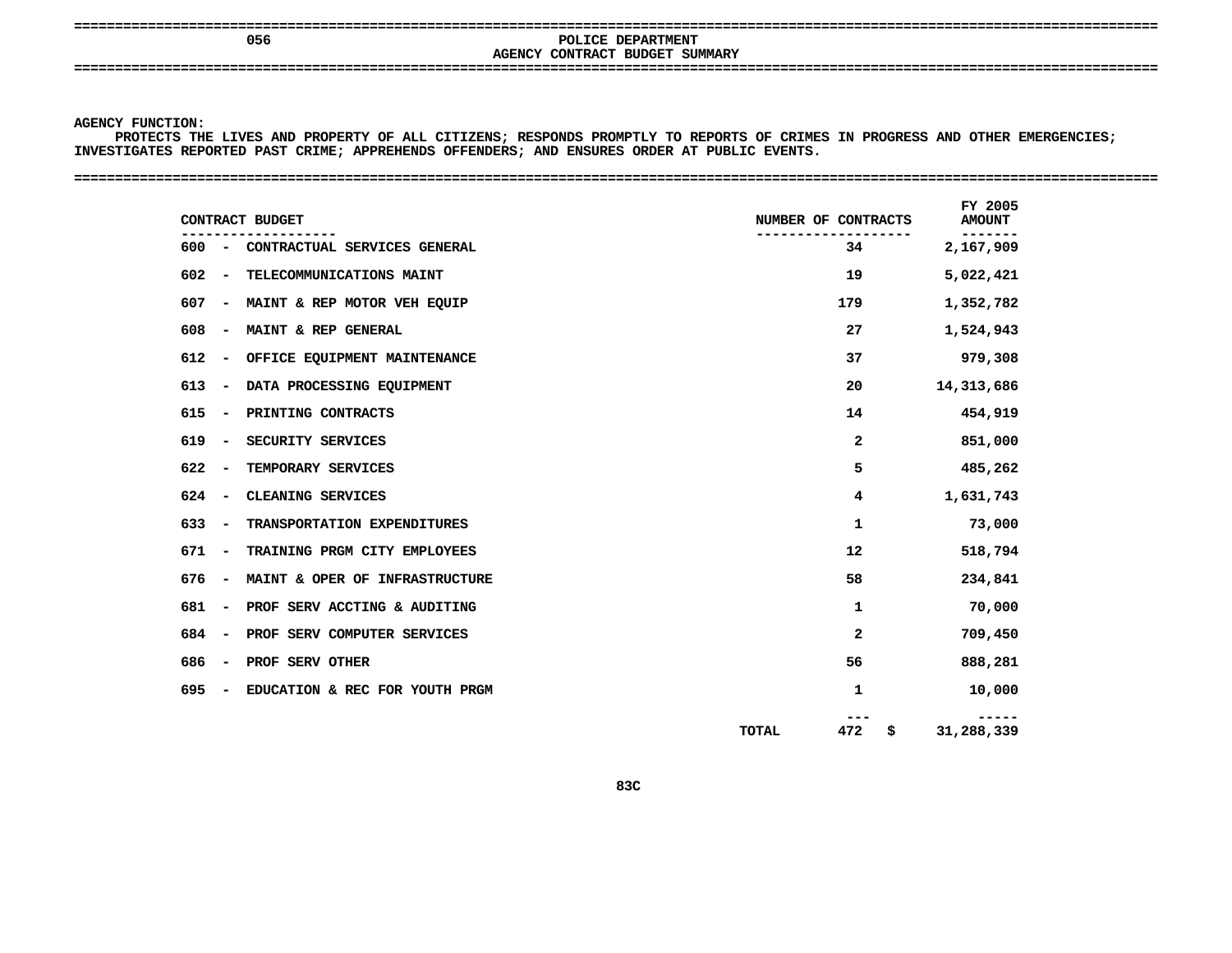## **UNIT OF APPROPRIATION CONTRACT BUDGET DETAIL ====================================================================================================================================**

### **------------------------------------------------------------------------------------------------------------------------------------AGENCY**

**- <sup>056</sup> - POLICE DEPARTMENT UNIT**

 **OF APPROPRIATION - <sup>100</sup> - OPERATIONS-OTPS --------------------------------------------------------------------------------------------------------------**RESPONSIBILITY INCLUDES THE PROTECTION OF LIFE AND PROPERTY, RESPONDING TO EMERGENCY CALLS, ESPECIALLY OF **RESPONSIBLE FOR COORDINATING ALL ENFORCEMENT OPERATIONS THROUGHOUT THE DEPARTMENT. THE PRIMARY <sup>|</sup> <sup>|</sup> RESPONSIBILITY INCLUDES THE PROTECTION OF LIFE AND PROPERTY, RESPONDING TO EMERGENCY CALLS, ESPECIALLY OF <sup>|</sup> <sup>|</sup> CRIMES IN PROGRESS, INVESTIGATION OF REPORTED CRIMES, APPREHENSION OF VIOLATORS, AND ADDRESSING CONDITIONS <sup>|</sup> <sup>|</sup>**THAT AFFECT THE QUALITY OF LIFE IN THE CITY. THIS MISSION IS ACCOMPLISHED THROUGH THE FOLLOWING BUREAUS: THE<br>PATROL SERVICES BUREAU MAINTAINS PATROL OF ALL PUBLIC STREETS, HIGHWAYS, PARKS, PARKWAYS AND THOROUGHFARES.<br>THE D **PATROL SERVICES BUREAU MAINTAINS PATROL OF ALL PUBLIC STREETS, HIGHWAYS, PARKS, PARKWAYS AND THOROUGHFARES. <sup>|</sup> <sup>|</sup> THE DETECTIVE BUREAU INVESTIGATES CRIME COMPLAINTS AND CRIMINAL OFFENDERS, LOCATES MISSING AND WANTED <sup>|</sup> <sup>|</sup> PERSONS AND RECOVERS STOLEN PROPERTY. THE ORGANIZED CRIME CONTROL BUREAU COORDINATES NARCOTICS ENFORCEMENT <sup>|</sup> <sup>|</sup> EFFORTS. THE SUPPORT SERVICES AND COMMUNICATION BUREAUS PROVIDE LOGISTICAL, COMMUNICATION AND TRANSPORTATION <sup>|</sup> <sup>|</sup>SUPPORT. <sup>|</sup> <sup>|</sup>**

|<br>| OTPS APPROPRIATION TO PURCHASE SUPPLIES, MATERIALS AND OTHER SERVICES REQUIRED TO SUPPORT OPERATIONS. **<sup>|</sup> <sup>|</sup>OTPS APPROPRIATION TO PURCHASE SUPPLIES, MATERIALS AND OTHER SERVICES REQUIRED TO SUPPORT OPERATIONS. <sup>|</sup> --------------------------------------------------------------------------------------------------------------**

| CONTRACT BUDGET                                                 | NUMBER OF CONTRACTS | FY 2005<br><b>AMOUNT</b> |
|-----------------------------------------------------------------|---------------------|--------------------------|
| 600<br>CONTRACTUAL SERVICES GENERAL<br>$\overline{\phantom{0}}$ | 13<br>\$            | 55,210                   |
| 602<br>TELECOMMUNICATIONS MAINT<br>$\overline{\phantom{a}}$     | 12                  | 838,865                  |
| 607<br>MAINT & REP MOTOR VEH EQUIP<br>$\overline{\phantom{a}}$  | 171                 | 352,375                  |
| 608<br>MAINT & REP GENERAL<br>$\overline{\phantom{0}}$          | 10                  | 450,931                  |
| 612<br>OFFICE EQUIPMENT MAINTENANCE<br>$\overline{\phantom{a}}$ | 10                  | 491,987                  |
| 613<br>DATA PROCESSING EQUIPMENT<br>$\overline{\phantom{a}}$    | 2                   | 8,800                    |
| 671<br>TRAINING PRGM CITY EMPLOYEES<br>$\overline{\phantom{0}}$ | 3                   | 259,000                  |
| 686<br>PROF SERV OTHER<br>$\overline{\phantom{a}}$              | 4                   | 69,500                   |
|                                                                 | \$<br>225<br>TOTAL  | 2,526,668                |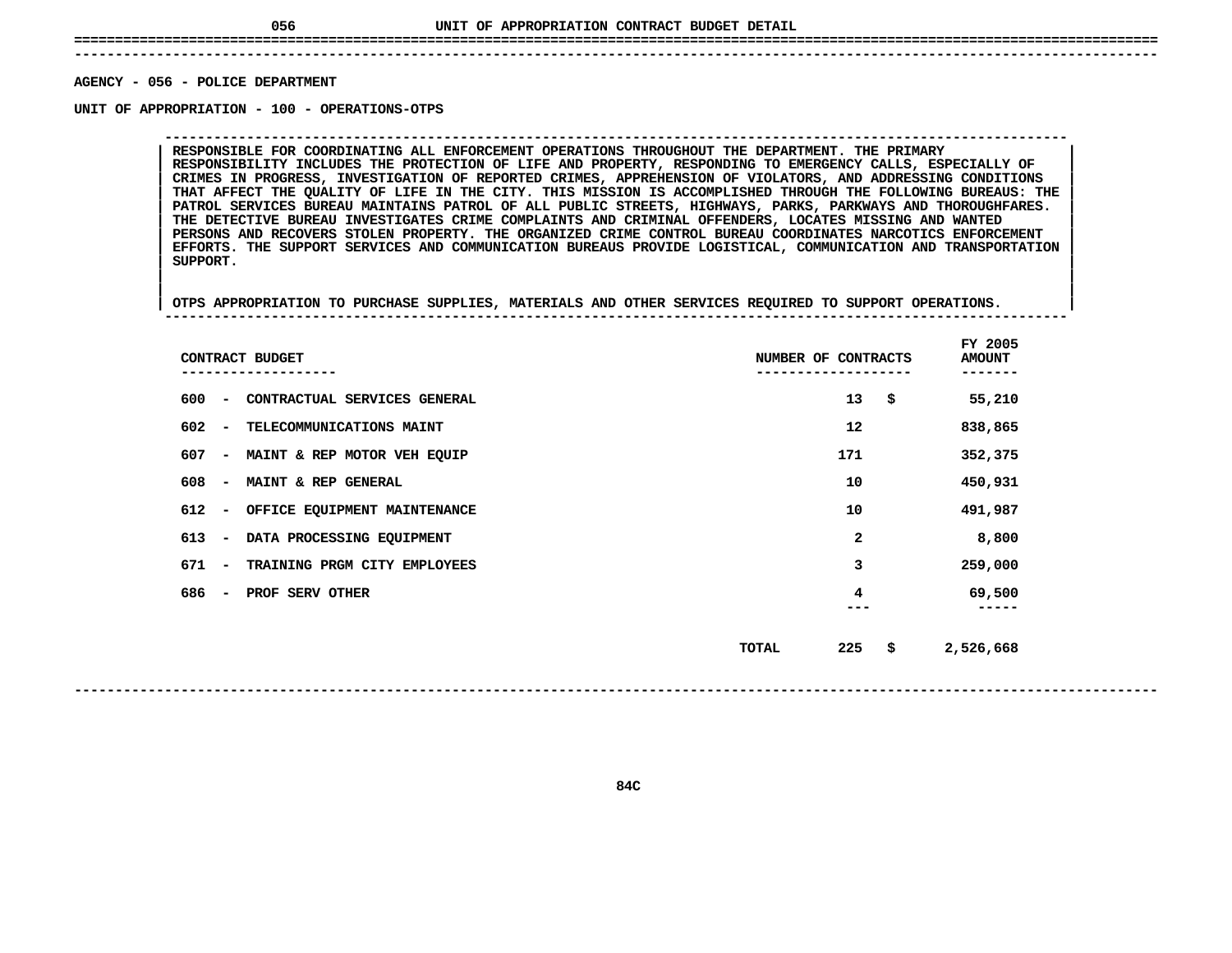#### UNIT OF APPROPRIATION - 200 - EXECUTIVE MANAGEMENT-OTPS

 **OF APPROPRIATION - <sup>200</sup> - EXECUTIVE MANAGEMENT-OTPS --------------------------------------------------------------------------------------------------------------**SUPPORTS THE POLICE COMMISSIONER IN THE OVERALL RESPONSIBILITY OF DIRECTING AND CONTROLLING THE DEPARTMENT |<br>| INCLUDING INTERNAL INVESTIGATIONS WHICH MONITOR THE INTEGRITY OF THE DEPARTMENT'S PERSONNEL AND INVESTIGATES<br>| **INCLUDING INTERNAL INVESTIGATIONS WHICH MONITOR THE INTEGRITY OF THE DEPARTMENT'S PERSONNEL AND INVESTIGATES <sup>|</sup> <sup>|</sup>CORRUPTION ALLEGATIONS AGAINST DEPARTMENTAL MEMBERS. <sup>|</sup> <sup>|</sup>**

|<br>| OTPS\_APPROPRIATION\_TO\_PURCHASE\_SUPPLIES,\_MATERIALS\_AND\_OTHER\_SERVICES\_REQUIRED\_TO\_SUPPORT\_EXECUTIVE\_\_\_\_\_\_\_\_\_\_\_ |<br>| OTPS APPROPRIATION TO PURCHASE SUPPLIES, MATERIALS AND OTHER SERVICES REQUIRED TO SUPPORT EXECUTIVE<br>| MANAGEMENT OPERATIONS. **OTPS APPROPRIATION TO PURCHASE SUPPLIES, MATERIALS AND OTHER SERVICES REQUIRED TO SUPPORT EXECUTIVE <sup>|</sup> <sup>|</sup>MANAGEMENT OPERATIONS. <sup>|</sup> --------------------------------------------------------------------------------------------------------------**

| CONTRACT BUDGET                                                   | NUMBER OF CONTRACTS      | FY 2005<br><b>AMOUNT</b> |
|-------------------------------------------------------------------|--------------------------|--------------------------|
| CONTRACTUAL SERVICES GENERAL<br>600<br>$\overline{\phantom{a}}$   | \$<br>3                  | 52,499                   |
| 602<br>TELECOMMUNICATIONS MAINT<br>$\overline{\phantom{a}}$       | 1                        | 2,000                    |
| 607<br>MAINT & REP MOTOR VEH EQUIP<br>$\overline{\phantom{a}}$    | 1                        | 10,867                   |
| MAINT & REP GENERAL<br>608<br>$\overline{\phantom{a}}$            | 4                        | 128,825                  |
| 612<br>OFFICE EQUIPMENT MAINTENANCE<br>$\overline{\phantom{a}}$   | 4                        | 5,000                    |
| 613<br>DATA PROCESSING EQUIPMENT<br>$\overline{\phantom{a}}$      | $\mathbf{1}$             | 2,080                    |
| 615<br>PRINTING CONTRACTS<br>$\overline{\phantom{a}}$             | з                        | 2,184                    |
| 624<br>CLEANING SERVICES<br>$\overline{\phantom{a}}$              | $\mathbf{1}$             | 3,500                    |
| 633<br>TRANSPORTATION EXPENDITURES<br>$\overline{\phantom{a}}$    | $\mathbf{1}$             | 73,000                   |
| 671<br>TRAINING PRGM CITY EMPLOYEES<br>$\blacksquare$             | $\mathbf{1}$             | 3,000                    |
| MAINT & OPER OF INFRASTRUCTURE<br>676<br>$\overline{\phantom{a}}$ | 1                        | 100,000                  |
| PROF SERV COMPUTER SERVICES<br>684<br>$\overline{\phantom{a}}$    | 1                        | 41,950                   |
| 686<br><b>PROF SERV OTHER</b><br>$\overline{\phantom{a}}$         | 7                        | 20,511                   |
| 695<br>EDUCATION & REC FOR YOUTH PRGM<br>$\overline{\phantom{a}}$ | 1<br>---                 | 10,000<br>$- - - - -$    |
|                                                                   | <b>TOTAL</b><br>30<br>\$ | 455,416                  |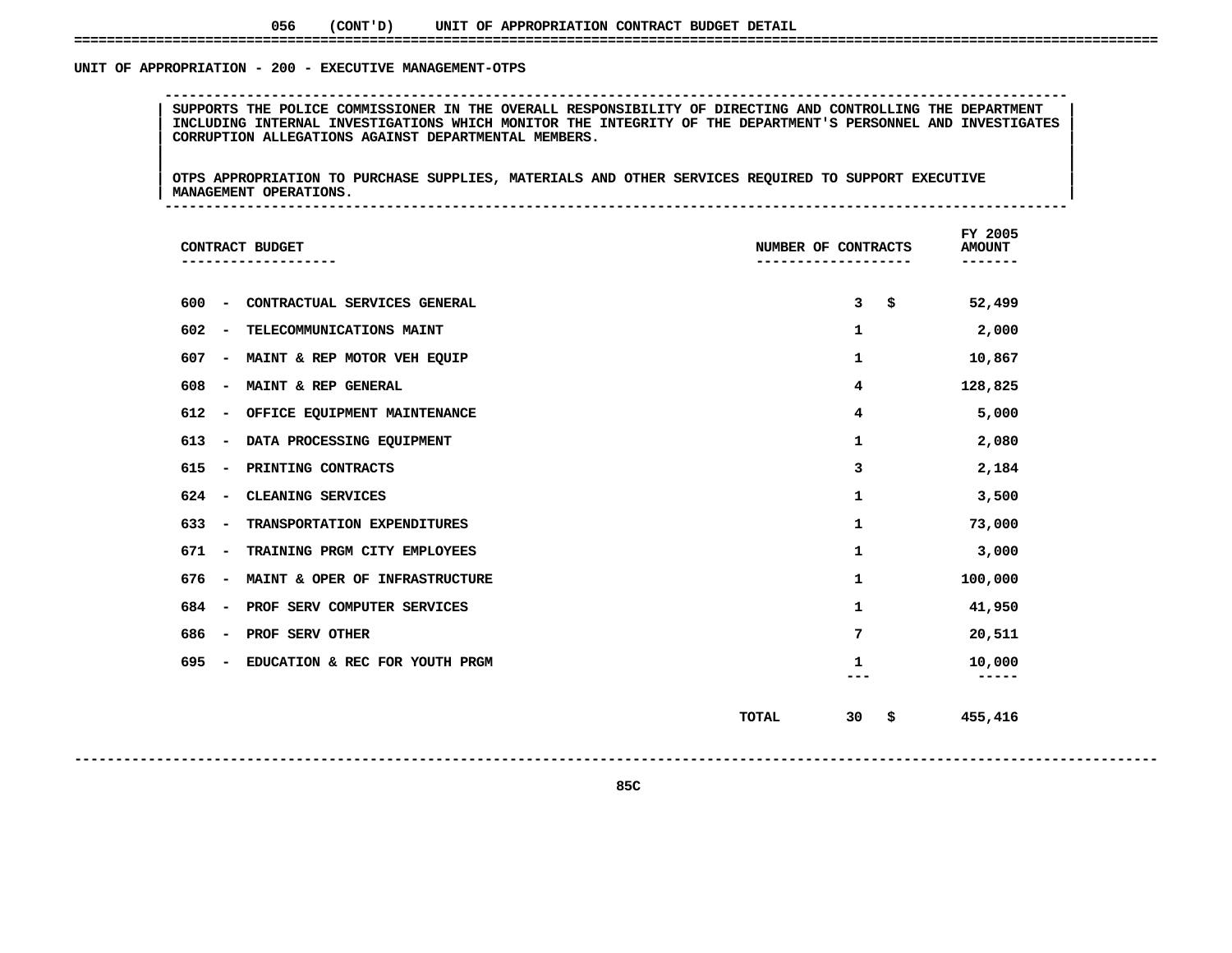#### UNIT OF APPROPRIATION - 300 - SCHOOL SAFETY- OTPS

**<sup>|</sup> RESPONSIBLE FOR THE MAINTENENCE OF ORDER AND SECURITY IN AND AROUND PUBLIC SCHOOLS. <sup>|</sup> <sup>|</sup>**

|<br>| OTPS\_APPROPRIATION TO PURCHASE SUPPLIES, MATERIALS, AND OTHER SERVICES TO SUPPORT THE SCHOOL SAFETY OTPS APPROPRIATION TO PURCHASE SUPPLIES, MATERIALS, AND OTHER SERVICES TO SUPPORT THE SCHOOL SAFETY **||**<br>| DIVISION. **OTPS APPROPRIATION TO PURCHASE SUPPLIES, MATERIALS, AND OTHER SERVICES TO SUPPORT THE SCHOOL SAFETY <sup>|</sup> <sup>|</sup>DIVISION. <sup>|</sup> --------------------------------------------------------------------------------------------------------------**

**OF APPROPRIATION - <sup>300</sup> - SCHOOL SAFETY- OTPS --------------------------------------------------------------------------------------------------------------**

| CONTRACT BUDGET                                                 | NUMBER OF CONTRACTS                   | FY 2005<br><b>AMOUNT</b><br>---- |
|-----------------------------------------------------------------|---------------------------------------|----------------------------------|
| 602<br>TELECOMMUNICATIONS MAINT<br>$\sim$                       | $\mathbf{1}$<br>\$                    | 70,000                           |
| 607<br>MAINT & REP MOTOR VEH EQUIP                              | 1                                     | 20,000                           |
| 608<br>MAINT & REP GENERAL<br>$\overline{\phantom{a}}$          | 1                                     | 130,000                          |
| OFFICE EQUIPMENT MAINTENANCE<br>612<br>$\overline{\phantom{a}}$ | 1                                     | 10,000                           |
| DATA PROCESSING EQUIPMENT<br>613<br>$\overline{\phantom{a}}$    | 1                                     | 20,000                           |
| 615<br>PRINTING CONTRACTS                                       | 1                                     | 2,000                            |
| 671<br>TRAINING PRGM CITY EMPLOYEES                             | 1<br>---                              | 3,000<br>-----                   |
|                                                                 | 7 <sup>7</sup><br>-\$<br><b>TOTAL</b> | 255,000                          |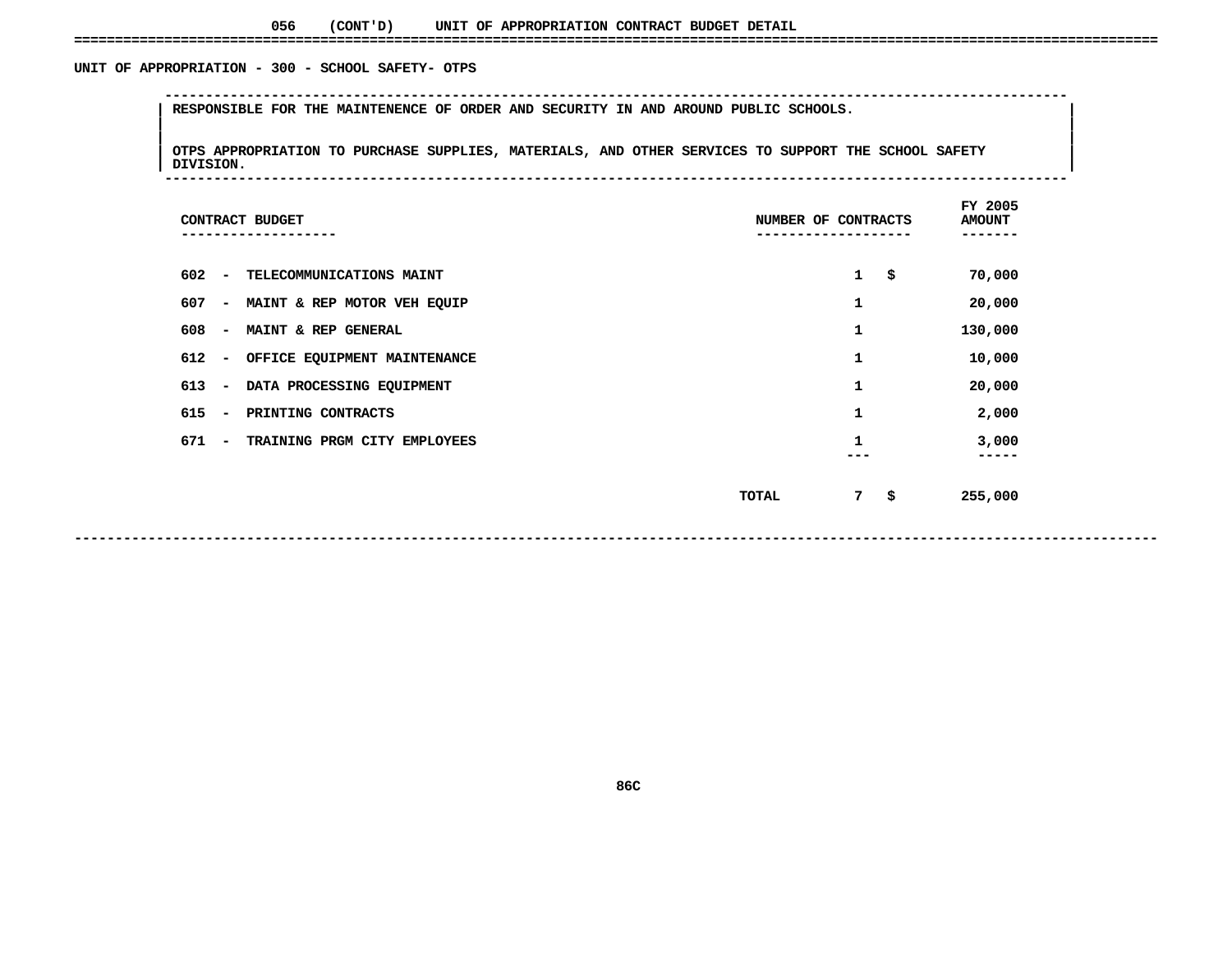#### UNIT OF APPROPRIATION - 400 - ADMINSITRATION-OTPS

TO PROVIDE THE ADMINISTRATIVE AND PERSONNEL CAPACITY FOR THE AGENCY TO FUNCTION. THE ADMINISTRATIVE UNITS<br>INCLUDE THE MANAGEMENT INFORMATION SYSTEMS DIVISION, FISCAL AFFAIRS, QUARTERMASTER AND BUILDING UNITS,<br>HEALTH SERVIC **INCLUDE THE MANAGEMENT INFORMATION SYSTEMS DIVISION, FISCAL AFFAIRS, QUARTERMASTER AND BUILDING UNITS, <sup>|</sup> <sup>|</sup> HEALTH SERVICES DIVISION AND APPLICANT PROCESSING. THE PERSONNEL BUREAU ADMINISTERS RECRUITMENT AND <sup>|</sup> <sup>|</sup> SELECTION, HEALTH SERVICES, EMPLOYEE BENEFITS, TRAINING, CAREER DEVELOPMENT, LABOR RELATIONS, AND FAIR <sup>|</sup> <sup>|</sup> EMPLOYMENT PRACTICES. ADDITIONAL SUPPORT UNITS ARE RESPONSIBLE FOR ACCOUNTING FUNCTIONS, CONTROL OF OTPS <sup>|</sup> <sup>|</sup> RESOURCES, AND SAFEGUARDING, RECORDING AND LAWFULLY DISPOSING OF PROPERTY COMING INTO POSSESSION OF THE <sup>|</sup> <sup>|</sup>DEPARTMENT. <sup>|</sup> <sup>|</sup>**

**OF APPROPRIATION - <sup>400</sup> - ADMINSITRATION-OTPS --------------------------------------------------------------------------------------------------------------**

|<br>| OTPS APPROPRIATION TO PURCHASE SUPPLIES, MATERIALS, VEHICLES AND OTHER SERVICES REQUIRED TO SUPPORT |<br>| OTPS APPROPRIATION TO PURCHASE SUPPLIES, MATERIALS, VEHICLES AND OTHER SERVICES REQUIRED TO SUPPORT<br>| ADMINISTRATIVE OPERATIONS. **OTPS APPROPRIATION TO PURCHASE SUPPLIES, MATERIALS, VEHICLES AND OTHER SERVICES REQUIRED TO SUPPORT <sup>|</sup> <sup>|</sup>ADMINISTRATIVE OPERATIONS. <sup>|</sup> --------------------------------------------------------------------------------------------------------------**

|                                     | CONTRACT BUDGET                | NUMBER OF CONTRACTS<br>. - - - - - - - - - - | FY 2005<br><b>AMOUNT</b><br>----- |
|-------------------------------------|--------------------------------|----------------------------------------------|-----------------------------------|
| 600<br>$\overline{\phantom{a}}$     | CONTRACTUAL SERVICES GENERAL   | 16                                           | \$<br>1,310,200                   |
| 602<br>$\overline{\phantom{a}}$     | TELECOMMUNICATIONS MAINT       | 2                                            | 4,109,056                         |
| 607<br>$\blacksquare$               | MAINT & REP MOTOR VEH EQUIP    | $\mathbf{1}$                                 | 866,206                           |
| 608<br>$\overline{\phantom{a}}$     | MAINT & REP GENERAL            | 8                                            | 794,141                           |
| 612<br>$\qquad \qquad \blacksquare$ | OFFICE EQUIPMENT MAINTENANCE   | 19                                           | 465,321                           |
| 613<br>$\overline{\phantom{a}}$     | DATA PROCESSING EQUIPMENT      | 14                                           | 14,211,069                        |
| 615<br>$\overline{\phantom{a}}$     | PRINTING CONTRACTS             | 9                                            | 449,069                           |
| 622<br>$\overline{\phantom{a}}$     | TEMPORARY SERVICES             | 4                                            | 484,262                           |
| 624<br>$\overline{\phantom{a}}$     | CLEANING SERVICES              | 3                                            | 1,628,243                         |
| 671<br>$\overline{\phantom{a}}$     | TRAINING PRGM CITY EMPLOYEES   | 5                                            | 251,794                           |
| 676<br>$\overline{\phantom{a}}$     | MAINT & OPER OF INFRASTRUCTURE | 57                                           | 134,841                           |
| 684<br>$\overline{\phantom{a}}$     | PROF SERV COMPUTER SERVICES    | 1                                            | 667,500                           |
| 686<br>$\overline{\phantom{a}}$     | PROF SERV OTHER                | 43                                           | 769,570                           |
|                                     |                                |                                              |                                   |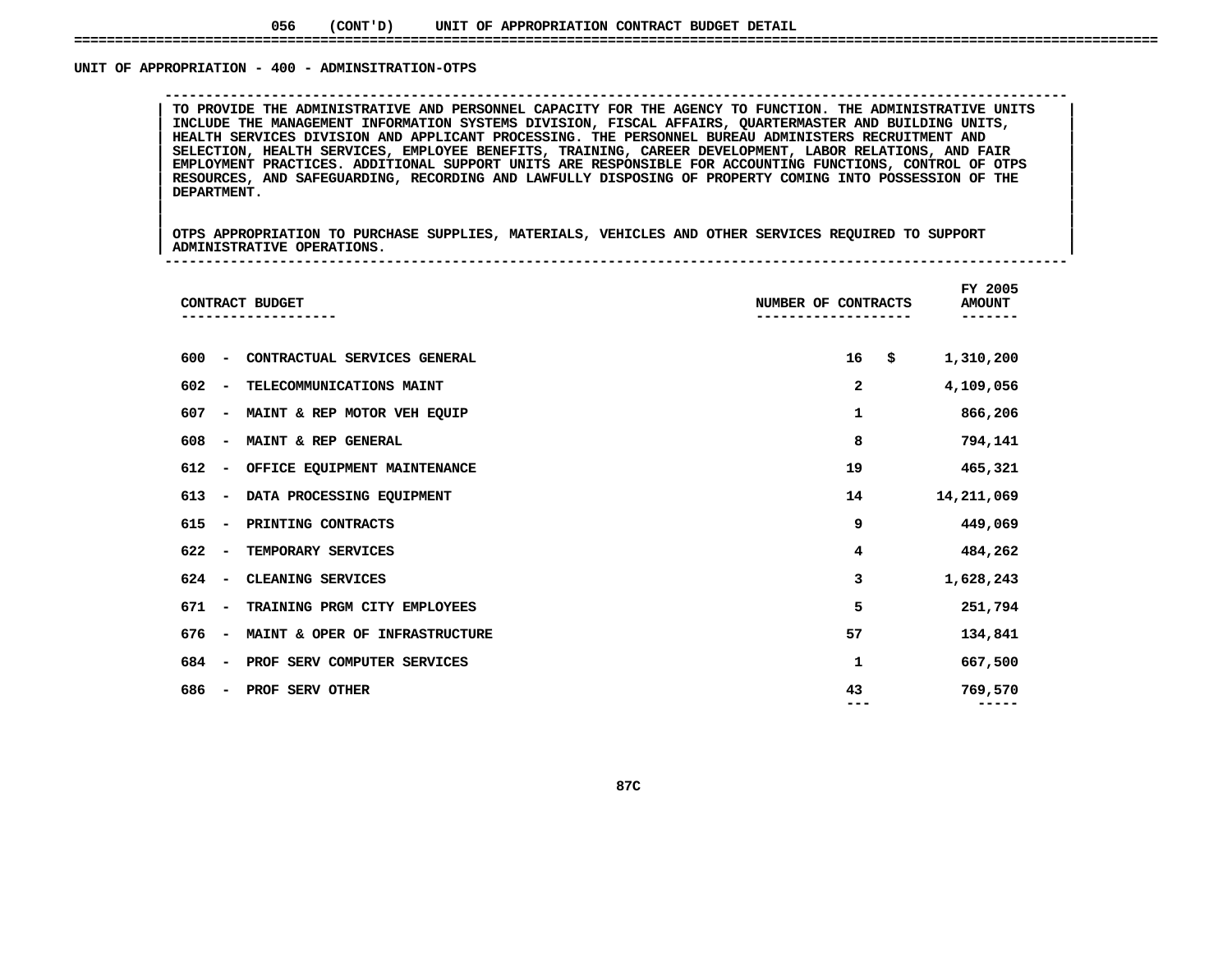| 056 | (CONT ' D ) |  | UNIT OF APPROPRIATION CONTRACT BUDGET DETAIL |  |       |     |      |            |
|-----|-------------|--|----------------------------------------------|--|-------|-----|------|------------|
|     |             |  |                                              |  | TOTAL | 182 | - \$ | 26,141,272 |
|     |             |  |                                              |  |       |     |      |            |
|     |             |  |                                              |  |       |     |      |            |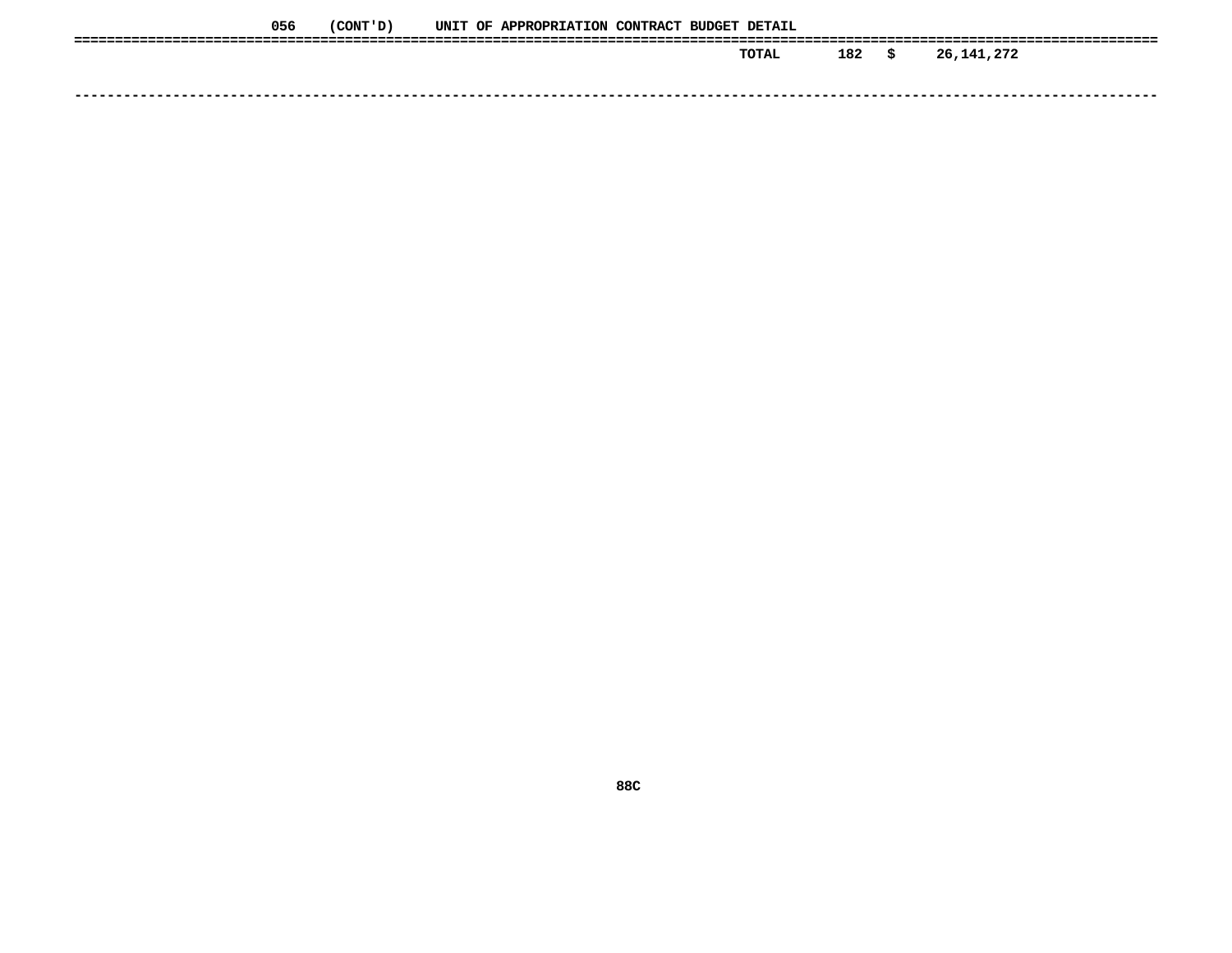#### **056(CONT'D) UNIT OF APPROPRIATION CONTRACT BUDGET DETAIL ====================================================================================================================================**

#### UNIT OF APPROPRIATION - 600 - CRIMINAL JUSTICE-OTPS

 **OF APPROPRIATION - <sup>600</sup> - CRIMINAL JUSTICE-OTPS --------------------------------------------------------------------------------------------------------------**RESPONSIBLE FOR THE SUPERVISION OF ARREST PROCESSING, THE OPERATION OF PRE-ARRAIGNMENT FACILITIES AND THE TRANSPORTATION AND DETENTION OF PRISONERS. COORDINATES AND DIRECTS THE PROCESSING, INVESTIGATION, AND<br>EXECUTION OF W **TRANSPORTATION AND DETENTION OF PRISONERS. COORDINATES AND DIRECTS THE PROCESSING, INVESTIGATION, AND <sup>|</sup> <sup>|</sup>EXECUTION OF WARRANTS. <sup>|</sup> <sup>|</sup>**

|<br>| OTPS\_APPROPRIATION TO PURCHASE SUPPLIES, MATERIALS AND OTHER SERVICES REQUIRED TO SUPPORT CRIMINAL JUSTICE |<br>| OTPS APPROPRIATION TO PURCHASE SUPPLIES, MATERIALS AND OTHER SERVICES REQUIRED TO SUPPORT CRIMINAL JUSTICE<br>| OPERATIONS. **OTPS APPROPRIATION TO PURCHASE SUPPLIES, MATERIALS AND OTHER SERVICES REQUIRED TO SUPPORT CRIMINAL JUSTICE <sup>|</sup> <sup>|</sup>OPERATIONS. <sup>|</sup> --------------------------------------------------------------------------------------------------------------**

| CONTRACT BUDGET<br>------------                                 | NUMBER OF CONTRACTS | FY 2005<br><b>AMOUNT</b><br>------ |
|-----------------------------------------------------------------|---------------------|------------------------------------|
| 600<br>CONTRACTUAL SERVICES GENERAL<br>$\overline{\phantom{a}}$ | $\mathbf{1}$        | \$<br>700,000                      |
| 602<br>TELECOMMUNICATIONS MAINT<br>$\overline{\phantom{a}}$     | 3                   | 2,500                              |
| 608<br>MAINT & REP GENERAL<br>$\overline{\phantom{a}}$          | 1                   | 5,000                              |
| 612<br>OFFICE EQUIPMENT MAINTENANCE<br>$\overline{\phantom{a}}$ | 2                   | 5,000                              |
| 613<br>DATA PROCESSING EQUIPMENT<br>$\overline{\phantom{m}}$    | 1                   | 20,400                             |
| 622<br>TEMPORARY SERVICES<br>$\overline{\phantom{a}}$           | 1                   | 1,000<br>-----                     |
|                                                                 | 9<br>TOTAL          | \$<br>733,900                      |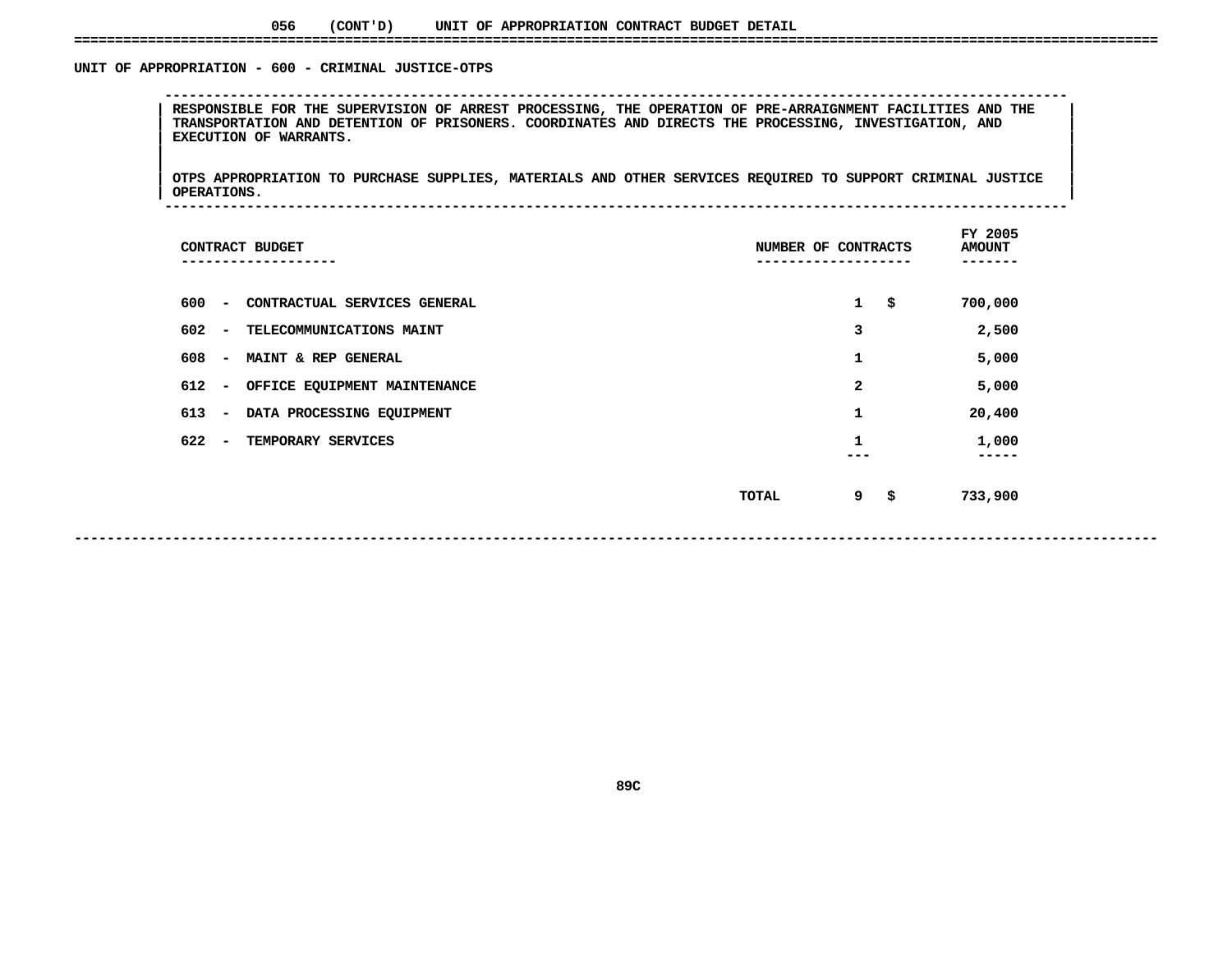#### **056(CONT'D) UNIT OF APPROPRIATION CONTRACT BUDGET DETAIL ====================================================================================================================================**

#### UNIT OF APPROPRIATION - 700 - TRAFFIC ENFORCEMENT-OTPS

 **OF APPROPRIATION - <sup>700</sup> - TRAFFIC ENFORCEMENT-OTPS --------------------------------------------------------------------------------------------------------------**CONTROLLING OR RESTRICTING THE PARKING OF VEHICLES AND THE MOVEMENT AND CONDUCT OF VEHICULAR AND PEDESTRIAN **RESPONSIBLE FOR THE ENFORCEMENT OF LAWS, RULES AND REGULATIONS PROHIBITING, REGULATING, DIRECTING, <sup>|</sup> <sup>|</sup>**CONTROLLING OR RESTRICTING THE PARKING OF VEHICLES AND THE MOVEMENT AND CONDUCT OF VEHICULAR AND PEDESTRIAN<br>TRAFFIC, INCLUDING THE ISSUANCE OF TICKETS, SUMMONSES, COMPLAINTS AND OTHER PROCESSES FOR THE VIOLATION OF<br>SUCH LA TRAFFIC, INCLUDING THE ISSUANCE OF TICKETS, SUMMONSES, COMPLAINTS AND OTHER PROCESSES FOR THE VIOLATION OF<br>SUCH LAWS, RULES AND REGULATIONS.<br>| **SUCH LAWS, RULES AND REGULATIONS. <sup>|</sup> <sup>|</sup>**

|<br>| OTPS APPROPRIATION TO PURCHASE SUPPLIES, MATERIALS AND OTHER SERVICES TO SUPPORT TRAFFIC ENFORCEMENT. **<sup>|</sup> <sup>|</sup>OTPS APPROPRIATION TO PURCHASE SUPPLIES, MATERIALS AND OTHER SERVICES TO SUPPORT TRAFFIC ENFORCEMENT. <sup>|</sup> --------------------------------------------------------------------------------------------------------------**

| CONTRACT BUDGET                                                 | NUMBER OF CONTRACTS<br>--------- | FY 2005<br><b>AMOUNT</b><br>------ |
|-----------------------------------------------------------------|----------------------------------|------------------------------------|
| 600<br>CONTRACTUAL SERVICES GENERAL<br>$\overline{\phantom{a}}$ | $\mathbf{1}$                     | \$<br>50,000                       |
| 607<br>MAINT & REP MOTOR VEH EQUIP<br>$\overline{\phantom{a}}$  | 5                                | 103,334                            |
| 608<br>MAINT & REP GENERAL<br>$\overline{\phantom{a}}$          | 3                                | 16,046                             |
| 612<br>OFFICE EQUIPMENT MAINTENANCE<br>$\overline{\phantom{a}}$ | 1                                | 2,000                              |
| 613<br>DATA PROCESSING EQUIPMENT<br>$\overline{\phantom{a}}$    | 1                                | 51,337                             |
| 615<br>PRINTING CONTRACTS<br>$\overline{\phantom{a}}$           | 1                                | 1,666                              |
| 619<br>SECURITY SERVICES<br>$\overline{\phantom{a}}$            | 2                                | 851,000                            |
| 671<br>TRAINING PRGM CITY EMPLOYEES<br>$\overline{\phantom{m}}$ | $\mathbf{2}$                     | 2,000                              |
| 681<br>PROF SERV ACCTING & AUDITING<br>$\overline{\phantom{a}}$ | 1                                | 70,000                             |
| 686<br>PROF SERV OTHER<br>$\overline{\phantom{a}}$              | 2                                | 28,700                             |
|                                                                 | 19<br><b>TOTAL</b>               | \$<br>1,176,083                    |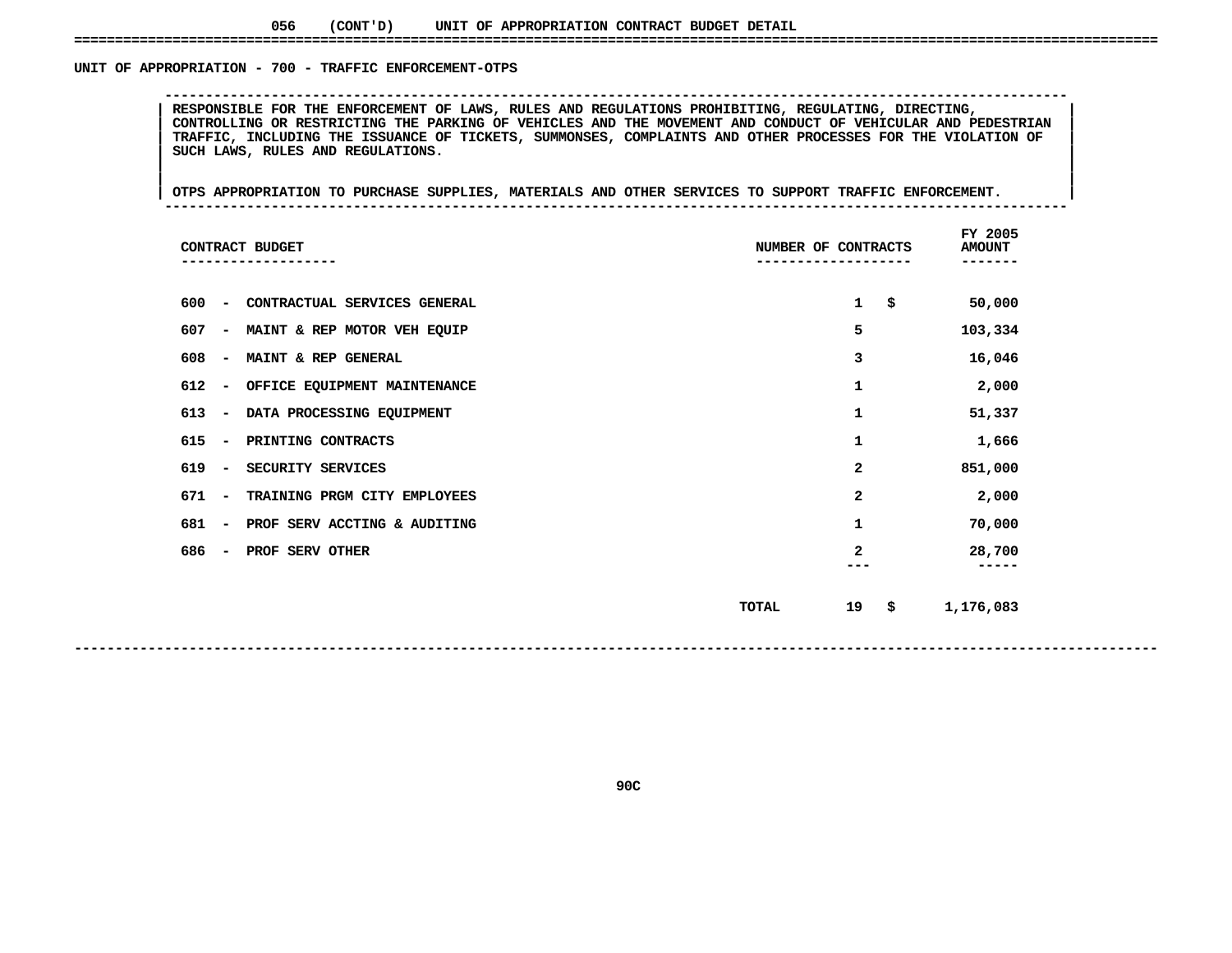**====================================================================================================================================**

### **<sup>057</sup> FIRE DEPARTMENT AGENCYCONTRACT BUDGET SUMMARY ====================================================================================================================================**

**AGENCY**

Y FUNCTION:<br>PROVIDES FI<br>IRE EMERGEN<br>IRE EMERGEN PROVIDES FIRE PROTECTION AND EMERGENCY SERVICES. THIS MISSION IS ACCOMPLISHED THROUGH: EXTINGUISHMENT OF FIRES: RESPONDING TO **FIRE PROTECTION AND EMERGENCY SERVICES. THIS MISSION IS ACCOMPLISHED THROUGH: EXTINGUISHMENT OF FIRES; RESPONDING TO NON-FIRE EMERGENCY INCIDENTS; ARSON INVESTIGATIONS; FIRE PREVENTION INSPECTIONS; PRE-HOSPITAL MEDICAL SERVICES; MAINTENANCE OF THE** FIRE ALARM SYSTEM; AND PUBLIC EDUCATION.

**ALARM SYSTEM; AND PUBLIC EDUCATION. ====================================================================================================================================**

| $600 -$                         | CONTRACTUAL SERVICES GENERAL | 1                  | 120,000    |
|---------------------------------|------------------------------|--------------------|------------|
|                                 |                              |                    |            |
| 607<br>$\overline{\phantom{0}}$ | MAINT & REP MOTOR VEH EQUIP  | $\mathbf{2}$       | 1,622,600  |
| 608<br>$\overline{\phantom{a}}$ | MAINT & REP GENERAL          | 182                | 8,771,399  |
| 613<br>$\overline{\phantom{a}}$ | DATA PROCESSING EQUIPMENT    | 5                  | 2,274,400  |
| 615<br>$\overline{\phantom{a}}$ | PRINTING CONTRACTS           | 66                 | 25,655     |
| 619<br>$\overline{\phantom{a}}$ | SECURITY SERVICES            | $\mathbf{2}$       | 231,000    |
| 622<br>$\overline{\phantom{a}}$ | TEMPORARY SERVICES           | 9                  | 407,600    |
| 624<br>$\overline{\phantom{a}}$ | CLEANING SERVICES            | 15                 | 275,334    |
| 640<br>$\overline{\phantom{a}}$ | SOCIAL SERVICES GENERAL      | 1                  | 2,139      |
| 671<br>$\overline{\phantom{a}}$ | TRAINING PRGM CITY EMPLOYEES | 3                  | 48,492     |
| 684<br>$\overline{\phantom{a}}$ | PROF SERV COMPUTER SERVICES  | 1                  | 358,000    |
| 686<br>$\overline{\phantom{a}}$ | PROF SERV OTHER              | 7                  | 507,820    |
|                                 |                              | 294<br>\$<br>TOTAL | 14,644,439 |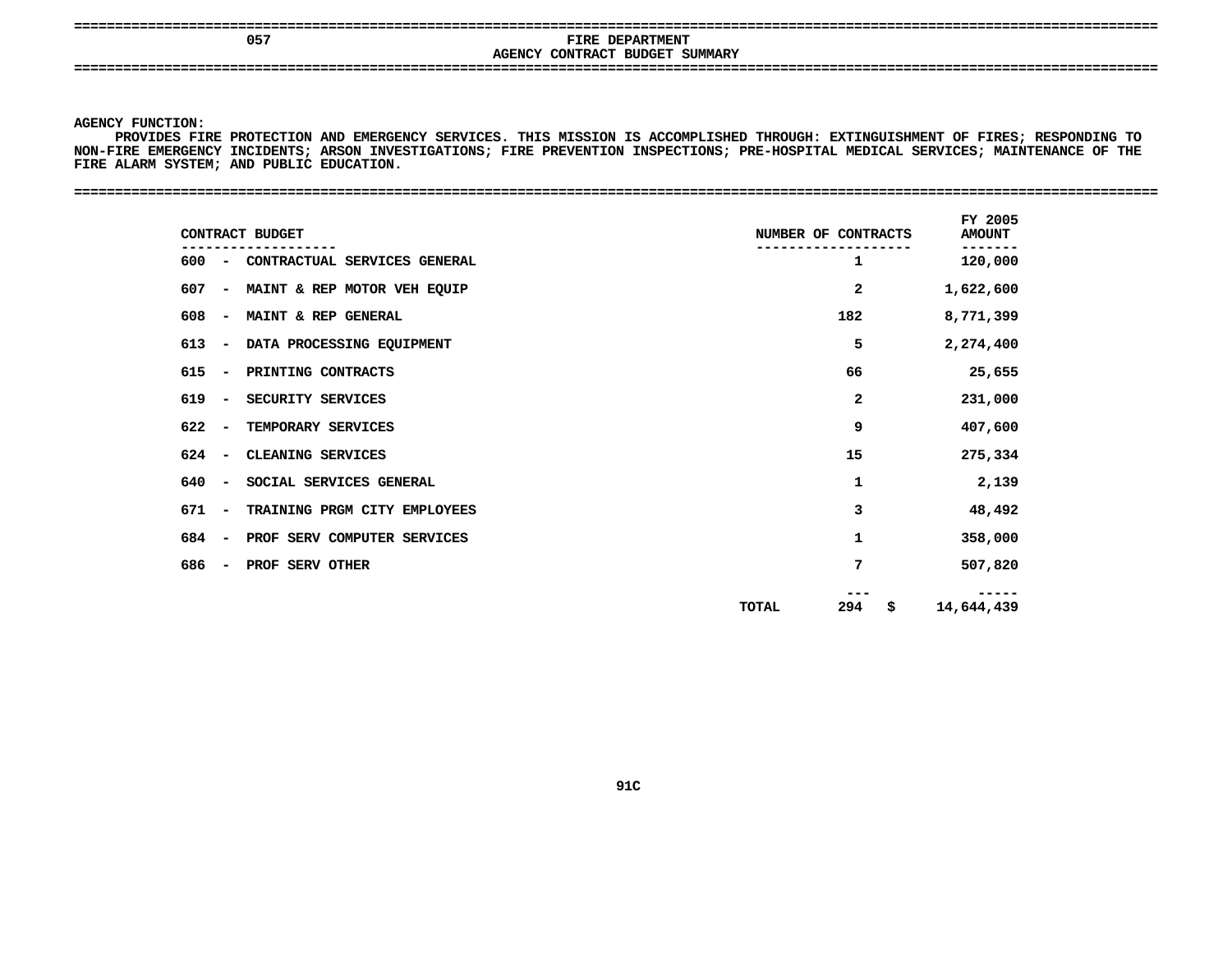## **UNIT OF APPROPRIATION CONTRACT BUDGET DETAIL ====================================================================================================================================**

### **------------------------------------------------------------------------------------------------------------------------------------AGENCY**

**- <sup>057</sup> - FIRE DEPARTMENT UNIT**

 **OF APPROPRIATION - <sup>005</sup> - EXECUTIVE ADMIN-OTPS --------------------------------------------------------------------------------------------------------------**THIS UNIT OF APPROPRIATION PROVIDES FOR ALL CIVILIAN POLICY DIRECTION, AND ADMINISTRATIVE AND HUMAN RESOURCE<br>SUPPORT (FISCAL SERVICES, PERSONNEL, BUDGET, HEALTH SERVICES) FOR THE ENTIRE DEPARTMENT. ALSO INCLUDED ARE THIS UNIT OF APPROPRIATION PROVIDES FOR ALL CIVILIAN POLICY DIRECTION, AND ADMINISTRATIVE AND HUMAN RESOURCE<br>SUPPORT (FISCAL SERVICES, PERSONNEL, BUDGET, HEALTH SERVICES) FOR THE ENTIRE DEPARTMENT. ALSO INCLUDED ARE<br>THE IN **SUPPORT (FISCAL SERVICES, PERSONNEL, BUDGET, HEALTH SERVICES) FOR THE ENTIRE DEPARTMENT. ALSO INCLUDED ARE <sup>|</sup> <sup>|</sup>THE INFRASTRUCTURE AND VEHICLE MAINTENANCE UNITS AND THE BUREAU OF INFORMATION AND COMPUTER SERVICES. <sup>|</sup> <sup>|</sup>**

|<br>| OTPS APPROPRIATION TO PURCHASE SUPPLIES, MATERIALS AND OTHER SERVICES REQUIRED TO SUPPORT EXECUTIVE |<br>| OTPS APPROPRIATION TO PURCHASE SUPPLIES, MATERIALS AND OTHER SERVICES REQUIRED TO SUPPORT EXECUTIVE<br>| ADMINISTRATION OPERATIONS. **OTPS APPROPRIATION TO PURCHASE SUPPLIES, MATERIALS AND OTHER SERVICES REQUIRED TO SUPPORT EXECUTIVE <sup>|</sup> <sup>|</sup>ADMINISTRATION OPERATIONS. <sup>|</sup> --------------------------------------------------------------------------------------------------------------**

| CONTRACT BUDGET                                                  | NUMBER OF CONTRACTS | FY 2005<br><b>AMOUNT</b><br>---- |
|------------------------------------------------------------------|---------------------|----------------------------------|
| 600<br>CONTRACTUAL SERVICES GENERAL<br>$\overline{\phantom{a}}$  | \$<br>1             | 120,000                          |
| 607<br>MAINT & REP MOTOR VEH EQUIP<br>$\qquad \qquad$            | 2                   | 1,622,600                        |
| 608<br>MAINT & REP GENERAL<br>$\qquad \qquad \blacksquare$       | 9                   | 5,007,141                        |
| 613<br>DATA PROCESSING EQUIPMENT<br>$\qquad \qquad \blacksquare$ | 4                   | 2,254,400                        |
| 615<br>PRINTING CONTRACTS<br>$\qquad \qquad \blacksquare$        | 1                   | 10,600                           |
| 619<br>SECURITY SERVICES<br>$\qquad \qquad \blacksquare$         | 2                   | 231,000                          |
| 622<br>TEMPORARY SERVICES<br>$\overline{\phantom{a}}$            | 9                   | 407,600                          |
| 624<br>CLEANING SERVICES<br>$\overline{\phantom{a}}$             | 1                   | 120,586                          |
| 671<br>TRAINING PRGM CITY EMPLOYEES<br>$\qquad \qquad$           | 1                   | 33,750                           |
| 684<br>PROF SERV COMPUTER SERVICES<br>$\overline{\phantom{a}}$   | 1                   | 358,000                          |
| 686<br>PROF SERV OTHER<br>$\qquad \qquad$                        | 2                   | 265,459                          |
|                                                                  | 33<br>\$<br>TOTAL   | 10,431,136                       |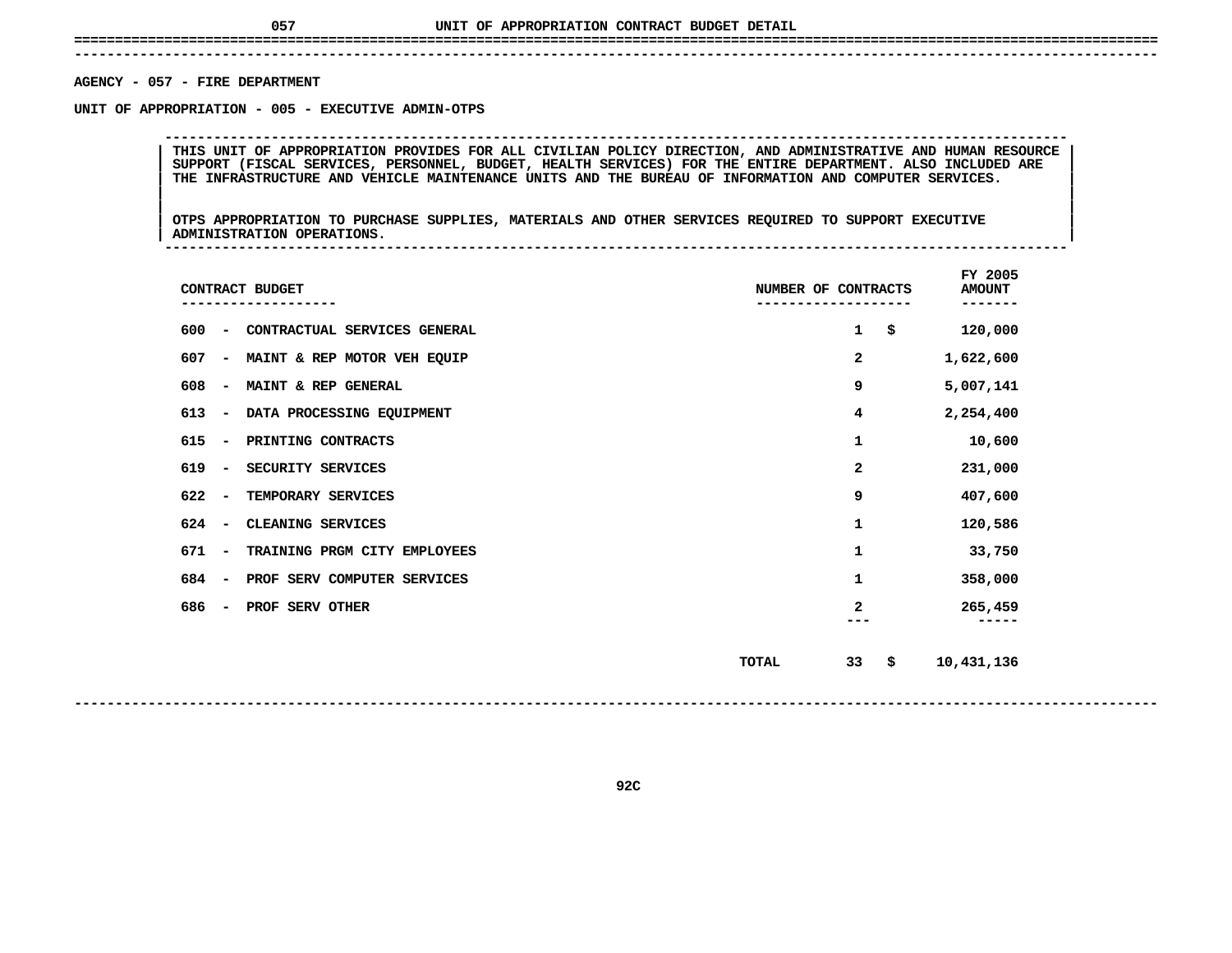#### UNIT OF APPROPRIATION - 006 - FIRE EXTING & RESP-OTPS

RESPONSIBLE FOR ALL UNIFORM TACTICAL AND OPERATIONAL DECISIONS. RESOURCES PROVIDE FOR THE PROTECTION OF<br>LIVES AND PROPERTY FROM FIRES, HAZARDOUS MATERIALS INCIDENTS AND NON-FIRE EMERGENCIES. THE OPERATING FIELD **RESPONSIBLE FOR ALL UNIFORM TACTICAL AND OPERATIONAL DECISIONS. RESOURCES PROVIDE FOR THE PROTECTION OF <sup>|</sup> <sup>|</sup> LIVES AND PROPERTY FROM FIRES, HAZARDOUS MATERIALS INCIDENTS AND NON-FIRE EMERGENCIES. THE OPERATING FIELD <sup>|</sup> <sup>|</sup> UNITS INCLUDE: HEADQUARTERS, <sup>9</sup> DIVISIONS, <sup>49</sup> BATTALIONS, SPECIAL OPERATIONS COMMAND, <sup>195</sup> ENGINE AND <sup>143</sup> <sup>|</sup> <sup>|</sup> LADDER COMPANIES, SEVEN SQUAD COMPANIES, FIVE RESCUE UNITS, THREE MARINE COMPANIES AND ONE HAZARDOUS <sup>|</sup> <sup>|</sup>**MATERIALS UNIT, ALL OF WHICH ARE LOCATED IN ONE OF OVER 220 FIREHOUSES THROUGHOUT THE CITY. THESE FIELD UNITS ARE ALSO RESPONSIBLE FOR YEARLY INSPECTIONS OF ALL MAJOR STRUCTURES IN ORDER TO IDENTIFY AND ISSUE NOTICE OF VIO UNITS ARE ALSO RESPONSIBLE FOR YEARLY INSPECTIONS OF ALL MAJOR STRUCTURES IN ORDER TO IDENTIFY AND ISSUE<br>NOTICE OF VIOLATION (NOV) SUMMONSES FOR ALL FIRE CODE VIOLATIONS. ALSO INCLUDED ARE THE DISPATCHERS, AND THE<br>ENGINEER NOTICE OF VIOLATION (NOV) SUMMONSES FOR ALL FIRE CODE VIOLATIONS. ALSO INCLUDED ARE THE DISPATCHERS, AND THE ENGINEERS AND THE ENGINEERS AND THE ENGINEERS AND THE ENGINEERS AND THE ENGINEERS AND THE ENGINEERS AND THE SEPON **ENGINEERS AND ELECTRICIANS RESPONSIBLE FOR THE MAINTENANCE AND OPERATION OF THE COMMUNICATION NETWORK. <sup>|</sup> <sup>|</sup>**

**OF APPROPRIATION - <sup>006</sup> - FIRE EXTING & RESP-OTPS --------------------------------------------------------------------------------------------------------------**

|<br>| OTPS APPROPRIATION TO PURCHASE SUPPLIES, MATERIALS AND OTHER SERVICES REQUIRED TO SUPPORT FIRE |<br>| OTPS APPROPRIATION TO PURCHASE SUPPLIES, MATERIALS AND OTHER SERVICES REQUIRED TO SUPPORT FIRE<br>| EXTINGUISHMENT OPERATIONS. **OTPS APPROPRIATION TO PURCHASE SUPPLIES, MATERIALS AND OTHER SERVICES REQUIRED TO SUPPORT FIRE <sup>|</sup> <sup>|</sup>EXTINGUISHMENT OPERATIONS. <sup>|</sup> --------------------------------------------------------------------------------------------------------------**

| CONTRACT BUDGET                                                           | NUMBER OF CONTRACTS      | FY 2005<br><b>AMOUNT</b> |
|---------------------------------------------------------------------------|--------------------------|--------------------------|
| 608<br>MAINT & REP GENERAL<br>$\overline{\phantom{a}}$                    | 17<br>\$                 | 3,517,702                |
| 624<br>CLEANING SERVICES<br>$\overline{\phantom{a}}$                      | 12                       | 151,000                  |
| 640<br>SOCIAL SERVICES GENERAL<br>$\overline{\phantom{a}}$                | 1                        | 2,139                    |
| 671<br>TRAINING PRGM CITY<br><b>EMPLOYEES</b><br>$\overline{\phantom{m}}$ | 1                        | 12,200                   |
| 686<br>PROF SERV OTHER<br>$\overline{\phantom{a}}$                        | 4<br>---                 | 154,000<br>-----         |
|                                                                           | 35<br>\$<br><b>TOTAL</b> | 3,837,041                |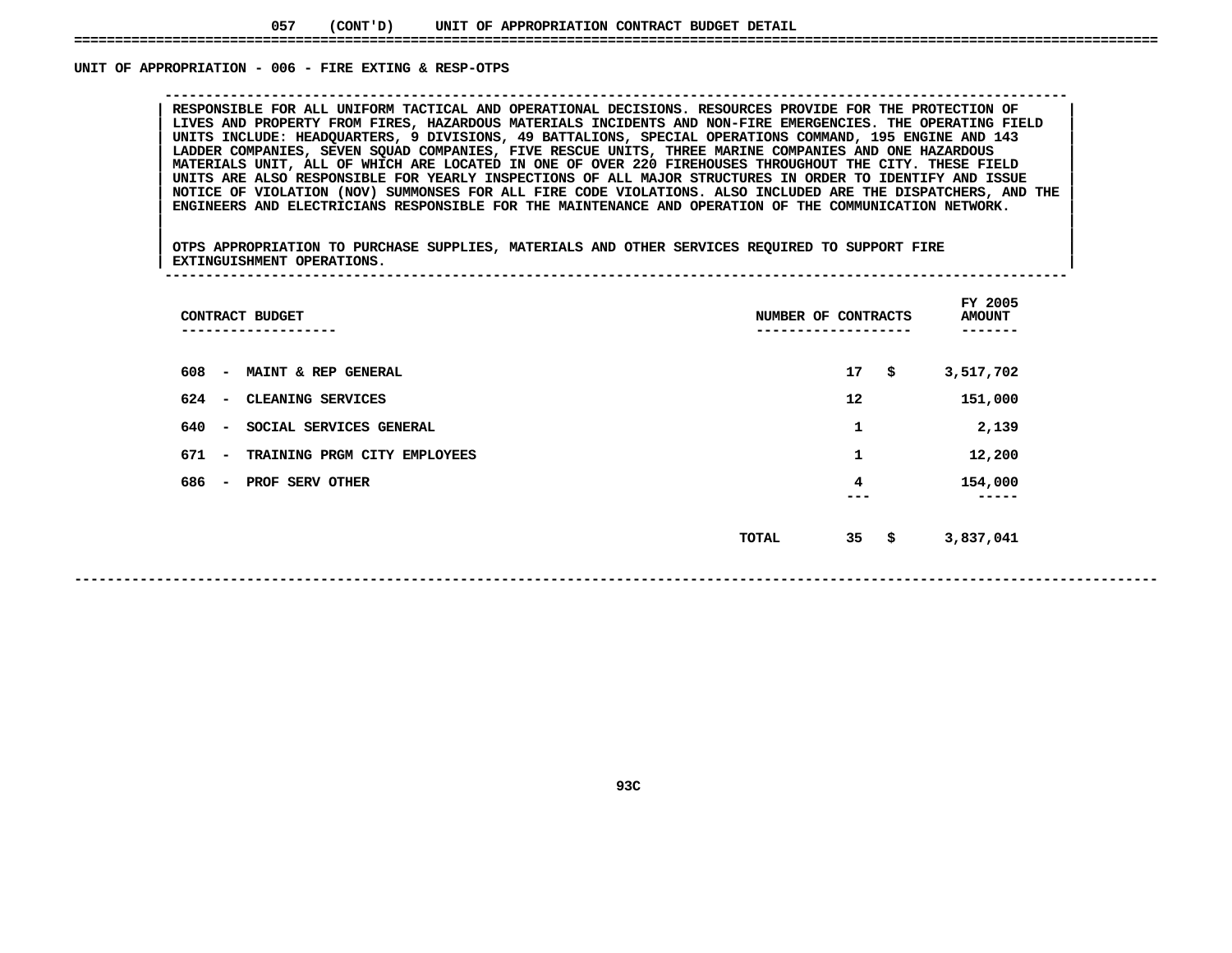#### UNIT OF APPROPRIATION - 007 - FIRE INVESTIGATION-OTPS

 **OF APPROPRIATION - <sup>007</sup> - FIRE INVESTIGATION-OTPS --------------------------------------------------------------------------------------------------------------**RESPONSIBLE FOR INVESTIGATING AND DETERMINING THE CAUSE AND ORIGIN OF ALL SUSPICIOUS FIRES, AND FOR THE NAPPREHENSION OF ARSONISTS.<br>|-<br>| **APPREHENSION OF ARSONISTS. <sup>|</sup> <sup>|</sup>**

|<br>| OTPS\_APPROPRIATION TO PURCHASE SUPPLIES, MATERIALS AND OTHER SERVICES REQUIRED TO SUPPORT FIRE INVESTIGATION |<br>| OTPS APPROPRIATION TO PURCHASE SUPPLIES, MATERIALS AND OTHER SERVICES REQUIRED TO SUPPORT FIRE INVESTIGATION<br>| OPERATIONS. **OTPS APPROPRIATION TO PURCHASE SUPPLIES, MATERIALS AND OTHER SERVICES REQUIRED TO SUPPORT FIRE INVESTIGATION <sup>|</sup> <sup>|</sup>OPERATIONS. <sup>|</sup> --------------------------------------------------------------------------------------------------------------**

| CONTRACT BUDGET<br>---------------- | NUMBER OF CONTRACTS<br>-------------------- |                         |    | FY 2005<br><b>AMOUNT</b><br>------- |  |
|-------------------------------------|---------------------------------------------|-------------------------|----|-------------------------------------|--|
| 613 - DATA PROCESSING EQUIPMENT     |                                             | $\mathbf{1}$<br>$- - -$ | -S | 20,000<br>-----                     |  |
|                                     | TOTAL                                       | $1 \quad$ \$            |    | 20,000                              |  |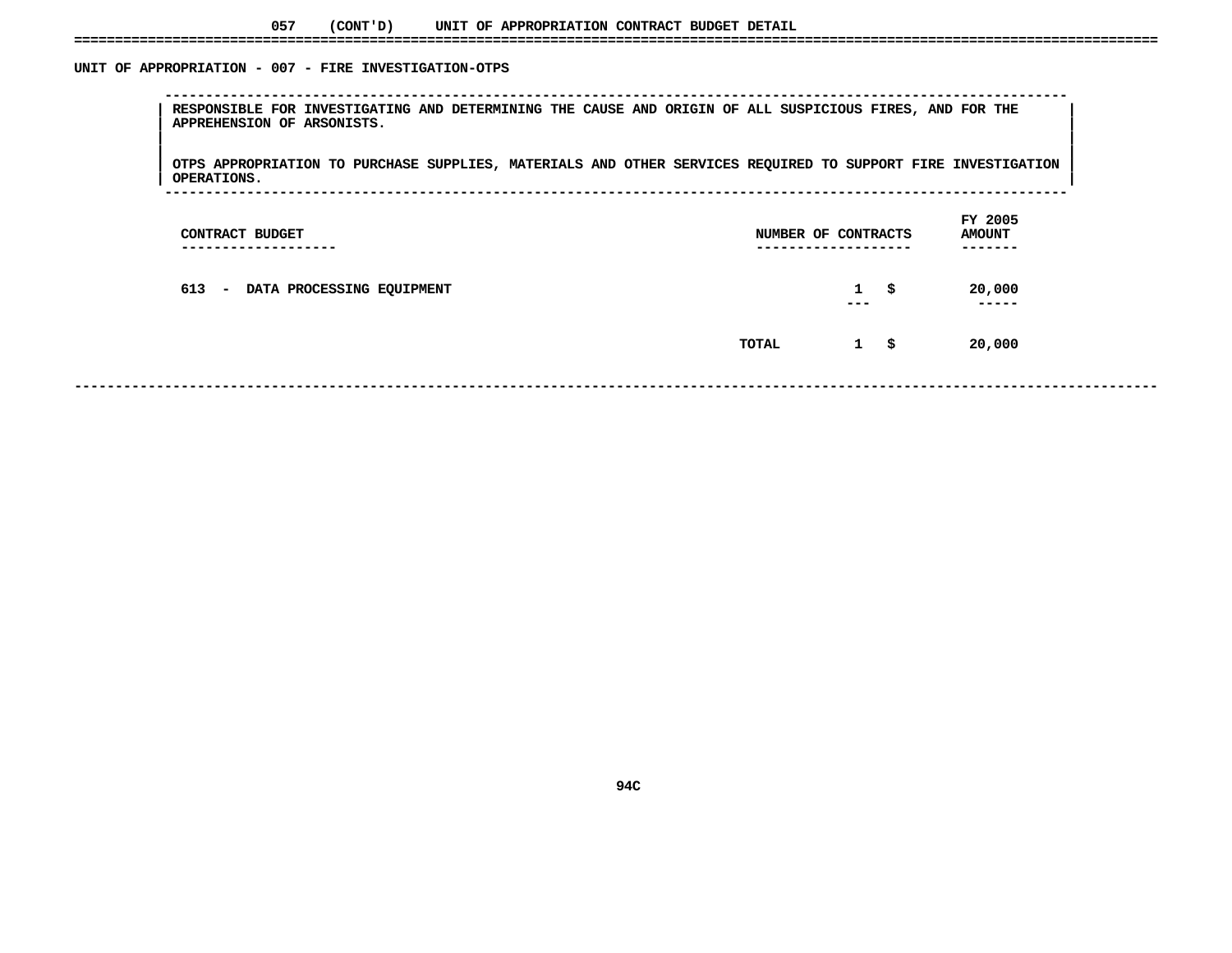#### **057(CONT'D) UNIT OF APPROPRIATION CONTRACT BUDGET DETAIL ====================================================================================================================================**

#### UNIT OF APPROPRIATION - 008 - FIRE PREVENTION-OTPS

 **OF APPROPRIATION - <sup>008</sup> - FIRE PREVENTION-OTPS --------------------------------------------------------------------------------------------------------------**RESPONSIBLE FOR THE ENFORCEMENT OF NEW YORK CITY'S FIRE CODES THROUGH THE INSPECTION OF ALL MULTI-UNIT<br>DWELLINGS, THE COLLECTION OF REVENUES FROM INSPECTION FEES AND CODE VIOLATION FINES, CERTIFICATE OF FITNESS RESPONSIBLE FOR THE ENFORCEMENT OF NEW YORK CITY'S FIRE CODES THROUGH THE INSPECTION OF ALL MULTI-UNIT<br>DWELLINGS, THE COLLECTION OF REVENUES FROM INSPECTION FEES AND CODE VIOLATION FINES, CERTIFICATE OF FITNESS<br>TESTING OF DWELLINGS, THE COLLECTION OF REVENUES FROM INSPECTION FEES AND CODE VIOLATION FINES, CERTIFICATE OF FITNESS<br>TESTING OF ALL VOCATIONS THAT HANDLE COMBUSTIBLE MATERIALS, AND THE DEVELOPMENT AND IMPLEMENTATION OF PUBLIC<br>EDUCA TESTING OF ALL VOCATIONS THAT HANDLE COMBUSTIBLE MATERIALS, AND THE DEVELOPMENT AND IMPLEMENTATION OF PUBLIC<br>| EDUCATION PROGRAMS.<br>| **EDUCATION PROGRAMS. <sup>|</sup> <sup>|</sup>**

 **<sup>|</sup> <sup>|</sup>**|<br>| OTPS APPROPRIATION TO PURCHASE SUPPLIES, MATERIALS AND OTHER SERVICES REQUIRED TO SUPPORT FIRE PREVENTION<br>| OPERATIONS AND BUILDING INSPECTIONS. **OTPS APPROPRIATION TO PURCHASE SUPPLIES, MATERIALS AND OTHER SERVICES REQUIRED TO SUPPORT FIRE PREVENTION <sup>|</sup> <sup>|</sup>OPERATIONS AND BUILDING INSPECTIONS. <sup>|</sup> --------------------------------------------------------------------------------------------------------------**

| CONTRACT BUDGET<br>--------                                     | NUMBER OF CONTRACTS | FY 2005<br><b>AMOUNT</b><br>---- |
|-----------------------------------------------------------------|---------------------|----------------------------------|
| 608<br>MAINT & REP GENERAL<br>$\overline{\phantom{a}}$          | $\mathbf{1}$        | \$<br>877                        |
| 624<br>CLEANING SERVICES<br>$\overline{\phantom{m}}$            | 2                   | 3,748                            |
| 671<br>TRAINING PRGM CITY EMPLOYEES<br>$\overline{\phantom{m}}$ | 1                   | 2,542                            |
| 686<br>PROF SERV OTHER<br>$\overline{\phantom{m}}$              | 1<br>---            | 88,361<br>.                      |
|                                                                 | 5 \$<br>TOTAL       | 95,528                           |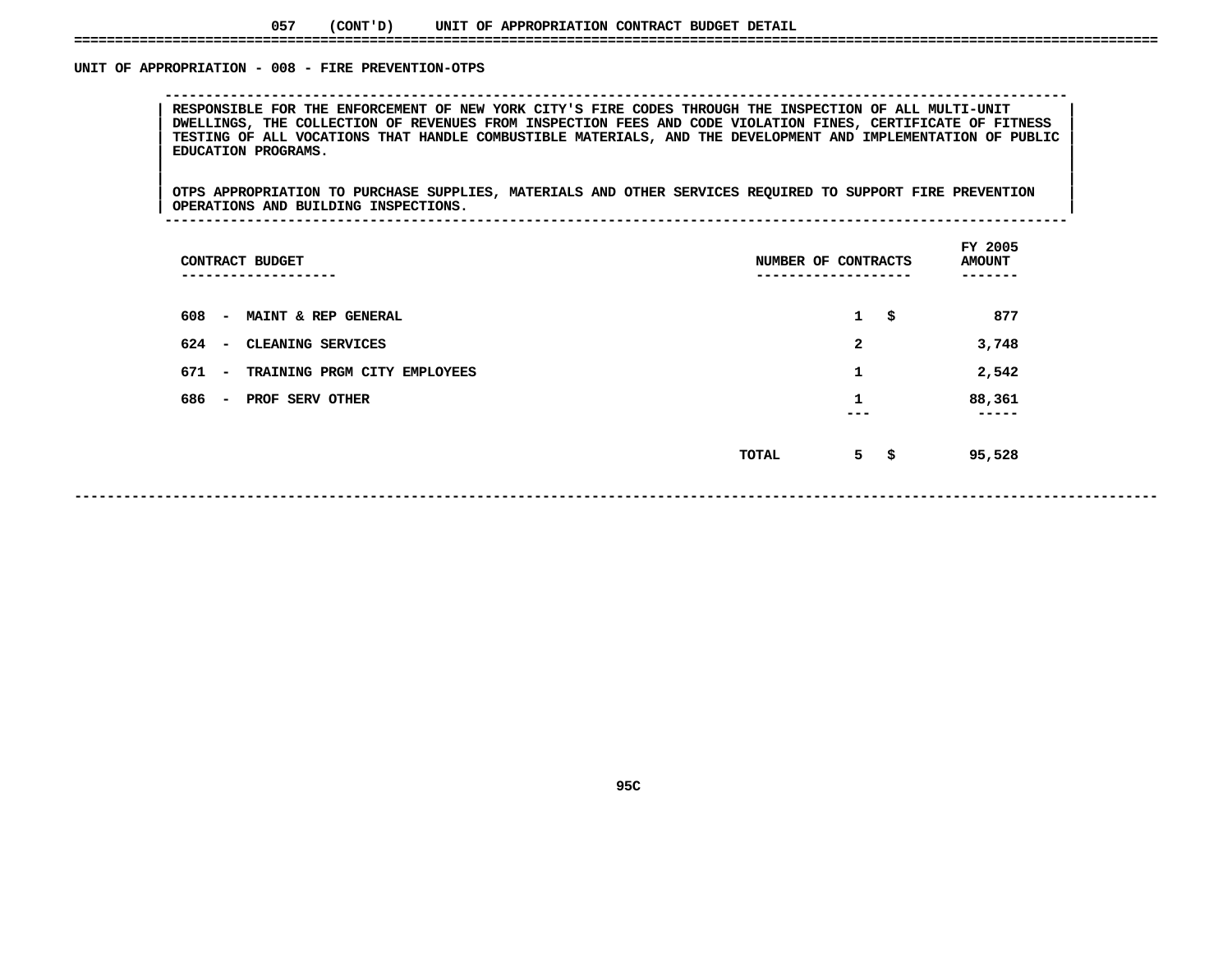#### UNIT OF APPROPRIATION - 010 - EMERGENCY MEDICAL SERV-OTPS

 **OF APPROPRIATION - <sup>010</sup> - EMERGENCY MEDICAL SERV-OTPS -------------------------------------------------------------------------------------------------------------- <sup>|</sup> RESPONSIBLE FOR DELIVERING AMBULANCE AND PRE-HOSPITAL EMERGENCY MEDICAL SERVICES CITYWIDE, AS WELL AS <sup>|</sup> <sup>|</sup>**PROVIDING TACTICAL AND MEDICAL DIRECTION TO FIELD PERSONNEL AND ADMINISTRATIVE AND SUPPORT SERVICES TO THE<br>| EMS BUREAU.<br>| **EMS BUREAU. <sup>|</sup> <sup>|</sup>**

 $\begin{tabular}{|l|l|} \hline \hline \texttt{OTPS} APPROPRIATION TO PURCHASE SUPPLIES, MATERIALS AND OTHER SERVICES REQUIRED TO SUPPORT THE DELIVERY OF \end{tabular}$ |<br>| OTPS APPROPRIATION TO PURCHASE SUPPLIES, MATERIALS AND OTHER SERVICES REQUIRED TO SUPPORT THE DELIVERY OF<br>| AMBULANCE AND PRE-HOSPITAL EMERGENCY MEDICAL SERVICES. **OTPS APPROPRIATION TO PURCHASE SUPPLIES, MATERIALS AND OTHER SERVICES REQUIRED TO SUPPORT THE DELIVERY OF <sup>|</sup> <sup>|</sup>AMBULANCE AND PRE-HOSPITAL EMERGENCY MEDICAL SERVICES. <sup>|</sup> --------------------------------------------------------------------------------------------------------------**

| CONTRACT BUDGET<br>---------------                     | NUMBER OF CONTRACTS | --------------- |      | FY 2005<br><b>AMOUNT</b><br>------ |
|--------------------------------------------------------|---------------------|-----------------|------|------------------------------------|
| 608<br>MAINT & REP GENERAL<br>$\overline{\phantom{a}}$ |                     | 155             | - \$ | 245,679                            |
| 615<br>PRINTING CONTRACTS<br>$\overline{\phantom{a}}$  |                     | 65<br>---       |      | 15,055<br>-----                    |
|                                                        | TOTAL               | 220             | - \$ | 260,734                            |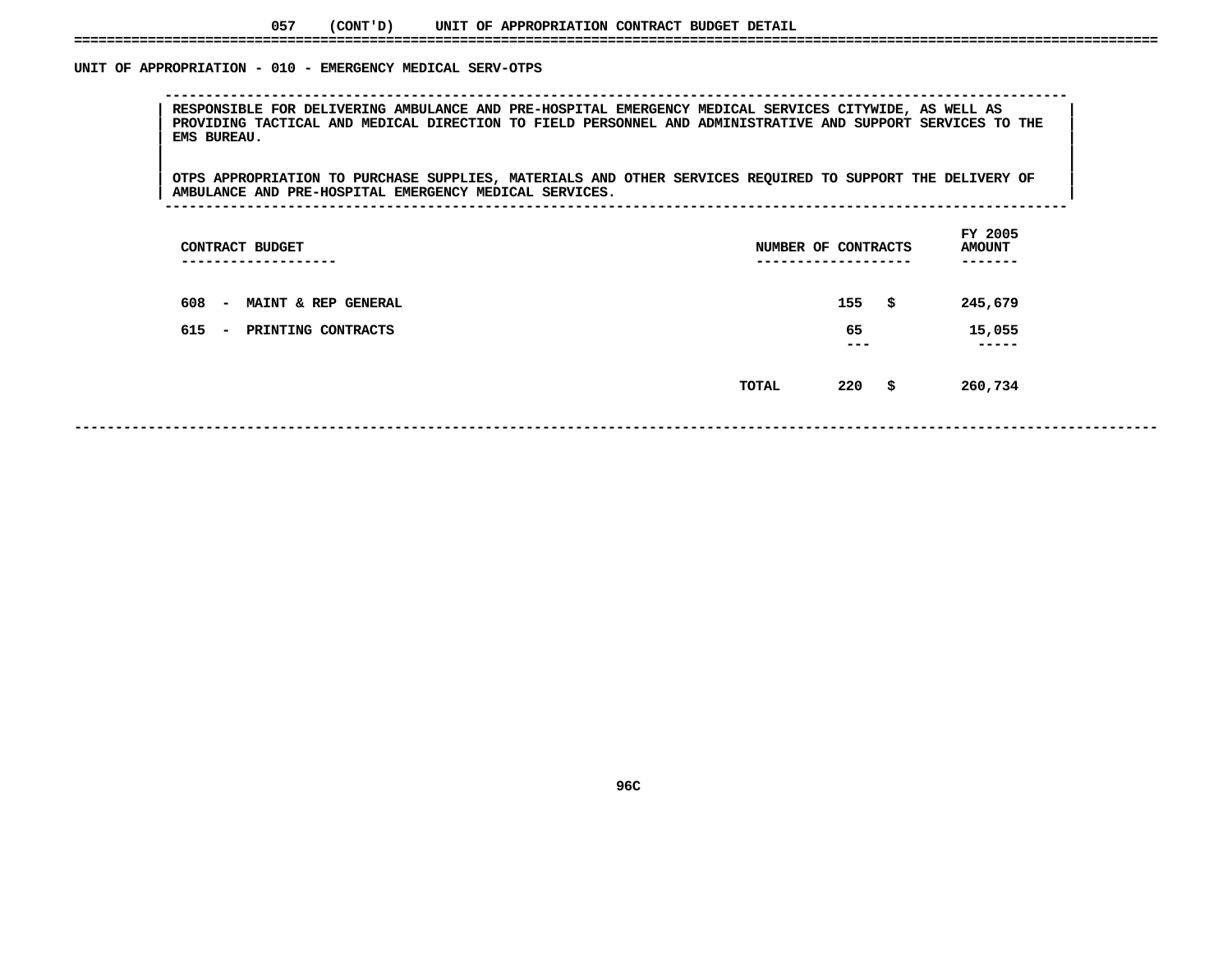**====================================================================================================================================**

## **<sup>068</sup> ADMIN FOR CHILDREN'S SERVICES AGENCYCONTRACT BUDGET SUMMARY ====================================================================================================================================**

**AGENCY**

Y FUNCTION:<br>PROVIDES SE<br>D CHILDR<mark>EN;</mark><br>D PROVIDES SERVICES TO ENSURE THE WELL BEING OF CHILDREN AND TO PROMOTE STABLE FAMILIES; CARES FOR NEGLECTED, DEPENDENT AND S SERVICES TO ENSURE THE WELL BEING OF CHILDREN AND TO PROMOTE STABLE FAMILIES; CARES FOR NEGLECTED, DEPENDENT AND<br>REN; PROVIDES PROTECTIVE AND PREVENTIVE SERVICES FOR FAMILIES AND CHILDREN; PROVIDES EARLY CHILDHOOD EDUCAT **ABUSED**D CHILDREN; PROVIDES PROTECTIVE AND PREVENTIVE SERVICES FOR FAMILIES AND CHILDREN; PROVIDES EARLY CHILDHOOD EDUCATION THROUGH<br>START; ADMINISTERS SUBSIDIZED CHILD CARE PROGRAMS FOR LOW-INCOME AND PUBLIC ASSISTANCE FAMILIES; **HEAD START; ADMINISTERS SUBSIDIZED CHILD CARE PROGRAMS FOR LOW-INCOME AND PUBLIC ASSISTANCE FAMILIES; ADMINISTERS CHILD SUPPORT ENFORCEMENT**

| <b>SERVICES</b><br>ENFORCEMENT |  |  |
|--------------------------------|--|--|
|                                |  |  |
|                                |  |  |

| CONTRACT BUDGET                                                     | NUMBER OF CONTRACTS | FY 2005<br><b>AMOUNT</b> |
|---------------------------------------------------------------------|---------------------|--------------------------|
| $600 -$<br>CONTRACTUAL SERVICES GENERAL                             | 5                   | 5,225,044                |
| 602<br>TELECOMMUNICATIONS MAINT<br>$\overline{\phantom{a}}$         | 2                   | 2,034,688                |
| 607<br>MAINT & REP MOTOR VEH EQUIP<br>$\overline{\phantom{a}}$      | 1                   | 60,000                   |
| 608<br>MAINT & REP GENERAL<br>$\qquad \qquad \blacksquare$          | 27                  | 2,943,280                |
| 612<br>OFFICE EQUIPMENT MAINTENANCE<br>$\qquad \qquad \blacksquare$ | 11                  | 232,000                  |
| 613<br>DATA PROCESSING EQUIPMENT<br>$\qquad \qquad \blacksquare$    | 1                   | 2,095,134                |
| 615<br>PRINTING CONTRACTS<br>$\overline{\phantom{a}}$               | $\mathbf{1}$        | 136,000                  |
| 619<br>SECURITY SERVICES<br>$\overline{\phantom{a}}$                | 6                   | 4,121,308                |
| 624<br>CLEANING SERVICES<br>$\overline{\phantom{a}}$                | 2                   | 552,000                  |
| 633<br>TRANSPORTATION EXPENDITURES<br>$\overline{\phantom{a}}$      | 1                   | 684,000                  |
| 642<br>CHILDRENS CHARITABLE INSTITUTN<br>$\overline{\phantom{a}}$   | 70                  | 552,724,318              |
| 643<br>CHILD WELFARE SERVICES<br>$\overline{\phantom{a}}$           | 301                 | 120,658,445              |
| 648<br>HOMEMAKING SERVICES<br>$\overline{\phantom{a}}$              | 10                  | 25,438,807               |
| 652<br>DAY CARE OF CHILDREN<br>$\overline{\phantom{a}}$             | 577                 | 284, 150, 284            |
| 653<br><b>HEAD START</b><br>$\overline{\phantom{a}}$                | 167                 | 121,076,603              |
| TRAINING PRGM CITY EMPLOYEES<br>671<br>$\overline{\phantom{a}}$     | 1                   | 466,000                  |
| MAINT & OPER OF INFRASTRUCTURE<br>676<br>$\overline{\phantom{a}}$   | 1                   | 100,000                  |
|                                                                     |                     |                          |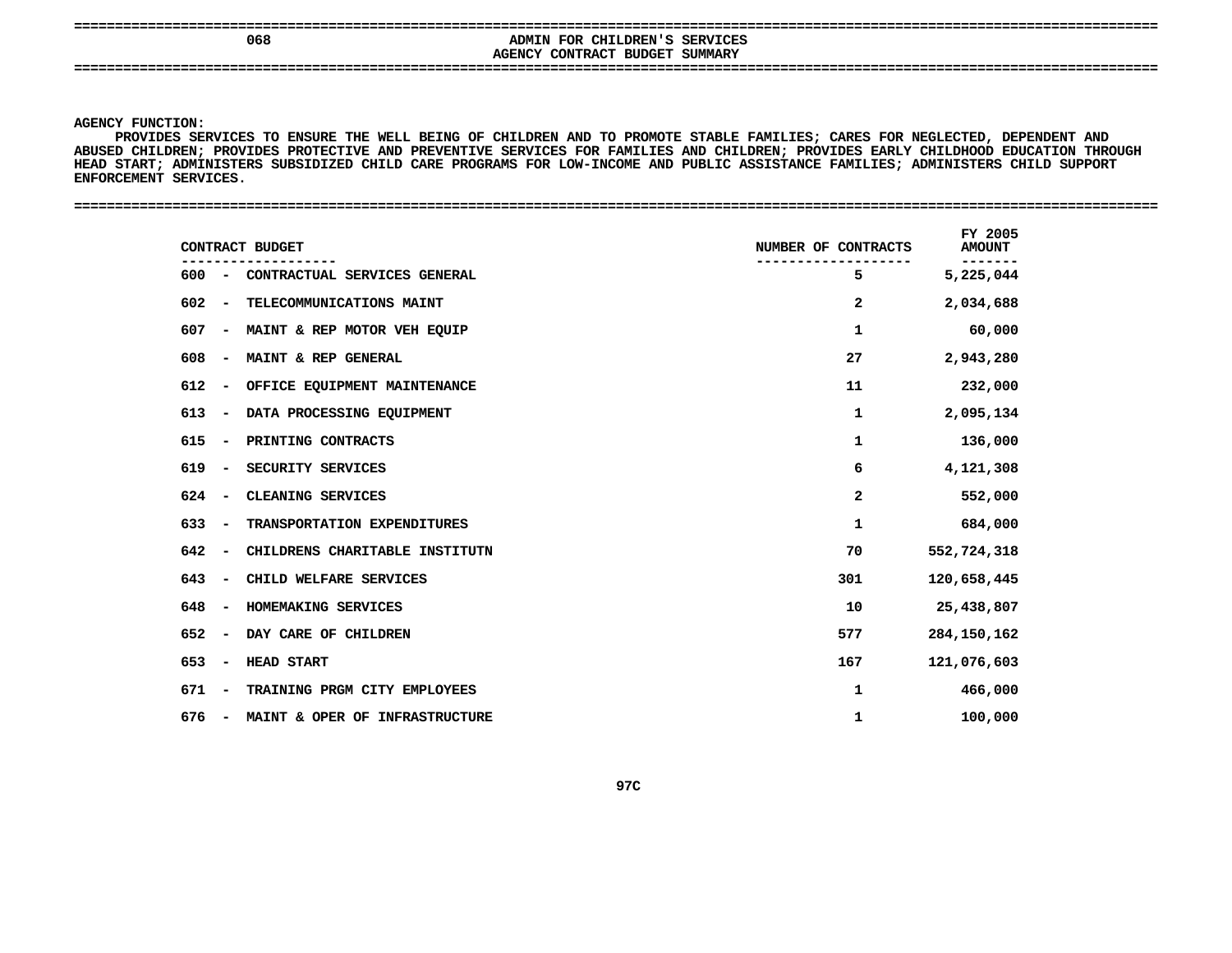|     | ------                                     |
|-----|--------------------------------------------|
| 068 | FOR CHILDREN'S<br>SERVICES<br><b>ADMIN</b> |
|     | AGENCY CONTRACT BUDGET SUMMARY             |
|     |                                            |
|     |                                            |

| 678 | $\overline{\phantom{a}}$ | PAYMENTS TO DELEGATE AGENCIES | 1     | 10,000          |
|-----|--------------------------|-------------------------------|-------|-----------------|
| 681 | $\overline{\phantom{a}}$ | PROF SERV ACCTING & AUDITING  | 6     | 155,000         |
| 682 | $\overline{\phantom{a}}$ | PROF SERV LEGAL SERVICES      | 1     | 367,840         |
| 684 | $\overline{\phantom{a}}$ | PROF SERV COMPUTER SERVICES   | 2     | 11,232,293      |
| 685 | $\overline{\phantom{a}}$ | PROF SERV DIRECT EDUC SERV    | 1     | 10,000          |
| 686 | $\overline{\phantom{a}}$ | PROF SERV OTHER               | 6     | 93,433          |
| 688 | $\overline{\phantom{a}}$ | BANK CHARGES PUBLIC ASST ACCT | 3     | 46,000          |
|     |                          | TOTAL                         | 1,204 | \$1,134,612,355 |
|     |                          |                               |       |                 |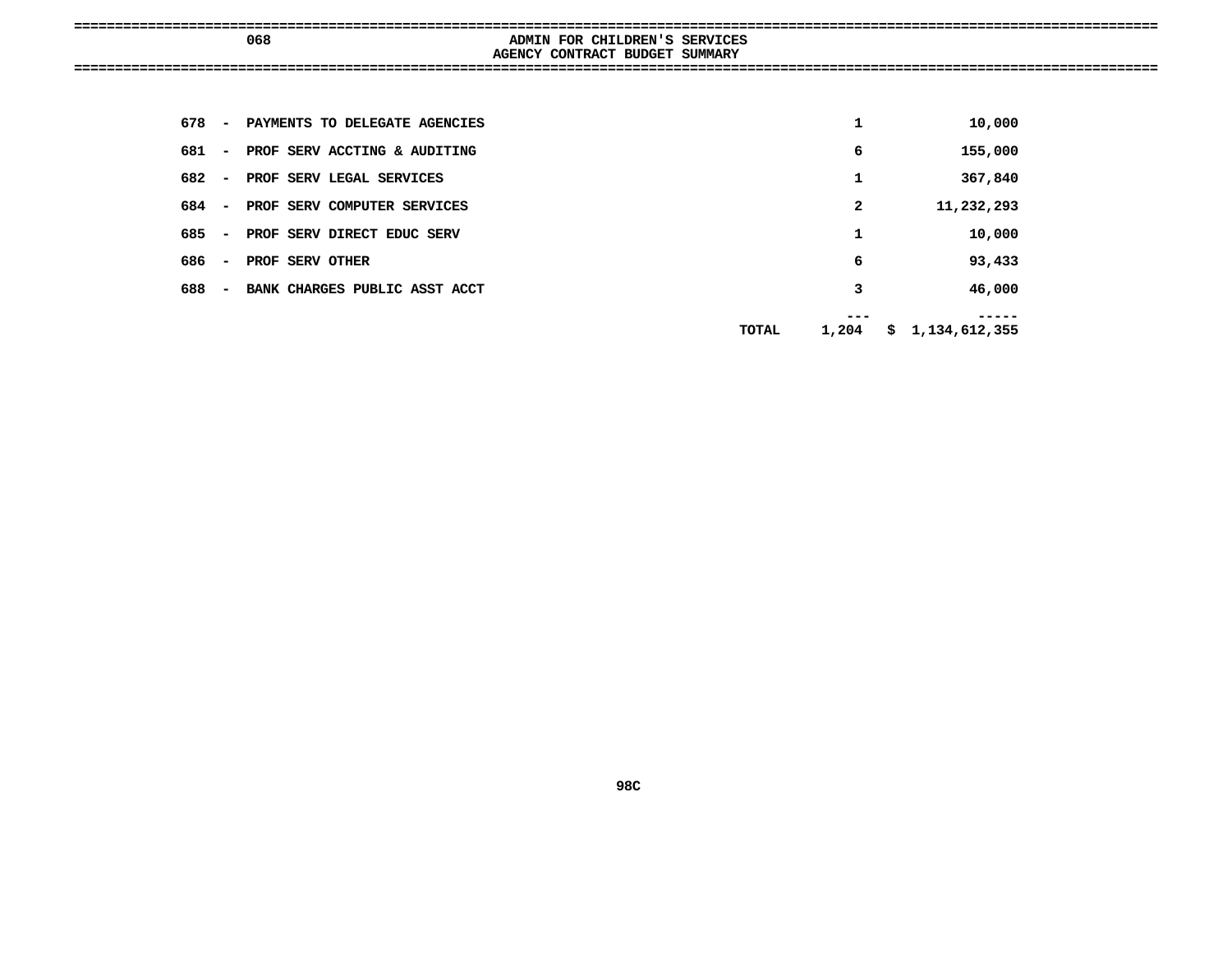## **UNIT OF APPROPRIATION CONTRACT BUDGET DETAIL ====================================================================================================================================**

### **------------------------------------------------------------------------------------------------------------------------------------**AGENCY - 068 - ADMIN FOR CHILDREN'S SERVICES

**- <sup>068</sup> - ADMIN FOR CHILDREN'S SERVICES UNIT**

RESPONSIBLE FOR PLANNING AND POLICY DEVELOPMENT; OVERALL ADMINISTRATION, COORDINATION AND MONITORING OF PROGRAMS UNDER THE ADMINISTRATION FOR CHILDREN'S SERVICES; COMMUNICATING WITH THE PUBLIC, OTHER CITY **RESPONSIBLE FOR PLANNING AND POLICY DEVELOPMENT; OVERALL ADMINISTRATION, COORDINATION AND MONITORING OF <sup>|</sup> <sup>|</sup> PROGRAMS UNDER THE ADMINISTRATION FOR CHILDREN'S SERVICES; COMMUNICATING WITH THE PUBLIC, OTHER CITY <sup>|</sup> <sup>|</sup> AGENCIES AND VARIOUS LEVELS AND OFFICES OF GOVERNMENTS; ANALYZING AND INTERPRETING FEDERAL AND STATE <sup>|</sup> <sup>|</sup> LEGISLATION; RECOMMENDING ENACTMENT OF LEGISLATION; AND PROVIDING SUPPORT AND GENERAL ADMINISTRATIVE <sup>|</sup> <sup>|</sup> FUNCTIONS, INCLUDING FINANCIAL MANAGEMENT, DATA PROCESSING, SECURITY, PLANT MANAGEMENT, PURCHASING SUPPLIES <sup>|</sup> <sup>|</sup>AND MATERIALS, LEGAL, BUDGETING, PERSONNEL AND PAYROLL. <sup>|</sup> <sup>|</sup>**

**OF APPROPRIATION - <sup>002</sup> - OTHER THAN PERSONAL SERVICES --------------------------------------------------------------------------------------------------------------**

|<br>| PROVIDES FUNDING FOR THE PURCHASE OF SUPPLIES, MATERIALS, EQUIPMENT, AND CONTRACTUAL AND GENERAL FIXED |<br>| PROVIDES FUNDING FOR THE PURCHASE OF SUPPLIES, MATERIALS, EQUIPMENT, AND CONTRACTUAL AND GENERAL FIXED<br>| EXPENSES TO SUPPORT AGENCY OPERATIONS AND PROGRAMS. **PROVIDES FUNDING FOR THE PURCHASE OF SUPPLIES, MATERIALS, EQUIPMENT, AND CONTRACTUAL AND GENERAL FIXED <sup>|</sup> <sup>|</sup>EXPENSES TO SUPPORT AGENCY OPERATIONS AND PROGRAMS. <sup>|</sup> --------------------------------------------------------------------------------------------------------------**

|     |                          | CONTRACT BUDGET                |              | NUMBER OF CONTRACTS |           |  |  |  |
|-----|--------------------------|--------------------------------|--------------|---------------------|-----------|--|--|--|
| 600 | $\overline{\phantom{a}}$ | CONTRACTUAL SERVICES GENERAL   | 5            | \$                  | 5,225,044 |  |  |  |
| 602 | $\overline{\phantom{a}}$ | TELECOMMUNICATIONS MAINT       | 2            |                     | 2,034,688 |  |  |  |
| 607 | $\overline{\phantom{a}}$ | MAINT & REP MOTOR VEH EQUIP    | 1            |                     | 60,000    |  |  |  |
| 608 | $\overline{\phantom{a}}$ | MAINT & REP GENERAL            | 27           |                     | 2,943,280 |  |  |  |
| 612 | -                        | OFFICE EQUIPMENT MAINTENANCE   | 11           |                     | 232,000   |  |  |  |
| 613 | $\overline{\phantom{a}}$ | DATA PROCESSING EQUIPMENT      | $\mathbf{1}$ |                     | 2,095,134 |  |  |  |
| 615 | $\overline{\phantom{a}}$ | PRINTING CONTRACTS             | 1            |                     | 136,000   |  |  |  |
| 619 | $\overline{a}$           | SECURITY SERVICES              | 6            |                     | 4,121,308 |  |  |  |
| 624 | $\overline{\phantom{a}}$ | CLEANING SERVICES              | 2            |                     | 552,000   |  |  |  |
| 633 | $\overline{\phantom{a}}$ | TRANSPORTATION EXPENDITURES    | 1            |                     | 684,000   |  |  |  |
| 671 | $\overline{\phantom{a}}$ | TRAINING PRGM CITY EMPLOYEES   | 1            |                     | 466,000   |  |  |  |
| 676 | $\overline{\phantom{a}}$ | MAINT & OPER OF INFRASTRUCTURE | 1            |                     | 100,000   |  |  |  |
| 678 | $\overline{a}$           | PAYMENTS TO DELEGATE AGENCIES  | 1            |                     | 10,000    |  |  |  |
| 681 | $\overline{\phantom{a}}$ | PROF SERV ACCTING & AUDITING   | 6            |                     | 155,000   |  |  |  |
| 682 |                          | PROF SERV LEGAL SERVICES       | 1            |                     | 367,840   |  |  |  |
|     |                          |                                | 99C          |                     |           |  |  |  |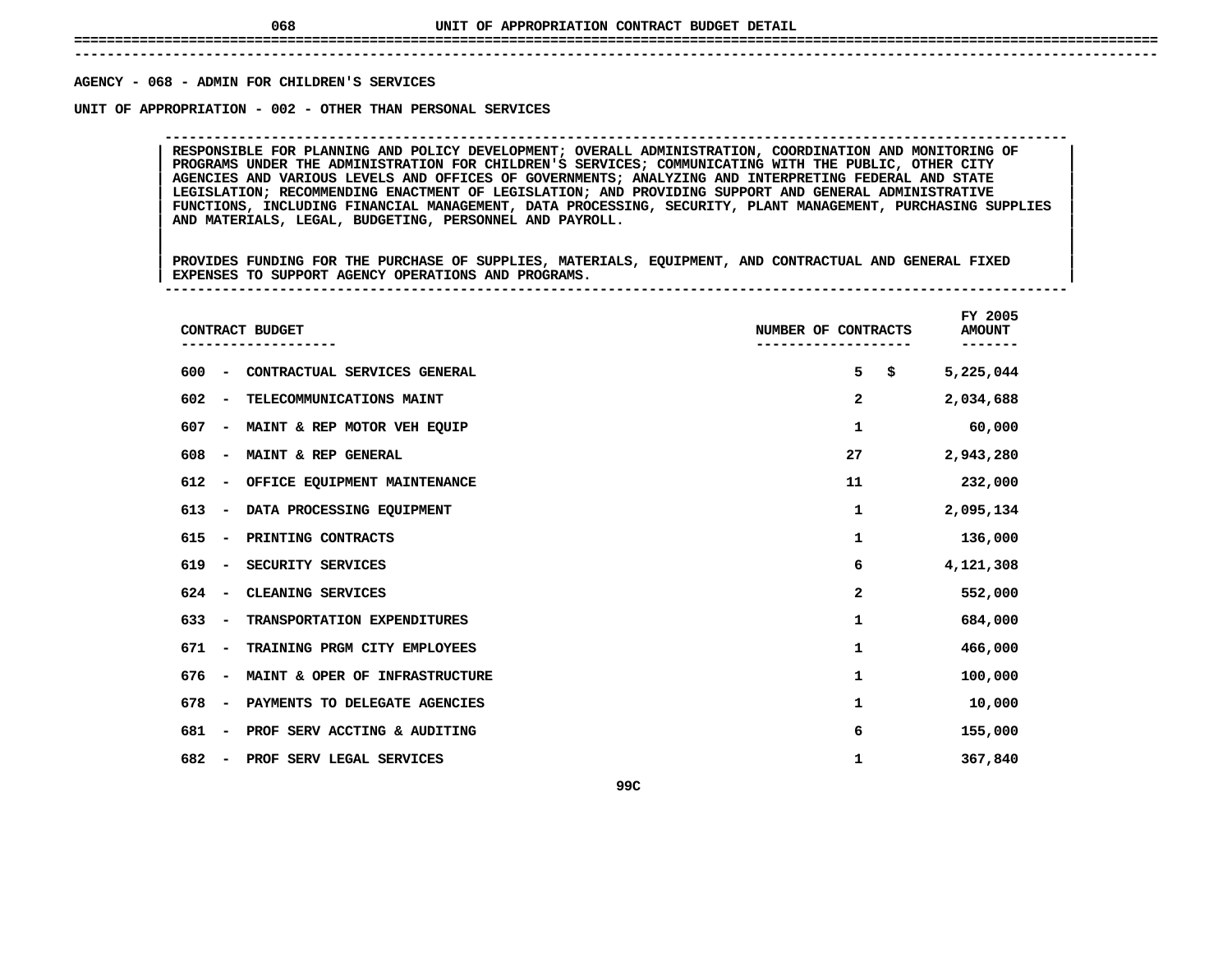|       |               | 068                           | (CONT'D) |  | UNIT OF APPROPRIATION CONTRACT BUDGET DETAIL |  |       |              |                 |  |
|-------|---------------|-------------------------------|----------|--|----------------------------------------------|--|-------|--------------|-----------------|--|
| 684 – |               | PROF SERV COMPUTER SERVICES   |          |  |                                              |  |       | $\mathbf{2}$ | 11,232,293      |  |
| 685   | $\sim$ $\sim$ | PROF SERV DIRECT EDUC SERV    |          |  |                                              |  |       | ᅩ            | 10,000          |  |
| 686   | $\sim$        | PROF SERV OTHER               |          |  |                                              |  |       | 6            | 93,433          |  |
| 688   | $\sim$        | BANK CHARGES PUBLIC ASST ACCT |          |  |                                              |  |       | 3<br>---     | 46,000<br>----- |  |
|       |               |                               |          |  |                                              |  |       |              |                 |  |
|       |               |                               |          |  |                                              |  | TOTAL | 79 \$        | 30,564,020      |  |
|       |               |                               |          |  |                                              |  |       |              |                 |  |
|       |               |                               |          |  |                                              |  |       |              |                 |  |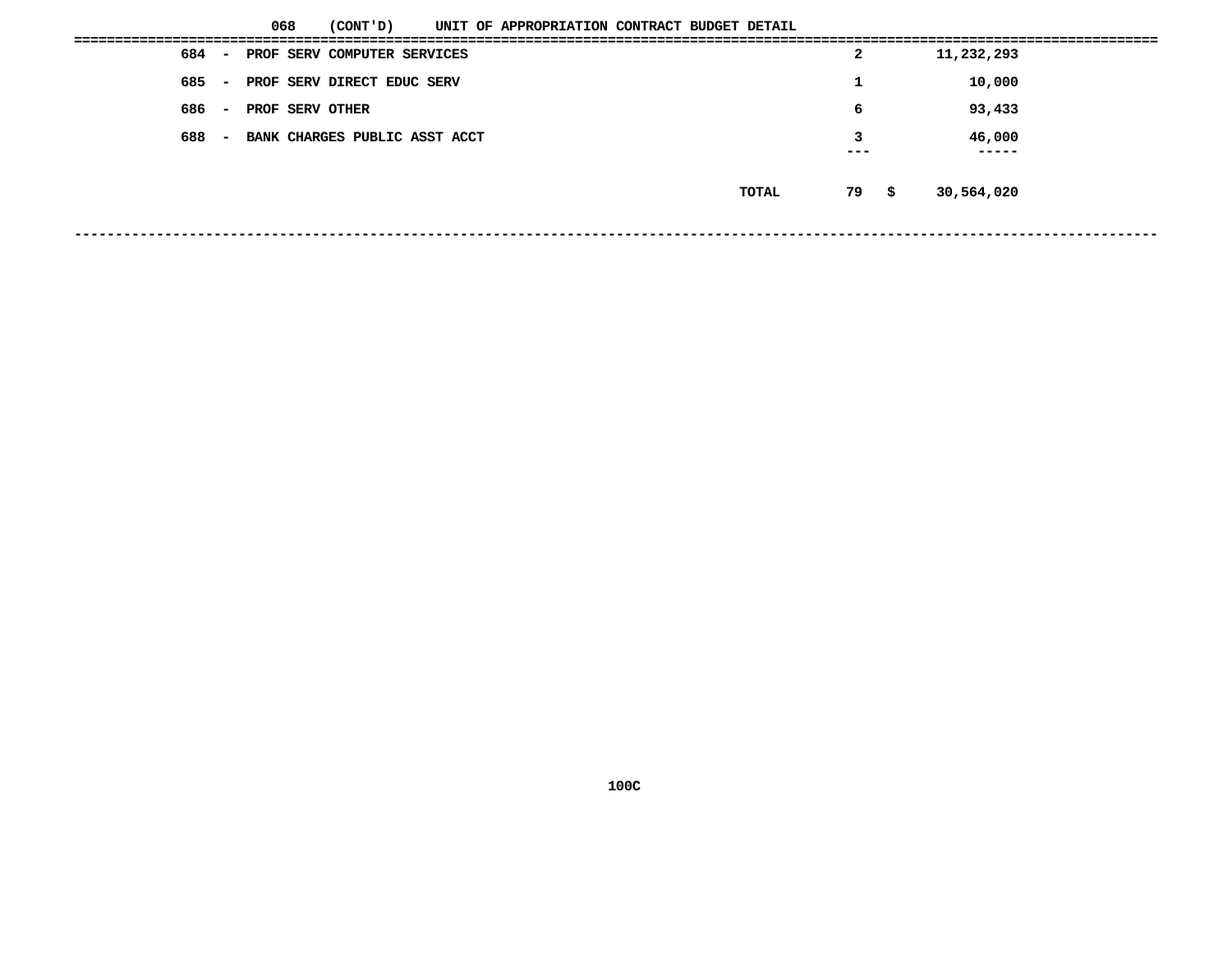#### UNIT OF APPROPRIATION - 004 - OCSE/HEADSTART/DAYCARE-OTPS

 **OF APPROPRIATION - <sup>004</sup> - OCSE/HEADSTART/DAYCARE-OTPS --------------------------------------------------------------------------------------------------------------**RESPONSIBLE FOR THE ADMINISTRATION, COORDINATION AND MONITORING OF HEAD START, DAY CARE AND CHILD SUPPORT<br>| ENFORCEMENT PROGRAMS.<br>| **ENFORCEMENT PROGRAMS. <sup>|</sup> <sup>|</sup>**

|<br>| RESPONSIBLE FOR CONTRACTUAL SERVICES THAT PROVIDE CHILD CARE AND HEAD START SERVICES. **<sup>|</sup> <sup>|</sup>RESPONSIBLE FOR CONTRACTUAL SERVICES THAT PROVIDE CHILD CARE AND HEAD START SERVICES. <sup>|</sup> --------------------------------------------------------------------------------------------------------------**

| CONTRACT BUDGET<br>--------------                       | NUMBER OF CONTRACTS | -------------  | --  | FY 2005<br><b>AMOUNT</b> |
|---------------------------------------------------------|---------------------|----------------|-----|--------------------------|
| 652<br>DAY CARE OF CHILDREN<br>$\overline{\phantom{a}}$ |                     | 577            | \$. | 284,150,162              |
| 653<br><b>HEAD START</b><br>$\overline{\phantom{a}}$    |                     | 167<br>$- - -$ |     | 121,076,603<br>-----     |
|                                                         | TOTAL               | 744            | \$  | 405,226,765              |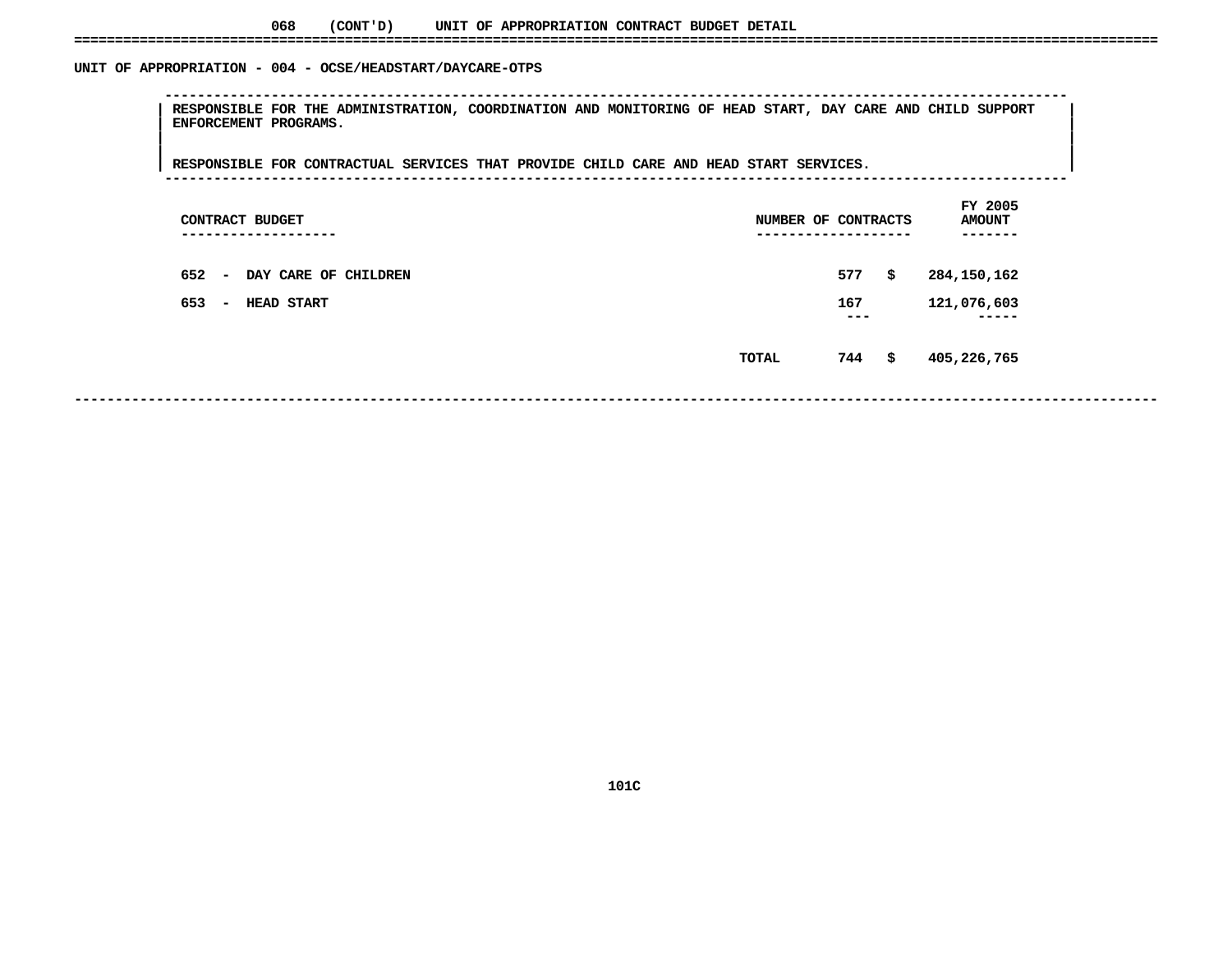#### UNIT OF APPROPRIATION - 006 - CHILD WELFARE-OTPS

 **OF APPROPRIATION - <sup>006</sup> - CHILD WELFARE-OTPS --------------------------------------------------------------------------------------------------------------**COORDINATION AND MONITORING OF PROGRAMS FOR THE CARE OF NEGLECTED AND ABUSED CHILDREN-INCLUDING FOSTER CARE **RESPONSIBLE FOR THE INVESTIGATION OF CHILD ABUSE AND NEGLECT REPORTS, THE DIRECT ADMINISTRATION, <sup>|</sup> <sup>|</sup>**COORDINATION AND MONITORING OF PROGRAMS FOR THE CARE OF NEGLECTED AND ABUSED CHILDREN-INCLUDING FOSTER CARE<br>AND ADOPTION SERVICES, AND THE PROVISION OF SUPPORT AND PREVENTIVE SERVICES TO FAMILIES AND CHILDREN.<br>| **AND ADOPTION SERVICES, AND THE PROVISION OF SUPPORT AND PREVENTIVE SERVICES TO FAMILIES AND CHILDREN. <sup>|</sup> <sup>|</sup>**

|<br>| RESPONSIBLE FOR PAYMENTS TO VOLUNTARY, COMMUNITY-BASED AGENCIES AND CITY-OPERATED PROGRAMS FOR CHILD WELFARE |<br>| RESPONSIBLE FOR PAYMENTS TO VOLUNTARY, COMMUNITY-BASED AGENCIES AND CITY-OPERATED PROGRAMS FOR CHILD WELFARE<br>| SERVICES, INCLUDING FOSTER CARE, PREVENTIVE, PROTECTIVE AND ADOPTION SERVICES, ADOPTION SUBSIDY PAYMENTS AN **RESPONSIBLE FOR PAYMENTS TO VOLUNTARY, COMMUNITY-BASED AGENCIES AND CITY-OPERATED PROGRAMS FOR CHILD WELFARE <sup>|</sup> <sup>|</sup>SERVICES, INCLUDING FOSTER CARE, PREVENTIVE, PROTECTIVE AND ADOPTION SERVICES, ADOPTION SUBSIDY PAYMENTS AND <sup>|</sup> <sup>|</sup>**

**SPECIAL EDUCATION PAYMENTS MADE FOR FOSTER CHILDREN. <sup>|</sup> --------------------------------------------------------------------------------------------------------------**

|     | CONTRACT BUDGET<br>------------                            | NUMBER OF CONTRACTS | ------------ | FY 2005<br><b>AMOUNT</b> |
|-----|------------------------------------------------------------|---------------------|--------------|--------------------------|
| 642 | CHILDRENS CHARITABLE INSTITUTN<br>$\overline{\phantom{a}}$ |                     | 70           | \$<br>552,724,318        |
| 643 | CHILD WELFARE SERVICES<br>$\overline{\phantom{a}}$         |                     | 301          | 120,658,445              |
| 648 | HOMEMAKING SERVICES<br>$\overline{\phantom{a}}$            |                     | 10<br>---    | 25,438,807<br>-----      |
|     |                                                            | <b>TOTAL</b>        | 381          | \$<br>698,821,570        |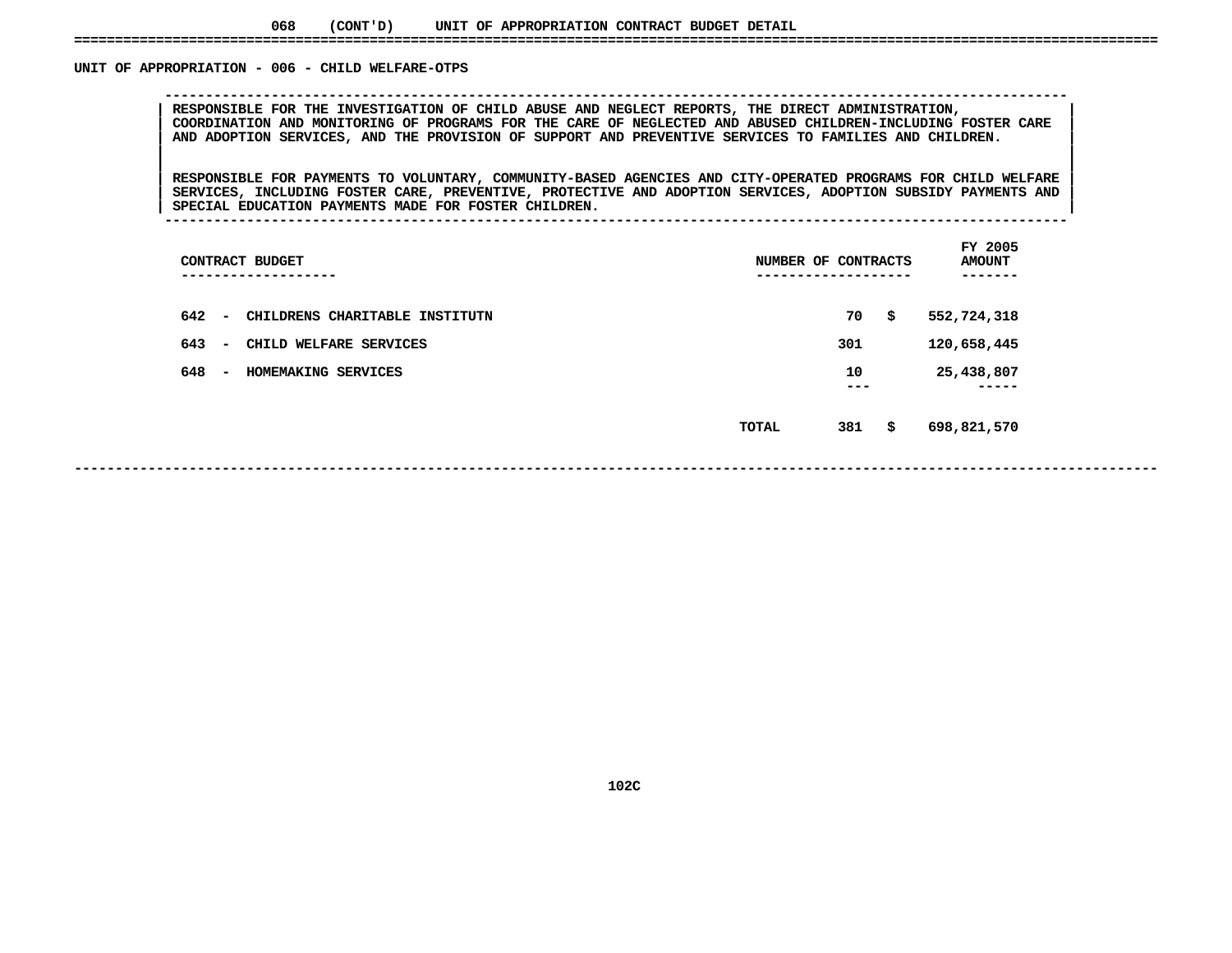**====================================================================================================================================**

# **AGENCY**

 **<sup>069</sup> DEPARTMENT OF SOCIAL SERVICES CONTRACT BUDGET SUMMARY ====================================================================================================================================**

### **AGENCY**

Y FUNCTION:<br>PROVIDES FI<br>IV ILL<mark>NESS;</mark> PROVIDES FINANCIAL, MEDICAL, EMPLOYMENT AND SUPPORTIVE SERVICES FOR ELIGIBLE PERSONS; PROVIDES SUPPORT FOR PERSONS WITH AIDS<br>IV ILLNESS; PROVIDES EMERGENCY OR DISASTER ASSISTANCE TO CITY RESIDENTS.<br>-**AND HIV ILLNESS; PROVIDES EMERGENCY OR DISASTER ASSISTANCE TO CITY RESIDENTS. ====================================================================================================================================**

| CONTRACT BUDGET                                                   | NUMBER OF CONTRACTS | FY 2005<br><b>AMOUNT</b> |
|-------------------------------------------------------------------|---------------------|--------------------------|
| 600<br>CONTRACTUAL SERVICES GENERAL<br>$\overline{\phantom{a}}$   | 93                  | -------<br>15,688,442    |
| 602<br>TELECOMMUNICATIONS MAINT<br>$\overline{\phantom{a}}$       | 50                  | 3,501,557                |
| 607<br>MAINT & REP MOTOR VEH EQUIP<br>$\overline{\phantom{a}}$    | 5                   | 47,000                   |
| 608<br>MAINT & REP GENERAL<br>$\qquad \qquad \blacksquare$        | 100                 | 5,534,209                |
| 612<br>OFFICE EQUIPMENT MAINTENANCE<br>-                          | 157                 | 2,700,000                |
| 613<br>DATA PROCESSING EQUIPMENT<br>-                             | 50                  | 2,900,000                |
| 615<br>PRINTING CONTRACTS<br>-                                    | 48                  | 1,015,000                |
| 619<br>SECURITY SERVICES<br>$\qquad \qquad$                       | 102                 | 8,300,000                |
| 622<br>TEMPORARY SERVICES                                         | 130                 | 13,433,183               |
| 624<br>CLEANING SERVICES<br>$\overline{\phantom{a}}$              | 100                 | 4,056,000                |
| 633<br>TRANSPORTATION EXPENDITURES<br>$\overline{\phantom{a}}$    | 20                  | 1,276,872                |
| 641<br>PROTECTIVE SERVICES FOR ADULTS<br>$\overline{\phantom{a}}$ | 10                  | 7,346,349                |
| 647<br>HOME CARE SERVICES<br>$\overline{\phantom{a}}$             | 125                 | 242,910,798              |
| 649<br>NON GRANT CHARGES<br>-                                     | 68                  | 22,880,378               |
| 650<br>HOMELESS FAMILY SERVICES<br>$\overline{\phantom{a}}$       | 3                   | 14,634,807               |
| 651<br>AIDS SERVICES<br>$\overline{\phantom{a}}$                  | 65                  | 92,420,317               |
| 662<br>EMPLOYMENT SERVICES<br>-                                   | 87                  | 229,484,897              |
| 671<br>TRAINING PRGM CITY EMPLOYEES                               | 20                  | 3,075,014                |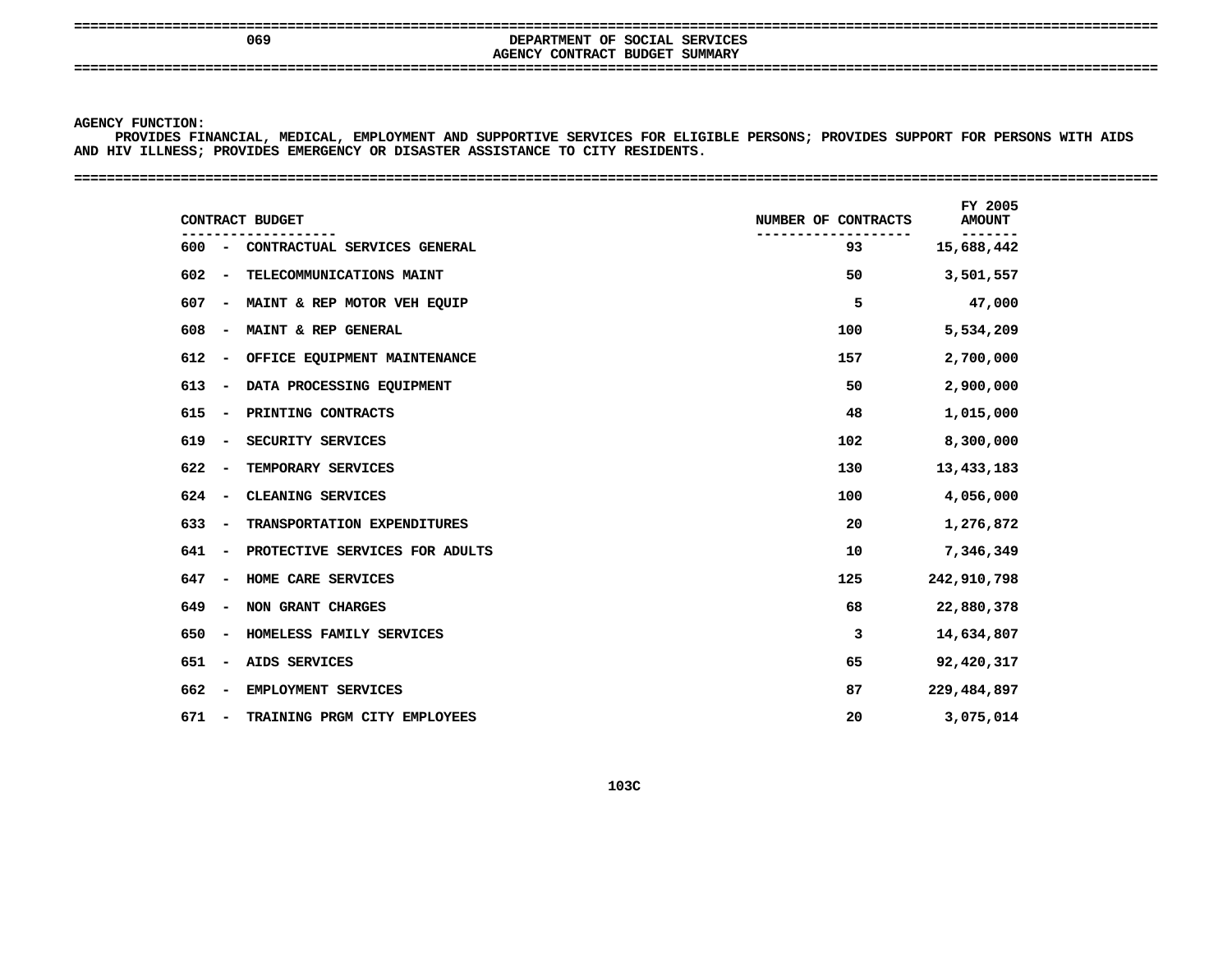|                       | 069                                | DEPARTMENT OF SOCIAL SERVICES  |    |            |  |
|-----------------------|------------------------------------|--------------------------------|----|------------|--|
|                       |                                    | AGENCY CONTRACT BUDGET SUMMARY |    |            |  |
|                       |                                    |                                |    |            |  |
|                       | 681 - PROF SERV ACCTING & AUDITING |                                | 9  | 1,454,000  |  |
| 682<br>$\sim$         | PROF SERV LEGAL SERVICES           |                                | 6  | 858,331    |  |
| 684<br>$\sim$ $ \sim$ | PROF SERV COMPUTER SERVICES        |                                | 7  | 10,883,901 |  |
| 686<br>$\sim$         | PROF SERV OTHER                    |                                | 22 | 1,575,000  |  |
| 688                   | - BANK CHARGES PUBLIC ASST ACCT    |                                | 9  | 1,600,000  |  |
|                       |                                    |                                |    | --- --- -- |  |

**----- TOTAL 1,286 \$ 687,576,055**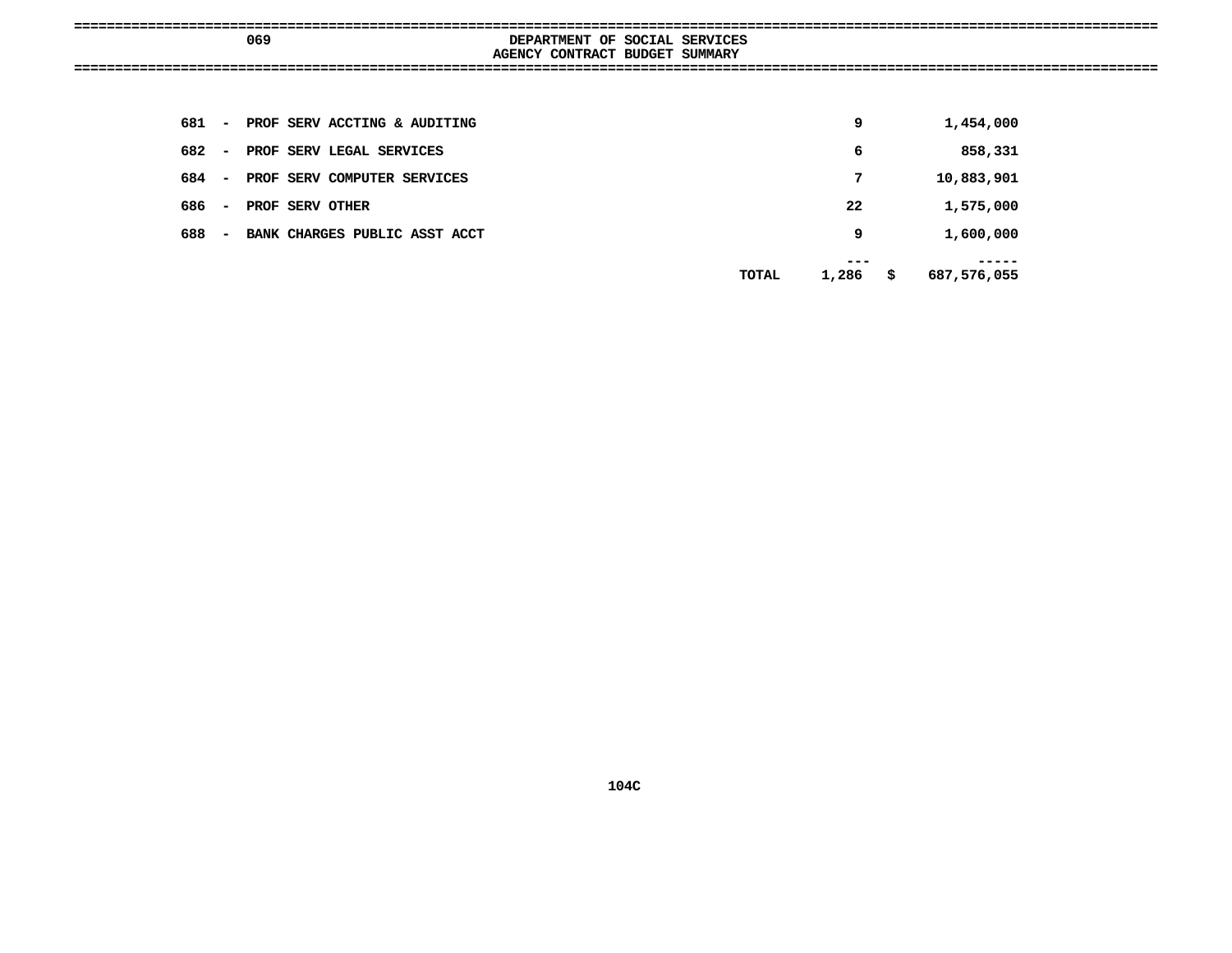## **UNIT OF APPROPRIATION CONTRACT BUDGET DETAIL ====================================================================================================================================**

 **------------------------------------------------------------------------------------------------------------------------------------**AGENCY - 069 - DEPARTMENT OF SOCIAL SERVICES

**- <sup>069</sup> - DEPARTMENT OF SOCIAL SERVICES UNIT**

 **OF APPROPRIATION - <sup>101</sup> - ADMINISTRATION-OTPS --------------------------------------------------------------------------------------------------------------**PROVIDES FOR PLANNING AND POLICY DEVELOPMENT; COORDINATING PROGRAMS; COMMUNICATING TO THE PUBLIC, OTHER CITY<br>AGENCIES, VARIOUS LEVELS OF GOVERNMENTS; ANALYZING AND INTERPRETING FEDERAL AND STATE LEGISLATION;<br>RECOMMENDING E **AGENCIES, VARIOUS LEVELS OF GOVERNMENTS; ANALYZING AND INTERPRETING FEDERAL AND STATE LEGISLATION; <sup>|</sup> <sup>|</sup> RECOMMENDING ENACTMENT OF LEGISLATION; PROVIDING FOR THE FOLLOWING SUPPORT SERVICES AND GENERAL <sup>|</sup> <sup>|</sup> ADMINISTRATIVE FUNCTIONS: FINANCIAL MANAGEMENT, DATA PROCESSING, SECURITY, PLANT MANAGEMENT AND CAPITAL <sup>|</sup> <sup>|</sup> RENOVATIONS, PURCHASING OF MATERIALS AND SUPPLIES; LEGAL, BUDGETING, PERSONNEL AND PAYROLL, AUDITING, STAFF <sup>|</sup> <sup>|</sup> DEVELOPMENT AND TRAINING, PSYCHIATRIC SERVICES, CLIENT FRAUD MONITORING, CHILD SUPPORT ENFORCEMENT AND FOOD <sup>|</sup> <sup>|</sup>COMMODITIESDISTRIBUTION. <sup>|</sup> <sup>|</sup>**

|<br>| PROVIDES SUPPLIES AND MATERIALS, EQUIPMENT, CONTRACTUAL AND GENERAL FIXED EXPENSES SUPPORTING AGENCY |<br>| PROVIDES SUPPLIES AND MATERIALS, EQUIPMENT, CONTRACTUAL AND GENERAL FIXED EXPENSES SUPPORTING AGENCY<br>| OPERATIONS. **PROVIDES SUPPLIES AND MATERIALS, EQUIPMENT, CONTRACTUAL AND GENERAL FIXED EXPENSES SUPPORTING AGENCY <sup>|</sup> <sup>|</sup>**

**OPERATIONS. <sup>|</sup> --------------------------------------------------------------------------------------------------------------**

|                                 | CONTRACT BUDGET              | NUMBER OF CONTRACTS | FY 2005<br><b>AMOUNT</b> |
|---------------------------------|------------------------------|---------------------|--------------------------|
| 600<br>$\overline{a}$           | CONTRACTUAL SERVICES GENERAL | 31<br>\$            | 5,668,299                |
| 602<br>$\overline{\phantom{a}}$ | TELECOMMUNICATIONS MAINT     | 50                  | 3,501,557                |
| 608<br>$\overline{\phantom{a}}$ | MAINT & REP GENERAL          | 100                 | 5,534,209                |
| 612<br>$\overline{\phantom{a}}$ | OFFICE EQUIPMENT MAINTENANCE | 157                 | 2,700,000                |
| 613<br>$\overline{\phantom{a}}$ | DATA PROCESSING EQUIPMENT    | 50                  | 2,900,000                |
| 615<br>$\overline{\phantom{0}}$ | PRINTING CONTRACTS           | 25                  | 360,000                  |
| 619<br>$\overline{\phantom{0}}$ | SECURITY SERVICES            | 102                 | 8,300,000                |
| 622<br>$\overline{\phantom{a}}$ | TEMPORARY SERVICES           | 50                  | 6,467,451                |
| 624<br>$\overline{\phantom{a}}$ | CLEANING SERVICES            | 100                 | 4,056,000                |
| 633<br>$\overline{\phantom{a}}$ | TRANSPORTATION EXPENDITURES  | 20                  | 1,276,872                |
| 671<br>$\overline{\phantom{a}}$ | TRAINING PRGM CITY EMPLOYEES | 20                  | 3,075,014                |
| 681<br>$\overline{\phantom{a}}$ | PROF SERV ACCTING & AUDITING | 8                   | 1,444,000                |
| 682<br>$\overline{\phantom{a}}$ | PROF SERV LEGAL SERVICES     | 6                   | 858,331                  |
| 684<br>$\overline{\phantom{0}}$ | PROF SERV COMPUTER SERVICES  | 1                   | 10,733,900               |
| 686                             | PROF SERV OTHER<br>105C      | 10                  | 1,075,000                |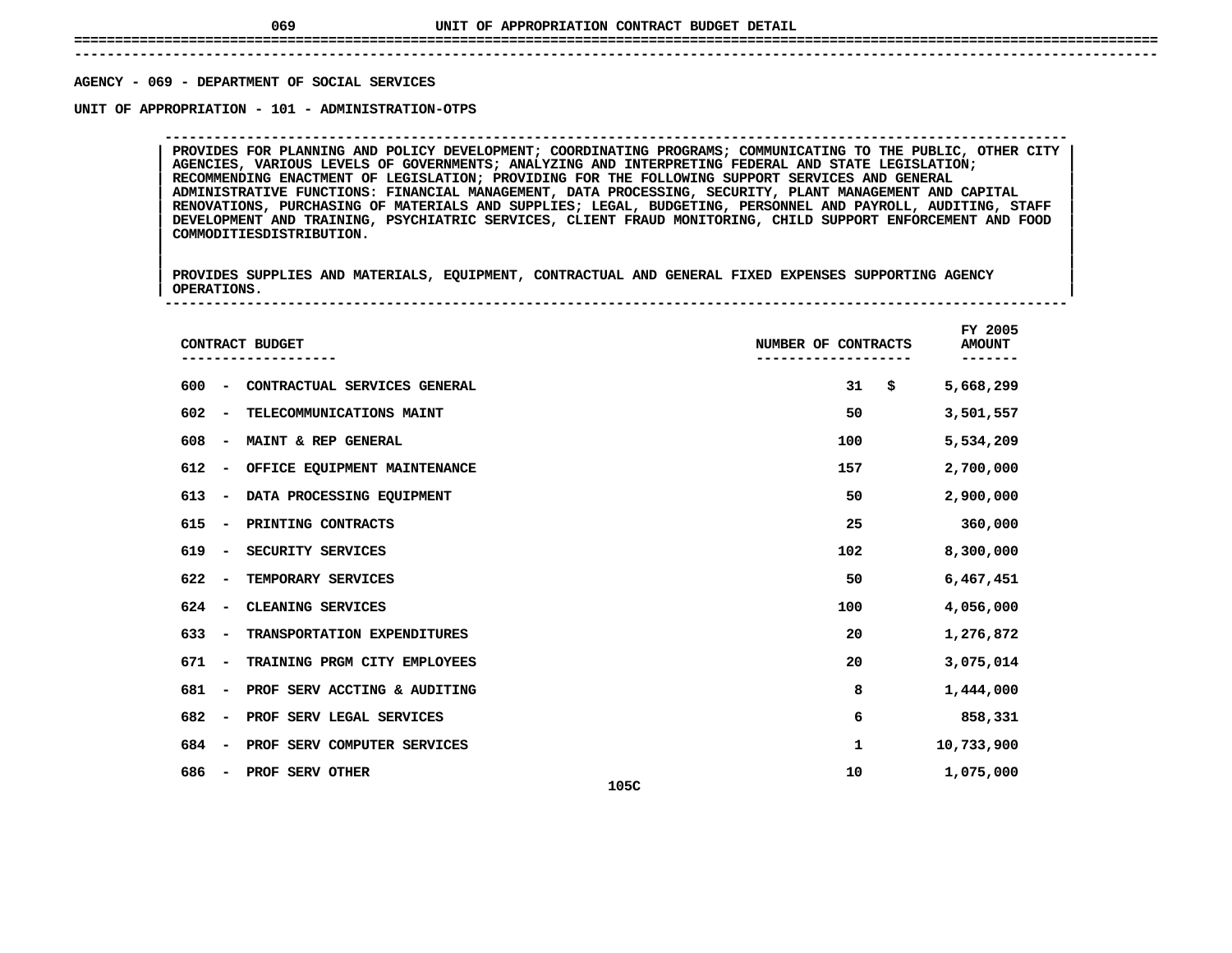| 069           | (CONT ' D)                           | UNIT OF APPROPRIATION CONTRACT BUDGET DETAIL |  |       |          |                  |  |
|---------------|--------------------------------------|----------------------------------------------|--|-------|----------|------------------|--|
| 688<br>$\sim$ | <b>BANK CHARGES PUBLIC ASST ACCT</b> |                                              |  |       | 5<br>--- | 500,000<br>----- |  |
|               |                                      |                                              |  | TOTAL | 735\$    | 58,450,633       |  |
|               |                                      |                                              |  |       |          |                  |  |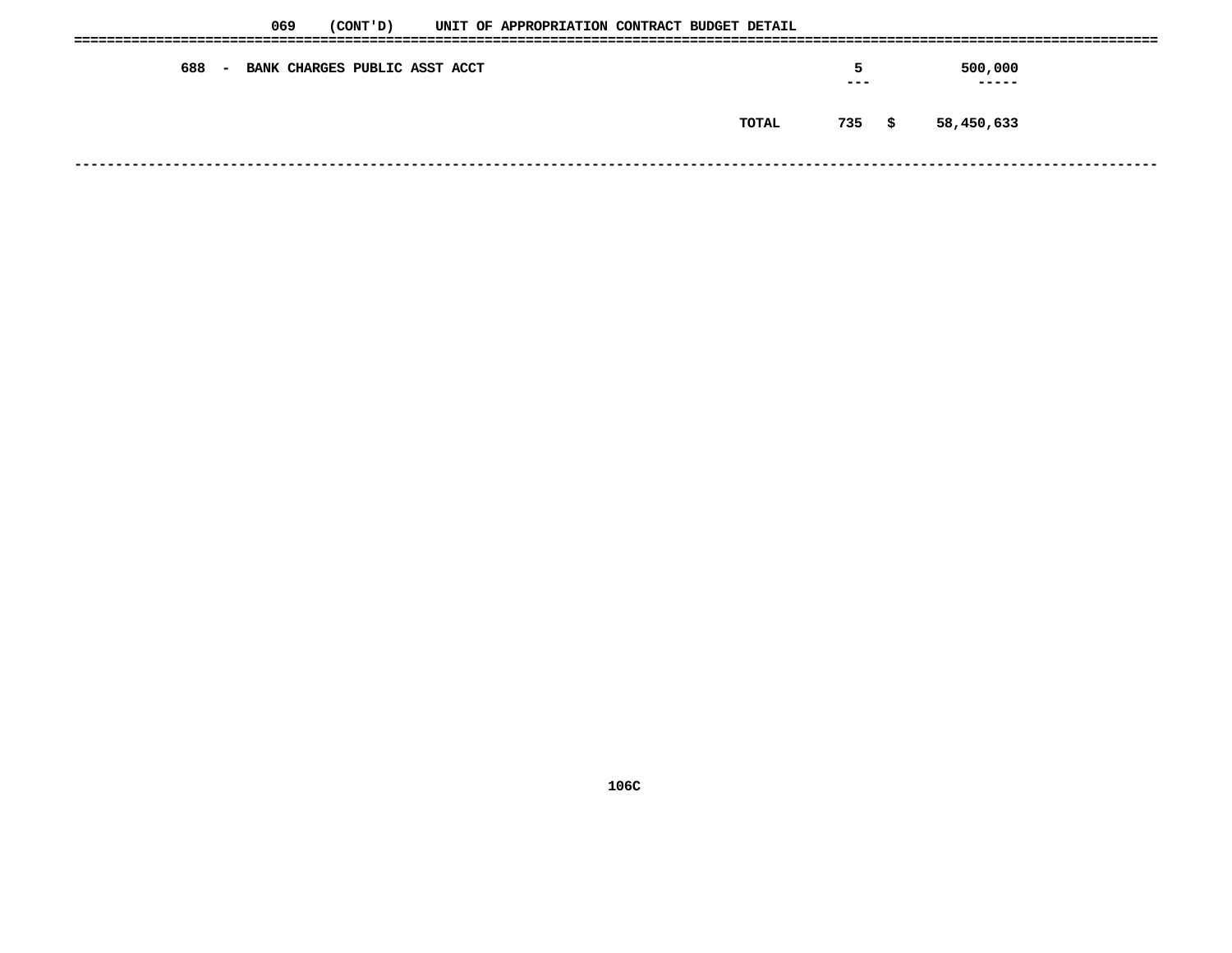#### UNIT OF APPROPRIATION - 103 - PUBLIC ASSISTANCE - OTPS

 **OF APPROPRIATION - <sup>103</sup> - PUBLIC ASSISTANCE - OTPS -------------------------------------------------------------------------------------------------------------- <sup>|</sup> RESPONSIBLE FOR DETERMINING ELIGIBILTY FOR ADMINISTERING, COORDINATING AND MONITORING PUBLIC ASSISTANCE FOR <sup>|</sup> <sup>|</sup> ELIGIBLE PERSONS AND FOR SERVICES ASSISTING IN INDEPENDENCE FROM PUBLIC ASSISTANCE, INCLUDING EMPLOYMENT <sup>|</sup> <sup>|</sup>SERVICES. <sup>|</sup> <sup>|</sup>**

|<br>| PROVIDES ASSISTANCE AND SUPPORT TO ELIGIBLE PUBLIC ASSISTANCE CASES AND FUNDS CONTRACTS WITH VOLUNTARY OR |<br>| PROVIDES ASSISTANCE AND SUPPORT TO ELIGIBLE PUBLIC ASSISTANCE CASES AND FUNDS CONTRACTS WITH VOLUNTARY OR<br>| COMMUNITY BASED AGENCIES. FUNDING IS ALSO PROVIDED FOR PROGRAM SPECIFIC MATERIALS AND SERVICES FOR AGENCY PROVIDES ASSISTANCE AND SUPPORT TO ELIGIBLE PUBLIC ASSISTANCE CASES AND FUNDS CONTRACTS WITH VOLUNTARY OR<br>| COMMUNITY BASED AGENCIES. FUNDING IS ALSO PROVIDED FOR PROGRAM SPECIFIC MATERIALS AND SERVICES FOR AGENCY<br>| OPERAT COMMUNITY BASED AGENCIES. FUNDING IS ALSO PROVIDED FOR PROGRAM SPECIFIC MATERIALS AND SERVICES FOR AGENCY<br>OPERATED PUBLIC ASSISTANCE PROGRAMS.

**OPERATED PUBLIC ASSISTANCE PROGRAMS. <sup>|</sup> --------------------------------------------------------------------------------------------------------------**

| CONTRACT BUDGET                                                  | NUMBER OF CONTRACTS |     | FY 2005<br><b>AMOUNT</b><br>------ |
|------------------------------------------------------------------|---------------------|-----|------------------------------------|
| 600<br>CONTRACTUAL SERVICES GENERAL<br>$\overline{\phantom{a}}$  |                     | 23  | \$<br>6,143,983                    |
| 607<br>MAINT & REP MOTOR VEH EQUIP<br>$\overline{\phantom{a}}$   |                     | 5   | 47,000                             |
| 615<br>PRINTING CONTRACTS<br>$\overline{\phantom{a}}$            |                     | 22  | 605,000                            |
| 622<br>TEMPORARY SERVICES<br>$\overline{\phantom{a}}$            |                     | 48  | 5,873,746                          |
| 649<br>NON GRANT CHARGES<br>$\overline{\phantom{a}}$             |                     | 68  | 22,880,378                         |
| 662<br>EMPLOYMENT SERVICES<br>$\overline{\phantom{a}}$           |                     | 87  | 229,484,897                        |
| PROF SERV ACCTING & AUDITING<br>681<br>$\overline{\phantom{a}}$  |                     | 1   | 10,000                             |
| PROF SERV COMPUTER SERVICES<br>684<br>$\overline{\phantom{a}}$   |                     | 6   | 150,001                            |
| 686<br>PROF SERV OTHER<br>$\overline{\phantom{a}}$               |                     | 5   | 250,000                            |
| 688<br>BANK CHARGES PUBLIC ASST ACCT<br>$\overline{\phantom{m}}$ |                     | 4   | 1,100,000                          |
|                                                                  | TOTAL               | 269 | \$<br>266,545,005                  |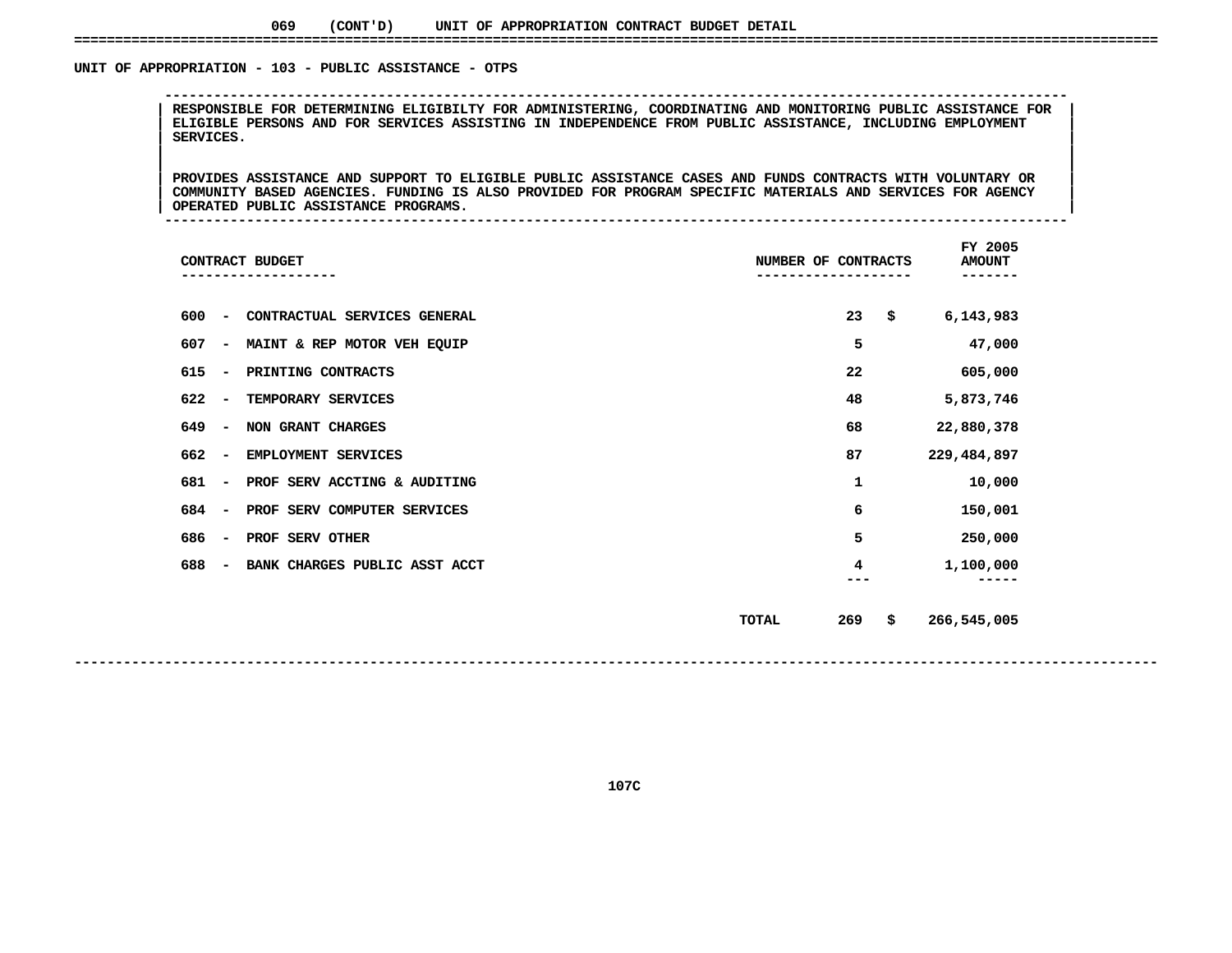### UNIT OF APPROPRIATION - 104 - MEDICAL ASSISTANCE - OTPS

 **OF APPROPRIATION - <sup>104</sup> - MEDICAL ASSISTANCE - OTPS -------------------------------------------------------------------------------------------------------------- <sup>|</sup> RESPONSIBLE FOR DETERMINING ELIGIBILITY FOR MEDICAID, DIRECTLY ADMINISTERING, COORDINATING AND MONITORING <sup>|</sup> <sup>|</sup>MEDICAL ASSISTANCE FOR ELIGIBLE PERSONS. <sup>|</sup> <sup>|</sup>**

|<br>| PROVIDES MEDICAL PAYMENTS ON BEHALF OF ELIGIBLE PERSONS USING VOLUNTARY HOSPITALS, NURSING HOMES, CLINICS PROVIDES MEDICAL PAYMENTS ON BEHALF OF ELIGIBLE PERSONS USING VOLUNTARY HOSPITALS, NURSING HOMES, CLINICS<br>| AND DOCTORS. FUNDING IS ALSO PROVIDED FOR: PRESCRIPTION DRUGS AND TRANSPORTATION SERVICES; CONTRACTS FOR **PROVIDES MEDICAL PAYMENTS ON BEHALF OF ELIGIBLE PERSONS USING VOLUNTARY HOSPITALS, NURSING HOMES, CLINICS <sup>|</sup> <sup>|</sup> AND DOCTORS. FUNDING IS ALSO PROVIDED FOR: PRESCRIPTION DRUGS AND TRANSPORTATION SERVICES; CONTRACTS FOR <sup>|</sup> <sup>|</sup>**PROVISION OF HOME CARE SERVICES AND PAYMENT FOR MEDICAL SERVICES FOR CHILDREN IN CHILD WELFARE PROGRAMS.<br>ALSO INCLUDED IS FUNDING FOR PROGRAM SPECIFIC MATERIALS AND SERVICES FOR AGENCY OPERATED MEDICAL ASSISTANCE<br>AND COMMU ALSO INCLUDED IS FUNDING FOR PROGRAM SPECIFIC MATERIALS AND SERVICES FOR AGENCY OPERATED MEDICAL ASSISTANCE<br>AND COMMUNITY CARE.

**AND COMMUNITY CARE. <sup>|</sup> --------------------------------------------------------------------------------------------------------------**

| CONTRACT BUDGET                                                 | NUMBER OF CONTRACTS | FY 2005<br><b>AMOUNT</b> |
|-----------------------------------------------------------------|---------------------|--------------------------|
| 600<br>CONTRACTUAL SERVICES GENERAL<br>$\overline{\phantom{a}}$ | 13<br>- \$          | 344,000                  |
| 615<br>PRINTING CONTRACTS<br>$\overline{\phantom{a}}$           | 1                   | 50,000                   |
| 622<br>TEMPORARY SERVICES<br>$\overline{\phantom{a}}$           | 15                  | 783,918                  |
| 647<br>HOME CARE SERVICES<br>$\overline{\phantom{a}}$           | 125                 | 242,910,798              |
| 686<br>PROF SERV OTHER<br>$\overline{\phantom{0}}$              | 3<br>---            | 150,000                  |
|                                                                 | 157<br>TOTAL        | \$<br>244,238,716        |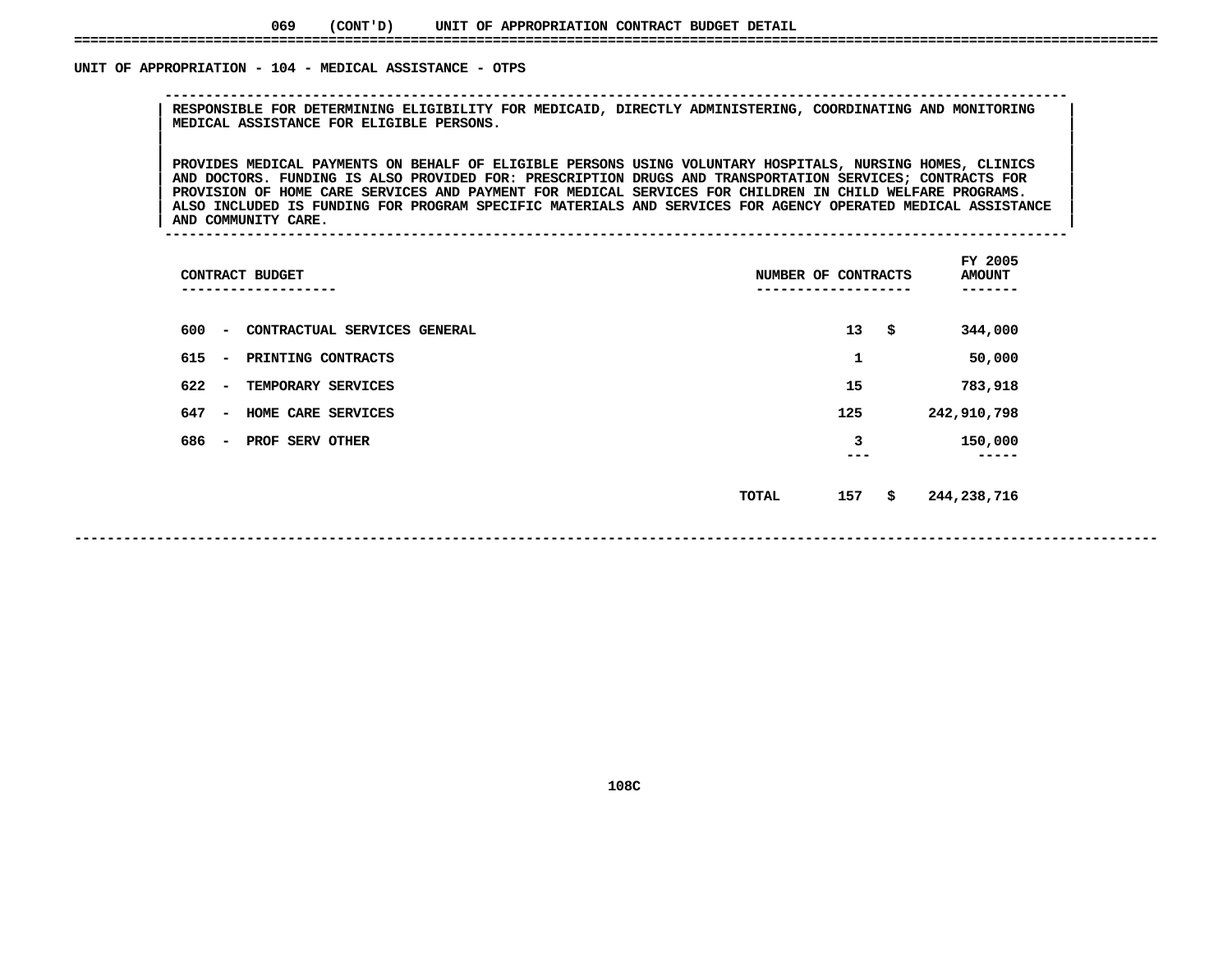### UNIT OF APPROPRIATION - 105 - ADULT SERVICES - OTPS

 **OF APPROPRIATION - <sup>105</sup> - ADULT SERVICES - OTPS -------------------------------------------------------------------------------------------------------------- <sup>|</sup> PROVIDES FOR ADMINISTRATION, COORIDNATION AND MONITORING OF PROGRAMS FOR CRISIS AND DISASTER SERVICES, <sup>|</sup> <sup>|</sup> DOMESTIC VIOLENCE SHELTERS, ADULT PROTECTIVE SERVICES, AND CASE MANAGEMENT AND HOUSING SERVICES FOR PEOPLE <sup>|</sup> <sup>|</sup>WITH AIDS AND HIV ILLNESS. <sup>|</sup> <sup>|</sup>**

|<br>| PROVIDES FOR CONTRACTS WITH VOLUNTARY OR COMMUNITY BASED ORGANIZATIONS TO PROVIDE SERVICES FOR ADULT |<br>| PROVIDES FOR CONTRACTS WITH VOLUNTARY OR COMMUNITY BASED ORGANIZATIONS TO PROVIDE SERVICES FOR ADULT<br>| PROTECTIVE SERVICES, DOMESTIC VIOLENCE AND PEOPLE WITH AIDS AND HIV ILLNESS. INCLUDED IS FUNDING FOR PROGRAM **PROVIDES FOR CONTRACTS WITH VOLUNTARY OR COMMUNITY BASED ORGANIZATIONS TO PROVIDE SERVICES FOR ADULT <sup>|</sup> <sup>|</sup> PROTECTIVE SERVICES, DOMESTIC VIOLENCE AND PEOPLE WITH AIDS AND HIV ILLNESS. INCLUDED IS FUNDING FOR PROGRAM <sup>|</sup> <sup>|</sup>SPECIFIC MATERIALS FOR AGENCY OPERATIONS. <sup>|</sup> --------------------------------------------------------------------------------------------------------------**

| CONTRACT BUDGET<br>---------                                      | NUMBER OF CONTRACTS | FY 2005<br><b>AMOUNT</b><br>----- |
|-------------------------------------------------------------------|---------------------|-----------------------------------|
| 600<br>CONTRACTUAL SERVICES GENERAL<br>$\overline{\phantom{a}}$   | 26                  | \$<br>3,532,160                   |
| 622<br>TEMPORARY SERVICES<br>$\overline{\phantom{a}}$             | 17                  | 308,068                           |
| 641<br>PROTECTIVE SERVICES FOR ADULTS<br>$\overline{\phantom{a}}$ | 10                  | 7,346,349                         |
| 650<br>HOMELESS FAMILY SERVICES<br>$\overline{\phantom{a}}$       | 3                   | 14,634,807                        |
| 651<br>AIDS SERVICES<br>$\overline{\phantom{a}}$                  | 65                  | 92,420,317                        |
| 686<br>PROF SERV OTHER<br>$\overline{\phantom{a}}$                | 4                   | 100,000                           |
|                                                                   | 125<br><b>TOTAL</b> | \$<br>118,341,701                 |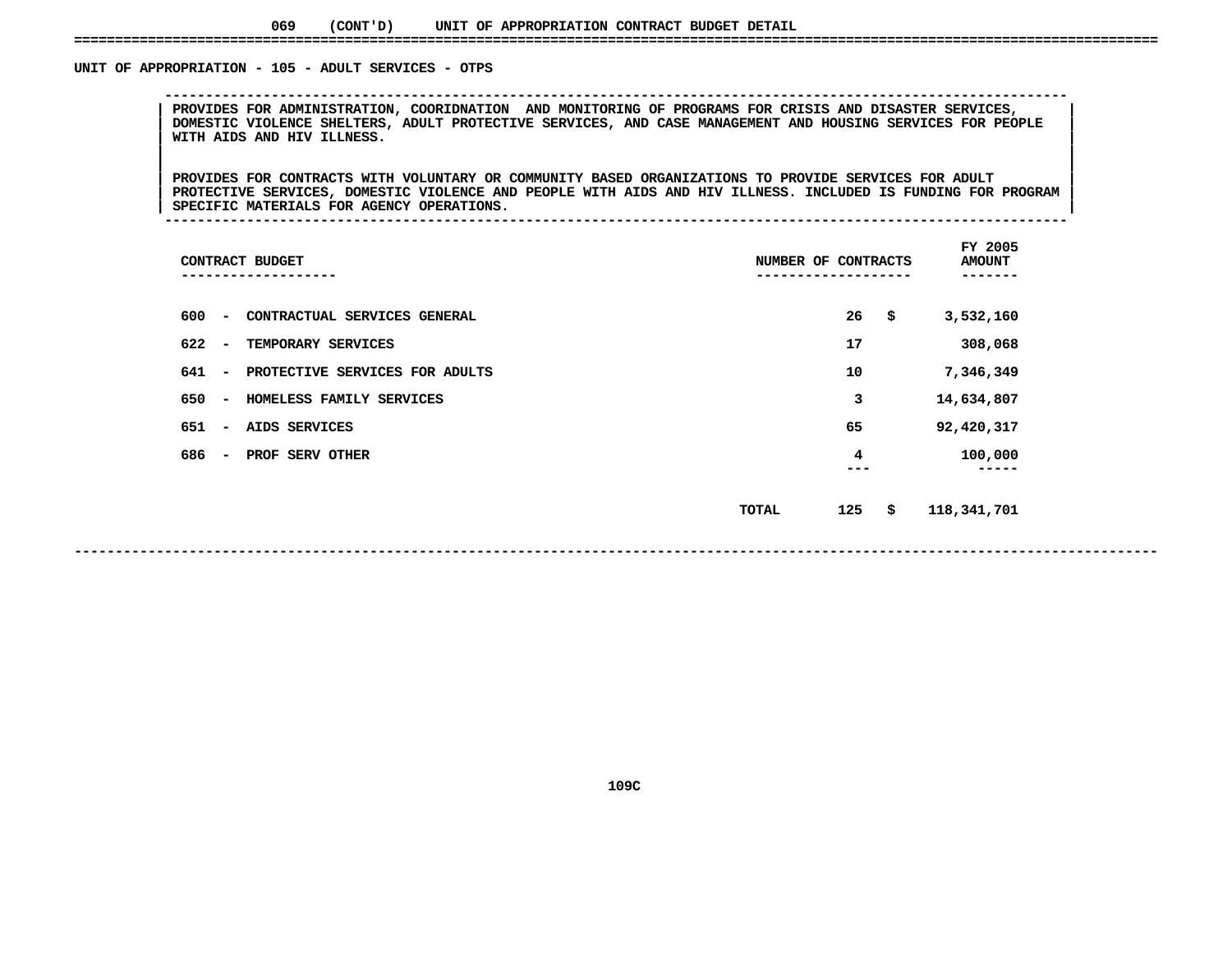| ___________ |  |  | . . |
|-------------|--|--|-----|
|             |  |  |     |
|             |  |  |     |

### **====================================================================================================================================AGENCY**

 **<sup>071</sup> DEPARTMENT OF HOMELESS SERVICES CONTRACT BUDGET SUMMARY ====================================================================================================================================**

**AGENCY**

Y FUNCTION:<br>DES TRANSIT<br>ISTRATIVE <mark>2</mark> **PROVIDES TRANSITIONAL HOUSING; PREVENTION AND OTHER SERVICES TO HOMELESS FAMILIES AND SINGLE ADULTS; PROVIDES NECESSARY ADMINISTRATIVE**

#### **AND POLICY SUPPORT REQUIRED FOR THE CARE OF HOMELESS FAMILIES AND SINGLE ADULTS. ====================================================================================================================================**

UNIT OF APPROPRIATION - 200 - DEPT OF HOMELESS SERVICES-OTPS

**OF APPROPRIATION - <sup>200</sup> - DEPT OF HOMELESS SERVICES-OTPS --------------------------------------------------------------------------------------------------------------**

 **PROVIDES FOR THE ADMINISTRATION, PLANNING AND POLICY DEVELOPMENT, OPERATION, COORDINATION AND MONITORING OF <sup>|</sup> TRANSITIONAL RESIDENCES AND OTHER PROGRAMS FOR HOMELESS FAMILIES AND SINGLE ADULTS. <sup>|</sup>**

|<br>| OTPS\_APPROPRIATION\_TO\_CONTRACT\_FOR\_TRANSITIONAL\_RESIDENTIAL\_SERVICES\_AND\_TO\_\_PURCHASE\_SUPPLIES,\_MATERIALS\_\_\_\_ |<br>| OTPS APPROPRIATION TO CONTRACT FOR TRANSITIONAL RESIDENTIAL SERVICES AND TO PURCHASE SUPPLIES, MATERIALS<br>| AND OTHER SERVICES REQUIRED TO SUPPORT AGENCY OPERATIONS. **OTPS APPROPRIATION TO CONTRACT FOR TRANSITIONAL RESIDENTIAL SERVICES AND TO PURCHASE SUPPLIES, MATERIALS <sup>|</sup> AND OTHER SERVICES REQUIRED TO SUPPORT AGENCY OPERATIONS. <sup>|</sup> --------------------------------------------------------------------------------------------------------------**

| CONTRACT BUDGET                                                 | NUMBER OF CONTRACTS | FY 2005<br><b>AMOUNT</b> |
|-----------------------------------------------------------------|---------------------|--------------------------|
| 600<br>CONTRACTUAL SERVICES GENERAL<br>$\overline{\phantom{a}}$ | 35                  | 1,026,127                |
| 602<br>TELECOMMUNICATIONS MAINT<br>$\overline{\phantom{a}}$     | 9                   | 71,120                   |
| 607<br>MAINT & REP MOTOR VEH EQUIP<br>$\overline{\phantom{a}}$  | 2                   | 33,000                   |
| 608<br>MAINT & REP GENERAL<br>$\overline{\phantom{0}}$          | 31                  | 5,459,018                |
| 612<br>OFFICE EQUIPMENT MAINTENANCE<br>$\overline{\phantom{a}}$ | 6                   | 93,045                   |
| 613<br>DATA PROCESSING EQUIPMENT<br>$\overline{\phantom{a}}$    | 1                   | 276,735                  |
| 615<br>PRINTING CONTRACTS<br>$\overline{\phantom{a}}$           | 5                   | 93,931                   |
| 619<br>SECURITY SERVICES<br>$\overline{\phantom{a}}$            | 8                   | 19,452,075               |
| 622<br>TEMPORARY SERVICES<br>$\overline{\phantom{a}}$           | 22                  | 3,615,878                |
| 624<br>CLEANING SERVICES                                        | 3                   | 253,669                  |
| 650<br>HOMELESS FAMILY SERVICES<br>$\overline{\phantom{a}}$     | 288                 | 282,770,586              |
| 659<br>HOMELESS INDIVIDUAL SERVICES<br>$\overline{\phantom{a}}$ | 144                 | 185,463,525              |
|                                                                 |                     |                          |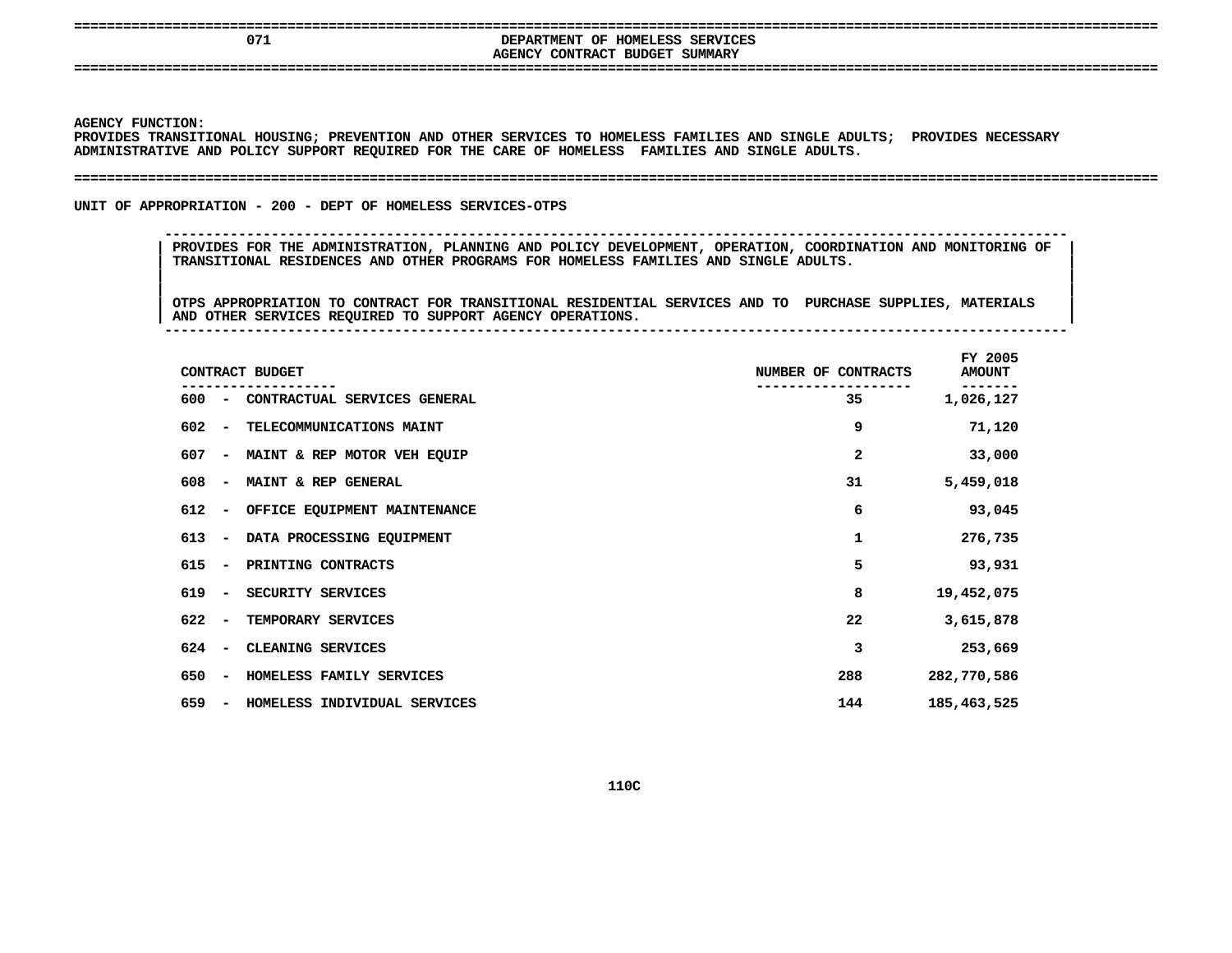|       |        | 071                                  | DEPARTMENT OF HOMELESS SERVICES |       |                |             |  |
|-------|--------|--------------------------------------|---------------------------------|-------|----------------|-------------|--|
|       |        |                                      | AGENCY CONTRACT BUDGET SUMMARY  |       |                |             |  |
|       |        |                                      |                                 |       |                |             |  |
|       |        | 671 - TRAINING PRGM CITY EMPLOYEES   |                                 |       | 6              | 451,794     |  |
|       |        | 676 - MAINT & OPER OF INFRASTRUCTURE |                                 |       | 1              | 89,899      |  |
|       |        | 681 - PROF SERV ACCTING & AUDITING   |                                 |       | $\overline{2}$ | 487,215     |  |
| 682 – |        | PROF SERV LEGAL SERVICES             |                                 |       | 1              | 12,000      |  |
| 683   | $\sim$ | PROF SERV ENGINEER & ARCHITECT       |                                 |       | $\mathbf{2}$   | 100,300     |  |
|       |        | 684 - PROF SERV COMPUTER SERVICES    |                                 |       | 4              | 315,864     |  |
|       |        |                                      |                                 | TOTAL | 570 \$         | 500,065,781 |  |
|       |        |                                      |                                 |       |                |             |  |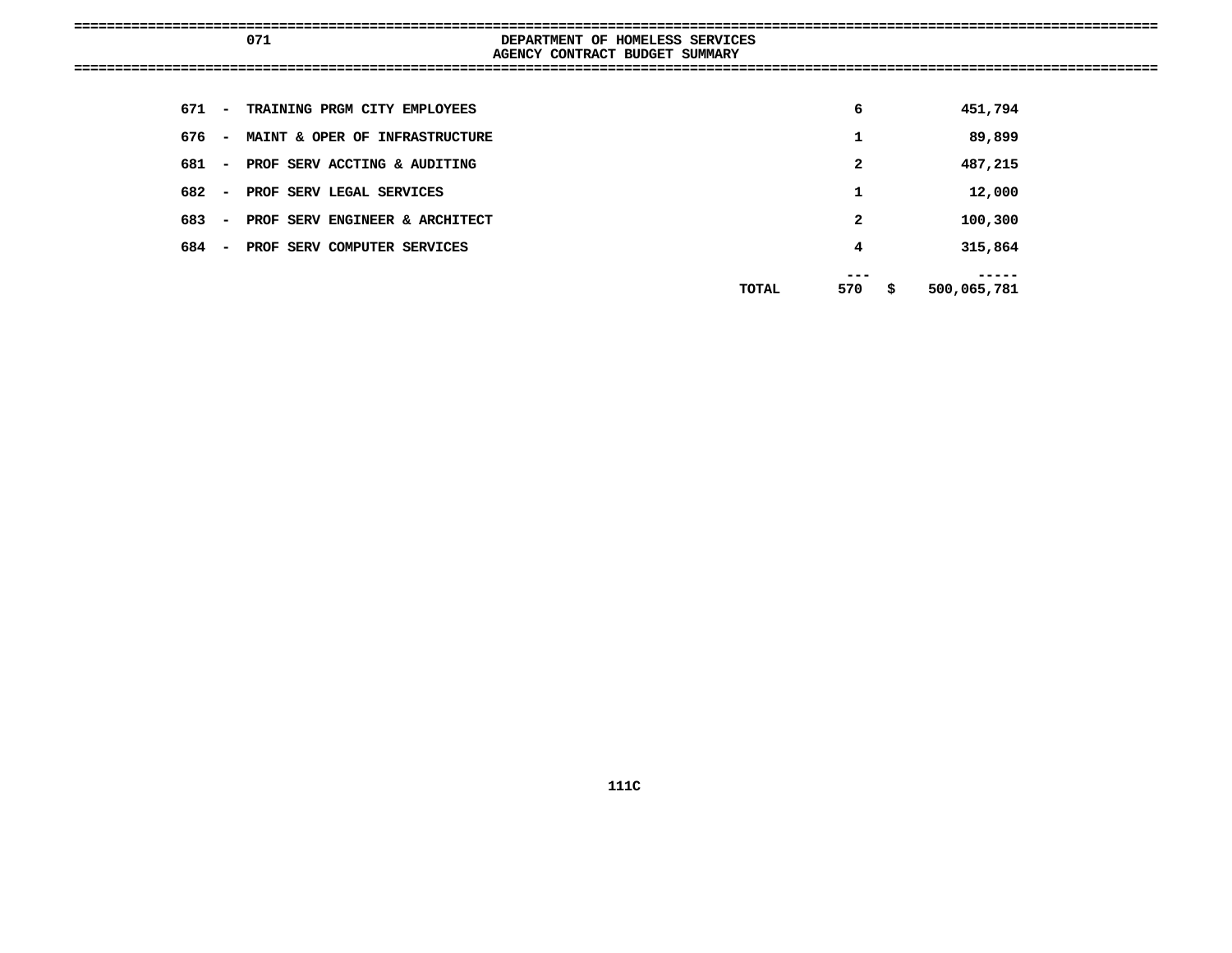| 072 |                                | DEPARTMENT OF CORRECTION |
|-----|--------------------------------|--------------------------|
|     | AGENCY CONTRACT BUDGET SUMMARY |                          |
|     |                                |                          |
|     |                                |                          |

Y FUNCTION:<br>PROVIDES FC<br>NABLE TO FU<br>WABL<mark>E TO</mark> FU **PROVIDES**S FOR THE CARE AND CUSTODY OF PERSONS IN DETENTION WHO ARE CHARGED WITH FELONIES, MISDEMEANORS, OR VIOLATIONS OF LAW WHO<br>O FURNISH SECURITY FOR THEIR APPEARANCES IN CRIMINAL PROCEEDINGS, AND FOR PERSONS WHO ARE SENTENCED T **ARE**E UNABLE TO FURNISH SECURITY FOR THEIR APPEARANCES IN CRIMINAL PROCEEDINGS, AND FOR PERSONS WHO ARE SENTENCED TO TERMS OF ONE YEAR<br>LESS; MANAGES ALL CITY CORRECTIONAL FACILITIES INCLUDING ALL DETENTION AND SENTENCE INSTITU **OR**R LESS; MANAGES ALL CITY CORRECTIONAL FACILITIES INCLUDING ALL DETENTION AND SENTENCE INSTITUTIONS, COURT DETENTION FACILITIES, AND<br>OSPITAL PRISON WARDS; PROVIDES FOR THE TRANSPORTATION OF INMATES BETWEEN THE COURTS AND CO **HOSPITAL PRISON WARDS; PROVIDES FOR THE TRANSPORTATION OF INMATES BETWEEN THE COURTS AND CORRECTIONAL INSTITUTIONS; MAINTAINS** BUILDINGS AND STRUCTURES UNDER ITS JURISDICTION. **AND STRUCTURES UNDER ITS JURISDICTION. ====================================================================================================================================**

|                                 | CONTRACT BUDGET              | NUMBER OF CONTRACTS |                         | FY 2005<br><b>AMOUNT</b> |
|---------------------------------|------------------------------|---------------------|-------------------------|--------------------------|
| 600 –                           | CONTRACTUAL SERVICES GENERAL |                     | 10                      | 7,745,743                |
| 602<br>$\sim$ $ \sim$           | TELECOMMUNICATIONS MAINT     |                     | 2                       | 3,042,480                |
| 607<br>$\sim$                   | MAINT & REP MOTOR VEH EQUIP  |                     | 1                       | 130,000                  |
| 608<br>$\overline{\phantom{a}}$ | MAINT & REP GENERAL          |                     | 29                      | 5,650,443                |
| 612<br>$\overline{\phantom{a}}$ | OFFICE EQUIPMENT MAINTENANCE |                     | 56                      | 613,770                  |
| 622 –                           | TEMPORARY SERVICES           |                     | 1                       | 1,000                    |
| 624<br>$\sim$                   | CLEANING SERVICES            |                     | 1                       | 175,000                  |
| $633 -$                         | TRANSPORTATION EXPENDITURES  |                     | 1                       | 260,829                  |
| 671<br>$\overline{\phantom{a}}$ | TRAINING PRGM CITY EMPLOYEES |                     | $\overline{\mathbf{2}}$ | 217,820                  |
| 686<br>$\overline{\phantom{a}}$ | PROF SERV OTHER              |                     | 8                       | 689,404                  |
|                                 |                              | TOTAL               | 111<br>S.               | 18,526,489               |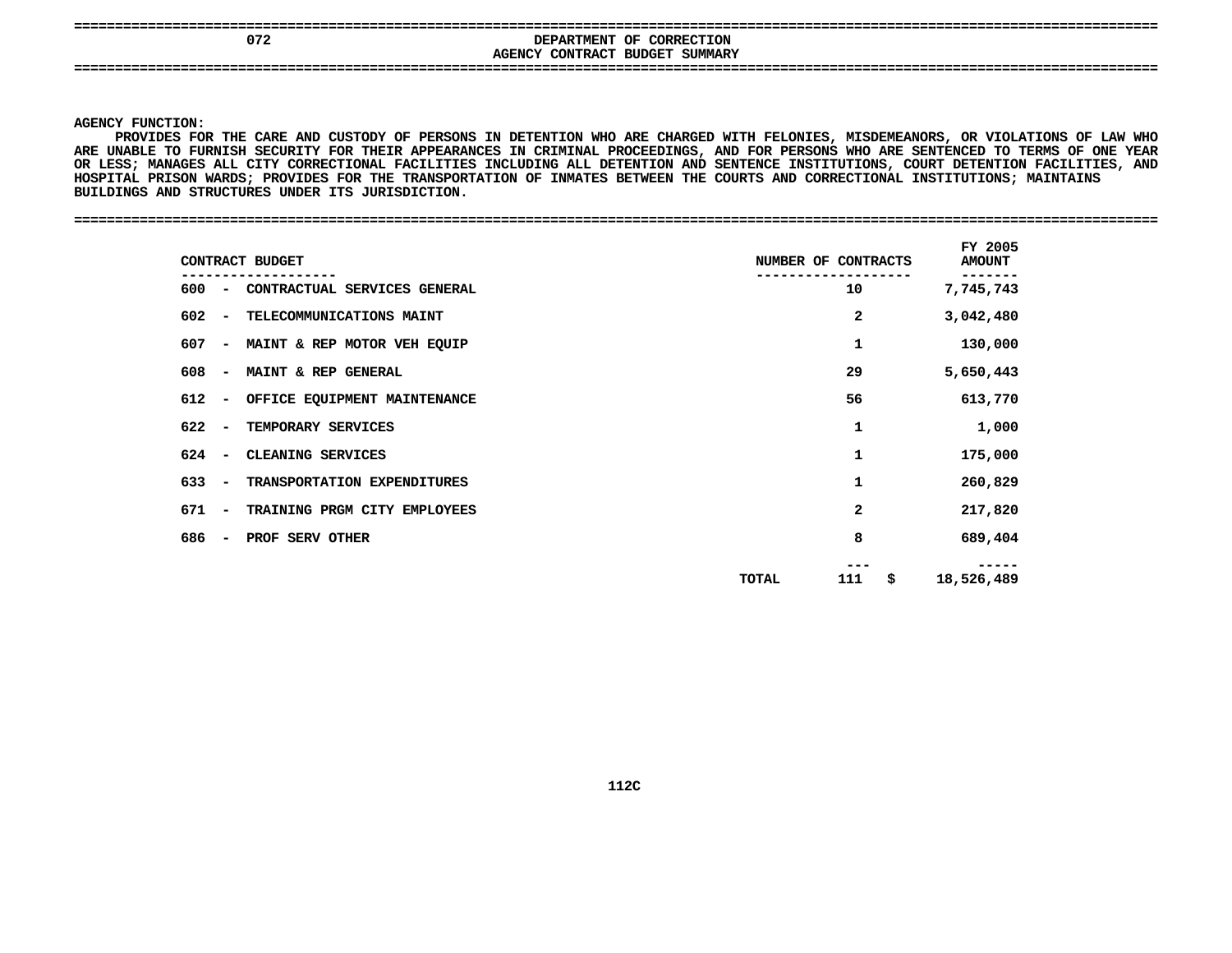# **UNIT OF APPROPRIATION CONTRACT BUDGET DETAIL ====================================================================================================================================**

 **------------------------------------------------------------------------------------------------------------------------------------AGENCY - 072 - DEPARTMENT OF CORRECTION** 

**- <sup>072</sup> - DEPARTMENT OF CORRECTION UNIT**

 **OF APPROPRIATION - <sup>003</sup> - OPERATIONS - OTPS --------------------------------------------------------------------------------------------------------------**TO PROVIDE FOR THE CARE AND CUSTODY OF SENTENCED AND DETAINED INMATES REMANDED TO THE DEPARTMENT. INCLUDED<br>IN THIS UNIT OF APPROPRIATION ARE FUNDS FOR CORRECTIONAL FACILITIES, COURT DETENTION FACILITIES, HOSPITAL<br>PRISON WA **IN THIS UNIT OF APPROPRIATION ARE FUNDS FOR CORRECTIONAL FACILITIES, COURT DETENTION FACILITIES, HOSPITAL <sup>|</sup> <sup>|</sup>PRISON WARDS, TRANSPORTATION OF INMATES, AND CORRECTIONAL INDUSTRIES. <sup>|</sup> <sup>|</sup>**

|<br>| OTPS\_APPROPRIATION TO PURCHASE SUPPLIES, MATERIALS AND OTHER SERVICES REQUIRED TO SUPPORT FACILITY |<br>| OTPS APPROPRIATION TO PURCHASE SUPPLIES, MATERIALS AND OTHER SERVICES REQUIRED TO SUPPORT FACILITY<br>| OPERATIONS. **OTPS APPROPRIATION TO PURCHASE SUPPLIES, MATERIALS AND OTHER SERVICES REQUIRED TO SUPPORT FACILITY <sup>|</sup> <sup>|</sup>OPERATIONS. <sup>|</sup> --------------------------------------------------------------------------------------------------------------**

| CONTRACT BUDGET                                                 | NUMBER OF CONTRACTS | FY 2005<br><b>AMOUNT</b> |
|-----------------------------------------------------------------|---------------------|--------------------------|
| 600<br>CONTRACTUAL SERVICES GENERAL<br>$\overline{\phantom{a}}$ | 3<br>\$             | 3,696,144                |
| 602<br>TELECOMMUNICATIONS MAINT<br>$\qquad \qquad$              | 2                   | 3,042,480                |
| 607<br>MAINT & REP MOTOR VEH EQUIP<br>$\overline{\phantom{a}}$  | 1                   | 130,000                  |
| 608<br>MAINT & REP GENERAL<br>$\qquad \qquad$                   | 28                  | 5,483,456                |
| 612<br>OFFICE EQUIPMENT MAINTENANCE<br>$\overline{\phantom{m}}$ | 5                   | 50,000                   |
| 624<br>CLEANING SERVICES<br>$\overline{\phantom{a}}$            | 1                   | 175,000                  |
| 633<br>TRANSPORTATION EXPENDITURES<br>$\overline{\phantom{a}}$  | 1                   | 260,829                  |
| 671<br>TRAINING PRGM CITY EMPLOYEES<br>$\overline{\phantom{a}}$ | 1                   | 90,214                   |
| 686<br>PROF SERV OTHER<br>$\overline{\phantom{a}}$              | 4                   | 60,000                   |
|                                                                 |                     |                          |
|                                                                 | 46<br>\$<br>TOTAL   | 12,988,123               |
|                                                                 |                     |                          |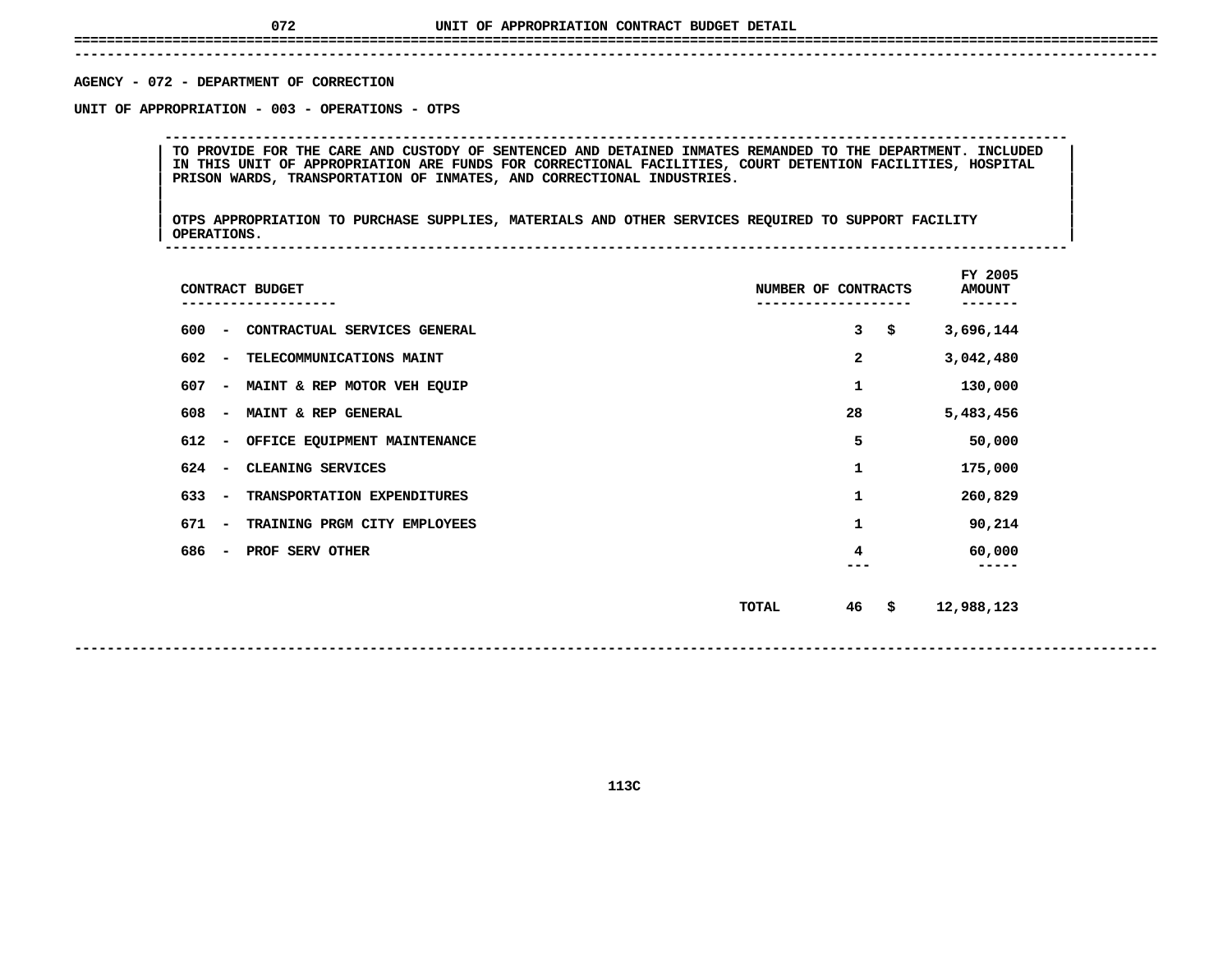### **072(CONT'D) UNIT OF APPROPRIATION CONTRACT BUDGET DETAIL ====================================================================================================================================**

### UNIT OF APPROPRIATION - 004 - ADMINISTRATION - OTPS

 **OF APPROPRIATION - <sup>004</sup> - ADMINISTRATION - OTPS --------------------------------------------------------------------------------------------------------------**THE ADMINISTRATIVE UNIT OF APPROPRIATION IS RESPONSIBLE FOR THE FORMULATION OF POLICY AND THE EFFECTIVE<br>MANAGEMENT AND ADMINISTRATION OF THE DEPARTMENT. THIS UNIT INCLUDES BUT IS NOT LIMITED TO THE COMMISSIONER, THE ADMINISTRATIVE UNIT OF APPROPRIATION IS RESPONSIBLE FOR THE FORMULATION OF POLICY AND THE EFFECTIVE |<br>| MANAGEMENT AND ADMINISTRATION OF THE DEPARTMENT. THIS UNIT INCLUDES BUT IS NOT LIMITED TO THE COMMISSIONER,<br>| FIRS MANAGEMENT AND ADMINISTRATION OF THE DEPARTMENT. THIS UNIT INCLUDES BUT IS NOT LIMITED TO THE COMMISSIONER,<br>FIRST DEPUTY COMMISSIONER, CAPITAL DEVELOPMENT, GENERAL COUNSEL, HEALTH MANAGEMENT, BUDGET, PERSONNEL, AND<br>COMPUTE **FIRST DEPUTY COMMISSIONER, CAPITAL DEVELOPMENT, GENERAL COUNSEL, HEALTH MANAGEMENT, BUDGET, PERSONNEL, AND <sup>|</sup> <sup>|</sup>COMPUTER OPERATIONS. <sup>|</sup> <sup>|</sup>**

|<br>| OTPS\_APPROPRIATION TO PURCHASE SUPPLIES, MATERIALS AND OTHER SERVICES REQUIRED TO SUPPORT EXECUTIVE |<br>| OTPS APPROPRIATION TO PURCHASE SUPPLIES, MATERIALS AND OTHER SERVICES REQUIRED TO SUPPORT EXECUTIVE<br>| OPERATIONS. **OTPS APPROPRIATION TO PURCHASE SUPPLIES, MATERIALS AND OTHER SERVICES REQUIRED TO SUPPORT EXECUTIVE <sup>|</sup> <sup>|</sup>OPERATIONS. <sup>|</sup> --------------------------------------------------------------------------------------------------------------**

| CONTRACT BUDGET<br>---------                                    | NUMBER OF CONTRACTS | FY 2005<br><b>AMOUNT</b><br>---- |
|-----------------------------------------------------------------|---------------------|----------------------------------|
| 600<br>CONTRACTUAL SERVICES GENERAL<br>$\overline{\phantom{a}}$ | 7                   | \$<br>4,049,599                  |
| 608<br>MAINT & REP GENERAL<br>$\overline{\phantom{a}}$          | 1                   | 166,987                          |
| 612<br>OFFICE EQUIPMENT MAINTENANCE<br>$\overline{\phantom{a}}$ | 51                  | 563,770                          |
| 622<br>TEMPORARY SERVICES                                       | 1                   | 1,000                            |
| 671<br>TRAINING PRGM CITY EMPLOYEES<br>$\overline{\phantom{a}}$ | 1                   | 127,606                          |
| 686<br>PROF SERV OTHER<br>$\overline{\phantom{0}}$              | 4                   | 629,404                          |
|                                                                 | 65<br>TOTAL         | \$<br>5,538,366                  |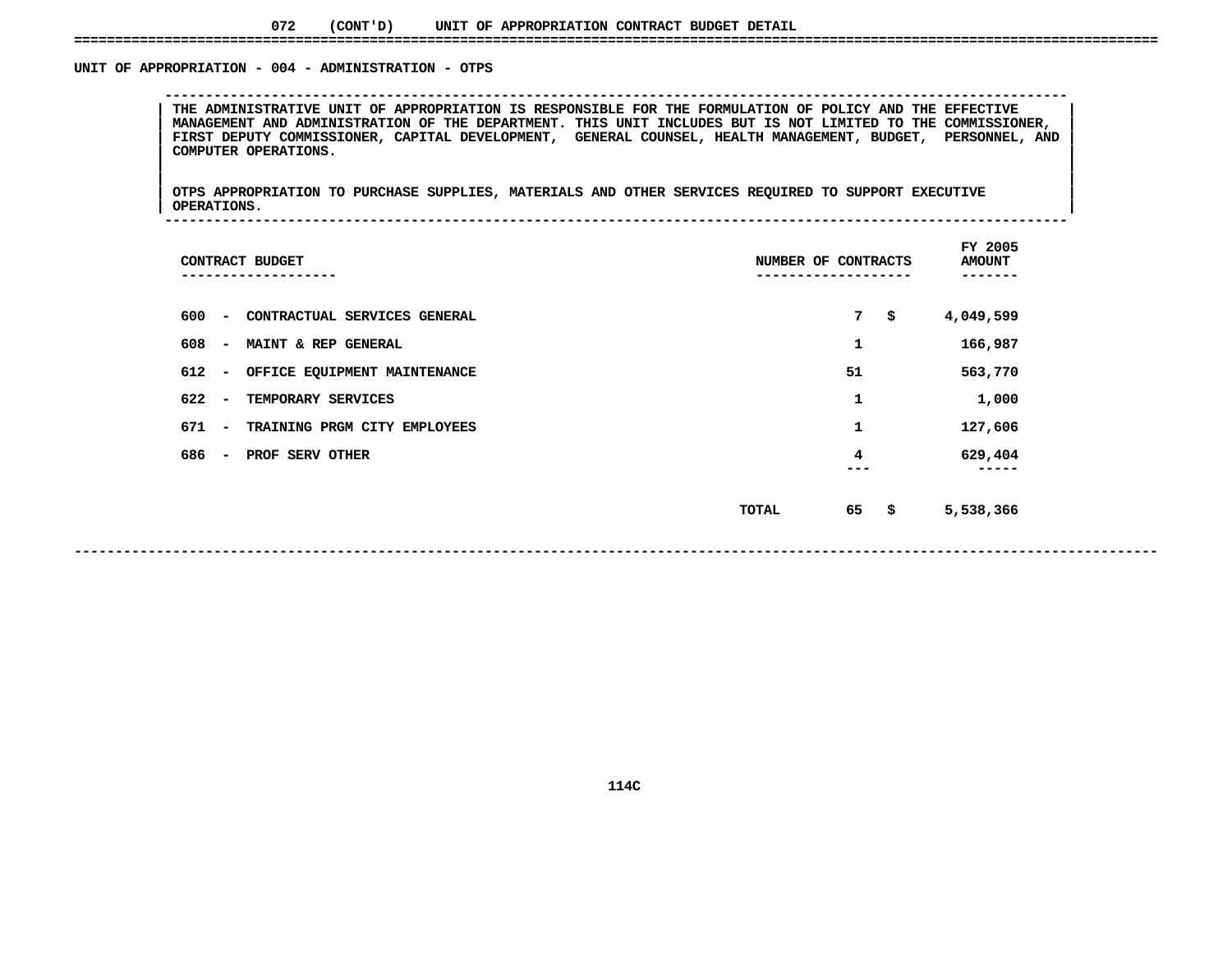| ----<br>----  | ----<br>----               |
|---------------|----------------------------|
| 073           | BOARD OF CORRECTION        |
| <b>AGENCY</b> | CONTRACT BUDGET<br>SUMMARY |
| ----          | _____________<br>----      |
|               |                            |

**Y FUNCTION:<br>ESTABLISHES<br>EPARTMENT C** ESTABLISHES AND ENFORCES MINIMUM STANDARDS FOR THE CARE AND CUSTODY OF ALL PERSONS HELD OR CONFINED UNDER THE JURISDICTION OF S AND ENFORCES MINIMUM STANDARDS FOR THE CARE AND CUSTODY OF ALL PERSONS HELD OR CONFINED UNDER THE JURISDICTION OF<br>OF CORRECTION; ESTABLISHES PROCEDURES FOR THE HEARING OF GRIEVANCES BY INMATES AND EMPLOYEES OF THE DEPART **THE**E DEPARTMENT OF CORRECTION; ESTABLISHES PROCEDURES FOR THE HEARING OF GRIEVANCES BY INMATES AND EMPLOYEES OF THE DEPARTMENT;<br>ALUATES THE PERFORMANCE OF THE DEPARTMENT AND MAKES RECOMMENDATIONS ON THE DEPARTMENT'S LONG RANG **EVALUATES THE PERFORMANCE OF THE DEPARTMENT AND MAKES RECOMMENDATIONS ON THE DEPARTMENT'S LONG RANGE PROGRAMS AND CAPITAL PLANNING** FOR THE DEPARTMENT.

### **THE DEPARTMENT. ====================================================================================================================================**

UNIT OF APPROPRIATION - 002 - OTHER THAN PERSONAL SERVICE

 **OF APPROPRIATION - <sup>002</sup> - OTHER THAN PERSONAL SERVICE -------------------------------------------------------------------------------------------------------------- DEVELOPS MINIMUM STANDARDS GOVERNING THE DEPARTMENT OF CORRECTIONS' OPERATIONS AND MONITORS THE DEPARTMENT'S <sup>|</sup> COMPLIANCE WITH THESE STANDARDS. <sup>|</sup>**

| CONTRACT BUDGET                                                | NUMBER OF CONTRACTS             | FY 2005<br><b>AMOUNT</b> |
|----------------------------------------------------------------|---------------------------------|--------------------------|
| 612<br>OFFICE EQUIPMENT MAINTENANCE<br>$\sim$ $-$              |                                 | 250                      |
| 613<br>DATA PROCESSING EQUIPMENT<br>$\overline{\phantom{a}}$   |                                 | 500                      |
| 622<br>TEMPORARY SERVICES<br>$\overline{\phantom{a}}$          | 1                               | 1,000                    |
| 684<br>PROF SERV COMPUTER SERVICES<br>$\overline{\phantom{a}}$ |                                 | 300                      |
| 686<br>PROF SERV OTHER<br>$\overline{\phantom{a}}$             | 1                               | 500                      |
|                                                                | ---<br>5<br>\$.<br><b>TOTAL</b> | -----<br>2,550           |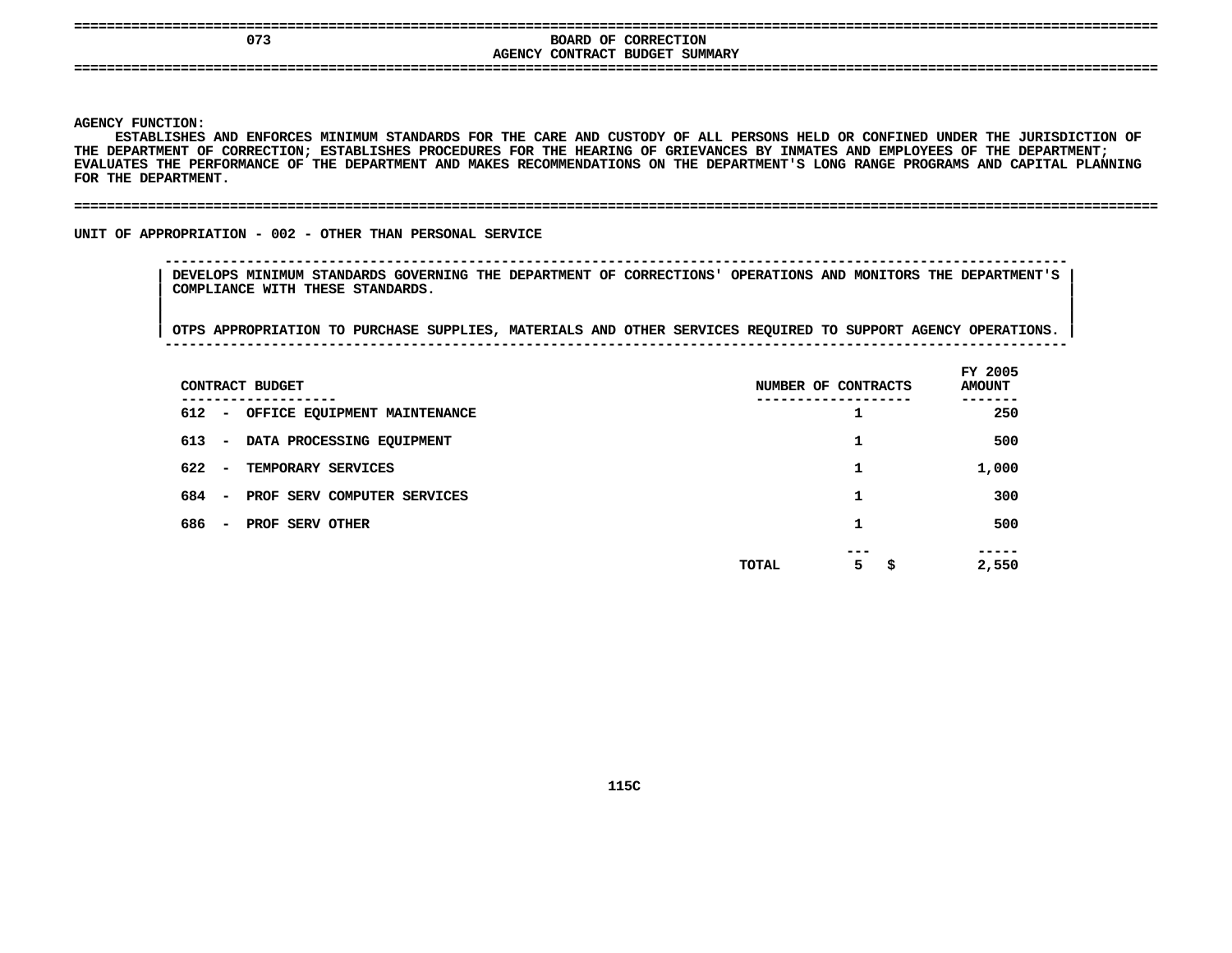### **MISCELLANEOUS**<br> **DENCY CONTRACT BUDGET SUMMARY MISCELLANEOUS CONTRACT BUDGET SUMMARY ====================================================================================================================================**

**AGENCY**

**Y FUNCTION:<br>CONTAINS PE<br>INED. ALSO,** CONTAINS PERSONAL SERVICE APPROPRIATIONS FOR LABOR AGREEMENTS AND FRINGE BENEFIT COSTS WHICH ARE MANDATED OR COLLECTIVELY **PERSONAL SERVICE APPROPRIATIONS FOR LABOR AGREEMENTS AND FRINGE BENEFIT COSTS WHICH ARE MANDATED OR COLLECTIVELY BARGAINED.**. ALSO, CONTAINS OTHER THAN PERSONAL SERVICE APPROPRIATIONS FOR SUBSIDY PAYMENTS TO CERTAIN COVERED ORGANIZATIONS, PAYMENTS<br>ENTS AND CLAIMS AND OTHER CITYWIDE COSTS, PAYMENTS FOR CONTRACTUAL OBLIGATIONS AND MANDATED RESERV **FOR**

**JUDGMENTS AND CLAIMS AND OTHER CITYWIDE COSTS, PAYMENTS FOR CONTRACTUAL OBLIGATIONS AND MANDATED RESERVES. ====================================================================================================================================**

 **FY2000NT<br>--------**<br>547,000 **CONTRACT BUDGET NUMBER OF CONTRACTS AMOUNT ------------------- ------------------- ------- <sup>600</sup> - CONTRACTUAL SERVICES GENERAL <sup>2</sup> 547,000 615 - PRINTING CONTRACTS <sup>1</sup> 200,000 622 - TEMPORARY SERVICES <sup>2</sup> 295,000 665 - LEGAL AID SOCIETY <sup>1</sup> 66,800,000** 671 - TRAINING PRGM CITY EMPLOYEES **- TRAINING PRGM CITY EMPLOYEES <sup>1</sup> 1,000,000** 678 - PAYMENTS TO DELEGATE AGENCIES **- PAYMENTS TO DELEGATE AGENCIES <sup>47</sup> 31,706,368 681& - PROF SERV ACCTING 682a** AUDITING **11,174,754**<br>RVICES 13 36,768,666 **- PROF SERV LEGAL SERVICES <sup>13</sup> 36,768,666** 686 - PROF SERV OTHER **- PROF SERV OTHER <sup>1</sup> 3,888,000 -------- TOTAL <sup>72</sup> \$ 152,379,788**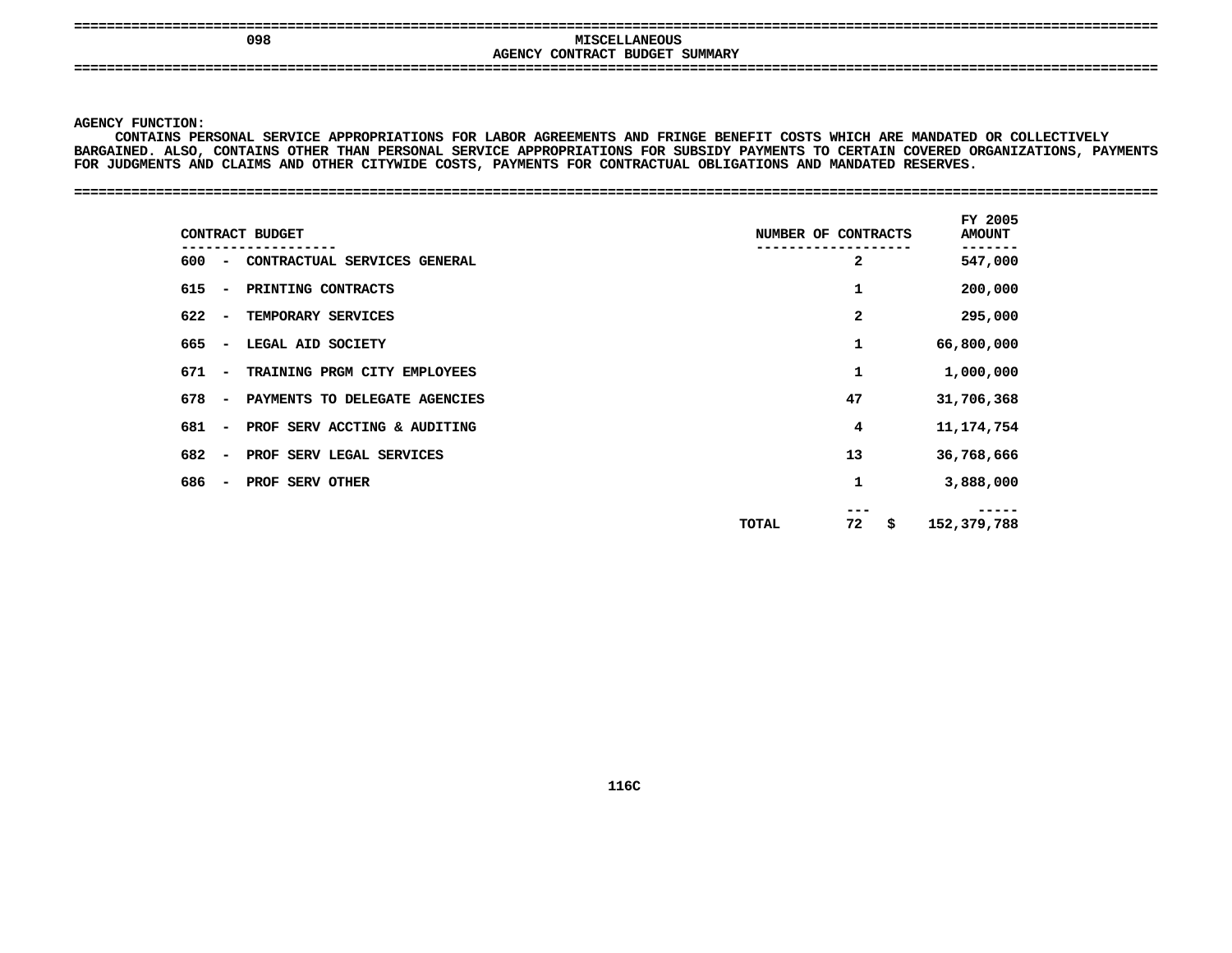# **UNIT OF APPROPRIATION CONTRACT BUDGET DETAIL ====================================================================================================================================**

### **------------------------------------------------------------------------------------------------------------------------------------AGENCY**

**- <sup>098</sup> - MISCELLANEOUS UNIT**

 **OF APPROPRIATION - <sup>002</sup> - OTHER THAN PERSONAL SERVICES --------------------------------------------------------------------------------------------------------------**PROVIDES FUNDS FOR LEGALLY AND CONTRACTUALLY MANDATED CITY PAYMENTS AND SPECIAL RESERVES. THESE INCLUDE<br>VARIOUS TRANSIT SUBSIDIES, JUDGMENTS AND CLAIMS, SPECIAL AWARDS AND OTHER CITY-WIDE FIXED CHARGES. ALSO<br>INCLUDED IS TH **VARIOUS TRANSIT SUBSIDIES, JUDGMENTS AND CLAIMS, SPECIAL AWARDS AND OTHER CITY-WIDE FIXED CHARGES. ALSO <sup>|</sup> <sup>|</sup>INCLUDED IS THE CITY'S UNALLOCATED GENERAL RESERVE APPROPRIATION. <sup>|</sup> --------------------------------------------------------------------------------------------------------------**

| CONTRACT BUDGET<br>------------                                  | NUMBER OF CONTRACTS |    | FY 2005<br><b>AMOUNT</b> |
|------------------------------------------------------------------|---------------------|----|--------------------------|
| 600<br>CONTRACTUAL SERVICES GENERAL<br>-                         |                     | 2  | \$<br>547,000            |
| 615<br>PRINTING CONTRACTS<br>$\overline{\phantom{a}}$            |                     | 1  | 200,000                  |
| 622<br>TEMPORARY SERVICES<br>-                                   |                     | 2  | 295,000                  |
| 671<br>TRAINING PRGM CITY EMPLOYEES<br>-                         |                     | 1  | 1,000,000                |
| 678<br>PAYMENTS TO DELEGATE AGENCIES<br>$\overline{\phantom{a}}$ |                     | 47 | 31,706,368               |
| 681<br>PROF SERV ACCTING & AUDITING<br>-                         |                     | 4  | 11, 174, 754             |
| 682<br>PROF SERV LEGAL SERVICES<br>-                             |                     | 6  | 12,260,720               |
| 686<br>PROF SERV OTHER<br>-                                      |                     | 1  | 3,888,000<br>----        |
|                                                                  | <b>TOTAL</b>        | 64 | \$<br>61,071,842         |

**117C**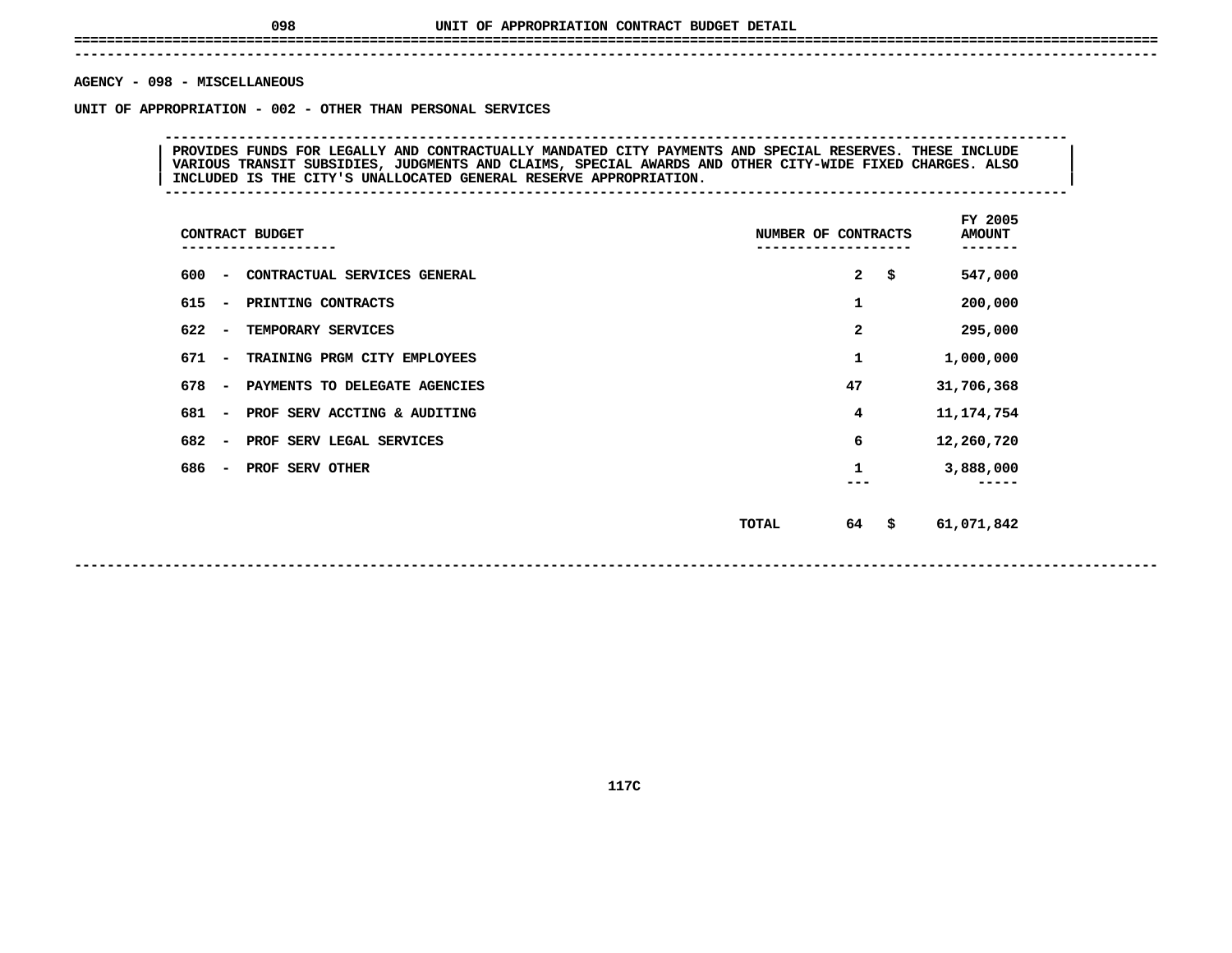### UNIT OF APPROPRIATION - 005 - INDIGENT DEFENSE SERVICES

 **OF APPROPRIATION - <sup>005</sup> - INDIGENT DEFENSE SERVICES -------------------------------------------------------------------------------------------------------------- <sup>|</sup> PROVIDES FUNDS FOR CONTRACTUALLY MANDATED CITY PAYMENTS TO VARIOUS CITY CONTRACTORS TO PROVIDE PUBLIC <sup>|</sup> <sup>|</sup>DEFENSE SERVICES TO INDIGENT DEFENDANTS. <sup>|</sup> --------------------------------------------------------------------------------------------------------------**

| CONTRACT BUDGET<br>----------------                         | NUMBER OF CONTRACTS<br>------------------- |                     |  |  |
|-------------------------------------------------------------|--------------------------------------------|---------------------|--|--|
| 665<br>LEGAL AID SOCIETY<br>$\overline{\phantom{a}}$        | $\mathbf{1}$<br>\$                         | 66,800,000          |  |  |
| 682<br>PROF SERV LEGAL SERVICES<br>$\overline{\phantom{m}}$ | 7<br>---                                   | 24,507,946<br>----- |  |  |
|                                                             | 8<br>-\$<br><b>TOTAL</b>                   | 91,307,946          |  |  |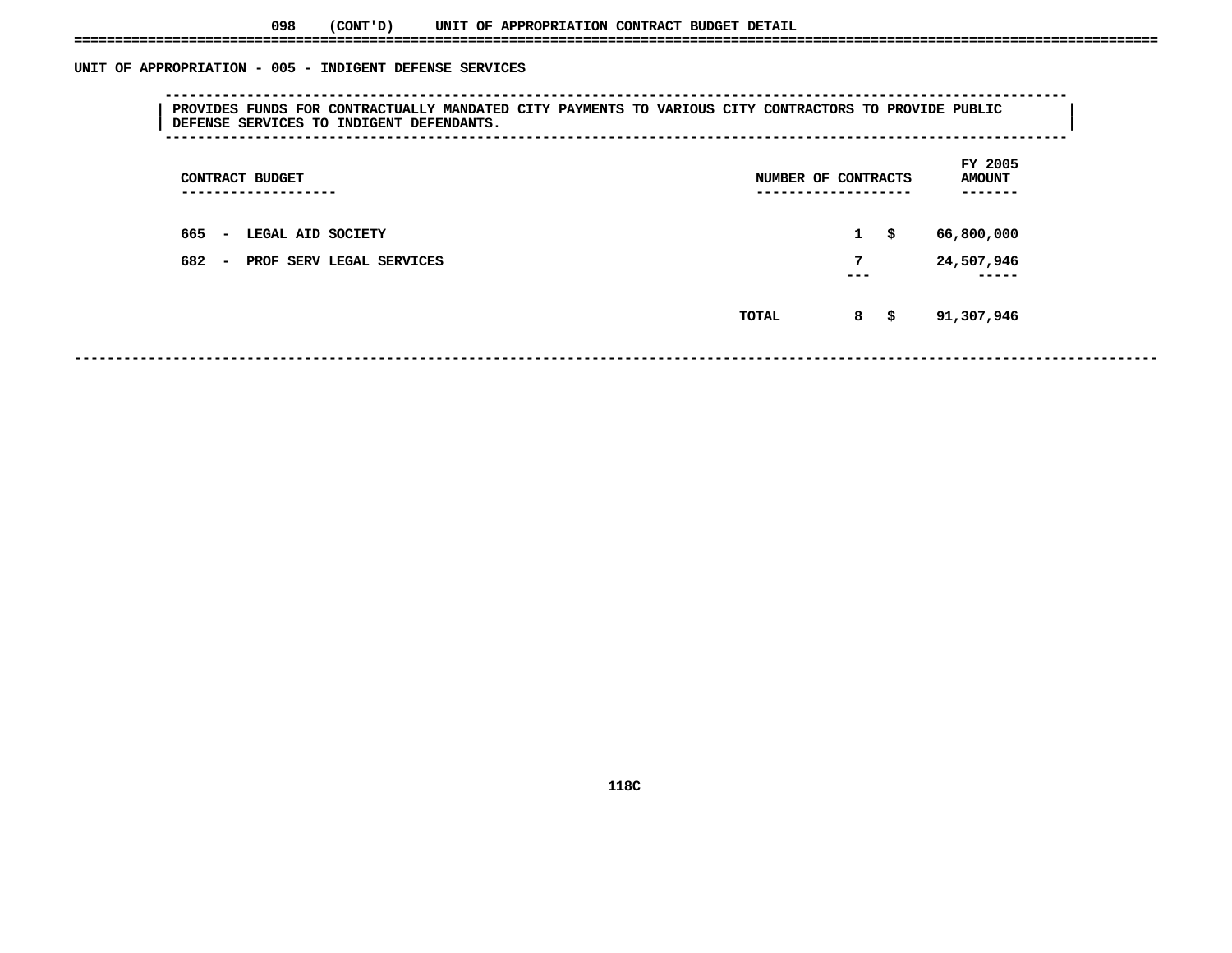| ----<br>---                                                                               | _________________                                                                |
|-------------------------------------------------------------------------------------------|----------------------------------------------------------------------------------|
| 099                                                                                       | <b>SERVICE</b><br>DEBT                                                           |
|                                                                                           | CONTRACT<br><b>BUDGET</b><br><b>SUMMARY</b><br><b>AGENCY</b>                     |
| -----------------------------------<br>-----<br>---------------------------------<br>---- | ----------------------------------<br>-----<br>----------------<br>-----<br>____ |
|                                                                                           |                                                                                  |

Y FUNCTION:<br>OVIDE FOR T<br>CE PAYM<mark>EN</mark>TS TO PROVIDE FOR THE MANAGEMENT AND PAYMENT OF NEW YORK CITY GENERAL OBLIGATION DEBT SERVICE TO BONDHOLDERS, NEW YORK CITY LEASE DEBT O PROVIDE FOR THE MANAGEMENT AND PAYMENT OF NEW YORK CITY GENERAL OBLIGATION DEBT SERVICE TO BONDHOLDERS, NEW YORK CITY LEASE DEBT<br>ERVICE PAYMENTS, SHORT TERM BORROWING PROGRAMS AND INITIATIVES TO PREPAY NEW YORK CITY DEBT **SERVICE**

**PAYMENTS, SHORT TERM BORROWING PROGRAMS AND INITIATIVES TO PREPAY NEW YORK CITY DEBT SERVICE. ====================================================================================================================================**

UNIT OF APPROPRIATION - 001 - FUNDED DEBT-W/O CONST LIMIT

 **OF APPROPRIATION - <sup>001</sup> - FUNDED DEBT-W/O CONST LIMIT -------------------------------------------------------------------------------------------------------------- PROVIDES FOR THE INTEREST AND REDEMPTION COSTS ASSOCIATED WITH THE CITY'S ISSUANCE OF LONG-TERM GENERAL <sup>|</sup> OBLIGATION DEBT TO FINANCE THE CAPITAL PROGRAM.** 

| CONTRACT BUDGET                                             | NUMBER OF CONTRACTS |                         |    | FY 2005<br><b>AMOUNT</b> |
|-------------------------------------------------------------|---------------------|-------------------------|----|--------------------------|
| ------------<br>618<br>COSTS ASSOC WITH FINANCING<br>$\sim$ |                     | $\mathbf{1}$            |    | -----<br>69,594,300      |
|                                                             | TOTAL               | $- - -$<br>$\mathbf{1}$ | -S | -----<br>69,594,300      |
|                                                             |                     |                         |    |                          |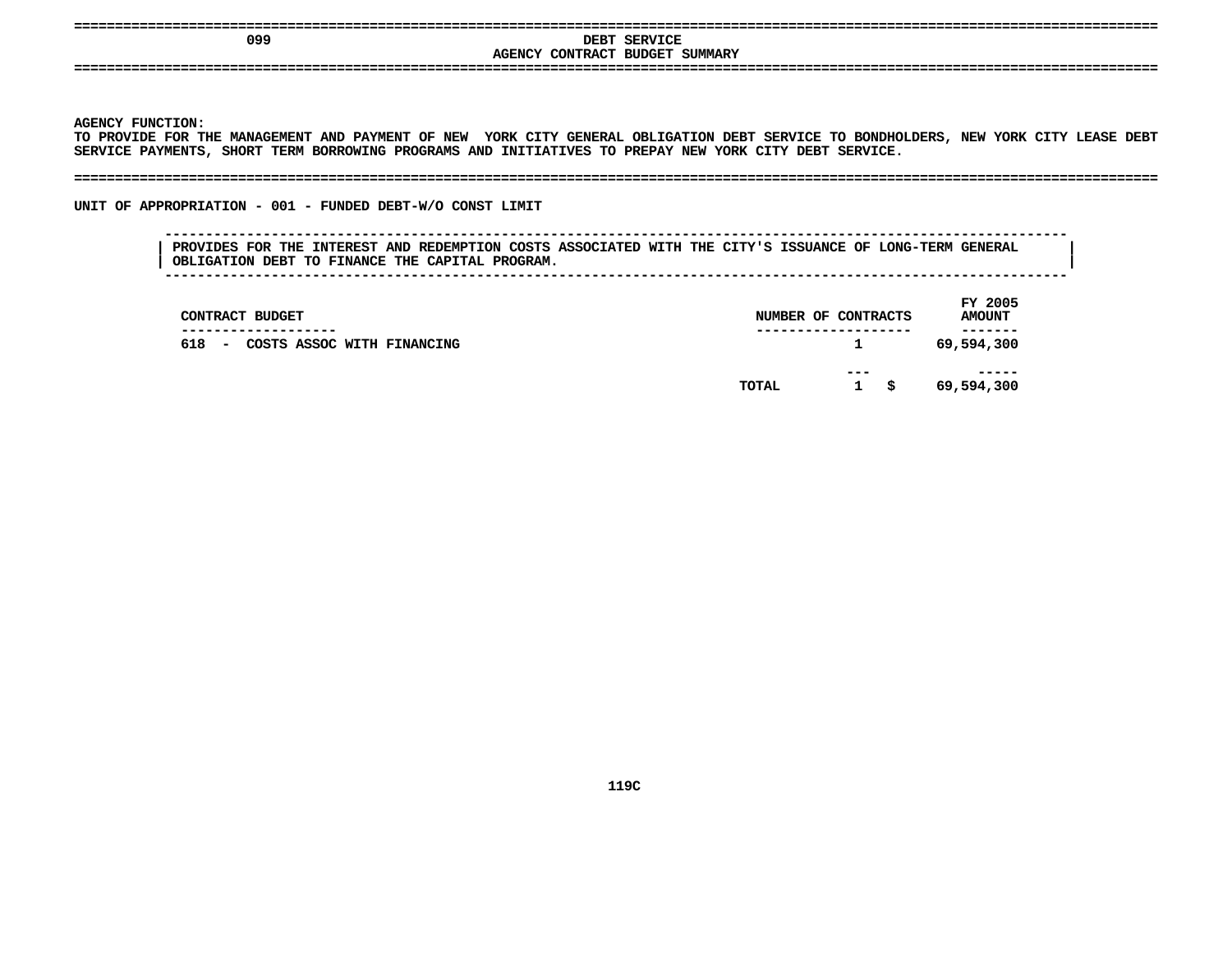| ------------------ |                                                          |  |
|--------------------|----------------------------------------------------------|--|
| 101                | <b>PUBLIC ADVOCATE</b><br>AGENCY CONTRACT BUDGET SUMMARY |  |
|                    |                                                          |  |
|                    |                                                          |  |

 **FUNCTION:** ESTABLISHES PROCEDURES FOR RECEIVING AND RESOLVING COMPLAINTS OF CITY AGENCIES BY CITIZENS; CONDUCTS PROGRAMMATIC AUDITS OF **PROCEDURES FOR RECEIVING AND RESOLVING COMPLAINTS OF CITY AGENCIES BY CITIZENS; CONDUCTS PROGRAMMATIC AUDITS OF** AGENCY OPERATIONS AND PROGRAMS; MAY HOLD PUBLIC HEARINGS; ISSUES ANNUAL REPORTS ON THE ACTIVITIES OF THE OFFICE; AND APPOINTS ONE<br>MEMBER TO THE CITY PLANNING COMMISSION.<br>-MEMBER TO THE CITY PLANNING COMMISSION.

### **TO THE CITY PLANNING COMMISSION. ====================================================================================================================================**

UNIT OF APPROPRIATION - 002 - OTHER THAN PERSONAL SERVICES

### **OF APPROPRIATION - <sup>002</sup> - OTHER THAN PERSONAL SERVICES --------------------------------------------------------------------------------------------------------------**THE PUBLIC ADVOCATE IS ELECTED BY THE PEOPLE OF THE CITY OF NEW YORK, CHARGED WITH THE RECEIVING AND **RESOLVING OF CITIZENS' COMPLAINTS IN REGARD TO THE ACTIVITIES OF THE VARIOUS CITY AGENCIES. <sup>|</sup>**

| CONTRACT BUDGET                                                       |       | NUMBER OF CONTRACTS              | FY 2005<br><b>AMOUNT</b> |
|-----------------------------------------------------------------------|-------|----------------------------------|--------------------------|
| -----------<br>608<br>MAINT & REP GENERAL<br>$\overline{\phantom{a}}$ |       | ------------<br>ᆠ                | -----<br>2,900           |
| 615<br>PRINTING CONTRACTS<br>$\overline{\phantom{a}}$                 |       | 1                                | 25,800                   |
| 686<br>PROF SERV OTHER<br>$\overline{\phantom{a}}$                    |       | 1                                | 700                      |
|                                                                       | TOTAL | $- - -$<br>3 <sup>1</sup><br>-\$ | -----<br>29,400          |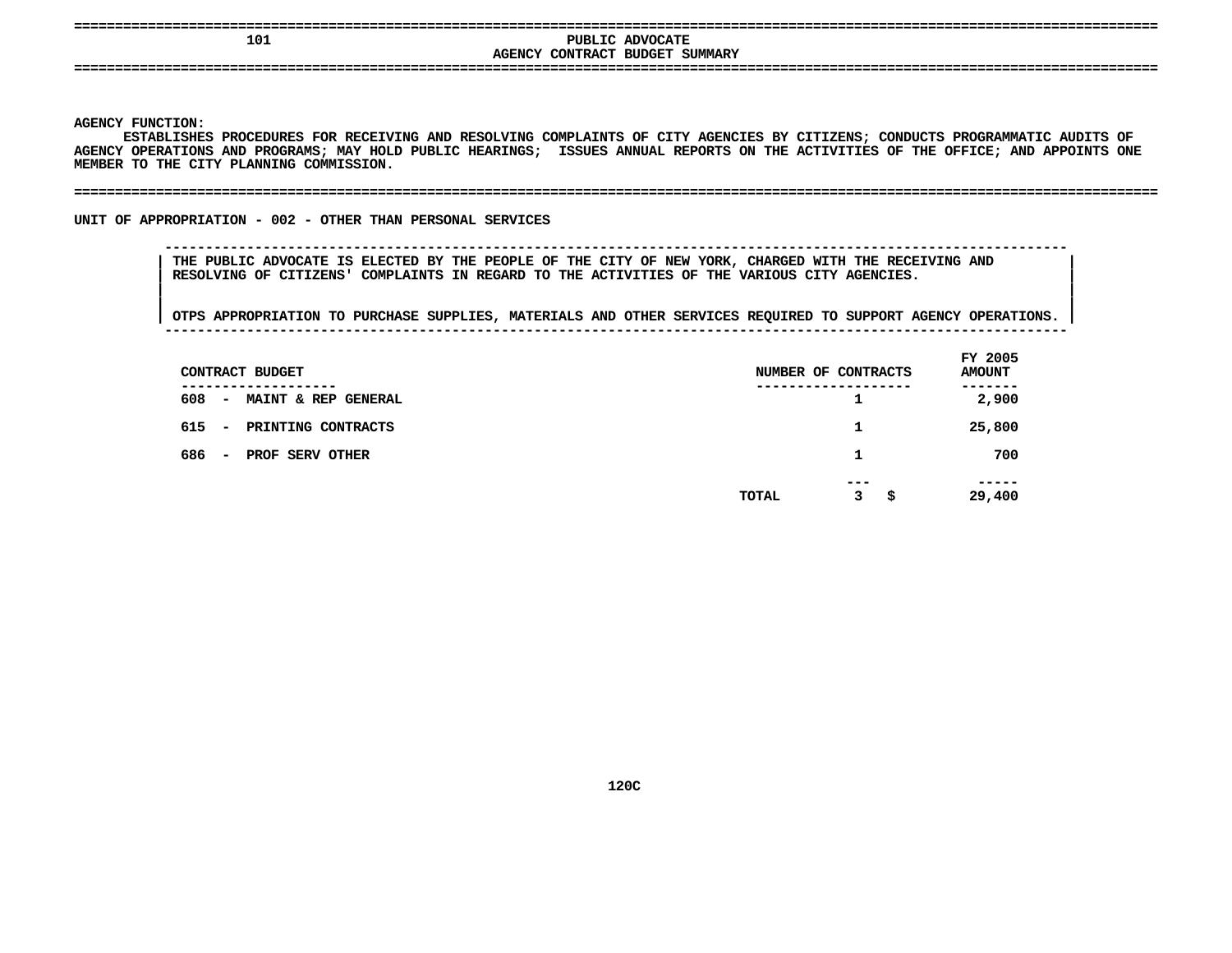| 102 | CITY COUNCIL                   |  |
|-----|--------------------------------|--|
|     | AGENCY CONTRACT BUDGET SUMMARY |  |
|     |                                |  |
|     |                                |  |

Y FUNCTION:<br>THE COUNCII<br>EMBERS WHO<br>--**THE**E COUNCIL IS VESTED WITH THE LEGISLATIVE POWER AND IS THE LEGISLATIVE BODY OF THE CITY OF NEW YORK. IT IS COMPOSED OF FIFTY-<br>BERS WHO SERVE FOR FOUR-YEAR TERMS. THE COUNCIL HAS THE SOLE POWER TO ADOPT LOCAL LAWS, INCLUDING **ONE**E MEMBERS WHO SERVE FOR FOUR-YEAR TERMS. THE COUNCIL HAS THE SOLE POWER TO ADOPT LOCAL LAWS, INCLUDING THE SOLE POWER TO ADOPT AND<br>DIFY THE BUDGET. THE COUNCIL IS RESPONSIBLE FOR APPROVAL OF ZONING CHANGES AND HAS ULTIMATE MODIFY THE BUDGET. THE COUNCIL IS RESPONSIBLE FOR APPROVAL OF ZONING CHANGES AND HAS ULTIMATE AUTHORITY WITH RESPECT TO REVIEW AND Y THE BUDGET. THE COUNCIL IS RESPONSIBLE FOR APPROVAL OF ZONING CHANGES AND HAS ULTIMATE AUTHORITY WITH RESPECT TO REVIEW AND<br>VAL OF OTHER LAND USE MATTERS. THE COUNCIL IS RESPONSIBLE FOR OVERSEEING THE IMPLEMENTATION BY T **APPROVAL**L OF OTHER LAND USE MATTERS. THE COUNCIL IS RESPONSIBLE FOR OVERSEEING THE IMPLEMENTATION BY THE MAYOR OF LOCAL LAWS AND FOR<br>NG THE SERVICE GOALS, PERFORMANCE AND MANAGEMENT EFFICIENCIES OF THE AGENCIES OF THE CITY. COUNCI **REVIEWING THE SERVICE GOALS, PERFORMANCE AND MANAGEMENT EFFICIENCIES OF THE AGENCIES OF THE CITY. COUNCIL APPROVAL IS REQUIRED OF** CERTAIN SPECIFIED MAYORAL APPOINTMENTS.

**SPECIFIED MAYORAL APPOINTMENTS. ====================================================================================================================================**

UNIT OF APPROPRIATION - 200 - OTPS CENTRAL STAFF

 **OF APPROPRIATION - <sup>200</sup> - OTPS CENTRAL STAFF --------------------------------------------------------------------------------------------------------------**TO ENSURE THE FAIR AND EFFECTIVE REPRESENTATION OF THE PEOPLE OF THE CITY OF NEW YORK, THERE ARE FIFTY-ONE MEMBERS OF THE COUNCIL WHO ARE CURRENTLY ELECTED FROM SINGLE MEMBER DISTRICTS OF APPROXIMATELY 139,000 PERSONS PER **MEMBERS OF THE COUNCIL WHO ARE CURRENTLY ELECTED FROM SINGLE MEMBER DISTRICTS OF APPROXIMATELY 139,000 <sup>|</sup>** PERSONS PER DISTRICT. THE MEMBERS OF THE COUNCIL ARE RESPONSIBLE FOR EXECUTING THE LEGISLATIVE<br>RESPONSIBILITIES VESTED IN THIS BODY THROUGH COMMITTEES WHICH MEET TO DISCUSS AND RECOMMEND LEGISLATION AS<br>WELL AS TO OVERSEE T **RESPONSIBILITIES VESTED IN THIS BODY THROUGH COMMITTEES WHICH MEET TO DISCUSS AND RECOMMEND LEGISLATION AS <sup>|</sup>** WELL AS TO OVERSEE THE PERFORMANCE OF THE EXECUTIVE BODY AS A WHOLE. THE COUNCIL MEETS REGULARLY THROUGHOUT<br>THE YEAR TO TAKE FORMAL ACTION. THIS UNIT OF APPROPRIATION IS COMPRISED OF THE COUNCIL MEMBERS AND<br>COUNCILMANIC AI

 **COUNCILMANIC AIDES. <sup>|</sup>** THIS UNIT OF APPROPRIATION IS A LUMP SUM AMOUNT, THE DETAIL OF WHICH IS INCLUDED IN THE RESOLUTION OF THE THIS UNIT OF APPROPRIATION IS A LUMP SUM AMOUNT, THE DETAIL OF WHICH IS INCLUDED IN THE RESOLUTION OF THE COUNCIL, AND THE PURPOSE FOR WHICH IS TO ALLOW PROCUREMENT OF GOODS AND SERVICES NECESSARY TO THE EXECUTION **OF COUNCIL RESPONSIBILITIES. A LUMP SUM AMOUNT, THE DETAIL OF WHICH IS INCLUDED IN THE RESOLUTION OF THE <sup>|</sup>** COUNCIL, AND THE PURPOSE FOR WHICH IS TO ALLOW PROCUREMENT OF GOODS AND SERVICES NECESSARY TO THE EXECUTION **OF COUNCIL RESPONSIBILITIES. <sup>|</sup> --------------------------------------------------------------------------------------------------------------**

|                                 | CONTRACT BUDGET                            | NUMBER OF CONTRACTS |   | FY 2005<br><b>AMOUNT</b> |
|---------------------------------|--------------------------------------------|---------------------|---|--------------------------|
| 600<br>$\overline{\phantom{a}}$ | ----------<br>CONTRACTUAL SERVICES GENERAL |                     | 3 | 203,703                  |
| 602<br>$\overline{\phantom{a}}$ | TELECOMMUNICATIONS MAINT                   |                     | 1 | 150,000                  |
| 607<br>$\overline{\phantom{a}}$ | MAINT & REP MOTOR VEH EQUIP                |                     | 1 | 1,000                    |
| 608<br>$\overline{\phantom{a}}$ | MAINT & REP GENERAL                        |                     | 8 | 35,000                   |
| 612<br>$\overline{\phantom{a}}$ | OFFICE EQUIPMENT MAINTENANCE               |                     | 9 | 20,000                   |
| 613<br>$\overline{\phantom{a}}$ | DATA PROCESSING EQUIPMENT                  | 13                  |   | 25,000                   |
| 615<br>$\overline{\phantom{a}}$ | PRINTING CONTRACTS                         |                     | 6 | 300,000                  |
|                                 |                                            |                     |   |                          |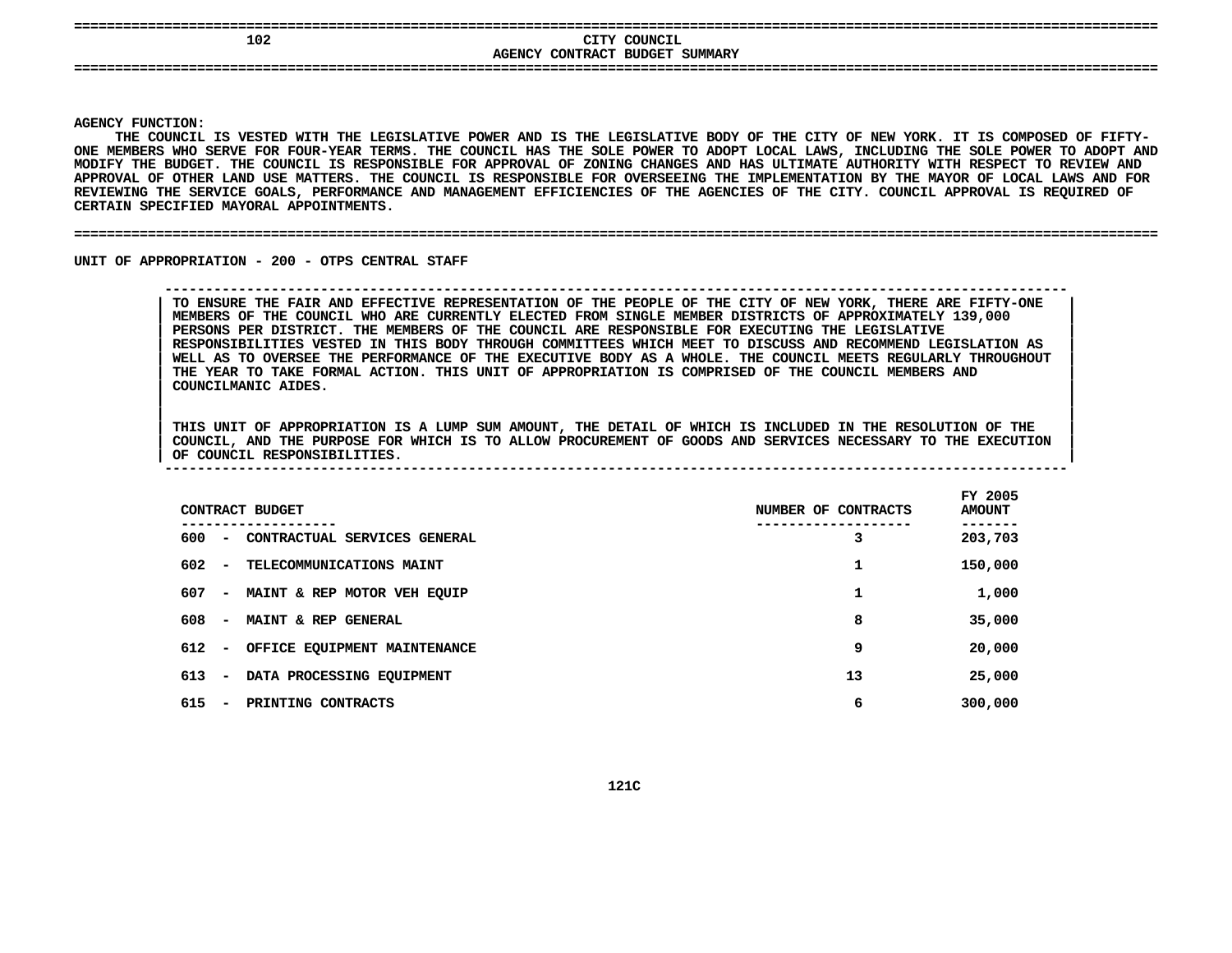|     |                          | 102                            |                                | CITY COUNCIL |       |              |      |           |  |
|-----|--------------------------|--------------------------------|--------------------------------|--------------|-------|--------------|------|-----------|--|
|     |                          |                                | AGENCY CONTRACT BUDGET SUMMARY |              |       |              |      |           |  |
|     |                          |                                |                                |              |       |              |      |           |  |
| 622 | $\sim$                   | TEMPORARY SERVICES             |                                |              |       | $\mathbf 1$  |      | 120,000   |  |
| 633 | $\overline{\phantom{a}}$ | TRANSPORTATION EXPENDITURES    |                                |              |       | $\mathbf 1$  |      | 30,000    |  |
| 660 |                          | - ECONOMIC DEVELOPMENT         |                                |              |       | 21           |      | 125,000   |  |
| 671 | $\sim$                   | TRAINING PRGM CITY EMPLOYEES   |                                |              |       | 5            |      | 25,000    |  |
| 681 |                          | - PROF SERV ACCTING & AUDITING |                                |              |       | 3            |      | 115,000   |  |
| 682 |                          | - PROF SERV LEGAL SERVICES     |                                |              |       | $\mathbf{1}$ |      | 337,800   |  |
| 684 | $\sim$                   | PROF SERV COMPUTER SERVICES    |                                |              |       | $\mathbf{2}$ |      | 80,000    |  |
| 686 |                          | - PROF SERV OTHER              |                                |              |       | 6            |      | 366,000   |  |
|     |                          |                                |                                |              |       | ---          |      | -----     |  |
|     |                          |                                |                                |              | TOTAL | 81           | - \$ | 1,933,503 |  |
|     |                          |                                |                                |              |       |              |      |           |  |
|     |                          |                                |                                |              |       |              |      |           |  |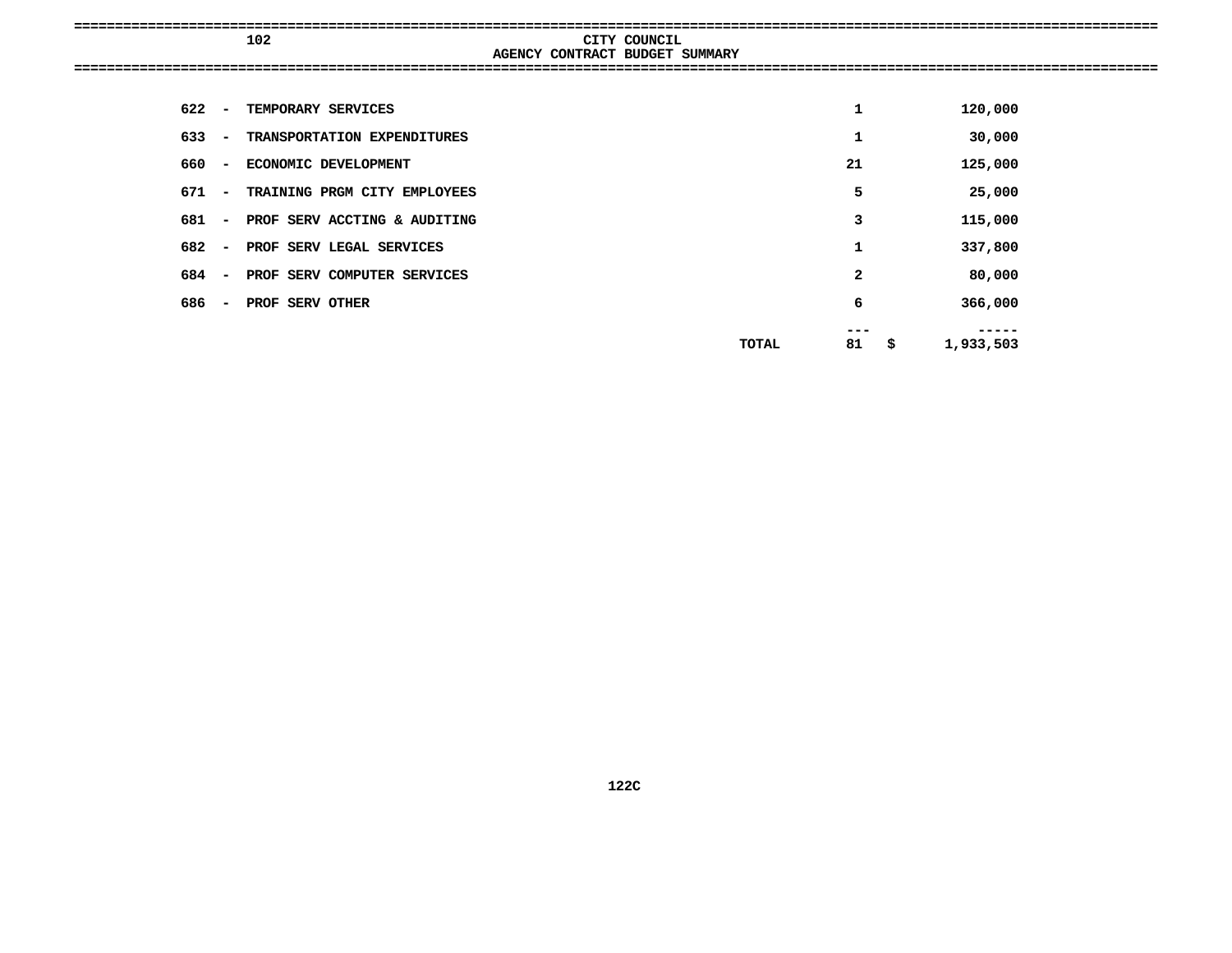| -------                                                            | ----<br>----<br>---------------------------------     |
|--------------------------------------------------------------------|-------------------------------------------------------|
| 103                                                                | CITY CLERK                                            |
|                                                                    | CONTRACT<br>SUMMARY<br><b>BUDGET</b><br><b>AGENCY</b> |
| ---------------------------<br>----<br>--------------------------- | --------------------------------                      |
|                                                                    |                                                       |
|                                                                    |                                                       |

**Y FUNCTION:<br>THE AGENCY<br>ED BY THE C THE**E AGENCY HEAD SERVES AS CITY CLERK AND CLERK OF THE COUNCIL. IN THIS CAPACITY, THE CITY CLERK ATTESTS TO EACH LOCAL LAW<br>BY THE COUNCIL, ALL LEGISLATION DESIRED BY AND AFFECTING THE CITY REQUIRING CONCURRENT ACTION BY THE S ENACTED BY THE COUNCIL, ALL LEGISLATION DESIRED BY AND AFFECTING THE CITY REOUIRING CONCURRENT ACTION BY THE STATE LEGISLATURE: D BY THE COUNCIL, ALL LEGISLATION DESIRED BY AND AFFECTING THE CITY REQUIRING CONCURRENT ACTION BY THE STATE LEGISLATURE;<br>S TO LEASES AND DEEDS OF CITY PROPERTY, GRANTS, AGREEMENTS, BONDS, TAX NOTES AND OTHER FORMS OF OBLI **ATTESTS**S TO LEASES AND DEEDS OF CITY PROPERTY, GRANTS, AGREEMENTS, BONDS, TAX NOTES AND OTHER FORMS OF OBLIGATIONS OF THE CITY;<br>STERS THE MARRIAGE LICENSE BUREAU; HAS CHARGE OF ALL PAPERS AND DOCUMENTS OF THE CITY EXCEPT AS OTHER ADMINISTERS THE MARRIAGE LICENSE BUREAU: HAS CHARGE OF ALL PAPERS AND DOCUMENTS OF THE CITY EXCEPT AS OTHERWISE PROVIDED BY LAW TO S THE MARRIAGE LICENSE BUREAU; HAS CHARGE OF ALL PAPERS AND DOCUMENTS OF THE CITY EXCEPT AS OTHERWISE PROVIDED BY LAW TO<br>XECUTIVE AND ADMINISTRATIVE ORDERS OF THE MAYOR, CERTIFICATES OF JUDICIAL APPOINTMENTS BY THE MAYOR, **INCLUDE:**INCLUDE: EXECUTIVE AND ADMINISTRATIVE ORDERS OF THE MAYOR, CERTIFICATES OF JUDICIAL APPOINTMENTS BY THE MAYOR, RULES AND REGULATIONS<br>OF EVERY CITY AGENCY AND DEPARTMENT, OATHS OF OFFICE OF ALL CITY EMPLOYEES, CITY MARSHAL OF EVERY CITY AGENCY AND DEPARTMENT, OATHS OF OFFICE OF ALL CITY EMPLOYEES, CITY MARSHAL BONDS AND REFERENDUM PETITIONS: OUALIFIES F EVERY CITY AGENCY AND DEPARTMENT, OATHS OF OFFICE OF ALL CITY EMPLOYEES, CITY MARSHAL BONDS AND REFERENDUM PETITIONS; QUALIFIES<br>LL COMMISSIONERS OF DEEDS; ACTS AS REGISTRAR OF MUNICIPAL LEGISLATIVE ADVOCATES; CERTIFIES T L COMMISSIONERS OF DEEDS; ACTS AS REGISTRAR OF MUNICIPAL LEGISLATIVE ADVOCATES; CERTIFIES TO THE BOARD OF ELECTIONS ALL JUDICAL<br>CANCIES; ACTS AS CUSTODIAN OF CITY SEAL; REGISTERS LOBBYISTS; REGISTERS DOMESTIC PARTNERS; AND **VACANCIES;**; ACTS AS CUSTODIAN OF CITY SEAL; REGISTERS LOBBYISTS; REGISTERS DOMESTIC PARTNERS; AND ADMINISTERS THE MARRIAGE LICENSE<br>NCLUDING ISSUING, RECORDING AND SOLEMNIZING MARRIAGE LICENSES; CERTIFYING MARRIAGE RECORDS; AND REGIS BUREAU, INCLUDING ISSUING, RECORDING AND SOLEMNIZING MARRIAGE LICENSES; CERTIFYING MARRIAGE RECORDS; AND REGISTERING CLERGYMEN AND<br>OFFICALS AUTHORIZED TO SOLEMNIZE MARRIAGES WITHIN THE CITY.<br>. OFFICALS AUTHORIZED TO SOLEMNIZE MARRIAGES WITHIN THE CITY.

### UNIT OF APPROPRIATION - 002 - OTHER THAN PERSONAL SERVICES

 **OF APPROPRIATION - <sup>002</sup> - OTHER THAN PERSONAL SERVICES -------------------------------------------------------------------------------------------------------------- RESPONSIBLE FOR ADMINISTERING THE MARRIAGE BUREAU IN ALL FIVE BOROUGHS, KEEPING OFFICIAL RECORDS, SERVING AS <sup>|</sup> CLERK TO THE CITY COUNCIL, PROCESSING REFERENDUM PETITIONS, MAINTAINING REGISTRY OF INDIVIDUALS OR <sup>|</sup> CORPORATIONS LOBBYING THE CITY. <sup>|</sup>**

**AUTHORIZED TO SOLEMNIZE MARRIAGES WITHIN THE CITY. ====================================================================================================================================**

|     |                          | CONTRACT BUDGET              | NUMBER OF CONTRACTS | FY 2005<br><b>AMOUNT</b> |
|-----|--------------------------|------------------------------|---------------------|--------------------------|
| 600 | $\overline{\phantom{a}}$ | CONTRACTUAL SERVICES GENERAL |                     | 72,050                   |
| 602 | $\overline{\phantom{a}}$ | TELECOMMUNICATIONS MAINT     | 1                   | 1,000                    |
| 612 | $\sim$                   | OFFICE EQUIPMENT MAINTENANCE | 1                   | 20,800                   |
| 613 | $\overline{\phantom{m}}$ | DATA PROCESSING EQUIPMENT    | 1                   | 23,526                   |
| 624 | $\overline{\phantom{a}}$ | CLEANING SERVICES            | 1                   | 300                      |
| 671 | $\overline{\phantom{a}}$ | TRAINING PRGM CITY EMPLOYEES | 1                   | 2,638                    |
| 684 | $\overline{\phantom{a}}$ | PROF SERV COMPUTER SERVICES  | 1                   | 5,000                    |
| 686 | $\overline{\phantom{a}}$ | PROF SERV OTHER              |                     | 5,000                    |
|     |                          |                              |                     |                          |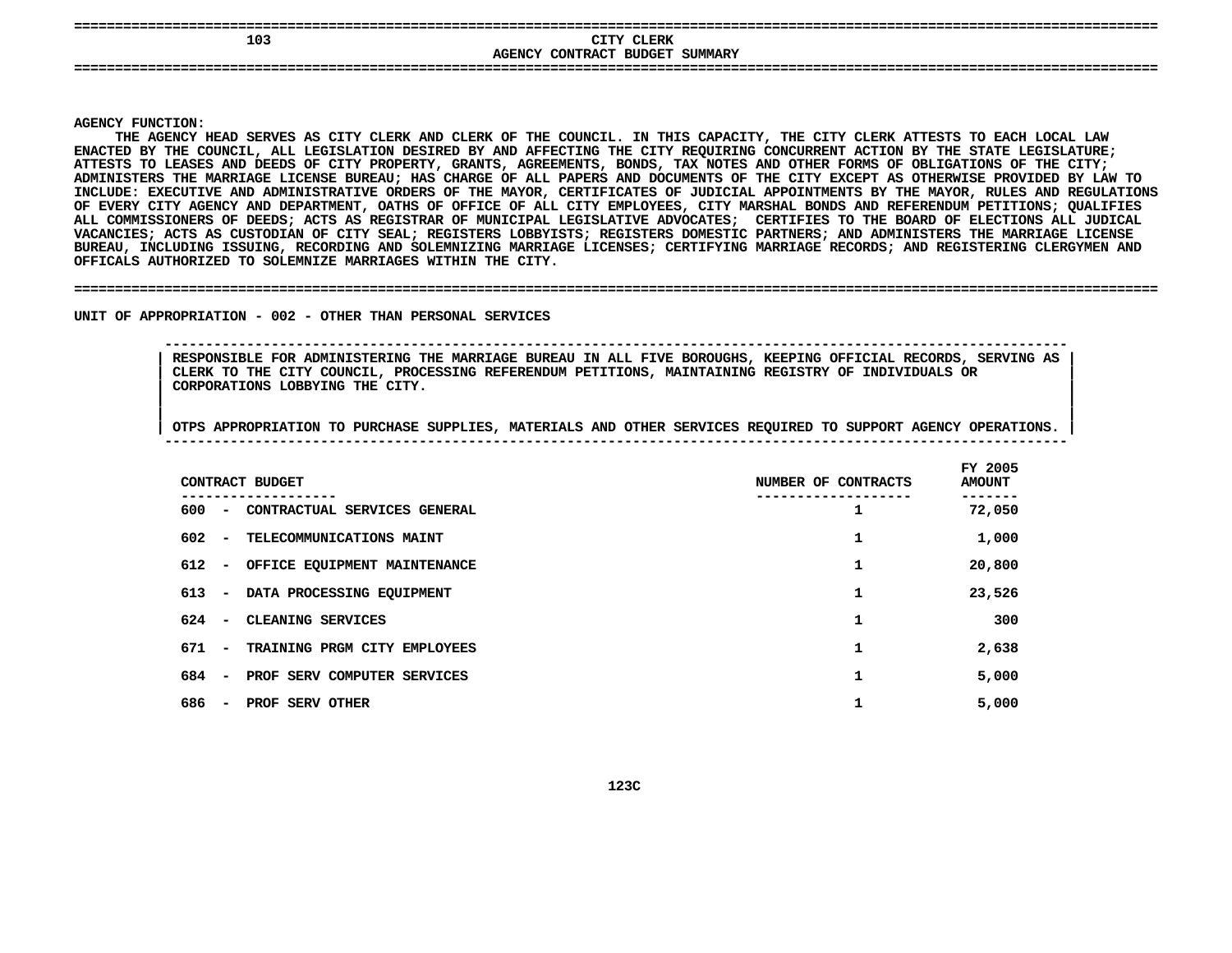| 103 | CITY CLERK<br>AGENCY CONTRACT BUDGET SUMMARY |  |
|-----|----------------------------------------------|--|
|     |                                              |  |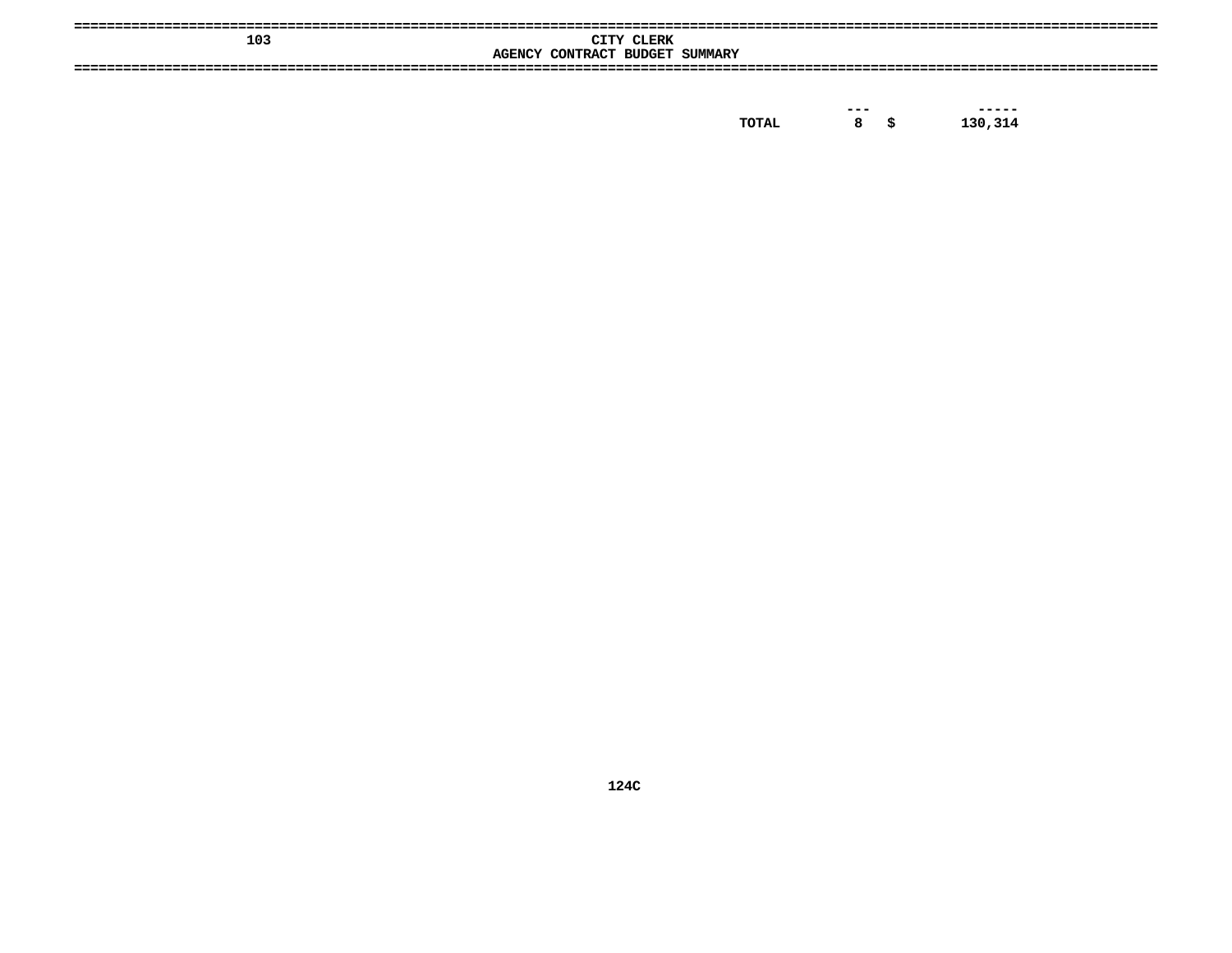## **<sup>125</sup> DEPARTMENT FOR THE AGING AGENCYCONTRACT BUDGET SUMMARY ====================================================================================================================================**

**AGENCY**

 **FUNCTION: SUPPORTSA HOME CARE, LEGAL SERVICES, ENERGY ASSISTANCE, EMPLOYMENT OPPORTUNITIES AND INFORMATION AND REFERRAL. SERVICES ARE BROAD RANGE OF SERVICES TO HELP MAINTAIN THE INDEPENDENCE OF OLDER PERSONS IN THEIR COMMUNITIES, INCLUDING NUTRITION,**PROVIDED BOTH DIRECTLY AND THROUGH CONTRACTS WITH NON-PROFIT COMMUNITY AGENCIES AND OTHER PUBLIC AGENCIES. THE DEPARTMENT **BOTH DIRECTLY AND THROUGH CONTRACTS WITH NON-PROFIT COMMUNITY AGENCIES AND OTHER PUBLIC AGENCIES. THE DEPARTMENT** COORDINATES PLANNING AND SERVICE DELIVERY AND SERVES AS ADVOCATE FOR THE CITY'S OLDER POPULATION THROUGH LEGISLATIVE ACTIVITY,<br>PUBLIC POLICY INITIATIVES, AND OTHER EFFORTS.<br>-PUBLIC POLICY INITIATIVES, AND OTHER EFFORTS.

**POLICY INITIATIVES, AND OTHER EFFORTS. ====================================================================================================================================**

| CONTRACT BUDGET                                                  | NUMBER OF CONTRACTS   |                   | FY 2005<br><b>AMOUNT</b> |
|------------------------------------------------------------------|-----------------------|-------------------|--------------------------|
| 600 - CONTRACTUAL SERVICES GENERAL                               | 31                    |                   | 124,062                  |
| TELECOMMUNICATIONS MAINT<br>602<br>$\overline{\phantom{0}}$      | 3                     |                   | 3,000                    |
| 608<br>MAINT & REP GENERAL<br>$\sim$                             | 4                     |                   | 147,504                  |
| 612<br>OFFICE EQUIPMENT MAINTENANCE<br>$\overline{\phantom{a}}$  | 3                     |                   | 11,000                   |
| DATA PROCESSING EQUIPMENT<br>613<br>$\sim$                       | 3                     |                   | 87,500                   |
| 615<br>PRINTING CONTRACTS<br>$\overline{a}$                      | 10                    |                   | 150,660                  |
| 622<br>TEMPORARY SERVICES<br>$\sim$                              | 5                     |                   | 350,900                  |
| 624<br>CLEANING SERVICES<br>$\overline{\phantom{a}}$             | 1                     |                   | 23,214                   |
| TRAINING PRGM CITY EMPLOYEES<br>671<br>$\sim$                    | 5                     |                   | 93,280                   |
| 678<br>PAYMENTS TO DELEGATE AGENCIES<br>$\overline{\phantom{a}}$ | 1,444                 | 149,544,611       |                          |
| PROF SERV ACCTING & AUDITING<br>681<br>$\sim$                    | 19                    | 1,407,025         |                          |
| 684<br>PROF SERV COMPUTER SERVICES<br>$\sim$                     | 17                    |                   | 749,000                  |
| 686<br>PROF SERV OTHER<br>$\overline{\phantom{a}}$               | 9                     |                   | 281,098                  |
|                                                                  | 1,554<br><b>TOTAL</b> | 152,972,854<br>\$ |                          |
|                                                                  |                       |                   |                          |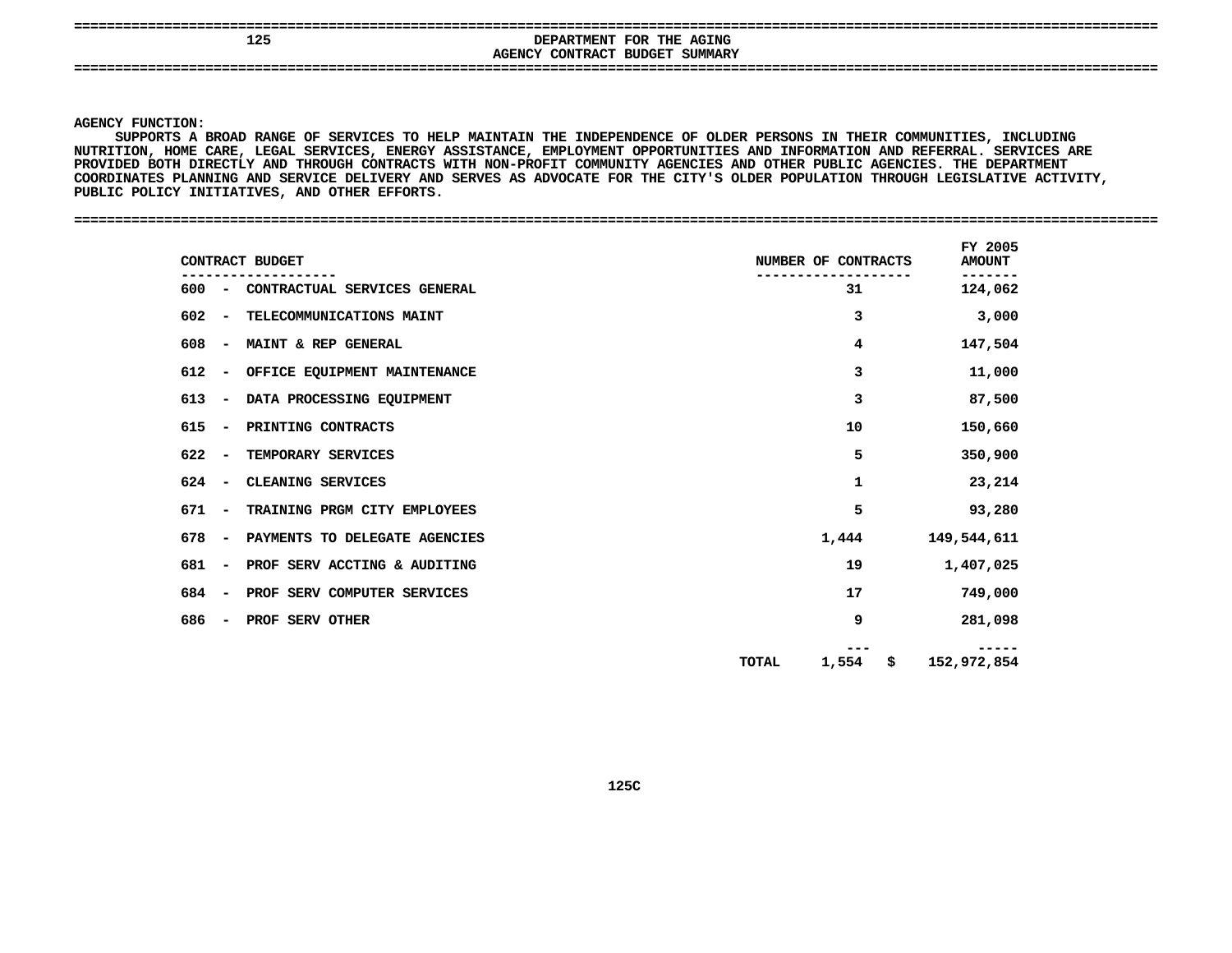# **UNIT OF APPROPRIATION CONTRACT BUDGET DETAIL ====================================================================================================================================**

### **------------------------------------------------------------------------------------------------------------------------------------**AGENCY - 125 - DEPARTMENT FOR THE AGING

**- <sup>125</sup> - DEPARTMENT FOR THE AGING UNIT**

 **OF APPROPRIATION - <sup>003</sup> - COMMUNITY PROGRAMS - OTPS --------------------------------------------------------------------------------------------------------------**SUPPORTS A BROAD RANGE OF SERVICES TO HELP MAINTAIN THE INDEPENDENCE OF OLDER PERSONS IN THEIR COMMUNITIES<br>THROUGH CONTRACTS WITH COMMUNITY AGENCIES. THESE SERVICES INCLUDE NUTRITION, HOMECARE, LEGAL SERVICES,<br>ENERGY ASSIS **THROUGH CONTRACTS WITH COMMUNITY AGENCIES. THESE SERVICES INCLUDE NUTRITION, HOMECARE, LEGAL SERVICES, <sup>|</sup> <sup>|</sup>ENERGY ASSISTANCE, EMPLOYMENT OPPORTUNITIES, AND INFORMATION AND REFERRAL. <sup>|</sup> <sup>|</sup>**

OTPS APPROPRIATION FOR COMMUNITY SERVICE CONTRACTS. **<sup>|</sup> <sup>|</sup>OTPS APPROPRIATION FOR COMMUNITY SERVICE CONTRACTS. <sup>|</sup> --------------------------------------------------------------------------------------------------------------**

|                                 | CONTRACT BUDGET               |       | NUMBER OF CONTRACTS | FY 2005<br><b>AMOUNT</b><br>----- |
|---------------------------------|-------------------------------|-------|---------------------|-----------------------------------|
| 600<br>$\overline{\phantom{a}}$ | CONTRACTUAL SERVICES GENERAL  |       | 25                  | \$<br>36,412                      |
| 608<br>$\overline{\phantom{a}}$ | MAINT & REP GENERAL           |       | 2                   | 76,500                            |
| 612<br>$\overline{\phantom{a}}$ | OFFICE EQUIPMENT MAINTENANCE  |       | 1                   | 1,000                             |
| 613<br>$\overline{\phantom{a}}$ | DATA PROCESSING EQUIPMENT     |       | 3                   | 87,500                            |
| 615<br>$\overline{\phantom{m}}$ | PRINTING CONTRACTS            |       | 8                   | 65,000                            |
| 622<br>$\overline{\phantom{a}}$ | TEMPORARY SERVICES            |       | $\mathbf{z}$        | 45,900                            |
| 671<br>$\overline{\phantom{m}}$ | TRAINING PRGM CITY EMPLOYEES  |       | 3                   | 42,980                            |
| 678<br>$\overline{\phantom{m}}$ | PAYMENTS TO DELEGATE AGENCIES |       | 1,444               | 149,544,611                       |
| 681<br>$\overline{\phantom{a}}$ | PROF SERV ACCTING & AUDITING  |       | 19                  | 1,407,025                         |
| 684<br>$\overline{\phantom{a}}$ | PROF SERV COMPUTER SERVICES   |       | 4                   | 607,000                           |
| 686<br>$\overline{\phantom{a}}$ | PROF SERV OTHER               |       | 7                   | 271,598                           |
|                                 |                               | TOTAL | 1,518               | \$<br>152, 185, 526               |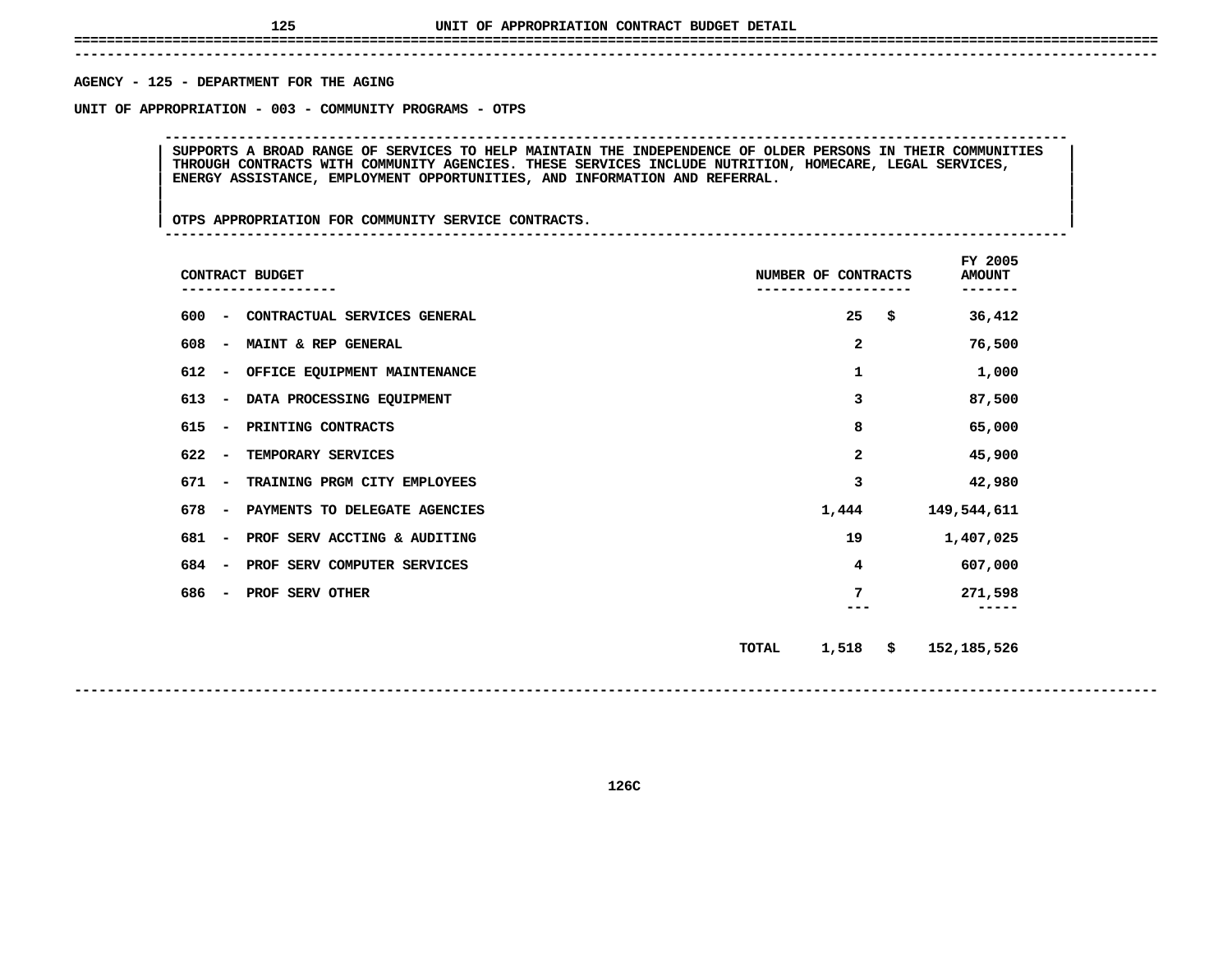### UNIT OF APPROPRIATION - 004 - EXECUTIVE & ADMIN MGMT-OTPS

 **OF APPROPRIATION - <sup>004</sup> - EXECUTIVE & ADMIN MGMT-OTPS --------------------------------------------------------------------------------------------------------------**MANAGES AND SUPERVISES THE ENTIRE AGENCY IN ITS MISSION TO IMPROVE THE QUALITY OF LIFE FOR OLDER PERSONS<br>THROUGH PLANNING, DEVELOPING, COORDINATING AND PROVIDING ACCESSIBLE SERVICES. PROVIDES POLICY DIRECTION,<br>PLANNING AND **THROUGH PLANNING, DEVELOPING, COORDINATING AND PROVIDING ACCESSIBLE SERVICES. PROVIDES POLICY DIRECTION, <sup>|</sup> <sup>|</sup>PLANNING AND ADMINISTRATIVE SUPPORT AGENCYWIDE. <sup>|</sup> <sup>|</sup>**

|<br>| OTPS APPROPRIATION TO PURCHASE SUPPLIES, MATERIALS AND OTHER SERVICES REQUIRED TO SUPPORT EXECUTIVE AND |<br>| OTPS APPROPRIATION TO PURCHASE SUPPLIES, MATERIALS AND OTHER SERVICES REQUIRED TO SUPPORT EXECUTIVE AND<br>| ADMINISTRATIVE MANAGEMENT OPERATIONS. **OTPS APPROPRIATION TO PURCHASE SUPPLIES, MATERIALS AND OTHER SERVICES REQUIRED TO SUPPORT EXECUTIVE AND <sup>|</sup> <sup>|</sup>ADMINISTRATIVE MANAGEMENT OPERATIONS. <sup>|</sup> --------------------------------------------------------------------------------------------------------------**

|     |                          | CONTRACT BUDGET              | NUMBER OF CONTRACTS |    | FY 2005<br><b>AMOUNT</b><br>----- |  |
|-----|--------------------------|------------------------------|---------------------|----|-----------------------------------|--|
| 600 | $\overline{\phantom{a}}$ | CONTRACTUAL SERVICES GENERAL |                     | 6  | \$<br>87,650                      |  |
| 602 | $\overline{\phantom{a}}$ | TELECOMMUNICATIONS MAINT     |                     | 3  | 3,000                             |  |
| 608 | $\overline{\phantom{a}}$ | MAINT & REP GENERAL          |                     | 2  | 71,004                            |  |
| 612 | -                        | OFFICE EQUIPMENT MAINTENANCE |                     | 2  | 10,000                            |  |
| 615 | $\overline{\phantom{a}}$ | PRINTING CONTRACTS           |                     | 2  | 85,660                            |  |
| 622 | $\overline{\phantom{a}}$ | TEMPORARY SERVICES           |                     | 3  | 305,000                           |  |
| 624 | $\overline{\phantom{a}}$ | CLEANING SERVICES            |                     | 1  | 23,214                            |  |
| 671 | $\overline{\phantom{a}}$ | TRAINING PRGM CITY EMPLOYEES |                     | 2  | 50,300                            |  |
| 684 | $\qquad \qquad$          | PROF SERV COMPUTER SERVICES  |                     | 13 | 142,000                           |  |
| 686 | $\overline{\phantom{a}}$ | PROF SERV OTHER              |                     | 2  | 9,500                             |  |
|     |                          |                              | <b>TOTAL</b>        | 36 | \$<br>787,328                     |  |

**127C**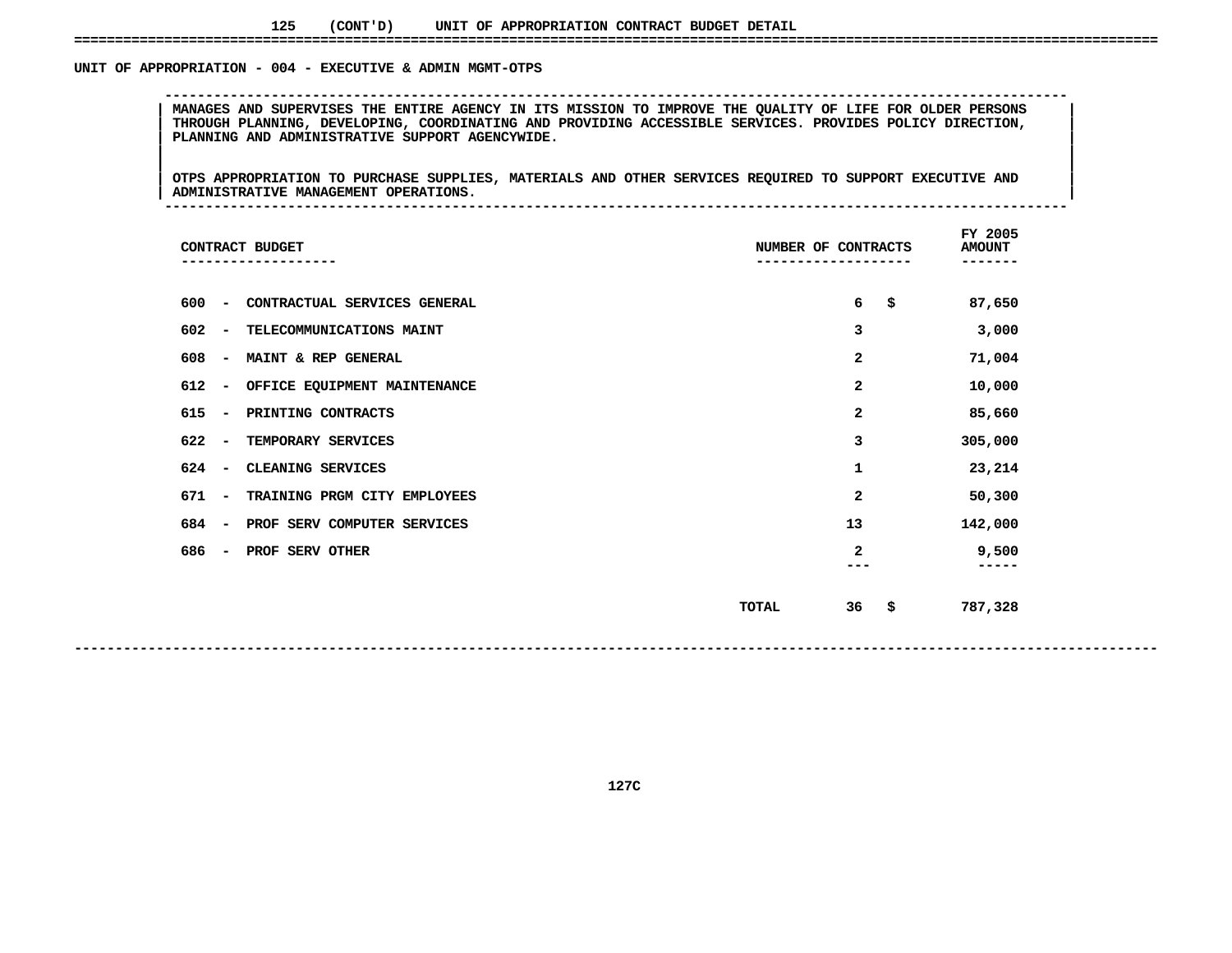## **<sup>126</sup> DEPARTMENT OF CULTURAL AFFAIRS AGENCYCONTRACT BUDGET SUMMARY ====================================================================================================================================**

**AGENCY**

Y FUNCTION:<br>ADMINISTERS<br>RUCTS AND <mark>1</mark> **ADMINISTERS THE CITY'S FUNDING FOR CULTURAL ACTIVITIES; DEVELOPS NON-CITY FUNDING FOR CULTURAL ACTIVITIES; PLANS, ACQUIRES, CONSTRUCTS**S AND IMPROVES FACILITIES FOR THE CONDUCT OF CULTURAL ACTIVITIES BY THE CITY; FOSTERS COORDINATION AMONG CITY, STATE AND<br>GENCIES, OTHER ORGANIZATIONS AND INSTITUTIONS WITH RESPECT TO CULTURAL ACTIVITIES IN THE CITY.<br>—————— **FEDERAL**

|                                 | CONTRACT BUDGET                | NUMBER OF CONTRACTS |              |    | FY 2005<br><b>AMOUNT</b> |  |
|---------------------------------|--------------------------------|---------------------|--------------|----|--------------------------|--|
|                                 | 602 - TELECOMMUNICATIONS MAINT |                     | ı            |    | -----<br>9,000           |  |
| 608<br>$\sim$                   | MAINT & REP GENERAL            |                     | $\mathbf{2}$ |    | 45,769                   |  |
| 612<br>$\overline{\phantom{a}}$ | OFFICE EQUIPMENT MAINTENANCE   |                     | 1            |    | 12,300                   |  |
| 613<br>$\overline{\phantom{a}}$ | DATA PROCESSING EQUIPMENT      |                     | 1            |    | 4,000                    |  |
| 615<br>$\overline{\phantom{a}}$ | PRINTING CONTRACTS             |                     | 1            |    | 5,000                    |  |
| 622<br>$\overline{\phantom{a}}$ | TEMPORARY SERVICES             |                     | 1            |    | 8,000                    |  |
| 624<br>$\overline{\phantom{a}}$ | CLEANING SERVICES              |                     | 1            |    | 13,000                   |  |
| 667<br>$\overline{\phantom{a}}$ | PAY TO CULTURAL INSTITUTIONS   |                     | 334          |    | 11,189,577               |  |
| 671<br>$\overline{\phantom{a}}$ | TRAINING PRGM CITY EMPLOYEES   |                     | 1            |    | 10,000                   |  |
| 683<br>$\overline{\phantom{a}}$ | PROF SERV ENGINEER & ARCHITECT |                     | $\mathbf 1$  |    | 10,000                   |  |
| 684<br>$\overline{\phantom{a}}$ | PROF SERV COMPUTER SERVICES    |                     | 1            |    | 26,000                   |  |
| 685<br>$\sim$                   | PROF SERV DIRECT EDUC SERV     |                     | 1            |    | 1,000                    |  |
| 686<br>$\overline{\phantom{a}}$ | PROF SERV OTHER                |                     | 1            |    | 5,000                    |  |
|                                 |                                | TOTAL               | 347          | S. | 11,338,646               |  |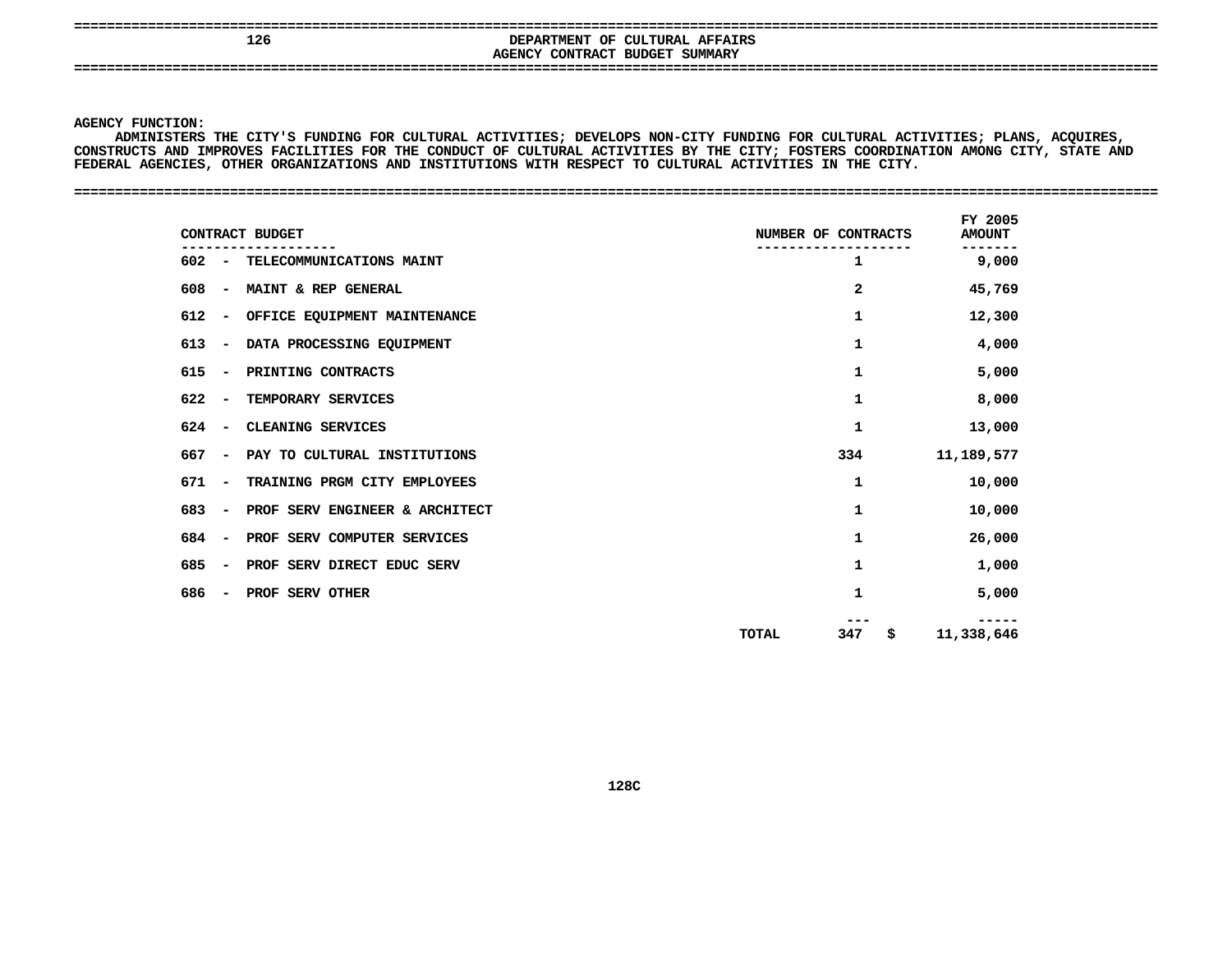## **UNIT OF APPROPRIATION CONTRACT BUDGET DETAIL ====================================================================================================================================**

 **------------------------------------------------------------------------------------------------------------------------------------AGENCY**

**- <sup>126</sup> - DEPARTMENT OF CULTURAL AFFAIRS UNIT**

THE DEPARTMENT OF CULTURAL AFFAIRS (DCA) IS RESPONSIBLE FOR ADMINISTERING AND MONITORING THE USE OF CITY<br>FUNDS FOR OPERATIONS, SECURITY, MAINTENANCE, CURATORIAL AND EDUCATIONAL PROGRAMS AT 34 CULTURAL THE DEPARTMENT OF CULTURAL AFFAIRS (DCA) IS RESPONSIBLE FOR ADMINISTERING AND MONITORING THE USE OF CITY<br>FUNDS FOR OPERATIONS, SECURITY, MAINTENANCE, CURATORIAL AND EDUCATIONAL PROGRAMS AT 34 CULTURAL<br>INSTITUTIONS; MANAGIN **FUNDS FOR OPERATIONS, SECURITY, MAINTENANCE, CURATORIAL AND EDUCATIONAL PROGRAMS AT <sup>34</sup> CULTURAL <sup>|</sup> <sup>|</sup> INSTITUTIONS; MANAGING, IN CONJUNCTION WITH THE DEPARTMENT OF DESIGN & CONSTRUCTION, <sup>A</sup> CAPITAL CONSTRUCTION <sup>|</sup> <sup>|</sup> PROGRAM FOR THOSE INSTITUTIONS AND OTHER ORGANIZATIONS IN CITY-OWNED BUILDINGS; ADMINISTERING AND MONITORING <sup>|</sup> <sup>|</sup>**OVER 450 CONTRACTS PROVIDING FOR CULTURAL PROGRAMS AND SERVICES THROUGHOUT THE CITY. IN ADDITION, THE AGENCY **MANAGES <sup>A</sup> WIDE ARRAY OF SERVICES AND PROGRAMS FOR THE PUBLIC AND CULTURAL COMMUNITY. <sup>|</sup> <sup>|</sup>**

**OF APPROPRIATION - <sup>002</sup> - OFFICE OF COMMISSIONER - OTPS --------------------------------------------------------------------------------------------------------------**

|<br>| OTPS APPROPRIATION TO PURCHASE SUPPLIES, MATERIALS AND OTHER SERVICES REQUIRED TO SUPPORT EXECUTIVE AND |<br>| OTPS APPROPRIATION TO PURCHASE SUPPLIES, MATERIALS AND OTHER SERVICES REQUIRED TO SUPPORT EXECUTIVE AND<br>| ADMINISTRATIVE OPERATIONS. **OTPS APPROPRIATION TO PURCHASE SUPPLIES, MATERIALS AND OTHER SERVICES REQUIRED TO SUPPORT EXECUTIVE AND <sup>|</sup> <sup>|</sup>ADMINISTRATIVE OPERATIONS. <sup>|</sup> --------------------------------------------------------------------------------------------------------------**

|     |                          | CONTRACT BUDGET                | NUMBER OF CONTRACTS |              | FY 2005<br><b>AMOUNT</b> |
|-----|--------------------------|--------------------------------|---------------------|--------------|--------------------------|
| 602 | $\overline{\phantom{a}}$ | TELECOMMUNICATIONS MAINT       |                     | $\mathbf{1}$ | \$<br>9,000              |
| 608 | $\qquad \qquad$          | MAINT & REP GENERAL            |                     | 2            | 45,769                   |
| 612 | -                        | OFFICE EQUIPMENT MAINTENANCE   |                     | 1            | 12,300                   |
| 613 | $\overline{\phantom{a}}$ | DATA PROCESSING EQUIPMENT      |                     | 1            | 4,000                    |
| 615 | $\overline{\phantom{a}}$ | PRINTING CONTRACTS             |                     | 1            | 5,000                    |
| 622 | $\overline{a}$           | TEMPORARY SERVICES             |                     | 1            | 8,000                    |
| 624 | $\overline{\phantom{a}}$ | CLEANING SERVICES              |                     | 1            | 13,000                   |
| 671 | $\qquad \qquad$          | TRAINING PRGM CITY EMPLOYEES   |                     | 1            | 10,000                   |
| 683 | $\qquad \qquad$          | PROF SERV ENGINEER & ARCHITECT |                     | 1            | 10,000                   |
| 684 | $\overline{\phantom{a}}$ | PROF SERV COMPUTER SERVICES    |                     | 1            | 26,000                   |
| 685 | $\qquad \qquad$          | PROF SERV DIRECT EDUC SERV     |                     | 1            | 1,000                    |
| 686 | $\qquad \qquad$          | PROF SERV OTHER                |                     | 1            | 5,000                    |
|     |                          |                                | <b>TOTAL</b>        | 13           | \$<br>149,069            |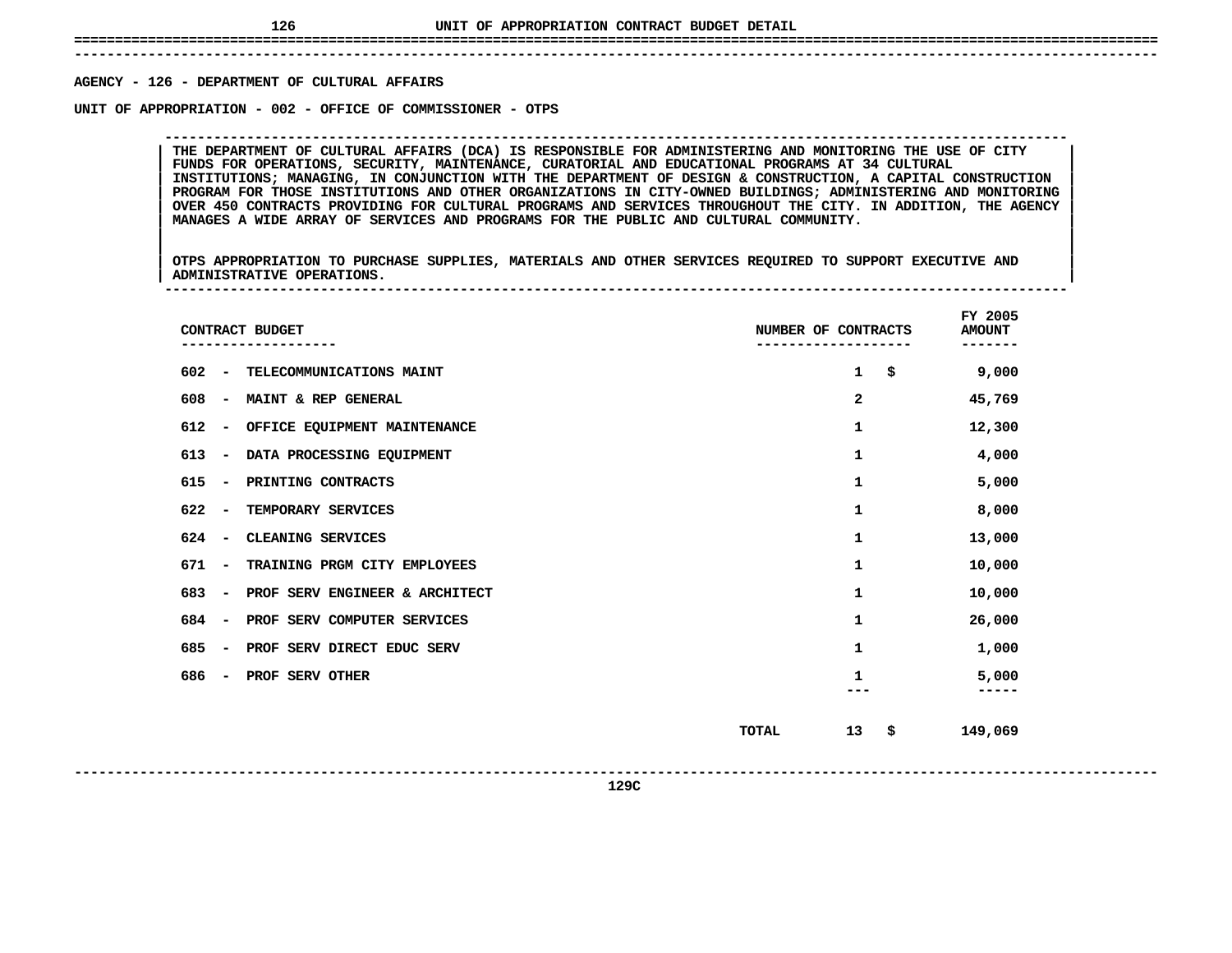### UNIT OF APPROPRIATION - 003 - CULTURAL PROGRAMS

 **OF APPROPRIATION - <sup>003</sup> - CULTURAL PROGRAMS --------------------------------------------------------------------------------------------------------------**THIS UNIT OF APPROPRIATION CONTAINS SUPPORT FOR CULTURAL PROGRAMMING CITYWIDE. THE APPROPRIATED FUNDS ARE<br>CONTRACTED OUT TO ELIGIBLE NOT-FOR-PROFIT ARTS ORGANIZATIONS IN ALL FIVE BOROUGHS TO PROVIDE A WIDE RANGE OF **THIS UNIT OF APPROPRIATION CONTAINS SUPPORT FOR CULTURAL PROGRAMMING CITYWIDE. THE APPROPRIATED FUNDS ARE <sup>|</sup> <sup>|</sup>**CONTRACTED OUT TO ELIGIBLE NOT-FOR-PROFIT ARTS ORGANIZATIONS IN ALL FIVE BOROUGHS TO PROVIDE A WIDE RANGE OF CULTURAL PROGRAMS AND SERVICES INCLUDING VISUAL AND PERFORMING ARTS PRESENTATIONS. FUNDS ARE ALSO USED TO **CULTURAL PROGRAMS AND SERVICES INCLUDING VISUAL AND PERFORMING ARTS PRESENTATIONS. FUNDS ARE ALSO USED TO <sup>|</sup> <sup>|</sup>HELP SUPPORT AND PRESERVE CULTURAL ORGANIZATIONS AND ACTIVITIES. <sup>|</sup> --------------------------------------------------------------------------------------------------------------**

 **FY**AMOUNT<br>-------**CONTRACT BUDGET NUMBER OF CONTRACTS AMOUNT ------------------- ------------------- ------- <sup>667</sup> - PAY TO CULTURAL INSTITUTIONS <sup>334</sup> \$ 11,189,577 --- ----- TOTAL<sup>334</sup> \$ 11,189,577**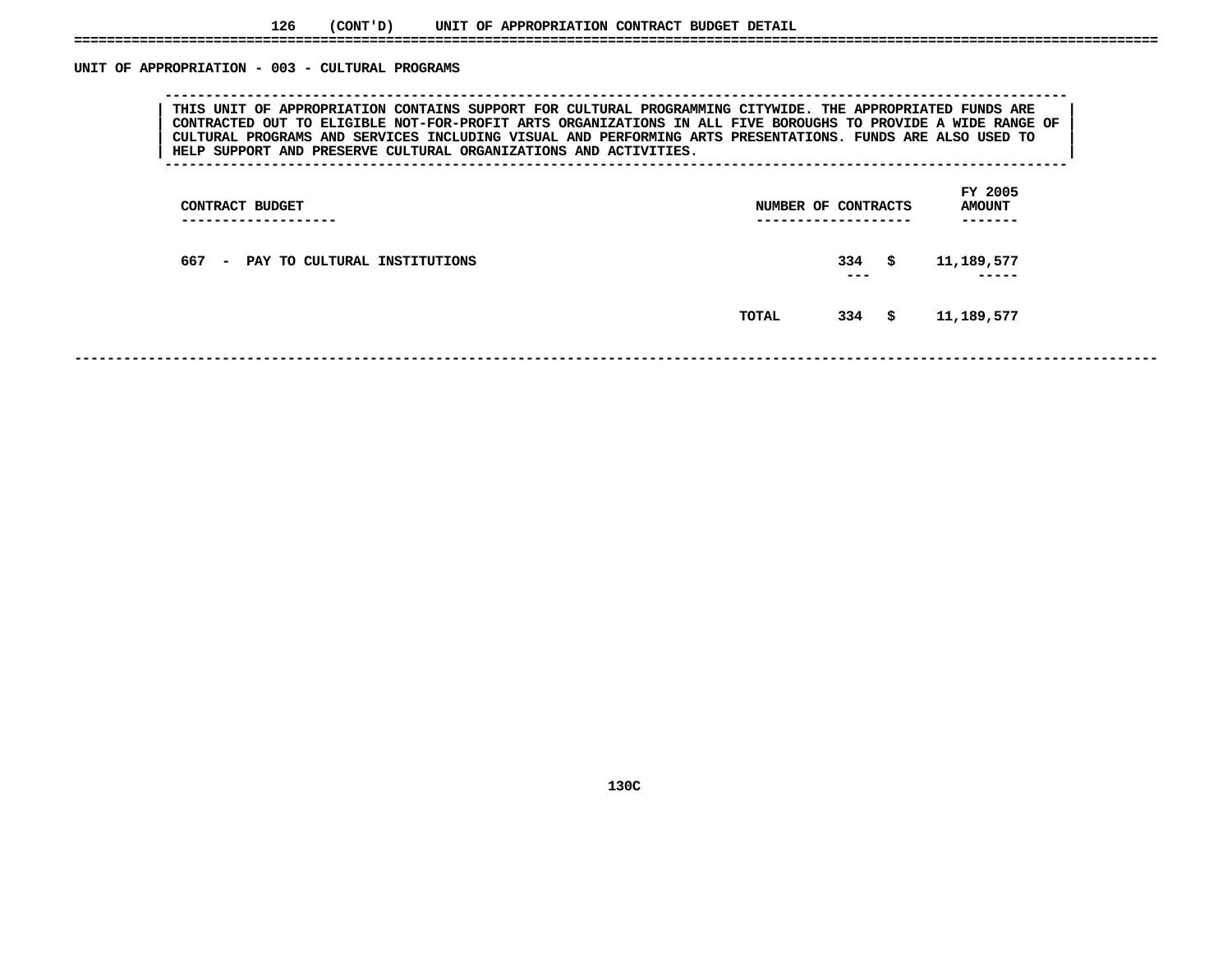| ---<br>___                                     |                                                                                                                                              |
|------------------------------------------------|----------------------------------------------------------------------------------------------------------------------------------------------|
| 127                                            | <b>INFORMATION SERVICES AGENCY</b><br><b>FINANCIAL</b><br><b>AGENCY CONTRACT</b><br>SUMMARY<br>BUDGET<br>----------------------------------- |
| -------------------------------<br>----<br>--- |                                                                                                                                              |

Y FUNCTION:<br>ASSUMES CON<br>ATE REPORTS ASSUMES CONTROL AND RESPONSIBILITY FOR DATA PROCESSING FUNCTIONS OF THE CITY THROUGH THE COMPILATION OF FINANCIAL DATA TO S CONTROL AND RESPONSIBILITY FOR DATA PROCESSING FUNCTIONS OF THE CITY THROUGH THE COMPILATION OF FINANCIAL DATA TO<br>PORTS FOR ACCOUNTING AND BUDGET OVERSIGHT FUNCTIONS; PROVIDES COLLECTION AND DISBURSEMENT OF REPORTS; AND **GENERATE REPORTS FOR ACCOUNTING AND BUDGET OVERSIGHT FUNCTIONS; PROVIDES COLLECTION AND DISBURSEMENT OF REPORTS; AND PROCESSES THE CITY'S**

### **PAYROLL. ====================================================================================================================================**

UNIT OF APPROPRIATION - 002 - OTHER THAN PERSONAL SERVICES

 **OF APPROPRIATION - <sup>002</sup> - OTHER THAN PERSONAL SERVICES -------------------------------------------------------------------------------------------------------------- CONTROLS AND COORDINATES DATA PROCESSING FUNCTIONS AND OPERATIONS FOR THE CITY'S PAYROLL, ACCOUNTING AND <sup>|</sup> PURCHASING SYSTEMS; MANAGES THE CITYWIDE FINANCIAL MANAGEMENT SYSTEM (FMS), GENERATES AND DISTRIBUTES <sup>|</sup>** REPORTS FOR ACCOUNTING AND BUDGET OVERSIGHT, AND PROVIDES ON-LINE ACCESS TO BUDGETARY OR RELATED DATA FOR<br>USE BY CITY MANAGERS AND OTHERS. FISA ALSO MAINTAINS THE OPERATIONAL INTEGRITY OF THE PAYROLL MANAGEMENT<br>SYSTEM (PMS USE BY CITY MANAGERS AND OTHERS. FISA ALSO MAINTAINS THE OPERATIONAL INTEGRITY OF THE PAYROLL MANAGEMENT<br>SYSTEM (PMS) AND THE INTEGRATED COMPREHENSIVE CONTRACTS INFORMATION SYSTEM (ICCIS).<br>| **SYSTEM (PMS) AND THE INTEGRATED COMPREHENSIVE CONTRACTS INFORMATION SYSTEM (ICCIS). <sup>|</sup>**

|                                 | CONTRACT BUDGET              | NUMBER OF | CONTRACTS | FY 2005<br><b>AMOUNT</b> |
|---------------------------------|------------------------------|-----------|-----------|--------------------------|
| 608<br>$\sim$                   | MAINT & REP GENERAL          |           | 1         | 19,200                   |
| 613<br>$\sim$                   | DATA PROCESSING EQUIPMENT    |           | 58        | 12,128,385               |
| 622<br>$\overline{\phantom{a}}$ | TEMPORARY SERVICES           |           | 1         | 12,500                   |
| 671<br>$\sim$                   | TRAINING PRGM CITY EMPLOYEES |           | 1         | 25,000                   |
| 684<br>$\overline{\phantom{a}}$ | PROF SERV COMPUTER SERVICES  |           | 3         | 1,457,172                |
|                                 |                              | TOTAL     | ---<br>64 | \$<br>13,642,257         |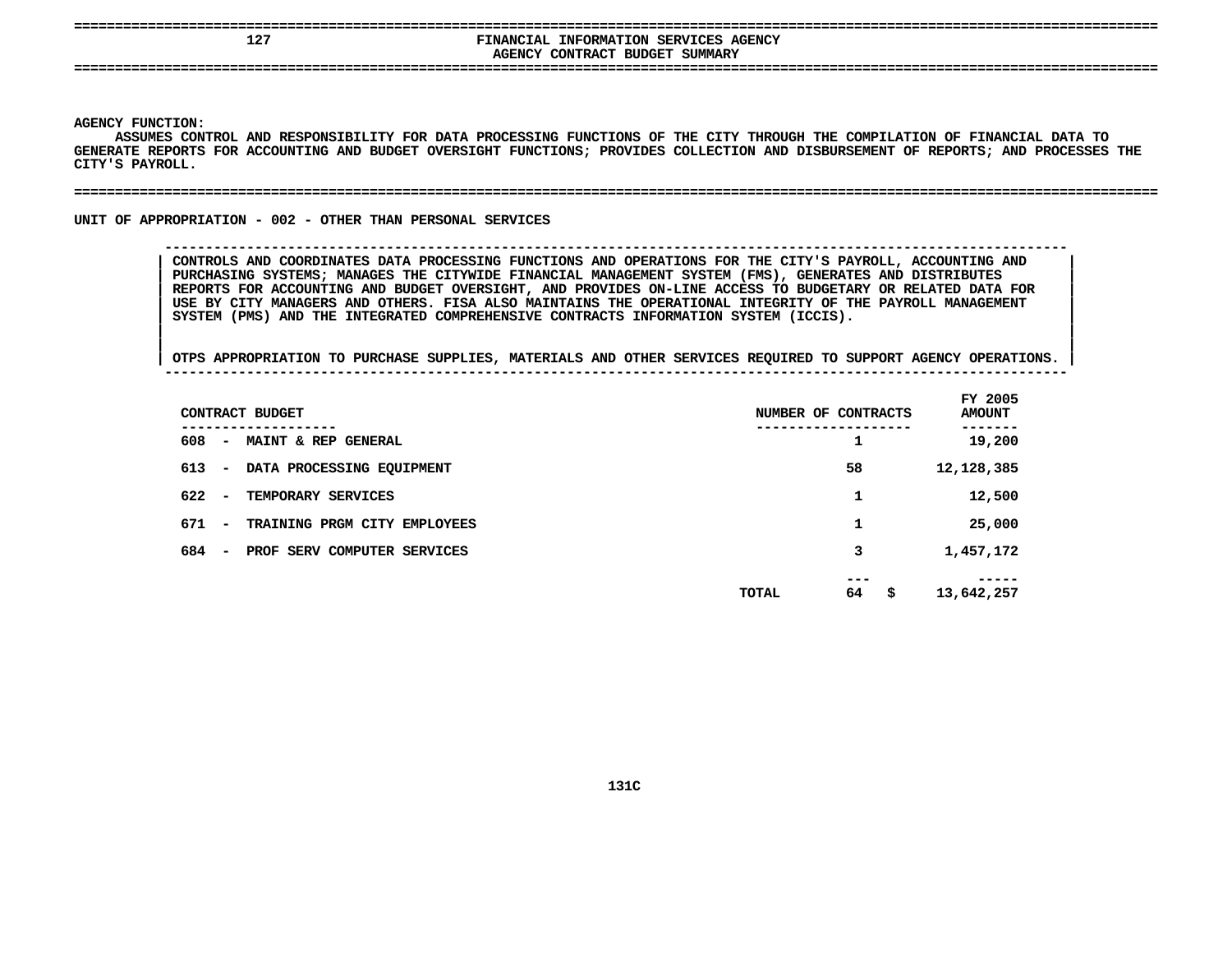| --- | ---                                                |
|-----|----------------------------------------------------|
| 130 | : JUSTICE<br>OF<br>' JUVENILE<br><b>DEPARTMENT</b> |
|     | AGENCY CONTRACT BUDGET<br>SUMMARY                  |
|     |                                                    |
|     |                                                    |

Y FUNCTION:<br>OPERATES T<del>H</del><br>NAL, AND SU **OPERATES THE CITY'S SECURE JUVENILE DETENTION FACILITIES; TRANSPORTS JUVENILES FROM DETENTION FACILITIES TO THE FAMILY, CRIMINAL,**, AND SUPREME COURTS; SUPERVISES JUVENILES HELD IN FAMILY COURT DETENTION ROOMS; PROVIDES FOR NON-SECURE DETENTION SERVICES<br>RONX, BROOKLYN, MANHATTAN & QUEENS; PROVIDES AFTERCARE SERVICES TO YOUTHS RELEASED FROM DETENTION. **IN&THE BRONX, BROOKLYN, MANHATTAN QUEENS; PROVIDES AFTERCARE SERVICES TO YOUTHS RELEASED FROM DETENTION. ====================================================================================================================================**

UNIT OF APPROPRIATION - 002 - OTHER THAN PERSONAL SERVICES

 **OF APPROPRIATION - <sup>002</sup> - OTHER THAN PERSONAL SERVICES -------------------------------------------------------------------------------------------------------------- PROVIDES FUNDING FOR THE OPERATION OF THE BRONX AND BROOKLYN DETENTION CENTERS; AGENCY OPERATED NON-SECURE <sup>|</sup> DETENTION GROUP HOMES;TRANSPORTATION AND SUPERVISION OF DETAINED JUVENILES IN FAMILY COURTS; AFTERCARE; AND <sup>|</sup> CENTRAL ADMINISTRATION. <sup>|</sup>**

|                                 | CONTRACT BUDGET                | NUMBER OF CONTRACTS | FY 2005<br><b>AMOUNT</b> |
|---------------------------------|--------------------------------|---------------------|--------------------------|
| 600<br>$\overline{\phantom{a}}$ | CONTRACTUAL SERVICES GENERAL   | 17                  | 14,573,478               |
| 602<br>$\overline{\phantom{a}}$ | TELECOMMUNICATIONS MAINT       | 4                   | 38,306                   |
| 607<br>$\overline{\phantom{a}}$ | MAINT & REP MOTOR VEH EQUIP    | 1                   | 33,586                   |
| 608<br>$\overline{\phantom{0}}$ | MAINT & REP GENERAL            | 6                   | 338,560                  |
| 612<br>$\overline{\phantom{m}}$ | OFFICE EQUIPMENT MAINTENANCE   | 4                   | 19,810                   |
| 613<br>$\overline{\phantom{a}}$ | DATA PROCESSING EQUIPMENT      | 2                   | 3,091                    |
| 615<br>$\overline{\phantom{0}}$ | PRINTING CONTRACTS             | 4                   | 17,434                   |
| 622<br>$\overline{\phantom{a}}$ | TEMPORARY SERVICES             | 4                   | 72,500                   |
| 624<br>$\overline{\phantom{a}}$ | CLEANING SERVICES              | 8                   | 71,176                   |
| 644<br>$\overline{\phantom{a}}$ | DIRECT FOSTER CARE OF CHILDREN | 1                   | 3,217                    |
| 681<br>$\overline{\phantom{a}}$ | PROF SERV ACCTING & AUDITING   | 1                   | 7,600                    |
| 686<br>$\overline{\phantom{a}}$ | PROF SERV OTHER                | 2                   | 1,484                    |
|                                 |                                |                     |                          |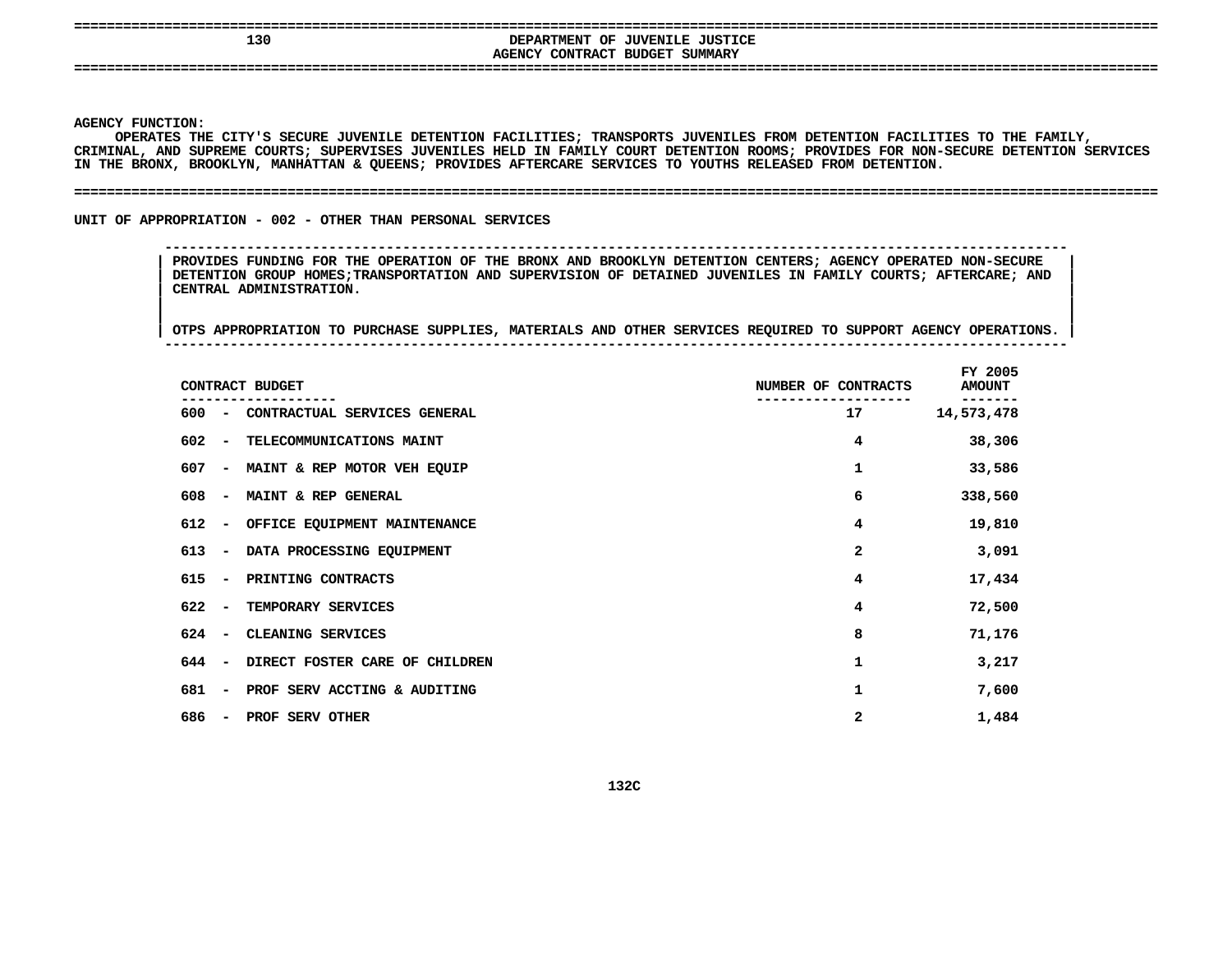| 130                                             | DEPARTMENT OF JUVENILE JUSTICE<br>AGENCY CONTRACT BUDGET SUMMARY |               |                     |
|-------------------------------------------------|------------------------------------------------------------------|---------------|---------------------|
| 695<br>EDUCATION & REC FOR YOUTH PRGM<br>$\sim$ |                                                                  |               | 1,421               |
|                                                 | TOTAL                                                            | $- - -$<br>55 | -----<br>15,181,663 |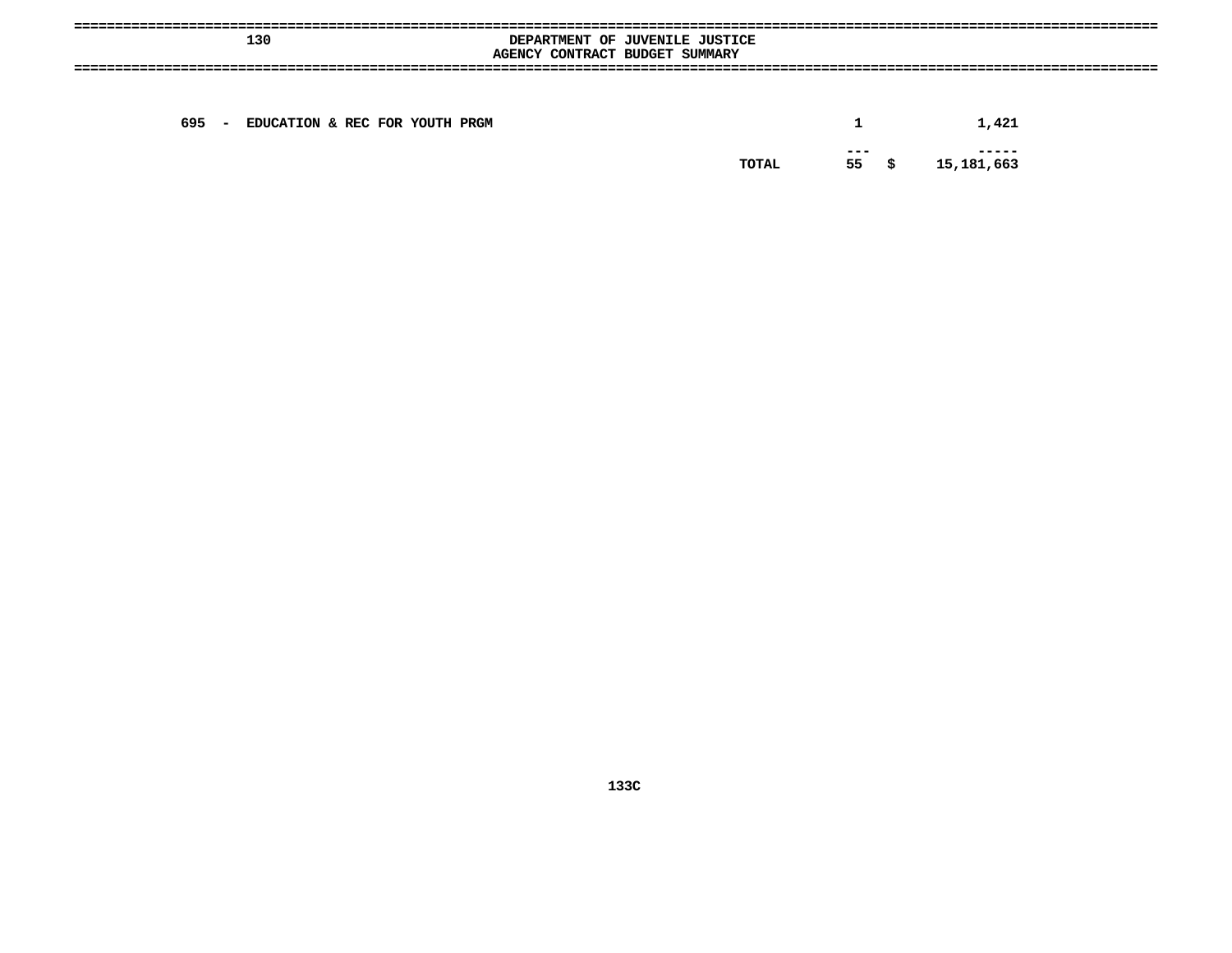| --- |  |  |
|-----|--|--|

## **131**<br>AGENCY CONTRACT BUDGET SUMMARY **OFFICE OF PAYROLL ADMINISTRATION CONTRACT BUDGET SUMMARY ====================================================================================================================================**

**AGENCY**

**|**

 **FUNCTION: RESPONSIBLE FOR ESTABLISHING PAYROLL POLICY, COORDINATING PAYROLL RELATED MATTERS BETWEEN CENTRAL OVERHEAD DEPARTMENTS AND AGENCIES**S OF THE CITY AND AFFECTED COVERED ORGANIZATIONS, AND DEVELOPING UNIFORM PROCEDURES FOR PAYROLL PROCESSING AND DEVELOPMENT.<br>IBLE FOR THE DISTRIBUTION OF PAYROLLS, THE ACCOUNTING FOR PAYROLLS, ADMINISTRATION OF PAYROLL DEDU **RESPONSIBLE FOR THE DISTRIBUTION OF PAYROLLS, THE ACCOUNTING FOR PAYROLLS, ADMINISTRATION OF PAYROLL DEDUCTIONS, CHECK DISTRIBUTION SERVICES, MAINTENANCE OF THE INTEGRITY AND ACCURACY OF THE PAYROLL MANAGEMENT SYSTEM (PMS), AND SUPPORTING THE DEVELOPMENT AND IMPLEMENTATION**

#### **OF PMS. ====================================================================================================================================**

UNIT OF APPROPRIATION - 200 - OTHER THAN PERSONAL SERVICE

 **OF APPROPRIATION - <sup>200</sup> - OTHER THAN PERSONAL SERVICE -------------------------------------------------------------------------------------------------------------- RESPONSIBLE FOR THE DISTRIBUTION AND ACCOUNTING OF PAYROLLS, THE ADMINISTRATION OF PAYROLL DEDUCTIONS, AND <sup>|</sup> PAYROLL CHECK DISTRIBUTION. OPA ESTABLISHES PAYROLL POLICY AND DEVELOPS UNIFORM PAYROLL PROCEDURES FOR <sup>|</sup> CENTRAL OVERHEAD DEPARTMENTS AND CITY AGENCIES. THE AGENCY IS ALSO RESPONSIBLE FOR MAINTAINING THE <sup>|</sup> DEVELOPMENT, INTEGRITY, AND ACCURACY OF THE PAYROLL MANAGEMENT SYSTEM (PMS). <sup>|</sup>**

|     |                              | CONTRACT BUDGET              | NUMBER OF CONTRACTS |    | FY 2005<br><b>AMOUNT</b> |
|-----|------------------------------|------------------------------|---------------------|----|--------------------------|
| 608 | $\sim$                       | MAINT & REP GENERAL          |                     | 1  | 9,000                    |
| 612 | $\overline{\phantom{a}}$     | OFFICE EQUIPMENT MAINTENANCE |                     | 1  | 6,500                    |
| 613 | $\overline{\phantom{a}}$     | DATA PROCESSING EQUIPMENT    |                     | 1  | 4,194,213                |
| 615 | $\overline{\phantom{a}}$     | PRINTING CONTRACTS           |                     | 1  | 3,000                    |
| 622 | $\overline{\phantom{a}}$     | TEMPORARY SERVICES           |                     | 1  | 17,900                   |
| 624 | $\overline{\phantom{a}}$     | CLEANING SERVICES            |                     | 1  | 2,000                    |
| 671 | $\overline{\phantom{a}}$     | TRAINING PRGM CITY EMPLOYEES |                     | 1  | 5,000                    |
| 681 | $\overline{\phantom{0}}$     | PROF SERV ACCTING & AUDITING |                     | 1  | 25,000                   |
| 684 | $\qquad \qquad \blacksquare$ | PROF SERV COMPUTER SERVICES  |                     | 3  | 120,900                  |
|     |                              |                              | TOTAL               | 11 | \$<br>4,383,513          |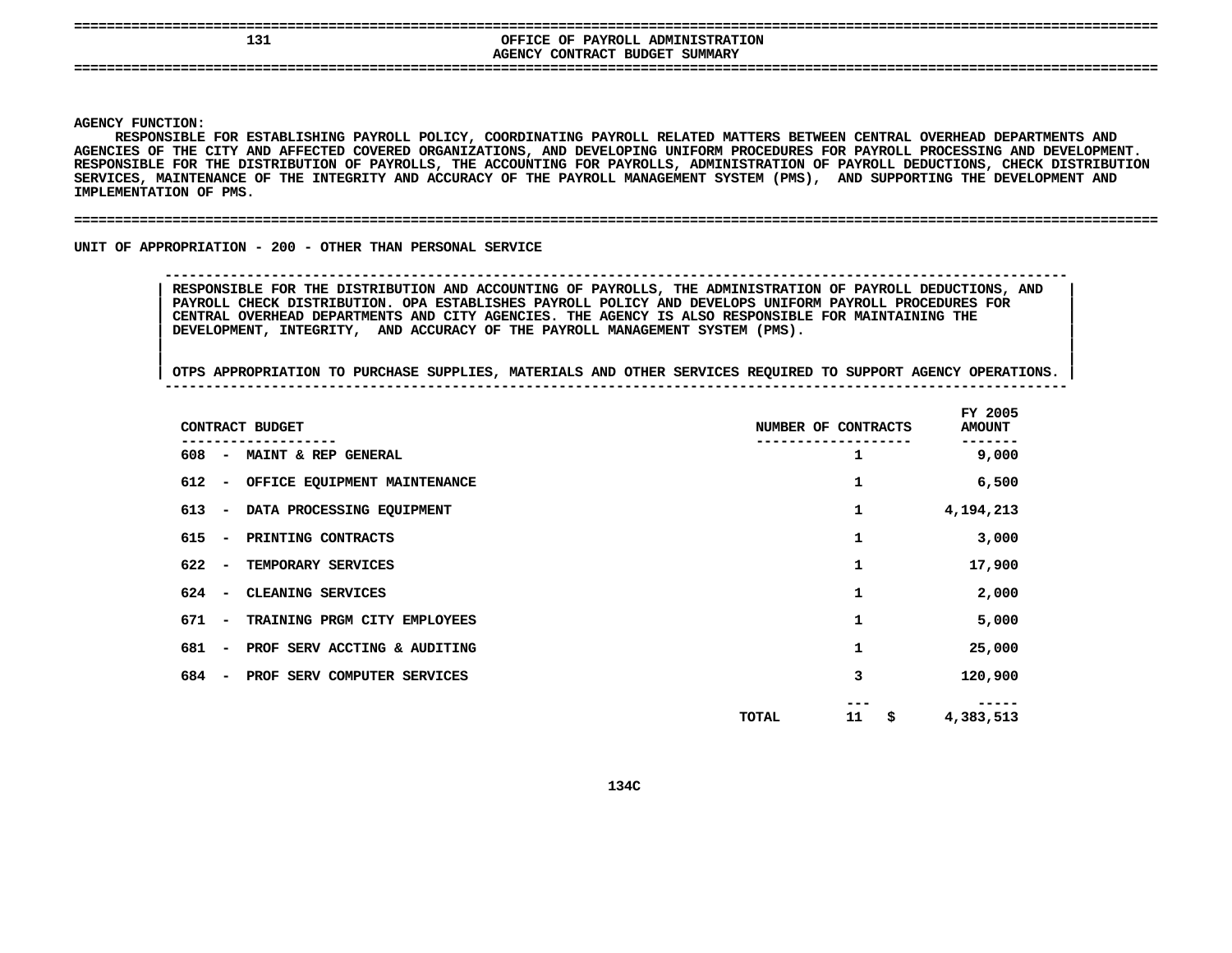| ----<br>---- | ---------------------------<br>___        |
|--------------|-------------------------------------------|
| 132          | INDEPENDENT BUDGET OFFICE                 |
|              | SUMMARY<br>CONTRACT<br>AGENCY<br>. BUDGET |
|              |                                           |
|              |                                           |

 **FUNCTION: MATTERS**PROVIDES ELECTED OFFICIALS AND COMMUNITY BOARDS WITH INFORMATION TO ASSIST IN THE DISCHARGE OF BUDGET AND BUDGET-RELATED **ELECTED OFFICIALS AND COMMUNITY BOARDS WITH INFORMATION TO ASSIST IN THE DISCHARGE OF BUDGET AND BUDGET-RELATED** S WITHIN THEIR JURISDICTIONS; PUBLISHES REPORTS TO PROVIDE INFORMATION, DATA AND ANALYSIS OF MATTERS RELATING TO CITY<br>ES, EXPENDITURES AND FINANCIAL MANAGEMENT PRACTICES; PROVIDES COST ESTIMATES FOR PROPOSED LOCAL LAWS REP REVENUES, EXPENDITURES AND FINANCIAL MANAGEMENT PRACTICES; PROVIDES COST ESTIMATES FOR PROPOSED LOCAL LAWS REPORTED BY COMMITTEES OF<br>THE CITY COUNCIL AND IMPLEMENTS ALL OTHER RESPONSIBILITIES SET FORTH IN THE CITY CHARTER. THE CITY COUNCIL AND IMPLEMENTS ALL OTHER RESPONSIBILITIES SET FORTH IN THE CITY CHARTER.

**CITY COUNCIL AND IMPLEMENTS ALL OTHER RESPONSIBILITIES SET FORTH IN THE CITY CHARTER. ====================================================================================================================================**

UNIT OF APPROPRIATION - 002 - OTHER THAN PERSONAL SERVICE

 **OF APPROPRIATION - <sup>002</sup> - OTHER THAN PERSONAL SERVICE --------------------------------------------------------------------------------------------------------------RESPONSIBLE FOR PROVIDING ACCURATE AND TIMELY INFORMATION RELATING TO THE BUDGET PROCESS. <sup>|</sup>**

| CONTRACT BUDGET                 |                              | NUMBER OF CONTRACTS |          | FY 2005<br><b>AMOUNT</b> |
|---------------------------------|------------------------------|---------------------|----------|--------------------------|
| 600<br>$\overline{\phantom{a}}$ | CONTRACTUAL SERVICES GENERAL |                     | 3        | 5,000                    |
| 602<br>$\overline{\phantom{a}}$ | TELECOMMUNICATIONS MAINT     |                     | 1        | 713                      |
| 612<br>$\qquad \qquad$          | OFFICE EQUIPMENT MAINTENANCE |                     | 1        | 1,000                    |
| 613<br>$\overline{\phantom{a}}$ | DATA PROCESSING EQUIPMENT    |                     | 1        | 7,000                    |
| 615<br>$\overline{\phantom{a}}$ | PRINTING CONTRACTS           |                     | 1        | 2,500                    |
| 622<br>$\overline{\phantom{a}}$ | TEMPORARY SERVICES           |                     | 1        | 4,000                    |
| 624<br>$\overline{\phantom{a}}$ | CLEANING SERVICES            |                     | 1        | 2,500                    |
| 633<br>$\overline{\phantom{a}}$ | TRANSPORTATION EXPENDITURES  |                     | 1        | 500                      |
| 671<br>$\overline{\phantom{a}}$ | TRAINING PRGM CITY EMPLOYEES |                     | 1        | 4,000                    |
| 684<br>$\overline{\phantom{a}}$ | PROF SERV COMPUTER SERVICES  |                     | 1        | 9,000                    |
| 686<br>$\overline{\phantom{a}}$ | PROF SERV OTHER              |                     | 2        | 50,638                   |
|                                 |                              | <b>TOTAL</b>        | 14<br>\$ | 86,851                   |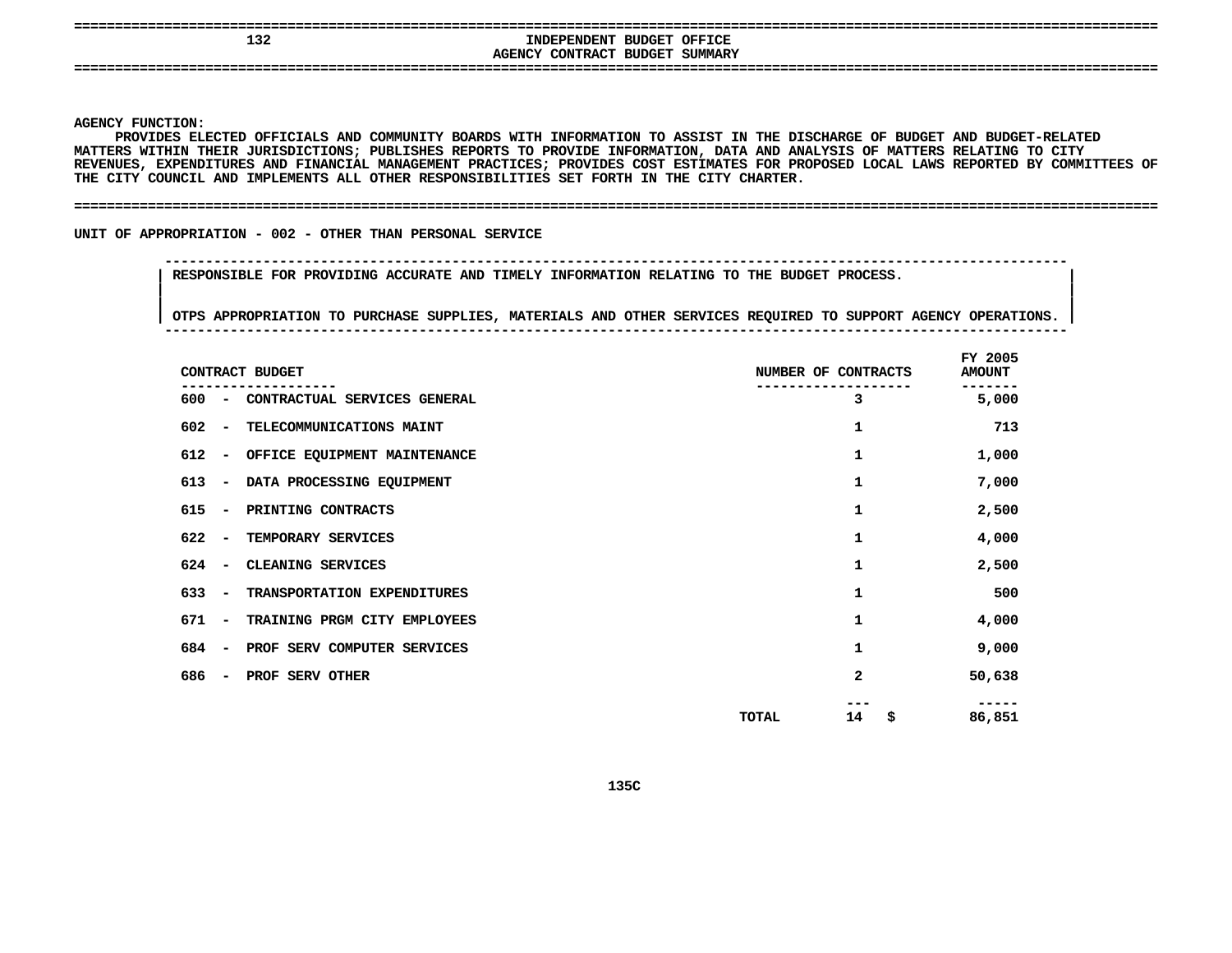| 13.7 | EMPLOYMENT PRACTICES COMMISSION<br><b>EOUAL</b><br>AGENCY CONTRACT BUDGET SUMMARY |
|------|-----------------------------------------------------------------------------------|
| --   |                                                                                   |

**|**

 **FUNCTION: THE COMMISSION SHALL REVIEW THE UNIFORM STANDARDS, PROCEDURES AND PROGRAMS OF THE DEPARTMENT OF CITYWIDE ADMINISTRATIVE SERVICES'**' PERSONNEL DIVISION; RECOMMEND PROCEDURES, STANDARDS AND PROGRAMS TO BE UTILIZED BY CITY AGENCIES IN ORDER TO ENSURE EQUAL<br>NT OPPORTUNITIES FOR MINORITY GROUP MEMBERS AND WOMEN; AUDIT AND EVALUATE THE EMPLOYMENT PRACTICES EMPLOYMENT OPPORTUNITIES FOR MINORITY GROUP MEMBERS AND WOMEN; AUDIT AND EVALUATE THE EMPLOYMENT PRACTICES OF EACH CITY AGENCY; T OPPORTUNITIES FOR MINORITY GROUP MEMBERS AND WOMEN; AUDIT AND EVALUATE THE EMPLOYMENT PRACTICES OF EACH CITY AGENCY;<br>N ANNUAL REPORT TO THE MAYOR AND COUNCIL ON THE EFFECTIVENESS OF EACH CITY AGENCY'S AFFIRMATIVE EMPLOYM **PUBLISH**H AN ANNUAL REPORT TO THE MAYOR AND COUNCIL ON THE EFFECTIVENESS OF EACH CITY AGENCY'S AFFIRMATIVE EMPLOYMENT EFFORTS; AND<br>AS CITY LIAISON TO FEDERAL, STATE AND LOCAL AGENCIES RESPONSIBLE FOR COMPLIANCE WITH EQUAL EMPLOYME **SERVE**

#### **AS CITY LIAISON TO FEDERAL, STATE AND LOCAL AGENCIES RESPONSIBLE FOR COMPLIANCE WITH EQUAL EMPLOYMENT OPPORTUNITY. ====================================================================================================================================**

UNIT OF APPROPRIATION - 002 - OTHER THAN PERSONAL SERVICES

 **AUDITS, EVALUATES, AND RECOMMENDS AFFIRMATIVE EMPLOYMENT PRACTICES AND PROGRAMS OF CITY AGENCIES IN ORDER TO <sup>|</sup> ENSURE EQUAL EMPLOYMENT OPPORTUNITIES FOR MINORITY GROUP MEMBERS AND WOMEN. <sup>|</sup>**

**OF APPROPRIATION - <sup>002</sup> - OTHER THAN PERSONAL SERVICES --------------------------------------------------------------------------------------------------------------**

|                                 | CONTRACT BUDGET                        | NUMBER OF CONTRACTS | FY 2005<br><b>AMOUNT</b> |
|---------------------------------|----------------------------------------|---------------------|--------------------------|
| 612                             | - OFFICE EQUIPMENT MAINTENANCE         | 1                   | 6,400                    |
| 613                             | - DATA PROCESSING EQUIPMENT            | 1                   | 700                      |
| 615<br>$\sim$                   | PRINTING CONTRACTS                     | 1                   | 2,000                    |
| 622<br>$\overline{\phantom{0}}$ | TEMPORARY SERVICES                     | 1                   | 4,500                    |
| 624<br>$\overline{\phantom{0}}$ | CLEANING SERVICES                      |                     | 800                      |
| 671                             | TRAINING PRGM CITY EMPLOYEES<br>$\sim$ | 1                   | 1,000                    |
|                                 |                                        | ---<br>6<br>TOTAL   | \$<br>15,400             |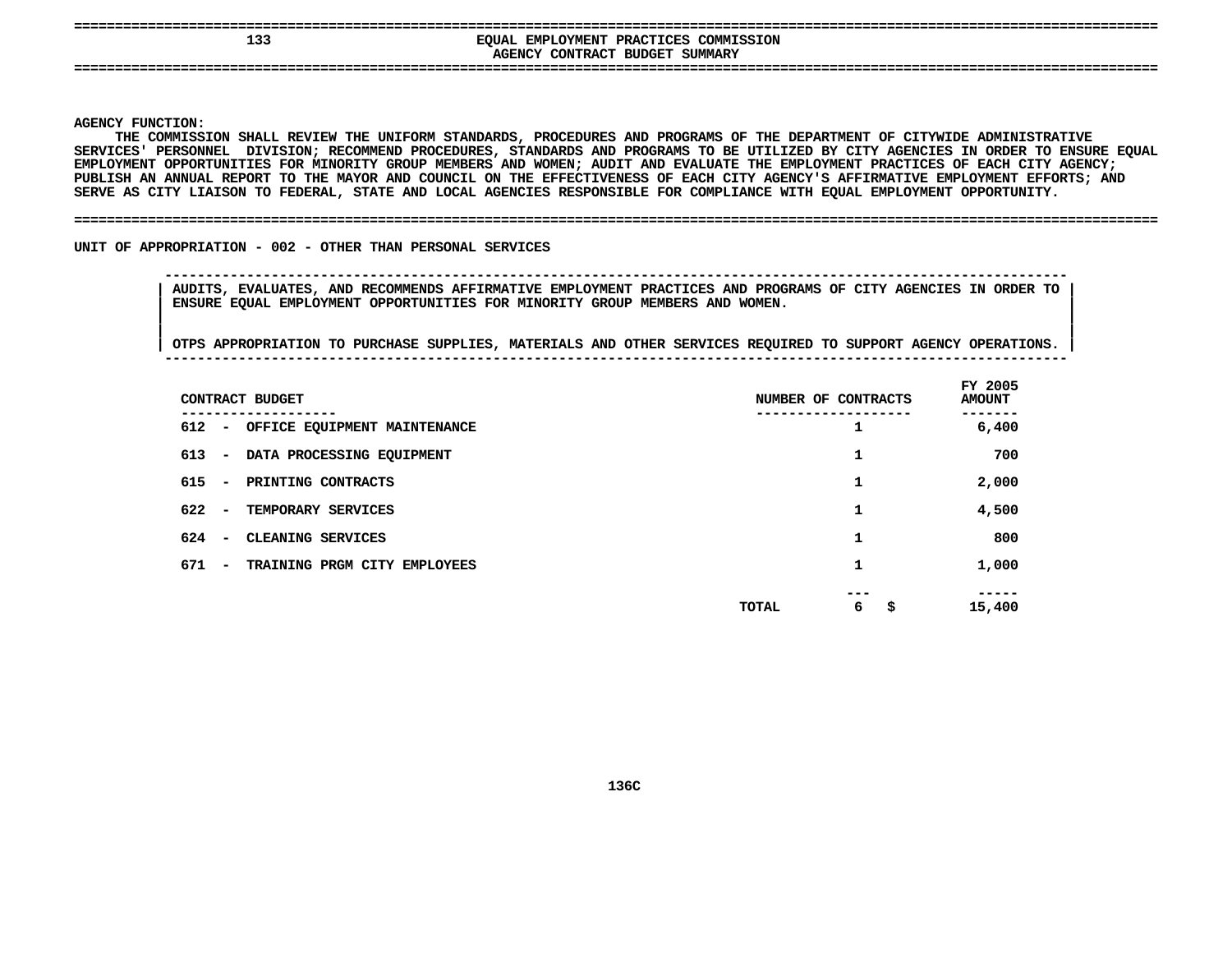| ----                                    |                                                                    |
|-----------------------------------------|--------------------------------------------------------------------|
| 134                                     | CIVIL SERVICE COMMISSION<br>CONTRACT<br>' BUDGET SUMMARY<br>AGENCY |
| ----------<br>-----------------<br>---- | -----------------------------------<br>-----------------           |

 **FUNCTION: THEA AGENCY CONSISTS OF FIVE MEMBER QUASI-JUDICIAL BODY WHICH MAKES DETERMINATIONS ON APPEALS FROM INDIVIDUALS AND CANDIDATES WHO**O HAVE BEEN AGGRIEVED BY CERTAIN DETERMINATIONS OF THE CITY PERSONNEL DIRECTOR, INCLUDING DETERMINATIONS FINDING THEM NOT<br>ALIFIED FOR CITY EMPLOYMENT. IN ADDITION, THE COMMISSION DETERMINES APPEALS FROM CITY EMPLOYEES WHO **QUALIFIED FOR CITY EMPLOYMENT. IN ADDITION, THE COMMISSION DETERMINES APPEALS FROM CITY EMPLOYEES WHO HAVE BEEN DISCIPLINED BY THEIR AGENCIES,**

**UNDER THE STATE CIVIL SERVICE LAW. ====================================================================================================================================**

UNIT OF APPROPRIATION - 002 - OTHER THAN PERSONAL SERVICES

 **OF APPROPRIATION - <sup>002</sup> - OTHER THAN PERSONAL SERVICES --------------------------------------------------------------------------------------------------------------RESPONSIBLE FOR CONDUCTING REVIEWS, STUDIES, AND ANALYSIS OF THE ADMINISTRATION OF PERSONNEL IN THE CITY. <sup>|</sup>**

| CONTRACT BUDGET                                                             | NUMBER OF CONTRACTS      | FY 2005<br><b>AMOUNT</b> |
|-----------------------------------------------------------------------------|--------------------------|--------------------------|
| --------<br>600<br>CONTRACTUAL SERVICES GENERAL<br>$\overline{\phantom{m}}$ | ∸                        | -----<br>5,616           |
| 608<br>MAINT & REP GENERAL<br>$\overline{\phantom{m}}$                      | ┻                        | 2,000                    |
| 612<br>OFFICE EQUIPMENT MAINTENANCE<br>$\overline{\phantom{a}}$             |                          | 1,000                    |
| 684<br>PROF SERV COMPUTER SERVICES<br>$\overline{\phantom{a}}$              | ┻                        | 5,000                    |
|                                                                             | ---<br><b>TOTAL</b><br>4 | -----<br>13,616<br>\$.   |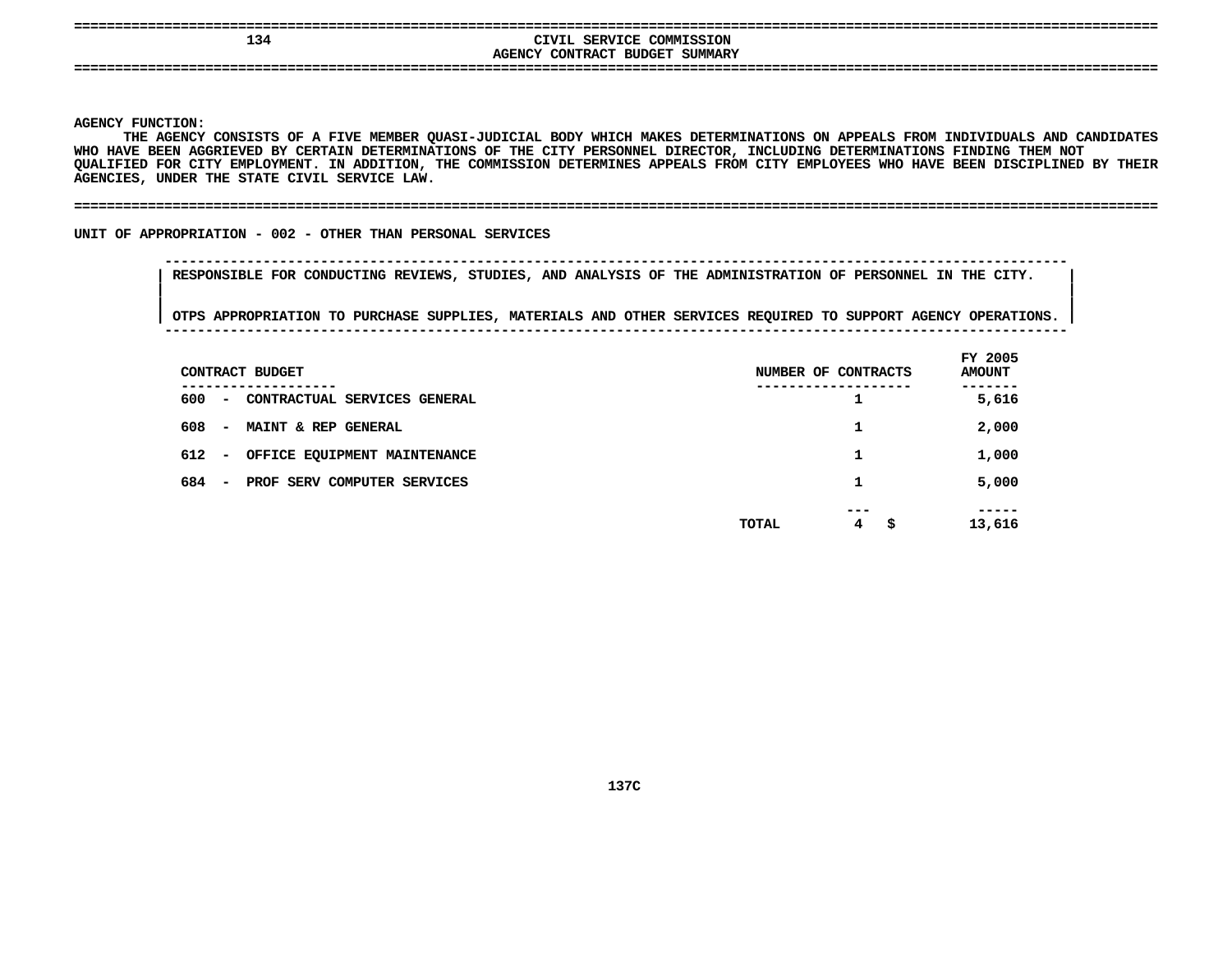## **136**<br>AGENCY CONTRACT BUDGET SUMMARY **LANDMARKS PRESERVATION COMM.**

**CONTRACT BUDGET SUMMARY ====================================================================================================================================**

**AGENCY**

 **FUNCTION: LANDMARKS,**CONSISTS OF AN ELEVEN MEMBER BODY WHICH MAKES DETERMINATIONS ON THE ESTABLISHMENT AND REGULATION OF LANDMARKS, PORTIONS OF<br>RKS, LANDMARK SITES, INTERIOR LANDMARKS, SCENIC LANDMARKS AND HISTORIC DISTRICTS.<br>-

```
 LANDMARK SITES, INTERIOR LANDMARKS, SCENIC LANDMARKS AND HISTORIC DISTRICTS. ====================================================================================================================================
```
UNIT OF APPROPRIATION - 002 - OTHER THAN PERSONAL SERVICES

**OF APPROPRIATION - <sup>002</sup> - OTHER THAN PERSONAL SERVICES --------------------------------------------------------------------------------------------------------------**

 **RESPONSIBLE FOR REVIEWING REQUESTS AND HOLDING PUBLIC HEARINGS REGARDING THE DESIGNATION OF LANDMARK STATUS <sup>|</sup> FOR THE CITY'S ARCHITECTURAL AND HISTORIC RESOURCES. <sup>|</sup>**

|                                 | CONTRACT BUDGET               | NUMBER OF CONTRACTS |           | FY 2005<br><b>AMOUNT</b> |
|---------------------------------|-------------------------------|---------------------|-----------|--------------------------|
| 600<br>$\overline{\phantom{a}}$ | CONTRACTUAL SERVICES GENERAL  |                     | 1         | 13,479                   |
| 602<br>$\overline{\phantom{a}}$ | TELECOMMUNICATIONS MAINT      |                     | 1         | 1,000                    |
| 607                             | - MAINT & REP MOTOR VEH EQUIP |                     | 1         | 1,500                    |
| 608<br>$\overline{\phantom{a}}$ | MAINT & REP GENERAL           |                     | 34        | 176,790                  |
| 612<br>$\overline{\phantom{a}}$ | OFFICE EQUIPMENT MAINTENANCE  |                     | 2         | 1,000                    |
| 613<br>$\overline{\phantom{a}}$ | DATA PROCESSING EQUIPMENT     |                     | 1         | 10,605                   |
| 615<br>$\overline{\phantom{a}}$ | PRINTING CONTRACTS            |                     | 1         | 4,500                    |
| 622<br>$\overline{\phantom{a}}$ | TEMPORARY SERVICES            |                     | 1         | 3,500                    |
| 671<br>$\overline{\phantom{a}}$ | TRAINING PRGM CITY EMPLOYEES  |                     | 1         | 1,000                    |
| 686<br>$\overline{\phantom{a}}$ | PROF SERV OTHER               |                     | 5         | 18,400                   |
|                                 |                               | TOTAL               | ---<br>48 | \$<br>231,774            |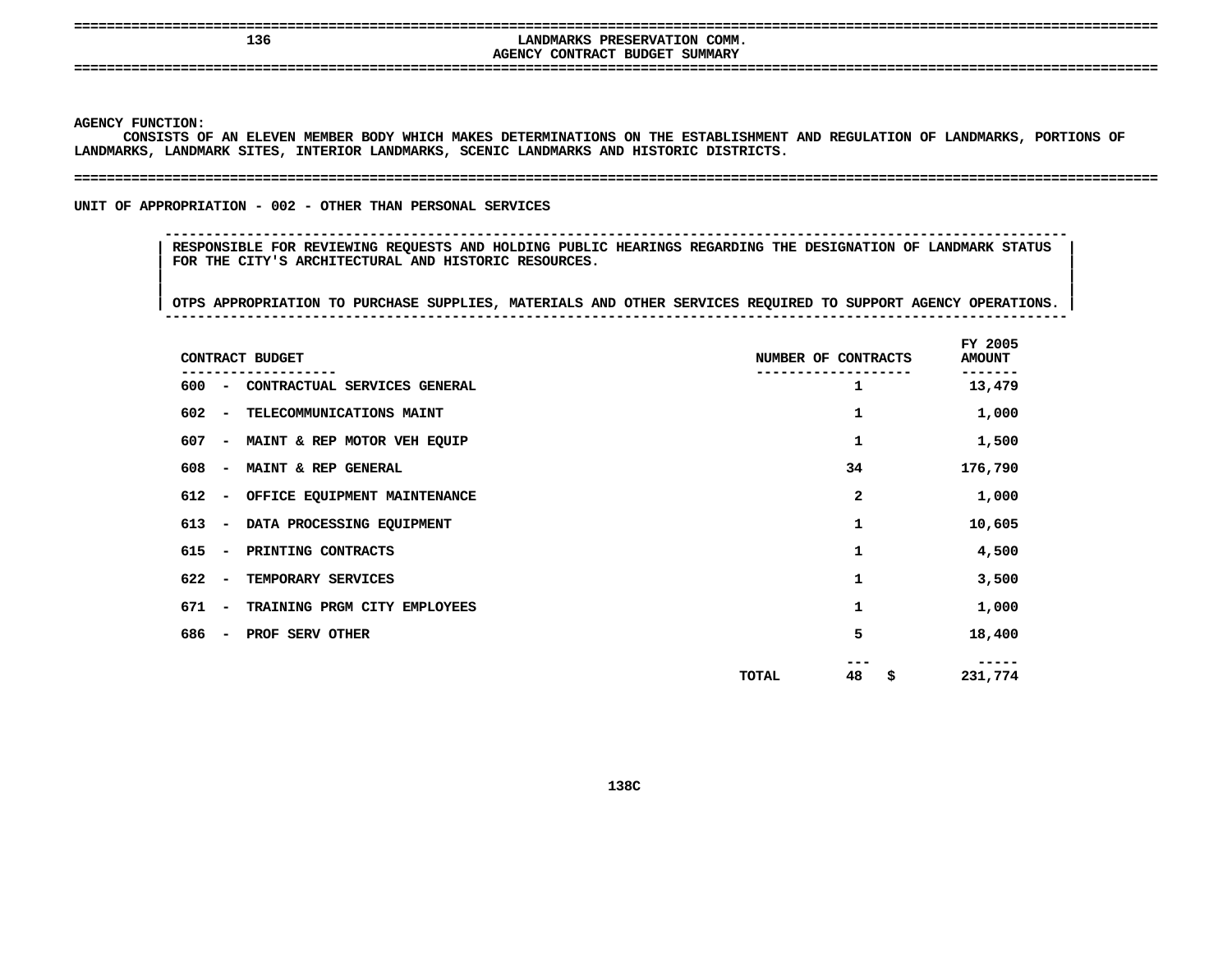## **156**<br>AGENCY CONTRACT BUDGET SUMMARY **NYC TAXI AND LIMOUSINE COMM CONTRACT BUDGET SUMMARY ====================================================================================================================================**

**AGENCY**

**|**

Y FUNCTION:<br>DEVELOPS AN<br>NING TAXI<mark>,</mark> DEVELOPS AND IMPROVES TAXI AND LIMOUSINE SERVICE IN THE CITY OF NEW YORK: ADOPTS AND ESTABLISHES AN OVERALL PUBLIC POLICY S AND IMPROVES TAXI AND LIMOUSINE SERVICE IN THE CITY OF NEW YORK; ADOPTS AND ESTABLISHES AN OVERALL PUBLIC POLICY<br>XI, LIMOUSINE, COACH, AND WHEELCHAIR ACCESSIBLE VAN SERVICES AS IT RELATES TO THE TRANSPORTATION NETWORK OF **GOVERNING**G TAXI, LIMOUSINE, COACH, AND WHEELCHAIR ACCESSIBLE VAN SERVICES AS IT RELATES TO THE TRANSPORTATION NETWORK OF THE CITY;<br>HES RATES, STANDARDS OF SERVICE INCLUDING DRIVER AND EQUIPMENT SAFETY; ESTABLISHES NOISE AND AIR POL ESTABLISHES RATES, STANDARDS OF SERVICE INCLUDING DRIVER AND EOUIPMENT SAFETY: ESTABLISHES NOISE AND AIR POLLUTION CONTROLS, AND S RATES, STANDARDS OF SERVICE INCLUDING DRIVER AND EQUIPMENT SAFETY; ESTABLISHES NOISE AND AIR POLLUTION CONTROLS, AND<br>COVERAGE POLICIES; SETS AND ENFORCES STANDARDS AND CRITERIA FOR LICENSING VEHICLES, DRIVERS, CHAUFFEURS **INSURANCE COVERAGE POLICIES; SETS AND ENFORCES STANDARDS AND CRITERIA FOR LICENSING VEHICLES, DRIVERS, CHAUFFEURS, OWNERS AND** OPERATORS ENGAGED IN SUCH SERVICES.

#### **ENGAGED IN SUCH SERVICES. ====================================================================================================================================**

UNIT OF APPROPRIATION - 002 - OTHER THAN PERSONAL SERVICE

 **OF APPROPRIATION - <sup>002</sup> - OTHER THAN PERSONAL SERVICE -------------------------------------------------------------------------------------------------------------- RESPONSIBLE FOR LICENSING OF THE CITY'S TAXICABS, FOR-HIRE VEHICLES, PARATRANSIT VEHICLES AND THE DRIVERS OF <sup>|</sup> THESE VEHICLES. ENFORCES RULES AND REGULATIONS FOR THE TAXI AND LIMOUSINE INDUSTRY. ADJUDICATES SUMMONSES <sup>|</sup> AND HANDLES CITIZEN COMPLAINTS. <sup>|</sup>**

|     |                          | CONTRACT BUDGET              | NUMBER OF CONTRACTS | FY 2005<br><b>AMOUNT</b> |
|-----|--------------------------|------------------------------|---------------------|--------------------------|
| 600 | $\overline{\phantom{a}}$ | CONTRACTUAL SERVICES GENERAL | 2                   | 68,000                   |
| 602 | $\overline{\phantom{a}}$ | TELECOMMUNICATIONS MAINT     | 2                   | 32,000                   |
| 608 | $\overline{\phantom{a}}$ | MAINT & REP GENERAL          | 10                  | 25,000                   |
| 612 | $\overline{\phantom{a}}$ | OFFICE EQUIPMENT MAINTENANCE | 1                   | 20,000                   |
| 613 | $\overline{\phantom{m}}$ | DATA PROCESSING EQUIPMENT    | 1                   | 80,000                   |
| 615 | $\overline{\phantom{a}}$ | PRINTING CONTRACTS           | 1                   | 65,000                   |
| 619 | $\overline{\phantom{a}}$ | SECURITY SERVICES            | 4                   | 252,264                  |
| 622 | $\overline{\phantom{a}}$ | TEMPORARY SERVICES           | 2                   | 103,000                  |
| 624 | $\overline{\phantom{a}}$ | CLEANING SERVICES            | 3                   | 88,156                   |
| 671 | $\overline{\phantom{a}}$ | TRAINING PRGM CITY EMPLOYEES | 2                   | 1,000                    |
| 684 | $\overline{\phantom{a}}$ | PROF SERV COMPUTER SERVICES  | 4                   | 395,201                  |
|     |                          |                              |                     |                          |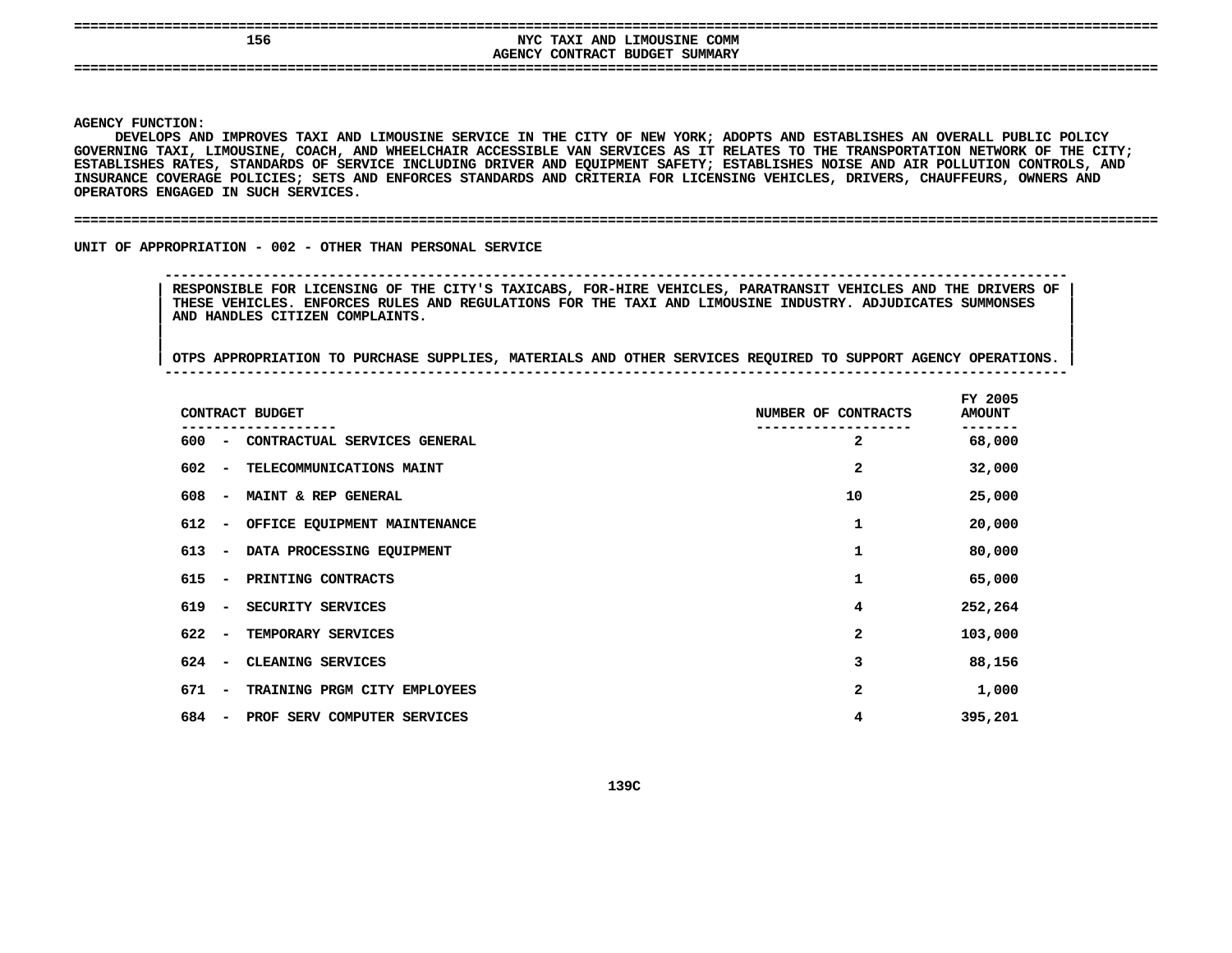| 156 | COMM<br>NYC TAXI AND LIMOUSINE<br>SUMMARY<br>CONTRACT BUDGET<br><b>AGENCY</b> |  |
|-----|-------------------------------------------------------------------------------|--|
|     |                                                                               |  |

------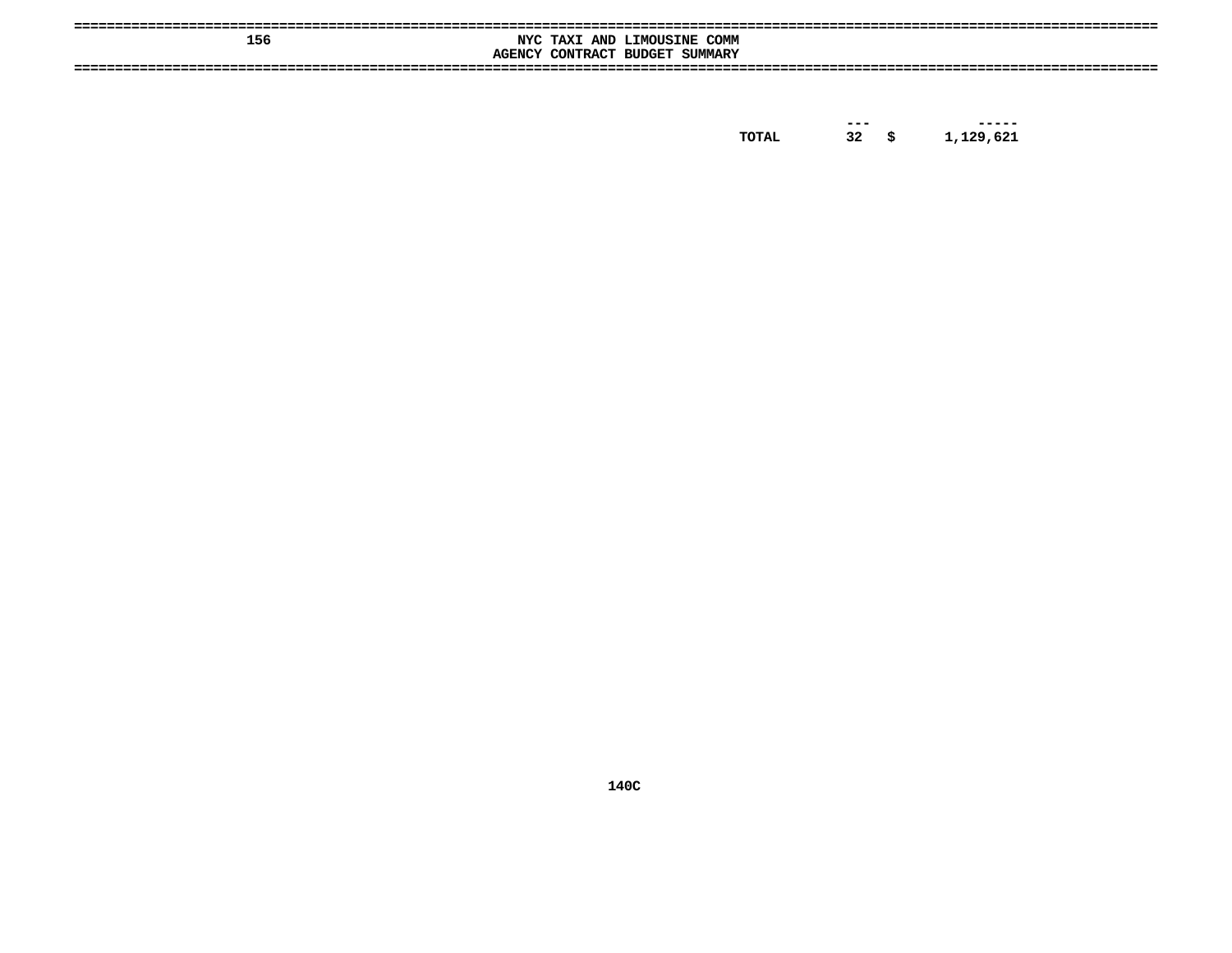| ----<br>---- | -------------------------------------    | ___ |
|--------------|------------------------------------------|-----|
| 226          | <b>COMMISSION ON HUMAN RIGHTS</b>        |     |
|              | <b>SUMMARY</b><br>AGENCY CONTRACT BUDGET |     |
| ----         |                                          |     |
|              |                                          |     |

 **FUNCTION: INVESTIGATES COMPLAINTS OF CIVIL RIGHTS DISCRIMINATION. THE COMMISSION PROTECTS AGAINST HOUSING, PUBLIC ACCESS, OR EMPLOYMENT** DISCRIMINATION BASED ON RACE, AGE, NATIONAL ORIGIN, ALIENAGE, SEXUAL ORIENTATION, GENDER, DISABILITY, RELIGION, MARITAL STATUS, OR **BASED ON RACE, AGE, NATIONAL ORIGIN, ALIENAGE, SEXUAL ORIENTATION, GENDER, DISABILITY, RELIGION, MARITAL STATUS, OR** FAMILY SIZE. THE COMMISSION INVESTIGATES, CONCILIATES, AND ADJUDICATES COMPLAINTS FILED UNDER THE HUMAN RIGHTS LAW AND FOSTERS<br>MUTUAL UNDERSTANDING AND RESPECT AMONG THE CITY'S DIVERSE COMMUNITIES.<br>------------------------MUTUAL UNDERSTANDING AND RESPECT AMONG THE CITY'S DIVERSE COMMUNITIES.

### **UNDERSTANDING AND RESPECT AMONG THE CITY'S DIVERSE COMMUNITIES. ====================================================================================================================================**

| ------------<br>608<br>- MAINT & REP GENERAL                   | -----------------          | ------          |
|----------------------------------------------------------------|----------------------------|-----------------|
|                                                                | 5                          | 5,137           |
| 612 -<br>OFFICE EQUIPMENT MAINTENANCE                          | 2                          | 5,225           |
| 613<br>DATA PROCESSING EQUIPMENT<br>$\sim$ $-$                 | 1                          | 6,288           |
| 624<br>CLEANING SERVICES<br>$\overline{\phantom{a}}$           | 3                          | 45,400          |
| 684<br>PROF SERV COMPUTER SERVICES<br>$\overline{\phantom{a}}$ | $\mathbf{2}$               | 14,777          |
|                                                                | ---<br>13<br>- \$<br>TOTAL | -----<br>76,827 |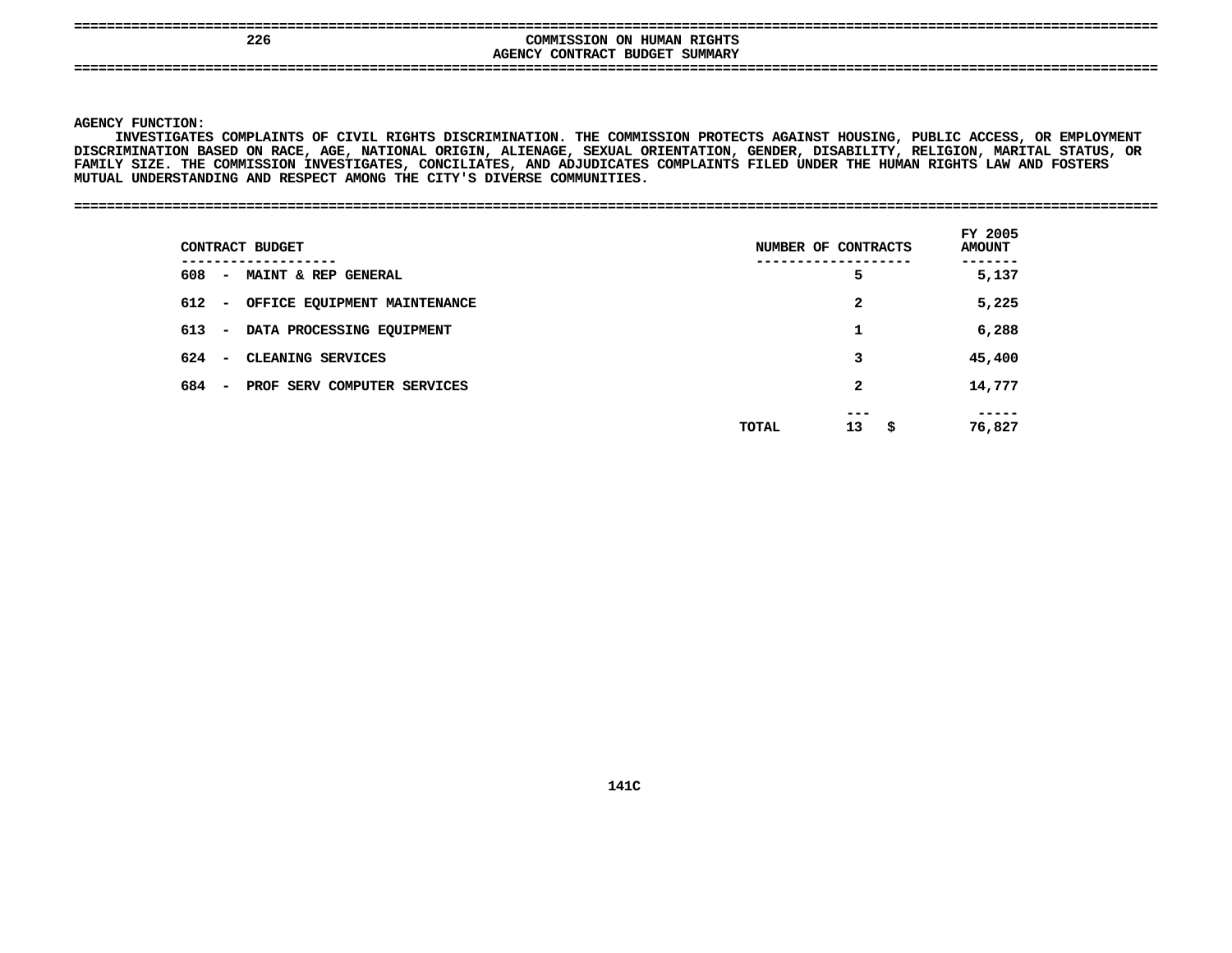## **UNIT OF APPROPRIATION CONTRACT BUDGET DETAIL ====================================================================================================================================**

 **------------------------------------------------------------------------------------------------------------------------------------**AGENCY - 226 - COMMISSION ON HUMAN RIGHTS

**- <sup>226</sup> - COMMISSION ON HUMAN RIGHTS UNIT**

TO ELIMINATE AND PREVENT UNLAWFUL DISCRIMINATION IN EMPLOYMENT, HOUSING AND PUBLIC ACCOMMODATIONS BASED ON<br>RACE, COLOR, GENDER, SEXUAL ORIENTATION, RELIGION, NATIONAL ORIGIN AND ANCESTRY, AGE, MARITAL STATUS, **TO ELIMINATE AND PREVENT UNLAWFUL DISCRIMINATION IN EMPLOYMENT, HOUSING AND PUBLIC ACCOMMODATIONS BASED ON <sup>|</sup> <sup>|</sup> RACE, COLOR, GENDER, SEXUAL ORIENTATION, RELIGION, NATIONAL ORIGIN AND ANCESTRY, AGE, MARITAL STATUS, <sup>|</sup> <sup>|</sup> HANDICAP, LAWFUL OCCUPATION, PEOPLE WITH CHILDREN IN HOUSING, CONVICTION RECORDS IN PRIVATE-SECTOR <sup>|</sup> <sup>|</sup> EMPLOYMENT, AND ALIENAGE AND CITIZENSHIP STATUS. PROGRAMS ARE DESIGNED TO FOSTER EQUAL OPPORTUNITY THROUGH <sup>|</sup> <sup>|</sup> THE INVESTIGATION, PROSECUTION AND ADJUDICATION OF INDIVIDUAL DISCRIMINATION COMPLAINTS AND TO ELIMINATE <sup>|</sup> <sup>|</sup>PATTERNS OF DISCRIMINATION THROUGH ENFORCEMENT EFFORTS. <sup>|</sup> <sup>|</sup>**

**OF APPROPRIATION - <sup>002</sup> - OTHER THAN PERSONAL SERVICES --------------------------------------------------------------------------------------------------------------**

|<br>| OTPS APPROPRIATION FOR PURCHASE OF SUPPLIES, MATERIALS AND OTHER SERVICES REQUIRED TO SUPPORT EXECUTIVE AND |<br>| OTPS APPROPRIATION FOR PURCHASE OF SUPPLIES, MATERIALS AND OTHER SERVICES REQUIRED TO SUPPORT EXECUTIVE AND<br>| ADMINISTRATIVE OPERATIONS. **OTPS APPROPRIATION FOR PURCHASE OF SUPPLIES, MATERIALS AND OTHER SERVICES REQUIRED TO SUPPORT EXECUTIVE AND <sup>|</sup> <sup>|</sup>ADMINISTRATIVE OPERATIONS. <sup>|</sup> --------------------------------------------------------------------------------------------------------------**

| CONTRACT BUDGET                                                | NUMBER OF CONTRACTS | FY 2005<br><b>AMOUNT</b> |
|----------------------------------------------------------------|---------------------|--------------------------|
| 608<br>MAINT & REP GENERAL<br>$\sim$                           | 3<br>\$             | 2,057                    |
| 612 -<br>OFFICE EQUIPMENT MAINTENANCE                          | 1                   | 4,000                    |
| $613 -$<br>DATA PROCESSING EQUIPMENT                           | 1                   | 6,288                    |
| 624<br>CLEANING SERVICES<br>$\overline{\phantom{0}}$           | 1                   | 9,500                    |
| 684<br>PROF SERV COMPUTER SERVICES<br>$\overline{\phantom{0}}$ |                     | 6,677<br>-----           |
|                                                                | 7<br>\$<br>TOTAL    | 28,522                   |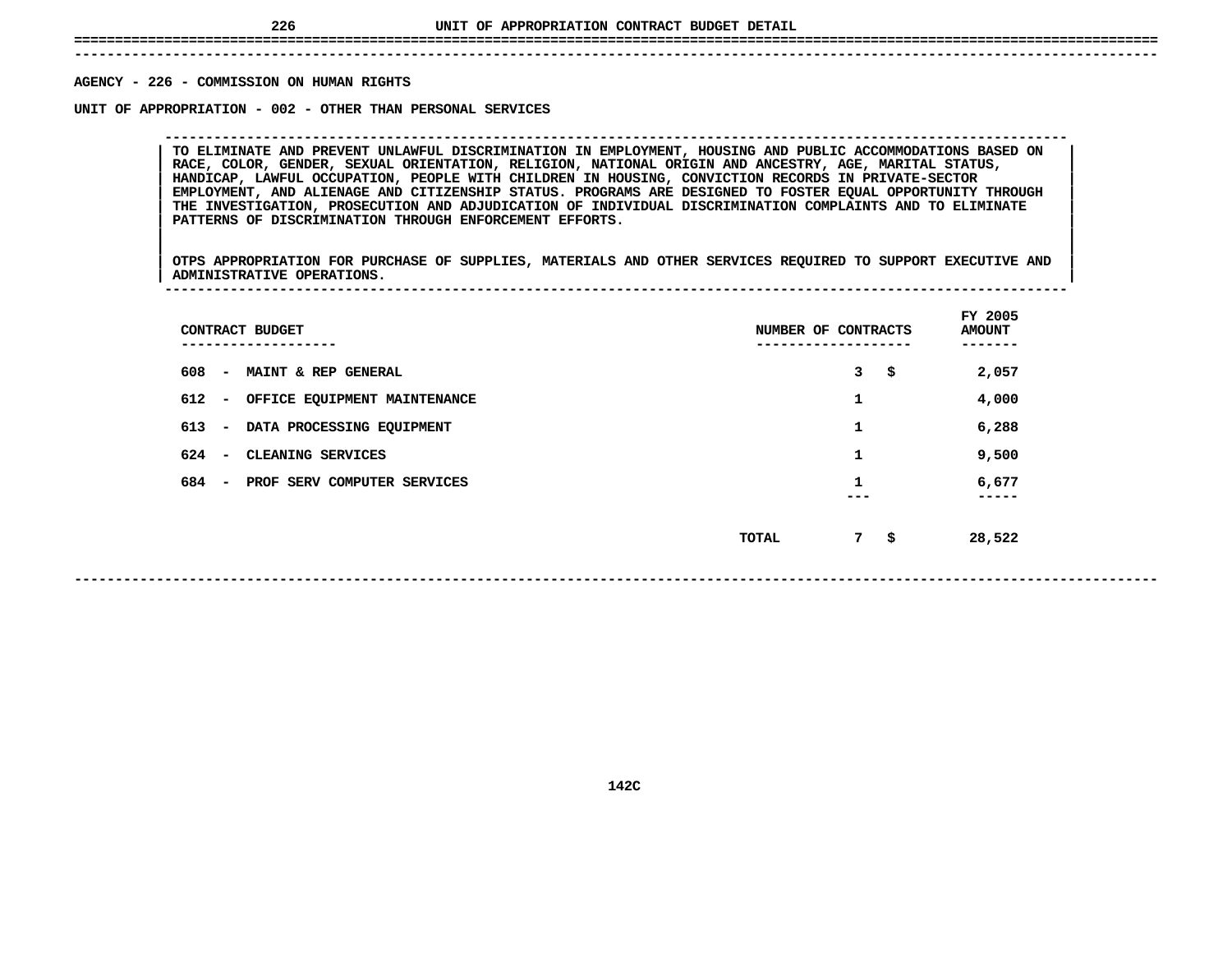### **226(CONT'D) UNIT OF APPROPRIATION CONTRACT BUDGET DETAIL ====================================================================================================================================**

### UNIT OF APPROPRIATION - 004 - COMM DEVELOP OTPS

 **OF APPROPRIATION - <sup>004</sup> - COMM DEVELOP OTPS --------------------------------------------------------------------------------------------------------------**| TO FOSTER MUTUAL UNDERSTANDING AND RESPECT AMONG ALL RACIAL, RELIGIOUS, AND ETHNIC GROUPS IN THE CITY<br>| THROUGH PREVENTION, EDUCATION, AND CRISIS INTERVENTION-RESOLUTION. THE UNIT IS MADE UP OF THE FIELD<br>| SERVICES, BIAS **THROUGH PREVENTION, EDUCATION, AND CRISIS INTERVENTION-RESOLUTION. THE UNIT IS MADE UP OF THE FIELD <sup>|</sup> <sup>|</sup>SERVICES, BIAS AND RESEARCH DIVISIONS. <sup>|</sup> <sup>|</sup>**

|<br>| OTPS\_APPROPRIATION\_FOR\_PURCHASE\_OF\_SUPPLIES, MATERIALS\_AND\_OTHER\_SERVICES\_REQUIRED\_TO\_SUPPORT\_COMMUNITY\_\_\_\_\_\_\_ |<br>| OTPS APPROPRIATION FOR PURCHASE OF SUPPLIES, MATERIALS AND OTHER SERVICES REQUIRED TO SUPPORT COMMUNITY<br>| DEVELOPMENT OPERATIONS. **OTPS APPROPRIATION FOR PURCHASE OF SUPPLIES, MATERIALS AND OTHER SERVICES REQUIRED TO SUPPORT COMMUNITY <sup>|</sup> <sup>|</sup>DEVELOPMENT OPERATIONS. <sup>|</sup> --------------------------------------------------------------------------------------------------------------**

| CONTRACT BUDGET<br>------------                                 | NUMBER OF CONTRACTS<br>---------- |                    | FY 2005<br><b>AMOUNT</b><br>----- |
|-----------------------------------------------------------------|-----------------------------------|--------------------|-----------------------------------|
| 608<br>MAINT & REP GENERAL<br>$\overline{\phantom{a}}$          |                                   | $\mathbf{2}$<br>\$ | 3,080                             |
| 612<br>OFFICE EQUIPMENT MAINTENANCE<br>$\overline{\phantom{a}}$ |                                   | 1                  | 1,225                             |
| 624<br>CLEANING SERVICES<br>$\overline{\phantom{a}}$            |                                   | $\mathbf{2}$       | 35,900                            |
| 684<br>PROF SERV COMPUTER SERVICES<br>$\overline{\phantom{a}}$  |                                   | 1                  | 8,100<br>-----                    |
|                                                                 | TOTAL                             | 6 \$               | 48,305                            |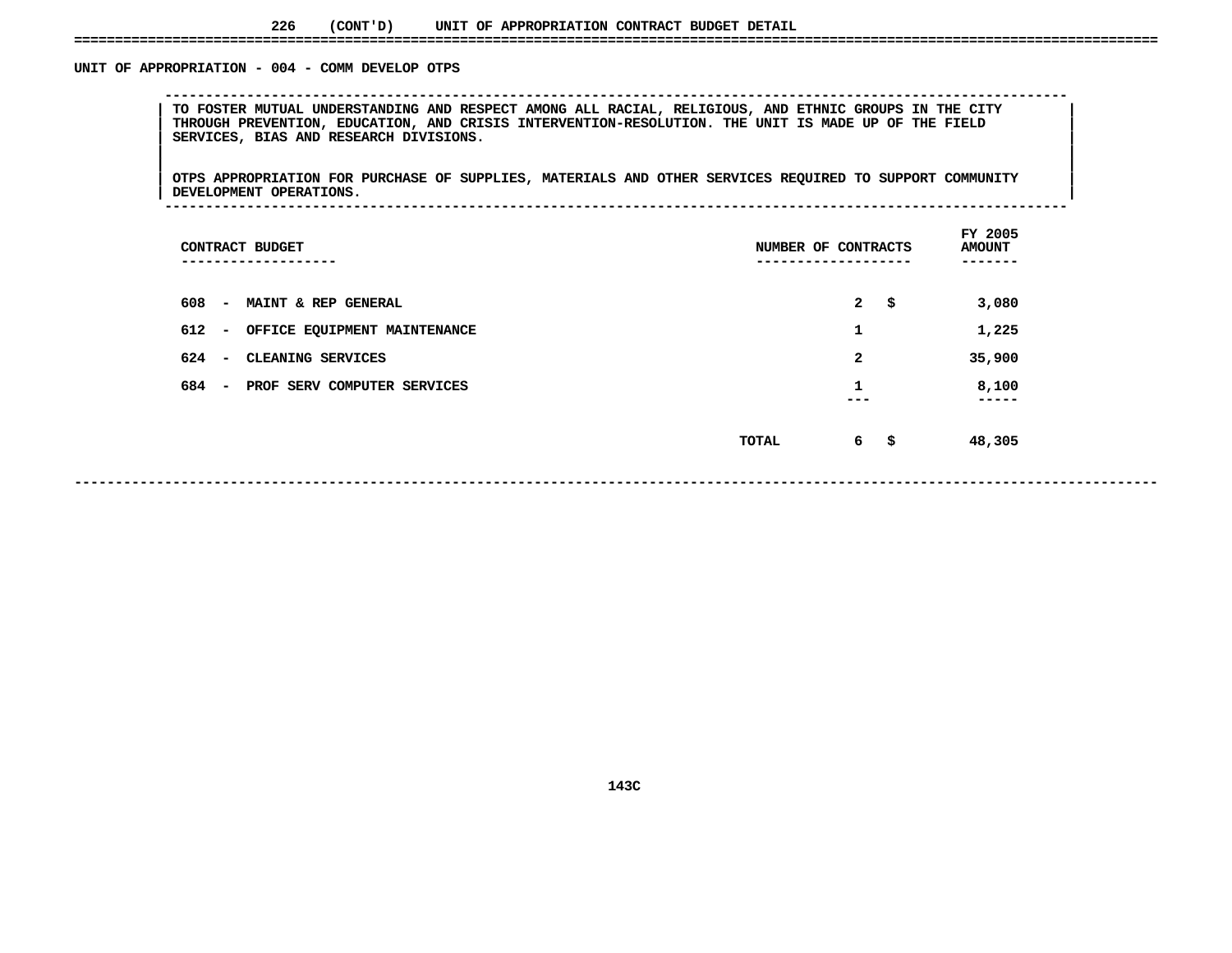### **==================================================================================================================================== <sup>260</sup> DEPARTMENT OF YOUTH & COMMUNITY DEV AGENCYCONTRACT BUDGET SUMMARY ====================================================================================================================================**

**AGENCY**

Y FUNCTION:<br>ROVIDES PRO<br>CONTRACTS I<br>-PROVIDES PRO<del>GRAMS DESIGNED TO MEET THE NEEDS OF YOUTH AND COMMUNITIES WHERE THERE IS A</del> S PROGRAMS DESIGNED TO MEET THE NEEDS OF YOUTH AND COMMUNITIES WHERE THERE IS A HIGH CONCENTRATION OF POVERTY. ENTERS<br>CTS TO IMPLEMENT YOUTH AND COMMUNITY ACTION POLICIES AND PROGRAMS AND ADMINISTERS PROGRAMS INCLUDING AFT INTO CONTRACTS TO IMPLEMENT YOUTH AND COMMUNITY ACTION POLICIES AND PROGRAMS AND ADMINISTERS PROGRAMS INCLUDING AFTER SCHOOL<br>PROGRAMS, YOUTH EMPLOYMENT AND COMMUNITY ECONOMIC DEVELOPMENT AND IMMIGRATION ASSISTANCE.<br>-PROGRAMS, YOUTH EMPLOYMENT AND COMMUNITY ECONOMIC DEVELOPMENT AND IMMIGRATION ASSISTANCE.

**YOUTH EMPLOYMENT AND COMMUNITY ECONOMIC DEVELOPMENT AND IMMIGRATION ASSISTANCE. ====================================================================================================================================**

| CONTRACT BUDGET                                                   | NUMBER OF CONTRACTS | FY 2005<br><b>AMOUNT</b> |
|-------------------------------------------------------------------|---------------------|--------------------------|
| 600<br>- CONTRACTUAL SERVICES GENERAL                             | 8                   | ------<br>282,500        |
| 602<br>TELECOMMUNICATIONS MAINT<br>$\overline{\phantom{a}}$       | $\mathbf{2}$        | 2,000                    |
| 608<br><b>MAINT &amp; REP GENERAL</b><br>$\overline{\phantom{a}}$ | $\mathbf{2}$        | 3,000                    |
| 612<br>OFFICE EQUIPMENT MAINTENANCE<br>$\overline{\phantom{a}}$   | 2                   | 9,300                    |
| 613<br>DATA PROCESSING EQUIPMENT<br>$\sim$                        | 3                   | 22,000                   |
| 615<br>PRINTING CONTRACTS<br>$\overline{\phantom{a}}$             | 9                   | 251,004                  |
| 616<br>COMMUNITY CONSULTANT CONTRACTS<br>$\overline{\phantom{a}}$ | 9                   | 600,000                  |
| 622<br>TEMPORARY SERVICES<br>$\overline{\phantom{a}}$             | 4                   | 19,000                   |
| 624<br>CLEANING SERVICES<br>$\overline{\phantom{a}}$              | 1                   | 3,000                    |
| 633<br>TRANSPORTATION EXPENDITURES<br>$\overline{\phantom{a}}$    | 3                   | 14,000                   |
| 671<br>TRAINING PRGM CITY EMPLOYEES<br>$\overline{\phantom{a}}$   | $\mathbf{2}$        | 7,500                    |
| 678<br>PAYMENTS TO DELEGATE AGENCIES<br>$\overline{\phantom{a}}$  | 496                 | 57,825,419               |
| 681<br>PROF SERV ACCTING & AUDITING<br>$\overline{\phantom{m}}$   | 4                   | 932,706                  |
| 684<br>PROF SERV COMPUTER SERVICES<br>$\overline{\phantom{m}}$    | $\mathbf{2}$        | 520,000                  |
| 685<br>PROF SERV DIRECT EDUC SERV<br>$\overline{\phantom{m}}$     | 3                   | 241,483                  |
| 686<br>PROF SERV OTHER<br>$\overline{\phantom{m}}$                | 1                   | 2,000                    |
| 695<br>EDUCATION & REC FOR YOUTH PRGM<br>$\overline{\phantom{a}}$ | 380                 | 100,650,705              |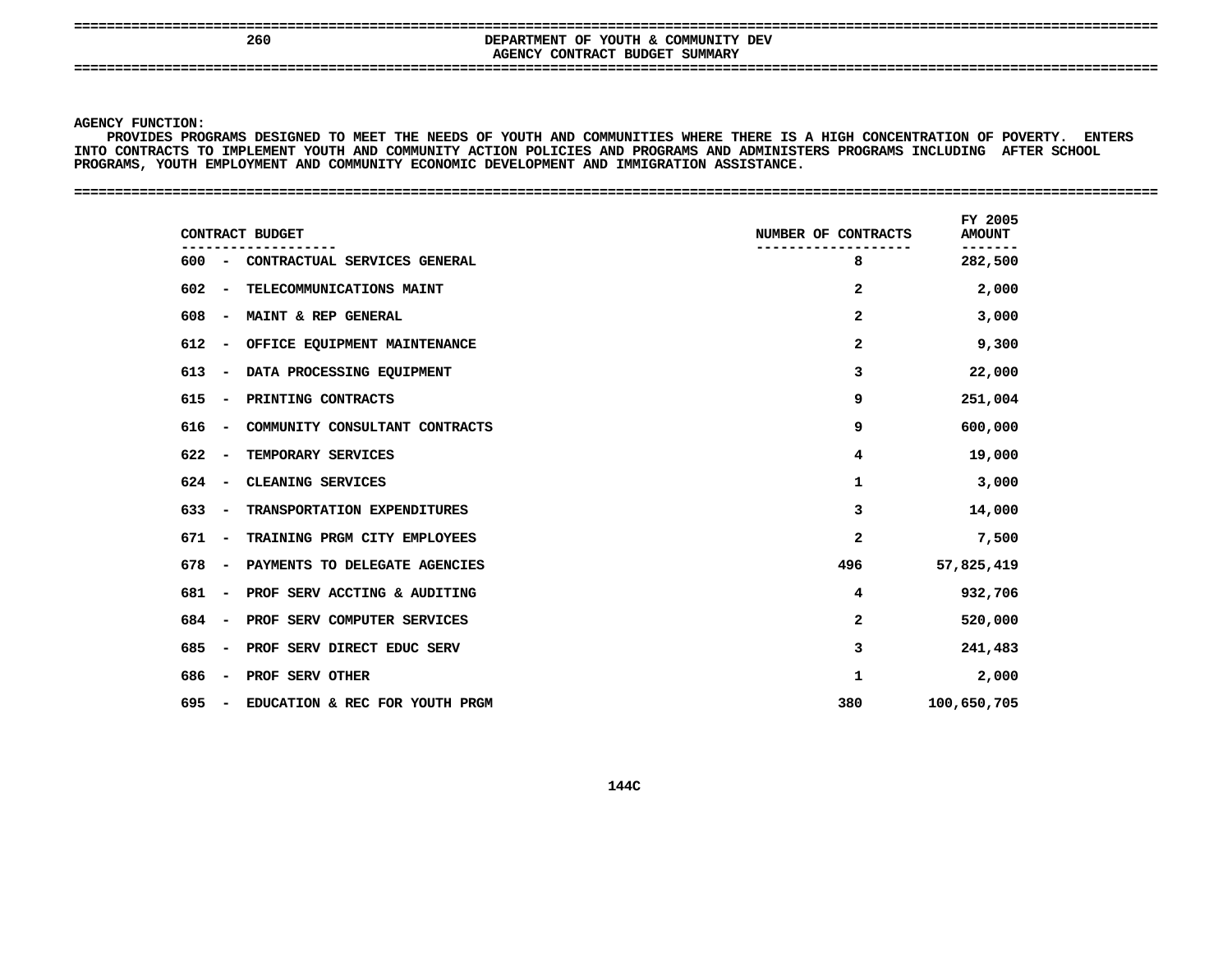|     | ----                                                            |
|-----|-----------------------------------------------------------------|
| 260 | . & COMMUNITY<br>YOUTH<br>OF<br><b>DEV</b><br><b>DEPARTMENT</b> |
|     | SUMMARY<br><b>BUDGET</b><br>AGENCY<br>CONTRACT                  |
|     |                                                                 |
|     |                                                                 |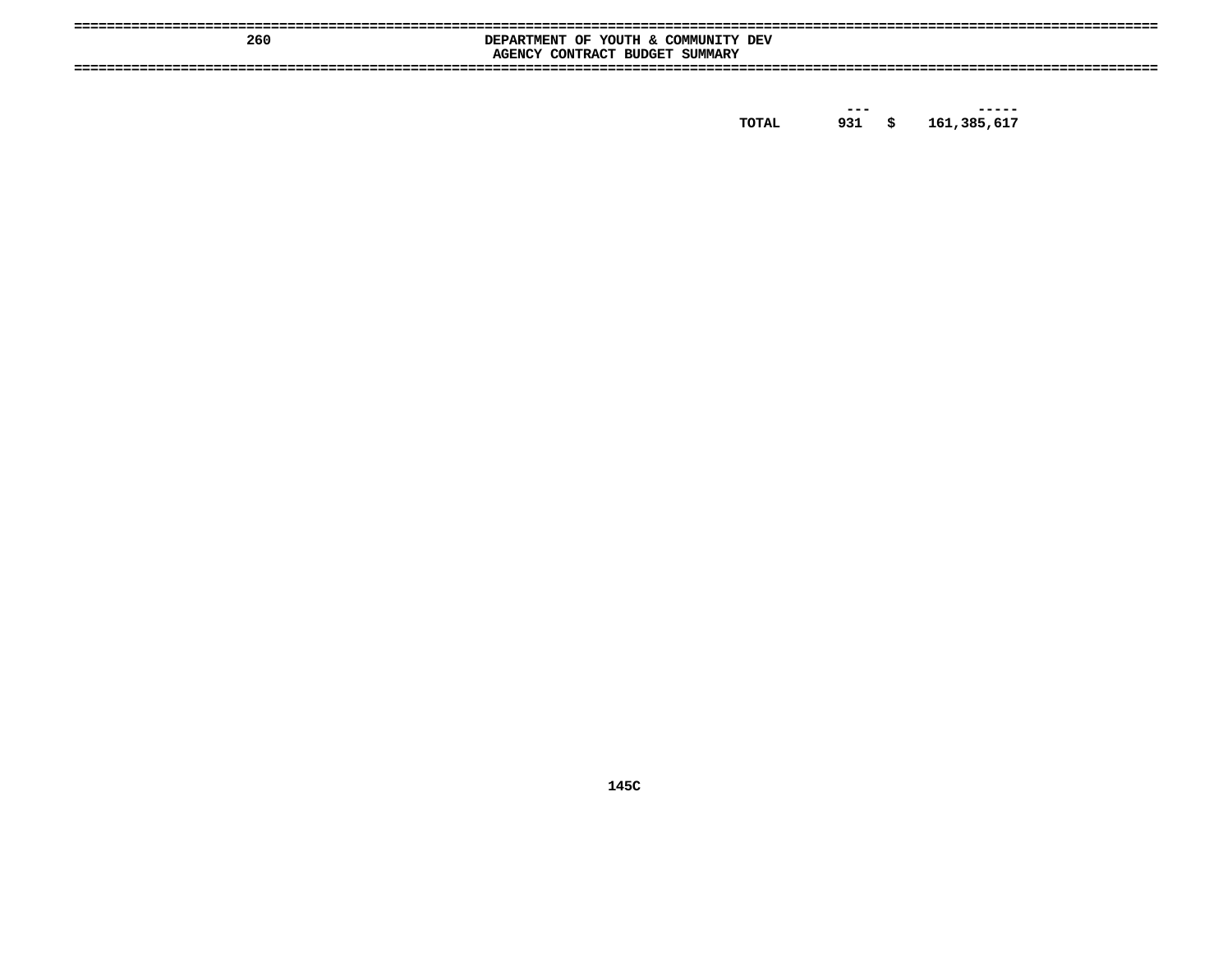## **UNIT OF APPROPRIATION CONTRACT BUDGET DETAIL ====================================================================================================================================**

### **------------------------------------------------------------------------------------------------------------------------------------**AGENCY - 260 - DEPARTMENT OF YOUTH & COMMUNITY DEV

# **- <sup>260</sup> - DEPARTMENT OF YOUTH & COMMUNITY DEV UNIT**

 **OF APPROPRIATION - <sup>005</sup> - COMMUNITY DEVELOPMENT OTPS -------------------------------------------------------------------------------------------------------------- <sup>|</sup> ADMINISTERS THE COMMUNITY DEVELOPMENT PROGRAM, WHICH PROVIDES <sup>A</sup> WIDE VARIETY OF COMMUNITY-BASED SOCIAL <sup>|</sup> <sup>|</sup>SERVICES. <sup>|</sup> <sup>|</sup>**

 **<sup>|</sup> <sup>|</sup>**|<br>| OTPS APPROPRIATION TO PURCHASE SUPPLIES, MATERIALS AND OTHER SERVICES REQUIRED TO SUPPORT THE COMMUNITY<br>| DEVELOPMENT PROGRAM. **OTPS APPROPRIATION TO PURCHASE SUPPLIES, MATERIALS AND OTHER SERVICES REQUIRED TO SUPPORT THE COMMUNITY <sup>|</sup> <sup>|</sup>DEVELOPMENT PROGRAM. <sup>|</sup> --------------------------------------------------------------------------------------------------------------**

| CONTRACT BUDGET                                                   | NUMBER OF CONTRACTS       | FY 2005<br><b>AMOUNT</b><br>------- |
|-------------------------------------------------------------------|---------------------------|-------------------------------------|
| 600<br>CONTRACTUAL SERVICES GENERAL<br>$\overline{\phantom{a}}$   | $\mathbf{2}$<br>\$        | 9,000                               |
| 612<br>OFFICE EQUIPMENT MAINTENANCE<br>$\overline{\phantom{m}}$   | $\mathbf{2}$              | 9,300                               |
| 613<br>DATA PROCESSING EQUIPMENT<br>$\overline{\phantom{a}}$      | 1                         | 10,000                              |
| 615<br>PRINTING CONTRACTS<br>$\overline{\phantom{m}}$             | 5                         | 129,504                             |
| 616<br>COMMUNITY CONSULTANT CONTRACTS<br>$\overline{\phantom{m}}$ | 9                         | 600,000                             |
| 622<br>TEMPORARY SERVICES<br>$\overline{\phantom{a}}$             | $\mathbf{2}$              | 6,000                               |
| 678<br>PAYMENTS TO DELEGATE AGENCIES<br>$\overline{\phantom{a}}$  | 421                       | 23,736,252                          |
| 681<br>PROF SERV ACCTING & AUDITING<br>$\overline{\phantom{a}}$   | 3                         | 932,510                             |
| 684<br>PROF SERV COMPUTER SERVICES<br>$\overline{\phantom{a}}$    | 1                         | 500,000                             |
| 685<br>PROF SERV DIRECT EDUC SERV<br>$\overline{\phantom{a}}$     | 3                         | 241,483                             |
|                                                                   |                           |                                     |
|                                                                   | 449<br>\$<br><b>TOTAL</b> | 26,174,049                          |
|                                                                   |                           |                                     |

**------------------------------------------------------------------------------------------------------------------------------------**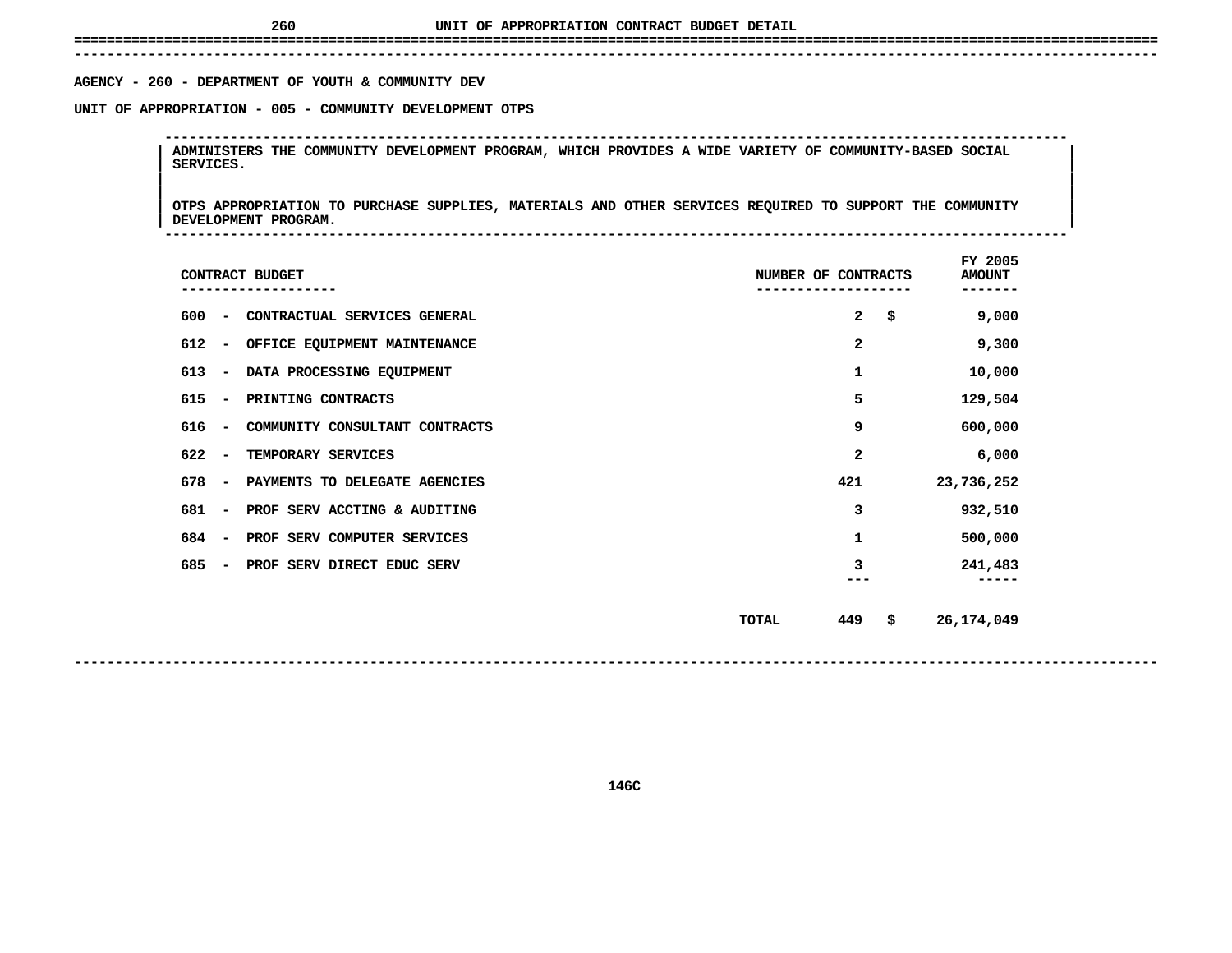### UNIT OF APPROPRIATION - 312 - OTHER THAN PERSONAL SERVICES

 **OF APPROPRIATION - <sup>312</sup> - OTHER THAN PERSONAL SERVICES --------------------------------------------------------------------------------------------------------------**DEVELOPS POLICIES TO MEET THE NEEDS OF YOUTH, ACTS AS A CONDUIT TO DISBURSE FUNDING THROUGH CONTRACTS WITH INDIVIDUAL ORGANIZATIONS AND PRIVATE INSTITUTIONS, ADVISES AND ASSISTS THE MAYOR AND CITY COUNCIL ON YOUTH PROGRAMS INDIVIDUAL ORGANIZATIONS AND PRIVATE INSTITUTIONS, ADVISES AND ASSISTS THE MAYOR AND CITY COUNCIL ON YOUTH<br>|-<br>| **PROGRAMS. <sup>|</sup> <sup>|</sup>**

|<br>| OTPS APPROPRIATION TO PURCHASE SUPPLIES, MATERIALS AND OTHER SERVICES REQUIRED TO SUPPORT YOUTH PROGRAMS. **<sup>|</sup> <sup>|</sup>OTPS APPROPRIATION TO PURCHASE SUPPLIES, MATERIALS AND OTHER SERVICES REQUIRED TO SUPPORT YOUTH PROGRAMS. <sup>|</sup> --------------------------------------------------------------------------------------------------------------**

| CONTRACT BUDGET                                                     | NUMBER OF CONTRACTS     | FY 2005<br><b>AMOUNT</b> |
|---------------------------------------------------------------------|-------------------------|--------------------------|
| 600<br>CONTRACTUAL SERVICES GENERAL<br>$\overline{\phantom{0}}$     | 6                       | \$<br>273,500            |
| 602<br>TELECOMMUNICATIONS MAINT<br>$\qquad \qquad$                  | 2                       | 2,000                    |
| 608<br>MAINT & REP GENERAL<br>$\qquad \qquad$                       | $\overline{\mathbf{2}}$ | 3,000                    |
| 613<br>DATA PROCESSING EQUIPMENT<br>$\overline{\phantom{0}}$        | 2                       | 12,000                   |
| 615<br>PRINTING CONTRACTS<br>$\overline{\phantom{0}}$               | 4                       | 121,500                  |
| 622<br>TEMPORARY SERVICES<br>$\overline{\phantom{0}}$               | 2                       | 13,000                   |
| 624<br>CLEANING SERVICES<br>$\overline{\phantom{0}}$                | 1                       | 3,000                    |
| 633<br>TRANSPORTATION EXPENDITURES<br>٠                             | 3                       | 14,000                   |
| 671<br>TRAINING PRGM CITY EMPLOYEES<br>$\qquad \qquad \blacksquare$ | 2                       | 7,500                    |
| 678<br>PAYMENTS TO DELEGATE AGENCIES<br>$\overline{\phantom{a}}$    | 75                      | 34,089,167               |
| 681<br>PROF SERV ACCTING & AUDITING<br>$\overline{\phantom{a}}$     | 1                       | 196                      |
| 684<br>PROF SERV COMPUTER SERVICES<br>$\overline{\phantom{a}}$      | 1                       | 20,000                   |
| 686<br>PROF SERV OTHER<br>$\qquad \qquad$                           | 1                       | 2,000                    |
| 695<br>EDUCATION & REC FOR YOUTH PRGM                               | 380<br>$---$            | 100,650,705<br>-----     |
|                                                                     | 482<br><b>TOTAL</b>     | \$<br>135,211,568        |

**------------------------------------------------------------------------------------------------------------------------------------**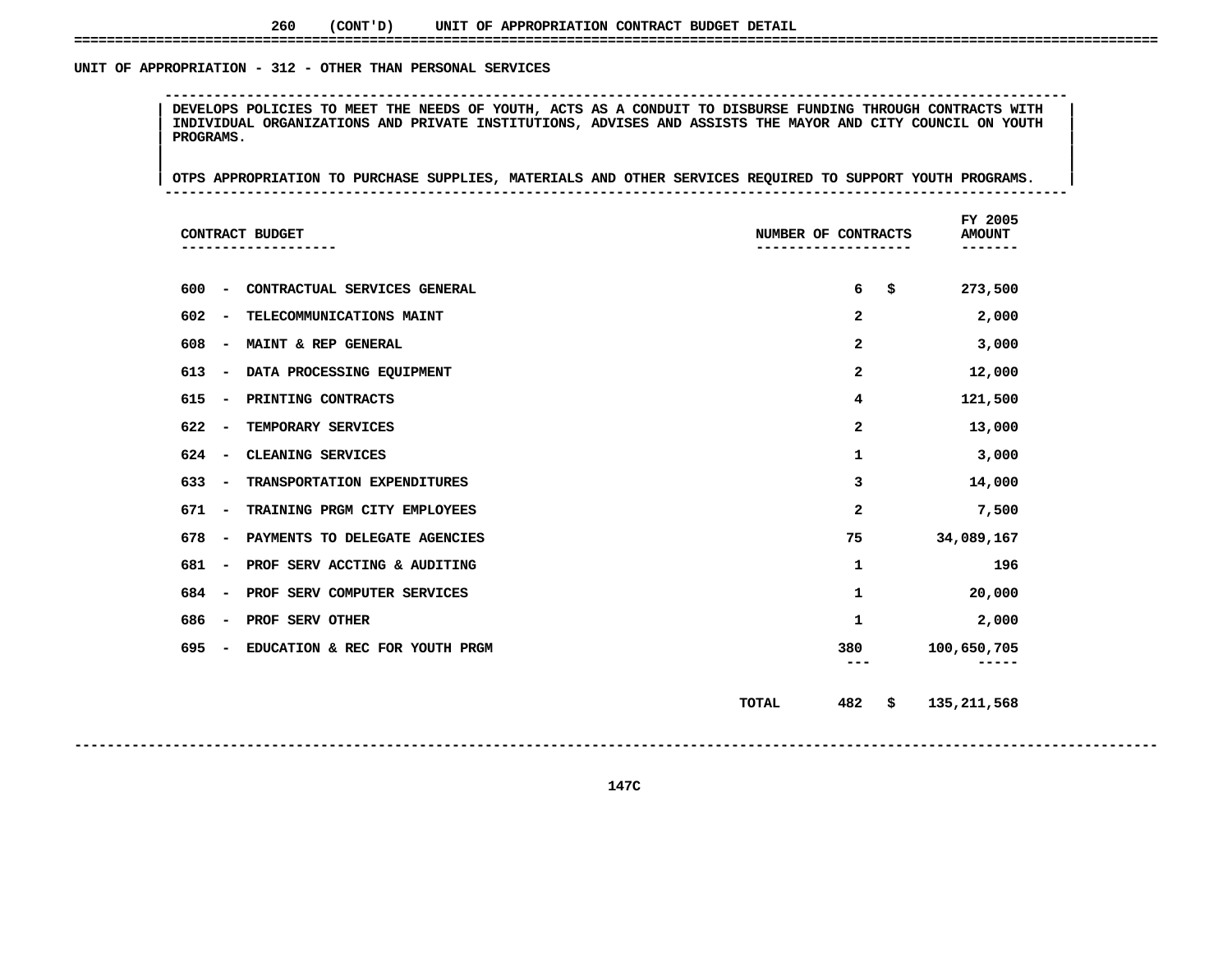| 312 | CONFLICTS OF INTEREST BOARD<br>AGENCY CONTRACT BUDGET SUMMARY |  |
|-----|---------------------------------------------------------------|--|
|     |                                                               |  |

 **FUNCTION: RENDERS**

**ADVISORY OPINIONS TO OFFICERS AND EMPLOYEES, WITH RESPECT TO CHAPTER <sup>68</sup> OF THE NEW YORK CITY CHARTER. ====================================================================================================================================**

### UNIT OF APPROPRIATION - 002 - OTHER THAN PERSONAL SERVICES

 **OF APPROPRIATION - <sup>002</sup> - OTHER THAN PERSONAL SERVICES -------------------------------------------------------------------------------------------------------------- IMPLEMENTS AND INTERPRETS THE CONFLICT OF INTEREST PROVISIONS UNDER THE NEWLY REVISED CITY CHARTER WHICH <sup>|</sup> INCLUDES: TRAINING AND EDUCATING CITY EMPLOYEES REGARDING THE REVISED ETHICAL STANDARDS, ISSUING ADVISORY <sup>|</sup> OPINIONS TO PROSPECTIVE, CURRENT AND FORMER CITY EMPLOYEES, REVIEWING CURRENT AND PRIOR OPINIONS OF THE <sup>|</sup> BOARD OF ETHICS, PROCESSING COMPLAINTS CONCERNING ALLEGED VIOLATIONS, AND RECEIVING AND REVIEWING FINANCIAL <sup>|</sup> DISCLOSURE STATEMENTS. <sup>|</sup>**

|<br>|<br>| OTPS APPROPRIATION TO PURCHASE SUPPLIES, MATERIALS AND OTHER SERVICES REQUIRED TO SUPPORT AGENCY OPERATIONS. | **<sup>|</sup> OTPS APPROPRIATION TO PURCHASE SUPPLIES, MATERIALS AND OTHER SERVICES REQUIRED TO SUPPORT AGENCY OPERATIONS. <sup>|</sup> --------------------------------------------------------------------------------------------------------------**

|     |             | CONTRACT BUDGET                |       | NUMBER OF CONTRACTS | FY 2005<br><b>AMOUNT</b> |
|-----|-------------|--------------------------------|-------|---------------------|--------------------------|
| 608 |             | - MAINT & REP GENERAL          | ----- | ┻                   | -----<br>600             |
| 612 |             | - OFFICE EQUIPMENT MAINTENANCE |       | 3                   | 37,709                   |
| 613 | $\sim 1000$ | DATA PROCESSING EQUIPMENT      |       | 1                   | 1,000                    |
| 686 | $\sim$      | PROF SERV OTHER                |       | 1                   | 729                      |
|     |             |                                | TOTAL | ---<br>6<br>-\$     | -----<br>40,038          |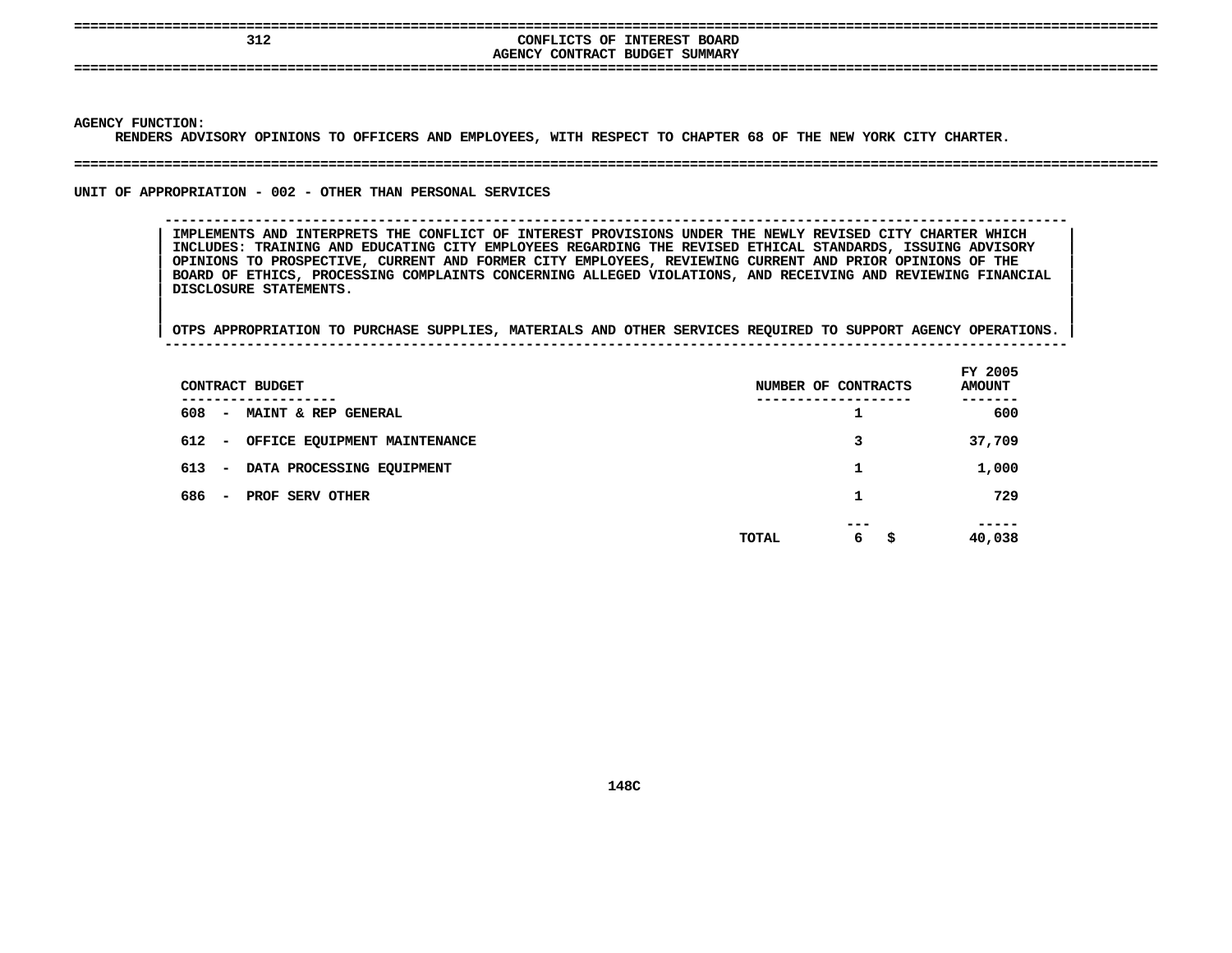## **====================================================================================================================================SEXUAL SERVICE OF COLLECTIVE BARGAINING<br>AGENCY CONTRACT BUDGET SUMMARY OFFICE OF COLLECTIVE BARGAINING CONTRACT BUDGET SUMMARY ====================================================================================================================================**

### **AGENCY**

Y FUNCTION:<br>THE OCB CON<br>INING DETE<mark>R</mark> **THE**E OCB CONSISTS OF TWO BOARDS: THE BOARD OF COLLECTIVE BARGAINING AND THE BOARD OF CERTIFICATION. THE BOARD OF COLLECTIVE<br>ING DETERMINES CLAIMS THAT EMPLOYERS AND/OR UNIONS HAVE ENGAGED IN IMPROPER LABOR PRACTICES IN VIOLAT **BARGAINING**G DETERMINES CLAIMS THAT EMPLOYERS AND/OR UNIONS HAVE ENGAGED IN IMPROPER LABOR PRACTICES IN VIOLATION OF THE LAW AND<br>MEDIAL ORDERS WHEN VIOLATIONS ARE FOUND. IT DESIGNATES ARBITRATORS, PROVIDES ARBITRATION PROCEDURES TO S ISSUES REMEDIAL ORDERS WHEN VIOLATIONS ARE FOUND. IT DESIGNATES ARBITRATORS, PROVIDES ARBITRATION PROCEDURES TO SETTLE CONTRACTUAL S REMEDIAL ORDERS WHEN VIOLATIONS ARE FOUND. IT DESIGNATES ARBITRATORS, PROVIDES ARBITRATION PROCEDURES TO SETTLE CONTRACTUAL<br>ANCES, AND HELPS TO BRING ABOUT AGREEMENT ON CONTRACTS NEGOTIATIONS BY DESIGNATING MEDIATORS AND **GRIEVANCES,**, AND HELPS TO BRING ABOUT AGREEMENT ON CONTRACTS NEGOTIATIONS BY DESIGNATING MEDIATORS AND IMPASSE PANELS. THE BOARD OF<br>ION DETERMINES BARGAINING UNITS, CERTIFIES UNIONS AS THE EXCLUSIVE BARGAINING REPRESENTATIVE OF APPRO **CERTIFICATION DETERMINES BARGAINING UNITS, CERTIFIES UNIONS AS THE EXCLUSIVE BARGAINING REPRESENTATIVE OF APPROPRIATE UNITS, AND DETERMINES WHETHER PARTICULAR TITLES OR EMPLOYEES ARE EXCLUDED FROM BARGAINING BECAUSE THEY ARE MANAGERIAL OR CONFIDENTIAL WITHIN** THE MEANING OF THE LAW.

**MEANING OF THE LAW. ====================================================================================================================================**

UNIT OF APPROPRIATION - 002 - OTHER THAN PERSONAL SERVICES

 **OF APPROPRIATION - <sup>002</sup> - OTHER THAN PERSONAL SERVICES -------------------------------------------------------------------------------------------------------------- THE AGENCY DETERMINES AND CERTIFIES THE COLLECTIVE BARGAINING UNIT REPRESENTING PUBLIC EMPLOYEES; <sup>|</sup> COORDINATES AND CERTIFIES ARBITRATION PROCEDURES TO SETTLE DISPUTES OR GRIEVANCES AGAINST MUNICIPAL <sup>|</sup> AGENCIES; AND ADJUDICATES COLLECTIVE BARGAINING MATTERS PERTAINING TO THE OFFICE OF MUNICIPAL LABOR <sup>|</sup> RELATIONS (OMLR). OCB ALSO INTERPRETS CITY COLLECTIVE BARGAINING LAW AND ENSURES NEUTRALITY IN THE <sup>|</sup> RESOLUTION OF DISPUTES BETWEEN MANAGEMENT (THE CITY) AND CERTIFIED ORGANIZATIONS (UNIONIZED EMPLOYEES) <sup>|</sup> THROUGH MEDIATION, FACT-FINDING AND ARBITRATION. <sup>|</sup>**

|<br>| OTPS APPROPRIATION TO PURCHASE SUPPLIES, MATERIALS AND OTHER SERVICES REQUIRED TO SUPPORT AGENCY OPERATIONS. | **<sup>|</sup> OTPS APPROPRIATION TO PURCHASE SUPPLIES, MATERIALS AND OTHER SERVICES REQUIRED TO SUPPORT AGENCY OPERATIONS. <sup>|</sup> --------------------------------------------------------------------------------------------------------------**

|                                 | CONTRACT BUDGET                    | NUMBER OF CONTRACTS | FY 2005<br><b>AMOUNT</b> |
|---------------------------------|------------------------------------|---------------------|--------------------------|
| 602                             | - TELECOMMUNICATIONS MAINT         | 1                   | 249                      |
| 608                             | - MAINT & REP GENERAL              | 1                   | 1,605                    |
|                                 | 612 - OFFICE EQUIPMENT MAINTENANCE | 2                   | 2,200                    |
| 613                             | - DATA PROCESSING EQUIPMENT        | 1                   | 2,170                    |
| $615 -$                         | PRINTING CONTRACTS                 | 1                   | 2,364                    |
|                                 | 622 - TEMPORARY SERVICES           | 1                   | 9,375                    |
| 624<br>$\overline{\phantom{a}}$ | CLEANING SERVICES                  | 1                   | 3,600                    |
| 682<br>$\overline{\phantom{0}}$ | PROF SERV LEGAL SERVICES           | 3                   | 50,790                   |
|                                 |                                    |                     |                          |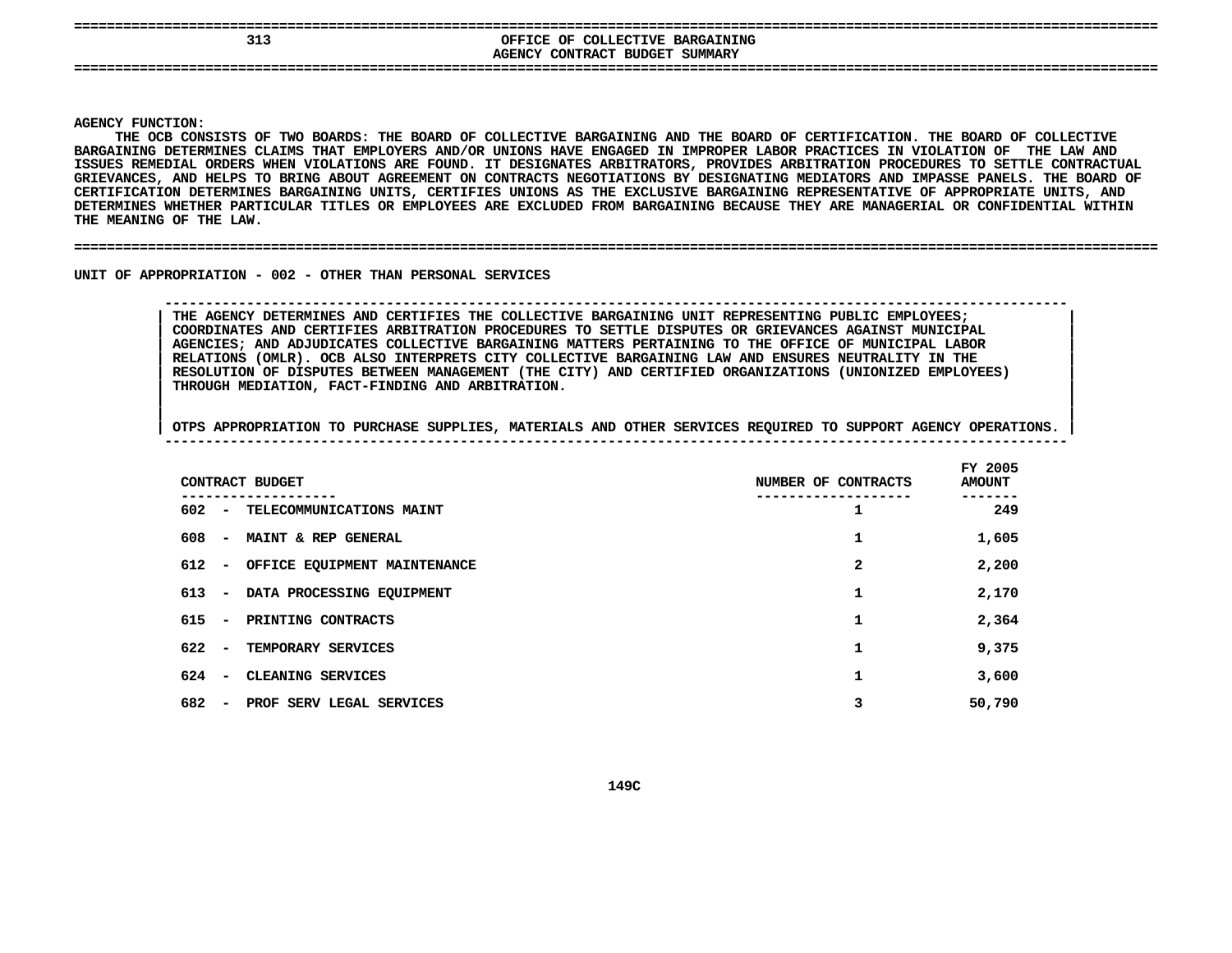| 313 | OFFICE OF COLLECTIVE BARGAINING<br>AGENCY CONTRACT BUDGET SUMMARY |
|-----|-------------------------------------------------------------------|
|     |                                                                   |

| TOTAL |  | 72,353 |
|-------|--|--------|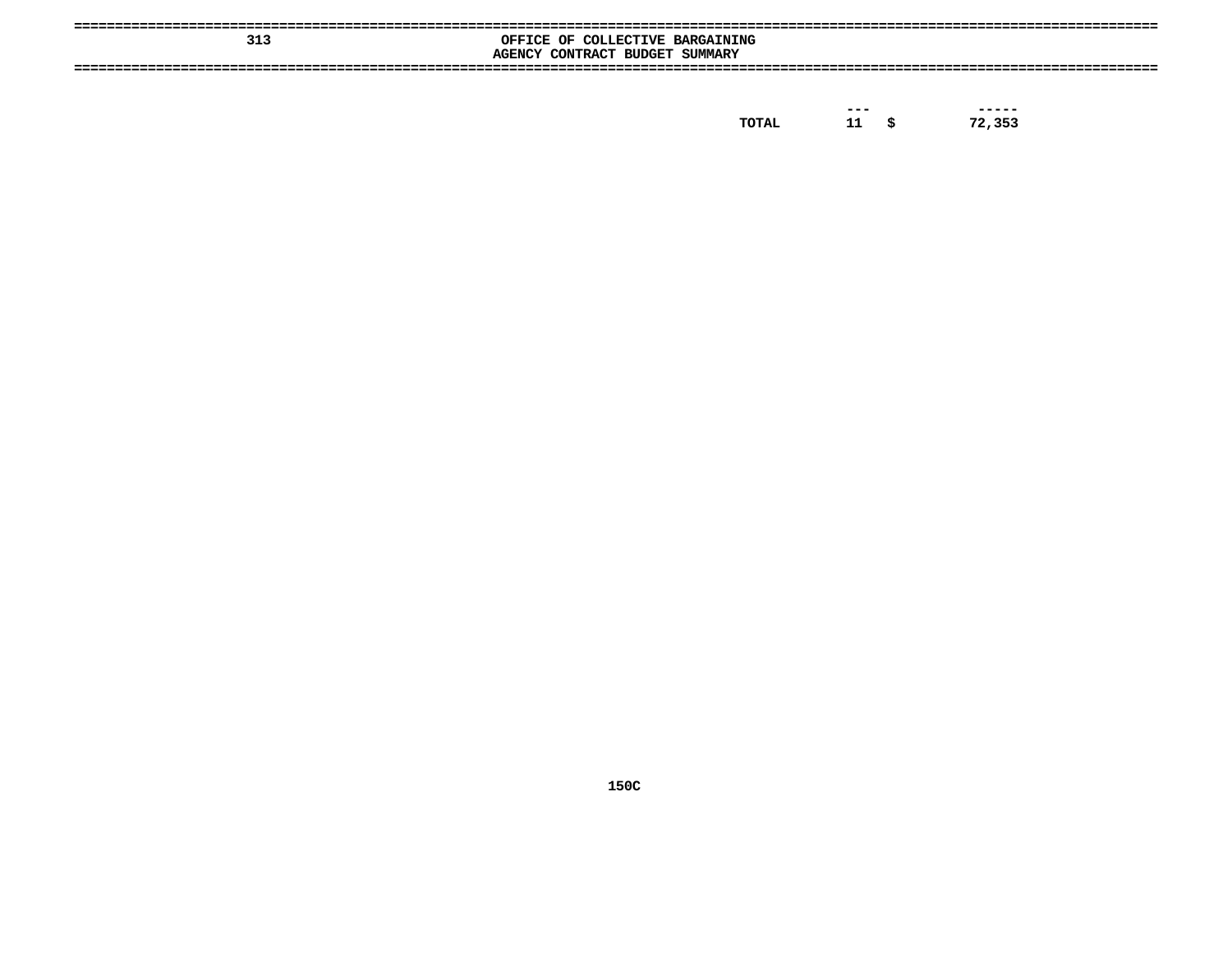| 341 | MANHATTAN COMMUNITY BOARD #1   |
|-----|--------------------------------|
|     | AGENCY CONTRACT BUDGET SUMMARY |
| --- |                                |
|     |                                |
|     |                                |

**|**

Y FUNCTION:<br>COOPERATES<br>ICT AND ITS<br>ICT AND ITS **COOPERATES**S WITH, ASSISTS, AND ADVISES ANY PUBLIC AGENCY OR OFFICE CONCERNING MATTERS WHICH RELATE TO THE WELFARE OF THE<br>TS RESIDENTS; SUBMITS RECOMMENDATIONS TO THE MAYOR, BOROUGH PRESIDENT, AND OTHER CITY OFFICIALS IN THE BEST IN<br> **DISTRICT**T AND ITS RESIDENTS; SUBMITS RECOMMENDATIONS TO THE MAYOR, BOROUGH PRESIDENT, AND OTHER CITY OFFICIALS IN THE BEST INTERESTS<br>DISTRICT WHICH IT SERVES; CONDUCTS PUBLIC HEARINGS AND SUBMITS RECOMMENDATIONS AND PRIORITIES ON OF THE DISTRICT WHICH IT SERVES: CONDUCTS PUBLIC HEARINGS AND SUBMITS RECOMMENDATIONS AND PRIORITIES ON THE CAPITAL AND EXPENSE F THE DISTRICT WHICH IT SERVES; CONDUCTS PUBLIC HEARINGS AND SUBMITS RECOMMENDATIONS AND PRIORITIES ON THE CAPITAL AND EXPENSE<br>UDGETS, ALLOCATION AND USE OF FUNDS FOR COMMUNITY DEVELOPMENT, AND ON DEVELOPMENT OR IMPROVEMEN **BUDGETS,**, ALLOCATION AND USE OF FUNDS FOR COMMUNITY DEVELOPMENT, AND ON DEVELOPMENT OR IMPROVEMENT OF LAND; EVALUATES THE QUALITY AND<br>Y OF SERVICES PROVIDED BY AGENCIES; IMPLEMENTS ALL OTHER RESPONSIBILITIES MANDATED BY THE CITY C **QUANTITY**

### **OF SERVICES PROVIDED BY AGENCIES; IMPLEMENTS ALL OTHER RESPONSIBILITIES MANDATED BY THE CITY CHARTER. ====================================================================================================================================**

UNIT OF APPROPRIATION - 002 - OTHER THAN PERSONAL SERVICES

 **OF APPROPRIATION - <sup>002</sup> - OTHER THAN PERSONAL SERVICES --------------------------------------------------------------------------------------------------------------**TO IMPROVE THE WELFARE OF THE COMMUNITY DISTRICT AND ITS RESIDENTS THROUGH A SIGNIFICANT ADVISORY ROLE IN THREE AREAS CENTRAL TO THE FUNCTIONING OF NEW YORK CITY; CHANGES IN LAND USE, MONITORING THE DELIVERY OF CITY SERVIC TO IMPROVE THE WELFARE OF THE COMMUNITY DISTRICT AND ITS RESIDENTS THROUGH A SIGNIFICANT ADVISORY ROLE IN THREE AREAS CENTRAL TO THE FUNCTIONING OF NEW YORK CITY; CHANGES IN LAND USE, MONITORING THE DELIVERY OF<br>CITY SERVICES IN THEIR COMMUNITY DISTRICTS, PARTICIPATING IN THE DEVELOPMENT OF THE CITY'S CAPITAL AND<br>EXPENSE BUDGET **CITY SERVICES IN THEIR COMMUNITY DISTRICTS, PARTICIPATING IN THE DEVELOPMENT OF THE CITY'S CAPITAL AND <sup>|</sup>** EXPENSE BUDGETS PLUS ALL OTHER RESPONSIBILITIES MANDATED BY THE CITY CHARTER. TO THIS END, THE COMMUNITY<br>BOARD HOLDS PUBLIC HEARINGS AND SUBMITS RECOMMENDATIONS TO THE MAYOR, THE BOROUGH PRESIDENT, THE CITY<br>COUNCIL, AGENCY **BOARD HOLDS PUBLIC HEARINGS AND SUBMITS RECOMMENDATIONS TO THE MAYOR, THE BOROUGH PRESIDENT, THE CITY <sup>|</sup> COUNCIL, AGENCY COMMISSIONERS AND OTHER CITY OFFICIALS. <sup>|</sup>**

| CONTRACT BUDGET                                             | NUMBER OF CONTRACTS           | FY 2005<br><b>AMOUNT</b> |
|-------------------------------------------------------------|-------------------------------|--------------------------|
| ----------<br>602<br>- TELECOMMUNICATIONS MAINT             | -------------                 | 450                      |
| 612<br>OFFICE EQUIPMENT MAINTENANCE<br>$\sim$               | 5                             | 600                      |
| 613<br>DATA PROCESSING EQUIPMENT<br>$\sim$                  | 1                             | 1,000                    |
| 624<br><b>CLEANING SERVICES</b><br>$\overline{\phantom{0}}$ |                               | 300                      |
|                                                             | ---<br>8<br><b>TOTAL</b><br>s | -----<br>2,350           |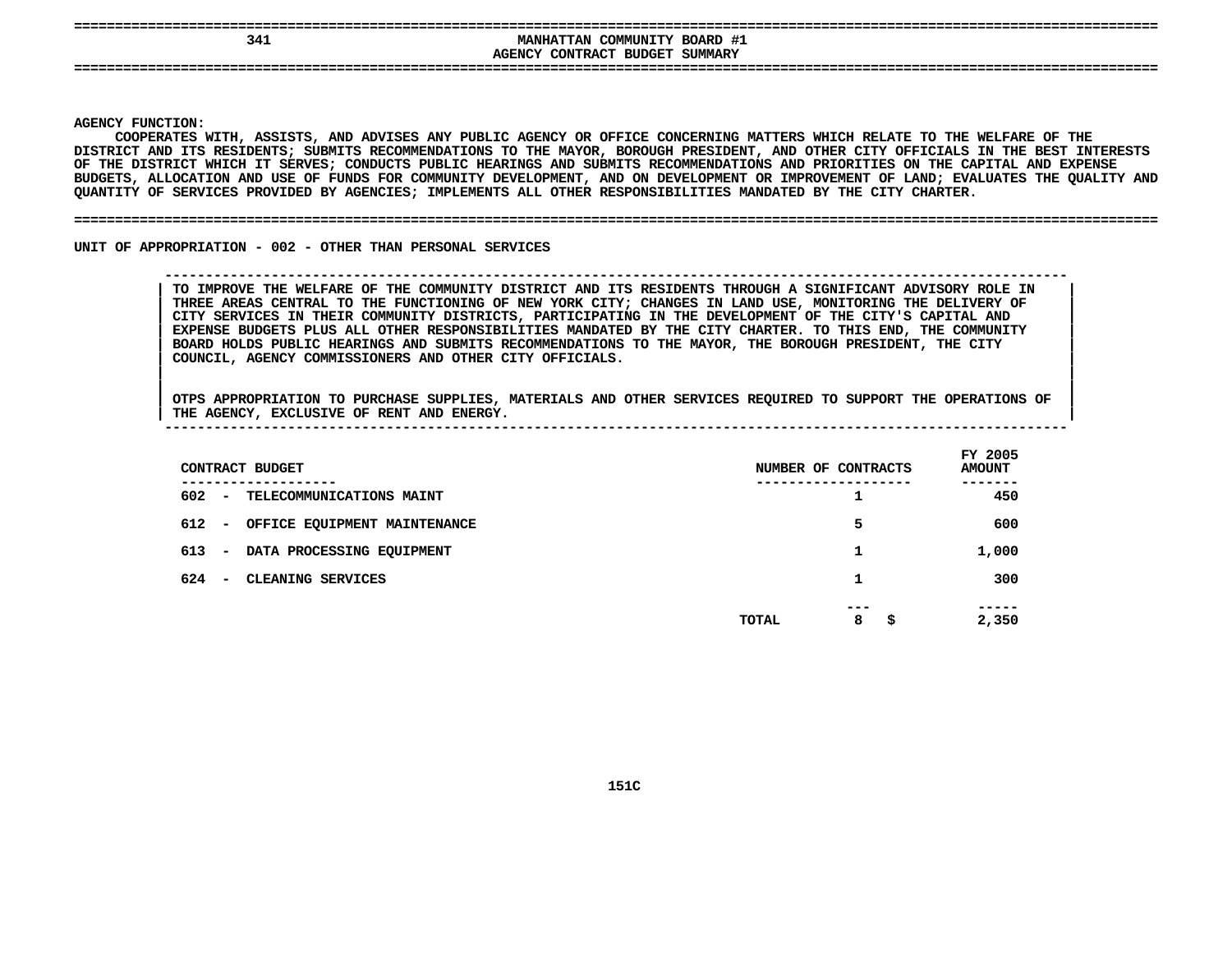| --- |                                                                                             |
|-----|---------------------------------------------------------------------------------------------|
| 342 | #2<br>BOARD<br>COMMUNITY<br><b>MANHATTAN</b><br>SUMMARY<br>CONTRACT BUDGET<br><b>AGENCY</b> |
| --- |                                                                                             |

**|**

Y FUNCTION:<br>COOPERATES<br>ICT AND ITS<br>ICT AND ITS **COOPERATES**S WITH, ASSISTS, AND ADVISES ANY PUBLIC AGENCY OR OFFICE CONCERNING MATTERS WHICH RELATE TO THE WELFARE OF THE<br>TS RESIDENTS; SUBMITS RECOMMENDATIONS TO THE MAYOR, BOROUGH PRESIDENT, AND OTHER CITY OFFICIALS IN THE BEST IN<br> **DISTRICT**T AND ITS RESIDENTS; SUBMITS RECOMMENDATIONS TO THE MAYOR, BOROUGH PRESIDENT, AND OTHER CITY OFFICIALS IN THE BEST INTERESTS<br>DISTRICT WHICH IT SERVES; CONDUCTS PUBLIC HEARINGS AND SUBMITS RECOMMENDATIONS AND PRIORITIES ON OF THE DISTRICT WHICH IT SERVES: CONDUCTS PUBLIC HEARINGS AND SUBMITS RECOMMENDATIONS AND PRIORITIES ON THE CAPITAL AND EXPENSE F THE DISTRICT WHICH IT SERVES; CONDUCTS PUBLIC HEARINGS AND SUBMITS RECOMMENDATIONS AND PRIORITIES ON THE CAPITAL AND EXPENSE<br>UDGETS, ALLOCATION AND USE OF FUNDS FOR COMMUNITY DEVELOPMENT, AND ON DEVELOPMENT OR IMPROVEMEN **BUDGETS,**, ALLOCATION AND USE OF FUNDS FOR COMMUNITY DEVELOPMENT, AND ON DEVELOPMENT OR IMPROVEMENT OF LAND; EVALUATES THE QUALITY AND<br>Y OF SERVICES PROVIDED BY AGENCIES; IMPLEMENTS ALL OTHER RESPONSIBILITIES MANDATED BY THE CITY C **QUANTITY**

#### **OF SERVICES PROVIDED BY AGENCIES; IMPLEMENTS ALL OTHER RESPONSIBILITIES MANDATED BY THE CITY CHARTER. ====================================================================================================================================**

UNIT OF APPROPRIATION - 002 - OTHER THAN PERSONAL SERVICES

 **OF APPROPRIATION - <sup>002</sup> - OTHER THAN PERSONAL SERVICES --------------------------------------------------------------------------------------------------------------**TO IMPROVE THE WELFARE OF THE COMMUNITY DISTRICT AND ITS RESIDENTS THROUGH A SIGNIFICANT ADVISORY ROLE IN THREE AREAS CENTRAL TO THE FUNCTIONING OF NEW YORK CITY: CHANGES IN LAND USE, MONITORING THE DELIVERY OF CITY SERVIC TO IMPROVE THE WELFARE OF THE COMMUNITY DISTRICT AND ITS RESIDENTS THROUGH A SIGNIFICANT ADVISORY ROLE IN THREE AREAS CENTRAL TO THE FUNCTIONING OF NEW YORK CITY: CHANGES IN LAND USE, MONITORING THE DELIVERY OF<br>CITY SERVICES IN THEIR COMMUNITY DISTRICTS, PARTICIPATING IN THE DEVELOPMENT OF THE CITY'S CAPITAL AND<br>EXPENSE BUDGET **CITY SERVICES IN THEIR COMMUNITY DISTRICTS, PARTICIPATING IN THE DEVELOPMENT OF THE CITY'S CAPITAL AND <sup>|</sup>** EXPENSE BUDGETS PLUS ALL OTHER RESPONSIBILITIES MANDATED BY THE CITY CHARTER. TO THIS END, THE COMMUNITY<br>BOARD HOLDS PUBLIC HEARINGS AND SUBMITS RECOMMENDATIONS TO THE MAYOR, THE BOROUGH PRESIDENT, THE CITY<br>COUNCIL, AGENCY **BOARD HOLDS PUBLIC HEARINGS AND SUBMITS RECOMMENDATIONS TO THE MAYOR, THE BOROUGH PRESIDENT, THE CITY <sup>|</sup> COUNCIL, AGENCY COMMISSIONERS AND OTHER CITY OFFICIALS. <sup>|</sup>**

| CONTRACT BUDGET                                                       |       | NUMBER OF CONTRACTS       | FY 2005<br><b>AMOUNT</b> |
|-----------------------------------------------------------------------|-------|---------------------------|--------------------------|
| -------------<br>624<br>CLEANING SERVICES<br>$\overline{\phantom{a}}$ |       | ----------------<br>1     | -------<br>1,600         |
|                                                                       | TOTAL | ---<br>$\mathbf{1}$<br>-S | -----<br>1,600           |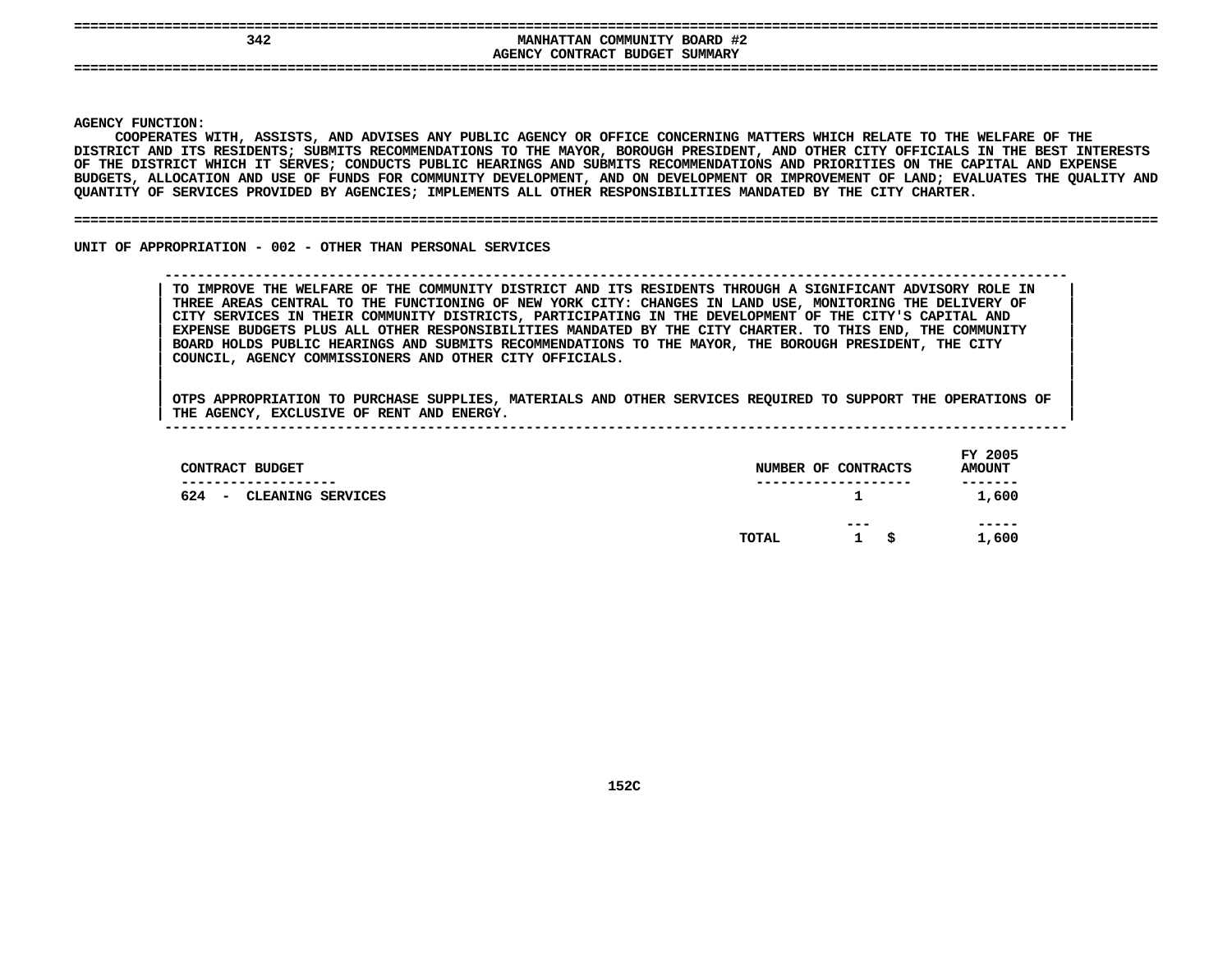| 343 | COMMUNITY BOARD #3<br><b>MANHATTAN</b> |
|-----|----------------------------------------|
|     | AGENCY CONTRACT BUDGET SUMMARY         |
|     |                                        |
|     |                                        |
|     |                                        |

**|**

Y FUNCTION:<br>COOPERATES<br>ICT AND ITS<br>ICT AND ITS **COOPERATES**S WITH, ASSISTS, AND ADVISES ANY PUBLIC AGENCY OR OFFICE CONCERNING MATTERS WHICH RELATE TO THE WELFARE OF THE<br>TS RESIDENTS; SUBMITS RECOMMENDATIONS TO THE MAYOR, BOROUGH PRESIDENT, AND OTHER CITY OFFICIALS IN THE BEST IN<br> **DISTRICT**T AND ITS RESIDENTS; SUBMITS RECOMMENDATIONS TO THE MAYOR, BOROUGH PRESIDENT, AND OTHER CITY OFFICIALS IN THE BEST INTERESTS<br>DISTRICT WHICH IT SERVES; CONDUCTS PUBLIC HEARINGS AND SUBMITS RECOMMENDATIONS AND PRIORITIES ON OF THE DISTRICT WHICH IT SERVES: CONDUCTS PUBLIC HEARINGS AND SUBMITS RECOMMENDATIONS AND PRIORITIES ON THE CAPITAL AND EXPENSE F THE DISTRICT WHICH IT SERVES; CONDUCTS PUBLIC HEARINGS AND SUBMITS RECOMMENDATIONS AND PRIORITIES ON THE CAPITAL AND EXPENSE<br>UDGETS, ALLOCATION AND USE OF FUNDS FOR COMMUNITY DEVELOPMENT, AND ON DEVELOPMENT OR IMPROVEMEN **BUDGETS,**, ALLOCATION AND USE OF FUNDS FOR COMMUNITY DEVELOPMENT, AND ON DEVELOPMENT OR IMPROVEMENT OF LAND; EVALUATES THE QUALITY AND<br>Y OF SERVICES PROVIDED BY AGENCIES; IMPLEMENTS ALL OTHER RESPONSIBILITIES MANDATED BY THE CITY C **QUANTITY**

#### **OF SERVICES PROVIDED BY AGENCIES; IMPLEMENTS ALL OTHER RESPONSIBILITIES MANDATED BY THE CITY CHARTER. ====================================================================================================================================**

UNIT OF APPROPRIATION - 002 - OTHER THAN PERSONAL SERVICES

 **OF APPROPRIATION - <sup>002</sup> - OTHER THAN PERSONAL SERVICES --------------------------------------------------------------------------------------------------------------**TO IMPROVE THE WELFARE OF THE COMMUNITY DISTRICT AND ITS RESIDENTS THROUGH A SIGNIFICANT ADVISORY ROLE IN THREE AREAS CENTRAL TO THE FUNCTIONING OF NEW YORK CITY: CHANGES IN LAND USE, MONITORING THE DELIVERY OF CITY SERVIC TO IMPROVE THE WELFARE OF THE COMMUNITY DISTRICT AND ITS RESIDENTS THROUGH A SIGNIFICANT ADVISORY ROLE IN THREE AREAS CENTRAL TO THE FUNCTIONING OF NEW YORK CITY: CHANGES IN LAND USE, MONITORING THE DELIVERY OF<br>CITY SERVICES IN THEIR COMMUNITY DISTRICTS, PARTICIPATING IN THE DEVELOPMENT OF THE CITY'S CAPITAL AND<br>EXPENSE BUDGET **CITY SERVICES IN THEIR COMMUNITY DISTRICTS, PARTICIPATING IN THE DEVELOPMENT OF THE CITY'S CAPITAL AND <sup>|</sup>** EXPENSE BUDGETS PLUS ALL OTHER RESPONSIBILITIES MANDATED BY THE CITY CHARTER. TO THIS END, THE COMMUNITY<br>BOARD HOLDS PUBLIC HEARINGS AND SUBMITS RECOMMENDATIONS TO THE MAYOR, THE BOROUGH PRESIDENT, THE CITY<br>COUNCIL, AGENCY **BOARD HOLDS PUBLIC HEARINGS AND SUBMITS RECOMMENDATIONS TO THE MAYOR, THE BOROUGH PRESIDENT, THE CITY <sup>|</sup> COUNCIL, AGENCY COMMISSIONERS AND OTHER CITY OFFICIALS. <sup>|</sup>**

| CONTRACT BUDGET                                                                  | NUMBER OF CONTRACTS     | FY 2005<br><b>AMOUNT</b> |
|----------------------------------------------------------------------------------|-------------------------|--------------------------|
| -------------<br>612<br>OFFICE EQUIPMENT MAINTENANCE<br>$\overline{\phantom{0}}$ | -------------<br>ᅩ      | -----<br>3,770           |
| 622<br>TEMPORARY SERVICES<br>$\overline{\phantom{0}}$                            | 2                       | 10,000                   |
| 624<br>CLEANING SERVICES<br>$\overline{\phantom{0}}$                             | 1                       | 1,100                    |
|                                                                                  | ---<br>4<br>TOTAL<br>-Ş | -----<br>14,870          |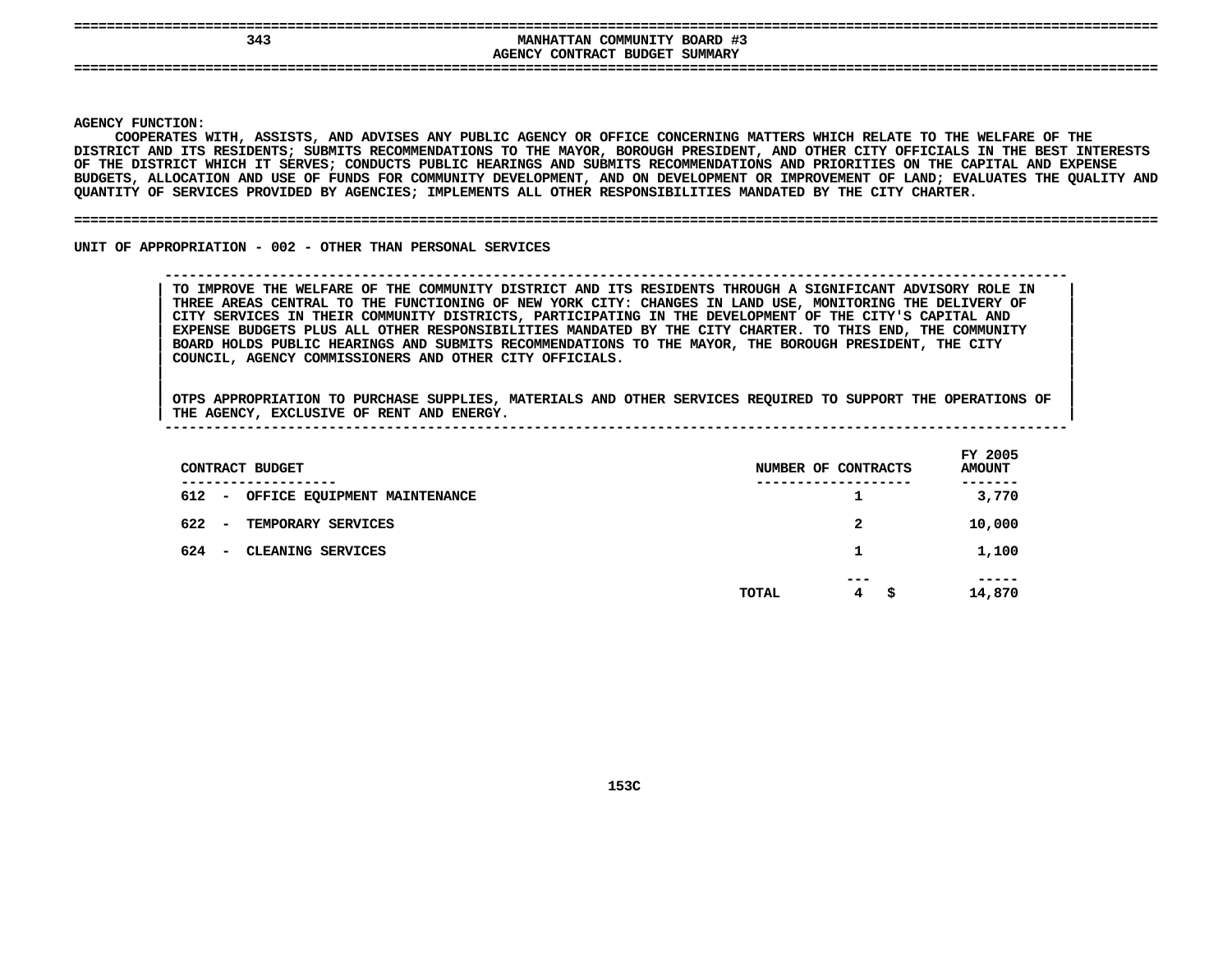| 344 | MANHATTAN COMMUNITY BOARD #4   |
|-----|--------------------------------|
|     | AGENCY CONTRACT BUDGET SUMMARY |
|     |                                |
|     |                                |

**|**

Y FUNCTION:<br>COOPERATES<br>ICT AND ITS<br>ICT AND ITS **COOPERATES**S WITH, ASSISTS, AND ADVISES ANY PUBLIC AGENCY OR OFFICE CONCERNING MATTERS WHICH RELATE TO THE WELFARE OF THE<br>TS RESIDENTS; SUBMITS RECOMMENDATIONS TO THE MAYOR, BOROUGH PRESIDENT, AND OTHER CITY OFFICIALS IN THE BEST IN<br> **DISTRICT**T AND ITS RESIDENTS; SUBMITS RECOMMENDATIONS TO THE MAYOR, BOROUGH PRESIDENT, AND OTHER CITY OFFICIALS IN THE BEST INTERESTS<br>DISTRICT WHICH IT SERVES; CONDUCTS PUBLIC HEARINGS AND SUBMITS RECOMMENDATIONS AND PRIORITIES ON OF THE DISTRICT WHICH IT SERVES: CONDUCTS PUBLIC HEARINGS AND SUBMITS RECOMMENDATIONS AND PRIORITIES ON THE CAPITAL AND EXPENSE F THE DISTRICT WHICH IT SERVES; CONDUCTS PUBLIC HEARINGS AND SUBMITS RECOMMENDATIONS AND PRIORITIES ON THE CAPITAL AND EXPENSE<br>UDGETS, ALLOCATION AND USE OF FUNDS FOR COMMUNITY DEVELOPMENT, AND ON DEVELOPMENT OR IMPROVEMEN **BUDGETS,**, ALLOCATION AND USE OF FUNDS FOR COMMUNITY DEVELOPMENT, AND ON DEVELOPMENT OR IMPROVEMENT OF LAND; EVALUATES THE QUALITY AND<br>Y OF SERVICES PROVIDED BY AGENCIES; IMPLEMENTS ALL OTHER RESPONSIBILITIES MANDATED BY THE CITY C **QUANTITY**

### **OF SERVICES PROVIDED BY AGENCIES; IMPLEMENTS ALL OTHER RESPONSIBILITIES MANDATED BY THE CITY CHARTER. ====================================================================================================================================**

UNIT OF APPROPRIATION - 002 - OTHER THAN PERSONAL SERVICES

 **OF APPROPRIATION - <sup>002</sup> - OTHER THAN PERSONAL SERVICES --------------------------------------------------------------------------------------------------------------**TO IMPROVE THE WELFARE OF THE COMMUNITY DISTRICT AND ITS RESIDENTS THROUGH A SIGNIFICANT ADVISORY ROLE IN THREE AREAS CENTRAL TO THE FUNCTIONING OF NEW YORK CITY: CHANGES IN LAND USE, MONITORING THE DELIVERY OF CITY SERVIC TO IMPROVE THE WELFARE OF THE COMMUNITY DISTRICT AND ITS RESIDENTS THROUGH A SIGNIFICANT ADVISORY ROLE IN THREE AREAS CENTRAL TO THE FUNCTIONING OF NEW YORK CITY: CHANGES IN LAND USE, MONITORING THE DELIVERY OF<br>CITY SERVICES IN THEIR COMMUNITY DISTRICTS, PARTICIPATING IN THE DEVELOPMENT OF THE CITY'S CAPITAL AND<br>EXPENSE BUDGET **CITY SERVICES IN THEIR COMMUNITY DISTRICTS, PARTICIPATING IN THE DEVELOPMENT OF THE CITY'S CAPITAL AND <sup>|</sup>** EXPENSE BUDGETS PLUS ALL OTHER RESPONSIBILITIES MANDATED BY THE CITY CHARTER. TO THIS END, THE COMMUNITY<br>BOARD HOLDS PUBLIC HEARINGS AND SUBMITS RECOMMENDATIONS TO THE MAYOR, THE BOROUGH PRESIDENT, THE CITY<br>COUNCIL, AGENCY **BOARD HOLDS PUBLIC HEARINGS AND SUBMITS RECOMMENDATIONS TO THE MAYOR, THE BOROUGH PRESIDENT, THE CITY <sup>|</sup> COUNCIL, AGENCY COMMISSIONERS AND OTHER CITY OFFICIALS. <sup>|</sup>**

| CONTRACT BUDGET                                         |       | NUMBER OF CONTRACTS   | FY 2005<br><b>AMOUNT</b> |
|---------------------------------------------------------|-------|-----------------------|--------------------------|
| --------------<br>612 -<br>OFFICE EQUIPMENT MAINTENANCE |       | ----------------<br>1 | ------<br>1,000          |
| 615<br>PRINTING CONTRACTS<br>$\overline{\phantom{0}}$   |       | 1                     | 200                      |
| 686<br>PROF SERV OTHER<br>$\overline{\phantom{0}}$      |       | 1                     | 5,500                    |
|                                                         | TOTAL | $- - -$<br>3<br>\$.   | -----<br>6,700           |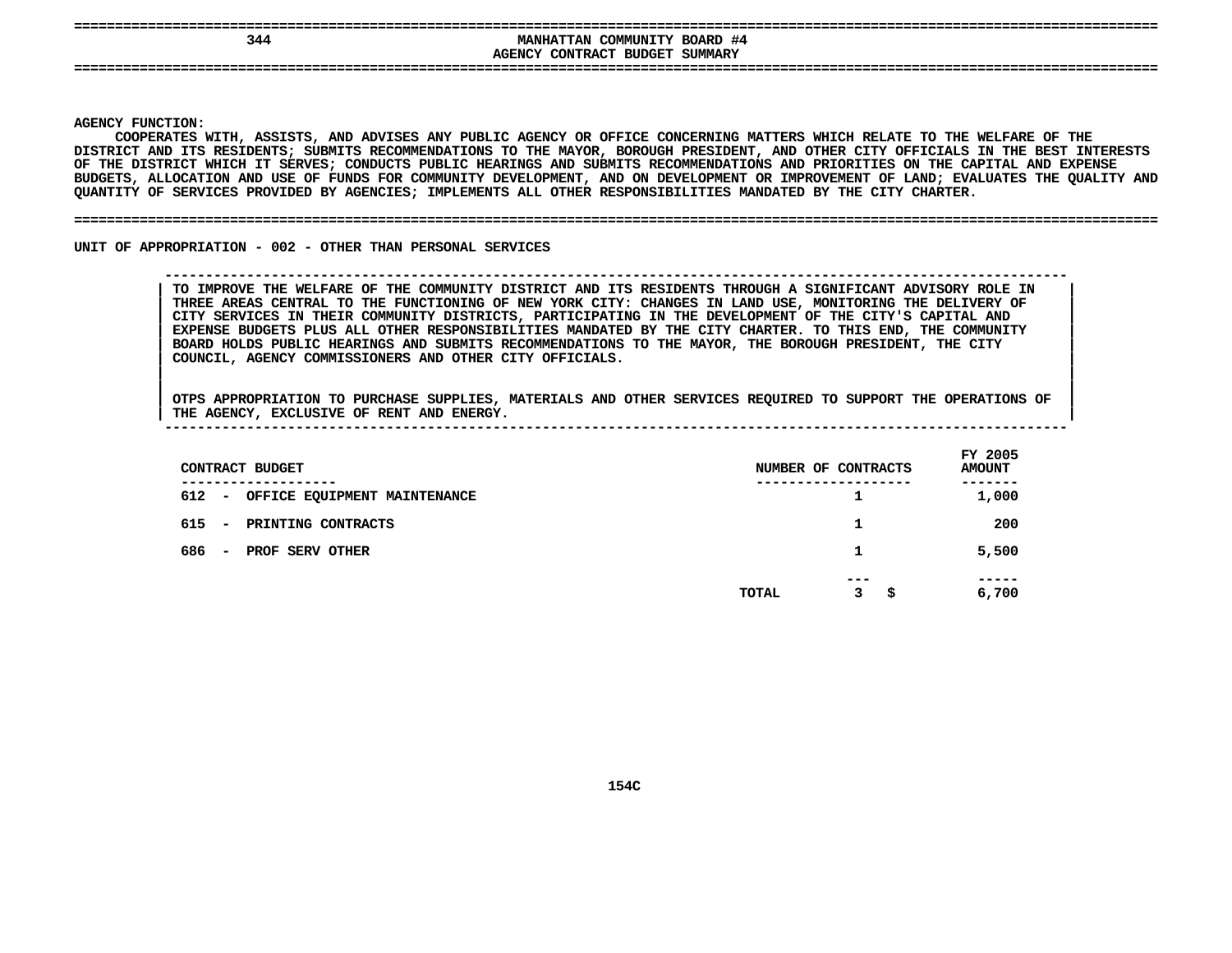| --- |                                        |
|-----|----------------------------------------|
| 345 | COMMUNITY BOARD #5<br><b>MANHATTAN</b> |
|     | AGENCY CONTRACT BUDGET SUMMARY         |
| --- |                                        |
|     |                                        |
|     |                                        |

**|**

Y FUNCTION:<br>COOPERATES<br>ICT AND ITS<br>ICT AND ITS **COOPERATES**S WITH, ASSISTS, AND ADVISES ANY PUBLIC AGENCY OR OFFICE CONCERNING MATTERS WHICH RELATE TO THE WELFARE OF THE<br>TS RESIDENTS; SUBMITS RECOMMENDATIONS TO THE MAYOR, BOROUGH PRESIDENT, AND OTHER CITY OFFICIALS IN THE BEST IN<br> **DISTRICT**T AND ITS RESIDENTS; SUBMITS RECOMMENDATIONS TO THE MAYOR, BOROUGH PRESIDENT, AND OTHER CITY OFFICIALS IN THE BEST INTERESTS<br>DISTRICT WHICH IT SERVES; CONDUCTS PUBLIC HEARINGS AND SUBMITS RECOMMENDATIONS AND PRIORITIES ON OF THE DISTRICT WHICH IT SERVES: CONDUCTS PUBLIC HEARINGS AND SUBMITS RECOMMENDATIONS AND PRIORITIES ON THE CAPITAL AND EXPENSE F THE DISTRICT WHICH IT SERVES; CONDUCTS PUBLIC HEARINGS AND SUBMITS RECOMMENDATIONS AND PRIORITIES ON THE CAPITAL AND EXPENSE<br>UDGETS, ALLOCATION AND USE OF FUNDS FOR COMMUNITY DEVELOPMENT, AND ON DEVELOPMENT OR IMPROVEMEN **BUDGETS,**, ALLOCATION AND USE OF FUNDS FOR COMMUNITY DEVELOPMENT, AND ON DEVELOPMENT OR IMPROVEMENT OF LAND; EVALUATES THE QUALITY AND<br>Y OF SERVICES PROVIDED BY AGENCIES; IMPLEMENTS ALL OTHER RESPONSIBILITIES MANDATED BY THE CITY C **QUANTITY**

#### **OF SERVICES PROVIDED BY AGENCIES; IMPLEMENTS ALL OTHER RESPONSIBILITIES MANDATED BY THE CITY CHARTER. ====================================================================================================================================**

UNIT OF APPROPRIATION - 002 - OTHER THAN PERSONAL SERVICES

 **OF APPROPRIATION - <sup>002</sup> - OTHER THAN PERSONAL SERVICES --------------------------------------------------------------------------------------------------------------**TO IMPROVE THE WELFARE OF THE COMMUNITY DISTRICT AND ITS RESIDENTS THROUGH A SIGNIFICANT ADVISORY ROLE IN THREE AREAS CENTRAL TO THE FUNCTIONING OF NEW YORK CITY: CHANGES IN LAND USE, MONITORING THE DELIVERY OF CITY SERVIC TO IMPROVE THE WELFARE OF THE COMMUNITY DISTRICT AND ITS RESIDENTS THROUGH A SIGNIFICANT ADVISORY ROLE IN THREE AREAS CENTRAL TO THE FUNCTIONING OF NEW YORK CITY: CHANGES IN LAND USE, MONITORING THE DELIVERY OF CITY SERVICES IN THEIR COMMUNITY DISTRICTS, PARTICIPATING IN THE DEVELOPMENT OF THE CITY'S CAPITAL AND<br>EXPENSE BUDGET **CITY SERVICES IN THEIR COMMUNITY DISTRICTS, PARTICIPATING IN THE DEVELOPMENT OF THE CITY'S CAPITAL AND <sup>|</sup> EXPENSE BUDGETS PLUS ALL OTHER RESPONSIBILITIES MANDATED BY THE CITY CHARTER. TO THIS END THE COMMUNITY <sup>|</sup> BOARD HOLDS PUBLIC HEARINGS AND SUBMITS RECOMMENDATIONS TO THE MAYOR, THE BOROUGH PRESIDENT, THE CITY <sup>|</sup> COUNCIL, AGENCY COMMISSIONERS AND OTHER CITY OFFICIALS. <sup>|</sup>**

| CONTRACT BUDGET                                                        | NUMBER OF CONTRACTS |                     |     | FY 2005<br><b>AMOUNT</b> |
|------------------------------------------------------------------------|---------------------|---------------------|-----|--------------------------|
| --------------<br>624<br>CLEANING SERVICES<br>$\overline{\phantom{a}}$ |                     | ----------------    |     | -------<br>1,100         |
|                                                                        | TOTAL               | ---<br>$\mathbf{1}$ | \$. | -----<br>1,100           |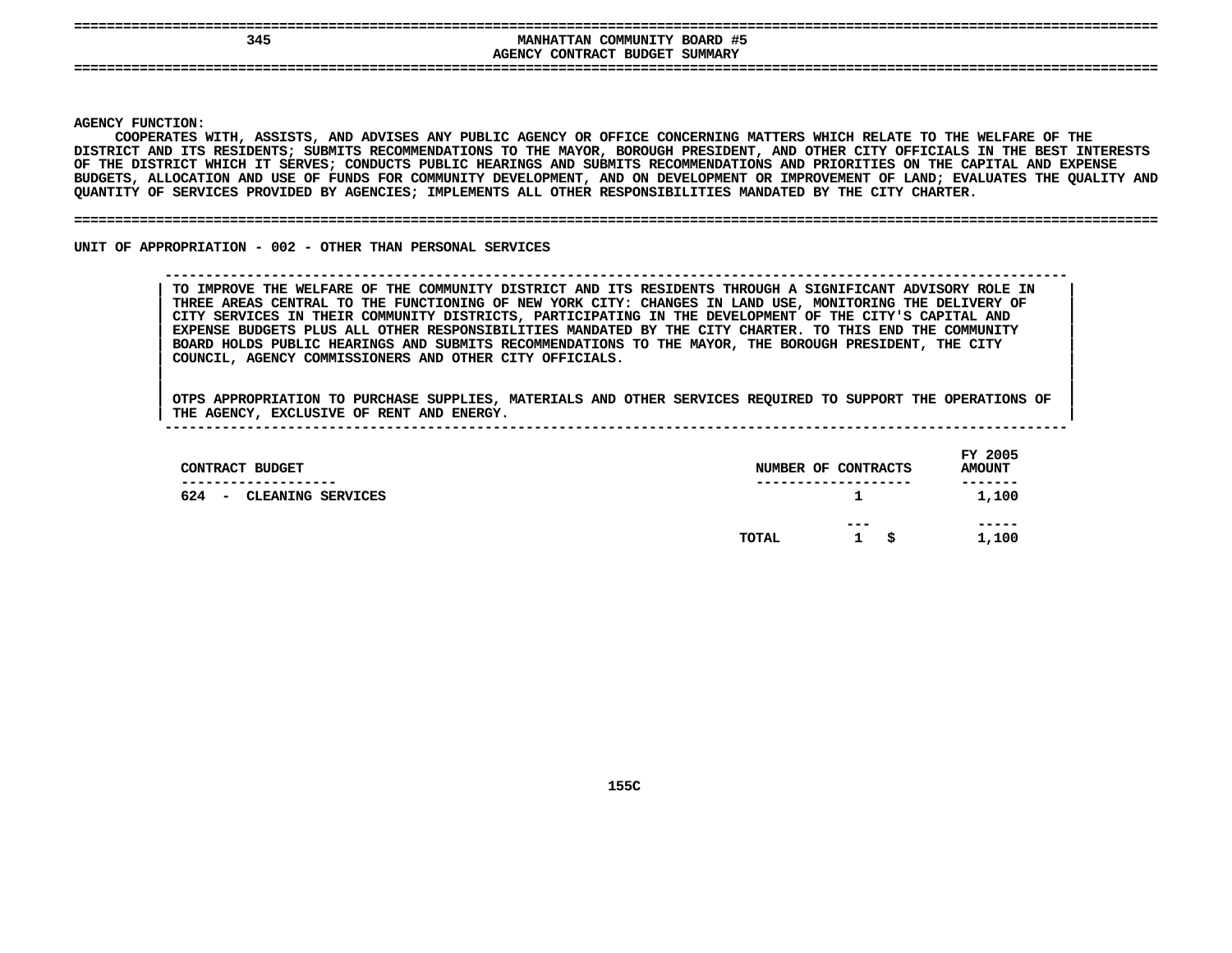| 346 | MANHATTAN COMMUNITY BOARD #6   |
|-----|--------------------------------|
|     | AGENCY CONTRACT BUDGET SUMMARY |
|     |                                |
|     |                                |
|     |                                |

**|**

Y FUNCTION:<br>COOPERATES<br>ICT AND ITS<br>ICT AND ITS **COOPERATES**S WITH, ASSISTS, AND ADVISES ANY PUBLIC AGENCY OR OFFICE CONCERNING MATTERS WHICH RELATE TO THE WELFARE OF THE<br>TS RESIDENTS; SUBMITS RECOMMENDATIONS TO THE MAYOR, BOROUGH PRESIDENT, AND OTHER CITY OFFICIALS IN THE BEST IN<br> **DISTRICT**T AND ITS RESIDENTS; SUBMITS RECOMMENDATIONS TO THE MAYOR, BOROUGH PRESIDENT, AND OTHER CITY OFFICIALS IN THE BEST INTERESTS<br>DISTRICT WHICH IT SERVES; CONDUCTS PUBLIC HEARINGS AND SUBMITS RECOMMENDATIONS AND PRIORITIES ON OF THE DISTRICT WHICH IT SERVES: CONDUCTS PUBLIC HEARINGS AND SUBMITS RECOMMENDATIONS AND PRIORITIES ON THE CAPITAL AND EXPENSE F THE DISTRICT WHICH IT SERVES; CONDUCTS PUBLIC HEARINGS AND SUBMITS RECOMMENDATIONS AND PRIORITIES ON THE CAPITAL AND EXPENSE<br>UDGETS, ALLOCATION AND USE OF FUNDS FOR COMMUNITY DEVELOPMENT, AND ON DEVELOPMENT OR IMPROVEMEN **BUDGETS,**, ALLOCATION AND USE OF FUNDS FOR COMMUNITY DEVELOPMENT, AND ON DEVELOPMENT OR IMPROVEMENT OF LAND; EVALUATES THE QUALITY AND<br>Y OF SERVICES PROVIDED BY AGENCIES; IMPLEMENTS ALL OTHER RESPONSIBILITIES MANDATED BY THE CITY C **QUANTITY**

### **OF SERVICES PROVIDED BY AGENCIES; IMPLEMENTS ALL OTHER RESPONSIBILITIES MANDATED BY THE CITY CHARTER. ====================================================================================================================================**

UNIT OF APPROPRIATION - 002 - OTHER THAN PERSONAL SERVICES

 **OF APPROPRIATION - <sup>002</sup> - OTHER THAN PERSONAL SERVICES --------------------------------------------------------------------------------------------------------------**TO IMPROVE THE WELFARE OF THE COMMUNITY DISTRICT AND ITS RESIDENTS THROUGH A SIGNIFICANT ADVISORY ROLE IN THREE AREAS CENTRAL TO THE FUNCTIONING OF NEW YORK CITY: CHANGES IN LAND USE, MONITORING THE DELIVERY OF CITY SERVIC TO IMPROVE THE WELFARE OF THE COMMUNITY DISTRICT AND ITS RESIDENTS THROUGH A SIGNIFICANT ADVISORY ROLE IN THREE AREAS CENTRAL TO THE FUNCTIONING OF NEW YORK CITY: CHANGES IN LAND USE, MONITORING THE DELIVERY OF<br>CITY SERVICES IN THEIR COMMUNITY DISTRICTS, PARTICIPATING IN THE DEVELOPMENT OF THE CITY'S CAPITAL AND<br>EXPENSE BUDGET **CITY SERVICES IN THEIR COMMUNITY DISTRICTS, PARTICIPATING IN THE DEVELOPMENT OF THE CITY'S CAPITAL AND <sup>|</sup>** EXPENSE BUDGETS PLUS ALL OTHER RESPONSIBILITIES MANDATED BY THE CITY CHARTER. TO THIS END, THE COMMUNITY<br>BOARD HOLDS PUBLIC HEARINGS AND SUBMITS RECOMMENDATIONS TO THE MAYOR, THE BOROUGH PRESIDENT, THE CITY<br>COUNCIL, AGENCY **BOARD HOLDS PUBLIC HEARINGS AND SUBMITS RECOMMENDATIONS TO THE MAYOR, THE BOROUGH PRESIDENT, THE CITY <sup>|</sup> COUNCIL, AGENCY COMMISSIONERS AND OTHER CITY OFFICIALS. <sup>|</sup>**

| THE | <b>AGENCY</b>                                                                                                                                                                                                                   | <b>EXCLUSIVE OF</b> | RENT | ANL | ENERGY. | ----        |
|-----|---------------------------------------------------------------------------------------------------------------------------------------------------------------------------------------------------------------------------------|---------------------|------|-----|---------|-------------|
|     |                                                                                                                                                                                                                                 |                     |      |     |         |             |
|     | $\sim$ . The contract of the contract of the contract of the contract of the contract of the contract of the contract of the contract of the contract of the contract of the contract of the contract of the contract of the co |                     |      |     |         | 2005<br>FY. |

| CONTRACT BUDGET                                                                  |       | NUMBER OF CONTRACTS   | FY 2005<br><b>AMOUNT</b> |
|----------------------------------------------------------------------------------|-------|-----------------------|--------------------------|
| -------------<br>612<br>OFFICE EQUIPMENT MAINTENANCE<br>$\overline{\phantom{a}}$ |       | ----------------<br>1 | 2,358                    |
| 613<br>DATA PROCESSING EQUIPMENT<br>$\overline{\phantom{a}}$                     |       | 2                     | 1,500                    |
|                                                                                  | TOTAL | ---<br>s<br>3         | -----<br>3,858           |
|                                                                                  |       |                       |                          |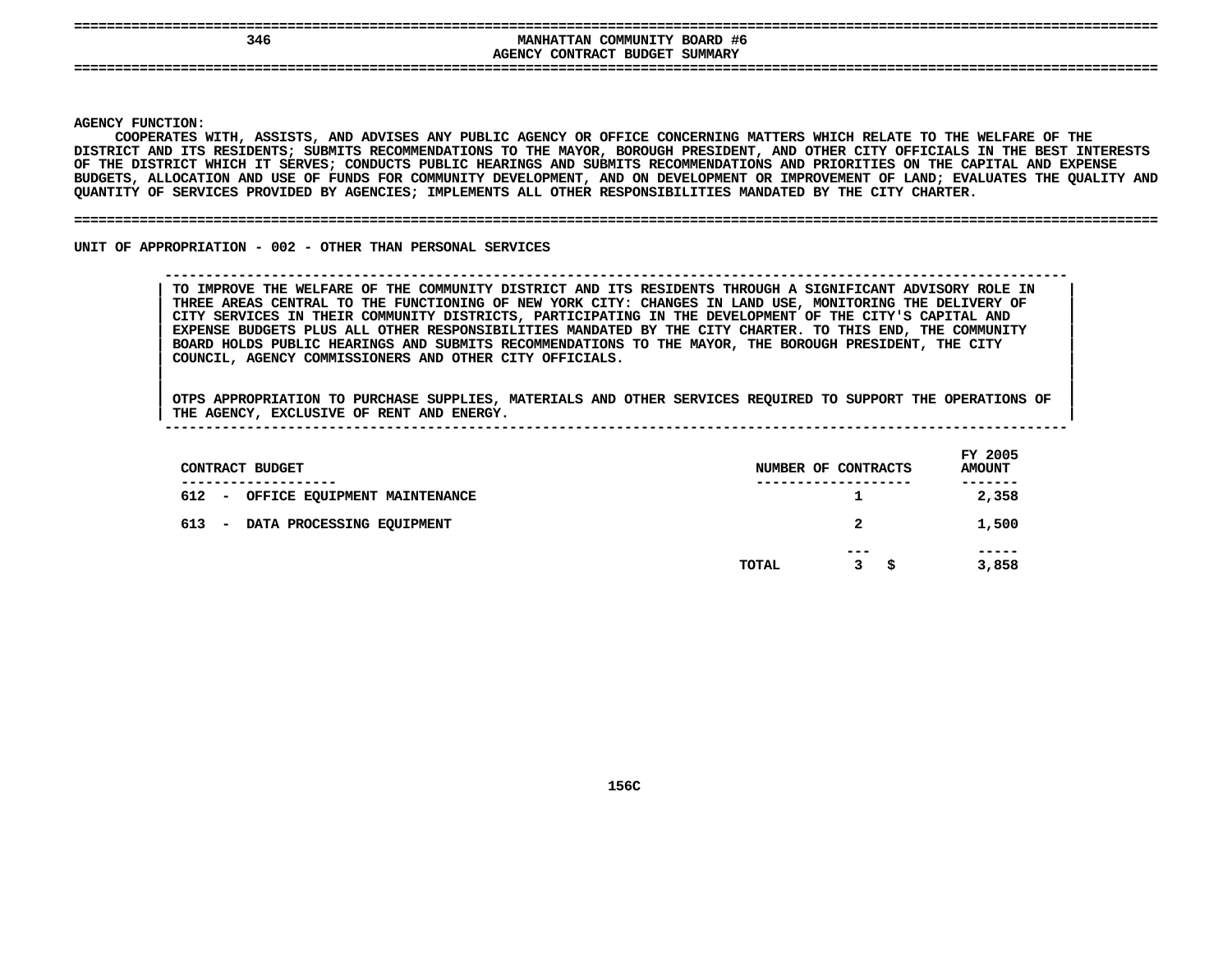| ---                                                  |                                                                                                 |
|------------------------------------------------------|-------------------------------------------------------------------------------------------------|
| 34 <sup>7</sup>                                      | COMMUNITY BOARD #7<br><b>MANHATTAN</b><br><b>SUMMARY</b><br>CONTRACT<br><b>BUDGET</b><br>\GENCY |
| ---------------------<br>_________<br>-------<br>--- | -----------------------------------<br>----                                                     |

**|**

Y FUNCTION:<br>COOPERATES<br>ICT AND ITS<br>ICT AND ITS **COOPERATES**S WITH, ASSISTS, AND ADVISES ANY PUBLIC AGENCY OR OFFICE CONCERNING MATTERS WHICH RELATE TO THE WELFARE OF THE<br>TS RESIDENTS; SUBMITS RECOMMENDATIONS TO THE MAYOR, BOROUGH PRESIDENT, AND OTHER CITY OFFICIALS IN THE BEST IN<br> **DISTRICT**T AND ITS RESIDENTS; SUBMITS RECOMMENDATIONS TO THE MAYOR, BOROUGH PRESIDENT, AND OTHER CITY OFFICIALS IN THE BEST INTERESTS<br>DISTRICT WHICH IT SERVES; CONDUCTS PUBLIC HEARINGS AND SUBMITS RECOMMENDATIONS AND PRIORITIES ON OF THE DISTRICT WHICH IT SERVES: CONDUCTS PUBLIC HEARINGS AND SUBMITS RECOMMENDATIONS AND PRIORITIES ON THE CAPITAL AND EXPENSE F THE DISTRICT WHICH IT SERVES; CONDUCTS PUBLIC HEARINGS AND SUBMITS RECOMMENDATIONS AND PRIORITIES ON THE CAPITAL AND EXPENSE<br>UDGETS, ALLOCATION AND USE OF FUNDS FOR COMMUNITY DEVELOPMENT, AND ON DEVELOPMENT OR IMPROVEMEN **BUDGETS,**, ALLOCATION AND USE OF FUNDS FOR COMMUNITY DEVELOPMENT, AND ON DEVELOPMENT OR IMPROVEMENT OF LAND; EVALUATES THE QUALITY AND<br>Y OF SERVICES PROVIDED BY AGENCIES; IMPLEMENTS ALL OTHER RESPONSIBILITIES MANDATED BY THE CITY C **QUANTITY**

### **OF SERVICES PROVIDED BY AGENCIES; IMPLEMENTS ALL OTHER RESPONSIBILITIES MANDATED BY THE CITY CHARTER. ====================================================================================================================================**

UNIT OF APPROPRIATION - 002 - OTHER THAN PERSONAL SERVICES

 **OF APPROPRIATION - <sup>002</sup> - OTHER THAN PERSONAL SERVICES --------------------------------------------------------------------------------------------------------------**TO IMPROVE THE WELFARE OF THE COMMUNITY DISTRICT AND ITS RESIDENTS THROUGH A SIGNIFICANT ADVISORY ROLE IN THREE AREAS CENTRAL TO THE FUNCTIONING OF NEW YORK CITY: CHANGES IN LAND USE, MONITORING THE DELIVERY OF CITY SERVIC TO IMPROVE THE WELFARE OF THE COMMUNITY DISTRICT AND ITS RESIDENTS THROUGH A SIGNIFICANT ADVISORY ROLE IN THREE AREAS CENTRAL TO THE FUNCTIONING OF NEW YORK CITY: CHANGES IN LAND USE, MONITORING THE DELIVERY OF<br>CITY SERVICES IN THEIR COMMUNITY DISTRICTS, PARTICIPATING IN THE DEVELOPMENT OF THE CITY'S CAPITAL AND<br>EXPENSE BUDGET **CITY SERVICES IN THEIR COMMUNITY DISTRICTS, PARTICIPATING IN THE DEVELOPMENT OF THE CITY'S CAPITAL AND <sup>|</sup>** EXPENSE BUDGETS PLUS ALL OTHER RESPONSIBILITIES MANDATED BY THE CITY CHARTER. TO THIS END, THE COMMUNITY<br>BOARD HOLDS PUBLIC HEARINGS AND SUBMITS RECOMMENDATIONS TO THE MAYOR, THE BOROUGH PRESIDENT, THE CITY<br>COUNCIL, AGENCY **BOARD HOLDS PUBLIC HEARINGS AND SUBMITS RECOMMENDATIONS TO THE MAYOR, THE BOROUGH PRESIDENT, THE CITY <sup>|</sup> COUNCIL, AGENCY COMMISSIONERS AND OTHER CITY OFFICIALS. <sup>|</sup>**

| CONTRACT BUDGET                                     |       | NUMBER OF CONTRACTS                    | FY 2005<br><b>AMOUNT</b> |
|-----------------------------------------------------|-------|----------------------------------------|--------------------------|
| ------------<br>622<br>TEMPORARY SERVICES<br>$\sim$ |       | . - - - - - - - - - - - - - - - -<br>1 | -------<br>2,536         |
| 624<br>CLEANING SERVICES<br>$\blacksquare$          |       |                                        | 20                       |
|                                                     | TOTAL | $- - -$<br>$\mathbf{2}$<br>-S          | -----<br>2,556           |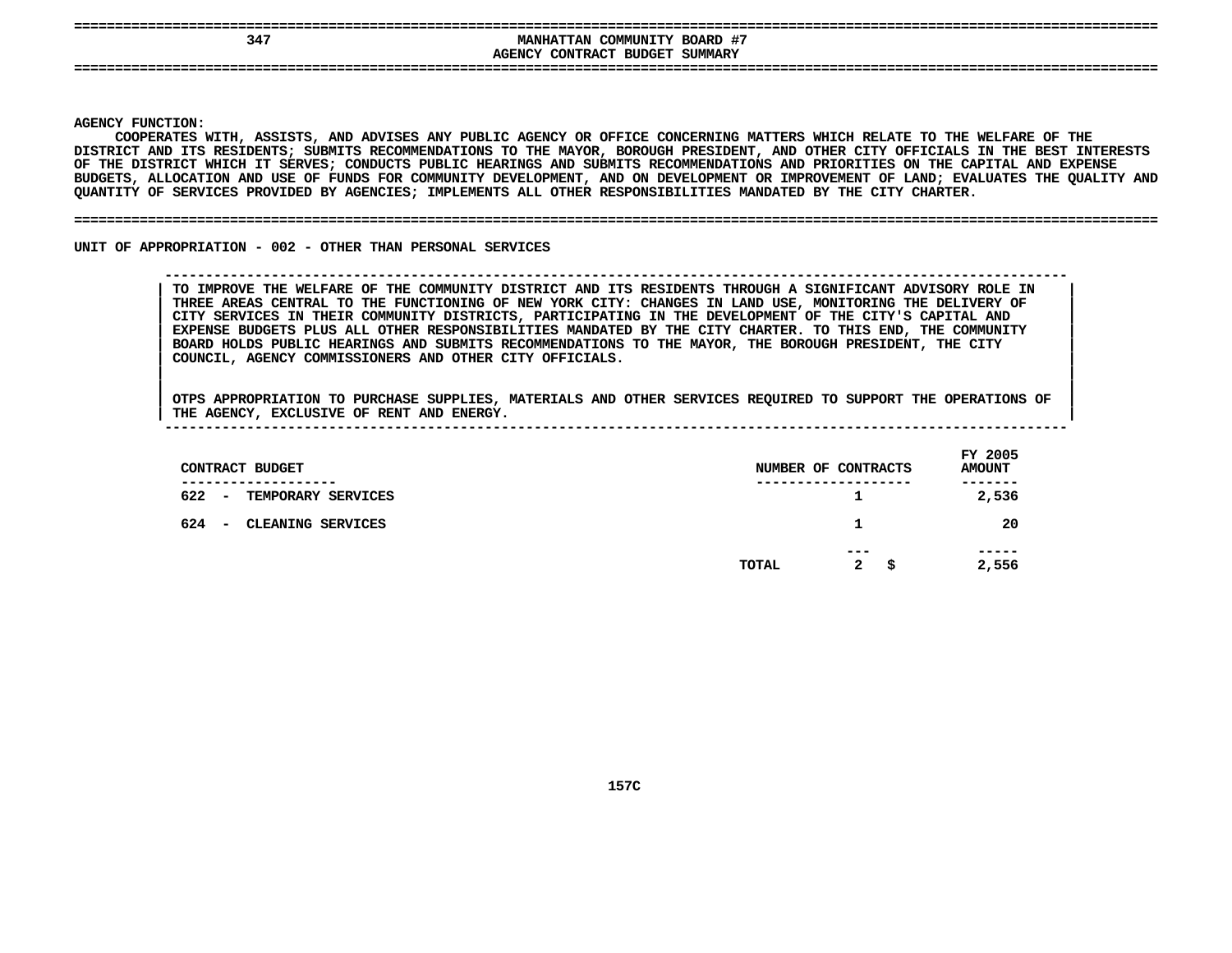| 348   | COMMUNITY BOARD #8<br><b>MANHATTAN</b> |
|-------|----------------------------------------|
|       | AGENCY CONTRACT BUDGET SUMMARY         |
| $- -$ |                                        |
|       |                                        |
|       |                                        |

**|**

Y FUNCTION:<br>COOPERATES<br>ICT AND ITS<br>ICT AND ITS **COOPERATES**S WITH, ASSISTS, AND ADVISES ANY PUBLIC AGENCY OR OFFICE CONCERNING MATTERS WHICH RELATE TO THE WELFARE OF THE<br>TS RESIDENTS; SUBMITS RECOMMENDATIONS TO THE MAYOR, BOROUGH PRESIDENT, AND OTHER CITY OFFICIALS IN THE BEST IN<br> **DISTRICT**T AND ITS RESIDENTS; SUBMITS RECOMMENDATIONS TO THE MAYOR, BOROUGH PRESIDENT, AND OTHER CITY OFFICIALS IN THE BEST INTERESTS<br>DISTRICT WHICH IT SERVES; CONDUCTS PUBLIC HEARINGS AND SUBMITS RECOMMENDATIONS AND PRIORITIES ON OF THE DISTRICT WHICH IT SERVES: CONDUCTS PUBLIC HEARINGS AND SUBMITS RECOMMENDATIONS AND PRIORITIES ON THE CAPITAL AND EXPENSE F THE DISTRICT WHICH IT SERVES; CONDUCTS PUBLIC HEARINGS AND SUBMITS RECOMMENDATIONS AND PRIORITIES ON THE CAPITAL AND EXPENSE<br>UDGETS, ALLOCATION AND USE OF FUNDS FOR COMMUNITY DEVELOPMENT, AND ON DEVELOPMENT OR IMPROVEMEN **BUDGETS,**, ALLOCATION AND USE OF FUNDS FOR COMMUNITY DEVELOPMENT, AND ON DEVELOPMENT OR IMPROVEMENT OF LAND; EVALUATES THE QUALITY AND<br>Y OF SERVICES PROVIDED BY AGENCIES; IMPLEMENTS ALL OTHER RESPONSIBILITIES MANDATED BY THE CITY C **QUANTITY**

### **OF SERVICES PROVIDED BY AGENCIES; IMPLEMENTS ALL OTHER RESPONSIBILITIES MANDATED BY THE CITY CHARTER. ====================================================================================================================================**

UNIT OF APPROPRIATION - 002 - OTHER THAN PERSONAL SERVICES

 **OF APPROPRIATION - <sup>002</sup> - OTHER THAN PERSONAL SERVICES --------------------------------------------------------------------------------------------------------------**TO IMPROVE THE WELFARE OF THE COMMUNITY DISTRICT AND ITS RESIDENTS THROUGH A SIGNIFICANT ADVISORY ROLE IN THREE AREAS CENTRAL TO THE FUNCTIONING OF NEW YORK CITY: CHANGES IN LAND USE, MONITORING THE DELIVERY OF CITY SERVIC TO IMPROVE THE WELFARE OF THE COMMUNITY DISTRICT AND ITS RESIDENTS THROUGH A SIGNIFICANT ADVISORY ROLE IN THREE AREAS CENTRAL TO THE FUNCTIONING OF NEW YORK CITY: CHANGES IN LAND USE, MONITORING THE DELIVERY OF<br>CITY SERVICES IN THEIR COMMUNITY DISTRICTS, PARTICIPATING IN THE DEVELOPMENT OF THE CITY'S CAPITAL AND<br>EXPENSE BUDGET **CITY SERVICES IN THEIR COMMUNITY DISTRICTS, PARTICIPATING IN THE DEVELOPMENT OF THE CITY'S CAPITAL AND <sup>|</sup>** EXPENSE BUDGETS PLUS ALL OTHER RESPONSIBILITIES MANDATED BY THE CITY CHARTER. TO THIS END, THE COMMUNITY<br>BOARD HOLDS PUBLIC HEARINGS AND SUBMITS RECOMMENDATIONS TO THE MAYOR, THE BOROUGH PRESIDENT, THE CITY<br>COUNCIL, AGENCY **BOARD HOLDS PUBLIC HEARINGS AND SUBMITS RECOMMENDATIONS TO THE MAYOR, THE BOROUGH PRESIDENT, THE CITY <sup>|</sup> COUNCIL, AGENCY COMMISSIONERS AND OTHER CITY OFFICIALS. <sup>|</sup>**

| CONTRACT BUDGET                                                               |       | NUMBER OF CONTRACTS        | FY 2005<br><b>AMOUNT</b> |
|-------------------------------------------------------------------------------|-------|----------------------------|--------------------------|
| ----------<br>612<br>OFFICE EQUIPMENT MAINTENANCE<br>$\overline{\phantom{0}}$ |       | ---------------            | -------<br>562           |
|                                                                               | TOTAL | ---<br>- S<br>$\mathbf{1}$ | -----<br>562             |
|                                                                               |       |                            |                          |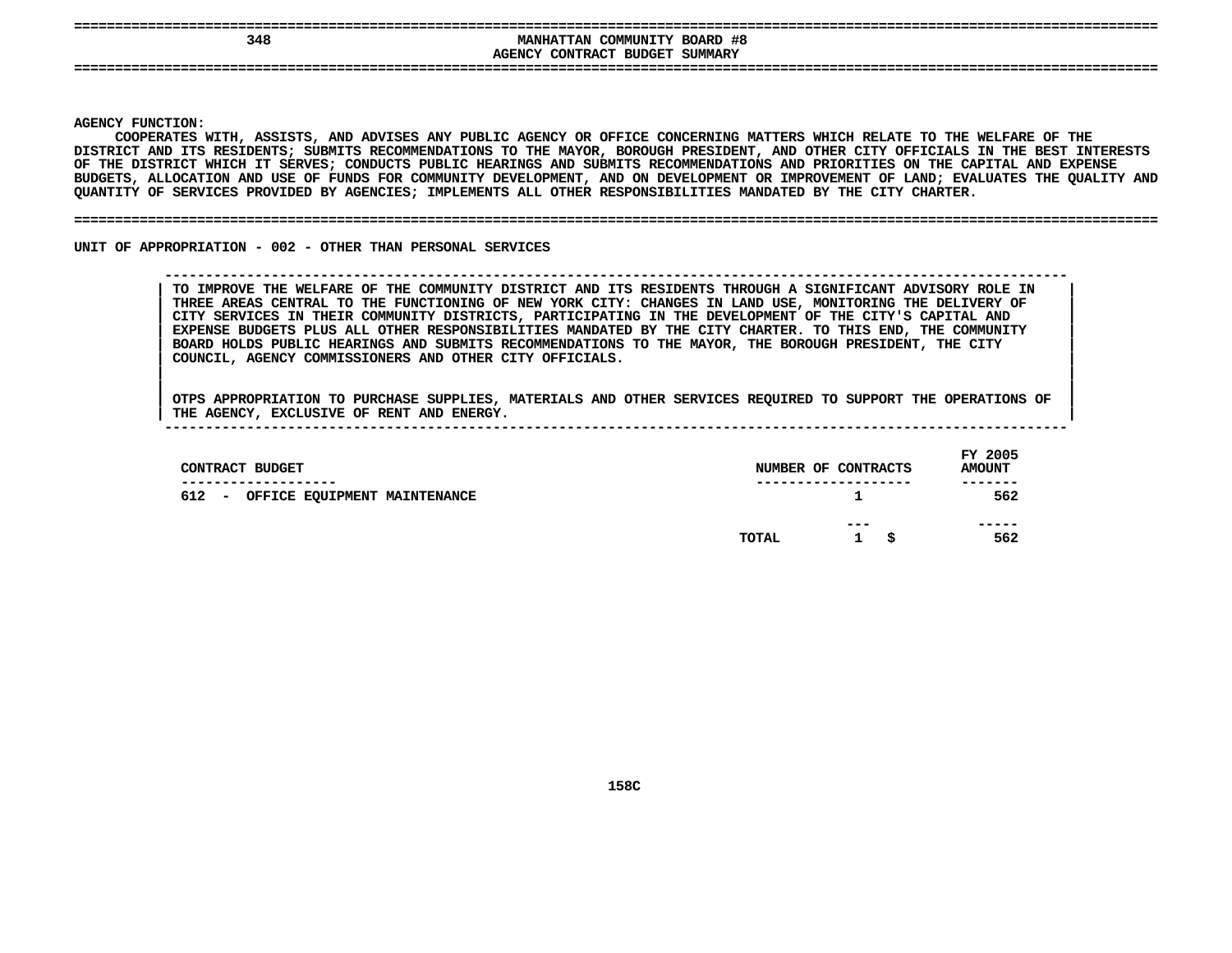| ---<br>$- -$ |                                        |
|--------------|----------------------------------------|
| 349          | COMMUNITY BOARD #9<br><b>MANHATTAN</b> |
|              | SUMMARY<br>AGENCY CONTRACT BUDGET      |
| --           |                                        |
|              |                                        |

**|**

Y FUNCTION:<br>COOPERATES<br>ICT AND ITS<br>ICT AND ITS **COOPERATES**S WITH, ASSISTS, AND ADVISES ANY PUBLIC AGENCY OR OFFICE CONCERNING MATTERS WHICH RELATE TO THE WELFARE OF THE<br>TS RESIDENTS; SUBMITS RECOMMENDATIONS TO THE MAYOR, BOROUGH PRESIDENT, AND OTHER CITY OFFICIALS IN THE BEST IN<br> **DISTRICT**T AND ITS RESIDENTS; SUBMITS RECOMMENDATIONS TO THE MAYOR, BOROUGH PRESIDENT, AND OTHER CITY OFFICIALS IN THE BEST INTERESTS<br>DISTRICT WHICH IT SERVES; CONDUCTS PUBLIC HEARINGS AND SUBMITS RECOMMENDATIONS AND PRIORITIES ON OF THE DISTRICT WHICH IT SERVES: CONDUCTS PUBLIC HEARINGS AND SUBMITS RECOMMENDATIONS AND PRIORITIES ON THE CAPITAL AND EXPENSE F THE DISTRICT WHICH IT SERVES; CONDUCTS PUBLIC HEARINGS AND SUBMITS RECOMMENDATIONS AND PRIORITIES ON THE CAPITAL AND EXPENSE<br>UDGETS, ALLOCATION AND USE OF FUNDS FOR COMMUNITY DEVELOPMENT, AND ON DEVELOPMENT OR IMPROVEMEN **BUDGETS,**, ALLOCATION AND USE OF FUNDS FOR COMMUNITY DEVELOPMENT, AND ON DEVELOPMENT OR IMPROVEMENT OF LAND; EVALUATES THE QUALITY AND<br>Y OF SERVICES PROVIDED BY AGENCIES; IMPLEMENTS ALL OTHER RESPONSIBILITIES MANDATED BY THE CITY C **QUANTITY**

#### **OF SERVICES PROVIDED BY AGENCIES; IMPLEMENTS ALL OTHER RESPONSIBILITIES MANDATED BY THE CITY CHARTER. ====================================================================================================================================**

UNIT OF APPROPRIATION - 002 - OTHER THAN PERSONAL SERVICES

 **OF APPROPRIATION - <sup>002</sup> - OTHER THAN PERSONAL SERVICES --------------------------------------------------------------------------------------------------------------**TO IMPROVE THE WELFARE OF THE COMMUNITY DISTRICT AND ITS RESIDENTS THROUGH A SIGNIFICANT ADVISORY ROLE IN THREE AREAS CENTRAL TO THE FUNCTIONING OF NEW YORK CITY: CHANGES IN LAND USE, MONITORING THE DELIVERY OF CITY SERVIC TO IMPROVE THE WELFARE OF THE COMMUNITY DISTRICT AND ITS RESIDENTS THROUGH A SIGNIFICANT ADVISORY ROLE IN THREE AREAS CENTRAL TO THE FUNCTIONING OF NEW YORK CITY: CHANGES IN LAND USE, MONITORING THE DELIVERY OF<br>CITY SERVICES IN THEIR COMMUNITY DISTRICTS, PARTICIPATING IN THE DEVELOPMENT OF THE CITY'S CAPITAL AND<br>EXPENSE BUDGET **CITY SERVICES IN THEIR COMMUNITY DISTRICTS, PARTICIPATING IN THE DEVELOPMENT OF THE CITY'S CAPITAL AND <sup>|</sup>** EXPENSE BUDGETS PLUS ALL OTHER RESPONSIBILITIES MANDATED BY THE CITY CHARTER. TO THIS END, THE COMMUNITY<br>BOARD HOLDS PUBLIC HEARINGS AND SUBMITS RECOMMENDATIONS TO THE MAYOR, THE BOROUGH PRESIDENT, THE CITY<br>COUNCIL, AGENCY **BOARD HOLDS PUBLIC HEARINGS AND SUBMITS RECOMMENDATIONS TO THE MAYOR, THE BOROUGH PRESIDENT, THE CITY <sup>|</sup> COUNCIL, AGENCY COMMISSIONERS AND OTHER CITY OFFICIALS. <sup>|</sup>**

| THE | <b>AGENCY</b> | <b>EXCLUSIVE OF</b> | RENT | AND | ENERGY. |             |
|-----|---------------|---------------------|------|-----|---------|-------------|
|     |               |                     |      |     |         | 2005<br>ਦvਾ |

| CONTRACT BUDGET                                                                 |       | NUMBER OF CONTRACTS        | FY 2005<br><b>AMOUNT</b> |
|---------------------------------------------------------------------------------|-------|----------------------------|--------------------------|
| ------------<br>612<br>OFFICE EQUIPMENT MAINTENANCE<br>$\overline{\phantom{a}}$ |       | ----------------<br>1      | .<br>5,000               |
| 624<br>CLEANING SERVICES<br>$\overline{\phantom{0}}$                            |       | 1                          | 4,200                    |
|                                                                                 | TOTAL | ---<br>$\mathbf{2}$<br>- S | -----<br>9,200           |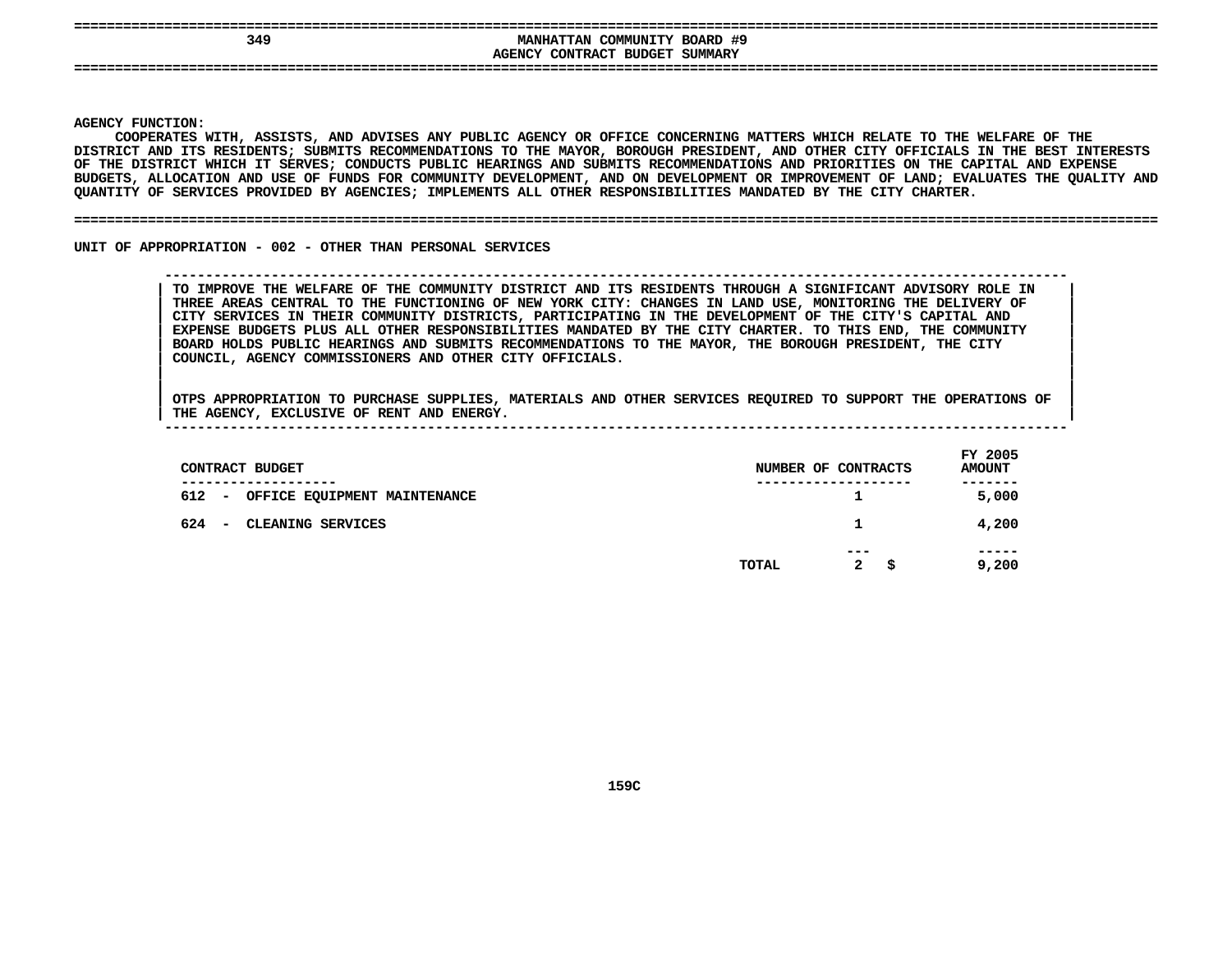| 350                       | COMMUNITY BOARD #10<br><b>MANHATTAN</b>                 |  |
|---------------------------|---------------------------------------------------------|--|
| ------------------------- | AGENCY CONTRACT BUDGET SUMMARY<br>--------------------- |  |
| -----                     |                                                         |  |
|                           |                                                         |  |

**|**

Y FUNCTION:<br>COOPERATES<br>ICT AND ITS<br>ICT AND ITS **COOPERATES**S WITH, ASSISTS, AND ADVISES ANY PUBLIC AGENCY OR OFFICE CONCERNING MATTERS WHICH RELATE TO THE WELFARE OF THE<br>TS RESIDENTS; SUBMITS RECOMMENDATIONS TO THE MAYOR, BOROUGH PRESIDENT, AND OTHER CITY OFFICIALS IN THE BEST IN<br> **DISTRICT**T AND ITS RESIDENTS; SUBMITS RECOMMENDATIONS TO THE MAYOR, BOROUGH PRESIDENT, AND OTHER CITY OFFICIALS IN THE BEST INTERESTS<br>DISTRICT WHICH IT SERVES; CONDUCTS PUBLIC HEARINGS AND SUBMITS RECOMMENDATIONS AND PRIORITIES ON OF THE DISTRICT WHICH IT SERVES: CONDUCTS PUBLIC HEARINGS AND SUBMITS RECOMMENDATIONS AND PRIORITIES ON THE CAPITAL AND EXPENSE F THE DISTRICT WHICH IT SERVES; CONDUCTS PUBLIC HEARINGS AND SUBMITS RECOMMENDATIONS AND PRIORITIES ON THE CAPITAL AND EXPENSE<br>UDGETS, ALLOCATION AND USE OF FUNDS FOR COMMUNITY DEVELOPMENT, AND ON DEVELOPMENT OR IMPROVEMEN **BUDGETS,**, ALLOCATION AND USE OF FUNDS FOR COMMUNITY DEVELOPMENT, AND ON DEVELOPMENT OR IMPROVEMENT OF LAND; EVALUATES THE QUALITY AND<br>Y OF SERVICES PROVIDED BY AGENCIES; IMPLEMENTS ALL OTHER RESPONSIBILITIES MANDATED BY THE CITY C **QUANTITY**

### **OF SERVICES PROVIDED BY AGENCIES; IMPLEMENTS ALL OTHER RESPONSIBILITIES MANDATED BY THE CITY CHARTER. ====================================================================================================================================**

UNIT OF APPROPRIATION - 002 - OTHER THAN PERSONAL SERVICES

 **OF APPROPRIATION - <sup>002</sup> - OTHER THAN PERSONAL SERVICES --------------------------------------------------------------------------------------------------------------**TO IMPROVE THE WELFARE OF THE COMMUNITY DISTRICT AND ITS RESIDENTS THROUGH A SIGNIFICANT ADVISORY ROLE IN THREE AREAS CENTRAL TO THE FUNCTIONING OF NEW YORK CITY: CHANGES IN LAND USE, MONITORING THE DELIVERY OF CITY SERVIC TO IMPROVE THE WELFARE OF THE COMMUNITY DISTRICT AND ITS RESIDENTS THROUGH A SIGNIFICANT ADVISORY ROLE IN THREE AREAS CENTRAL TO THE FUNCTIONING OF NEW YORK CITY: CHANGES IN LAND USE, MONITORING THE DELIVERY OF<br>CITY SERVICES IN THEIR COMMUNITY DISTRICTS, PARTICIPATING IN THE DEVELOPMENT OF THE CITY'S CAPITAL AND<br>EXPENSE BUDGET **CITY SERVICES IN THEIR COMMUNITY DISTRICTS, PARTICIPATING IN THE DEVELOPMENT OF THE CITY'S CAPITAL AND <sup>|</sup>** EXPENSE BUDGETS PLUS ALL OTHER RESPONSIBILITIES MANDATED BY THE CITY CHARTER. TO THIS END, THE COMMUNITY<br>BOARD HOLDS PUBLIC HEARINGS AND SUBMITS RECOMMENDATIONS TO THE MAYOR, THE BOROUGH PRESIDENT, THE CITY<br>COUNCIL, AGENCY **BOARD HOLDS PUBLIC HEARINGS AND SUBMITS RECOMMENDATIONS TO THE MAYOR, THE BOROUGH PRESIDENT, THE CITY <sup>|</sup> COUNCIL, AGENCY COMMISSIONERS AND OTHER CITY OFFICIALS. <sup>|</sup>**

| CONTRACT BUDGET                                         | NUMBER OF CONTRACTS          | FY 2005<br><b>AMOUNT</b> |
|---------------------------------------------------------|------------------------------|--------------------------|
| --------------<br>612 -<br>OFFICE EQUIPMENT MAINTENANCE | ----------------<br>ᅩ        | -----<br>7,150           |
| 622<br>TEMPORARY SERVICES<br>$\overline{\phantom{0}}$   | 1                            | 1,018                    |
| 624<br>CLEANING SERVICES<br>$\overline{\phantom{0}}$    | 1.                           | 250                      |
|                                                         | $- - -$<br>3<br>- 5<br>TOTAL | -----<br>8,418           |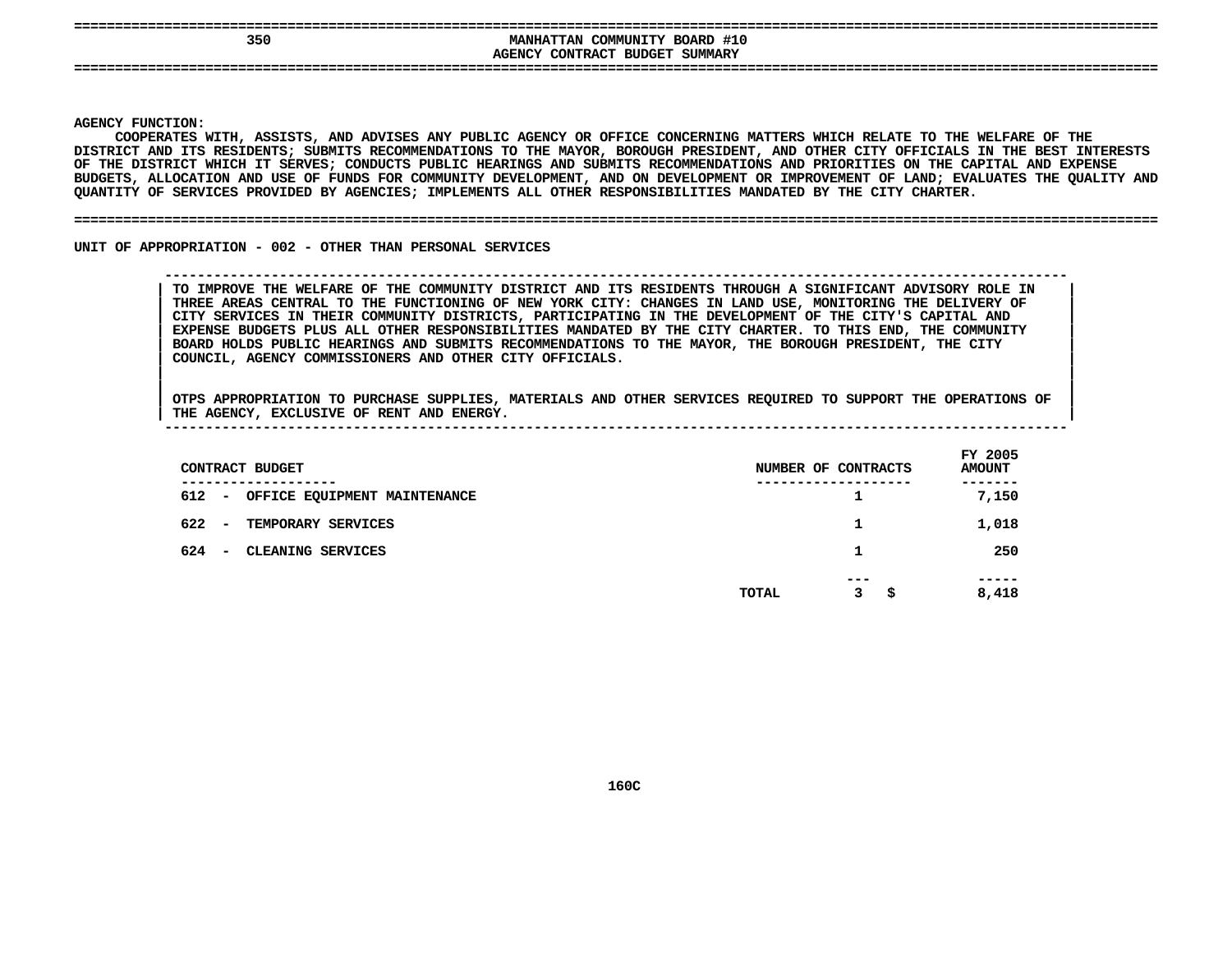| 351 | COMMUNITY BOARD #11<br><b>MANHATTAN</b><br>AGENCY CONTRACT BUDGET SUMMARY |  |
|-----|---------------------------------------------------------------------------|--|
|     |                                                                           |  |

**|**

Y FUNCTION:<br>COOPERATES<br>ICT AND ITS<br>ICT AND ITS **COOPERATES**S WITH, ASSISTS, AND ADVISES ANY PUBLIC AGENCY OR OFFICE CONCERNING MATTERS WHICH RELATE TO THE WELFARE OF THE<br>TS RESIDENTS; SUBMITS RECOMMENDATIONS TO THE MAYOR, BOROUGH PRESIDENT, AND OTHER CITY OFFICIALS IN THE BEST IN<br> **DISTRICT**T AND ITS RESIDENTS; SUBMITS RECOMMENDATIONS TO THE MAYOR, BOROUGH PRESIDENT, AND OTHER CITY OFFICIALS IN THE BEST INTERESTS<br>DISTRICT WHICH IT SERVES; CONDUCTS PUBLIC HEARINGS AND SUBMITS RECOMMENDATIONS AND PRIORITIES ON OF THE DISTRICT WHICH IT SERVES: CONDUCTS PUBLIC HEARINGS AND SUBMITS RECOMMENDATIONS AND PRIORITIES ON THE CAPITAL AND EXPENSE F THE DISTRICT WHICH IT SERVES; CONDUCTS PUBLIC HEARINGS AND SUBMITS RECOMMENDATIONS AND PRIORITIES ON THE CAPITAL AND EXPENSE<br>UDGETS, ALLOCATION AND USE OF FUNDS FOR COMMUNITY DEVELOPMENT, AND ON DEVELOPMENT OR IMPROVEMEN BUDGETS, ALLOCATION AND USE OF FUNDS FOR COMMUNITY DEVELOPMENT, AND ON DEVELOPMENT OR IMPROVEMENT OF LAND; EVALUATES THE QUALITY AND<br>QUANTITY OF SERVICES PROVIDED BY AGENCIES; IMPLEMENTS ALL OTHER RESPONSIBILITIES MANDATED QUANTITY OF SERVICES PROVIDED BY AGENCIES; IMPLEMENTS ALL OTHER RESPONSIBILITIES MANDATED BY THE CITY CHARTER.

### **OF SERVICES PROVIDED BY AGENCIES; IMPLEMENTS ALL OTHER RESPONSIBILITIES MANDATED BY THE CITY CHARTER. ====================================================================================================================================**

UNIT OF APPROPRIATION - 002 - OTHER THAN PERSONAL SERVICES

### **OF APPROPRIATION - <sup>002</sup> - OTHER THAN PERSONAL SERVICES --------------------------------------------------------------------------------------------------------------**TO IMPROVE THE WELFARE OF THE COMMUNITY DISTRICT AND ITS RESIDENTS THROUGH A SIGNIFICANT ADVISORY ROLE IN THREE AREAS CENTRAL TO THE FUNCTIONING OF NEW YORK CITY: CHANGES IN LAND USE, MONITORING THE DELIVERY OF CITY SERVIC TO IMPROVE THE WELFARE OF THE COMMUNITY DISTRICT AND ITS RESIDENTS THROUGH A SIGNIFICANT ADVISORY ROLE IN THREE AREAS CENTRAL TO THE FUNCTIONING OF NEW YORK CITY: CHANGES IN LAND USE, MONITORING THE DELIVERY OF<br>CITY SERVICES IN THEIR COMMUNITY DISTRICTS, PARTICIPATING IN THE DEVELOPMENT OF THE CITY'S CAPITAL AND<br>EXPENSE BUDGET **CITY SERVICES IN THEIR COMMUNITY DISTRICTS, PARTICIPATING IN THE DEVELOPMENT OF THE CITY'S CAPITAL AND <sup>|</sup>** EXPENSE BUDGETS PLUS ALL OTHER RESPONSIBILITIES MANDATED BY THE CITY CHARTER. TO THIS END, THE COMMUNITY<br>BOARD HOLDS PUBLIC HEARINGS AND SUBMITS RECOMMENDATIONS TO THE MAYOR, THE BOROUGH PRESIDENT, THE CITY<br>COUNCIL, AGENCY **BOARD HOLDS PUBLIC HEARINGS AND SUBMITS RECOMMENDATIONS TO THE MAYOR, THE BOROUGH PRESIDENT, THE CITY <sup>|</sup> COUNCIL, AGENCY COMMISSIONERS AND OTHER CITY OFFICIALS. <sup>|</sup>**

| CONTRACT BUDGET                                                        | NUMBER OF CONTRACTS             | FY 2005<br><b>AMOUNT</b> |
|------------------------------------------------------------------------|---------------------------------|--------------------------|
| -------<br>602<br>TELECOMMUNICATIONS MAINT<br>$\overline{\phantom{m}}$ | ┻                               | 900                      |
| 615<br>PRINTING CONTRACTS<br>$\overline{\phantom{a}}$                  | 1                               | 3,000                    |
| 624<br>CLEANING SERVICES<br>$\overline{\phantom{a}}$                   | 1                               | 5,560                    |
| 671<br>TRAINING PRGM CITY EMPLOYEES<br>$\overline{\phantom{a}}$        | 1                               | 1,000                    |
| 684<br>PROF SERV COMPUTER SERVICES<br>$\overline{\phantom{a}}$         | 1                               | 2,000                    |
|                                                                        | ---<br>5<br><b>TOTAL</b><br>\$. | -----<br>12,460          |
|                                                                        |                                 |                          |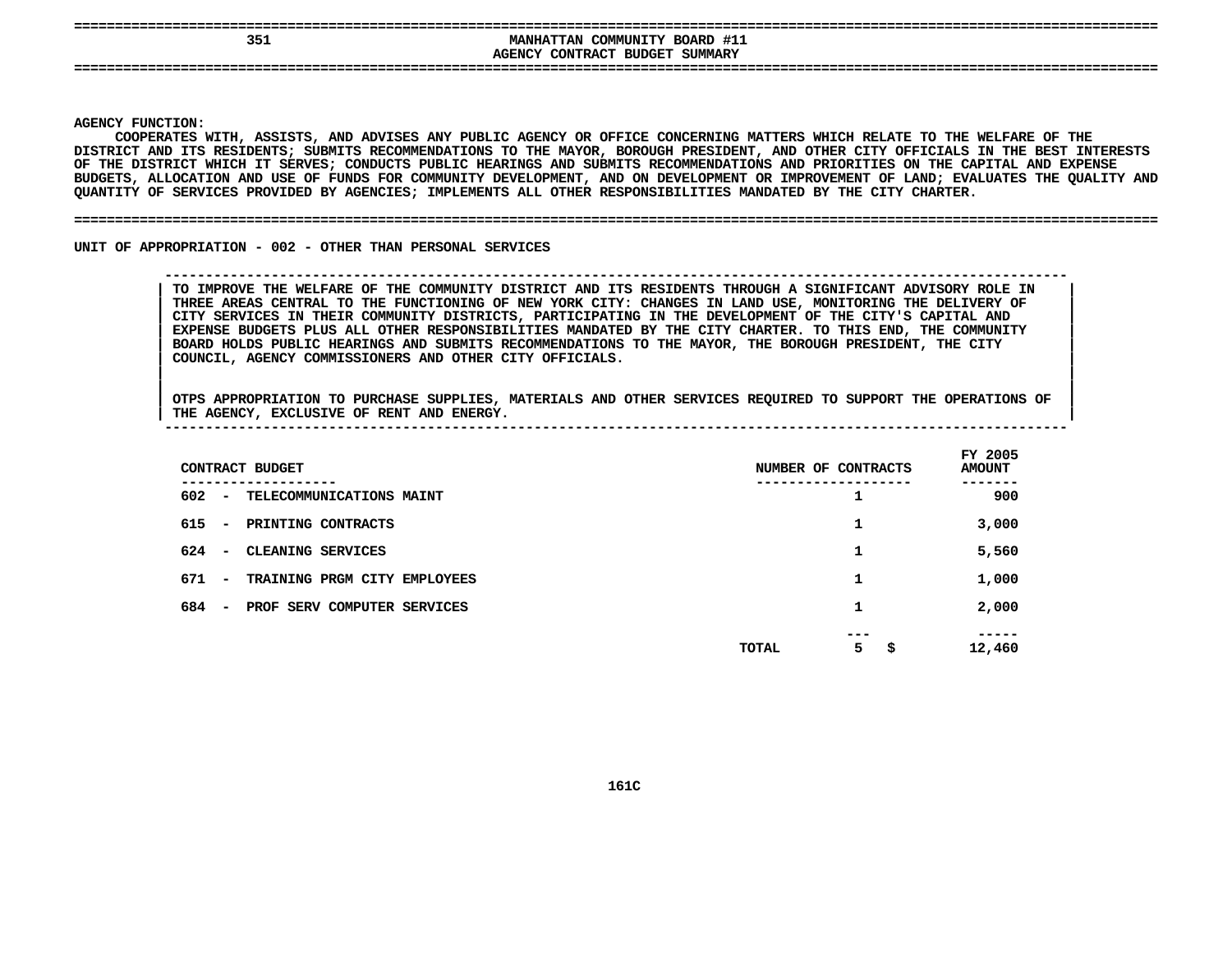| 352 | <b>MANHATTAN COMMUNITY BOARD #12</b><br>AGENCY CONTRACT BUDGET SUMMARY |  |
|-----|------------------------------------------------------------------------|--|
|     |                                                                        |  |

**|**

Y FUNCTION:<br>COOPERATES<br>ICT AND ITS<br>ICT AND ITS COOPERATES WITH, ASSISTS, AND ADVISES ANY PUBLIC AGENCY OR OFFICE CONCERNING MATTERS WHICH RELATE TO THE WELFARE OF THE S WITH, ASSISTS, AND ADVISES ANY PUBLIC AGENCY OR OFFICE CONCERNING MATTERS WHICH RELATE TO THE WELFARE OF THE<br>TS RESIDENTS; SUBMITS RECOMMENDATIONS TO THE MAYOR, BOROUGH PRESIDENT, AND OTHER CITY OFFICIALS IN THE BEST IN<br> **DISTRICT**T AND ITS RESIDENTS; SUBMITS RECOMMENDATIONS TO THE MAYOR, BOROUGH PRESIDENT, AND OTHER CITY OFFICIALS IN THE BEST INTERESTS<br>DISTRICT WHICH IT SERVES; CONDUCTS PUBLIC HEARINGS AND SUBMITS RECOMMENDATIONS AND PRIORITIES ON OF THE DISTRICT WHICH IT SERVES: CONDUCTS PUBLIC HEARINGS AND SUBMITS RECOMMENDATIONS AND PRIORITIES ON THE CAPITAL AND EXPENSE F THE DISTRICT WHICH IT SERVES; CONDUCTS PUBLIC HEARINGS AND SUBMITS RECOMMENDATIONS AND PRIORITIES ON THE CAPITAL AND EXPENSE<br>UDGETS, ALLOCATION AND USE OF FUNDS FOR COMMUNITY DEVELOPMENT, AND ON DEVELOPMENT OR IMPROVEMEN BUDGETS, ALLOCATION AND USE OF FUNDS FOR COMMUNITY DEVELOPMENT, AND ON DEVELOPMENT OR IMPROVEMENT OF LAND; EVALUATES THE QUALITY AND<br>QUANTITY OF SERVICES PROVIDED BY AGENCIES; IMPLEMENTS ALL OTHER RESPONSIBILITIES MANDATED QUANTITY OF SERVICES PROVIDED BY AGENCIES; IMPLEMENTS ALL OTHER RESPONSIBILITIES MANDATED BY THE CITY CHARTER.

### **OF SERVICES PROVIDED BY AGENCIES; IMPLEMENTS ALL OTHER RESPONSIBILITIES MANDATED BY THE CITY CHARTER. ====================================================================================================================================**

UNIT OF APPROPRIATION - 002 - OTHER THAN PERSONAL SERVICES

 **OF APPROPRIATION - <sup>002</sup> - OTHER THAN PERSONAL SERVICES --------------------------------------------------------------------------------------------------------------**TO IMPROVE THE WELFARE OF THE COMMUNITY DISTRICT AND ITS RESIDENTS THROUGH A SIGNIFICANT ADVISORY ROLE IN THREE AREAS CENTRAL TO THE FUNCTIONING OF NEW YORK CITY: CHANGES IN LAND USE, MONITORING THE DELIVERY OF CITY SERVIC TO IMPROVE THE WELFARE OF THE COMMUNITY DISTRICT AND ITS RESIDENTS THROUGH A SIGNIFICANT ADVISORY ROLE IN THREE AREAS CENTRAL TO THE FUNCTIONING OF NEW YORK CITY: CHANGES IN LAND USE, MONITORING THE DELIVERY OF<br>CITY SERVICES IN THEIR COMMUNITY DISTRICTS, PARTICIPATING IN THE DEVELOPMENT OF THE CITY'S CAPITAL AND<br>EXPENSE BUDGET **CITY SERVICES IN THEIR COMMUNITY DISTRICTS, PARTICIPATING IN THE DEVELOPMENT OF THE CITY'S CAPITAL AND <sup>|</sup>** EXPENSE BUDGETS PLUS ALL OTHER RESPONSIBILITIES MANDATED BY THE CITY CHARTER. TO THIS END, THE COMMUNITY<br>BOARD HOLDS PUBLIC HEARINGS AND SUBMITS RECOMMENDATIONS TO THE MAYOR, THE BOROUGH PRESIDENT, THE CITY<br>COUNCIL, AGENCY **BOARD HOLDS PUBLIC HEARINGS AND SUBMITS RECOMMENDATIONS TO THE MAYOR, THE BOROUGH PRESIDENT, THE CITY <sup>|</sup> COUNCIL, AGENCY COMMISSIONERS AND OTHER CITY OFFICIALS. <sup>|</sup>**

| CONTRACT BUDGET                                 | NUMBER OF CONTRACTS    | FY 2005<br><b>AMOUNT</b> |
|-------------------------------------------------|------------------------|--------------------------|
| ----------<br>602<br>- TELECOMMUNICATIONS MAINT | ----------------<br>┻  | . - - - - -<br>1,500     |
| 612<br>OFFICE EQUIPMENT MAINTENANCE<br>$\sim$   |                        | 1,000                    |
| 615<br>PRINTING CONTRACTS<br>$\sim$             | 1                      | 700                      |
| 671<br>TRAINING PRGM CITY EMPLOYEES<br>$\sim$   |                        | 500                      |
|                                                 | ---<br>4<br>TOTAL<br>s | -----<br>3,700           |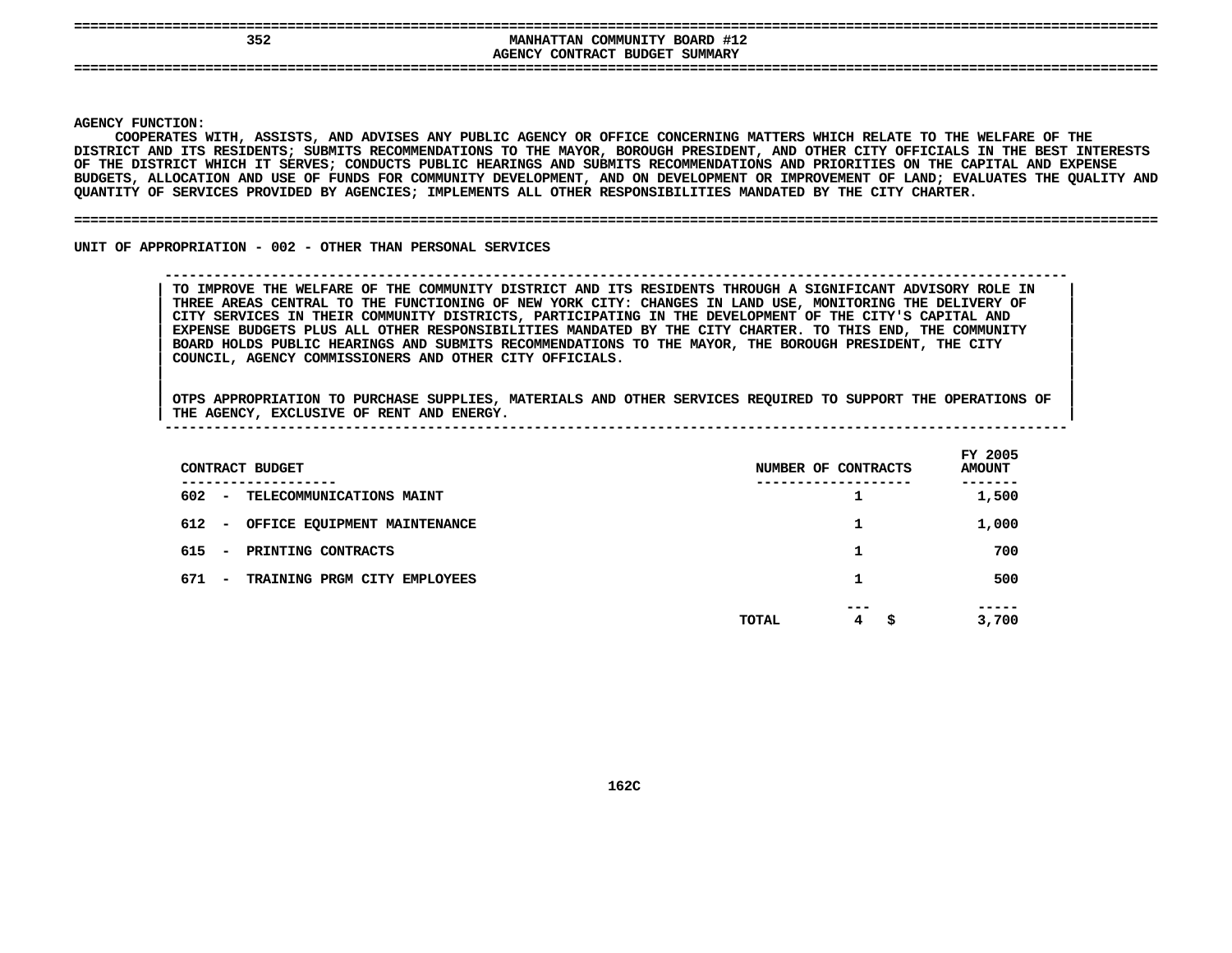| 381 | BRONX COMMUNITY BOARD #1<br>AGENCY CONTRACT BUDGET SUMMARY |  |
|-----|------------------------------------------------------------|--|
|     |                                                            |  |

**|**

Y FUNCTION:<br>COOPERATES<br>ICT AND ITS<br>ICT AND ITS **COOPERATES**S WITH, ASSISTS, AND ADVISES ANY PUBLIC AGENCY OR OFFICE CONCERNING MATTERS WHICH RELATE TO THE WELFARE OF THE<br>TS RESIDENTS; SUBMITS RECOMMENDATIONS TO THE MAYOR, BOROUGH PRESIDENT, AND OTHER CITY OFFICIALS IN THE BEST IN<br> **DISTRICT**T AND ITS RESIDENTS; SUBMITS RECOMMENDATIONS TO THE MAYOR, BOROUGH PRESIDENT, AND OTHER CITY OFFICIALS IN THE BEST INTERESTS<br>DISTRICT WHICH IT SERVES; CONDUCTS PUBLIC HEARINGS AND SUBMITS RECOMMENDATIONS AND PRIORITIES ON OF THE DISTRICT WHICH IT SERVES: CONDUCTS PUBLIC HEARINGS AND SUBMITS RECOMMENDATIONS AND PRIORITIES ON THE CAPITAL AND EXPENSE F THE DISTRICT WHICH IT SERVES; CONDUCTS PUBLIC HEARINGS AND SUBMITS RECOMMENDATIONS AND PRIORITIES ON THE CAPITAL AND EXPENSE<br>UDGETS, ALLOCATION AND USE OF FUNDS FOR COMMUNITY DEVELOPMENT, AND ON DEVELOPMENT OR IMPROVEMEN **BUDGETS,**, ALLOCATION AND USE OF FUNDS FOR COMMUNITY DEVELOPMENT, AND ON DEVELOPMENT OR IMPROVEMENT OF LAND; EVALUATES THE QUALITY AND<br>Y OF SERVICES PROVIDED BY AGENCIES; IMPLEMENTS ALL OTHER RESPONSIBILITIES MANDATED BY THE CITY C **QUANTITY**

### **OF SERVICES PROVIDED BY AGENCIES; IMPLEMENTS ALL OTHER RESPONSIBILITIES MANDATED BY THE CITY CHARTER. ====================================================================================================================================**

UNIT OF APPROPRIATION - 002 - OTHER THAN PERSONAL SERVICES

 **OF APPROPRIATION - <sup>002</sup> - OTHER THAN PERSONAL SERVICES --------------------------------------------------------------------------------------------------------------**TO IMPROVE THE WELFARE OF THE COMMUNITY DISTRICT AND ITS RESIDENTS THROUGH A SIGNIFICANT ADVISORY ROLE IN THREE AREAS CENTRAL TO THE FUNCTIONING OF NEW YORK CITY: CHANGES IN LAND USE, MONITORING THE DELIVERY OF CITY SERVIC TO IMPROVE THE WELFARE OF THE COMMUNITY DISTRICT AND ITS RESIDENTS THROUGH A SIGNIFICANT ADVISORY ROLE IN THREE AREAS CENTRAL TO THE FUNCTIONING OF NEW YORK CITY: CHANGES IN LAND USE, MONITORING THE DELIVERY OF<br>CITY SERVICES IN THEIR COMMUNITY DISTRICTS, PARTICIPATING IN THE DEVELOPMENT OF THE CITY'S CAPITAL AND<br>EXPENSE BUDGET **CITY SERVICES IN THEIR COMMUNITY DISTRICTS, PARTICIPATING IN THE DEVELOPMENT OF THE CITY'S CAPITAL AND <sup>|</sup>** EXPENSE BUDGETS PLUS ALL OTHER RESPONSIBILITIES MANDATED BY THE CITY CHARTER. TO THIS END, THE COMMUNITY<br>BOARD HOLDS PUBLIC HEARINGS AND SUBMITS RECOMMENDATIONS TO THE MAYOR, THE BOROUGH PRESIDENT, THE CITY<br>COUNCIL, AGENCY **BOARD HOLDS PUBLIC HEARINGS AND SUBMITS RECOMMENDATIONS TO THE MAYOR, THE BOROUGH PRESIDENT, THE CITY <sup>|</sup> COUNCIL, AGENCY COMMISSIONERS AND OTHER CITY OFFICIALS. <sup>|</sup>**

| CONTRACT BUDGET                                             | NUMBER OF CONTRACTS                  | FY 2005<br><b>AMOUNT</b> |
|-------------------------------------------------------------|--------------------------------------|--------------------------|
| 602<br>TELECOMMUNICATIONS MAINT<br>$\overline{\phantom{a}}$ | ----------                           | 300                      |
| 612<br>OFFICE EQUIPMENT MAINTENANCE<br>-                    |                                      | 1,000                    |
|                                                             | $- - -$                              | -----                    |
|                                                             | $\mathbf{2}$<br>- \$<br><b>TOTAL</b> | 1,300                    |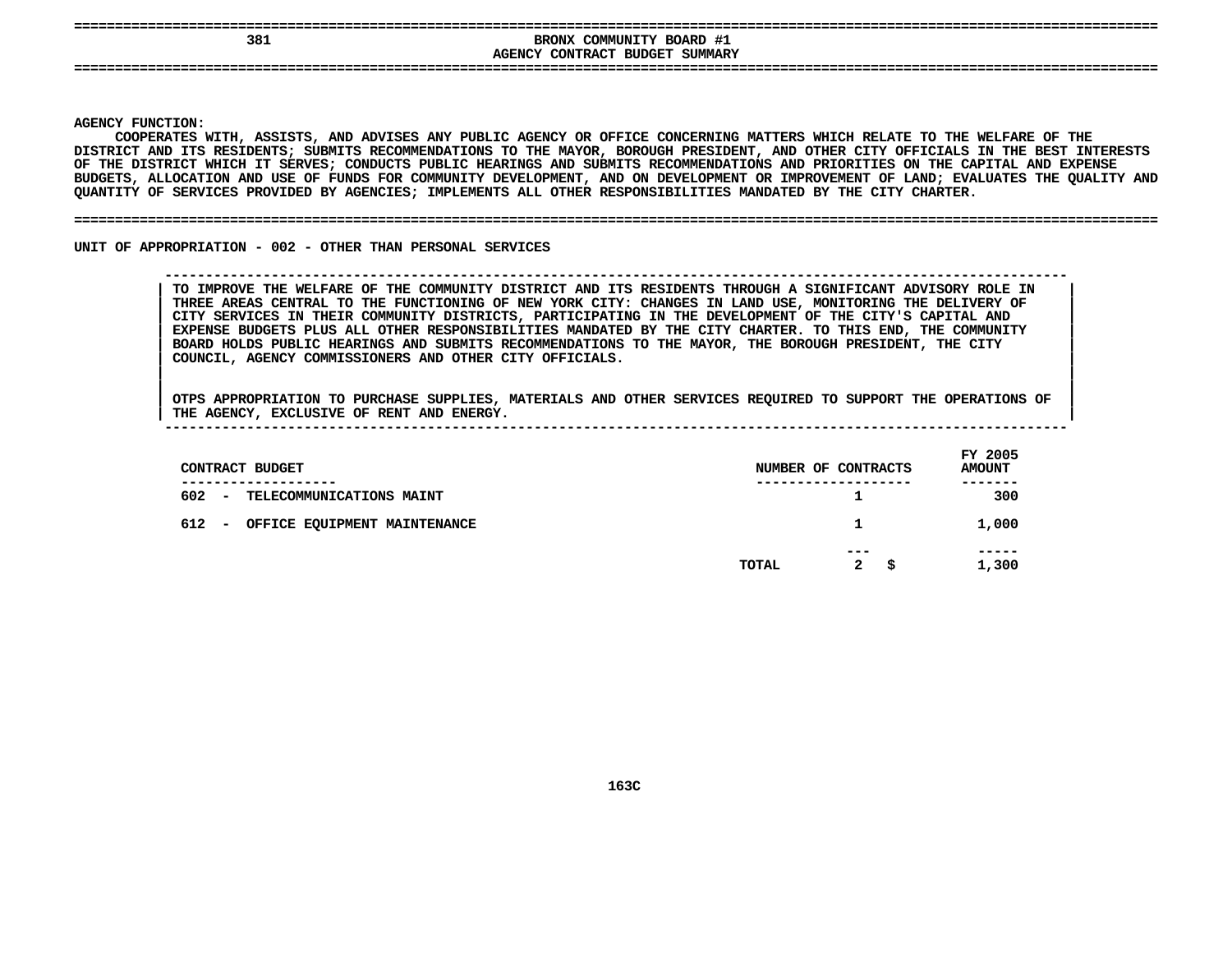| 382 | --------------------------------------<br>BRONX COMMUNITY BOARD #2<br>AGENCY CONTRACT BUDGET SUMMARY |  |
|-----|------------------------------------------------------------------------------------------------------|--|
|     |                                                                                                      |  |

**|**

Y FUNCTION:<br>COOPERATES<br>ICT AND ITS<br>ICT AND ITS COOPERATES WITH, ASSISTS, AND ADVISES ANY PUBLIC AGENCY OR OFFICE CONCERNING MATTERS WHICH RELATE TO THE WELFARE OF THE S WITH, ASSISTS, AND ADVISES ANY PUBLIC AGENCY OR OFFICE CONCERNING MATTERS WHICH RELATE TO THE WELFARE OF THE<br>TS RESIDENTS; SUBMITS RECOMMENDATIONS TO THE MAYOR, BOROUGH PRESIDENT, AND OTHER CITY OFFICIALS IN THE BEST IN<br> **DISTRICT**T AND ITS RESIDENTS; SUBMITS RECOMMENDATIONS TO THE MAYOR, BOROUGH PRESIDENT, AND OTHER CITY OFFICIALS IN THE BEST INTERESTS<br>DISTRICT WHICH IT SERVES; CONDUCTS PUBLIC HEARINGS AND SUBMITS RECOMMENDATIONS AND PRIORITIES ON OF THE DISTRICT WHICH IT SERVES: CONDUCTS PUBLIC HEARINGS AND SUBMITS RECOMMENDATIONS AND PRIORITIES ON THE CAPITAL AND EXPENSE F THE DISTRICT WHICH IT SERVES; CONDUCTS PUBLIC HEARINGS AND SUBMITS RECOMMENDATIONS AND PRIORITIES ON THE CAPITAL AND EXPENSE<br>UDGETS, ALLOCATION AND USE OF FUNDS FOR COMMUNITY DEVELOPMENT, AND ON DEVELOPMENT OR IMPROVEMEN BUDGETS, ALLOCATION AND USE OF FUNDS FOR COMMUNITY DEVELOPMENT, AND ON DEVELOPMENT OR IMPROVEMENT OF LAND; EVALUATES THE QUALITY AND<br>QUANTITY OF SERVICES PROVIDED BY AGENCIES; IMPLEMENTS ALL OTHER RESPONSIBILITIES MANDATED QUANTITY OF SERVICES PROVIDED BY AGENCIES; IMPLEMENTS ALL OTHER RESPONSIBILITIES MANDATED BY THE CITY CHARTER.

### **OF SERVICES PROVIDED BY AGENCIES; IMPLEMENTS ALL OTHER RESPONSIBILITIES MANDATED BY THE CITY CHARTER. ====================================================================================================================================**

UNIT OF APPROPRIATION - 002 - OTHER THAN PERSONAL SERVICES

 **OF APPROPRIATION - <sup>002</sup> - OTHER THAN PERSONAL SERVICES --------------------------------------------------------------------------------------------------------------**TO IMPROVE THE WELFARE OF THE COMMUNITY DISTRICT AND ITS RESIDENTS THROUGH A SIGNIFICANT ADVISORY ROLE IN THREE AREAS CENTRAL TO THE FUNCTIONING OF NEW YORK CITY: CHANGES IN LAND USE, MONITORING THE DELIVERY OF CITY SERVIC TO IMPROVE THE WELFARE OF THE COMMUNITY DISTRICT AND ITS RESIDENTS THROUGH A SIGNIFICANT ADVISORY ROLE IN THREE AREAS CENTRAL TO THE FUNCTIONING OF NEW YORK CITY: CHANGES IN LAND USE, MONITORING THE DELIVERY OF<br>CITY SERVICES IN THEIR COMMUNITY DISTRICTS, PARTICIPATING IN THE DEVELOPMENT OF THE CITY'S CAPITAL AND<br>EXPENSE BUDGET **CITY SERVICES IN THEIR COMMUNITY DISTRICTS, PARTICIPATING IN THE DEVELOPMENT OF THE CITY'S CAPITAL AND <sup>|</sup>** EXPENSE BUDGETS PLUS ALL OTHER RESPONSIBILITIES MANDATED BY THE CITY CHARTER. TO THIS END, THE COMMUNITY<br>BOARD HOLDS PUBLIC HEARINGS AND SUBMITS RECOMMENDATIONS TO THE MAYOR, THE BOROUGH PRESIDENT, THE CITY<br>COUNCIL, AGENCY **BOARD HOLDS PUBLIC HEARINGS AND SUBMITS RECOMMENDATIONS TO THE MAYOR, THE BOROUGH PRESIDENT, THE CITY <sup>|</sup> COUNCIL, AGENCY COMMISSIONERS AND OTHER CITY OFFICIALS. <sup>|</sup>**

| THE AGENCY, |                 | <b>EXCLUSIVE OF RENT AND</b> |  | ENERGY. |  |        |    |                  |                          |  |
|-------------|-----------------|------------------------------|--|---------|--|--------|----|------------------|--------------------------|--|
|             |                 |                              |  |         |  |        |    |                  |                          |  |
|             | CONTRACT BUDGET |                              |  |         |  | NUMBER | OF | <b>CONTRACTS</b> | FY 2005<br><b>AMOUNT</b> |  |

| CONTRACT BUDGET                              |              | NUMBER OF CONTRACTS   | FY 2005<br><b>AMOUNT</b> |
|----------------------------------------------|--------------|-----------------------|--------------------------|
| 602<br>TELECOMMUNICATIONS MAINT<br>$\sim$    |              | ----------------<br>┻ | 316                      |
| 684<br>PROF SERV COMPUTER SERVICES<br>$\sim$ |              | 1                     | 1,250                    |
|                                              | <b>TOTAL</b> | ---<br>2<br>s         | 1,566                    |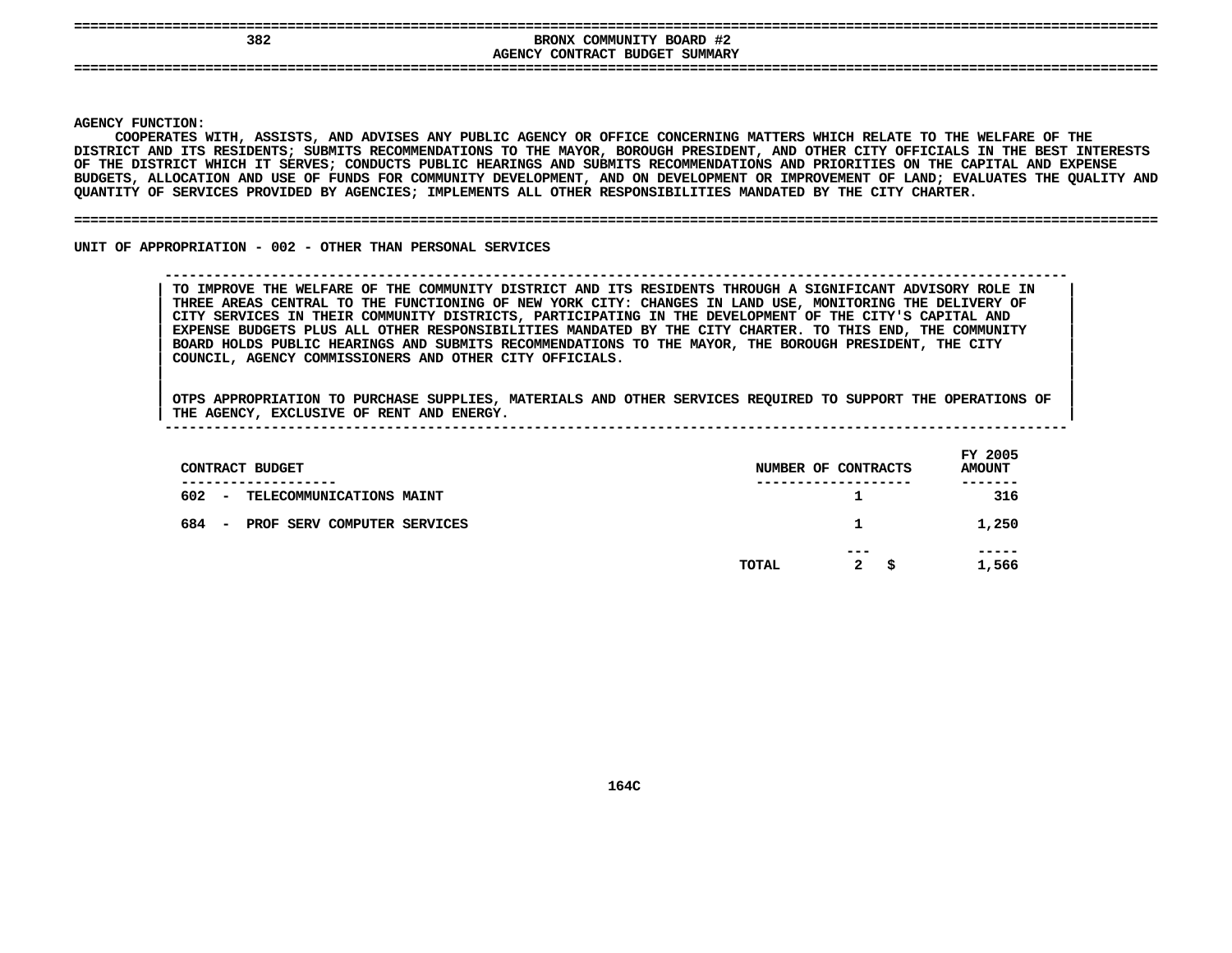| 383 | BRONX COMMUNITY BOARD #3<br>SUMMARY<br>AGENCY CONTRACT BUDGET<br>_________________<br>________<br>----- |  |
|-----|---------------------------------------------------------------------------------------------------------|--|
|     |                                                                                                         |  |

**|**

Y FUNCTION:<br>COOPERATES<br>ICT AND ITS<br>ICT AND ITS **COOPERATES**S WITH, ASSISTS, AND ADVISES ANY PUBLIC AGENCY OR OFFICE CONCERNING MATTERS WHICH RELATE TO THE WELFARE OF THE<br>TS RESIDENTS; SUBMITS RECOMMENDATIONS TO THE MAYOR, BOROUGH PRESIDENT, AND OTHER CITY OFFICIALS IN THE BEST IN<br> **DISTRICT**T AND ITS RESIDENTS; SUBMITS RECOMMENDATIONS TO THE MAYOR, BOROUGH PRESIDENT, AND OTHER CITY OFFICIALS IN THE BEST INTERESTS<br>DISTRICT WHICH IT SERVES; CONDUCTS PUBLIC HEARINGS AND SUBMITS RECOMMENDATIONS AND PRIORITIES ON OF THE DISTRICT WHICH IT SERVES: CONDUCTS PUBLIC HEARINGS AND SUBMITS RECOMMENDATIONS AND PRIORITIES ON THE CAPITAL AND EXPENSE F THE DISTRICT WHICH IT SERVES; CONDUCTS PUBLIC HEARINGS AND SUBMITS RECOMMENDATIONS AND PRIORITIES ON THE CAPITAL AND EXPENSE<br>UDGETS, ALLOCATION AND USE OF FUNDS FOR COMMUNITY DEVELOPMENT, AND ON DEVELOPMENT OR IMPROVEMEN **BUDGETS,**, ALLOCATION AND USE OF FUNDS FOR COMMUNITY DEVELOPMENT, AND ON DEVELOPMENT OR IMPROVEMENT OF LAND; EVALUATES THE QUALITY AND<br>Y OF SERVICES PROVIDED BY AGENCIES; IMPLEMENTS ALL OTHER RESPONSIBILITIES MANDATED BY THE CITY C **QUANTITY**

### **OF SERVICES PROVIDED BY AGENCIES; IMPLEMENTS ALL OTHER RESPONSIBILITIES MANDATED BY THE CITY CHARTER. ====================================================================================================================================**

UNIT OF APPROPRIATION - 002 - OTHER THAN PERSONAL SERVICES

 **OF APPROPRIATION - <sup>002</sup> - OTHER THAN PERSONAL SERVICES --------------------------------------------------------------------------------------------------------------**TO IMPROVE THE WELFARE OF THE COMMUNITY DISTRICT AND ITS RESIDENTS THROUGH A SIGNIFICANT ADVISORY ROLE IN THREE AREAS CENTRAL TO THE FUNCTIONING OF NEW YORK CITY: CHANGES IN LAND USE, MONITORING THE DELIVERY OF CITY SERVIC TO IMPROVE THE WELFARE OF THE COMMUNITY DISTRICT AND ITS RESIDENTS THROUGH A SIGNIFICANT ADVISORY ROLE IN THREE AREAS CENTRAL TO THE FUNCTIONING OF NEW YORK CITY: CHANGES IN LAND USE, MONITORING THE DELIVERY OF<br>CITY SERVICES IN THEIR COMMUNITY DISTRICTS, PARTICIPATING IN THE DEVELOPMENT OF THE CITY'S CAPITAL AND<br>EXPENSE BUDGET **CITY SERVICES IN THEIR COMMUNITY DISTRICTS, PARTICIPATING IN THE DEVELOPMENT OF THE CITY'S CAPITAL AND <sup>|</sup>** EXPENSE BUDGETS PLUS ALL OTHER RESPONSIBILITIES MANDATED BY THE CITY CHARTER. TO THIS END, THE COMMUNITY<br>BOARD HOLDS PUBLIC HEARINGS AND SUBMITS RECOMMENDATIONS TO THE MAYOR, THE BOROUGH PRESIDENT, THE CITY<br>COUNCIL, AGENCY **BOARD HOLDS PUBLIC HEARINGS AND SUBMITS RECOMMENDATIONS TO THE MAYOR, THE BOROUGH PRESIDENT, THE CITY <sup>|</sup> COUNCIL, AGENCY COMMISSIONERS AND OTHER CITY OFFICIALS. <sup>|</sup>**

| CONTRACT BUDGET                                              | NUMBER OF CONTRACTS        | FY 2005<br><b>AMOUNT</b> |
|--------------------------------------------------------------|----------------------------|--------------------------|
| ------------<br>602<br>TELECOMMUNICATIONS MAINT<br>$\sim$    |                            | ----<br>400              |
| 612 -<br>OFFICE EQUIPMENT MAINTENANCE                        | 4                          | 500                      |
| 613<br>DATA PROCESSING EQUIPMENT<br>$\overline{\phantom{0}}$ | 2                          | 2,000                    |
|                                                              | $- - -$<br>7<br>TOTAL<br>s | -----<br>2,900           |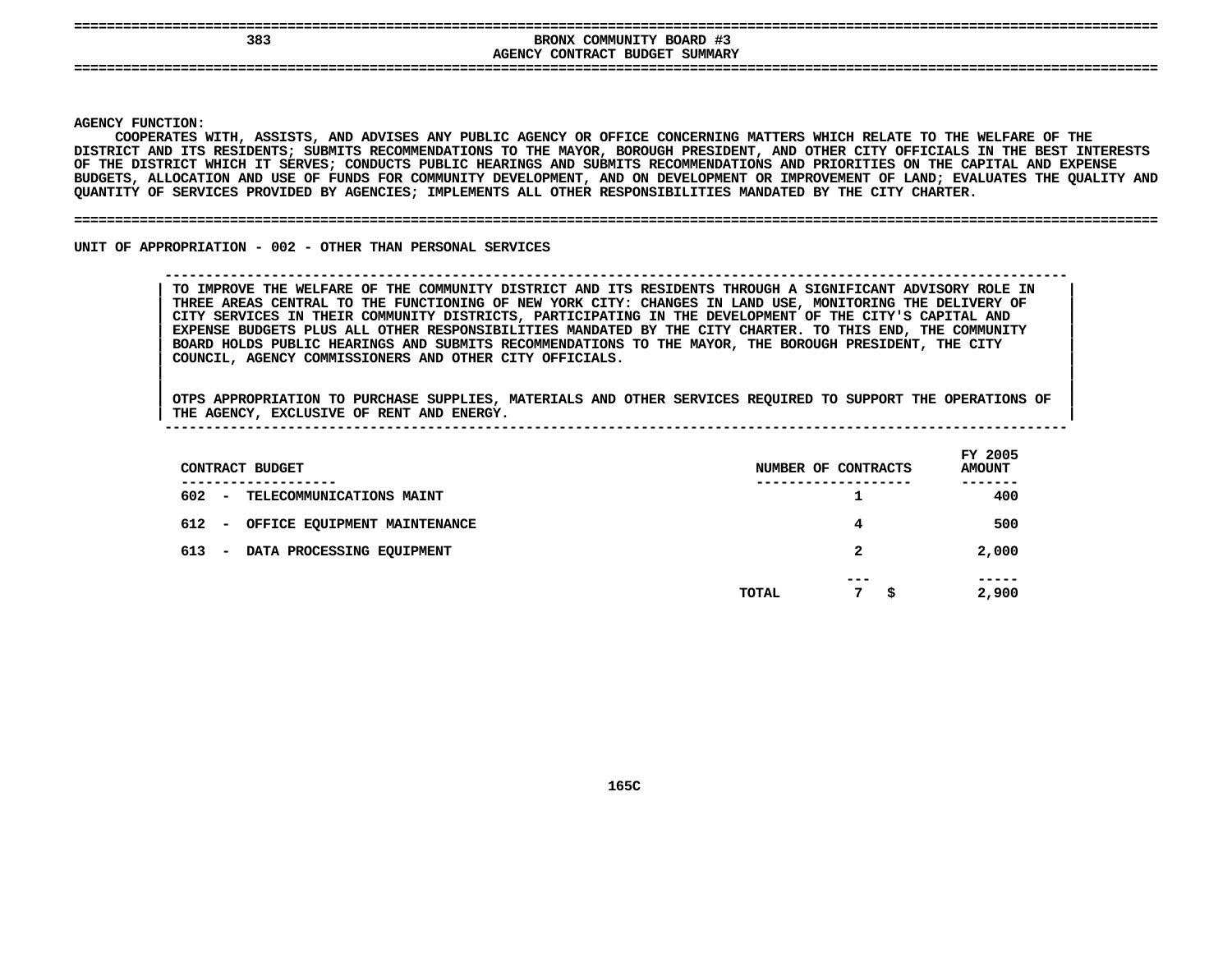| 384 | COMMUNITY BOARD #4<br>BRONX    |  |
|-----|--------------------------------|--|
|     | AGENCY CONTRACT BUDGET SUMMARY |  |
|     |                                |  |
|     |                                |  |

**|**

Y FUNCTION:<br>COOPERATES<br>ICT AND ITS<br>ICT AND ITS **COOPERATES**S WITH, ASSISTS, AND ADVISES ANY PUBLIC AGENCY OR OFFICE CONCERNING MATTERS WHICH RELATE TO THE WELFARE OF THE<br>TS RESIDENTS; SUBMITS RECOMMENDATIONS TO THE MAYOR, BOROUGH PRESIDENT, AND OTHER CITY OFFICIALS IN THE BEST IN<br> **DISTRICT**T AND ITS RESIDENTS; SUBMITS RECOMMENDATIONS TO THE MAYOR, BOROUGH PRESIDENT, AND OTHER CITY OFFICIALS IN THE BEST INTERESTS<br>DISTRICT WHICH IT SERVES; CONDUCTS PUBLIC HEARINGS AND SUBMITS RECOMMENDATIONS AND PRIORITIES ON OF THE DISTRICT WHICH IT SERVES: CONDUCTS PUBLIC HEARINGS AND SUBMITS RECOMMENDATIONS AND PRIORITIES ON THE CAPITAL AND EXPENSE F THE DISTRICT WHICH IT SERVES; CONDUCTS PUBLIC HEARINGS AND SUBMITS RECOMMENDATIONS AND PRIORITIES ON THE CAPITAL AND EXPENSE<br>UDGETS, ALLOCATION AND USE OF FUNDS FOR COMMUNITY DEVELOPMENT, AND ON DEVELOPMENT OR IMPROVEMEN **BUDGETS,**, ALLOCATION AND USE OF FUNDS FOR COMMUNITY DEVELOPMENT, AND ON DEVELOPMENT OR IMPROVEMENT OF LAND; EVALUATES THE QUALITY AND<br>Y OF SERVICES PROVIDED BY AGENCIES; IMPLEMENTS ALL OTHER RESPONSIBILITIES MANDATED BY THE CITY C **QUANTITY**

### **OF SERVICES PROVIDED BY AGENCIES; IMPLEMENTS ALL OTHER RESPONSIBILITIES MANDATED BY THE CITY CHARTER. ====================================================================================================================================**

UNIT OF APPROPRIATION - 002 - OTHER THAN PERSONAL SERVICES

### **OF APPROPRIATION - <sup>002</sup> - OTHER THAN PERSONAL SERVICES --------------------------------------------------------------------------------------------------------------**TO IMPROVE THE WELFARE OF THE COMMUNITY DISTRICT AND ITS RESIDENTS THROUGH A SIGNIFICANT ADVISORY ROLE IN THREE AREAS CENTRAL TO THE FUNCTIONING OF NEW YORK CITY: CHANGES IN LAND USE, MONITORING THE DELIVERY OF CITY SERVIC TO IMPROVE THE WELFARE OF THE COMMUNITY DISTRICT AND ITS RESIDENTS THROUGH A SIGNIFICANT ADVISORY ROLE IN THREE AREAS CENTRAL TO THE FUNCTIONING OF NEW YORK CITY: CHANGES IN LAND USE, MONITORING THE DELIVERY OF<br>CITY SERVICES IN THEIR COMMUNITY DISTRICTS, PARTICIPATING IN THE DEVELOPMENT OF THE CITY'S CAPITAL AND<br>EXPENSE BUDGET **CITY SERVICES IN THEIR COMMUNITY DISTRICTS, PARTICIPATING IN THE DEVELOPMENT OF THE CITY'S CAPITAL AND <sup>|</sup>** EXPENSE BUDGETS PLUS ALL OTHER RESPONSIBILITIES MANDATED BY THE CITY CHARTER. TO THIS END, THE COMMUNITY<br>BOARD HOLDS PUBLIC HEARINGS AND SUBMITS RECOMMENDATIONS TO THE MAYOR, THE BOROUGH PRESIDENT, THE CITY<br>COUNCIL, AGENCY **BOARD HOLDS PUBLIC HEARINGS AND SUBMITS RECOMMENDATIONS TO THE MAYOR, THE BOROUGH PRESIDENT, THE CITY <sup>|</sup> COUNCIL, AGENCY COMMISSIONERS AND OTHER CITY OFFICIALS. <sup>|</sup>**

| CONTRACT BUDGET                                                        |       | NUMBER OF CONTRACTS | FY 2005<br><b>AMOUNT</b> |
|------------------------------------------------------------------------|-------|---------------------|--------------------------|
| . _ _ _ _ _ _ _ _ _ _ _ _<br>602<br>TELECOMMUNICATIONS MAINT<br>$\sim$ |       | -------------<br>ᅩ  | ----<br>100              |
| 612<br>OFFICE EQUIPMENT MAINTENANCE<br>$\overline{\phantom{a}}$        |       |                     | 2,000                    |
| 622<br>TEMPORARY SERVICES<br>$\overline{\phantom{0}}$                  |       | 1                   | 500                      |
|                                                                        | TOTAL | ---<br>3<br>-Ş      | -----<br>2,600           |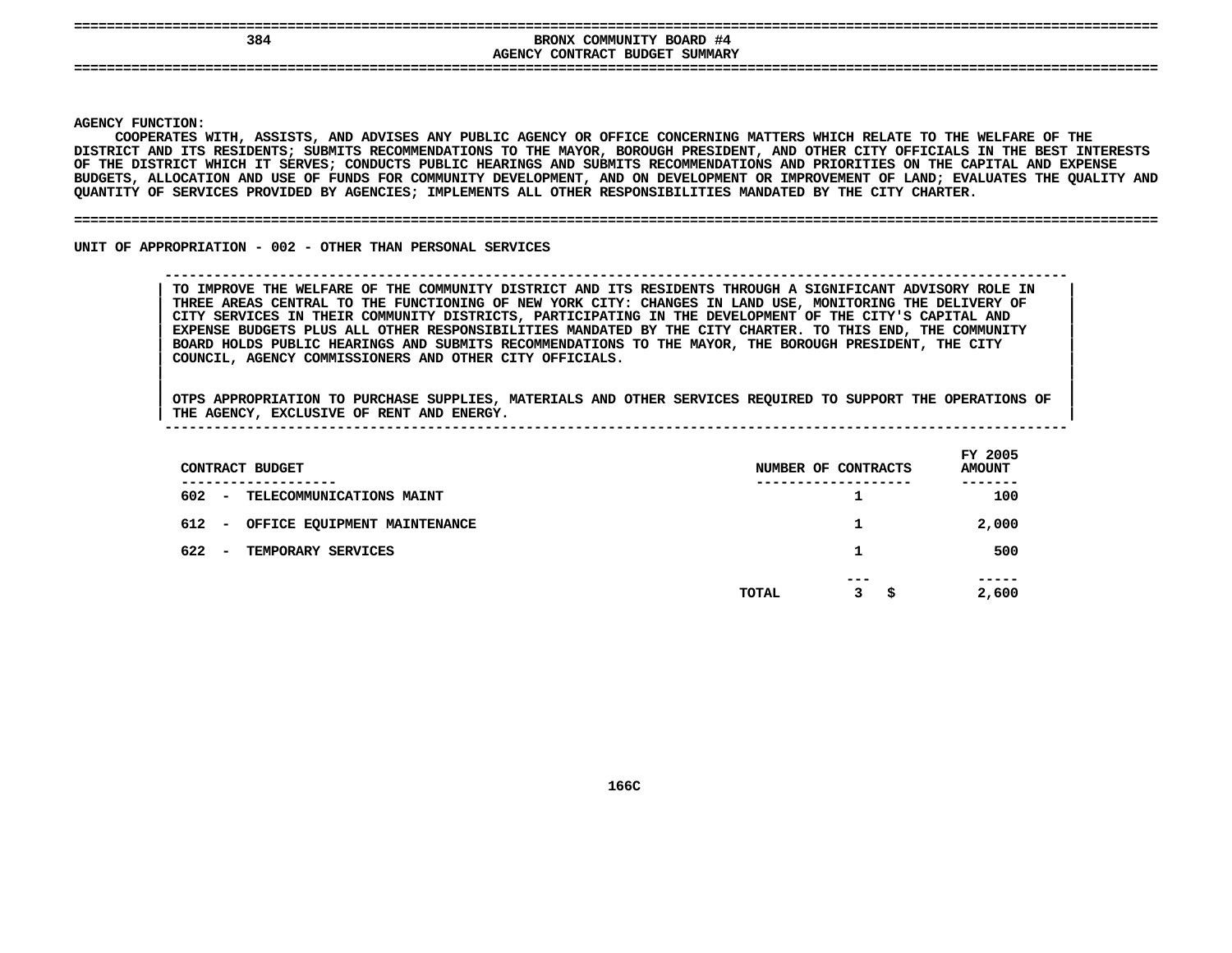| ---<br>386 | BRONX COMMUNITY BOARD #6<br>AGENCY CONTRACT BUDGET<br>SUMMARY |  |
|------------|---------------------------------------------------------------|--|
| ---        |                                                               |  |

**|**

Y FUNCTION:<br>COOPERATES<br>ICT AND ITS<br>ICT AND ITS **COOPERATES**S WITH, ASSISTS, AND ADVISES ANY PUBLIC AGENCY OR OFFICE CONCERNING MATTERS WHICH RELATE TO THE WELFARE OF THE<br>TS RESIDENTS; SUBMITS RECOMMENDATIONS TO THE MAYOR, BOROUGH PRESIDENT, AND OTHER CITY OFFICIALS IN THE BEST IN<br> **DISTRICT**T AND ITS RESIDENTS; SUBMITS RECOMMENDATIONS TO THE MAYOR, BOROUGH PRESIDENT, AND OTHER CITY OFFICIALS IN THE BEST INTERESTS<br>DISTRICT WHICH IT SERVES; CONDUCTS PUBLIC HEARINGS AND SUBMITS RECOMMENDATIONS AND PRIORITIES ON OF THE DISTRICT WHICH IT SERVES: CONDUCTS PUBLIC HEARINGS AND SUBMITS RECOMMENDATIONS AND PRIORITIES ON THE CAPITAL AND EXPENSE F THE DISTRICT WHICH IT SERVES; CONDUCTS PUBLIC HEARINGS AND SUBMITS RECOMMENDATIONS AND PRIORITIES ON THE CAPITAL AND EXPENSE<br>UDGETS, ALLOCATION AND USE OF FUNDS FOR COMMUNITY DEVELOPMENT, AND ON DEVELOPMENT OR IMPROVEMEN **BUDGETS,**, ALLOCATION AND USE OF FUNDS FOR COMMUNITY DEVELOPMENT, AND ON DEVELOPMENT OR IMPROVEMENT OF LAND; EVALUATES THE QUALITY AND<br>Y OF SERVICES PROVIDED BY AGENCIES; IMPLEMENTS ALL OTHER RESPONSIBILITIES MANDATED BY THE CITY C **QUANTITY**

### **OF SERVICES PROVIDED BY AGENCIES; IMPLEMENTS ALL OTHER RESPONSIBILITIES MANDATED BY THE CITY CHARTER. ====================================================================================================================================**

UNIT OF APPROPRIATION - 002 - OTHER THAN PERSONAL SERVICES

### **OF APPROPRIATION - <sup>002</sup> - OTHER THAN PERSONAL SERVICES --------------------------------------------------------------------------------------------------------------**TO IMPROVE THE WELFARE OF THE COMMUNITY DISTRICT AND ITS RESIDENTS THROUGH A SIGNIFICANT ADVISORY ROLE IN THREE AREAS CENTRAL TO THE FUNCTIONING OF NEW YORK CITY: CHANGES IN LAND USE, MONITORING THE DELIVERY OF CITY SERVIC TO IMPROVE THE WELFARE OF THE COMMUNITY DISTRICT AND ITS RESIDENTS THROUGH A SIGNIFICANT ADVISORY ROLE IN THREE AREAS CENTRAL TO THE FUNCTIONING OF NEW YORK CITY: CHANGES IN LAND USE, MONITORING THE DELIVERY OF<br>CITY SERVICES IN THEIR COMMUNITY DISTRICTS, PARTICIPATING IN THE DEVELOPMENT OF THE CITY'S CAPITAL AND<br>EXPENSE BUDGET **CITY SERVICES IN THEIR COMMUNITY DISTRICTS, PARTICIPATING IN THE DEVELOPMENT OF THE CITY'S CAPITAL AND <sup>|</sup>** EXPENSE BUDGETS PLUS ALL OTHER RESPONSIBILITIES MANDATED BY THE CITY CHARTER. TO THIS END, THE COMMUNITY<br>BOARD HOLDS PUBLIC HEARINGS AND SUBMITS RECOMMENDATIONS TO THE MAYOR, THE BOROUGH PRESIDENT, THE CITY<br>COUNCIL, AGENCY **BOARD HOLDS PUBLIC HEARINGS AND SUBMITS RECOMMENDATIONS TO THE MAYOR, THE BOROUGH PRESIDENT, THE CITY <sup>|</sup> COUNCIL, AGENCY COMMISSIONERS AND OTHER CITY OFFICIALS. <sup>|</sup>**

| THE | <b>AGENCY</b>                                                                                                                                                                                                                   | <b>EXCLUSIVE OF</b> | RENT | ANL | ENERGY. | ----        |
|-----|---------------------------------------------------------------------------------------------------------------------------------------------------------------------------------------------------------------------------------|---------------------|------|-----|---------|-------------|
|     |                                                                                                                                                                                                                                 |                     |      |     |         |             |
|     | $\sim$ . The contract of the contract of the contract of the contract of the contract of the contract of the contract of the contract of the contract of the contract of the contract of the contract of the contract of the co |                     |      |     |         | 2005<br>FY. |

| CONTRACT BUDGET                                            | NUMBER OF CONTRACTS     | FY 2005<br><b>AMOUNT</b> |
|------------------------------------------------------------|-------------------------|--------------------------|
| ---------<br>612<br>OFFICE EQUIPMENT MAINTENANCE<br>$\sim$ | ┻                       | 1,000                    |
| 613<br>DATA PROCESSING EQUIPMENT<br>$\sim$                 | 1                       | 1,000                    |
| 615<br>PRINTING CONTRACTS<br>$\sim$                        | 1                       | 1,000                    |
| CLEANING SERVICES<br>624<br>$\overline{\phantom{0}}$       | 1                       | 500                      |
|                                                            | \$<br><b>TOTAL</b><br>4 | 3,500                    |
|                                                            |                         |                          |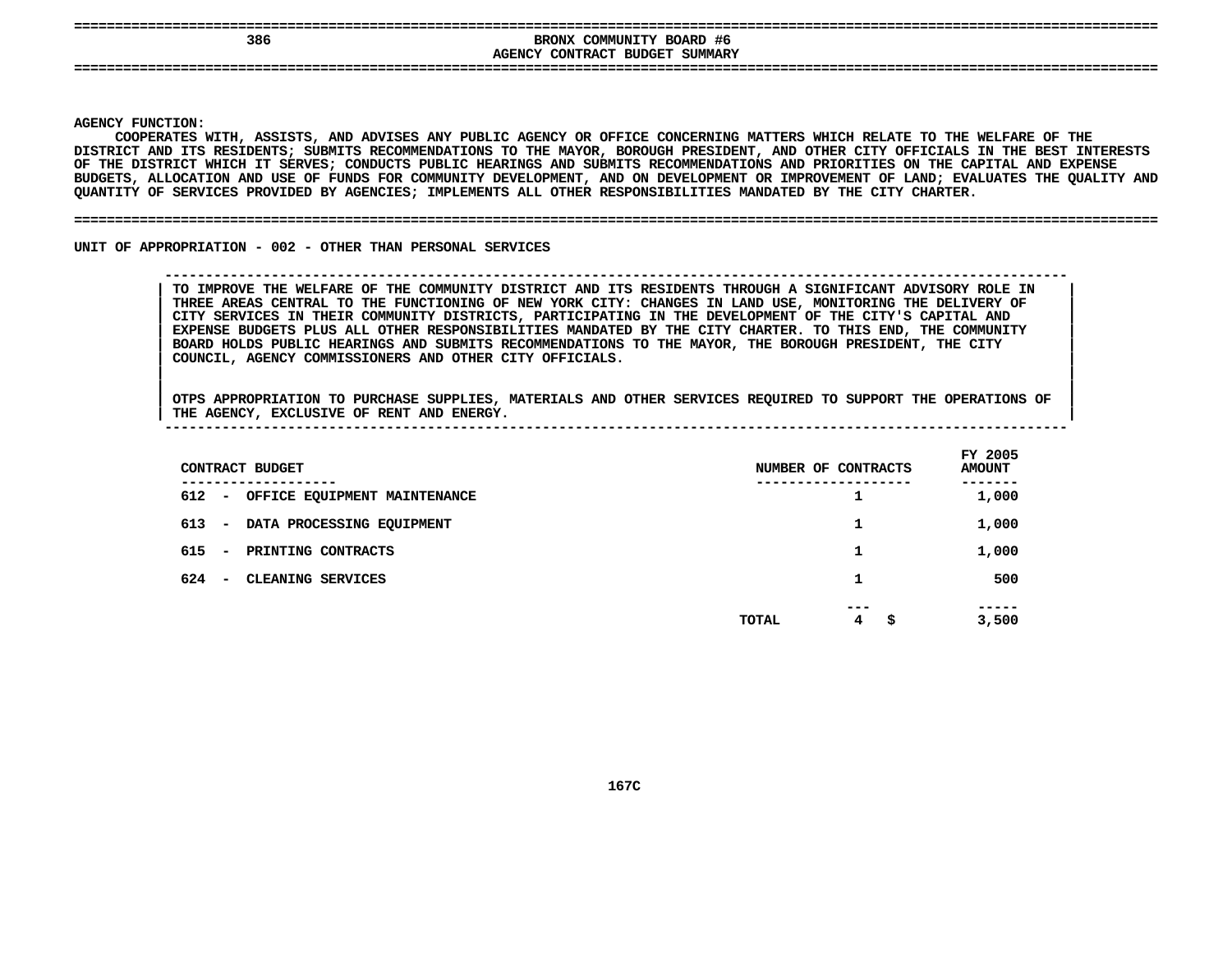| 38 | -#1<br>COMMUNITY BOARD<br><b>BRONX</b> |  |
|----|----------------------------------------|--|
|    | AGENCY<br>SUMMARY<br>CONTRACT BUDGET   |  |

 **BRONX COMMUNITY BOARD #7 CONTRACT BUDGET SUMMARY ====================================================================================================================================**

### **AGENCY**

**|**

Y FUNCTION:<br>COOPERATES<br>ICT AND ITS<br>ICT AND ITS **COOPERATES**S WITH, ASSISTS, AND ADVISES ANY PUBLIC AGENCY OR OFFICE CONCERNING MATTERS WHICH RELATE TO THE WELFARE OF THE<br>TS RESIDENTS; SUBMITS RECOMMENDATIONS TO THE MAYOR, BOROUGH PRESIDENT, AND OTHER CITY OFFICIALS IN THE BEST IN<br> **DISTRICT**T AND ITS RESIDENTS; SUBMITS RECOMMENDATIONS TO THE MAYOR, BOROUGH PRESIDENT, AND OTHER CITY OFFICIALS IN THE BEST INTERESTS<br>DISTRICT WHICH IT SERVES; CONDUCTS PUBLIC HEARINGS AND SUBMITS RECOMMENDATIONS AND PRIORITIES ON OF THE DISTRICT WHICH IT SERVES: CONDUCTS PUBLIC HEARINGS AND SUBMITS RECOMMENDATIONS AND PRIORITIES ON THE CAPITAL AND EXPENSE F THE DISTRICT WHICH IT SERVES; CONDUCTS PUBLIC HEARINGS AND SUBMITS RECOMMENDATIONS AND PRIORITIES ON THE CAPITAL AND EXPENSE<br>UDGETS, ALLOCATION AND USE OF FUNDS FOR COMMUNITY DEVELOPMENT, AND ON DEVELOPMENT OR IMPROVEMEN BUDGETS, ALLOCATION AND USE OF FUNDS FOR COMMUNITY DEVELOPMENT, AND ON DEVELOPMENT OR IMPROVEMENT OF LAND; EVALUATES THE QUALITY AND<br>QUANTITY OF SERVICES PROVIDED BY AGENCIES; IMPLEMENTS ALL OTHER RESPONSIBILITIES MANDATED QUANTITY OF SERVICES PROVIDED BY AGENCIES; IMPLEMENTS ALL OTHER RESPONSIBILITIES MANDATED BY THE CITY CHARTER.

#### **OF SERVICES PROVIDED BY AGENCIES; IMPLEMENTS ALL OTHER RESPONSIBILITIES MANDATED BY THE CITY CHARTER. ====================================================================================================================================**

UNIT OF APPROPRIATION - 002 - OTHER THAN PERSONAL SERVICES

### **OF APPROPRIATION - <sup>002</sup> - OTHER THAN PERSONAL SERVICES --------------------------------------------------------------------------------------------------------------**TO IMPROVE THE WELFARE OF THE COMMUNITY DISTRICT AND ITS RESIDENTS THROUGH A SIGNIFICANT ADVISORY ROLE IN THREE AREAS CENTRAL TO THE FUNCTIONING OF NEW YORK CITY: CHANGES IN LAND USE, MONITORING THE DELIVERY OF CITY SERVIC TO IMPROVE THE WELFARE OF THE COMMUNITY DISTRICT AND ITS RESIDENTS THROUGH A SIGNIFICANT ADVISORY ROLE IN THREE AREAS CENTRAL TO THE FUNCTIONING OF NEW YORK CITY: CHANGES IN LAND USE, MONITORING THE DELIVERY OF<br>CITY SERVICES IN THEIR COMMUNITY DISTRICTS, PARTICIPATING IN THE DEVELOPMENT OF THE CITY'S CAPITAL AND<br>EXPENSE BUDGET **CITY SERVICES IN THEIR COMMUNITY DISTRICTS, PARTICIPATING IN THE DEVELOPMENT OF THE CITY'S CAPITAL AND <sup>|</sup>** EXPENSE BUDGETS PLUS ALL OTHER RESPONSIBILITIES MANDATED BY THE CITY CHARTER. TO THIS END, THE COMMUNITY **BOARD HOLDS PUBLIC HEARINGS AND SUBMITS RECOMMENDATIONS TO THE MAYOR, THE BOROUGH PRESIDENT, THE CITY <sup>|</sup> COUNCIL, AGENCY COMMISSIONERS AND OTHER CITY OFFICIALS. <sup>|</sup>**

| CONTRACT BUDGET                                                              | NUMBER OF CONTRACTS        | FY 2005<br><b>AMOUNT</b> |
|------------------------------------------------------------------------------|----------------------------|--------------------------|
| ---------<br>600<br>CONTRACTUAL SERVICES GENERAL<br>$\overline{\phantom{a}}$ | ┸                          | 300                      |
| 602<br>TELECOMMUNICATIONS MAINT<br>$\overline{\phantom{a}}$                  | 3                          | 900                      |
| 612<br>OFFICE EQUIPMENT MAINTENANCE<br>$\overline{\phantom{a}}$              | 4                          | 900                      |
| 613<br>DATA PROCESSING EQUIPMENT<br>$\overline{\phantom{a}}$                 | 4                          | 1,000                    |
| 624<br>CLEANING SERVICES<br>$\overline{\phantom{a}}$                         | 1                          | 1,400                    |
|                                                                              | ---<br>13<br>- \$<br>TOTAL | -----<br>4,500           |
|                                                                              |                            |                          |
|                                                                              |                            |                          |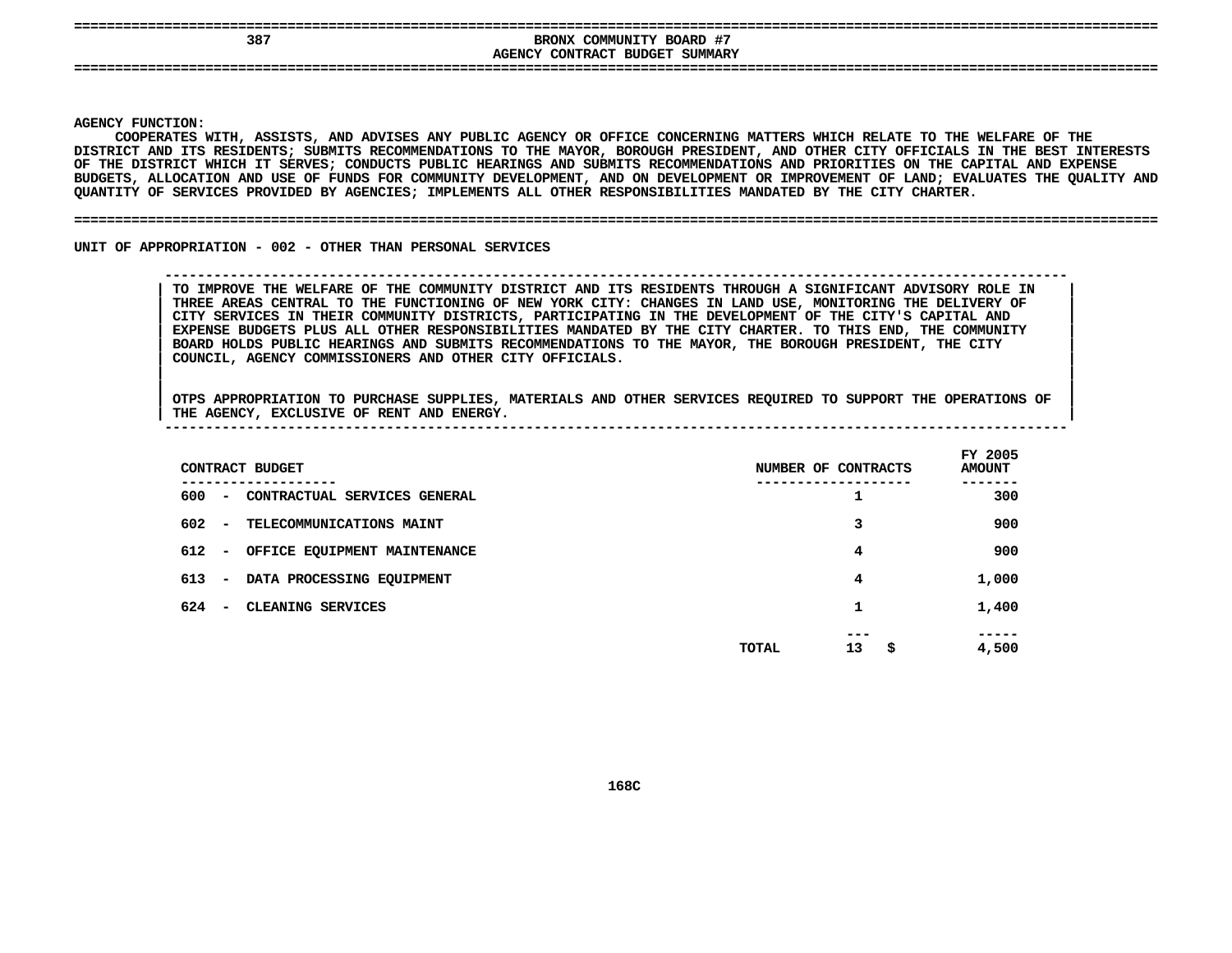| 388 | BRONX COMMUNITY BOARD #8<br>SUMMARY<br>CONTRACT<br>BUDGET<br>AGENCY |  |
|-----|---------------------------------------------------------------------|--|
|     |                                                                     |  |

**|**

Y FUNCTION:<br>COOPERATES<br>ICT AND ITS<br>ICT AND ITS COOPERATES WITH, ASSISTS, AND ADVISES ANY PUBLIC AGENCY OR OFFICE CONCERNING MATTERS WHICH RELATE TO THE WELFARE OF THE S WITH, ASSISTS, AND ADVISES ANY PUBLIC AGENCY OR OFFICE CONCERNING MATTERS WHICH RELATE TO THE WELFARE OF THE<br>TS RESIDENTS; SUBMITS RECOMMENDATIONS TO THE MAYOR, BOROUGH PRESIDENT, AND OTHER CITY OFFICIALS IN THE BEST IN<br> **DISTRICT**T AND ITS RESIDENTS; SUBMITS RECOMMENDATIONS TO THE MAYOR, BOROUGH PRESIDENT, AND OTHER CITY OFFICIALS IN THE BEST INTERESTS<br>DISTRICT WHICH IT SERVES; CONDUCTS PUBLIC HEARINGS AND SUBMITS RECOMMENDATIONS AND PRIORITIES ON OF THE DISTRICT WHICH IT SERVES: CONDUCTS PUBLIC HEARINGS AND SUBMITS RECOMMENDATIONS AND PRIORITIES ON THE CAPITAL AND EXPENSE F THE DISTRICT WHICH IT SERVES; CONDUCTS PUBLIC HEARINGS AND SUBMITS RECOMMENDATIONS AND PRIORITIES ON THE CAPITAL AND EXPENSE<br>UDGETS, ALLOCATION AND USE OF FUNDS FOR COMMUNITY DEVELOPMENT, AND ON DEVELOPMENT OR IMPROVEMEN **BUDGETS,**, ALLOCATION AND USE OF FUNDS FOR COMMUNITY DEVELOPMENT, AND ON DEVELOPMENT OR IMPROVEMENT OF LAND; EVALUATES THE QUALITY AND<br>Y OF SERVICES PROVIDED BY AGENCIES; IMPLEMENTS ALL OTHER RESPONSIBILITIES MANDATED BY THE CITY C **QUANTITY**

### **OF SERVICES PROVIDED BY AGENCIES; IMPLEMENTS ALL OTHER RESPONSIBILITIES MANDATED BY THE CITY CHARTER. ====================================================================================================================================**

UNIT OF APPROPRIATION - 002 - OTHER THAN PERSONAL SERVICES

### **OF APPROPRIATION - <sup>002</sup> - OTHER THAN PERSONAL SERVICES --------------------------------------------------------------------------------------------------------------**TO IMPROVE THE WELFARE OF THE COMMUNITY DISTRICT AND ITS RESIDENTS THROUGH A SIGNIFICANT ADVISORY ROLE IN THREE AREAS CENTRAL TO THE FUNCTIONING OF NEW YORK CITY: CHANGES IN LAND USE, MONITORING THE DELIVERY OF CITY SERVIC TO IMPROVE THE WELFARE OF THE COMMUNITY DISTRICT AND ITS RESIDENTS THROUGH A SIGNIFICANT ADVISORY ROLE IN THREE AREAS CENTRAL TO THE FUNCTIONING OF NEW YORK CITY: CHANGES IN LAND USE, MONITORING THE DELIVERY OF<br>CITY SERVICES IN THEIR COMMUNITY DISTRICTS, PARTICIPATING IN THE DEVELOPMENT OF THE CITY'S CAPITAL AND<br>EXPENSE BUDGET **CITY SERVICES IN THEIR COMMUNITY DISTRICTS, PARTICIPATING IN THE DEVELOPMENT OF THE CITY'S CAPITAL AND <sup>|</sup>** EXPENSE BUDGETS PLUS ALL OTHER RESPONSIBILITIES MANDATED BY THE CITY CHARTER. TO THIS END, THE COMMUNITY<br>BOARD HOLDS PUBLIC HEARINGS AND SUBMITS RECOMMENDATIONS TO THE MAYOR, THE BOROUGH PRESIDENT, THE CITY<br>COUNCIL, AGENCY **BOARD HOLDS PUBLIC HEARINGS AND SUBMITS RECOMMENDATIONS TO THE MAYOR, THE BOROUGH PRESIDENT, THE CITY <sup>|</sup> COUNCIL, AGENCY COMMISSIONERS AND OTHER CITY OFFICIALS. <sup>|</sup>**

| CONTRACT BUDGET                                                         | NUMBER OF<br>CONTRACTS | FY 2005<br><b>AMOUNT</b> |
|-------------------------------------------------------------------------|------------------------|--------------------------|
| -------<br>613<br>DATA PROCESSING EQUIPMENT<br>$\overline{\phantom{0}}$ | з                      | -----<br>1,000           |
| 615<br>PRINTING CONTRACTS<br>$\overline{\phantom{a}}$                   | ٦                      | 200                      |
| 619<br>SECURITY SERVICES<br>$\sim$                                      | 1                      | 600                      |
| 624<br>CLEANING SERVICES<br>$\overline{\phantom{0}}$                    | ٦<br>┸                 | 2,600                    |
|                                                                         | ---<br>6<br>TOTAL<br>s | -----<br>4,400           |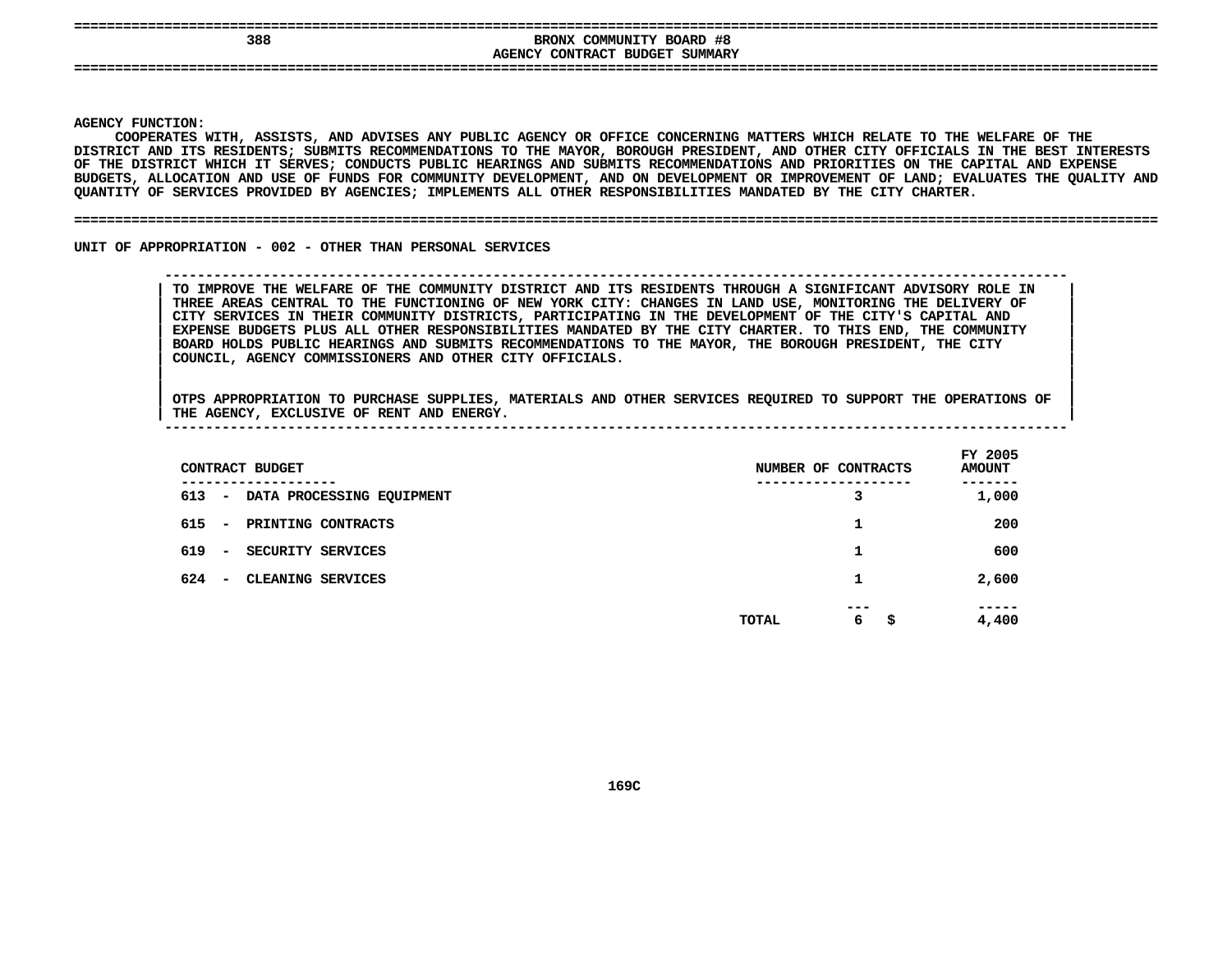| ---<br>389 | BRONX COMMUNITY BOARD #9<br>AGENCY CONTRACT BUDGET<br>SUMMARY |  |
|------------|---------------------------------------------------------------|--|
| ---        |                                                               |  |

**|**

Y FUNCTION:<br>COOPERATES<br>ICT AND ITS<br>ICT AND ITS **COOPERATES**S WITH, ASSISTS, AND ADVISES ANY PUBLIC AGENCY OR OFFICE CONCERNING MATTERS WHICH RELATE TO THE WELFARE OF THE<br>TS RESIDENTS; SUBMITS RECOMMENDATIONS TO THE MAYOR, BOROUGH PRESIDENT, AND OTHER CITY OFFICIALS IN THE BEST IN<br> **DISTRICT**T AND ITS RESIDENTS; SUBMITS RECOMMENDATIONS TO THE MAYOR, BOROUGH PRESIDENT, AND OTHER CITY OFFICIALS IN THE BEST INTERESTS<br>DISTRICT WHICH IT SERVES; CONDUCTS PUBLIC HEARINGS AND SUBMITS RECOMMENDATIONS AND PRIORITIES ON OF THE DISTRICT WHICH IT SERVES: CONDUCTS PUBLIC HEARINGS AND SUBMITS RECOMMENDATIONS AND PRIORITIES ON THE CAPITAL AND EXPENSE F THE DISTRICT WHICH IT SERVES; CONDUCTS PUBLIC HEARINGS AND SUBMITS RECOMMENDATIONS AND PRIORITIES ON THE CAPITAL AND EXPENSE<br>UDGETS, ALLOCATION AND USE OF FUNDS FOR COMMUNITY DEVELOPMENT, AND ON DEVELOPMENT OR IMPROVEMEN **BUDGETS,**, ALLOCATION AND USE OF FUNDS FOR COMMUNITY DEVELOPMENT, AND ON DEVELOPMENT OR IMPROVEMENT OF LAND; EVALUATES THE QUALITY AND<br>Y OF SERVICES PROVIDED BY AGENCIES; IMPLEMENTS ALL OTHER RESPONSIBILITIES MANDATED BY THE CITY C **QUANTITY**

#### **OF SERVICES PROVIDED BY AGENCIES; IMPLEMENTS ALL OTHER RESPONSIBILITIES MANDATED BY THE CITY CHARTER. ====================================================================================================================================**

UNIT OF APPROPRIATION - 002 - OTHER THAN PERSONAL SERVICES

 **OF APPROPRIATION - <sup>002</sup> - OTHER THAN PERSONAL SERVICES --------------------------------------------------------------------------------------------------------------**TO IMPROVE THE WELFARE OF THE COMMUNITY DISTRICT AND ITS RESIDENTS THROUGH A SIGNIFICANT ADVISORY ROLE IN THREE AREAS CENTRAL TO THE FUNCTIONING OF NEW YORK CITY: CHANGES IN LAND USE, MONITORING THE DELIVERY OF CITY SERVIC TO IMPROVE THE WELFARE OF THE COMMUNITY DISTRICT AND ITS RESIDENTS THROUGH A SIGNIFICANT ADVISORY ROLE IN THREE AREAS CENTRAL TO THE FUNCTIONING OF NEW YORK CITY: CHANGES IN LAND USE, MONITORING THE DELIVERY OF<br>CITY SERVICES IN THEIR COMMUNITY DISTRICTS, PARTICIPATING IN THE DEVELOPMENT OF THE CITY'S CAPITAL AND<br>EXPENSE BUDGET **CITY SERVICES IN THEIR COMMUNITY DISTRICTS, PARTICIPATING IN THE DEVELOPMENT OF THE CITY'S CAPITAL AND <sup>|</sup>** EXPENSE BUDGETS PLUS ALL OTHER RESPONSIBILITIES MANDATED BY THE CITY CHARTER. TO THIS END, THE COMMUNITY<br>BOARD HOLDS PUBLIC HEARINGS AND SUBMITS RECOMMENDATIONS TO THE MAYOR, THE BOROUGH PRESIDENT, THE CITY<br>COUNCIL, AGENCY **BOARD HOLDS PUBLIC HEARINGS AND SUBMITS RECOMMENDATIONS TO THE MAYOR, THE BOROUGH PRESIDENT, THE CITY <sup>|</sup> COUNCIL, AGENCY COMMISSIONERS AND OTHER CITY OFFICIALS. <sup>|</sup>**

| CONTRACT BUDGET                                                               |       | NUMBER OF CONTRACTS        | FY 2005<br><b>AMOUNT</b> |
|-------------------------------------------------------------------------------|-------|----------------------------|--------------------------|
| ----------<br>612<br>OFFICE EQUIPMENT MAINTENANCE<br>$\overline{\phantom{0}}$ |       | ---------------            | -------<br>500           |
|                                                                               | TOTAL | ---<br>- S<br>$\mathbf{1}$ | -----<br>500             |
|                                                                               |       |                            |                          |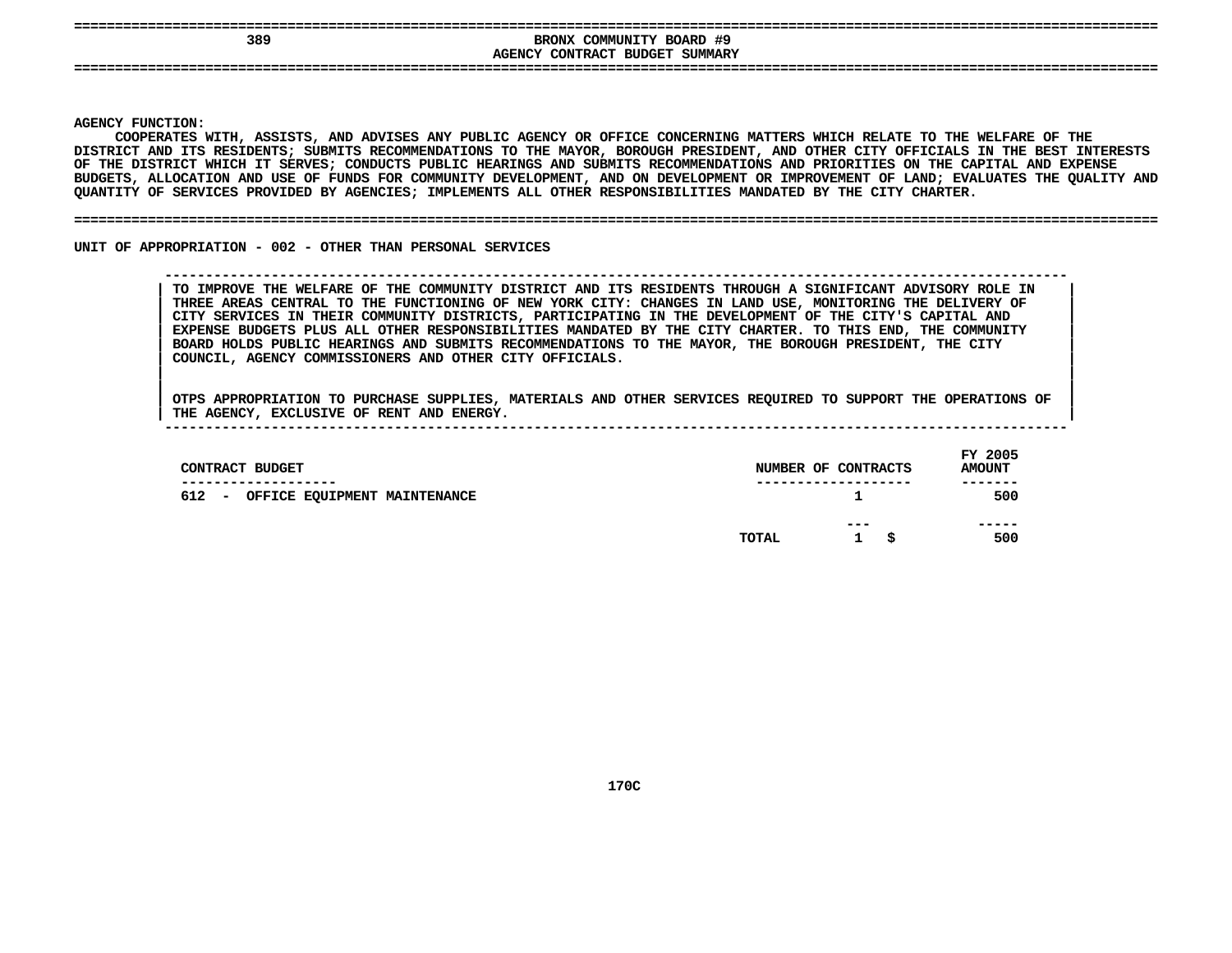| 390 | BRONX COMMUNITY BOARD #10<br>AGENCY CONTRACT BUDGET SUMMARY |  |
|-----|-------------------------------------------------------------|--|
|     |                                                             |  |

**|**

Y FUNCTION:<br>COOPERATES<br>ICT AND ITS<br>ICT AND ITS **COOPERATES**S WITH, ASSISTS, AND ADVISES ANY PUBLIC AGENCY OR OFFICE CONCERNING MATTERS WHICH RELATE TO THE WELFARE OF THE<br>TS RESIDENTS; SUBMITS RECOMMENDATIONS TO THE MAYOR, BOROUGH PRESIDENT, AND OTHER CITY OFFICIALS IN THE BEST IN<br> **DISTRICT**T AND ITS RESIDENTS; SUBMITS RECOMMENDATIONS TO THE MAYOR, BOROUGH PRESIDENT, AND OTHER CITY OFFICIALS IN THE BEST INTERESTS<br>DISTRICT WHICH IT SERVES; CONDUCTS PUBLIC HEARINGS AND SUBMITS RECOMMENDATIONS AND PRIORITIES ON OF THE DISTRICT WHICH IT SERVES: CONDUCTS PUBLIC HEARINGS AND SUBMITS RECOMMENDATIONS AND PRIORITIES ON THE CAPITAL AND EXPENSE F THE DISTRICT WHICH IT SERVES; CONDUCTS PUBLIC HEARINGS AND SUBMITS RECOMMENDATIONS AND PRIORITIES ON THE CAPITAL AND EXPENSE<br>UDGETS, ALLOCATION AND USE OF FUNDS FOR COMMUNITY DEVELOPMENT, AND ON DEVELOPMENT OR IMPROVEMEN BUDGETS, ALLOCATION AND USE OF FUNDS FOR COMMUNITY DEVELOPMENT, AND ON DEVELOPMENT OR IMPROVEMENT OF LAND; EVALUATES THE QUALITY AND<br>QUANTITY OF SERVICES PROVIDED BY AGENCIES; IMPLEMENTS ALL OTHER RESPONSIBILITIES MANDATED QUANTITY OF SERVICES PROVIDED BY AGENCIES; IMPLEMENTS ALL OTHER RESPONSIBILITIES MANDATED BY THE CITY CHARTER.

#### **OF SERVICES PROVIDED BY AGENCIES; IMPLEMENTS ALL OTHER RESPONSIBILITIES MANDATED BY THE CITY CHARTER. ====================================================================================================================================**

UNIT OF APPROPRIATION - 002 - OTHER THAN PERSONAL SERVICES

### **OF APPROPRIATION - <sup>002</sup> - OTHER THAN PERSONAL SERVICES --------------------------------------------------------------------------------------------------------------**TO IMPROVE THE WELFARE OF THE COMMUNITY DISTRICT AND ITS RESIDENTS THROUGH A SIGNIFICANT ADVISORY ROLE IN THREE AREAS CENTRAL TO THE FUNCTIONING OF NEW YORK CITY: CHANGES IN LAND USE, MONITORING THE DELIVERY OF CITY SERVIC TO IMPROVE THE WELFARE OF THE COMMUNITY DISTRICT AND ITS RESIDENTS THROUGH A SIGNIFICANT ADVISORY ROLE IN THREE AREAS CENTRAL TO THE FUNCTIONING OF NEW YORK CITY: CHANGES IN LAND USE, MONITORING THE DELIVERY OF<br>CITY SERVICES IN THEIR COMMUNITY DISTRICTS, PARTICIPATING IN THE DEVELOPMENT OF THE CITY'S CAPITAL AND<br>EXPENSE BUDGET **CITY SERVICES IN THEIR COMMUNITY DISTRICTS, PARTICIPATING IN THE DEVELOPMENT OF THE CITY'S CAPITAL AND <sup>|</sup>** EXPENSE BUDGETS PLUS ALL OTHER RESPONSIBILITIES MANDATED BY THE CITY CHARTER. TO THIS END, THE COMMUNITY **BOARD HOLDS PUBLIC HEARINGS AND SUBMITS RECOMMENDATIONS TO THE MAYOR, THE BOROUGH PRESIDENT, THE CITY <sup>|</sup> COUNCIL, AGENCY COMMISSIONERS AND OTHER CITY OFFICIALS. <sup>|</sup>**

| CONTRACT BUDGET                                                 | NUMBER OF CONTRACTS      | FY 2005<br><b>AMOUNT</b> |
|-----------------------------------------------------------------|--------------------------|--------------------------|
| -----<br>600<br>CONTRACTUAL SERVICES GENERAL<br>$\sim$          | 1                        | 280                      |
| 602<br>TELECOMMUNICATIONS MAINT<br>$\overline{\phantom{a}}$     | 1                        | 300                      |
| 612<br>OFFICE EQUIPMENT MAINTENANCE<br>$\overline{\phantom{a}}$ | 6                        | 1,140                    |
| 613<br>DATA PROCESSING EQUIPMENT<br>$\overline{\phantom{a}}$    |                          | 250                      |
| 622<br>TEMPORARY SERVICES<br>$\overline{\phantom{a}}$           | 1                        | 1,350                    |
| 624<br>CLEANING SERVICES<br>$\overline{\phantom{a}}$            | 1                        | 1,584                    |
| 686<br>PROF SERV OTHER<br>$\overline{\phantom{a}}$              | 2                        | 2,061                    |
|                                                                 | ---<br>13<br>\$<br>TOTAL | 6,965                    |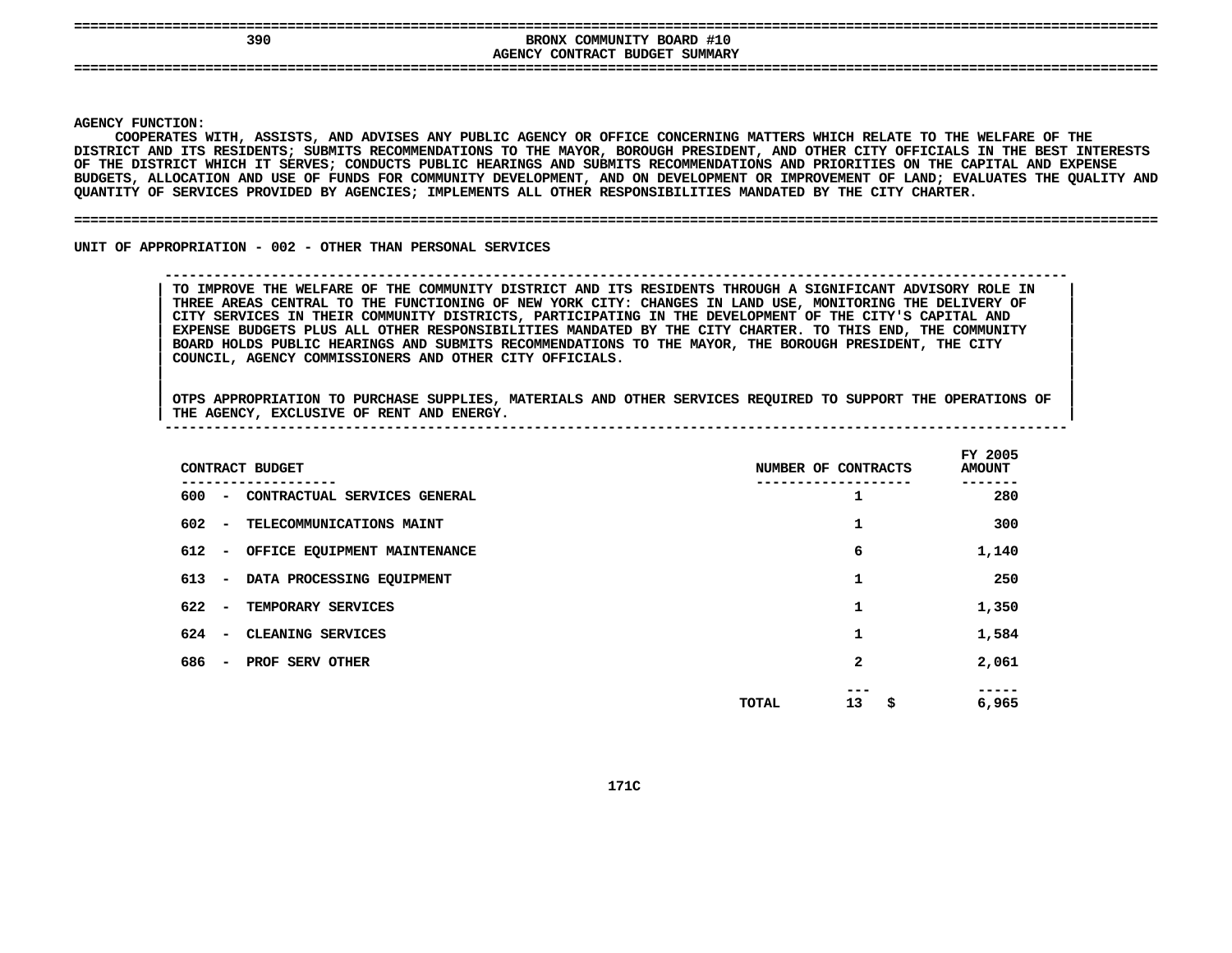| 391 | BRONX COMMUNITY BOARD #11<br>AGENCY CONTRACT BUDGET SUMMARY |  |
|-----|-------------------------------------------------------------|--|
|     |                                                             |  |

**|**

Y FUNCTION:<br>COOPERATES<br>ICT AND ITS<br>ICT AND ITS **COOPERATES**S WITH, ASSISTS, AND ADVISES ANY PUBLIC AGENCY OR OFFICE CONCERNING MATTERS WHICH RELATE TO THE WELFARE OF THE<br>TS RESIDENTS; SUBMITS RECOMMENDATIONS TO THE MAYOR, BOROUGH PRESIDENT, AND OTHER CITY OFFICIALS IN THE BEST IN<br> **DISTRICT**T AND ITS RESIDENTS; SUBMITS RECOMMENDATIONS TO THE MAYOR, BOROUGH PRESIDENT, AND OTHER CITY OFFICIALS IN THE BEST INTERESTS<br>DISTRICT WHICH IT SERVES; CONDUCTS PUBLIC HEARINGS AND SUBMITS RECOMMENDATIONS AND PRIORITIES ON OF THE DISTRICT WHICH IT SERVES: CONDUCTS PUBLIC HEARINGS AND SUBMITS RECOMMENDATIONS AND PRIORITIES ON THE CAPITAL AND EXPENSE F THE DISTRICT WHICH IT SERVES; CONDUCTS PUBLIC HEARINGS AND SUBMITS RECOMMENDATIONS AND PRIORITIES ON THE CAPITAL AND EXPENSE<br>UDGETS, ALLOCATION AND USE OF FUNDS FOR COMMUNITY DEVELOPMENT, AND ON DEVELOPMENT OR IMPROVEMEN BUDGETS, ALLOCATION AND USE OF FUNDS FOR COMMUNITY DEVELOPMENT, AND ON DEVELOPMENT OR IMPROVEMENT OF LAND; EVALUATES THE QUALITY AND<br>QUANTITY OF SERVICES PROVIDED BY AGENCIES; IMPLEMENTS ALL OTHER RESPONSIBILITIES MANDATED QUANTITY OF SERVICES PROVIDED BY AGENCIES; IMPLEMENTS ALL OTHER RESPONSIBILITIES MANDATED BY THE CITY CHARTER.

### **OF SERVICES PROVIDED BY AGENCIES; IMPLEMENTS ALL OTHER RESPONSIBILITIES MANDATED BY THE CITY CHARTER. ====================================================================================================================================**

UNIT OF APPROPRIATION - 002 - OTHER THAN PERSONAL SERVICES

 **OF APPROPRIATION - <sup>002</sup> - OTHER THAN PERSONAL SERVICES --------------------------------------------------------------------------------------------------------------**TO IMPROVE THE WELFARE OF THE COMMUNITY DISTRICT AND ITS RESIDENTS THROUGH A SIGNIFICANT ADVISORY ROLE IN THREE AREAS CENTRAL TO THE FUNCTIONING OF NEW YORK CITY: CHANGES IN LAND USE, MONITORING THE DELIVERY OF CITY SERVIC TO IMPROVE THE WELFARE OF THE COMMUNITY DISTRICT AND ITS RESIDENTS THROUGH A SIGNIFICANT ADVISORY ROLE IN THREE AREAS CENTRAL TO THE FUNCTIONING OF NEW YORK CITY: CHANGES IN LAND USE, MONITORING THE DELIVERY OF<br>CITY SERVICES IN THEIR COMMUNITY DISTRICTS, PARTICIPATING IN THE DEVELOPMENT OF THE CITY'S CAPITAL AND<br>EXPENSE BUDGET **CITY SERVICES IN THEIR COMMUNITY DISTRICTS, PARTICIPATING IN THE DEVELOPMENT OF THE CITY'S CAPITAL AND <sup>|</sup>** EXPENSE BUDGETS PLUS ALL OTHER RESPONSIBILITIES MANDATED BY THE CITY CHARTER. TO THIS END, THE COMMUNITY<br>BOARD HOLDS PUBLIC HEARINGS AND SUBMITS RECOMMENDATIONS TO THE MAYOR, THE BOROUGH PRESIDENT, THE CITY<br>COUNCIL, AGENCY **BOARD HOLDS PUBLIC HEARINGS AND SUBMITS RECOMMENDATIONS TO THE MAYOR, THE BOROUGH PRESIDENT, THE CITY <sup>|</sup> COUNCIL, AGENCY COMMISSIONERS AND OTHER CITY OFFICIALS. <sup>|</sup>**

| CONTRACT BUDGET                                                                | NUMBER OF CONTRACTS        | FY 2005<br><b>AMOUNT</b> |
|--------------------------------------------------------------------------------|----------------------------|--------------------------|
| -----------<br>612<br>OFFICE EQUIPMENT MAINTENANCE<br>$\overline{\phantom{0}}$ | ------------               | 300                      |
| 613<br>DATA PROCESSING EQUIPMENT<br>$\overline{\phantom{0}}$                   | 1                          | 1,300                    |
| 624<br>CLEANING SERVICES<br>$\overline{\phantom{a}}$                           | 1                          | 1,200                    |
|                                                                                | $- - -$<br>3<br>TOTAL<br>s | -----<br>2,800           |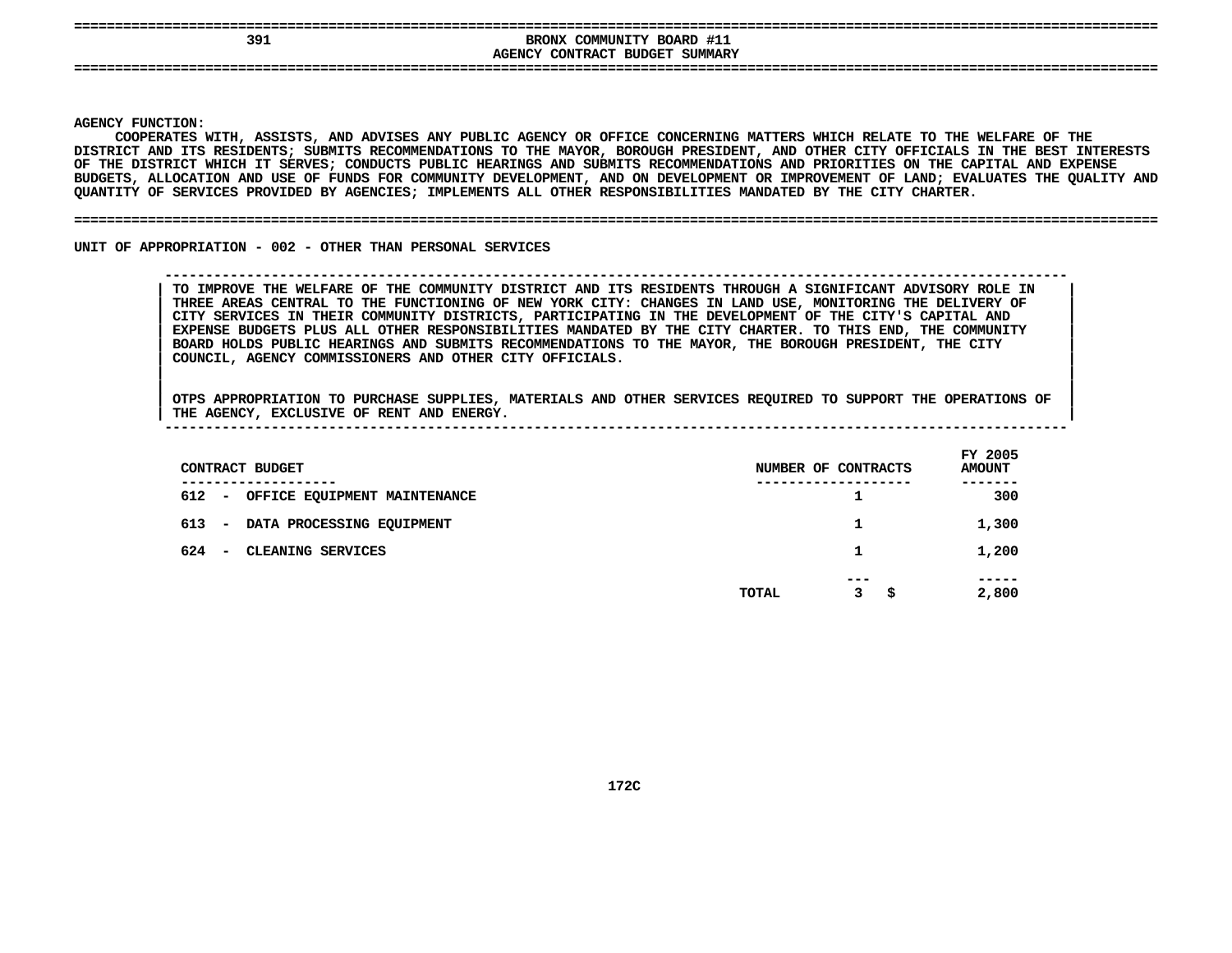| 392 | BRONX COMMUNITY BOARD #12<br>AGENCY CONTRACT BUDGET SUMMARY |  |
|-----|-------------------------------------------------------------|--|
|     |                                                             |  |

**|**

Y FUNCTION:<br>COOPERATES<br>ICT AND ITS<br>ICT AND ITS COOPERATES WITH, ASSISTS, AND ADVISES ANY PUBLIC AGENCY OR OFFICE CONCERNING MATTERS WHICH RELATE TO THE WELFARE OF THE S WITH, ASSISTS, AND ADVISES ANY PUBLIC AGENCY OR OFFICE CONCERNING MATTERS WHICH RELATE TO THE WELFARE OF THE<br>TS RESIDENTS; SUBMITS RECOMMENDATIONS TO THE MAYOR, BOROUGH PRESIDENT, AND OTHER CITY OFFICIALS IN THE BEST IN<br> **DISTRICT**T AND ITS RESIDENTS; SUBMITS RECOMMENDATIONS TO THE MAYOR, BOROUGH PRESIDENT, AND OTHER CITY OFFICIALS IN THE BEST INTERESTS<br>DISTRICT WHICH IT SERVES; CONDUCTS PUBLIC HEARINGS AND SUBMITS RECOMMENDATIONS AND PRIORITIES ON OF THE DISTRICT WHICH IT SERVES: CONDUCTS PUBLIC HEARINGS AND SUBMITS RECOMMENDATIONS AND PRIORITIES ON THE CAPITAL AND EXPENSE F THE DISTRICT WHICH IT SERVES; CONDUCTS PUBLIC HEARINGS AND SUBMITS RECOMMENDATIONS AND PRIORITIES ON THE CAPITAL AND EXPENSE<br>UDGETS, ALLOCATION AND USE OF FUNDS FOR COMMUNITY DEVELOPMENT, AND ON DEVELOPMENT OR IMPROVEMEN BUDGETS, ALLOCATION AND USE OF FUNDS FOR COMMUNITY DEVELOPMENT, AND ON DEVELOPMENT OR IMPROVEMENT OF LAND; EVALUATES THE QUALITY AND<br>QUANTITY OF SERVICES PROVIDED BY AGENCIES; IMPLEMENTS ALL OTHER RESPONSIBILITIES MANDATED QUANTITY OF SERVICES PROVIDED BY AGENCIES; IMPLEMENTS ALL OTHER RESPONSIBILITIES MANDATED BY THE CITY CHARTER.

### **OF SERVICES PROVIDED BY AGENCIES; IMPLEMENTS ALL OTHER RESPONSIBILITIES MANDATED BY THE CITY CHARTER. ====================================================================================================================================**

UNIT OF APPROPRIATION - 002 - OTHER THAN PERSONAL SERVICES

 **OF APPROPRIATION - <sup>002</sup> - OTHER THAN PERSONAL SERVICES --------------------------------------------------------------------------------------------------------------**TO IMPROVE THE WELFARE OF THE COMMUNITY DISTRICT AND ITS RESIDENTS THROUGH A SIGNIFICANT ADVISORY ROLE IN THREE AREAS CENTRAL TO THE FUNCTIONING OF NEW YORK CITY: CHANGES IN LAND USE, MONITORING THE DELIVERY OF CITY SERVIC TO IMPROVE THE WELFARE OF THE COMMUNITY DISTRICT AND ITS RESIDENTS THROUGH A SIGNIFICANT ADVISORY ROLE IN THREE AREAS CENTRAL TO THE FUNCTIONING OF NEW YORK CITY: CHANGES IN LAND USE, MONITORING THE DELIVERY OF<br>CITY SERVICES IN THEIR COMMUNITY DISTRICTS, PARTICIPATING IN THE DEVELOPMENT OF THE CITY'S CAPITAL AND<br>EXPENSE BUDGET **CITY SERVICES IN THEIR COMMUNITY DISTRICTS, PARTICIPATING IN THE DEVELOPMENT OF THE CITY'S CAPITAL AND <sup>|</sup>** EXPENSE BUDGETS PLUS ALL OTHER RESPONSIBILITIES MANDATED BY THE CITY CHARTER. TO THIS END, THE COMMUNITY<br>BOARD HOLDS PUBLIC HEARINGS AND SUBMITS RECOMMENDATIONS TO THE MAYOR, THE BOROUGH PRESIDENT, THE CITY<br>COUNCIL, AGENCY **BOARD HOLDS PUBLIC HEARINGS AND SUBMITS RECOMMENDATIONS TO THE MAYOR, THE BOROUGH PRESIDENT, THE CITY <sup>|</sup> COUNCIL, AGENCY COMMISSIONERS AND OTHER CITY OFFICIALS. <sup>|</sup>**

| ---             |                                           |  |  |                     | .             |  |
|-----------------|-------------------------------------------|--|--|---------------------|---------------|--|
|                 | -----------------                         |  |  | ------------------- | -------       |  |
| CONTRACT BUDGET |                                           |  |  | NUMBER OF CONTRACTS | <b>AMOUNT</b> |  |
|                 |                                           |  |  |                     | FY 2005       |  |
|                 |                                           |  |  |                     |               |  |
|                 | THE AGENCY, EXCLUSIVE OF RENT AND ENERGY. |  |  |                     |               |  |

| CONTRACT BUDGET                                       |       | NUMBER OF CONTRACTS         | <b>AMOUNT</b> |
|-------------------------------------------------------|-------|-----------------------------|---------------|
| 612 -<br>OFFICE EQUIPMENT MAINTENANCE                 |       | 1                           | 4,000         |
| 622<br>TEMPORARY SERVICES<br>$\overline{\phantom{0}}$ |       | 1                           | 4,600         |
|                                                       | TOTAL | ---<br>$\mathbf{2}$<br>- \$ | 8,600         |
|                                                       |       |                             |               |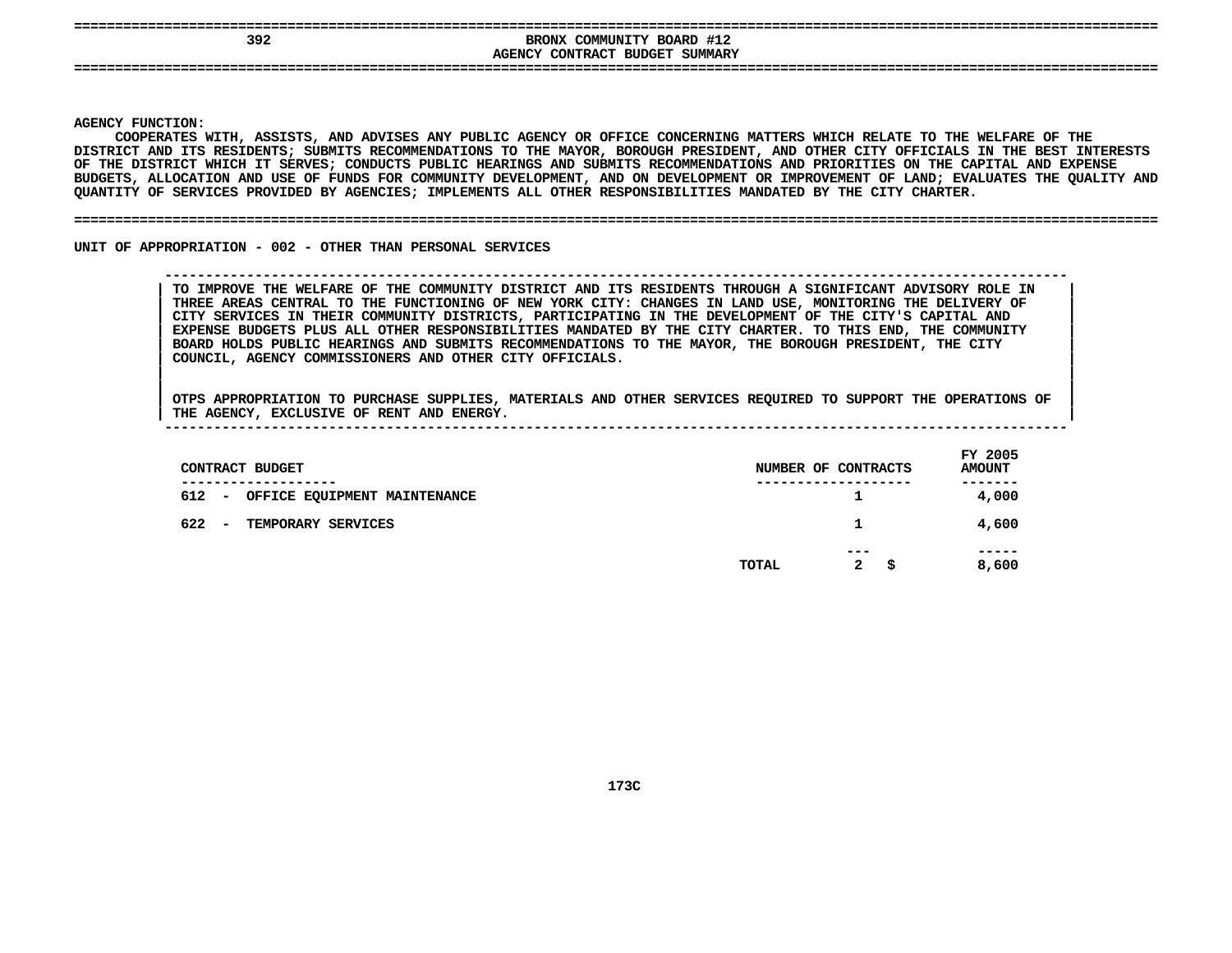| 431 | COMMUNITY BOARD #1<br>QUEENS<br>CONTRACT<br>BUDGET<br>SUMMARY<br>AGENCY |     |
|-----|-------------------------------------------------------------------------|-----|
| --  |                                                                         | ___ |

**|**

Y FUNCTION:<br>COOPERATES<br>ICT AND ITS<br>ICT AND ITS **COOPERATES**S WITH, ASSISTS, AND ADVISES ANY PUBLIC AGENCY OR OFFICE CONCERNING MATTERS WHICH RELATE TO THE WELFARE OF THE<br>TS RESIDENTS; SUBMITS RECOMMENDATIONS TO THE MAYOR, BOROUGH PRESIDENT, AND OTHER CITY OFFICIALS IN THE BEST IN<br> **DISTRICT**T AND ITS RESIDENTS; SUBMITS RECOMMENDATIONS TO THE MAYOR, BOROUGH PRESIDENT, AND OTHER CITY OFFICIALS IN THE BEST INTERESTS<br>DISTRICT WHICH IT SERVES; CONDUCTS PUBLIC HEARINGS AND SUBMITS RECOMMENDATIONS AND PRIORITIES ON OF THE DISTRICT WHICH IT SERVES: CONDUCTS PUBLIC HEARINGS AND SUBMITS RECOMMENDATIONS AND PRIORITIES ON THE CAPITAL AND EXPENSE F THE DISTRICT WHICH IT SERVES; CONDUCTS PUBLIC HEARINGS AND SUBMITS RECOMMENDATIONS AND PRIORITIES ON THE CAPITAL AND EXPENSE<br>UDGETS, ALLOCATION AND USE OF FUNDS FOR COMMUNITY DEVELOPMENT, AND ON DEVELOPMENT OR IMPROVEMEN **BUDGETS,**, ALLOCATION AND USE OF FUNDS FOR COMMUNITY DEVELOPMENT, AND ON DEVELOPMENT OR IMPROVEMENT OF LAND; EVALUATES THE QUALITY AND<br>Y OF SERVICES PROVIDED BY AGENCIES; IMPLEMENTS ALL OTHER RESPONSIBILITIES MANDATED BY THE CITY C **QUANTITY**

### **OF SERVICES PROVIDED BY AGENCIES; IMPLEMENTS ALL OTHER RESPONSIBILITIES MANDATED BY THE CITY CHARTER. ====================================================================================================================================**

UNIT OF APPROPRIATION - 002 - OTHER THAN PERSONAL SERVICES

### **OF APPROPRIATION - <sup>002</sup> - OTHER THAN PERSONAL SERVICES --------------------------------------------------------------------------------------------------------------**TO IMPROVE THE WELFARE OF THE COMMUNITY DISTRICT AND ITS RESIDENTS THROUGH A SIGNIFICANT ADVISORY ROLE IN THREE AREAS CENTRAL TO THE FUNCTIONING OF NEW YORK CITY: CHANGES IN LAND USE, MONITORING THE DELIVERY OF CITY SERVIC TO IMPROVE THE WELFARE OF THE COMMUNITY DISTRICT AND ITS RESIDENTS THROUGH A SIGNIFICANT ADVISORY ROLE IN THREE AREAS CENTRAL TO THE FUNCTIONING OF NEW YORK CITY: CHANGES IN LAND USE, MONITORING THE DELIVERY OF<br>CITY SERVICES IN THEIR COMMUNITY DISTRICTS, PARTICIPATING IN THE DEVELOPMENT OF THE CITY'S CAPITAL AND<br>EXPENSE BUDGET **CITY SERVICES IN THEIR COMMUNITY DISTRICTS, PARTICIPATING IN THE DEVELOPMENT OF THE CITY'S CAPITAL AND <sup>|</sup>** EXPENSE BUDGETS PLUS ALL OTHER RESPONSIBILITIES MANDATED BY THE CITY CHARTER. TO THIS END, THE COMMUNITY<br>BOARD HOLDS PUBLIC HEARINGS AND SUBMITS RECOMMENDATIONS TO THE MAYOR, THE BOROUGH PRESIDENT, THE CITY<br>COUNCIL, AGENCY **BOARD HOLDS PUBLIC HEARINGS AND SUBMITS RECOMMENDATIONS TO THE MAYOR, THE BOROUGH PRESIDENT, THE CITY <sup>|</sup> COUNCIL, AGENCY COMMISSIONERS AND OTHER CITY OFFICIALS. <sup>|</sup>**

OTPS APPROPRIATION TO PURCHASE SUPPLIES, MATERIALS AND OTHER SERVICES REQUIRED TO SUPPORT THE OPERATIONS OF |<br>| OTPS APPROPRIATION TO PURCHASE SUPPLIES, MATERIALS AND OTHER SERVICES REQUIRED TO SUPPORT THE OPERATIONS OF<br>| THE AGENCY, EXCLUSIVE OF RENT AND ENERGY. **OTPS APPROPRIATION TO PURCHASE SUPPLIES, MATERIALS AND OTHER SERVICES REQUIRED TO SUPPORT THE OPERATIONS OF <sup>|</sup>**

| THE AGENCY, EXCLUSIVE OF RENT AND ENERGY.                       |                     |                          |
|-----------------------------------------------------------------|---------------------|--------------------------|
| CONTRACT BUDGET                                                 | NUMBER OF CONTRACTS | FY 2005<br><b>AMOUNT</b> |
| 602<br>TELECOMMUNICATIONS MAINT<br>$\overline{\phantom{a}}$     |                     | -------<br>126           |
| 612<br>OFFICE EQUIPMENT MAINTENANCE<br>$\overline{\phantom{a}}$ | 5                   | 2,760                    |
| 624<br>CLEANING SERVICES<br>$\overline{\phantom{a}}$            |                     | 1,200                    |

 **----- TOTAL<sup>7</sup> \$ 4,086**

|     |                          |                   |  | --- | ----- |
|-----|--------------------------|-------------------|--|-----|-------|
|     |                          |                   |  |     |       |
| 624 | $\overline{\phantom{0}}$ | CLEANING SERVICES |  | -   | 200ء، |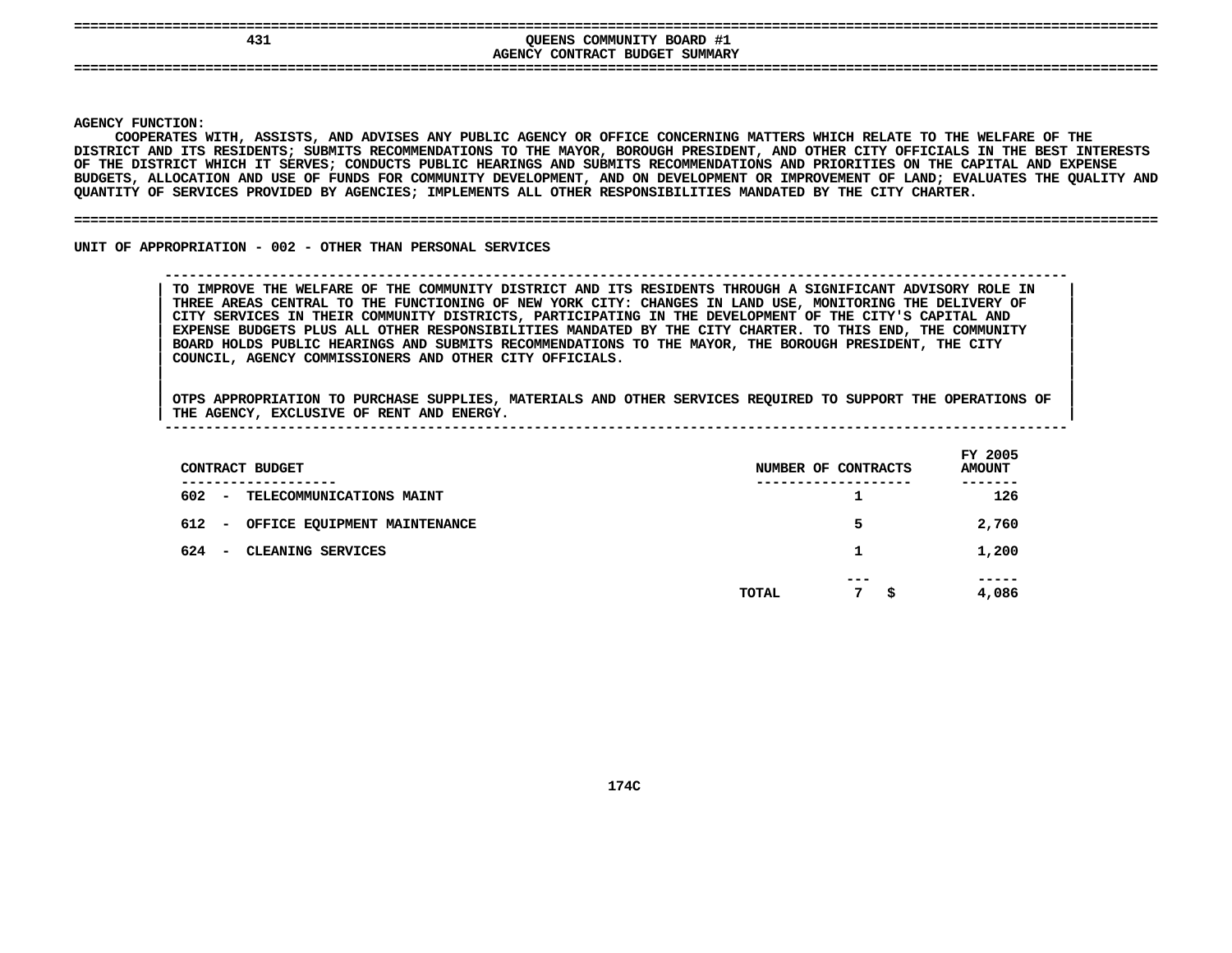| 432 | QUEENS COMMUNITY BOARD #2<br>AGENCY CONTRACT BUDGET SUMMARY |  |
|-----|-------------------------------------------------------------|--|
|     |                                                             |  |

**|**

Y FUNCTION:<br>COOPERATES<br>ICT AND ITS<br>ICT AND ITS **COOPERATES**S WITH, ASSISTS, AND ADVISES ANY PUBLIC AGENCY OR OFFICE CONCERNING MATTERS WHICH RELATE TO THE WELFARE OF THE<br>TS RESIDENTS; SUBMITS RECOMMENDATIONS TO THE MAYOR, BOROUGH PRESIDENT, AND OTHER CITY OFFICIALS IN THE BEST IN<br> **DISTRICT**T AND ITS RESIDENTS; SUBMITS RECOMMENDATIONS TO THE MAYOR, BOROUGH PRESIDENT, AND OTHER CITY OFFICIALS IN THE BEST INTERESTS<br>DISTRICT WHICH IT SERVES; CONDUCTS PUBLIC HEARINGS AND SUBMITS RECOMMENDATIONS AND PRIORITIES ON OF THE DISTRICT WHICH IT SERVES: CONDUCTS PUBLIC HEARINGS AND SUBMITS RECOMMENDATIONS AND PRIORITIES ON THE CAPITAL AND EXPENSE F THE DISTRICT WHICH IT SERVES; CONDUCTS PUBLIC HEARINGS AND SUBMITS RECOMMENDATIONS AND PRIORITIES ON THE CAPITAL AND EXPENSE<br>UDGETS, ALLOCATION AND USE OF FUNDS FOR COMMUNITY DEVELOPMENT, AND ON DEVELOPMENT OR IMPROVEMEN **BUDGETS,**, ALLOCATION AND USE OF FUNDS FOR COMMUNITY DEVELOPMENT, AND ON DEVELOPMENT OR IMPROVEMENT OF LAND; EVALUATES THE QUALITY AND<br>Y OF SERVICES PROVIDED BY AGENCIES; IMPLEMENTS ALL OTHER RESPONSIBILITIES MANDATED BY THE CITY C **QUANTITY**

### **OF SERVICES PROVIDED BY AGENCIES; IMPLEMENTS ALL OTHER RESPONSIBILITIES MANDATED BY THE CITY CHARTER. ====================================================================================================================================**

UNIT OF APPROPRIATION - 002 - OTHER THAN PERSONAL SERVICES

### **OF APPROPRIATION - <sup>002</sup> - OTHER THAN PERSONAL SERVICES --------------------------------------------------------------------------------------------------------------**TO IMPROVE THE WELFARE OF THE COMMUNITY DISTRICT AND ITS RESIDENTS THROUGH A SIGNIFICANT ADVISORY ROLE IN THREE AREAS CENTRAL TO THE FUNCTIONING OF NEW YORK CITY: CHANGES IN LAND USE, MONITORING THE DELIVERY OF CITY SERVIC TO IMPROVE THE WELFARE OF THE COMMUNITY DISTRICT AND ITS RESIDENTS THROUGH A SIGNIFICANT ADVISORY ROLE IN THREE AREAS CENTRAL TO THE FUNCTIONING OF NEW YORK CITY: CHANGES IN LAND USE, MONITORING THE DELIVERY OF<br>CITY SERVICES IN THEIR COMMUNITY DISTRICTS, PARTICIPATING IN THE DEVELOPMENT OF THE CITY'S CAPITAL AND<br>EXPENSE BUDGET **CITY SERVICES IN THEIR COMMUNITY DISTRICTS, PARTICIPATING IN THE DEVELOPMENT OF THE CITY'S CAPITAL AND <sup>|</sup>** EXPENSE BUDGETS PLUS ALL OTHER RESPONSIBILITIES MANDATED BY THE CITY CHARTER. TO THIS END, THE COMMUNITY<br>BOARD HOLDS PUBLIC HEARINGS AND SUBMITS RECOMMENDATIONS TO THE MAYOR, THE BOROUGH PRESIDENT, THE CITY<br>COUNCIL, AGENCY **BOARD HOLDS PUBLIC HEARINGS AND SUBMITS RECOMMENDATIONS TO THE MAYOR, THE BOROUGH PRESIDENT, THE CITY <sup>|</sup> COUNCIL, AGENCY COMMISSIONERS AND OTHER CITY OFFICIALS. <sup>|</sup>**

| CONTRACT BUDGET                                                | NUMBER OF CONTRACTS       | FY 2005<br><b>AMOUNT</b> |
|----------------------------------------------------------------|---------------------------|--------------------------|
| -----------<br>602<br>- TELECOMMUNICATIONS MAINT               | ---------<br>1            | 275                      |
| 612<br>- OFFICE EQUIPMENT MAINTENANCE                          | 5                         | 3,433                    |
| 624<br>CLEANING SERVICES<br>$\overline{\phantom{a}}$           | 1                         | 1,041                    |
| 684<br>PROF SERV COMPUTER SERVICES<br>$\overline{\phantom{a}}$ | 1                         | 240                      |
|                                                                | ---<br>8<br>- \$<br>TOTAL | 4,989                    |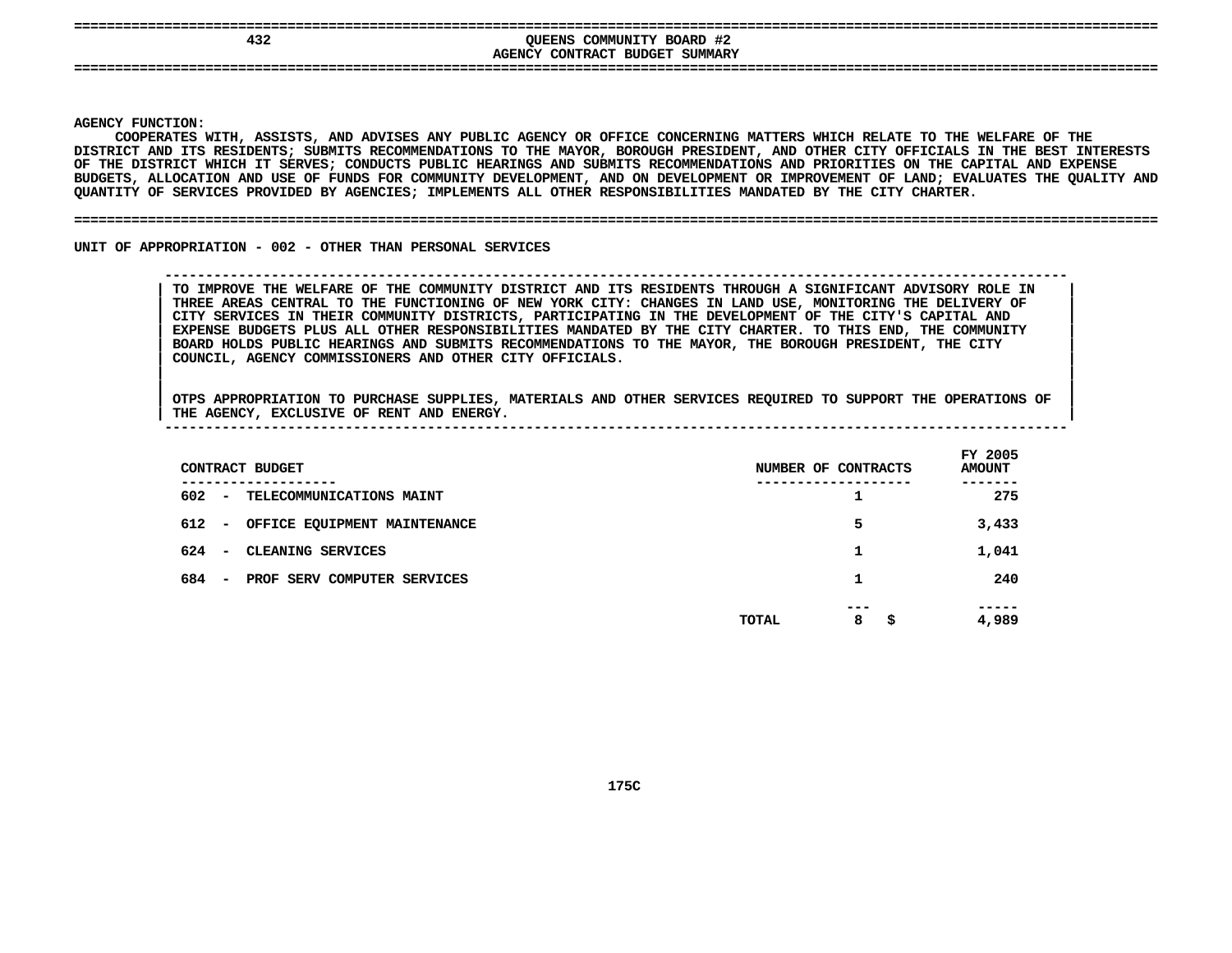| 433 | QUEENS COMMUNITY BOARD #3<br>AGENCY CONTRACT BUDGET<br>SUMMARY |  |
|-----|----------------------------------------------------------------|--|
|     |                                                                |  |

**|**

Y FUNCTION:<br>COOPERATES<br>ICT AND ITS<br>ICT AND ITS **COOPERATES**S WITH, ASSISTS, AND ADVISES ANY PUBLIC AGENCY OR OFFICE CONCERNING MATTERS WHICH RELATE TO THE WELFARE OF THE<br>TS RESIDENTS; SUBMITS RECOMMENDATIONS TO THE MAYOR, BOROUGH PRESIDENT, AND OTHER CITY OFFICIALS IN THE BEST IN<br> **DISTRICT**T AND ITS RESIDENTS; SUBMITS RECOMMENDATIONS TO THE MAYOR, BOROUGH PRESIDENT, AND OTHER CITY OFFICIALS IN THE BEST INTERESTS<br>DISTRICT WHICH IT SERVES; CONDUCTS PUBLIC HEARINGS AND SUBMITS RECOMMENDATIONS AND PRIORITIES ON OF THE DISTRICT WHICH IT SERVES: CONDUCTS PUBLIC HEARINGS AND SUBMITS RECOMMENDATIONS AND PRIORITIES ON THE CAPITAL AND EXPENSE F THE DISTRICT WHICH IT SERVES; CONDUCTS PUBLIC HEARINGS AND SUBMITS RECOMMENDATIONS AND PRIORITIES ON THE CAPITAL AND EXPENSE<br>UDGETS, ALLOCATION AND USE OF FUNDS FOR COMMUNITY DEVELOPMENT, AND ON DEVELOPMENT OR IMPROVEMEN **BUDGETS,**, ALLOCATION AND USE OF FUNDS FOR COMMUNITY DEVELOPMENT, AND ON DEVELOPMENT OR IMPROVEMENT OF LAND; EVALUATES THE QUALITY AND<br>Y OF SERVICES PROVIDED BY AGENCIES; IMPLEMENTS ALL OTHER RESPONSIBILITIES MANDATED BY THE CITY C **QUANTITY**

### **OF SERVICES PROVIDED BY AGENCIES; IMPLEMENTS ALL OTHER RESPONSIBILITIES MANDATED BY THE CITY CHARTER. ====================================================================================================================================**

UNIT OF APPROPRIATION - 002 - OTHER THAN PERSONAL SERVICES

### **OF APPROPRIATION - <sup>002</sup> - OTHER THAN PERSONAL SERVICES --------------------------------------------------------------------------------------------------------------**TO IMPROVE THE WELFARE OF THE COMMUNITY DISTRICT AND ITS RESIDENTS THROUGH A SIGNIFICANT ADVISORY ROLE IN THREE AREAS CENTRAL TO THE FUNCTIONING OF NEW YORK CITY: CHANGES IN LAND USE, MONITORING THE DELIVERY OF CITY SERVIC TO IMPROVE THE WELFARE OF THE COMMUNITY DISTRICT AND ITS RESIDENTS THROUGH A SIGNIFICANT ADVISORY ROLE IN THREE AREAS CENTRAL TO THE FUNCTIONING OF NEW YORK CITY: CHANGES IN LAND USE, MONITORING THE DELIVERY OF<br>CITY SERVICES IN THEIR COMMUNITY DISTRICTS, PARTICIPATING IN THE DEVELOPMENT OF THE CITY'S CAPITAL AND<br>EXPENSE BUDGET **CITY SERVICES IN THEIR COMMUNITY DISTRICTS, PARTICIPATING IN THE DEVELOPMENT OF THE CITY'S CAPITAL AND <sup>|</sup>** EXPENSE BUDGETS PLUS ALL OTHER RESPONSIBILITIES MANDATED BY THE CITY CHARTER. TO THIS END, THE COMMUNITY<br>BOARD HOLDS PUBLIC HEARINGS AND SUBMITS RECOMMENDATIONS TO THE MAYOR, THE BOROUGH PRESIDENT, THE CITY<br>COUNCIL, AGENCY **BOARD HOLDS PUBLIC HEARINGS AND SUBMITS RECOMMENDATIONS TO THE MAYOR, THE BOROUGH PRESIDENT, THE CITY <sup>|</sup> COUNCIL, AGENCY COMMISSIONERS AND OTHER CITY OFFICIALS. <sup>|</sup>**

| THE | <b>AGENCY</b> | <b>EXCLUSIVE OF</b> | RENT | AND | <b>ENERGY</b> |  |  |  |  |            |  |
|-----|---------------|---------------------|------|-----|---------------|--|--|--|--|------------|--|
|     |               |                     |      |     |               |  |  |  |  |            |  |
|     |               |                     |      |     |               |  |  |  |  | __________ |  |

| CONTRACT BUDGET                                                | NUMBER OF CONTRACTS                      | FY 2005<br><b>AMOUNT</b> |
|----------------------------------------------------------------|------------------------------------------|--------------------------|
| --------<br>612<br>OFFICE EQUIPMENT MAINTENANCE<br>$\sim$      | ┸                                        | -----<br>130             |
| 624<br>CLEANING SERVICES<br>$\overline{\phantom{0}}$           | 1                                        | 1,612                    |
| 671<br>TRAINING PRGM CITY EMPLOYEES<br>$\sim$                  |                                          | 265                      |
| 684<br>PROF SERV COMPUTER SERVICES<br>$\overline{\phantom{0}}$ |                                          | 600                      |
|                                                                | ---<br>$4^{\circ}$<br><b>TOTAL</b><br>\$ | -----<br>2,607           |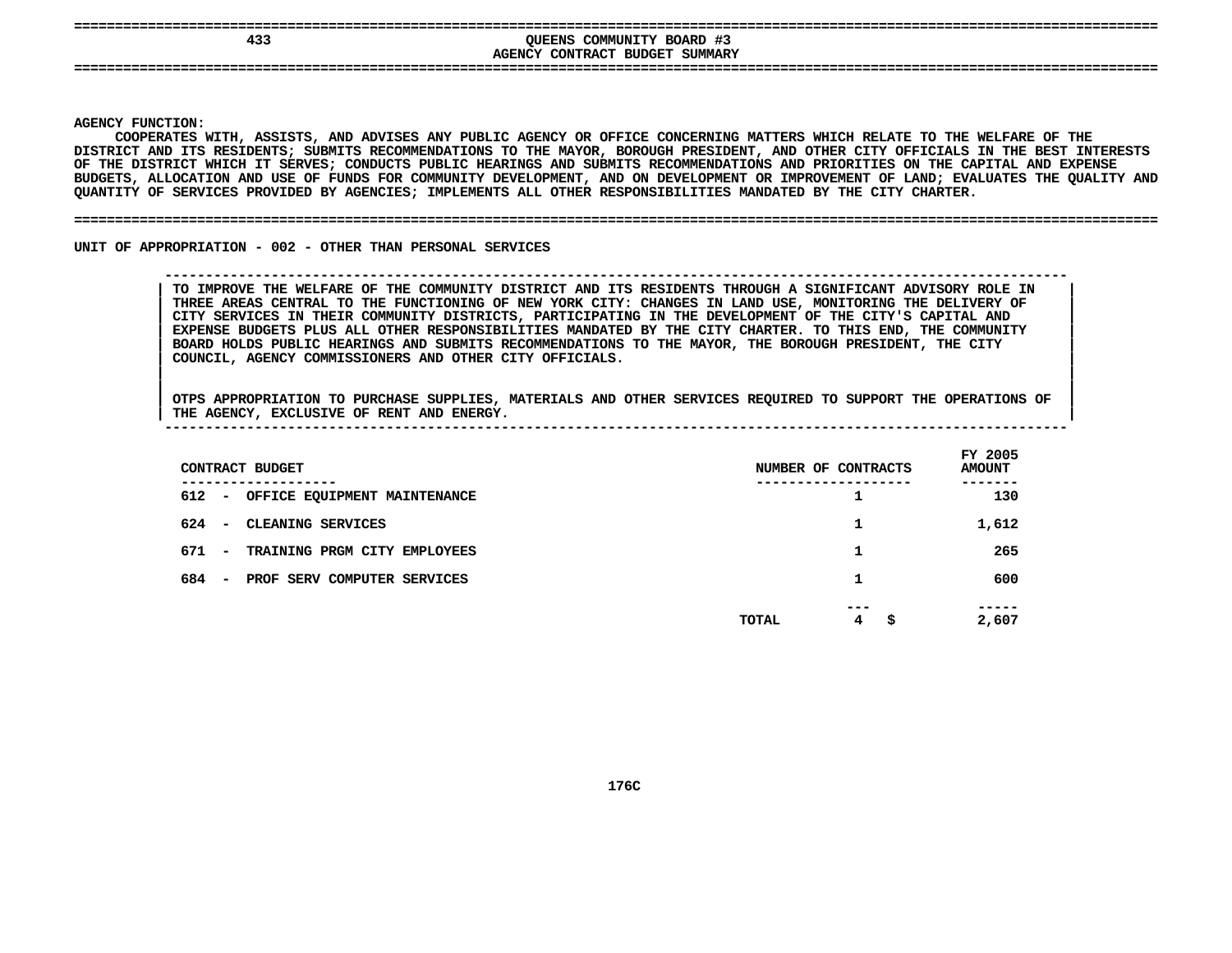| 434 | COMMUNITY BOARD #4<br>OUEENS<br>CONTRACT BUDGET SUMMARY<br><b>AGENCY</b> |
|-----|--------------------------------------------------------------------------|
| --- |                                                                          |

**|**

Y FUNCTION:<br>COOPERATES<br>ICT AND ITS<br>ICT AND ITS **COOPERATES**S WITH, ASSISTS, AND ADVISES ANY PUBLIC AGENCY OR OFFICE CONCERNING MATTERS WHICH RELATE TO THE WELFARE OF THE<br>TS RESIDENTS; SUBMITS RECOMMENDATIONS TO THE MAYOR, BOROUGH PRESIDENT, AND OTHER CITY OFFICIALS IN THE BEST IN<br> **DISTRICT**T AND ITS RESIDENTS; SUBMITS RECOMMENDATIONS TO THE MAYOR, BOROUGH PRESIDENT, AND OTHER CITY OFFICIALS IN THE BEST INTERESTS<br>DISTRICT WHICH IT SERVES; CONDUCTS PUBLIC HEARINGS AND SUBMITS RECOMMENDATIONS AND PRIORITIES ON OF THE DISTRICT WHICH IT SERVES: CONDUCTS PUBLIC HEARINGS AND SUBMITS RECOMMENDATIONS AND PRIORITIES ON THE CAPITAL AND EXPENSE F THE DISTRICT WHICH IT SERVES; CONDUCTS PUBLIC HEARINGS AND SUBMITS RECOMMENDATIONS AND PRIORITIES ON THE CAPITAL AND EXPENSE<br>UDGETS, ALLOCATION AND USE OF FUNDS FOR COMMUNITY DEVELOPMENT, AND ON DEVELOPMENT OR IMPROVEMEN **BUDGETS,**, ALLOCATION AND USE OF FUNDS FOR COMMUNITY DEVELOPMENT, AND ON DEVELOPMENT OR IMPROVEMENT OF LAND; EVALUATES THE QUALITY AND<br>Y OF SERVICES PROVIDED BY AGENCIES; IMPLEMENTS ALL OTHER RESPONSIBILITIES MANDATED BY THE CITY C **QUANTITY**

### **OF SERVICES PROVIDED BY AGENCIES; IMPLEMENTS ALL OTHER RESPONSIBILITIES MANDATED BY THE CITY CHARTER. ====================================================================================================================================**

UNIT OF APPROPRIATION - 002 - OTHER THAN PERSONAL SERVICES

### **OF APPROPRIATION - <sup>002</sup> - OTHER THAN PERSONAL SERVICES --------------------------------------------------------------------------------------------------------------**TO IMPROVE THE WELFARE OF THE COMMUNITY DISTRICT AND ITS RESIDENTS THROUGH A SIGNIFICANT ADVISORY ROLE IN THREE AREAS CENTRAL TO THE FUNCTIONING OF NEW YORK CITY: CHANGES IN LAND USE, MONITORING THE DELIVERY OF CITY SERVIC TO IMPROVE THE WELFARE OF THE COMMUNITY DISTRICT AND ITS RESIDENTS THROUGH A SIGNIFICANT ADVISORY ROLE IN THREE AREAS CENTRAL TO THE FUNCTIONING OF NEW YORK CITY: CHANGES IN LAND USE, MONITORING THE DELIVERY OF<br>CITY SERVICES IN THEIR COMMUNITY DISTRICTS, PARTICIPATING IN THE DEVELOPMENT OF THE CITY'S CAPITAL AND<br>EXPENSE BUDGET **CITY SERVICES IN THEIR COMMUNITY DISTRICTS, PARTICIPATING IN THE DEVELOPMENT OF THE CITY'S CAPITAL AND <sup>|</sup>** EXPENSE BUDGETS PLUS ALL OTHER RESPONSIBILITIES MANDATED BY THE CITY CHARTER. TO THIS END, THE COMMUNITY<br>BOARD HOLDS PUBLIC HEARINGS AND SUBMITS RECOMMENDATIONS TO THE MAYOR, THE BOROUGH PRESIDENT, THE CITY<br>COUNCIL, AGENCY **BOARD HOLDS PUBLIC HEARINGS AND SUBMITS RECOMMENDATIONS TO THE MAYOR, THE BOROUGH PRESIDENT, THE CITY <sup>|</sup> COUNCIL, AGENCY COMMISSIONERS AND OTHER CITY OFFICIALS. <sup>|</sup>**

| CONTRACT BUDGET                                                                 | NUMBER OF CONTRACTS         | FY 2005<br><b>AMOUNT</b> |
|---------------------------------------------------------------------------------|-----------------------------|--------------------------|
| ------------<br>612<br>OFFICE EQUIPMENT MAINTENANCE<br>$\overline{\phantom{0}}$ | ----------------<br>3       | -------<br>3,000         |
| 624<br>CLEANING SERVICES<br>$\overline{\phantom{0}}$                            | 1                           | 1,400                    |
| 684<br>PROF SERV COMPUTER SERVICES<br>$\overline{\phantom{0}}$                  | 1                           | 2,000                    |
|                                                                                 | $- - -$<br>5<br>TOTAL<br>-S | -----<br>6,400           |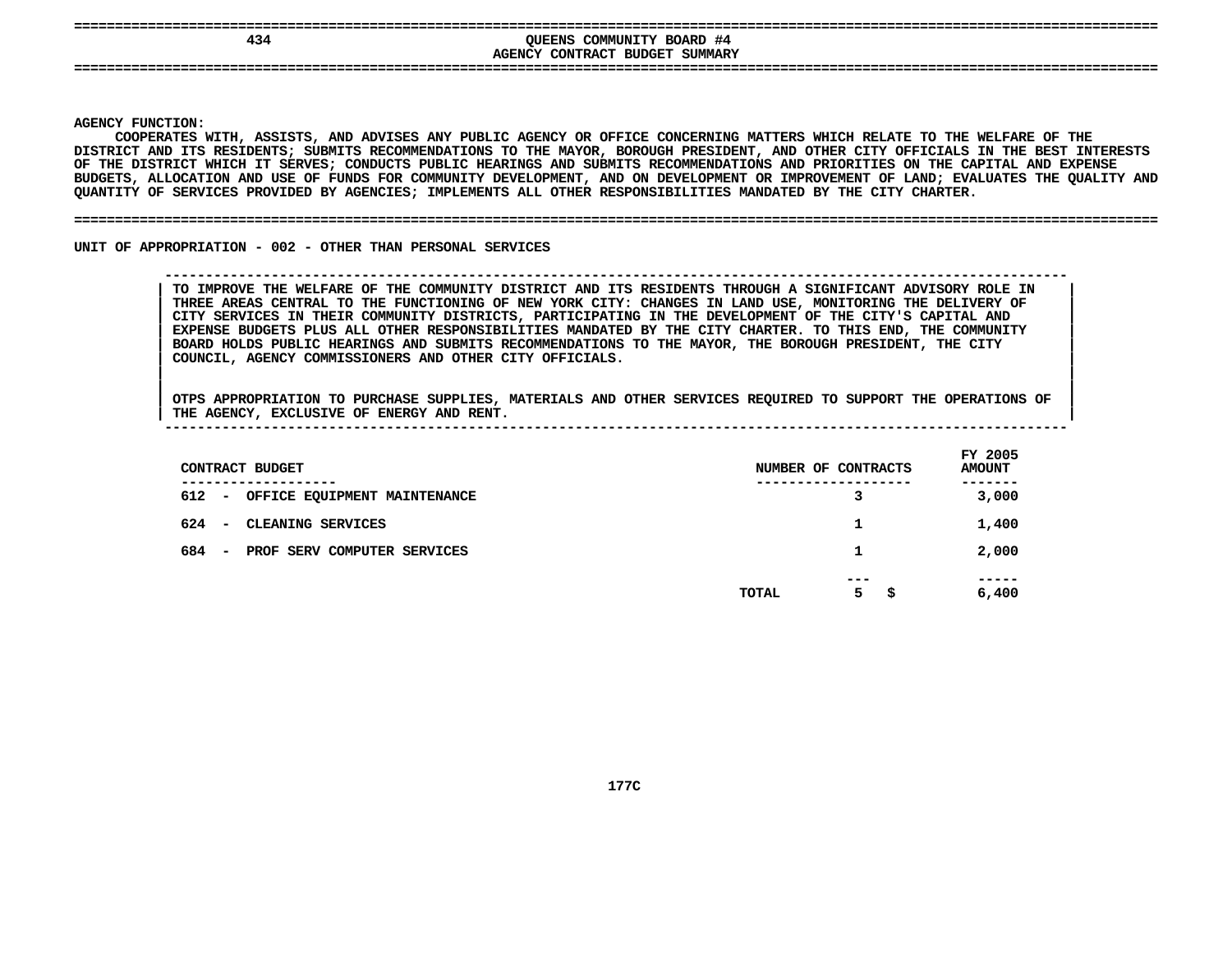| 435                            | COMMUNITY BOARD #5<br>QUEENS<br>SUMMARY<br><b>AGENCY</b><br>CONTRACT<br><b>BUDGET</b> |  |
|--------------------------------|---------------------------------------------------------------------------------------|--|
| ------------------------------ |                                                                                       |  |

**|**

Y FUNCTION:<br>COOPERATES<br>ICT AND ITS<br>ICT AND ITS **COOPERATES**S WITH, ASSISTS, AND ADVISES ANY PUBLIC AGENCY OR OFFICE CONCERNING MATTERS WHICH RELATE TO THE WELFARE OF THE<br>TS RESIDENTS; SUBMITS RECOMMENDATIONS TO THE MAYOR, BOROUGH PRESIDENT, AND OTHER CITY OFFICIALS IN THE BEST IN<br> **DISTRICT**T AND ITS RESIDENTS; SUBMITS RECOMMENDATIONS TO THE MAYOR, BOROUGH PRESIDENT, AND OTHER CITY OFFICIALS IN THE BEST INTERESTS<br>DISTRICT WHICH IT SERVES; CONDUCTS PUBLIC HEARINGS AND SUBMITS RECOMMENDATIONS AND PRIORITIES ON OF THE DISTRICT WHICH IT SERVES: CONDUCTS PUBLIC HEARINGS AND SUBMITS RECOMMENDATIONS AND PRIORITIES ON THE CAPITAL AND EXPENSE F THE DISTRICT WHICH IT SERVES; CONDUCTS PUBLIC HEARINGS AND SUBMITS RECOMMENDATIONS AND PRIORITIES ON THE CAPITAL AND EXPENSE<br>UDGETS, ALLOCATION AND USE OF FUNDS FOR COMMUNITY DEVELOPMENT, AND ON DEVELOPMENT OR IMPROVEMEN **BUDGETS,**, ALLOCATION AND USE OF FUNDS FOR COMMUNITY DEVELOPMENT, AND ON DEVELOPMENT OR IMPROVEMENT OF LAND; EVALUATES THE QUALITY AND<br>Y OF SERVICES PROVIDED BY AGENCIES; IMPLEMENTS ALL OTHER RESPONSIBILITIES MANDATED BY THE CITY C **QUANTITY**

### **OF SERVICES PROVIDED BY AGENCIES; IMPLEMENTS ALL OTHER RESPONSIBILITIES MANDATED BY THE CITY CHARTER. ====================================================================================================================================**

UNIT OF APPROPRIATION - 002 - OTHER THAN PERSONAL SERVICES

 **OF APPROPRIATION - <sup>002</sup> - OTHER THAN PERSONAL SERVICES --------------------------------------------------------------------------------------------------------------**TO IMPROVE THE WELFARE OF THE COMMUNITY DISTRICT AND ITS RESIDENTS THROUGH A SIGNIFICANT ADVISORY ROLE IN THREE AREAS CENTRAL TO THE FUNCTIONING OF NEW YORK CITY: CHANGES IN LAND USE, MONITORING THE DELIVERY OF CITY SERVIC TO IMPROVE THE WELFARE OF THE COMMUNITY DISTRICT AND ITS RESIDENTS THROUGH A SIGNIFICANT ADVISORY ROLE IN THREE AREAS CENTRAL TO THE FUNCTIONING OF NEW YORK CITY: CHANGES IN LAND USE, MONITORING THE DELIVERY OF<br>CITY SERVICES IN THEIR COMMUNITY DISTRICTS, PARTICIPATING IN THE DEVELOPMENT OF THE CITY'S CAPITAL AND<br>EXPENSE BUDGET **CITY SERVICES IN THEIR COMMUNITY DISTRICTS, PARTICIPATING IN THE DEVELOPMENT OF THE CITY'S CAPITAL AND <sup>|</sup>** EXPENSE BUDGETS PLUS ALL OTHER RESPONSIBILITIES MANDATED BY THE CITY CHARTER. TO THIS END, THE COMMUNITY<br>BOARD HOLDS PUBLIC HEARINGS AND SUBMITS RECOMMENDATIONS TO THE MAYOR, THE BOROUGH PRESIDENT, THE CITY<br>COUNCIL, AGENCY **BOARD HOLDS PUBLIC HEARINGS AND SUBMITS RECOMMENDATIONS TO THE MAYOR, THE BOROUGH PRESIDENT, THE CITY <sup>|</sup> COUNCIL, AGENCY COMMISSIONERS AND OTHER CITY OFFICIALS. <sup>|</sup>**

| CONTRACT BUDGET                                           | NUMBER OF CONTRACTS                   | FY 2005<br><b>AMOUNT</b> |
|-----------------------------------------------------------|---------------------------------------|--------------------------|
| ------------<br>602<br>TELECOMMUNICATIONS MAINT<br>$\sim$ | ----------------                      | ----<br>280              |
| 612 -<br>OFFICE EQUIPMENT MAINTENANCE                     | 2                                     | 1,213                    |
| 624<br>CLEANING SERVICES<br>$\overline{\phantom{0}}$      | 1                                     | 1,454                    |
|                                                           | $- - -$<br>$4^{\circ}$<br>TOTAL<br>-S | -----<br>2,947           |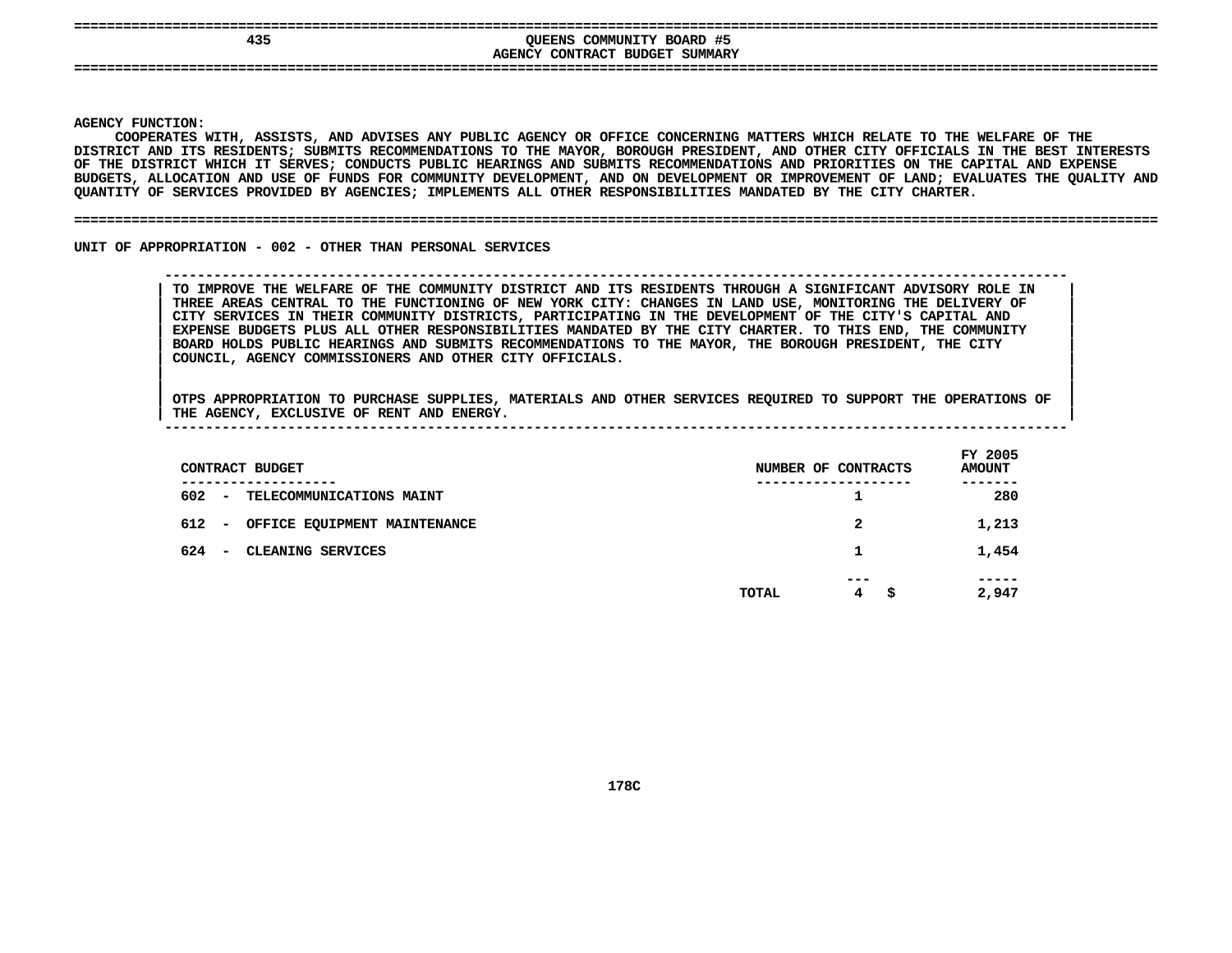| ===<br>436 | COMMUNITY BOARD #6<br>OUEENS<br>CONTRACT BUDGET SUMMARY<br><b>AGENCY</b> |
|------------|--------------------------------------------------------------------------|
|            |                                                                          |

**|**

Y FUNCTION:<br>COOPERATES<br>ICT AND ITS<br>ICT AND ITS **COOPERATES**S WITH, ASSISTS, AND ADVISES ANY PUBLIC AGENCY OR OFFICE CONCERNING MATTERS WHICH RELATE TO THE WELFARE OF THE<br>TS RESIDENTS; SUBMITS RECOMMENDATIONS TO THE MAYOR, BOROUGH PRESIDENT, AND OTHER CITY OFFICIALS IN THE BEST IN<br> **DISTRICT**T AND ITS RESIDENTS; SUBMITS RECOMMENDATIONS TO THE MAYOR, BOROUGH PRESIDENT, AND OTHER CITY OFFICIALS IN THE BEST INTERESTS<br>DISTRICT WHICH IT SERVES; CONDUCTS PUBLIC HEARINGS AND SUBMITS RECOMMENDATIONS AND PRIORITIES ON OF THE DISTRICT WHICH IT SERVES: CONDUCTS PUBLIC HEARINGS AND SUBMITS RECOMMENDATIONS AND PRIORITIES ON THE CAPITAL AND EXPENSE F THE DISTRICT WHICH IT SERVES; CONDUCTS PUBLIC HEARINGS AND SUBMITS RECOMMENDATIONS AND PRIORITIES ON THE CAPITAL AND EXPENSE<br>UDGETS, ALLOCATION AND USE OF FUNDS FOR COMMUNITY DEVELOPMENT, AND ON DEVELOPMENT OR IMPROVEMEN **BUDGETS,**, ALLOCATION AND USE OF FUNDS FOR COMMUNITY DEVELOPMENT, AND ON DEVELOPMENT OR IMPROVEMENT OF LAND; EVALUATES THE QUALITY AND<br>Y OF SERVICES PROVIDED BY AGENCIES; IMPLEMENTS ALL OTHER RESPONSIBILITIES MANDATED BY THE CITY C **QUANTITY**

### **OF SERVICES PROVIDED BY AGENCIES; IMPLEMENTS ALL OTHER RESPONSIBILITIES MANDATED BY THE CITY CHARTER. ====================================================================================================================================**

UNIT OF APPROPRIATION - 002 - OTHER THAN PERSONAL SERVICES

### **OF APPROPRIATION - <sup>002</sup> - OTHER THAN PERSONAL SERVICES --------------------------------------------------------------------------------------------------------------**TO IMPROVE THE WELFARE OF THE COMMUNITY DISTRICT AND ITS RESIDENTS THROUGH A SIGNIFICANT ADVISORY ROLE IN THREE AREAS CENTRAL TO THE FUNCTIONING OF NEW YORK CITY: CHANGES IN LAND USE, MONITORING THE DELIVERY OF CITY SERVIC TO IMPROVE THE WELFARE OF THE COMMUNITY DISTRICT AND ITS RESIDENTS THROUGH A SIGNIFICANT ADVISORY ROLE IN THREE AREAS CENTRAL TO THE FUNCTIONING OF NEW YORK CITY: CHANGES IN LAND USE, MONITORING THE DELIVERY OF<br>CITY SERVICES IN THEIR COMMUNITY DISTRICTS, PARTICIPATING IN THE DEVELOPMENT OF THE CITY'S CAPITAL AND<br>EXPENSE BUDGET **CITY SERVICES IN THEIR COMMUNITY DISTRICTS, PARTICIPATING IN THE DEVELOPMENT OF THE CITY'S CAPITAL AND <sup>|</sup>** EXPENSE BUDGETS PLUS ALL OTHER RESPONSIBILITIES MANDATED BY THE CITY CHARTER. TO THIS END, THE COMMUNITY<br>BOARD HOLDS PUBLIC HEARINGS AND SUBMITS RECOMMENDATIONS TO THE MAYOR, THE BOROUGH PRESIDENT, THE CITY<br>COUNCIL, AGENCY **BOARD HOLDS PUBLIC HEARINGS AND SUBMITS RECOMMENDATIONS TO THE MAYOR, THE BOROUGH PRESIDENT, THE CITY <sup>|</sup> COUNCIL, AGENCY COMMISSIONERS AND OTHER CITY OFFICIALS. <sup>|</sup>**

| THE | <b>AGENCY</b> | <b>EXCLUSIVE OF</b> | RENT | AND | <b>ENERGY</b> |  |  |  |  |            |  |
|-----|---------------|---------------------|------|-----|---------------|--|--|--|--|------------|--|
|     |               |                     |      |     |               |  |  |  |  |            |  |
|     |               |                     |      |     |               |  |  |  |  | __________ |  |

|     | CONTRACT BUDGET                                                         | NUMBER OF CONTRACTS |   |          |   | FY 2005<br><b>AMOUNT</b> |
|-----|-------------------------------------------------------------------------|---------------------|---|----------|---|--------------------------|
| 612 | -----------<br>OFFICE EQUIPMENT MAINTENANCE<br>$\overline{\phantom{a}}$ | -----------         |   | ᅩ        |   | -----<br>400             |
| 624 | CLEANING SERVICES<br>-                                                  |                     | 2 |          |   | 1,188                    |
| 684 | PROF SERV COMPUTER SERVICES<br>$\overline{\phantom{a}}$                 | 1                   |   |          |   | 600                      |
|     |                                                                         | TOTAL               |   | ---<br>4 | s | -----<br>2,188           |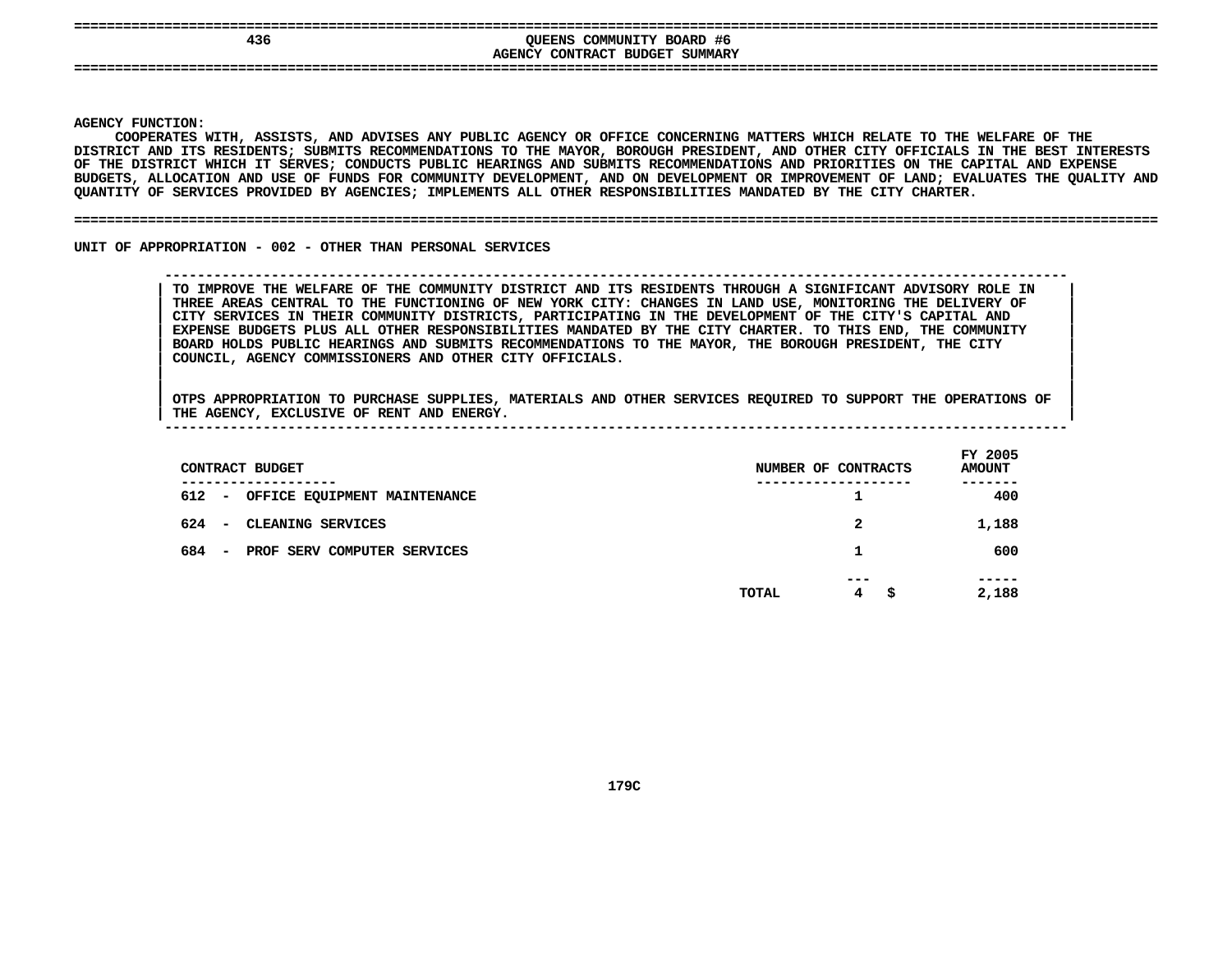| QUEENS COMMUNITY BOARD #7<br>43" |  |
|----------------------------------|--|
| AGENCY CONTRACT BUDGET SUMMARY   |  |
|                                  |  |
|                                  |  |

**|**

Y FUNCTION:<br>COOPERATES<br>ICT AND ITS<br>ICT AND ITS **COOPERATES**S WITH, ASSISTS, AND ADVISES ANY PUBLIC AGENCY OR OFFICE CONCERNING MATTERS WHICH RELATE TO THE WELFARE OF THE<br>TS RESIDENTS; SUBMITS RECOMMENDATIONS TO THE MAYOR, BOROUGH PRESIDENT, AND OTHER CITY OFFICIALS IN THE BEST IN<br> **DISTRICT**T AND ITS RESIDENTS; SUBMITS RECOMMENDATIONS TO THE MAYOR, BOROUGH PRESIDENT, AND OTHER CITY OFFICIALS IN THE BEST INTERESTS<br>DISTRICT WHICH IT SERVES; CONDUCTS PUBLIC HEARINGS AND SUBMITS RECOMMENDATIONS AND PRIORITIES ON OF THE DISTRICT WHICH IT SERVES: CONDUCTS PUBLIC HEARINGS AND SUBMITS RECOMMENDATIONS AND PRIORITIES ON THE CAPITAL AND EXPENSE F THE DISTRICT WHICH IT SERVES; CONDUCTS PUBLIC HEARINGS AND SUBMITS RECOMMENDATIONS AND PRIORITIES ON THE CAPITAL AND EXPENSE<br>UDGETS, ALLOCATION AND USE OF FUNDS FOR COMMUNITY DEVELOPMENT, AND ON DEVELOPMENT OR IMPROVEMEN BUDGETS, ALLOCATION AND USE OF FUNDS FOR COMMUNITY DEVELOPMENT, AND ON DEVELOPMENT OR IMPROVEMENT OF LAND; EVALUATES THE QUALITY AND<br>QUANTITY OF SERVICES PROVIDED BY AGENCIES; IMPLEMENTS ALL OTHER RESPONSIBILITIES MANDATED QUANTITY OF SERVICES PROVIDED BY AGENCIES; IMPLEMENTS ALL OTHER RESPONSIBILITIES MANDATED BY THE CITY CHARTER.

#### **OF SERVICES PROVIDED BY AGENCIES; IMPLEMENTS ALL OTHER RESPONSIBILITIES MANDATED BY THE CITY CHARTER. ====================================================================================================================================**

UNIT OF APPROPRIATION - 002 - OTHER THAN PERSONAL SERVICES

 **OF APPROPRIATION - <sup>002</sup> - OTHER THAN PERSONAL SERVICES --------------------------------------------------------------------------------------------------------------**TO IMPROVE THE WELFARE OF THE COMMUNITY DISTRICT AND ITS RESIDENTS THROUGH A SIGNIFICANT ADVISORY ROLE IN THREE AREAS CENTRAL TO THE FUNCTIONING OF NEW YORK CITY: CHANGES IN LAND USE, MONITORING THE DELIVERY OF CITY SERVIC TO IMPROVE THE WELFARE OF THE COMMUNITY DISTRICT AND ITS RESIDENTS THROUGH A SIGNIFICANT ADVISORY ROLE IN THREE AREAS CENTRAL TO THE FUNCTIONING OF NEW YORK CITY: CHANGES IN LAND USE, MONITORING THE DELIVERY OF<br>CITY SERVICES IN THEIR COMMUNITY DISTRICTS, PARTICIPATING IN THE DEVELOPMENT OF THE CITY'S CAPITAL AND<br>EXPENSE BUDGET **CITY SERVICES IN THEIR COMMUNITY DISTRICTS, PARTICIPATING IN THE DEVELOPMENT OF THE CITY'S CAPITAL AND <sup>|</sup>** EXPENSE BUDGETS PLUS ALL OTHER RESPONSIBILITIES MANDATED BY THE CITY CHARTER. TO THIS END, THE COMMUNITY **BOARD HOLDS PUBLIC HEARINGS AND SUBMITS RECOMMENDATIONS TO THE MAYOR, THE BOROUGH PRESIDENT, THE CITY <sup>|</sup> COUNCIL, AGENCY COMMISSIONERS AND OTHER CITY OFFICIALS. <sup>|</sup>**

| CONTRACT BUDGET                                                 | NUMBER OF CONTRACTS            | FY 2005<br><b>AMOUNT</b> |
|-----------------------------------------------------------------|--------------------------------|--------------------------|
| --------<br>602<br>TELECOMMUNICATIONS MAINT<br>$\sim$           | ┻                              | -----<br>400             |
| 612<br>OFFICE EQUIPMENT MAINTENANCE<br>$\overline{\phantom{0}}$ | 5                              | 2,100                    |
| 615<br>PRINTING CONTRACTS<br>$\overline{\phantom{0}}$           | 1                              | 1,000                    |
| 684<br>PROF SERV COMPUTER SERVICES<br>$\overline{\phantom{0}}$  |                                | 510                      |
|                                                                 | ---<br>8<br><b>TOTAL</b><br>\$ | -----<br>4,010           |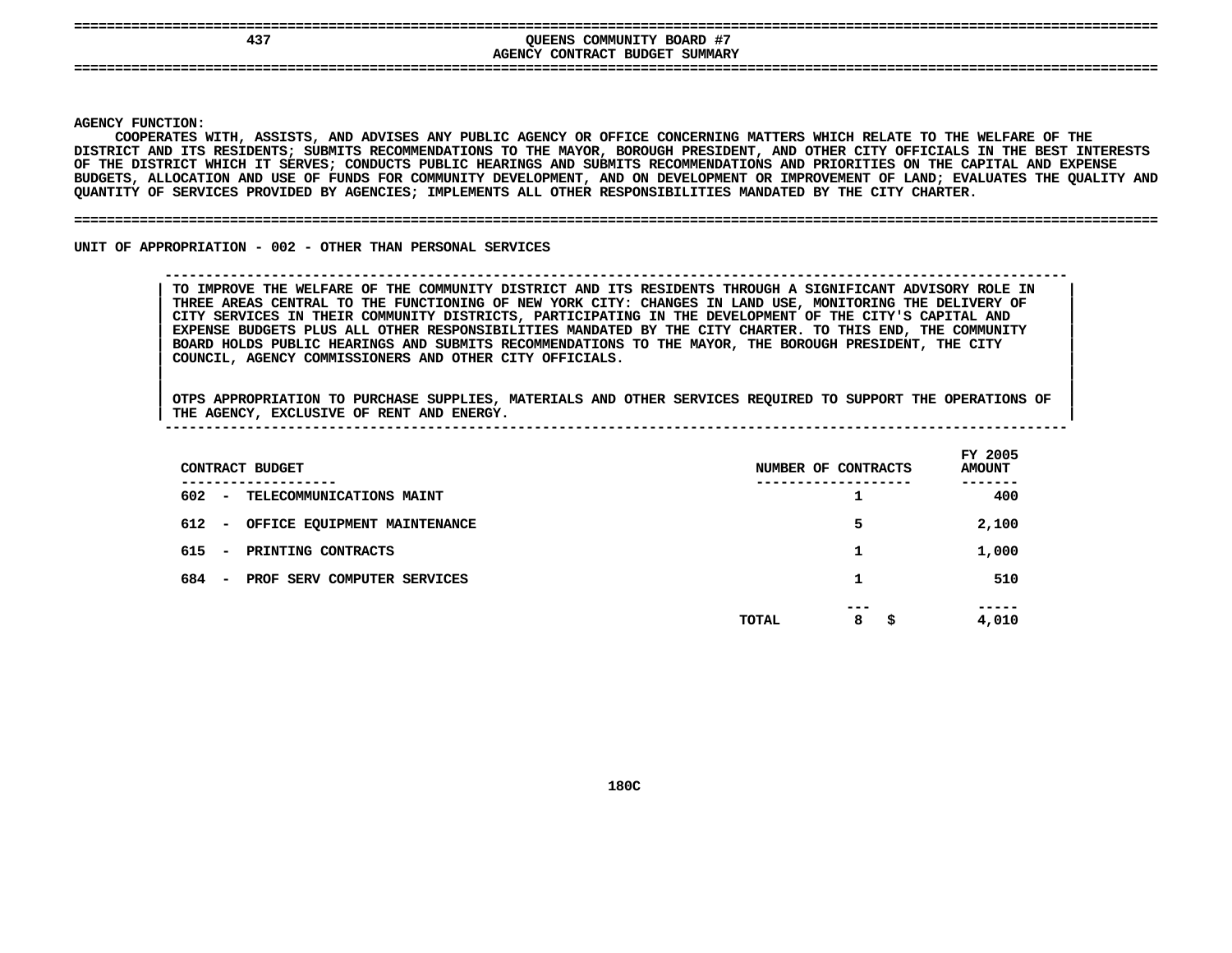| ---<br>438 | QUEENS COMMUNITY BOARD #8<br>CONTRACT BUDGET<br>SUMMARY<br><b>AGENCY</b> |
|------------|--------------------------------------------------------------------------|
| ---        |                                                                          |

**|**

Y FUNCTION:<br>COOPERATES<br>ICT AND ITS<br>ICT AND ITS **COOPERATES**S WITH, ASSISTS, AND ADVISES ANY PUBLIC AGENCY OR OFFICE CONCERNING MATTERS WHICH RELATE TO THE WELFARE OF THE<br>TS RESIDENTS; SUBMITS RECOMMENDATIONS TO THE MAYOR, BOROUGH PRESIDENT, AND OTHER CITY OFFICIALS IN THE BEST IN<br> **DISTRICT**T AND ITS RESIDENTS; SUBMITS RECOMMENDATIONS TO THE MAYOR, BOROUGH PRESIDENT, AND OTHER CITY OFFICIALS IN THE BEST INTERESTS<br>DISTRICT WHICH IT SERVES; CONDUCTS PUBLIC HEARINGS AND SUBMITS RECOMMENDATIONS AND PRIORITIES ON OF THE DISTRICT WHICH IT SERVES: CONDUCTS PUBLIC HEARINGS AND SUBMITS RECOMMENDATIONS AND PRIORITIES ON THE CAPITAL AND EXPENSE F THE DISTRICT WHICH IT SERVES; CONDUCTS PUBLIC HEARINGS AND SUBMITS RECOMMENDATIONS AND PRIORITIES ON THE CAPITAL AND EXPENSE<br>UDGETS, ALLOCATION AND USE OF FUNDS FOR COMMUNITY DEVELOPMENT, AND ON DEVELOPMENT OR IMPROVEMEN **BUDGETS,**, ALLOCATION AND USE OF FUNDS FOR COMMUNITY DEVELOPMENT, AND ON DEVELOPMENT OR IMPROVEMENT OF LAND; EVALUATES THE QUALITY AND<br>Y OF SERVICES PROVIDED BY AGENCIES; IMPLEMENTS ALL OTHER RESPONSIBILITIES MANDATED BY THE CITY C **QUANTITY**

#### **OF SERVICES PROVIDED BY AGENCIES; IMPLEMENTS ALL OTHER RESPONSIBILITIES MANDATED BY THE CITY CHARTER. ====================================================================================================================================**

UNIT OF APPROPRIATION - 002 - OTHER THAN PERSONAL SERVICES

 **OF APPROPRIATION - <sup>002</sup> - OTHER THAN PERSONAL SERVICES --------------------------------------------------------------------------------------------------------------**TO IMPROVE THE WELFARE OF THE COMMUNITY DISTRICT AND ITS RESIDENTS THROUGH A SIGNIFICANT ADVISORY ROLE IN THREE AREAS CENTRAL TO THE FUNCTIONING OF NEW YORK CITY: CHANGES IN LAND USE, MONITORING THE DELIVERY OF CITY SERVIC TO IMPROVE THE WELFARE OF THE COMMUNITY DISTRICT AND ITS RESIDENTS THROUGH A SIGNIFICANT ADVISORY ROLE IN THREE AREAS CENTRAL TO THE FUNCTIONING OF NEW YORK CITY: CHANGES IN LAND USE, MONITORING THE DELIVERY OF<br>CITY SERVICES IN THEIR COMMUNITY DISTRICTS, PARTICIPATING IN THE DEVELOPMENT OF THE CITY'S CAPITAL AND<br>EXPENSE BUDGET **CITY SERVICES IN THEIR COMMUNITY DISTRICTS, PARTICIPATING IN THE DEVELOPMENT OF THE CITY'S CAPITAL AND <sup>|</sup>** EXPENSE BUDGETS PLUS ALL OTHER RESPONSIBILITIES MANDATED BY THE CITY CHARTER. TO THIS END, THE COMMUNITY<br>BOARD HOLDS PUBLIC HEARINGS AND SUBMITS RECOMMENDATIONS TO THE MAYOR, THE BOROUGH PRESIDENT, THE CITY<br>COUNCIL, AGENCY **BOARD HOLDS PUBLIC HEARINGS AND SUBMITS RECOMMENDATIONS TO THE MAYOR, THE BOROUGH PRESIDENT, THE CITY <sup>|</sup> COUNCIL, AGENCY COMMISSIONERS AND OTHER CITY OFFICIALS. <sup>|</sup>**

| CONTRACT BUDGET                                                                 |       | NUMBER OF CONTRACTS       | FY 2005<br><b>AMOUNT</b> |
|---------------------------------------------------------------------------------|-------|---------------------------|--------------------------|
| ------------<br>612<br>OFFICE EQUIPMENT MAINTENANCE<br>$\overline{\phantom{0}}$ |       | ----------------<br>ᅩ     | -----<br>100             |
| 624<br>CLEANING SERVICES<br>$\overline{\phantom{0}}$                            |       |                           | 600                      |
|                                                                                 | TOTAL | ---<br>$\mathbf{2}$<br>-S | -----<br>700             |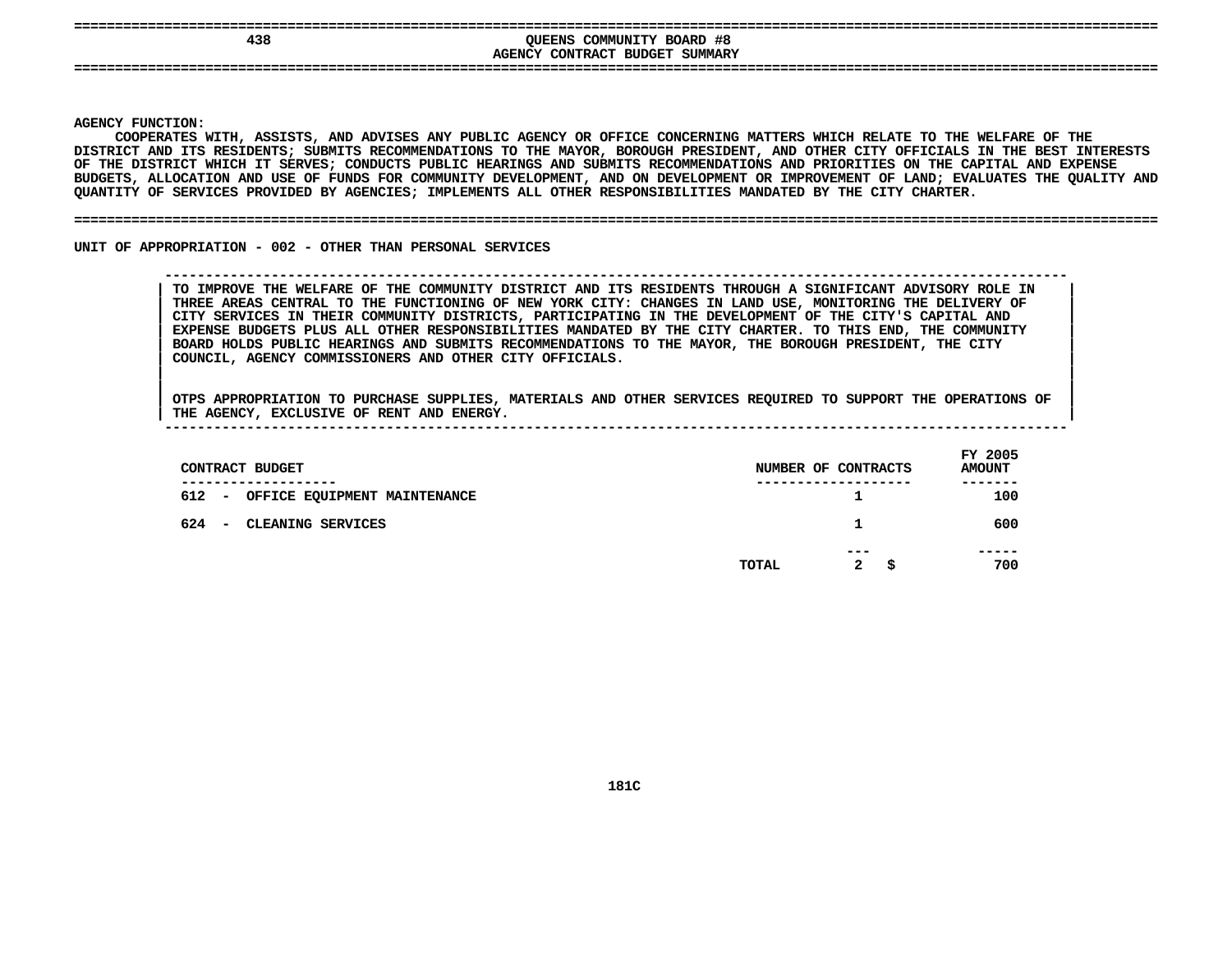| 439                                        | COMMUNITY BOARD #9<br>OUEENS<br>CONTRACT BUDGET<br>SUMMARY<br><b>AGENCY</b> |  |
|--------------------------------------------|-----------------------------------------------------------------------------|--|
| ----------------------------------<br>---- |                                                                             |  |

**|**

Y FUNCTION:<br>COOPERATES<br>ICT AND ITS<br>ICT AND ITS **COOPERATES**S WITH, ASSISTS, AND ADVISES ANY PUBLIC AGENCY OR OFFICE CONCERNING MATTERS WHICH RELATE TO THE WELFARE OF THE<br>TS RESIDENTS; SUBMITS RECOMMENDATIONS TO THE MAYOR, BOROUGH PRESIDENT, AND OTHER CITY OFFICIALS IN THE BEST IN<br> **DISTRICT**T AND ITS RESIDENTS; SUBMITS RECOMMENDATIONS TO THE MAYOR, BOROUGH PRESIDENT, AND OTHER CITY OFFICIALS IN THE BEST INTERESTS<br>DISTRICT WHICH IT SERVES; CONDUCTS PUBLIC HEARINGS AND SUBMITS RECOMMENDATIONS AND PRIORITIES ON OF THE DISTRICT WHICH IT SERVES: CONDUCTS PUBLIC HEARINGS AND SUBMITS RECOMMENDATIONS AND PRIORITIES ON THE CAPITAL AND EXPENSE F THE DISTRICT WHICH IT SERVES; CONDUCTS PUBLIC HEARINGS AND SUBMITS RECOMMENDATIONS AND PRIORITIES ON THE CAPITAL AND EXPENSE<br>UDGETS, ALLOCATION AND USE OF FUNDS FOR COMMUNITY DEVELOPMENT, AND ON DEVELOPMENT OR IMPROVEMEN BUDGETS, ALLOCATION AND USE OF FUNDS FOR COMMUNITY DEVELOPMENT, AND ON DEVELOPMENT OR IMPROVEMENT OF LAND; EVALUATES THE QUALITY AND<br>QUANTITY OF SERVICES PROVIDED BY AGENCIES; IMPLEMENTS ALL OTHER RESPONSIBILITIES MANDATED QUANTITY OF SERVICES PROVIDED BY AGENCIES; IMPLEMENTS ALL OTHER RESPONSIBILITIES MANDATED BY THE CITY CHARTER.

#### **OF SERVICES PROVIDED BY AGENCIES; IMPLEMENTS ALL OTHER RESPONSIBILITIES MANDATED BY THE CITY CHARTER. ====================================================================================================================================**

UNIT OF APPROPRIATION - 002 - OTHER THAN PERSONAL SERVICES

## **OF APPROPRIATION - <sup>002</sup> - OTHER THAN PERSONAL SERVICES --------------------------------------------------------------------------------------------------------------**TO IMPROVE THE WELFARE OF THE COMMUNITY DISTRICT AND ITS RESIDENTS THROUGH A SIGNIFICANT ADVISORY ROLE IN THREE AREAS CENTRAL TO THE FUNCTIONING OF NEW YORK CITY: CHANGES IN LAND USE, MONITORING THE DELIVERY OF CITY SERVIC TO IMPROVE THE WELFARE OF THE COMMUNITY DISTRICT AND ITS RESIDENTS THROUGH A SIGNIFICANT ADVISORY ROLE IN THREE AREAS CENTRAL TO THE FUNCTIONING OF NEW YORK CITY: CHANGES IN LAND USE, MONITORING THE DELIVERY OF<br>CITY SERVICES IN THEIR COMMUNITY DISTRICTS, PARTICIPATING IN THE DEVELOPMENT OF THE CITY'S CAPITAL AND<br>EXPENSE BUDGET **CITY SERVICES IN THEIR COMMUNITY DISTRICTS, PARTICIPATING IN THE DEVELOPMENT OF THE CITY'S CAPITAL AND <sup>|</sup>** EXPENSE BUDGETS PLUS ALL OTHER RESPONSIBILITIES MANDATED BY THE CITY CHARTER. TO THIS END, THE COMMUNITY<br>BOARD HOLDS PUBLIC HEARINGS AND SUBMITS RECOMMENDATIONS TO THE MAYOR, THE BOROUGH PRESIDENT, THE CITY<br>COUNCIL, AGENCY **BOARD HOLDS PUBLIC HEARINGS AND SUBMITS RECOMMENDATIONS TO THE MAYOR, THE BOROUGH PRESIDENT, THE CITY <sup>|</sup> COUNCIL, AGENCY COMMISSIONERS AND OTHER CITY OFFICIALS. <sup>|</sup>**

| CONTRACT BUDGET                                                | NUMBER OF CONTRACTS             | FY 2005<br><b>AMOUNT</b> |
|----------------------------------------------------------------|---------------------------------|--------------------------|
| --------<br>612<br>OFFICE EQUIPMENT MAINTENANCE<br>$\sim$      | ┸                               | -----<br>968             |
| 613 –<br>DATA PROCESSING EQUIPMENT                             |                                 | 328                      |
| 624<br>CLEANING SERVICES<br>$\overline{\phantom{0}}$           |                                 | 500                      |
| 684<br>PROF SERV COMPUTER SERVICES<br>$\overline{\phantom{0}}$ |                                 | 400                      |
|                                                                | ---<br>4<br><b>TOTAL</b><br>-\$ | -----<br>2,196           |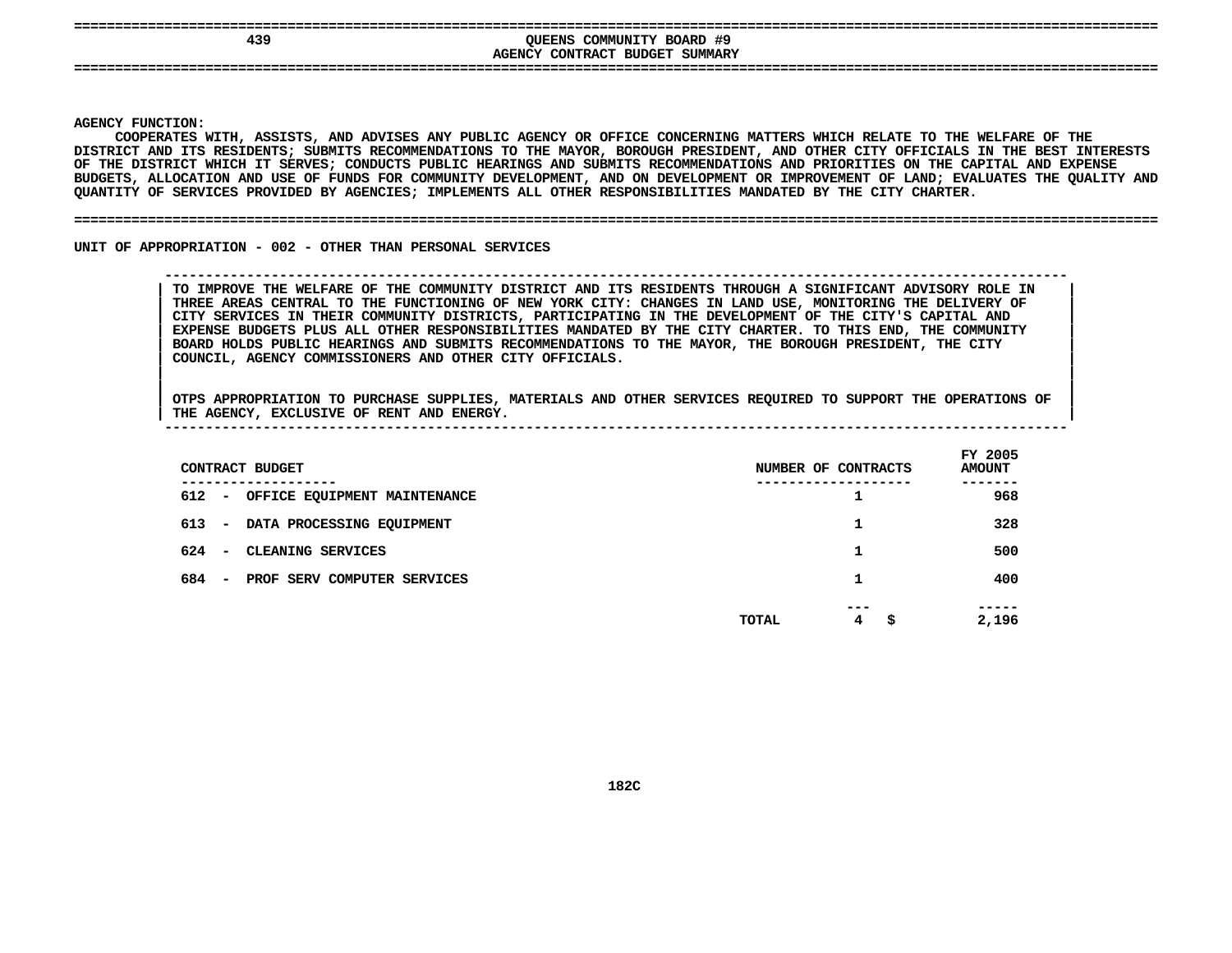| 440 | QUEENS COMMUNITY BOARD #10     |  |
|-----|--------------------------------|--|
|     | AGENCY CONTRACT BUDGET SUMMARY |  |
|     |                                |  |

**|**

Y FUNCTION:<br>COOPERATES<br>ICT AND ITS<br>ICT AND ITS **COOPERATES**S WITH, ASSISTS, AND ADVISES ANY PUBLIC AGENCY OR OFFICE CONCERNING MATTERS WHICH RELATE TO THE WELFARE OF THE<br>TS RESIDENTS; SUBMITS RECOMMENDATIONS TO THE MAYOR, BOROUGH PRESIDENT, AND OTHER CITY OFFICIALS IN THE BEST IN<br> **DISTRICT**T AND ITS RESIDENTS; SUBMITS RECOMMENDATIONS TO THE MAYOR, BOROUGH PRESIDENT, AND OTHER CITY OFFICIALS IN THE BEST INTERESTS<br>DISTRICT WHICH IT SERVES; CONDUCTS PUBLIC HEARINGS AND SUBMITS RECOMMENDATIONS AND PRIORITIES ON OF THE DISTRICT WHICH IT SERVES: CONDUCTS PUBLIC HEARINGS AND SUBMITS RECOMMENDATIONS AND PRIORITIES ON THE CAPITAL AND EXPENSE F THE DISTRICT WHICH IT SERVES; CONDUCTS PUBLIC HEARINGS AND SUBMITS RECOMMENDATIONS AND PRIORITIES ON THE CAPITAL AND EXPENSE<br>UDGETS, ALLOCATION AND USE OF FUNDS FOR COMMUNITY DEVELOPMENT, AND ON DEVELOPMENT OR IMPROVEMEN **BUDGETS,**, ALLOCATION AND USE OF FUNDS FOR COMMUNITY DEVELOPMENT, AND ON DEVELOPMENT OR IMPROVEMENT OF LAND; EVALUATES THE QUALITY AND<br>Y OF SERVICES PROVIDED BY AGENCIES; IMPLEMENTS ALL OTHER RESPONSIBILITIES MANDATED BY THE CITY C **QUANTITY**

#### **OF SERVICES PROVIDED BY AGENCIES; IMPLEMENTS ALL OTHER RESPONSIBILITIES MANDATED BY THE CITY CHARTER. ====================================================================================================================================**

UNIT OF APPROPRIATION - 002 - OTHER THAN PERSONAL SERVICES

 **OF APPROPRIATION - <sup>002</sup> - OTHER THAN PERSONAL SERVICES --------------------------------------------------------------------------------------------------------------**TO IMPROVE THE WELFARE OF THE COMMUNITY DISTRICT AND ITS RESIDENTS THROUGH A SIGNIFICANT ADVISORY ROLE IN THREE AREAS CENTRAL TO THE FUNCTIONING OF NEW YORK CITY: CHANGES IN LAND USE, MONITORING THE DELIVERY OF CITY SERVIC TO IMPROVE THE WELFARE OF THE COMMUNITY DISTRICT AND ITS RESIDENTS THROUGH A SIGNIFICANT ADVISORY ROLE IN THREE AREAS CENTRAL TO THE FUNCTIONING OF NEW YORK CITY: CHANGES IN LAND USE, MONITORING THE DELIVERY OF<br>CITY SERVICES IN THEIR COMMUNITY DISTRICTS, PARTICIPATING IN THE DEVELOPMENT OF THE CITY'S CAPITAL AND<br>EXPENSE BUDGET **CITY SERVICES IN THEIR COMMUNITY DISTRICTS, PARTICIPATING IN THE DEVELOPMENT OF THE CITY'S CAPITAL AND <sup>|</sup>** EXPENSE BUDGETS PLUS ALL OTHER RESPONSIBILITIES MANDATED BY THE CITY CHARTER. TO THIS END, THE COMMUNITY<br>BOARD HOLDS PUBLIC HEARINGS AND SUBMITS RECOMMENDATIONS TO THE MAYOR, THE BOROUGH PRESIDENT, THE CITY<br>COUNCIL, AGENCY **BOARD HOLDS PUBLIC HEARINGS AND SUBMITS RECOMMENDATIONS TO THE MAYOR, THE BOROUGH PRESIDENT, THE CITY <sup>|</sup> COUNCIL, AGENCY COMMISSIONERS AND OTHER CITY OFFICIALS. <sup>|</sup>**

| CONTRACT BUDGET                                                                  | NUMBER OF CONTRACTS   | FY 2005<br><b>AMOUNT</b> |
|----------------------------------------------------------------------------------|-----------------------|--------------------------|
| -------------<br>612<br>OFFICE EQUIPMENT MAINTENANCE<br>$\overline{\phantom{a}}$ | ----------------<br>2 | .<br>2,852               |
| 684<br>PROF SERV COMPUTER SERVICES<br>$\overline{\phantom{a}}$                   | 1                     | 536                      |
|                                                                                  | $- - -$               | -----                    |
|                                                                                  | TOTAL<br>3<br>s       | 3,388                    |
|                                                                                  |                       |                          |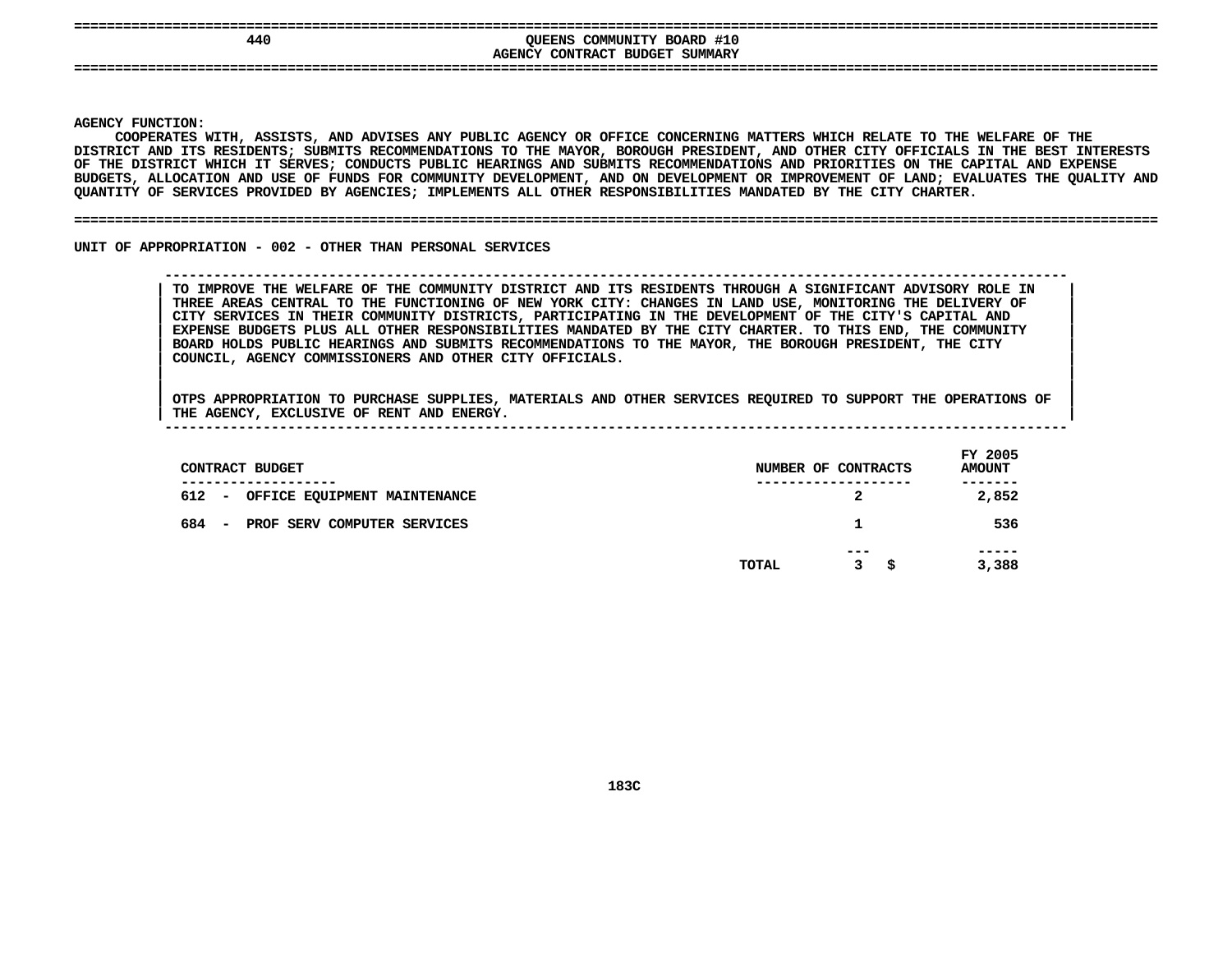| 441 | QUEENS COMMUNITY BOARD #11<br>AGENCY CONTRACT BUDGET SUMMARY |  |
|-----|--------------------------------------------------------------|--|
|     |                                                              |  |

**|**

Y FUNCTION:<br>COOPERATES<br>ICT AND ITS<br>ICT AND ITS **COOPERATES**S WITH, ASSISTS, AND ADVISES ANY PUBLIC AGENCY OR OFFICE CONCERNING MATTERS WHICH RELATE TO THE WELFARE OF THE<br>TS RESIDENTS; SUBMITS RECOMMENDATIONS TO THE MAYOR, BOROUGH PRESIDENT, AND OTHER CITY OFFICIALS IN THE BEST IN<br> **DISTRICT**T AND ITS RESIDENTS; SUBMITS RECOMMENDATIONS TO THE MAYOR, BOROUGH PRESIDENT, AND OTHER CITY OFFICIALS IN THE BEST INTERESTS<br>DISTRICT WHICH IT SERVES; CONDUCTS PUBLIC HEARINGS AND SUBMITS RECOMMENDATIONS AND PRIORITIES ON OF THE DISTRICT WHICH IT SERVES: CONDUCTS PUBLIC HEARINGS AND SUBMITS RECOMMENDATIONS AND PRIORITIES ON THE CAPITAL AND EXPENSE F THE DISTRICT WHICH IT SERVES; CONDUCTS PUBLIC HEARINGS AND SUBMITS RECOMMENDATIONS AND PRIORITIES ON THE CAPITAL AND EXPENSE<br>UDGETS, ALLOCATION AND USE OF FUNDS FOR COMMUNITY DEVELOPMENT, AND ON DEVELOPMENT OR IMPROVEMEN **BUDGETS,**, ALLOCATION AND USE OF FUNDS FOR COMMUNITY DEVELOPMENT, AND ON DEVELOPMENT OR IMPROVEMENT OF LAND; EVALUATES THE QUALITY AND<br>Y OF SERVICES PROVIDED BY AGENCIES; IMPLEMENTS ALL OTHER RESPONSIBILITIES MANDATED BY THE CITY C **QUANTITY**

#### **OF SERVICES PROVIDED BY AGENCIES; IMPLEMENTS ALL OTHER RESPONSIBILITIES MANDATED BY THE CITY CHARTER. ====================================================================================================================================**

UNIT OF APPROPRIATION - 002 - OTHER THAN PERSONAL SERVICES

 **OF APPROPRIATION - <sup>002</sup> - OTHER THAN PERSONAL SERVICES --------------------------------------------------------------------------------------------------------------**TO IMPROVE THE WELFARE OF THE COMMUNITY DISTRICT AND ITS RESIDENTS THROUGH A SIGNIFICANT ADVISORY ROLE IN THREE AREAS CENTRAL TO THE FUNCTIONING OF NEW YORK CITY: CHANGES IN LAND USE, MONITORING THE DELIVERY OF CITY SERVIC TO IMPROVE THE WELFARE OF THE COMMUNITY DISTRICT AND ITS RESIDENTS THROUGH A SIGNIFICANT ADVISORY ROLE IN THREE AREAS CENTRAL TO THE FUNCTIONING OF NEW YORK CITY: CHANGES IN LAND USE, MONITORING THE DELIVERY OF<br>CITY SERVICES IN THEIR COMMUNITY DISTRICTS, PARTICIPATING IN THE DEVELOPMENT OF THE CITY'S CAPITAL AND<br>EXPENSE BUDGET **CITY SERVICES IN THEIR COMMUNITY DISTRICTS, PARTICIPATING IN THE DEVELOPMENT OF THE CITY'S CAPITAL AND <sup>|</sup>** EXPENSE BUDGETS PLUS ALL OTHER RESPONSIBILITIES MANDATED BY THE CITY CHARTER. TO THIS END, THE COMMUNITY<br>BOARD HOLDS PUBLIC HEARINGS AND SUBMITS RECOMMENDATIONS TO THE MAYOR, THE BOROUGH PRESIDENT, THE CITY<br>COUNCIL, AGENCY **BOARD HOLDS PUBLIC HEARINGS AND SUBMITS RECOMMENDATIONS TO THE MAYOR, THE BOROUGH PRESIDENT, THE CITY <sup>|</sup> COUNCIL, AGENCY COMMISSIONERS AND OTHER CITY OFFICIALS. <sup>|</sup>**

OTPS APPROPRIATION TO PURCHASE SUPPLIES, MATERIALS AND OTHER SERVICES REQUIRED TO SUPPORT THE OPERATIONS OF |<br>| OTPS APPROPRIATION TO PURCHASE SUPPLIES, MATERIALS AND OTHER SERVICES REQUIRED TO SUPPORT THE OPERATIONS OF<br>| THE AGENCY, EXCLUSIVE OF RENT AND ENERGY. **OTPS APPROPRIATION TO PURCHASE SUPPLIES, MATERIALS AND OTHER SERVICES REQUIRED TO SUPPORT THE OPERATIONS OF <sup>|</sup>**

| THE AGENCY, EXCLUSIVE OF RENT AND ENERGY.                      |                     |                          |
|----------------------------------------------------------------|---------------------|--------------------------|
| CONTRACT BUDGET                                                | NUMBER OF CONTRACTS | FY 2005<br><b>AMOUNT</b> |
| 612<br>OFFICE EQUIPMENT MAINTENANCE<br>-                       |                     | -------<br>3,000         |
| 624<br>CLEANING SERVICES<br>$\overline{\phantom{a}}$           |                     | 2,600                    |
| 684<br>PROF SERV COMPUTER SERVICES<br>$\overline{\phantom{a}}$ |                     | 1,500                    |

 **----- TOTAL<sup>3</sup> \$ 7,100**

|  |       |  |                             |  |     | $   -$ |
|--|-------|--|-----------------------------|--|-----|--------|
|  |       |  |                             |  | --- | -----  |
|  |       |  |                             |  |     |        |
|  |       |  |                             |  |     | L,500  |
|  | 684 – |  | PROF SERV COMPUTER SERVICES |  |     |        |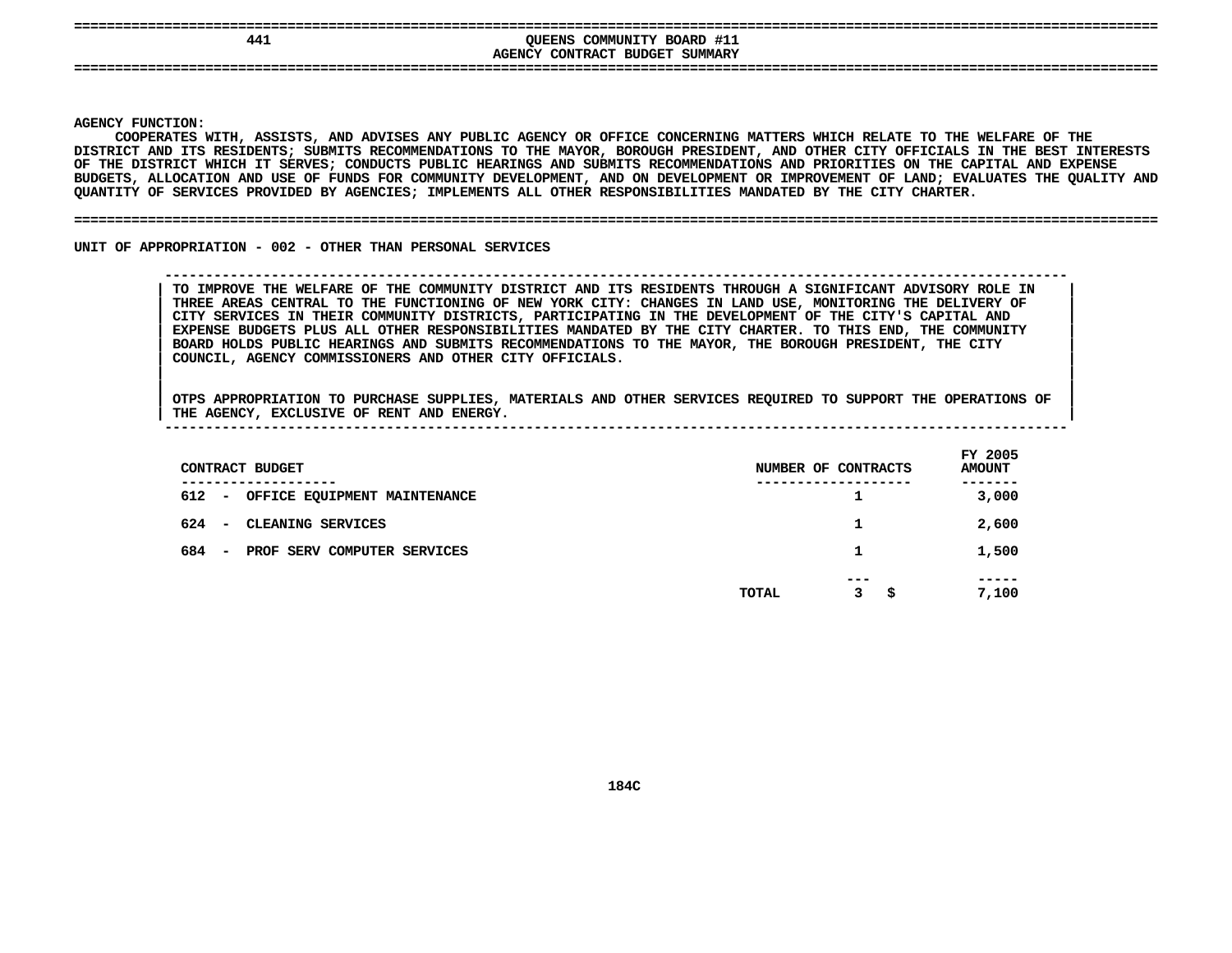| 442 | QUEENS COMMUNITY BOARD #12<br>AGENCY CONTRACT BUDGET SUMMARY |  |
|-----|--------------------------------------------------------------|--|
|     |                                                              |  |

**|**

Y FUNCTION:<br>COOPERATES<br>ICT AND ITS<br>ICT AND ITS **COOPERATES**S WITH, ASSISTS, AND ADVISES ANY PUBLIC AGENCY OR OFFICE CONCERNING MATTERS WHICH RELATE TO THE WELFARE OF THE<br>TS RESIDENTS; SUBMITS RECOMMENDATIONS TO THE MAYOR, BOROUGH PRESIDENT, AND OTHER CITY OFFICIALS IN THE BEST IN<br> **DISTRICT**T AND ITS RESIDENTS; SUBMITS RECOMMENDATIONS TO THE MAYOR, BOROUGH PRESIDENT, AND OTHER CITY OFFICIALS IN THE BEST INTERESTS<br>DISTRICT WHICH IT SERVES; CONDUCTS PUBLIC HEARINGS AND SUBMITS RECOMMENDATIONS AND PRIORITIES ON OF THE DISTRICT WHICH IT SERVES: CONDUCTS PUBLIC HEARINGS AND SUBMITS RECOMMENDATIONS AND PRIORITIES ON THE CAPITAL AND EXPENSE F THE DISTRICT WHICH IT SERVES; CONDUCTS PUBLIC HEARINGS AND SUBMITS RECOMMENDATIONS AND PRIORITIES ON THE CAPITAL AND EXPENSE<br>UDGETS, ALLOCATION AND USE OF FUNDS FOR COMMUNITY DEVELOPMENT, AND ON DEVELOPMENT OR IMPROVEMEN BUDGETS, ALLOCATION AND USE OF FUNDS FOR COMMUNITY DEVELOPMENT, AND ON DEVELOPMENT OR IMPROVEMENT OF LAND; EVALUATES THE QUALITY AND<br>QUANTITY OF SERVICES PROVIDED BY AGENCIES; IMPLEMENTS ALL OTHER RESPONSIBILITIES MANDATED QUANTITY OF SERVICES PROVIDED BY AGENCIES; IMPLEMENTS ALL OTHER RESPONSIBILITIES MANDATED BY THE CITY CHARTER.

#### **OF SERVICES PROVIDED BY AGENCIES; IMPLEMENTS ALL OTHER RESPONSIBILITIES MANDATED BY THE CITY CHARTER. ====================================================================================================================================**

UNIT OF APPROPRIATION - 002 - OTHER THAN PERSONAL SERVICES

 **OF APPROPRIATION - <sup>002</sup> - OTHER THAN PERSONAL SERVICES --------------------------------------------------------------------------------------------------------------**TO IMPROVE THE WELFARE OF THE COMMUNITY DISTRICT AND ITS RESIDENTS THROUGH A SIGNIFICANT ADVISORY ROLE IN THREE AREAS CENTRAL TO THE FUNCTIONING OF NEW YORK CITY: CHANGES IN LAND USE, MONITORING THE DELIVERY OF CITY SERVIC TO IMPROVE THE WELFARE OF THE COMMUNITY DISTRICT AND ITS RESIDENTS THROUGH A SIGNIFICANT ADVISORY ROLE IN THREE AREAS CENTRAL TO THE FUNCTIONING OF NEW YORK CITY: CHANGES IN LAND USE, MONITORING THE DELIVERY OF<br>CITY SERVICES IN THEIR COMMUNITY DISTRICTS, PARTICIPATING IN THE DEVELOPMENT OF THE CITY'S CAPITAL AND<br>EXPENSE BUDGET **CITY SERVICES IN THEIR COMMUNITY DISTRICTS, PARTICIPATING IN THE DEVELOPMENT OF THE CITY'S CAPITAL AND <sup>|</sup>** EXPENSE BUDGETS PLUS ALL OTHER RESPONSIBILITIES MANDATED BY THE CITY CHARTER. TO THIS END, THE COMMUNITY **BOARD HOLDS PUBLIC HEARINGS AND SUBMITS RECOMMENDATIONS TO THE MAYOR, THE BOROUGH PRESIDENT, THE CITY <sup>|</sup> COUNCIL, AGENCY COMMISSIONERS AND OTHER CITY OFFICIALS. <sup>|</sup>**

OTPS APPROPRIATION TO PURCHASE SUPPLIES, MATERIALS AND OTHER SERVICES REQUIRED TO SUPPORT THE OPERATIONS OF |<br>| OTPS APPROPRIATION TO PURCHASE SUPPLIES, MATERIALS AND OTHER SERVICES REQUIRED TO SUPPORT THE OPERATIONS OF<br>| THE AGENCY, EXCLUSIVE OF RENT AND ENERGY. **OTPS APPROPRIATION TO PURCHASE SUPPLIES, MATERIALS AND OTHER SERVICES REQUIRED TO SUPPORT THE OPERATIONS OF <sup>|</sup>**

| THE | <b>AGENCY</b> | <b>EXCLUSIVE OF</b> | RENT | AND | <b>ENERGY</b> |  |  |  |  |            |  |
|-----|---------------|---------------------|------|-----|---------------|--|--|--|--|------------|--|
|     |               |                     |      |     |               |  |  |  |  |            |  |
|     |               |                     |      |     |               |  |  |  |  | __________ |  |

| CONTRACT BUDGET                                                            |       | NUMBER OF CONTRACTS    | FY 2005<br><b>AMOUNT</b> |
|----------------------------------------------------------------------------|-------|------------------------|--------------------------|
| -----------<br>602<br>TELECOMMUNICATIONS MAINT<br>$\overline{\phantom{a}}$ |       | -----------------<br>ᅩ | ------<br>400            |
| 615<br>PRINTING CONTRACTS<br>$\overline{\phantom{a}}$                      |       | 1                      | 600                      |
| 624<br>CLEANING SERVICES<br>$\overline{\phantom{a}}$                       |       | 1                      | 1,960                    |
|                                                                            | TOTAL | ---<br>3<br>\$         | -----<br>2,960           |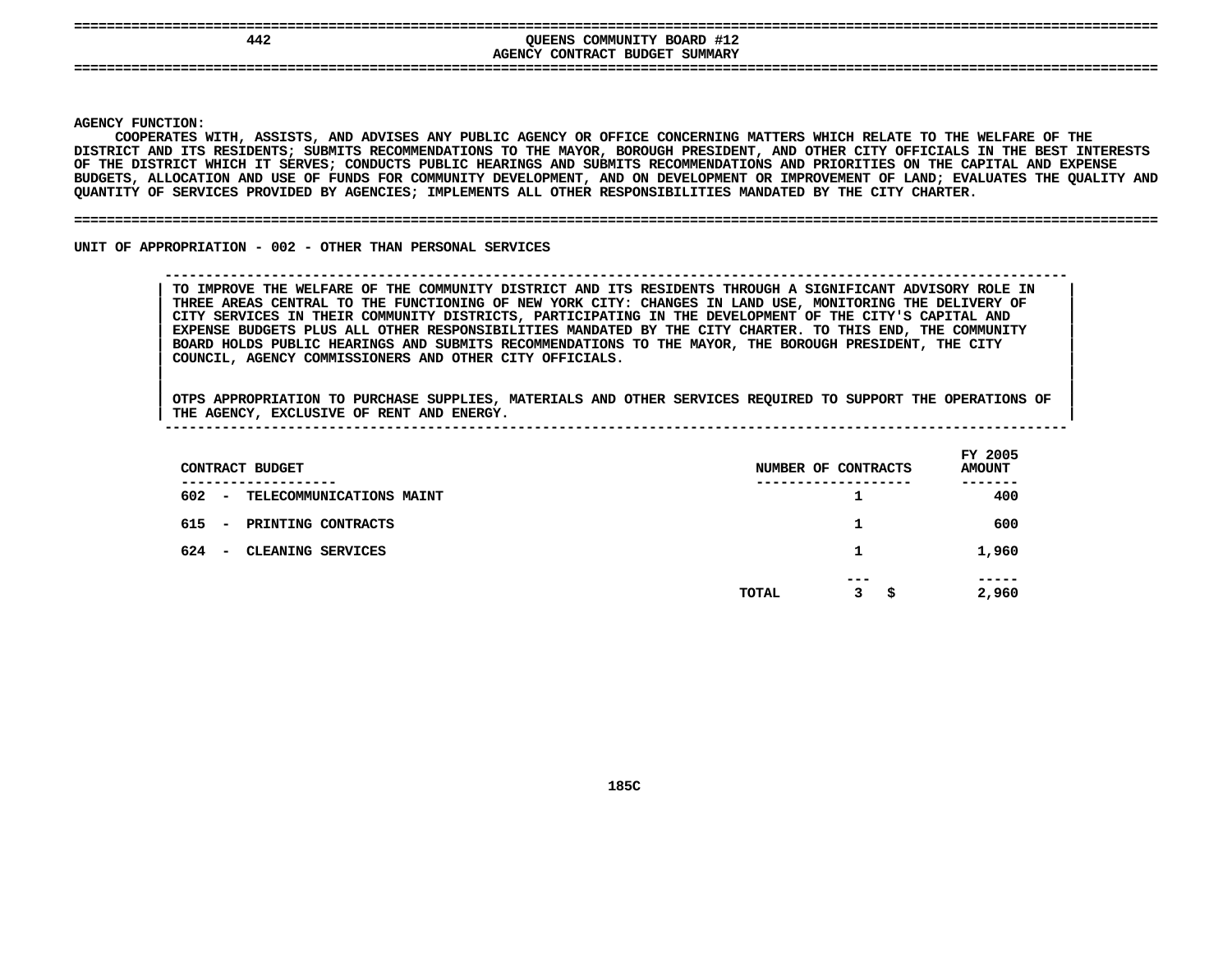| 443 |                                                              |  |
|-----|--------------------------------------------------------------|--|
|     | QUEENS COMMUNITY BOARD #13<br>AGENCY CONTRACT BUDGET SUMMARY |  |
|     |                                                              |  |

**|**

Y FUNCTION:<br>COOPERATES<br>ICT AND ITS<br>ICT AND ITS **COOPERATES**S WITH, ASSISTS, AND ADVISES ANY PUBLIC AGENCY OR OFFICE CONCERNING MATTERS WHICH RELATE TO THE WELFARE OF THE<br>TS RESIDENTS; SUBMITS RECOMMENDATIONS TO THE MAYOR, BOROUGH PRESIDENT, AND OTHER CITY OFFICIALS IN THE BEST IN<br> **DISTRICT**T AND ITS RESIDENTS; SUBMITS RECOMMENDATIONS TO THE MAYOR, BOROUGH PRESIDENT, AND OTHER CITY OFFICIALS IN THE BEST INTERESTS<br>DISTRICT WHICH IT SERVES; CONDUCTS PUBLIC HEARINGS AND SUBMITS RECOMMENDATIONS AND PRIORITIES ON OF THE DISTRICT WHICH IT SERVES: CONDUCTS PUBLIC HEARINGS AND SUBMITS RECOMMENDATIONS AND PRIORITIES ON THE CAPITAL AND EXPENSE F THE DISTRICT WHICH IT SERVES; CONDUCTS PUBLIC HEARINGS AND SUBMITS RECOMMENDATIONS AND PRIORITIES ON THE CAPITAL AND EXPENSE<br>UDGETS, ALLOCATION AND USE OF FUNDS FOR COMMUNITY DEVELOPMENT, AND ON DEVELOPMENT OR IMPROVEMEN **BUDGETS,**, ALLOCATION AND USE OF FUNDS FOR COMMUNITY DEVELOPMENT, AND ON DEVELOPMENT OR IMPROVEMENT OF LAND; EVALUATES THE QUALITY AND<br>Y OF SERVICES PROVIDED BY AGENCIES; IMPLEMENTS ALL OTHER RESPONSIBILITIES MANDATED BY THE CITY C **QUANTITY**

#### **OF SERVICES PROVIDED BY AGENCIES; IMPLEMENTS ALL OTHER RESPONSIBILITIES MANDATED BY THE CITY CHARTER. ====================================================================================================================================**

UNIT OF APPROPRIATION - 002 - OTHER THAN PERSONAL SERVICES

 **OF APPROPRIATION - <sup>002</sup> - OTHER THAN PERSONAL SERVICES --------------------------------------------------------------------------------------------------------------**TO IMPROVE THE WELFARE OF THE COMMUNITY DISTRICT AND ITS RESIDENTS THROUGH A SIGNIFICANT ADVISORY ROLE IN THREE AREAS CENTRAL TO THE FUNCTIONING OF NEW YORK CITY: CHANGES IN LAND USE, MONITORING THE DELIVERY OF CITY SERVIC TO IMPROVE THE WELFARE OF THE COMMUNITY DISTRICT AND ITS RESIDENTS THROUGH A SIGNIFICANT ADVISORY ROLE IN THREE AREAS CENTRAL TO THE FUNCTIONING OF NEW YORK CITY: CHANGES IN LAND USE, MONITORING THE DELIVERY OF<br>CITY SERVICES IN THEIR COMMUNITY DISTRICTS, PARTICIPATING IN THE DEVELOPMENT OF THE CITY'S CAPITAL AND<br>EXPENSE BUDGET **CITY SERVICES IN THEIR COMMUNITY DISTRICTS, PARTICIPATING IN THE DEVELOPMENT OF THE CITY'S CAPITAL AND <sup>|</sup>** EXPENSE BUDGETS PLUS ALL OTHER RESPONSIBILITIES MANDATED BY THE CITY CHARTER. TO THIS END, THE COMMUNITY<br>BOARD HOLDS PUBLIC HEARINGS AND SUBMITS RECOMMENDATIONS TO THE MAYOR, THE BOROUGH PRESIDENT, THE CITY<br>COUNCIL, AGENCY **BOARD HOLDS PUBLIC HEARINGS AND SUBMITS RECOMMENDATIONS TO THE MAYOR, THE BOROUGH PRESIDENT, THE CITY <sup>|</sup> COUNCIL, AGENCY COMMISSIONERS AND OTHER CITY OFFICIALS. <sup>|</sup>**

OTPS APPROPRIATION TO PURCHASE SUPPLIES, MATERIALS AND OTHER SERVICES REQUIRED TO SUPPORT THE OPERATIONS OF |<br>| OTPS APPROPRIATION TO PURCHASE SUPPLIES, MATERIALS AND OTHER SERVICES REQUIRED TO SUPPORT THE OPERATIONS OF<br>| THE AGENCY, EXCLUSIVE OF RENT AND ENERGY. **OTPS APPROPRIATION TO PURCHASE SUPPLIES, MATERIALS AND OTHER SERVICES REQUIRED TO SUPPORT THE OPERATIONS OF <sup>|</sup>**

| CONTRACT BUDGET                                             | NUMBER OF CONTRACTS                  | FY 2005<br><b>AMOUNT</b> |
|-------------------------------------------------------------|--------------------------------------|--------------------------|
| 602<br>TELECOMMUNICATIONS MAINT<br>$\overline{\phantom{m}}$ | ----------                           | 300                      |
| 612<br>OFFICE EQUIPMENT MAINTENANCE<br>-                    |                                      | 1,000                    |
|                                                             | $- - -$                              | -----                    |
|                                                             | $\mathbf{2}$<br>- \$<br><b>TOTAL</b> | 1,300                    |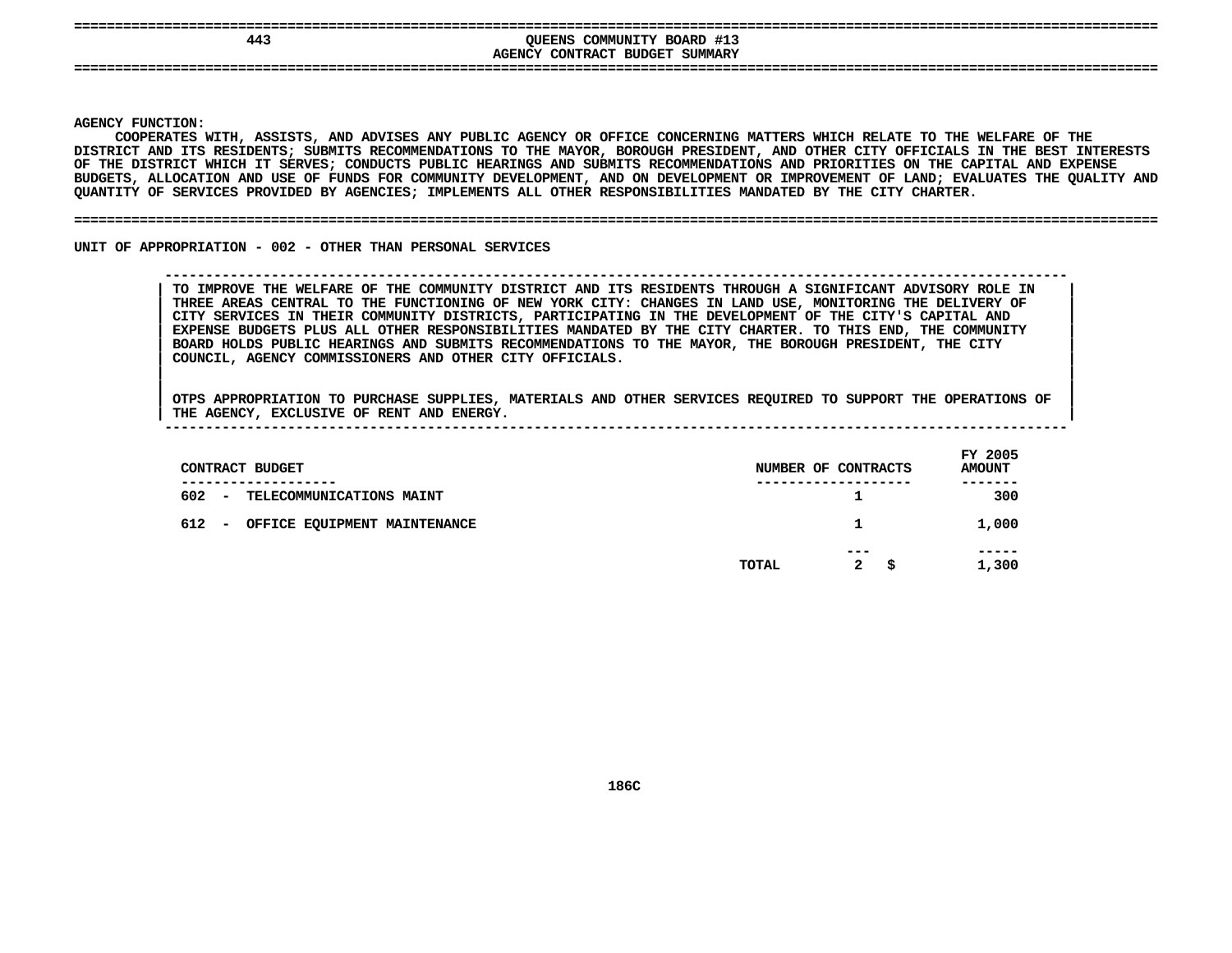| --<br>444  | QUEENS COMMUNITY BOARD #14     |  |
|------------|--------------------------------|--|
|            | AGENCY CONTRACT BUDGET SUMMARY |  |
| ---<br>--- |                                |  |
|            |                                |  |

**|**

Y FUNCTION:<br>COOPERATES<br>ICT AND ITS<br>ICT AND ITS **COOPERATES**S WITH, ASSISTS, AND ADVISES ANY PUBLIC AGENCY OR OFFICE CONCERNING MATTERS WHICH RELATE TO THE WELFARE OF THE<br>TS RESIDENTS; SUBMITS RECOMMENDATIONS TO THE MAYOR, BOROUGH PRESIDENT, AND OTHER CITY OFFICIALS IN THE BEST IN<br> **DISTRICT**T AND ITS RESIDENTS; SUBMITS RECOMMENDATIONS TO THE MAYOR, BOROUGH PRESIDENT, AND OTHER CITY OFFICIALS IN THE BEST INTERESTS<br>DISTRICT WHICH IT SERVES; CONDUCTS PUBLIC HEARINGS AND SUBMITS RECOMMENDATIONS AND PRIORITIES ON OF THE DISTRICT WHICH IT SERVES: CONDUCTS PUBLIC HEARINGS AND SUBMITS RECOMMENDATIONS AND PRIORITIES ON THE CAPITAL AND EXPENSE F THE DISTRICT WHICH IT SERVES; CONDUCTS PUBLIC HEARINGS AND SUBMITS RECOMMENDATIONS AND PRIORITIES ON THE CAPITAL AND EXPENSE<br>UDGETS, ALLOCATION AND USE OF FUNDS FOR COMMUNITY DEVELOPMENT, AND ON DEVELOPMENT OR IMPROVEMEN **BUDGETS,**, ALLOCATION AND USE OF FUNDS FOR COMMUNITY DEVELOPMENT, AND ON DEVELOPMENT OR IMPROVEMENT OF LAND; EVALUATES THE QUALITY AND<br>Y OF SERVICES PROVIDED BY AGENCIES; IMPLEMENTS ALL OTHER RESPONSIBILITIES MANDATED BY THE CITY C **QUANTITY**

#### **OF SERVICES PROVIDED BY AGENCIES; IMPLEMENTS ALL OTHER RESPONSIBILITIES MANDATED BY THE CITY CHARTER. ====================================================================================================================================**

UNIT OF APPROPRIATION - 002 - OTHER THAN PERSONAL SERVICES

## **OF APPROPRIATION - <sup>002</sup> - OTHER THAN PERSONAL SERVICES --------------------------------------------------------------------------------------------------------------**TO IMPROVE THE WELFARE OF THE COMMUNITY DISTRICT AND ITS RESIDENTS THROUGH A SIGNIFICANT ADVISORY ROLE IN THREE AREAS CENTRAL TO THE FUNCTIONING OF NEW YORK CITY: CHANGES IN LAND USE, MONITORING THE DELIVERY OF CITY SERVIC TO IMPROVE THE WELFARE OF THE COMMUNITY DISTRICT AND ITS RESIDENTS THROUGH A SIGNIFICANT ADVISORY ROLE IN THREE AREAS CENTRAL TO THE FUNCTIONING OF NEW YORK CITY: CHANGES IN LAND USE, MONITORING THE DELIVERY OF<br>CITY SERVICES IN THEIR COMMUNITY DISTRICTS, PARTICIPATING IN THE DEVELOPMENT OF THE CITY'S CAPITAL AND<br>EXPENSE BUDGET **CITY SERVICES IN THEIR COMMUNITY DISTRICTS, PARTICIPATING IN THE DEVELOPMENT OF THE CITY'S CAPITAL AND <sup>|</sup>** EXPENSE BUDGETS PLUS ALL OTHER RESPONSIBILITIES MANDATED BY THE CITY CHARTER. TO THIS END, THE COMMUNITY<br>BOARD HOLDS PUBLIC HEARINGS AND SUBMITS RECOMMENDATIONS TO THE MAYOR, THE BOROUGH PRESIDENT, THE CITY<br>COUNCIL, AGENCY **BOARD HOLDS PUBLIC HEARINGS AND SUBMITS RECOMMENDATIONS TO THE MAYOR, THE BOROUGH PRESIDENT, THE CITY <sup>|</sup> COUNCIL, AGENCY COMMISSIONERS AND OTHER CITY OFFICIALS. <sup>|</sup>**

| CONTRACT BUDGET                                                | NUMBER OF CONTRACTS          | FY 2005<br><b>AMOUNT</b> |
|----------------------------------------------------------------|------------------------------|--------------------------|
| ------------<br>$602 -$<br><b>TELECOMMUNICATIONS MAINT</b>     | ----------------<br>ᅩ        | -----<br>850             |
| 612 -<br>OFFICE EQUIPMENT MAINTENANCE                          | з                            | 2,669                    |
| 684<br>PROF SERV COMPUTER SERVICES<br>$\overline{\phantom{0}}$ |                              | 400                      |
|                                                                | $- - -$<br>5<br>TOTAL<br>\$. | -----<br>3,919           |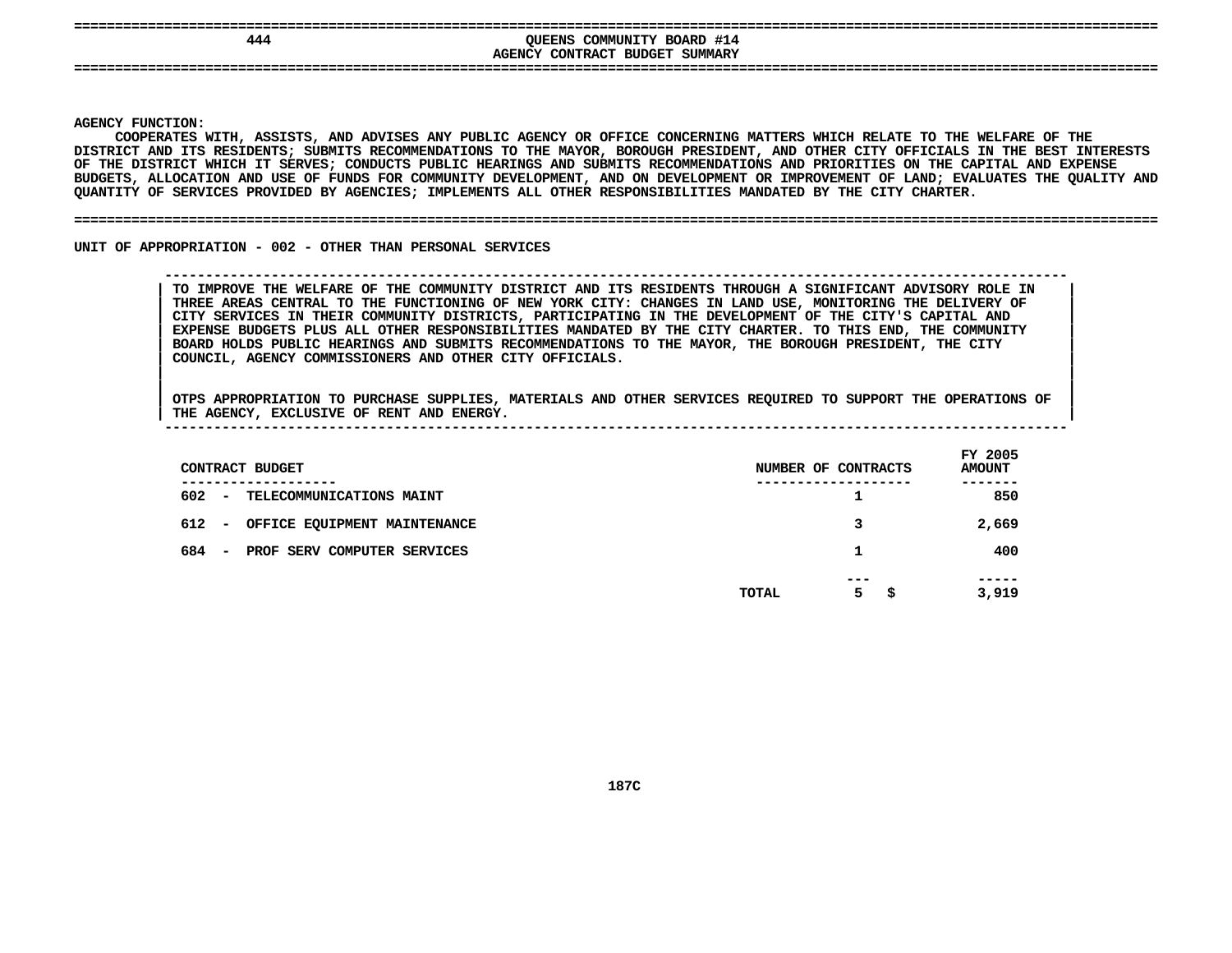**====================================================================================================================================EXPOSITE BROOKLYN COMMUNITY BOARD #1**<br>AGENCY CONTRACT BUDGET SUMMARY **BROOKLYN COMMUNITY BOARD #1 CONTRACT BUDGET SUMMARY ====================================================================================================================================**

**AGENCY**

**|**

Y FUNCTION:<br>COOPERATES<br>ICT AND ITS<br>ICT AND ITS **COOPERATES**S WITH, ASSISTS, AND ADVISES ANY PUBLIC AGENCY OR OFFICE CONCERNING MATTERS WHICH RELATE TO THE WELFARE OF THE<br>TS RESIDENTS; SUBMITS RECOMMENDATIONS TO THE MAYOR, BOROUGH PRESIDENT, AND OTHER CITY OFFICIALS IN THE BEST IN<br> **DISTRICT**T AND ITS RESIDENTS; SUBMITS RECOMMENDATIONS TO THE MAYOR, BOROUGH PRESIDENT, AND OTHER CITY OFFICIALS IN THE BEST INTERESTS<br>DISTRICT WHICH IT SERVES; CONDUCTS PUBLIC HEARINGS AND SUBMITS RECOMMENDATIONS AND PRIORITIES ON OF THE DISTRICT WHICH IT SERVES: CONDUCTS PUBLIC HEARINGS AND SUBMITS RECOMMENDATIONS AND PRIORITIES ON THE CAPITAL AND EXPENSE F THE DISTRICT WHICH IT SERVES; CONDUCTS PUBLIC HEARINGS AND SUBMITS RECOMMENDATIONS AND PRIORITIES ON THE CAPITAL AND EXPENSE<br>UDGETS, ALLOCATION AND USE OF FUNDS FOR COMMUNITY DEVELOPMENT, AND ON DEVELOPMENT OR IMPROVEMEN BUDGETS, ALLOCATION AND USE OF FUNDS FOR COMMUNITY DEVELOPMENT, AND ON DEVELOPMENT OR IMPROVEMENT OF LAND; EVALUATES THE QUALITY AND<br>QUANTITY OF SERVICES PROVIDED BY AGENCIES; IMPLEMENTS ALL OTHER RESPONSIBILITIES MANDATED QUANTITY OF SERVICES PROVIDED BY AGENCIES; IMPLEMENTS ALL OTHER RESPONSIBILITIES MANDATED BY THE CITY CHARTER.

#### **OF SERVICES PROVIDED BY AGENCIES; IMPLEMENTS ALL OTHER RESPONSIBILITIES MANDATED BY THE CITY CHARTER. ====================================================================================================================================**

UNIT OF APPROPRIATION - 002 - OTHER THAN PERSONAL SERVICES

## **OF APPROPRIATION - <sup>002</sup> - OTHER THAN PERSONAL SERVICES --------------------------------------------------------------------------------------------------------------**TO IMPROVE THE WELFARE OF THE COMMUNITY DISTRICT AND ITS RESIDENTS THROUGH A SIGNIFICANT ADVISORY ROLE IN THREE AREAS CENTRAL TO THE FUNCTIONING OF NEW YORK CITY: CHANGES IN LAND USE, MONITORING THE DELIVERY OF CITY SERVIC TO IMPROVE THE WELFARE OF THE COMMUNITY DISTRICT AND ITS RESIDENTS THROUGH A SIGNIFICANT ADVISORY ROLE IN THREE AREAS CENTRAL TO THE FUNCTIONING OF NEW YORK CITY: CHANGES IN LAND USE, MONITORING THE DELIVERY OF<br>CITY SERVICES IN THEIR COMMUNITY DISTRICTS, PARTICIPATING IN THE DEVELOPMENT OF THE CITY'S CAPITAL AND<br>EXPENSE BUDGET **CITY SERVICES IN THEIR COMMUNITY DISTRICTS, PARTICIPATING IN THE DEVELOPMENT OF THE CITY'S CAPITAL AND <sup>|</sup>** EXPENSE BUDGETS PLUS ALL OTHER RESPONSIBILITIES MANDATED BY THE CITY CHARTER. TO THIS END, THE COMMUNITY<br>BOARD HOLDS PUBLIC HEARINGS AND SUBMITS RECOMMENDATIONS TO THE MAYOR, THE BOROUGH PRESIDENT, THE CITY<br>COUNCIL, AGENCY **BOARD HOLDS PUBLIC HEARINGS AND SUBMITS RECOMMENDATIONS TO THE MAYOR, THE BOROUGH PRESIDENT, THE CITY <sup>|</sup> COUNCIL, AGENCY COMMISSIONERS AND OTHER CITY OFFICIALS. <sup>|</sup>**

| CONTRACT BUDGET                                              | NUMBER OF CONTRACTS      | FY 2005<br><b>AMOUNT</b> |
|--------------------------------------------------------------|--------------------------|--------------------------|
| --------<br>602<br>- TELECOMMUNICATIONS MAINT                | ı                        | 250                      |
| 612<br>OFFICE EQUIPMENT MAINTENANCE<br>$\sim$                | 1                        | 50                       |
| DATA PROCESSING EQUIPMENT<br>613<br>$\overline{\phantom{a}}$ | 2                        | 100                      |
| 622<br>TEMPORARY SERVICES<br>$\overline{\phantom{a}}$        | 1                        | 250                      |
| 624<br><b>CLEANING SERVICES</b><br>$\overline{\phantom{a}}$  | 1                        | 1,160                    |
|                                                              | ---<br>6<br>TOTAL<br>\$. | -----<br>1,810           |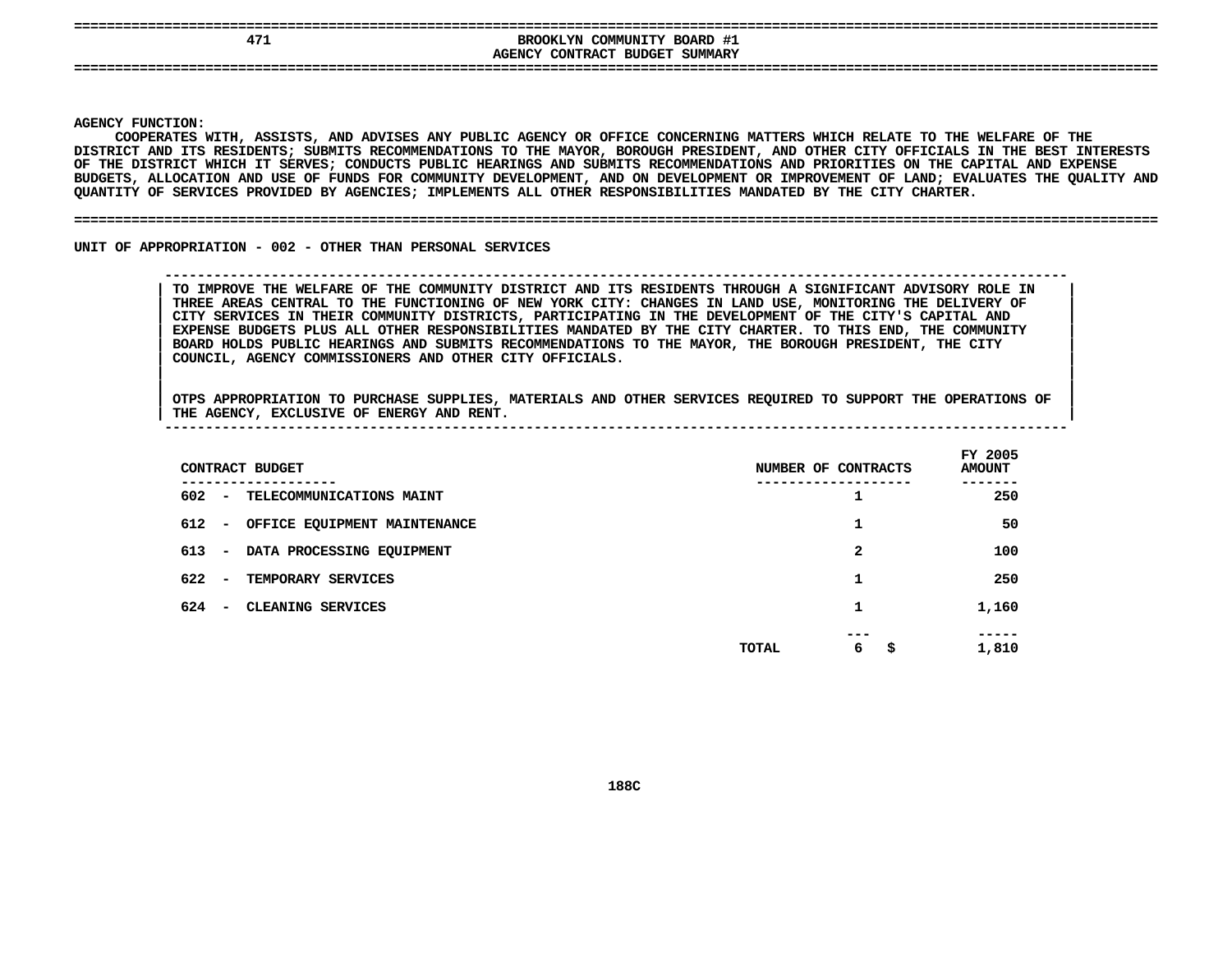|  | --------- |  |  |  |
|--|-----------|--|--|--|
|  |           |  |  |  |
|  |           |  |  |  |

## **====================================================================================================================================EXPOSITE BROOKLYN COMMUNITY BOARD #2<br>
<b>AGENCY CONTRACT BUDGET SUMMARY BROOKLYN COMMUNITY BOARD #2 CONTRACT BUDGET SUMMARY ====================================================================================================================================**

**AGENCY**

**|**

Y FUNCTION:<br>COOPERATES<br>ICT AND ITS<br>ICT AND ITS **COOPERATES**S WITH, ASSISTS, AND ADVISES ANY PUBLIC AGENCY OR OFFICE CONCERNING MATTERS WHICH RELATE TO THE WELFARE OF THE<br>TS RESIDENTS; SUBMITS RECOMMENDATIONS TO THE MAYOR, BOROUGH PRESIDENT, AND OTHER CITY OFFICIALS IN THE BEST IN<br> **DISTRICT**T AND ITS RESIDENTS; SUBMITS RECOMMENDATIONS TO THE MAYOR, BOROUGH PRESIDENT, AND OTHER CITY OFFICIALS IN THE BEST INTERESTS<br>DISTRICT WHICH IT SERVES; CONDUCTS PUBLIC HEARINGS AND SUBMITS RECOMMENDATIONS AND PRIORITIES ON OF THE DISTRICT WHICH IT SERVES: CONDUCTS PUBLIC HEARINGS AND SUBMITS RECOMMENDATIONS AND PRIORITIES ON THE CAPITAL AND EXPENSE F THE DISTRICT WHICH IT SERVES; CONDUCTS PUBLIC HEARINGS AND SUBMITS RECOMMENDATIONS AND PRIORITIES ON THE CAPITAL AND EXPENSE<br>UDGETS, ALLOCATION AND USE OF FUNDS FOR COMMUNITY DEVELOPMENT, AND ON DEVELOPMENT OR IMPROVEMEN **BUDGETS,**, ALLOCATION AND USE OF FUNDS FOR COMMUNITY DEVELOPMENT, AND ON DEVELOPMENT OR IMPROVEMENT OF LAND; EVALUATES THE QUALITY AND<br>Y OF SERVICES PROVIDED BY AGENCIES; IMPLEMENTS ALL OTHER RESPONSIBILITIES MANDATED BY THE CITY C **QUANTITY**

#### **OF SERVICES PROVIDED BY AGENCIES; IMPLEMENTS ALL OTHER RESPONSIBILITIES MANDATED BY THE CITY CHARTER. ====================================================================================================================================**

UNIT OF APPROPRIATION - 002 - OTHER THAN PERSONAL SERVICES

 **OF APPROPRIATION - <sup>002</sup> - OTHER THAN PERSONAL SERVICES --------------------------------------------------------------------------------------------------------------**TO IMPROVE THE WELFARE OF THE COMMUNITY DISTRICT AND ITS RESIDENTS THROUGH A SIGNIFICANT ADVISORY ROLE IN THREE AREAS CENTRAL TO THE FUNCTIONING OF NEW YORK CITY: CHANGES IN LAND USE, MONITORING THE DELIVERY OF CITY SERVIC TO IMPROVE THE WELFARE OF THE COMMUNITY DISTRICT AND ITS RESIDENTS THROUGH A SIGNIFICANT ADVISORY ROLE IN THREE AREAS CENTRAL TO THE FUNCTIONING OF NEW YORK CITY: CHANGES IN LAND USE, MONITORING THE DELIVERY OF<br>CITY SERVICES IN THEIR COMMUNITY DISTRICTS, PARTICIPATING IN THE DEVELOPMENT OF THE CITY'S CAPITAL AND<br>EXPENSE BUDGET **CITY SERVICES IN THEIR COMMUNITY DISTRICTS, PARTICIPATING IN THE DEVELOPMENT OF THE CITY'S CAPITAL AND <sup>|</sup>** EXPENSE BUDGETS PLUS ALL OTHER RESPONSIBILITIES MANDATED BY THE CITY CHARTER. TO THIS END, THE COMMUNITY<br>BOARD HOLDS PUBLIC HEARINGS AND SUBMITS RECOMMENDATIONS TO THE MAYOR, THE BOROUGH PRESIDENT, THE CITY<br>COUNCIL, AGENCY **BOARD HOLDS PUBLIC HEARINGS AND SUBMITS RECOMMENDATIONS TO THE MAYOR, THE BOROUGH PRESIDENT, THE CITY <sup>|</sup> COUNCIL, AGENCY COMMISSIONERS AND OTHER CITY OFFICIALS. <sup>|</sup>**

| CONTRACT BUDGET<br>-------------          | NUMBER OF CONTRACTS<br>----------- | FY 2005<br><b>AMOUNT</b><br>------- |
|-------------------------------------------|------------------------------------|-------------------------------------|
| 602<br>TELECOMMUNICATIONS MAINT<br>$\sim$ | ┻                                  | 800                                 |
| 613<br>DATA PROCESSING EQUIPMENT<br>-     | 1                                  | 200                                 |
|                                           | $- - -$<br>$\mathbf{2}$<br>TOTAL   | -----<br>1,000<br>- \$              |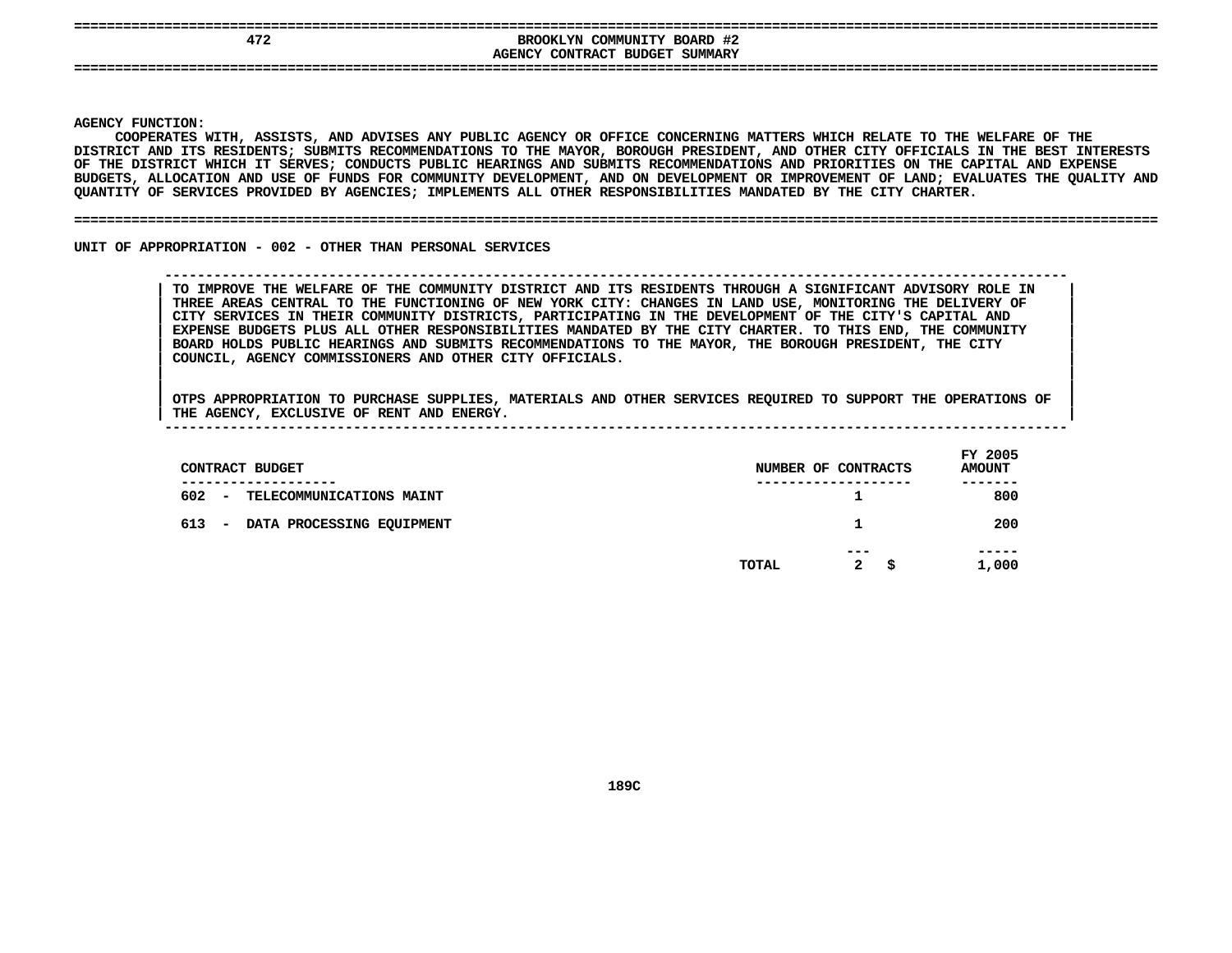|  |  |  | ________ |  |
|--|--|--|----------|--|
|  |  |  |          |  |
|  |  |  |          |  |

## **====================================================================================================================================EXPOSITE BROOKLYN COMMUNITY BOARD #3**<br>AGENCY CONTRACT BUDGET SUMMARY **BROOKLYN COMMUNITY BOARD #3 CONTRACT BUDGET SUMMARY ====================================================================================================================================**

**AGENCY**

**|**

Y FUNCTION:<br>COOPERATES<br>ICT AND ITS<br>ICT AND ITS **COOPERATES**S WITH, ASSISTS, AND ADVISES ANY PUBLIC AGENCY OR OFFICE CONCERNING MATTERS WHICH RELATE TO THE WELFARE OF THE<br>TS RESIDENTS; SUBMITS RECOMMENDATIONS TO THE MAYOR, BOROUGH PRESIDENT, AND OTHER CITY OFFICIALS IN THE BEST IN<br> **DISTRICT**T AND ITS RESIDENTS; SUBMITS RECOMMENDATIONS TO THE MAYOR, BOROUGH PRESIDENT, AND OTHER CITY OFFICIALS IN THE BEST INTERESTS<br>DISTRICT WHICH IT SERVES; CONDUCTS PUBLIC HEARINGS AND SUBMITS RECOMMENDATIONS AND PRIORITIES ON OF THE DISTRICT WHICH IT SERVES: CONDUCTS PUBLIC HEARINGS AND SUBMITS RECOMMENDATIONS AND PRIORITIES ON THE CAPITAL AND EXPENSE F THE DISTRICT WHICH IT SERVES; CONDUCTS PUBLIC HEARINGS AND SUBMITS RECOMMENDATIONS AND PRIORITIES ON THE CAPITAL AND EXPENSE<br>UDGETS, ALLOCATION AND USE OF FUNDS FOR COMMUNITY DEVELOPMENT, AND ON DEVELOPMENT OR IMPROVEMEN BUDGETS, ALLOCATION AND USE OF FUNDS FOR COMMUNITY DEVELOPMENT, AND ON DEVELOPMENT OR IMPROVEMENT OF LAND; EVALUATES THE QUALITY AND<br>QUANTITY OF SERVICES PROVIDED BY AGENCIES; IMPLEMENTS ALL OTHER RESPONSIBILITIES MANDATED QUANTITY OF SERVICES PROVIDED BY AGENCIES; IMPLEMENTS ALL OTHER RESPONSIBILITIES MANDATED BY THE CITY CHARTER.

#### **OF SERVICES PROVIDED BY AGENCIES; IMPLEMENTS ALL OTHER RESPONSIBILITIES MANDATED BY THE CITY CHARTER. ====================================================================================================================================**

UNIT OF APPROPRIATION - 002 - OTHER THAN PERSONAL SERVICES

## **OF APPROPRIATION - <sup>002</sup> - OTHER THAN PERSONAL SERVICES --------------------------------------------------------------------------------------------------------------**TO IMPROVE THE WELFARE OF THE COMMUNITY DISTRICT AND ITS RESIDENTS THROUGH A SIGNIFICANT ADVISORY ROLE IN THREE AREAS CENTRAL TO THE FUNCTIONING OF NEW YORK CITY: CHANGES IN LAND USE, MONITORING THE DELIVERY OF CITY SERVIC TO IMPROVE THE WELFARE OF THE COMMUNITY DISTRICT AND ITS RESIDENTS THROUGH A SIGNIFICANT ADVISORY ROLE IN THREE AREAS CENTRAL TO THE FUNCTIONING OF NEW YORK CITY: CHANGES IN LAND USE, MONITORING THE DELIVERY OF<br>CITY SERVICES IN THEIR COMMUNITY DISTRICTS, PARTICIPATING IN THE DEVELOPMENT OF THE CITY'S CAPITAL AND<br>EXPENSE BUDGET **CITY SERVICES IN THEIR COMMUNITY DISTRICTS, PARTICIPATING IN THE DEVELOPMENT OF THE CITY'S CAPITAL AND <sup>|</sup>** EXPENSE BUDGETS PLUS ALL OTHER RESPONSIBILITIES MANDATED BY THE CITY CHARTER. TO THIS END, THE COMMUNITY<br>BOARD HOLDS PUBLIC HEARINGS AND SUBMITS RECOMMENDATIONS TO THE MAYOR, THE BOROUGH PRESIDENT, THE CITY<br>COUNCIL, AGENCY **BOARD HOLDS PUBLIC HEARINGS AND SUBMITS RECOMMENDATIONS TO THE MAYOR, THE BOROUGH PRESIDENT, THE CITY <sup>|</sup> COUNCIL, AGENCY COMMISSIONERS AND OTHER CITY OFFICIALS. <sup>|</sup>**

| CONTRACT BUDGET                                              | NUMBER OF CONTRACTS      | FY 2005<br><b>AMOUNT</b> |
|--------------------------------------------------------------|--------------------------|--------------------------|
| ----------<br>602<br>- TELECOMMUNICATIONS MAINT              |                          | -----<br>280             |
| 612<br>OFFICE EQUIPMENT MAINTENANCE<br>$\sim$                |                          | 829                      |
| 613<br>DATA PROCESSING EQUIPMENT<br>$\overline{\phantom{0}}$ |                          | 745                      |
| 622<br>TEMPORARY SERVICES<br>$\overline{\phantom{0}}$        | 2                        | 945                      |
|                                                              | ---<br>5<br>TOTAL<br>\$. | -----<br>2,799           |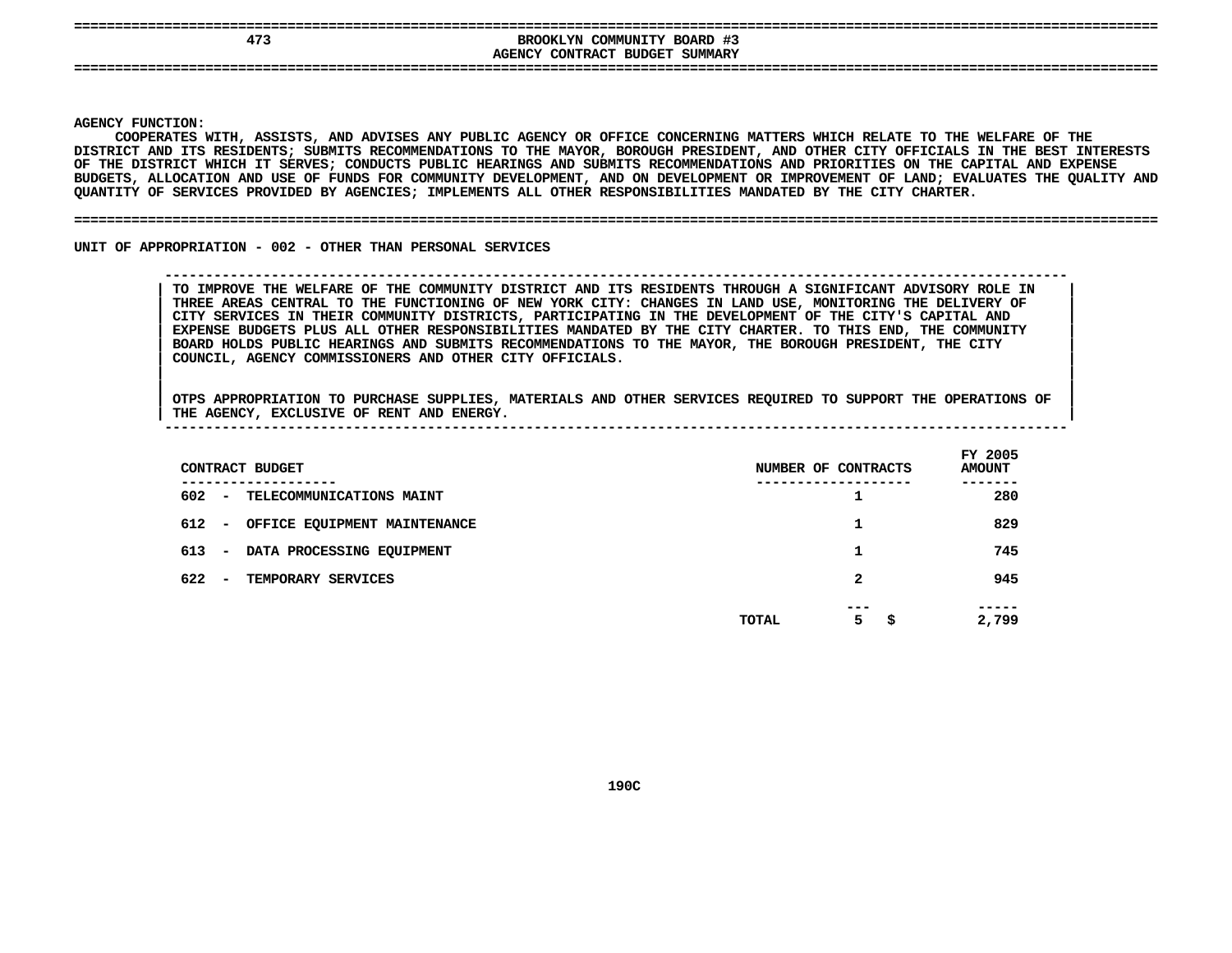| -------- |  |  |  |  |
|----------|--|--|--|--|
|          |  |  |  |  |
|          |  |  |  |  |

## **====================================================================================================================================EXOOKLYN COMMUNITY BOARD #4<br>AGENCY CONTRACT BUDGET SUMMARY BROOKLYN COMMUNITY BOARD #4 CONTRACT BUDGET SUMMARY ====================================================================================================================================**

**AGENCY**

**|**

 **FUNCTION: COOPERATES**S WITH, ASSISTS, AND ADVISES ANY PUBLIC AGENCY OR OFFICE CONCERNING MATTERS WHICH RELATE TO THE WELFARE OF THE<br>S RESIDENTS; SUBMITS RECOMMENDATIONS TO THE MAYOR, BOROUGH PRESIDENT, AND OTHER CITY OFFICIALS IN THE BEST INT<br> **DISTRICTAND**D ITS RESIDENTS; SUBMITS RECOMMENDATIONS TO THE MAYOR, BOROUGH PRESIDENT, AND OTHER CITY OFFICIALS IN THE BEST INTERESTS<br>TRICT WHICH IT SERVES; CONDUCTS PUBLIC HEARINGS AND SUBMITS RECOMMENDATIONS AND PRIORITIES ON THE CAP OF THE DISTRICT WHICH IT SERVES: CONDUCTS PUBLIC HEARINGS AND SUBMITS RECOMMENDATIONS AND PRIORITIES ON THE CAPITAL AND EXPENSE F THE DISTRICT WHICH IT SERVES; CONDUCTS PUBLIC HEARINGS AND SUBMITS RECOMMENDATIONS AND PRIORITIES ON THE CAPITAL AND EXPENSE<br>UDGETS, ALLOCATION AND USE OF FUNDS FOR COMMUNITY DEVELOPMENT, AND ON DEVELOPMENT OR IMPROVEMEN **BUDGETS,**, ALLOCATION AND USE OF FUNDS FOR COMMUNITY DEVELOPMENT, AND ON DEVELOPMENT OR IMPROVEMENT OF LAND; EVALUATES THE QUALITY AND<br>Y OF SERVICES PROVIDED BY AGENCIES; IMPLEMENTS ALL OTHER RESPONSIBILITIES MANDATED BY THE CITY C **QUANTITY**

#### **OF SERVICES PROVIDED BY AGENCIES; IMPLEMENTS ALL OTHER RESPONSIBILITIES MANDATED BY THE CITY CHARTER. ====================================================================================================================================**

UNIT OF APPROPRIATION - 002 - OTHER THAN PERSONAL SERVICES

 **OF APPROPRIATION - <sup>002</sup> - OTHER THAN PERSONAL SERVICES --------------------------------------------------------------------------------------------------------------**TO IMPROVE THE WELFARE OF THE COMMUNITY DISTRICT AND ITS RESIDENTS THROUGH A SIGNIFICANT ADVISORY ROLE IN THREE AREAS CENTRAL TO THE FUNCTIONING OF NEW YORK CITY: CHANGES IN LAND USE, MONITORING THE DELIVERY OF CITY SERVIC TO IMPROVE THE WELFARE OF THE COMMUNITY DISTRICT AND ITS RESIDENTS THROUGH A SIGNIFICANT ADVISORY ROLE IN THREE AREAS CENTRAL TO THE FUNCTIONING OF NEW YORK CITY: CHANGES IN LAND USE, MONITORING THE DELIVERY OF<br>CITY SERVICES IN THEIR COMMUNITY DISTRICTS, PARTICIPATING IN THE DEVELOPMENT OF THE CITY'S CAPITAL AND<br>EXPENSE BUDGET **CITY SERVICES IN THEIR COMMUNITY DISTRICTS, PARTICIPATING IN THE DEVELOPMENT OF THE CITY'S CAPITAL AND <sup>|</sup>** EXPENSE BUDGETS PLUS ALL OTHER RESPONSIBILITIES MANDATED BY THE CITY CHARTER. TO THIS END, THE COMMUNITY<br>BOARD HOLDS PUBLIC HEARINGS AND SUBMITS RECOMMENDATIONS TO THE MAYOR, THE BOROUGH PRESIDENT, THE CITY<br>COUNCIL, AGENCY **BOARD HOLDS PUBLIC HEARINGS AND SUBMITS RECOMMENDATIONS TO THE MAYOR, THE BOROUGH PRESIDENT, THE CITY <sup>|</sup> COUNCIL, AGENCY COMMISSIONERS AND OTHER CITY OFFICIALS. <sup>|</sup>**

OTPS APPROPRIATION TO PURCHASE SUPPLIES, MATERIALS AND OTHER SERVICES REQUIRED TO SUPPORT THE OPERATIONS OF |<br>| OTPS APPROPRIATION TO PURCHASE SUPPLIES, MATERIALS AND OTHER SERVICES REQUIRED TO SUPPORT THE OPERATIONS OF<br>| THE AGENCY, EXCLUSIVE OF RENT AND ENERGY. **OTPS APPROPRIATION TO PURCHASE SUPPLIES, MATERIALS AND OTHER SERVICES REQUIRED TO SUPPORT THE OPERATIONS OF <sup>|</sup>**

| CONTRACT BUDGET                                                    | NUMBER OF CONTRACTS | FY 2005<br><b>AMOUNT</b> |
|--------------------------------------------------------------------|---------------------|--------------------------|
| 602<br><b>TELECOMMUNICATIONS MAINT</b><br>$\overline{\phantom{a}}$ |                     | 825                      |
| 612<br>OFFICE EQUIPMENT MAINTENANCE<br>$\overline{\phantom{a}}$    | $\mathbf{2}$        | 1,463                    |
| 613<br>DATA PROCESSING EQUIPMENT<br>$\overline{\phantom{m}}$       | 1                   | 65                       |
|                                                                    |                     |                          |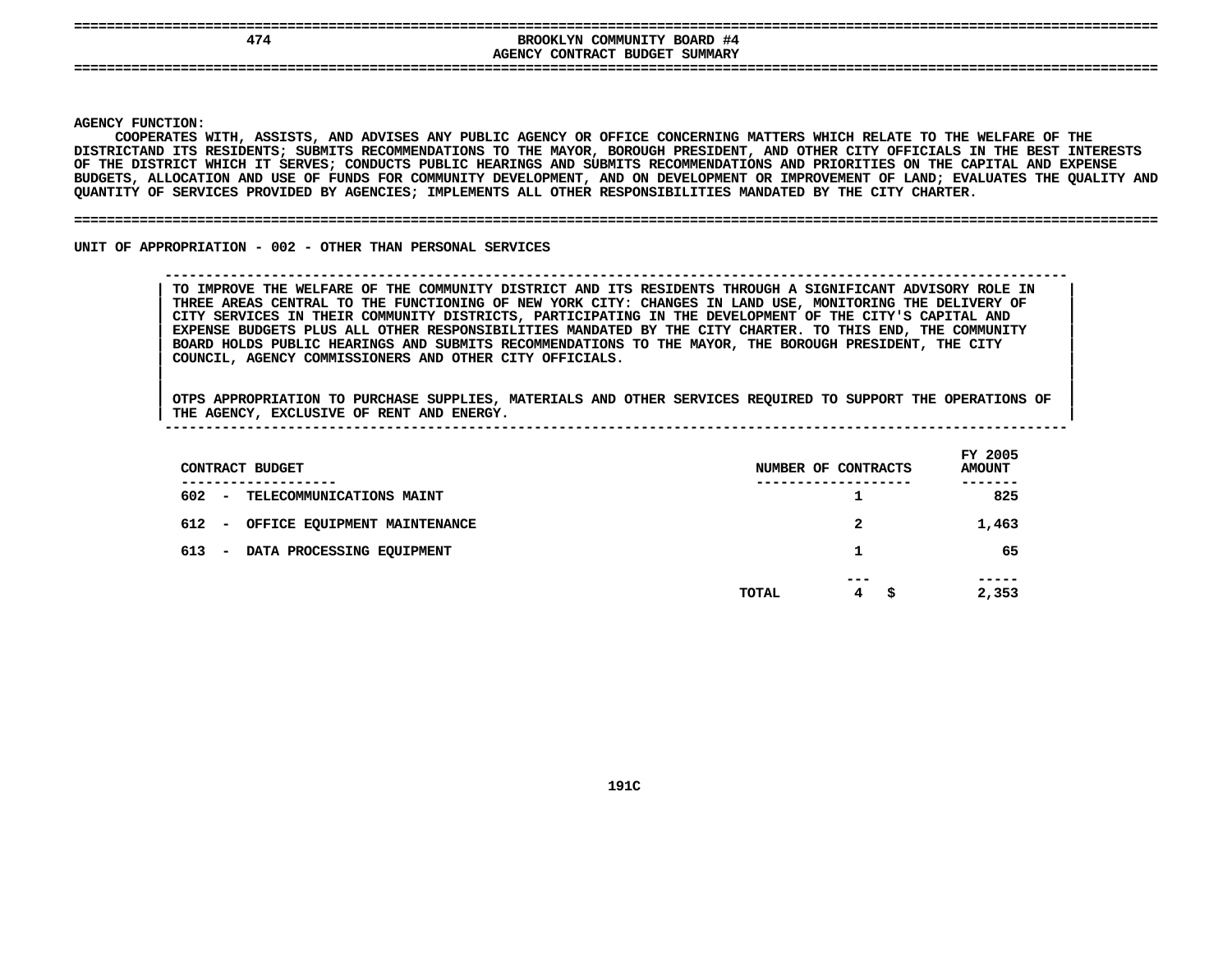| ________ |  |  |  |  |
|----------|--|--|--|--|
|          |  |  |  |  |
|          |  |  |  |  |

**====================================================================================================================================**BROOKLYN COMMUNITY BOARD #5<br>AGENCY CONTRACT BUDGET SUMMARY **BROOKLYN COMMUNITY BOARD #5 CONTRACT BUDGET SUMMARY ====================================================================================================================================**

**AGENCY**

**|**

Y FUNCTION:<br>COOPERATES<br>ICT AND ITS<br>ICT AND ITS **COOPERATES**S WITH, ASSISTS, AND ADVISES ANY PUBLIC AGENCY OR OFFICE CONCERNING MATTERS WHICH RELATE TO THE WELFARE OF THE<br>TS RESIDENTS; SUBMITS RECOMMENDATIONS TO THE MAYOR, BOROUGH PRESIDENT, AND OTHER CITY OFFICIALS IN THE BEST IN<br> **DISTRICT**T AND ITS RESIDENTS; SUBMITS RECOMMENDATIONS TO THE MAYOR, BOROUGH PRESIDENT, AND OTHER CITY OFFICIALS IN THE BEST INTERESTS<br>DISTRICT WHICH IT SERVES; CONDUCTS PUBLIC HEARINGS AND SUBMITS RECOMMENDATIONS AND PRIORITIES ON OF THE DISTRICT WHICH IT SERVES: CONDUCTS PUBLIC HEARINGS AND SUBMITS RECOMMENDATIONS AND PRIORITIES ON THE CAPITAL AND EXPENSE F THE DISTRICT WHICH IT SERVES; CONDUCTS PUBLIC HEARINGS AND SUBMITS RECOMMENDATIONS AND PRIORITIES ON THE CAPITAL AND EXPENSE<br>UDGETS, ALLOCATION AND USE OF FUNDS FOR COMMUNITY DEVELOPMENT, AND ON DEVELOPMENT OR IMPROVEMEN **BUDGETS,**, ALLOCATION AND USE OF FUNDS FOR COMMUNITY DEVELOPMENT, AND ON DEVELOPMENT OR IMPROVEMENT OF LAND; EVALUATES THE QUALITY AND<br>Y OF SERVICES PROVIDED BY AGENCIES; IMPLEMENTS ALL OTHER RESPONSIBILITIES MANDATED BY THE CITY C **QUANTITY**

#### **OF SERVICES PROVIDED BY AGENCIES; IMPLEMENTS ALL OTHER RESPONSIBILITIES MANDATED BY THE CITY CHARTER. ====================================================================================================================================**

UNIT OF APPROPRIATION - 002 - OTHER THAN PERSONAL SERVICES

 **OF APPROPRIATION - <sup>002</sup> - OTHER THAN PERSONAL SERVICES --------------------------------------------------------------------------------------------------------------**TO IMPROVE THE WELFARE OF THE COMMUNITY DISTRICT AND ITS RESIDENTS THROUGH A SIGNIFICANT ADVISORY ROLE IN THREE AREAS CENTRAL TO THE FUNCTIONING OF NEW YORK CITY: CHANGES IN LAND USE, MONITORING THE DELIVERY OF CITY SERVIC TO IMPROVE THE WELFARE OF THE COMMUNITY DISTRICT AND ITS RESIDENTS THROUGH A SIGNIFICANT ADVISORY ROLE IN THREE AREAS CENTRAL TO THE FUNCTIONING OF NEW YORK CITY: CHANGES IN LAND USE, MONITORING THE DELIVERY OF<br>CITY SERVICES IN THEIR COMMUNITY DISTRICTS, PARTICIPATING IN THE DEVELOPMENT OF THE CITY'S CAPITAL AND<br>EXPENSE BUDGET **CITY SERVICES IN THEIR COMMUNITY DISTRICTS, PARTICIPATING IN THE DEVELOPMENT OF THE CITY'S CAPITAL AND <sup>|</sup>** EXPENSE BUDGETS PLUS ALL OTHER RESPONSIBILITIES MANDATED BY THE CITY CHARTER. TO THIS END, THE COMMUNITY<br>BOARD HOLDS PUBLIC HEARINGS AND SUBMITS RECOMMENDATIONS TO THE MAYOR, THE BOROUGH PRESIDENT, THE CITY<br>COUNCIL, AGENCY **BOARD HOLDS PUBLIC HEARINGS AND SUBMITS RECOMMENDATIONS TO THE MAYOR, THE BOROUGH PRESIDENT, THE CITY <sup>|</sup> COUNCIL, AGENCY COMMISSIONERS AND OTHER CITY OFFICIALS. <sup>|</sup>**

| CONTRACT BUDGET                                                  |       | NUMBER OF CONTRACTS      | FY 2005<br><b>AMOUNT</b> |
|------------------------------------------------------------------|-------|--------------------------|--------------------------|
| ------------<br>602<br><b>TELECOMMUNICATIONS MAINT</b><br>$\sim$ |       | -----------------        | -----<br>100             |
| 612<br>OFFICE EQUIPMENT MAINTENANCE<br>$\overline{\phantom{a}}$  |       | 1                        | 729                      |
|                                                                  | TOTAL | ---<br>$\mathbf{2}$<br>s | -----<br>829             |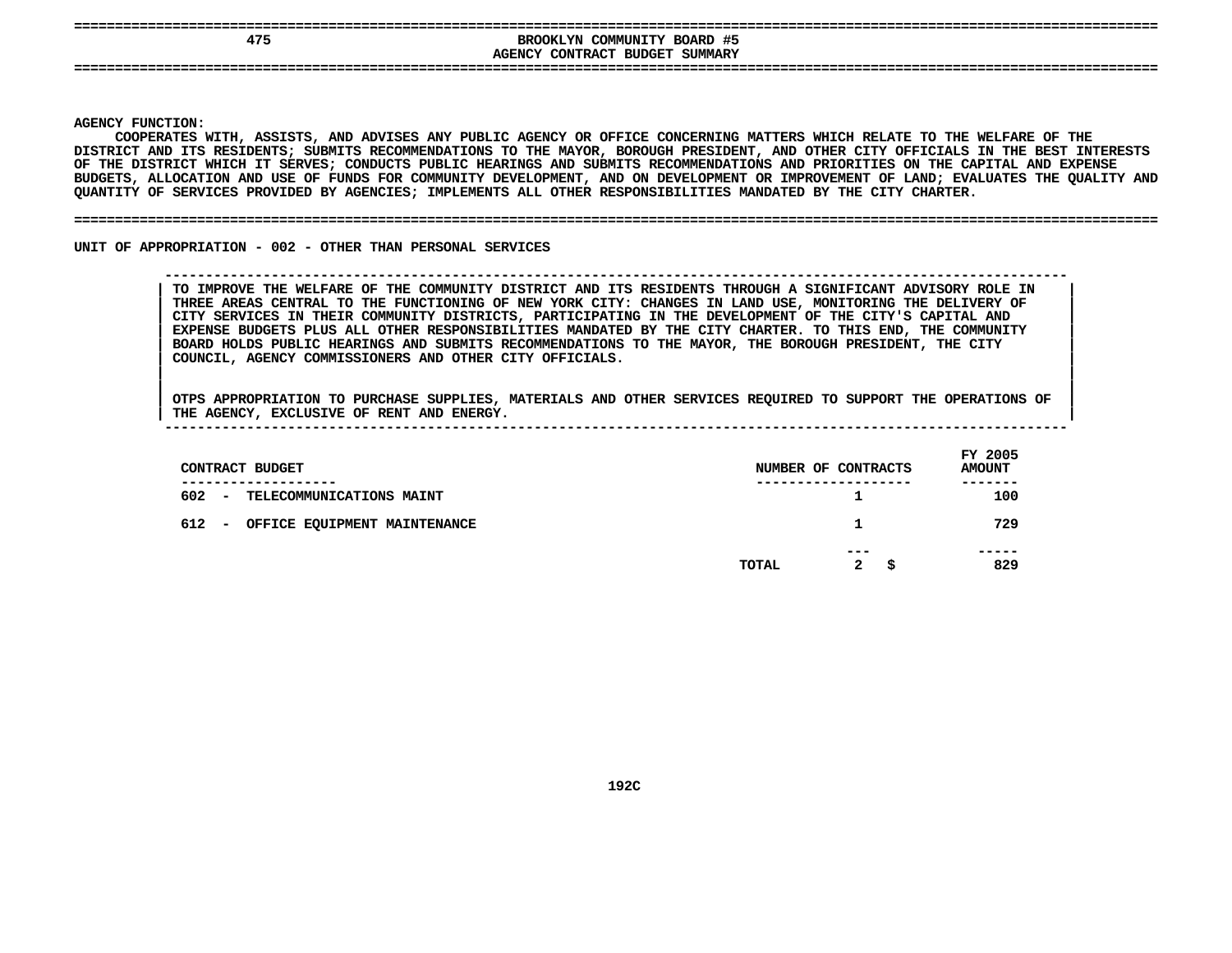|  |  |  | ---------- |  |
|--|--|--|------------|--|
|  |  |  |            |  |
|  |  |  |            |  |

## **====================================================================================================================================EXPOSITE THE COMMUNITY BOARD #6<br>AGENCY CONTRACT BUDGET SUMMARY BROOKLYN COMMUNITY BOARD #6 CONTRACT BUDGET SUMMARY ====================================================================================================================================**

**AGENCY**

**|**

Y FUNCTION:<br>COOPERATES<br>ICT AND ITS<br>ICT AND ITS **COOPERATES**S WITH, ASSISTS, AND ADVISES ANY PUBLIC AGENCY OR OFFICE CONCERNING MATTERS WHICH RELATE TO THE WELFARE OF THE<br>TS RESIDENTS; SUBMITS RECOMMENDATIONS TO THE MAYOR, BOROUGH PRESIDENT, AND OTHER CITY OFFICIALS IN THE BEST IN<br> **DISTRICT**T AND ITS RESIDENTS; SUBMITS RECOMMENDATIONS TO THE MAYOR, BOROUGH PRESIDENT, AND OTHER CITY OFFICIALS IN THE BEST INTERESTS<br>DISTRICT WHICH IT SERVES; CONDUCTS PUBLIC HEARINGS AND SUBMITS RECOMMENDATIONS AND PRIORITIES ON OF THE DISTRICT WHICH IT SERVES: CONDUCTS PUBLIC HEARINGS AND SUBMITS RECOMMENDATIONS AND PRIORITIES ON THE CAPITAL AND EXPENSE F THE DISTRICT WHICH IT SERVES; CONDUCTS PUBLIC HEARINGS AND SUBMITS RECOMMENDATIONS AND PRIORITIES ON THE CAPITAL AND EXPENSE<br>UDGETS, ALLOCATION AND USE OF FUNDS FOR COMMUNITY DEVELOPMENT, AND ON DEVELOPMENT OR IMPROVEMEN **BUDGETS,**, ALLOCATION AND USE OF FUNDS FOR COMMUNITY DEVELOPMENT, AND ON DEVELOPMENT OR IMPROVEMENT OF LAND; EVALUATES THE QUALITY AND<br>Y OF SERVICES PROVIDED BY AGENCIES; IMPLEMENTS ALL OTHER RESPONSIBILITIES MANDATED BY THE CITY C **QUANTITY**

#### **OF SERVICES PROVIDED BY AGENCIES; IMPLEMENTS ALL OTHER RESPONSIBILITIES MANDATED BY THE CITY CHARTER. ====================================================================================================================================**

UNIT OF APPROPRIATION - 002 - OTHER THAN PERSONAL SERVICES

 **OF APPROPRIATION - <sup>002</sup> - OTHER THAN PERSONAL SERVICES --------------------------------------------------------------------------------------------------------------**TO IMPROVE THE WELFARE OF THE COMMUNITY DISTRICT AND ITS RESIDENTS THROUGH A SIGNIFICANT ADVISORY ROLE IN THREE AREAS CENTRAL TO THE FUNCTIONING OF NEW YORK CITY: CHANGES IN LAND USE, MONITORING THE DELIVERY OF CITY SERVIC TO IMPROVE THE WELFARE OF THE COMMUNITY DISTRICT AND ITS RESIDENTS THROUGH A SIGNIFICANT ADVISORY ROLE IN THREE AREAS CENTRAL TO THE FUNCTIONING OF NEW YORK CITY: CHANGES IN LAND USE, MONITORING THE DELIVERY OF<br>CITY SERVICES IN THEIR COMMUNITY DISTRICTS, PARTICIPATING IN THE DEVELOPMENT OF THE CITY'S CAPITAL AND<br>EXPENSE BUDGET **CITY SERVICES IN THEIR COMMUNITY DISTRICTS, PARTICIPATING IN THE DEVELOPMENT OF THE CITY'S CAPITAL AND <sup>|</sup>** EXPENSE BUDGETS PLUS ALL OTHER RESPONSIBILITIES MANDATED BY THE CITY CHARTER. TO THIS END, THE COMMUNITY<br>BOARD HOLDS PUBLIC HEARINGS AND SUBMITS RECOMMENDATIONS TO THE MAYOR, THE BOROUGH PRESIDENT, THE CITY<br>COUNCIL, AGENCY **BOARD HOLDS PUBLIC HEARINGS AND SUBMITS RECOMMENDATIONS TO THE MAYOR, THE BOROUGH PRESIDENT, THE CITY <sup>|</sup> COUNCIL, AGENCY COMMISSIONERS AND OTHER CITY OFFICIALS. <sup>|</sup>**

| CONTRACT BUDGET                                                       |       | NUMBER OF CONTRACTS        | FY 2005<br><b>AMOUNT</b> |
|-----------------------------------------------------------------------|-------|----------------------------|--------------------------|
| -------------<br>624<br>CLEANING SERVICES<br>$\overline{\phantom{a}}$ |       | ----------------           | -------<br>540           |
|                                                                       | TOTAL | ---<br>\$.<br>$\mathbf{1}$ | -----<br>540             |
|                                                                       |       |                            |                          |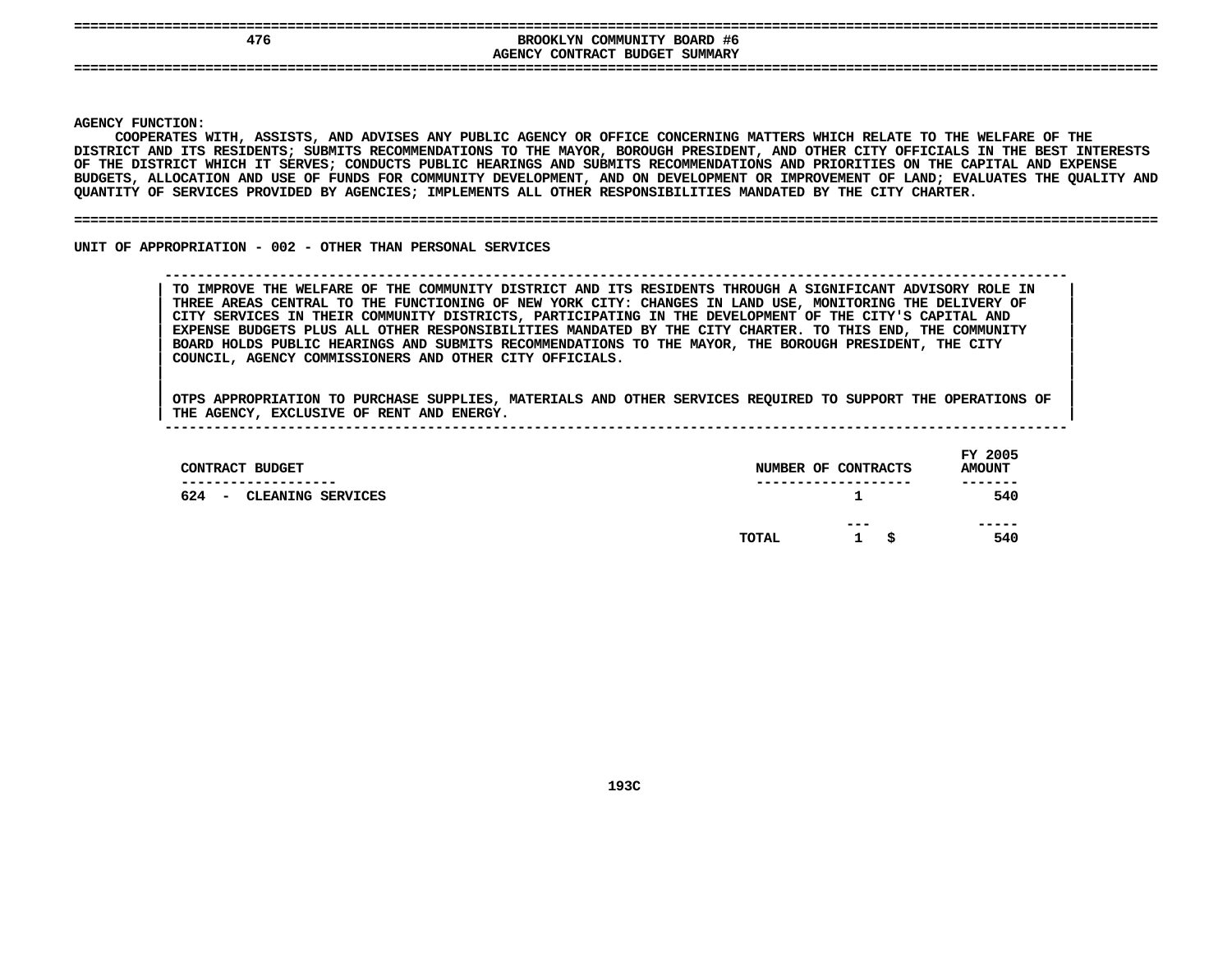| _______ |  |  | _ |
|---------|--|--|---|
|         |  |  |   |
|         |  |  |   |

## **====================================================================================================================================EXPOSITE BROOKLYN COMMUNITY BOARD #7<br>AGENCY CONTRACT BUDGET SUMMARY BROOKLYN COMMUNITY BOARD #7**

**CONTRACT BUDGET SUMMARY ====================================================================================================================================**

#### **AGENCY**

**|**

Y FUNCTION:<br>COOPERATES<br>ICT AND ITS<br>ICT AND ITS **COOPERATES**S WITH, ASSISTS, AND ADVISES ANY PUBLIC AGENCY OR OFFICE CONCERNING MATTERS WHICH RELATE TO THE WELFARE OF THE<br>TS RESIDENTS; SUBMITS RECOMMENDATIONS TO THE MAYOR, BOROUGH PRESIDENT, AND OTHER CITY OFFICIALS IN THE BEST IN<br> **DISTRICT**T AND ITS RESIDENTS; SUBMITS RECOMMENDATIONS TO THE MAYOR, BOROUGH PRESIDENT, AND OTHER CITY OFFICIALS IN THE BEST INTERESTS<br>DISTRICT WHICH IT SERVES; CONDUCTS PUBLIC HEARINGS AND SUBMITS RECOMMENDATIONS AND PRIORITIES ON OF THE DISTRICT WHICH IT SERVES: CONDUCTS PUBLIC HEARINGS AND SUBMITS RECOMMENDATIONS AND PRIORITIES ON THE CAPITAL AND EXPENSE F THE DISTRICT WHICH IT SERVES; CONDUCTS PUBLIC HEARINGS AND SUBMITS RECOMMENDATIONS AND PRIORITIES ON THE CAPITAL AND EXPENSE<br>UDGETS, ALLOCATION AND USE OF FUNDS FOR COMMUNITY DEVELOPMENT, AND ON DEVELOPMENT OR IMPROVEMEN **BUDGETS,**, ALLOCATION AND USE OF FUNDS FOR COMMUNITY DEVELOPMENT, AND ON DEVELOPMENT OR IMPROVEMENT OF LAND; EVALUATES THE QUALITY AND<br>Y OF SERVICES PROVIDED BY AGENCIES; IMPLEMENTS ALL OTHER RESPONSIBILITIES MANDATED BY THE CITY C **QUANTITY**

#### **OF SERVICES PROVIDED BY AGENCIES; IMPLEMENTS ALL OTHER RESPONSIBILITIES MANDATED BY THE CITY CHARTER. ====================================================================================================================================**

UNIT OF APPROPRIATION - 002 - OTHER THAN PERSONAL SERVICES

 **OF APPROPRIATION - <sup>002</sup> - OTHER THAN PERSONAL SERVICES --------------------------------------------------------------------------------------------------------------**TO IMPROVE THE WELFARE OF THE COMMUNITY DISTRICT AND ITS RESIDENTS THROUGH A SIGNIFICANT ADVISORY ROLE IN THREE AREAS CENTRAL TO THE FUNCTIONING OF NEW YORK CITY: CHANGES IN LAND USE, MONITORING THE DELIVERY OF CITY SERVIC TO IMPROVE THE WELFARE OF THE COMMUNITY DISTRICT AND ITS RESIDENTS THROUGH A SIGNIFICANT ADVISORY ROLE IN THREE AREAS CENTRAL TO THE FUNCTIONING OF NEW YORK CITY: CHANGES IN LAND USE, MONITORING THE DELIVERY OF<br>CITY SERVICES IN THEIR COMMUNITY DISTRICTS, PARTICIPATING IN THE DEVELOPMENT OF THE CITY'S CAPITAL AND<br>EXPENSE BUDGET **CITY SERVICES IN THEIR COMMUNITY DISTRICTS, PARTICIPATING IN THE DEVELOPMENT OF THE CITY'S CAPITAL AND <sup>|</sup>** EXPENSE BUDGETS PLUS ALL OTHER RESPONSIBILITIES MANDATED BY THE CITY CHARTER. TO THIS END, THE COMMUNITY<br>BOARD HOLDS PUBLIC HEARINGS AND SUBMITS RECOMMENDATIONS TO THE MAYOR, THE BOROUGH PRESIDENT, THE CITY<br>COUNCIL, AGENCY **BOARD HOLDS PUBLIC HEARINGS AND SUBMITS RECOMMENDATIONS TO THE MAYOR, THE BOROUGH PRESIDENT, THE CITY <sup>|</sup> COUNCIL, AGENCY COMMISSIONERS AND OTHER CITY OFFICIALS. <sup>|</sup>**

| CONTRACT BUDGET                                              |       | NUMBER OF CONTRACTS       | FY 2005<br><b>AMOUNT</b> |
|--------------------------------------------------------------|-------|---------------------------|--------------------------|
| ------------<br>602<br>TELECOMMUNICATIONS MAINT<br>$\sim$    |       | .                         | -------<br>300           |
| 613<br>DATA PROCESSING EQUIPMENT<br>$\overline{\phantom{0}}$ |       |                           | 843                      |
|                                                              | TOTAL | ---<br>$\mathbf{2}$<br>-S | -----<br>1,143           |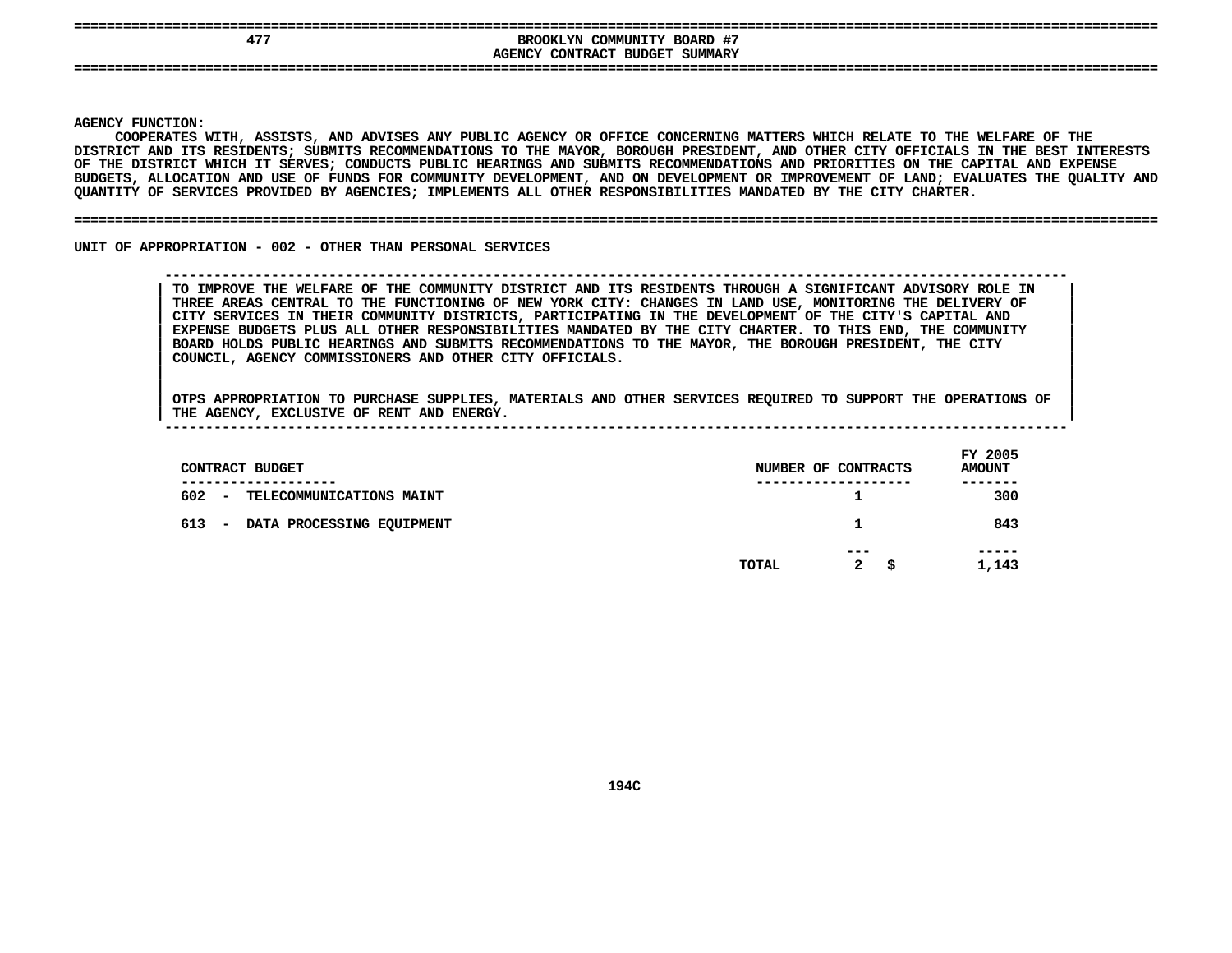|  |  |  | ________ |  |
|--|--|--|----------|--|
|  |  |  |          |  |
|  |  |  |          |  |

## **====================================================================================================================================EROOKLYN COMMUNITY BOARD #8**<br>AGENCY CONTRACT BUDGET SUMMARY **BROOKLYN COMMUNITY BOARD #8 CONTRACT BUDGET SUMMARY ====================================================================================================================================**

**AGENCY**

**|**

Y FUNCTION:<br>COOPERATES<br>ICT AND ITS<br>ICT AND ITS **COOPERATES**S WITH, ASSISTS, AND ADVISES ANY PUBLIC AGENCY OR OFFICE CONCERNING MATTERS WHICH RELATE TO THE WELFARE OF THE<br>TS RESIDENTS; SUBMITS RECOMMENDATIONS TO THE MAYOR, BOROUGH PRESIDENT, AND OTHER CITY OFFICIALS IN THE BEST IN<br> **DISTRICT**T AND ITS RESIDENTS; SUBMITS RECOMMENDATIONS TO THE MAYOR, BOROUGH PRESIDENT, AND OTHER CITY OFFICIALS IN THE BEST INTERESTS<br>DISTRICT WHICH IT SERVES; CONDUCTS PUBLIC HEARINGS AND SUBMITS RECOMMENDATIONS AND PRIORITIES ON OF THE DISTRICT WHICH IT SERVES: CONDUCTS PUBLIC HEARINGS AND SUBMITS RECOMMENDATIONS AND PRIORITIES ON THE CAPITAL AND EXPENSE F THE DISTRICT WHICH IT SERVES; CONDUCTS PUBLIC HEARINGS AND SUBMITS RECOMMENDATIONS AND PRIORITIES ON THE CAPITAL AND EXPENSE<br>UDGETS, ALLOCATION AND USE OF FUNDS FOR COMMUNITY DEVELOPMENT, AND ON DEVELOPMENT OR IMPROVEMEN BUDGETS, ALLOCATION AND USE OF FUNDS FOR COMMUNITY DEVELOPMENT, AND ON DEVELOPMENT OR IMPROVEMENT OF LAND; EVALUATES THE QUALITY AND<br>QUANTITY OF SERVICES PROVIDED BY AGENCIES; IMPLEMENTS ALL OTHER RESPONSIBILITIES MANDATED QUANTITY OF SERVICES PROVIDED BY AGENCIES; IMPLEMENTS ALL OTHER RESPONSIBILITIES MANDATED BY THE CITY CHARTER.

#### **OF SERVICES PROVIDED BY AGENCIES; IMPLEMENTS ALL OTHER RESPONSIBILITIES MANDATED BY THE CITY CHARTER. ====================================================================================================================================**

UNIT OF APPROPRIATION - 002 - OTHER THAN PERSONAL SERVICES

## **OF APPROPRIATION - <sup>002</sup> - OTHER THAN PERSONAL SERVICES --------------------------------------------------------------------------------------------------------------**TO IMPROVE THE WELFARE OF THE COMMUNITY DISTRICT AND ITS RESIDENTS THROUGH A SIGNIFICANT ADVISORY ROLE IN THREE AREAS CENTRAL TO THE FUNCTIONING OF NEW YORK CITY: CHANGES IN LAND USE, MONITORING THE DELIVERY OF CITY SERVIC TO IMPROVE THE WELFARE OF THE COMMUNITY DISTRICT AND ITS RESIDENTS THROUGH A SIGNIFICANT ADVISORY ROLE IN THREE AREAS CENTRAL TO THE FUNCTIONING OF NEW YORK CITY: CHANGES IN LAND USE, MONITORING THE DELIVERY OF<br>CITY SERVICES IN THEIR COMMUNITY DISTRICTS, PARTICIPATING IN THE DEVELOPMENT OF THE CITY'S CAPITAL AND<br>EXPENSE BUDGET **CITY SERVICES IN THEIR COMMUNITY DISTRICTS, PARTICIPATING IN THE DEVELOPMENT OF THE CITY'S CAPITAL AND <sup>|</sup>** EXPENSE BUDGETS PLUS ALL OTHER RESPONSIBILITIES MANDATED BY THE CITY CHARTER. TO THIS END, THE COMMUNITY<br>BOARD HOLDS PUBLIC HEARINGS AND SUBMITS RECOMMENDATIONS TO THE MAYOR, THE BOROUGH PRESIDENT, THE CITY<br>COUNCIL, AGENCY **BOARD HOLDS PUBLIC HEARINGS AND SUBMITS RECOMMENDATIONS TO THE MAYOR, THE BOROUGH PRESIDENT, THE CITY <sup>|</sup> COUNCIL, AGENCY COMMISSIONERS AND OTHER CITY OFFICIALS. <sup>|</sup>**

| CONTRACT BUDGET                                                 | NUMBER OF CONTRACTS                      | FY 2005<br><b>AMOUNT</b> |
|-----------------------------------------------------------------|------------------------------------------|--------------------------|
| --------<br>602<br>TELECOMMUNICATIONS MAINT<br>$\sim$ 100 $\mu$ | ┻                                        | -----<br>600             |
| 612<br>OFFICE EQUIPMENT MAINTENANCE<br>$\overline{\phantom{0}}$ | 1                                        | 1,070                    |
| 613<br>DATA PROCESSING EQUIPMENT<br>$\overline{\phantom{0}}$    |                                          | 900                      |
| 684<br>PROF SERV COMPUTER SERVICES<br>$\overline{\phantom{0}}$  |                                          | 1,000                    |
|                                                                 | ---<br>$4^{\circ}$<br><b>TOTAL</b><br>\$ | -----<br>3,570           |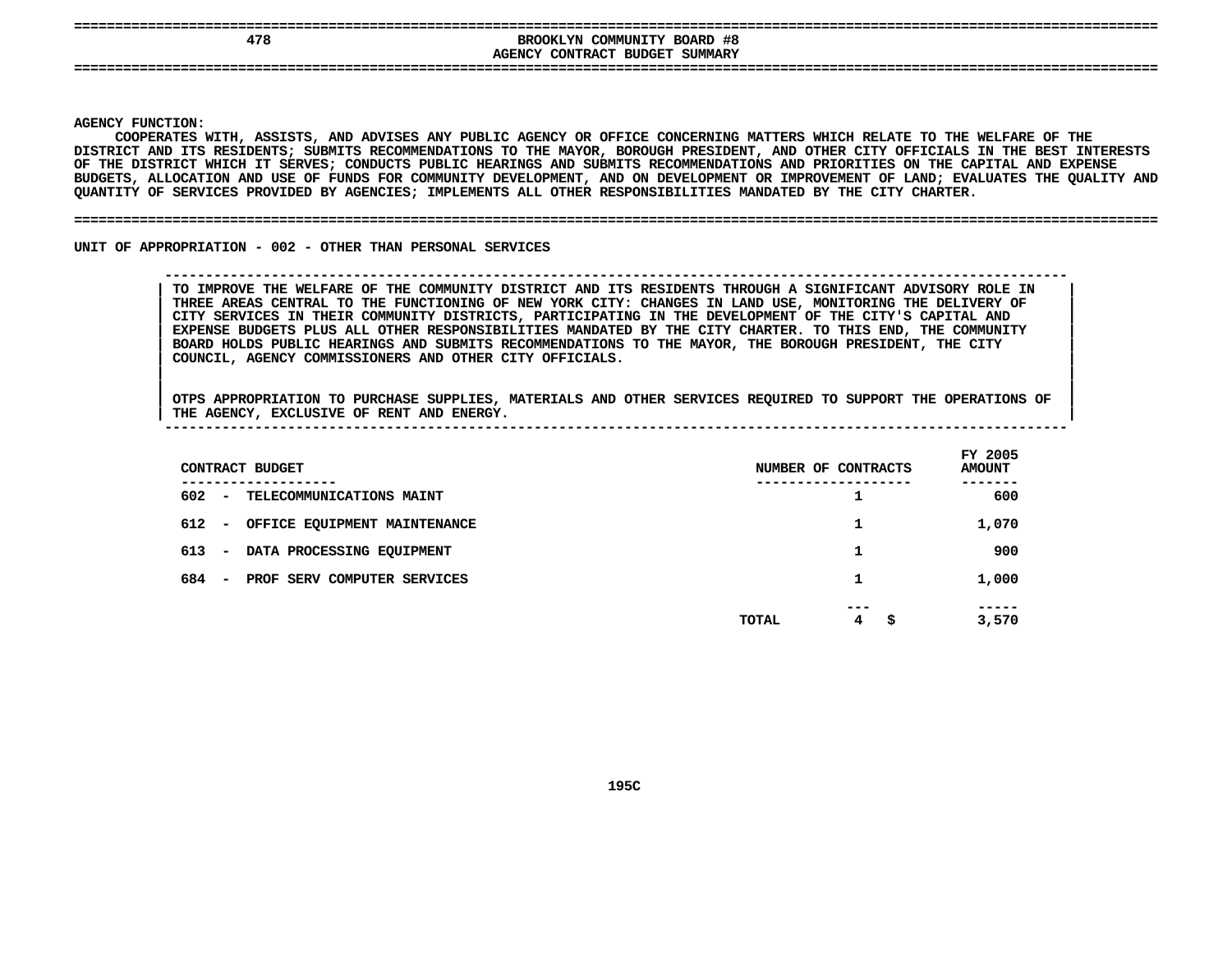| ٠ |  |  | -------- |  |
|---|--|--|----------|--|
|   |  |  |          |  |
|   |  |  |          |  |

## **====================================================================================================================================EXOOKLYN COMMUNITY BOARD #9<br>AGENCY CONTRACT BUDGET SUMMARY BROOKLYN COMMUNITY BOARD #9 CONTRACT BUDGET SUMMARY ====================================================================================================================================**

**AGENCY**

**|**

Y FUNCTION:<br>COOPERATES<br>ICT AND ITS<br>ICT AND ITS **COOPERATES**S WITH, ASSISTS, AND ADVISES ANY PUBLIC AGENCY OR OFFICE CONCERNING MATTERS WHICH RELATE TO THE WELFARE OF THE<br>TS RESIDENTS; SUBMITS RECOMMENDATIONS TO THE MAYOR, BOROUGH PRESIDENT, AND OTHER CITY OFFICIALS IN THE BEST IN<br> **DISTRICT**T AND ITS RESIDENTS; SUBMITS RECOMMENDATIONS TO THE MAYOR, BOROUGH PRESIDENT, AND OTHER CITY OFFICIALS IN THE BEST INTERESTS<br>DISTRICT WHICH IT SERVES; CONDUCTS PUBLIC HEARINGS AND SUBMITS RECOMMENDATIONS AND PRIORITIES ON OF THE DISTRICT WHICH IT SERVES: CONDUCTS PUBLIC HEARINGS AND SUBMITS RECOMMENDATIONS AND PRIORITIES ON THE CAPITAL AND EXPENSE F THE DISTRICT WHICH IT SERVES; CONDUCTS PUBLIC HEARINGS AND SUBMITS RECOMMENDATIONS AND PRIORITIES ON THE CAPITAL AND EXPENSE<br>UDGETS, ALLOCATION AND USE OF FUNDS FOR COMMUNITY DEVELOPMENT, AND ON DEVELOPMENT OR IMPROVEMEN BUDGETS, ALLOCATION AND USE OF FUNDS FOR COMMUNITY DEVELOPMENT, AND ON DEVELOPMENT OR IMPROVEMENT OF LAND; EVALUATES THE QUALITY AND<br>QUANTITY OF SERVICES PROVIDED BY AGENCIES; IMPLEMENTS ALL OTHER RESPONSIBILITIES MANDATED QUANTITY OF SERVICES PROVIDED BY AGENCIES; IMPLEMENTS ALL OTHER RESPONSIBILITIES MANDATED BY THE CITY CHARTER.

#### **OF SERVICES PROVIDED BY AGENCIES; IMPLEMENTS ALL OTHER RESPONSIBILITIES MANDATED BY THE CITY CHARTER. ====================================================================================================================================**

UNIT OF APPROPRIATION - 002 - OTHER THAN PERSONAL SERVICES

## **OF APPROPRIATION - <sup>002</sup> - OTHER THAN PERSONAL SERVICES --------------------------------------------------------------------------------------------------------------**TO IMPROVE THE WELFARE OF THE COMMUNITY DISTRICT AND ITS RESIDENTS THROUGH A SIGNIFICANT ADVISORY ROLE IN THREE AREAS CENTRAL TO THE FUNCTIONING OF NEW YORK CITY: CHANGES IN LAND USE, MONITORING THE DELIVERY OF CITY SERVIC TO IMPROVE THE WELFARE OF THE COMMUNITY DISTRICT AND ITS RESIDENTS THROUGH A SIGNIFICANT ADVISORY ROLE IN THREE AREAS CENTRAL TO THE FUNCTIONING OF NEW YORK CITY: CHANGES IN LAND USE, MONITORING THE DELIVERY OF<br>CITY SERVICES IN THEIR COMMUNITY DISTRICTS, PARTICIPATING IN THE DEVELOPMENT OF THE CITY'S CAPITAL AND<br>EXPENSE BUDGET **CITY SERVICES IN THEIR COMMUNITY DISTRICTS, PARTICIPATING IN THE DEVELOPMENT OF THE CITY'S CAPITAL AND <sup>|</sup>** EXPENSE BUDGETS PLUS ALL OTHER RESPONSIBILITIES MANDATED BY THE CITY CHARTER. TO THIS END, THE COMMUNITY<br>BOARD HOLDS PUBLIC HEARINGS AND SUBMITS RECOMMENDATIONS TO THE MAYOR, THE BOROUGH PRESIDENT, THE CITY<br>COUNCIL, AGENCY **BOARD HOLDS PUBLIC HEARINGS AND SUBMITS RECOMMENDATIONS TO THE MAYOR, THE BOROUGH PRESIDENT, THE CITY <sup>|</sup> COUNCIL, AGENCY COMMISSIONERS AND OTHER CITY OFFICIALS. <sup>|</sup>**

|                                 | CONTRACT BUDGET              | NUMBER OF CONTRACTS     | FY 2005<br><b>AMOUNT</b> |
|---------------------------------|------------------------------|-------------------------|--------------------------|
| 608<br>$\overline{\phantom{a}}$ | MAINT & REP GENERAL          |                         | -----<br>500             |
| 612<br>$\overline{\phantom{a}}$ | OFFICE EQUIPMENT MAINTENANCE | ┻                       | 1,250                    |
| 613<br>$\overline{\phantom{a}}$ | DATA PROCESSING EQUIPMENT    | 1                       | 1,850                    |
| 619<br>$\overline{\phantom{a}}$ | SECURITY SERVICES            |                         | 300                      |
| 622<br>$\overline{\phantom{a}}$ | TEMPORARY SERVICES           | 1                       | 1,000                    |
| 684<br>$\overline{\phantom{a}}$ | PROF SERV COMPUTER SERVICES  | 1                       | 11,000                   |
|                                 |                              | ---<br>6<br>\$<br>TOTAL | ----<br>15,900           |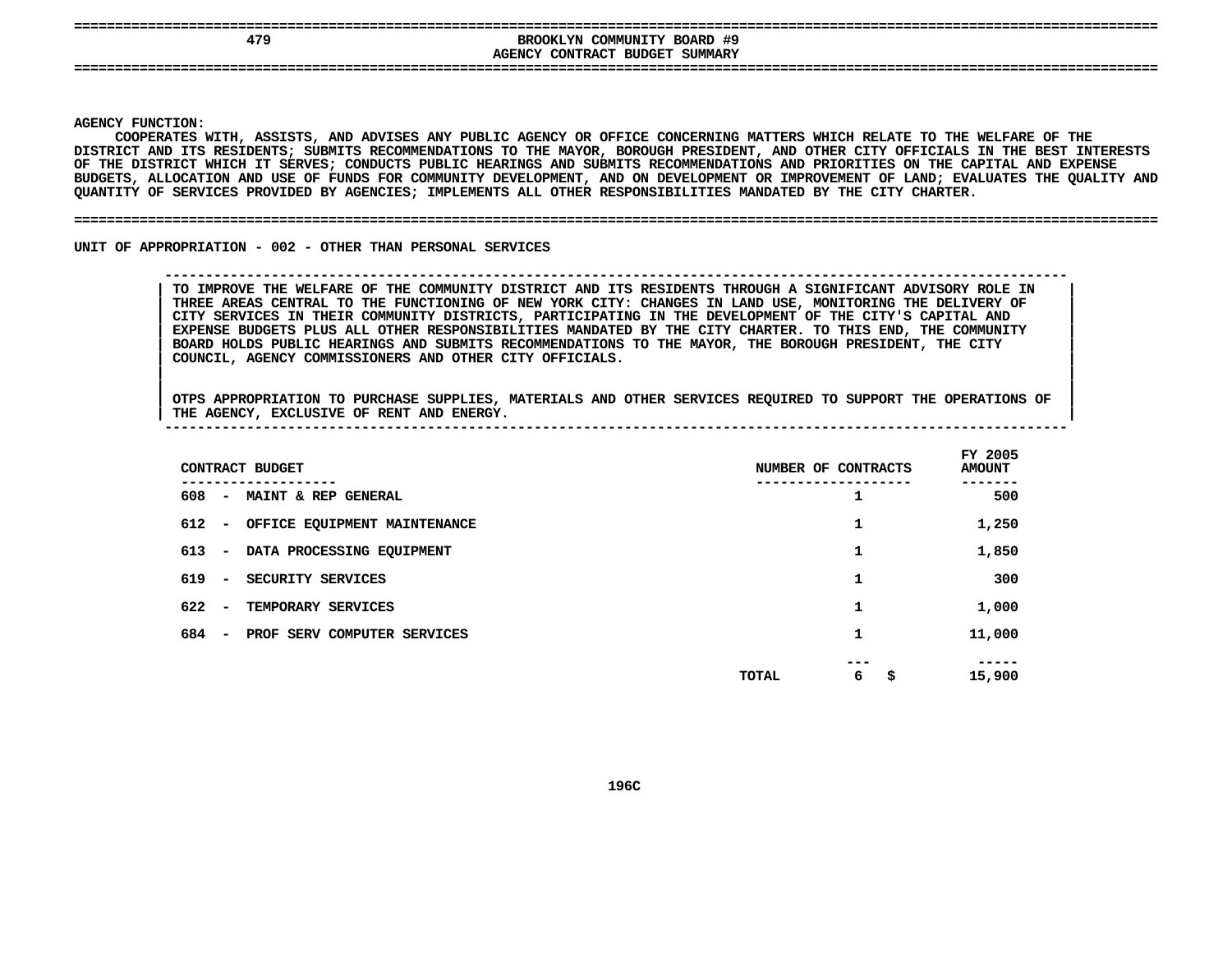|  |  |  | ---------- |  |  |
|--|--|--|------------|--|--|
|  |  |  |            |  |  |

## **====================================================================================================================================**BROOKLYN COMMUNITY BOARD #10<br>AGENCY CONTRACT BUDGET SUMMARY **BROOKLYN COMMUNITY BOARD #10 CONTRACT BUDGET SUMMARY ====================================================================================================================================**

**AGENCY**

**|**

Y FUNCTION:<br>COOPERATES<br>ICT AND ITS<br>ICT AND ITS **COOPERATES**S WITH, ASSISTS, AND ADVISES ANY PUBLIC AGENCY OR OFFICE CONCERNING MATTERS WHICH RELATE TO THE WELFARE OF THE<br>TS RESIDENTS; SUBMITS RECOMMENDATIONS TO THE MAYOR, BOROUGH PRESIDENT, AND OTHER CITY OFFICIALS IN THE BEST IN<br> **DISTRICT**T AND ITS RESIDENTS; SUBMITS RECOMMENDATIONS TO THE MAYOR, BOROUGH PRESIDENT, AND OTHER CITY OFFICIALS IN THE BEST INTERESTS<br>DISTRICT WHICH IT SERVES; CONDUCTS PUBLIC HEARINGS AND SUBMITS RECOMMENDATIONS AND PRIORITIES ON OF THE DISTRICT WHICH IT SERVES: CONDUCTS PUBLIC HEARINGS AND SUBMITS RECOMMENDATIONS AND PRIORITIES ON THE CAPITAL AND EXPENSE F THE DISTRICT WHICH IT SERVES; CONDUCTS PUBLIC HEARINGS AND SUBMITS RECOMMENDATIONS AND PRIORITIES ON THE CAPITAL AND EXPENSE<br>UDGETS, ALLOCATION AND USE OF FUNDS FOR COMMUNITY DEVELOPMENT, AND ON DEVELOPMENT OR IMPROVEMEN BUDGETS, ALLOCATION AND USE OF FUNDS FOR COMMUNITY DEVELOPMENT, AND ON DEVELOPMENT OR IMPROVEMENT OF LAND; EVALUATES THE QUALITY AND<br>QUANTITY OF SERVICES PROVIDED BY AGENCIES; IMPLEMENTS ALL OTHER RESPONSIBILITIES MANDATED QUANTITY OF SERVICES PROVIDED BY AGENCIES; IMPLEMENTS ALL OTHER RESPONSIBILITIES MANDATED BY THE CITY CHARTER.

#### **OF SERVICES PROVIDED BY AGENCIES; IMPLEMENTS ALL OTHER RESPONSIBILITIES MANDATED BY THE CITY CHARTER. ====================================================================================================================================**

UNIT OF APPROPRIATION - 002 - OTHER THAN PERSONAL SERVICES

## **OF APPROPRIATION - <sup>002</sup> - OTHER THAN PERSONAL SERVICES --------------------------------------------------------------------------------------------------------------**TO IMPROVE THE WELFARE OF THE COMMUNITY DISTRICT AND ITS RESIDENTS THROUGH A SIGNIFICANT ADVISORY ROLE IN THREE AREAS CENTRAL TO THE FUNCTIONING OF NEW YORK CITY: CHANGES IN LAND USE, MONITORING THE DELIVERY OF CITY SERVIC TO IMPROVE THE WELFARE OF THE COMMUNITY DISTRICT AND ITS RESIDENTS THROUGH A SIGNIFICANT ADVISORY ROLE IN THREE AREAS CENTRAL TO THE FUNCTIONING OF NEW YORK CITY: CHANGES IN LAND USE, MONITORING THE DELIVERY OF<br>CITY SERVICES IN THEIR COMMUNITY DISTRICTS, PARTICIPATING IN THE DEVELOPMENT OF THE CITY'S CAPITAL AND<br>EXPENSE BUDGET **CITY SERVICES IN THEIR COMMUNITY DISTRICTS, PARTICIPATING IN THE DEVELOPMENT OF THE CITY'S CAPITAL AND <sup>|</sup>** EXPENSE BUDGETS PLUS ALL OTHER RESPONSIBILITIES MANDATED BY THE CITY CHARTER. TO THIS END, THE COMMUNITY<br>BOARD HOLDS PUBLIC HEARINGS AND SUBMITS RECOMMENDATIONS TO THE MAYOR, THE BOROUGH PRESIDENT, THE CITY<br>COUNCIL, AGENCY **BOARD HOLDS PUBLIC HEARINGS AND SUBMITS RECOMMENDATIONS TO THE MAYOR, THE BOROUGH PRESIDENT, THE CITY <sup>|</sup> COUNCIL, AGENCY COMMISSIONERS AND OTHER CITY OFFICIALS. <sup>|</sup>**

| CONTRACT BUDGET                                              | NUMBER OF CONTRACTS    | FY 2005<br><b>AMOUNT</b> |
|--------------------------------------------------------------|------------------------|--------------------------|
| ----------<br>602<br>- TELECOMMUNICATIONS MAINT              |                        | -----<br>162             |
| 612 -<br>OFFICE EQUIPMENT MAINTENANCE                        |                        | 1,504                    |
| 613<br>DATA PROCESSING EQUIPMENT<br>$\overline{\phantom{0}}$ |                        | 223                      |
| 624<br>CLEANING SERVICES<br>$\sim$                           | 1                      | 1,655                    |
|                                                              | ---<br>4<br>TOTAL<br>s | -----<br>3,544           |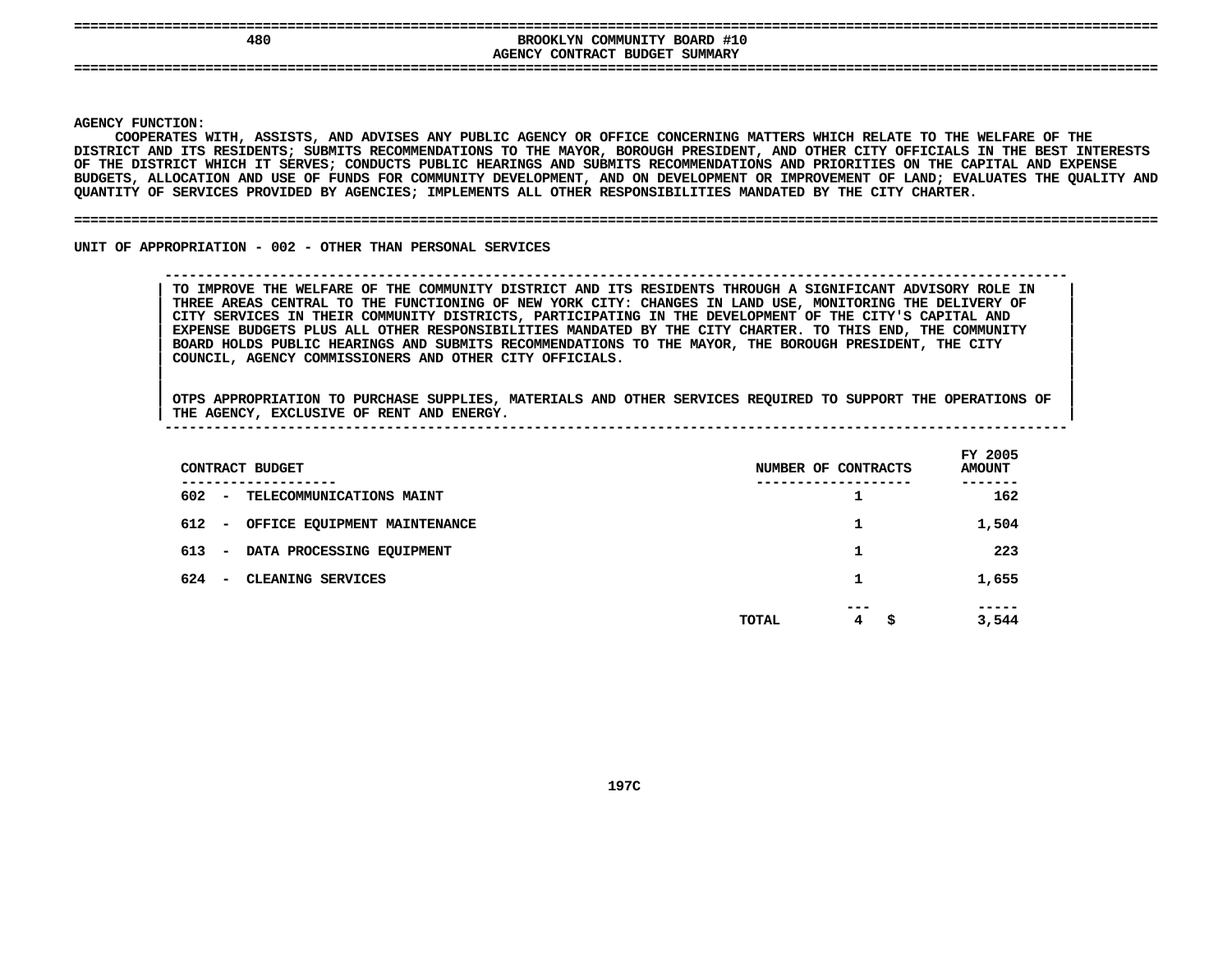|  |  | -------- |  | . . |
|--|--|----------|--|-----|
|  |  |          |  |     |
|  |  |          |  |     |

## **====================================================================================================================================EXPOSITE BROOKLYN COMMUNITY BOARD #11<br>AGENCY CONTRACT BUDGET SUMMARY BROOKLYN COMMUNITY BOARD #11 CONTRACT BUDGET SUMMARY ====================================================================================================================================**

**AGENCY**

**|**

Y FUNCTION:<br>COOPERATES<br>ICT AND ITS<br>ICT AND ITS **COOPERATES**S WITH, ASSISTS, AND ADVISES ANY PUBLIC AGENCY OR OFFICE CONCERNING MATTERS WHICH RELATE TO THE WELFARE OF THE<br>TS RESIDENTS; SUBMITS RECOMMENDATIONS TO THE MAYOR, BOROUGH PRESIDENT, AND OTHER CITY OFFICIALS IN THE BEST IN<br> **DISTRICT**T AND ITS RESIDENTS; SUBMITS RECOMMENDATIONS TO THE MAYOR, BOROUGH PRESIDENT, AND OTHER CITY OFFICIALS IN THE BEST INTERESTS<br>DISTRICT WHICH IT SERVES; CONDUCTS PUBLIC HEARINGS AND SUBMITS RECOMMENDATIONS AND PRIORITIES ON OF THE DISTRICT WHICH IT SERVES: CONDUCTS PUBLIC HEARINGS AND SUBMITS RECOMMENDATIONS AND PRIORITIES ON THE CAPITAL AND EXPENSE F THE DISTRICT WHICH IT SERVES; CONDUCTS PUBLIC HEARINGS AND SUBMITS RECOMMENDATIONS AND PRIORITIES ON THE CAPITAL AND EXPENSE<br>UDGETS, ALLOCATION AND USE OF FUNDS FOR COMMUNITY DEVELOPMENT, AND ON DEVELOPMENT OR IMPROVEMEN **BUDGETS,**, ALLOCATION AND USE OF FUNDS FOR COMMUNITY DEVELOPMENT, AND ON DEVELOPMENT OR IMPROVEMENT OF LAND; EVALUATES THE QUALITY AND<br>Y OF SERVICES PROVIDED BY AGENCIES; IMPLEMENTS ALL OTHER RESPONSIBILITIES MANDATED BY THE CITY C **QUANTITY**

#### **OF SERVICES PROVIDED BY AGENCIES; IMPLEMENTS ALL OTHER RESPONSIBILITIES MANDATED BY THE CITY CHARTER. ====================================================================================================================================**

UNIT OF APPROPRIATION - 002 - OTHER THAN PERSONAL SERVICES

 **OF APPROPRIATION - <sup>002</sup> - OTHER THAN PERSONAL SERVICES --------------------------------------------------------------------------------------------------------------**TO IMPROVE THE WELFARE OF THE COMMUNITY DISTRICT AND ITS RESIDENTS THROUGH A SIGNIFICANT ADVISORY ROLE IN THREE AREAS CENTRAL TO THE FUNCTIONING OF NEW YORK CITY: CHANGES IN LAND USE, MONITORING THE DELIVERY OF CITY SERVIC TO IMPROVE THE WELFARE OF THE COMMUNITY DISTRICT AND ITS RESIDENTS THROUGH A SIGNIFICANT ADVISORY ROLE IN THREE AREAS CENTRAL TO THE FUNCTIONING OF NEW YORK CITY: CHANGES IN LAND USE, MONITORING THE DELIVERY OF<br>CITY SERVICES IN THEIR COMMUNITY DISTRICTS, PARTICIPATING IN THE DEVELOPMENT OF THE CITY'S CAPITAL AND<br>EXPENSE BUDGET **CITY SERVICES IN THEIR COMMUNITY DISTRICTS, PARTICIPATING IN THE DEVELOPMENT OF THE CITY'S CAPITAL AND <sup>|</sup>** EXPENSE BUDGETS PLUS ALL OTHER RESPONSIBILITIES MANDATED BY THE CITY CHARTER. TO THIS END, THE COMMUNITY<br>BOARD HOLDS PUBLIC HEARINGS AND SUBMITS RECOMMENDATIONS TO THE MAYOR, THE BOROUGH PRESIDENT, THE CITY<br>COUNCIL, AGENCY **BOARD HOLDS PUBLIC HEARINGS AND SUBMITS RECOMMENDATIONS TO THE MAYOR, THE BOROUGH PRESIDENT, THE CITY <sup>|</sup> COUNCIL, AGENCY COMMISSIONERS AND OTHER CITY OFFICIALS. <sup>|</sup>**

|  | $T^*$ 2005 |
|--|------------|

| CONTRACT BUDGET                                                 | NUMBER OF CONTRACTS     | FY 2005<br><b>AMOUNT</b> |
|-----------------------------------------------------------------|-------------------------|--------------------------|
| ----------<br>602<br><b>TELECOMMUNICATIONS MAINT</b><br>$\sim$  | ᅩ                       | -----<br>2,000           |
| 612<br>OFFICE EQUIPMENT MAINTENANCE<br>$\overline{\phantom{a}}$ | 2                       | 1,000                    |
| 613<br>DATA PROCESSING EQUIPMENT<br>$\overline{\phantom{0}}$    |                         | 500                      |
| 624<br>CLEANING SERVICES<br>$\overline{\phantom{0}}$            | 1                       | 1,600                    |
|                                                                 | ---<br>5<br>TOTAL<br>-S | -----<br>5,100           |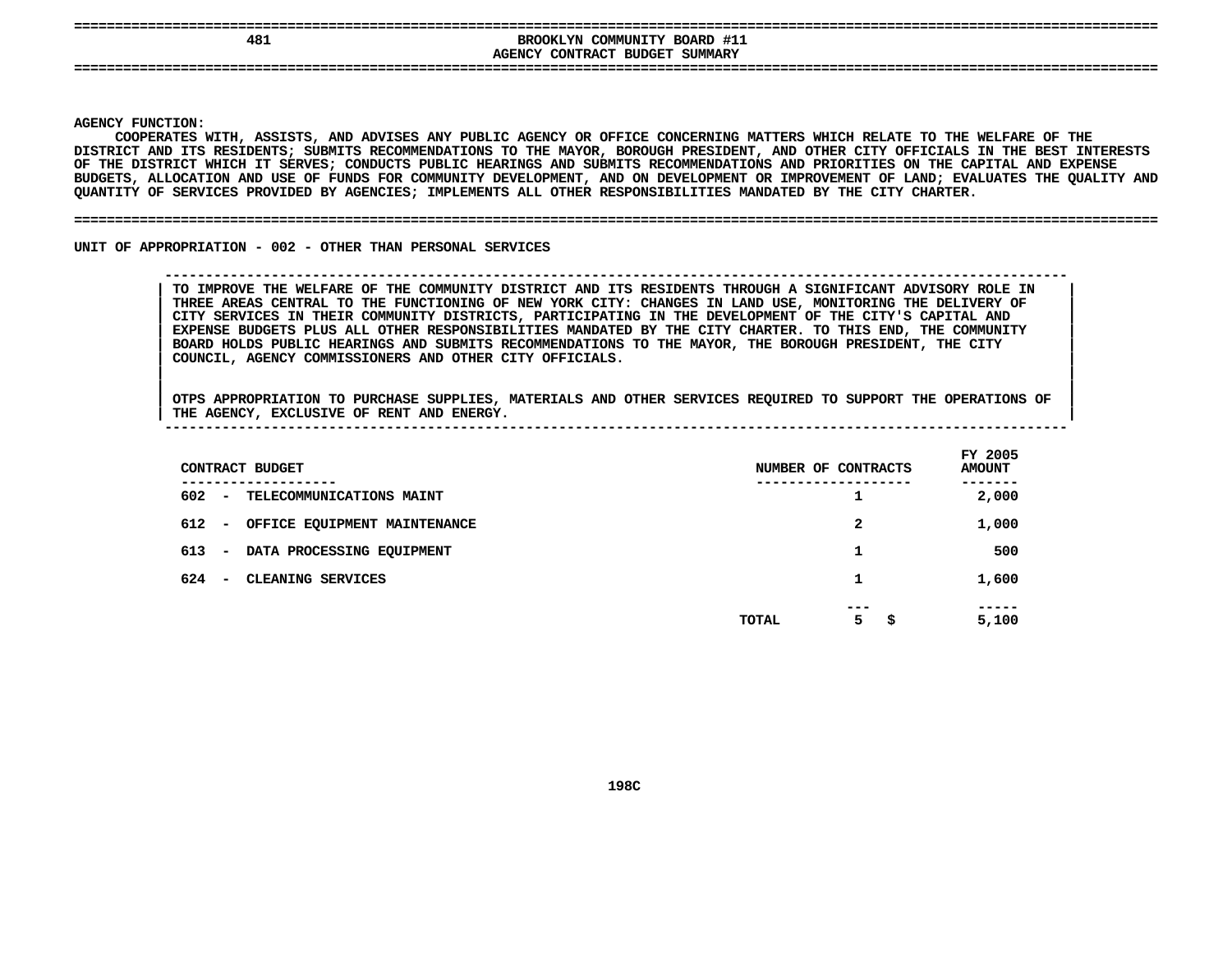|  |  | -------- |  |
|--|--|----------|--|
|  |  |          |  |
|  |  |          |  |

## **====================================================================================================================================**BROOKLYN COMMUNITY BOARD #12<br> **AGENCY CONTRACT BUDGET SUMMARY BROOKLYN COMMUNITY BOARD #12 CONTRACT BUDGET SUMMARY ====================================================================================================================================**

**AGENCY**

**|**

Y FUNCTION:<br>COOPERATES<br>ICT AND ITS<br>ICT AND ITS **COOPERATES**S WITH, ASSISTS, AND ADVISES ANY PUBLIC AGENCY OR OFFICE CONCERNING MATTERS WHICH RELATE TO THE WELFARE OF THE<br>TS RESIDENTS; SUBMITS RECOMMENDATIONS TO THE MAYOR, BOROUGH PRESIDENT, AND OTHER CITY OFFICIALS IN THE BEST IN<br> **DISTRICT**T AND ITS RESIDENTS; SUBMITS RECOMMENDATIONS TO THE MAYOR, BOROUGH PRESIDENT, AND OTHER CITY OFFICIALS IN THE BEST INTERESTS<br>DISTRICT WHICH IT SERVES; CONDUCTS PUBLIC HEARINGS AND SUBMITS RECOMMENDATIONS AND PRIORITIES ON OF THE DISTRICT WHICH IT SERVES: CONDUCTS PUBLIC HEARINGS AND SUBMITS RECOMMENDATIONS AND PRIORITIES ON THE CAPITAL AND EXPENSE F THE DISTRICT WHICH IT SERVES; CONDUCTS PUBLIC HEARINGS AND SUBMITS RECOMMENDATIONS AND PRIORITIES ON THE CAPITAL AND EXPENSE<br>UDGETS, ALLOCATION AND USE OF FUNDS FOR COMMUNITY DEVELOPMENT, AND ON DEVELOPMENT OR IMPROVEMEN BUDGETS, ALLOCATION AND USE OF FUNDS FOR COMMUNITY DEVELOPMENT, AND ON DEVELOPMENT OR IMPROVEMENT OF LAND; EVALUATES THE QUALITY AND<br>QUANTITY OF SERVICES PROVIDED BY AGENCIES; IMPLEMENTS ALL OTHER RESPONSIBILITIES MANDATED QUANTITY OF SERVICES PROVIDED BY AGENCIES; IMPLEMENTS ALL OTHER RESPONSIBILITIES MANDATED BY THE CITY CHARTER.

#### **OF SERVICES PROVIDED BY AGENCIES; IMPLEMENTS ALL OTHER RESPONSIBILITIES MANDATED BY THE CITY CHARTER. ====================================================================================================================================**

UNIT OF APPROPRIATION - 002 - OTHER THAN PERSONAL SERVICES

 **OF APPROPRIATION - <sup>002</sup> - OTHER THAN PERSONAL SERVICES --------------------------------------------------------------------------------------------------------------**TO IMPROVE THE WELFARE OF THE COMMUNITY DISTRICT AND ITS RESIDENTS THROUGH A SIGNIFICANT ADVISORY ROLE IN THREE AREAS CENTRAL TO THE FUNCTIONING OF NEW YORK CITY: CHANGES IN LAND USE, MONITORING THE DELIVERY OF CITY SERVIC TO IMPROVE THE WELFARE OF THE COMMUNITY DISTRICT AND ITS RESIDENTS THROUGH A SIGNIFICANT ADVISORY ROLE IN THREE AREAS CENTRAL TO THE FUNCTIONING OF NEW YORK CITY: CHANGES IN LAND USE, MONITORING THE DELIVERY OF<br>CITY SERVICES IN THEIR COMMUNITY DISTRICTS, PARTICIPATING IN THE DEVELOPMENT OF THE CITY'S CAPITAL AND<br>EXPENSE BUDGET **CITY SERVICES IN THEIR COMMUNITY DISTRICTS, PARTICIPATING IN THE DEVELOPMENT OF THE CITY'S CAPITAL AND <sup>|</sup>** EXPENSE BUDGETS PLUS ALL OTHER RESPONSIBILITIES MANDATED BY THE CITY CHARTER. TO THIS END, THE COMMUNITY<br>BOARD HOLDS PUBLIC HEARINGS AND SUBMITS RECOMMENDATIONS TO THE MAYOR, THE BOROUGH PRESIDENT, THE CITY<br>COUNCIL, AGENCY **BOARD HOLDS PUBLIC HEARINGS AND SUBMITS RECOMMENDATIONS TO THE MAYOR, THE BOROUGH PRESIDENT, THE CITY <sup>|</sup> COUNCIL, AGENCY COMMISSIONERS AND OTHER CITY OFFICIALS. <sup>|</sup>**

OTPS APPROPRIATION TO PURCHASE SUPPLIES, MATERIALS AND OTHER SERVICES REQUIRED TO SUPPORT THE OPERATIONS OF |<br>| OTPS APPROPRIATION TO PURCHASE SUPPLIES, MATERIALS AND OTHER SERVICES REQUIRED TO SUPPORT THE OPERATIONS OF<br>| THE AGENCY, EXCLUSIVE OF RENT AND ENERGY. **OTPS APPROPRIATION TO PURCHASE SUPPLIES, MATERIALS AND OTHER SERVICES REQUIRED TO SUPPORT THE OPERATIONS OF <sup>|</sup>**

| THE | <b>AGENCY</b> | <b>EXCLUSIVE OF</b> | RENT | AND | <b>ENERGY</b> |  |  |  |  |            |  |
|-----|---------------|---------------------|------|-----|---------------|--|--|--|--|------------|--|
|     |               |                     |      |     |               |  |  |  |  |            |  |
|     |               |                     |      |     |               |  |  |  |  | __________ |  |

| CONTRACT BUDGET                                                            | NUMBER OF CONTRACTS     | FY 2005<br><b>AMOUNT</b> |
|----------------------------------------------------------------------------|-------------------------|--------------------------|
| -----------<br>602<br>TELECOMMUNICATIONS MAINT<br>$\overline{\phantom{a}}$ | -----------------<br>ᅩ  | .<br>600                 |
| 622<br>TEMPORARY SERVICES<br>$\overline{\phantom{a}}$                      | 1                       | 1,000                    |
| 624<br>CLEANING SERVICES<br>$\overline{\phantom{a}}$                       | 1                       | 1,500                    |
|                                                                            | ---<br>3<br>TOTAL<br>\$ | -----<br>3,100           |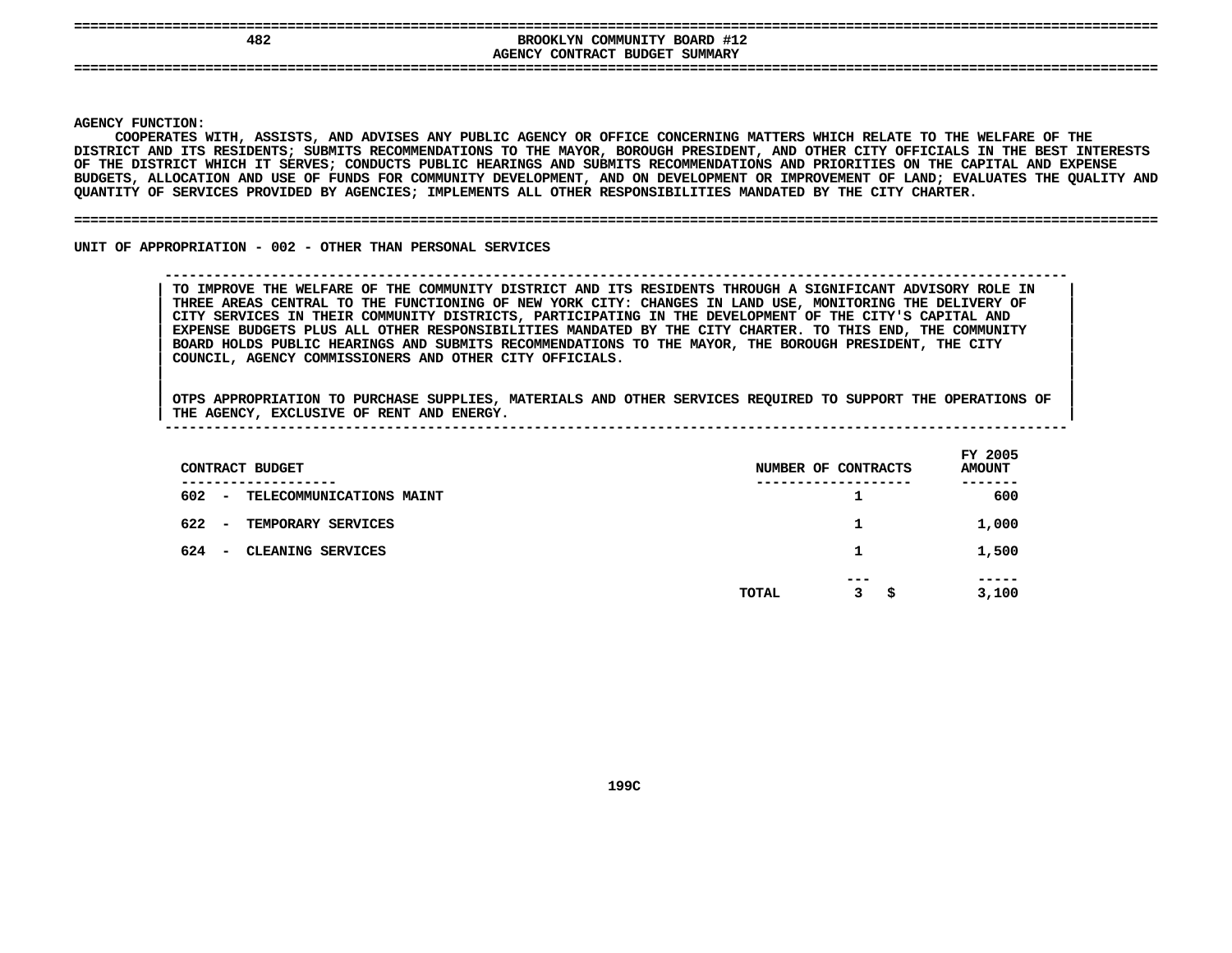|  |  | _______ |  |  |
|--|--|---------|--|--|
|  |  |         |  |  |
|  |  |         |  |  |

## **====================================================================================================================================**BROOKLYN COMMUNITY BOARD #13<br>AGENCY CONTRACT BUDGET SUMMARY **BROOKLYN COMMUNITY BOARD #13 CONTRACT BUDGET SUMMARY ====================================================================================================================================**

**AGENCY**

**|**

Y FUNCTION:<br>COOPERATES<br>ICT AND ITS<br>ICT AND ITS **COOPERATES**S WITH, ASSISTS, AND ADVISES ANY PUBLIC AGENCY OR OFFICE CONCERNING MATTERS WHICH RELATE TO THE WELFARE OF THE<br>TS RESIDENTS; SUBMITS RECOMMENDATIONS TO THE MAYOR, BOROUGH PRESIDENT, AND OTHER CITY OFFICIALS IN THE BEST IN<br> **DISTRICT**T AND ITS RESIDENTS; SUBMITS RECOMMENDATIONS TO THE MAYOR, BOROUGH PRESIDENT, AND OTHER CITY OFFICIALS IN THE BEST INTERESTS<br>DISTRICT WHICH IT SERVES; CONDUCTS PUBLIC HEARINGS AND SUBMITS RECOMMENDATIONS AND PRIORITIES ON OF THE DISTRICT WHICH IT SERVES: CONDUCTS PUBLIC HEARINGS AND SUBMITS RECOMMENDATIONS AND PRIORITIES ON THE CAPITAL AND EXPENSE F THE DISTRICT WHICH IT SERVES; CONDUCTS PUBLIC HEARINGS AND SUBMITS RECOMMENDATIONS AND PRIORITIES ON THE CAPITAL AND EXPENSE<br>UDGETS, ALLOCATION AND USE OF FUNDS FOR COMMUNITY DEVELOPMENT, AND ON DEVELOPMENT OR IMPROVEMEN BUDGETS, ALLOCATION AND USE OF FUNDS FOR COMMUNITY DEVELOPMENT, AND ON DEVELOPMENT OR IMPROVEMENT OF LAND; EVALUATES THE QUALITY AND<br>QUANTITY OF SERVICES PROVIDED BY AGENCIES; IMPLEMENTS ALL OTHER RESPONSIBILITIES MANDATED QUANTITY OF SERVICES PROVIDED BY AGENCIES; IMPLEMENTS ALL OTHER RESPONSIBILITIES MANDATED BY THE CITY CHARTER.

#### **OF SERVICES PROVIDED BY AGENCIES; IMPLEMENTS ALL OTHER RESPONSIBILITIES MANDATED BY THE CITY CHARTER. ====================================================================================================================================**

UNIT OF APPROPRIATION - 002 - OTHER THAN PERSONAL SERVICES

## **OF APPROPRIATION - <sup>002</sup> - OTHER THAN PERSONAL SERVICES --------------------------------------------------------------------------------------------------------------**TO IMPROVE THE WELFARE OF THE COMMUNITY DISTRICT AND ITS RESIDENTS THROUGH A SIGNIFICANT ADVISORY ROLE IN THREE AREAS CENTRAL TO THE FUNCTIONING OF NEW YORK CITY: CHANGES IN LAND USE, MONITORING THE DELIVERY OF CITY SERVIC TO IMPROVE THE WELFARE OF THE COMMUNITY DISTRICT AND ITS RESIDENTS THROUGH A SIGNIFICANT ADVISORY ROLE IN THREE AREAS CENTRAL TO THE FUNCTIONING OF NEW YORK CITY: CHANGES IN LAND USE, MONITORING THE DELIVERY OF<br>CITY SERVICES IN THEIR COMMUNITY DISTRICTS, PARTICIPATING IN THE DEVELOPMENT OF THE CITY'S CAPITAL AND<br>EXPENSE BUDGET **CITY SERVICES IN THEIR COMMUNITY DISTRICTS, PARTICIPATING IN THE DEVELOPMENT OF THE CITY'S CAPITAL AND <sup>|</sup>** EXPENSE BUDGETS PLUS ALL OTHER RESPONSIBILITIES MANDATED BY THE CITY CHARTER. TO THIS END, THE COMMUNITY<br>BOARD HOLDS PUBLIC HEARINGS AND SUBMITS RECOMMENDATIONS TO THE MAYOR, THE BOROUGH PRESIDENT, THE CITY<br>COUNCIL, AGENCY **BOARD HOLDS PUBLIC HEARINGS AND SUBMITS RECOMMENDATIONS TO THE MAYOR, THE BOROUGH PRESIDENT, THE CITY <sup>|</sup> COUNCIL, AGENCY COMMISSIONERS AND OTHER CITY OFFICIALS. <sup>|</sup>**

| CONTRACT BUDGET                                        | NUMBER OF CONTRACTS            | FY 2005<br><b>AMOUNT</b> |
|--------------------------------------------------------|--------------------------------|--------------------------|
| --------<br>602<br>TELECOMMUNICATIONS MAINT<br>$\sim$  | ------<br>2                    | -----<br>680             |
| 608<br>MAINT & REP GENERAL<br>$\overline{\phantom{0}}$ | ᅩ                              | 200                      |
| 622<br>TEMPORARY SERVICES<br>$\overline{\phantom{0}}$  | 3                              | 1,200                    |
| 624<br>CLEANING SERVICES<br>$\overline{\phantom{a}}$   | 1                              | 2,000                    |
|                                                        | ---<br>7<br><b>TOTAL</b><br>\$ | -----<br>4,080           |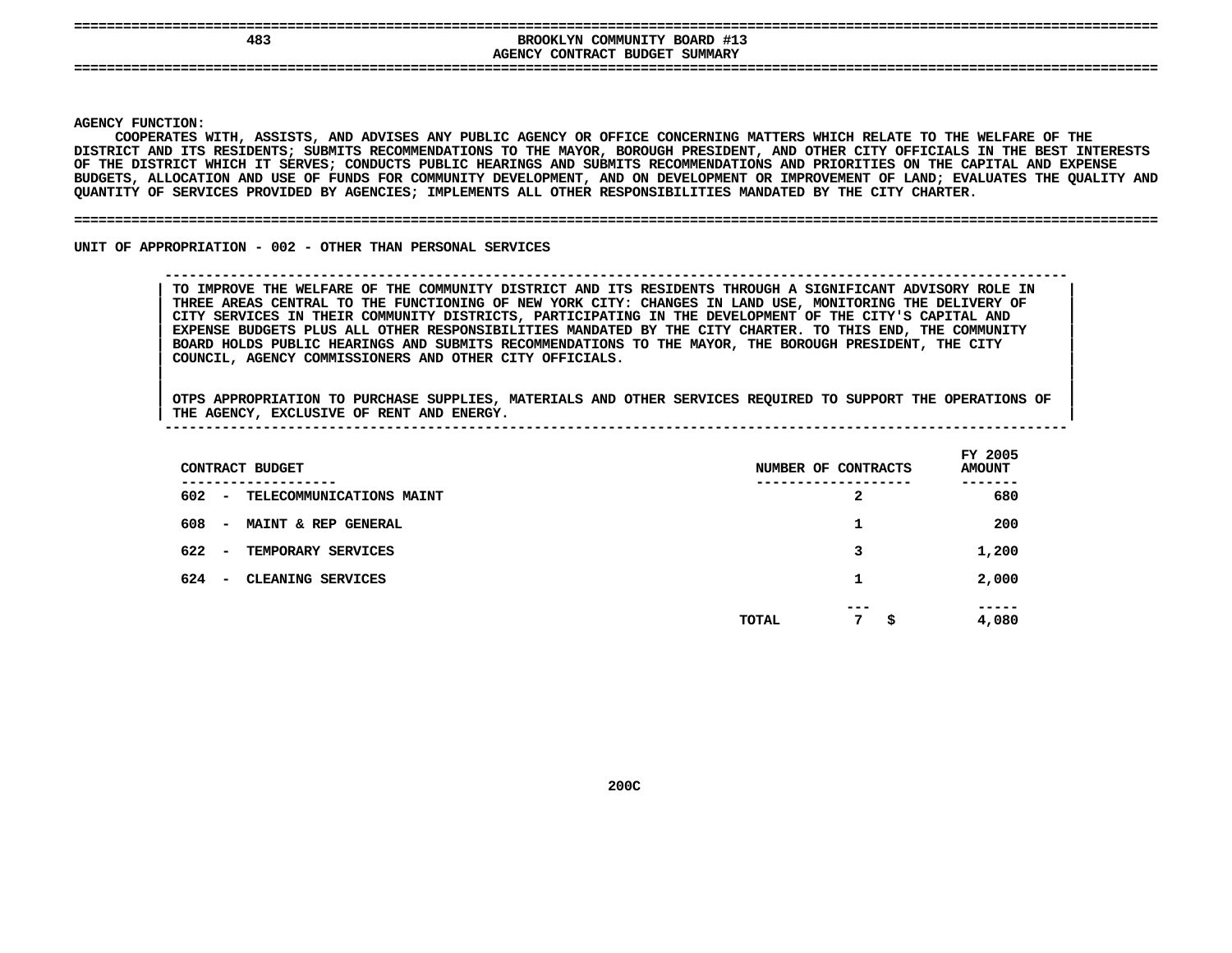|  |  |  | -------- |  |
|--|--|--|----------|--|
|  |  |  |          |  |
|  |  |  |          |  |

## **====================================================================================================================================EXPOSITE BROOKLYN COMMUNITY BOARD #14<br>AGENCY CONTRACT BUDGET SUMMARY BROOKLYN COMMUNITY BOARD #14 CONTRACT BUDGET SUMMARY ====================================================================================================================================**

**AGENCY**

**|**

Y FUNCTION:<br>COOPERATES<br>ICT AND ITS<br>ICT AND ITS **COOPERATES**S WITH, ASSISTS, AND ADVISES ANY PUBLIC AGENCY OR OFFICE CONCERNING MATTERS WHICH RELATE TO THE WELFARE OF THE<br>TS RESIDENTS; SUBMITS RECOMMENDATIONS TO THE MAYOR, BOROUGH PRESIDENT, AND OTHER CITY OFFICIALS IN THE BEST IN<br> **DISTRICT**T AND ITS RESIDENTS; SUBMITS RECOMMENDATIONS TO THE MAYOR, BOROUGH PRESIDENT, AND OTHER CITY OFFICIALS IN THE BEST INTERESTS<br>DISTRICT WHICH IT SERVES; CONDUCTS PUBLIC HEARINGS AND SUBMITS RECOMMENDATIONS AND PRIORITIES ON OF THE DISTRICT WHICH IT SERVES: CONDUCTS PUBLIC HEARINGS AND SUBMITS RECOMMENDATIONS AND PRIORITIES ON THE CAPITAL AND EXPENSE F THE DISTRICT WHICH IT SERVES; CONDUCTS PUBLIC HEARINGS AND SUBMITS RECOMMENDATIONS AND PRIORITIES ON THE CAPITAL AND EXPENSE<br>UDGETS, ALLOCATION AND USE OF FUNDS FOR COMMUNITY DEVELOPMENT, AND ON DEVELOPMENT OR IMPROVEMEN BUDGETS, ALLOCATION AND USE OF FUNDS FOR COMMUNITY DEVELOPMENT, AND ON DEVELOPMENT OR IMPROVEMENT OF LAND; EVALUATES THE QUALITY AND<br>QUANTITY OF SERVICES PROVIDED BY AGENCIES; IMPLEMENTS ALL OTHER RESPONSIBILITIES MANDATED QUANTITY OF SERVICES PROVIDED BY AGENCIES; IMPLEMENTS ALL OTHER RESPONSIBILITIES MANDATED BY THE CITY CHARTER.

#### **OF SERVICES PROVIDED BY AGENCIES; IMPLEMENTS ALL OTHER RESPONSIBILITIES MANDATED BY THE CITY CHARTER. ====================================================================================================================================**

UNIT OF APPROPRIATION - 002 - OTHER THAN PERSONAL SERVICES

## **OF APPROPRIATION - <sup>002</sup> - OTHER THAN PERSONAL SERVICES --------------------------------------------------------------------------------------------------------------**TO IMPROVE THE WELFARE OF THE COMMUNITY DISTRICT AND ITS RESIDENTS THROUGH A SIGNIFICANT ADVISORY ROLE IN THREE AREAS CENTRAL TO THE FUNCTIONING OF NEW YORK CITY: CHANGES IN LAND USE, MONITORING THE DELIVERY OF CITY SERVIC TO IMPROVE THE WELFARE OF THE COMMUNITY DISTRICT AND ITS RESIDENTS THROUGH A SIGNIFICANT ADVISORY ROLE IN THREE AREAS CENTRAL TO THE FUNCTIONING OF NEW YORK CITY: CHANGES IN LAND USE, MONITORING THE DELIVERY OF<br>CITY SERVICES IN THEIR COMMUNITY DISTRICTS, PARTICIPATING IN THE DEVELOPMENT OF THE CITY'S CAPITAL AND<br>EXPENSE BUDGET **CITY SERVICES IN THEIR COMMUNITY DISTRICTS, PARTICIPATING IN THE DEVELOPMENT OF THE CITY'S CAPITAL AND <sup>|</sup>** EXPENSE BUDGETS PLUS ALL OTHER RESPONSIBILITIES MANDATED BY THE CITY CHARTER. TO THIS END, THE COMMUNITY<br>BOARD HOLDS PUBLIC HEARINGS AND SUBMITS RECOMMENDATIONS TO THE MAYOR, THE BOROUGH PRESIDENT, THE CITY<br>COUNCIL, AGENCY **BOARD HOLDS PUBLIC HEARINGS AND SUBMITS RECOMMENDATIONS TO THE MAYOR, THE BOROUGH PRESIDENT, THE CITY <sup>|</sup> COUNCIL, AGENCY COMMISSIONERS AND OTHER CITY OFFICIALS. <sup>|</sup>**

| CONTRACT BUDGET                                                 | NUMBER OF CONTRACTS     | FY 2005<br><b>AMOUNT</b> |
|-----------------------------------------------------------------|-------------------------|--------------------------|
| 602<br>TELECOMMUNICATIONS MAINT<br>$\overline{\phantom{a}}$     | ------                  | -----<br>900             |
| 612<br>OFFICE EQUIPMENT MAINTENANCE<br>$\overline{\phantom{a}}$ |                         | 300                      |
| 613<br>DATA PROCESSING EQUIPMENT<br>$\overline{\phantom{a}}$    | 1                       | 1,120                    |
| 615<br>PRINTING CONTRACTS<br>$\overline{\phantom{a}}$           |                         | 300                      |
| 622<br>TEMPORARY SERVICES<br>$\overline{\phantom{a}}$           |                         | 4,247                    |
| 624<br>CLEANING SERVICES<br>$\overline{\phantom{a}}$            | 1                       | 100                      |
|                                                                 | ---<br>6<br>\$<br>TOTAL | ----<br>6,967            |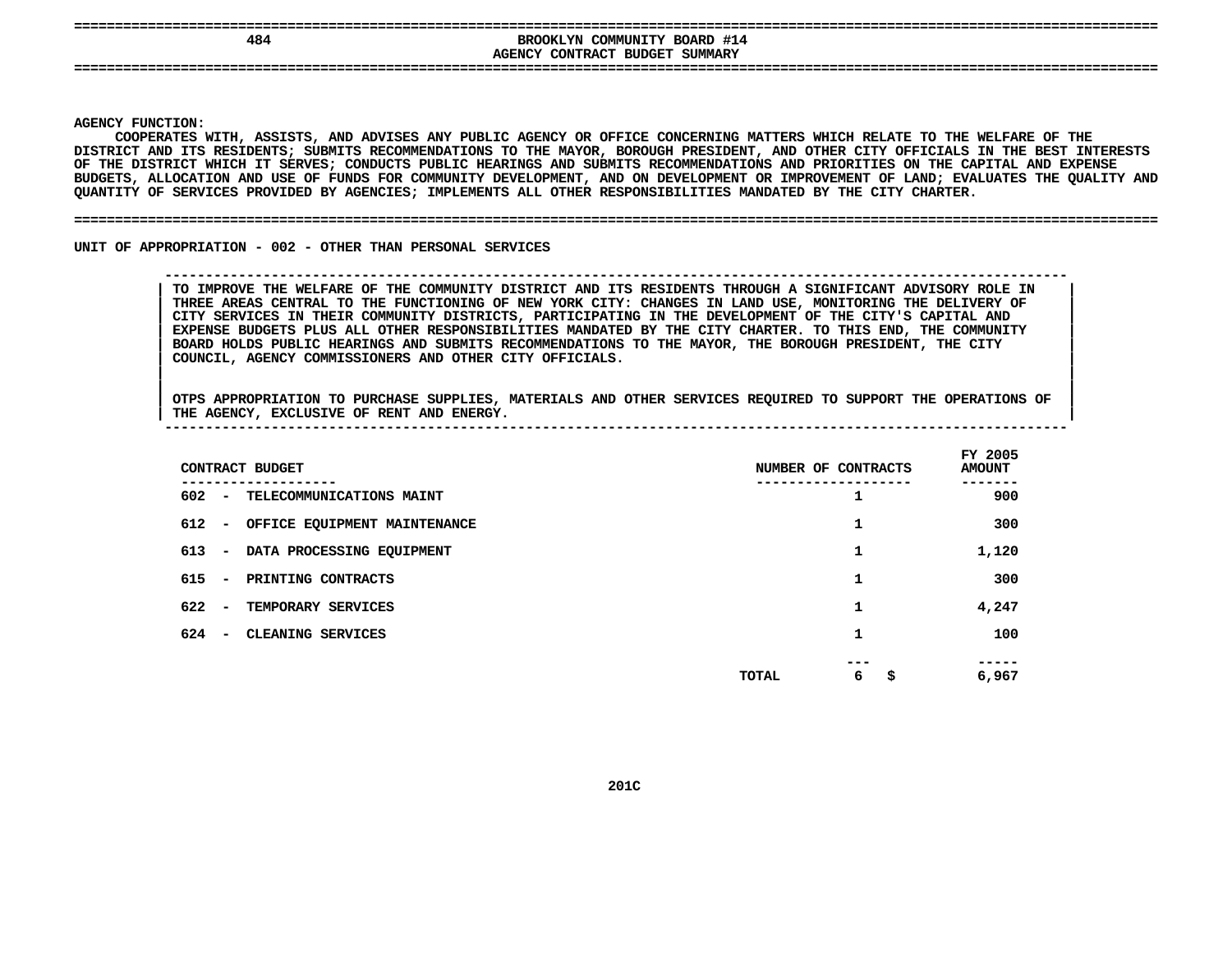|  |  |  | --------- |  |
|--|--|--|-----------|--|
|  |  |  |           |  |

## **====================================================================================================================================**BROOKLYN COMMUNITY BOARD #16<br>AGENCY CONTRACT BUDGET SUMMARY **BROOKLYN COMMUNITY BOARD #16**

**CONTRACT BUDGET SUMMARY ====================================================================================================================================**

#### **AGENCY**

**|**

Y FUNCTION:<br>COOPERATES<br>ICT AND ITS<br>ICT AND ITS **COOPERATES**S WITH, ASSISTS, AND ADVISES ANY PUBLIC AGENCY OR OFFICE CONCERNING MATTERS WHICH RELATE TO THE WELFARE OF THE<br>TS RESIDENTS; SUBMITS RECOMMENDATIONS TO THE MAYOR, BOROUGH PRESIDENT, AND OTHER CITY OFFICIALS IN THE BEST IN<br> **DISTRICT**T AND ITS RESIDENTS; SUBMITS RECOMMENDATIONS TO THE MAYOR, BOROUGH PRESIDENT, AND OTHER CITY OFFICIALS IN THE BEST INTERESTS<br>DISTRICT WHICH IT SERVES; CONDUCTS PUBLIC HEARINGS AND SUBMITS RECOMMENDATIONS AND PRIORITIES ON OF THE DISTRICT WHICH IT SERVES: CONDUCTS PUBLIC HEARINGS AND SUBMITS RECOMMENDATIONS AND PRIORITIES ON THE CAPITAL AND EXPENSE F THE DISTRICT WHICH IT SERVES; CONDUCTS PUBLIC HEARINGS AND SUBMITS RECOMMENDATIONS AND PRIORITIES ON THE CAPITAL AND EXPENSE<br>UDGETS, ALLOCATION AND USE OF FUNDS FOR COMMUNITY DEVELOPMENT, AND ON DEVELOPMENT OR IMPROVEMEN BUDGETS, ALLOCATION AND USE OF FUNDS FOR COMMUNITY DEVELOPMENT, AND ON DEVELOPMENT OR IMPROVEMENT OF LAND; EVALUATES THE QUALITY AND<br>QUANTITY OF SERVICES PROVIDED BY AGENCIES; IMPLEMENTS ALL OTHER RESPONSIBILITIES MANDATED QUANTITY OF SERVICES PROVIDED BY AGENCIES; IMPLEMENTS ALL OTHER RESPONSIBILITIES MANDATED BY THE CITY CHARTER.

#### **OF SERVICES PROVIDED BY AGENCIES; IMPLEMENTS ALL OTHER RESPONSIBILITIES MANDATED BY THE CITY CHARTER. ====================================================================================================================================**

UNIT OF APPROPRIATION - 002 - OTHER THAN PERSONAL SERVICES

## **OF APPROPRIATION - <sup>002</sup> - OTHER THAN PERSONAL SERVICES --------------------------------------------------------------------------------------------------------------**TO IMPROVE THE WELFARE OF THE COMMUNITY DISTRICT AND ITS RESIDENTS THROUGH A SIGNIFICANT ADVISORY ROLE IN THREE AREAS CENTRAL TO THE FUNCTIONING OF NEW YORK CITY: CHANGES IN LAND USE, MONITORING THE DELIVERY OF CITY SERVIC TO IMPROVE THE WELFARE OF THE COMMUNITY DISTRICT AND ITS RESIDENTS THROUGH A SIGNIFICANT ADVISORY ROLE IN THREE AREAS CENTRAL TO THE FUNCTIONING OF NEW YORK CITY: CHANGES IN LAND USE, MONITORING THE DELIVERY OF<br>CITY SERVICES IN THEIR COMMUNITY DISTRICTS, PARTICIPATING IN THE DEVELOPMENT OF THE CITY'S CAPITAL AND<br>EXPENSE BUDGET **CITY SERVICES IN THEIR COMMUNITY DISTRICTS, PARTICIPATING IN THE DEVELOPMENT OF THE CITY'S CAPITAL AND <sup>|</sup>** EXPENSE BUDGETS PLUS ALL OTHER RESPONSIBILITIES MANDATED BY THE CITY CHARTER. TO THIS END, THE COMMUNITY<br>BOARD HOLDS PUBLIC HEARINGS AND SUBMITS RECOMMENDATIONS TO THE MAYOR, THE BOROUGH PRESIDENT, THE CITY<br>COUNCIL, AGENCY **BOARD HOLDS PUBLIC HEARINGS AND SUBMITS RECOMMENDATIONS TO THE MAYOR, THE BOROUGH PRESIDENT, THE CITY <sup>|</sup> COUNCIL, AGENCY COMMISSIONERS AND OTHER CITY OFFICIALS. <sup>|</sup>**

| CONTRACT BUDGET                                              | NUMBER OF CONTRACTS                | FY 2005<br><b>AMOUNT</b> |
|--------------------------------------------------------------|------------------------------------|--------------------------|
| ----------<br>602<br>- TELECOMMUNICATIONS MAINT              |                                    | -----<br>249             |
| 612<br>OFFICE EQUIPMENT MAINTENANCE<br>$\sim$                | 1                                  | 1,386                    |
| 613<br>DATA PROCESSING EQUIPMENT<br>$\overline{\phantom{0}}$ |                                    | 532                      |
| 622<br>TEMPORARY SERVICES<br>$\overline{\phantom{0}}$        |                                    | 2,000                    |
|                                                              | ---<br>$4^{\circ}$<br>TOTAL<br>\$. | -----<br>4,167           |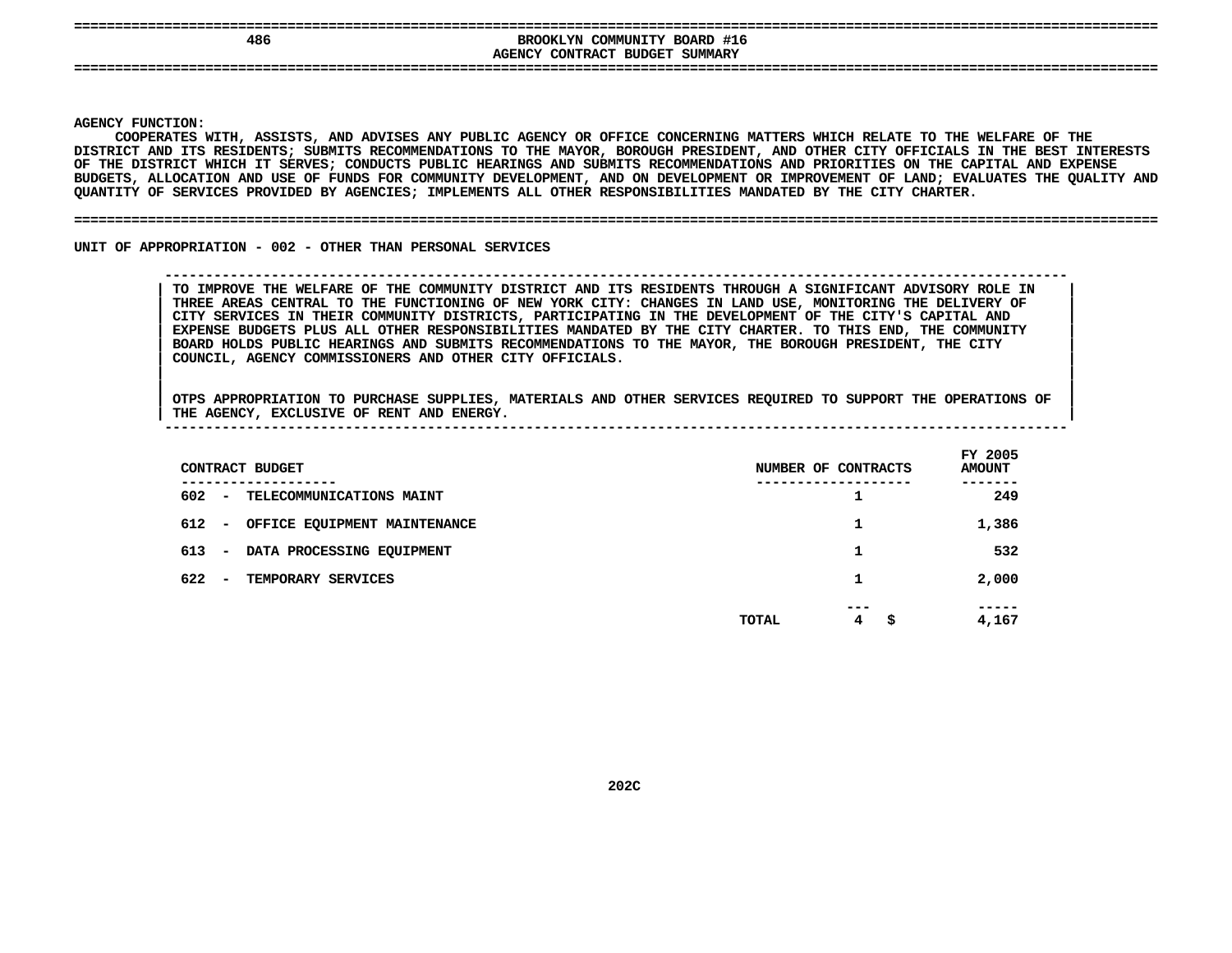| ________ |  |  |  |
|----------|--|--|--|
|          |  |  |  |
|          |  |  |  |

**====================================================================================================================================EXPOSITE BROOKLYN COMMUNITY BOARD #17<br>AGENCY CONTRACT BUDGET SUMMARY BROOKLYN COMMUNITY BOARD #17 CONTRACT BUDGET SUMMARY ====================================================================================================================================**

**AGENCY**

**|**

Y FUNCTION:<br>COOPERATES<br>ICT AND ITS<br>ICT AND ITS **COOPERATES**S WITH, ASSISTS, AND ADVISES ANY PUBLIC AGENCY OR OFFICE CONCERNING MATTERS WHICH RELATE TO THE WELFARE OF THE<br>TS RESIDENTS; SUBMITS RECOMMENDATIONS TO THE MAYOR, BOROUGH PRESIDENT, AND OTHER CITY OFFICIALS IN THE BEST IN<br> **DISTRICT**T AND ITS RESIDENTS; SUBMITS RECOMMENDATIONS TO THE MAYOR, BOROUGH PRESIDENT, AND OTHER CITY OFFICIALS IN THE BEST INTERESTS<br>DISTRICT WHICH IT SERVES; CONDUCTS PUBLIC HEARINGS AND SUBMITS RECOMMENDATIONS AND PRIORITIES ON OF THE DISTRICT WHICH IT SERVES: CONDUCTS PUBLIC HEARINGS AND SUBMITS RECOMMENDATIONS AND PRIORITIES ON THE CAPITAL AND EXPENSE F THE DISTRICT WHICH IT SERVES; CONDUCTS PUBLIC HEARINGS AND SUBMITS RECOMMENDATIONS AND PRIORITIES ON THE CAPITAL AND EXPENSE<br>UDGETS, ALLOCATION AND USE OF FUNDS FOR COMMUNITY DEVELOPMENT, AND ON DEVELOPMENT OR IMPROVEMEN BUDGETS, ALLOCATION AND USE OF FUNDS FOR COMMUNITY DEVELOPMENT, AND ON DEVELOPMENT OR IMPROVEMENT OF LAND; EVALUATES THE QUALITY AND<br>QUANTITY OF SERVICES PROVIDED BY AGENCIES; IMPLEMENTS ALL OTHER RESPONSIBILITIES MANDATED QUANTITY OF SERVICES PROVIDED BY AGENCIES; IMPLEMENTS ALL OTHER RESPONSIBILITIES MANDATED BY THE CITY CHARTER.

#### **OF SERVICES PROVIDED BY AGENCIES; IMPLEMENTS ALL OTHER RESPONSIBILITIES MANDATED BY THE CITY CHARTER. ====================================================================================================================================**

UNIT OF APPROPRIATION - 002 - OTHER THAN PERSONAL SERVICES

 **OF APPROPRIATION - <sup>002</sup> - OTHER THAN PERSONAL SERVICES --------------------------------------------------------------------------------------------------------------**TO IMPROVE THE WELFARE OF THE COMMUNITY DISTRICT AND ITS RESIDENTS THROUGH A SIGNIFICANT ADVISORY ROLE IN THREE AREAS CENTRAL TO THE FUNCTIONING OF NEW YORK CITY: CHANGES IN LAND USE, MONITORING THE DELIVERY OF CITY SERVIC TO IMPROVE THE WELFARE OF THE COMMUNITY DISTRICT AND ITS RESIDENTS THROUGH A SIGNIFICANT ADVISORY ROLE IN THREE AREAS CENTRAL TO THE FUNCTIONING OF NEW YORK CITY: CHANGES IN LAND USE, MONITORING THE DELIVERY OF<br>CITY SERVICES IN THEIR COMMUNITY DISTRICTS, PARTICIPATING IN THE DEVELOPMENT OF THE CITY'S CAPITAL AND<br>EXPENSE BUDGET **CITY SERVICES IN THEIR COMMUNITY DISTRICTS, PARTICIPATING IN THE DEVELOPMENT OF THE CITY'S CAPITAL AND <sup>|</sup>** EXPENSE BUDGETS PLUS ALL OTHER RESPONSIBILITIES MANDATED BY THE CITY CHARTER. TO THIS END, THE COMMUNITY<br>BOARD HOLDS PUBLIC HEARINGS AND SUBMITS RECOMMENDATIONS TO THE MAYOR, THE BOROUGH PRESIDENT, THE CITY<br>COUNCIL, AGENCY **BOARD HOLDS PUBLIC HEARINGS AND SUBMITS RECOMMENDATIONS TO THE MAYOR, THE BOROUGH PRESIDENT, THE CITY <sup>|</sup> COUNCIL, AGENCY COMMISSIONERS AND OTHER CITY OFFICIALS. <sup>|</sup>**

| CONTRACT BUDGET                                              | NUMBER OF CONTRACTS          | FY 2005<br><b>AMOUNT</b> |
|--------------------------------------------------------------|------------------------------|--------------------------|
| ---------<br>602<br>- TELECOMMUNICATIONS MAINT               | ------------<br>ı            | 369                      |
| 608<br><b>MAINT &amp; REP GENERAL</b><br>$\sim$              |                              | 75                       |
| 612 - OFFICE EQUIPMENT MAINTENANCE                           | 1                            | 2,525                    |
| 613<br>DATA PROCESSING EQUIPMENT<br>$\overline{\phantom{a}}$ |                              | 165                      |
| 624<br>CLEANING SERVICES<br>$\overline{\phantom{a}}$         | 1                            | 720                      |
|                                                              | ---<br>$5 -$<br>\$.<br>TOTAL | -----<br>3,854           |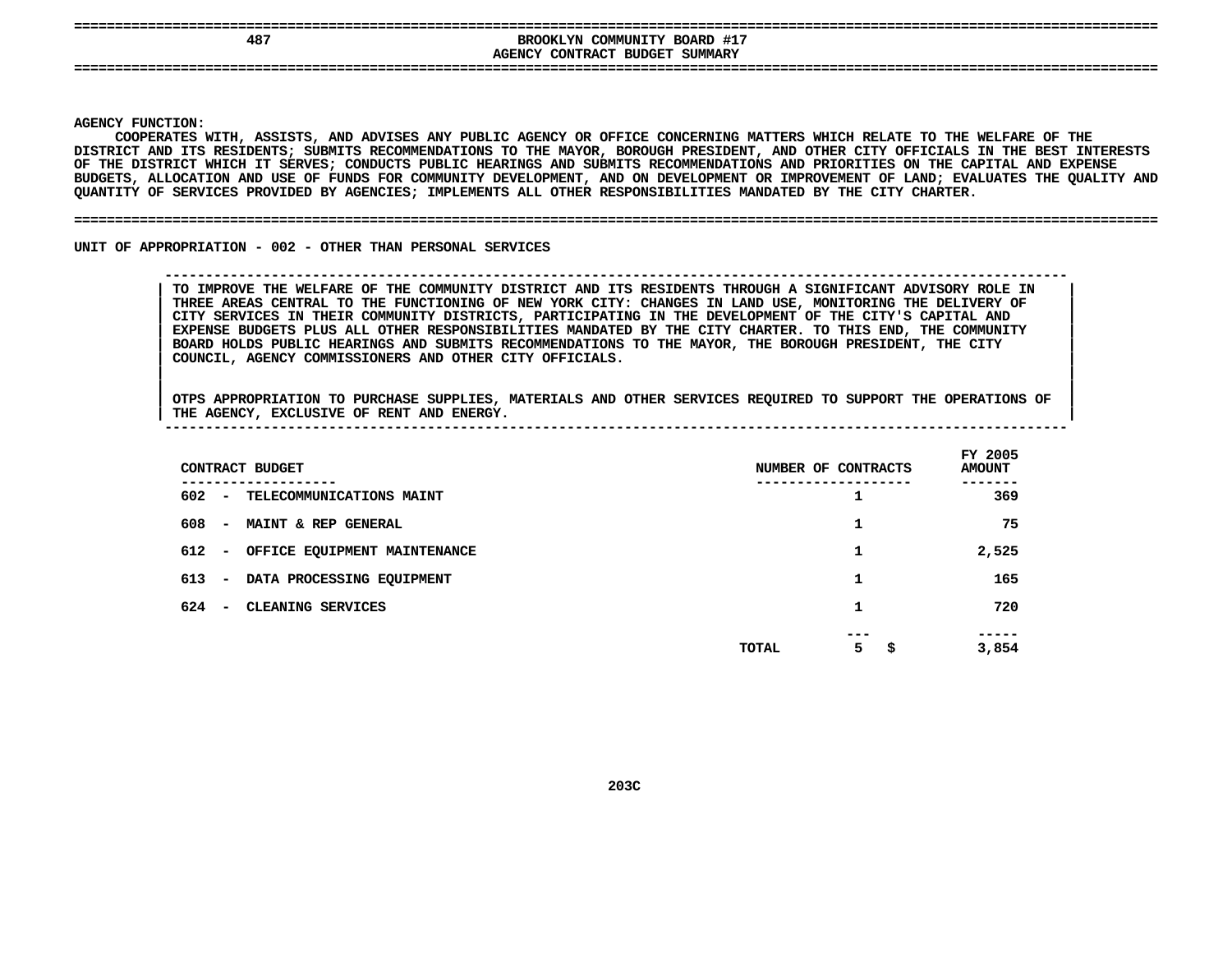| --------- |  |  |  |  |
|-----------|--|--|--|--|
|           |  |  |  |  |

**====================================================================================================================================**BROOKLYN COMMUNITY BOARD #18<br>AGENCY CONTRACT BUDGET SUMMARY **BROOKLYN COMMUNITY BOARD #18 CONTRACT BUDGET SUMMARY ====================================================================================================================================**

**AGENCY**

**|**

Y FUNCTION:<br>COOPERATES<br>ICT AND ITS<br>ICT AND ITS **COOPERATES**S WITH, ASSISTS, AND ADVISES ANY PUBLIC AGENCY OR OFFICE CONCERNING MATTERS WHICH RELATE TO THE WELFARE OF THE<br>TS RESIDENTS; SUBMITS RECOMMENDATIONS TO THE MAYOR, BOROUGH PRESIDENT, AND OTHER CITY OFFICIALS IN THE BEST IN<br> **DISTRICT**T AND ITS RESIDENTS; SUBMITS RECOMMENDATIONS TO THE MAYOR, BOROUGH PRESIDENT, AND OTHER CITY OFFICIALS IN THE BEST INTERESTS<br>DISTRICT WHICH IT SERVES; CONDUCTS PUBLIC HEARINGS AND SUBMITS RECOMMENDATIONS AND PRIORITIES ON OF THE DISTRICT WHICH IT SERVES: CONDUCTS PUBLIC HEARINGS AND SUBMITS RECOMMENDATIONS AND PRIORITIES ON THE CAPITAL AND EXPENSE F THE DISTRICT WHICH IT SERVES; CONDUCTS PUBLIC HEARINGS AND SUBMITS RECOMMENDATIONS AND PRIORITIES ON THE CAPITAL AND EXPENSE<br>UDGETS, ALLOCATION AND USE OF FUNDS FOR COMMUNITY DEVELOPMENT, AND ON DEVELOPMENT OR IMPROVEMEN BUDGETS, ALLOCATION AND USE OF FUNDS FOR COMMUNITY DEVELOPMENT, AND ON DEVELOPMENT OR IMPROVEMENT OF LAND; EVALUATES THE QUALITY AND<br>QUANTITY OF SERVICES PROVIDED BY AGENCIES; IMPLEMENTS ALL OTHER RESPONSIBILITIES MANDATED QUANTITY OF SERVICES PROVIDED BY AGENCIES; IMPLEMENTS ALL OTHER RESPONSIBILITIES MANDATED BY THE CITY CHARTER.

#### **OF SERVICES PROVIDED BY AGENCIES; IMPLEMENTS ALL OTHER RESPONSIBILITIES MANDATED BY THE CITY CHARTER. ====================================================================================================================================**

UNIT OF APPROPRIATION - 002 - OTHER THAN PERSONAL SERVICES

 **OF APPROPRIATION - <sup>002</sup> - OTHER THAN PERSONAL SERVICES --------------------------------------------------------------------------------------------------------------**TO IMPROVE THE WELFARE OF THE COMMUNITY DISTRICT AND ITS RESIDENTS THROUGH A SIGNIFICANT ADVISORY ROLE IN THREE AREAS CENTRAL TO THE FUNCTIONING OF NEW YORK CITY: CHANGES IN LAND USE, MONITORING THE DELIVERY OF CITY SERVIC TO IMPROVE THE WELFARE OF THE COMMUNITY DISTRICT AND ITS RESIDENTS THROUGH A SIGNIFICANT ADVISORY ROLE IN THREE AREAS CENTRAL TO THE FUNCTIONING OF NEW YORK CITY: CHANGES IN LAND USE, MONITORING THE DELIVERY OF<br>CITY SERVICES IN THEIR COMMUNITY DISTRICTS, PARTICIPATING IN THE DEVELOPMENT OF THE CITY'S CAPITAL AND<br>EXPENSE BUDGET **CITY SERVICES IN THEIR COMMUNITY DISTRICTS, PARTICIPATING IN THE DEVELOPMENT OF THE CITY'S CAPITAL AND <sup>|</sup>** EXPENSE BUDGETS PLUS ALL OTHER RESPONSIBILITIES MANDATED BY THE CITY CHARTER. TO THIS END, THE COMMUNITY<br>BOARD HOLDS PUBLIC HEARINGS AND SUBMITS RECOMMENDATIONS TO THE MAYOR, THE BOROUGH PRESIDENT, THE CITY<br>COUNCIL, AGENCY **BOARD HOLDS PUBLIC HEARINGS AND SUBMITS RECOMMENDATIONS TO THE MAYOR, THE BOROUGH PRESIDENT, THE CITY <sup>|</sup> COUNCIL, AGENCY COMMISSIONERS AND OTHER CITY OFFICIALS. <sup>|</sup>**

| CONTRACT BUDGET                                                   | NUMBER OF CONTRACTS    | FY 2005<br><b>AMOUNT</b> |
|-------------------------------------------------------------------|------------------------|--------------------------|
| ---------<br>602<br>TELECOMMUNICATIONS MAINT<br>$\sim$ 100 $\mu$  | ------------<br>ı      | 1,000                    |
| 608<br><b>MAINT &amp; REP GENERAL</b><br>$\overline{\phantom{a}}$ | 1                      | 950                      |
| 612<br>OFFICE EQUIPMENT MAINTENANCE<br>$\overline{\phantom{a}}$   | 1                      | 1,750                    |
| 613<br>DATA PROCESSING EQUIPMENT<br>$\overline{\phantom{a}}$      | 1                      | 116                      |
| 624<br>CLEANING SERVICES<br>$\overline{\phantom{a}}$              | 1                      | 1,620                    |
|                                                                   | ---<br>5<br>s<br>TOTAL | -----<br>5,436           |
|                                                                   |                        |                          |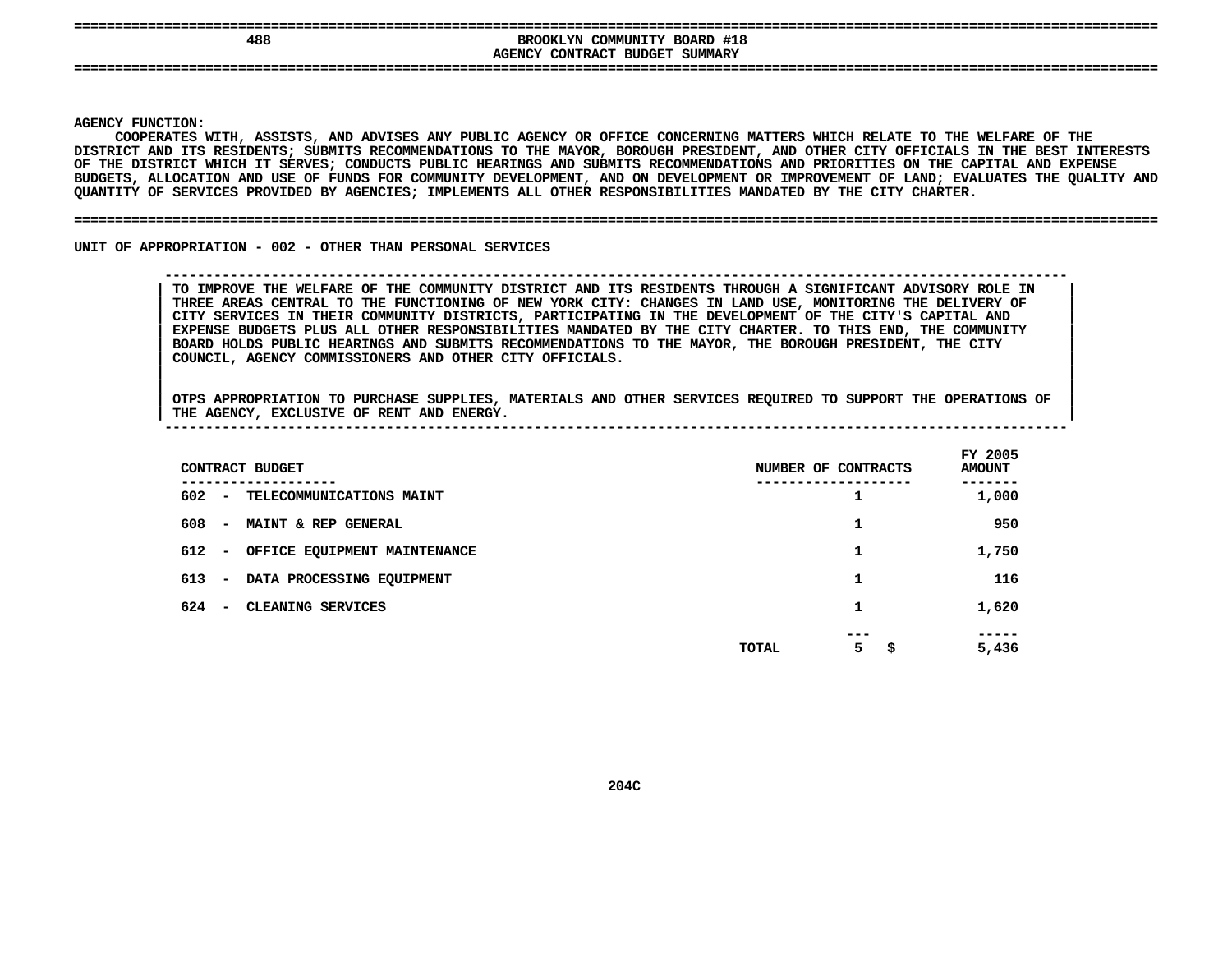|  |  | -------- |  |  |
|--|--|----------|--|--|
|  |  |          |  |  |
|  |  |          |  |  |

## **====================================================================================================================================492**<br> **AGENCY CONTRACT BUDGET SUMMARY**<br> **AGENCY CONTRACT BUDGET SUMMARY STATEN ISLAND COMMUNITY BOARD #2 CONTRACT BUDGET SUMMARY ====================================================================================================================================**

**AGENCY**

**|**

Y FUNCTION:<br>COOPERATES<br>ICT AND ITS<br>ICT AND ITS **COOPERATES**S WITH, ASSISTS, AND ADVISES ANY PUBLIC AGENCY OR OFFICE CONCERNING MATTERS WHICH RELATE TO THE WELFARE OF THE<br>TS RESIDENTS; SUBMITS RECOMMENDATIONS TO THE MAYOR, BOROUGH PRESIDENT, AND OTHER CITY OFFICIALS IN THE BEST IN<br> **DISTRICT**T AND ITS RESIDENTS; SUBMITS RECOMMENDATIONS TO THE MAYOR, BOROUGH PRESIDENT, AND OTHER CITY OFFICIALS IN THE BEST INTERESTS<br>DISTRICT WHICH IT SERVES; CONDUCTS PUBLIC HEARINGS AND SUBMITS RECOMMENDATIONS AND PRIORITIES ON OF THE DISTRICT WHICH IT SERVES: CONDUCTS PUBLIC HEARINGS AND SUBMITS RECOMMENDATIONS AND PRIORITIES ON THE CAPITAL AND EXPENSE F THE DISTRICT WHICH IT SERVES; CONDUCTS PUBLIC HEARINGS AND SUBMITS RECOMMENDATIONS AND PRIORITIES ON THE CAPITAL AND EXPENSE<br>UDGETS, ALLOCATION AND USE OF FUNDS FOR COMMUNITY DEVELOPMENT, AND ON DEVELOPMENT OR IMPROVEMEN BUDGETS, ALLOCATION AND USE OF FUNDS FOR COMMUNITY DEVELOPMENT, AND ON DEVELOPMENT OR IMPROVEMENT OF LAND; EVALUATES THE QUALITY AND<br>QUANTITY OF SERVICES PROVIDED BY AGENCIES; IMPLEMENTS ALL OTHER RESPONSIBILITIES MANDATED QUANTITY OF SERVICES PROVIDED BY AGENCIES; IMPLEMENTS ALL OTHER RESPONSIBILITIES MANDATED BY THE CITY CHARTER.

#### **OF SERVICES PROVIDED BY AGENCIES; IMPLEMENTS ALL OTHER RESPONSIBILITIES MANDATED BY THE CITY CHARTER. ====================================================================================================================================**

UNIT OF APPROPRIATION - 002 - OTHER THAN PERSONAL SERVICES

 **OF APPROPRIATION - <sup>002</sup> - OTHER THAN PERSONAL SERVICES --------------------------------------------------------------------------------------------------------------**TO IMPROVE THE WELFARE OF THE COMMUNITY DISTRICT AND ITS RESIDENTS THROUGH A SIGNIFICANT ADVISORY ROLE IN THREE AREAS CENTRAL TO THE FUNCTIONING OF NEW YORK CITY: CHANGES IN LAND USE, MONITORING THE DELIVERY OF CITY SERVIC TO IMPROVE THE WELFARE OF THE COMMUNITY DISTRICT AND ITS RESIDENTS THROUGH A SIGNIFICANT ADVISORY ROLE IN THREE AREAS CENTRAL TO THE FUNCTIONING OF NEW YORK CITY: CHANGES IN LAND USE, MONITORING THE DELIVERY OF<br>CITY SERVICES IN THEIR COMMUNITY DISTRICTS, PARTICIPATING IN THE DEVELOPMENT OF THE CITY'S CAPITAL AND<br>EXPENSE BUDGET **CITY SERVICES IN THEIR COMMUNITY DISTRICTS, PARTICIPATING IN THE DEVELOPMENT OF THE CITY'S CAPITAL AND <sup>|</sup>** EXPENSE BUDGETS PLUS ALL OTHER RESPONSIBILITIES MANDATED BY THE CITY CHARTER. TO THIS END, THE COMMUNITY **BOARD HOLDS PUBLIC HEARINGS AND SUBMITS RECOMMENDATIONS TO THE MAYOR, THE BOROUGH PRESIDENT, THE CITY <sup>|</sup> COUNCIL, AGENCY COMMISSIONERS AND OTHER CITY OFFICIALS. <sup>|</sup>**

| CONTRACT BUDGET                                            | NUMBER OF CONTRACTS |                   | FY 2005<br><b>AMOUNT</b> |
|------------------------------------------------------------|---------------------|-------------------|--------------------------|
| --------------<br>612<br>OFFICE EQUIPMENT MAINTENANCE<br>- | .<br>3              |                   | -------<br>1,850         |
|                                                            | TOTAL               | $- - -$<br>3<br>s | -----<br>1,850           |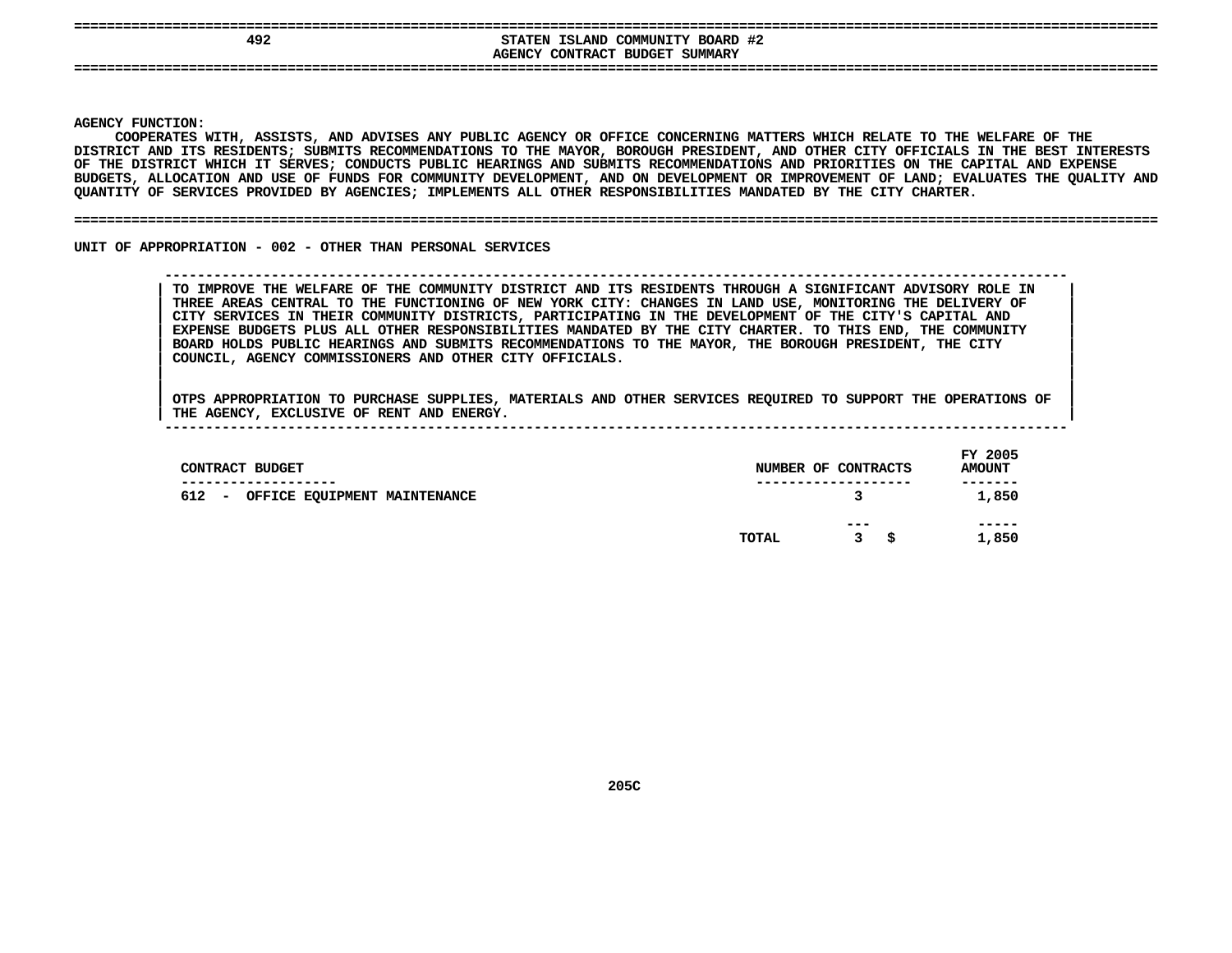|  |  |  | --------- |  |  |
|--|--|--|-----------|--|--|
|  |  |  |           |  |  |
|  |  |  |           |  |  |

## **====================================================================================================================================493**<br>AGENCY CONTRACT BUDGET SUMMARY **STATEN ISLAND COMMUNITY BOARD #3**

**CONTRACT BUDGET SUMMARY ====================================================================================================================================**

#### **AGENCY**

**|**

Y FUNCTION:<br>COOPERATES<br>ICT AND ITS<br>ICT AND ITS **COOPERATES**S WITH, ASSISTS, AND ADVISES ANY PUBLIC AGENCY OR OFFICE CONCERNING MATTERS WHICH RELATE TO THE WELFARE OF THE<br>TS RESIDENTS; SUBMITS RECOMMENDATIONS TO THE MAYOR, BOROUGH PRESIDENT, AND OTHER CITY OFFICIALS IN THE BEST IN<br> **DISTRICT**T AND ITS RESIDENTS; SUBMITS RECOMMENDATIONS TO THE MAYOR, BOROUGH PRESIDENT, AND OTHER CITY OFFICIALS IN THE BEST INTERESTS<br>DISTRICT WHICH IT SERVES; CONDUCTS PUBLIC HEARINGS AND SUBMITS RECOMMENDATIONS AND PRIORITIES ON OF THE DISTRICT WHICH IT SERVES: CONDUCTS PUBLIC HEARINGS AND SUBMITS RECOMMENDATIONS AND PRIORITIES ON THE CAPITAL AND EXPENSE F THE DISTRICT WHICH IT SERVES; CONDUCTS PUBLIC HEARINGS AND SUBMITS RECOMMENDATIONS AND PRIORITIES ON THE CAPITAL AND EXPENSE<br>UDGETS, ALLOCATION AND USE OF FUNDS FOR COMMUNITY DEVELOPMENT, AND ON DEVELOPMENT OR IMPROVEMEN **BUDGETS,**, ALLOCATION AND USE OF FUNDS FOR COMMUNITY DEVELOPMENT, AND ON DEVELOPMENT OR IMPROVEMENT OF LAND; EVALUATES THE QUALITY AND<br>Y OF SERVICES PROVIDED BY AGENCIES; IMPLEMENTS ALL OTHER RESPONSIBILITIES MANDATED BY THE CITY C **QUANTITY**

#### **OF SERVICES PROVIDED BY AGENCIES; IMPLEMENTS ALL OTHER RESPONSIBILITIES MANDATED BY THE CITY CHARTER. ====================================================================================================================================**

UNIT OF APPROPRIATION - 002 - OTHER THAN PERSONAL SERVICES

 **OF APPROPRIATION - <sup>002</sup> - OTHER THAN PERSONAL SERVICES --------------------------------------------------------------------------------------------------------------**TO IMPROVE THE WELFARE OF THE COMMUNITY DISTRICT AND ITS RESIDENTS THROUGH A SIGNIFICANT ADVISORY ROLE IN THREE AREAS CENTRAL TO THE FUNCTIONING OF NEW YORK CITY: CHANGES IN LAND USE, MONITORING THE DELIVERY OF CITY SERVIC TO IMPROVE THE WELFARE OF THE COMMUNITY DISTRICT AND ITS RESIDENTS THROUGH A SIGNIFICANT ADVISORY ROLE IN THREE AREAS CENTRAL TO THE FUNCTIONING OF NEW YORK CITY: CHANGES IN LAND USE, MONITORING THE DELIVERY OF<br>CITY SERVICES IN THEIR COMMUNITY DISTRICTS, PARTICIPATING IN THE DEVELOPMENT OF THE CITY'S CAPITAL AND<br>EXPENSE BUDGET **CITY SERVICES IN THEIR COMMUNITY DISTRICTS, PARTICIPATING IN THE DEVELOPMENT OF THE CITY'S CAPITAL AND <sup>|</sup>** EXPENSE BUDGETS PLUS ALL OTHER RESPONSIBILITIES MANDATED BY THE CITY CHARTER. TO THIS END, THE COMMUNITY<br>BOARD HOLDS PUBLIC HEARINGS AND SUBMITS RECOMMENDATIONS TO THE MAYOR, THE BOROUGH PRESIDENT, THE CITY<br>COUNCIL, AGENCY **BOARD HOLDS PUBLIC HEARINGS AND SUBMITS RECOMMENDATIONS TO THE MAYOR, THE BOROUGH PRESIDENT, THE CITY <sup>|</sup> COUNCIL, AGENCY COMMISSIONERS AND OTHER CITY OFFICIALS. <sup>|</sup>**

| CONTRACT BUDGET                                                | NUMBER OF CONTRACTS     | FY 2005<br><b>AMOUNT</b> |
|----------------------------------------------------------------|-------------------------|--------------------------|
| ------------<br>602<br>TELECOMMUNICATIONS MAINT<br>$\sim$      | ---------------<br>┸    | -----<br>300             |
| 624<br>CLEANING SERVICES<br>$\overline{\phantom{a}}$           | 1                       | 1,100                    |
| 684<br>PROF SERV COMPUTER SERVICES<br>$\overline{\phantom{a}}$ | 1                       | 500                      |
|                                                                | ---<br>3<br>\$<br>TOTAL | -----<br>1,900           |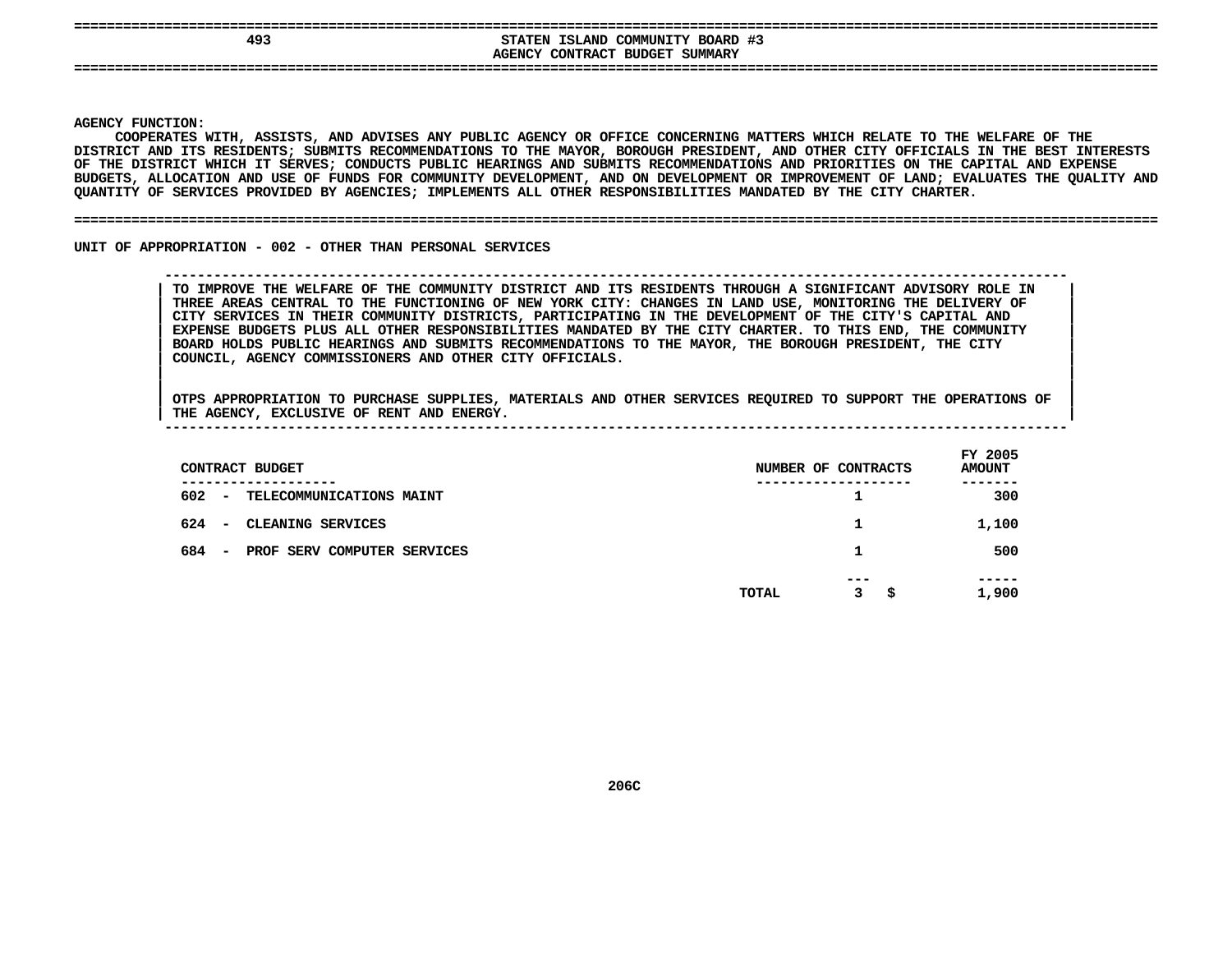**====================================================================================================================================**

## **AGENCY**

 **<sup>781</sup> DEPARTMENT OF PROBATION CONTRACT BUDGET SUMMARY ====================================================================================================================================**

### **AGENCY**

Y FUNCTION:<br>PROVIDES AU<br>S<mark>;</mark> SERVICES **PROVIDES**S AUXILIARY SERVICES TO THE SUPREME COURT, CRIMINAL COURT AND FAMILY COURT AND TO THE PERSONS APPEARING BEFORE THESE<br>ICES INCLUDE SUPERVISION OF PROBATIONERS AND PRE-SENTENCE INVESTIGATIONS FOR THE COURTS.<br>-**COURTS;**

#### **SERVICES INCLUDE SUPERVISION OF PROBATIONERS AND PRE-SENTENCE INVESTIGATIONS FOR THE COURTS. ====================================================================================================================================**

| CONTRACT BUDGET                                                 | NUMBER OF CONTRACTS | FY 2005<br><b>AMOUNT</b> |
|-----------------------------------------------------------------|---------------------|--------------------------|
| CONTRACTUAL SERVICES GENERAL<br>$600 -$                         | 5                   | 267,408                  |
| 602<br>TELECOMMUNICATIONS MAINT<br>$\overline{\phantom{a}}$     | 1                   | 2,500                    |
| 608<br>MAINT & REP GENERAL<br>$\overline{\phantom{a}}$          | 1                   | 95,649                   |
| 612<br>OFFICE EQUIPMENT MAINTENANCE<br>$\overline{\phantom{a}}$ | 2                   | 473,457                  |
| DATA PROCESSING EQUIPMENT<br>613<br>$\overline{\phantom{a}}$    | 3                   | 628,056                  |
| 615<br>PRINTING CONTRACTS<br>$\overline{\phantom{a}}$           | 1                   | 20,000                   |
| 619<br>SECURITY SERVICES                                        | 1                   | 802,685                  |
| TEMPORARY SERVICES<br>622                                       | 2                   | 33,000                   |
| CLEANING SERVICES<br>624                                        | 1                   | 26,606                   |
| 657<br>HOSPITALS CONTRACTS                                      | 3                   | 220,511                  |
| 671<br>TRAINING PRGM CITY EMPLOYEES<br>$\overline{\phantom{a}}$ | 3                   | 89,676                   |
| 686<br>PROF SERV OTHER                                          | 4                   | 100,500                  |
|                                                                 | 27<br>\$<br>TOTAL   | -----<br>2,760,048       |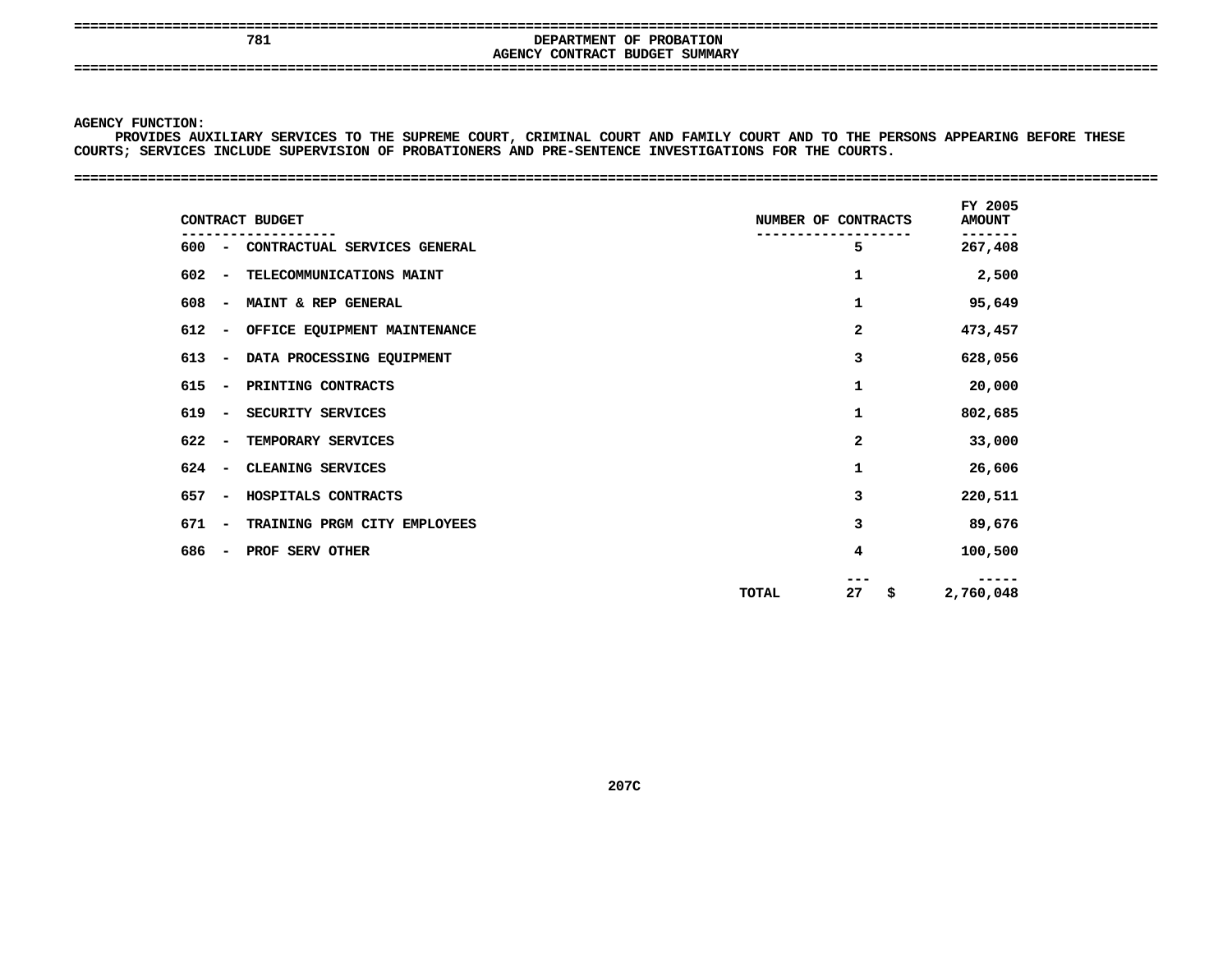# **UNIT OF APPROPRIATION CONTRACT BUDGET DETAIL ====================================================================================================================================**

 **------------------------------------------------------------------------------------------------------------------------------------**AGENCY - 781 - DEPARTMENT OF PROBATION

**- <sup>781</sup> - DEPARTMENT OF PROBATION UNIT**

ADMINISTERS INVESTIGATIONS OF MOST ADULT AND JUVENILE OFFENDERS BEFORE SENTENCING AND SUPERVISION OF THOSE<br>SENTENCED TO PROBATION IN ADULT AND FAMILY COURTS AS WELL AS SEVERAL RELATED SUPERVISION PROGRAMS INCLUDING **ADMINISTERS INVESTIGATIONS OF MOST ADULT AND JUVENILE OFFENDERS BEFORE SENTENCING AND SUPERVISION OF THOSE <sup>|</sup> <sup>|</sup>**SENTENCED TO PROBATION IN ADULT AND FAMILY COURTS AS WELL AS SEVERAL RELATED SUPERVISION PROGRAMS INCLUDING<br>ALTERNATIVE-TO-INCARCERATION INITIATIVES: INTENSIVE SUPERVISION PROGRAM AND LOCAL CONDITIONAL RELEASE.<br>| **ALTERNATIVE-TO-INCARCERATION INITIATIVES: INTENSIVE SUPERVISION PROGRAM AND LOCAL CONDITIONAL RELEASE. <sup>|</sup> <sup>|</sup>**

**OF APPROPRIATION - <sup>003</sup> - PROBATION SERVICES-OTPS --------------------------------------------------------------------------------------------------------------**

|<br>| OTPS\_APPROPRIATION TO PURCHASE SUPPLIES, MATERIALS AND OTHER SERVICES REQUIRED TO SUPPORT PROBATION SERVICES |<br>| OTPS APPROPRIATION TO PURCHASE SUPPLIES, MATERIALS AND OTHER SERVICES REQUIRED TO SUPPORT PROBATION SERVICES<br>| OPERATIONS. **OTPS APPROPRIATION TO PURCHASE SUPPLIES, MATERIALS AND OTHER SERVICES REQUIRED TO SUPPORT PROBATION SERVICES <sup>|</sup> <sup>|</sup>OPERATIONS. <sup>|</sup> --------------------------------------------------------------------------------------------------------------**

| CONTRACT BUDGET                                                  | NUMBER OF CONTRACTS      | FY 2005<br><b>AMOUNT</b><br>----- |  |
|------------------------------------------------------------------|--------------------------|-----------------------------------|--|
| 600<br>CONTRACTUAL SERVICES GENERAL<br>$\qquad \qquad$           | 5<br>\$                  | 267,408                           |  |
| 602<br>TELECOMMUNICATIONS MAINT<br>$\qquad \qquad$               | 1                        | 2,500                             |  |
| 608<br>MAINT & REP GENERAL<br>$\qquad \qquad$                    | 1                        | 95,649                            |  |
| 612<br>OFFICE EQUIPMENT MAINTENANCE<br>$\qquad \qquad$           | 1                        | 400,000                           |  |
| 613<br>DATA PROCESSING EQUIPMENT<br>$\qquad \qquad \blacksquare$ | 3                        | 628,056                           |  |
| 615<br>PRINTING CONTRACTS<br>$\qquad \qquad$                     | 1                        | 20,000                            |  |
| 619<br>SECURITY SERVICES<br>$\qquad \qquad$                      | 1                        | 802,685                           |  |
| 622<br>TEMPORARY SERVICES<br>$\qquad \qquad$                     | 2                        | 33,000                            |  |
| 624<br>CLEANING SERVICES<br>$\qquad \qquad$                      | 1                        | 26,606                            |  |
| 657<br>HOSPITALS CONTRACTS<br>$\qquad \qquad$                    | з                        | 220,511                           |  |
| 671<br>TRAINING PRGM CITY EMPLOYEES<br>$\qquad \qquad$           | з                        | 89,676                            |  |
| 686<br>PROF SERV OTHER<br>$\qquad \qquad$                        | 4                        | 100,500<br>----                   |  |
|                                                                  | 26<br>\$<br><b>TOTAL</b> | 2,686,591                         |  |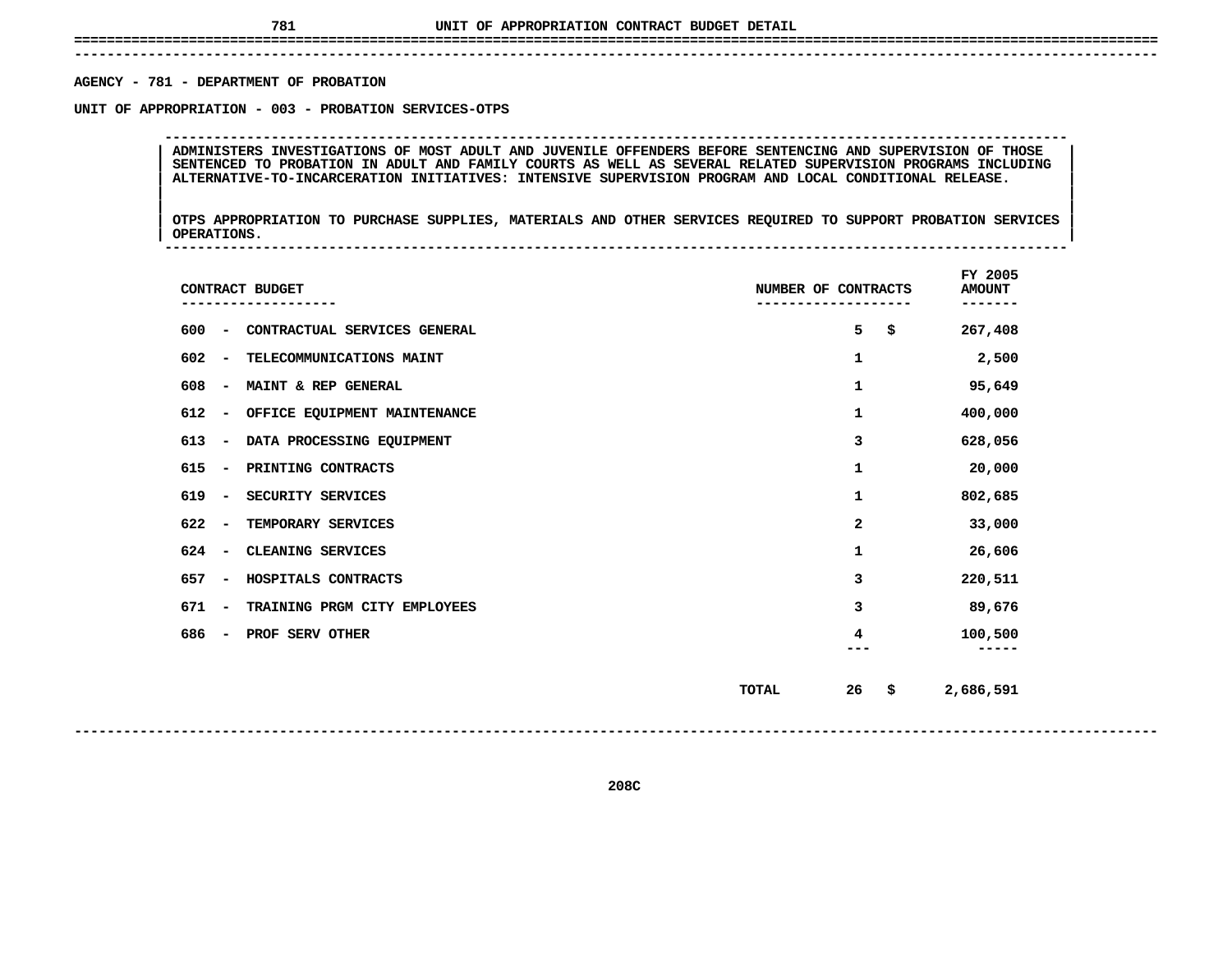#### **781(CONT'D) UNIT OF APPROPRIATION CONTRACT BUDGET DETAIL ====================================================================================================================================**

### UNIT OF APPROPRIATION - 004 - EXECUTIVE MANAGEMENT - OTPS

 **OF APPROPRIATION - <sup>004</sup> - EXECUTIVE MANAGEMENT - OTPS --------------------------------------------------------------------------------------------------------------**SETS POLICIES AND DEVELOPS SHORT AND LONG TERM PLANS AND STRATEGIES; PROVIDES PUBLIC INFORMATION AND MEDIA<br>LIAISON; PROVIDES LEGISLATIVE REVIEW AND LEGAL ANALYSIS; COORDINATES WITH GOVERNMENTAL OVERSIGHT AGENCIES.<br>UNDER TH **LIAISON; PROVIDES LEGISLATIVE REVIEW AND LEGAL ANALYSIS; COORDINATES WITH GOVERNMENTAL OVERSIGHT AGENCIES. <sup>|</sup> <sup>|</sup> UNDER THE SUPERVISION OF THE DEPUTY COMMISSIONER OF BUDGET AND ADMINISTRATION, PROVIDES MANAGEMENT OF <sup>|</sup> <sup>|</sup>GENERAL SUPPORT SERVICES. <sup>|</sup> <sup>|</sup>**

|<br>| OTPS APPROPRIATION TO PURCHASE SUPPLIES, MATERIALS AND OTHER SERVICES REQUIRED TO SUPPORT EXECUTIVE |<br>| OTPS APPROPRIATION TO PURCHASE SUPPLIES, MATERIALS AND OTHER SERVICES REQUIRED TO SUPPORT EXECUTIVE<br>| MANAGEMENT OPERATIONS. **OTPS APPROPRIATION TO PURCHASE SUPPLIES, MATERIALS AND OTHER SERVICES REQUIRED TO SUPPORT EXECUTIVE <sup>|</sup> <sup>|</sup>MANAGEMENT OPERATIONS. <sup>|</sup> --------------------------------------------------------------------------------------------------------------**

| CONTRACT BUDGET<br>-------------------- | NUMBER OF CONTRACTS<br>------------------- |                         |    | FY 2005<br><b>AMOUNT</b><br>------- |
|-----------------------------------------|--------------------------------------------|-------------------------|----|-------------------------------------|
| 612 -<br>OFFICE EQUIPMENT MAINTENANCE   |                                            | $\mathbf{1}$<br>$- - -$ | S. | 73,457<br>------                    |
|                                         | <b>TOTAL</b>                               | $1 \quad$ \$            |    | 73,457                              |
|                                         |                                            |                         |    |                                     |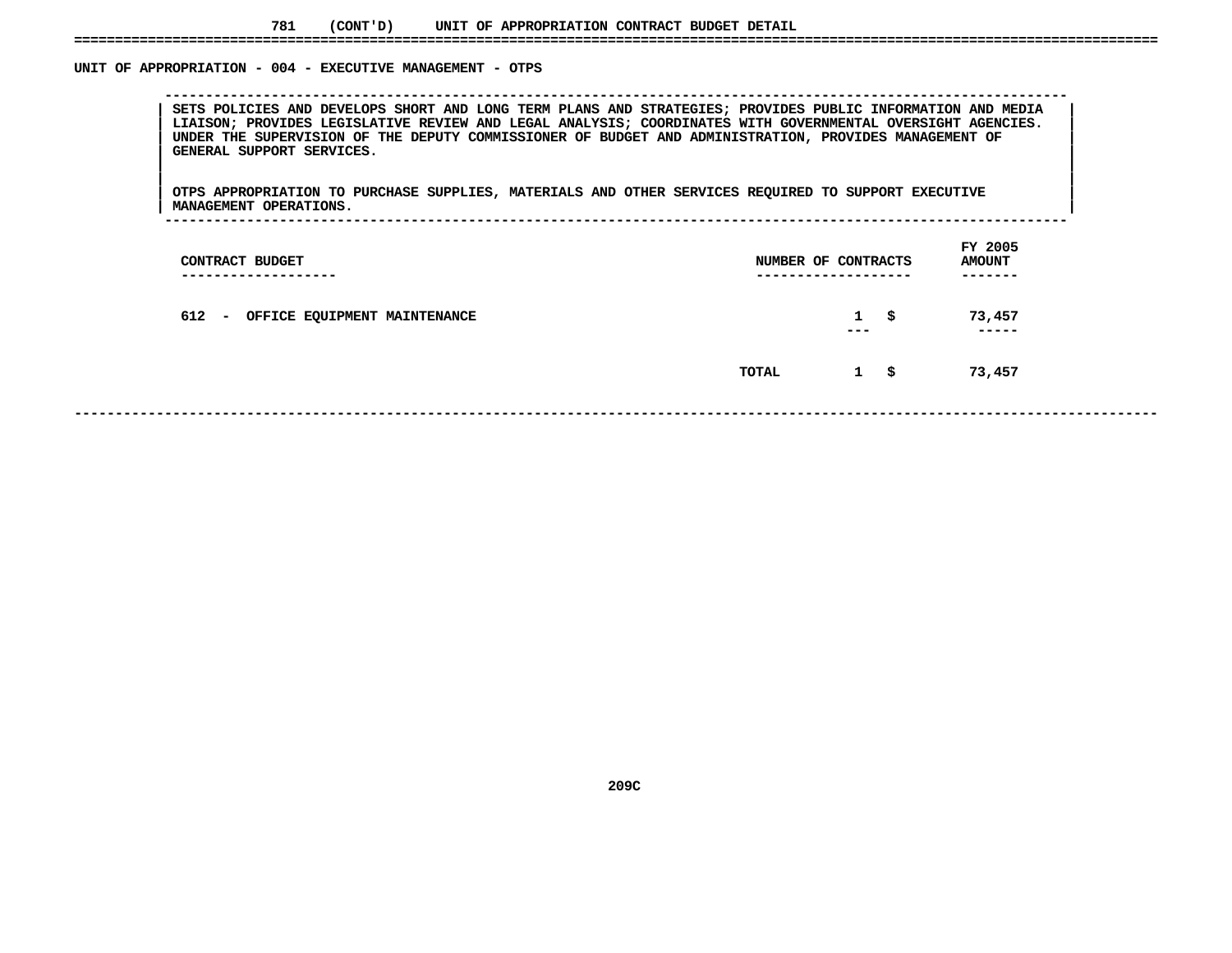| 80. | DEPARTMENT OF SMALL BUSINESS SERVICES<br>AGENCY CONTRACT BUDGET SUMMARY |  |
|-----|-------------------------------------------------------------------------|--|
|     |                                                                         |  |

Y FUNCTION:<br>PROVIDES DI<br>CES TO COME<br>———————————————————— **PROVIDES**S DIRECTION AND POLICY GUIDANCE FOR THE ECONOMIC DEVELOPMENT OF THE CITY OF NEW YORK. PROVIDES BUSINESS AND FINANCIAL<br>COMPANIES IN NEED OF ASSISTANCE; PACKAGES AND NEGOTIATES MAJOR COMMERCIAL AND INDUSTRIAL DEVELOPMENT TRA **SERVICES**S TO COMPANIES IN NEED OF ASSISTANCE; PACKAGES AND NEGOTIATES MAJOR COMMERCIAL AND INDUSTRIAL DEVELOPMENT TRANSACTIONS FOR<br>Y; ORGANIZES WITH THE PRIVATE SECTOR A COMPREHENSIVE MARKETING PROGRAM TO ATTRACT NEW BUSINESS TO T THE CITY: ORGANIZES WITH THE PRIVATE SECTOR **A** E CITY; ORGANIZES WITH THE PRIVATE SECTOR A COMPREHENSIVE MARKETING PROGRAM TO ATTRACT NEW BUSINESS TO THE CITY, AND TO RETAIN AND<br>PAND EXISTING FIRMS; DEVELOPS RELIABLE RESEARCH DATA ON THE CITY'S ECONOMIC STRENGTHS AND W EXPAND EXISTING FIRMS; DEVELOPS RELIABLE RESEARCH DATA ON THE CITY'S ECONOMIC STRENGTHS AND WEAKNESSES FOR SPECIFIC INDUSTRIES;<br>ASSISTS BUSINESSES IN THEIR DEALINGS WITH CITY GOVERNMENT.<br>-**ASSISTS BUSINESSES IN THEIR DEALINGS WITH CITY GOVERNMENT. ====================================================================================================================================**

|                                 | CONTRACT BUDGET                    | NUMBER OF CONTRACTS | FY 2005<br><b>AMOUNT</b> |
|---------------------------------|------------------------------------|---------------------|--------------------------|
|                                 | 600 - CONTRACTUAL SERVICES GENERAL | 50                  | 62,832,313               |
| 602<br>$\sim$                   | TELECOMMUNICATIONS MAINT           | 2                   | 6,910                    |
| 608<br>$\blacksquare$           | MAINT & REP GENERAL                | 3                   | 4,002                    |
| 612<br>$\sim$                   | OFFICE EQUIPMENT MAINTENANCE       | 3                   | 7,141                    |
| 613<br>$\sim$ $-$               | DATA PROCESSING EQUIPMENT          | 2                   | 3,000                    |
| 615<br>$\sim$                   | PRINTING CONTRACTS                 | 1                   | 1,000                    |
| 622<br>$\sim$                   | TEMPORARY SERVICES                 | 3                   | 12,500                   |
| $624 -$                         | CLEANING SERVICES                  | $\mathbf{z}$        | 1,010                    |
| 660<br>$\sim$                   | ECONOMIC DEVELOPMENT               | 4                   | 5,988,500                |
| 671<br>$\overline{\phantom{a}}$ | TRAINING PRGM CITY EMPLOYEES       | 3                   | 19,018                   |
| 682<br>$\overline{\phantom{a}}$ | PROF SERV LEGAL SERVICES           | 1                   | 3,000                    |
| 684<br>$\overline{\phantom{a}}$ | PROF SERV COMPUTER SERVICES        | 1                   | 400                      |
| 686<br>$\overline{\phantom{a}}$ | PROF SERV OTHER                    | 2                   | 29,264                   |
|                                 |                                    | 77<br>\$<br>TOTAL   | 68,908,058               |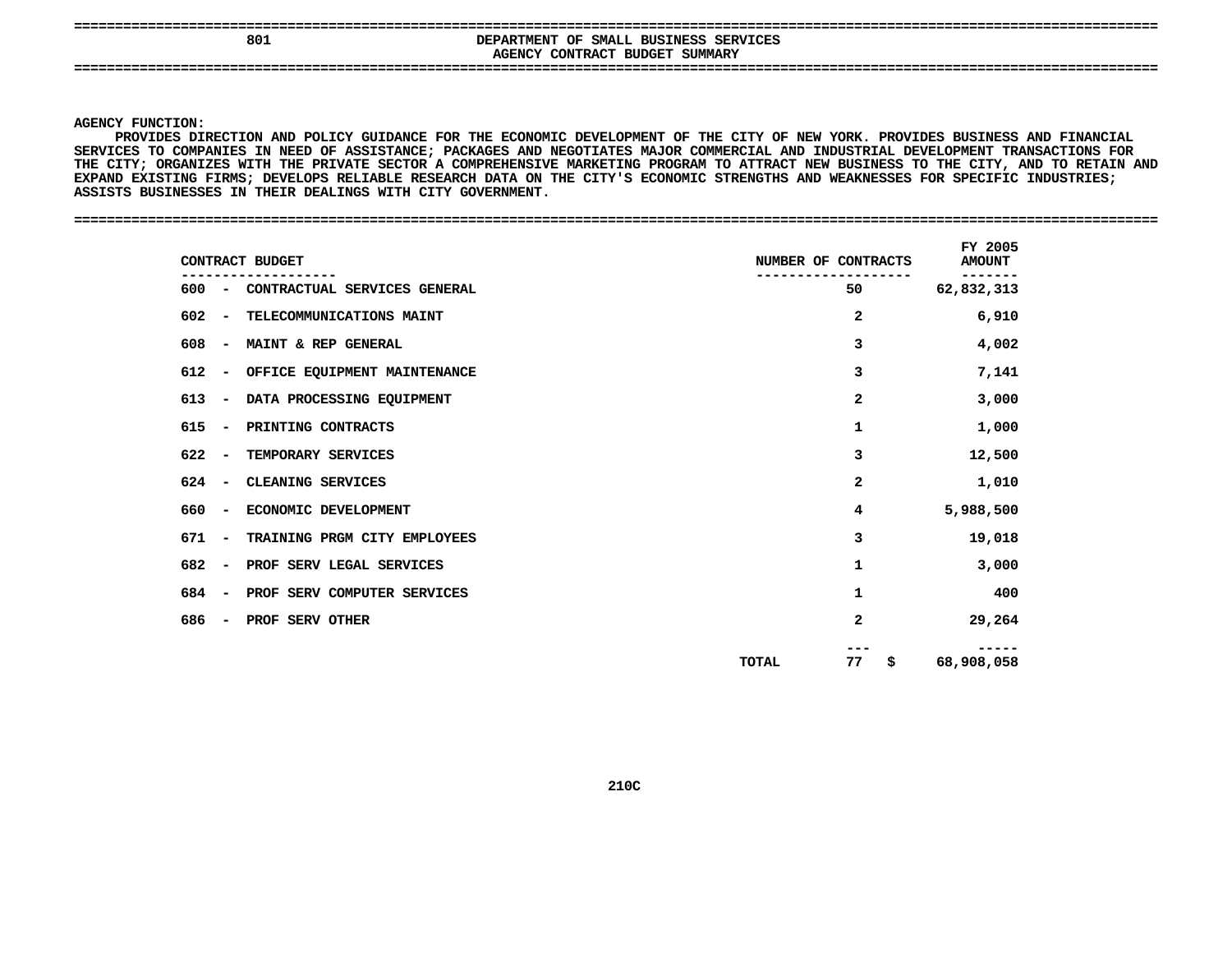# **UNIT OF APPROPRIATION CONTRACT BUDGET DETAIL ====================================================================================================================================**

 **------------------------------------------------------------------------------------------------------------------------------------**AGENCY - 801 - DEPARTMENT OF SMALL BUSINESS SERVICES

**- <sup>801</sup> - DEPARTMENT OF SMALL BUSINESS SERVICES UNIT**

 **OF APPROPRIATION - <sup>002</sup> - DEPT. OF BUSINESS O.T.P.S. --------------------------------------------------------------------------------------------------------------**UNDER THE DIRECTION OF THE DEPUTY MAYOR FOR ECONOMIC DEVELOPMENT, THE DEPARTMENT OF SMALL BUSINESS SERVICES<br>(SBS) DESIGNS AND INITIATES PROGRAMS TO EXPAND ECONOMIC ACTIVITY, RETAIN AND CREATE JOBS, ATTRACT NEW UNDER THE DIRECTION OF THE DEPUTY MAYOR FOR ECONOMIC DEVELOPMENT, THE DEPARTMENT OF SMALL BUSINESS SERVICES (SBS) DESIGNS AND INITIATES PROGRAMS TO EXPAND ECONOMIC ACTIVITY, RETAIN AND CREATE JOBS, ATTRACT NEW BUSINESSES, **(SBS) DESIGNS AND INITIATES PROGRAMS TO EXPAND ECONOMIC ACTIVITY, RETAIN AND CREATE JOBS, ATTRACT NEW <sup>|</sup> <sup>|</sup>**BUSINESSES, INCREASE THE LOCAL TAX BASE, AND IMPROVE THE CITY'S BUSINESS CLIMATE AND CONDITIONS. SBS IS ALSO<br>THE CENTRAL ADMINISTRATIVE BODY FOR THE CITY'S ECONOMIC DEVELOPMENT AGENCIES.<br>| **THE CENTRAL ADMINISTRATIVE BODY FOR THE CITY'S ECONOMIC DEVELOPMENT AGENCIES. <sup>|</sup> <sup>|</sup>**

|<br>| THE OTPS APPROPRIATION SUPPORTING THE PERSONAL SERVICE UNIT OF APPROPRIATION 001. **<sup>|</sup> <sup>|</sup>THE OTPS APPROPRIATION SUPPORTING THE PERSONAL SERVICE UNIT OF APPROPRIATION 001. <sup>|</sup> --------------------------------------------------------------------------------------------------------------**

| CONTRACT BUDGET                                                 | NUMBER OF CONTRACTS     |      | FY 2005<br><b>AMOUNT</b><br>------- |
|-----------------------------------------------------------------|-------------------------|------|-------------------------------------|
| 600<br>CONTRACTUAL SERVICES GENERAL<br>$\overline{\phantom{m}}$ | 34                      | - \$ | 7,248,000                           |
| 608<br>MAINT & REP GENERAL<br>$\overline{\phantom{a}}$          | 2                       |      | 3,502                               |
| 612<br>OFFICE EQUIPMENT MAINTENANCE<br>$\overline{\phantom{m}}$ | 2                       |      | 5,166                               |
| 613<br>DATA PROCESSING EQUIPMENT<br>$\overline{\phantom{a}}$    | $\overline{\mathbf{2}}$ |      | 3,000                               |
| 615<br>PRINTING CONTRACTS<br>$\overline{\phantom{a}}$           | 1                       |      | 1,000                               |
| 622<br>TEMPORARY SERVICES<br>$\overline{\phantom{a}}$           | 2                       |      | 2,500                               |
| 624<br>CLEANING SERVICES<br>$\overline{\phantom{a}}$            | 2                       |      | 1,010                               |
| 660<br>ECONOMIC DEVELOPMENT<br>$\overline{\phantom{a}}$         | 4                       |      | 5,988,500                           |
| 671<br>TRAINING PRGM CITY EMPLOYEES<br>$\overline{\phantom{a}}$ | 2                       |      | 17,518                              |
| 682<br>PROF SERV LEGAL SERVICES<br>$\overline{\phantom{a}}$     | 1                       |      | 3,000                               |
| 684<br>PROF SERV COMPUTER SERVICES                              | 1                       |      | 400                                 |
|                                                                 | 53<br>TOTAL             | \$   | 13,273,596                          |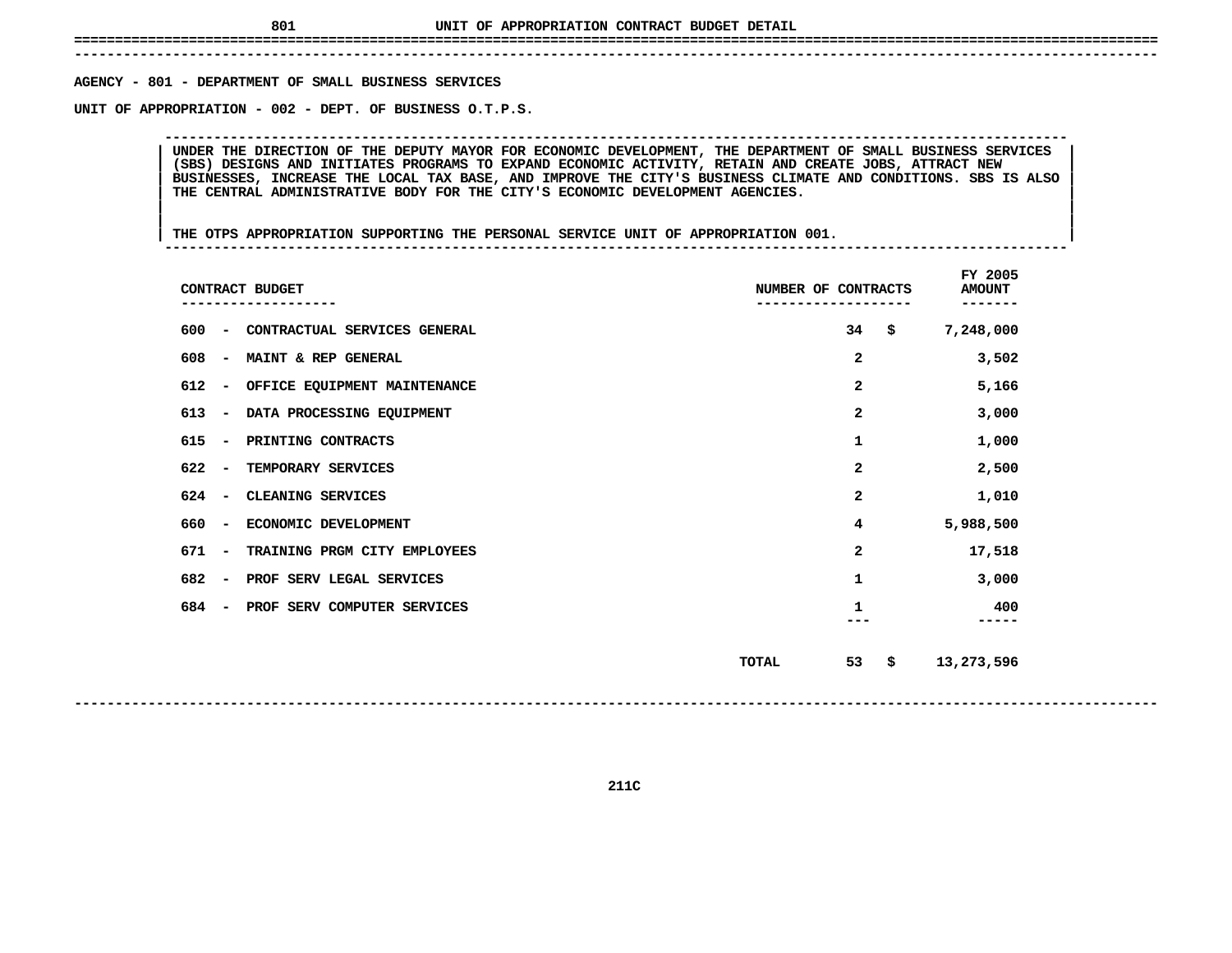### UNIT OF APPROPRIATION - 005 - CONTRACT COMP & BUS OPP - OTPS

 **OF APPROPRIATION - <sup>005</sup> - CONTRACT COMP & BUS OPP - OTPS --------------------------------------------------------------------------------------------------------------**THE DIVISION OF CONTRACT COMPLIANCE AND BUSINESS OPPORTUNITIES SERVES TO INCREASE THE PARTICIPATION OF THE MAR<br>MINORITY AND WOMEN-OWNED, LOCALLY-BASED, AND SMALL BUSINESS ENTERPRISES IN THE CITY PROCUREMENT PROCESS.<br>| **MINORITY AND WOMEN-OWNED, LOCALLY-BASED, AND SMALL BUSINESS ENTERPRISES IN THE CITY PROCUREMENT PROCESS. <sup>|</sup> <sup>|</sup>**

|<br>| THE OTPS UNIT OF APPROPRIATION SUPPORTING THE PERSONAL SERVICE UNIT OF APPROPRIATION 004. **<sup>|</sup> <sup>|</sup>THE OTPS UNIT OF APPROPRIATION SUPPORTING THE PERSONAL SERVICE UNIT OF APPROPRIATION 004. <sup>|</sup> --------------------------------------------------------------------------------------------------------------**

| CONTRACT BUDGET<br>--------------                       | NUMBER OF CONTRACTS | ---------------         |      | FY 2005<br><b>AMOUNT</b><br>----- |
|---------------------------------------------------------|---------------------|-------------------------|------|-----------------------------------|
| 671<br>TRAINING PRGM CITY EMPLOYEES<br>$\sim$ 100 $\mu$ |                     | $\mathbf{1}$<br>$- - -$ | -\$  | 1,500<br>-----                    |
|                                                         | TOTAL               | $\mathbf{1}$            | - \$ | 1,500                             |
|                                                         |                     |                         |      |                                   |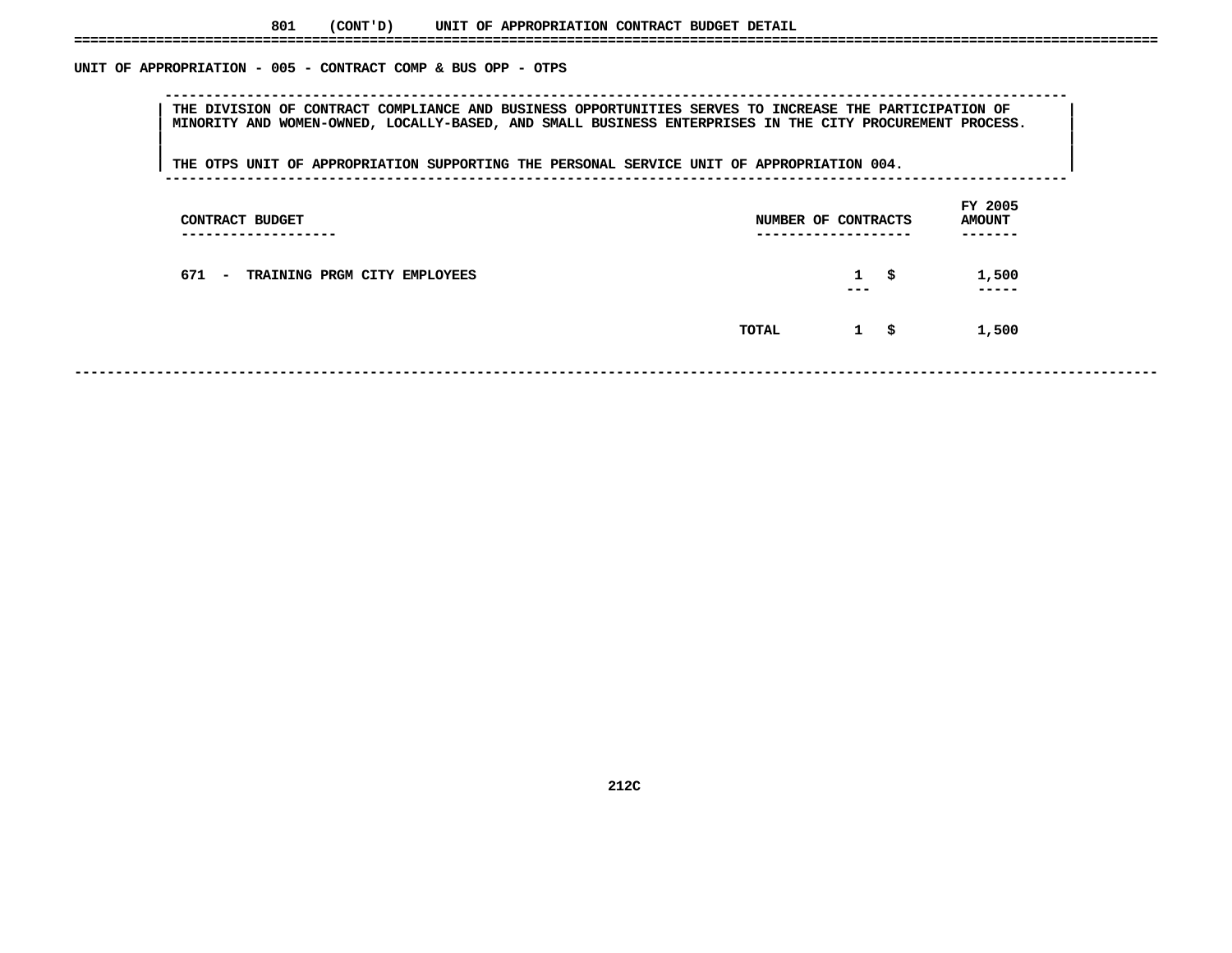| THIS APPROPRIATION FUNDS A PORTION OF THE ECONOMIC DEVELOPMENT CORPORATION'S OPERATING AND PERSONNEL<br>EXPENSES COVERING MARITIME, COMMERCIAL AND INDUSTRIAL DEVELOPMENT. THIS APPROPRIATION ALSO INCLUDES FEDERAL<br>AND URBAN DEVELOPMENT ACTION GRANTS. |                                                 |  |
|-------------------------------------------------------------------------------------------------------------------------------------------------------------------------------------------------------------------------------------------------------------|-------------------------------------------------|--|
| CONTRACT BUDGET                                                                                                                                                                                                                                             | FY 2005<br><b>AMOUNT</b><br>NUMBER OF CONTRACTS |  |
| 600 -<br>CONTRACTUAL SERVICES GENERAL<br>$\sim$                                                                                                                                                                                                             | $5 \quad$<br>8,818,009                          |  |
|                                                                                                                                                                                                                                                             | 8,818,009<br>$5 \frac{1}{2}$<br>TOTAL           |  |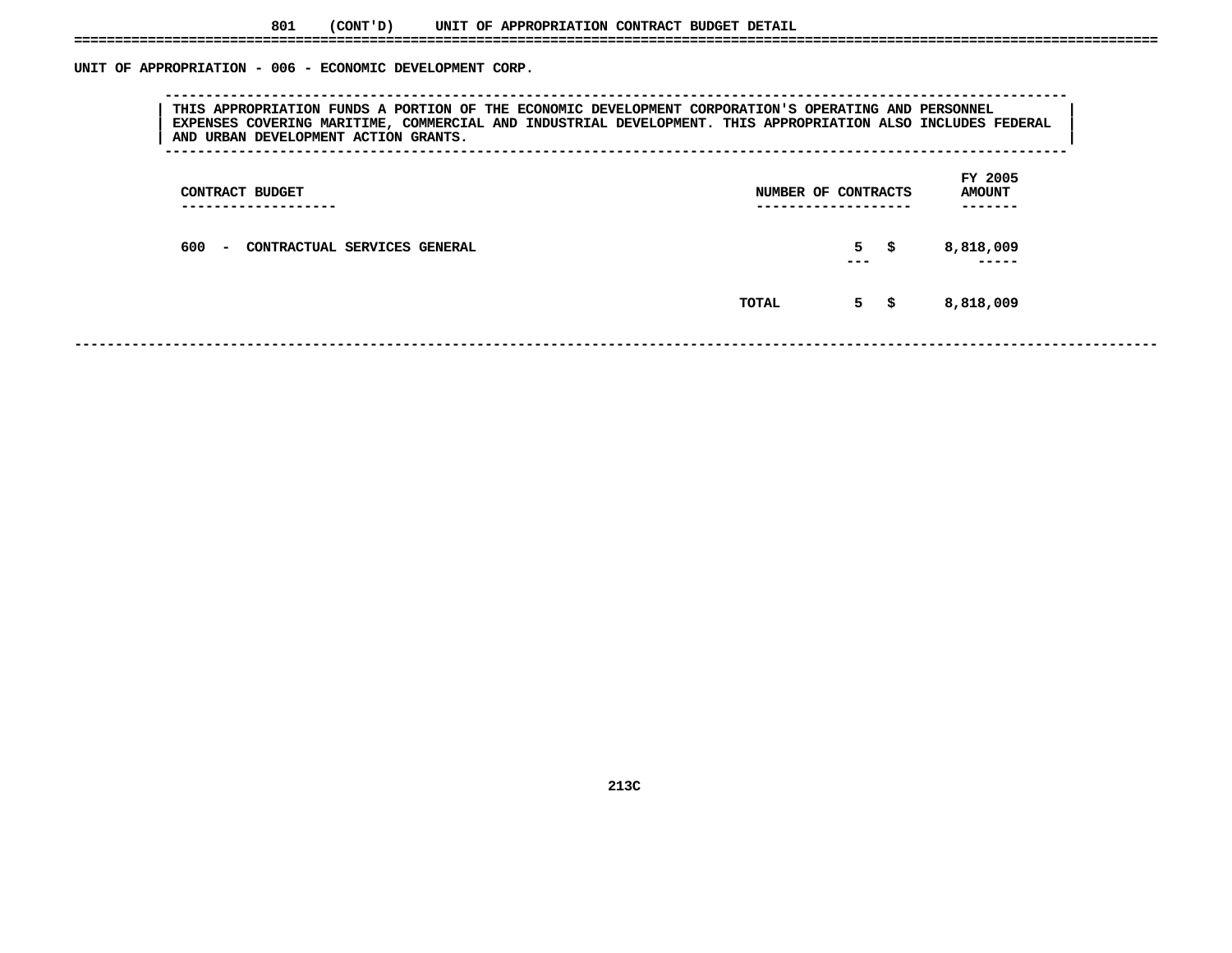|                                     |                                       | FY 2005       |
|-------------------------------------|---------------------------------------|---------------|
| CONTRACT BUDGET                     | NUMBER OF CONTRACTS                   | <b>AMOUNT</b> |
| . _ _ _ _ _ _ _ _ _ _ _ _ _ _ _ _ _ | . _ _ _ _ _ _ _ _ _ _ _ _ _ _ _ _ _ _ |               |
| 602 - TELECOMMUNICATIONS MAINT      | $1 \quad$                             | 1,910         |
| 608 - MAINT & REP GENERAL           | 1                                     | 500           |
| 612 - OFFICE EQUIPMENT MAINTENANCE  |                                       | 1,975         |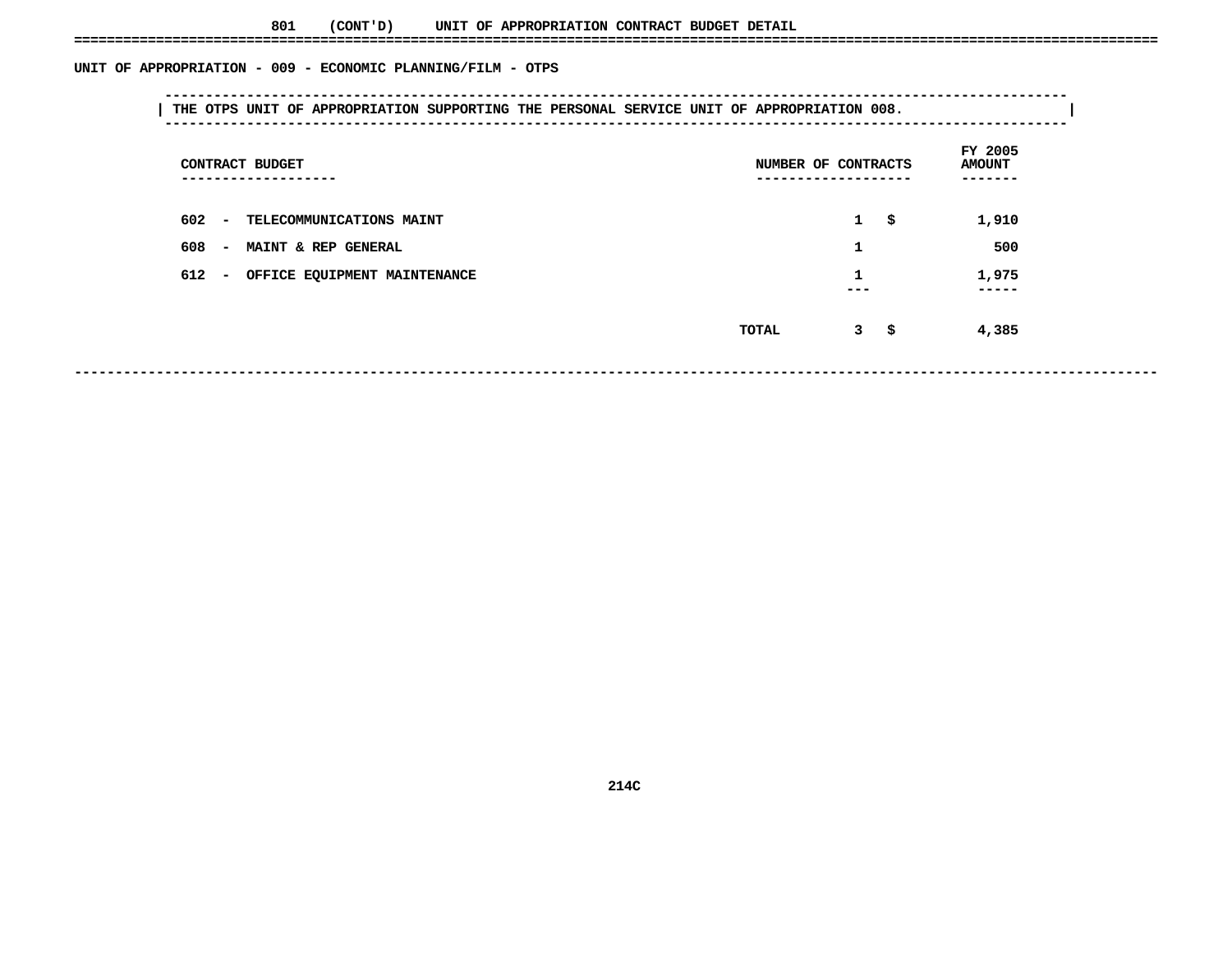### UNIT OF APPROPRIATION - 011 - WORKFORCE INVESTMENT ACT - OTPS

 **OF APPROPRIATION - <sup>011</sup> - WORKFORCE INVESTMENT ACT - OTPS -------------------------------------------------------------------------------------------------------------- <sup>|</sup> PROVIDES FOR THE NECESSARY ADMINISTRATIVE SUPPORT REQUIRED TO MANAGE THE DEPARTMENT'S VARIOUS CONTRACTED <sup>|</sup> <sup>|</sup> TRAINING AND EMPLOYMENT PROGRAMS, INCLUDING THE WORKFORCE INVESTMENT PROGRAMS, SERVING NEW YORK CITY'S <sup>|</sup> <sup>|</sup>ECONOMICALLY DISADVANTAGED AND UNEMPLOYED. <sup>|</sup> <sup>|</sup>**

|<br>| THE OTPS UNIT OF APPROPRIATION SUPPORTING THE PERSONAL SERVICE UNIT OF APPROPRIATION 010. **<sup>|</sup> <sup>|</sup>THE OTPS UNIT OF APPROPRIATION SUPPORTING THE PERSONAL SERVICE UNIT OF APPROPRIATION 010. <sup>|</sup> --------------------------------------------------------------------------------------------------------------**

| CONTRACT BUDGET<br>-------                                      | NUMBER OF CONTRACTS |                     | FY 2005<br><b>AMOUNT</b> |
|-----------------------------------------------------------------|---------------------|---------------------|--------------------------|
| 600<br>CONTRACTUAL SERVICES GENERAL<br>$\overline{\phantom{a}}$ |                     | 11                  | \$<br>46,766,304         |
| 602<br>TELECOMMUNICATIONS MAINT<br>$\overline{\phantom{a}}$     |                     | 1                   | 5,000                    |
| 622<br>TEMPORARY SERVICES<br>$\overline{\phantom{a}}$           |                     | 1                   | 10,000                   |
| 686<br>PROF SERV OTHER<br>$\overline{\phantom{a}}$              |                     | $\mathbf{2}$<br>--- | 29,264<br>-----          |
|                                                                 | TOTAL               | 15                  | \$<br>46,810,568         |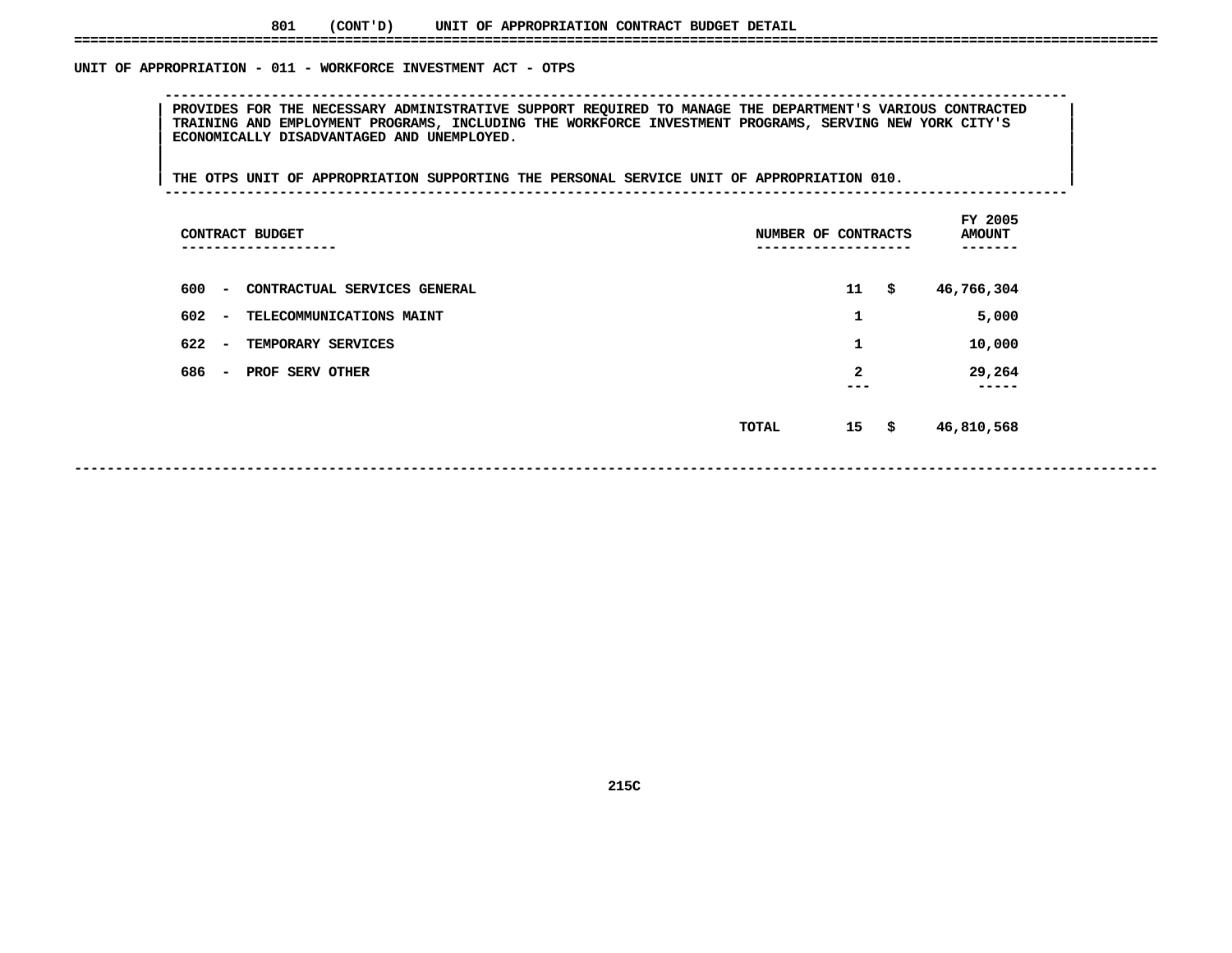**====================================================================================================================================806**<br>AGENCY CONTRACT BUDGET SUMMARY **HOUSING PRESERVATION AND DEVELOPMENT CONTRACT BUDGET SUMMARY ====================================================================================================================================**

**AGENCY**

Y FUNCTION:<br>DEVELOPS AN<br>TPLACE HOUS<br>TPLACE HOUS **DEVELOPS AND CONDUCTS CITY-WIDE HOUSING AND DEVELOPMENT PROGRAMS AND ANTI-ABANDONMENT INITIATIVES, INCLUDING THE MAYOR'S NEW MARKETPLACE**E HOUSING PLAN, IS RESPONSIBLE FOR THE CITY'S PROGRAMS FOR HOUSING REHABILITATION, URBAN RENEWAL, PUBLICLY ASSISTED MIDDLE<br>SING, REMOVAL OF BUILDINGS AND STRUCTURES, CODE ENFORCEMENT FOR SANITARY AND SAFE MAINTENANCE OF DW **INCOME**E HOUSING, REMOVAL OF BUILDINGS AND STRUCTURES, CODE ENFORCEMENT FOR SANITARY AND SAFE MAINTENANCE OF DWELLINGS AND STRUCTURES,<br>BORHOOD IMPROVEMENT, EMERGENCY HOUSING REPAIR AND MAINTENANCE, RESIDENTIAL AND BUSINESS TENANT **NEIGHBORHOOD IMPROVEMENT, EMERGENCY HOUSING REPAIR AND MAINTENANCE, RESIDENTIAL AND BUSINESS TENANT RELOCATION, AND MANAGEMENT OF** CITY-ACQUIRED PROPERTIES; ENFORCES PERTINENT PROVISIONS OF THE HOUSING MAINTENANCE CODE, MULTIPLE DWELLING LAW, AND OTHER RELATED<br>STATUTES.<br>. **STATUTES.**

**====================================================================================================================================**

| CONTRACT BUDGET                       | NUMBER OF CONTRACTS | FY 2005<br><b>AMOUNT</b> |
|---------------------------------------|---------------------|--------------------------|
| 600 - CONTRACTUAL SERVICES GENERAL    | 19                  | 28,628,242               |
| 602 - TELECOMMUNICATIONS MAINT        | $\mathbf{2}$        | 25,925                   |
| 607 - MAINT & REP MOTOR VEH EQUIP     | 6                   | 81,650                   |
| 608 - MAINT & REP GENERAL             | 64                  | 11,797,262               |
| 612 - OFFICE EQUIPMENT MAINTENANCE    | 4                   | 558,289                  |
| 613 - DATA PROCESSING EQUIPMENT       | $\mathbf{1}$        | 226,329                  |
| 616 - COMMUNITY CONSULTANT CONTRACTS  | 75                  | 24,833,938               |
| 619 - SECURITY SERVICES               | 3                   | 805,000                  |
| 622 - TEMPORARY SERVICES              | 6                   | 4,960,731                |
| 624 - CLEANING SERVICES               | 4                   | 164,470                  |
| IN REM MAINTENANCE COSTS<br>629 –     | 22                  | 9,364,707                |
| TRAINING PRGM CITY EMPLOYEES<br>671 - | 5                   | 821,493                  |
| 682 - PROF SERV LEGAL SERVICES        | 3                   | 371,000                  |
| 683 - PROF SERV ENGINEER & ARCHITECT  | 1                   | 5,479                    |
| - PROF SERV OTHER<br>686              | 2                   | 27,795                   |
|                                       | 217<br>TOTAL<br>\$  | 82,672,310               |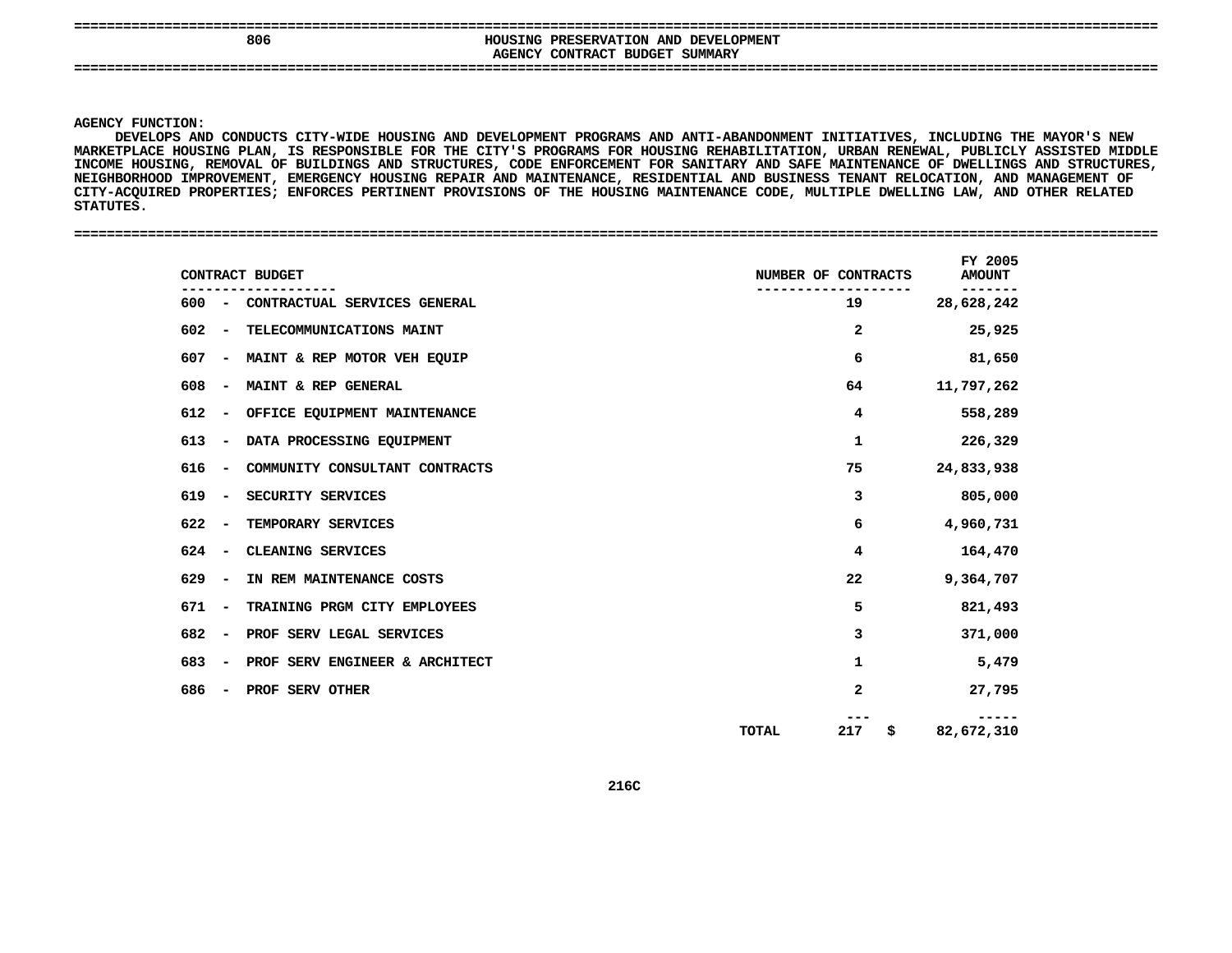# **UNIT OF APPROPRIATION CONTRACT BUDGET DETAIL ====================================================================================================================================**

 **------------------------------------------------------------------------------------------------------------------------------------**AGENCY - 806 - HOUSING PRESERVATION AND DEVELOPMENT

**- <sup>806</sup> - HOUSING PRESERVATION AND DEVELOPMENT UNIT**

 **OF APPROPRIATION - <sup>008</sup> - OFFICE OF ADMINISTRATION OTPS --------------------------------------------------------------------------------------------------------------**DIRECTS ENTIRE AGENCY; PROVIDES PERSONNEL, MIS, AND OTHER GENERAL SERVICES TO ENTIRE AGENCY; MANAGES BUDGET;<br>PROVIDES FISCAL SERVICES INCLUDING VENDOR PAYMENTS; PROVIDES LEGAL AFFAIRS AND LITIGATION, PUBLIC AFFAIRS,<br>AND AU **PROVIDES FISCAL SERVICES INCLUDING VENDOR PAYMENTS; PROVIDES LEGAL AFFAIRS AND LITIGATION, PUBLIC AFFAIRS, <sup>|</sup> <sup>|</sup>AND AUDIT SERVICES. <sup>|</sup> <sup>|</sup>**

 **<sup>|</sup> <sup>|</sup>**|<br>| OTPS APPROPRIATION TO PURCHASE SUPPLIES, MATERIALS AND OTHER SERVICES REQUIRED TO SUPPORT THE OFFICE OF THE<br>| COMMISSIONER AND THE OFFICE OF ADMINISTRATION AND TECHNICAL SERVICES. ALSO INCLUDES RENTAL SUBSIDY PROGRAMS OTPS APPROPRIATION TO PURCHASE SUPPLIES, MATERIALS AND OTHER SERVICES REQUIRED TO SUPPORT THE OFFICE OF THE COMMISSIONER AND THE OFFICE OF ADMINISTRATION AND TECHNICAL SERVICES. ALSO INCLUDES RENTAL SUBSIDY PROGRAMS<br>WHICH **COMMISSIONER AND THE OFFICE OF ADMINISTRATION AND TECHNICAL SERVICES. ALSO INCLUDES RENTAL SUBSIDY PROGRAMS <sup>|</sup> <sup>|</sup>WHICH ARE ADMINISTERED BY THE HOUSING SUPERVISION DIVISION. <sup>|</sup> --------------------------------------------------------------------------------------------------------------**

|                                 | CONTRACT BUDGET                | NUMBER OF CONTRACTS |    | FY 2005<br><b>AMOUNT</b> |
|---------------------------------|--------------------------------|---------------------|----|--------------------------|
| 600<br>$\overline{\phantom{a}}$ | CONTRACTUAL SERVICES GENERAL   |                     | 7  | \$<br>399,922            |
| 602<br>$\overline{\phantom{a}}$ | TELECOMMUNICATIONS MAINT       |                     | 1  | 20,925                   |
| 608<br>$\overline{\phantom{a}}$ | MAINT & REP GENERAL            |                     | 2  | 60,000                   |
| 612<br>$\overline{\phantom{a}}$ | OFFICE EQUIPMENT MAINTENANCE   |                     | 2  | 555,889                  |
| 613<br>$\overline{\phantom{a}}$ | DATA PROCESSING EQUIPMENT      |                     | 1  | 226,329                  |
| 616<br>$\overline{\phantom{a}}$ | COMMUNITY CONSULTANT CONTRACTS |                     | 1  | 407,462                  |
| 622<br>$\overline{\phantom{a}}$ | TEMPORARY SERVICES             |                     | 4  | 469,578                  |
| 624<br>$\overline{\phantom{a}}$ | CLEANING SERVICES              |                     | 1  | 77,220                   |
| 629<br>$\overline{\phantom{a}}$ | IN REM MAINTENANCE COSTS       |                     | 1  | 468,917                  |
|                                 |                                | TOTAL               | 20 | \$<br>2,686,242          |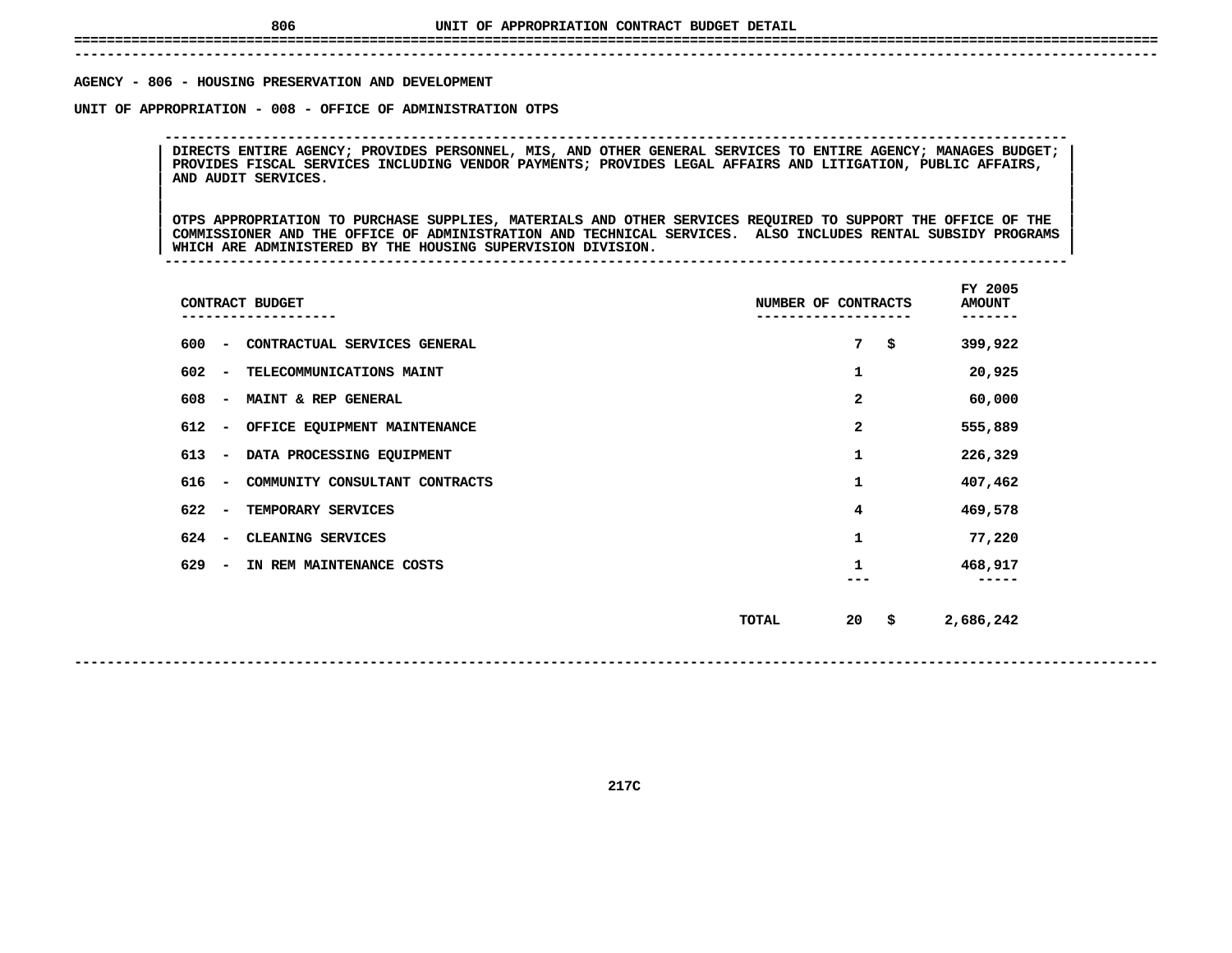### UNIT OF APPROPRIATION - 009 - OFFICE OF DEVELOPMENT OTPS

PROMOTES THE CONSTRUCTION AND REHABILITATION OF SINGLE AND MULTI-FAMILY HOUSING, VACANT BUILDINGS AND<br>OCCUPIED BUILDINGS. IMPLEMENTS THE MAYOR'S NEW MARKETPLACE HOUSING PLAN. REVIEWS APPLICATIONS FOR TAX **PROMOTES THE CONSTRUCTION AND REHABILITATION OF SINGLE AND MULTI-FAMILY HOUSING, VACANT BUILDINGS AND <sup>|</sup> <sup>|</sup> OCCUPIED BUILDINGS. IMPLEMENTS THE MAYOR'S NEW MARKETPLACE HOUSING PLAN. REVIEWS APPLICATIONS FOR TAX <sup>|</sup> <sup>|</sup> EXEMPTION AND/OR TAX ABATEMENT FOR NEW CONSTRUCTION AND REHABILITATED RESIDENTIAL PROJECTS, AND ADMINISTERS <sup>|</sup> <sup>|</sup> FEDERAL RENT SUBSIDY PROGRAMS. FORMULATES HOUSING POLICY AND MANAGES RENT GUIDELINES BOARD <sup>|</sup> <sup>|</sup> CONTRACTS.SUPERVISES REGULATION OF CITY FINANCED MITCHELL-LAMA RENTAL AND CO-OP HOUSING COMPANIES. MANAGES <sup>|</sup> <sup>|</sup> THIRD PARTY TRANSFER PROGRAM. INCREASES DEVELOPMENT CAPACITY THROUGH REZONING AND LEVERAGING OF HPD <sup>|</sup> <sup>|</sup>CONTROLLED PROPERTY WITH OTHER GOVERMENTAL AND PRIVATE PROPERTIES. <sup>|</sup> <sup>|</sup>**

**OF APPROPRIATION - <sup>009</sup> - OFFICE OF DEVELOPMENT OTPS --------------------------------------------------------------------------------------------------------------**

 **<sup>|</sup> <sup>|</sup>**|<br>| OTPS APPROPRIATION TO PURCHASE SUPPLIES, MATERIALS AND OTHER SERVICES REQUIRED TO SUPPORT THE OFFICE OF<br>| DEVELOPMENT WHICH IS IMPLEMENTING THE NEW MARKETPLACE HOUSING PLAN AND THE OFFICE OF INTERGOVERNMENTAL AND OTPS APPROPRIATION TO PURCHASE SUPPLIES, MATERIALS AND OTHER SERVICES REQUIRED TO SUPPORT THE OFFICE OF DEVELOPMENT WHICH IS IMPLEMENTING THE NEW MARKETPLACE HOUSING PLAN AND THE OFFICE OF INTERGOVERNMENTAL AND<br>PLANNING SE DEVELOPMENT WHICH IS IMPLEMENTING THE NEW MARKETPLACE HOUSING PLAN AND THE OFFICE OF INTERGOVERNMENTAL AND<br>PLANNING SERVICES. INCLUDES ADMINISTRATIVE OTPS, FEDERAL RENTAL REHAB AND SUBSIDY PROGRAMS, CONSULTANT<br>CONTRACTS FO **PLANNING SERVICES. INCLUDES ADMINISTRATIVE OTPS, FEDERAL RENTAL REHAB AND SUBSIDY PROGRAMS, CONSULTANT <sup>|</sup> <sup>|</sup>CONTRACTS FOR ANTI-ABANDONMENT SERVICES, AND FEDERAL COMMUNITY DEVELOPMENT FUNDS FOR THE NEW YORK CITY <sup>|</sup> <sup>|</sup>**

**HOUSING AUTHORITY. <sup>|</sup> --------------------------------------------------------------------------------------------------------------**

| CONTRACT BUDGET<br>----------                                        | NUMBER OF CONTRACTS<br>-------- | FY 2005<br><b>AMOUNT</b> |
|----------------------------------------------------------------------|---------------------------------|--------------------------|
| 600<br>CONTRACTUAL SERVICES GENERAL<br>$\overline{\phantom{a}}$      | $\mathbf{1}$                    | \$<br>5,406,000          |
| 616<br>CONSULTANT CONTRACTS<br>COMMUNITY<br>$\overline{\phantom{a}}$ | 53                              | 1,962,000                |
| 671<br>TRAINING PRGM CITY EMPLOYEES<br>$\overline{\phantom{a}}$      | 1<br>---                        | 15,117<br>-----          |
|                                                                      | 55<br>TOTAL                     | \$<br>7,383,117          |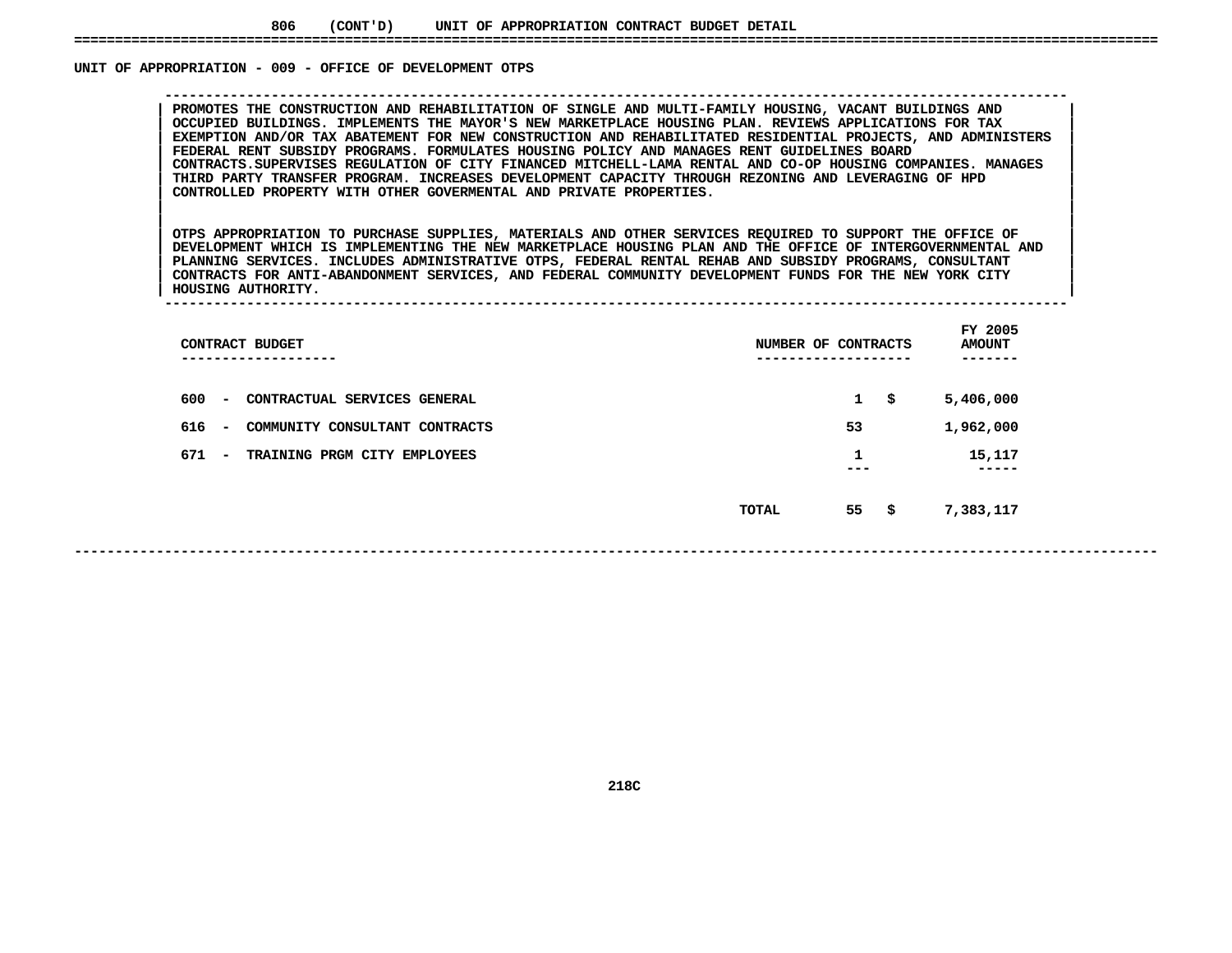### UNIT OF APPROPRIATION - 010 - HOUSING MANAGEMENT AND SALES

 **OF APPROPRIATION - <sup>010</sup> - HOUSING MANAGEMENT AND SALES --------------------------------------------------------------------------------------------------------------**RESPONSIBLE FOR THE MANAGEMENT, REHABILITATION AND DISPOSITION OF CITY-OWNED IN REM HOUSING ACQUIRED THROUGH |<br>| TAX FORECLOSURE. PROVIDES TECHNICAL AND ARCHITECTURAL SERVICES FOR THE AGENCY. PROVIDES EMERGENCY RELOCATION<br> **TAX FORECLOSURE. PROVIDES TECHNICAL AND ARCHITECTURAL SERVICES FOR THE AGENCY. PROVIDES EMERGENCY RELOCATION <sup>|</sup> <sup>|</sup>SERVICES TO HOUSEHOLDS DISPLACED AS <sup>A</sup> RESULT OF FIRES OR VACATE ORDERS. <sup>|</sup> <sup>|</sup>**

 **<sup>|</sup> <sup>|</sup>**OTPS APPROPRIATION TO PURCHASE SUPPLIES, MATERIALS AND OTHER SERVICES REQUIRED TO SUPPORT THE OFFICE OF HOUSING OPERATIONS. INCLUDES ADMINISTRATIVE OTPS, FUNDS TO MAINTAIN OCCUPIED IN REM AND URBAN RENEWAL OTPS APPROPRIATION TO PURCHASE SUPPLIES, MATERIALS AND OTHER SERVICES REQUIRED TO SUPPORT THE OFFICE OF HOUSING OPERATIONS. INCLUDES ADMINISTRATIVE OTPS, FUNDS TO MAINTAIN OCCUPIED IN REM AND URBAN RENEWAL<br>BUILDINGS, AND T **HOUSING OPERATIONS. INCLUDES ADMINISTRATIVE OTPS, FUNDS TO MAINTAIN OCCUPIED IN REM AND URBAN RENEWAL <sup>|</sup> <sup>|</sup>BUILDINGS, AND TO SUPPLEMENT CAPITAL FUNDING OF IN REM BUILDING REHABILITATIONS IN ALTERNATIVE MANAGEMENT <sup>|</sup> <sup>|</sup>**

**AND DISPOSITION PROGRAMS. <sup>|</sup> --------------------------------------------------------------------------------------------------------------**

| CONTRACT BUDGET                                                    | NUMBER OF CONTRACTS | FY 2005<br><b>AMOUNT</b> |
|--------------------------------------------------------------------|---------------------|--------------------------|
| 600<br>CONTRACTUAL SERVICES GENERAL<br>$\overline{\phantom{a}}$    | 1                   | \$<br>6,275,088          |
| 602<br>TELECOMMUNICATIONS MAINT<br>$\overline{\phantom{a}}$        | 1                   | 5,000                    |
| 607<br>MAINT & REP MOTOR VEH EQUIP<br>$\qquad \qquad \blacksquare$ | 2                   | 30,000                   |
| 608<br>MAINT & REP GENERAL<br>$\overline{\phantom{a}}$             | 44                  | 4,489,836                |
| 616<br>COMMUNITY CONSULTANT CONTRACTS<br>$\overline{\phantom{a}}$  | 4                   | 4,402,750                |
| 619<br>SECURITY SERVICES<br>$\overline{\phantom{a}}$               | 3                   | 805,000                  |
| 622<br>TEMPORARY SERVICES<br>$\overline{\phantom{a}}$              | 1                   | 1,855,865                |
| 624<br>CLEANING SERVICES<br>$\overline{\phantom{a}}$               | 2                   | 50,000                   |
| 629<br>IN REM MAINTENANCE COSTS<br>$\qquad \qquad \blacksquare$    | 7                   | 7,069,612                |
| 671<br>TRAINING PRGM CITY EMPLOYEES<br>$\overline{\phantom{a}}$    | 2                   | 211,336                  |
| 682<br>PROF SERV LEGAL SERVICES<br>$\overline{\phantom{a}}$        | 3                   | 371,000                  |
| 683<br>PROF SERV ENGINEER & ARCHITECT<br>-                         | 1                   | 5,479                    |
|                                                                    | 71<br><b>TOTAL</b>  | \$<br>25,570,966         |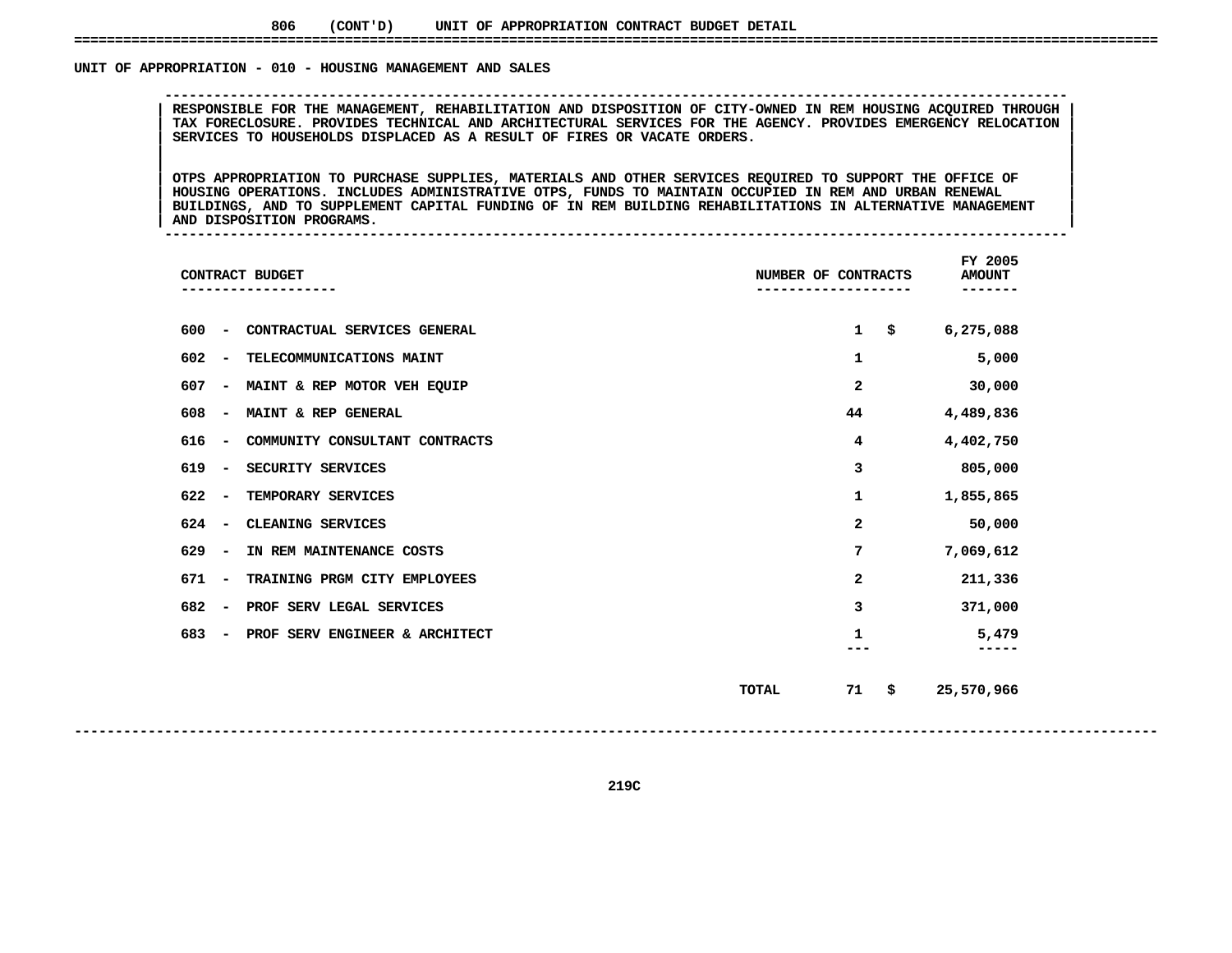### UNIT OF APPROPRIATION - 011 - OFFICE OF HOUSING PRESERVATION

RESPONSIBLE FOR ENFORCING THE CITY'S HOUSING CODE, ASSISTING OWNERS IN REMOVING HAZARDOUS CONDITIONS AND<br>CODE VIOLATIONS, CORRECTING EMERGENCY CONDITIONS, AND PURSUING CIVIL PENALTIES AGAINST NEGLIGENT LANDLORDS **RESPONSIBLE FOR ENFORCING THE CITY'S HOUSING CODE, ASSISTING OWNERS IN REMOVING HAZARDOUS CONDITIONS AND <sup>|</sup> <sup>|</sup> CODE VIOLATIONS, CORRECTING EMERGENCY CONDITIONS, AND PURSUING CIVIL PENALTIES AGAINST NEGLIGENT LANDLORDS <sup>|</sup> <sup>|</sup> THROUGH ITS HOUSING LITIGATION DIVISION. RESPONSIBLE FOR CITY'S ANTI-ABANDONMENT EFFORT. RESPONSIBLE FOR <sup>|</sup> <sup>|</sup>CORRECTING EMERGENCY CONDITIONS IN PRIVATE RESIDENTIAL PROPERTIES. <sup>|</sup> <sup>|</sup>**

**OF APPROPRIATION - <sup>011</sup> - OFFICE OF HOUSING PRESERVATION --------------------------------------------------------------------------------------------------------------**

 **<sup>|</sup> <sup>|</sup>**OTPS APPROPRIATION TO PURCHASE SUPPLIES, MATERIALS AND OTHER SERVICES REQUIRED TO SUPPORT THE DIVISION OF CODE ENFORCEMENT. INCLUDES ADMINISTRATIVE OTPS, CONTRACTS TO SEAL-UP OR MAINTENANCE AND THE DIVISION OF CODE ENFORCEMENT. INCLUDES ADMINISTRATIVE OTPS, CONTRACTS TO SEAL-UP OR<br>DEMOLISH CITY-OWNED AND PRIVATE BUILDINGS, CONTRACTS TO PROVIDE EMERGENCY REPAIR SERVICES IN PRIVATE **MAINTENANCE AND THE DIVISION OF CODE ENFORCEMENT. INCLUDES ADMINISTRATIVE OTPS, CONTRACTS TO SEAL-UP OR <sup>|</sup> <sup>|</sup> DEMOLISH CITY-OWNED AND PRIVATE BUILDINGS, CONTRACTS TO PROVIDE EMERGENCY REPAIR SERVICES IN PRIVATE <sup>|</sup> <sup>|</sup> BUILDINGS, INCLUDING LEAD TREATMENTS, 7A, FINANCIAL ASSISTANCE AND CONTRACTS TO PROVIDE EMERGENCY HOUSING <sup>|</sup> <sup>|</sup>SERVICES. <sup>|</sup> --------------------------------------------------------------------------------------------------------------**

| CONTRACT BUDGET                                                   | NUMBER OF CONTRACTS     | FY 2005<br><b>AMOUNT</b><br>----- |
|-------------------------------------------------------------------|-------------------------|-----------------------------------|
| CONTRACTUAL SERVICES GENERAL<br>600<br>$\sim$                     | 10<br>\$                | 16,547,232                        |
| 607<br>MAINT & REP MOTOR VEH EQUIP<br>$\sim$                      | 4                       | 51,650                            |
| 608<br>MAINT & REP GENERAL<br>$\overline{\phantom{a}}$            | 18                      | 7,247,426                         |
| 612<br>OFFICE EQUIPMENT MAINTENANCE<br>$\overline{\phantom{a}}$   | 2                       | 2,400                             |
| 616<br>COMMUNITY CONSULTANT CONTRACTS<br>$\overline{\phantom{a}}$ | 17                      | 18,061,726                        |
| 622<br>TEMPORARY SERVICES<br>$\overline{\phantom{a}}$             | 1                       | 2,635,288                         |
| 624<br>CLEANING SERVICES<br>$\overline{\phantom{a}}$              | 1                       | 37,250                            |
| 629<br>IN REM MAINTENANCE COSTS<br>$\overline{\phantom{a}}$       | 14                      | 1,826,178                         |
| 671<br>TRAINING PRGM CITY EMPLOYEES<br>$\overline{\phantom{a}}$   | $\overline{\mathbf{2}}$ | 595,040                           |
| PROF SERV OTHER<br>686<br>$\overline{\phantom{m}}$                | 2                       | 27,795                            |
|                                                                   | 71<br>\$<br>TOTAL       | 47,031,985                        |

**220C**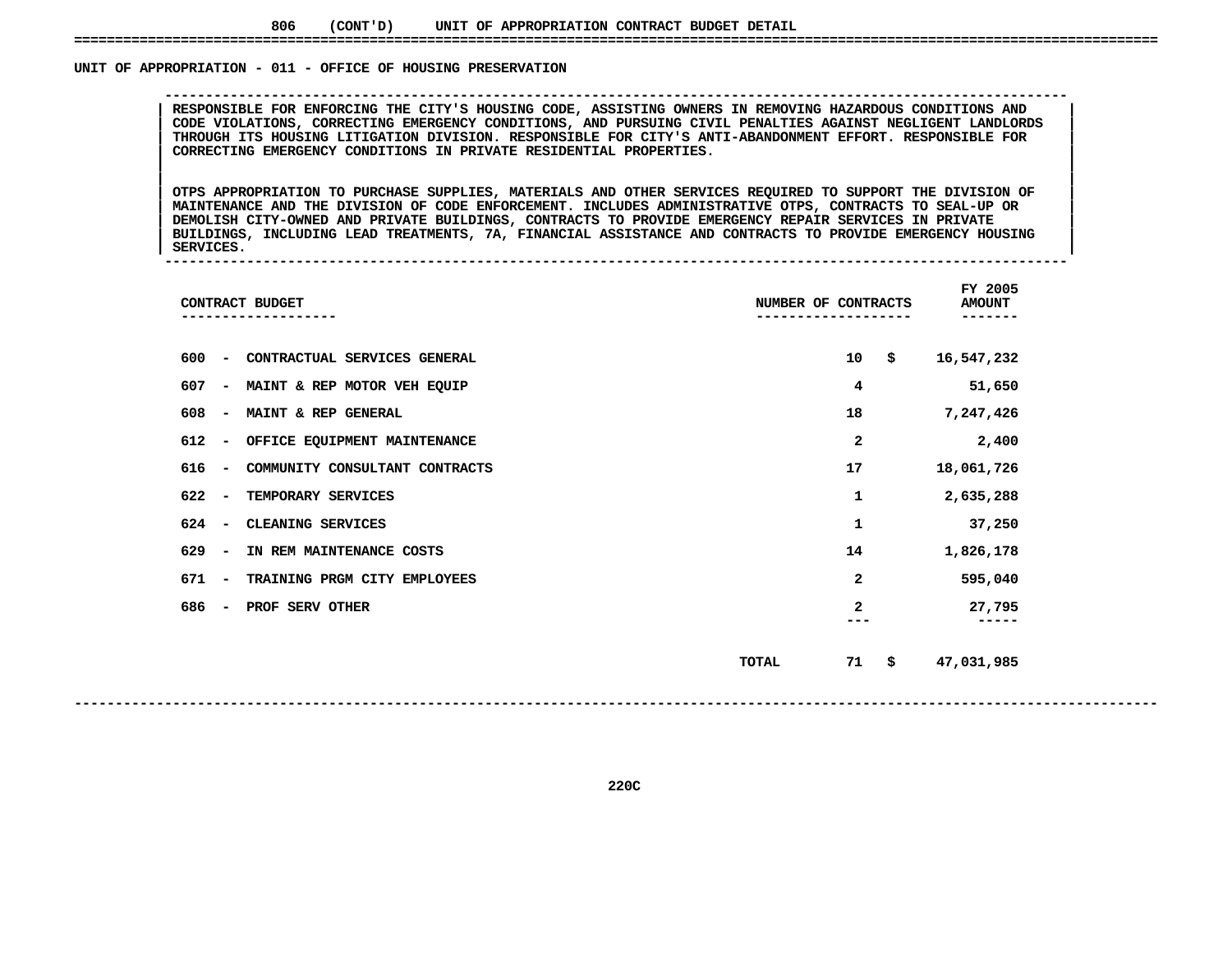| ----<br>================================  | -----------------------------------                       |
|-------------------------------------------|-----------------------------------------------------------|
| 810<br>----<br>-------------------------- | DEPARTMENT OF BUILDINGS<br>AGENCY CONTRACT BUDGET SUMMARY |
| ----                                      |                                                           |

**AGENCY**

Y FUNCTION:<br>APPROVES, F<br>MENT IN BU<mark>I</mark> **APPROVES, REGULATES AND INSPECTS NEW CONSTRUCTION AND ALTERATIONS TO EXISTING BUILDINGS AND STRUCTURES; REGULATES AUXILIARY EQUIPMENT IN BUILDINGS, ADMINISTERS PROGRAMS AND ACTIVITIES RELATED TO THE ENFORCEMENT OF THE BUILDING CODE, MULTIPLE DWELLING LAW,** ZONING REGULATIONS, AND LABOR LAWS.

### **REGULATIONS, AND LABOR LAWS. ====================================================================================================================================**

UNIT OF APPROPRIATION - 002 - OTHER THAN PERSONAL SERVICES

**OF APPROPRIATION - <sup>002</sup> - OTHER THAN PERSONAL SERVICES --------------------------------------------------------------------------------------------------------------**

 **THE DEPARTMENT OF BUILDINGS IS RESPONSIBLE FOR OVERSEEING BUILDING CONSTRUCTION AND ALTERATION IN THE CITY <sup>|</sup> AND ENFORCING THE BUILDING AND ELECTRICAL CODES, ZONING RESOLUTION, STATE MULTIPLE DWELLING LAW, AND ENERGY, <sup>|</sup> SAFETY, LABOR AND OTHER LAWS RELATED TO CONSTRUCTION ACTIVITY. DEPARTMENT INSPECTORS RESPOND TO COMPLAINTS <sup>|</sup> ABOUT THE STRUCTURAL INTEGRITY OF BUILDINGS. THE DEPARTMENT PERIODICALLY INSPECTS ELEVATORS AND MONITORS <sup>|</sup> BOILERS IN COMMERCIAL AND RESIDENTIAL BUILDINGS. <sup>|</sup>**

|<br>| OTPS\_APPROPRIATION TO PURCHASE SUPPLIES, MATERIALS, CONTRACTS AND OTHER SERVICES REQUIRED TO SUPPORT AGENCY |<br>| OTPS APPROPRIATION TO PURCHASE SUPPLIES, MATERIALS, CONTRACTS AND OTHER SERVICES REQUIRED TO SUPPORT AGENCY<br>| OPERATIONS. **OTPS APPROPRIATION TO PURCHASE SUPPLIES, MATERIALS, CONTRACTS AND OTHER SERVICES REQUIRED TO SUPPORT AGENCY <sup>|</sup> OPERATIONS. <sup>|</sup> --------------------------------------------------------------------------------------------------------------**

|     |                          | CONTRACT BUDGET              | NUMBER OF CONTRACTS     | FY 2005<br><b>AMOUNT</b> |
|-----|--------------------------|------------------------------|-------------------------|--------------------------|
| 600 | $\overline{\phantom{a}}$ | CONTRACTUAL SERVICES GENERAL | 2                       | 2,386,665                |
| 612 | $\overline{\phantom{a}}$ | OFFICE EQUIPMENT MAINTENANCE | 1                       | 2,000                    |
| 619 | $\overline{\phantom{a}}$ | SECURITY SERVICES            | 1                       | 35,000                   |
| 622 | $\overline{\phantom{a}}$ | TEMPORARY SERVICES           | 1                       | 269,000                  |
| 671 | $\overline{\phantom{a}}$ | TRAINING PRGM CITY EMPLOYEES | 1                       | 3,000                    |
| 686 | $\overline{\phantom{a}}$ | PROF SERV OTHER              | 1                       | 155,000                  |
|     |                          |                              | ---<br>7<br>\$<br>TOTAL | 2,850,665                |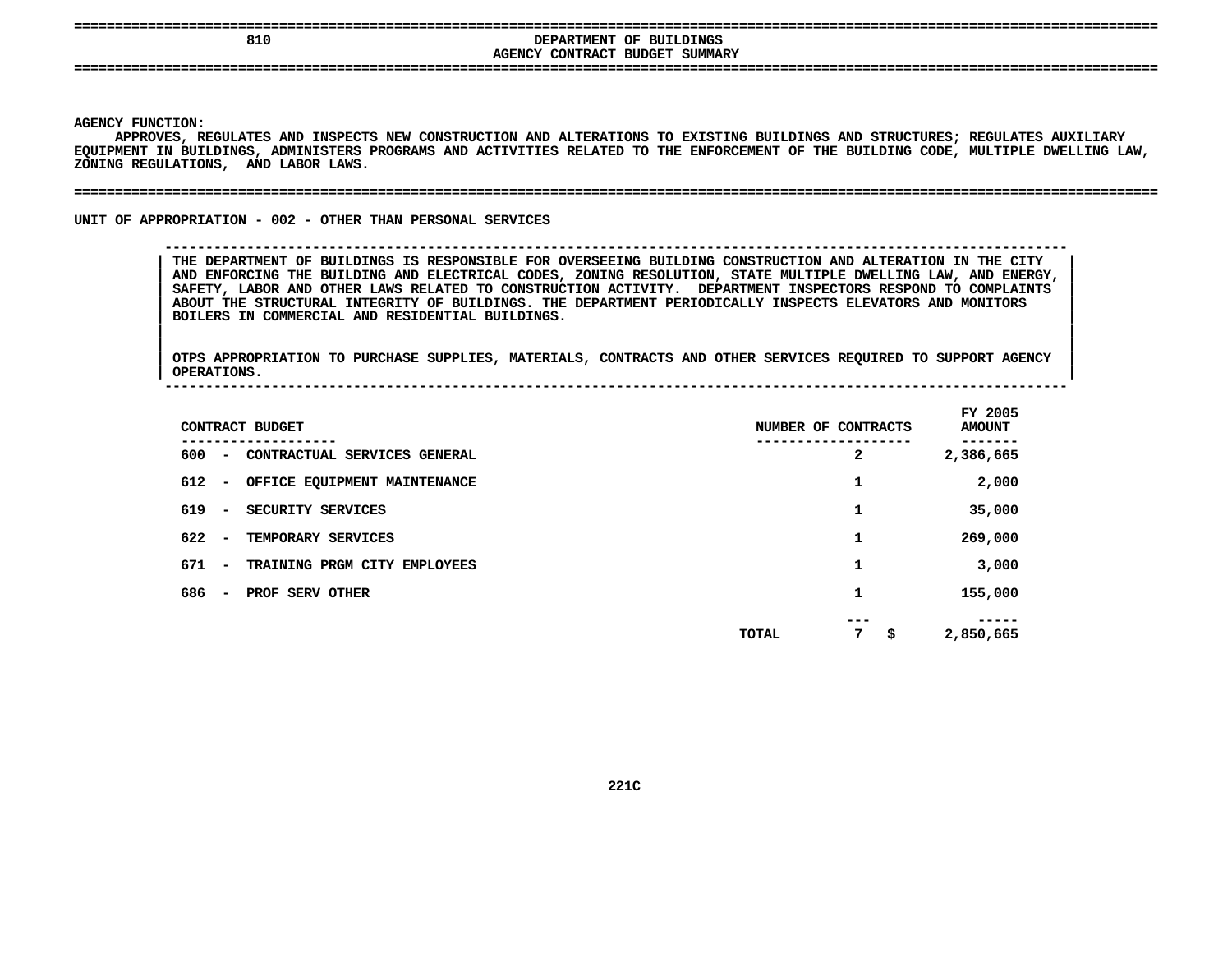| 816 | DEPARTMENT OF HEALTH AND MENTAL HYGIENE<br>AGENCY CONTRACT BUDGET SUMMARY |
|-----|---------------------------------------------------------------------------|
|     |                                                                           |

### **AGENCY**

**Y FUNCTION:<br>ATES MATTE<br>; OVERSEES REGULATES**S MATTERS AFFECTING PUBLIC HEALTH IN THE CITY, INCLUDING THE PROTECTION OF HEALTH AND THE SANITARY SUPERVISION OF FOOD AND<br>VERSEES THE PROVISION OF MATERNAL AND CHILD HEALTH, SCHOOL HEALTH, COMMUNICABLE DISEASE PREVENTION **WATER;**; OVERSEES THE PROVISION OF MATERNAL AND CHILD HEALTH, SCHOOL HEALTH, COMMUNICABLE DISEASE PREVENTION AND ADULT HYGIENE<br>CES; CONDUCTS PROGRAMS AND INVESTIGATIONS IN THE FIELD OF ENVIRONMENTAL HEALTH; COMPILES AND MAINTAINS **SERVICES;**; CONDUCTS PROGRAMS AND INVESTIGATIONS IN THE FIELD OF ENVIRONMENTAL HEALTH; COMPILES AND MAINTAINS VITAL RECORDS AND<br>CS; ADMINISTERS CORRECTIONAL HEALTH SERVICES AND, THROUGH THE OFFICE OF THE CHIEF MEDICAL EXAMINER, INVE STATISTICS; ADMINISTERS CORRECTIONAL HEALTH SERVICES AND, THROUGH THE OFFICE OF THE CHIEF MEDICAL EXAMINER, INVESTIGATES VIOLENT, **ADMINISTERS CORRECTIONAL HEALTH SERVICES AND, THROUGH THE OFFICE OF THE CHIEF MEDICAL EXAMINER, INVESTIGATES VIOLENT,** SUSPICIOUS, SUDDEN AND UNEXPECTED DEATHS AND PERFORMS AUTOPSIES. IN ADDITION, THE DEPARTMENT PLANS AND ADMINISTERS THE PROVISION OF<br>MENTAL HEALTH, MENTAL RETARDATION, ALCOHOLISM, CHEMICAL DEPENDENCY AND SUBSTANCE ABUSE SER **MENTAL HEALTH, MENTAL RETARDATION, ALCOHOLISM, CHEMICAL DEPENDENCY AND SUBSTANCE ABUSE SERVICES. ====================================================================================================================================**

| CONTRACT BUDGET                                                 | NUMBER OF CONTRACTS | FY 2005<br><b>AMOUNT</b> |
|-----------------------------------------------------------------|---------------------|--------------------------|
| CONTRACTUAL SERVICES GENERAL<br>600<br>$\overline{\phantom{a}}$ | 59                  | 18,755,008               |
| 602<br>TELECOMMUNICATIONS MAINT<br>$\overline{\phantom{a}}$     | 41                  | 54,917                   |
| MAINT & REP MOTOR VEH EQUIP<br>607<br>$\overline{\phantom{a}}$  | 22                  | 115,682                  |
| 608<br>MAINT & REP GENERAL<br>$\overline{\phantom{a}}$          | 139                 | 746,059                  |
| 612<br>OFFICE EQUIPMENT MAINTENANCE<br>$\overline{\phantom{a}}$ | 119                 | 328,720                  |
| 613<br>DATA PROCESSING EQUIPMENT<br>$\overline{\phantom{a}}$    | 73                  | 337,464                  |
| 615<br>PRINTING CONTRACTS<br>$\overline{\phantom{a}}$           | 89                  | 594,320                  |
| 619<br>SECURITY SERVICES<br>$\overline{\phantom{a}}$            | 9                   | 291,000                  |
| 622<br>TEMPORARY SERVICES<br>$\overline{\phantom{a}}$           | 123                 | 1,612,720                |
| 624<br>CLEANING SERVICES<br>$\overline{\phantom{a}}$            | 60                  | 551,721                  |
| AIDS SERVICES<br>651<br>$\overline{\phantom{a}}$                | 45                  | 15,050,646               |
| 655<br>MENTAL HYGIENE SERVICES<br>$\overline{\phantom{a}}$      | 472                 | 746,450,309              |
| 657<br>HOSPITALS CONTRACTS<br>$\overline{\phantom{a}}$          | 9                   | 91,059,466               |
| 658<br>SPECIAL CLINICAL SERVICES<br>$\overline{\phantom{a}}$    | 1                   | 7,190,397                |
| 660<br>ECONOMIC DEVELOPMENT<br>$\overline{\phantom{a}}$         | 12                  | 173,875                  |
| 671<br>TRAINING PRGM CITY EMPLOYEES<br>$\overline{\phantom{a}}$ | 34                  | 329,895                  |
|                                                                 |                     |                          |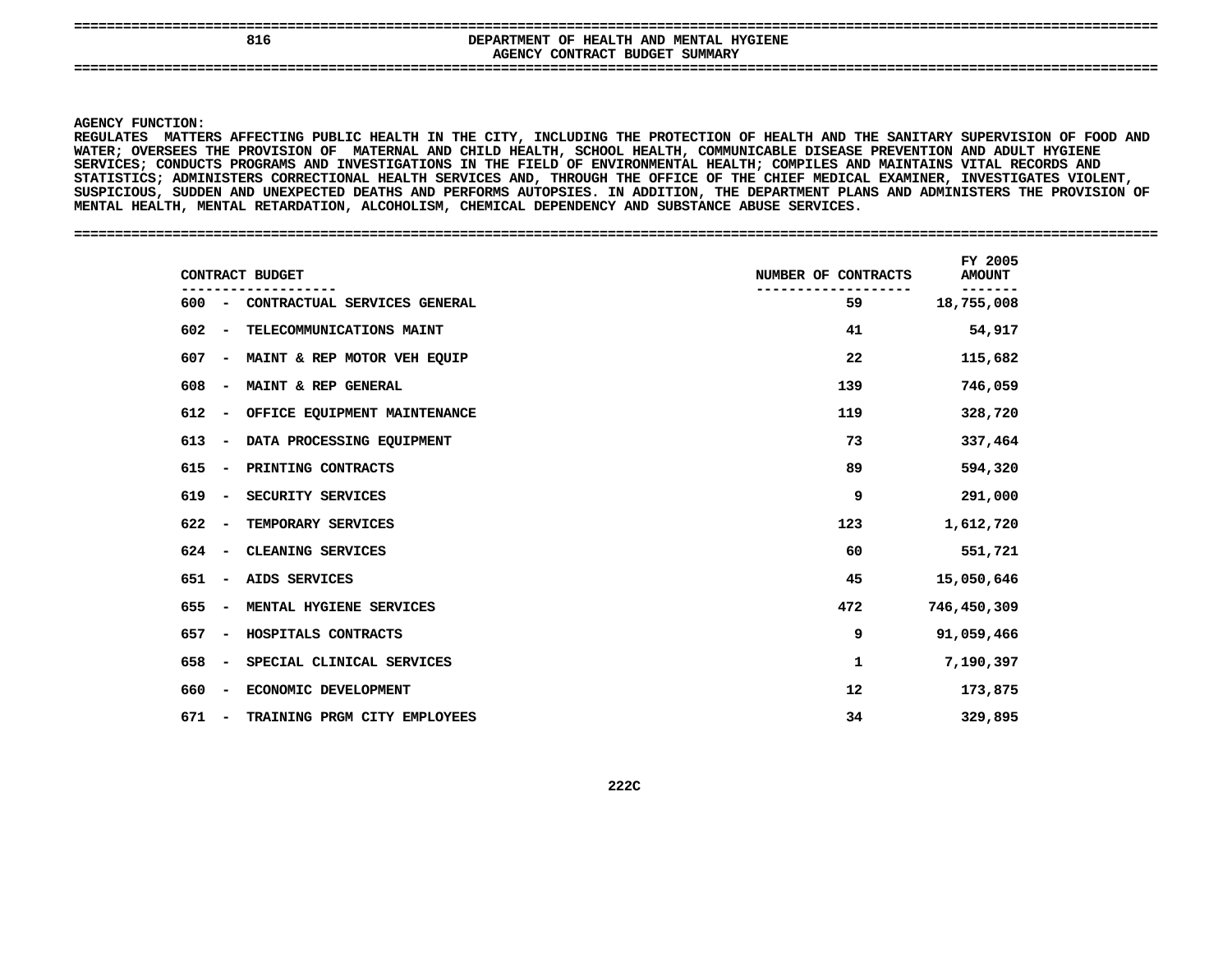| 816 | DEPARTMENT OF HEALTH AND MENTAL HYGIENE<br>AGENCY CONTRACT BUDGET SUMMARY |
|-----|---------------------------------------------------------------------------|
|     |                                                                           |

| 676 | $\overline{\phantom{a}}$ | MAINT & OPER OF INFRASTRUCTURE | 76           | 830,457           |
|-----|--------------------------|--------------------------------|--------------|-------------------|
| 681 | $\overline{\phantom{a}}$ | PROF SERV ACCTING & AUDITING   | 71           | 1,287,364         |
| 683 | $\overline{\phantom{a}}$ | PROF SERV ENGINEER & ARCHITECT | 1            | 1,000             |
| 684 | $\overline{\phantom{a}}$ | PROF SERV COMPUTER SERVICES    | 14           | 555,197           |
| 686 | $\overline{\phantom{a}}$ | PROF SERV OTHER                | 227          | 14,370,674        |
|     |                          | TOTAL                          | ---<br>1,696 | \$<br>900,686,891 |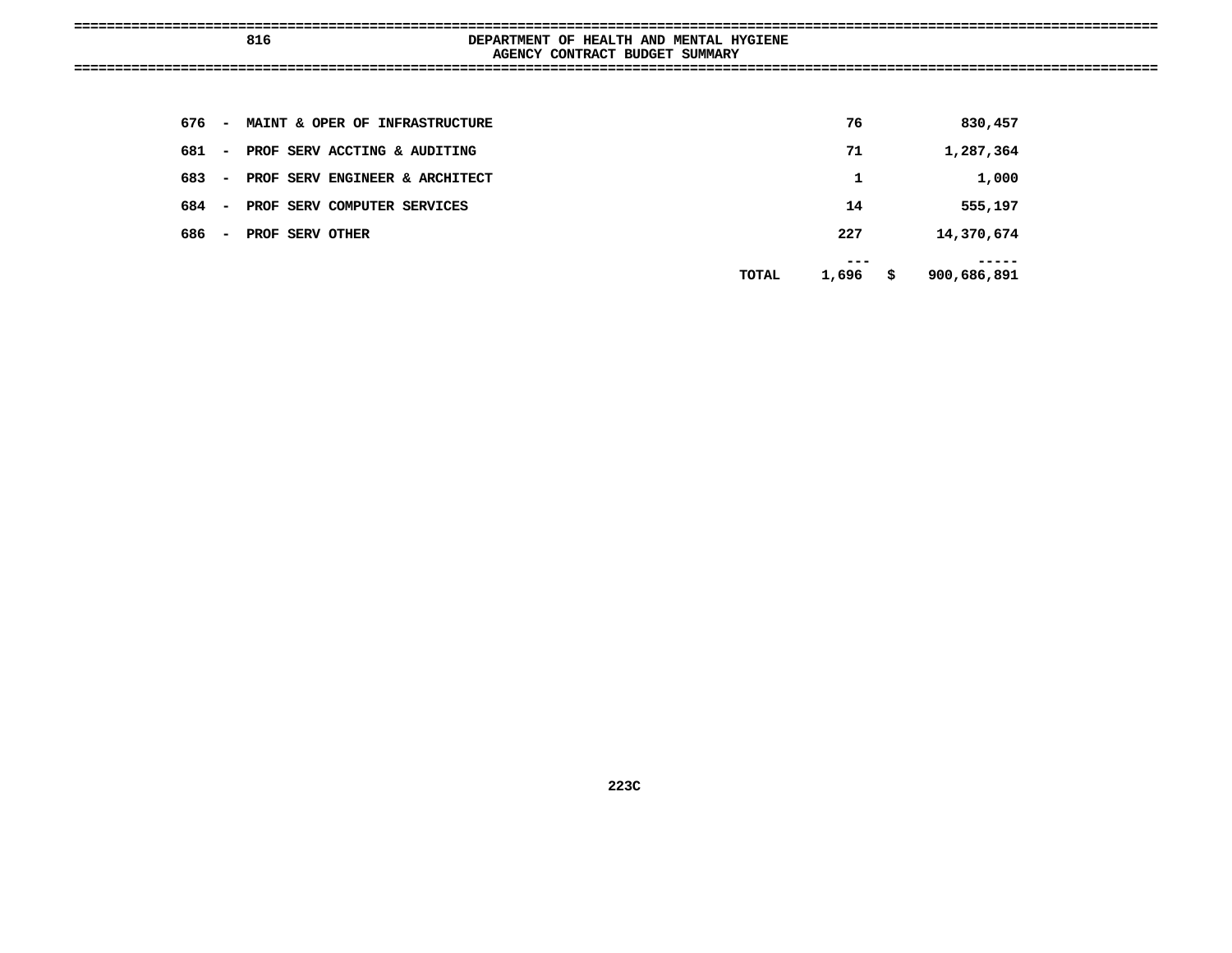# **UNIT OF APPROPRIATION CONTRACT BUDGET DETAIL ====================================================================================================================================**

## **------------------------------------------------------------------------------------------------------------------------------------**AGENCY - 816 - DEPARTMENT OF HEALTH AND MENTAL HYGIENE **- <sup>816</sup> - DEPARTMENT OF HEALTH AND MENTAL HYGIENE UNIT**

 **OF APPROPRIATION - <sup>111</sup> - HEALTH ADMINSTRATION - OTPS --------------------------------------------------------------------------------------------------------------**INFORMATION AND ANALYSIS, MANAGEMENT PLANNING, FINANCE, PERSONNEL, LABOR RELATIONS, GENERAL SERVICES, DATA **THE COMMISSIONER'S OFFICE AND ALL OTHER AGENCY-WIDE ADMINISTRATIVE SERVICES, INCLUDING MANAGEMENT <sup>|</sup> <sup>|</sup> INFORMATION AND ANALYSIS, MANAGEMENT PLANNING, FINANCE, PERSONNEL, LABOR RELATIONS, GENERAL SERVICES, DATA <sup>|</sup> <sup>|</sup> PROCESSING, GENERAL COUNSEL, PUBLIC INFORMATION AND OPERATIONS SITE SUPPORT WHICH INCLUDES SECURITY AND <sup>|</sup> <sup>|</sup> CUSTODIAL SERVICES. THESE PROGRAMS PROVIDE ADMINISTRATIVE AND POLICY OVERSIGHT FOR ALL PROGRAMS AND <sup>|</sup> <sup>|</sup>ADMINISTRATIVE SUPPORT ESSENTIAL TO THE EFFECTIVE DELIVERY OF PUBLIC HEALTH SERVICES. <sup>|</sup> <sup>|</sup>**

|<br>| OTPS APPROPRIATION TO PURCHASE SUPPLIES, MATERIALS AND OTHER SERVICES REQUIRED TO SUPPORT HEALTH |<br>| OTPS APPROPRIATION TO PURCHASE SUPPLIES, MATERIALS AND OTHER SERVICES REQUIRED TO SUPPORT HEALTH<br>| ADMINISTRATION AND SUPPORT SERVICES. **OTPS APPROPRIATION TO PURCHASE SUPPLIES, MATERIALS AND OTHER SERVICES REQUIRED TO SUPPORT HEALTH <sup>|</sup> <sup>|</sup>ADMINISTRATION AND SUPPORT SERVICES. <sup>|</sup> --------------------------------------------------------------------------------------------------------------**

| CONTRACT BUDGET<br>---------                                    | NUMBER OF CONTRACTS | FY 2005<br><b>AMOUNT</b> |
|-----------------------------------------------------------------|---------------------|--------------------------|
| 600<br>CONTRACTUAL SERVICES GENERAL<br>$\overline{\phantom{a}}$ | 8<br>\$             | 79,464                   |
| 602<br>TELECOMMUNICATIONS MAINT<br>$\overline{\phantom{a}}$     | 10                  | 7,768                    |
| 607<br>MAINT & REP MOTOR VEH EQUIP<br>-                         | 12                  | 40,000                   |
| 608<br>MAINT & REP GENERAL<br>-                                 | 11                  | 17,907                   |
| 612<br>OFFICE EQUIPMENT MAINTENANCE<br>$\overline{\phantom{a}}$ | 42                  | 128,600                  |
| 613<br>DATA PROCESSING EQUIPMENT<br>$\overline{\phantom{a}}$    | 28                  | 91,340                   |
| 615<br>PRINTING CONTRACTS<br>$\overline{\phantom{a}}$           | 13                  | 31,680                   |
| 619<br>SECURITY SERVICES<br>$\overline{\phantom{m}}$            | 3                   | 60,000                   |
| 622<br>TEMPORARY SERVICES<br>$\overline{\phantom{a}}$           | 34                  | 352,273                  |
| 624<br>CLEANING SERVICES<br>$\overline{\phantom{a}}$            | 18                  | 64,960                   |
| 660<br>ECONOMIC DEVELOPMENT<br>-                                | 4                   | 14,400                   |
| 671<br>TRAINING PRGM CITY EMPLOYEES<br>$\overline{\phantom{a}}$ | 7                   | 48,216                   |
| 676<br>MAINT & OPER OF INFRASTRUCTURE<br>-                      | 57                  | 248,569                  |
| 684<br>PROF SERV COMPUTER SERVICES<br>$\overline{\phantom{a}}$  | 5                   | 457,697                  |
| 686<br>PROF SERV OTHER<br>$\overline{\phantom{a}}$              | 66                  | 1,250,703                |
| 224C                                                            |                     |                          |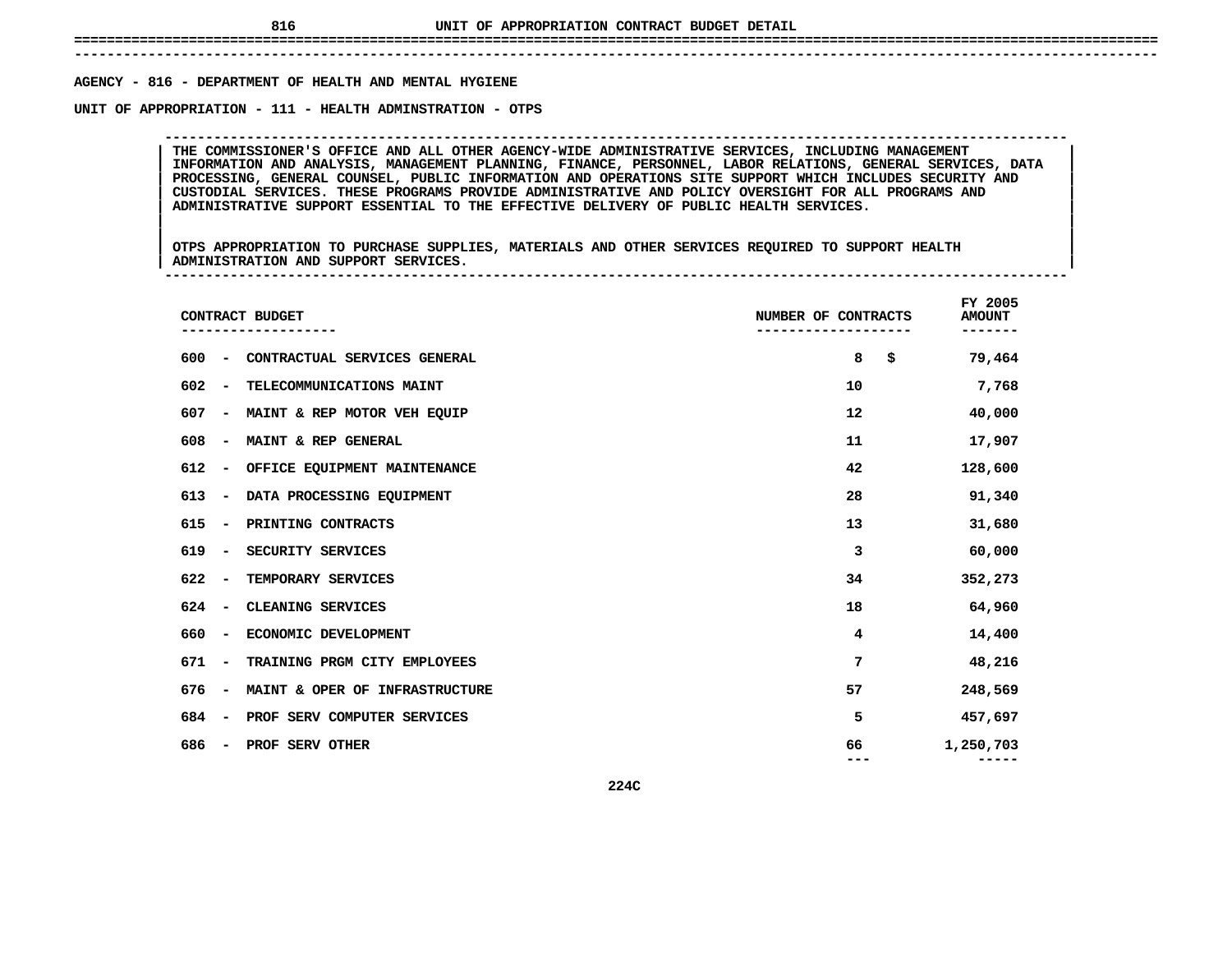| 816 | (CONT ' D ) |  | UNIT OF APPROPRIATION CONTRACT BUDGET DETAIL |  |       |     |     |           |
|-----|-------------|--|----------------------------------------------|--|-------|-----|-----|-----------|
|     |             |  |                                              |  | TOTAL | 318 | - S | 2,893,577 |
|     |             |  |                                              |  |       |     |     |           |
|     |             |  |                                              |  |       |     |     |           |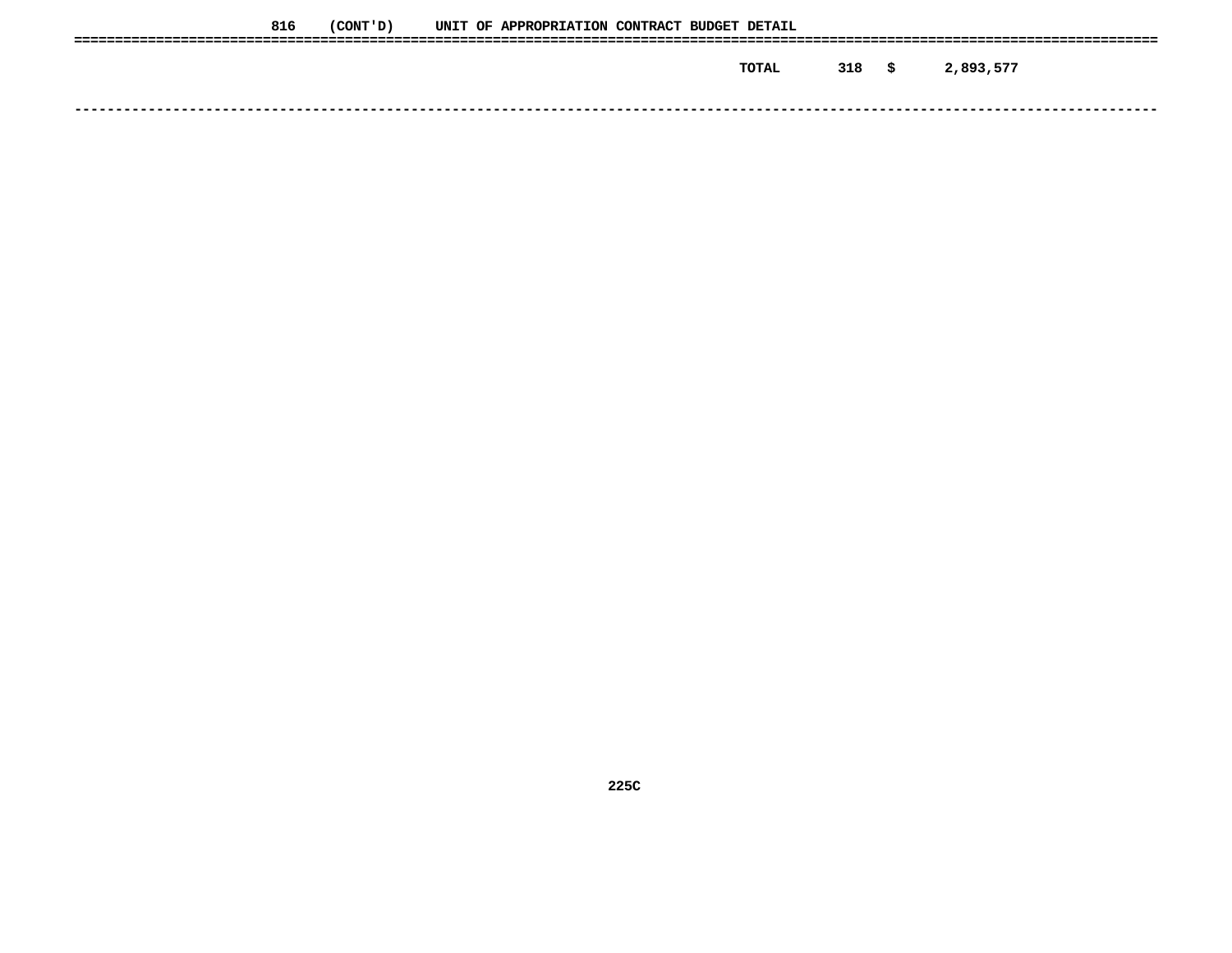### UNIT OF APPROPRIATION - 112 - DISEASE CONTROL AND EPIDEMIOLOGY - OTPS

RESPONSIBLE FOR THE SURVEILLANCE AND CONTROL OF INFECTIOUS DISEASES, COMPILATION AND DISSEMINATION OF VITAL<br>STATISTICS AND THE DEVELOPMENT OF HEALTH EDUCATION MATERIAL FOR DISTRIBUTION TO THE GENERAL PUBLIC. THE<br>DEPARTMENT STATISTICS AND THE DEVELOPMENT OF HEALTH EDUCATION MATERIAL FOR DISTRIBUTION TO THE GENERAL PUBLIC. THE DEVELOPMENT OF HEALTH EDUCATION MATERIAL FOR DISTRIBUTION TO THE GENERAL PUBLIC. THE DEVELOPMENT ALSO OPERATES CLINICS **DEPARTMENT ALSO OPERATES CLINICS AND PROVIDES FOR OTHER CARE RELATED TO TUBERCULOSIS AND SEXUALLY <sup>|</sup> <sup>|</sup> TRANSMITTED DISEASES. ALL AIDS PROGRAMS, INCLUDING SURVEILLANCE, EDUCATION, OUTREACH AND CONFIDENTIAL HIV <sup>|</sup> <sup>|</sup> COUNSELING AND TESTING ARE REPRESENTED HERE. THE DEPARTMENT IS ALSO RESPONSIBLE FOR THE REPORTING AND <sup>|</sup> <sup>|</sup>MONITORING OF OTHER INFECTIOUS DISEASES IN THE CITY. THE BUREAU OF VITAL RECORDS IS ALSO LOCATED HERE. <sup>|</sup> <sup>|</sup>**

**OF APPROPRIATION - <sup>112</sup> - DISEASE CONTROL AND EPIDEMIOLOGY - OTPS --------------------------------------------------------------------------------------------------------------**

|<br>| OTPS APPROPRIATION TO PURCHASE SUPPLIES, MATERIALS AND OTHER SERVICES REQUIRED TO SUPPORT DISEASE CONTROL |<br>| OTPS APPROPRIATION TO PURCHASE SUPPLIES, MATERIALS AND OTHER SERVICES REQUIRED TO SUPPORT DISEASE CONTROL<br>| SERVICES. **OTPS APPROPRIATION TO PURCHASE SUPPLIES, MATERIALS AND OTHER SERVICES REQUIRED TO SUPPORT DISEASE CONTROL <sup>|</sup> <sup>|</sup>SERVICES. <sup>|</sup> --------------------------------------------------------------------------------------------------------------**

| CONTRACT BUDGET                                                   | NUMBER OF CONTRACTS | FY 2005<br><b>AMOUNT</b> |
|-------------------------------------------------------------------|---------------------|--------------------------|
| 600<br>CONTRACTUAL SERVICES GENERAL<br>$\overline{\phantom{m}}$   | 18<br>\$            | 11,275,865               |
| 602<br>TELECOMMUNICATIONS MAINT<br>$\overline{\phantom{a}}$       | 12                  | 24,284                   |
| 607<br>MAINT & REP MOTOR VEH EQUIP<br>$\overline{\phantom{a}}$    | 8                   | 73,432                   |
| 608<br>MAINT & REP GENERAL<br>$\qquad \qquad \blacksquare$        | 57                  | 274,021                  |
| 612<br>OFFICE EQUIPMENT MAINTENANCE<br>$\overline{\phantom{a}}$   | 31                  | 38,120                   |
| 613<br>DATA PROCESSING EQUIPMENT<br>$\overline{\phantom{a}}$      | 9                   | 34,624                   |
| 615<br>PRINTING CONTRACTS<br>$\overline{\phantom{a}}$             | 16                  | 155,541                  |
| 619<br>SECURITY SERVICES<br>$\overline{\phantom{a}}$              | 1                   | 1,000                    |
| 622<br>TEMPORARY SERVICES<br>$\overline{\phantom{m}}$             | 10                  | 290,440                  |
| CLEANING SERVICES<br>624<br>$\overline{\phantom{m}}$              | 15                  | 48,524                   |
| 651<br>AIDS SERVICES<br>$\overline{\phantom{m}}$                  | 45                  | 15,050,646               |
| 657<br>HOSPITALS CONTRACTS<br>$\overline{\phantom{m}}$            | 7                   | 1,254,217                |
| ECONOMIC DEVELOPMENT<br>660<br>$\overline{\phantom{a}}$           | з                   | 95,000                   |
| 671<br>TRAINING PRGM CITY EMPLOYEES<br>$\overline{\phantom{a}}$   | 5                   | 179,264                  |
| MAINT & OPER OF INFRASTRUCTURE<br>676<br>$\overline{\phantom{a}}$ | 8                   | 100,000                  |
| PROF SERV COMPUTER SERVICES<br>684<br>$\overline{\phantom{m}}$    | 4                   | 65,000                   |
| 226C                                                              |                     |                          |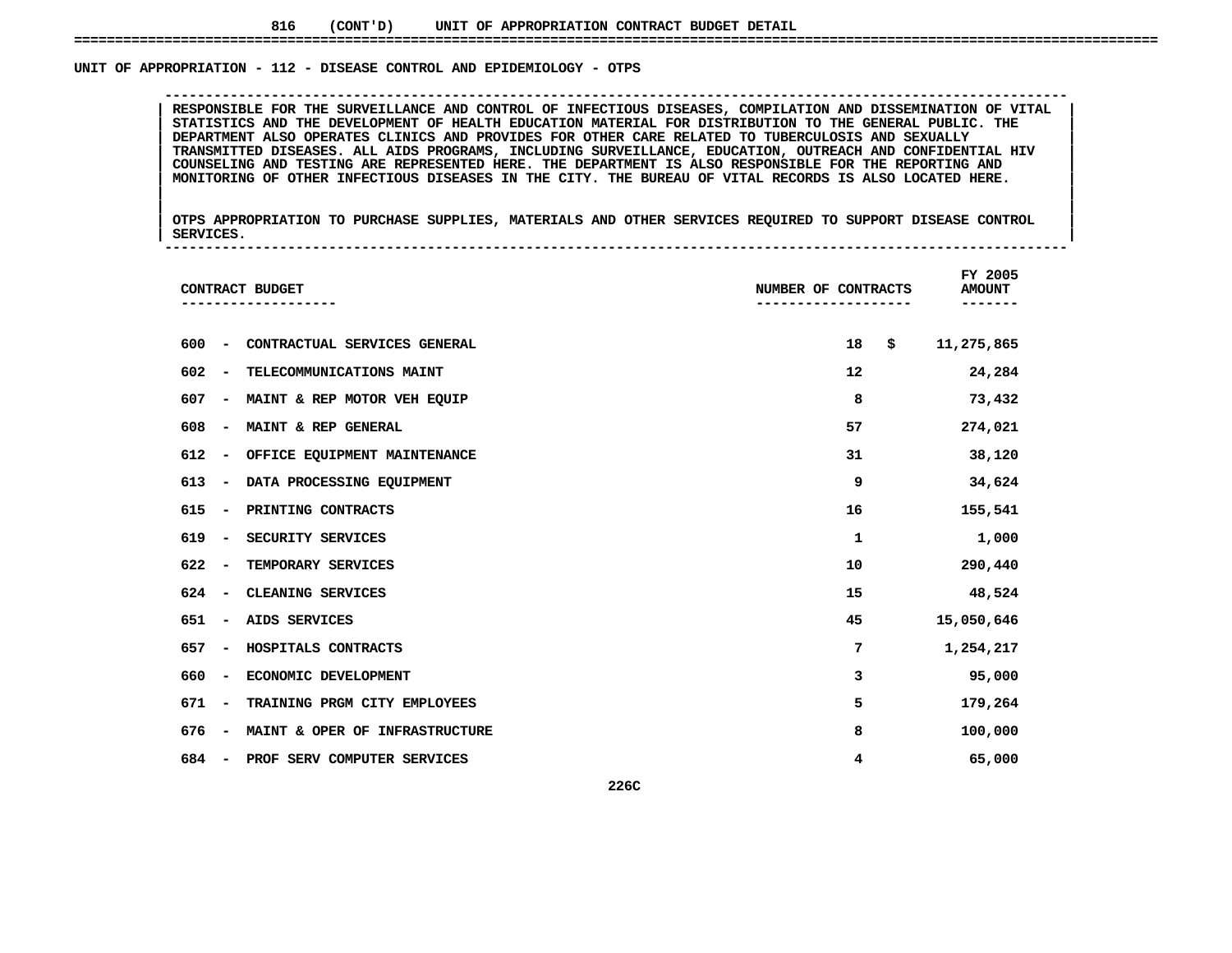|               | 816             | (CONT ' D ) |  | UNIT OF APPROPRIATION CONTRACT BUDGET DETAIL |  |       |         |      |            |  |
|---------------|-----------------|-------------|--|----------------------------------------------|--|-------|---------|------|------------|--|
| 686<br>$\sim$ | PROF SERV OTHER |             |  |                                              |  |       | 56      |      | 3,569,712  |  |
|               |                 |             |  |                                              |  |       | $- - -$ |      | -----      |  |
|               |                 |             |  |                                              |  |       |         |      |            |  |
|               |                 |             |  |                                              |  | TOTAL | 305     | - \$ | 32,529,690 |  |
|               |                 |             |  |                                              |  |       |         |      |            |  |
|               |                 |             |  |                                              |  |       |         |      |            |  |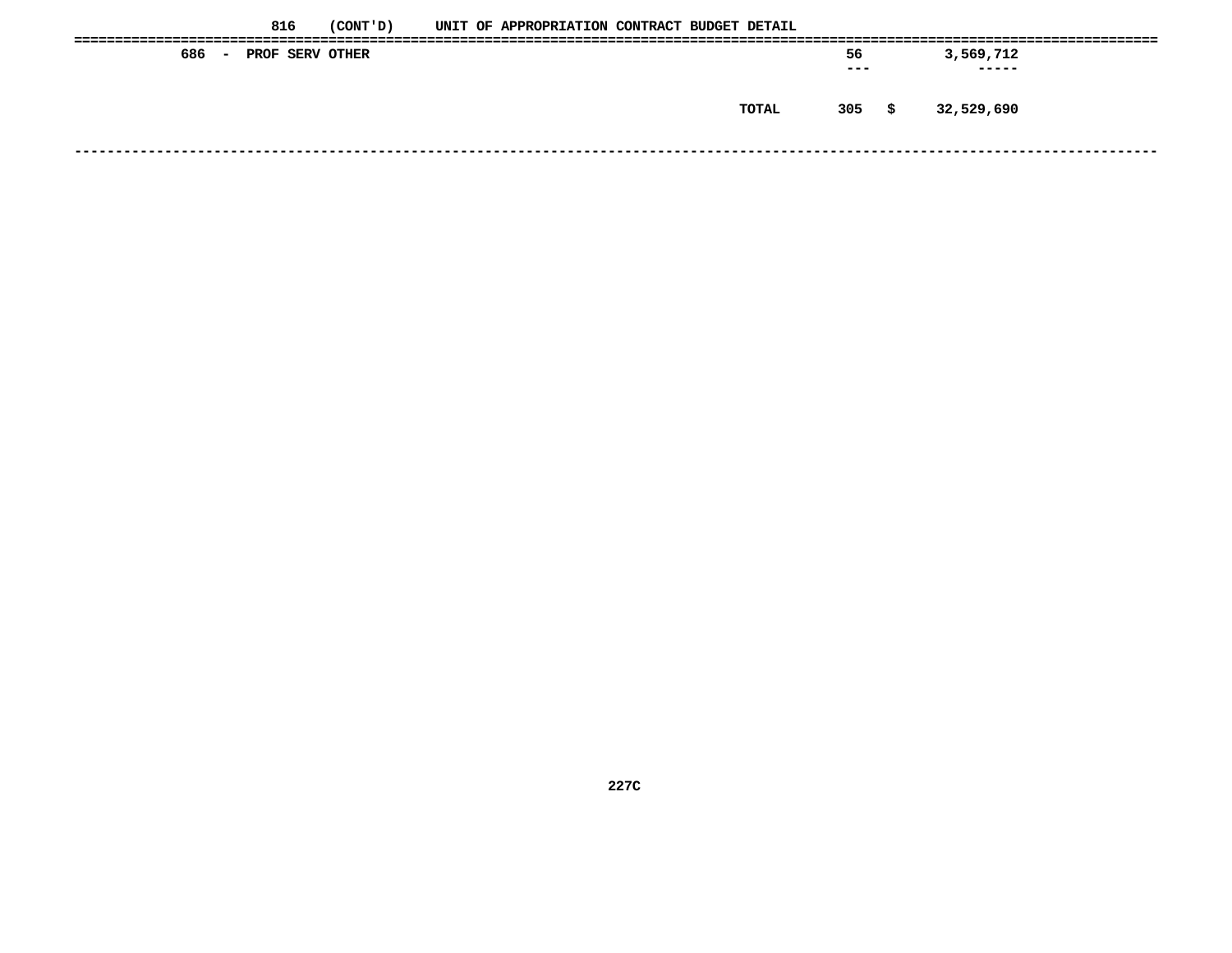### UNIT OF APPROPRIATION - 113 - HEALTH PROMOTION AND DISEASE PREV.-OTPS

 **OF APPROPRIATION - <sup>113</sup> - HEALTH PROMOTION AND DISEASE PREV.-OTPS --------------------------------------------------------------------------------------------------------------**REPRESENTS HEALTH PROMOTION AND DISEASE PREVENTION PROGRAMS, SUCH AS IMMUNIZATION CLINICS AND EDUCATION, THE |<br>| SCHOOL HEALTH PROGRAM AND INSPECTIONS RELATED TO DAY CARE. THE BUREAU OF MATERNITY SERVICES PROVIDES<br>| SERVIC **SCHOOL HEALTH PROGRAM AND INSPECTIONS RELATED TO DAY CARE. THE BUREAU OF MATERNITY SERVICES PROVIDES <sup>|</sup> <sup>|</sup>SERVICES INCLUDING PREGNANCY TESTING, HIGH-RISK CASE MANAGEMENT AND REFERRALS FOR PRE-NATAL CARE. <sup>|</sup> <sup>|</sup>**

|<br>| OTPS\_APPROPRIATION\_TO\_PURCHASE\_SUPPLIES,\_MATERIALS\_AND\_OTHER\_SERVICES\_REQUIRED\_TO\_SUPPORT\_HEALTH\_PROMOTION OTPS APPROPRIATION TO PURCHASE SUPPLIES, MATERIALS AND OTHER SERVICES REQUIRED TO SUPPORT HEALTH PROMOTION (NOTION<br>AND DISEASE PREVENTION SERVICES. THE EARLY INTERVENTION PROGRAM IS ALSO LOCATED HERE AND PROVIDES FOR **OTPS APPROPRIATION TO PURCHASE SUPPLIES, MATERIALS AND OTHER SERVICES REQUIRED TO SUPPORT HEALTH PROMOTION <sup>|</sup> <sup>|</sup> AND DISEASE PREVENTION SERVICES. THE EARLY INTERVENTION PROGRAM IS ALSO LOCATED HERE AND PROVIDES FOR <sup>|</sup> <sup>|</sup>THERAPEUTIC SERIVCES THROUGH CONTRACTS WITH PRIVATE PROVIDERS FOR DEVELOPMENTALLY DISABLED CHILDREN AGES <sup>0</sup> <sup>|</sup> <sup>|</sup>**

**THROUGH 3. <sup>|</sup> --------------------------------------------------------------------------------------------------------------**

|     |                          | CONTRACT BUDGET                | NUMBER OF CONTRACTS | FY 2005<br><b>AMOUNT</b> |
|-----|--------------------------|--------------------------------|---------------------|--------------------------|
| 600 |                          | CONTRACTUAL SERVICES GENERAL   | 3                   | \$<br>88,376             |
| 602 |                          | TELECOMMUNICATIONS MAINT       | 15                  | 10,000                   |
| 607 | -                        | MAINT & REP MOTOR VEH EQUIP    | 1                   | 2,000                    |
| 608 | -                        | MAINT & REP GENERAL            | 6                   | 56,000                   |
| 612 |                          | OFFICE EQUIPMENT MAINTENANCE   | 11                  | 10,000                   |
| 613 | $\overline{a}$           | DATA PROCESSING EQUIPMENT      | 17                  | 51,000                   |
| 615 | $\overline{\phantom{0}}$ | PRINTING CONTRACTS             | 11                  | 215,123                  |
| 619 | $\qquad \qquad$          | SECURITY SERVICES              | 1                   | 150,000                  |
| 622 | $\overline{\phantom{a}}$ | TEMPORARY SERVICES             | 21                  | 290,000                  |
| 655 | $\overline{\phantom{a}}$ | MENTAL HYGIENE SERVICES        | 161                 | 548,421,541              |
| 660 | $\qquad \qquad$          | ECONOMIC DEVELOPMENT           | 2                   | 2,475                    |
| 671 | -                        | TRAINING PRGM CITY EMPLOYEES   | 6                   | 10,000                   |
| 676 |                          | MAINT & OPER OF INFRASTRUCTURE | 1                   | 2,500                    |
| 681 | $\qquad \qquad$          | PROF SERV ACCTING & AUDITING   | 1                   | 550,000                  |
| 686 | -                        | PROF SERV OTHER                | 33                  | 4,403,546<br>-----       |
|     |                          |                                |                     |                          |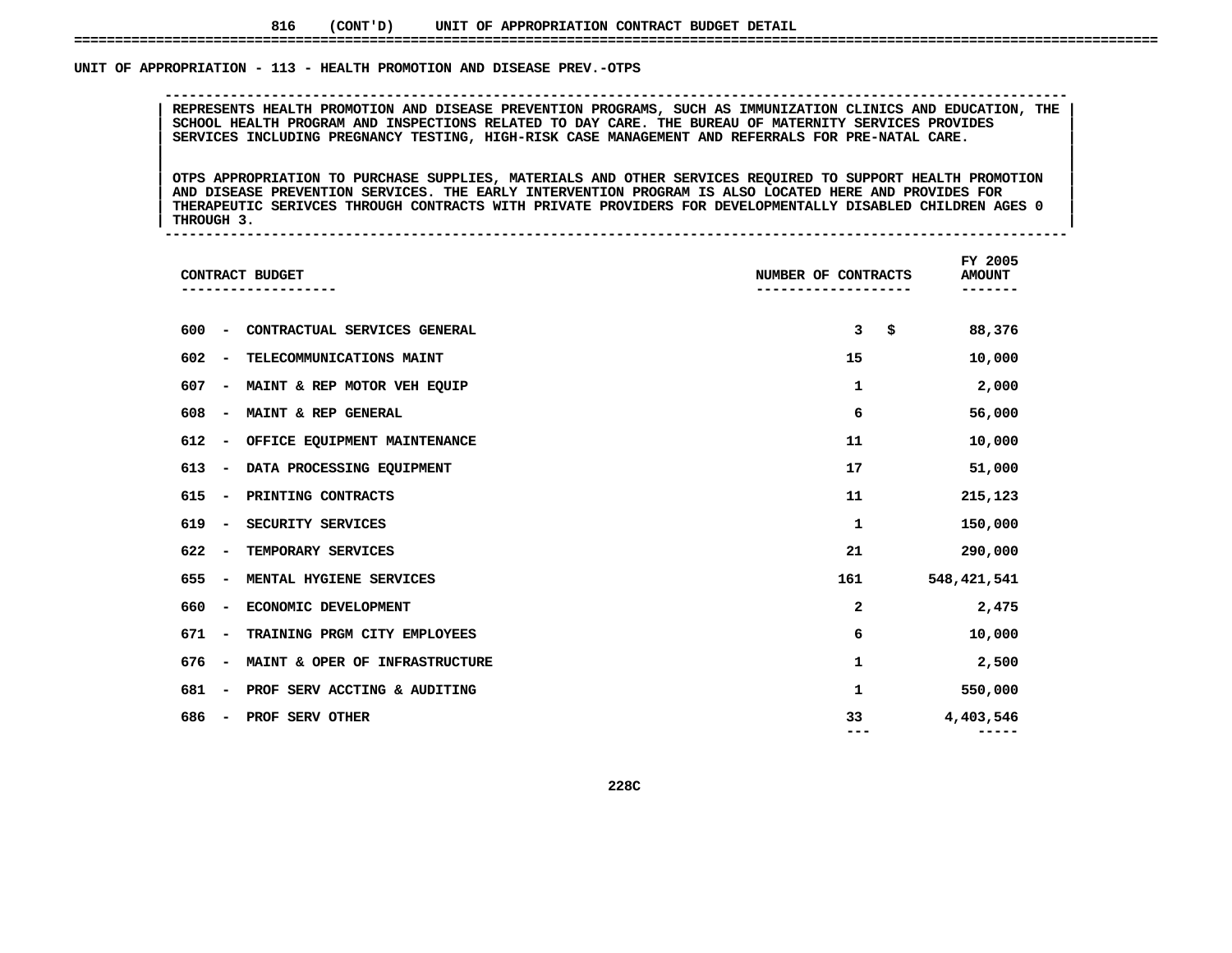| 816 | (CONT ' D ) |  | UNIT OF APPROPRIATION CONTRACT BUDGET DETAIL |  |       |     |      |             |
|-----|-------------|--|----------------------------------------------|--|-------|-----|------|-------------|
|     |             |  |                                              |  | TOTAL | 290 | - \$ | 554,262,561 |
|     |             |  |                                              |  |       |     |      |             |
|     |             |  |                                              |  |       |     |      |             |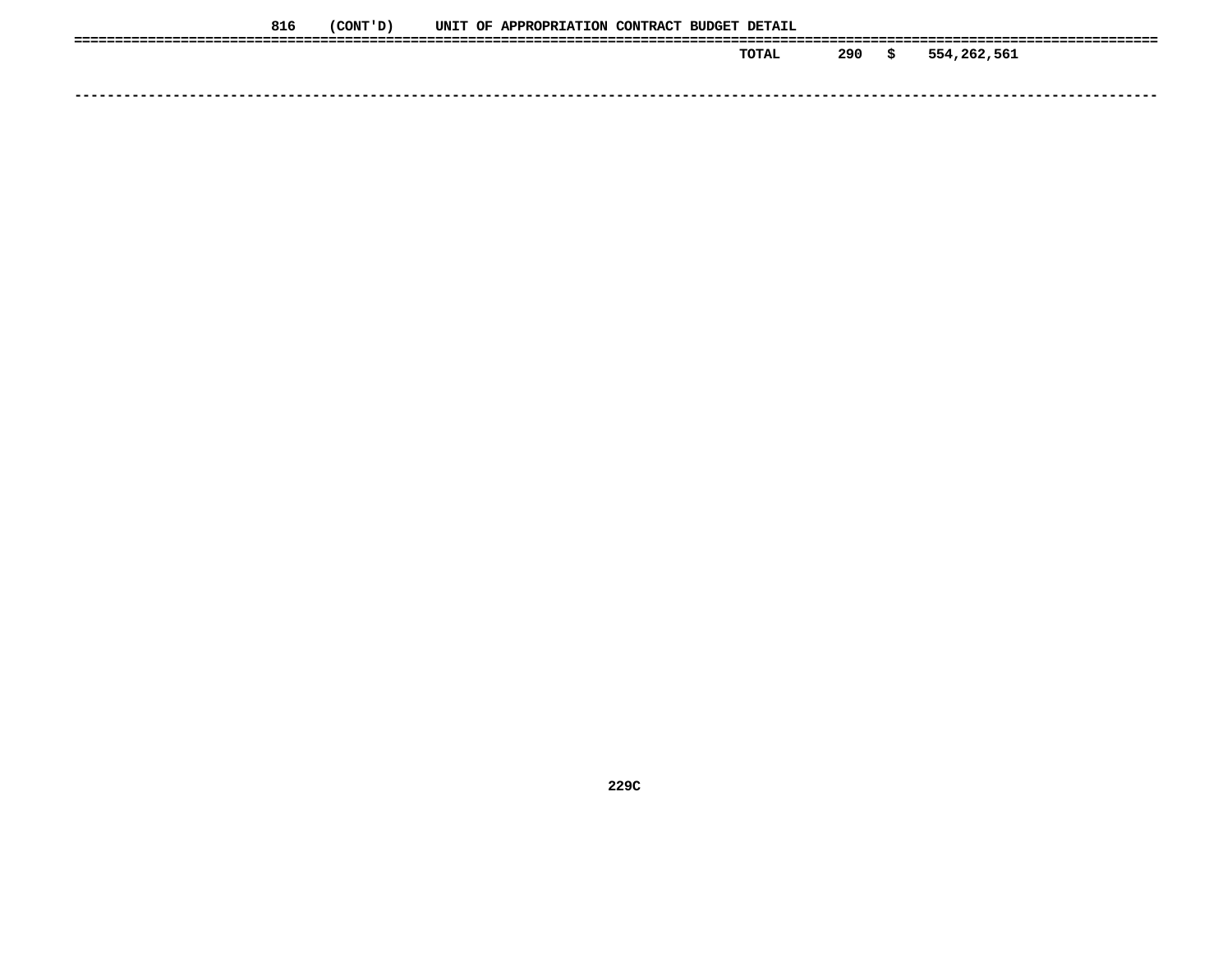### **816(CONT'D) UNIT OF APPROPRIATION CONTRACT BUDGET DETAIL ====================================================================================================================================**

### UNIT OF APPROPRIATION - 114 - ENVIRONMENTAL HEALTH - OTPS

 **OF APPROPRIATION - <sup>114</sup> - ENVIRONMENTAL HEALTH - OTPS --------------------------------------------------------------------------------------------------------------**THE DEPARTMENT MAINTAINS THE HEALTH AND SAFETY OF CITY RESIDENTS THROUGH THE IDENTIFICATION AND ABATEMENT OF<br>POTENTIAL HAZARDS IN THE ENVIRONMENT. THIS IS DONE THROUGH THE INSPECTION AND MONITORING OF SPECIFIC THE DEPARTMENT MAINTAINS THE HEALTH AND SAFETY OF CITY RESIDENTS THROUGH THE IDENTIFICATION AND ABATEMENT OF POTENTIAL HAZARDS IN THE ENVIRONMENT. THIS IS DONE THROUGH THE INSPECTION AND MONITORING OF SPECIFIC<br>SERVICES, SU **POTENTIAL HAZARDS IN THE ENVIRONMENT. THIS IS DONE THROUGH THE INSPECTION AND MONITORING OF SPECIFIC <sup>|</sup> <sup>|</sup> SERVICES, SUCH AS RESTAURANTS, THE WATER SUPPLY AND HEALTH-RELATED EQUIPMENT AND RESPONDING TO ENVIRONMENTAL <sup>|</sup> <sup>|</sup> EMERGENCIES AND COMPLAINTS GENERATED BY THE PUBLIC. PEST CONTROL SERVICES AND LEAD POISONING PREVENTION <sup>|</sup> <sup>|</sup>**PROGRAMS ARE ALSO REPRESENTED HERE. THE DEPARTMENT ALSO OVERSEES THE OPERATIONS OF THE CENTER FOR ANIMAL<br>| CARE AND CONTROL.<br>| **CARE AND CONTROL. <sup>|</sup> <sup>|</sup>**

|<br>| OTPS\_APPROPRIATION TO PURCHASE SUPPLIES, MATERIALS AND OTHER SERVICES REQUIRED TO SUPPORT ENVIRONMENTAL |<br>| OTPS APPROPRIATION TO PURCHASE SUPPLIES, MATERIALS AND OTHER SERVICES REQUIRED TO SUPPORT ENVIRONMENTAL<br>| HEALTH SERVICES. **OTPS APPROPRIATION TO PURCHASE SUPPLIES, MATERIALS AND OTHER SERVICES REQUIRED TO SUPPORT ENVIRONMENTAL <sup>|</sup> <sup>|</sup>HEALTH SERVICES. <sup>|</sup> --------------------------------------------------------------------------------------------------------------**

| CONTRACT BUDGET                                                     | NUMBER OF CONTRACTS | FY 2005<br><b>AMOUNT</b> |
|---------------------------------------------------------------------|---------------------|--------------------------|
| CONTRACTUAL SERVICES GENERAL<br>600<br>$\overline{\phantom{a}}$     | 10                  | \$<br>3,712,809          |
| 602<br>TELECOMMUNICATIONS MAINT<br>$\overline{\phantom{a}}$         | 2                   | 4,865                    |
| 607<br>MAINT & REP MOTOR VEH EQUIP<br>$\overline{\phantom{a}}$      | 1                   | 250                      |
| 608<br>MAINT & REP GENERAL<br>$\qquad \qquad$                       | 15                  | 31,065                   |
| 612<br>OFFICE EQUIPMENT MAINTENANCE<br>$\qquad \qquad$              | 17                  | 13,000                   |
| 613<br>DATA PROCESSING EQUIPMENT<br>$\qquad \qquad$                 | 15                  | 90,000                   |
| 615<br>PRINTING CONTRACTS<br>$\qquad \qquad$                        | 11                  | 153,976                  |
| 622<br>TEMPORARY SERVICES<br>$\qquad \qquad \blacksquare$           | 8                   | 452,507                  |
| CLEANING SERVICES<br>624<br>$\qquad \qquad \blacksquare$            | 1                   | 3,000                    |
| 658<br>SPECIAL CLINICAL SERVICES<br>$\qquad \qquad \blacksquare$    | $\mathbf 1$         | 7,190,397                |
| 660<br>ECONOMIC DEVELOPMENT<br>$\qquad \qquad \blacksquare$         | 1                   | 60,000                   |
| 671<br>TRAINING PRGM CITY EMPLOYEES<br>$\qquad \qquad \blacksquare$ | 6                   | 62,500                   |
| 684<br>PROF SERV COMPUTER SERVICES<br>$\qquad \qquad \blacksquare$  | 5                   | 32,500                   |
| 686<br>PROF SERV OTHER<br>-                                         | 25                  | 4,429,059                |
|                                                                     |                     |                          |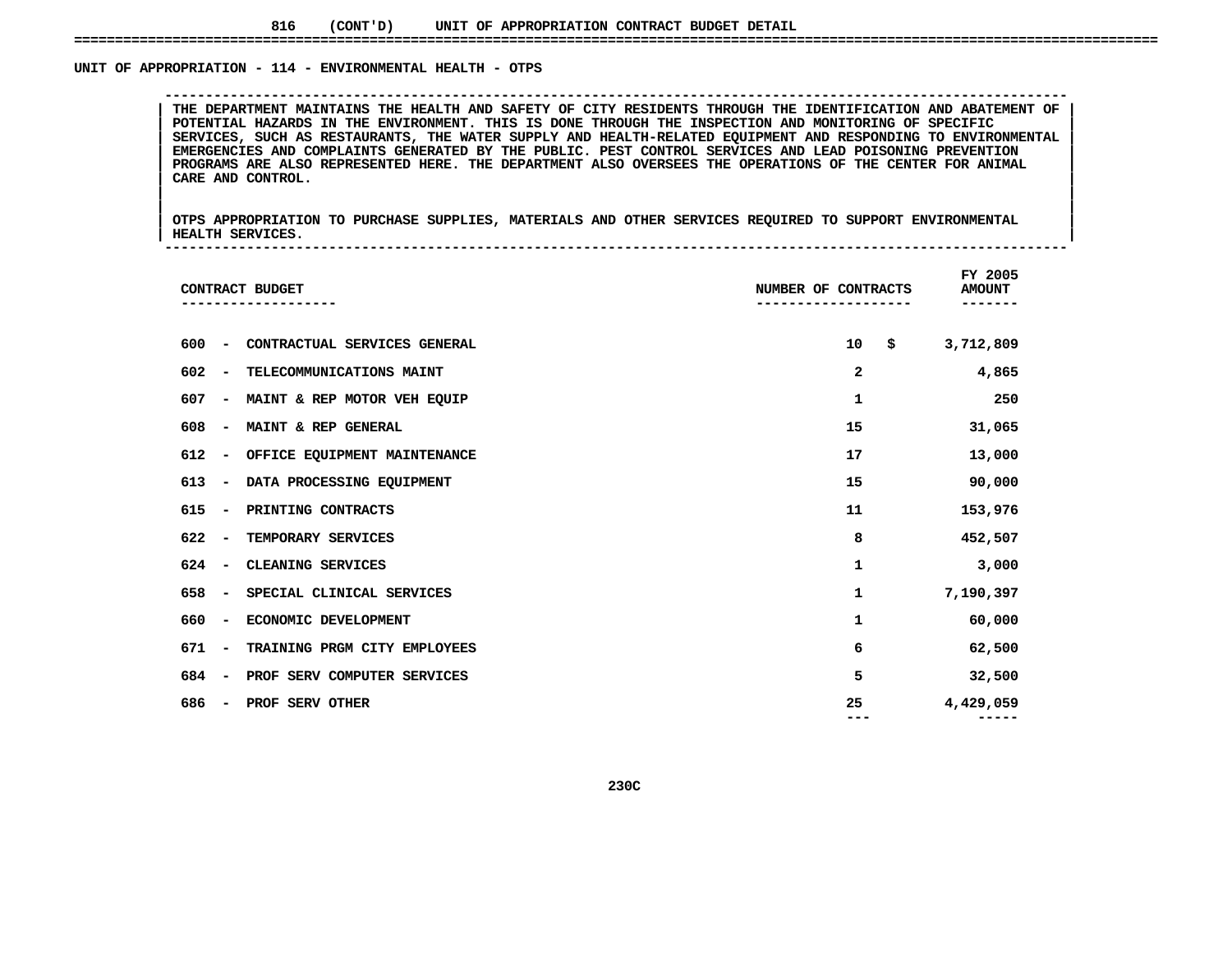| 816 | (CONT 'D) |  | UNIT OF APPROPRIATION CONTRACT BUDGET DETAIL |  |              |     |    |            |
|-----|-----------|--|----------------------------------------------|--|--------------|-----|----|------------|
|     |           |  |                                              |  | <b>TOTAL</b> | 118 | -S | 16,235,928 |
|     |           |  |                                              |  |              |     |    |            |
|     |           |  |                                              |  |              |     |    |            |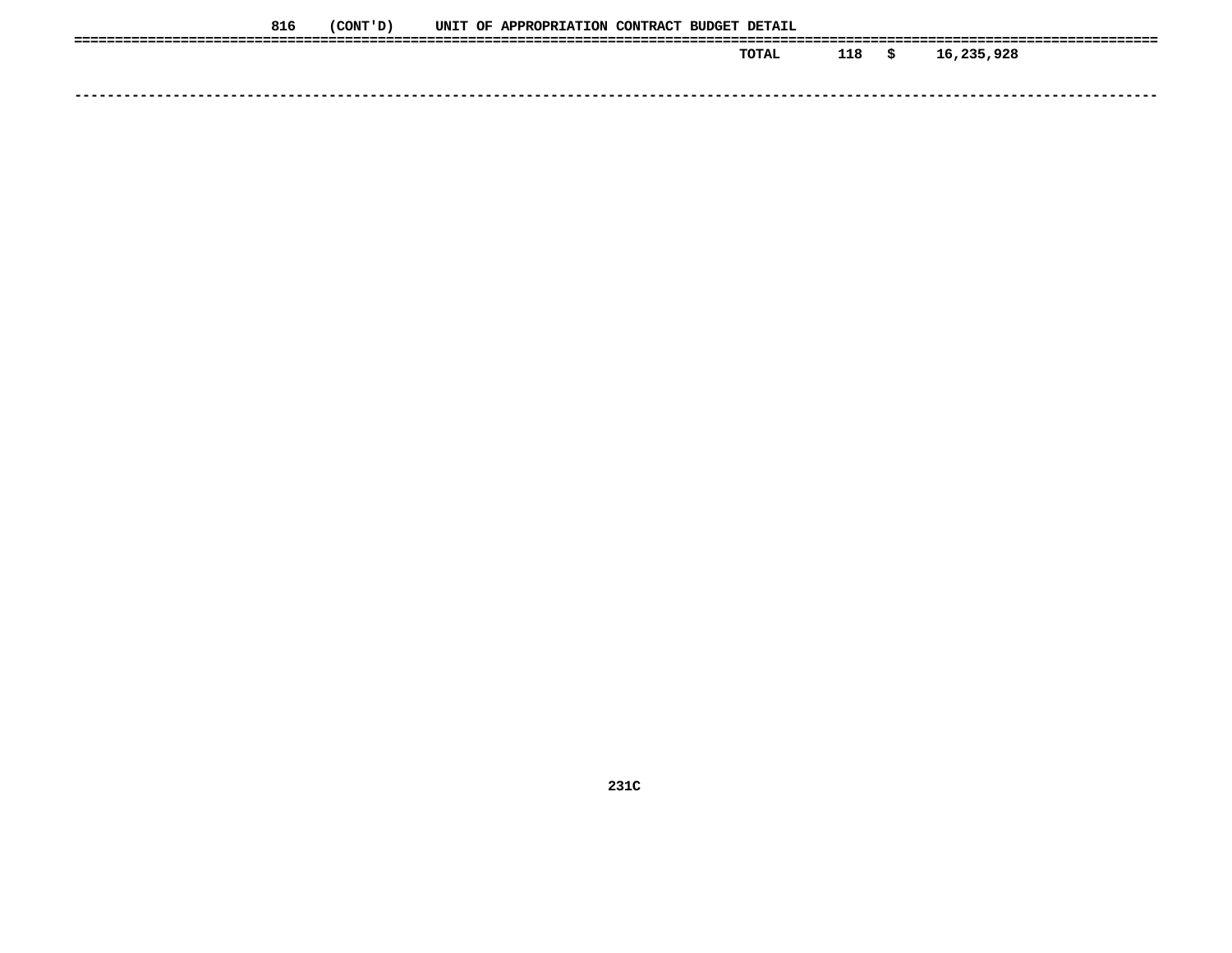### **816(CONT'D) UNIT OF APPROPRIATION CONTRACT BUDGET DETAIL ====================================================================================================================================**

### UNIT OF APPROPRIATION - 116 - OFFICE OF CHIEF MEDICAL EXAMINER - OTPS

THE OFFICE OF THE CHIEF MEDICAL EXAMINER IS RESPONSIBLE FOR PROVIDING ALL FORENSIC PATHOLOGY SERVICES IN NEW<br>YORK CITY. FOR THE SUCCESSFUL COMPLETION OF INVESTIGATIONS, THE OFFICE OF THE CHIEF MEDICAL EXAMINER MUST THE OFFICE OF THE CHIEF MEDICAL EXAMINER IS RESPONSIBLE FOR PROVIDING ALL FORENSIC PATHOLOGY SERVICES IN NEW<br>YORK CITY, FOR THE SUCCESSFUL COMPLETION OF INVESTIGATIONS, THE OFFICE OF THE CHIEF MEDICAL EXAMINER MUST<br>CONDUCT YORK CITY. FOR THE SUCCESSFUL COMPLETION OF INVESTIGATIONS, THE OFFICE OF THE CHIEF MEDICAL EXAMINER MUST<br>CONDUCT AUTOPSIES, INVESTIGATE THE SCENE OF DEATH, PERFORM TECHNICAL LABORATORY ANALYSES AND PROVIDE<br>IN-HOUSE ADMINI **CONDUCT AUTOPSIES, INVESTIGATE THE SCENE OF DEATH, PERFORM TECHNICAL LABORATORY ANALYSES AND PROVIDE <sup>|</sup> <sup>|</sup>IN-HOUSE ADMINISTRATIVE SUPPORT TO ITS SCIENTIFIC AND MEDICAL STAFF. <sup>|</sup> <sup>|</sup>**

**OF APPROPRIATION - <sup>116</sup> - OFFICE OF CHIEF MEDICAL EXAMINER - OTPS --------------------------------------------------------------------------------------------------------------**

|<br>| OTPS APPROPRIATION TO PURCHASE SUPPLIES, MATERIALS AND OTHER SERVICES REQUIRED TO SUPPORT CHIEF MEDICAL |<br>| OTPS APPROPRIATION TO PURCHASE SUPPLIES, MATERIALS AND OTHER SERVICES REQUIRED TO SUPPORT CHIEF MEDICAL<br>| EXAMINER OPERATIONS. **OTPS APPROPRIATION TO PURCHASE SUPPLIES, MATERIALS AND OTHER SERVICES REQUIRED TO SUPPORT CHIEF MEDICAL <sup>|</sup> <sup>|</sup>EXAMINER OPERATIONS. <sup>|</sup> --------------------------------------------------------------------------------------------------------------**

| CONTRACT BUDGET                                                   | NUMBER OF CONTRACTS       | FY 2005<br><b>AMOUNT</b> |
|-------------------------------------------------------------------|---------------------------|--------------------------|
| 600<br>CONTRACTUAL SERVICES GENERAL<br>$\overline{\phantom{a}}$   | 11<br>\$                  | 970,494                  |
| 602<br>TELECOMMUNICATIONS MAINT<br>$\overline{\phantom{a}}$       | $\mathbf{2}$              | 8,000                    |
| 608<br>MAINT & REP GENERAL<br>$\qquad \qquad$                     | 31                        | 354,350                  |
| 612<br>OFFICE EQUIPMENT MAINTENANCE<br>$\overline{a}$             | 18                        | 139,000                  |
| 613<br>DATA PROCESSING EQUIPMENT<br>$\overline{a}$                | 1                         | 31,000                   |
| 619<br>SECURITY SERVICES<br>$\overline{\phantom{a}}$              | 4                         | 80,000                   |
| 622<br>TEMPORARY SERVICES<br>$\overline{\phantom{a}}$             | $\mathbf{z}$              | 141,000                  |
| 624<br>CLEANING SERVICES<br>$\qquad \qquad$                       | 12                        | 414,237                  |
| 671<br>TRAINING PRGM CITY EMPLOYEES<br>$\overline{\phantom{a}}$   | 1                         | 16,800                   |
| 676<br>MAINT & OPER OF INFRASTRUCTURE<br>$\overline{a}$           | 1                         | 6,000                    |
| 683<br>PROF SERV ENGINEER & ARCHITECT<br>$\overline{\phantom{0}}$ | 1                         | 1,000                    |
| 686<br>PROF SERV OTHER                                            | 46                        | 275,000                  |
|                                                                   |                           |                          |
|                                                                   | 130<br>\$<br><b>TOTAL</b> | 2,436,881                |
|                                                                   |                           |                          |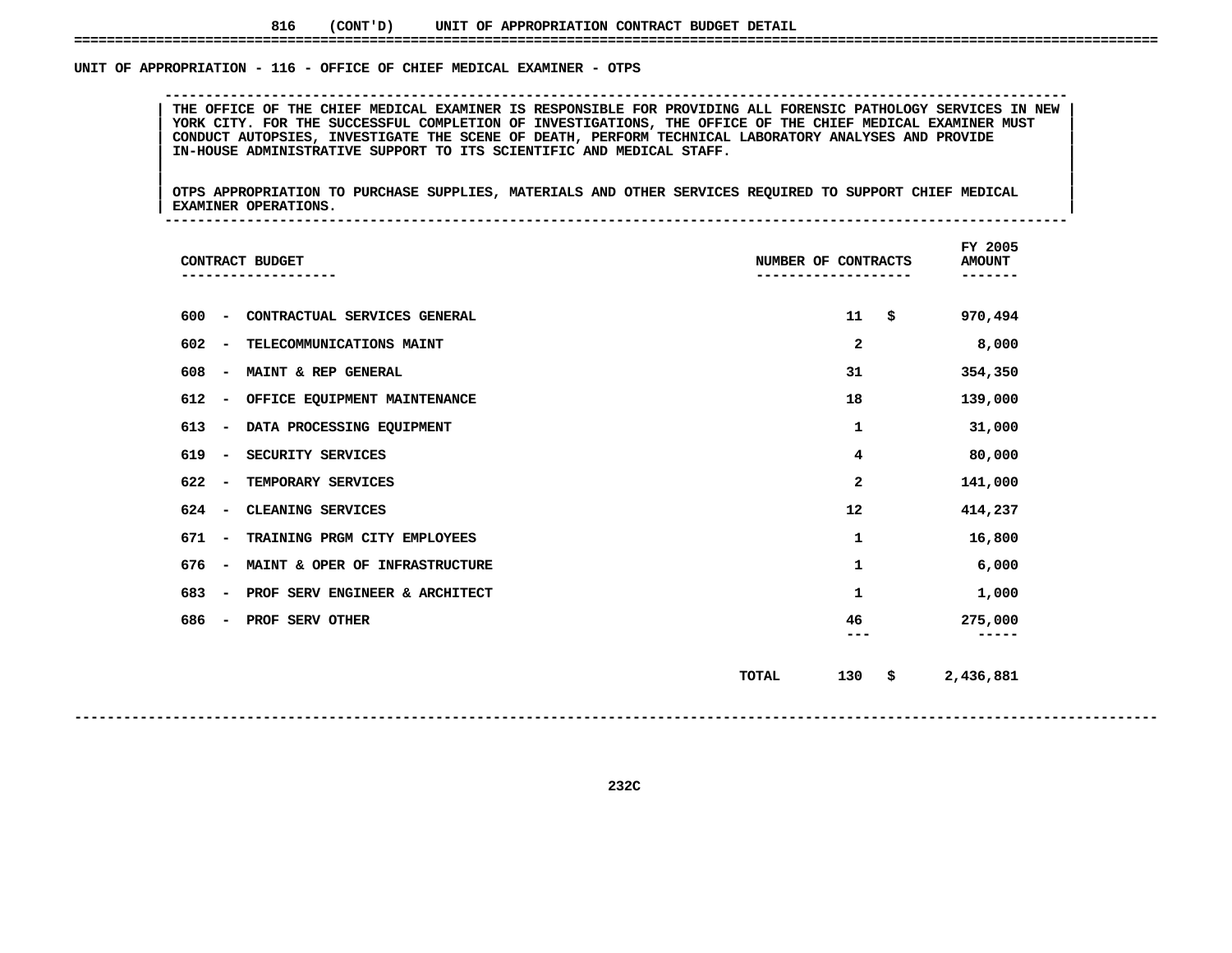### UNIT OF APPROPRIATION - 117 - HEALTH CARE ACCESS AND IMPROVEMENT- OTPS

OTPS APPROPRIATION TO PURCHASE SUPPLIES, MATERIALS AND OTHER SERVICES REQUIRED TO SUPPORT HEALTH CARE ACCESS<br>AND IMPROVEMENT OPERATIONS; ALSO INCLUDES CONTRACTED CORRECTIONAL HEALTH SERVICES WHICH OFFER OUTPATIENT<br>HEALTH S **AND IMPROVEMENT OPERATIONS; ALSO INCLUDES CONTRACTED CORRECTIONAL HEALTH SERVICES WHICH OFFER OUTPATIENT <sup>|</sup> <sup>|</sup>**HEALTH SERVICES TO INMATES, THE CHILD HEALTH CLINICS OPERATED BY HHC TO PROVIDE PRIMARY PREVENTIVE AND<br>EPISODIC CARE TO CHILDREN AND THE ORAL HEALTH PROGRAM WHICH PROVIDES DENTAL SERVICES TO CHILDREN UNDER AGE<br>18. **EPISODIC CARE TO CHILDREN AND THE ORAL HEALTH PROGRAM WHICH PROVIDES DENTAL SERVICES TO CHILDREN UNDER AGE <sup>|</sup> <sup>|</sup>18. <sup>|</sup> --------------------------------------------------------------------------------------------------------------**

**OF APPROPRIATION - <sup>117</sup> - HEALTH CARE ACCESS AND IMPROVEMENT- OTPS --------------------------------------------------------------------------------------------------------------**

| CONTRACT BUDGET                                                   | NUMBER OF CONTRACTS | FY 2005<br><b>AMOUNT</b> |
|-------------------------------------------------------------------|---------------------|--------------------------|
| 600<br>CONTRACTUAL SERVICES GENERAL<br>$\overline{\phantom{a}}$   | 6<br>\$             | 2,585,000                |
| 615<br>PRINTING CONTRACTS<br>$\overline{\phantom{a}}$             | 1                   | 28,000                   |
| 622<br>TEMPORARY SERVICES<br>$\overline{\phantom{0}}$             | 2                   | 40,000                   |
| 657<br>HOSPITALS CONTRACTS<br>$\overline{\phantom{a}}$            | 1                   | 72,954,188               |
| 671<br>TRAINING PRGM CITY EMPLOYEES<br>$\overline{\phantom{a}}$   | 1                   | 10,000                   |
| 676<br>MAINT & OPER OF INFRASTRUCTURE<br>$\overline{\phantom{a}}$ | 9                   | 473,388                  |
| 686<br>PROF SERV OTHER<br>$\overline{\phantom{a}}$                | 1                   | 442,654                  |
|                                                                   | 21<br>\$<br>TOTAL   | 76,533,230               |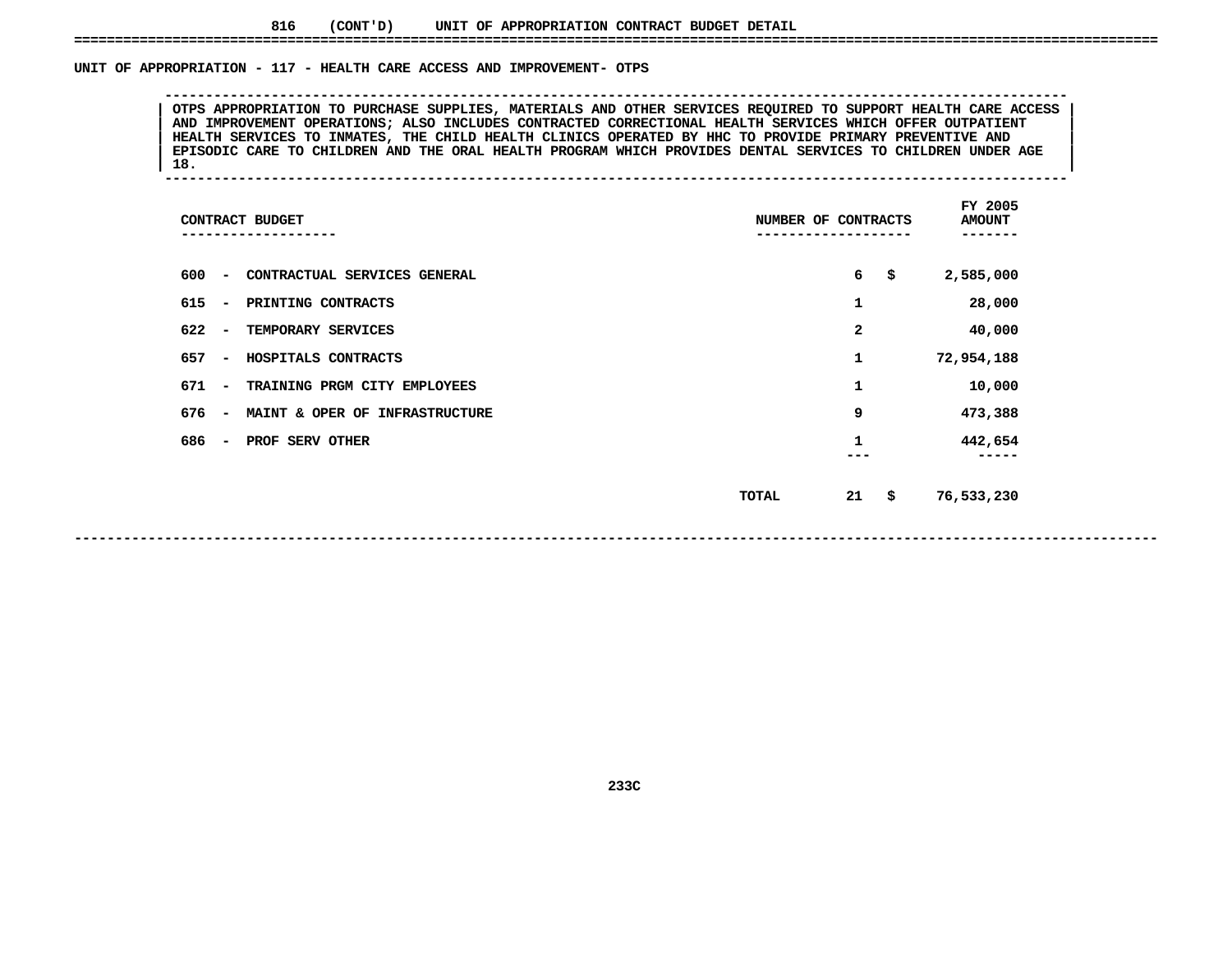### UNIT OF APPROPRIATION - 118 - MENTAL HYGIENE MANAGEMENT SERVICES- OTPS

 **OF APPROPRIATION - <sup>118</sup> - MENTAL HYGIENE MANAGEMENT SERVICES- OTPS -------------------------------------------------------------------------------------------------------------- <sup>|</sup> OTPS APPROPRIATION TO PURCHASE SUPPLIES, MATERIALS AND OTHER SERVICES REQUIRED TO SUPPORT MENTAL HYGIENE <sup>|</sup> <sup>|</sup>OPERATIONS. <sup>|</sup> --------------------------------------------------------------------------------------------------------------**

| CONTRACT BUDGET                                                 | NUMBER OF CONTRACTS | FY 2005<br><b>AMOUNT</b><br>---- |
|-----------------------------------------------------------------|---------------------|----------------------------------|
| 600<br>CONTRACTUAL SERVICES GENERAL<br>$\overline{\phantom{a}}$ | 3<br>\$             | 43,000                           |
| 608<br>MAINT & REP GENERAL<br>$\overline{\phantom{a}}$          | 19                  | 12,716                           |
| DATA PROCESSING EQUIPMENT<br>613<br>-                           | 3                   | 39,500                           |
| 615<br>PRINTING CONTRACTS<br>$\overline{\phantom{a}}$           | 37                  | 10,000                           |
| 622<br>TEMPORARY SERVICES<br>$\overline{\phantom{a}}$           | 46                  | 46,500                           |
| 624<br>CLEANING SERVICES<br>$\overline{\phantom{a}}$            | 14                  | 21,000                           |
| 660<br>ECONOMIC DEVELOPMENT<br>-                                | 2                   | 2,000                            |
| 671<br>TRAINING PRGM CITY EMPLOYEES<br>$\overline{\phantom{a}}$ | 8                   | 3,115                            |
| 681<br>PROF SERV ACCTING & AUDITING<br>-                        | 70<br>---           | 737,364<br>-----                 |
|                                                                 | 202<br>-\$<br>TOTAL | 915,195                          |
|                                                                 |                     |                                  |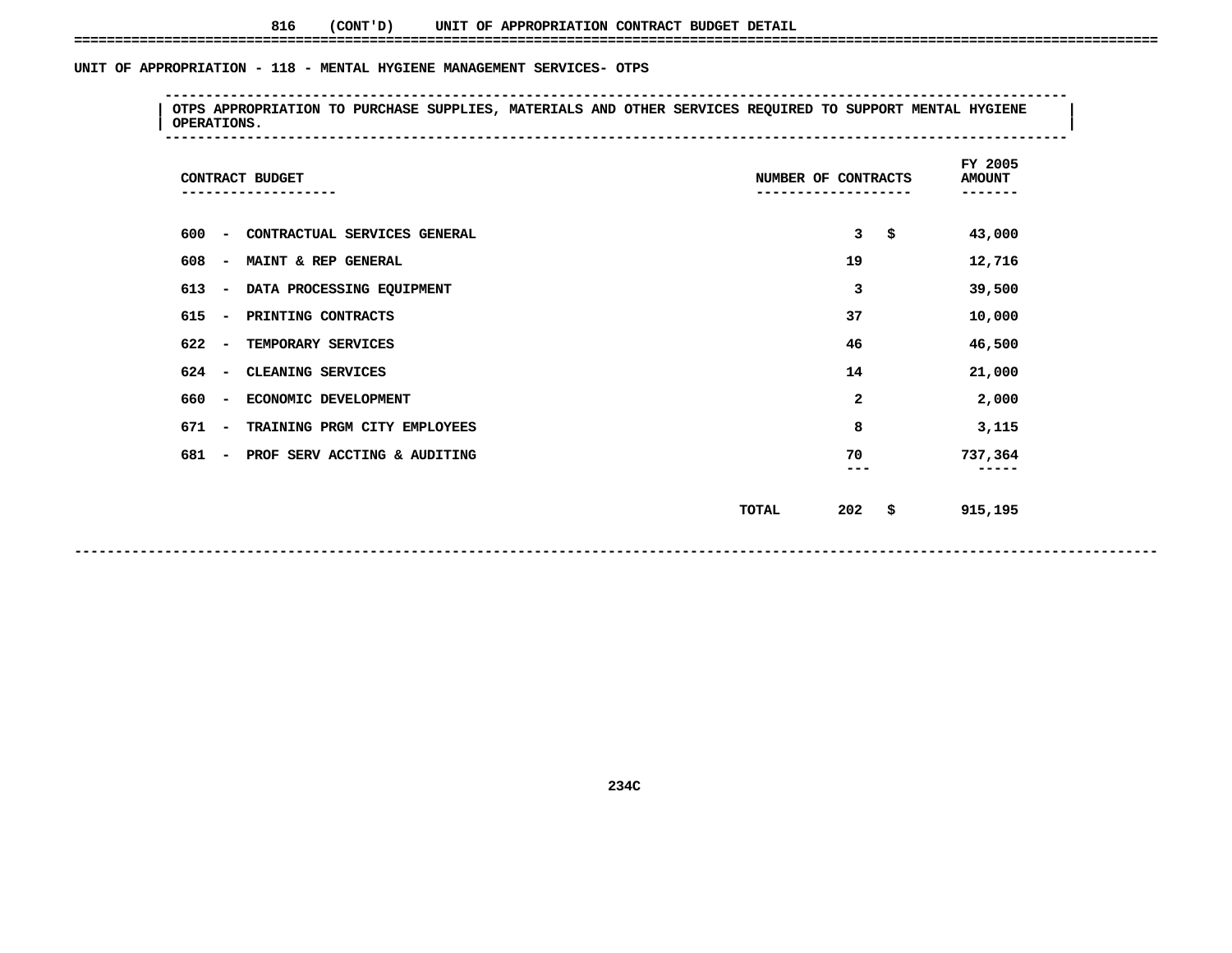### **816(CONT'D) UNIT OF APPROPRIATION CONTRACT BUDGET DETAIL ====================================================================================================================================**

### UNIT OF APPROPRIATION - 120 - MENTAL HEALTH

 **OF APPROPRIATION - <sup>120</sup> - MENTAL HEALTH --------------------------------------------------------------------------------------------------------------**PROVIDES FOR THE PURCHASE OF MENTAL HEALTH SERVICES FORMERLY ADMINISTERED BY THE DEPARTMENT OF MENTAL HEALTH<br>THROUGH CONTRACTS WITH VOLUNTARY AGENCIES AND HOSPITALS AND THROUGH INTRA-CITY AGREEMENTS WITH THE HEALTH<br>AND HOS **THROUGH CONTRACTS WITH VOLUNTARY AGENCIES AND HOSPITALS AND THROUGH INTRA-CITY AGREEMENTS WITH THE HEALTH <sup>|</sup> <sup>|</sup>AND HOSPITALS CORPORATION. <sup>|</sup> --------------------------------------------------------------------------------------------------------------**

| CONTRACT BUDGET<br>----------------      | NUMBER OF CONTRACTS<br>------------------- |          | FY 2005<br><b>AMOUNT</b><br>---- |
|------------------------------------------|--------------------------------------------|----------|----------------------------------|
| 655<br>MENTAL HYGIENE SERVICES<br>$\sim$ |                                            | 184      | \$<br>137,769,889                |
| 657<br>HOSPITALS CONTRACTS<br>$\sim$     |                                            | 1<br>--- | 16,851,061<br>-----              |
|                                          | <b>TOTAL</b>                               | 185      | \$<br>154,620,950                |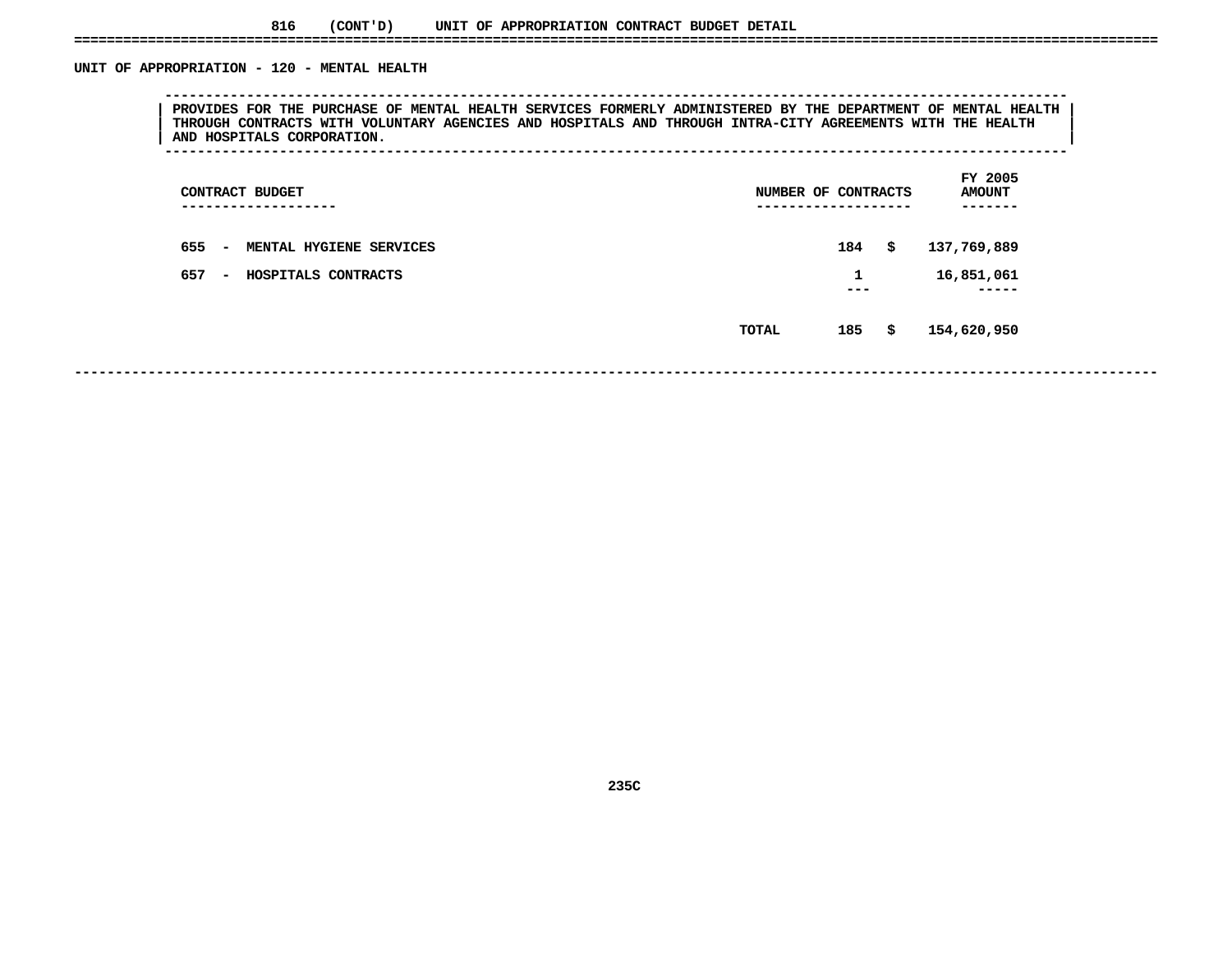| PROVIDES FOR THE PURCHASE OF MENTAL RETARDATION AND DEVELOPMENTAL DISABILITIES SERVICES FORMERLY<br>ADMINISTERED BY THE DEPARTMENT OF MENTAL HEALTH THROUGH CONTRACTS WITH VOLUNTARY AGENCIES AND HOSPITALS AND<br>THROUGH INTRA-CITY AGREEMENTS WITH THE HEALTH AND HOSPITALS CORPORATION. |                                                 |
|---------------------------------------------------------------------------------------------------------------------------------------------------------------------------------------------------------------------------------------------------------------------------------------------|-------------------------------------------------|
| CONTRACT BUDGET                                                                                                                                                                                                                                                                             | FY 2005<br><b>AMOUNT</b><br>NUMBER OF CONTRACTS |
| 655 - MENTAL HYGIENE SERVICES                                                                                                                                                                                                                                                               | 32,242,440<br>68<br>- \$<br>---                 |
|                                                                                                                                                                                                                                                                                             | 68<br>32,242,440<br>- \$<br>TOTAL               |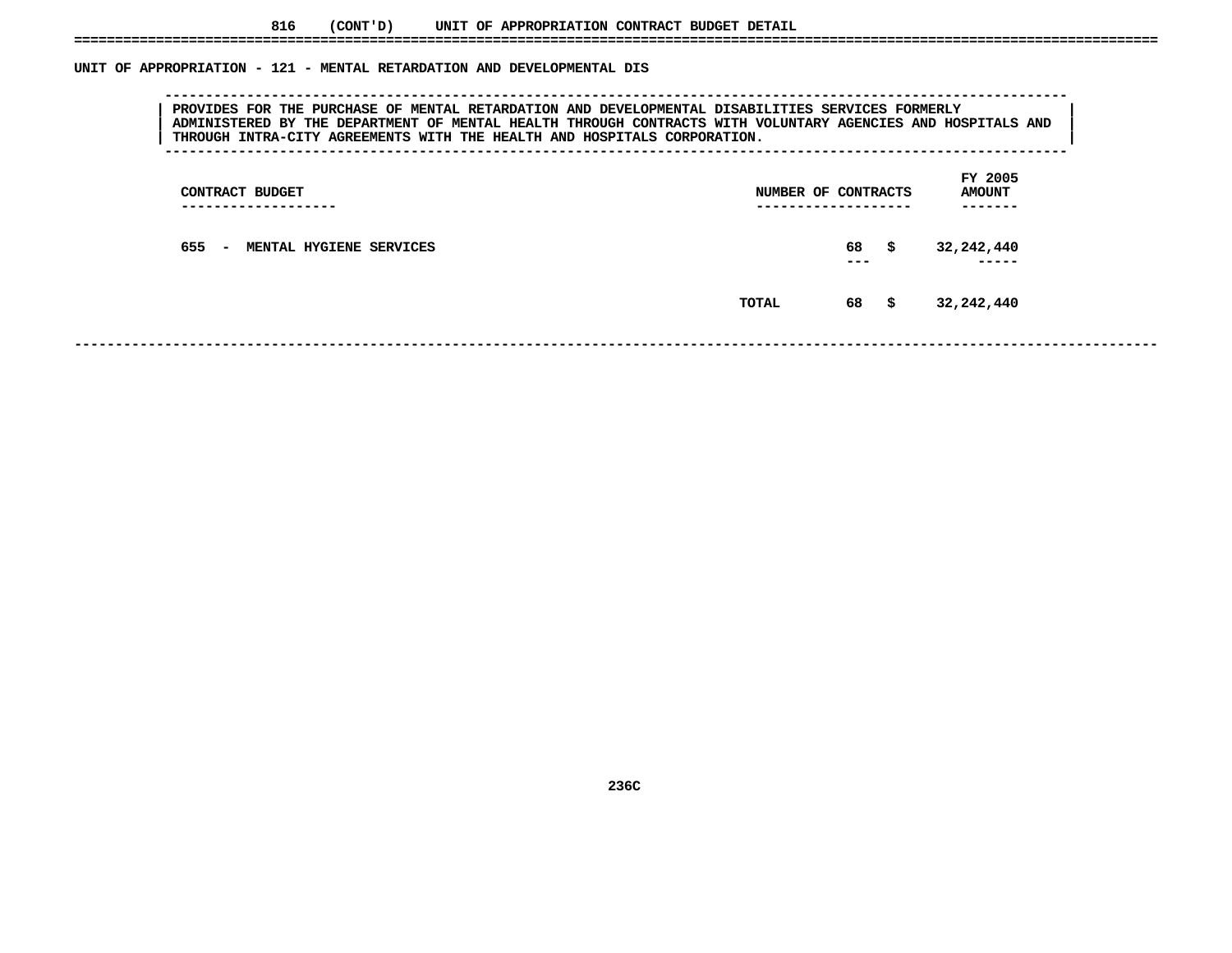|                                                                                                                                                                                                                                                                                               | UNIT OF APPROPRIATION - 122 - CHEMICAL DEPENDENCY AND HEALTH PROMOTION |
|-----------------------------------------------------------------------------------------------------------------------------------------------------------------------------------------------------------------------------------------------------------------------------------------------|------------------------------------------------------------------------|
| PROVIDES FOR THE PURCHASE OF ALCOHOLISM, CHEMICAL DEPENDENCY AND SUBSTANCE ABUSE SERVICES FORMERLY<br>ADMINISTERED BY THE DEPARTMENT OF MENTAL HEALTH THROUGH CONTRACTS WITH VOLUNTARY AGENCIES AND HOSPITALS AND<br>THROUGH INTRA-CITY AGREEMENTS WITH THE HEALTH AND HOSPITALS CORPORATION. |                                                                        |
| CONTRACT BUDGET                                                                                                                                                                                                                                                                               | FY 2005<br>NUMBER OF CONTRACTS<br><b>AMOUNT</b>                        |
| 655<br>MENTAL HYGIENE SERVICES<br>$\overline{\phantom{a}}$                                                                                                                                                                                                                                    | 59<br>28,016,439<br>s<br>---                                           |

 **----- TOTAL<sup>59</sup> \$ 28,016,439**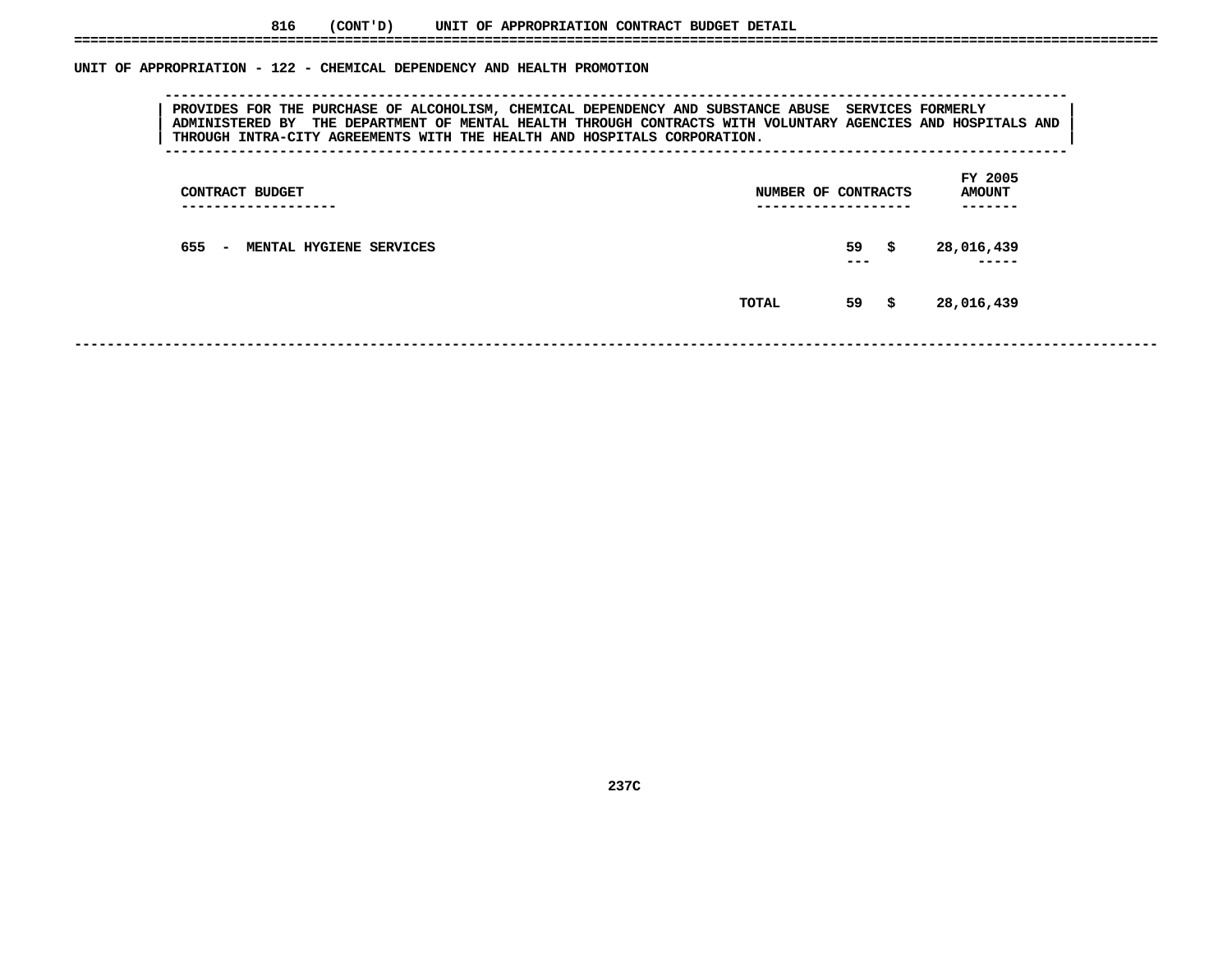| ----<br>---------------------<br>----<br>826<br>---- | PROTECT.<br>DEPARTMENT OF ENVIRONMENTAL<br>AGENCY CONTRACT BUDGET SUMMARY |
|------------------------------------------------------|---------------------------------------------------------------------------|
|                                                      |                                                                           |

### **AGENCY**

**Y FUNCTION:<br>DESIGNS OR<br>ES AND TRAN** DESIGNS OR COORDINATES DESIGNS, CONSTRUCTS AND MAINTAINS THE CITY'S EXISTING WATER SUPPLY SYSTEM AND PLANS NEW WATER SUPPLY S OR COORDINATES DESIGNS, CONSTRUCTS AND MAINTAINS THE CITY'S EXISTING WATER SUPPLY SYSTEM AND PLANS NEW WATER SUPPLY<br>TRANSMISSION SYSTEMS. MAINTAINS WATER QUALITY, DESIGNS, COORDINATES CONSTRUCTION OR CONSTRUCTS, OPERATES **SOURCES**SOURCES AND TRANSMISSION SYSTEMS. MAINTAINS WATER QUALITY, DESIGNS, COORDINATES CONSTRUCTION OR CONSTRUCTS, OPERATES AND MAINTAINS<br>STORM AND SANITARY SEWERS. MAINTAINS CATCH BASINS TO PREVENT FLOODING AND SEWER BACK-UPS. O STORM AND SANITARY SEWERS. MAINTAINS CATCH BASINS TO PREVENT FLOODING AND SEWER BACK-UPS. OPERATES AND MAINTAINS ALL FACILITIES M AND SANITARY SEWERS. MAINTAINS CATCH BASINS TO PREVENT FLOODING AND SEWER BACK-UPS. OPERATES AND MAINTAINS ALL FACILITIES<br>TED TO THE TREATMENT OF SEWAGE, INCLUDING FOURTEEN WASTEWATER TREATMENT PLANTS, DEWATERING FACILIT **TO THE TREATMENT OF SEWAGE, INCLUDING FOURTEEN WASTEWATER TREATMENT PLANTS, DEWATERING FACILITIES, PUMPING STATIONS AND LABORATORIES.**. DESIGNS AND CONSTRUCTS NEW FACILITES AND UPGRADES EXISTING PLANTS. ENFORCES REGULATIONS FOR AIR AND WATER QUALITY AND<br>ATEMENT. PLANS FOR AND RESPONDS TO HAZARDOUS MATERIAL INCIDENTS. ADJUDICATES SUMMONSES ISSUED FOR AIR, FOR NOISE ABATEMENT. PLANS FOR AND RESPONDS TO HAZARDOUS MATERIAL INCIDENTS. ADJUDICATES SUMMONSES ISSUED FOR AIR, NOISE, HEALTH AND R NOISE ABATEMENT. PLANS FOR AND RESPONDS TO HAZARDOUS MATERIAL INCIDENTS. ADJUDICATES SUMMONSES ISSUED FOR AIR, NOISE, HEALTH AND<br>MINISTRATIVE CODE VIOLATIONS, FOR VIOLATION OF WATER USE REGULATIONS AS WELL AS MISCELLANEO ADMINISTRATIVE CODE VIOLATIONS, FOR VIOLATION OF WATER USE REGULATIONS AS WELL AS MISCELLANEOUS SUMMONSES ISSUED BY THE DEPARTMENTS<br>OF POLICE, SANITATION, HEALTH, FIRE, BUILDINGS, TRANSPORTATION, PARKS AND CONSUMER AFFAIRS OF POLICE, SANITATION, HEALTH, FIRE, BUILDINGS, TRANSPORTATION, PARKS AND CONSUMER AFFAIRS.

**POLICE, SANITATION, HEALTH, FIRE, BUILDINGS, TRANSPORTATION, PARKS AND CONSUMER AFFAIRS. ====================================================================================================================================**

| CONTRACT BUDGET                                                   | NUMBER OF CONTRACTS | FY 2005<br><b>AMOUNT</b> |
|-------------------------------------------------------------------|---------------------|--------------------------|
| CONTRACTUAL SERVICES GENERAL<br>600 –                             | 47                  | 52,944,127               |
| 602<br>TELECOMMUNICATIONS MAINT<br>$\overline{\phantom{0}}$       | 9                   | 275,880                  |
| MAINT & REP MOTOR VEH EQUIP<br>607<br>$\overline{\phantom{a}}$    | 22                  | 1,091,000                |
| 608<br>MAINT & REP GENERAL<br>$\overline{\phantom{a}}$            | 192                 | 8,963,610                |
| 612<br>OFFICE EQUIPMENT MAINTENANCE<br>$\overline{\phantom{a}}$   | 15                  | 709,737                  |
| 613<br>DATA PROCESSING EQUIPMENT<br>$\overline{\phantom{a}}$      | 15                  | 696,868                  |
| 615<br>PRINTING CONTRACTS<br>$\overline{\phantom{0}}$             | 31                  | 699,756                  |
| 616<br>COMMUNITY CONSULTANT CONTRACTS<br>$\overline{\phantom{a}}$ | $\mathbf{2}$        | 13,500                   |
| 619<br>SECURITY SERVICES<br>$\overline{\phantom{a}}$              | 21                  | 3,513,250                |
| 622<br>TEMPORARY SERVICES<br>$\overline{\phantom{a}}$             | 25                  | 1,310,196                |
| 624<br>CLEANING SERVICES                                          | 20                  | 354,201                  |
| ECONOMIC DEVELOPMENT<br>660<br>$\overline{\phantom{a}}$           | 1                   | 500                      |
| 671<br>TRAINING PRGM CITY EMPLOYEES<br>$\overline{\phantom{a}}$   | 101                 | 672,638                  |
| 676<br>MAINT & OPER OF INFRASTRUCTURE<br>$\overline{\phantom{a}}$ | 58                  | 1,154,512                |
| 683<br>PROF SERV ENGINEER & ARCHITECT<br>$\overline{\phantom{a}}$ | 2                   | 5,000                    |
|                                                                   |                     |                          |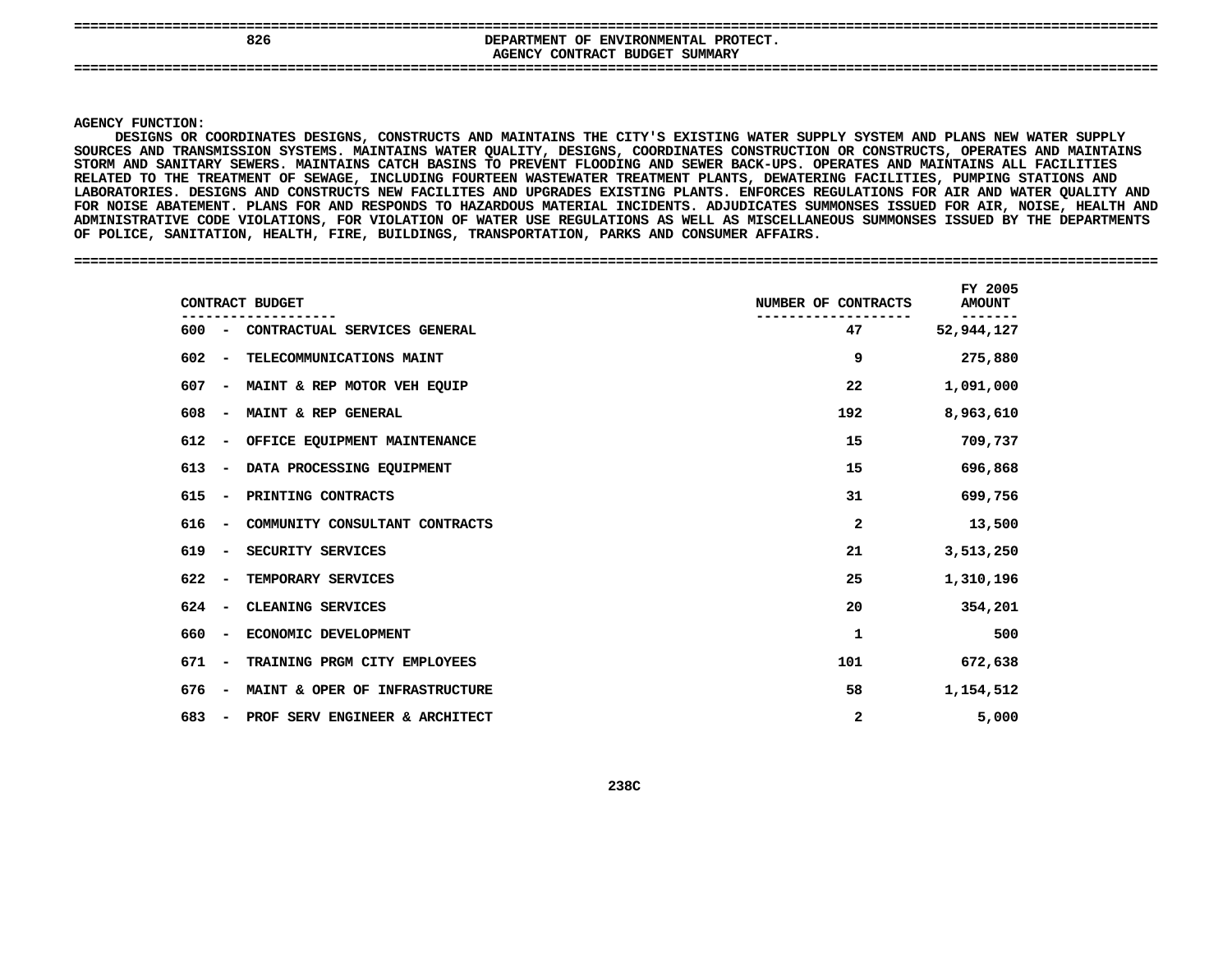|       | 826 |                 |                                   | DEPARTMENT OF ENVIRONMENTAL PROTECT.<br>------------- | AGENCY CONTRACT BUDGET SUMMARY |       |               |            |  |
|-------|-----|-----------------|-----------------------------------|-------------------------------------------------------|--------------------------------|-------|---------------|------------|--|
|       |     |                 |                                   |                                                       |                                |       |               |            |  |
|       |     |                 | 684 - PROF SERV COMPUTER SERVICES |                                                       |                                |       | 12            | 982,698    |  |
| 686 – |     | PROF SERV OTHER |                                   |                                                       |                                |       | 23            | 2,412,178  |  |
|       |     |                 |                                   |                                                       |                                | TOTAL | ---<br>596 \$ | 75,799,651 |  |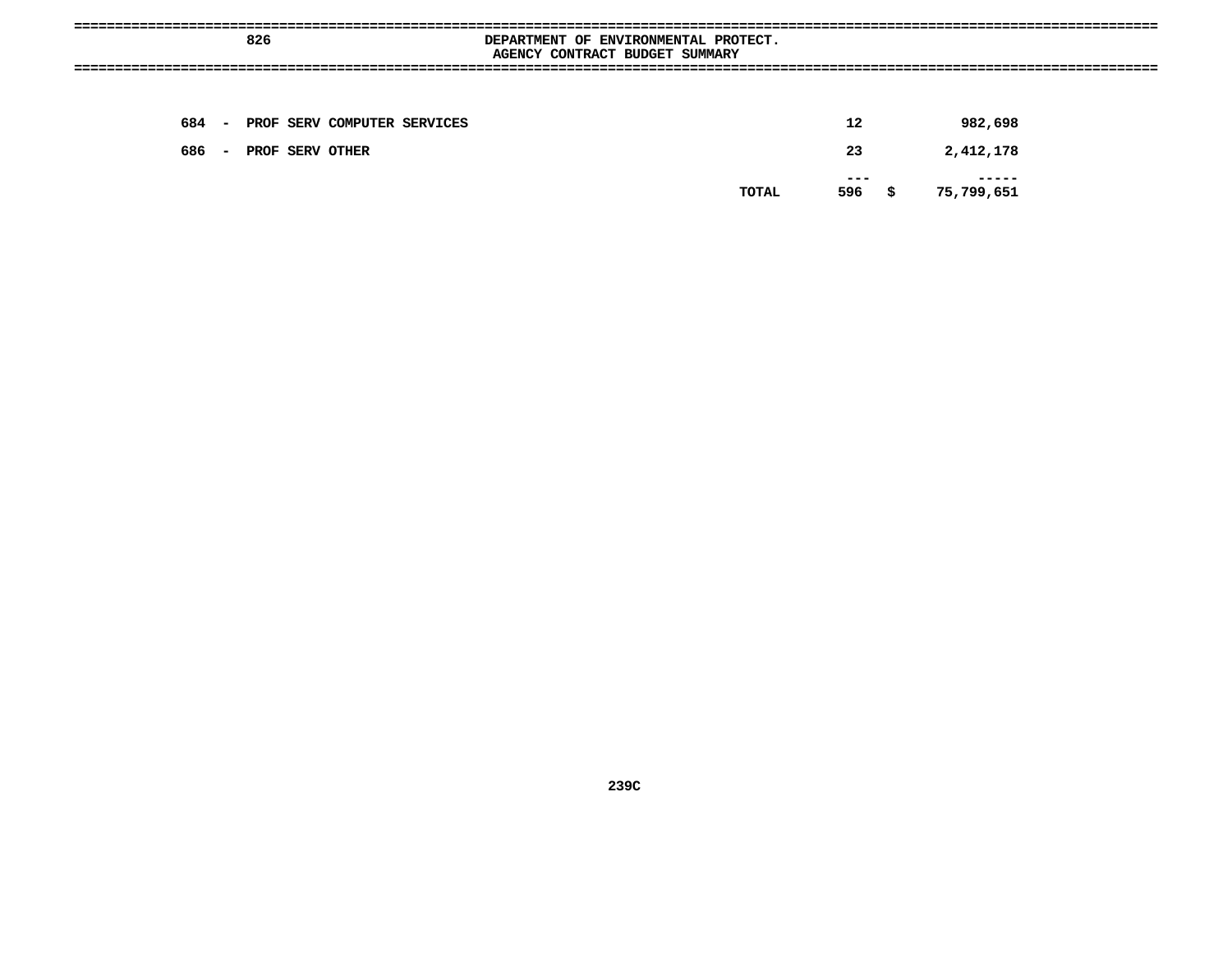# **UNIT OF APPROPRIATION CONTRACT BUDGET DETAIL ====================================================================================================================================**

 **------------------------------------------------------------------------------------------------------------------------------------**AGENCY - 826 - DEPARTMENT OF ENVIRONMENTAL PROTECT. **- <sup>826</sup> - DEPARTMENT OF ENVIRONMENTAL PROTECT. UNIT**

 **OF APPROPRIATION - <sup>004</sup> - UTILITY - OTPS --------------------------------------------------------------------------------------------------------------**PERSONNEL COST FOR THE OPERATION AND MAINTENANCE OF ALL FACILITIES RELATED TO THE TREATMENT OF SEWAGE,<br>INCLUDING FOURTEEN WASTEWATER TREATMENT PLANTS, DEWATERING FACILITIES, PUMPING STATIONS, AND LABORATORIES.<br>FUNDING IS A **INCLUDING FOURTEEN WASTEWATER TREATMENT PLANTS, DEWATERING FACILITIES, PUMPING STATIONS, AND LABORATORIES. <sup>|</sup> <sup>|</sup>FUNDING IS ALSO INCLUDED TO PLAN FOR LAND-BASED SLUDGE MANAGEMENT. <sup>|</sup> <sup>|</sup>**

OTPS APPROPRIATION TO PURCHASE SUPPLIES, MATERIALS AND OTHER SERVICES REQUIRED TO SUPPORT UTILITY OPERATIONS |<br>| OTPS APPROPRIATION TO PURCHASE SUPPLIES, MATERIALS AND OTHER SERVICES REQUIRED TO SUPPORT UTILITY OPERATIONS<br>| WHICH INCLUDE THE WATER SUPPLY & WASTEWATER COLLECTION, CENTRAL UTILITY, AND WASTEWATER TREATMENT FUNCTIONS **OTPS APPROPRIATION TO PURCHASE SUPPLIES, MATERIALS AND OTHER SERVICES REQUIRED TO SUPPORT UTILITY OPERATIONS <sup>|</sup> <sup>|</sup>WHICH INCLUDE THE WATER SUPPLY & WASTEWATER COLLECTION, CENTRAL UTILITY, AND WASTEWATER TREATMENT FUNCTIONS. <sup>|</sup> --------------------------------------------------------------------------------------------------------------**

|     |                              | CONTRACT BUDGET                | NUMBER OF CONTRACTS | FY 2005<br><b>AMOUNT</b> |
|-----|------------------------------|--------------------------------|---------------------|--------------------------|
| 600 | $\overline{\phantom{a}}$     | CONTRACTUAL SERVICES GENERAL   | 32                  | \$<br>51,503,361         |
| 602 | $\qquad \qquad \blacksquare$ | TELECOMMUNICATIONS MAINT       | 3                   | 230,380                  |
| 607 | $\overline{\phantom{a}}$     | MAINT & REP MOTOR VEH EQUIP    | 2                   | 127,000                  |
| 608 | $\overline{\phantom{a}}$     | MAINT & REP GENERAL            | 158                 | 8,756,303                |
| 612 | $\qquad \qquad \blacksquare$ | OFFICE EQUIPMENT MAINTENANCE   | 7                   | 225,000                  |
| 613 | $\qquad \qquad$              | DATA PROCESSING EQUIPMENT      | 7                   | 383,941                  |
| 615 | $\overline{\phantom{a}}$     | PRINTING CONTRACTS             | 11                  | 314,050                  |
| 616 | $\qquad \qquad \blacksquare$ | COMMUNITY CONSULTANT CONTRACTS | 1                   | 3,500                    |
| 619 | $\overline{\phantom{a}}$     | SECURITY SERVICES              | 15                  | 2,640,250                |
| 622 | $\overline{\phantom{a}}$     | TEMPORARY SERVICES             | 7                   | 1,048,000                |
| 624 | $\overline{\phantom{a}}$     | CLEANING SERVICES              | 15                  | 315,450                  |
| 671 | $\overline{\phantom{a}}$     | TRAINING PRGM CITY EMPLOYEES   | 61                  | 393,633                  |
| 676 | $\qquad \qquad \blacksquare$ | MAINT & OPER OF INFRASTRUCTURE | 56                  | 1,049,512                |
| 683 | $\overline{\phantom{a}}$     | PROF SERV ENGINEER & ARCHITECT | 1                   | 2,000                    |
| 684 | $\overline{\phantom{a}}$     | PROF SERV COMPUTER SERVICES    | з                   | 170,003                  |
| 686 | -                            | PROF SERV OTHER                | 9                   | 2,269,677<br>-----       |
|     |                              | 240C                           |                     |                          |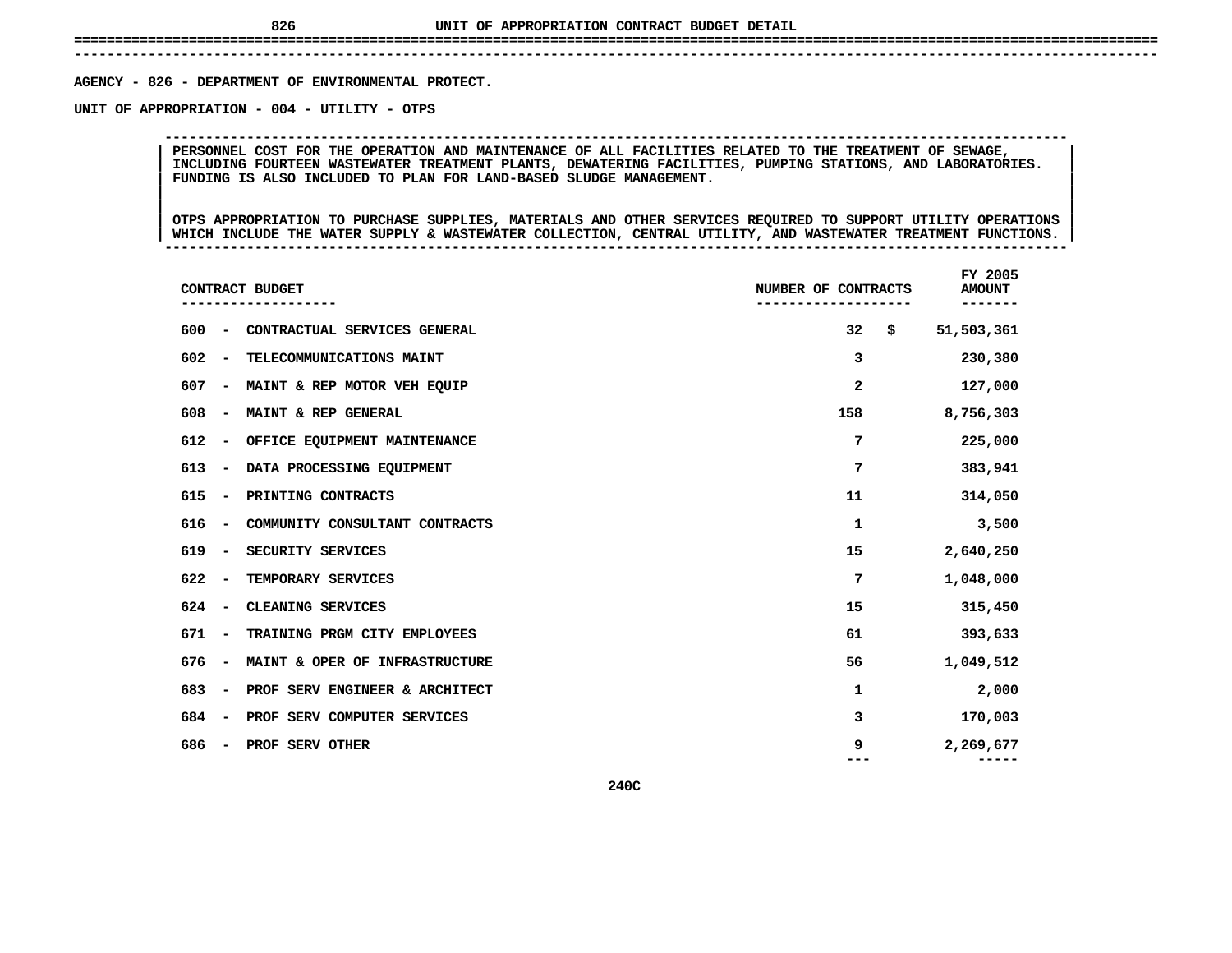| 826 | (CONT ' D ) |  | UNIT OF APPROPRIATION CONTRACT BUDGET DETAIL |  |       |     |    |            |
|-----|-------------|--|----------------------------------------------|--|-------|-----|----|------------|
|     |             |  |                                              |  |       |     |    |            |
|     |             |  |                                              |  | TOTAL | 388 | -S | 69,432,060 |
|     |             |  |                                              |  |       |     |    |            |
|     |             |  |                                              |  |       |     |    |            |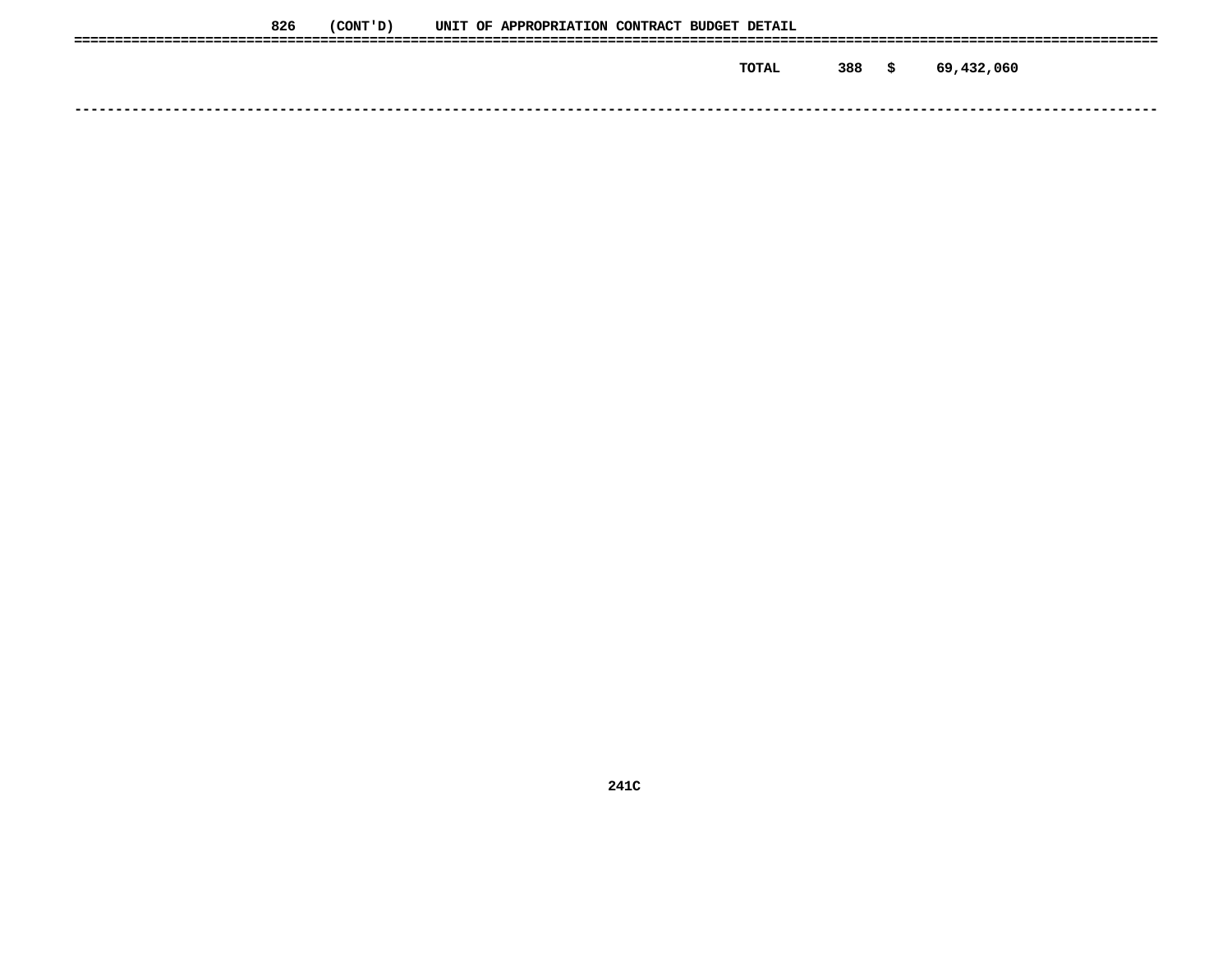### UNIT OF APPROPRIATION - 005 - ENVIRONMENTAL MANAGEMENT -OTPS

RESPONSIBLE FOR THE ADJUDICATION OF ENVIRONMENTAL VIOLATIONS FOR THE CITY THROUGH THE ENVIRONMENTAL CONTROL BOARD, INCLUDING THOSE FOR THE DEPARTMENTS OF SANITATION, BUILDINGS, FIRE, AND VARIOUS OTHER AGENCIES. IN ADDITION BOARD, INCLUDING THOSE FOR THE DEPARTMENTS OF SANITATION, BUILDINGS, FIRE, AND VARIOUS OTHER AGENCIES. IN ADDITION, THE STAFF PROVIDES ENFORCEMENT FOR LOCAL LAWS CONCERNING AIR AND NOISE, INCLUDING ASBESTOS<br>REGULATIONS AND **ADDITION, THE STAFF PROVIDES ENFORCEMENT FOR LOCAL LAWS CONCERNING AIR AND NOISE, INCLUDING ASBESTOS <sup>|</sup> <sup>|</sup>**REGULATIONS AND INCINERATOR PERMITS. THE STAFF ALSO DEVELOPS POLICY AND PROGRAMS DESIGNED TO BRINGTHE CITY<br>INTO COMPLIANCE WITH SIP, REVIEWS ENVIRONMENTAL IMPACT STATEMENTS, AND RESPONDS TO COMPLAINTS, THREATS, AND<br>EMERGEN **INTO COMPLIANCE WITH SIP, REVIEWS ENVIRONMENTAL IMPACT STATEMENTS, AND RESPONDS TO COMPLAINTS, THREATS, AND <sup>|</sup> <sup>|</sup>EMERGENCIES WHERE HAZARDOUS MATERIALS ARE SUSPECTED AND MONITORS DISPOSAL PROCEDURES. <sup>|</sup> <sup>|</sup>**

**OF APPROPRIATION - <sup>005</sup> - ENVIRONMENTAL MANAGEMENT -OTPS --------------------------------------------------------------------------------------------------------------**

|<br>| OTPS\_APPROPRIATION\_TO\_PURCHASE\_SUPPLIES,\_MATERIALS\_AND\_OTHER\_SERVICES\_REQUIRED\_TO\_SUPPORT\_ENVIRONMENTAL |<br>| OTPS APPROPRIATION TO PURCHASE SUPPLIES, MATERIALS AND OTHER SERVICES REQUIRED TO SUPPORT ENVIRONMENTAL<br>| MANAGEMENT OPERATIONS. **OTPS APPROPRIATION TO PURCHASE SUPPLIES, MATERIALS AND OTHER SERVICES REQUIRED TO SUPPORT ENVIRONMENTAL <sup>|</sup> <sup>|</sup>MANAGEMENT OPERATIONS. <sup>|</sup> --------------------------------------------------------------------------------------------------------------**

| CONTRACT BUDGET                                                     | FY 2005<br>NUMBER OF CONTRACTS<br><b>AMOUNT</b><br>----- |                 |  |  |  |  |  |
|---------------------------------------------------------------------|----------------------------------------------------------|-----------------|--|--|--|--|--|
| 600<br>CONTRACTUAL SERVICES GENERAL<br>$\overline{\phantom{a}}$     | 8<br>\$                                                  | 1,309,166       |  |  |  |  |  |
| 608<br>MAINT & REP GENERAL<br>$\overline{\phantom{a}}$              | 15                                                       | 110,459         |  |  |  |  |  |
| 612<br>OFFICE EQUIPMENT MAINTENANCE<br>$\qquad \qquad \blacksquare$ | 2                                                        | 84,432          |  |  |  |  |  |
| 613<br>DATA PROCESSING EQUIPMENT<br>$\qquad \qquad \blacksquare$    | 2                                                        | 66,000          |  |  |  |  |  |
| 615<br>PRINTING CONTRACTS<br>$\qquad \qquad \blacksquare$           | 7                                                        | 239,500         |  |  |  |  |  |
| 619<br>SECURITY SERVICES<br>$\overline{\phantom{m}}$                | 4                                                        | 416,000         |  |  |  |  |  |
| 622<br>TEMPORARY SERVICES<br>$\overline{\phantom{m}}$               | 8                                                        | 205,632         |  |  |  |  |  |
| 624<br>CLEANING SERVICES<br>$\overline{\phantom{a}}$                | 2                                                        | 12,951          |  |  |  |  |  |
| 671<br>TRAINING PRGM CITY EMPLOYEES<br>$\overline{\phantom{m}}$     | 20                                                       | 72,000          |  |  |  |  |  |
| 684<br>PROF SERV COMPUTER SERVICES<br>$\overline{\phantom{m}}$      | 2                                                        | 633,695         |  |  |  |  |  |
| 686<br>PROF SERV OTHER<br>$\overline{\phantom{a}}$                  | 6                                                        | 30,501<br>----- |  |  |  |  |  |
|                                                                     | 76<br>\$<br><b>TOTAL</b>                                 | 3,180,336       |  |  |  |  |  |
|                                                                     |                                                          |                 |  |  |  |  |  |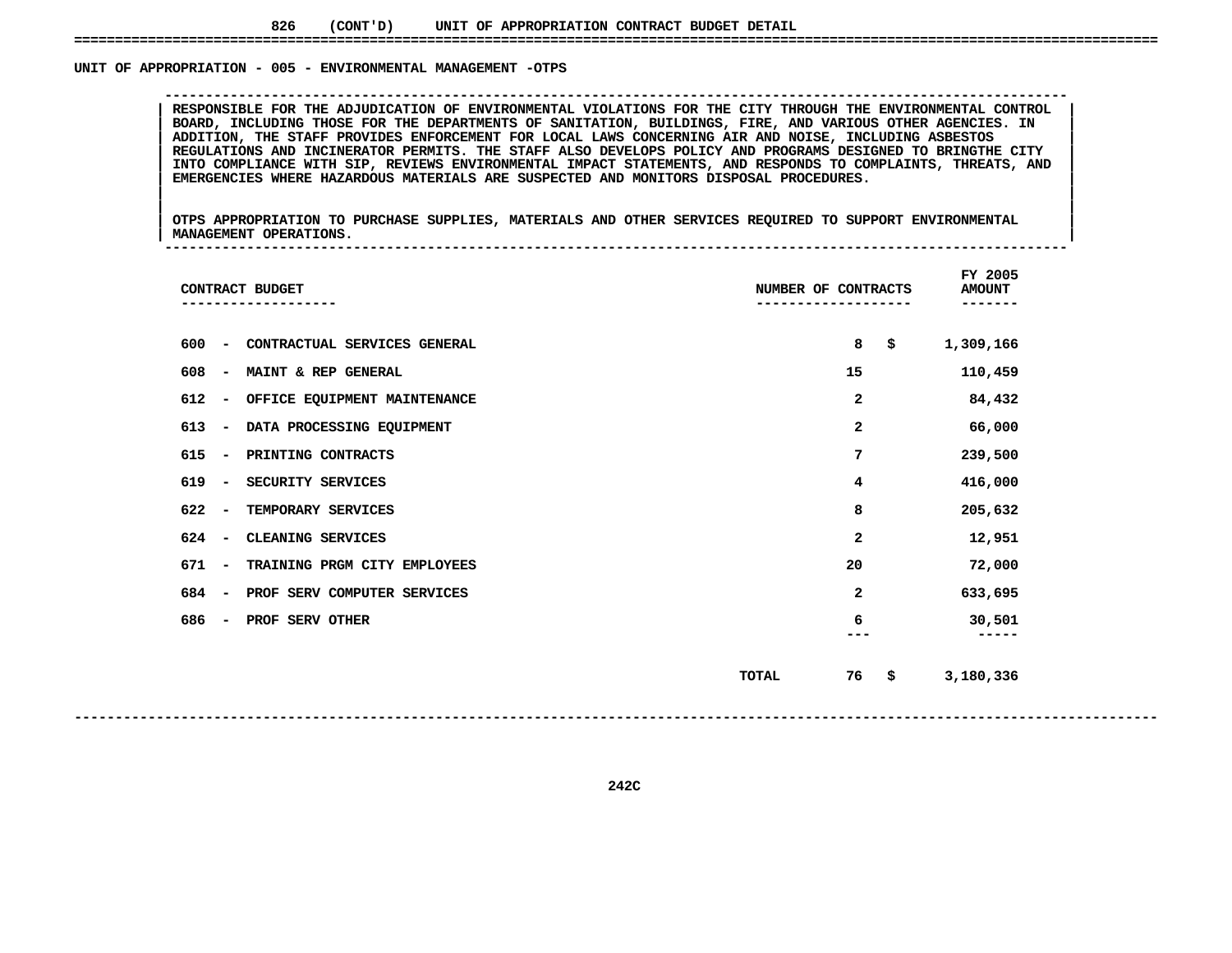### UNIT OF APPROPRIATION - 006 - EXECUTIVE & SUPPORT-OTPS

 **OF APPROPRIATION - <sup>006</sup> - EXECUTIVE & SUPPORT-OTPS --------------------------------------------------------------------------------------------------------------**MANAGES AND DIRECTS THE ENTIRE DEPARTMENT; SETS POLICIES AND DEVEOLPS SHORT AND LONG RANGE PLANS AND<br>STRATEGIES FOR THE DEPARTMENT. THE ADMINISTRATIVE BUREAU PROVIDES SUPPORT SERVICES TO THE ENTIRE DEPARTMENT.<br>THESE FUNCTI **STRATEGIES FOR THE DEPARTMENT. THE ADMINISTRATIVE BUREAU PROVIDES SUPPORT SERVICES TO THE ENTIRE DEPARTMENT. <sup>|</sup> <sup>|</sup> THESE FUNCTIONS INCLUDE PERSONNEL, BUDGETING, PAYROLL, PURCHASING, AUDITING, VEHICLE AND BUILDING <sup>|</sup> <sup>|</sup>MAINTENANCE, COMPUTER SERVICES AND COMMUNITY AND INTERGOVERNMENTAL RELATIONS. <sup>|</sup> <sup>|</sup>**

|<br>| OTPS\_APPROPRIATION\_TO\_PURCHASE\_SUPPLIES,\_MATERIALS\_AND\_OTHER\_SERVICES\_REQUIRED\_TO\_SUPPORT\_EXECUTIVE\_AND\_\_\_\_\_\_ |<br>| OTPS APPROPRIATION TO PURCHASE SUPPLIES, MATERIALS AND OTHER SERVICES REQUIRED TO SUPPORT EXECUTIVE AND<br>| SUPPORT OPERATIONS. **OTPS APPROPRIATION TO PURCHASE SUPPLIES, MATERIALS AND OTHER SERVICES REQUIRED TO SUPPORT EXECUTIVE AND <sup>|</sup> <sup>|</sup>SUPPORT OPERATIONS. <sup>|</sup> --------------------------------------------------------------------------------------------------------------**

| CONTRACT BUDGET                                                   | NUMBER OF CONTRACTS | FY 2005<br><b>AMOUNT</b> |
|-------------------------------------------------------------------|---------------------|--------------------------|
| 600<br>CONTRACTUAL SERVICES GENERAL<br>$\overline{\phantom{a}}$   | 7<br>\$             | 131,600                  |
| 602<br>TELECOMMUNICATIONS MAINT<br>$\overline{\phantom{a}}$       | 6                   | 45,500                   |
| 607<br>MAINT & REP MOTOR VEH EQUIP<br>$\overline{\phantom{a}}$    | 20                  | 964,000                  |
| 608<br>MAINT & REP GENERAL<br>$\overline{\phantom{a}}$            | 19                  | 96,848                   |
| 612<br>OFFICE EQUIPMENT MAINTENANCE<br>$\overline{\phantom{a}}$   | 6                   | 400,305                  |
| 613<br>DATA PROCESSING EQUIPMENT<br>$\overline{\phantom{a}}$      | 6                   | 246,927                  |
| 615<br>PRINTING CONTRACTS<br>-                                    | 13                  | 146,206                  |
| 616<br>COMMUNITY CONSULTANT CONTRACTS<br>$\overline{\phantom{a}}$ | 1                   | 10,000                   |
| 619<br>SECURITY SERVICES<br>$\overline{\phantom{a}}$              | 2                   | 457,000                  |
| 622<br>TEMPORARY SERVICES<br>$\overline{\phantom{a}}$             | 10                  | 56,564                   |
| 624<br>CLEANING SERVICES<br>$\overline{\phantom{a}}$              | 3                   | 25,800                   |
| 660<br>ECONOMIC DEVELOPMENT<br>$\overline{\phantom{a}}$           | 1                   | 500                      |
| 671<br>TRAINING PRGM CITY EMPLOYEES<br>$\overline{\phantom{a}}$   | 20                  | 207,005                  |
| 676<br>MAINT & OPER OF INFRASTRUCTURE<br>-                        | 2                   | 105,000                  |
| 683<br>PROF SERV ENGINEER & ARCHITECT                             | 1                   | 3,000                    |
| 684<br>PROF SERV COMPUTER SERVICES<br>$\overline{\phantom{a}}$    | 7                   | 179,000                  |
| 686<br>PROF SERV OTHER                                            | 8                   | 112,000                  |
| 243C                                                              |                     |                          |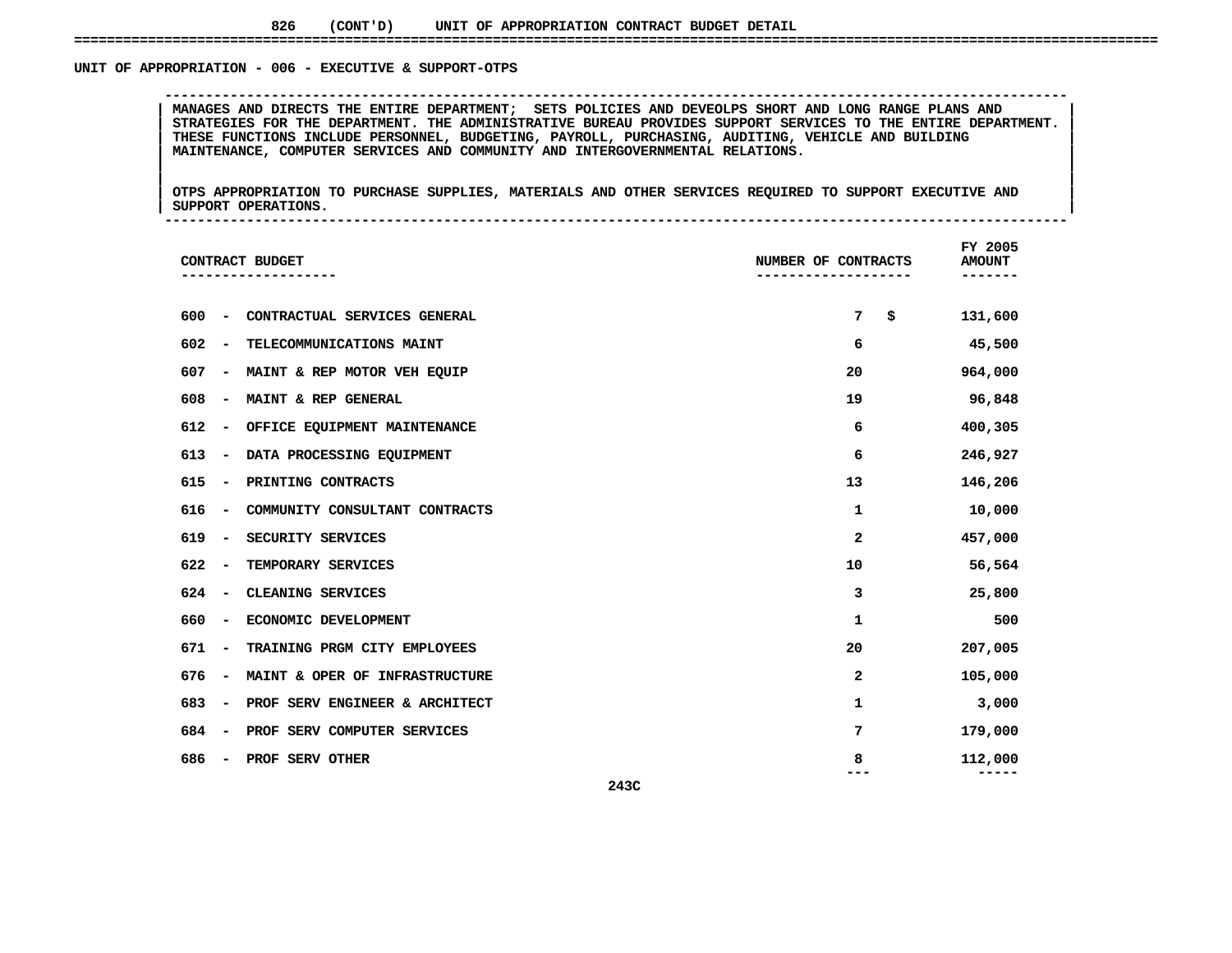| 826 | (CONT ' D ) |  | UNIT OF APPROPRIATION CONTRACT BUDGET DETAIL |  |              |      |           |
|-----|-------------|--|----------------------------------------------|--|--------------|------|-----------|
|     |             |  |                                              |  |              |      |           |
|     |             |  |                                              |  | <b>TOTAL</b> | 132S | 3,187,255 |
|     |             |  |                                              |  |              |      |           |
|     |             |  |                                              |  |              |      |           |
|     |             |  |                                              |  |              |      |           |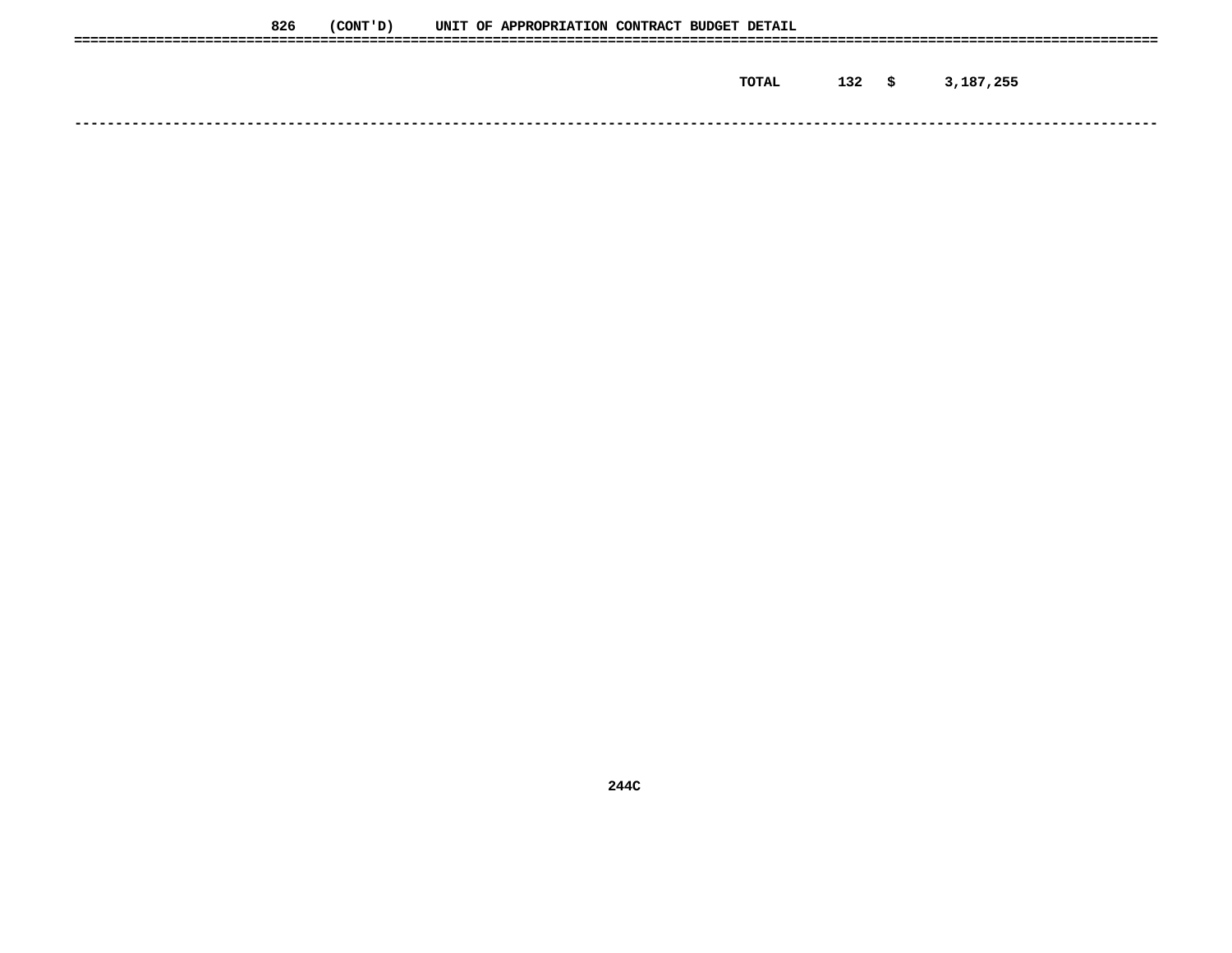| 0.25 | <b>DEDADEMENT OF CANTERATION</b> |  |
|------|----------------------------------|--|

**AGENCY**

 **<sup>827</sup> DEPARTMENT OF SANITATION CONTRACT BUDGET SUMMARY ====================================================================================================================================**

### **AGENCY**

**Y FUNCTION:<br>SWEEPS, CLE<br>TELY - OWNE SWEEPS,**, CLEANS, SALTS AND SANDS THE STREETS; REMOVES AND DISPOSES OF REFUSE AND STREET SWEEPINGS; CLEANS CITY-OWNED AND<br>OWNED LOTS OF REFUSE; REMOVES ICE AND SNOW FROM THE STREETS; COLLECTS RECYCLABLES AND PREPARES THEM FOR PROC **PRIVATELY**Y – OWNED LOTS OF REFUSE; REMOVES ICE AND SNOW FROM THE STREETS; COLLECTS RECYCLABLES AND PREPARES THEM FOR PROCESSING AND<br>PUBLIC AND PRIVATE MARKETS; OPERATES, MAINTAINS AND USES EQUIPMENT, OPERATES A MARINE TRANSFER STAT SALE TO PUBLIC AND PRIVATE MARKETS: OPERATES, MAINTAINS AND USES EOUIPMENT, OPERATES A E TO PUBLIC AND PRIVATE MARKETS; OPERATES, MAINTAINS AND USES EQUIPMENT, OPERATES A MARINE TRANSFER STATION FOR PAPER DELIVERIES;<br>TRACTS WITH PRIVATE COMPANIES FOR EXPORT OF REFUSE TO OUT-OF-CITY FACILITIES; MANAGES THE CL CONTRACTS WITH PRIVATE COMPANIES FOR EXPORT OF REFUSE TO OUT-OF-CITY FACILITIES; MANAGES THE CLOSURE OF THE FRESH KILLS LANDFILL;<br>AND ENFORCES THE CITY'S HEALTH AND ADMINISTRATIVE CODE AS IT RELATES TO SANITARY CODE VIOLAT AND ENFORCES THE CITY'S HEALTH AND ADMINISTRATIVE CODE AS IT RELATES TO SANITARY CODE VIOLATIONS.

### **ENFORCES THE CITY'S HEALTH AND ADMINISTRATIVE CODE AS IT RELATES TO SANITARY CODE VIOLATIONS. ====================================================================================================================================**

| CONTRACT BUDGET                                                   | NUMBER OF CONTRACTS | FY 2005<br><b>AMOUNT</b> |
|-------------------------------------------------------------------|---------------------|--------------------------|
| CONTRACTUAL SERVICES GENERAL<br>600<br>$\overline{\phantom{0}}$   | 14                  | 314, 248, 164            |
| 602<br>TELECOMMUNICATIONS MAINT<br>$\overline{\phantom{a}}$       | 6                   | 433,400                  |
| 607<br>MAINT & REP MOTOR VEH EQUIP<br>$\overline{\phantom{m}}$    | 13                  | 1,968,000                |
| 608<br>MAINT & REP GENERAL<br>$\overline{\phantom{a}}$            | 22                  | 1,736,641                |
| 612<br>OFFICE EQUIPMENT MAINTENANCE<br>$\overline{\phantom{m}}$   | 43                  | 211,500                  |
| 613<br>DATA PROCESSING EQUIPMENT<br>$\overline{\phantom{a}}$      | 10                  | 73,000                   |
| 615<br>PRINTING CONTRACTS<br>$\overline{\phantom{a}}$             | 5                   | 1,172,403                |
| 619<br>SECURITY SERVICES                                          | 6                   | 2,148,955                |
| 622<br>TEMPORARY SERVICES<br>$\overline{\phantom{a}}$             | 5                   | 436,758                  |
| 624<br>CLEANING SERVICES<br>$\overline{\phantom{a}}$              | 15                  | 260,805                  |
| 671<br>TRAINING PRGM CITY EMPLOYEES                               | 10                  | 81,466                   |
| 676<br>MAINT & OPER OF INFRASTRUCTURE<br>$\overline{\phantom{a}}$ | 23                  | 655,430                  |
| 682<br>PROF SERV LEGAL SERVICES                                   | 1                   | 2,100,000                |
| 684<br>PROF SERV COMPUTER SERVICES                                | 7                   | 277,362                  |
| 686<br>PROF SERV OTHER                                            | 4                   | 3,055,831                |
|                                                                   | 184<br>TOTAL<br>\$  | 328,859,715              |
|                                                                   |                     |                          |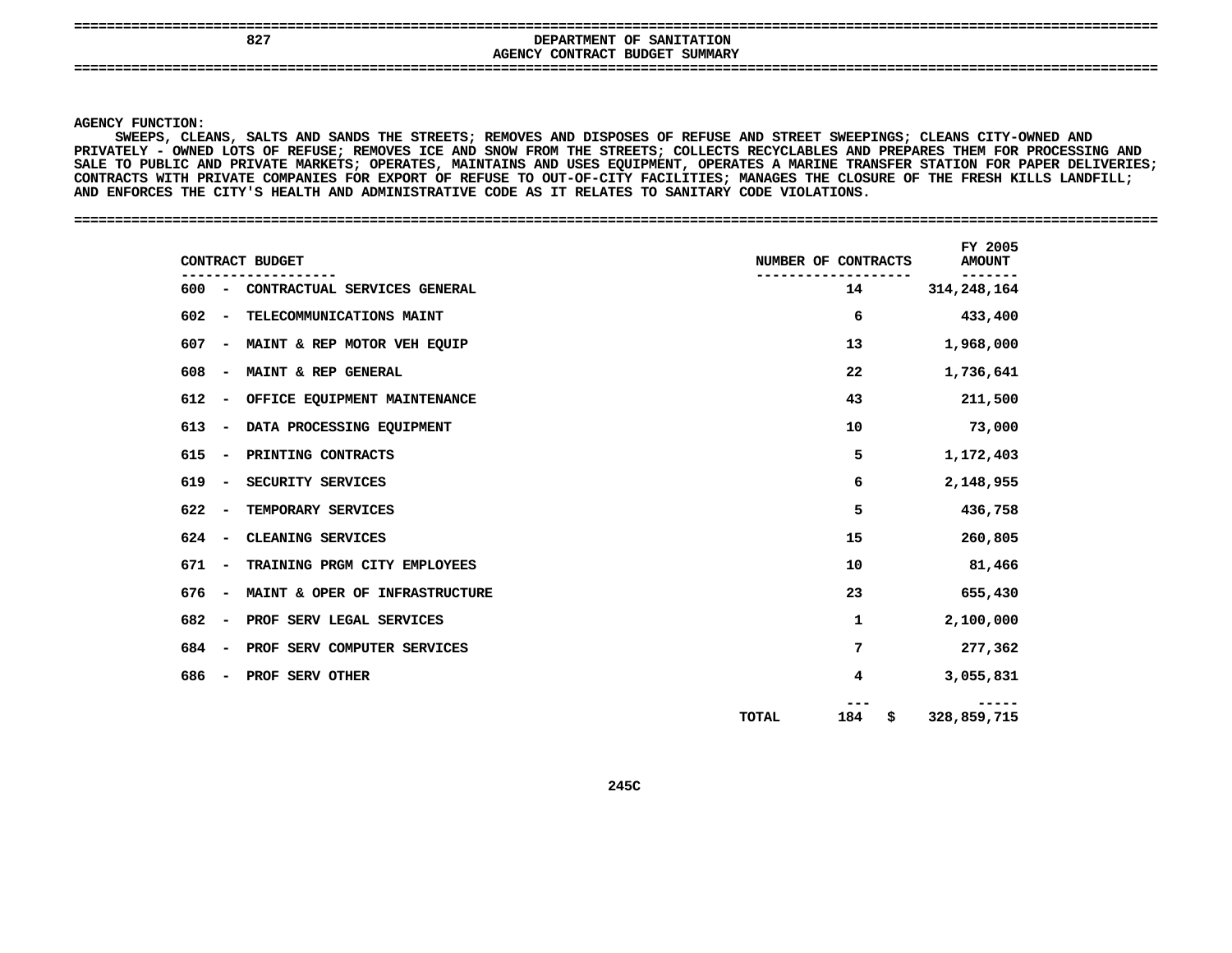## **UNIT OF APPROPRIATION CONTRACT BUDGET DETAIL ====================================================================================================================================**

## **------------------------------------------------------------------------------------------------------------------------------------AGENCY - 827 - DEPARTMENT OF SANITATION**

# **- <sup>827</sup> - DEPARTMENT OF SANITATION UNIT**

 **OF APPROPRIATION - <sup>106</sup> - EXEC & ADMINISTRATIVE-OTPS -------------------------------------------------------------------------------------------------------------- <sup>|</sup> FORMULATES POLICY AND DIRECTS THE ENTIRE DEPARTMENT; MONITORS THE DEPARTMENT'S EXPENDITURES AND PERSONNEL; <sup>|</sup> <sup>|</sup> ADMINISTERS ABSENCE CONTROL PROGRAMS; PLANS FOR CHANGES IN DEPARTMENT OPERATIONS; OVERSEES ENGINEERING AND <sup>|</sup> <sup>|</sup> CAPITAL CONTRACTS; PREPARES LEGAL CASES; ADMINISTERS DIRECT SERVICES SUCH AS COMMUNITY SERVICE, <sup>|</sup> <sup>|</sup> ENFORCEMENT,ILLEGAL DUMPING SURVEILLANCE AND VACANT LOT CLEANING; AND PARTICIPATES IN THE WORK EXPERIENCE <sup>|</sup> <sup>|</sup>PROGRAM, PROVIDING JOB READINESS TO RECIPIENTS OF PUBLIC ASSISTANCE. <sup>|</sup> <sup>|</sup>**

|<br>| OTPS APPROPRIATION TO PURCHASE SUPPLIES, MATERIALS AND OTHER SERVICES REQUIRED TO SUPPORT EXECUTIVE AND |<br>| OTPS APPROPRIATION TO PURCHASE SUPPLIES, MATERIALS AND OTHER SERVICES REQUIRED TO SUPPORT EXECUTIVE AND<br>| ADMINISTRATIVE OPERATIONS. **OTPS APPROPRIATION TO PURCHASE SUPPLIES, MATERIALS AND OTHER SERVICES REQUIRED TO SUPPORT EXECUTIVE AND <sup>|</sup> <sup>|</sup>ADMINISTRATIVE OPERATIONS. <sup>|</sup> --------------------------------------------------------------------------------------------------------------**

| CONTRACT BUDGET                                                   | NUMBER OF CONTRACTS | FY 2005<br><b>AMOUNT</b><br>------- |
|-------------------------------------------------------------------|---------------------|-------------------------------------|
| CONTRACTUAL SERVICES GENERAL<br>600<br>$\overline{\phantom{m}}$   | 8<br>\$             | 1,602,269                           |
| 602<br>TELECOMMUNICATIONS MAINT<br>$\overline{\phantom{a}}$       | 3                   | 205,400                             |
| 608<br>MAINT & REP GENERAL<br>$\overline{\phantom{a}}$            | 4                   | 36,940                              |
| 612<br>OFFICE EQUIPMENT MAINTENANCE<br>$\overline{\phantom{a}}$   | 33                  | 147,500                             |
| 613<br>DATA PROCESSING EQUIPMENT<br>$\overline{\phantom{a}}$      | 8                   | 57,000                              |
| 615<br>PRINTING CONTRACTS<br>$\overline{\phantom{a}}$             | 2                   | 29,903                              |
| SECURITY SERVICES<br>619<br>$\overline{\phantom{a}}$              | $\mathbf{2}$        | 346,592                             |
| 622<br>TEMPORARY SERVICES<br>$\overline{\phantom{a}}$             | 3                   | 326,758                             |
| 624<br>CLEANING SERVICES<br>$\overline{\phantom{a}}$              | 1                   | 7,500                               |
| 671<br>TRAINING PRGM CITY EMPLOYEES<br>$\overline{\phantom{a}}$   | 5                   | 32,566                              |
| MAINT & OPER OF INFRASTRUCTURE<br>676<br>$\overline{\phantom{m}}$ | 3                   | 85,000                              |
| 682<br>PROF SERV LEGAL SERVICES<br>$\overline{\phantom{a}}$       | 1                   | 2,100,000                           |
| 684<br>PROF SERV COMPUTER SERVICES<br>$\overline{\phantom{a}}$    | 3                   | 255,926                             |
| 686<br>PROF SERV OTHER<br>$\overline{\phantom{a}}$                | 2                   | 745,131                             |
|                                                                   |                     |                                     |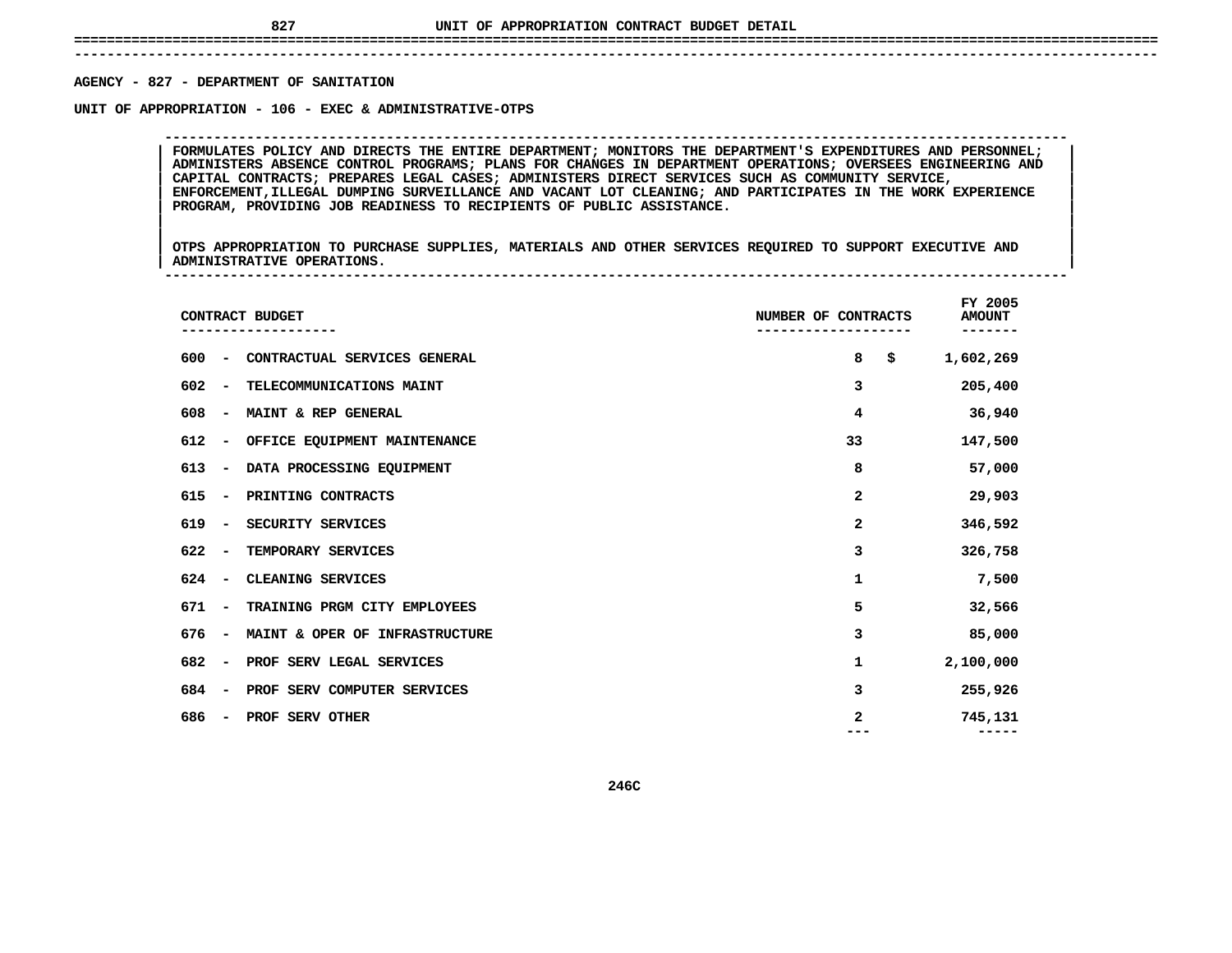| 827 | (CONT ' D ) |  | UNIT OF APPROPRIATION CONTRACT BUDGET DETAIL |  |       |    |    |           |
|-----|-------------|--|----------------------------------------------|--|-------|----|----|-----------|
|     |             |  |                                              |  | TOTAL | 78 | S. | 5,978,485 |
|     |             |  |                                              |  |       |    |    |           |
|     |             |  |                                              |  |       |    |    |           |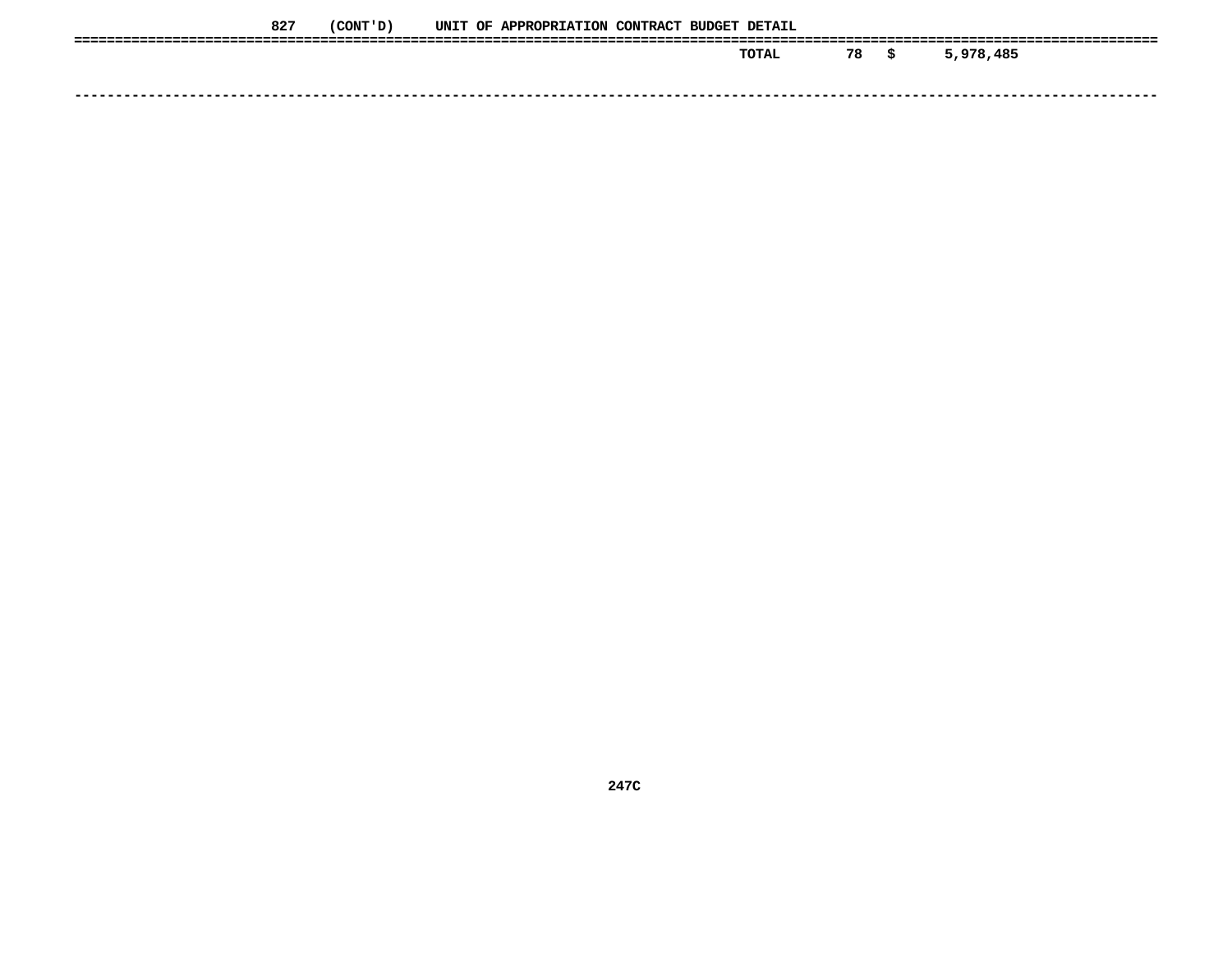### **827(CONT'D) UNIT OF APPROPRIATION CONTRACT BUDGET DETAIL ====================================================================================================================================**

### UNIT OF APPROPRIATION - 109 - CLEANING & COLLECTION-OTPS

 **OF APPROPRIATION - <sup>109</sup> - CLEANING & COLLECTION-OTPS -------------------------------------------------------------------------------------------------------------- <sup>|</sup> COLLECTS RESIDENTIAL GARBAGE; RECOVERS RECYCLABLE MATERIAL; PROMOTES WASTE PREVENTION, REUSE AND RECYCLING; <sup>|</sup> <sup>|</sup> CLEANS STREETS AND SIDEWALKS; REMOVES ABANDONED VEHICLES FROM THE CITY'S STREETS; INFORMS EMPLOYEES OF <sup>|</sup> <sup>|</sup>**SAFETY PROCEDURES; TRAINS THE UNIFORMED WORKFORCE. MOST PERSONNEL ARE ASSIGNED TO ONE OF 59 SANITATION<br>DISTRICTS, WHICH REFLECT THE BOUNDARIES OF THE 59 COMMUNITY BOARDS. THE SANITATION DISTRICTS ARE ORGANIZED<br>INTO SEVEN B DISTRICTS, WHICH REFLECT THE BOUNDARIES OF THE 59 COMMUNITY BOARDS. THE SANITATION DISTRICTS ARE ORGANIZED<br>INTO SEVEN BOROUGH COMMANDS.<br>| **INTO SEVEN BOROUGH COMMANDS. <sup>|</sup> <sup>|</sup>**

 **<sup>|</sup> <sup>|</sup>**|<br>| OTPS APPROPRIATION TO PURCHASE SUPPLIES, MATERIALS AND OTHER SERVICES REQUIRED TO SUPPORT CLEANING AND<br>| COLLECTION OPERATIONS, WASTE PREVENTION; REUSE AND RECYCLING OPERATIONS. **OTPS APPROPRIATION TO PURCHASE SUPPLIES, MATERIALS AND OTHER SERVICES REQUIRED TO SUPPORT CLEANING AND <sup>|</sup> <sup>|</sup>COLLECTION OPERATIONS, WASTE PREVENTION; REUSE AND RECYCLING OPERATIONS. <sup>|</sup> --------------------------------------------------------------------------------------------------------------**

| CONTRACT BUDGET                                                 | NUMBER OF CONTRACTS      | FY 2005<br><b>AMOUNT</b> |
|-----------------------------------------------------------------|--------------------------|--------------------------|
| 600<br>CONTRACTUAL SERVICES GENERAL<br>$\overline{\phantom{a}}$ | \$<br>1                  | 15,001                   |
| 602<br>TELECOMMUNICATIONS MAINT<br>$\overline{\phantom{a}}$     | 1                        | 191,000                  |
| 608<br>MAINT & REP GENERAL<br>$\overline{\phantom{a}}$          | 2                        | 213,700                  |
| 612<br>OFFICE EQUIPMENT MAINTENANCE<br>$\overline{\phantom{a}}$ | 5                        | 10,000                   |
| 613<br>DATA PROCESSING EQUIPMENT<br>$\overline{\phantom{a}}$    | 1                        | 6,000                    |
| 615<br>PRINTING CONTRACTS<br>$\overline{\phantom{a}}$           | 1                        | 1,100,000                |
| 619<br>SECURITY SERVICES<br>$\overline{\phantom{a}}$            | 2                        | 477,085                  |
| 622<br>TEMPORARY SERVICES<br>$\overline{\phantom{a}}$           | 1                        | 100,000                  |
| 624<br>CLEANING SERVICES<br>$\overline{\phantom{a}}$            | 2                        | 17,000                   |
| 671<br>TRAINING PRGM CITY EMPLOYEES<br>$\overline{\phantom{a}}$ | $\mathbf{z}$             | 27,000                   |
| 684<br>PROF SERV COMPUTER SERVICES<br>$\overline{\phantom{a}}$  | 1                        | 5,000                    |
| 686<br>PROF SERV OTHER<br>-                                     | 1                        | 2,160,700                |
|                                                                 |                          |                          |
|                                                                 | \$<br>20<br><b>TOTAL</b> | 4,322,486                |
|                                                                 |                          |                          |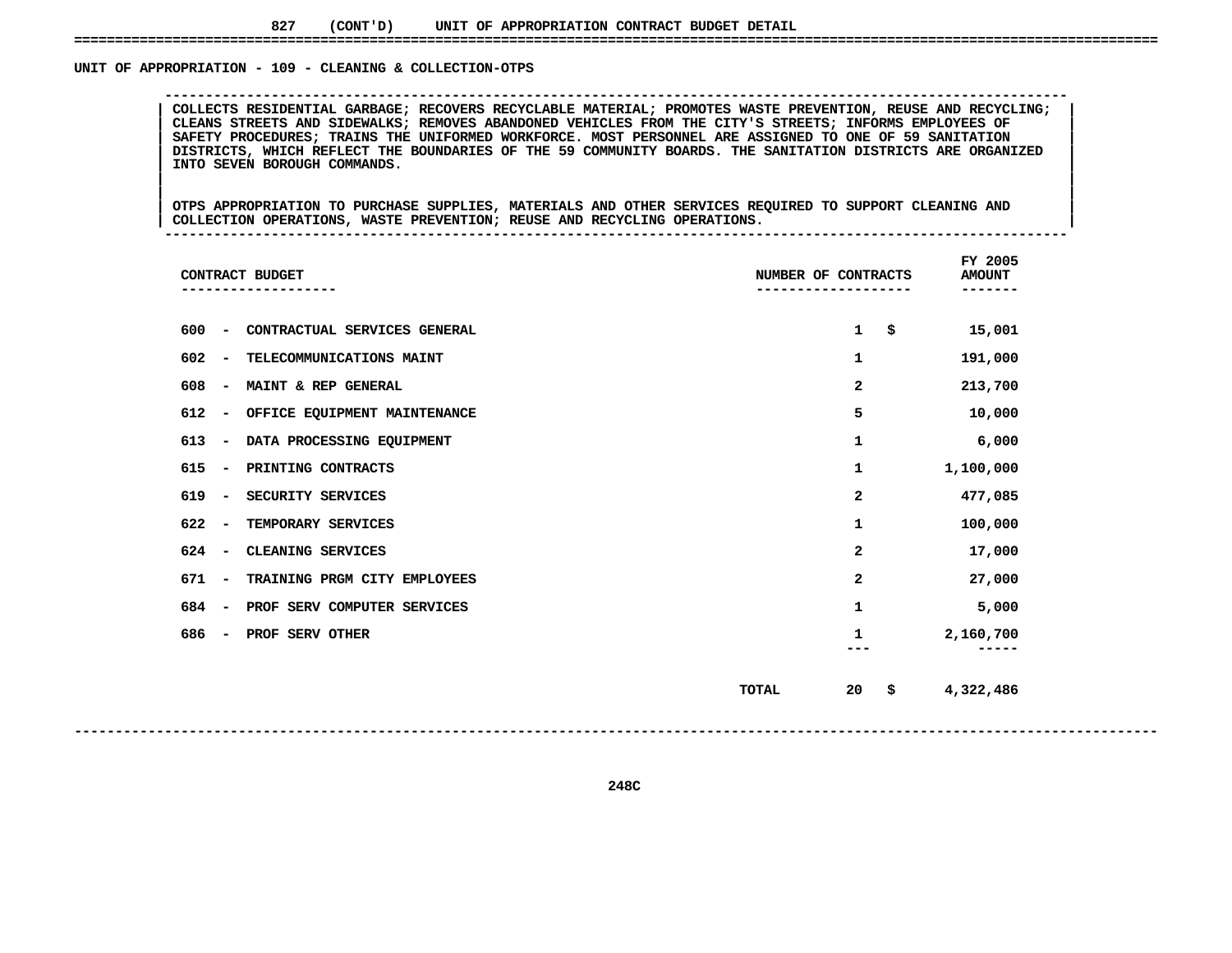### UNIT OF APPROPRIATION - 110 - WASTE DISPOSAL-OTPS

MANAGES THE REFUSE COLLECTED BY THE DEPARTMENT AND BY OTHER CITY DEPARTMENTS THROUGH CONTRACTS WITH PRIVATE |<br>| EXPORT VENDORS FOR DISPOSAL; OPERATES AND MAINTAINSTHE DEPARTMENT'S MARINE TRANSFER STATIONS, COMPOSTING<br>| FAC **EXPORT VENDORS FOR DISPOSAL; OPERATES AND MAINTAINSTHE DEPARTMENT'S MARINE TRANSFER STATIONS, COMPOSTING <sup>|</sup> <sup>|</sup> FACILITIES, AND IMPLEMENTS THE CLOSURE ACTIVITIES OF THE FRESH KILLS LANDFILL WITH <sup>A</sup> COMBINATION OF <sup>|</sup> <sup>|</sup>UNIFORMED WORKERS AND CIVILIAN TRADE PERSONNEL. <sup>|</sup> <sup>|</sup>**

**OF APPROPRIATION - <sup>110</sup> - WASTE DISPOSAL-OTPS --------------------------------------------------------------------------------------------------------------**

|<br>| OTPS APPROPRIATION TO PAY EXPORT VENDORS AND TO PURCHASE SUPPLIES, MATERIALS AND OTHER SERVICES REQUIRED TO |<br>| OTPS APPROPRIATION TO PAY EXPORT VENDORS AND TO PURCHASE SUPPLIES, MATERIALS AND OTHER SERVICES REQUIRED TO<br>| SUPPORT WASTE DISPOSAL OPERATIONS AND LANDFILL CLOSURE OPERATIONS. **OTPS APPROPRIATION TO PAY EXPORT VENDORS AND TO PURCHASE SUPPLIES, MATERIALS AND OTHER SERVICES REQUIRED TO <sup>|</sup> <sup>|</sup>SUPPORT WASTE DISPOSAL OPERATIONS AND LANDFILL CLOSURE OPERATIONS. <sup>|</sup> --------------------------------------------------------------------------------------------------------------**

| CONTRACT BUDGET                                                     |              | NUMBER OF CONTRACTS  | FY 2005<br><b>AMOUNT</b> |
|---------------------------------------------------------------------|--------------|----------------------|--------------------------|
| 600<br>CONTRACTUAL SERVICES GENERAL<br>$\overline{\phantom{a}}$     |              | \$<br>$\overline{4}$ | 312,555,894              |
| 602<br>TELECOMMUNICATIONS MAINT<br>$\qquad \qquad \blacksquare$     |              | 2                    | 37,000                   |
| 608<br>MAINT & REP GENERAL<br>$\overline{\phantom{a}}$              |              | 14                   | 1,435,501                |
| 612<br>OFFICE EQUIPMENT MAINTENANCE<br>$\qquad \qquad \blacksquare$ |              | 2                    | 50,000                   |
| 615<br>PRINTING CONTRACTS<br>$\overline{\phantom{a}}$               |              | 1                    | 40,000                   |
| 619<br>SECURITY SERVICES<br>$\overline{\phantom{a}}$                |              | $\mathbf 1$          | 836,802                  |
| 622<br>TEMPORARY SERVICES<br>$\overline{\phantom{a}}$               |              | $\mathbf 1$          | 10,000                   |
| 624<br>CLEANING SERVICES<br>$\qquad \qquad \blacksquare$            |              | 1                    | 1,000                    |
| 671<br>TRAINING PRGM CITY EMPLOYEES<br>$\overline{\phantom{a}}$     |              | 1                    | 15,000                   |
| 676<br>MAINT & OPER OF INFRASTRUCTURE<br>$\overline{\phantom{a}}$   |              | $\mathbf 1$          | 70,000                   |
| 684<br>PROF SERV COMPUTER SERVICES<br>$\overline{\phantom{a}}$      |              | 1                    | 5,000                    |
| 686<br>PROF SERV OTHER<br>-                                         |              | 1                    | 150,000                  |
|                                                                     |              |                      |                          |
|                                                                     | <b>TOTAL</b> | \$<br>30             | 315,206,197              |
|                                                                     |              |                      |                          |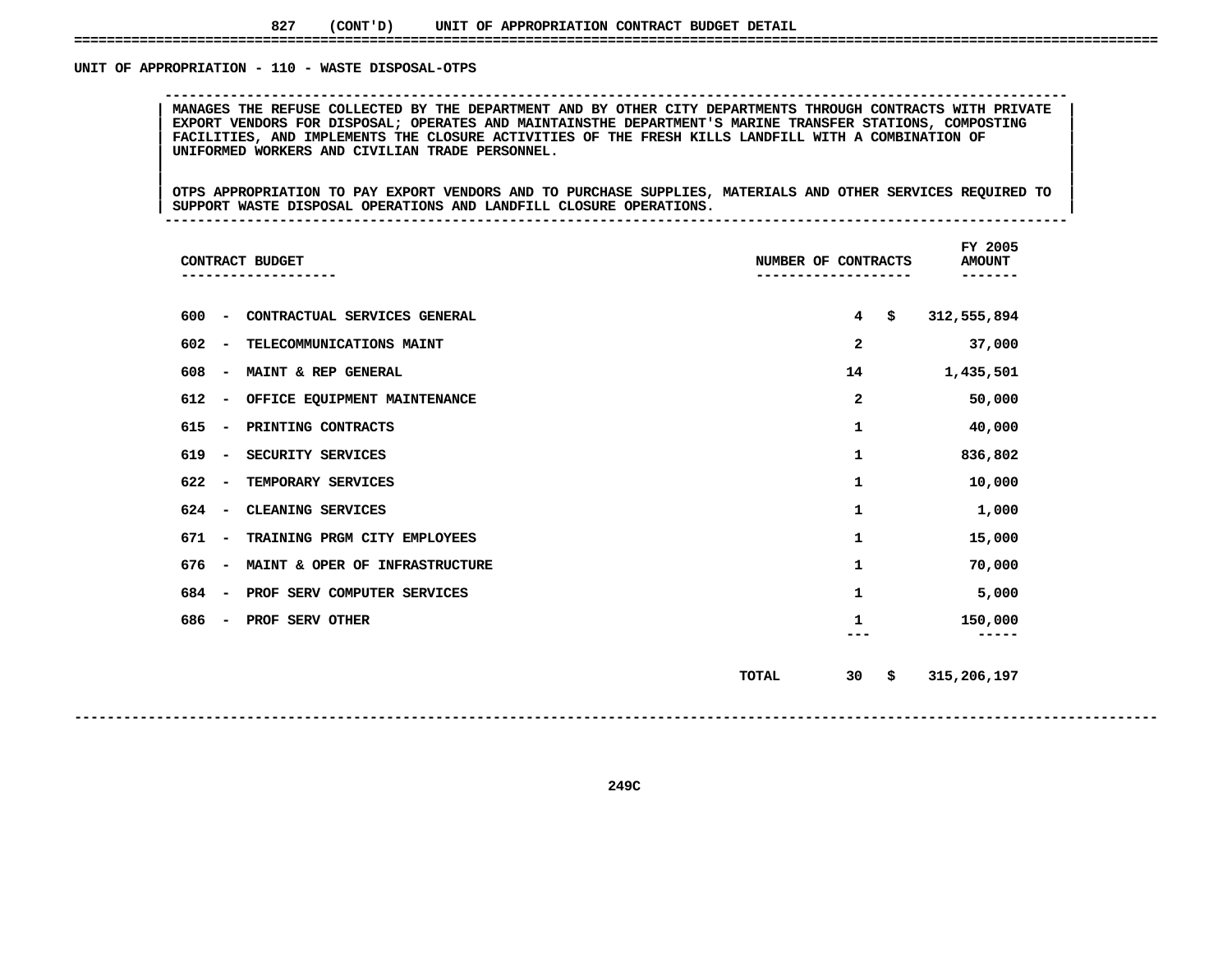### **827(CONT'D) UNIT OF APPROPRIATION CONTRACT BUDGET DETAIL ====================================================================================================================================**

## UNIT OF APPROPRIATION - 111 - BUILDING MANAGEMENT-OTPS **OF APPROPRIATION - <sup>111</sup> - BUILDING MANAGEMENT-OTPS -------------------------------------------------------------------------------------------------------------- <sup>|</sup> MAINTAINS DISTRICT GARAGES, BOROUGH AND CENTRAL REPAIR FACILITIES AND ADMINISTRATIVE OFFICES; RESPONSIBLE <sup>|</sup> <sup>|</sup> FOR FACILITY MAINTENANCE AND ADDITIONAL MAINTENANCE PROGRAMS SUCH AS REPAINTING DEPARTMENT VEHICLES FOR <sup>|</sup> <sup>|</sup> GRAFFITI CONTROL. <sup>|</sup> <sup>|</sup>**|<br>| OTPS\_APPROPRIATION\_TO\_PURCHASE\_SUPPLIES,\_MATERIALS\_AND\_OTHER\_SERVICES\_REQUIRED\_TO\_SUPPORT\_BUILDING\_\_\_\_\_\_\_\_\_\_\_\_ |<br>| OTPS APPROPRIATION TO PURCHASE SUPPLIES, MATERIALS AND OTHER SERVICES REQUIRED TO SUPPORT BUILDING<br>| MANAGEMENT OPERATIONS. **OTPS APPROPRIATION TO PURCHASE SUPPLIES, MATERIALS AND OTHER SERVICES REQUIRED TO SUPPORT BUILDING <sup>|</sup> <sup>|</sup> MANAGEMENT OPERATIONS. <sup>|</sup> -------------------------------------------------------------------------------------------------------------- FYAMOUNT**<br>-------**CONTRACT BUDGET NUMBER OF CONTRACTS AMOUNT ------------------- ------------------- ------- <sup>624</sup> - CLEANING SERVICES <sup>11</sup> \$ 235,305** 676 - MAINT & OPER OF INFRASTRUCTURE **- MAINT & OPER OF INFRASTRUCTURE <sup>19</sup> 500,430 -------- TOTAL**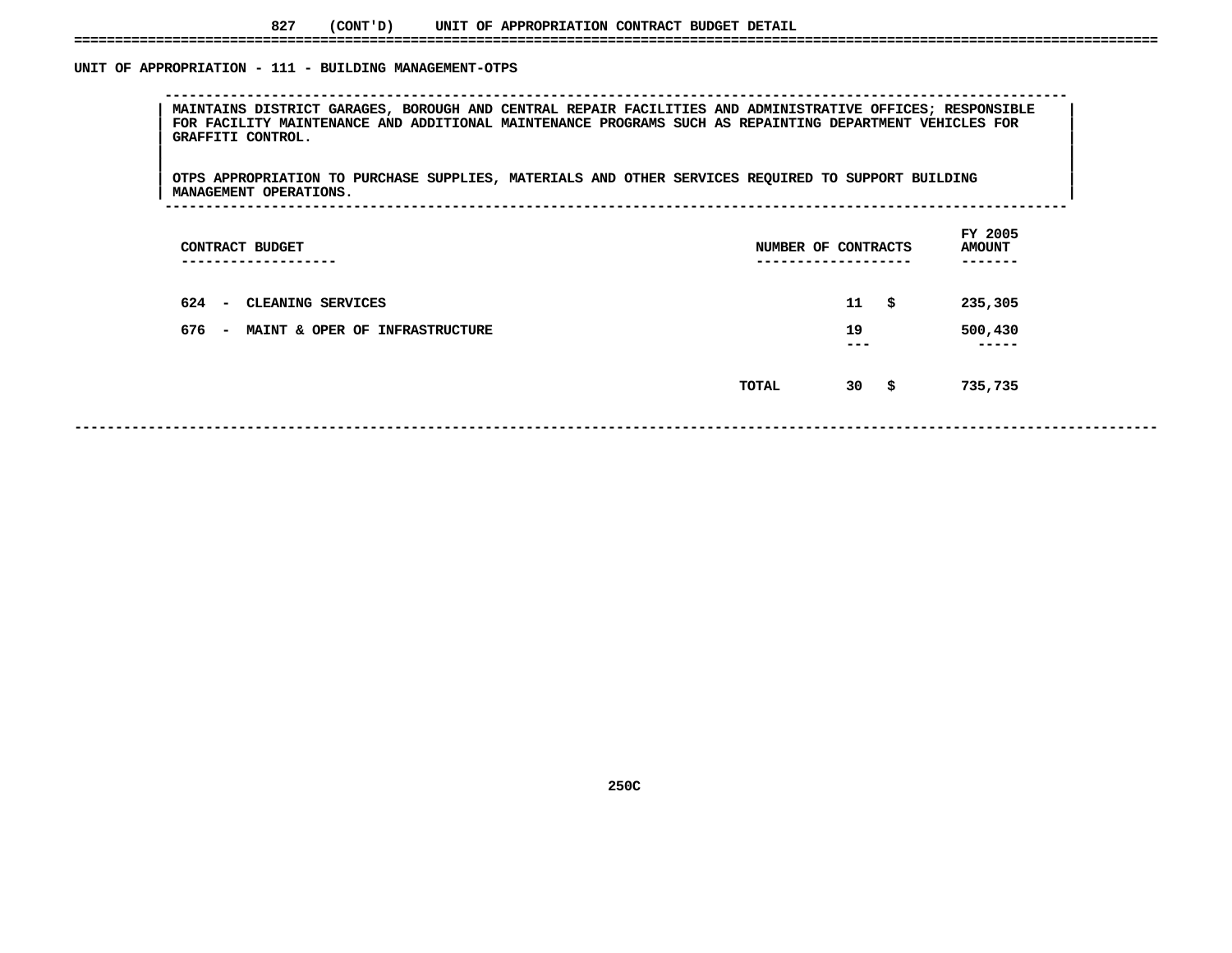### UNIT OF APPROPRIATION - 112 - MOTOR EQUIPMENT-OTPS

 **OF APPROPRIATION - <sup>112</sup> - MOTOR EQUIPMENT-OTPS --------------------------------------------------------------------------------------------------------------**SERVICES A FLEET OF 5,000 MOTOR VEHICLES REQUIRED BY THE DEPARTMENT TO COLLECT AND DISPOSE OF REFUSE.<br>PERSONNEL, WHO ARE PRIMARILY TRADES TITLES, ARE ASSIGNED TO 61 GARAGES, 7 BOROUGH REPAIR FACILITIES AND 12<br>REPAIR SHOPS PERSONNEL, WHO ARE PRIMARILY TRADES TITLES, ARE ASSIGNED TO 61 GARAGES, 7 BOROUGH REPAIR FACILITIES AND 12<br>REPAIR SHOPS HOUSED AT THE CENTRAL REPAIR SHOP (CRS).<br>| **REPAIR SHOPS HOUSED AT THE CENTRAL REPAIR SHOP (CRS). <sup>|</sup> <sup>|</sup>**

|<br>| OTPS\_APPROPRIATION TO PURCHASE SUPPLIES, MATERIALS AND OTHER SERVICES REQUIRED TO SUPPORT MOTOR EQUIPMENT |<br>| OTPS APPROPRIATION TO PURCHASE SUPPLIES, MATERIALS AND OTHER SERVICES REQUIRED TO SUPPORT MOTOR EQUIPMENT<br>| OPERATIONS. **OTPS APPROPRIATION TO PURCHASE SUPPLIES, MATERIALS AND OTHER SERVICES REQUIRED TO SUPPORT MOTOR EQUIPMENT <sup>|</sup> <sup>|</sup>OPERATIONS. <sup>|</sup> --------------------------------------------------------------------------------------------------------------**

| CONTRACT BUDGET                                                 | NUMBER OF CONTRACTS |      | FY 2005<br><b>AMOUNT</b> |
|-----------------------------------------------------------------|---------------------|------|--------------------------|
| 600<br>CONTRACTUAL SERVICES GENERAL<br>$\overline{\phantom{m}}$ | $\mathbf{1}$        | - \$ | 75,000                   |
| 607<br>MAINT & REP MOTOR VEH EQUIP<br>$\overline{\phantom{a}}$  | 13                  |      | 1,968,000                |
| 608<br>MAINT & REP GENERAL<br>$\overline{\phantom{a}}$          | 1                   |      | 46,500                   |
| 612<br>OFFICE EQUIPMENT MAINTENANCE<br>$\overline{\phantom{a}}$ | $\mathbf{z}$        |      | 3,000                    |
| 613<br>DATA PROCESSING EQUIPMENT<br>$\overline{\phantom{m}}$    | 1                   |      | 10,000                   |
| 619<br>SECURITY SERVICES<br>$\overline{\phantom{a}}$            | 1                   |      | 488,476                  |
| 671<br>TRAINING PRGM CITY EMPLOYEES<br>$\overline{\phantom{m}}$ | 1                   |      | 1,500                    |
| 684<br>PROF SERV COMPUTER SERVICES<br>$\overline{\phantom{m}}$  |                     |      | 1,436                    |
|                                                                 | 21<br>TOTAL         | \$   | 2,593,912                |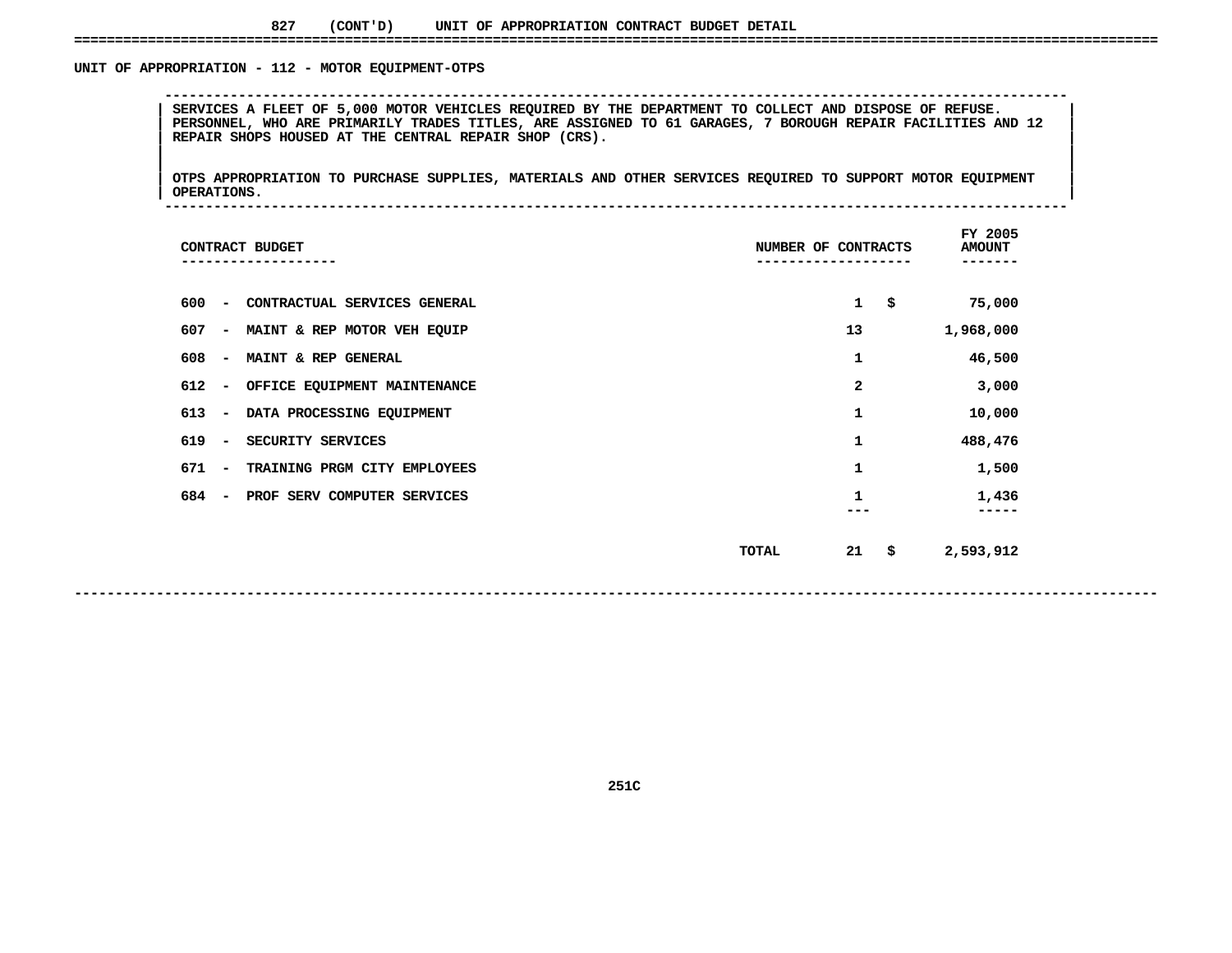# UNIT OF APPROPRIATION - 113 - SNOW-OTPS

 **OF APPROPRIATION - <sup>113</sup> - SNOW-OTPS --------------------------------------------------------------------------------------------------------------**FUNDS OVERTIME FOR SANITATION WORKERS TO REMOVE SNOW FROM CITY STREETS AND SALARIES FOR MECHANICS NEEDED TO<br>MAINTAIN SNOW REMOVAL VEHICLES. ANNUAL ALLOCATION FOR UNITS OF APPROPRIATION 107 AND 113 COMBINED IS<br>ESTABLISHED B **MAINTAIN SNOW REMOVAL VEHICLES. ANNUAL ALLOCATION FOR UNITS OF APPROPRIATION <sup>107</sup> AND <sup>113</sup> COMBINED IS <sup>|</sup> <sup>|</sup>ESTABLISHED BY SECTION 103, PARAGRAPH <sup>C</sup> OF THE NEW YORK CITY CHARTER, AS AMENDED. <sup>|</sup> <sup>|</sup>**

**|**<br>| APPROPRIATION FOR SALT AND OTHER OTPS ASSOCIATED WITH SNOW REMOVAL. ANNUAL ALLOCATION FOR UNITS OF APPROPRIATION FOR SALT AND OTHER OTPS ASSOCIATED WITH SNOW REMOVAL. ANNUAL ALLOCATION FOR UNITS OF **APPROPRIATION 107 AND 113 COMBINED** IS ESTABLISHED BY SECTION 103, PARAGRAPH C OF THE NEW YORK CITY CHARTER, **APPROPRIATION FOR SALT AND OTHER OTPS ASSOCIATED WITH SNOW REMOVAL. ANNUAL ALLOCATION FOR UNITS OF <sup>|</sup> <sup>|</sup>**APPROPRIATION 107 AND 113 COMBINED IS ESTABLISHED BY SECTION 103, PARAGRAPH C OF THE NEW YORK CITY CHARTER, **AS AMENDED. <sup>|</sup> --------------------------------------------------------------------------------------------------------------**

| CONTRACT BUDGET<br>---------                                        | NUMBER OF CONTRACTS |              | FY 2005<br><b>AMOUNT</b><br>---- |
|---------------------------------------------------------------------|---------------------|--------------|----------------------------------|
| 608<br>MAINT & REP GENERAL<br>$\overline{\phantom{a}}$              |                     | $\mathbf{1}$ | \$<br>4,000                      |
| 612<br>OFFICE EQUIPMENT MAINTENANCE<br>$\qquad \qquad \blacksquare$ |                     | 1            | 1,000                            |
| 615<br>PRINTING CONTRACTS<br>$\overline{\phantom{0}}$               |                     | 1            | 2,500                            |
| 671<br>TRAINING PRGM CITY EMPLOYEES<br>$\overline{\phantom{a}}$     |                     | 1            | 5,400                            |
| 684<br>PROF SERV COMPUTER SERVICES<br>$\overline{\phantom{a}}$      |                     | 1<br>---     | 10,000<br>-----                  |
|                                                                     | TOTAL               | 5            | \$<br>22,900                     |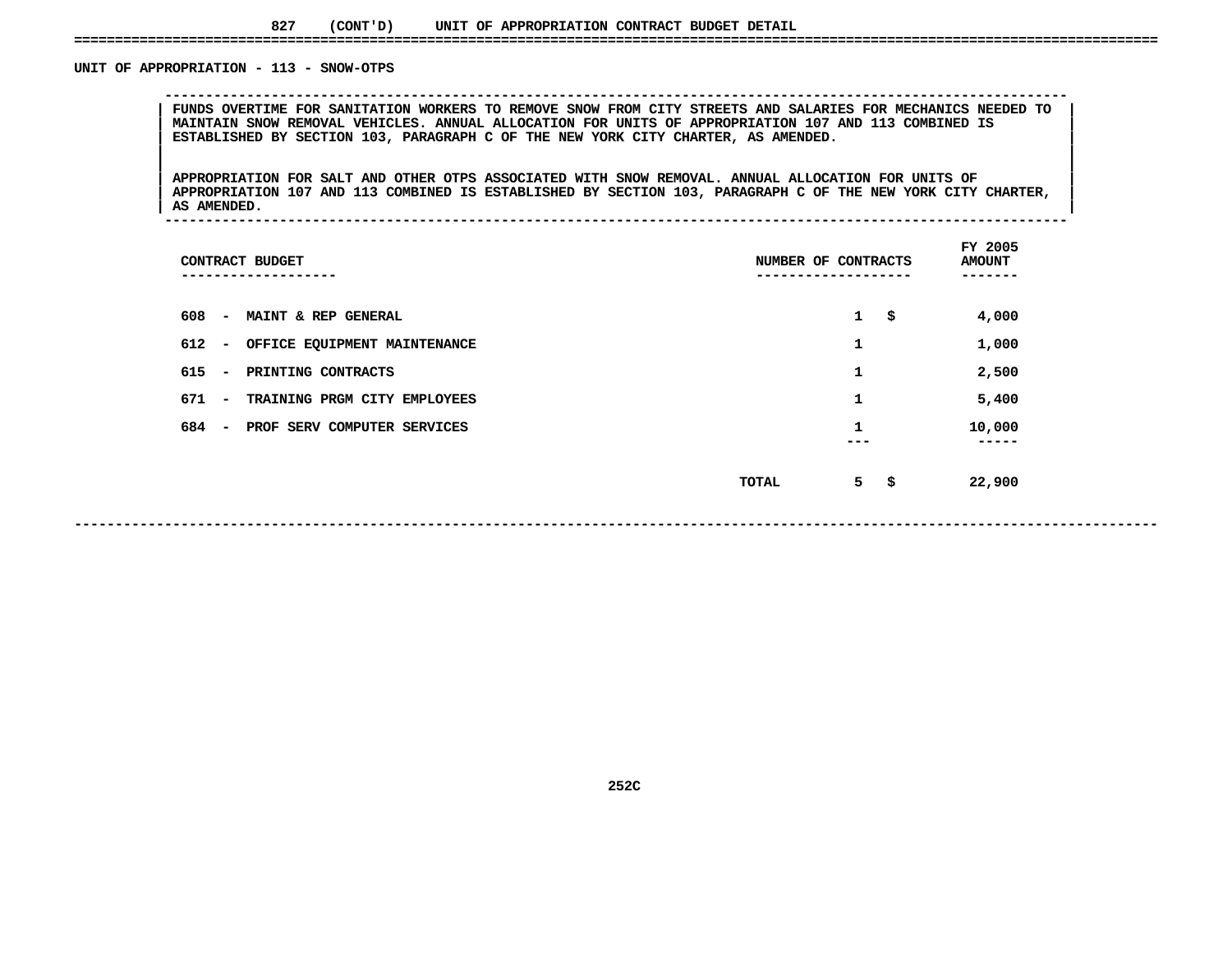| --                  |                                                                                                |       |
|---------------------|------------------------------------------------------------------------------------------------|-------|
| 829                 | COMMISSION<br><b>INTEGRITY</b><br><b>BUSINESS</b><br>SUMMARY<br>CONTRACT .<br>BUDGET<br>AGENCY |       |
| ------------------- |                                                                                                | ----- |
|                     |                                                                                                |       |

**AGENCY**

Y FUNCTION:<br>REGULATES *P*<br>LISHES STAN **REGULATES AND MONITORS THE PRIVATE COMMERCIAL CARTING INDUSTRY, PUBLIC WHOLESALE FOOD MARKETS AND SHIPBOARD GAMBLING; ESTABLISHES**S STANDARDS FOR THE ISSUANCE, DENIAL, SUSPENSION AND REVOCATION OF LICENSES AND MONITORS THE CONDUCT OF LICENSEES IN THE<br>, AREAS AND MARKETS IT REGULATES; INVESTIGATES OR CONDUCTS STUDIES OF ANY MATTER WITHIN ITS JURISDICT **INDUSTRIES,**, AREAS AND MARKETS IT REGULATES; INVESTIGATES OR CONDUCTS STUDIES OF ANY MATTER WITHIN ITS JURISDICTION; ADVISES OR<br>EGULATED BUSINESSES AND MEMBERS OF THE PUBLIC; ESTABLISHES FEES AND IMPOSES FINES OR PENALITIES.<br>. **EDUCATES**

#### **REGULATED BUSINESSES AND MEMBERS OF THE PUBLIC; ESTABLISHES FEES AND IMPOSES FINES OR PENALITIES. ====================================================================================================================================**

UNIT OF APPROPRIATION - 002 - OTHER THAN PERSONAL SERVICES

 **OF APPROPRIATION - <sup>002</sup> - OTHER THAN PERSONAL SERVICES -------------------------------------------------------------------------------------------------------------- RESPONSIBLE FOR THE OPERATIONS AND ADMINISTRATION OF THE COMMISSION, OVERSIGHT AND MONITORING OF PRIVATE <sup>|</sup> CARTER LICENSING, PUBLIC WHOLESALE FOOD MARKETS AND SHIPBOARD GAMBLING, AND RESPONSES TO COMPLAINTS AND <sup>|</sup> ALLEGATIONS. <sup>|</sup>**

|<br>| OTPS APPROPRIATION TO PURCHASE SUPPLIES, MATERIALS AND OTHER SERVICES REQUIRED TO SUPPORT AGENCY OPERATIONS. | **<sup>|</sup> OTPS APPROPRIATION TO PURCHASE SUPPLIES, MATERIALS AND OTHER SERVICES REQUIRED TO SUPPORT AGENCY OPERATIONS. <sup>|</sup> --------------------------------------------------------------------------------------------------------------**

|                      | CONTRACT BUDGET                          |       | NUMBER OF CONTRACTS | FY 2005<br><b>AMOUNT</b> |
|----------------------|------------------------------------------|-------|---------------------|--------------------------|
| 600<br>$\sim$ $\sim$ | --------<br>CONTRACTUAL SERVICES GENERAL |       | 1                   | 348,380                  |
| 607<br>$\sim$        | MAINT & REP MOTOR VEH EQUIP              |       | 1                   | 5,000                    |
| 608<br>$\sim$        | <b>MAINT &amp; REP GENERAL</b>           |       | 1                   | 7,000                    |
| 613<br>$\sim$        | DATA PROCESSING EQUIPMENT                |       | 1                   | 4,000                    |
| 671<br>$\sim$        | TRAINING PRGM CITY EMPLOYEES             |       | 1                   | 1,000                    |
|                      |                                          | TOTAL | ---<br>5<br>\$      | -----<br>365,380         |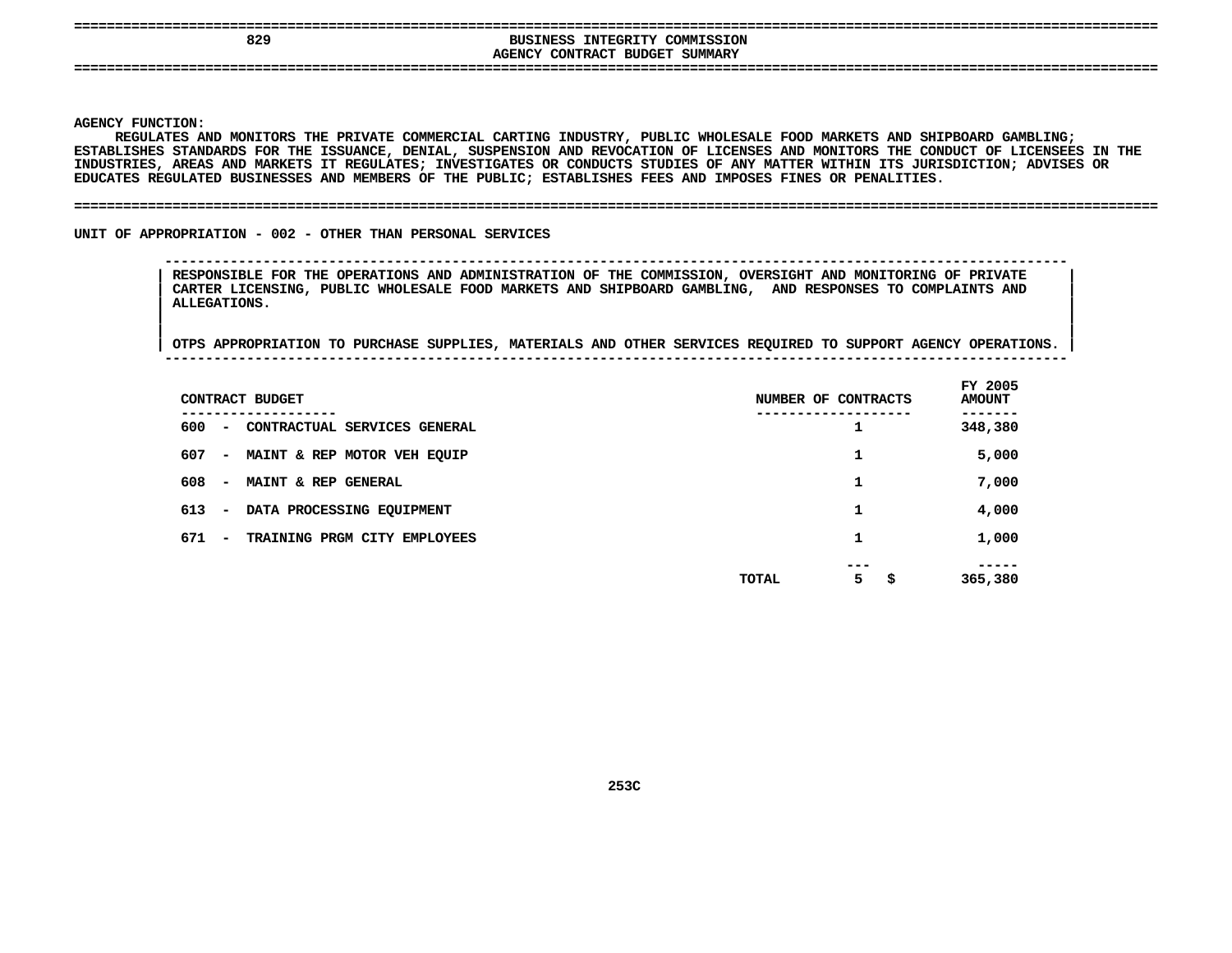| 836 | DEPARTMENT OF FINANCE<br>AGENCY CONTRACT BUDGET SUMMARY |
|-----|---------------------------------------------------------|
| --- |                                                         |

#### **AGENCY**

**Y FUNCTION:<br>COLLECTS AI<br>E CITY TREA COLLECTS**S ALL TAXES, ASSESSMENTS, ARREARS AND OTHER SUMS DUE TO THE CITY; PROVIDES SAFEKEEPING OF ALL MONIES PAID INTO AND OUT<br>TREASURY; PROVIDES FOR RECEIPT AND SAFEKEEPING OF ALL MONIES OF THE COURT FUNDS AND ALL OTHER TRUST FUN OF THE CITY TREASURY; PROVIDES FOR RECEIPT AND SAFEKEEPING OF ALL MONIES OF THE COURT FUNDS AND ALL OTHER TRUST FUNDS; SUPERVISES F THE CITY TREASURY; PROVIDES FOR RECEIPT AND SAFEKEEPING OF ALL MONIES OF THE COURT FUNDS AND ALL OTHER TRUST FUNDS; SUPERVISES<br>ND ADMINISTERS THE VARIOUS EXCISE, INCOME AND EARNINGS TAX LAWS; INSPECTS AND EVALUATES ANNUA **AND**D ADMINISTERS THE VARIOUS EXCISE, INCOME AND EARNINGS TAX LAWS; INSPECTS AND EVALUATES ANNUALLY ALL REAL PROPERTY WITHIN THE CITY<br>NEW YORK FOR THE PURPOSE OF ESTABLISHING A BASE FOR LOCAL TAXATION IN ACCORDANCE WITH APPLIC OF NEW YORK FOR THE PURPOSE OF ESTABLISHING A F NEW YORK FOR THE PURPOSE OF ESTABLISHING A BASE FOR LOCAL TAXATION IN ACCORDANCE WITH APPLICABLE LEGAL CRITERIA; RECORDS DEEDS,<br>ORTGAGES, LEASES, SATISFACTION OF MORTGAGES AND ALL OTHER INSTRUMENTS AFFECTING TITLE TO REA **MORTGAGES,**, LEASES, SATISFACTION OF MORTGAGES AND ALL OTHER INSTRUMENTS AFFECTING TITLE TO REALTY, INCLUDING CHATTEL MORTGAGES AND<br>FOR CONDITIONAL SALE OF PERSONAL PROPERTY; COLLECTS FEES FOR RECORDING INSTRUMENTS AND MORTGAGE TAX; CONTRACTS FOR CONDITIONAL SALE OF PERSONAL PROPERTY: COLLECTS FEES FOR RECORDING INSTRUMENTS AND MORTGAGE TAX: ISSUES CERTIFIED S FOR CONDITIONAL SALE OF PERSONAL PROPERTY; COLLECTS FEES FOR RECORDING INSTRUMENTS AND MORTGAGE TAX; ISSUES CERTIFIED<br>ND OFFICIAL SEARCHES; COLLECTS PARKING VIOLATION FINES; AMD ENFORCES CIVIL LAW THROUGH THE OFFICE OF T **COPIES**

#### **AND OFFICIAL SEARCHES; COLLECTS PARKING VIOLATION FINES; AMD ENFORCES CIVIL LAW THROUGH THE OFFICE OF THE SHERIFF. ====================================================================================================================================**

|                                 | CONTRACT BUDGET              | NUMBER OF CONTRACTS | FY 2005<br><b>AMOUNT</b> |
|---------------------------------|------------------------------|---------------------|--------------------------|
| 600 –                           | CONTRACTUAL SERVICES GENERAL | 6                   | 872,000                  |
| 602<br>$\sim$                   | TELECOMMUNICATIONS MAINT     | 1                   | 44,400                   |
| 608<br>$\overline{\phantom{a}}$ | MAINT & REP GENERAL          | 22                  | 1,745,400                |
| 615<br>$\overline{\phantom{0}}$ | PRINTING CONTRACTS           | 2                   | 141,400                  |
| 618<br>$\overline{\phantom{a}}$ | COSTS ASSOC WITH FINANCING   | 11                  | 4,961,900                |
| 619<br>$\overline{\phantom{a}}$ | SECURITY SERVICES            | 5                   | 1,410,400                |
| 622<br>$\sim$                   | TEMPORARY SERVICES           | 24                  | 12,681,540               |
| 624<br>$\overline{\phantom{a}}$ | CLEANING SERVICES            | 4                   | 282,500                  |
| 671<br>$\sim$                   | TRAINING PRGM CITY EMPLOYEES | 2                   | 22,200                   |
| 684<br>$\overline{\phantom{a}}$ | PROF SERV COMPUTER SERVICES  | 6                   | 12,489,210               |
| 686<br>$\overline{\phantom{a}}$ | PROF SERV OTHER              | 2                   | 61,000                   |
|                                 |                              | 85<br>\$<br>TOTAL   | 34,711,950               |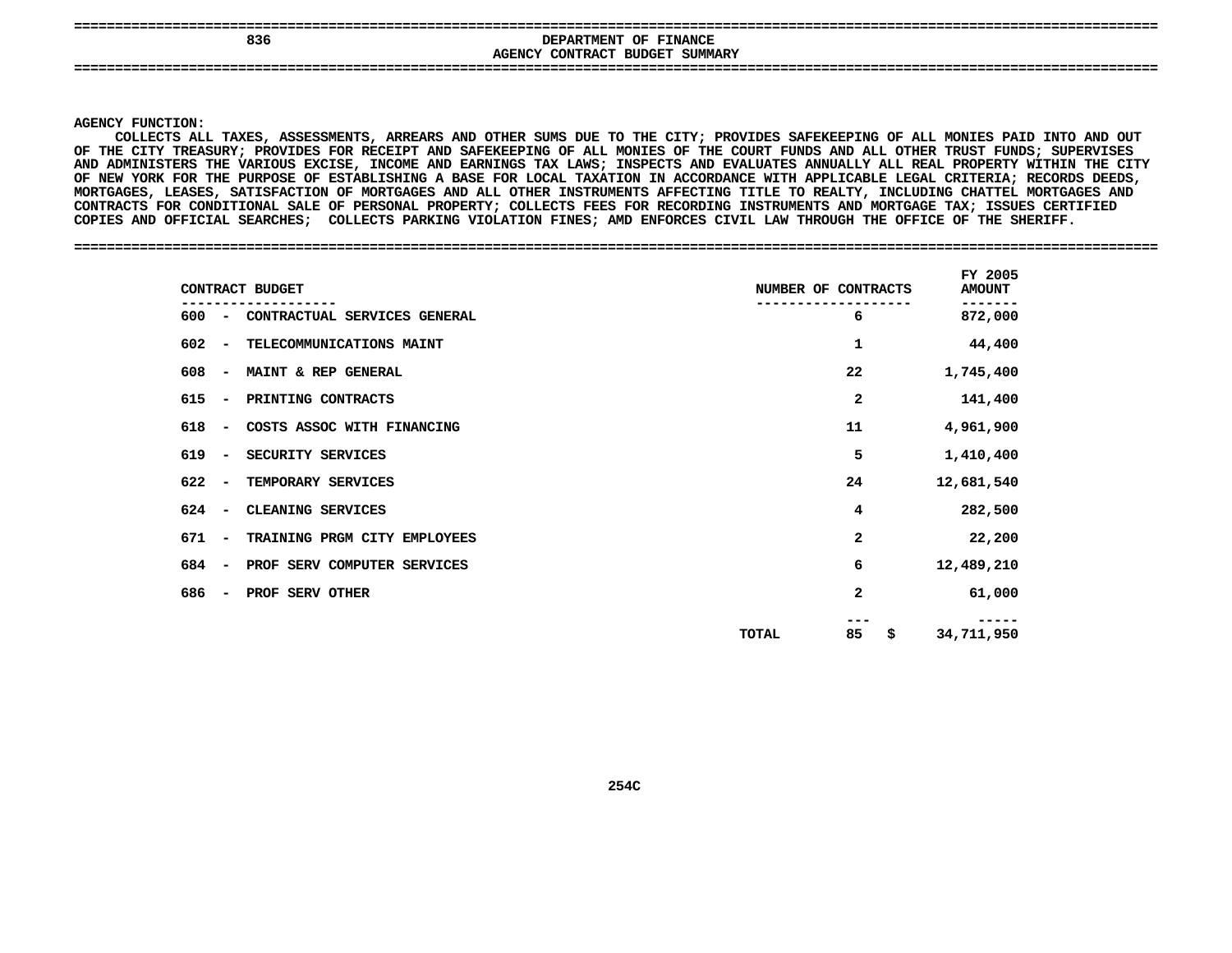**------------------------------------------------------------------------------------------------------------------------------------**AGENCY - 836 - DEPARTMENT OF FINANCE

**- <sup>836</sup> - DEPARTMENT OF FINANCE UNIT**

 **OF APPROPRIATION - <sup>011</sup> - ADMINISTRATION-OTPS --------------------------------------------------------------------------------------------------------------**PROPOSES TAX POLICY INITIATIVES; PLANS AND COORDINATES SUPPORT SERVICES FOR AGENCY-WIDE OPERATIONS INCLUDING **MANAGES AND SUPERVISES THE ENTIRE AGENCY; DIRECTS AND IMPLEMENTS MANAGEMENT INFORMATION SYSTEMS, AND <sup>|</sup> <sup>|</sup> PROPOSES TAX POLICY INITIATIVES; PLANS AND COORDINATES SUPPORT SERVICES FOR AGENCY-WIDE OPERATIONS INCLUDING <sup>|</sup> <sup>|</sup> BUDGETING, PURCHASING, HUMAN RESOURCES AND PAYROLL. OVERSEES THE CITY'S TREASURY (CASH-FLOW MANAGEMENT AND <sup>|</sup> <sup>|</sup> INVESTMENT) FUNCTION; OPERATES THE BUREAU OF CONCILIATION AND THE BUREAU OF HEARINGS RELATING TO <sup>|</sup> <sup>|</sup>NON-PROPERTY TAX ASSESSMENTS. <sup>|</sup> <sup>|</sup>**

|<br>| OTPS APPROPRIATION TO PURCHASE SUPPLIES, MATERIALS AND OTHER SERVICES REQUIRED TO SUPPORT EXECUTIVE AND |<br>| OTPS APPROPRIATION TO PURCHASE SUPPLIES, MATERIALS AND OTHER SERVICES REQUIRED TO SUPPORT EXECUTIVE AND<br>| ADMINISTRATIVE OPERATIONS. **OTPS APPROPRIATION TO PURCHASE SUPPLIES, MATERIALS AND OTHER SERVICES REQUIRED TO SUPPORT EXECUTIVE AND <sup>|</sup> <sup>|</sup>ADMINISTRATIVE OPERATIONS. <sup>|</sup> --------------------------------------------------------------------------------------------------------------**

| CONTRACT BUDGET<br>----------                                  | NUMBER OF CONTRACTS<br>---------- | FY 2005<br><b>AMOUNT</b><br>------- |
|----------------------------------------------------------------|-----------------------------------|-------------------------------------|
| 600<br>CONTRACTUAL SERVICES GENERAL                            | $\overline{4}$<br>\$              | 455,000                             |
| 608<br>MAINT & REP GENERAL                                     | 17                                | 1,460,800                           |
| 615<br>PRINTING CONTRACTS                                      | $\overline{\mathbf{2}}$           | 141,400                             |
| 618<br>COSTS ASSOC WITH FINANCING<br>$\overline{\phantom{a}}$  | 1                                 | 1,441,000                           |
| 619<br>SECURITY SERVICES<br>$\overline{\phantom{a}}$           | з                                 | 1,284,100                           |
| 622<br>TEMPORARY SERVICES<br>$\overline{\phantom{a}}$          | 21                                | 12,289,940                          |
| 624<br>CLEANING SERVICES                                       | 4                                 | 282,500                             |
| 671<br>TRAINING PRGM CITY EMPLOYEES                            | 1                                 | 14,200                              |
| 684<br>PROF SERV COMPUTER SERVICES<br>$\overline{\phantom{a}}$ | 5                                 | 9,953,600                           |
| 686<br>PROF SERV OTHER                                         | 2                                 | 61,000                              |
|                                                                |                                   |                                     |
|                                                                | \$<br>TOTAL<br>60                 | 27,383,540                          |
|                                                                |                                   |                                     |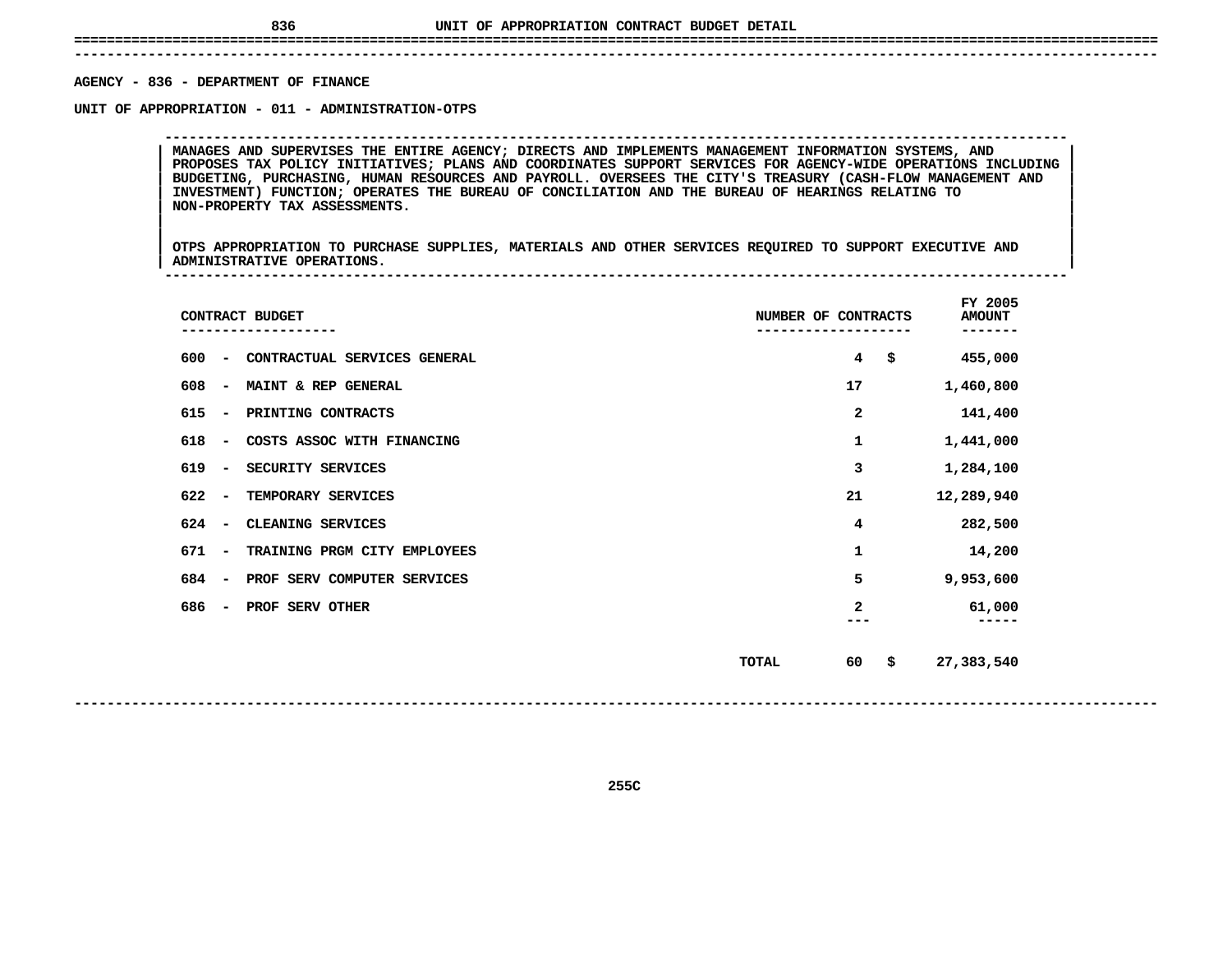# UNIT OF APPROPRIATION - 022 - OPERATIONS-OTPS

 **OF APPROPRIATION - <sup>022</sup> - OPERATIONS-OTPS --------------------------------------------------------------------------------------------------------------**THIS BUREAU IS RESPONSIBLE FOR PROCESSING TAX RETURNS, REMITTANCES, REFUNDS AND BILLS; BILLING AND<br>COLLECTING THE REAL ESTATE LEVY AND RELATED CHARGES; COLLECTING INCOME AND EXCISE TAXES; CONDUCTING **THIS BUREAU IS RESPONSIBLE FOR PROCESSING TAX RETURNS, REMITTANCES, REFUNDS AND BILLS; BILLING AND <sup>|</sup> <sup>|</sup> COLLECTING THE REAL ESTATE LEVY AND RELATED CHARGES; COLLECTING INCOME AND EXCISE TAXES; CONDUCTING <sup>|</sup> <sup>|</sup> COMPUTER MATCHES TO INCREASE REVENUE COLLECTIONS FROM THE UNDERGROUND ECONOMY; SUPERVISING CITY COLLECTOR <sup>|</sup> <sup>|</sup>OFFICES; AND PROVIDING TAXPAYER ASSISTANCE TO THE PUBLIC. <sup>|</sup> <sup>|</sup>**

|<br>| OTPS APPROPRIATION TO PURCHASE SUPPLIES, MATERIALS AND OTHER SERVICES REQUIRED TO SUPPORT TAX OPERATIONS. ||<br>| OTPS APPROPRIATION TO PURCHASE SUPPLIES, MATERIALS AND OTHER SERVICES REQUIRED TO SUPPORT TAX OPERATIONS. | **<sup>|</sup> <sup>|</sup>OTPS APPROPRIATION TO PURCHASE SUPPLIES, MATERIALS AND OTHER SERVICES REQUIRED TO SUPPORT TAX OPERATIONS. <sup>|</sup> --------------------------------------------------------------------------------------------------------------**

| CONTRACT BUDGET<br>-------------                      | NUMBER OF CONTRACTS<br>---------- | FY 2005<br><b>AMOUNT</b> |
|-------------------------------------------------------|-----------------------------------|--------------------------|
| 608<br>MAINT & REP GENERAL<br>$\blacksquare$          | $\mathbf{1}$                      | 14,000<br>\$             |
| 618<br>COSTS ASSOC WITH FINANCING<br>$\sim$           | 10                                | 3,520,900                |
| 622<br>TEMPORARY SERVICES<br>$\overline{\phantom{0}}$ | 1<br>---                          | 160,000<br>-----         |
|                                                       | 12<br>- \$<br><b>TOTAL</b>        | 3,694,900                |

**------------------------------------------------------------------------------------------------------------------------------------**

**256C**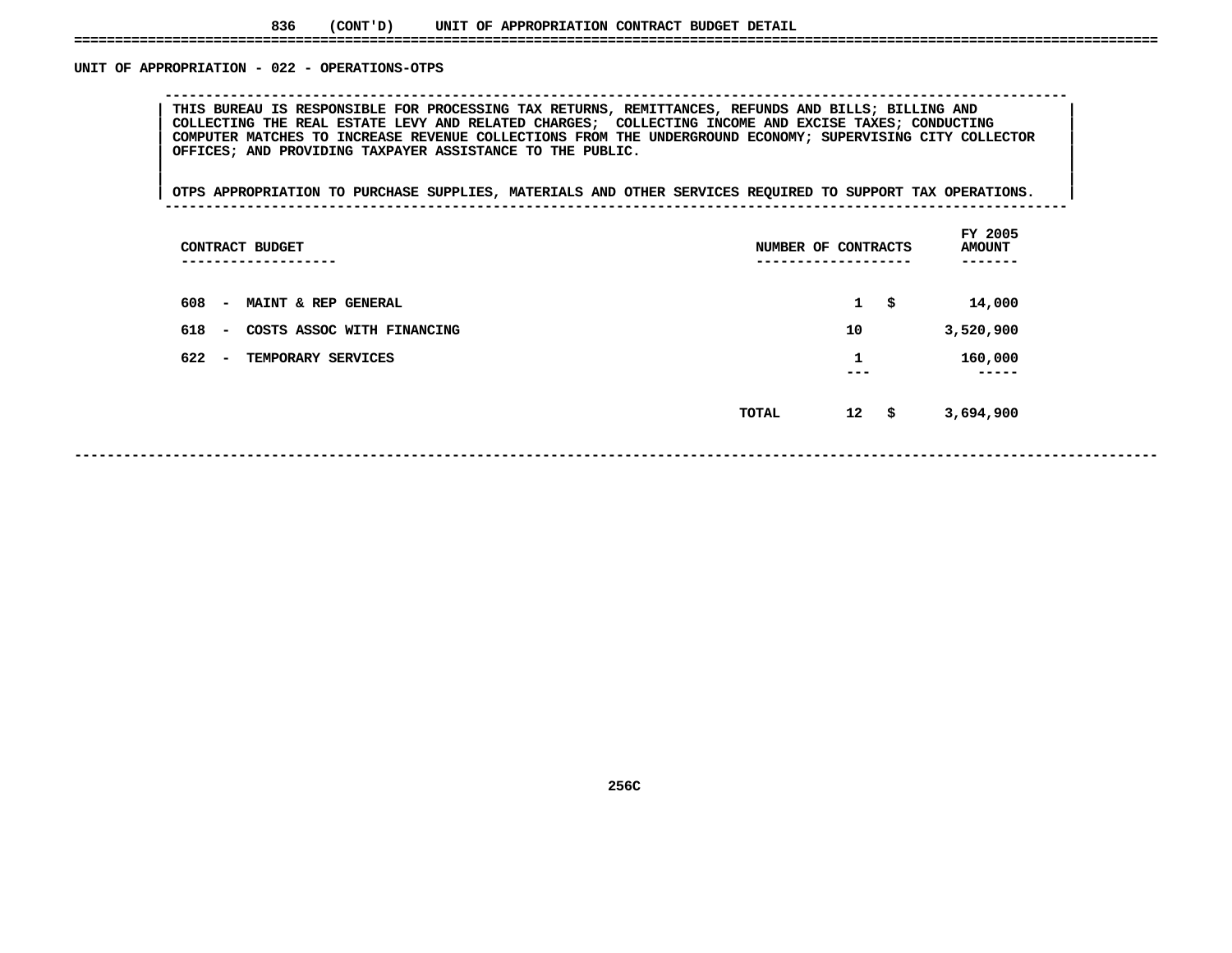# UNIT OF APPROPRIATION - 033 - PROPERTY-OTPS

 **OF APPROPRIATION - <sup>033</sup> - PROPERTY-OTPS --------------------------------------------------------------------------------------------------------------**THE REAL PROPERTY ASSESSMENT BUREAU IS RESPONSIBLE FOR DETERMINING THE TAXABLE VALUE OF MORE THAN 900,000<br>PARCELS OF CLASS I - IV REAL ESTATE IN THE CITY. THE APPRAISAL RESEARCH DIVISION (ARD) OVERSEES THE COMPUTER THE REAL PROPERTY ASSESSMENT BUREAU IS RESPONSIBLE FOR DETERMINING THE TAXABLE VALUE OF MORE THAN 900,000<br>PARCELS OF CLASS I - IV REAL ESTATE IN THE CITY. THE APPRAISAL RESEARCH DIVISION (ARD) OVERSEES THE COMPUTER<br>ASSISTE PARCELS OF CLASS I - IV REAL ESTATE IN THE CITY. THE APPRAISAL RESEARCH DIVISION (ARD) OVERSEES THE COMPUTER<br>ASSISTED MASS APPRAISAL SYSTEM (CAMA) TO ENHANCE DATA COLLECTION AND ACCURACY IN ASSESSING RESIDENTIAL,<br>COMMERCIA **ASSISTED MASS APPRAISAL SYSTEM (CAMA) TO ENHANCE DATA COLLECTION AND ACCURACY IN ASSESSING RESIDENTIAL, <sup>|</sup> <sup>|</sup> COMMERCIAL AND INDUSTRIAL PROPERTIES. ALSO RESPONSIBLE FOR RECORDING, FILING AND PRESERVING INSTRUMENTS OF <sup>|</sup> <sup>|</sup>**TITLE AFFECTING REAL AND PERSONAL PROPERTY. THIS BUREAU ALSO SUPERVISES THE ACTIVITIES OF THE CITY REGISTER.

|<br>| OTPS\_APPROPRIATION TO PURCHASE SUPPLIES, MATERIALS AND OTHER SERVICES REQUIRED TO SUPPORT PROPERTY<br>| OTPS\_APPROPRIATION TO PURCHASE SUPPLIES, MATERIALS AND OTHER SERVICES REQUIRED TO SUPPORT PROPERTY |<br>| OTPS APPROPRIATION TO PURCHASE SUPPLIES, MATERIALS AND OTHER SERVICES REQUIRED TO SUPPORT PROPERTY<br>| OPERATIONS. **OTPS APPROPRIATION TO PURCHASE SUPPLIES, MATERIALS AND OTHER SERVICES REQUIRED TO SUPPORT PROPERTY <sup>|</sup> <sup>|</sup>OPERATIONS. <sup>|</sup> --------------------------------------------------------------------------------------------------------------**

| CONTRACT BUDGET<br>--------                                     | NUMBER OF | CONTRACTS          | FY 2005<br><b>AMOUNT</b> |
|-----------------------------------------------------------------|-----------|--------------------|--------------------------|
| 600<br>CONTRACTUAL SERVICES GENERAL<br>$\overline{\phantom{a}}$ |           | $\mathbf{1}$<br>\$ | 17,000                   |
| 608<br>MAINT & REP GENERAL<br>$\overline{\phantom{a}}$          |           | 3                  | 269,600                  |
| 619<br>SECURITY SERVICES<br>$\overline{\phantom{a}}$            |           | 1                  | 85,300                   |
| 684<br>PROF SERV COMPUTER SERVICES<br>$\overline{\phantom{a}}$  |           | 1<br>---           | 2,535,610                |
|                                                                 | TOTAL     | 6<br>\$            | 2,907,510                |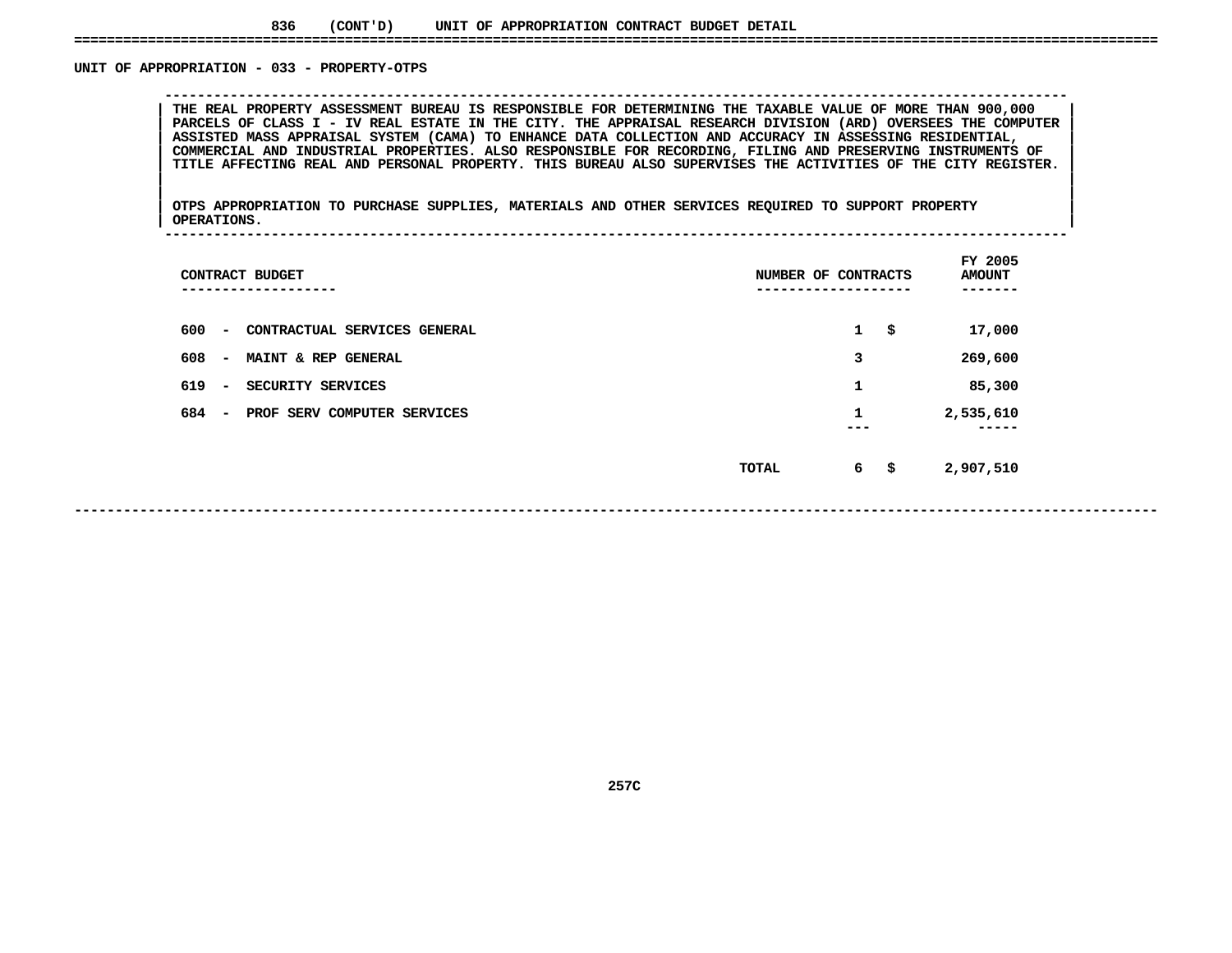#### UNIT OF APPROPRIATION - 044 - AUDIT-OTPS

 **OF APPROPRIATION - <sup>044</sup> - AUDIT-OTPS --------------------------------------------------------------------------------------------------------------**THIS BUREAU IS RESPONSIBLE FOR EXAMINING BUSINESS, INCOME AND EXCISE TAX RETURNS, CONDUCTING DETAILED DESK<br>AUDITS, ASSESSING ADDITIONAL TAXES AND SEEKING CIVIL CRIMINAL PENALTIES WHERE APPROPRIATE. THE BUREAU PERFORMS VARIOUS AUDITS INCLUDING THE BANK TAX, PERSONAL AND CORPORATE TAXES, SALES TAX, UTILITY TAX, AND **AUDITS, ASSESSING ADDITIONAL TAXES AND SEEKING CIVIL CRIMINAL PENALTIES WHERE APPROPRIATE. THE BUREAU <sup>|</sup> <sup>|</sup>**PERFORMS VARIOUS AUDITS INCLUDING THE BANK TAX, PERSONAL AND CORPORATE TAXES, SALES TAX, UTILITY TAX, AND<br>UNINCORPORATED AND EXCISE TAXES. THE BUREAU ALSO CONDUCTS INVESTIGATIONS AND HANDLES THE CIVIL AUDIT OF THE<br>CITY CIG UNINCORPORATED AND EXCISE TAXES. THE BUREAU ALSO CONDUCTS INVESTIGATIONS AND HANDLES THE CIVIL AUDIT OF THE CITY<br>| CITY CIGARETTE, BEER AND LIQUOR TAXES.<br>| **CITY CIGARETTE, BEER AND LIQUOR TAXES. <sup>|</sup> <sup>|</sup>**

|<br>|<br>| OTPS APPROPRIATION TO PURCHASE SUPPLIES, MATERIALS AND OTHER SERVICES REQUIRED TO SUPPORT AUDIT OPERATIONS. | **<sup>|</sup> <sup>|</sup>OTPS APPROPRIATION TO PURCHASE SUPPLIES, MATERIALS AND OTHER SERVICES REQUIRED TO SUPPORT AUDIT OPERATIONS. <sup>|</sup> --------------------------------------------------------------------------------------------------------------**

| CONTRACT BUDGET<br>---------------- | NUMBER OF CONTRACTS<br>---------------- |                     |    | FY 2005<br><b>AMOUNT</b><br>------- |  |
|-------------------------------------|-----------------------------------------|---------------------|----|-------------------------------------|--|
| 671 - TRAINING PRGM CITY EMPLOYEES  |                                         | $\mathbf{1}$<br>--- | S. | 8,000<br>-----                      |  |
|                                     | TOTAL                                   | 1 \$                |    | 8,000                               |  |
|                                     |                                         |                     |    |                                     |  |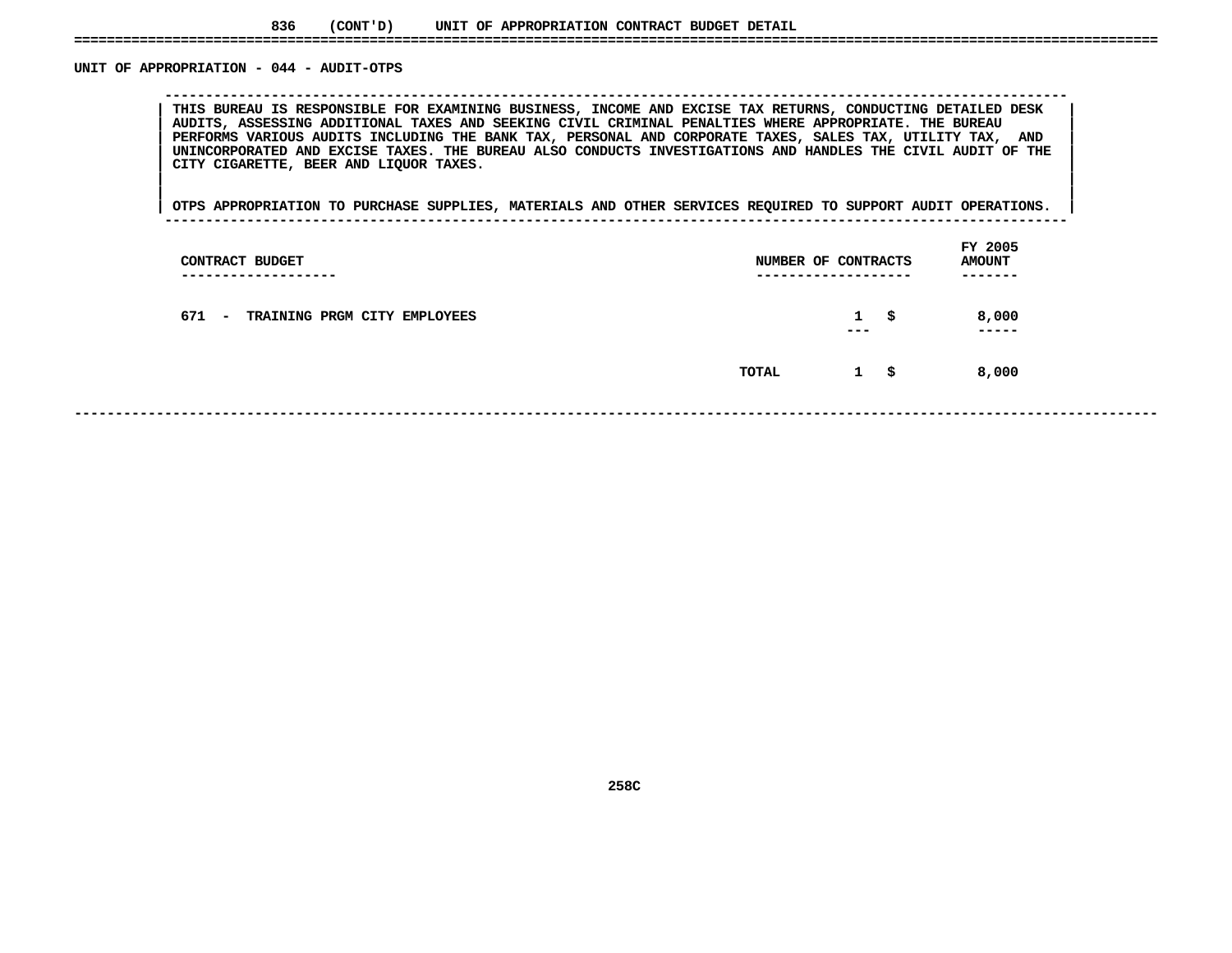# UNIT OF APPROPRIATION - 066 - TAX APPEALS TRIBUNAL - OTPS

 **OF APPROPRIATION - <sup>066</sup> - TAX APPEALS TRIBUNAL - OTPS --------------------------------------------------------------------------------------------------------------**TO PROVIDE TAXPAYERS WITH AN INDEPENDENT PROCESS TO HEAR AND RESOLVE APPEALS RELATING TO ALL CITY<br>| ADMINISTERED NON-PROPERTY TAXES UNDER THE JURISDICTION OF THE DEPARTMENT OF FINANCE.<br>| **ADMINISTERED NON-PROPERTY TAXES UNDER THE JURISDICTION OF THE DEPARTMENT OF FINANCE. <sup>|</sup> <sup>|</sup>**|<br>| OTPS APPROPRIATION TO PURCHASE SUPPLIES, MATERIALS AND OTHER SERVICES REQUIRED TO SUPPORT TAX APPEALS

|<br>| OTPS APPROPRIATION TO PURCHASE SUPPLIES, MATERIALS AND OTHER SERVICES REQUIRED TO SUPPORT TAX APPEALS<br>| TRIBUNAL OPERATIONS. **OTPS APPROPRIATION TO PURCHASE SUPPLIES, MATERIALS AND OTHER SERVICES REQUIRED TO SUPPORT TAX APPEALS <sup>|</sup> <sup>|</sup>TRIBUNAL OPERATIONS. <sup>|</sup> --------------------------------------------------------------------------------------------------------------**

| CONTRACT BUDGET<br>----------------        | NUMBER OF CONTRACTS<br>------------------- | FY 2005<br><b>AMOUNT</b><br>------- |
|--------------------------------------------|--------------------------------------------|-------------------------------------|
| 622<br><b>TEMPORARY SERVICES</b><br>$\sim$ | $1 \quad$ \$<br>$- - -$                    | 31,600<br>-----                     |
|                                            | $1 \quad$ \$<br>TOTAL                      | 31,600                              |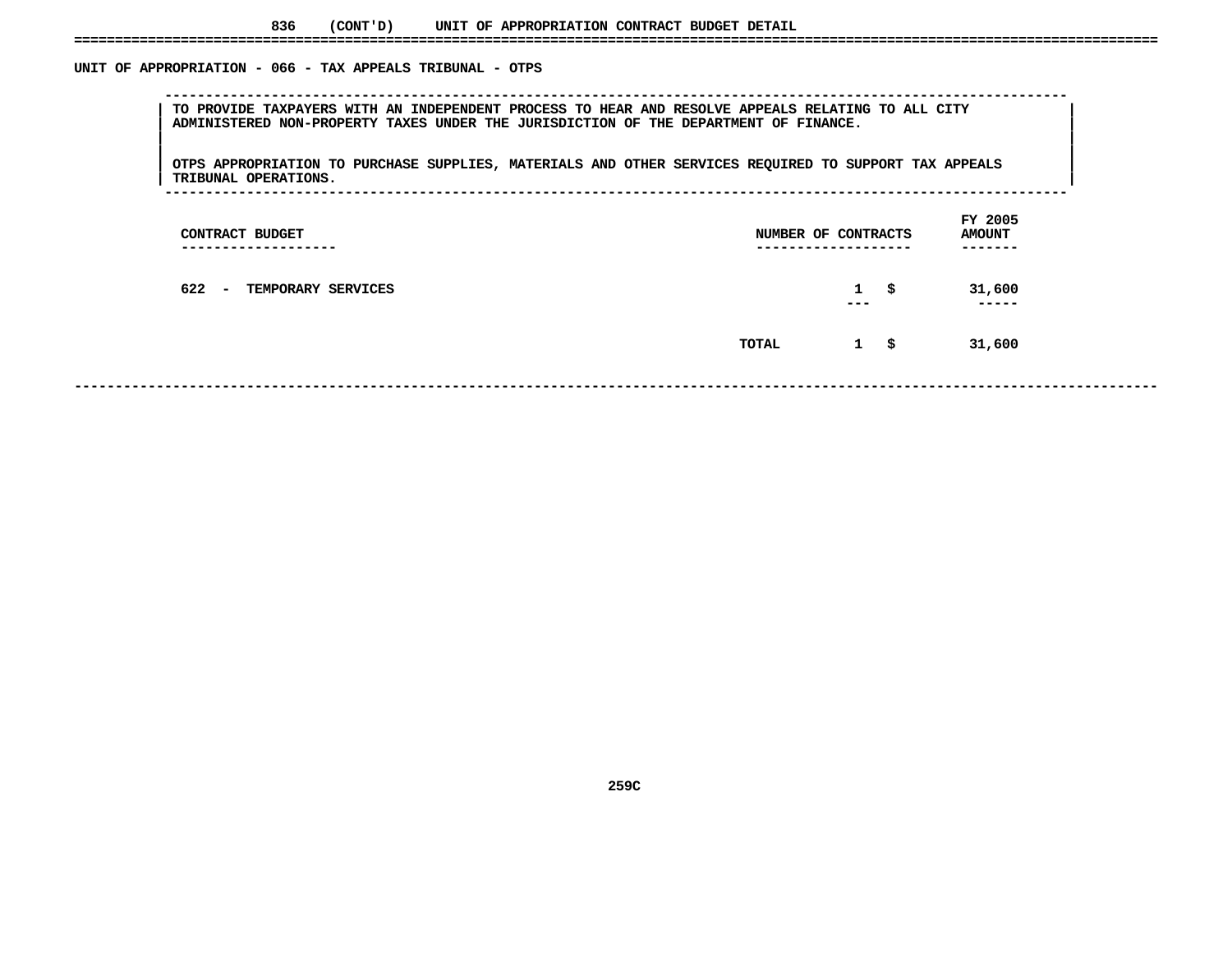# UNIT OF APPROPRIATION - 077 - PARKING VIOLATIONS BUREAU OTPS

 **OF APPROPRIATION - <sup>077</sup> - PARKING VIOLATIONS BUREAU OTPS --------------------------------------------------------------------------------------------------------------**CONDUCTS HEARINGS AND COLLECTS FINES FOR PARKING SUMMONSES FROM PRIVATE, RENTAL AND COMMERCIAL OWNERS;<br>IMPOUNDS VEHICLES TOWED FOR ILLEGAL PARKING OR IDENTIFIED UNDER THE SCOFFLAW BOOT AND TOW PROGRAMS AND<br>REDEEMS OR AUCTI IMPOUNDS VEHICLES TOWED FOR ILLEGAL PARKING OR IDENTIFIED UNDER THE SCOFFLAW BOOT AND TOW PROGRAMS AND<br>REDEEMS OR AUCTIONS IMPOUNDED VEHICLES. **REDEEMS OR AUCTIONS IMPOUNDED VEHICLES. <sup>|</sup> <sup>|</sup>**

|<br>| OTPS\_APPROPRIATION TO PURCHASE SUPPLIES, MATERIALS AND OTHER SERVICES REQUIRED TO SUPPORT PARKING VIOLATION |<br>| OTPS APPROPRIATION TO PURCHASE SUPPLIES, MATERIALS AND OTHER SERVICES REQUIRED TO SUPPORT PARKING VIOLATION<br>| BUREAU OPERATIONS. **OTPS APPROPRIATION TO PURCHASE SUPPLIES, MATERIALS AND OTHER SERVICES REQUIRED TO SUPPORT PARKING VIOLATION <sup>|</sup> <sup>|</sup>BUREAU OPERATIONS. <sup>|</sup> --------------------------------------------------------------------------------------------------------------**

|       |                         |     | FY 2005<br><b>AMOUNT</b><br>-------         |
|-------|-------------------------|-----|---------------------------------------------|
|       | $\mathbf{1}$<br>$- - -$ | -\$ | 200,000<br>-----                            |
| TOTAL | $\mathbf{1}$            | \$  | 200,000                                     |
|       |                         |     | NUMBER OF CONTRACTS<br>-------------------- |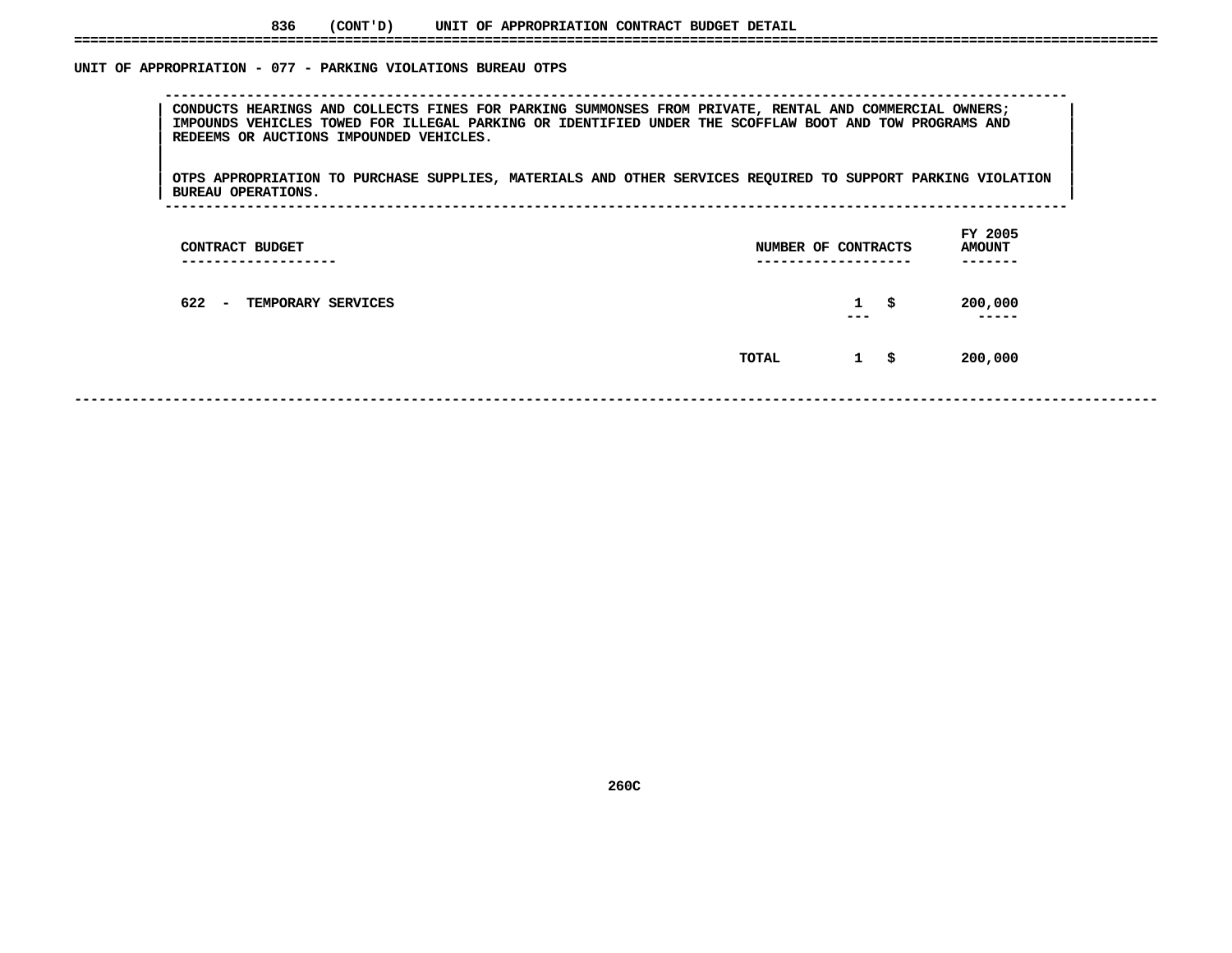# UNIT OF APPROPRIATION - 099 - CITY SHERIFF-OTPS

RESPONSIBLE FOR ENFORCING CIVIL LAW JUDGEMENTS ACCORDING TO THE JURISDICTION AND REGULATIONS SPECIFIED IN<br>THE CIVIL PRACTICE LAWS AND RULES OF NEW YORK STATE. GENERALLY, THE SHERIFF ENFORCES CIVIL LAW BY SERVING **RESPONSIBLE FOR ENFORCING CIVIL LAW JUDGEMENTS ACCORDING TO THE JURISDICTION AND REGULATIONS SPECIFIED IN <sup>|</sup> <sup>|</sup>**THE CIVIL PRACTICE LAWS AND RULES OF NEW YORK STATE. GENERALLY, THE SHERIFF ENFORCES CIVIL LAW BY SERVING<br>COURT ORDERS AT THE BEHEST OF JUDGEMENT CREDITORS. THERE ARE FOUR MAIN SERVICE CATEGORIES WHICH ARE SERVED<br>BY THE SH COURT ORDERS AT THE BEHEST OF JUDGEMENT CREDITORS. THERE ARE FOUR MAIN SERVICE CATEGORIES WHICH ARE SERVED<br>BY THE SHERIFF: SEIZURES OF PROPERTY, POSSESSION OF REALTY, SERVICE PROCESS AND ARRESTS.<br>| **BY THE SHERIFF: SEIZURES OF PROPERTY, POSSESSION OF REALTY, SERVICE PROCESS AND ARRESTS. <sup>|</sup> <sup>|</sup>**

**OF APPROPRIATION - <sup>099</sup> - CITY SHERIFF-OTPS --------------------------------------------------------------------------------------------------------------**

|<br>| OTPS\_APPROPRIATION TO PURCHASE SUPPLIES, MATERIALS AND OTHER SERVICES REQUIRED TO SUPPORT CITY SHERIFF |<br>| OTPS APPROPRIATION TO PURCHASE SUPPLIES, MATERIALS AND OTHER SERVICES REQUIRED TO SUPPORT CITY SHERIFF<br>| OPERATIONS. **OTPS APPROPRIATION TO PURCHASE SUPPLIES, MATERIALS AND OTHER SERVICES REQUIRED TO SUPPORT CITY SHERIFF <sup>|</sup> <sup>|</sup>**

|  |  | __________ |
|--|--|------------|

| CONTRACT BUDGET<br>--------                                     | NUMBER OF CONTRACTS | FY 2005<br><b>AMOUNT</b><br>----- |
|-----------------------------------------------------------------|---------------------|-----------------------------------|
| 600<br>CONTRACTUAL SERVICES GENERAL<br>$\overline{\phantom{a}}$ | $\mathbf{1}$<br>\$  | 400,000                           |
| 602<br>TELECOMMUNICATIONS MAINT<br>$\overline{\phantom{a}}$     | 1                   | 44,400                            |
| 608<br>MAINT & REP GENERAL<br>$\overline{\phantom{m}}$          | 1                   | 1,000                             |
| 619<br>SECURITY SERVICES<br>$\overline{\phantom{a}}$            | 1<br>---            | 41,000<br>-----                   |
|                                                                 | 4<br>TOTAL<br>\$    | 486,400                           |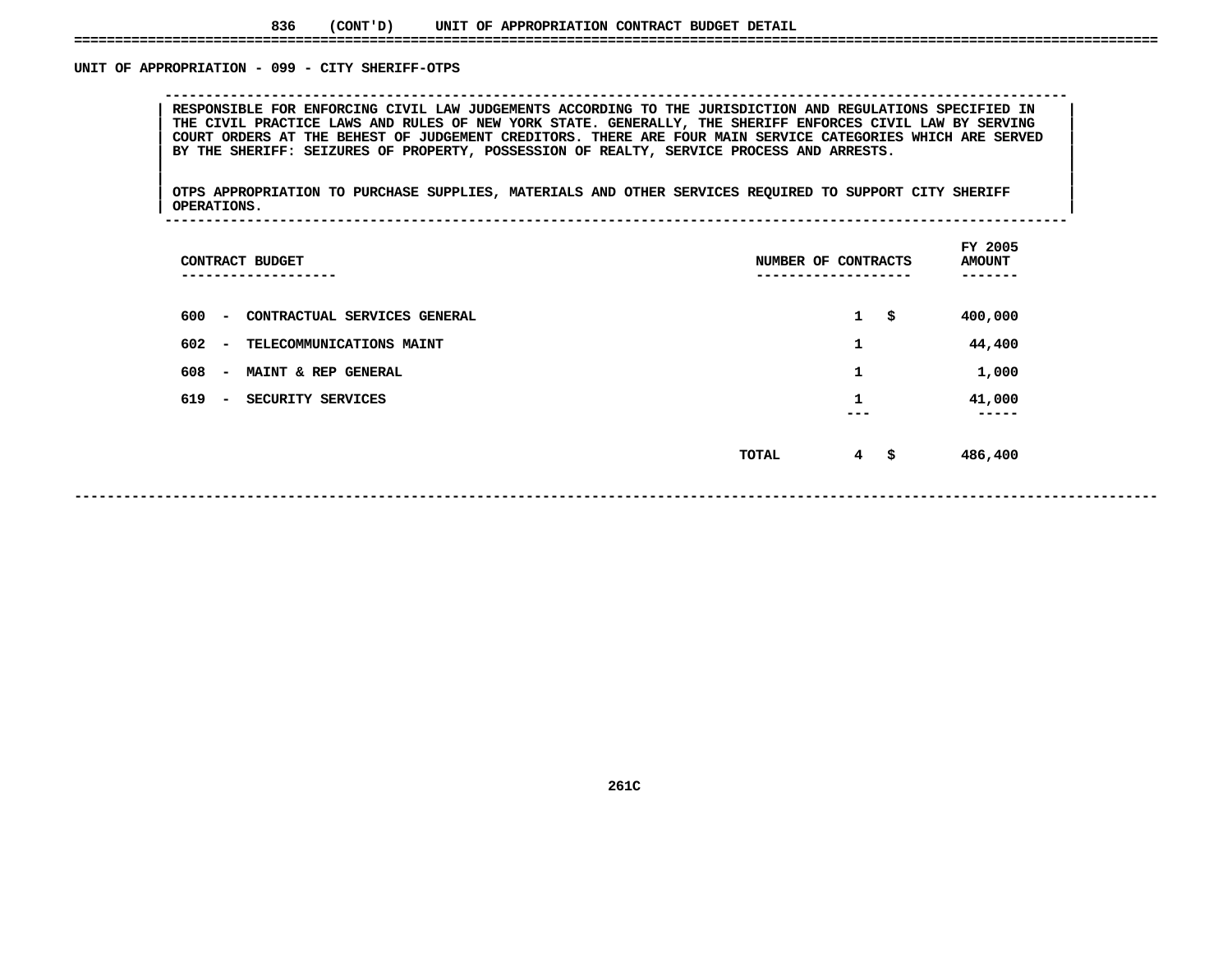| -----<br>----                     |                                                  |
|-----------------------------------|--------------------------------------------------|
| 841                               | OF<br><b>TRANSPORTATION</b><br><b>DEPARTMENT</b> |
|                                   | CONTRACT<br><b>BUDGET</b><br>SUMMARY             |
|                                   | <b>AGENCY</b>                                    |
| -------------------------<br>---- |                                                  |
|                                   |                                                  |
|                                   |                                                  |

#### **AGENCY**

**FUNCTION:<br>PROVIDES OV<br>OF THE CIT** PROVIDES OVERALL POLICY GUIDANCE AND DIRECTION FOR ALL TRANSPORTATION MATTERS OF CONCERN TO THE CITY OF NEW YORK: ANALYZES THE S OVERALL POLICY GUIDANCE AND DIRECTION FOR ALL TRANSPORTATION MATTERS OF CONCERN TO THE CITY OF NEW YORK; ANALYZES THE<br>CITY WITH RESPECT TO ALL MEANS OF TRANSPORTATION AND PREPARES PROGRAMS AND PRIORITIES DESIGNED TO MEET **NEEDS**NEEDS OF THE CITY WITH RESPECT TO ALL MEANS OF TRANSPORTATION AND PREPARES PROGRAMS AND PRIORITIES DESIGNED TO MEET SUCH NEEDS;<br>SUPERVISES THE EXECUTION AND MANAGEMENT OF THESE PROGRAMS; ASSISTS IN REGULATING TRAFFIC IN TH SUPERVISES THE EXECUTION AND MANAGEMENT OF THESE PROGRAMS: ASSISTS IN REGULATING TRAFFIC IN THE CITY: ASSISTS IN ENFORCING THE LAWS S THE EXECUTION AND MANAGEMENT OF THESE PROGRAMS; ASSISTS IN REGULATING TRAFFIC IN THE CITY; ASSISTS IN ENFORCING THE LAWS<br>ATIONS CONCERNING VEHICULAR PARKING; COLLECTS PARKING METER REVENUE; MAINTAINS STREET LIGHTING SYST **REGULATIONS CONCERNING VEHICULAR PARKING; COLLECTS PARKING METER REVENUE; MAINTAINS STREET LIGHTING SYSTEM; CONSTRUCTS, MAINTAINS**MAINTAINS AND REPAIRS ROADS, STREETS, HIGHWAYS, PARKWAYS, BRIDGES, AND TUNNELS; MAINTAINS AND OPERATES ALL CITY FERRIES; PREPARES OR<br>REVIEWS PLANS AND RECOMMENDATIONS WITH RESPECT TO FACILITIES FOR ALL FORMS OF TRANSPORTAT REVIEWS PLANS AND RECOMMENDATIONS WITH RESPECT TO FACILITIES FOR ALL FORMS OF TRANSPORTATION TO BE CONSTRUCTED. OR OPERATED WITHIN S PLANS AND RECOMMENDATIONS WITH RESPECT TO FACILITIES FOR ALL FORMS OF TRANSPORTATION TO BE CONSTRUCTED. OR OPERATED WITHIN<br>TY; COORDINATES PLANNING OF ALL FORMS OF MASS TRANSPORTATION WITHIN THE CITY, WHETHER OR NOT CITY E CITY; COORDINATES PLANNING OF ALL FORMS OF MASS TRANSPORTATION WITHIN THE CITY, WHETHER OR NOT CITY OPERATED; MAKES<br>COMMENDATIONS TO THE MAYOR AND OTHER CITY, STATE, FEDERAL OR REGIONAL AUTHORITIES OR AGENCIES CONCERNING **RECOMMENDATIONS TO THE MAYOR AND OTHER CITY, STATE, FEDERAL OR REGIONAL AUTHORITIES OR AGENCIES CONCERNING THE MASS TRANSIT NEEDS OF THE**

**CITY. ====================================================================================================================================**

| CONTRACT BUDGET                                                   | NUMBER OF CONTRACTS | FY 2005<br><b>AMOUNT</b> |  |
|-------------------------------------------------------------------|---------------------|--------------------------|--|
| CONTRACTUAL SERVICES GENERAL<br>$600 -$                           | 89                  | 4,622,702                |  |
| 602<br>TELECOMMUNICATIONS MAINT<br>$\overline{\phantom{a}}$       | 37                  | 205,395                  |  |
| MAINT & REP MOTOR VEH EQUIP<br>607<br>$\overline{\phantom{a}}$    | 43                  | 2,081,900                |  |
| 608<br>MAINT & REP GENERAL<br>$\overline{\phantom{a}}$            | 116                 | 5,885,656                |  |
| 612<br>OFFICE EQUIPMENT MAINTENANCE<br>$\overline{\phantom{a}}$   | 109                 | 375,990                  |  |
| 613<br>DATA PROCESSING EQUIPMENT<br>$\overline{\phantom{a}}$      | 34                  | 901,022                  |  |
| 615<br>PRINTING CONTRACTS<br>$\overline{\phantom{a}}$             | 22                  | 101,960                  |  |
| 619<br>SECURITY SERVICES<br>$\overline{\phantom{m}}$              | 7                   | 1,846,190                |  |
| 622<br>TEMPORARY SERVICES<br>$\overline{\phantom{a}}$             | 9                   | 285,205                  |  |
| 624<br>CLEANING SERVICES<br>$\overline{\phantom{a}}$              | 39                  | 479,904                  |  |
| 633<br>TRANSPORTATION EXPENDITURES<br>$\overline{\phantom{a}}$    | 1                   | 7,000                    |  |
| 669<br>TRANSPORTATION OF PUPILS<br>$\sim$                         | 170                 | 53,583,171               |  |
| 671<br>TRAINING PRGM CITY EMPLOYEES<br>$\overline{\phantom{a}}$   | 51                  | 344,295                  |  |
| 676<br>MAINT & OPER OF INFRASTRUCTURE<br>$\overline{\phantom{a}}$ | 44                  | 51,536,669               |  |
|                                                                   |                     |                          |  |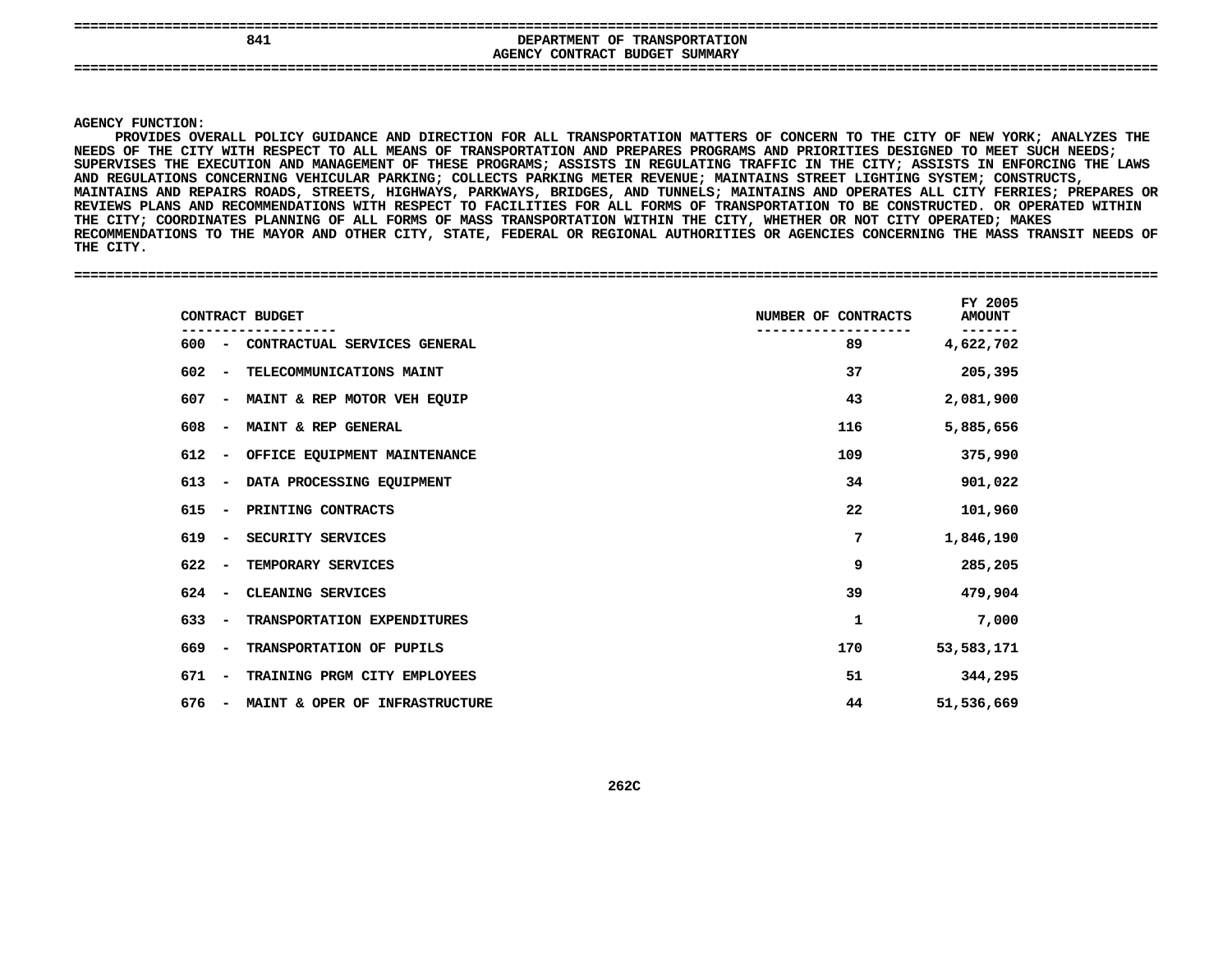| 841           |                                | DEPARTMENT OF TRANSPORTATION |                     |
|---------------|--------------------------------|------------------------------|---------------------|
|               | AGENCY CONTRACT BUDGET SUMMARY |                              |                     |
|               |                                |                              |                     |
|               |                                |                              |                     |
|               |                                |                              |                     |
| 683 –         | PROF SERV ENGINEER & ARCHITECT | 1                            | 10,000              |
|               |                                |                              |                     |
|               |                                |                              |                     |
| 684<br>$\sim$ | PROF SERV COMPUTER SERVICES    | 11                           | 640,228             |
|               |                                |                              |                     |
| 686<br>$\sim$ | PROF SERV OTHER                | 8                            | 110,741             |
|               |                                |                              |                     |
|               |                                | $- - -$                      |                     |
|               |                                | 791<br>TOTAL                 | 123,018,028<br>- \$ |
|               |                                |                              |                     |
|               |                                |                              |                     |
|               |                                |                              |                     |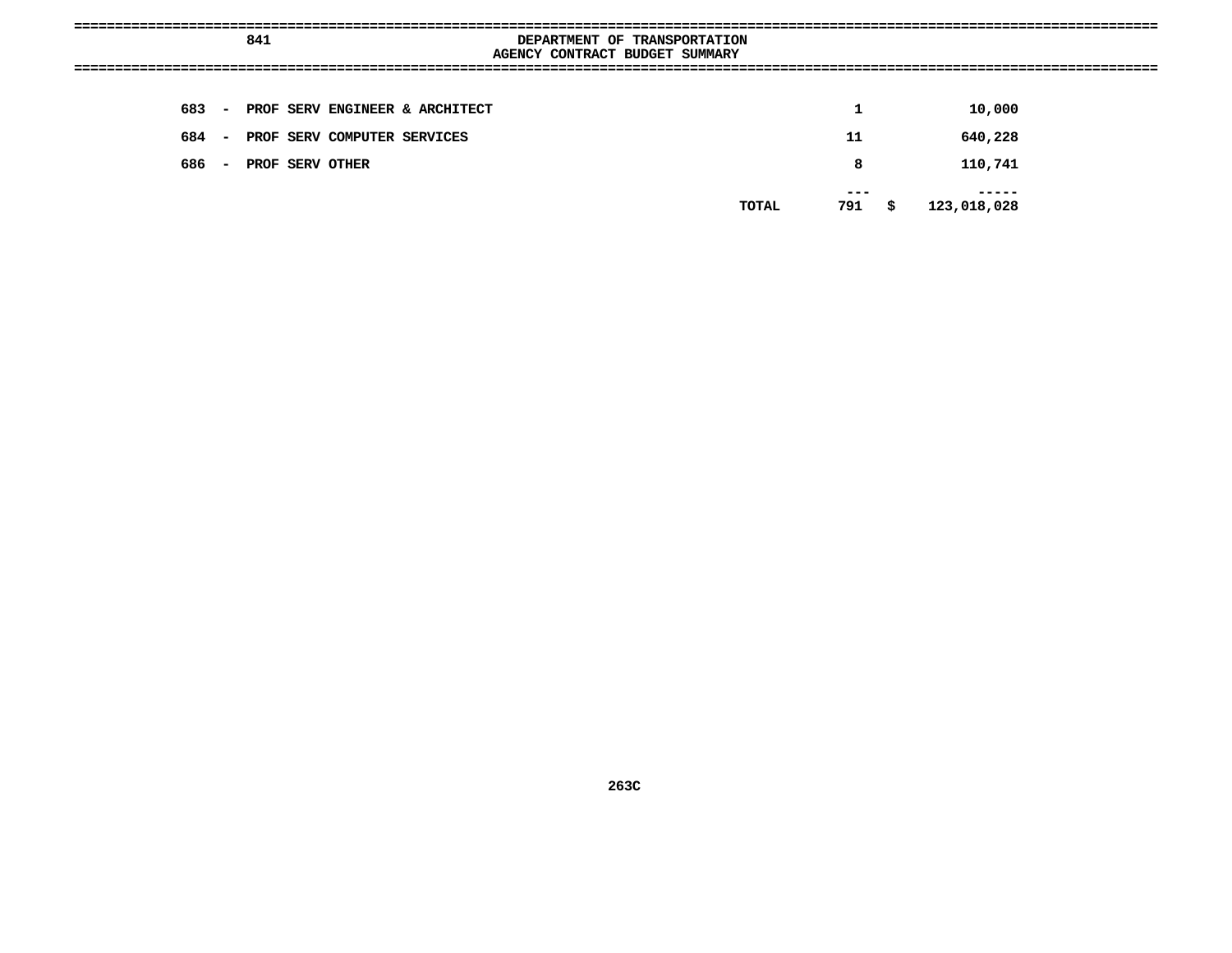# **------------------------------------------------------------------------------------------------------------------------------------**AGENCY - 841 - DEPARTMENT OF TRANSPORTATION

**- <sup>841</sup> - DEPARTMENT OF TRANSPORTATION UNIT**

 **OF APPROPRIATION - <sup>007</sup> - BUREAU OF BRIDGES - OTPS --------------------------------------------------------------------------------------------------------------**INSPECTS, MAINTAINS, REPAIRS AND OPERATES CITY-OWNED BRIDGES AND TUNNELS; DESIGNS AND SUPERVISES CONSULTANT<br>DESIGNS OF BRIDGE PROJECTS AND OVERSEES MAJOR BRIDGE RECONSTRUCTION AND CONSTRUCTION WORK.<br>| **DESIGNS OF BRIDGE PROJECTS AND OVERSEES MAJOR BRIDGE RECONSTRUCTION AND CONSTRUCTION WORK. <sup>|</sup> <sup>|</sup>**

|<br>|<br>| OTPS APPROPRIATION TO PURCHASE SUPPLIES, MATERIALS AND OTHER SERVICES REQUIRED TO SUPPORT BRIDGE OPERATIONS. | **<sup>|</sup> <sup>|</sup>OTPS APPROPRIATION TO PURCHASE SUPPLIES, MATERIALS AND OTHER SERVICES REQUIRED TO SUPPORT BRIDGE OPERATIONS. <sup>|</sup> --------------------------------------------------------------------------------------------------------------**

| CONTRACT BUDGET                                                 | NUMBER OF CONTRACTS | FY 2005<br><b>AMOUNT</b> |
|-----------------------------------------------------------------|---------------------|--------------------------|
| 600<br>CONTRACTUAL SERVICES GENERAL<br>-                        | 19                  | \$<br>717,550            |
| 602<br>TELECOMMUNICATIONS MAINT<br>-                            | 5                   | 6,100                    |
| 607<br>MAINT & REP MOTOR VEH EQUIP<br>-                         | 1                   | 100                      |
| 608<br>MAINT & REP GENERAL<br>-                                 | 20                  | 3,428,500                |
| 612<br>OFFICE EQUIPMENT MAINTENANCE<br>-                        | 25                  | 43,300                   |
| 613<br>DATA PROCESSING EQUIPMENT<br>$\qquad \qquad$             | 9                   | 48,000                   |
| 615<br>PRINTING CONTRACTS<br>$\overline{\phantom{a}}$           | 4                   | 15,500                   |
| 622<br>TEMPORARY SERVICES<br>$\overline{\phantom{a}}$           | 4                   | 49,000                   |
| 624<br>CLEANING SERVICES<br>$\overline{\phantom{a}}$            | 7                   | 41,700                   |
| 633<br>TRANSPORTATION EXPENDITURES<br>$\overline{\phantom{a}}$  | 1                   | 7,000                    |
| 671<br>TRAINING PRGM CITY EMPLOYEES<br>$\overline{\phantom{a}}$ | 21                  | 47,225                   |
| 676<br>MAINT & OPER OF INFRASTRUCTURE<br>$\qquad \qquad$        | 1                   | 253,000                  |
| 684<br>PROF SERV COMPUTER SERVICES<br>$\overline{\phantom{a}}$  | 1                   | 30,000                   |
| 686<br>PROF SERV OTHER<br>$\overline{\phantom{a}}$              | 1                   | 12,391<br>-----          |
|                                                                 | 119<br><b>TOTAL</b> | \$<br>4,699,366          |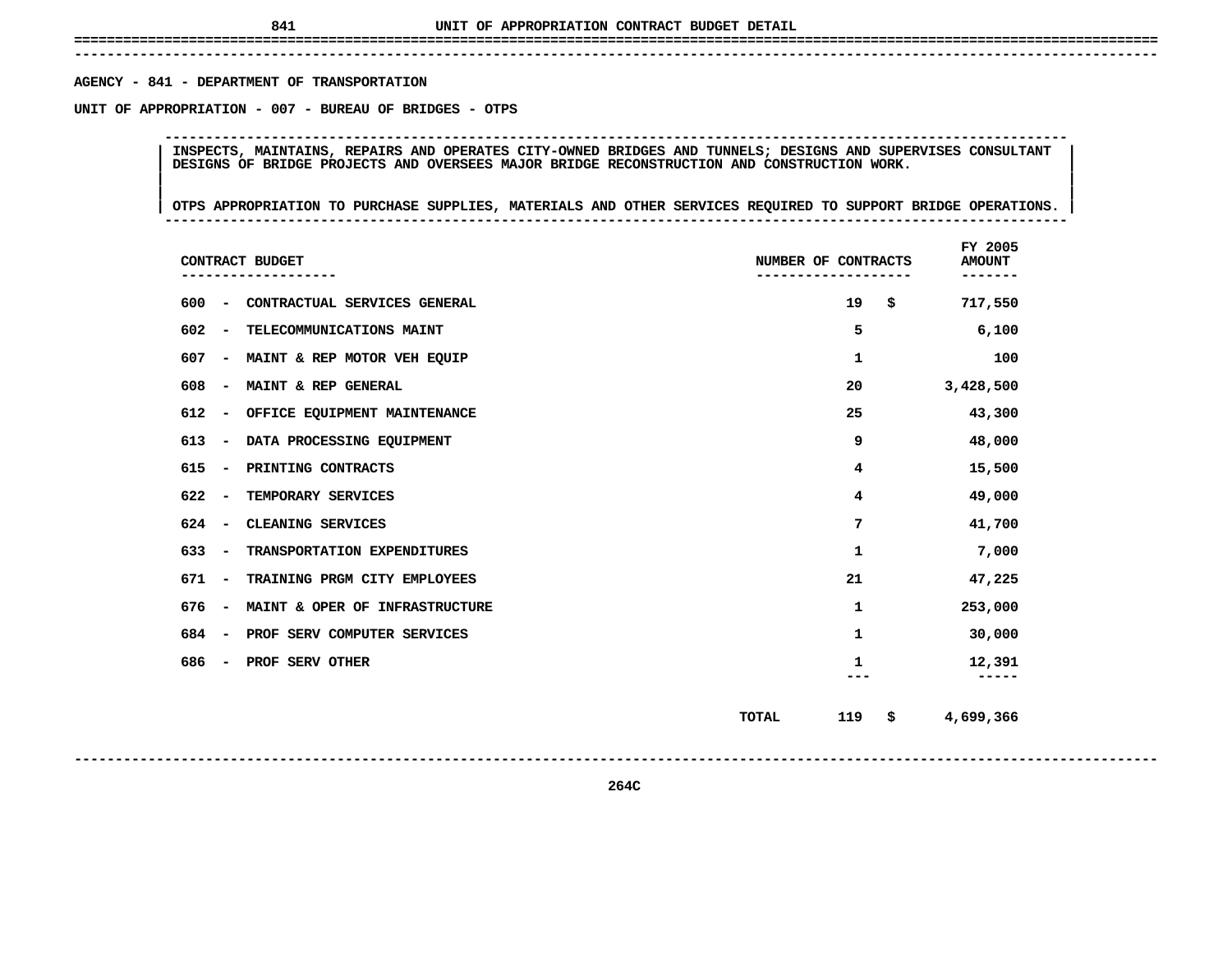# UNIT OF APPROPRIATION - 011 - OTPS-EXEC AND ADMINISTRATION

 **OF APPROPRIATION - <sup>011</sup> - OTPS-EXEC AND ADMINISTRATION --------------------------------------------------------------------------------------------------------------**MANAGES AND DIRECTS THE ENTIRE DEPARTMENT; FORMULATES POLICY, COORDINATES ACTIVITIES AND PROVIDES GENERAL<br>SUPPORT SERVICES INCLUDING PERSONNEL, PAYROLL, BUDGETING, ACCOUNTING, PURCHASING, DATA PROCESSING, LEGAL **MANAGES AND DIRECTS THE ENTIRE DEPARTMENT; FORMULATES POLICY, COORDINATES ACTIVITIES AND PROVIDES GENERAL <sup>|</sup> <sup>|</sup> SUPPORT SERVICES INCLUDING PERSONNEL, PAYROLL, BUDGETING, ACCOUNTING, PURCHASING, DATA PROCESSING, LEGAL <sup>|</sup> <sup>|</sup> SERVICES, PRINTING, TRAINING, AUDITING, VEHICLE REPAIR, FACILITIES MANAGEMENT AND PROGRAM EVALUATION. IN <sup>|</sup> <sup>|</sup> ADDITION, ALSO PERFORMS COMMUNITY RELATIONS, PUBLIC INFORMATION, TRAFFIC SAFETY, STREET CONDITION SURVEYS, <sup>|</sup> <sup>|</sup>OVERSEES THE APPROVAL PROCESS AND MONITORS FRANCHISES AND REVOCABLE CONSENTS. <sup>|</sup> <sup>|</sup>**

|<br>| OTPS APPROPRIATION TO PURCHASE SUPPLIES, MATERIALS AND OTHER SERVICES REQUIRED TO SUPPORT EXECUTIVE AND |<br>| OTPS APPROPRIATION TO PURCHASE SUPPLIES, MATERIALS AND OTHER SERVICES REQUIRED TO SUPPORT EXECUTIVE AND<br>| ADMINISTRATIVE OPERATIONS. **OTPS APPROPRIATION TO PURCHASE SUPPLIES, MATERIALS AND OTHER SERVICES REQUIRED TO SUPPORT EXECUTIVE AND <sup>|</sup> <sup>|</sup>ADMINISTRATIVE OPERATIONS. <sup>|</sup> --------------------------------------------------------------------------------------------------------------**

| CONTRACT BUDGET                     |                                | NUMBER OF CONTRACTS | FY 2005<br><b>AMOUNT</b> |
|-------------------------------------|--------------------------------|---------------------|--------------------------|
| 600<br>$\qquad \qquad$              | CONTRACTUAL SERVICES GENERAL   | 23                  | \$<br>260,700            |
|                                     |                                |                     |                          |
| 602<br>$\qquad \qquad$              | TELECOMMUNICATIONS MAINT       | 8                   | 122,500                  |
| 607<br>$\overline{\phantom{a}}$     | MAINT & REP MOTOR VEH EQUIP    | 1                   | 718,500                  |
| 608<br>$\qquad \qquad$              | MAINT & REP GENERAL            | 41                  | 326,800                  |
| 612<br>$\qquad \qquad \blacksquare$ | OFFICE EQUIPMENT MAINTENANCE   | 34                  | 161,440                  |
| 613<br>$\qquad \qquad \blacksquare$ | DATA PROCESSING EQUIPMENT      | з                   | 3,300                    |
| 615<br>$\qquad \qquad$              | PRINTING CONTRACTS             | 5                   | 9,000                    |
| 619<br>$\qquad \qquad$              | SECURITY SERVICES              | 1                   | 899,948                  |
| 622<br>$\qquad \qquad$              | TEMPORARY SERVICES             | 1                   | 2,105                    |
| 624<br>$\overline{\phantom{a}}$     | CLEANING SERVICES              | 6                   | 40,800                   |
| 671<br>$\qquad \qquad$              | TRAINING PRGM CITY EMPLOYEES   | 12                  | 23,140                   |
| 676<br>$\overline{\phantom{a}}$     | MAINT & OPER OF INFRASTRUCTURE | 1                   | 50,000                   |
| 684<br>$\qquad \qquad$              | PROF SERV COMPUTER SERVICES    | 3                   | 466,350                  |
| 686<br>$\overline{\phantom{a}}$     | PROF SERV OTHER                | 2                   | 40,000<br>-----          |
|                                     |                                |                     |                          |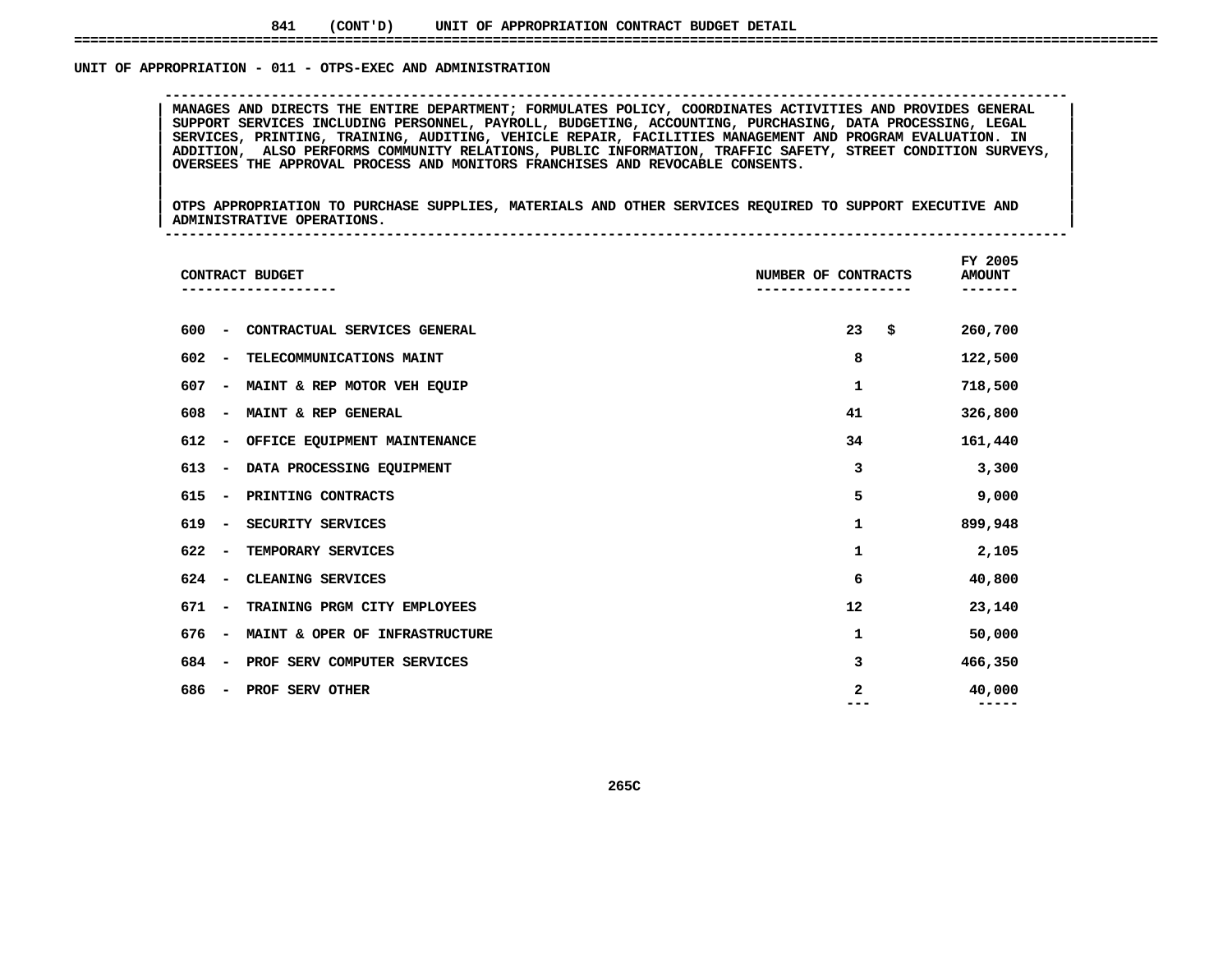| 841 | (CONT ' D ) |  | UNIT OF APPROPRIATION CONTRACT BUDGET DETAIL |  |              |     |   |           |
|-----|-------------|--|----------------------------------------------|--|--------------|-----|---|-----------|
|     |             |  |                                              |  | <b>TOTAL</b> | 141 | s | 3,124,583 |
|     |             |  |                                              |  |              |     |   |           |
|     |             |  |                                              |  |              |     |   |           |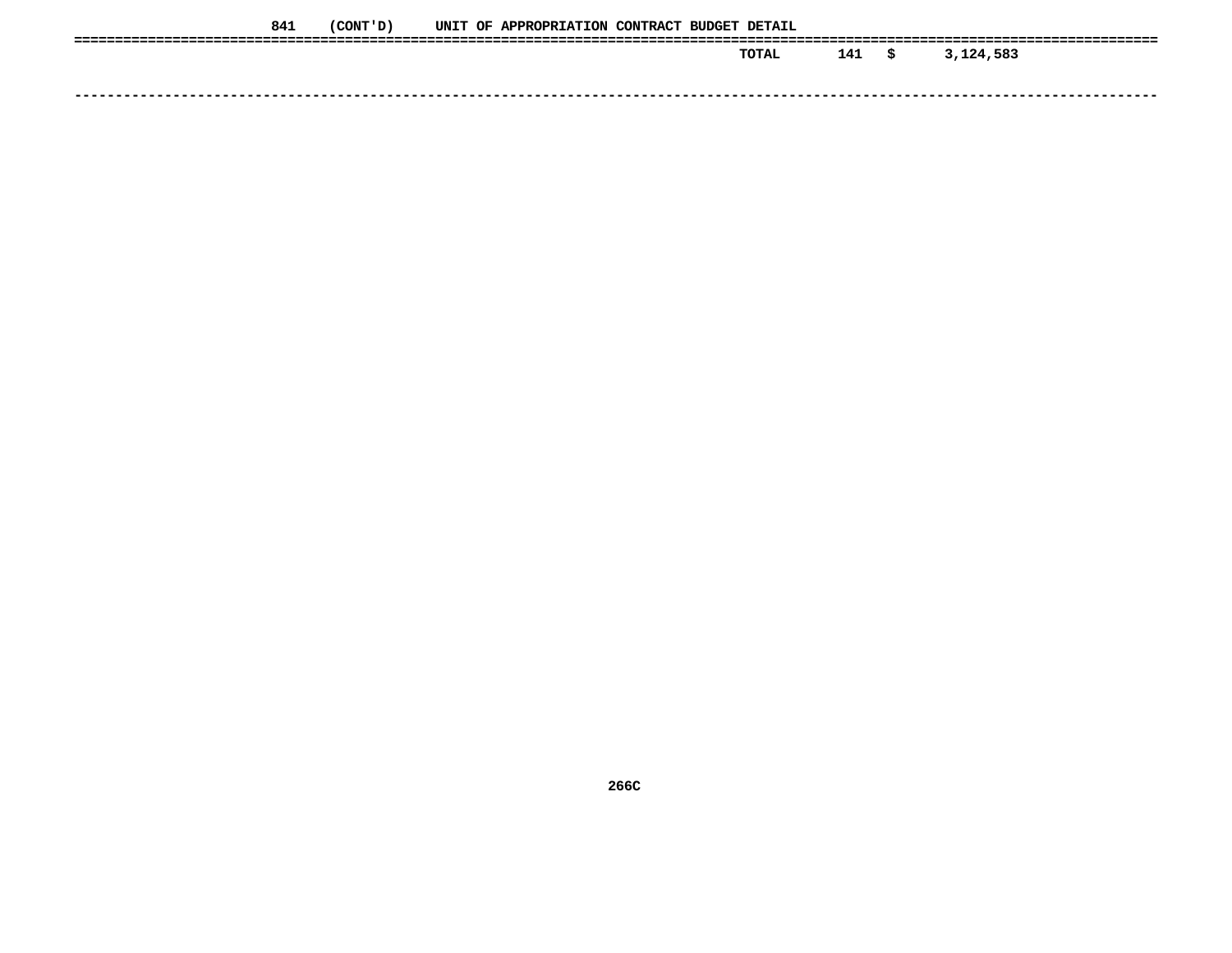# UNIT OF APPROPRIATION - 012 - OTPS-HIGHWAY OPERATIONS

 **OF APPROPRIATION - <sup>012</sup> - OTPS-HIGHWAY OPERATIONS --------------------------------------------------------------------------------------------------------------**ACTIVITY BY UTILITIES, PRIVATE CONTRACTORS AND OTHER CITY AGENCIES TO INSURE THAT REPAIRS MEET THE AGENCY'S **MAINTAINS APPROXIMATELY 5,700 LINEAR MILES OF CITY STREETS AND ARTERIAL HIGHWAYS, MONITORS STREET CUT <sup>|</sup> <sup>|</sup>**ACTIVITY BY UTILITIES, PRIVATE CONTRACTORS AND OTHER CITY AGENCIES TO INSURE THAT REPAIRS MEET THE AGENCY'S<br>STANDARDS, PERFORMS AND SUPERVISES STREET RESURFACING AND REPAIR WORK, OPERATES AN ASPHALT PLANT TO PROVIDE<br>MATERI STANDARDS, PERFORMS AND SUPERVISES STREET RESURFACING AND REPAIR WORK, OPERATES AN ASPHALT PLANT TO PROVIDE<br>MATERIALS FOR RESURFACING AND REPAIR WORK, AND MAINTAINS AND REPAIRS VEHICLES AND EQUIPMENT USED FOR THE<br>STREET AN MATERIALS FOR RESURFACING AND REPAIR WORK, AND MAINTAINS AND REPAIRS VEHICLES AND EQUIPMENT USED FOR THE<br>STREET AND ARTERIAL MAINTENANCE PROGRAM. **STREET AND ARTERIAL MAINTENANCE PROGRAM. <sup>|</sup> <sup>|</sup>**

|<br>| OTPS\_APPROPRIATION TO PURCHASE SUPPLIES, MATERIALS AND OTHER SERVICES REQUIRED TO SUPPORT HIGHWAY |<br>| OTPS APPROPRIATION TO PURCHASE SUPPLIES, MATERIALS AND OTHER SERVICES REQUIRED TO SUPPORT HIGHWAY<br>| OPERATIONS. **OTPS APPROPRIATION TO PURCHASE SUPPLIES, MATERIALS AND OTHER SERVICES REQUIRED TO SUPPORT HIGHWAY <sup>|</sup> <sup>|</sup>OPERATIONS. <sup>|</sup> --------------------------------------------------------------------------------------------------------------**

|     |                          | CONTRACT BUDGET                | NUMBER OF CONTRACTS | FY 2005<br><b>AMOUNT</b> |  |
|-----|--------------------------|--------------------------------|---------------------|--------------------------|--|
| 600 | $\overline{a}$           | CONTRACTUAL SERVICES GENERAL   | 19                  | \$<br>1,768,940          |  |
| 602 | $\overline{\phantom{a}}$ | TELECOMMUNICATIONS MAINT       | 10                  | 14,910                   |  |
| 607 | $\overline{\phantom{a}}$ | MAINT & REP MOTOR VEH EQUIP    | 41                  | 1,363,300                |  |
| 608 | $\overline{\phantom{a}}$ | MAINT & REP GENERAL            | 17                  | 1,400,581                |  |
| 612 | -                        | OFFICE EQUIPMENT MAINTENANCE   | 11                  | 20,500                   |  |
| 613 | $\overline{\phantom{a}}$ | DATA PROCESSING EQUIPMENT      | 6                   | 1,000                    |  |
| 615 | $\overline{\phantom{a}}$ | PRINTING CONTRACTS             | 6                   | 14,400                   |  |
| 619 | $\overline{\phantom{a}}$ | SECURITY SERVICES              | 1                   | 240,000                  |  |
| 624 | $\qquad \qquad$          | CLEANING SERVICES              | 14                  | 150,254                  |  |
| 671 | $\overline{\phantom{a}}$ | TRAINING PRGM CITY EMPLOYEES   | 5                   | 20,380                   |  |
| 676 | $\overline{\phantom{a}}$ | MAINT & OPER OF INFRASTRUCTURE | 2                   | 364,129                  |  |
| 684 | $\overline{\phantom{0}}$ | PROF SERV COMPUTER SERVICES    | 1                   | 1,000                    |  |
| 686 | $\overline{\phantom{a}}$ | PROF SERV OTHER                | 1<br>---            | 1,500<br>-----           |  |
|     |                          |                                | 134<br><b>TOTAL</b> | \$<br>5,360,894          |  |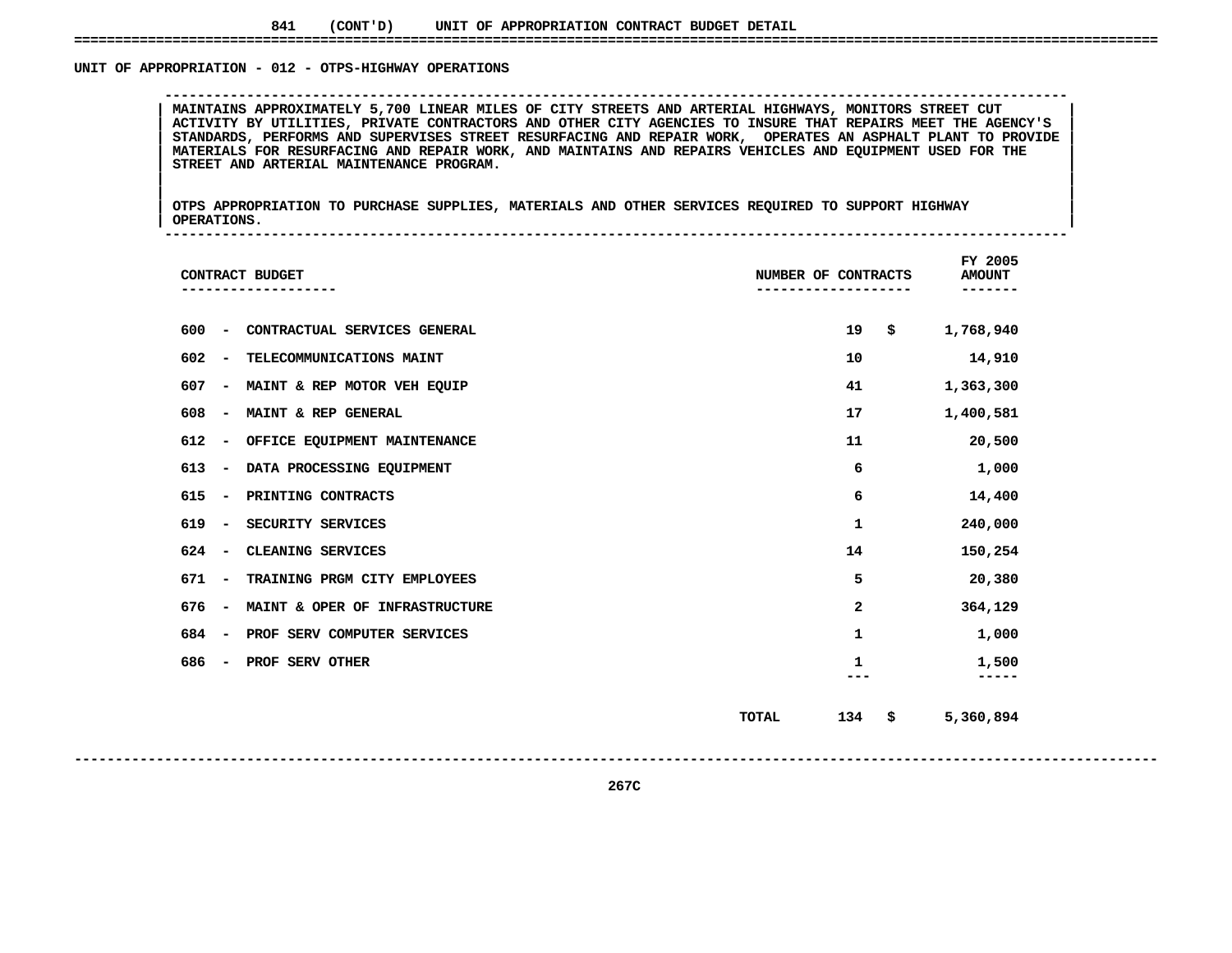# UNIT OF APPROPRIATION - 013 - OTPS-TRANSIT OPERATIONS

 **OF APPROPRIATION - <sup>013</sup> - OTPS-TRANSIT OPERATIONS --------------------------------------------------------------------------------------------------------------**| PROVIDES FERRY SERVICE BETWEEN STATEN ISLAND AND MANHATTAN AND HART ISLAND AND MANHATTAN; OVERSEES PRIVATE<br>| FERRY OPERATIONS; MAINTAINS AND REPAIRS DOCK AND TERMINAL FACILITIES AND OVERSEES SUBSIDIZED FRANCHISED BUS<br>| C **FERRY OPERATIONS; MAINTAINS AND REPAIRS DOCK AND TERMINAL FACILITIES AND OVERSEES SUBSIDIZED FRANCHISED BUS <sup>|</sup> <sup>|</sup>COMPANIES. <sup>|</sup> <sup>|</sup>**

|<br>| OTPS\_APPROPRIATION TO PURCHASE SUPPLIES, MATERIALS AND OTHER SERVICES REQUIRED TO SUPPORT TRANSIT |<br>| OTPS APPROPRIATION TO PURCHASE SUPPLIES, MATERIALS AND OTHER SERVICES REQUIRED TO SUPPORT TRANSIT<br>| OPERATIONS. **OTPS APPROPRIATION TO PURCHASE SUPPLIES, MATERIALS AND OTHER SERVICES REQUIRED TO SUPPORT TRANSIT <sup>|</sup> <sup>|</sup>OPERATIONS. <sup>|</sup> --------------------------------------------------------------------------------------------------------------**

| CONTRACT BUDGET                                                 | NUMBER OF CONTRACTS       | FY 2005<br><b>AMOUNT</b> |
|-----------------------------------------------------------------|---------------------------|--------------------------|
| CONTRACTUAL SERVICES GENERAL<br>600<br>$\overline{\phantom{m}}$ | 5<br>\$                   | 1,680,562                |
| 602<br>TELECOMMUNICATIONS MAINT<br>$\overline{\phantom{a}}$     | 7                         | 40,600                   |
| 608<br>MAINT & REP GENERAL<br>$\overline{\phantom{a}}$          | 1                         | 268,100                  |
| 612<br>OFFICE EQUIPMENT MAINTENANCE<br>$\overline{\phantom{a}}$ | 2                         | 2,000                    |
| 613<br>DATA PROCESSING EQUIPMENT<br>$\overline{\phantom{a}}$    | 1                         | 400                      |
| 615<br>PRINTING CONTRACTS<br>$\overline{\phantom{a}}$           | 2                         | 5,500                    |
| 619<br>SECURITY SERVICES<br>$\overline{\phantom{a}}$            | $\mathbf{2}$              | 277,792                  |
| 622<br>TEMPORARY SERVICES<br>$\overline{\phantom{a}}$           | $\mathbf{2}$              | 169,800                  |
| CLEANING SERVICES<br>624<br>$\overline{\phantom{a}}$            | 3                         | 132,500                  |
| TRANSPORTATION OF PUPILS<br>669<br>$\overline{\phantom{a}}$     | 170                       | 53,583,171               |
| TRAINING PRGM CITY EMPLOYEES<br>671<br>$\overline{\phantom{a}}$ | 3                         | 5,300                    |
| 676<br>MAINT & OPER OF INFRASTRUCTURE<br>$\qquad \qquad -$      | 4                         | 569,001                  |
| 684<br>PROF SERV COMPUTER SERVICES<br>$\qquad \qquad -$         | 1                         | 5,000                    |
| 686<br>PROF SERV OTHER<br>$\overline{\phantom{a}}$              | 2                         | 30,350<br>-----          |
|                                                                 | 205<br><b>TOTAL</b><br>\$ | 56,770,076               |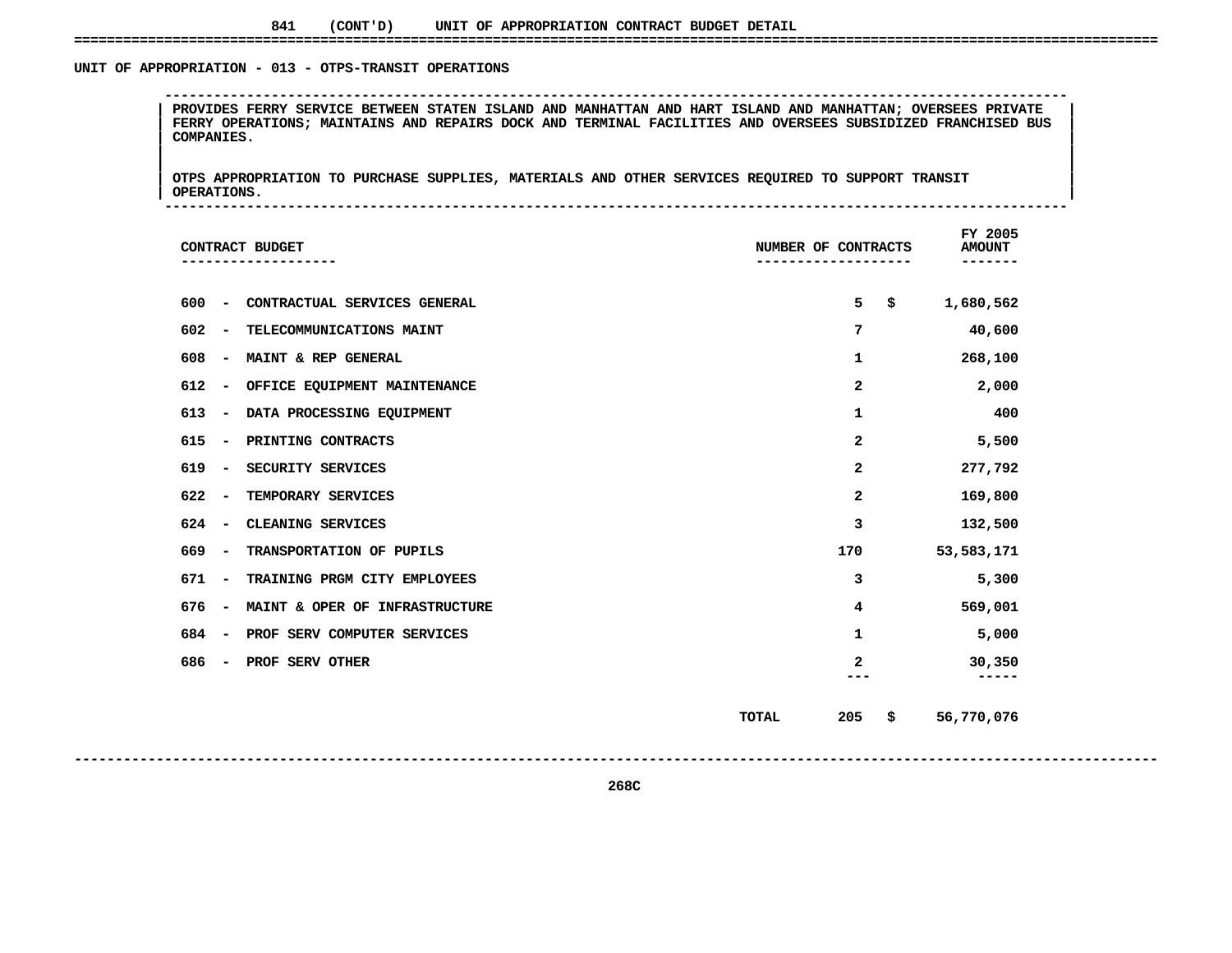# UNIT OF APPROPRIATION - 014 - OTPS-TRAFFIC OPERATIONS

 **OF APPROPRIATION - <sup>014</sup> - OTPS-TRAFFIC OPERATIONS --------------------------------------------------------------------------------------------------------------**COORDINATES OR ASSISTS IN ALL ACTIVITIES AIMED AT IMPROVING TRAFFIC FLOW AND ENFORCING REGULATIONS THAT<br>SUPPLEMENT AND SUPPORT THOSE ACTIVITIES. THESE ACTIVITIES INCLUDE MONITORING SIGNAL AND STREET LIGHT COORDINATES OR ASSISTS IN ALL ACTIVITIES AIMED AT IMPROVING TRAFFIC FLOW AND ENFORCING REGULATIONS THAT SUPPLEMENT AND SUPPORT THOSE ACTIVITIES. THESE ACTIVITIES INCLUDE MONITORING SIGNAL AND STREET LIGHT CONTRACTORS, MAIN **SUPPLEMENT AND SUPPORT THOSE ACTIVITIES. THESE ACTIVITIES INCLUDE MONITORING SIGNAL AND STREET LIGHT <sup>|</sup> <sup>|</sup> CONTRACTORS, MAINTAINING TRAFFIC CONTROL DEVICES (SIGNS, LANE AND CROSSWALK MARKINGS) AND PROVIDING <sup>|</sup> <sup>|</sup> ENVIRONMENTAL IMPACT SERVICES. ENFORCEMENT ACTIVITIES INCLUDE THE MAINTENANCE, COLLECTION FROM, AND <sup>|</sup> <sup>|</sup>INSTALLATION OF PARKING METERS. ASSISTS IN ACTIVITIES PERTAINING TO ISSUANCE OF SUMMONSES. <sup>|</sup> <sup>|</sup>**

|<br>| OTPS\_APPROPRIATION TO PURCHASE SUPPLIES, MATERIALS AND OTHER SERVICES REQUIRED TO SUPPORT TRAFFIC |<br>| OTPS APPROPRIATION TO PURCHASE SUPPLIES, MATERIALS AND OTHER SERVICES REQUIRED TO SUPPORT TRAFFIC<br>| OPERATIONS. **OTPS APPROPRIATION TO PURCHASE SUPPLIES, MATERIALS AND OTHER SERVICES REQUIRED TO SUPPORT TRAFFIC <sup>|</sup> <sup>|</sup>OPERATIONS. <sup>|</sup> --------------------------------------------------------------------------------------------------------------**

| CONTRACT BUDGET                                                   | NUMBER OF CONTRACTS | FY 2005<br><b>AMOUNT</b> |
|-------------------------------------------------------------------|---------------------|--------------------------|
| 600<br>CONTRACTUAL SERVICES GENERAL<br>$\qquad \qquad$            | 23<br>\$            | 194,950                  |
| 602<br>TELECOMMUNICATIONS MAINT<br>$\qquad \qquad$                | 7                   | 21,285                   |
| 608<br>MAINT & REP GENERAL<br>$\overline{\phantom{a}}$            | 37                  | 461,675                  |
| 612<br>OFFICE EQUIPMENT MAINTENANCE<br>$\qquad \qquad$            | 37                  | 148,750                  |
| 613<br>DATA PROCESSING EQUIPMENT<br>$\qquad \qquad$               | 15                  | 848,322                  |
| 615<br>PRINTING CONTRACTS<br>$\qquad \qquad$                      | 5                   | 57,560                   |
| 619<br>SECURITY SERVICES<br>$\qquad \qquad$                       | 3                   | 428,450                  |
| 622<br>TEMPORARY SERVICES<br>$\qquad \qquad$                      | 2                   | 64,300                   |
| 624<br>CLEANING SERVICES<br>$\qquad \qquad$                       | 9                   | 114,650                  |
| 671<br>TRAINING PRGM CITY EMPLOYEES<br>$\qquad \qquad$            | 10                  | 248,250                  |
| 676<br>MAINT & OPER OF INFRASTRUCTURE<br>$\overline{\phantom{a}}$ | 36                  | 50,300,539               |
| 683<br>PROF SERV ENGINEER & ARCHITECT<br>$\overline{\phantom{a}}$ | 1                   | 10,000                   |
| 684<br>PROF SERV COMPUTER SERVICES<br>$\qquad \qquad$             | 5                   | 137,878                  |
| 686<br>PROF SERV OTHER<br>$\overline{\phantom{a}}$                | 2                   | 26,500<br>-----          |
|                                                                   |                     |                          |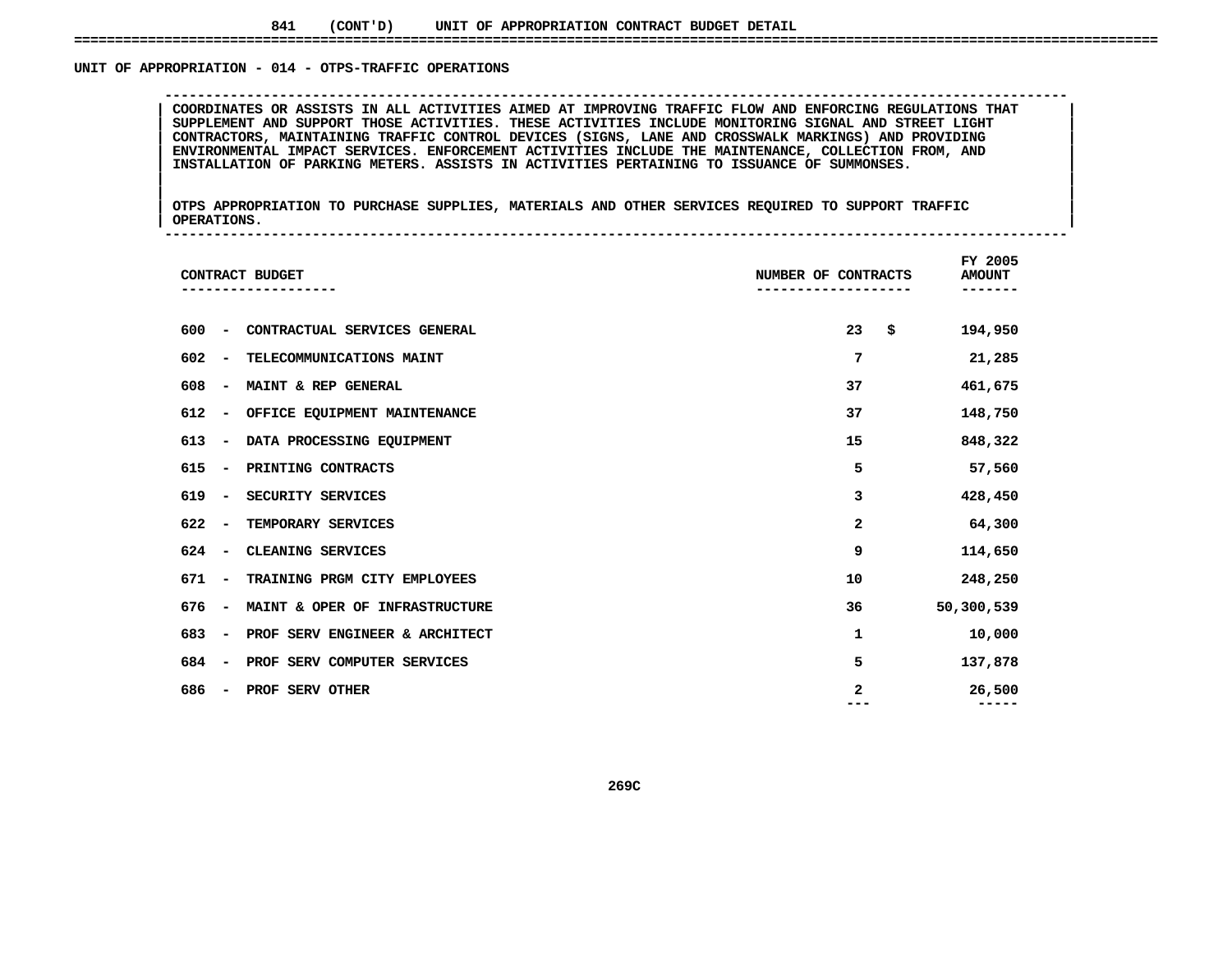| 841 | (CONT 'D) |  | UNIT OF APPROPRIATION CONTRACT BUDGET DETAIL |  |       |     |    |            |
|-----|-----------|--|----------------------------------------------|--|-------|-----|----|------------|
|     |           |  |                                              |  | TOTAL | 192 | S. | 53,063,109 |
|     |           |  |                                              |  |       |     |    |            |
|     |           |  |                                              |  |       |     |    |            |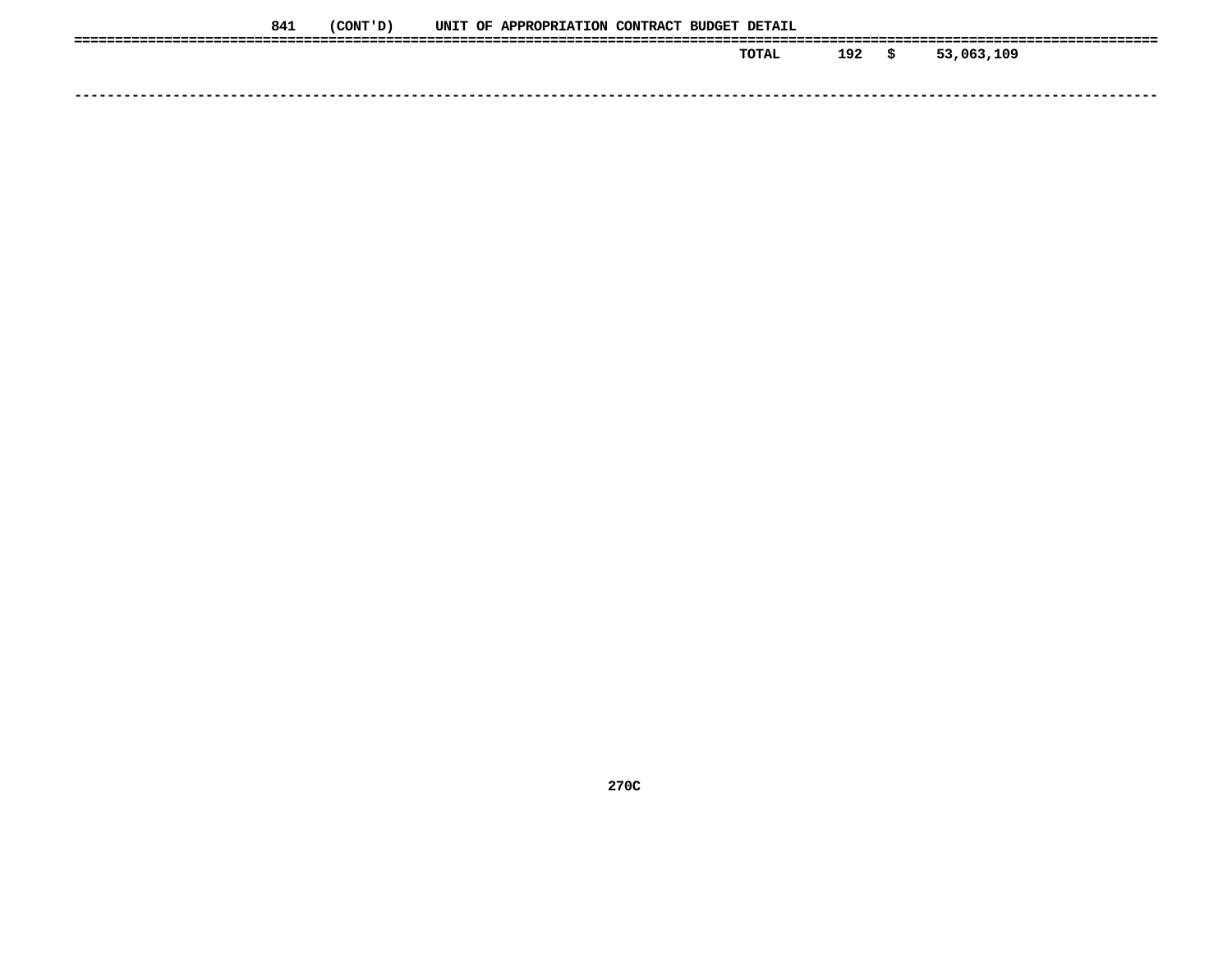# **====================================================================================================================================AGENCY**

 **<sup>846</sup> DEPARTMENT OF PARKS AND RECREATION CONTRACT BUDGET SUMMARY ====================================================================================================================================**

# **AGENCY**

Y FUNCTION:<br>PLANS, DEVE<br>ES, MALLS <mark>2</mark> **PLANS, DEVELOPS, CONSTRUCTS, MAINTAINS, AND OPERATES CITY-OWNED PARKS, RECREATION CENTERS, PLAYGROUNDS, BEACHES, PUBLIC SQUARES,**

#### **MALLS AND RELATED FACILITIES FOR THE USE AND ENJOYMENT OF RESIDENTS AND VISITORS TO THE CITY. ====================================================================================================================================**

| CONTRACT BUDGET                                                 | NUMBER OF CONTRACTS | FY 2005<br><b>AMOUNT</b> |
|-----------------------------------------------------------------|---------------------|--------------------------|
| CONTRACTUAL SERVICES GENERAL<br>600<br>$\sim$ $\sim$            | 104                 | 2,801,389                |
| 602<br>TELECOMMUNICATIONS MAINT<br>$\overline{\phantom{a}}$     | 10                  | 174,355                  |
| - MAINT & REP MOTOR VEH EQUIP<br>607                            | 8                   | 180,000                  |
| MAINT & REP GENERAL<br>608<br>$\overline{\phantom{a}}$          | 86                  | 905,337                  |
| 612<br>OFFICE EQUIPMENT MAINTENANCE<br>$\overline{\phantom{a}}$ | 26                  | 191,837                  |
| 613<br>DATA PROCESSING EQUIPMENT<br>$\overline{\phantom{a}}$    | $\mathbf{1}$        | 416                      |
| 615<br>PRINTING CONTRACTS<br>$\overline{\phantom{a}}$           | 5                   | 169,368                  |
| 624<br>CLEANING SERVICES<br>$\overline{\phantom{a}}$            | 4                   | 5,480                    |
| ECONOMIC DEVELOPMENT<br>660<br>$\blacksquare$                   | 4                   | 1,115                    |
| PAY TO CULTURAL INSTITUTIONS<br>667<br>$\blacksquare$           | 3                   | 3,089,532                |
| TRAINING PRGM CITY EMPLOYEES<br>671<br>$\overline{\phantom{a}}$ | 20                  | 163,249                  |
| MAINT & OPER OF INFRASTRUCTURE<br>676<br>$\sim$                 | 10                  | 3,200,000                |
| 684<br>PROF SERV COMPUTER SERVICES<br>$\overline{\phantom{a}}$  | 1                   | 105,000                  |
| PROF SERV DIRECT EDUC SERV<br>685<br>$\sim$ $-$                 | 2                   | 1,500                    |
| PROF SERV OTHER<br>686<br>$\sim$                                | 34                  | 182,524                  |
|                                                                 | 318<br>\$.<br>TOTAL | 11,171,102               |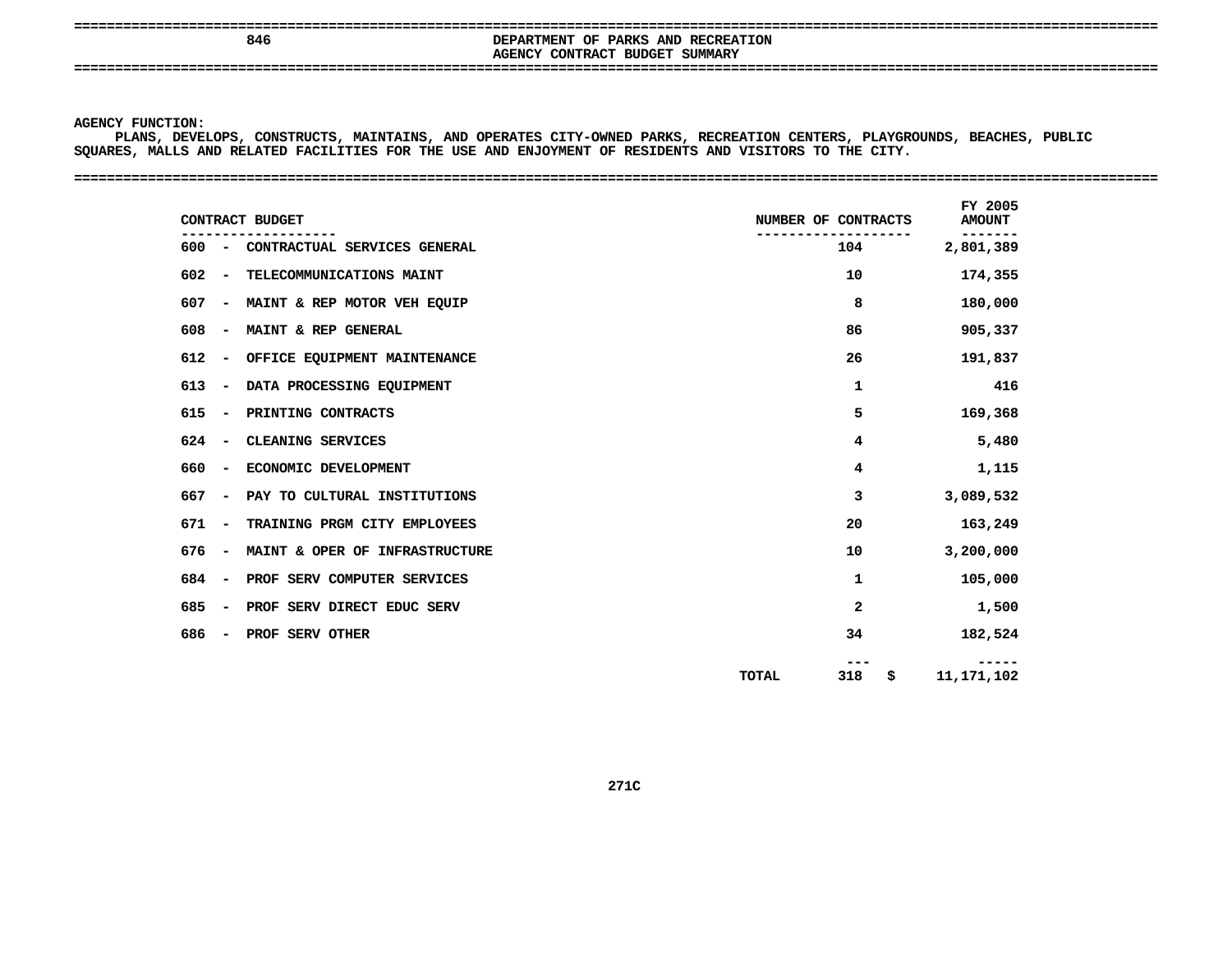**------------------------------------------------------------------------------------------------------------------------------------**AGENCY - 846 - DEPARTMENT OF PARKS AND RECREATION

**- <sup>846</sup> - DEPARTMENT OF PARKS AND RECREATION UNIT**

 **OF APPROPRIATION - <sup>006</sup> - MAINT & OPERATIONS - OTPS --------------------------------------------------------------------------------------------------------------**RESPONSIBLE FOR THE MAINTENANCE, SECURITY AND REPAIR OF ALL PARK PROPERTIES AND FACILITIES, INCLUDING<br>MUNICIPAL PARKLAND. THIS DIVISION IS ALSO RESPONSIBLE FOR FLEET MAINTENANCE AND THE CARE AND UPKEEP OF THE<br>CITY'S 2,000, MUNICIPAL PARKLAND. THIS DIVISION IS ALSO RESPONSIBLE FOR FLEET MAINTENANCE AND THE CARE AND UPKEEP OF THE<br>| CITY'S 2,000,000 PARK TREES AND 500,000 STREET TREES.<br>| **CITY'S 2,000,000 PARK TREES AND 500,000 STREET TREES. <sup>|</sup> <sup>|</sup>**

|<br>| OTPS\_APPROPRIATION TO PURCHASE SUPPLIES, MATERIALS AND OTHER SERVICES REQUIRED TO SUPPORT MAINTENANCE AND |<br>| OTPS APPROPRIATION TO PURCHASE SUPPLIES, MATERIALS AND OTHER SERVICES REQUIRED TO SUPPORT MAINTENANCE AND<br>| OPERATIONS. **OTPS APPROPRIATION TO PURCHASE SUPPLIES, MATERIALS AND OTHER SERVICES REQUIRED TO SUPPORT MAINTENANCE AND <sup>|</sup> <sup>|</sup>OPERATIONS. <sup>|</sup> --------------------------------------------------------------------------------------------------------------**

 **FY**AMOUNT<br>-------**CONTRACT BUDGET NUMBER OF CONTRACTS AMOUNT ------------------- ------------------- ------- <sup>600</sup> - CONTRACTUAL SERVICES GENERAL <sup>99</sup> \$ 2,553,930 602 - TELECOMMUNICATIONS MAINT <sup>3</sup> 102,864** 607 - MAINT & REP MOTOR VEH EQUIP **- MAINT & REP MOTOR VEH EQUIP <sup>8</sup> 180,000 608 - MAINT & REP GENERAL <sup>69</sup> 873,334 612 - OFFICE EQUIPMENT MAINTENANCE <sup>9</sup> 6,837** 613 - DATA PROCESSING EOUIPMENT **- DATA PROCESSING EQUIPMENT <sup>1</sup> <sup>416</sup>** 615 - PRINTING CONTRACTS **- PRINTING CONTRACTS <sup>4</sup> 19,368** 624 - CLEANING SERVICES **- CLEANING SERVICES <sup>1</sup> <sup>480</sup> 6604 1,115**<br> **667** - PAY TO CULTURAL INSTITUTIONS<br> **667** - PAY TO CULTURAL INSTITUTIONS **- PAY TO CULTURAL INSTITUTIONS <sup>3</sup> 3,089,532** 671 - TRAINING PRGM CITY EMPLOYEES **- TRAINING PRGM CITY EMPLOYEES <sup>16</sup> 68,144** 685 - PROF SERV DIRECT EDUC SERV **- PROF SERV DIRECT EDUC SERV <sup>2</sup> 1,500 686 - PROF SERV OTHER <sup>28</sup> 148,129 --- ----- TOTAL<sup>247</sup> \$ 7,045,649**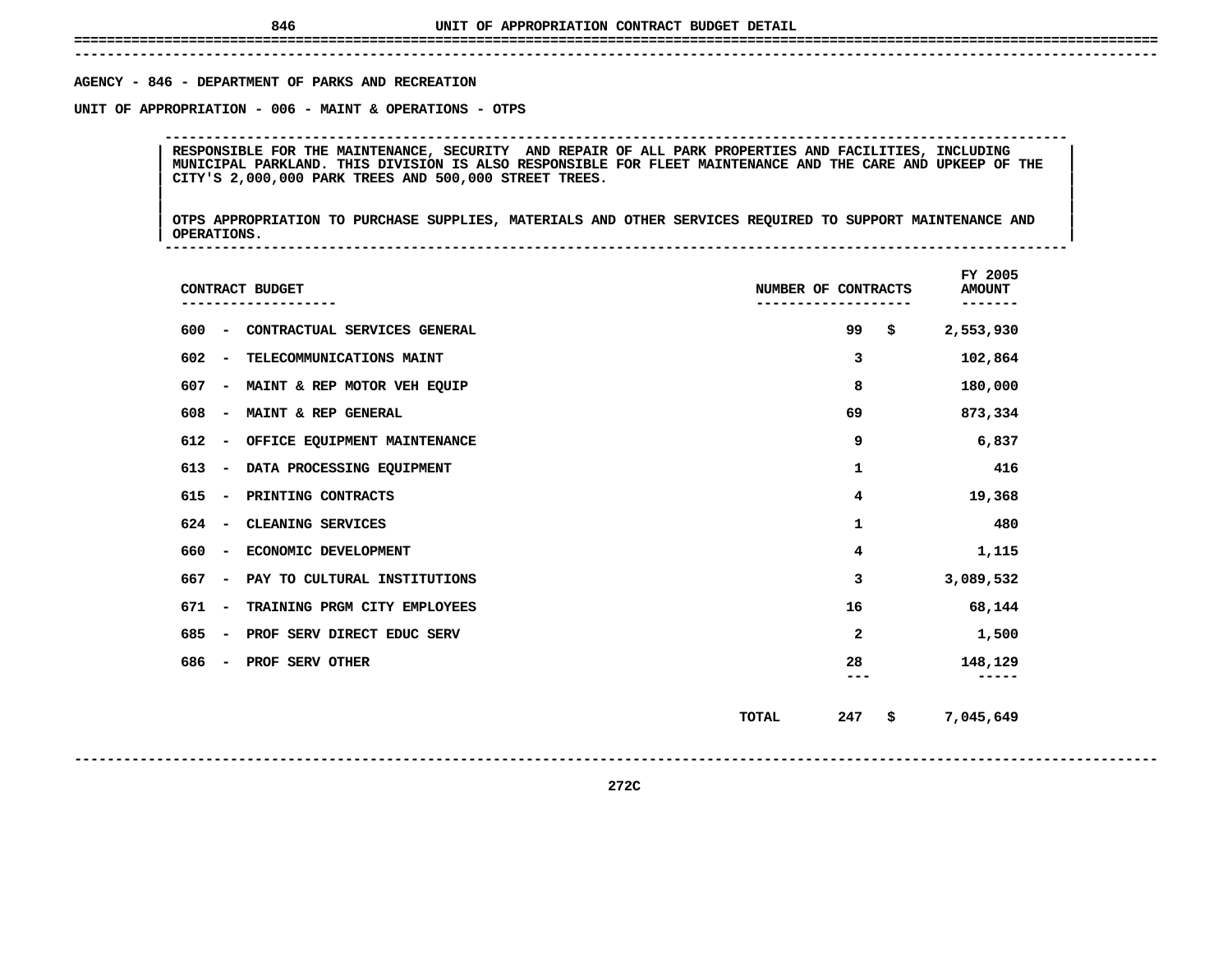# UNIT OF APPROPRIATION - 007 - EXEC MGT/ADMIN SVCS-OTPS

 **OF APPROPRIATION - <sup>007</sup> - EXEC MGT/ADMIN SVCS-OTPS -------------------------------------------------------------------------------------------------------------- <sup>|</sup> DIRECTS AND SUPERVISES THE AGENCY, FORMULATES POLICY GOALS, PLANS ACTIVITIES, AND PROVIDES ADMINISTRATIVE <sup>|</sup> <sup>|</sup> SUPPORT SERVICES IN THE AREAS OF BUDGETING, PURCHASING, PERSONNEL, PAYROLL, OPERATIONS MANAGEMENT, PUBLIC <sup>|</sup> <sup>|</sup>INFORMATION, TELECOMMUNICATIONS, INFORMATION SYSTEMS, FACILITIES MANAGEMENT, AND LEGAL AFFAIRS. <sup>|</sup> <sup>|</sup>**

|<br>| OTPS APPROPRIATION TO PURCHASE SUPPLIES, MATERIALS AND OTHER SERVICES REQUIRED TO SUPPORT EXECUTIVE AND |<br>| OTPS APPROPRIATION TO PURCHASE SUPPLIES, MATERIALS AND OTHER SERVICES REQUIRED TO SUPPORT EXECUTIVE AND<br>| ADMINISTRATIVE OPERATIONS. **OTPS APPROPRIATION TO PURCHASE SUPPLIES, MATERIALS AND OTHER SERVICES REQUIRED TO SUPPORT EXECUTIVE AND <sup>|</sup> <sup>|</sup>ADMINISTRATIVE OPERATIONS. <sup>|</sup> --------------------------------------------------------------------------------------------------------------**

|     |                          | CONTRACT BUDGET<br>---------   | NUMBER OF CONTRACTS | FY 2005<br><b>AMOUNT</b><br>. _ _ _ _ _ _ |    |           |
|-----|--------------------------|--------------------------------|---------------------|-------------------------------------------|----|-----------|
| 600 | $\overline{\phantom{a}}$ | CONTRACTUAL SERVICES GENERAL   |                     | 5                                         | \$ | 247,459   |
| 602 | $\overline{\phantom{a}}$ | TELECOMMUNICATIONS MAINT       | 7                   |                                           |    | 71,491    |
| 608 | $\overline{\phantom{a}}$ | MAINT & REP GENERAL            | 11                  |                                           |    | 25,000    |
| 612 | $\overline{\phantom{a}}$ | OFFICE EQUIPMENT MAINTENANCE   |                     | 5                                         |    | 90,000    |
| 615 | $\overline{\phantom{a}}$ | PRINTING CONTRACTS             |                     | 1                                         |    | 150,000   |
| 624 | $\overline{\phantom{a}}$ | CLEANING SERVICES              |                     | 3                                         |    | 5,000     |
| 671 | $\overline{\phantom{a}}$ | TRAINING PRGM CITY EMPLOYEES   |                     | з                                         |    | 92,500    |
| 676 | $\overline{\phantom{a}}$ | MAINT & OPER OF INFRASTRUCTURE | 10                  |                                           |    | 3,200,000 |
| 684 | $\overline{\phantom{a}}$ | PROF SERV COMPUTER SERVICES    | 1                   |                                           |    | 105,000   |
| 686 | $\qquad \qquad$          | PROF SERV OTHER                |                     | 4                                         |    | 30,000    |
|     |                          |                                | 50<br><b>TOTAL</b>  |                                           | \$ | 4,016,450 |

**273C**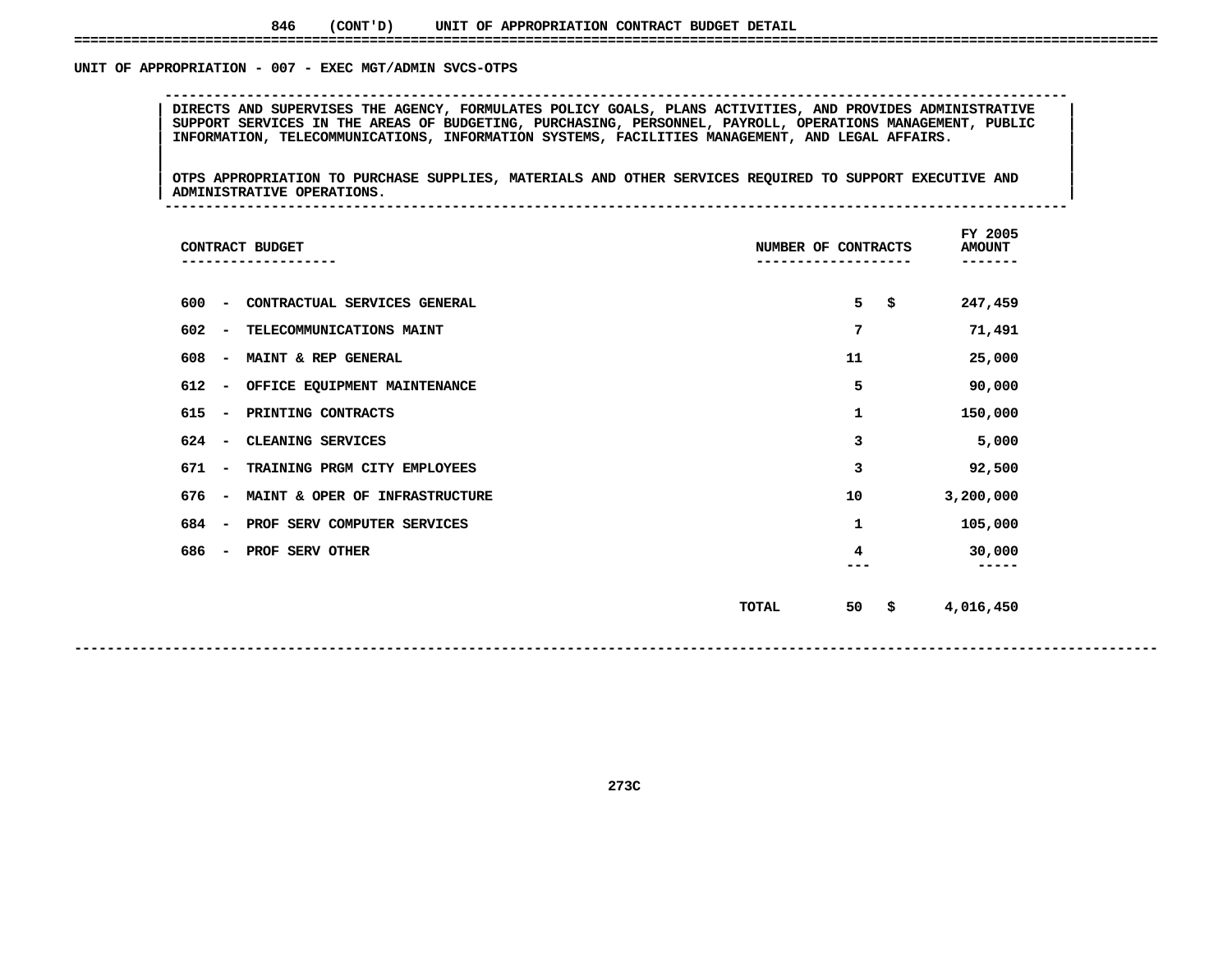# UNIT OF APPROPRIATION - 009 - RECREATION SERVICES-OTPS

 **OF APPROPRIATION - <sup>009</sup> - RECREATION SERVICES-OTPS --------------------------------------------------------------------------------------------------------------**PROVIDES RECREATIONAL AND EDUCATIONAL SERVICES IN A STRUCTURED AND SUPERVISED ENVIRONMENT FOR YOUTHS, TEENS<br>AND ADULTS. THESE SERVICES ARE PROVIDED AT PARKS, PLAYGROUNDS AND RECREATION CENTERS THROUGHOUT THE CITY.<br>| AND ADULTS. THESE SERVICES ARE PROVIDED AT PARKS, PLAYGROUNDS AND RECREATION CENTERS THROUGHOUT THE CITY.

|<br>| OTPS\_APPROPRIATION\_TO\_PURCHASE\_SUPPLIES,\_MATERIALS\_AND\_OTHER\_SERVICES\_REQUIRED\_TO\_SUPPORT\_RECREATIONAL |<br>| OTPS APPROPRIATION TO PURCHASE SUPPLIES, MATERIALS AND OTHER SERVICES REQUIRED TO SUPPORT RECREATIONAL<br>| OPERATIONS AT PARKS, PLAYGROUNDS AND RECREATION CENTERS THROUGHOUT THE CITY. **OTPS APPROPRIATION TO PURCHASE SUPPLIES, MATERIALS AND OTHER SERVICES REQUIRED TO SUPPORT RECREATIONAL <sup>|</sup> <sup>|</sup>OPERATIONS AT PARKS, PLAYGROUNDS AND RECREATION CENTERS THROUGHOUT THE CITY. <sup>|</sup> --------------------------------------------------------------------------------------------------------------**

| CONTRACT BUDGET<br>----------------                               | NUMBER OF CONTRACTS<br>--------------- | FY 2005<br><b>AMOUNT</b> |
|-------------------------------------------------------------------|----------------------------------------|--------------------------|
| 608<br><b>MAINT &amp; REP GENERAL</b><br>$\overline{\phantom{a}}$ | $\overline{4}$<br>- \$                 | 4,976                    |
| 686<br>PROF SERV OTHER<br>$\overline{\phantom{a}}$                | 1<br>---                               | 2,000<br>-----           |
|                                                                   | $5 -$<br>TOTAL<br>- \$                 | 6,976                    |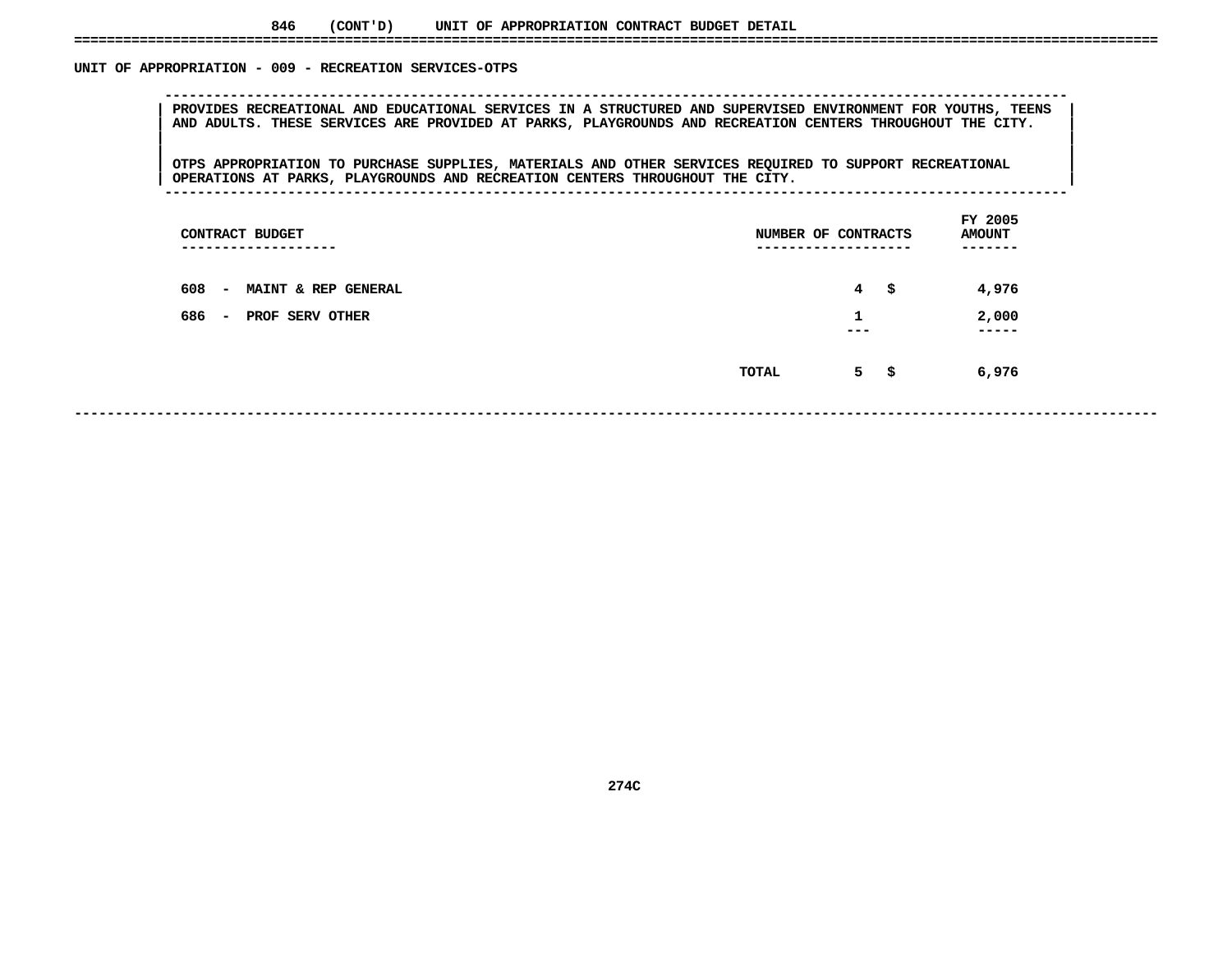# UNIT OF APPROPRIATION - 010 - DESIGN & ENGINEERING-OTPS

 **OF APPROPRIATION - <sup>010</sup> - DESIGN & ENGINEERING-OTPS --------------------------------------------------------------------------------------------------------------**PLANS AND OVERSEES THE DESIGN AND CONSTRUCTION OF CAPITAL PROJECTS THAT RESTORE AND REBUILD PARK PROPERTIES<br>| AND FACILITIES THROUGHOUT THE CITY.<br>| **AND FACILITIES THROUGHOUT THE CITY. <sup>|</sup> <sup>|</sup>**

|<br>| OTPS APPROPRIATION TO PURCHASE SUPPLIES, MATERIALS AND OTHER SERVICES REQUIRED TO SUPPORT DESIGN AND |<br>| OTPS APPROPRIATION TO PURCHASE SUPPLIES, MATERIALS AND OTHER SERVICES REQUIRED TO SUPPORT DESIGN AND<br>| ENGINEERING OPERATIONS. **OTPS APPROPRIATION TO PURCHASE SUPPLIES, MATERIALS AND OTHER SERVICES REQUIRED TO SUPPORT DESIGN AND <sup>|</sup> <sup>|</sup>ENGINEERING OPERATIONS. <sup>|</sup> --------------------------------------------------------------------------------------------------------------**

| CONTRACT BUDGET<br>------------                    | NUMBER OF CONTRACTS<br>----------- | FY 2005<br><b>AMOUNT</b> |
|----------------------------------------------------|------------------------------------|--------------------------|
| 608<br><b>MAINT &amp; REP GENERAL</b><br>$\sim$    | $\mathbf{2}$<br>-\$                | 2,027                    |
| 612 -<br>OFFICE EQUIPMENT MAINTENANCE              | 12                                 | 95,000                   |
| 671<br>TRAINING PRGM CITY EMPLOYEES<br>$\sim$      | 1                                  | 2,605                    |
| 686<br>PROF SERV OTHER<br>$\overline{\phantom{0}}$ | 1<br>---                           | 2,395<br>-----           |
|                                                    | $16 \quad$ \$<br>TOTAL             | 102,027                  |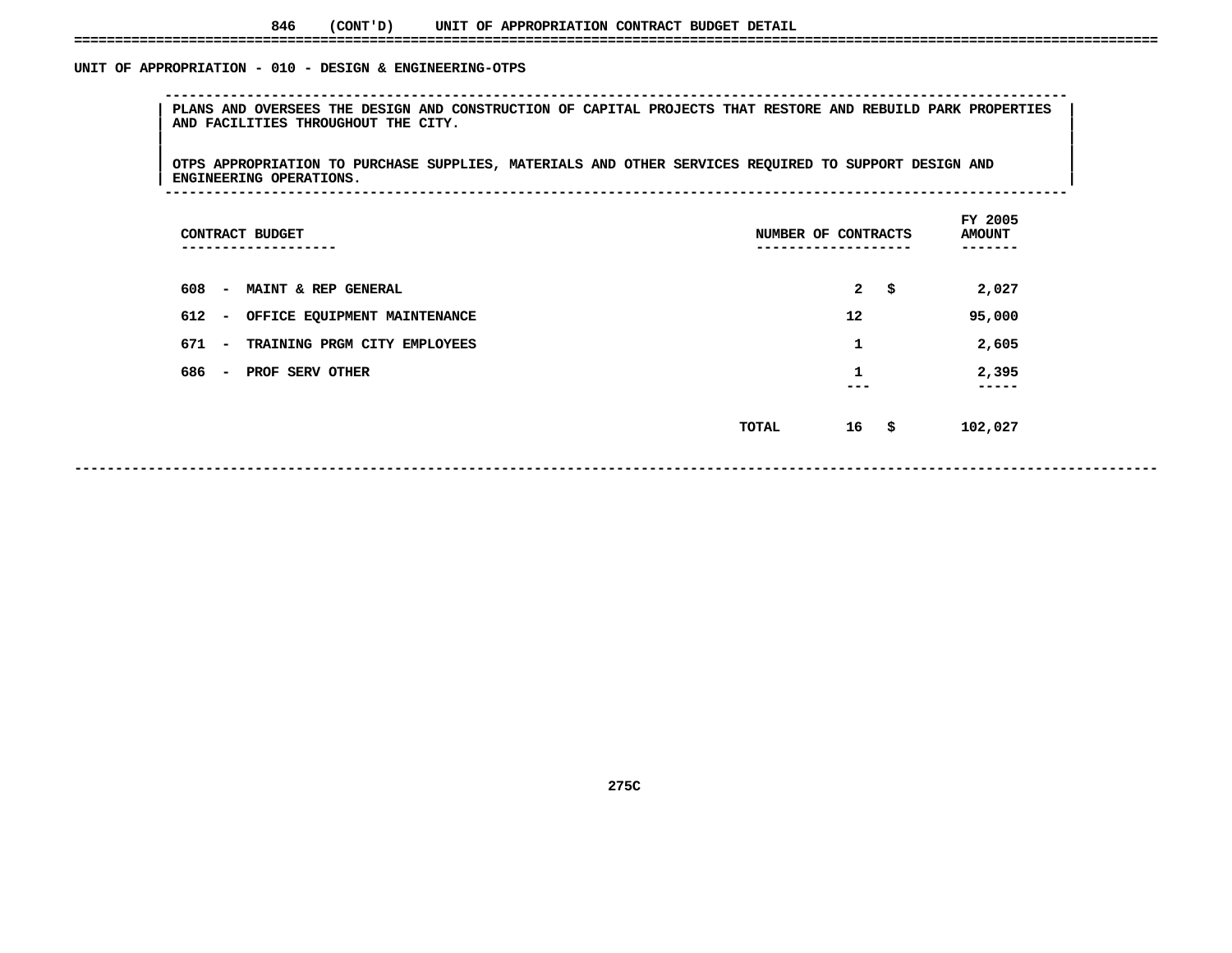# **====================================================================================================================================BEPARTMENT OF DESIGN & CONSTRUCTION<br>AGENCY CONTRACT BUDGET SUMMARY DEPARTMENT OF DESIGN & CONSTRUCTION**

**CONTRACT BUDGET SUMMARY ====================================================================================================================================**

#### **AGENCY**

**Y FUNCTION:<br>THE DEPARTM<br>ITIES,STREE** THE DEPARTMENT OF DESIGN AND CONSTRUCTION IS RESPONSIBLE FOR THE DESIGN AND CONSTRUCTION OF PUBLIC BUILDINGS AND **DEPARTMENT OF DESIGN AND CONSTRUCTION IS RESPONSIBLE FOR THE DESIGN AND CONSTRUCTION OF PUBLIC BUILDINGS AND FACILITIES,STREETS AND HIGHWAYS, BRIDGES AND TUNNELS, WATER SUPPLY AND DISTRIBUTION STRUCTURES, SEWERS AND SEWAGE DISPOSAL PLANTS,** CORRECTIONAL AND OTHER PUBLIC SAFETY FACILITIES, PARKS AND RECREATIONAL FACILITIES, UNLESS OTHERWISE INDICATED BY LAW OR MAYORAL<br>DIRECTIVE.<br>. **DIRECTIVE.**

#### **====================================================================================================================================**

UNIT OF APPROPRIATION - 002 - OTHER THAN PERSONAL SERVICES

# **OF APPROPRIATION - <sup>002</sup> - OTHER THAN PERSONAL SERVICES --------------------------------------------------------------------------------------------------------------**

 **PROVIDES FOR THE OVERALL MANAGEMENT OF THE AGENCY'S DESIGN AND CONSTRUCTION ACTIVITIES INCLUDING THE <sup>|</sup> OPERATIONS OF THE DEPARTMENT, LEGAL, AUDITING AND TECHNICAL SUPPORT, MANAGEMENT ANALYSIS, COORDINATION WITH <sup>|</sup> OTHER ADMINISTRATIVE SERVICES INCLUDING BUDGETING, PROCUREMENT, PERSONNEL, INTERGOVERNMENTAL FUNCTIONS, AND <sup>|</sup> TECHNOLOGY AND INFORMATION SYSTEMS MANAGEMENT TO ENHANCE COST EFFECTIVENESS AND ACCOUNTABILITY. <sup>|</sup>**

|<br>| OTPS APPROPRIATION TO PURCHASE SUPPLIES, MATERIALS AND OTHER SERVICES REQUIRED TO SUPPORT ADMINISTRATION, |<br>| OTPS APPROPRIATION TO PURCHASE SUPPLIES, MATERIALS AND OTHER SERVICES REQUIRED TO SUPPORT ADMINISTRATION,<br>| DESIGN AND CONSTRUCTION MANAGEMENT OPERATIONS. **OTPS APPROPRIATION TO PURCHASE SUPPLIES, MATERIALS AND OTHER SERVICES REQUIRED TO SUPPORT ADMINISTRATION, <sup>|</sup> DESIGN AND CONSTRUCTION MANAGEMENT OPERATIONS. <sup>|</sup> --------------------------------------------------------------------------------------------------------------**

|     |                          | CONTRACT BUDGET              | NUMBER OF CONTRACTS |    | FY 2005<br><b>AMOUNT</b> |
|-----|--------------------------|------------------------------|---------------------|----|--------------------------|
| 608 | $\overline{\phantom{a}}$ | MAINT & REP GENERAL          |                     | 4  | 20,000                   |
| 612 | $\overline{\phantom{a}}$ | OFFICE EQUIPMENT MAINTENANCE |                     | 3  | 125,000                  |
| 613 | $\overline{\phantom{a}}$ | DATA PROCESSING EQUIPMENT    |                     | 2  | 100,000                  |
| 619 | $\overline{\phantom{m}}$ | SECURITY SERVICES            |                     | 1  | 100,000                  |
| 624 | $\overline{\phantom{a}}$ | CLEANING SERVICES            |                     | 3  | 20,000                   |
| 633 | $\overline{\phantom{a}}$ | TRANSPORTATION EXPENDITURES  |                     | 1  | 10,000                   |
| 671 | $\overline{\phantom{a}}$ | TRAINING PRGM CITY EMPLOYEES |                     | 17 | 165,000                  |
| 684 | $\overline{\phantom{m}}$ | PROF SERV COMPUTER SERVICES  |                     | 30 | 673,829                  |
| 686 | $\overline{\phantom{a}}$ | PROF SERV OTHER              |                     | 1  | 4,000                    |
|     |                          |                              | TOTAL               | 62 | \$<br>1,217,829          |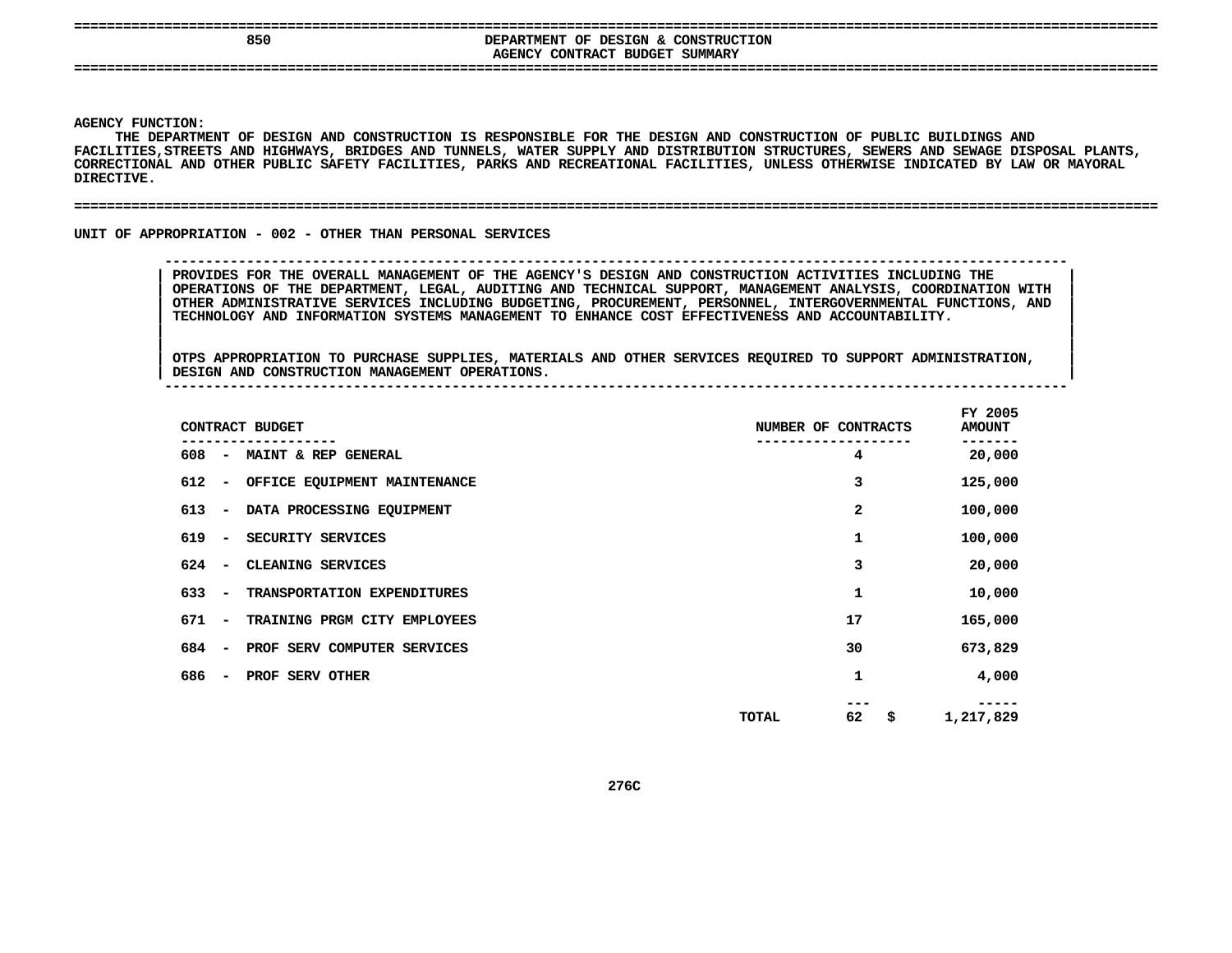| 856 | DEPARTMENT OF CITYWIDE ADMIN SERVICE<br>AGENCY CONTRACT BUDGET SUMMARY |
|-----|------------------------------------------------------------------------|
|     |                                                                        |

#### **AGENCY**

Y FUNCTION:<br>PROVIDES FC<br>OPMENT (INC **PROVIDES FOR PERSONNEL AND SUPPORT SERVICES TO CITY AGENCIES. PERSONNEL MANAGEMENT FUNCTIONS INCLUDE PERSONNEL MANAGEMENT AND DEVELOPMENT (INCLUDING THE URBAN CORPS/PUBLIC SERVICE CORPS AND LEADERSHIP INSTITUTE PROGRAMS); CIVIL SERVICE ADMINISTRATION AS** PRESCRIBED BY THE STATE CONSTITUTION, CITY CHARTER AND CIVIL SERVICE LAW; ADMINISTRATION OF A **BY THE STATE CONSTITUTION, CITY CHARTER AND CIVIL SERVICE LAW; ADMINISTRATION OF CENTRALIZED EQUAL EMPLOYMENT OPPORTUNITY (EEO) PROGRAM WITH RESPONSIBILITY FOR DEVELOPING AND MONITORING RECRUITMENT AND OUTREACH PLANS FOR UNDER-REPRESENTED GROUPS**S AND TRAINING CITY AGENCY LIAISONS; THE PERFORMANCE OF ADMINISTRATIVE FUNCTIONS FOR THE DISCIPLINARY TRIAL UNIT; CONDUCTS<br>NATIONS, TESTS, LICENSING AND ISSUES PERMITS AS REQUIRED BY LAW; CLASSIFICATION OF POSITIONS AND SA EXAMINATIONS, TESTS, LICENSING AND ISSUES PERMITS AS REOUIRED BY LAW: CLASSIFICATION OF POSITIONS AND SALARY LEVELS, AND ENFORCEMENT , TESTS, LICENSING AND ISSUES PERMITS AS REQUIRED BY LAW; CLASSIFICATION OF POSITIONS AND SALARY LEVELS, AND ENFORCEMENT<br>AND GUIDELINES FOR THE MANAGEMENT SERVICE PLAN; AND ADMINISTRATION OF THE UNEMPLOYMENT INSURANCE PROG **OF**F STANDARDS AND GUIDELINES FOR THE MANAGEMENT SERVICE PLAN; AND ADMINISTRATION OF THE UNEMPLOYMENT INSURANCE PROGRAM AND THE BLOOD<br>REDIT PROGRAM. SUPPORT FUNCTIONS INCLUDE THE ACQUISITION AND DISTRIBUTION OF SUPPLIES AND E **CREDIT**T PROGRAM. SUPPORT FUNCTIONS INCLUDE THE ACQUISITION AND DISTRIBUTION OF SUPPLIES AND EQUIPMENT; MAINTENANCE AND OPERATION OF<br>ITY'S VEHICLE FLEET; ENERGY CONSERVATION AND MANAGEMENT; MAINTENANCE, OPERATION AND RECONSTRUCTI THE CITY'S VEHICLE FLEET: ENERGY CONSERVATION AND MANAGEMENT: MAINTENANCE, OPERATION AND RECONSTRUCTION OF CITY-OWNED PUBLIC **CITY'S VEHICLE FLEET; ENERGY CONSERVATION AND MANAGEMENT; MAINTENANCE, OPERATION AND RECONSTRUCTION OF CITY-OWNED PUBLIC BUILDINGS;**; THE PURCHASE, SALE AND LEASE OF CITY-OWNED NON-RESIDENTIAL REAL PROPERTY; MANAGEMENT OF THE CITY'S PORTFOLIO OF LEASED<br>S; THE PUBLICATION OF THE CITY RECORD AND OTHER OFFICIAL DOCUMENTS; PORT MAINTENANCE; AND PERFORMANCE PROPERTIES; THE PUBLICATION OF THE CITY RECORD AND OTHER OFFICIAL DOCUMENTS; PORT MAINTENANCE; AND PERFORMANCE, IF DESIGNATED BY THE<br>MAYOR, OF ADMINISTRATIVE FUNCTIONS FOR BOARDS, COMMISSIONS AND OTHER AGENCIES.<br>—————————— MAYOR, OF ADMINISTRATIVE FUNCTIONS FOR BOARDS, COMMISSIONS AND OTHER AGENCIES.

# **OF ADMINISTRATIVE FUNCTIONS FOR BOARDS, COMMISSIONS AND OTHER AGENCIES. ====================================================================================================================================**

| CONTRACT BUDGET                                                 | NUMBER OF CONTRACTS | FY 2005<br><b>AMOUNT</b> |  |
|-----------------------------------------------------------------|---------------------|--------------------------|--|
| CONTRACTUAL SERVICES GENERAL<br>600 –                           | 10                  | 942,150                  |  |
| TELECOMMUNICATIONS MAINT<br>602 –                               | 7                   | 7,600                    |  |
| 607<br>MAINT & REP MOTOR VEH EQUIP<br>$\sim$                    | 38                  | 1,770,644                |  |
| MAINT & REP GENERAL<br>608<br>$\sim$                            | 121                 | 8,883,676                |  |
| 612<br>OFFICE EQUIPMENT MAINTENANCE<br>$\overline{\phantom{a}}$ | 29                  | 282,202                  |  |
| DATA PROCESSING EQUIPMENT<br>613<br>$\overline{\phantom{a}}$    | 14                  | 3,148,276                |  |
| 615<br>PRINTING CONTRACTS<br>$\overline{\phantom{a}}$           | 43                  | 797,692                  |  |
| 619<br>SECURITY SERVICES                                        | 12 <sub>1</sub>     | 17,868,196               |  |
| 622<br>TEMPORARY SERVICES                                       | 10                  | 504,610                  |  |
| CLEANING SERVICES<br>624                                        | 19                  | 122,615                  |  |
| 633<br>TRANSPORTATION EXPENDITURES<br>$\sim$                    | 4                   | 116,129                  |  |
| TRAINING PRGM CITY EMPLOYEES<br>671                             | 17                  | 581,411                  |  |
| MAINT & OPER OF INFRASTRUCTURE<br>676                           | 3                   | 3,916,566                |  |
|                                                                 |                     |                          |  |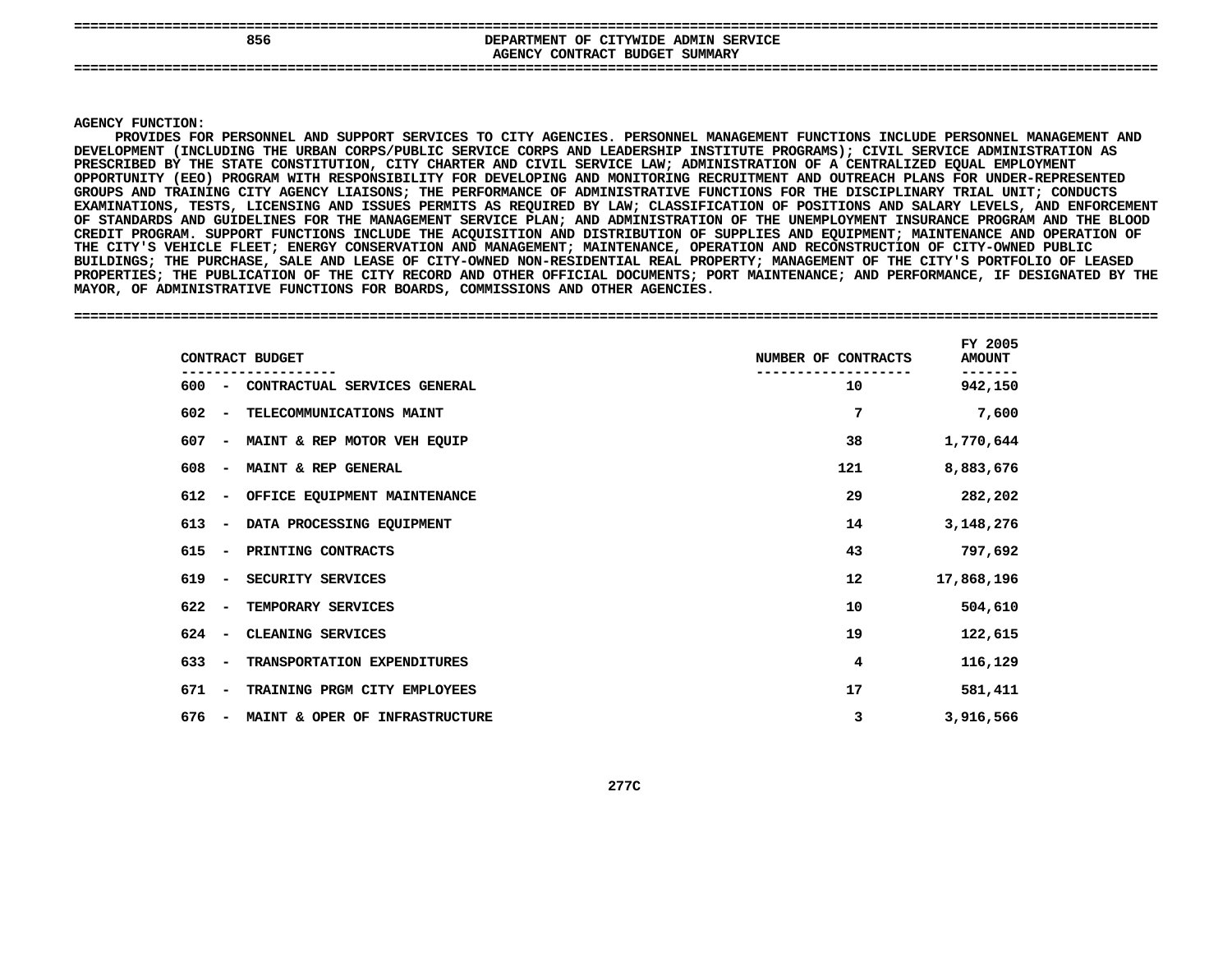|       | 856 |                 |                                    | DEPARTMENT OF CITYWIDE ADMIN SERVICE |                                |              |                |                  |  |
|-------|-----|-----------------|------------------------------------|--------------------------------------|--------------------------------|--------------|----------------|------------------|--|
|       |     |                 |                                    |                                      | AGENCY CONTRACT BUDGET SUMMARY |              |                |                  |  |
|       |     |                 |                                    | =============                        |                                |              |                |                  |  |
|       |     |                 |                                    |                                      |                                |              |                |                  |  |
|       |     |                 |                                    |                                      |                                |              |                |                  |  |
|       |     |                 | 681 - PROF SERV ACCTING & AUDITING |                                      |                                |              | 1              | 1,000            |  |
|       |     |                 |                                    |                                      |                                |              |                |                  |  |
| 684 – |     |                 | PROF SERV COMPUTER SERVICES        |                                      |                                |              | $\overline{2}$ | 530,000          |  |
|       |     |                 |                                    |                                      |                                |              |                |                  |  |
| 686 – |     | PROF SERV OTHER |                                    |                                      |                                |              | 32             | 533,148          |  |
|       |     |                 |                                    |                                      |                                |              | ---            |                  |  |
|       |     |                 |                                    |                                      |                                | <b>TOTAL</b> | 362            | \$<br>40,005,915 |  |
|       |     |                 |                                    |                                      |                                |              |                |                  |  |
|       |     |                 |                                    |                                      |                                |              |                |                  |  |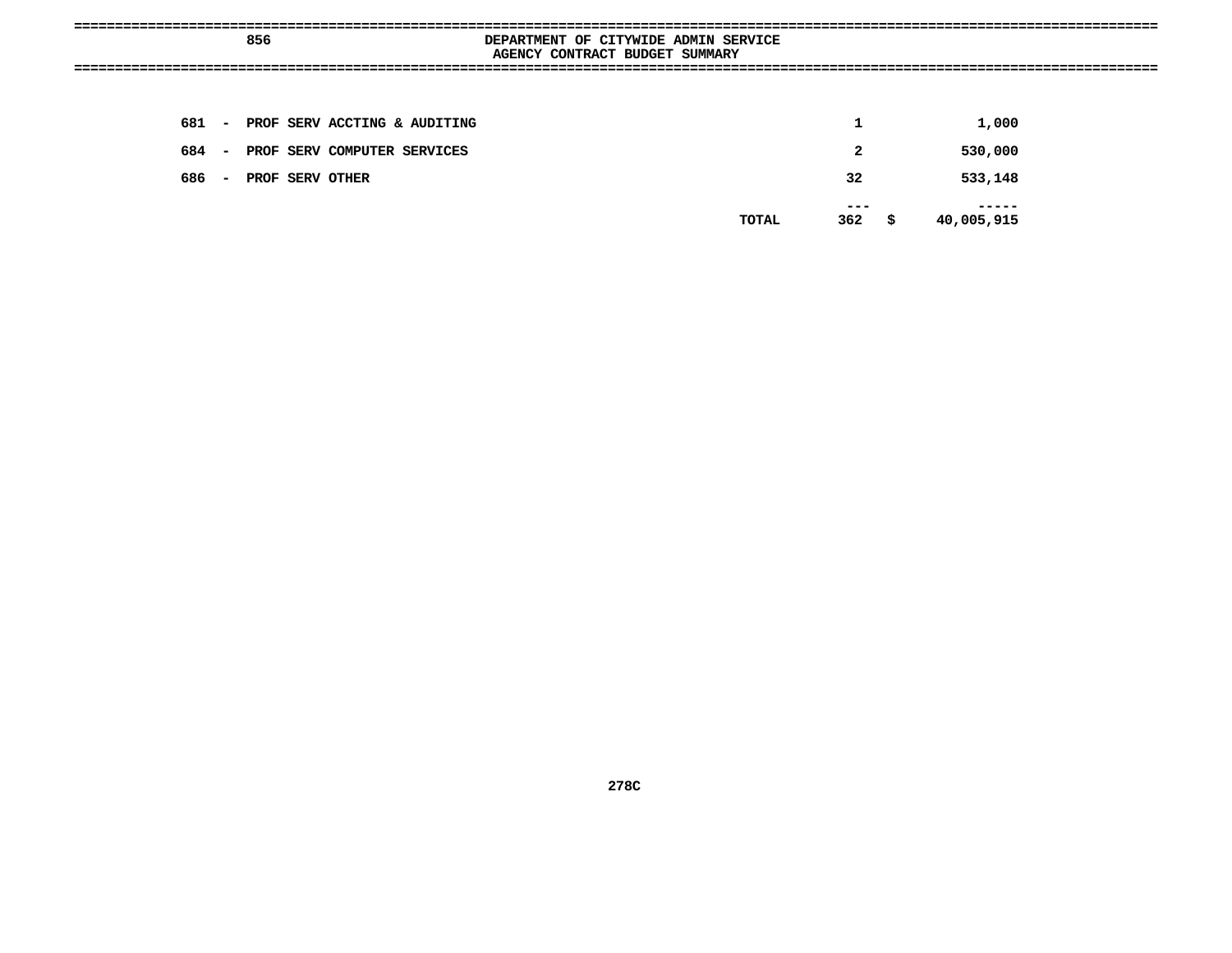**------------------------------------------------------------------------------------------------------------------------------------**AGENCY - 856 - DEPARTMENT OF CITYWIDE ADMIN SERVICE

**- <sup>856</sup> - DEPARTMENT OF CITYWIDE ADMIN SERVICE UNIT**

 **OF APPROPRIATION - <sup>002</sup> - DIV OF CTYWDE PERSONNEL SERV --------------------------------------------------------------------------------------------------------------**THE BEST QUALIFIED CANDIDATES FOR EMPLOYMENT CONSISTENT WITH THE STATE CONSTITUTION, CIVIL SERVICE LAW, AND THE DEPARTMENT SERVES AS THE CENTRAL PERSONNEL AGENCY FOR THE CITY GOVERNMENT, RESPONSIBLE FOR ATTRACTING<br>THE BEST QUALIFIED CANDIDATES FOR EMPLOYMENT CONSISTENT WITH THE STATE CONSTITUTION, CIVIL SERVICE LAW, AND<br>EQUAL EM THE BEST QUALIFIED CANDIDATES FOR EMPLOYMENT CONSISTENT WITH THE STATE CONSTITUTION, CIVIL SERVICE LAW, AND<br>EQUAL EMPLOYMENT LAWS. THE AGENCY ADMINISTERS OPEN AND COMPETITIVE EXAMINATIONS, CONDUCTS BACKGROUND<br>INVESTIGATION **EQUAL EMPLOYMENT LAWS. THE AGENCY ADMINISTERS OPEN AND COMPETITIVE EXAMINATIONS, CONDUCTS BACKGROUND <sup>|</sup> <sup>|</sup> INVESTIGATIONS OF PROSPECTIVE EMPLOYEES, CLASSIFIES POSITIONS AND CERTIFIES LISTS OF ELIGIBLE APPLICANTS FOR <sup>|</sup> <sup>|</sup> POSITIONS, PROVIDES CITY-WIDE RECRUITMENT AND TRAINING, AND ADMINISTERS THE CITY'S EEO PROGRAMS. THE AGENCY <sup>|</sup> <sup>|</sup>TEACHES OFFICE SKILLS TO WORK EXPERIENCE PROGRAM PARTICIPANTS. <sup>|</sup> <sup>|</sup>**

|<br>| OTPS\_APPROPRIATION TO PURCHASE SUPPLIES, MATERIALS AND OTHER SERVICES REQUIRED TO SUPPORT THE OPERATIONS OF |<br>| OTPS APPROPRIATION TO PURCHASE SUPPLIES, MATERIALS AND OTHER SERVICES REQUIRED TO SUPPORT THE OPERATIONS OF<br>| THE AGENCY. **OTPS APPROPRIATION TO PURCHASE SUPPLIES, MATERIALS AND OTHER SERVICES REQUIRED TO SUPPORT THE OPERATIONS OF <sup>|</sup> <sup>|</sup>THE AGENCY. <sup>|</sup> --------------------------------------------------------------------------------------------------------------**

| CONTRACT BUDGET                                                 | NUMBER OF CONTRACTS |           |  |  |  |  |  |  |
|-----------------------------------------------------------------|---------------------|-----------|--|--|--|--|--|--|
| 600<br>CONTRACTUAL SERVICES GENERAL<br>$\overline{\phantom{a}}$ | $\mathbf{1}$<br>\$  | 500       |  |  |  |  |  |  |
| 602<br>TELECOMMUNICATIONS MAINT<br>$\overline{\phantom{a}}$     | 3                   | 2,000     |  |  |  |  |  |  |
| 608<br>MAINT & REP GENERAL<br>$\overline{\phantom{a}}$          | 3                   | 3,000     |  |  |  |  |  |  |
| 612<br>OFFICE EQUIPMENT MAINTENANCE<br>$\overline{\phantom{a}}$ | 14                  | 117,271   |  |  |  |  |  |  |
| 613<br>DATA PROCESSING EQUIPMENT<br>$\overline{\phantom{a}}$    | 1                   | 19,500    |  |  |  |  |  |  |
| 615<br>PRINTING CONTRACTS<br>-                                  | 3                   | 273,002   |  |  |  |  |  |  |
| CLEANING SERVICES<br>624<br>$\overline{\phantom{a}}$            | 3                   | 2,000     |  |  |  |  |  |  |
| 633<br>TRANSPORTATION EXPENDITURES<br>$\overline{\phantom{a}}$  | 1                   | 13,000    |  |  |  |  |  |  |
| 671<br>TRAINING PRGM CITY EMPLOYEES<br>$\overline{\phantom{a}}$ | 7                   | 541,552   |  |  |  |  |  |  |
| 686<br>PROF SERV OTHER<br>-                                     | 12                  | 65,000    |  |  |  |  |  |  |
|                                                                 |                     |           |  |  |  |  |  |  |
|                                                                 | 48<br>\$<br>TOTAL   | 1,036,825 |  |  |  |  |  |  |
|                                                                 |                     |           |  |  |  |  |  |  |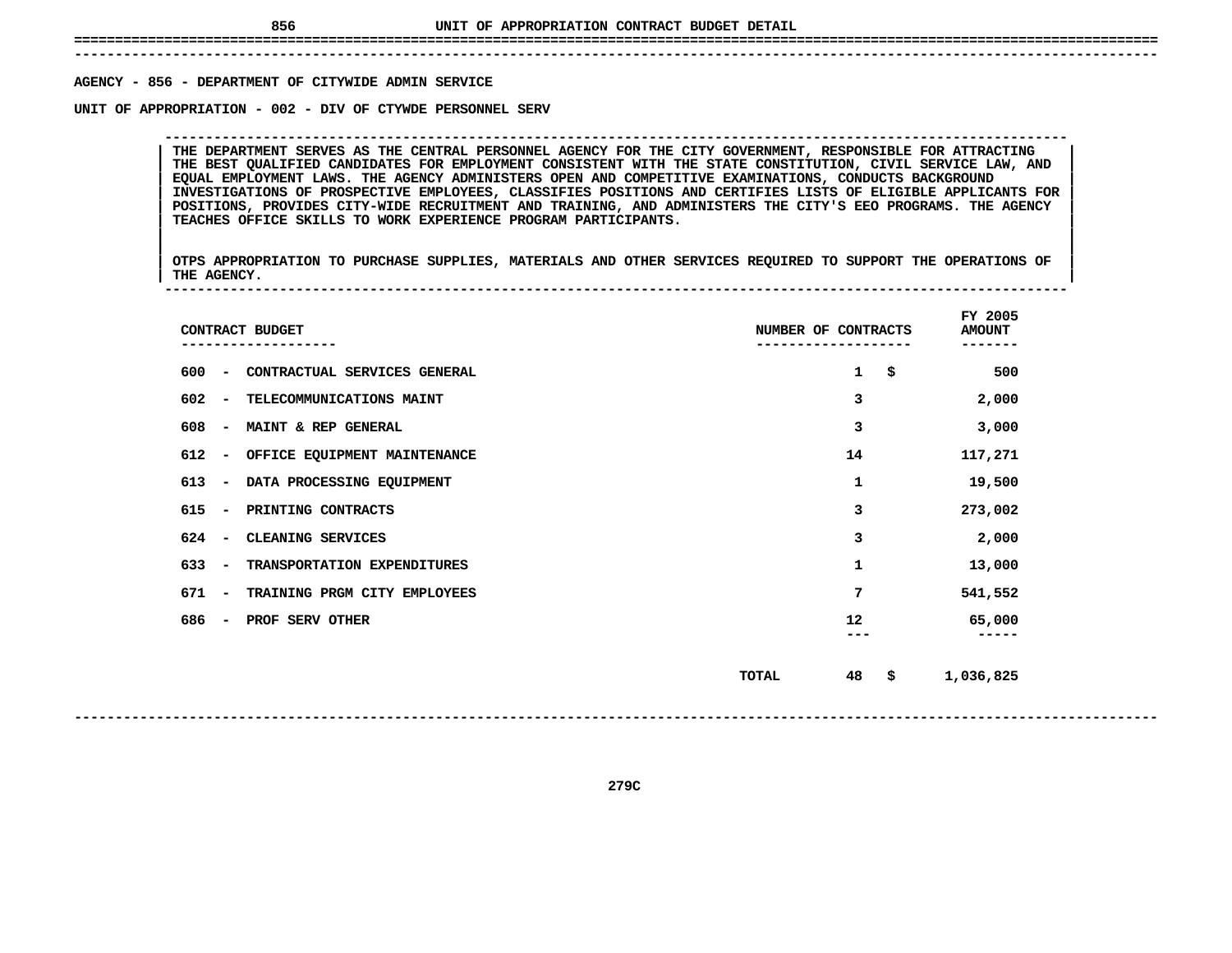# UNIT OF APPROPRIATION - 004 - OFF OF ADM. TRIALS & HEARINGS

 **OF APPROPRIATION - <sup>004</sup> - OFF OF ADM. TRIALS & HEARINGS --------------------------------------------------------------------------------------------------------------**THE OFFICE OF ADMINISTRATIVE TRIALS AND HEARINGS (OATH) SERVES AS THE CENTRAL ADMINISTRATIVE TRIBUNAL FOR<br>THE CITY OF NEW YORK. OATH CONDUCTS DISCIPLINARY, DISABILITY, AS WELL AS OTHER ADJUDICATORY HEARINGS FOR<br>CITY AGENCI THE CITY OF NEW YORK. OATH CONDUCTS DISCIPLINARY, DISABILITY, AS WELL AS OTHER ADJUDICATORY HEARINGS FOR<br>CITY AGENCIES. **CITY AGENCIES. <sup>|</sup> <sup>|</sup>**

|<br>| OTPS\_APPROPRIATION TO PURCHASE SUPPLIES, MATERIALS, AND OTHER SERVICES REQUIRED TO SUPPORT THE OPERATIONS OF |<br>| OTPS APPROPRIATION TO PURCHASE SUPPLIES, MATERIALS, AND OTHER SERVICES REQUIRED TO SUPPORT THE OPERATIONS OF<br>| THE AGENCY. **OTPS APPROPRIATION TO PURCHASE SUPPLIES, MATERIALS, AND OTHER SERVICES REQUIRED TO SUPPORT THE OPERATIONS OF <sup>|</sup> <sup>|</sup>THE AGENCY. <sup>|</sup> --------------------------------------------------------------------------------------------------------------**

| ----------                   | NUMBER OF CONTRACTS |   |    |             |  |  |
|------------------------------|---------------------|---|----|-------------|--|--|
| OFFICE EQUIPMENT MAINTENANCE |                     | 3 | \$ | 7,695       |  |  |
| TEMPORARY SERVICES           |                     | 1 |    | 80,687      |  |  |
| CLEANING SERVICES            |                     | 2 |    | 14,500      |  |  |
| TRAINING PRGM CITY EMPLOYEES |                     | 2 |    | 500         |  |  |
| PROF SERV OTHER              |                     | 1 |    | 11,504<br>. |  |  |
|                              | TOTAL               | 9 | \$ | 114,886     |  |  |
|                              | CONTRACT BUDGET     |   |    |             |  |  |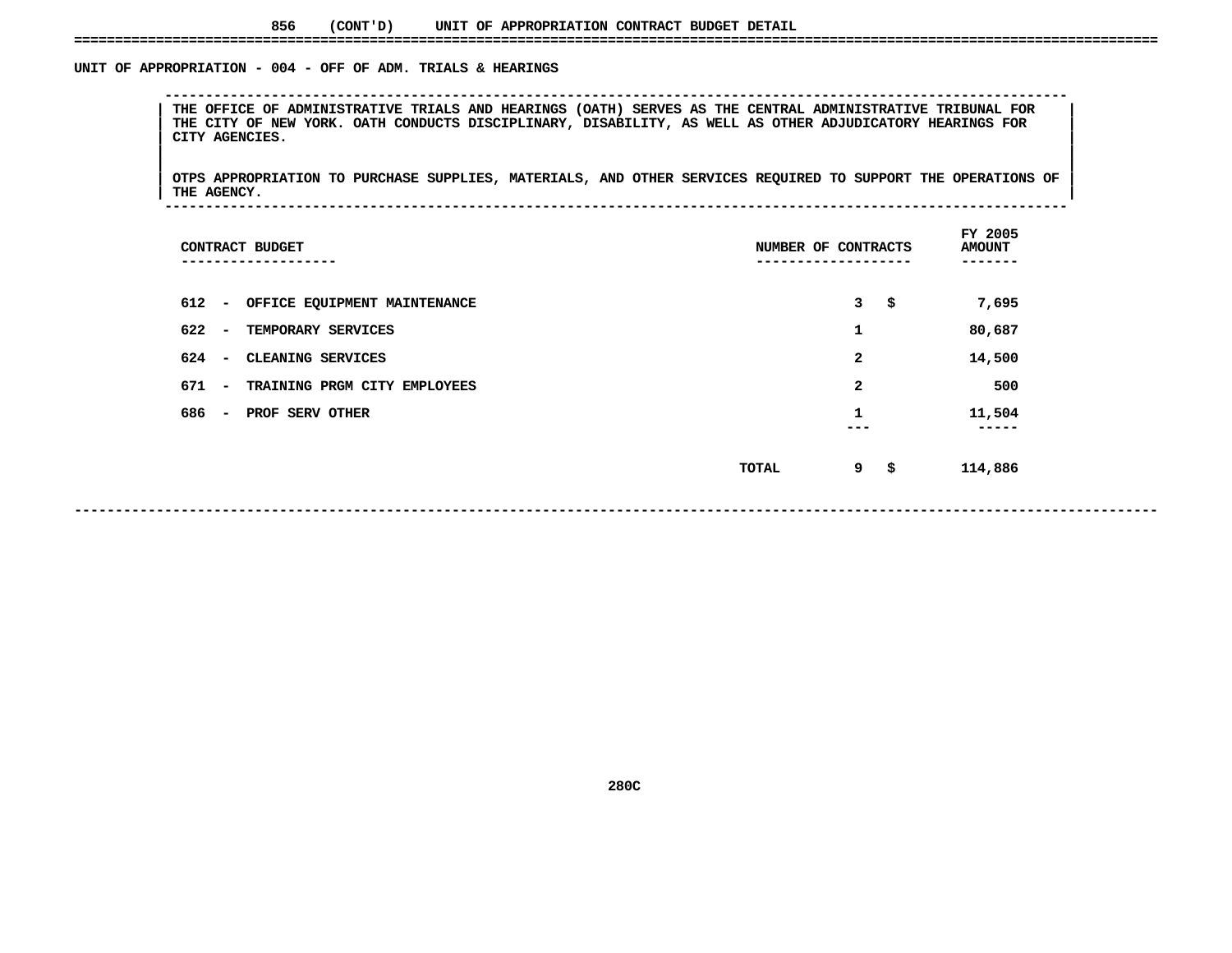# UNIT OF APPROPRIATION - 006 - BD. OF STANDARD & APPEAL OTPS

 **OF APPROPRIATION - <sup>006</sup> - BD. OF STANDARD & APPEAL OTPS --------------------------------------------------------------------------------------------------------------**THE BOARD OF STANDARDS AND APPEALS IS RESPONSIBLE FOR PROCESSING APPLICATIONS AND CONDUCTING HEARINGS ON NAPPEALS FOR ZONING VARIANCES, AND LOFT CONVERSIONS.<br>|-<br>| **APPEALS FOR ZONING VARIANCES, AND LOFT CONVERSIONS. <sup>|</sup> <sup>|</sup>**

|<br>| OTPS\_APPROPRIATION TO PURCHASE SUPPLIES, MATERIALS, AND OTHER SERVICES REQUIRED TO SUPPORT THE OPERATIONS OF OTPS APPROPRIATION TO PURCHASE SUPPLIES, MATERIALS, AND OTHER SERVICES REQUIRED TO SUPPORT THE OPERATIONS OF THE SOPERATIONS OF **OTPS APPROPRIATION TO PURCHASE SUPPLIES, MATERIALS, AND OTHER SERVICES REQUIRED TO SUPPORT THE OPERATIONS OF <sup>|</sup> <sup>|</sup>THE AGENCY. <sup>|</sup> --------------------------------------------------------------------------------------------------------------**

| CONTRACT BUDGET<br>-------------                      | NUMBER OF CONTRACTS<br>--------------- |              | FY 2005<br><b>AMOUNT</b><br>----- |
|-------------------------------------------------------|----------------------------------------|--------------|-----------------------------------|
| $602 -$<br>TELECOMMUNICATIONS MAINT                   |                                        | $\mathbf{1}$ | \$<br>500                         |
| $612 -$<br>OFFICE EQUIPMENT MAINTENANCE               |                                        | 1            | 1,500                             |
| 622<br>TEMPORARY SERVICES<br>$\overline{\phantom{0}}$ |                                        | 1            | 100                               |
| 624<br>CLEANING SERVICES<br>$\overline{\phantom{0}}$  |                                        | 1<br>---     | 10,165<br>-----                   |
|                                                       | TOTAL                                  | $4 \quad$ \$ | 12,265                            |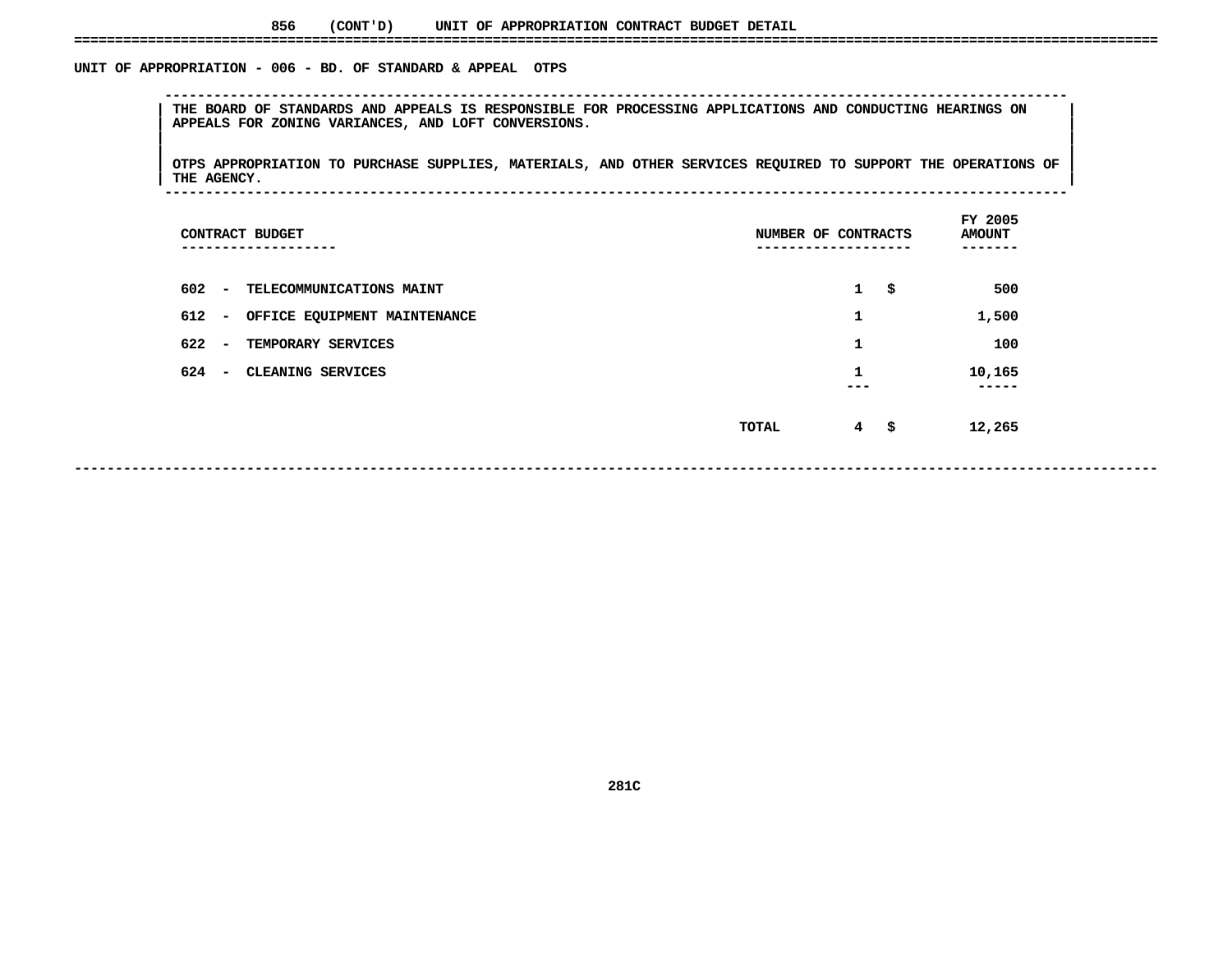#### UNIT OF APPROPRIATION - 190 - EXECUTIVE AND SUPPORT SERVICES-OTPS

THE DIVISION OF EXECUTIVE AND SUPPORT SERVICES INCLUDES THE OFFICE OF THE COMMISSIONER, THE OFFICE OF THE GENERAL COUNSEL, AND THE DIVISION OF FISCAL MANAGEMENT AND OPERATIONS. ALSO INCLUDED ARE INTERNAL AUDIT,<br>ENGINEERING GENERAL COUNSEL, AND THE DIVISION OF FISCAL MANAGEMENT AND OPERATIONS. ALSO INCLUDED ARE INTERNAL AUDIT,<br>ENGINEERING AUDIT, CENTRAL MESSENGER SERVICE AND THE OFFICE OF SPECIAL PROJECTS. MANAGEMENT AND INFORMATION<br>SYSTEMS, **ENGINEERING AUDIT, CENTRAL MESSENGER SERVICE AND THE OFFICE OF SPECIAL PROJECTS. MANAGEMENT AND INFORMATION <sup>|</sup> <sup>|</sup>**SYSTEMS, AND THE OFFICE OF FLEET ADMINISTRATION PROVIDE TECHNICAL SUPPORT TO CITY AGENCIES REGARDING THE **ACQUISITION, USE AND MAINTENANCE OF MORE THAN 22,000 VEHICLES. <sup>|</sup> <sup>|</sup>**

**OF APPROPRIATION - <sup>190</sup> - EXECUTIVE AND SUPPORT SERVICES-OTPS --------------------------------------------------------------------------------------------------------------**

|<br>| OTPS\_APPROPRIATION TO PURCHASE SUPPLIES, MATERIALS AND OTHER SERVICES REQUIRED TO SUPPORT EXECUTIVE SUPPORT |<br>| OTPS APPROPRIATION TO PURCHASE SUPPLIES, MATERIALS AND OTHER SERVICES REQUIRED TO SUPPORT EXECUTIVE SUPPORT<br>| OPERATIONS. **OTPS APPROPRIATION TO PURCHASE SUPPLIES, MATERIALS AND OTHER SERVICES REQUIRED TO SUPPORT EXECUTIVE SUPPORT <sup>|</sup> <sup>|</sup>OPERATIONS. <sup>|</sup> --------------------------------------------------------------------------------------------------------------**

 **FY**AMOUNT<br>-------**CONTRACT BUDGET NUMBER OF CONTRACTS AMOUNT ------------------- ------------------- ------- <sup>600</sup> - CONTRACTUAL SERVICES GENERAL <sup>4</sup> \$ 150,480** 607 - MAINT & REP MOTOR VEH EQUIP **- MAINT & REP MOTOR VEH EQUIP <sup>38</sup> 1,770,644 608 - MAINT & REP GENERAL <sup>1</sup> 6,500 612 - OFFICE EQUIPMENT MAINTENANCE <sup>3</sup> 104,284 613 - DATA PROCESSING EQUIPMENT <sup>7</sup> 3,093,746 619 - SECURITY SERVICES <sup>3</sup> 470,108 622 - TEMPORARY SERVICES <sup>2</sup> 39,168** 624 - CLEANING SERVICES **- CLEANING SERVICES <sup>1</sup> 1,708** 671 - TRAINING PRGM CITY EMPLOYEES **- TRAINING PRGM CITY EMPLOYEES <sup>6</sup> 20,619** 684 - PROF SERV COMPUTER SERVICES **- PROF SERV COMPUTER SERVICES <sup>1</sup> 500,000 686 - PROF SERV OTHER <sup>7</sup> 34,593 --- ----- TOTAL<sup>73</sup> \$ 6,191,850**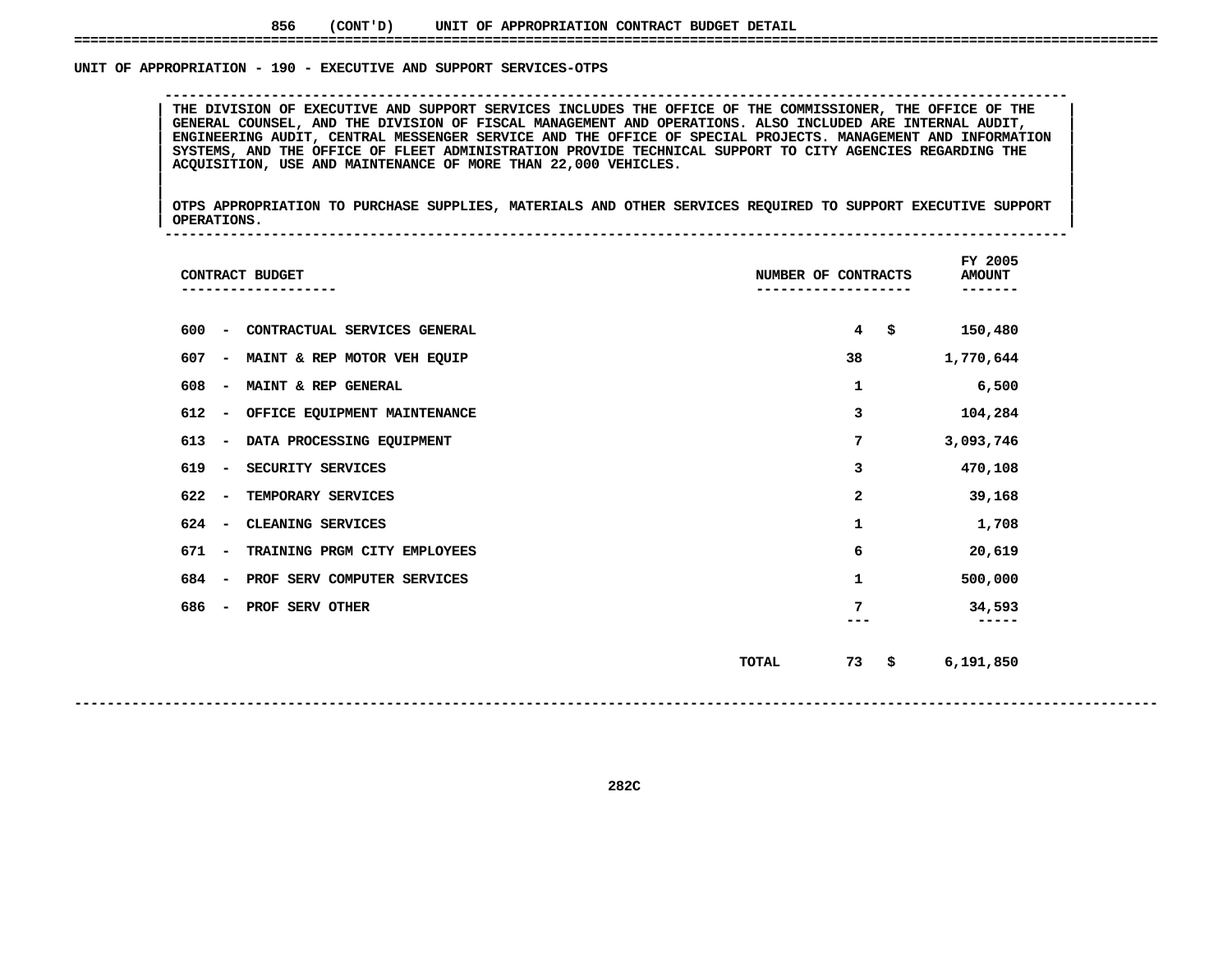# UNIT OF APPROPRIATION - 290 - DIV OF ADMINISTRATION AND SECURITY- OTPS

 **OF APPROPRIATION - <sup>290</sup> - DIV OF ADMINISTRATION AND SECURITY- OTPS --------------------------------------------------------------------------------------------------------------**THE DIVISION OF ADMINISTRATION AND SECURITY INCLUDES PAYROLL AND TIMEKEEPING, GENERAL ADMINISTRATIVE<br>FUNCTIONS, PERSONNEL AND DISCIPLINE. IN ADDITION, THE DIVISION IS CHARGED WITH AFFIRMATIVE CLAIMS, WHICH **THE DIVISION OF ADMINISTRATION AND SECURITY INCLUDES PAYROLL AND TIMEKEEPING, GENERAL ADMINISTRATIVE <sup>|</sup> <sup>|</sup> FUNCTIONS, PERSONNEL AND DISCIPLINE. IN ADDITION, THE DIVISION IS CHARGED WITH AFFIRMATIVE CLAIMS, WHICH <sup>|</sup> <sup>|</sup> SEEKS COMPENSATION FOR AUTOMOBILE ACCIDENTS INVOLVING CITY-OWNED VEHICLES. THE DIVISION ALSO OVERSEES <sup>|</sup> <sup>|</sup>SECURITY AT VARIOUS CITY-OWNED BUILDINGS. <sup>|</sup> <sup>|</sup>**

|<br>| OTPS APPROPRIATION FOR ADMINISTRATION AND SECURITY. FUNDS ARE PRIMARILY FOR CONTRACTUAL GUARDS TO PROVIDE |<br>| OTPS APPROPRIATION FOR ADMINISTRATION AND SECURITY. FUNDS ARE PRIMARILY FOR CONTRACTUAL GUARDS TO PROVIDE<br>| SECURITY FOR CITY-OWNED BUILDINGS. **OTPS APPROPRIATION FOR ADMINISTRATION AND SECURITY. FUNDS ARE PRIMARILY FOR CONTRACTUAL GUARDS TO PROVIDE <sup>|</sup> <sup>|</sup>SECURITY FOR CITY-OWNED BUILDINGS. <sup>|</sup> --------------------------------------------------------------------------------------------------------------**

| CONTRACT BUDGET<br>---------------- | NUMBER OF CONTRACTS<br>-------------- |                     | --- | FY 2005<br><b>AMOUNT</b><br>------- |
|-------------------------------------|---------------------------------------|---------------------|-----|-------------------------------------|
| 619 - SECURITY SERVICES             |                                       | $\mathbf{1}$<br>--- | S.  | 8,303,595<br>-----                  |
|                                     | TOTAL                                 | $1 \quad$ \$        |     | 8,303,595                           |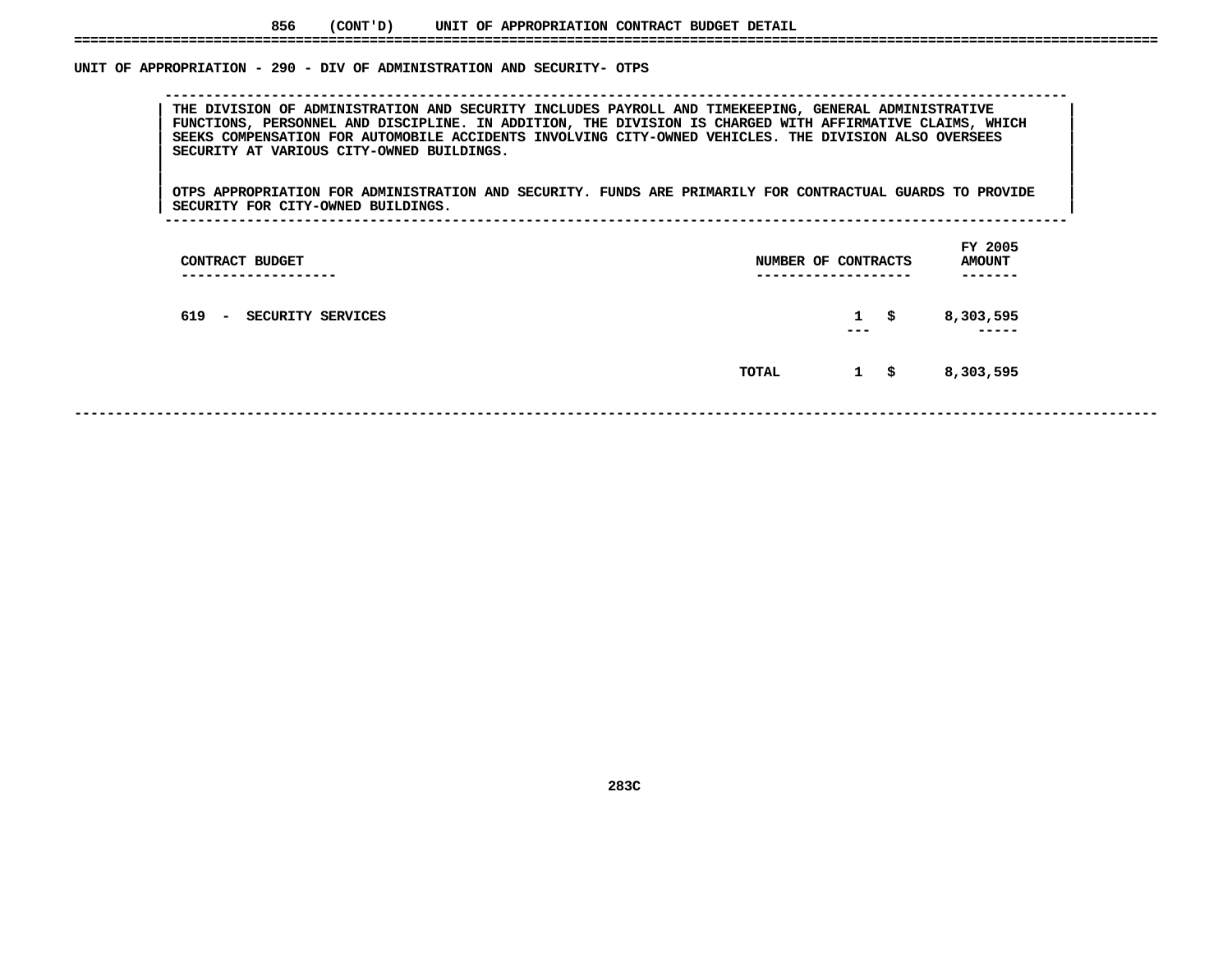# UNIT OF APPROPRIATION - 390 - DIV OF FACILITIES MGMT AND CONST- OTPS

 **OF APPROPRIATION - <sup>390</sup> - DIV OF FACILITIES MGMT AND CONST- OTPS --------------------------------------------------------------------------------------------------------------**THE DIVISION OF FACILITIES MANAGEMENT AND CONSTRUCTION PROVIDES CONSTRUCTION AND MAINTENANCE SERVICES FOR<br>CITY-OWNED PUBLIC BUILDINGS INCLUDING COURT FACILITIES. THIS DIVISION OVERSEES THE MANAGEMENT OF THE **THE DIVISION OF FACILITIES MANAGEMENT AND CONSTRUCTION PROVIDES CONSTRUCTION AND MAINTENANCE SERVICES FOR <sup>|</sup> <sup>|</sup> CITY-OWNED PUBLIC BUILDINGS INCLUDING COURT FACILITIES. THIS DIVISION OVERSEES THE MANAGEMENT OF THE <sup>|</sup> <sup>|</sup>**AMERICIANS WITH DISABILITY ACT, ADA ,COMPLIANCE PROGRAMS AND PERFORMS GRAFFITTI REMOVAL ON PUBLIC BUILDINGS.<br>THE OFFICE OF ENERGY CONSERVATION (OEC) DEVELOPS ENERGY CONSERVATION POLICIES AND STRATEGIES TO MANAGE<br>ENERGY USE **THE OFFICE OF ENERGY CONSERVATION (OEC) DEVELOPS ENERGY CONSERVATION POLICIES AND STRATEGIES TO MANAGE <sup>|</sup> <sup>|</sup>ENERGY USE BY ALL CITY AGENCIES. <sup>|</sup> <sup>|</sup>**

OTPS APPROPRIATION TO PURCHASE SUPPLIES, MATERIALS AND OTHER SERVICES REQUIRED TO SUPPORT DIVISION OF |<br>| OTPS APPROPRIATION TO PURCHASE SUPPLIES, MATERIALS AND OTHER SERVICES REQUIRED TO SUPPORT DIVISION OF<br>| FACILITIES AND CITY-WIDE ENGERY AND CONTRACTUAL SERVICES TO MAINTAIN CITY-OWNED BUILDINGS UNDER DFMC;'S **OTPS APPROPRIATION TO PURCHASE SUPPLIES, MATERIALS AND OTHER SERVICES REQUIRED TO SUPPORT DIVISION OF <sup>|</sup> <sup>|</sup> FACILITIES AND CITY-WIDE ENGERY AND CONTRACTUAL SERVICES TO MAINTAIN CITY-OWNED BUILDINGS UNDER DFMC;'S <sup>|</sup> <sup>|</sup>PORTFOLIO. <sup>|</sup> --------------------------------------------------------------------------------------------------------------**

 **FY**AMOUNT<br>-------**CONTRACT BUDGET NUMBER OF CONTRACTS AMOUNT ------------------- ------------------- ------- <sup>608</sup> - MAINT & REP GENERAL <sup>93</sup> \$ 8,010,370 612- OFFICE EQUIPMENT MAINTENANCE <sup>1</sup> 5,000**

| 615 | $\overline{\phantom{a}}$ | PRINTING CONTRACTS             |              | 1   |    | 690        |
|-----|--------------------------|--------------------------------|--------------|-----|----|------------|
| 619 | $\overline{\phantom{a}}$ | SECURITY SERVICES              |              | 3   |    | 8,843,864  |
| 622 | $\overline{\phantom{a}}$ | TEMPORARY SERVICES             |              | 1   |    | 3,246      |
| 624 | $\overline{\phantom{a}}$ | CLEANING SERVICES              |              | 9   |    | 87,242     |
| 633 | $\overline{\phantom{a}}$ | TRANSPORTATION EXPENDITURES    |              | 3   |    | 103,129    |
| 671 | $\overline{\phantom{a}}$ | TRAINING PRGM CITY EMPLOYEES   |              | 1   |    | 15,000     |
| 676 | $\overline{\phantom{a}}$ | MAINT & OPER OF INFRASTRUCTURE |              | 3   |    | 3,916,566  |
| 686 | $\overline{\phantom{a}}$ | PROF SERV OTHER                |              | 4   |    | 387,593    |
|     |                          |                                | <b>TOTAL</b> | 119 | Ŝ. | 21,372,700 |

**<sup>119</sup> \$ 21,372,700**

**284C**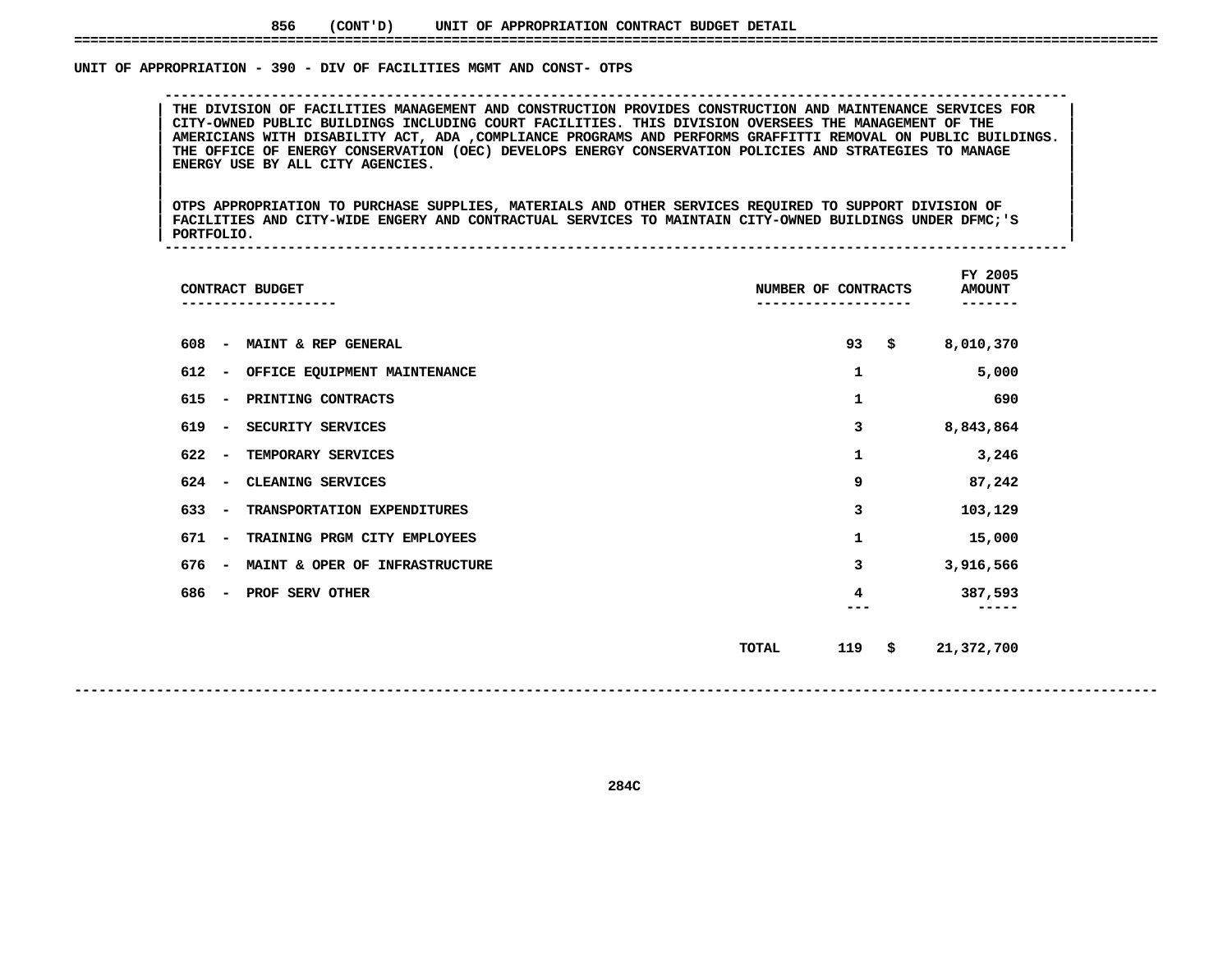# UNIT OF APPROPRIATION - 490 - DIV. OF MUNI SUPPLIES-OTPS

THE DIVISION OF MUNICIPAL SUPPLIES PURCHASES GOODS AND MATERIALS FOR ALL CITY AGENCIES. IT ESTABLISHES<br>CITY-WIDE REQUIREMENTS CONTRACTS AND OPEN MARKET ORDERS AND AGENCY SPECIFIC ORDERS; DEVELOPS BIDS; PREPARES THE DIVISION OF MUNICIPAL SUPPLIES PURCHASES GOODS AND MATERIALS FOR ALL CITY AGENCIES. IT ESTABLISHES<br>CITY-WIDE REQUIREMENTS CONTRACTS AND OPEN MARKET ORDERS AND AGENCY SPECIFIC ORDERS; DEVELOPS BIDS; PREPARES<br>PURCHASE OR **CITY-WIDE REQUIREMENTS CONTRACTS AND OPEN MARKET ORDERS AND AGENCY SPECIFIC ORDERS; DEVELOPS BIDS; PREPARES <sup>|</sup> <sup>|</sup> PURCHASE ORDERS; MAINTAINS PURCHASE SPECIFICATIONS; EVALUATES VENDOR BIDS; MAINTAINS <sup>A</sup> CENTRAL STOREHOUSE <sup>|</sup> <sup>|</sup> AND SUPPLIES COMMODITIES TO ALL CITY AGENCIES; PERFORMS QUALITY INSPECTION OF PURCHASED ITEMS, INCLUDING <sup>|</sup> <sup>|</sup>LABORATORY TESTING AND ANALYSES, AND DISPOSES OF SURPLUS CITY GOODS BY AUCTION. <sup>|</sup> <sup>|</sup>**

**OF APPROPRIATION - <sup>490</sup> - DIV. OF MUNI SUPPLIES-OTPS --------------------------------------------------------------------------------------------------------------**

|<br>| OTPS APPROPRIATION TO PURCHASE SUPPLIES, MATERIALS AND OTHER SERVICES REQUIRED TO SUPPORT DIVISION OF |<br>| OTPS APPROPRIATION TO PURCHASE SUPPLIES, MATERIALS AND OTHER SERVICES REQUIRED TO SUPPORT DIVISION OF<br>| MUNICIPAL SUPPLIES OPERATIONS. **OTPS APPROPRIATION TO PURCHASE SUPPLIES, MATERIALS AND OTHER SERVICES REQUIRED TO SUPPORT DIVISION OF <sup>|</sup> <sup>|</sup>MUNICIPAL SUPPLIES OPERATIONS. <sup>|</sup> --------------------------------------------------------------------------------------------------------------**

| CONTRACT BUDGET                 |                              | NUMBER OF CONTRACTS |              | FY 2005<br><b>AMOUNT</b><br>------ |                 |
|---------------------------------|------------------------------|---------------------|--------------|------------------------------------|-----------------|
| 600<br>$\overline{\phantom{m}}$ | CONTRACTUAL SERVICES GENERAL |                     | 5            | \$                                 | 791,170         |
| 602<br>$\overline{\phantom{a}}$ | TELECOMMUNICATIONS MAINT     |                     | 1            |                                    | 2,000           |
| 608<br>$\overline{\phantom{a}}$ | MAINT & REP GENERAL          |                     | 8            |                                    | 45,998          |
| 612<br>$\overline{\phantom{a}}$ | OFFICE EQUIPMENT MAINTENANCE |                     | 4            |                                    | 15,498          |
| 613<br>$\overline{\phantom{a}}$ | DATA PROCESSING EQUIPMENT    |                     | 3            |                                    | 21,500          |
| 615<br>$\overline{\phantom{a}}$ | PRINTING CONTRACTS           |                     | 1            |                                    | 1,000           |
| 619<br>$\overline{\phantom{m}}$ | SECURITY SERVICES            |                     | 4            |                                    | 15,991          |
| 622<br>$\overline{\phantom{a}}$ | TEMPORARY SERVICES           |                     | 4            |                                    | 346,409         |
| 624<br>$\overline{\phantom{a}}$ | CLEANING SERVICES            |                     | 2            |                                    | 3,000           |
| 671<br>$\overline{\phantom{m}}$ | TRAINING PRGM CITY EMPLOYEES |                     | 1            |                                    | 3,740           |
| 686<br>$\overline{\phantom{a}}$ | PROF SERV OTHER              |                     | $\mathbf{2}$ |                                    | 22,000<br>----- |
|                                 |                              | <b>TOTAL</b>        | 35           | \$                                 | 1,268,306       |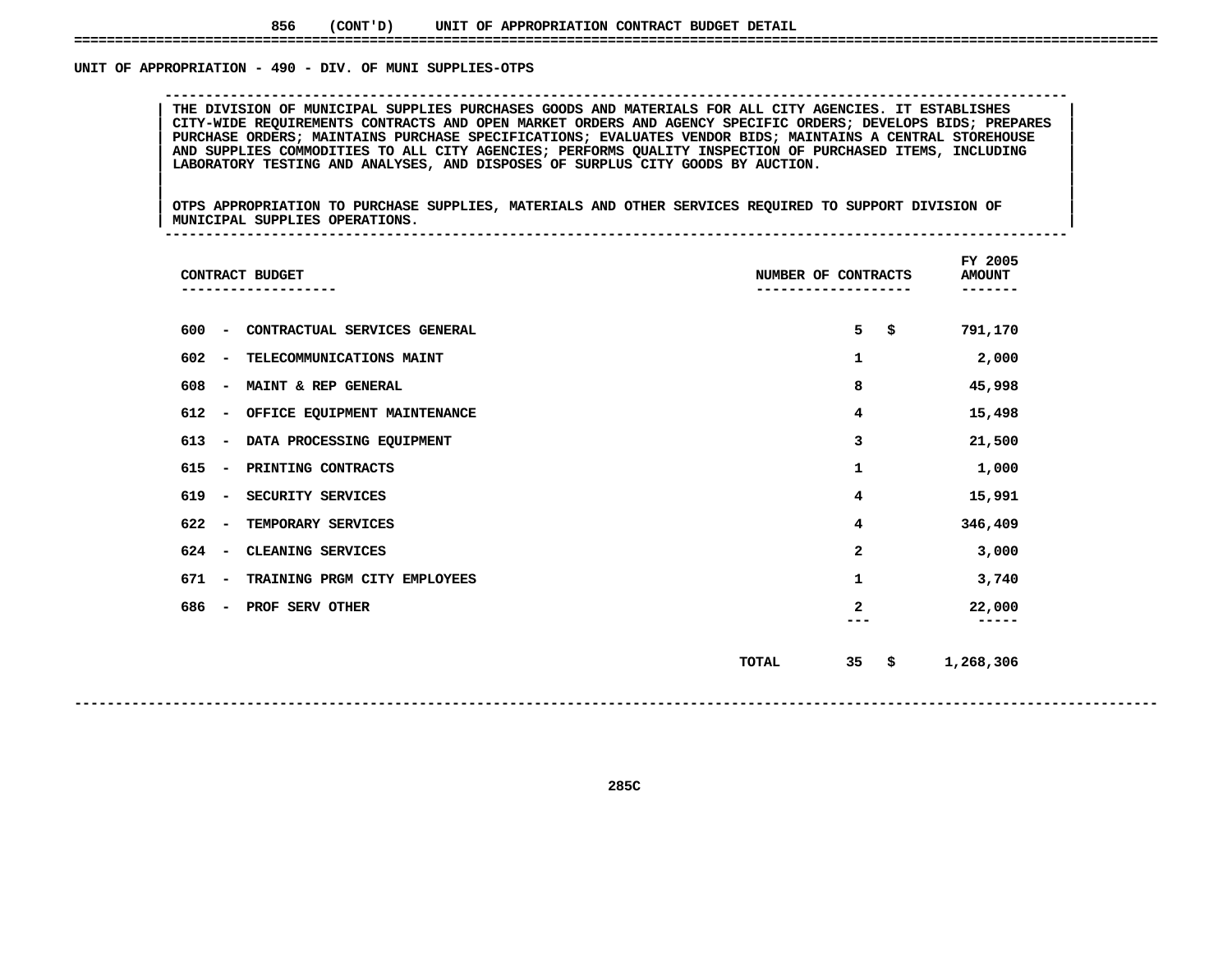### UNIT OF APPROPRIATION - 590 - DIV OF REAL ESTATE SERVICES

THE DIV. OF REAL ESTATE SERVICES MANAGES THE CITY'S REAL ESTATE PORTFOLIO OF COMMERCIAL, INDUSTRIAL,<br>WATERFRONT PROPERTIES, AND RESIDENTIALLY ZONED VACANT LOTS ACQUIRED THROUGH FORECLOSURE, AND SURPLUS **THE DIV. OF REAL ESTATE SERVICES MANAGES THE CITY'S REAL ESTATE PORTFOLIO OF COMMERCIAL, INDUSTRIAL, <sup>|</sup> <sup>|</sup> WATERFRONT PROPERTIES, AND RESIDENTIALLY ZONED VACANT LOTS ACQUIRED THROUGH FORECLOSURE, AND SURPLUS <sup>|</sup> <sup>|</sup> PROPERTY ACQUIRED THROUGH TAX FORECLOSURE OR CONDEMNATION. THE DIVISION ALSO MANAGES SURPLUS PROPERTY <sup>|</sup> <sup>|</sup>**FORMERLY ASSIGNED TO AND MANAGED BY OTHER CITY AGENCIES. THESE PROPERTIES ARE RETURNED TO THE CITY'S TAX<br>ROLLS THROUGH SALE AT PUBLIC AUCTION, OR INCREASE CITY REVENUES THROUGH LEASE AGREEMENTS. SITES FOR CITY USE<br>INCLUDIN ROLLS THROUGH SALE AT PUBLIC AUCTION, OR INCREASE CITY REVENUES THROUGH LEASE AGREEMENTS. SITES FOR CITY USE<br>INCLUDING SCHOOLS, SHELTERS, OFFICES, GARAGES, PRECINCTS AND LIBRARIES ARE SELECTED AND ACQUIRED. THE<br>DIVISION MA **INCLUDING SCHOOLS, SHELTERS, OFFICES, GARAGES, PRECINCTS AND LIBRARIES ARE SELECTED AND ACQUIRED. THE <sup>|</sup> <sup>|</sup> DIVISION MAINTAINS <sup>A</sup> CITYWIDE REAL PROPERTY DATA BASE AND CONDUCTS RELATED RESEARCH AND ANALYSES. THE <sup>|</sup> <sup>|</sup>DIVISION ALSO LOCATES, LEASES AND DESIGNS PRIVATELY-OWNED SPACE FOR USE BY CITY AGENCIES. <sup>|</sup> <sup>|</sup>**

**OF APPROPRIATION - <sup>590</sup> - DIV OF REAL ESTATE SERVICES --------------------------------------------------------------------------------------------------------------**

|<br>| OTPS\_APPROPRIATION\_TO\_PURCHASE\_SUPPLIES,\_MATERIALS\_AND\_OTHER\_SERVICES\_REQUIRED\_TO\_SUPPORT\_DIVISION\_OF\_REAL\_\_\_ |<br>| OTPS APPROPRIATION TO PURCHASE SUPPLIES, MATERIALS AND OTHER SERVICES REQUIRED TO SUPPORT DIVISION OF REAL<br>| PROPERTY OPERATIONS. **OTPS APPROPRIATION TO PURCHASE SUPPLIES, MATERIALS AND OTHER SERVICES REQUIRED TO SUPPORT DIVISION OF REAL <sup>|</sup> <sup>|</sup>PROPERTY OPERATIONS. <sup>|</sup> --------------------------------------------------------------------------------------------------------------**

|                                     | CONTRACT BUDGET              | NUMBER OF CONTRACTS |                    | FY 2005<br><b>AMOUNT</b><br>------- |
|-------------------------------------|------------------------------|---------------------|--------------------|-------------------------------------|
| 602<br>$\overline{\phantom{a}}$     | TELECOMMUNICATIONS MAINT     |                     | $\mathbf{1}$<br>\$ | 3,000                               |
| 608<br>$\qquad \qquad \blacksquare$ | MAINT & REP GENERAL          |                     | 16                 | 817,808                             |
| 612<br>$\overline{\phantom{a}}$     | OFFICE EQUIPMENT MAINTENANCE |                     | 2                  | 26,499                              |
| 613<br>$\overline{\phantom{a}}$     | DATA PROCESSING EQUIPMENT    |                     | 1                  | 3,000                               |
| 615<br>$\overline{\phantom{a}}$     | PRINTING CONTRACTS           |                     | 2                  | 63,000                              |
| 619<br>$\overline{\phantom{m}}$     | SECURITY SERVICES            |                     | 1                  | 234,638                             |
| 622<br>$\overline{\phantom{a}}$     | TEMPORARY SERVICES           |                     | 1                  | 35,000                              |
| 624<br>$\overline{\phantom{a}}$     | CLEANING SERVICES            |                     | $\mathbf{1}$       | 4,000                               |
| 681<br>$\overline{\phantom{a}}$     | PROF SERV ACCTING & AUDITING |                     | 1                  | 1,000                               |
| 684<br>$\overline{\phantom{a}}$     | PROF SERV COMPUTER SERVICES  |                     | 1                  | 30,000                              |
| 686<br>$\overline{\phantom{a}}$     | PROF SERV OTHER              |                     | 6                  | 12,458<br>-----                     |
|                                     |                              | <b>TOTAL</b>        | 33<br>\$           | 1,230,403                           |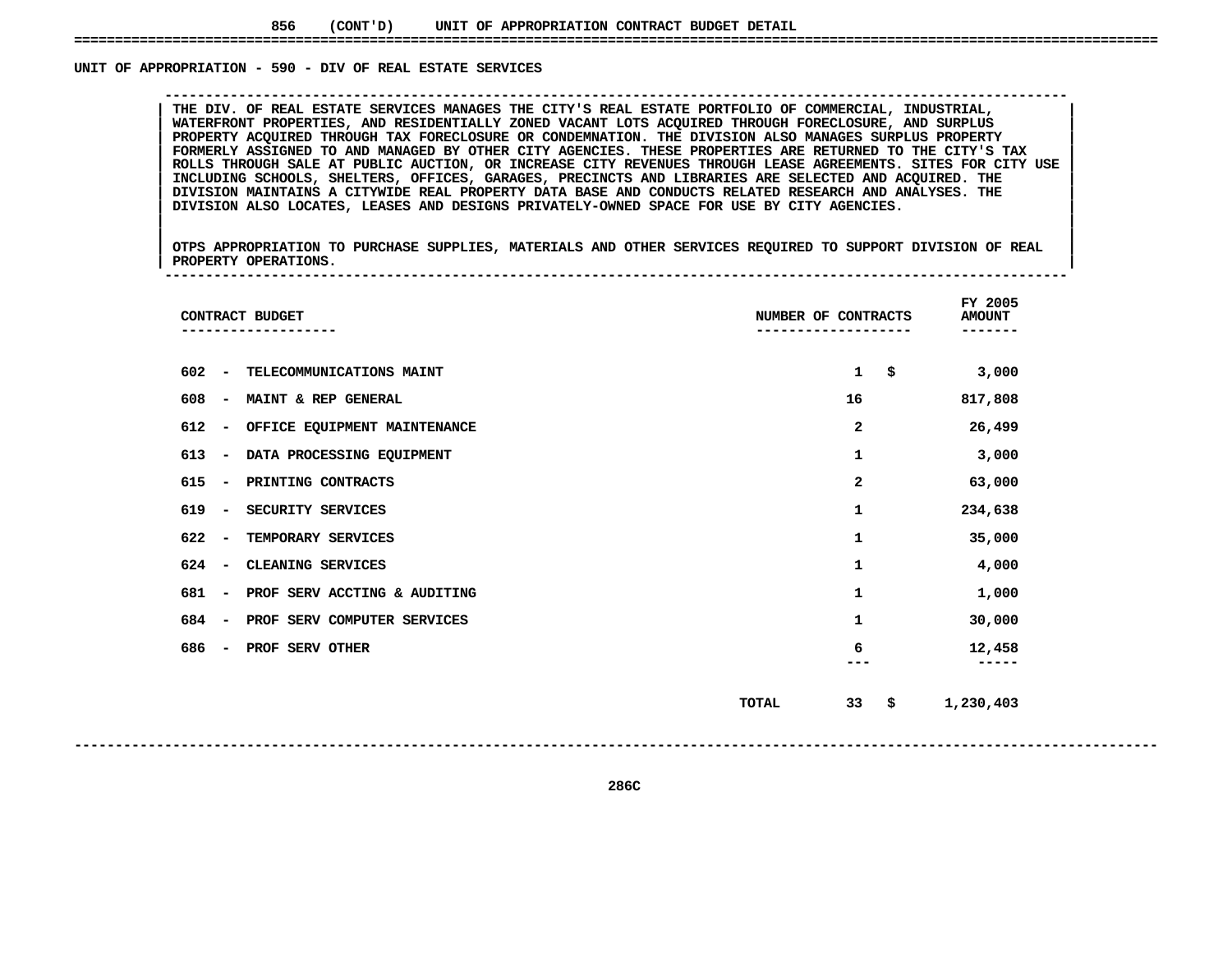# UNIT OF APPROPRIATION - 690 - COMMUNICATIONS

 **OF APPROPRIATION - <sup>690</sup> - COMMUNICATIONS --------------------------------------------------------------------------------------------------------------**THE DIVISION OF COMMUNICATIONS PUBLISHES THE CITY RECORD, THE GREEN BOOK, THE CITY BUILDING CODE, THE CITY |<br>| CHARTER, AND OTHER CITY PUBLICATIONS. DESIGNS, TYPESETS AND PREPARES GRAPHIC ART FOR CITY RECORD<br>| PUBLICATIONS **CHARTER, AND OTHER CITY PUBLICATIONS. DESIGNS, TYPESETS AND PREPARES GRAPHIC ART FOR CITY RECORD <sup>|</sup> <sup>|</sup>PUBLICATIONS, CITY-WIDE NEWSLETTERS AND PROJECTS FOR THE AGENCY AND OTHER CITY AGENCIES. <sup>|</sup> <sup>|</sup>**

|<br>| OTPS APPROPRIATION TO PURCHASE SUPPLIES, MATERIALS AND OTHER SERVICES REQUIRED TO SUPPORT CITY PUBLISHING. | **<sup>|</sup> <sup>|</sup>OTPS APPROPRIATION TO PURCHASE SUPPLIES, MATERIALS AND OTHER SERVICES REQUIRED TO SUPPORT CITY PUBLISHING. <sup>|</sup> --------------------------------------------------------------------------------------------------------------**

| CONTRACT BUDGET<br>-----------                                  | NUMBER OF CONTRACTS     | FY 2005<br><b>AMOUNT</b> |
|-----------------------------------------------------------------|-------------------------|--------------------------|
| 602<br>TELECOMMUNICATIONS MAINT<br>$\overline{\phantom{a}}$     | $\mathbf{1}$<br>\$      | 100                      |
| 612<br>OFFICE EQUIPMENT MAINTENANCE<br>$\overline{\phantom{a}}$ | 1                       | 4,455                    |
| 613<br>DATA PROCESSING EQUIPMENT<br>$\overline{\phantom{a}}$    | 2                       | 10,530                   |
| 615<br>PRINTING CONTRACTS<br>$\overline{\phantom{a}}$           | 36                      | 460,000                  |
|                                                                 | ---                     | ----                     |
|                                                                 | 40<br>s<br><b>TOTAL</b> | 475,085                  |

**<sup>40</sup> \$ 475,085**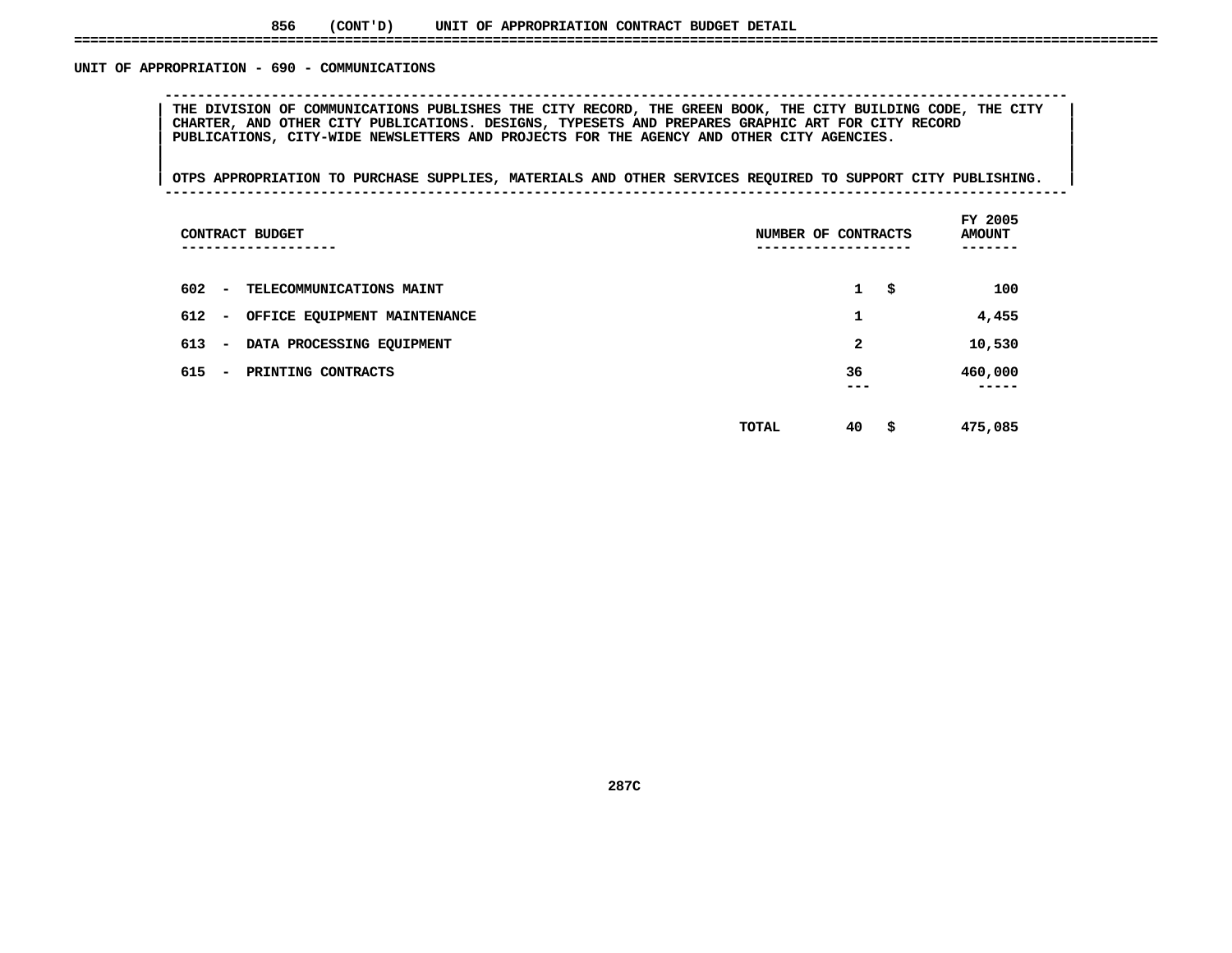| 858 | ___<br>DEPARTMENT OF INFO TECH & TELECOMM<br>SUMMARY<br>CONTRACT<br><b>BUDGET</b><br><b>AGENCY</b> |
|-----|----------------------------------------------------------------------------------------------------|
| --- |                                                                                                    |

 **FUNCTION: ADMINISTERSA AND SUPPORTS THE INTEGRATION AND CONSOLIDATION OF SINGLE DATA COMMUNICATIONS NETWORK AMONG CITY AGENCIES; PROVIDES**S ACCESS FOR INTER-AGENCY DATA PROCESSING APPLICATIONS; SUPPORTS BACK-UP ACTIVITIES FOR DATA CENTERS IN CASE OF DISASTER;<br>S THE COMPUTER SERVICE CENTER TO PROVIDE DATA PROCESSING SERVICES TO CITY AGENCIES; PLANS AND COORDI OPERATES THE COMPUTER SERVICE CENTER TO PROVIDE DATA PROCESSING SERVICES TO CITY AGENCIES: PLANS AND COORDINATES TELECOMMUNICATIONS S THE COMPUTER SERVICE CENTER TO PROVIDE DATA PROCESSING SERVICES TO CITY AGENCIES; PLANS AND COORDINATES TELECOMMUNICATIONS<br>FOR THE CITY; ADMINISTERS ALL FRANCHISES AND REVOCABLE CONSENTS RELATING TO TELECOMMUNICATIONS; D **POLICY**Y FOR THE CITY; ADMINISTERS ALL FRANCHISES AND REVOCABLE CONSENTS RELATING TO TELECOMMUNICATIONS; DEVELOPS MUNICIPAL USES OF<br>TELEVISION; PLANS PURCHASES AND MANAGES MANY OF THE CITY'S TELECOMMUNICATION SYSTEMS AND PROVIDES **CABLE**E TELEVISION; PLANS PURCHASES AND MANAGES MANY OF THE CITY'S TELECOMMUNICATION SYSTEMS AND PROVIDES RELATED TECHNICAL ASSISTANCE<br>ITY AGENCIES; AND OPERATES THE CITY'S 3-1-1 CITIZEN SERVICE CENTER. COORDINATES AND MANAGES A **TO**O CITY AGENCIES; AND OPERATES THE CITY'S 3-1-1 CITIZEN SERVICE CENTER. COORDINATES AND MANAGES AGENCY TELECOMMUNICATIONS SERVICES,<br>ANAGES MANY OF THE CITY'S TELECOMMUNICATIONS SYSTEMS AND PROVIDES RELATED TECHNICAL ASSISTA **MANAGES**

**MANY OF THE CITY'S TELECOMMUNICATIONS SYSTEMS AND PROVIDES RELATED TECHNICAL ASSISTANCE TO CITY AGENCIES. ====================================================================================================================================**

UNIT OF APPROPRIATION - 002 - OTHER THAN PERSONAL SERVICES

 **OF APPROPRIATION - <sup>002</sup> - OTHER THAN PERSONAL SERVICES -------------------------------------------------------------------------------------------------------------- PROVIDES COMPUTING SERVICES TO CITY AGENCIES IN MEETING THEIR INFORMATION PROCESSING NEEDS; IMPLEMENTS <sup>|</sup>** PROVIDES COMPUTING SERVICES TO CITY AGENCIES IN MEETING THEIR INFORMATION PROCESSING NEEDS; IMPLEMENTS A **SINGLE DATA COMMUNICATIONS NETWORK AMONG CITY AGENCIES THROUGH CITYNET; PLANS AND COORDINATES <sup>|</sup> TELECOMMUNICATIONS POLICY FOR NEW YORK CITY ISSUES; MANAGES ALL TELECOMMUNICATION FRANCHISES AND REVOCABLE <sup>|</sup> CONSENTS; DEVELOPS MUNICIPAL USES OF CABLE TELEVISION; PLANS PURCHASES AND MANAGES MANY OF THE CITY'S <sup>|</sup> TELECOMMUNICATIONS SYSTEMS AND PROVIDES RELATED TECHNICAL ASSISTANCE TO CITY AGENCIES, AND OPERATES THE <sup>|</sup> CITY'S 3-1-1 CITIZEN SERVICE CENTER. <sup>|</sup>**

OTPS APPROPRIATION TO PURCHASE SUPPLIES, MATERIALS AND OTHER SERVICES TO SUPPORT THE OPERATIONS OF DOITT AND OTPS APPROPRIATION TO PURCHASE SUPPLIES, MATERIALS AND OTHER SERVICES TO SUPPORT THE OPERATIONS OF DOITT AND OTHER CITY AGENCIES. VOICE AND DATA COMMUNICATIONS CHARGES FOR ALL CITY AGENCIES ARE PAID THROUGH DOITT, OTPS APPROPRIATION TO PURCHASE SUPPLIES, MATERIALS AND OTHER SERVICES TO SUPPORT THE OPERATIONS OF DOITT AND<br>OTHER CITY AGENCIES. VOICE AND DATA COMMUNICATIONS CHARGES FOR ALL CITY AGENCIES ARE PAID THROUGH DOITT,<br>INCLUDIN OTHER CITY AGENCIES. VOICE AND DATA COMMUNICATIONS CHARGES FOR ALL CITY AGENCIES ARE PAID THROUGH DOITT,<br>INCLUDING THOSE RELATED TO THE CITYNET SYSTEM, AND ARE CHARGED BACK TO THOSE AGENCIES THROUGH AN INTRA-CITY<br>BILLING P **INCLUDING THOSE RELATED TO THE CITYNET SYSTEM, AND ARE CHARGED BACK TO THOSE AGENCIES THROUGH AN INTRA-CITY <sup>|</sup> BILLING PROCESS. <sup>|</sup> --------------------------------------------------------------------------------------------------------------**

|     |                          | CONTRACT BUDGET              |  | NUMBER OF CONTRACTS | FY 2005<br><b>AMOUNT</b> |
|-----|--------------------------|------------------------------|--|---------------------|--------------------------|
| 600 | $\overline{\phantom{a}}$ | CONTRACTUAL SERVICES GENERAL |  | 1                   | 481,668                  |
| 602 | $\overline{\phantom{0}}$ | TELECOMMUNICATIONS MAINT     |  | $\mathbf{2}$        | 4,423,991                |
| 608 | $\overline{\phantom{a}}$ | MAINT & REP GENERAL          |  | 8                   | 557,315                  |
| 612 | $\overline{\phantom{a}}$ | OFFICE EQUIPMENT MAINTENANCE |  | 4                   | 547,692                  |
| 613 | $\sim$                   | DATA PROCESSING EQUIPMENT    |  | 26                  | 16,348,456               |
| 615 | $\overline{\phantom{a}}$ | PRINTING CONTRACTS           |  | $\mathbf{2}$        | 42,580                   |
| 619 | $\overline{\phantom{a}}$ | SECURITY SERVICES            |  | 1                   | 104,764                  |
|     |                          |                              |  |                     |                          |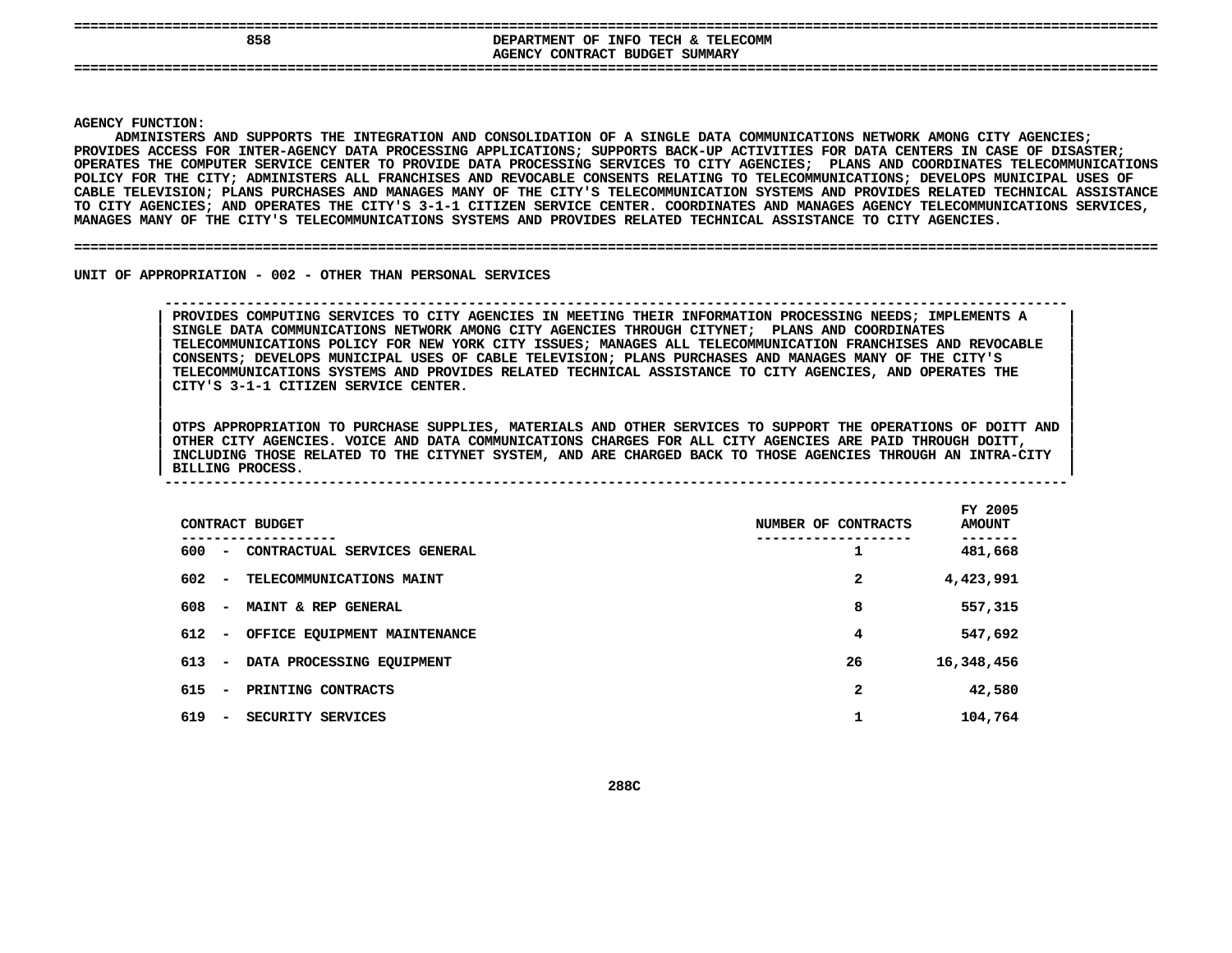| --<br>858<br>----- | TELECOMM<br>TECH<br>DEPARTMENT OF INFO<br>Σ×<br>SUMMARY<br>CONTRACT BUDGET<br><b>AGENCY</b> |
|--------------------|---------------------------------------------------------------------------------------------|
| ----               |                                                                                             |

| 622 | $\overline{\phantom{a}}$ | TEMPORARY SERVICES           |       | 2  | 54,193           |
|-----|--------------------------|------------------------------|-------|----|------------------|
| 624 | $\overline{\phantom{a}}$ | CLEANING SERVICES            |       | 4  | 79,705           |
| 671 | $\blacksquare$           | TRAINING PRGM CITY EMPLOYEES |       | 1  | 980              |
| 681 | $\sim$                   | PROF SERV ACCTING & AUDITING |       | 1  | 650,000          |
| 682 | $\blacksquare$           | PROF SERV LEGAL SERVICES     |       | 2  | 239,500          |
| 684 | $\sim$                   | PROF SERV COMPUTER SERVICES  |       | 4  | 1,817,719        |
| 686 | $\sim$                   | PROF SERV OTHER              |       | 8  | 448,077          |
|     |                          |                              | TOTAL | 66 | \$<br>25,796,640 |
|     |                          |                              |       |    |                  |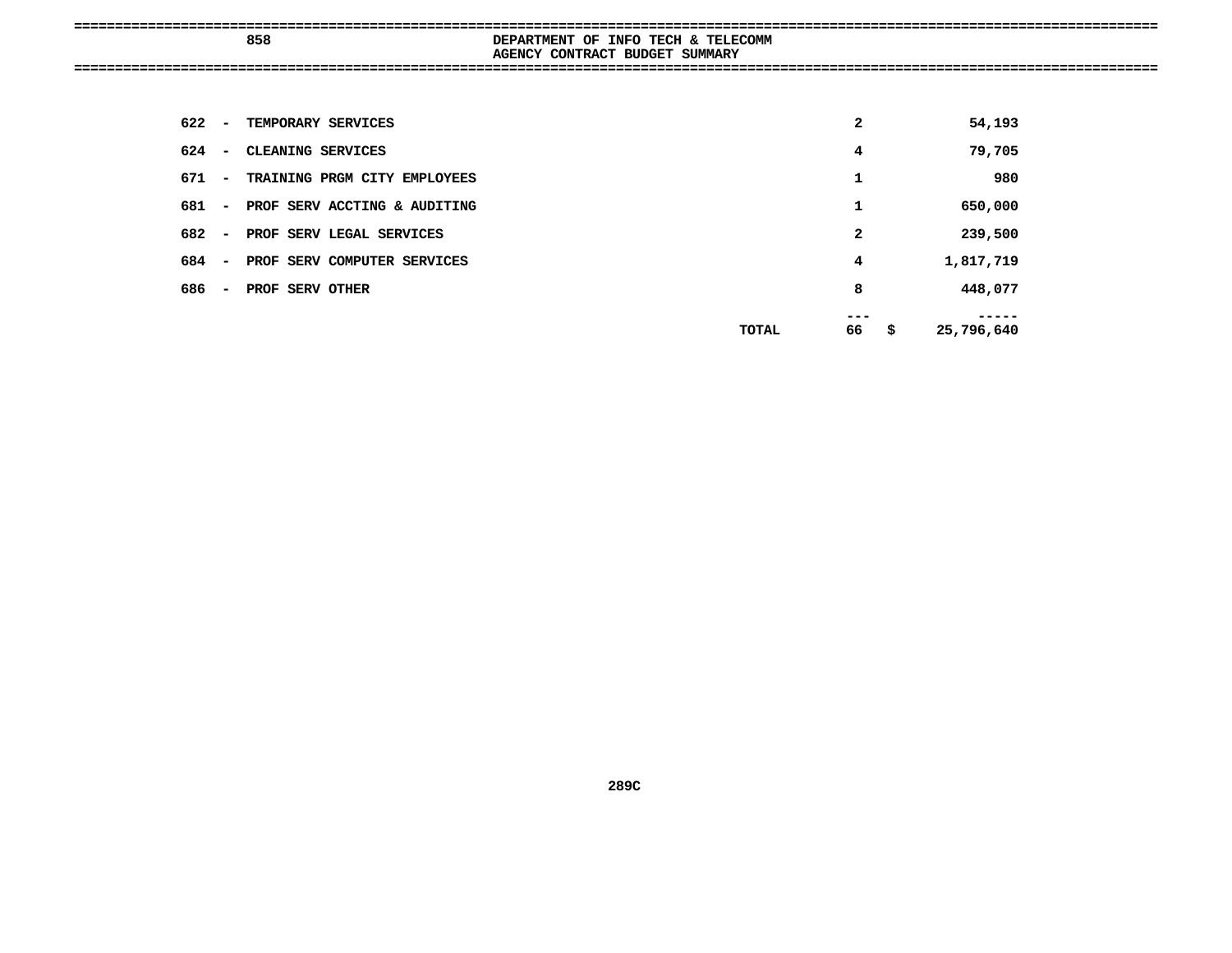| ---<br>----<br>860 | -----------------------------------<br>INFORMATION SVS<br>OF RECORDS<br><b>DEPARTMENT</b><br>SUMMARY<br><b>BUDGET</b><br>CONTRACT<br><b>AGENCY</b> |
|--------------------|----------------------------------------------------------------------------------------------------------------------------------------------------|
| ---                |                                                                                                                                                    |

**Y FUNCTION:<br>MANAGES THE<br>ENTS. DORIS MANAGES THE CITY'S RECORDS AND PRESERVES THE CITY'S HERITAGE BY IDENTIFYING, COLLECTING, AND CONSERVING SIGNIFICANT HISTORIC DOCUMENTS. DORIS ALSO PROVIDES REFERENCE AND RESEARCH SERVICES TO CITY OFFICIALS, EMPLOYEES, AND THE GENERAL PUBLIC. ====================================================================================================================================**

UNIT OF APPROPRIATION - 200 - OTHER THAN PERSONAL SERVICES

**OF APPROPRIATION - <sup>200</sup> - OTHER THAN PERSONAL SERVICES --------------------------------------------------------------------------------------------------------------**

 **SERVES AS THE CITY'S REPOSITORY FOR OFFICIAL PUBLICATIONS, LAWS, AND HISTORICAL DOCUMENTS. OPERATES <sup>|</sup>** SERVES AS THE CITY'S REPOSITORY FOR OFFICIAL PUBLICATIONS, LAWS, AND HISTORICAL DOCUMENTS. OPERATES A **MUNICIPAL ARCHIVES DIVISION WHICH IS RESPONSIBLE FOR CONSERVING AND PRESERVING HISTORICAL DOCUMENTS, WHICH <sup>|</sup>** DATE BACK TO THE 17TH CENTURY. DORIS ALSO MANAGES THE CITY'S RECORDS THROUGH THE OPERATION OF A MUNICIPAL<br>REFERENCE AND RESEARCH CENTER (MRRC). THIS LIBRARY CONTAINS MORE THAN A QUARTER MILLION RECORDS, REPORTS,<br>AND DOCUME DATE BACK TO THE 17TH CENTURY. DORIS ALSO MANAGES THE CITY'S RECORDS THROUGH THE OPERATION OF A MUNICIPAL **REFERENCE AND RESEARCH CENTER (MRRC). THIS LIBRARY CONTAINS MORE THAN A QUARTER MILLION RECORDS, REPORTS, <sup>|</sup> AND DOCUMENTS. THE AGENCY ALSO OPERATES FEET OF ACTIVE AND SEMI-ACTIVE CITY AGENCY RECORDS. <sup>|</sup> A MUNICIPAL RECORDS CENTER (MRC) WHICH HOUSES OVER 500,000 CUBIC <sup>|</sup>**

| CONTRACT BUDGET                               |       | NUMBER OF CONTRACTS         | FY 2005<br><b>AMOUNT</b> |
|-----------------------------------------------|-------|-----------------------------|--------------------------|
| 607<br>- MAINT & REP MOTOR VEH EQUIP          |       |                             | ----<br>500              |
| 612<br>OFFICE EQUIPMENT MAINTENANCE<br>$\sim$ |       | $\mathbf{1}$                | 17,900                   |
|                                               | TOTAL | ---<br>$\mathbf{2}$<br>- \$ | -----<br>18,400          |
|                                               |       |                             |                          |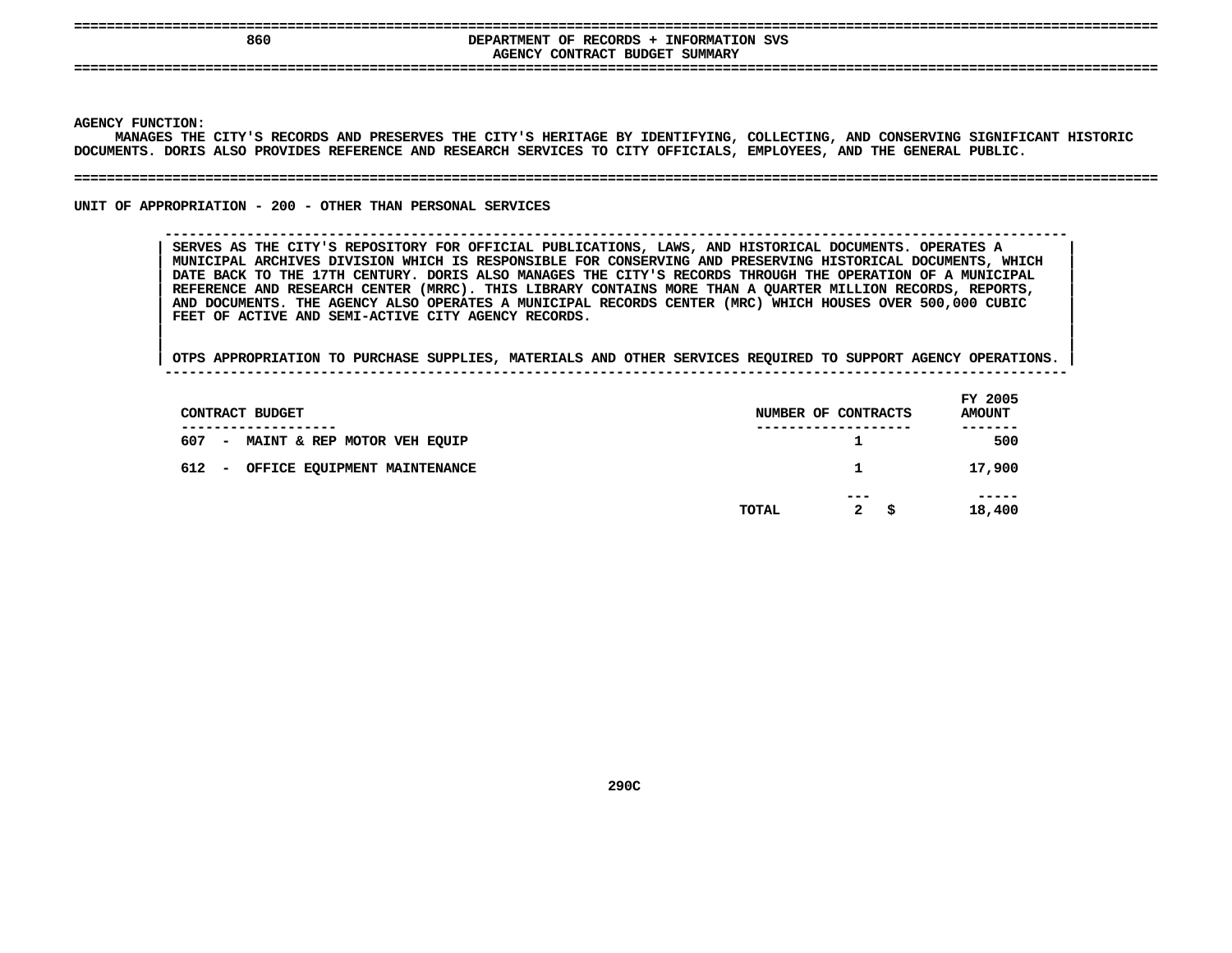| 866 | DEPARTMENT OF CONSUMER AFFAIRS<br>AGENCY CONTRACT BUDGET SUMMARY |  |
|-----|------------------------------------------------------------------|--|
|     |                                                                  |  |

Y FUNCTION:<br>PROVIDES CO<br>MER PROTEC<mark>T</mark> PROVIDES CONSUMER PROTECTION AND EDUCATION TO PREVENT FRAUD AND DECEPTION IN THE MARKETPLACE. ADMINISTERS AND ENFORCES THE S CONSUMER PROTECTION AND EDUCATION TO PREVENT FRAUD AND DECEPTION IN THE MARKETPLACE. ADMINISTERS AND ENFORCES THE<br>TECTION LAW AND LICENSING STATUTES THAT APPLY TO 82 TYPES OF BUSINESSES OR ACTIVITIES. ENFORCES CITY AND S **CONSUMER**R PROTECTION LAW AND LICENSING STATUTES THAT APPLY TO 82 TYPES OF BUSINESSES OR ACTIVITIES. ENFORCES CITY AND STATE WEIGHTS<br>SURES STATUTES, RECEIVES AND RESOLVES OR REFERS CONSUMER COMPLAINTS, CONDUCTS RESEARCH ON CONSUMER **AND MEASURES STATUTES, RECEIVES AND RESOLVES OR REFERS CONSUMER COMPLAINTS, CONDUCTS RESEARCH ON CONSUMER ISSUES AND EDUCATES CONSUMERS**

#### **AND BUSINESSES. ====================================================================================================================================**

UNIT OF APPROPRIATION - 003 - OTHER THAN PERSONAL SERVICE

 **OF APPROPRIATION - <sup>003</sup> - OTHER THAN PERSONAL SERVICE -------------------------------------------------------------------------------------------------------------- ADMINISTRATION/GENERAL COUNSEL - GUIDES THE DEPARTMENT IN FULFILLING ITS VARIOUS MANDATES. TASKS INCLUDE <sup>|</sup> OPERATIONS, STAFFING, BUDGETING, MATERIALS MANAGEMENT, AND OTHER INTERNAL ADMINISTRATIVE SERVICES. THE <sup>|</sup>** CENTER CONSISTS OF THE OFFICE OF THE COMMISSIONER, OFFICE OF THE GENERAL COUNSEL, PERSONNEL, AND FINANCE &<br>| OPERATIONS DIVISIONS.<br>| **| OPERATIONS DIVISIONS. <sup>|</sup>**

|                                 | CONTRACT BUDGET              | NUMBER OF CONTRACTS |              | FY 2005<br><b>AMOUNT</b> |
|---------------------------------|------------------------------|---------------------|--------------|--------------------------|
| 608<br>$\sim$                   | MAINT & REP GENERAL          |                     | $\mathbf{2}$ | 2,640                    |
| 612<br>$\overline{\phantom{0}}$ | OFFICE EQUIPMENT MAINTENANCE |                     | 11           | 58,140                   |
| 613                             | - DATA PROCESSING EQUIPMENT  |                     | 1            | 1,800                    |
| 615<br>$\overline{\phantom{a}}$ | PRINTING CONTRACTS           |                     | 3            | 19,000                   |
| 619<br>$\overline{\phantom{a}}$ | SECURITY SERVICES            |                     | 3            | 59,429                   |
| 671<br>$\sim$                   | TRAINING PRGM CITY EMPLOYEES |                     | 1            | 6,185                    |
| 682<br>$\sim$                   | PROF SERV LEGAL SERVICES     |                     | 1            | 3,000                    |
| 684<br>$\sim$                   | PROF SERV COMPUTER SERVICES  |                     | 3            | 29,200                   |
| 686<br>$\sim$                   | PROF SERV OTHER              |                     | 2            | 27,776                   |
|                                 |                              | <b>TOTAL</b>        | 27           | \$<br>207,170            |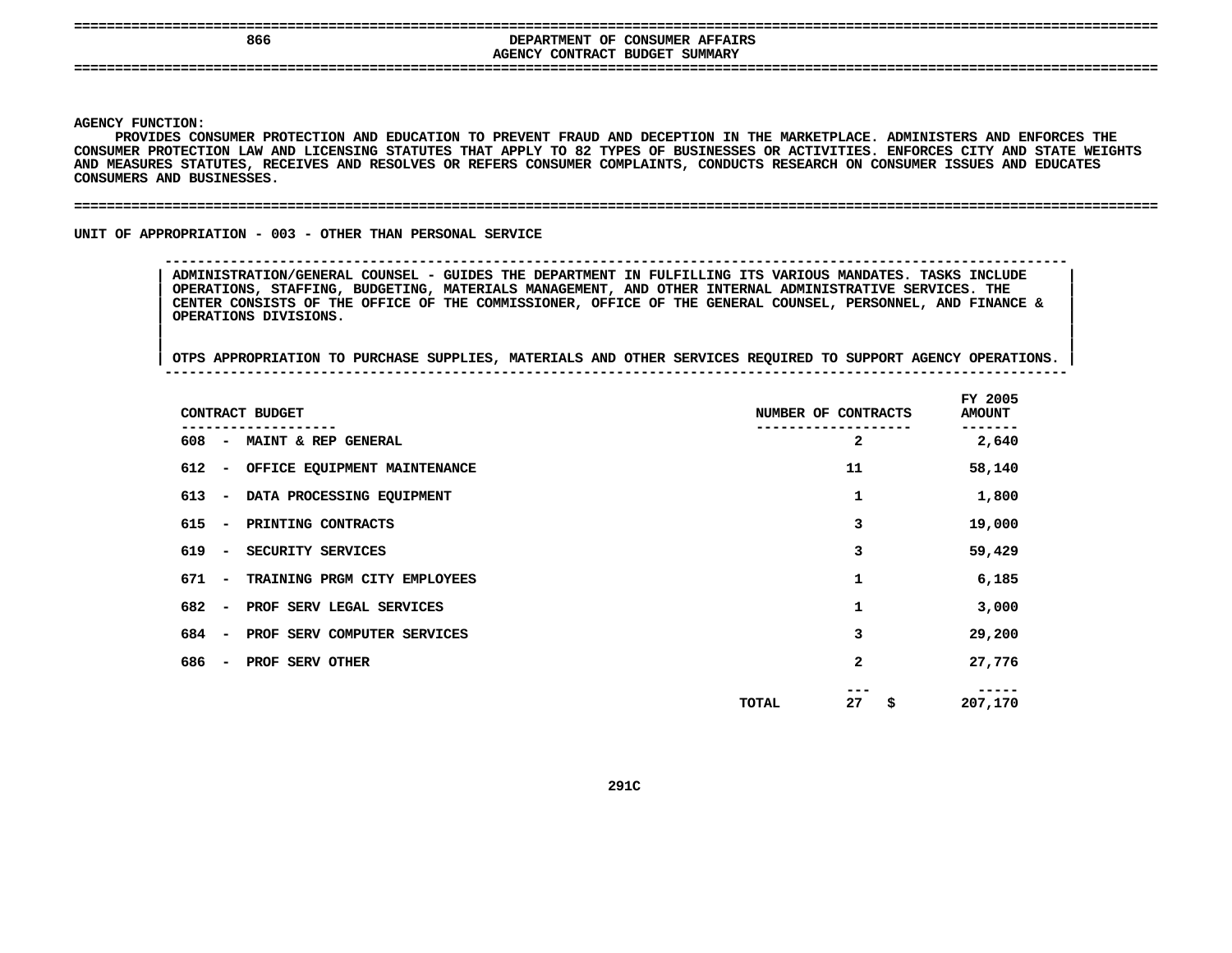## **====================================================================================================================================**DISTRICT ATTORNEY NEW YORK<br>AGENCY CONTRACT BUDGET SUMMARY **DISTRICT ATTORNEY NEW YORK**

**CONTRACT BUDGET SUMMARY ====================================================================================================================================**

#### **AGENCY**

Y FUNCTION:<br>ENFORCES T<del>H</del><br>NING OF NEW **ENFORCES**S THE PROVISIONS OF THE PENAL LAW AND ALL OTHER CRIMINAL STATUTES. THE PRINCIPAL ACTIVITIES OF THE PROSECUTOR ARE: THE<br>NEW CASES, THE PREPARATION OF HEARINGS, THE GATHERING OF RESOURCES FOR THE HEARING AND PRESENTATION OF **SCREENING OF NEW CASES, THE PREPARATION OF HEARINGS, THE GATHERING OF RESOURCES FOR THE HEARING AND PRESENTATION OF CASES IN COURT FOR**

#### **TRIAL. ====================================================================================================================================**

#### UNIT OF APPROPRIATION - 002 - OTHER THAN PERSONAL SERVICES

 **OF APPROPRIATION - <sup>002</sup> - OTHER THAN PERSONAL SERVICES --------------------------------------------------------------------------------------------------------------**ENFORCES THE PROVISIONS OF THE PENAL LAW AND ALL OTHER CRIMINAL STATUTES. THE PRINCIPAL ACTIVITIES OF THE PROSECUTOR ARE THE SCREENING OF NEW CASES, THE PREPARATION OF HEARINGS, THE GATHERING OF RESOURCES FOR THE **HEARING AND PRESENTATION OF CASES IN COURT FOR TRIAL AND APPEAL. <sup>|</sup>**

|     |                          | CONTRACT BUDGET              |       | NUMBER OF CONTRACTS | FY 2005<br><b>AMOUNT</b> |
|-----|--------------------------|------------------------------|-------|---------------------|--------------------------|
| 600 | $\overline{\phantom{a}}$ | CONTRACTUAL SERVICES GENERAL |       | 1                   | 14,000                   |
| 602 | $\overline{\phantom{a}}$ | TELECOMMUNICATIONS MAINT     |       | 1                   | 114,675                  |
| 608 | $\overline{\phantom{a}}$ | MAINT & REP GENERAL          |       | 1                   | 79,610                   |
| 612 | $\overline{\phantom{a}}$ | OFFICE EQUIPMENT MAINTENANCE |       | 1                   | 133,000                  |
| 613 | $\overline{\phantom{a}}$ | DATA PROCESSING EQUIPMENT    |       | 1                   | 138,000                  |
| 615 | $\overline{\phantom{a}}$ | PRINTING CONTRACTS           |       | 1                   | 146,000                  |
| 622 | $\overline{\phantom{a}}$ | TEMPORARY SERVICES           |       | 1                   | 30,000                   |
| 624 | $\overline{\phantom{a}}$ | CLEANING SERVICES            |       | 1                   | 20,000                   |
| 686 | $\overline{\phantom{a}}$ | PROF SERV OTHER              |       | 1                   | 140,000                  |
|     |                          |                              | TOTAL | \$<br>9             | 815,285                  |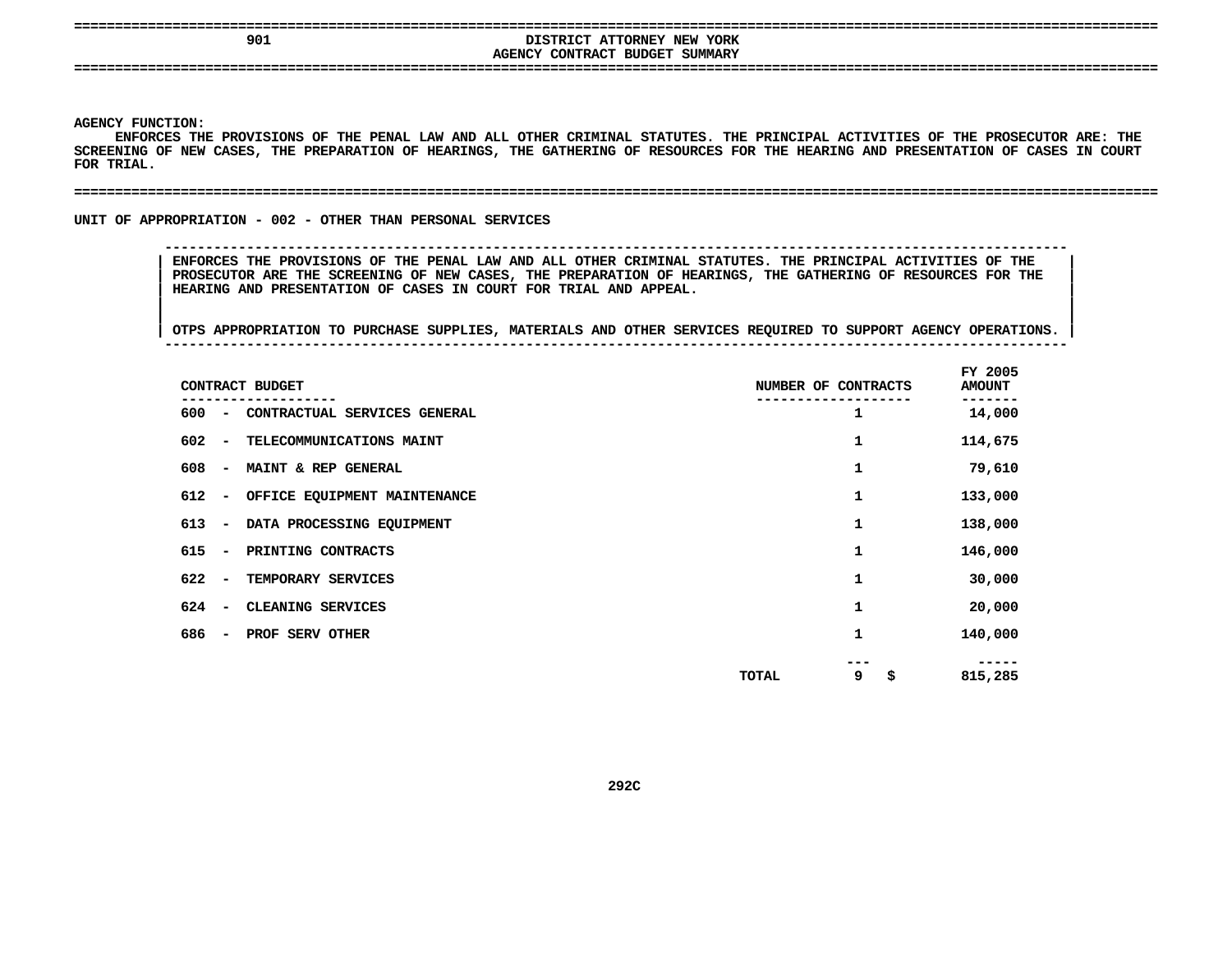# **DISTRICT ATTORNEY BRONX CO.**<br>AGENCY CONTRACT BUDGET SUMMARY **DISTRICT ATTORNEY BRONX CO. CONTRACT BUDGET SUMMARY ====================================================================================================================================**

**AGENCY**

Y FUNCTION:<br>ENFORCES T<del>H</del><br>NING OF NEW **ENFORCES**S THE PROVISIONS OF THE PENAL LAW AND ALL OTHER CRIMINAL STATUTES. THE PRINCIPAL ACTIVITIES OF THE PROSECUTOR ARE: THE<br>NEW CASES, THE PREPARATION OF HEARINGS, THE GATHERING OF RESOURCES FOR THE HEARING AND PRESENTATION OF **SCREENING OF NEW CASES, THE PREPARATION OF HEARINGS, THE GATHERING OF RESOURCES FOR THE HEARING AND PRESENTATION OF CASES IN COURT FOR**

**TRIAL. ====================================================================================================================================**

UNIT OF APPROPRIATION - 002 - OTHER THAN PERSONAL SERVICES

 **OF APPROPRIATION - <sup>002</sup> - OTHER THAN PERSONAL SERVICES --------------------------------------------------------------------------------------------------------------**ENFORCES THE PROVISIONS OF THE PENAL LAW AND ALL OTHER CRIMINAL STATUTES. THE PRINCIPAL ACTIVITIES OF THE PROSECUTOR ARE THE SCREENING OF NEW CASES, THE PREPARATION OF HEARINGS, THE GATHERING OF RESOURCES FOR THE **HEARING AND PRESENTATION OF CASES IN COURT FOR TRIAL AND APPEAL. <sup>|</sup>**

| CONTRACT BUDGET<br>--------------                               |       | NUMBER OF CONTRACTS<br>. _ _ _ _ _ _ _ _ _ _ _ _ _ _ _ _ _ _ | FY 2005<br><b>AMOUNT</b><br>------- |
|-----------------------------------------------------------------|-------|--------------------------------------------------------------|-------------------------------------|
| 612<br>OFFICE EQUIPMENT MAINTENANCE<br>$\overline{\phantom{a}}$ |       | 3                                                            | 43,000                              |
|                                                                 | TOTAL | ---<br>3<br>-S                                               | -----<br>43,000                     |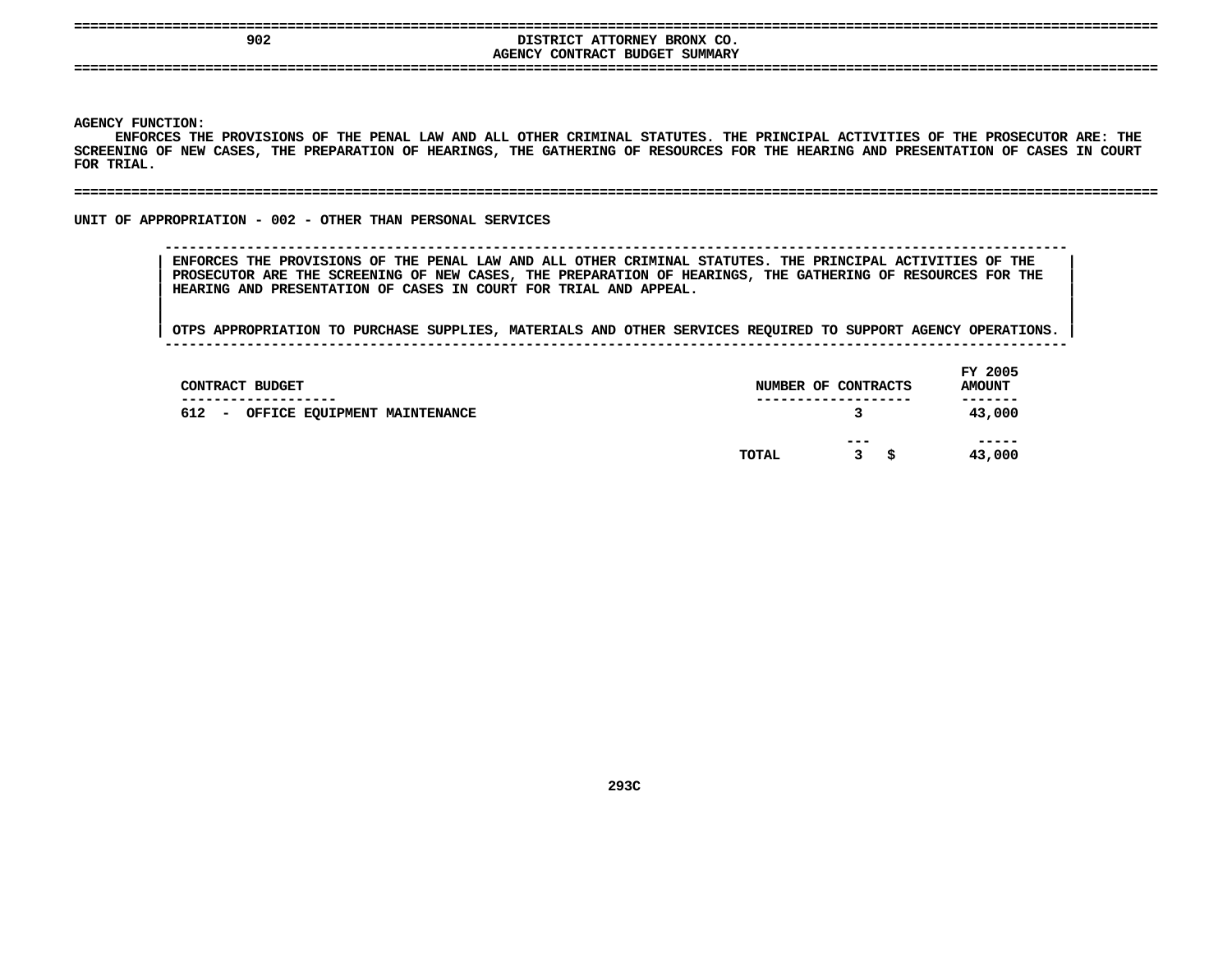# **DISTRICT ATTORNEY KINGS CO.**<br>AGENCY CONTRACT BUDGET SUMMARY **DISTRICT ATTORNEY KINGS CO. CONTRACT BUDGET SUMMARY ====================================================================================================================================**

**AGENCY**

Y FUNCTION:<br>ENFORCES T<del>H</del><br>NING OF NEW **ENFORCES**S THE PROVISIONS OF THE PENAL LAW AND ALL OTHER CRIMINAL STATUTES. THE PRINCIPAL ACTIVITIES OF THE PROSECUTOR ARE: THE<br>NEW CASES, THE PREPARATION OF HEARINGS, THE GATHERING OF RESOURCES FOR THE HEARING AND PRESENTATION OF **SCREENING OF NEW CASES, THE PREPARATION OF HEARINGS, THE GATHERING OF RESOURCES FOR THE HEARING AND PRESENTATION OF CASES IN COURT FOR**

#### **TRIAL. ====================================================================================================================================**

### UNIT OF APPROPRIATION - 002 - OTHER THAN PERSONAL SERVICES

 **OF APPROPRIATION - <sup>002</sup> - OTHER THAN PERSONAL SERVICES --------------------------------------------------------------------------------------------------------------**ENFORCES THE PROVISIONS OF THE PENAL LAW AND ALL OTHER CRIMINAL STATUTES. THE PRINCIPAL ACTIVITIES OF THE PROSECUTOR ARE THE SCREENING OF NEW CASES, THE PREPARATION OF HEARINGS, THE GATHERING OF RESOURCES FOR THE **HEARING AND PRESENTATION OF CASES IN COURT FOR TRIAL AND APPEAL. <sup>|</sup>**

| CONTRACT BUDGET                                                       | NUMBER OF CONTRACTS            | FY 2005<br><b>AMOUNT</b> |
|-----------------------------------------------------------------------|--------------------------------|--------------------------|
| ------<br>602<br>TELECOMMUNICATIONS MAINT<br>$\overline{\phantom{a}}$ | ∸                              | -----<br>131,994         |
| 608<br>MAINT & REP GENERAL<br>$\overline{\phantom{m}}$                | 4                              | 55,000                   |
| 624<br>CLEANING SERVICES<br>$\overline{\phantom{a}}$                  | ┻                              | 25,000                   |
| 633<br>TRANSPORTATION EXPENDITURES<br>$\overline{\phantom{a}}$        | 3                              | 80,000                   |
|                                                                       | ---<br>9<br><b>TOTAL</b><br>\$ | -----<br>291,994         |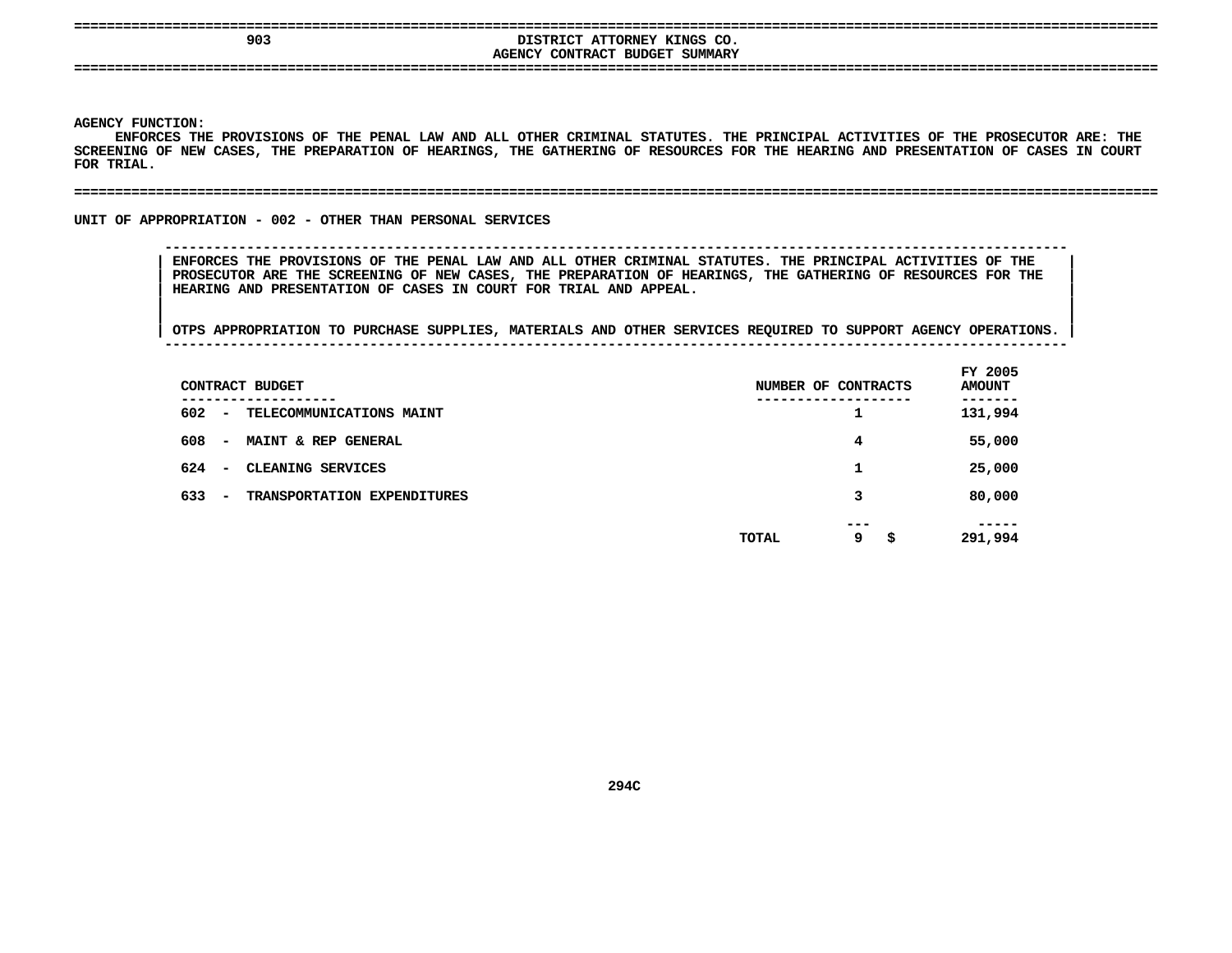# **<sup>904</sup> DISTRICT ATTORNEY QUEENS CO. AGENCYCONTRACT BUDGET SUMMARY ====================================================================================================================================**

**AGENCY**

Y FUNCTION:<br>ENFORCES T<del>H</del><br>NING OF NEW **ENFORCES**S THE PROVISIONS OF THE PENAL LAW AND ALL OTHER CRIMINAL STATUTES. THE PRINCIPAL ACTIVITIES OF THE PROSECUTOR ARE: THE<br>NEW CASES, THE PREPARATION OF HEARINGS, THE GATHERING OF RESOURCES FOR THE HEARING AND PRESENTATION OF **SCREENING OF NEW CASES, THE PREPARATION OF HEARINGS, THE GATHERING OF RESOURCES FOR THE HEARING AND PRESENTATION OF CASES IN COURT FOR**

**TRIAL. ====================================================================================================================================**

UNIT OF APPROPRIATION - 002 - OTHER THAN PERSONAL SERVICES

 **OF APPROPRIATION - <sup>002</sup> - OTHER THAN PERSONAL SERVICES --------------------------------------------------------------------------------------------------------------**ENFORCES THE PROVISIONS OF THE PENAL LAW AND ALL OTHER CRIMINAL STATUTES. THE PRINCIPAL ACTIVITIES OF THE PROSECUTOR ARE THE SCREENING OF NEW CASES, THE PREPARATION OF HEARINGS, THE GATHERING OF RESOURCES FOR THE **HEARING AND PRESENTATION OF CASES IN COURT FOR TRIAL AND APPEAL. <sup>|</sup>**

| CONTRACT BUDGET                                                        | NUMBER OF CONTRACTS                      | FY 2005<br><b>AMOUNT</b> |
|------------------------------------------------------------------------|------------------------------------------|--------------------------|
| ------------<br>608<br>MAINT & REP GENERAL<br>$\overline{\phantom{a}}$ | . - - - - - - - - - - - - - - - - -<br>1 | -------<br>20,000        |
| 612<br>OFFICE EQUIPMENT MAINTENANCE<br>$\overline{\phantom{a}}$        | 7                                        | 88,000                   |
|                                                                        | $- - -$<br>8<br>TOTAL<br>-S              | -----<br>108,000         |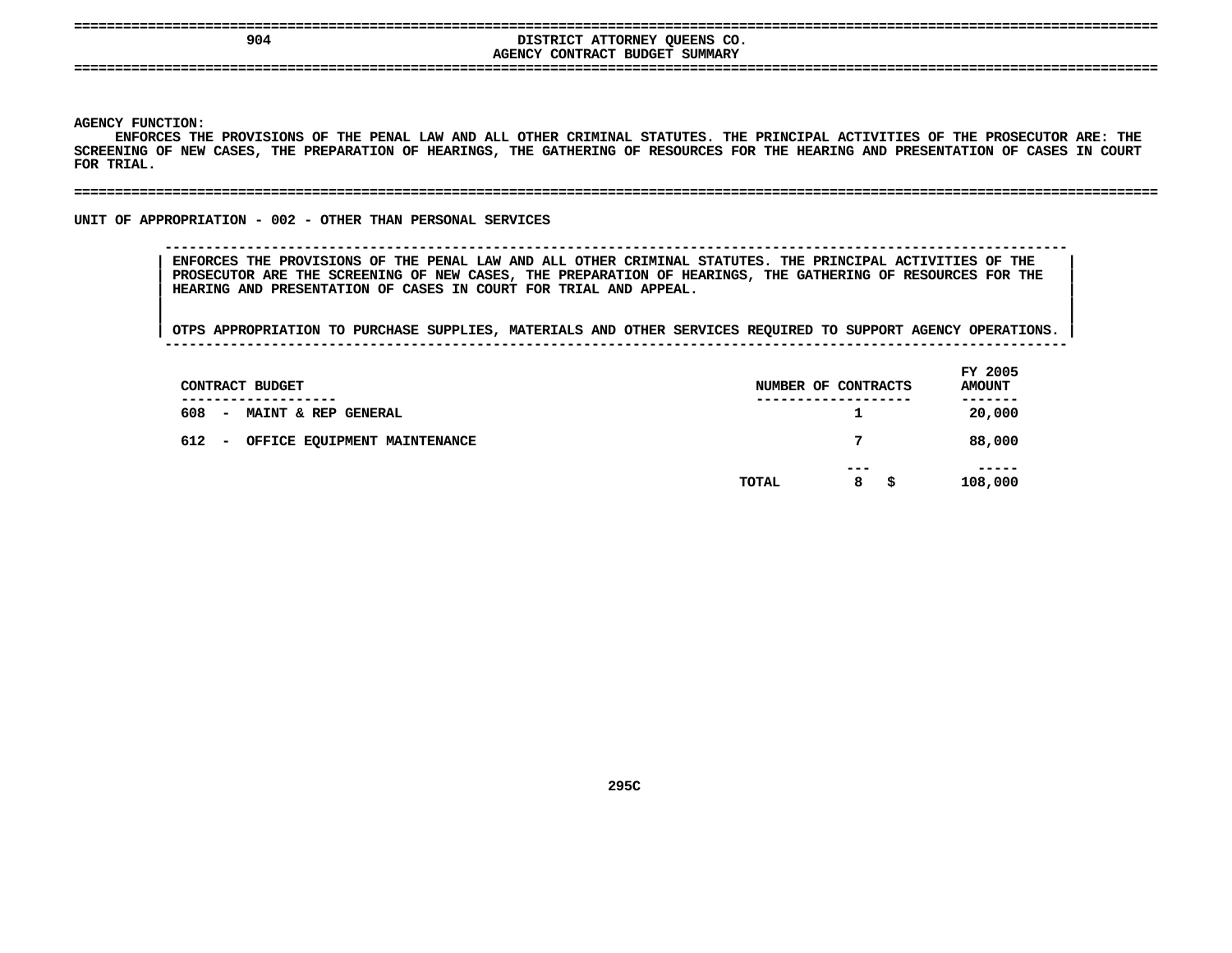# DISTRICT ATTORNEY RICHMOND<br>AGENCY CONTRACT BUDGET SUMMARY **DISTRICT ATTORNEY RICHMOND**

**CONTRACT BUDGET SUMMARY ====================================================================================================================================**

#### **AGENCY**

Y FUNCTION:<br>ENFORCES T<del>H</del><br>NING OF NEW **ENFORCES**S THE PROVISIONS OF THE PENAL LAW AND ALL OTHER CRIMINAL STATUTES. THE PRINCIPAL ACTIVITIES OF THE PROSECUTOR ARE: THE<br>NEW CASES, THE PREPARATION OF HEARINGS, THE GATHERING OF RESOURCES FOR THE HEARING AND PRESENTATION OF **SCREENING OF NEW CASES, THE PREPARATION OF HEARINGS, THE GATHERING OF RESOURCES FOR THE HEARING AND PRESENTATION OF CASES IN COURT FOR**

#### **TRIAL. ====================================================================================================================================**

#### UNIT OF APPROPRIATION - 002 - OTHER THAN PERSONAL SERVICES

 **OF APPROPRIATION - <sup>002</sup> - OTHER THAN PERSONAL SERVICES --------------------------------------------------------------------------------------------------------------**ENFORCES THE PROVISIONS OF THE PENAL LAW AND ALL OTHER CRIMINAL STATUTES. THE PRINCIPAL ACTIVITIES OF THE PROSECUTOR ARE THE SCREENING OF NEW CASES, THE PREPARATION OF HEARINGS, THE GATHERING OF RESOURCES FOR THE **HEARING AND PRESENTATION OF CASES IN COURT FOR TRIAL AND APPEAL. <sup>|</sup>**

|     | CONTRACT BUDGET                                                      |       | NUMBER OF CONTRACTS | FY 2005<br><b>AMOUNT</b> |
|-----|----------------------------------------------------------------------|-------|---------------------|--------------------------|
| 600 | --------<br>CONTRACTUAL SERVICES GENERAL<br>$\overline{\phantom{a}}$ |       | ᅩ                   | -----<br>2,000           |
| 608 | MAINT & REP GENERAL<br>$\overline{\phantom{a}}$                      |       |                     | 1,000                    |
| 612 | OFFICE EQUIPMENT MAINTENANCE<br>$\overline{\phantom{a}}$             |       | 4                   | 71,000                   |
|     |                                                                      | TOTAL | ---<br>6<br>-S      | -----<br>74,000          |